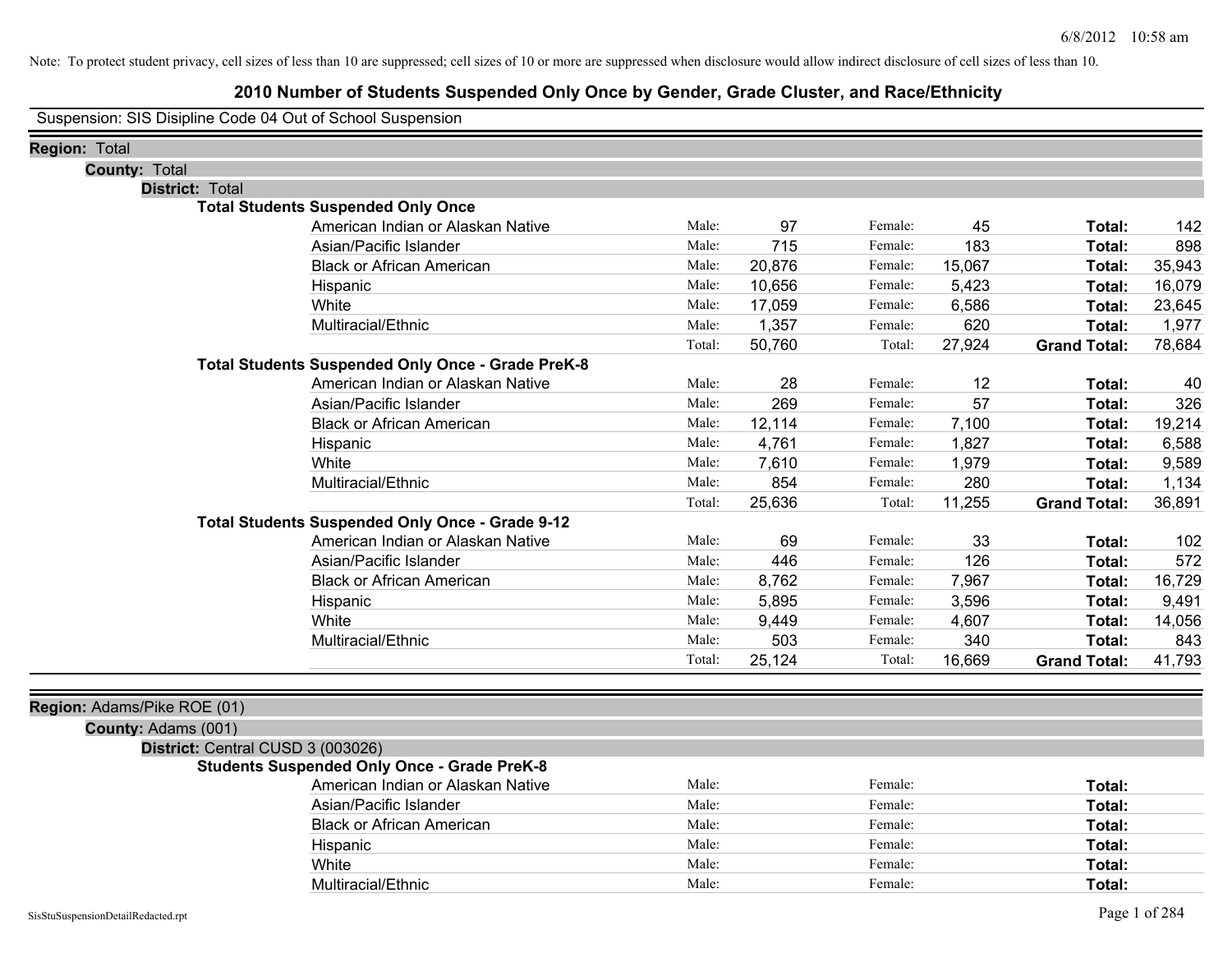|                           | Suspension: SIS Disipline Code 04 Out of School Suspension |        |         |                     |
|---------------------------|------------------------------------------------------------|--------|---------|---------------------|
|                           |                                                            | Total: | Total:  | <b>Grand Total:</b> |
|                           | <b>Students Suspended Only Once - Grade 9-12</b>           |        |         |                     |
|                           | American Indian or Alaskan Native                          | Male:  | Female: | Total:              |
|                           | Asian/Pacific Islander                                     | Male:  | Female: | Total:              |
|                           | <b>Black or African American</b>                           | Male:  | Female: | Total:              |
|                           | Hispanic                                                   | Male:  | Female: | Total:              |
|                           | White                                                      | Male:  | Female: | Total:<br>10        |
|                           | Multiracial/Ethnic                                         | Male:  | Female: | Total:              |
|                           |                                                            | Total: | Total:  | <b>Grand Total:</b> |
| District: CUSD 4 (004026) |                                                            |        |         |                     |
|                           | <b>Students Suspended Only Once - Grade 9-12</b>           |        |         |                     |
|                           | American Indian or Alaskan Native                          | Male:  | Female: | Total:              |
|                           | Asian/Pacific Islander                                     | Male:  | Female: | Total:              |
|                           | <b>Black or African American</b>                           | Male:  | Female: | Total:              |
|                           | Hispanic                                                   | Male:  | Female: | Total:              |
|                           | White                                                      | Male:  | Female: | Total:              |
|                           | Multiracial/Ethnic                                         | Male:  | Female: | Total:              |
|                           |                                                            | Total: | Total:  | <b>Grand Total:</b> |
|                           | District: Liberty CUSD 2 (002026)                          |        |         |                     |
|                           | <b>Students Suspended Only Once - Grade PreK-8</b>         |        |         |                     |
|                           | American Indian or Alaskan Native                          | Male:  | Female: | Total:              |
|                           | Asian/Pacific Islander                                     | Male:  | Female: | Total:              |
|                           | <b>Black or African American</b>                           | Male:  | Female: | Total:              |
|                           | Hispanic                                                   | Male:  | Female: | Total:              |
|                           | White                                                      | Male:  | Female: | Total:              |
|                           | Multiracial/Ethnic                                         | Male:  | Female: | Total:              |
|                           |                                                            | Total: | Total:  | <b>Grand Total:</b> |
|                           | <b>Students Suspended Only Once - Grade 9-12</b>           |        |         |                     |
|                           | American Indian or Alaskan Native                          | Male:  | Female: | Total:              |
|                           | Asian/Pacific Islander                                     | Male:  | Female: | Total:              |
|                           | <b>Black or African American</b>                           | Male:  | Female: | Total:              |
|                           | Hispanic                                                   | Male:  | Female: | Total:              |
|                           | White                                                      | Male:  | Female: | Total:              |
|                           | Multiracial/Ethnic                                         | Male:  | Female: | Total:              |
|                           |                                                            | Total: | Total:  | <b>Grand Total:</b> |
|                           | District: Quincy SD 172 (172022)                           |        |         |                     |
|                           | <b>Students Suspended Only Once - Grade PreK-8</b>         |        |         |                     |
|                           | American Indian or Alaskan Native                          | Male:  | Female: | Total:              |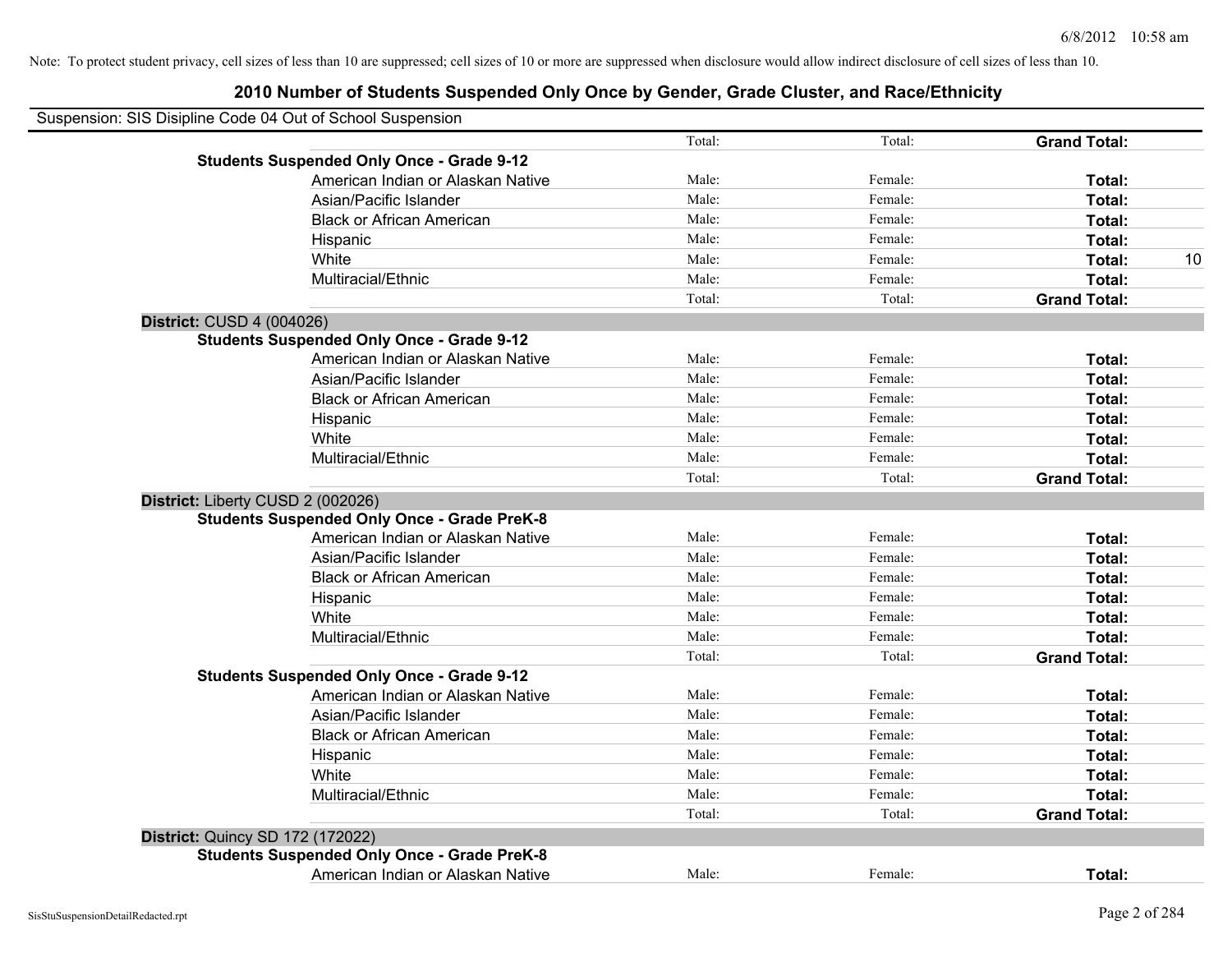| Suspension: SIS Disipline Code 04 Out of School Suspension |                                                    |        |    |         |    |                     |    |
|------------------------------------------------------------|----------------------------------------------------|--------|----|---------|----|---------------------|----|
|                                                            | Asian/Pacific Islander                             | Male:  |    | Female: |    | Total:              |    |
|                                                            | <b>Black or African American</b>                   | Male:  |    | Female: |    | Total:              | 21 |
|                                                            | Hispanic                                           | Male:  |    | Female: |    | Total:              |    |
|                                                            | White                                              | Male:  | 52 | Female: | 16 | Total:              | 68 |
|                                                            | Multiracial/Ethnic                                 | Male:  |    | Female: |    | Total:              |    |
|                                                            |                                                    | Total: |    | Total:  |    | <b>Grand Total:</b> | 99 |
|                                                            | <b>Students Suspended Only Once - Grade 9-12</b>   |        |    |         |    |                     |    |
|                                                            | American Indian or Alaskan Native                  | Male:  |    | Female: |    | Total:              |    |
|                                                            | Asian/Pacific Islander                             | Male:  |    | Female: |    | Total:              |    |
|                                                            | <b>Black or African American</b>                   | Male:  |    | Female: |    | Total:              | 13 |
|                                                            | Hispanic                                           | Male:  |    | Female: |    | Total:              |    |
|                                                            | White                                              | Male:  | 37 | Female: | 13 | Total:              | 50 |
|                                                            | Multiracial/Ethnic                                 | Male:  |    | Female: |    | Total:              |    |
|                                                            |                                                    | Total: |    | Total:  |    | <b>Grand Total:</b> |    |
| County: Non-Public School (000)                            |                                                    |        |    |         |    |                     |    |
|                                                            | District: Adams/Pike ROE (000000)                  |        |    |         |    |                     |    |
|                                                            | <b>Students Suspended Only Once - Grade PreK-8</b> |        |    |         |    |                     |    |
|                                                            | American Indian or Alaskan Native                  | Male:  |    | Female: |    | Total:              |    |
|                                                            | Asian/Pacific Islander                             | Male:  |    | Female: |    | Total:              |    |
|                                                            | <b>Black or African American</b>                   | Male:  |    | Female: |    | Total:              |    |
|                                                            | Hispanic                                           | Male:  |    | Female: |    | Total:              |    |
|                                                            | White                                              | Male:  |    | Female: |    | Total:              |    |
|                                                            | Multiracial/Ethnic                                 | Male:  |    | Female: |    | Total:              |    |
|                                                            |                                                    | Total: |    | Total:  |    | <b>Grand Total:</b> |    |
|                                                            | <b>Students Suspended Only Once - Grade 9-12</b>   |        |    |         |    |                     |    |
|                                                            | American Indian or Alaskan Native                  | Male:  |    | Female: |    | Total:              |    |
|                                                            | Asian/Pacific Islander                             | Male:  |    | Female: |    | Total:              |    |
|                                                            | <b>Black or African American</b>                   | Male:  |    | Female: |    | Total:              |    |
|                                                            | Hispanic                                           | Male:  |    | Female: |    | Total:              |    |
|                                                            | White                                              | Male:  |    | Female: |    | Total:              |    |
|                                                            | Multiracial/Ethnic                                 | Male:  |    | Female: |    | Total:              |    |
|                                                            |                                                    | Total: |    | Total:  |    | <b>Grand Total:</b> | 10 |
| County: Pike (075)                                         |                                                    |        |    |         |    |                     |    |
|                                                            | District: Griggsville-Perry CUSD 4 (004026)        |        |    |         |    |                     |    |
|                                                            | <b>Students Suspended Only Once - Grade PreK-8</b> |        |    |         |    |                     |    |
|                                                            | American Indian or Alaskan Native                  | Male:  |    | Female: |    | Total:              |    |
|                                                            | Asian/Pacific Islander                             | Male:  |    | Female: |    | Total:              |    |
|                                                            | <b>Black or African American</b>                   | Male:  |    | Female: |    | Total:              |    |
|                                                            | Hispanic                                           | Male:  |    | Female: |    | Total:              |    |
| SisStuSuspensionDetailRedacted.rpt                         |                                                    |        |    |         |    | Page 3 of 284       |    |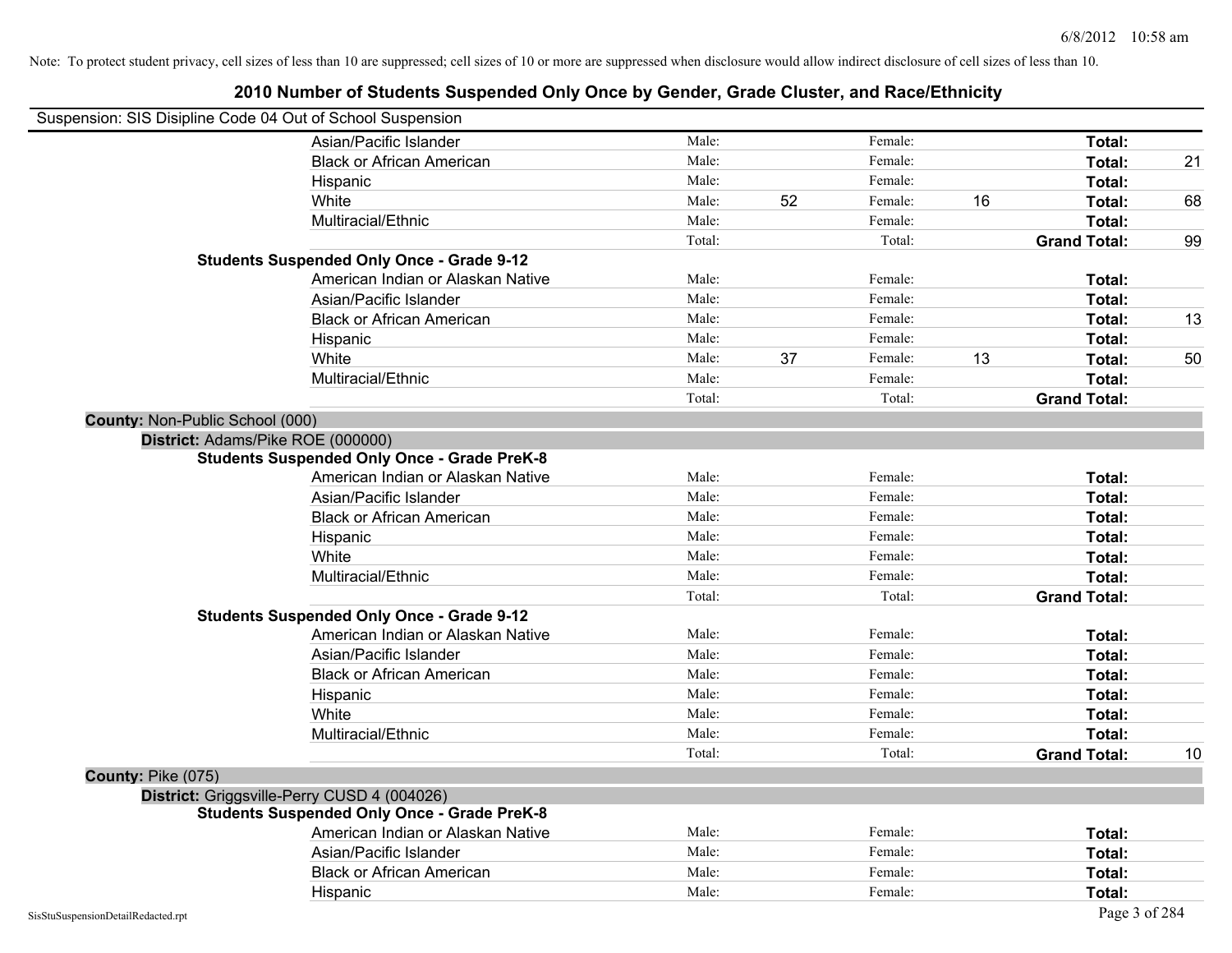| Suspension: SIS Disipline Code 04 Out of School Suspension |                                                    |        |    |         |    |                     |    |
|------------------------------------------------------------|----------------------------------------------------|--------|----|---------|----|---------------------|----|
|                                                            | White                                              | Male:  |    | Female: |    | Total:              |    |
|                                                            | Multiracial/Ethnic                                 | Male:  |    | Female: |    | Total:              |    |
|                                                            |                                                    | Total: |    | Total:  |    | <b>Grand Total:</b> |    |
|                                                            | <b>Students Suspended Only Once - Grade 9-12</b>   |        |    |         |    |                     |    |
|                                                            | American Indian or Alaskan Native                  | Male:  |    | Female: |    | Total:              |    |
|                                                            | Asian/Pacific Islander                             | Male:  |    | Female: |    | Total:              |    |
|                                                            | <b>Black or African American</b>                   | Male:  |    | Female: |    | Total:              |    |
|                                                            | Hispanic                                           | Male:  |    | Female: |    | Total:              |    |
|                                                            | White                                              | Male:  |    | Female: |    | Total:              |    |
|                                                            | Multiracial/Ethnic                                 | Male:  |    | Female: |    | Total:              |    |
|                                                            |                                                    | Total: |    | Total:  |    | <b>Grand Total:</b> |    |
|                                                            | District: Pikeland CUSD 10 (010026)                |        |    |         |    |                     |    |
|                                                            | <b>Students Suspended Only Once - Grade PreK-8</b> |        |    |         |    |                     |    |
|                                                            | American Indian or Alaskan Native                  | Male:  |    | Female: |    | Total:              |    |
|                                                            | Asian/Pacific Islander                             | Male:  |    | Female: |    | Total:              |    |
|                                                            | <b>Black or African American</b>                   | Male:  |    | Female: |    | Total:              |    |
|                                                            | Hispanic                                           | Male:  |    | Female: |    | Total:              |    |
|                                                            | White                                              | Male:  |    | Female: |    | Total:              | 26 |
|                                                            | Multiracial/Ethnic                                 | Male:  |    | Female: |    | Total:              |    |
|                                                            |                                                    | Total: |    | Total:  |    | <b>Grand Total:</b> |    |
|                                                            | <b>Students Suspended Only Once - Grade 9-12</b>   |        |    |         |    |                     |    |
|                                                            | American Indian or Alaskan Native                  | Male:  |    | Female: |    | Total:              |    |
|                                                            | Asian/Pacific Islander                             | Male:  |    | Female: |    | Total:              |    |
|                                                            | <b>Black or African American</b>                   | Male:  |    | Female: |    | Total:              |    |
|                                                            | Hispanic                                           | Male:  |    | Female: |    | Total:              |    |
|                                                            | White                                              | Male:  | 25 | Female: | 10 | Total:              | 35 |
|                                                            | Multiracial/Ethnic                                 | Male:  |    | Female: |    | Total:              |    |
|                                                            |                                                    | Total: |    | Total:  |    | <b>Grand Total:</b> |    |
|                                                            | District: Pleasant Hill CUSD 3 (003026)            |        |    |         |    |                     |    |
|                                                            | <b>Students Suspended Only Once - Grade PreK-8</b> |        |    |         |    |                     |    |
|                                                            | American Indian or Alaskan Native                  | Male:  |    | Female: |    | Total:              |    |
|                                                            | Asian/Pacific Islander                             | Male:  |    | Female: |    | Total:              |    |
|                                                            | <b>Black or African American</b>                   | Male:  |    | Female: |    | Total:              |    |
|                                                            | Hispanic                                           | Male:  |    | Female: |    | Total:              |    |
|                                                            | White                                              | Male:  |    | Female: |    | Total:              |    |
|                                                            | Multiracial/Ethnic                                 | Male:  |    | Female: |    | Total:              |    |
|                                                            |                                                    | Total: |    | Total:  |    | <b>Grand Total:</b> |    |
|                                                            | <b>Students Suspended Only Once - Grade 9-12</b>   |        |    |         |    |                     |    |
|                                                            | American Indian or Alaskan Native                  | Male:  |    | Female: |    | Total:              |    |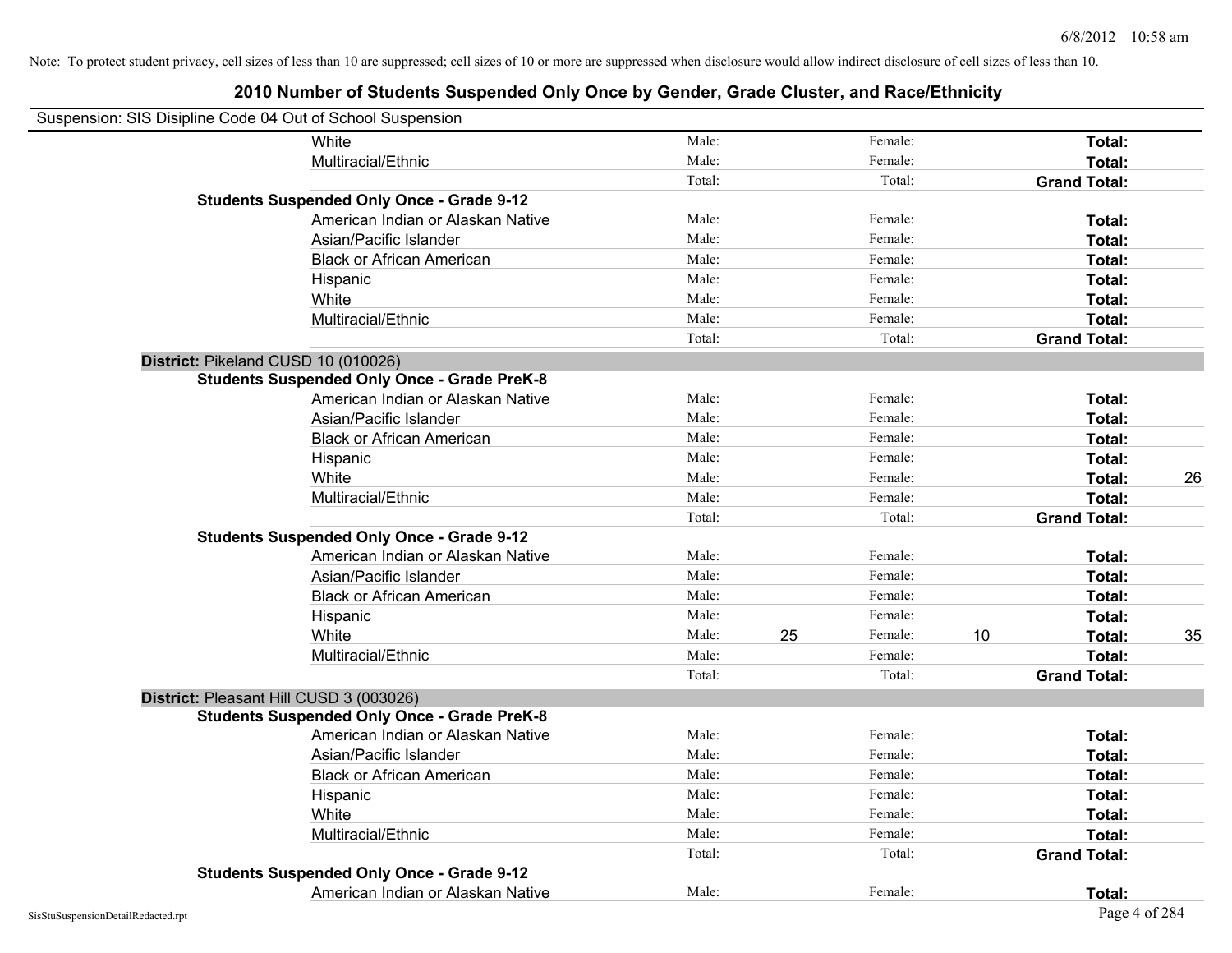| Suspension: SIS Disipline Code 04 Out of School Suspension |                                                    |        |         |                     |    |
|------------------------------------------------------------|----------------------------------------------------|--------|---------|---------------------|----|
|                                                            | Asian/Pacific Islander                             | Male:  | Female: | Total:              |    |
|                                                            | <b>Black or African American</b>                   | Male:  | Female: | Total:              |    |
|                                                            | Hispanic                                           | Male:  | Female: | Total:              |    |
|                                                            | White                                              | Male:  | Female: | Total:              |    |
|                                                            | Multiracial/Ethnic                                 | Male:  | Female: | Total:              |    |
|                                                            |                                                    | Total: | Total:  | <b>Grand Total:</b> |    |
|                                                            | District: Western CUSD 12 (012026)                 |        |         |                     |    |
|                                                            | <b>Students Suspended Only Once - Grade PreK-8</b> |        |         |                     |    |
|                                                            | American Indian or Alaskan Native                  | Male:  | Female: | Total:              |    |
|                                                            | Asian/Pacific Islander                             | Male:  | Female: | Total:              |    |
|                                                            | <b>Black or African American</b>                   | Male:  | Female: | Total:              |    |
|                                                            | Hispanic                                           | Male:  | Female: | Total:              |    |
|                                                            | White                                              | Male:  | Female: | Total:              | 10 |
|                                                            | Multiracial/Ethnic                                 | Male:  | Female: | Total:              |    |
|                                                            |                                                    | Total: | Total:  | <b>Grand Total:</b> |    |
|                                                            | <b>Students Suspended Only Once - Grade 9-12</b>   |        |         |                     |    |
|                                                            | American Indian or Alaskan Native                  | Male:  | Female: | Total:              |    |
|                                                            | Asian/Pacific Islander                             | Male:  | Female: | Total:              |    |
|                                                            | <b>Black or African American</b>                   | Male:  | Female: | Total:              |    |
|                                                            | Hispanic                                           | Male:  | Female: | Total:              |    |
|                                                            | White                                              | Male:  | Female: | Total:              |    |
|                                                            | Multiracial/Ethnic                                 | Male:  | Female: | Total:              |    |
|                                                            |                                                    | Total: | Total:  | <b>Grand Total:</b> |    |
| Region: Alxndr/John/Masc/Pulski/Unon ROE (02)              |                                                    |        |         |                     |    |
| County: Alexander (002)                                    |                                                    |        |         |                     |    |
| District: Cairo USD 1 (001022)                             |                                                    |        |         |                     |    |
|                                                            | <b>Students Suspended Only Once - Grade PreK-8</b> |        |         |                     |    |
|                                                            | American Indian or Alaskan Native                  | Male:  | Female: | Total:              |    |
|                                                            | Asian/Pacific Islander                             | Male:  | Female: | Total:              |    |
|                                                            | <b>Black or African American</b>                   | Male:  | Female: | Total:              | 29 |
|                                                            | Hispanic                                           | Male:  | Female: | Total:              |    |
|                                                            | White                                              | Male:  | Female: | Total:              |    |
|                                                            | Multiracial/Ethnic                                 | Male:  | Female: | Total:              |    |
|                                                            |                                                    | Total: | Total:  | <b>Grand Total:</b> |    |
|                                                            | <b>Students Suspended Only Once - Grade 9-12</b>   |        |         |                     |    |
|                                                            | American Indian or Alaskan Native                  | Male:  | Female: | Total:              |    |
|                                                            | Asian/Pacific Islander                             | Male:  | Female: | Total:              |    |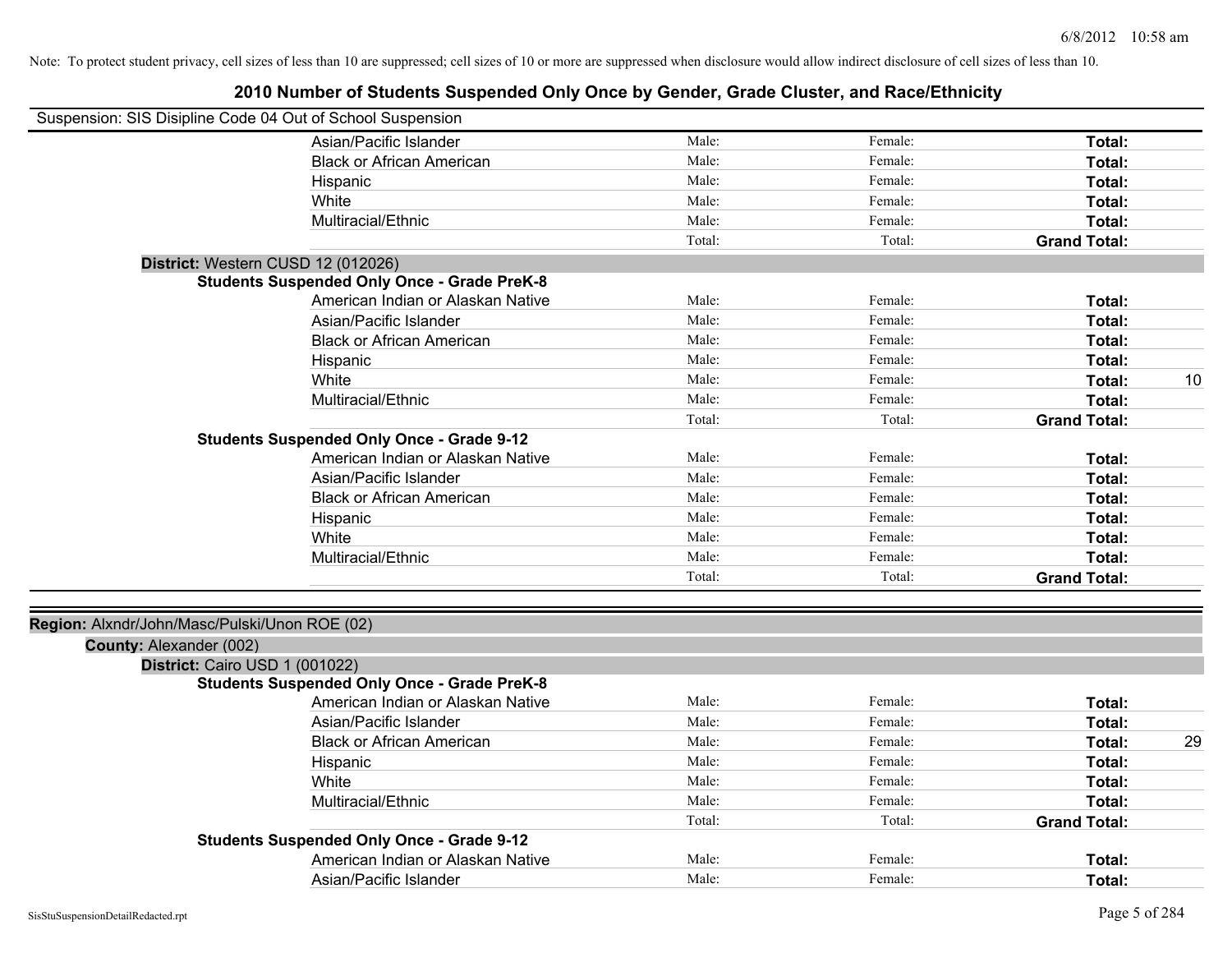| Suspension: SIS Disipline Code 04 Out of School Suspension |                                                    |        |         |                     |    |
|------------------------------------------------------------|----------------------------------------------------|--------|---------|---------------------|----|
|                                                            | <b>Black or African American</b>                   | Male:  | Female: | Total:              | 27 |
|                                                            | Hispanic                                           | Male:  | Female: | Total:              |    |
|                                                            | White                                              | Male:  | Female: | Total:              |    |
|                                                            | Multiracial/Ethnic                                 | Male:  | Female: | Total:              |    |
|                                                            |                                                    | Total: | Total:  | <b>Grand Total:</b> |    |
| District: Egyptian CUSD 5 (005026)                         |                                                    |        |         |                     |    |
|                                                            | <b>Students Suspended Only Once - Grade PreK-8</b> |        |         |                     |    |
|                                                            | American Indian or Alaskan Native                  | Male:  | Female: | Total:              |    |
|                                                            | Asian/Pacific Islander                             | Male:  | Female: | Total:              |    |
|                                                            | <b>Black or African American</b>                   | Male:  | Female: | Total:              |    |
|                                                            | Hispanic                                           | Male:  | Female: | Total:              |    |
|                                                            | White                                              | Male:  | Female: | Total:              |    |
|                                                            | Multiracial/Ethnic                                 | Male:  | Female: | Total:              |    |
|                                                            |                                                    | Total: | Total:  | <b>Grand Total:</b> | 18 |
|                                                            | <b>Students Suspended Only Once - Grade 9-12</b>   |        |         |                     |    |
|                                                            | American Indian or Alaskan Native                  | Male:  | Female: | Total:              |    |
|                                                            | Asian/Pacific Islander                             | Male:  | Female: | Total:              |    |
|                                                            | <b>Black or African American</b>                   | Male:  | Female: | Total:              |    |
|                                                            | Hispanic                                           | Male:  | Female: | Total:              |    |
|                                                            | White                                              | Male:  | Female: | Total:              | 13 |
|                                                            | Multiracial/Ethnic                                 | Male:  | Female: | Total:              |    |
|                                                            |                                                    | Total: | Total:  | <b>Grand Total:</b> |    |
| County: Johnson (044)                                      |                                                    |        |         |                     |    |
| District: Goreville CUD 1 (001026)                         |                                                    |        |         |                     |    |
|                                                            | <b>Students Suspended Only Once - Grade PreK-8</b> |        |         |                     |    |
|                                                            | American Indian or Alaskan Native                  | Male:  | Female: | Total:              |    |
|                                                            | Asian/Pacific Islander                             | Male:  | Female: | Total:              |    |
|                                                            | <b>Black or African American</b>                   | Male:  | Female: | Total:              |    |
|                                                            | Hispanic                                           | Male:  | Female: | Total:              |    |
|                                                            | White                                              | Male:  | Female: | Total:              |    |
|                                                            | Multiracial/Ethnic                                 | Male:  | Female: | Total:              |    |
|                                                            |                                                    | Total: | Total:  | <b>Grand Total:</b> |    |
|                                                            | <b>Students Suspended Only Once - Grade 9-12</b>   |        |         |                     |    |
|                                                            | American Indian or Alaskan Native                  | Male:  | Female: | Total:              |    |
|                                                            | Asian/Pacific Islander                             | Male:  | Female: | Total:              |    |
|                                                            | <b>Black or African American</b>                   | Male:  | Female: | Total:              |    |
|                                                            | Hispanic                                           | Male:  | Female: | Total:              |    |
|                                                            | White                                              | Male:  | Female: | Total:              |    |
|                                                            | Multiracial/Ethnic                                 | Male:  | Female: | Total:              |    |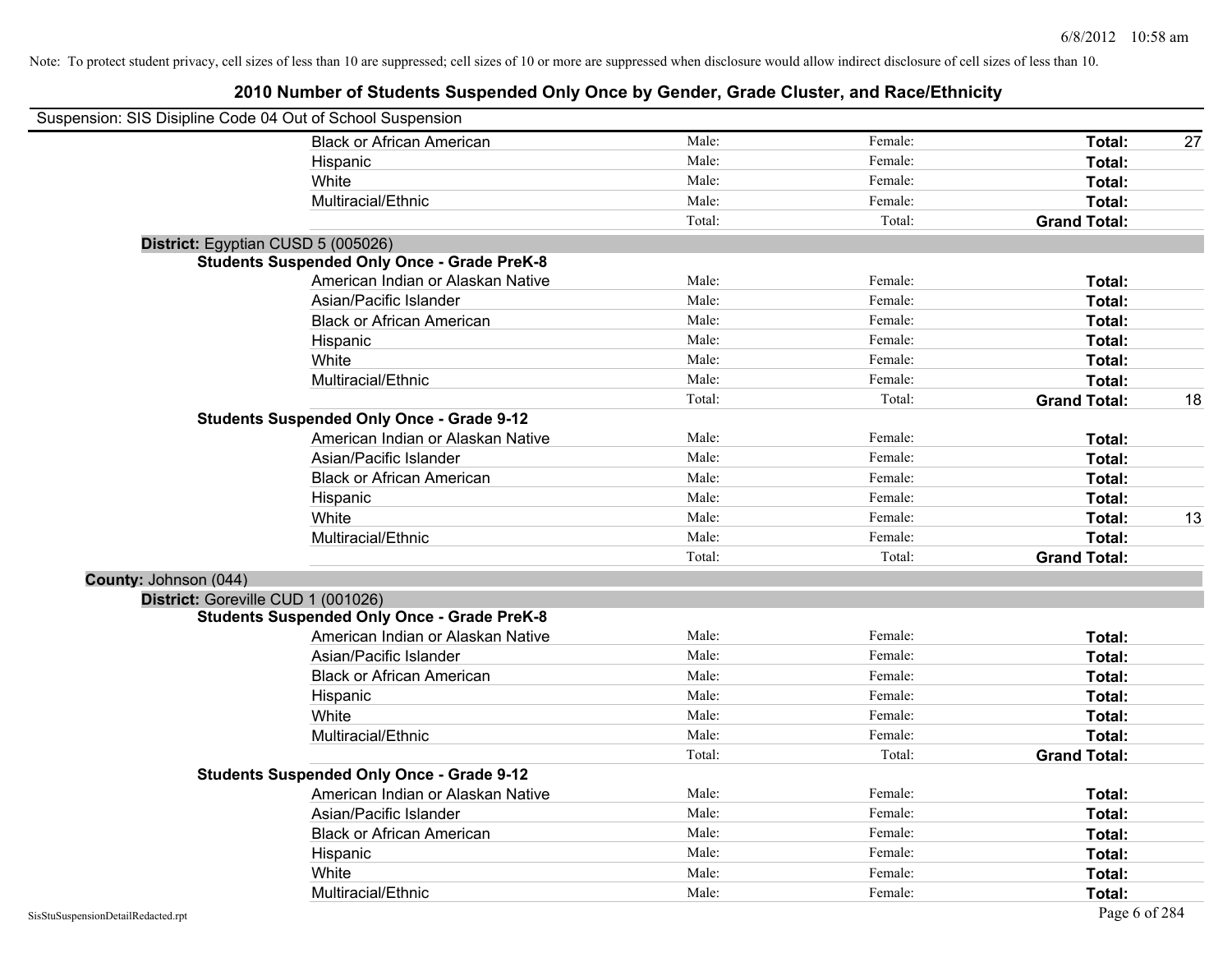| Suspension: SIS Disipline Code 04 Out of School Suspension |                                   |        |         |                     |    |
|------------------------------------------------------------|-----------------------------------|--------|---------|---------------------|----|
|                                                            |                                   | Total: | Total:  | <b>Grand Total:</b> |    |
| District: New Simpson Hill SD 32 (032003)                  |                                   |        |         |                     |    |
| <b>Students Suspended Only Once - Grade PreK-8</b>         |                                   |        |         |                     |    |
|                                                            | American Indian or Alaskan Native | Male:  | Female: | Total:              |    |
| Asian/Pacific Islander                                     |                                   | Male:  | Female: | Total:              |    |
|                                                            | <b>Black or African American</b>  | Male:  | Female: | Total:              |    |
| Hispanic                                                   |                                   | Male:  | Female: | Total:              |    |
| White                                                      |                                   | Male:  | Female: | Total:              |    |
| Multiracial/Ethnic                                         |                                   | Male:  | Female: | Total:              |    |
|                                                            |                                   | Total: | Total:  | <b>Grand Total:</b> |    |
| District: Vienna HSD 133 (133017)                          |                                   |        |         |                     |    |
| <b>Students Suspended Only Once - Grade 9-12</b>           |                                   |        |         |                     |    |
|                                                            | American Indian or Alaskan Native | Male:  | Female: | Total:              |    |
| Asian/Pacific Islander                                     |                                   | Male:  | Female: | Total:              |    |
|                                                            | <b>Black or African American</b>  | Male:  | Female: | Total:              |    |
| Hispanic                                                   |                                   | Male:  | Female: | Total:              |    |
| White                                                      |                                   | Male:  | Female: | Total:              | 19 |
| Multiracial/Ethnic                                         |                                   | Male:  | Female: | Total:              |    |
|                                                            |                                   | Total: | Total:  | <b>Grand Total:</b> |    |
| District: Vienna SD 55 (055002)                            |                                   |        |         |                     |    |
| <b>Students Suspended Only Once - Grade PreK-8</b>         |                                   |        |         |                     |    |
|                                                            | American Indian or Alaskan Native | Male:  | Female: | Total:              |    |
| Asian/Pacific Islander                                     |                                   | Male:  | Female: | Total:              |    |
|                                                            | <b>Black or African American</b>  | Male:  | Female: | Total:              |    |
| Hispanic                                                   |                                   | Male:  | Female: | Total:              |    |
| White                                                      |                                   | Male:  | Female: | Total:              | 10 |
| Multiracial/Ethnic                                         |                                   | Male:  | Female: | Total:              |    |
|                                                            |                                   | Total: | Total:  | <b>Grand Total:</b> |    |
| County: Massac (061)                                       |                                   |        |         |                     |    |
| District: Joppa-Maple Grove UD 38 (038026)                 |                                   |        |         |                     |    |
| <b>Students Suspended Only Once - Grade PreK-8</b>         |                                   |        |         |                     |    |
|                                                            | American Indian or Alaskan Native | Male:  | Female: | Total:              |    |
| Asian/Pacific Islander                                     |                                   | Male:  | Female: | Total:              |    |
|                                                            | <b>Black or African American</b>  | Male:  | Female: | Total:              |    |
| Hispanic                                                   |                                   | Male:  | Female: | Total:              |    |
| White                                                      |                                   | Male:  | Female: | Total:              |    |
| Multiracial/Ethnic                                         |                                   | Male:  | Female: | Total:              |    |
|                                                            |                                   | Total: | Total:  | <b>Grand Total:</b> |    |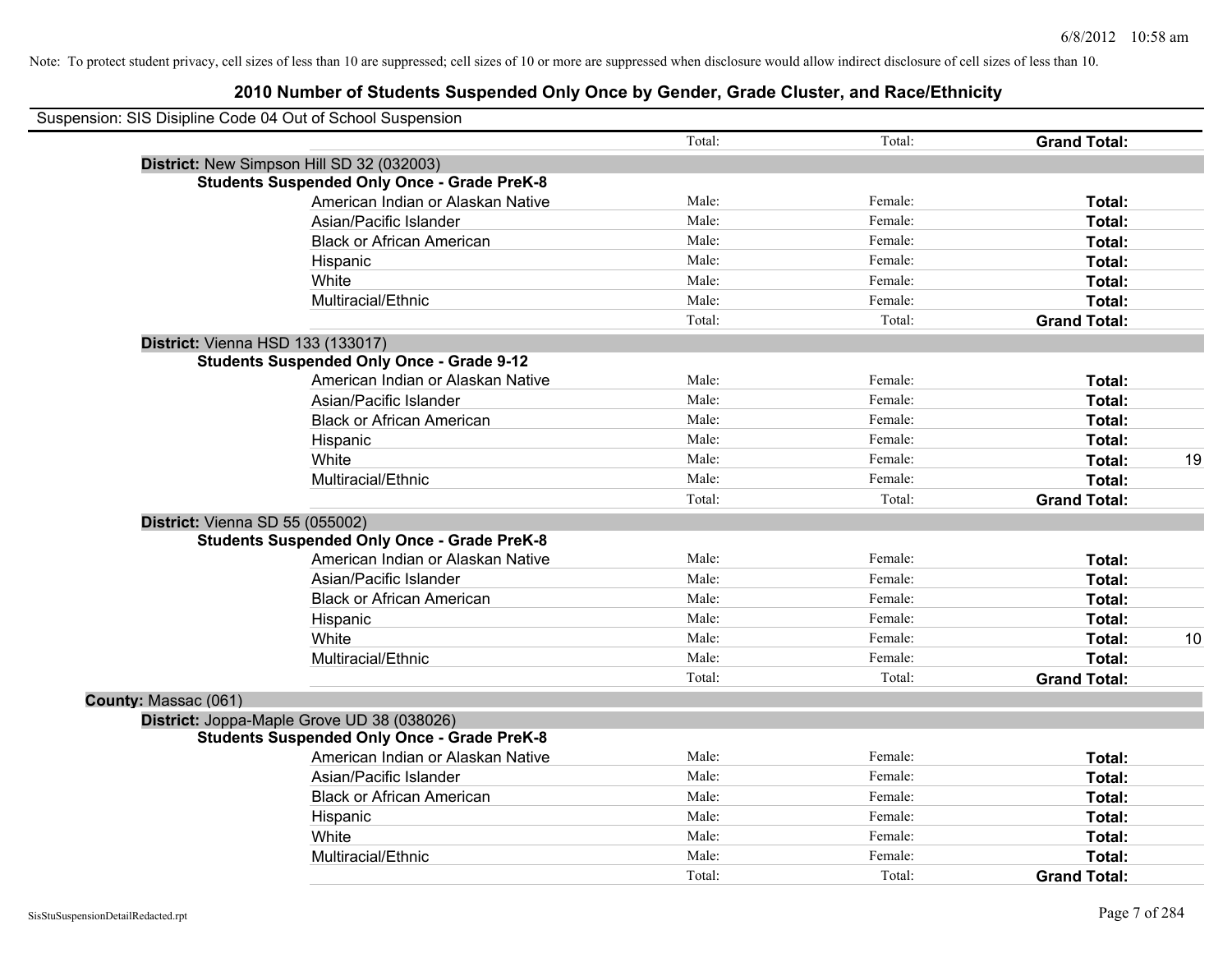| 2010 Number of Students Suspended Only Once by Gender, Grade Cluster, and Race/Ethnicity |  |
|------------------------------------------------------------------------------------------|--|
|------------------------------------------------------------------------------------------|--|

|                                 | Suspension: SIS Disipline Code 04 Out of School Suspension |        |    |         |    |                     |    |
|---------------------------------|------------------------------------------------------------|--------|----|---------|----|---------------------|----|
|                                 | <b>Students Suspended Only Once - Grade 9-12</b>           |        |    |         |    |                     |    |
|                                 | American Indian or Alaskan Native                          | Male:  |    | Female: |    | Total:              |    |
|                                 | Asian/Pacific Islander                                     | Male:  |    | Female: |    | Total:              |    |
|                                 | <b>Black or African American</b>                           | Male:  |    | Female: |    | Total:              |    |
|                                 | Hispanic                                                   | Male:  |    | Female: |    | Total:              |    |
|                                 | White                                                      | Male:  |    | Female: |    | Total:              |    |
|                                 | Multiracial/Ethnic                                         | Male:  |    | Female: |    | Total:              |    |
|                                 |                                                            | Total: |    | Total:  |    | <b>Grand Total:</b> |    |
|                                 | District: Massac UD 1 (001026)                             |        |    |         |    |                     |    |
|                                 | <b>Students Suspended Only Once - Grade PreK-8</b>         |        |    |         |    |                     |    |
|                                 | American Indian or Alaskan Native                          | Male:  |    | Female: |    | Total:              |    |
|                                 | Asian/Pacific Islander                                     | Male:  |    | Female: |    | Total:              |    |
|                                 | <b>Black or African American</b>                           | Male:  |    | Female: |    | Total:              |    |
|                                 | Hispanic                                                   | Male:  |    | Female: |    | Total:              |    |
|                                 | White                                                      | Male:  |    | Female: |    | Total:              | 31 |
|                                 | Multiracial/Ethnic                                         | Male:  |    | Female: |    | Total:              |    |
|                                 |                                                            | Total: | 30 | Total:  | 12 | <b>Grand Total:</b> | 42 |
|                                 | <b>Students Suspended Only Once - Grade 9-12</b>           |        |    |         |    |                     |    |
|                                 | American Indian or Alaskan Native                          | Male:  |    | Female: |    | Total:              |    |
|                                 | Asian/Pacific Islander                                     | Male:  |    | Female: |    | Total:              |    |
|                                 | <b>Black or African American</b>                           | Male:  |    | Female: |    | Total:              |    |
|                                 | Hispanic                                                   | Male:  |    | Female: |    | Total:              |    |
|                                 | White                                                      | Male:  | 16 | Female: | 12 | Total:              | 28 |
|                                 | Multiracial/Ethnic                                         | Male:  |    | Female: |    | Total:              |    |
|                                 |                                                            | Total: |    | Total:  |    | <b>Grand Total:</b> | 42 |
| County: Non-Public School (000) |                                                            |        |    |         |    |                     |    |
|                                 | District: Alxndr/John/Masc/Pulski/Unon ROE (000000)        |        |    |         |    |                     |    |
|                                 | <b>Students Suspended Only Once - Grade 9-12</b>           |        |    |         |    |                     |    |
|                                 | American Indian or Alaskan Native                          | Male:  |    | Female: |    | Total:              |    |
|                                 | Asian/Pacific Islander                                     | Male:  |    | Female: |    | Total:              |    |
|                                 | <b>Black or African American</b>                           | Male:  |    | Female: |    | Total:              |    |
|                                 | Hispanic                                                   | Male:  |    | Female: |    | Total:              |    |
|                                 | White                                                      | Male:  |    | Female: |    | Total:              |    |
|                                 | Multiracial/Ethnic                                         | Male:  |    | Female: |    | Total:              |    |
|                                 |                                                            | Total: |    | Total:  |    | <b>Grand Total:</b> |    |
| County: Pulaski (077)           |                                                            |        |    |         |    |                     |    |
|                                 | District: Century CUSD 100 (100026)                        |        |    |         |    |                     |    |
|                                 | <b>Students Suspended Only Once - Grade PreK-8</b>         |        |    |         |    |                     |    |
|                                 | American Indian or Alaskan Native                          | Male:  |    | Female: |    | Total:              |    |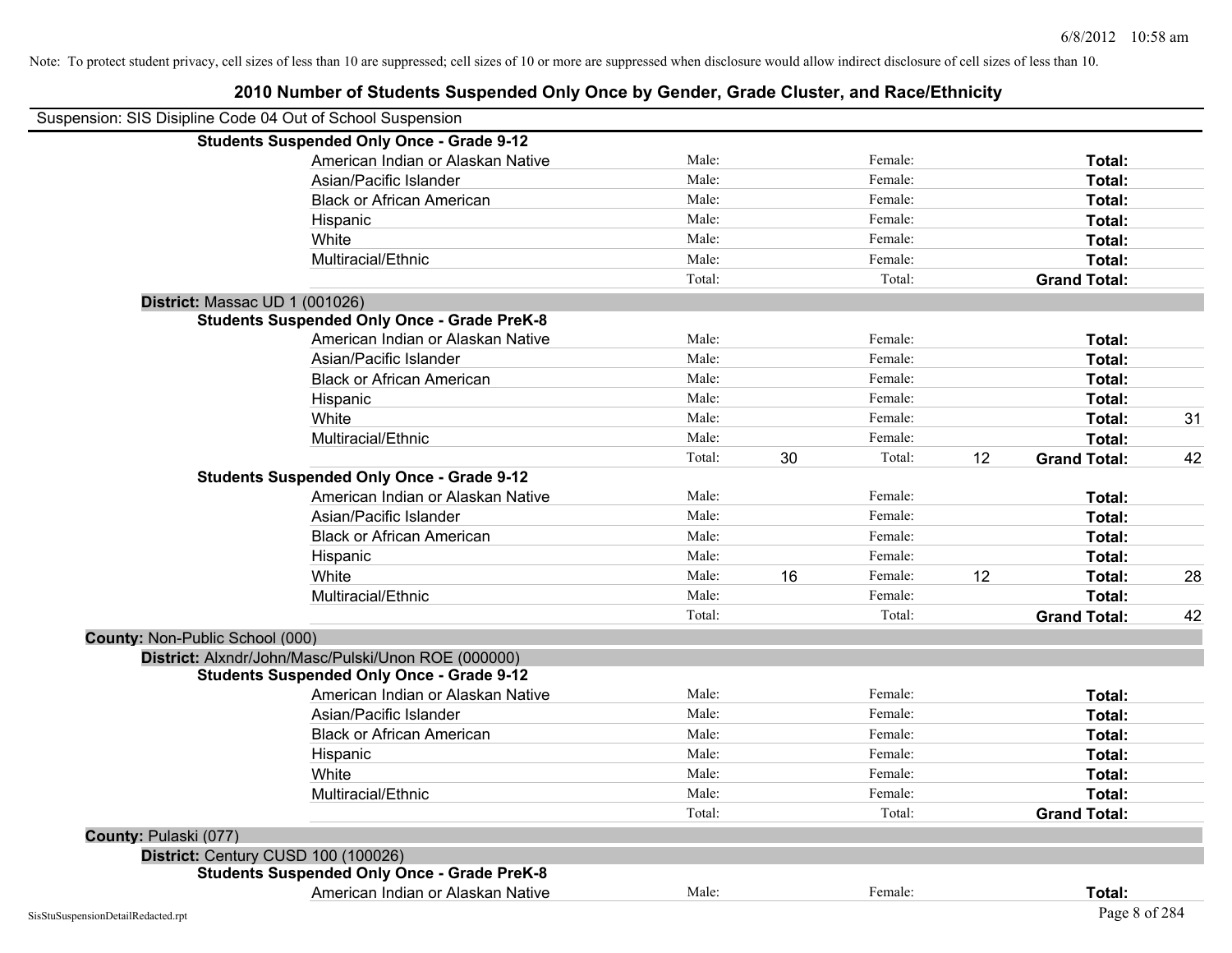| Suspension: SIS Disipline Code 04 Out of School Suspension |        |    |         |    |                     |    |
|------------------------------------------------------------|--------|----|---------|----|---------------------|----|
| Asian/Pacific Islander                                     | Male:  |    | Female: |    | Total:              |    |
| <b>Black or African American</b>                           | Male:  |    | Female: |    | Total:              |    |
| Hispanic                                                   | Male:  |    | Female: |    | Total:              |    |
| White                                                      | Male:  |    | Female: |    | Total:              |    |
| Multiracial/Ethnic                                         | Male:  |    | Female: |    | Total:              |    |
|                                                            | Total: |    | Total:  |    | <b>Grand Total:</b> |    |
| <b>Students Suspended Only Once - Grade 9-12</b>           |        |    |         |    |                     |    |
| American Indian or Alaskan Native                          | Male:  |    | Female: |    | Total:              |    |
| Asian/Pacific Islander                                     | Male:  |    | Female: |    | Total:              |    |
| <b>Black or African American</b>                           | Male:  |    | Female: |    | Total:              |    |
| Hispanic                                                   | Male:  |    | Female: |    | Total:              |    |
| White                                                      | Male:  |    | Female: |    | Total:              |    |
| Multiracial/Ethnic                                         | Male:  |    | Female: |    | Total:              |    |
|                                                            | Total: |    | Total:  |    | <b>Grand Total:</b> |    |
| District: Jamp Spec Educ Services (801060)                 |        |    |         |    |                     |    |
| <b>Students Suspended Only Once - Grade 9-12</b>           |        |    |         |    |                     |    |
| American Indian or Alaskan Native                          | Male:  |    | Female: |    | Total:              |    |
| Asian/Pacific Islander                                     | Male:  |    | Female: |    | Total:              |    |
| <b>Black or African American</b>                           | Male:  |    | Female: |    | Total:              |    |
| Hispanic                                                   | Male:  |    | Female: |    | Total:              |    |
| White                                                      | Male:  |    | Female: |    | Total:              |    |
| Multiracial/Ethnic                                         | Male:  |    | Female: |    | Total:              |    |
|                                                            | Total: |    | Total:  |    | <b>Grand Total:</b> |    |
| District: Meridian CUSD 101 (101026)                       |        |    |         |    |                     |    |
| <b>Students Suspended Only Once - Grade PreK-8</b>         |        |    |         |    |                     |    |
| American Indian or Alaskan Native                          | Male:  |    | Female: |    | Total:              |    |
| Asian/Pacific Islander                                     | Male:  |    | Female: |    | Total:              |    |
| <b>Black or African American</b>                           | Male:  | 12 | Female: | 13 | Total:              | 25 |
| Hispanic                                                   | Male:  |    | Female: |    | Total:              |    |
| White                                                      | Male:  |    | Female: |    | Total:              | 13 |
| Multiracial/Ethnic                                         | Male:  |    | Female: |    | Total:              |    |
|                                                            | Total: |    | Total:  |    | <b>Grand Total:</b> |    |
| <b>Students Suspended Only Once - Grade 9-12</b>           |        |    |         |    |                     |    |
| American Indian or Alaskan Native                          | Male:  |    | Female: |    | Total:              |    |
| Asian/Pacific Islander                                     | Male:  |    | Female: |    | Total:              |    |
| <b>Black or African American</b>                           | Male:  |    | Female: |    | Total:              | 20 |
| Hispanic                                                   | Male:  |    | Female: |    | Total:              |    |
| White                                                      | Male:  |    | Female: |    | Total:              |    |
| Multiracial/Ethnic                                         | Male:  |    | Female: |    | Total:              |    |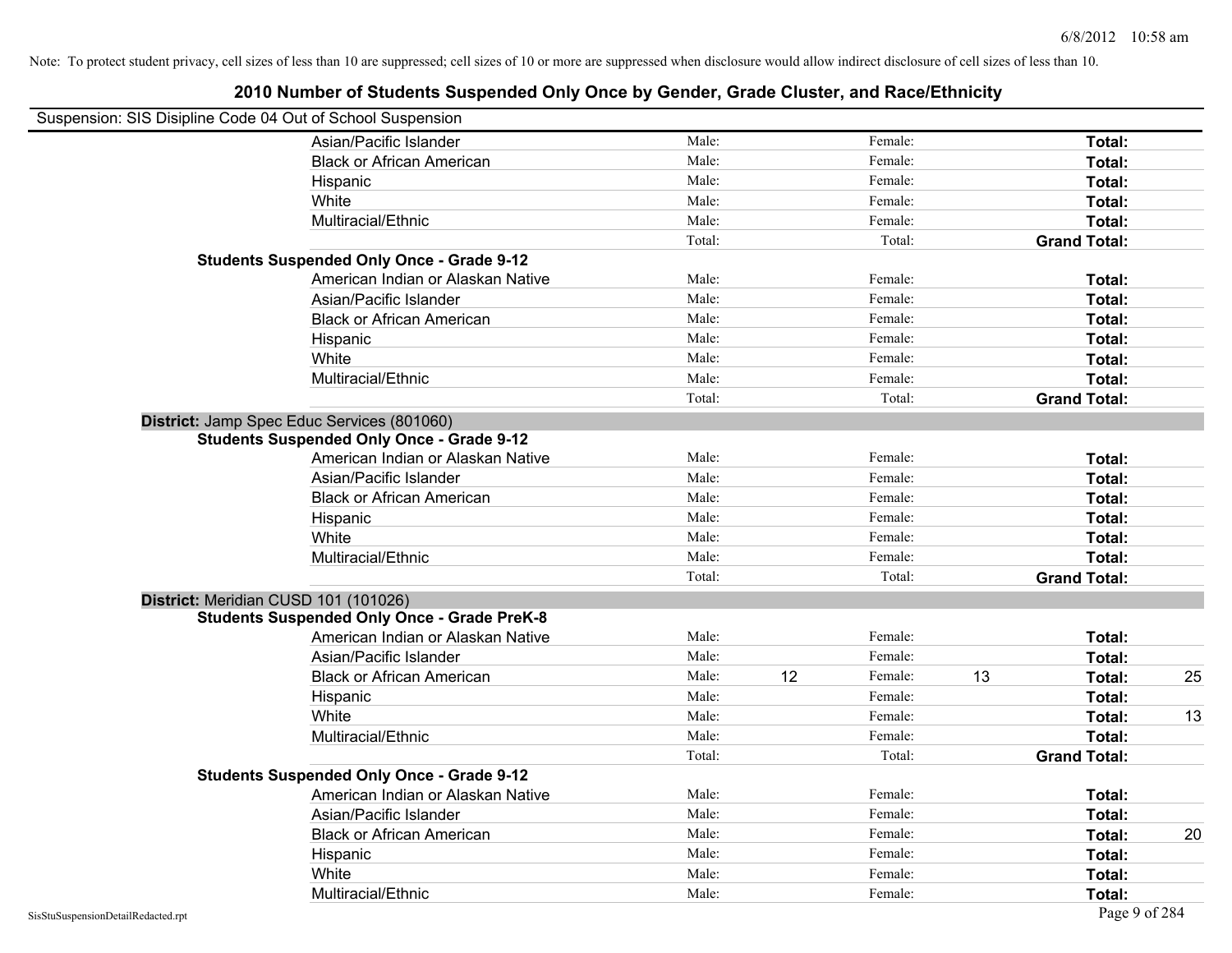|                                 | Suspension: SIS Disipline Code 04 Out of School Suspension |        |         |                     |    |
|---------------------------------|------------------------------------------------------------|--------|---------|---------------------|----|
|                                 |                                                            | Total: | Total:  | <b>Grand Total:</b> |    |
| County: Union (091)             |                                                            |        |         |                     |    |
| District: Anna CCSD 37 (037004) |                                                            |        |         |                     |    |
|                                 | <b>Students Suspended Only Once - Grade PreK-8</b>         |        |         |                     |    |
|                                 | American Indian or Alaskan Native                          | Male:  | Female: | Total:              |    |
|                                 | Asian/Pacific Islander                                     | Male:  | Female: | Total:              |    |
|                                 | <b>Black or African American</b>                           | Male:  | Female: | Total:              |    |
|                                 | Hispanic                                                   | Male:  | Female: | Total:              |    |
|                                 | White                                                      | Male:  | Female: | Total:              | 19 |
|                                 | Multiracial/Ethnic                                         | Male:  | Female: | Total:              |    |
|                                 |                                                            | Total: | Total:  | <b>Grand Total:</b> |    |
|                                 | District: Anna Jonesboro CHSD 81 (081016)                  |        |         |                     |    |
|                                 | <b>Students Suspended Only Once - Grade 9-12</b>           |        |         |                     |    |
|                                 | American Indian or Alaskan Native                          | Male:  | Female: | Total:              |    |
|                                 | Asian/Pacific Islander                                     | Male:  | Female: | Total:              |    |
|                                 | <b>Black or African American</b>                           | Male:  | Female: | Total:              |    |
|                                 | Hispanic                                                   | Male:  | Female: | Total:              |    |
|                                 | White                                                      | Male:  | Female: | Total:              | 28 |
|                                 | Multiracial/Ethnic                                         | Male:  | Female: | Total:              |    |
|                                 |                                                            | Total: | Total:  | <b>Grand Total:</b> |    |
|                                 | District: Cobden SUD 17 (017022)                           |        |         |                     |    |
|                                 | <b>Students Suspended Only Once - Grade PreK-8</b>         |        |         |                     |    |
|                                 | American Indian or Alaskan Native                          | Male:  | Female: | Total:              |    |
|                                 | Asian/Pacific Islander                                     | Male:  | Female: | Total:              |    |
|                                 | <b>Black or African American</b>                           | Male:  | Female: | Total:              |    |
|                                 | Hispanic                                                   | Male:  | Female: | Total:              |    |
|                                 | White                                                      | Male:  | Female: | Total:              | 10 |
|                                 | Multiracial/Ethnic                                         | Male:  | Female: | Total:              |    |
|                                 |                                                            | Total: | Total:  | <b>Grand Total:</b> |    |
|                                 | <b>Students Suspended Only Once - Grade 9-12</b>           |        |         |                     |    |
|                                 | American Indian or Alaskan Native                          | Male:  | Female: | Total:              |    |
|                                 | Asian/Pacific Islander                                     | Male:  | Female: | Total:              |    |
|                                 | <b>Black or African American</b>                           | Male:  | Female: | Total:              |    |
|                                 | Hispanic                                                   | Male:  | Female: | Total:              |    |
|                                 | White                                                      | Male:  | Female: | Total:              |    |
|                                 | Multiracial/Ethnic                                         | Male:  | Female: | Total:              |    |
|                                 |                                                            | Total: | Total:  | <b>Grand Total:</b> |    |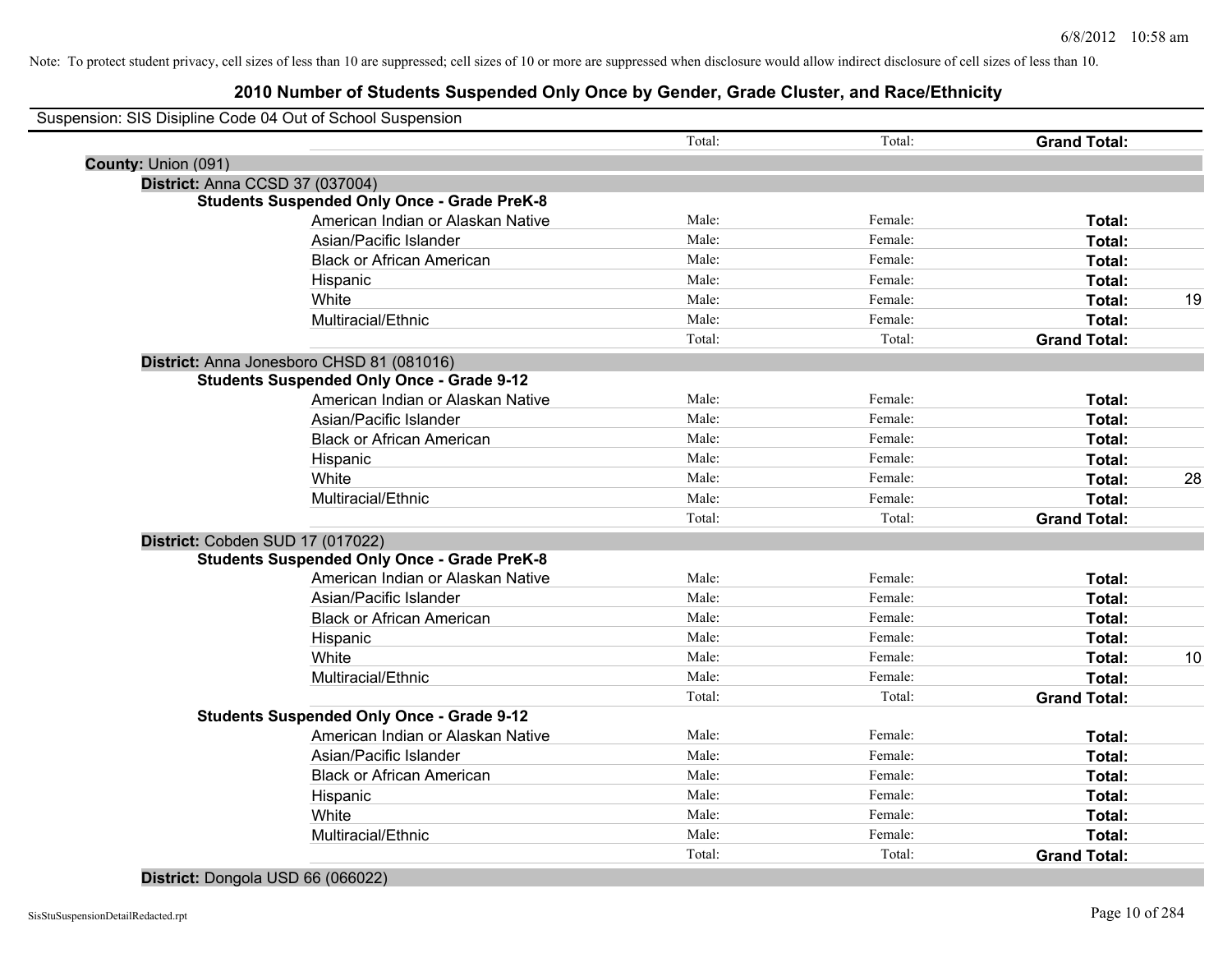| Suspension: SIS Disipline Code 04 Out of School Suspension |                                                    |        |         |                     |    |
|------------------------------------------------------------|----------------------------------------------------|--------|---------|---------------------|----|
|                                                            | <b>Students Suspended Only Once - Grade 9-12</b>   |        |         |                     |    |
|                                                            | American Indian or Alaskan Native                  | Male:  | Female: | Total:              |    |
|                                                            | Asian/Pacific Islander                             | Male:  | Female: | Total:              |    |
|                                                            | <b>Black or African American</b>                   | Male:  | Female: | Total:              |    |
|                                                            | Hispanic                                           | Male:  | Female: | Total:              |    |
|                                                            | White                                              | Male:  | Female: | Total:              |    |
|                                                            | Multiracial/Ethnic                                 | Male:  | Female: | Total:              |    |
|                                                            |                                                    | Total: | Total:  | <b>Grand Total:</b> |    |
| District: Jonesboro CCSD 43 (043004)                       |                                                    |        |         |                     |    |
|                                                            | <b>Students Suspended Only Once - Grade PreK-8</b> |        |         |                     |    |
|                                                            | American Indian or Alaskan Native                  | Male:  | Female: | Total:              |    |
|                                                            | Asian/Pacific Islander                             | Male:  | Female: | Total:              |    |
|                                                            | <b>Black or African American</b>                   | Male:  | Female: | Total:              |    |
|                                                            | Hispanic                                           | Male:  | Female: | Total:              |    |
|                                                            | White                                              | Male:  | Female: | Total:              | 10 |
|                                                            | Multiracial/Ethnic                                 | Male:  | Female: | Total:              |    |
|                                                            |                                                    | Total: | Total:  | <b>Grand Total:</b> |    |
| District: Lick Creek CCSD 16 (016004)                      |                                                    |        |         |                     |    |
|                                                            | <b>Students Suspended Only Once - Grade PreK-8</b> |        |         |                     |    |
|                                                            | American Indian or Alaskan Native                  | Male:  | Female: | Total:              |    |
|                                                            | Asian/Pacific Islander                             | Male:  | Female: | Total:              |    |
|                                                            | <b>Black or African American</b>                   | Male:  | Female: | Total:              |    |
|                                                            | Hispanic                                           | Male:  | Female: | Total:              |    |
|                                                            | White                                              | Male:  | Female: | Total:              |    |
|                                                            | Multiracial/Ethnic                                 | Male:  | Female: | Total:              |    |
|                                                            |                                                    | Total: | Total:  | <b>Grand Total:</b> |    |
| District: Shawnee CUSD 84 (084026)                         |                                                    |        |         |                     |    |
|                                                            | <b>Students Suspended Only Once - Grade PreK-8</b> |        |         |                     |    |
|                                                            | American Indian or Alaskan Native                  | Male:  | Female: | Total:              |    |
|                                                            | Asian/Pacific Islander                             | Male:  | Female: | Total:              |    |
|                                                            | <b>Black or African American</b>                   | Male:  | Female: | Total:              |    |
|                                                            | Hispanic                                           | Male:  | Female: | Total:              |    |
|                                                            | White                                              | Male:  | Female: | Total:              |    |
|                                                            | Multiracial/Ethnic                                 | Male:  | Female: | Total:              |    |
|                                                            |                                                    | Total: | Total:  | <b>Grand Total:</b> |    |
|                                                            | <b>Students Suspended Only Once - Grade 9-12</b>   |        |         |                     |    |
|                                                            | American Indian or Alaskan Native                  | Male:  | Female: | Total:              |    |
|                                                            | Asian/Pacific Islander                             | Male:  | Female: | Total:              |    |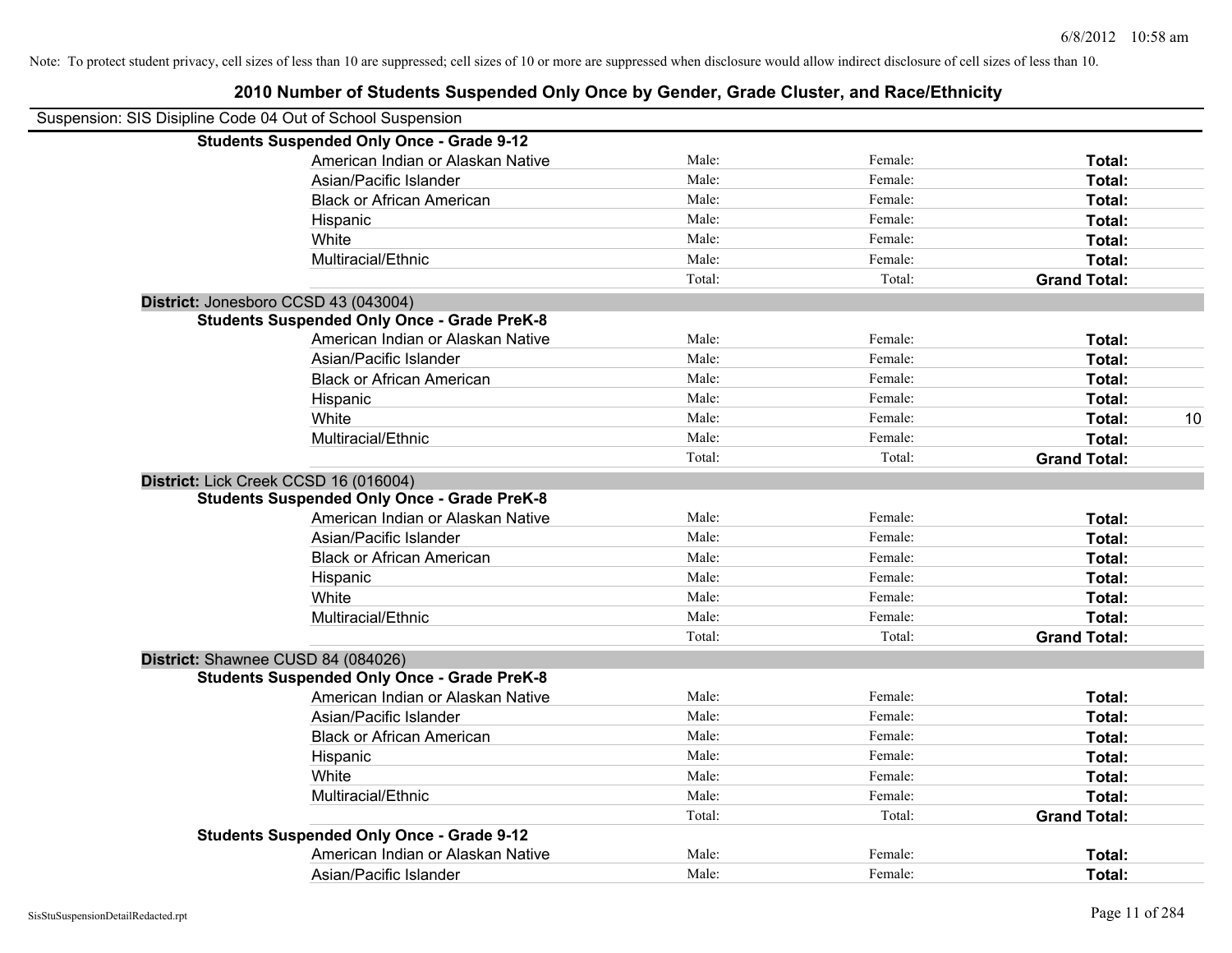|                                         | Suspension: SIS Disipline Code 04 Out of School Suspension |        |         |                     |    |
|-----------------------------------------|------------------------------------------------------------|--------|---------|---------------------|----|
|                                         | <b>Black or African American</b>                           | Male:  | Female: | Total:              |    |
|                                         | Hispanic                                                   | Male:  | Female: | Total:              |    |
|                                         | White                                                      | Male:  | Female: | Total:              |    |
|                                         | Multiracial/Ethnic                                         | Male:  | Female: | Total:              |    |
|                                         |                                                            | Total: | Total:  | <b>Grand Total:</b> |    |
| Region: Bond/Effingham/Fayette ROE (03) |                                                            |        |         |                     |    |
| County: Bond (003)                      |                                                            |        |         |                     |    |
|                                         | District: Bond County CUSD 2 (002026)                      |        |         |                     |    |
|                                         | <b>Students Suspended Only Once - Grade PreK-8</b>         |        |         |                     |    |
|                                         | American Indian or Alaskan Native                          | Male:  | Female: | Total:              |    |
|                                         | Asian/Pacific Islander                                     | Male:  | Female: | Total:              |    |
|                                         | <b>Black or African American</b>                           | Male:  | Female: | Total:              |    |
|                                         | Hispanic                                                   | Male:  | Female: | Total:              |    |
|                                         | White                                                      | Male:  | Female: | Total:              | 15 |
|                                         | Multiracial/Ethnic                                         | Male:  | Female: | Total:              |    |
|                                         |                                                            | Total: | Total:  | <b>Grand Total:</b> |    |
|                                         | <b>Students Suspended Only Once - Grade 9-12</b>           |        |         |                     |    |
|                                         | American Indian or Alaskan Native                          | Male:  | Female: | Total:              |    |
|                                         | Asian/Pacific Islander                                     | Male:  | Female: | Total:              |    |
|                                         | <b>Black or African American</b>                           | Male:  | Female: | Total:              |    |
|                                         | Hispanic                                                   | Male:  | Female: | Total:              |    |
|                                         | White                                                      | Male:  | Female: | Total:              | 20 |
|                                         | Multiracial/Ethnic                                         | Male:  | Female: | Total:              |    |
|                                         |                                                            | Total: | Total:  | <b>Grand Total:</b> |    |
|                                         | District: Mulberry Grove CUSD 1 (001026)                   |        |         |                     |    |
|                                         | <b>Students Suspended Only Once - Grade PreK-8</b>         |        |         |                     |    |
|                                         | American Indian or Alaskan Native                          | Male:  | Female: | Total:              |    |
|                                         | Asian/Pacific Islander                                     | Male:  | Female: | Total:              |    |
|                                         | <b>Black or African American</b>                           | Male:  | Female: | Total:              |    |
|                                         | Hispanic                                                   | Male:  | Female: | Total:              |    |
|                                         | White                                                      | Male:  | Female: | Total:              |    |
|                                         | Multiracial/Ethnic                                         | Male:  | Female: | Total:              |    |
|                                         |                                                            | Total: | Total:  | <b>Grand Total:</b> |    |
|                                         | <b>Students Suspended Only Once - Grade 9-12</b>           |        |         |                     |    |
|                                         | American Indian or Alaskan Native                          | Male:  | Female: | Total:              |    |
|                                         | Asian/Pacific Islander                                     | Male:  | Female: | Total:              |    |
|                                         | <b>Black or African American</b>                           | Male:  | Female: | Total:              |    |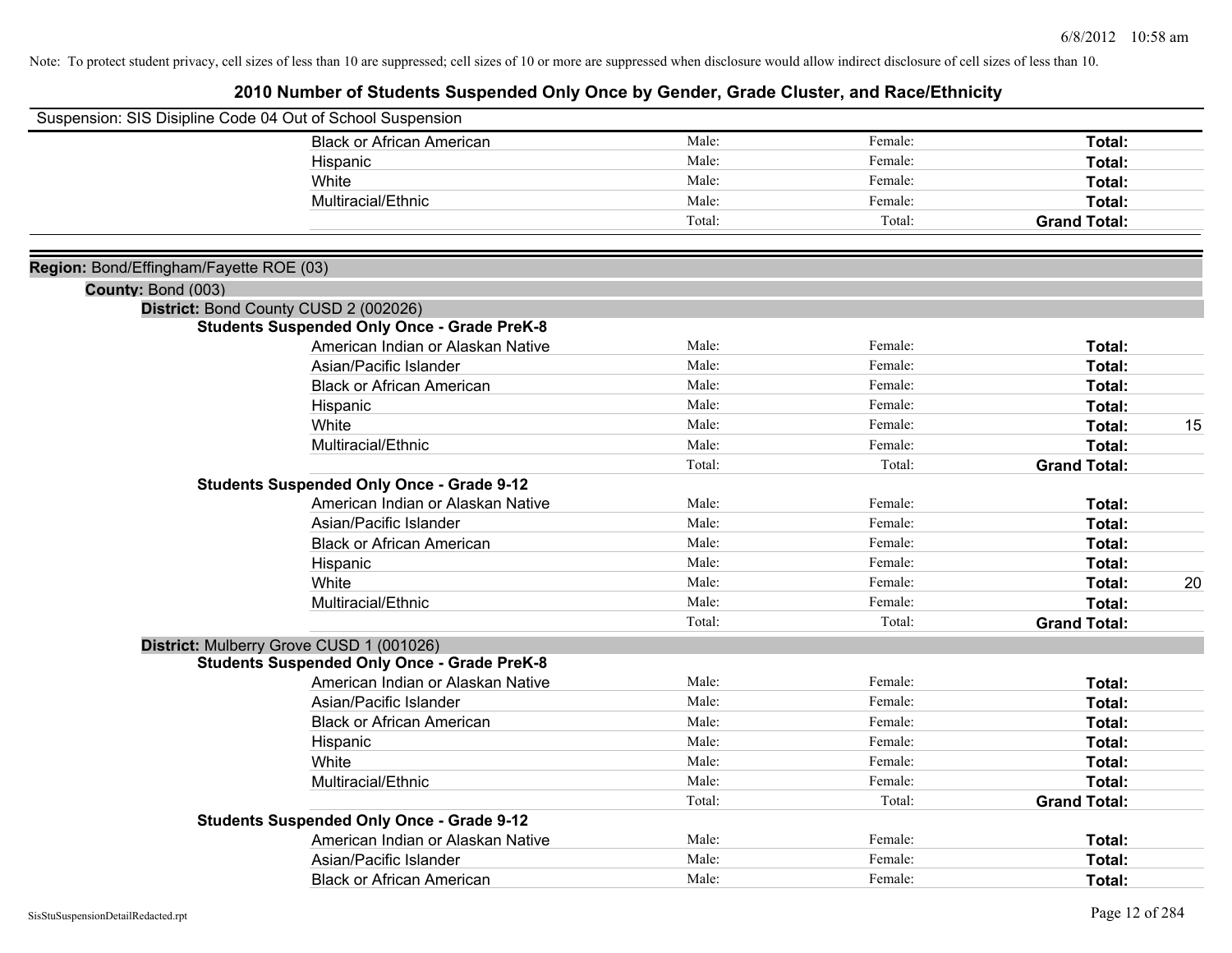| Suspension: SIS Disipline Code 04 Out of School Suspension |                                                    |        |         |                     |
|------------------------------------------------------------|----------------------------------------------------|--------|---------|---------------------|
|                                                            | Hispanic                                           | Male:  | Female: | Total:              |
|                                                            | White                                              | Male:  | Female: | Total:              |
|                                                            | Multiracial/Ethnic                                 | Male:  | Female: | Total:              |
|                                                            |                                                    | Total: | Total:  | <b>Grand Total:</b> |
| County: Effingham (025)                                    |                                                    |        |         |                     |
| District: Altamont CUSD 10 (010026)                        |                                                    |        |         |                     |
|                                                            | <b>Students Suspended Only Once - Grade PreK-8</b> |        |         |                     |
|                                                            | American Indian or Alaskan Native                  | Male:  | Female: | Total:              |
|                                                            | Asian/Pacific Islander                             | Male:  | Female: | Total:              |
|                                                            | <b>Black or African American</b>                   | Male:  | Female: | Total:              |
|                                                            | Hispanic                                           | Male:  | Female: | Total:              |
|                                                            | White                                              | Male:  | Female: | Total:              |
|                                                            | Multiracial/Ethnic                                 | Male:  | Female: | Total:              |
|                                                            |                                                    | Total: | Total:  | <b>Grand Total:</b> |
| District: Beecher City CUSD 20 (020026)                    |                                                    |        |         |                     |
|                                                            | <b>Students Suspended Only Once - Grade PreK-8</b> |        |         |                     |
|                                                            | American Indian or Alaskan Native                  | Male:  | Female: | Total:              |
|                                                            | Asian/Pacific Islander                             | Male:  | Female: | Total:              |
|                                                            | <b>Black or African American</b>                   | Male:  | Female: | Total:              |
|                                                            | Hispanic                                           | Male:  | Female: | Total:              |
|                                                            | White                                              | Male:  | Female: | Total:              |
|                                                            | Multiracial/Ethnic                                 | Male:  | Female: | Total:              |
|                                                            |                                                    | Total: | Total:  | <b>Grand Total:</b> |
|                                                            | <b>Students Suspended Only Once - Grade 9-12</b>   |        |         |                     |
|                                                            | American Indian or Alaskan Native                  | Male:  | Female: | Total:              |
|                                                            | Asian/Pacific Islander                             | Male:  | Female: | Total:              |
|                                                            | <b>Black or African American</b>                   | Male:  | Female: | Total:              |
|                                                            | Hispanic                                           | Male:  | Female: | Total:              |
|                                                            | White                                              | Male:  | Female: | Total:              |
|                                                            | Multiracial/Ethnic                                 | Male:  | Female: | Total:              |
|                                                            |                                                    | Total: | Total:  | <b>Grand Total:</b> |
| District: Dieterich CUSD 30 (030026)                       |                                                    |        |         |                     |
|                                                            | <b>Students Suspended Only Once - Grade PreK-8</b> |        |         |                     |
|                                                            | American Indian or Alaskan Native                  | Male:  | Female: | Total:              |
|                                                            | Asian/Pacific Islander                             | Male:  | Female: | Total:              |
|                                                            | <b>Black or African American</b>                   | Male:  | Female: | Total:              |
|                                                            | Hispanic                                           | Male:  | Female: | Total:              |
|                                                            | White                                              | Male:  | Female: | Total:              |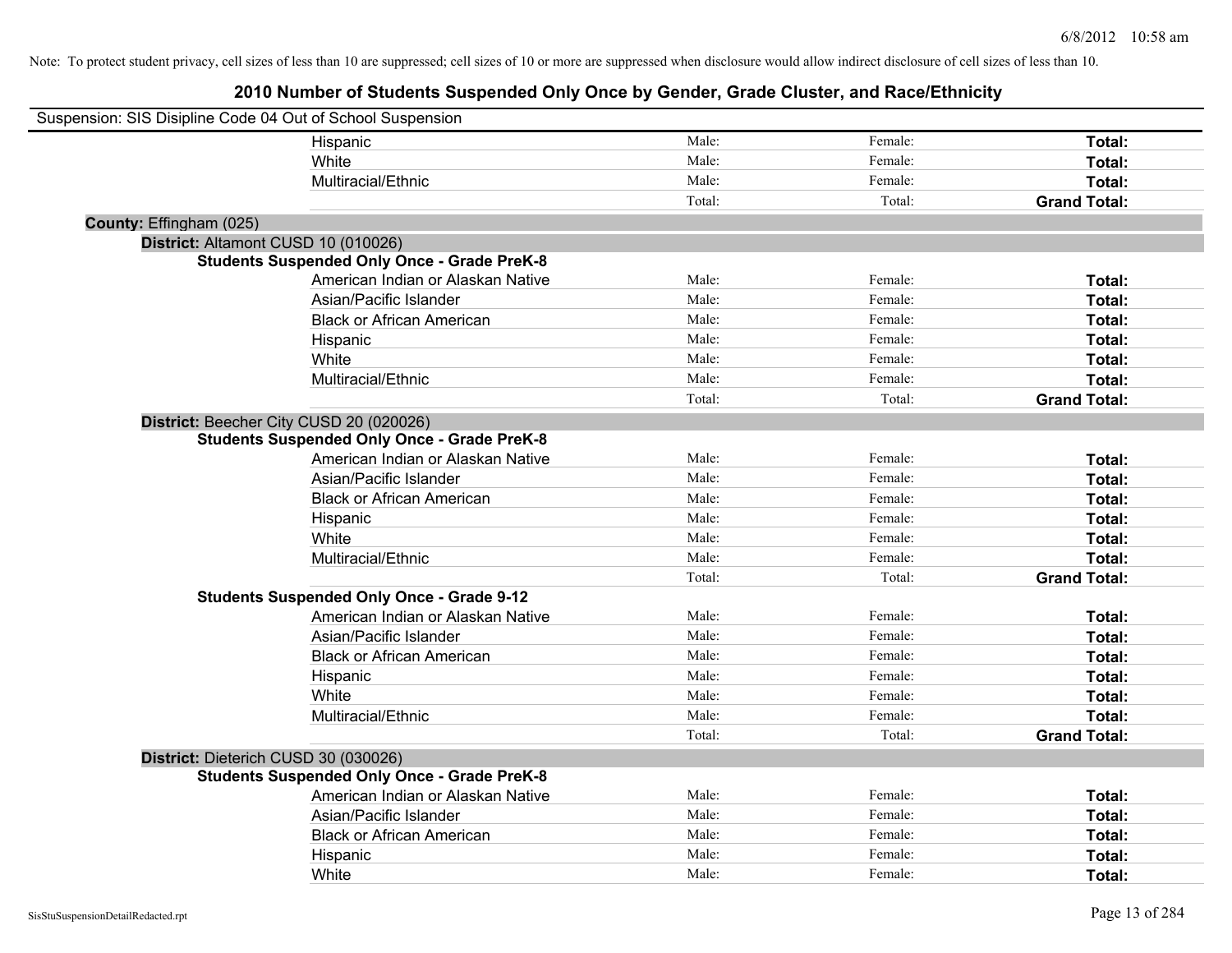| Suspension: SIS Disipline Code 04 Out of School Suspension |                                                    |        |    |         |    |                     |    |
|------------------------------------------------------------|----------------------------------------------------|--------|----|---------|----|---------------------|----|
|                                                            | Multiracial/Ethnic                                 | Male:  |    | Female: |    | Total:              |    |
|                                                            |                                                    | Total: |    | Total:  |    | <b>Grand Total:</b> |    |
| District: Effingham CUSD 40 (040026)                       |                                                    |        |    |         |    |                     |    |
|                                                            | <b>Students Suspended Only Once - Grade PreK-8</b> |        |    |         |    |                     |    |
|                                                            | American Indian or Alaskan Native                  | Male:  |    | Female: |    | Total:              |    |
|                                                            | Asian/Pacific Islander                             | Male:  |    | Female: |    | Total:              |    |
|                                                            | <b>Black or African American</b>                   | Male:  |    | Female: |    | Total:              |    |
|                                                            | Hispanic                                           | Male:  |    | Female: |    | Total:              |    |
| White                                                      |                                                    | Male:  |    | Female: |    | Total:              | 34 |
|                                                            | Multiracial/Ethnic                                 | Male:  |    | Female: |    | Total:              |    |
|                                                            |                                                    | Total: |    | Total:  |    | <b>Grand Total:</b> |    |
|                                                            | <b>Students Suspended Only Once - Grade 9-12</b>   |        |    |         |    |                     |    |
|                                                            | American Indian or Alaskan Native                  | Male:  |    | Female: |    | Total:              |    |
|                                                            | Asian/Pacific Islander                             | Male:  |    | Female: |    | Total:              |    |
|                                                            | <b>Black or African American</b>                   | Male:  |    | Female: |    | Total:              |    |
|                                                            | Hispanic                                           | Male:  |    | Female: |    | Total:              |    |
| White                                                      |                                                    | Male:  | 19 | Female: | 18 | Total:              | 37 |
|                                                            | Multiracial/Ethnic                                 | Male:  |    | Female: |    | Total:              |    |
|                                                            |                                                    | Total: |    | Total:  |    | <b>Grand Total:</b> |    |
| District: Teutopolis CUSD 50 (050026)                      |                                                    |        |    |         |    |                     |    |
|                                                            | <b>Students Suspended Only Once - Grade 9-12</b>   |        |    |         |    |                     |    |
|                                                            | American Indian or Alaskan Native                  | Male:  |    | Female: |    | Total:              |    |
|                                                            | Asian/Pacific Islander                             | Male:  |    | Female: |    | Total:              |    |
|                                                            | <b>Black or African American</b>                   | Male:  |    | Female: |    | Total:              |    |
|                                                            | Hispanic                                           | Male:  |    | Female: |    | Total:              |    |
| White                                                      |                                                    | Male:  |    | Female: |    | Total:              |    |
|                                                            | Multiracial/Ethnic                                 | Male:  |    | Female: |    | Total:              |    |
|                                                            |                                                    | Total: |    | Total:  |    | <b>Grand Total:</b> |    |
| County: Fayette (026)                                      |                                                    |        |    |         |    |                     |    |
| District: Brownstown CUSD 201 (201026)                     |                                                    |        |    |         |    |                     |    |
|                                                            | <b>Students Suspended Only Once - Grade PreK-8</b> |        |    |         |    |                     |    |
|                                                            | American Indian or Alaskan Native                  | Male:  |    | Female: |    | Total:              |    |
|                                                            | Asian/Pacific Islander                             | Male:  |    | Female: |    | Total:              |    |
|                                                            | <b>Black or African American</b>                   | Male:  |    | Female: |    | Total:              |    |
|                                                            | Hispanic                                           | Male:  |    | Female: |    | Total:              |    |
| White                                                      |                                                    | Male:  |    | Female: |    | Total:              |    |
|                                                            | Multiracial/Ethnic                                 | Male:  |    | Female: |    | Total:              |    |
|                                                            |                                                    | Total: |    | Total:  |    | <b>Grand Total:</b> |    |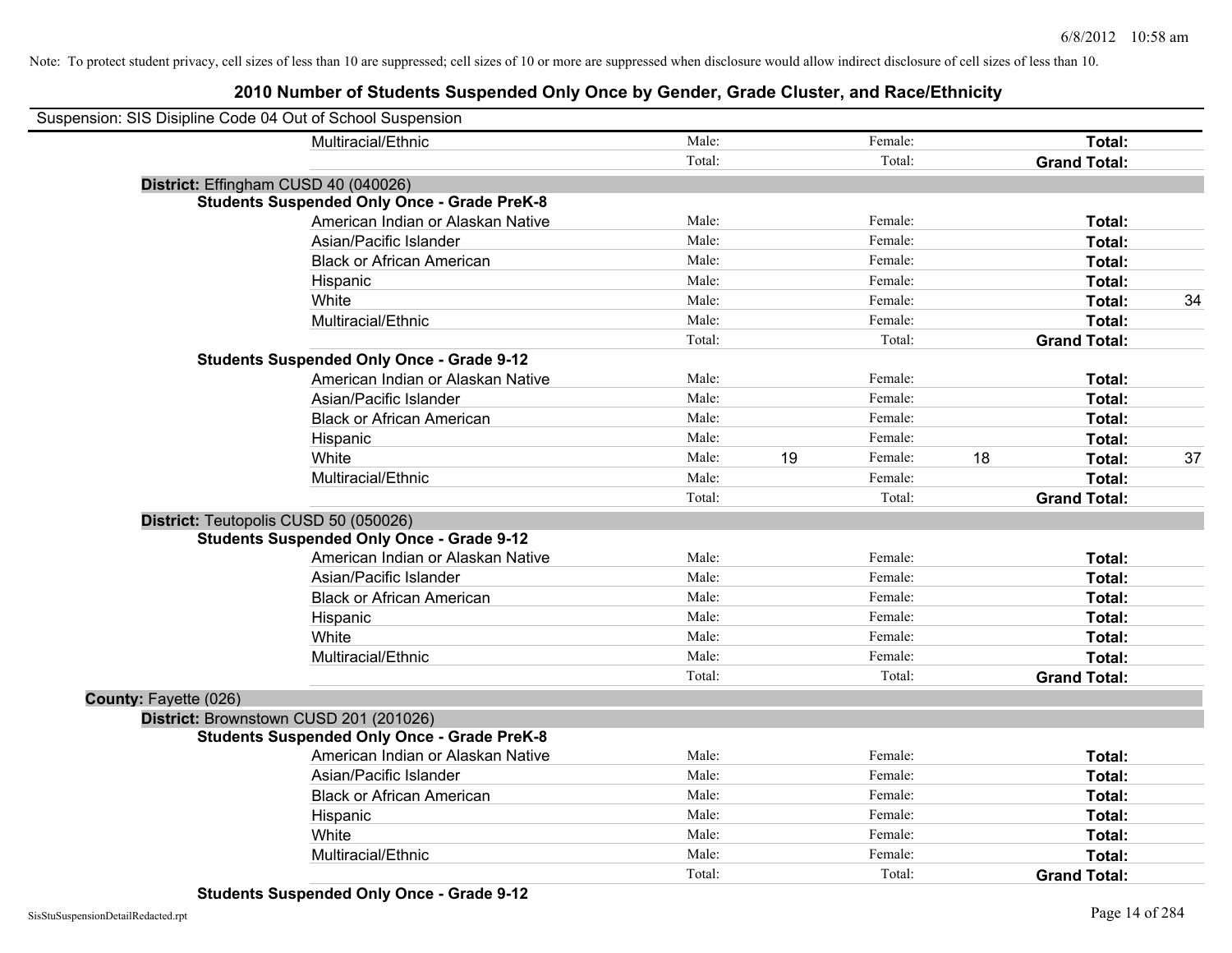| Suspension: SIS Disipline Code 04 Out of School Suspension |        |         |                     |    |
|------------------------------------------------------------|--------|---------|---------------------|----|
| American Indian or Alaskan Native                          | Male:  | Female: | Total:              |    |
| Asian/Pacific Islander                                     | Male:  | Female: | Total:              |    |
| <b>Black or African American</b>                           | Male:  | Female: | Total:              |    |
| Hispanic                                                   | Male:  | Female: | Total:              |    |
| White                                                      | Male:  | Female: | Total:              |    |
| Multiracial/Ethnic                                         | Male:  | Female: | Total:              |    |
|                                                            | Total: | Total:  | <b>Grand Total:</b> |    |
| District: Non-Public School (2030)                         |        |         |                     |    |
| <b>Students Suspended Only Once - Grade 9-12</b>           |        |         |                     |    |
| American Indian or Alaskan Native                          | Male:  | Female: | Total:              |    |
| Asian/Pacific Islander                                     | Male:  | Female: | Total:              |    |
| <b>Black or African American</b>                           | Male:  | Female: | Total:              |    |
| Hispanic                                                   | Male:  | Female: | Total:              |    |
| White                                                      | Male:  | Female: | Total:              |    |
| Multiracial/Ethnic                                         | Male:  | Female: | Total:              |    |
|                                                            | Total: | Total:  | <b>Grand Total:</b> |    |
| District: Ramsey CUSD 204 (204026)                         |        |         |                     |    |
| <b>Students Suspended Only Once - Grade PreK-8</b>         |        |         |                     |    |
| American Indian or Alaskan Native                          | Male:  | Female: | Total:              |    |
| Asian/Pacific Islander                                     | Male:  | Female: | Total:              |    |
| <b>Black or African American</b>                           | Male:  | Female: | Total:              |    |
| Hispanic                                                   | Male:  | Female: | Total:              |    |
| White                                                      | Male:  | Female: | Total:              | 10 |
| Multiracial/Ethnic                                         | Male:  | Female: | Total:              |    |
|                                                            | Total: | Total:  | <b>Grand Total:</b> |    |
| <b>Students Suspended Only Once - Grade 9-12</b>           |        |         |                     |    |
| American Indian or Alaskan Native                          | Male:  | Female: | Total:              |    |
| Asian/Pacific Islander                                     | Male:  | Female: | Total:              |    |
| <b>Black or African American</b>                           | Male:  | Female: | Total:              |    |
| Hispanic                                                   | Male:  | Female: | Total:              |    |
| White                                                      | Male:  | Female: | Total:              |    |
| Multiracial/Ethnic                                         | Male:  | Female: | Total:              |    |
|                                                            | Total: | Total:  | <b>Grand Total:</b> |    |
| District: St Elmo CUSD 202 (202026)                        |        |         |                     |    |
| <b>Students Suspended Only Once - Grade PreK-8</b>         |        |         |                     |    |
| American Indian or Alaskan Native                          | Male:  | Female: | Total:              |    |
| Asian/Pacific Islander                                     | Male:  | Female: | Total:              |    |
| <b>Black or African American</b>                           | Male:  | Female: | Total:              |    |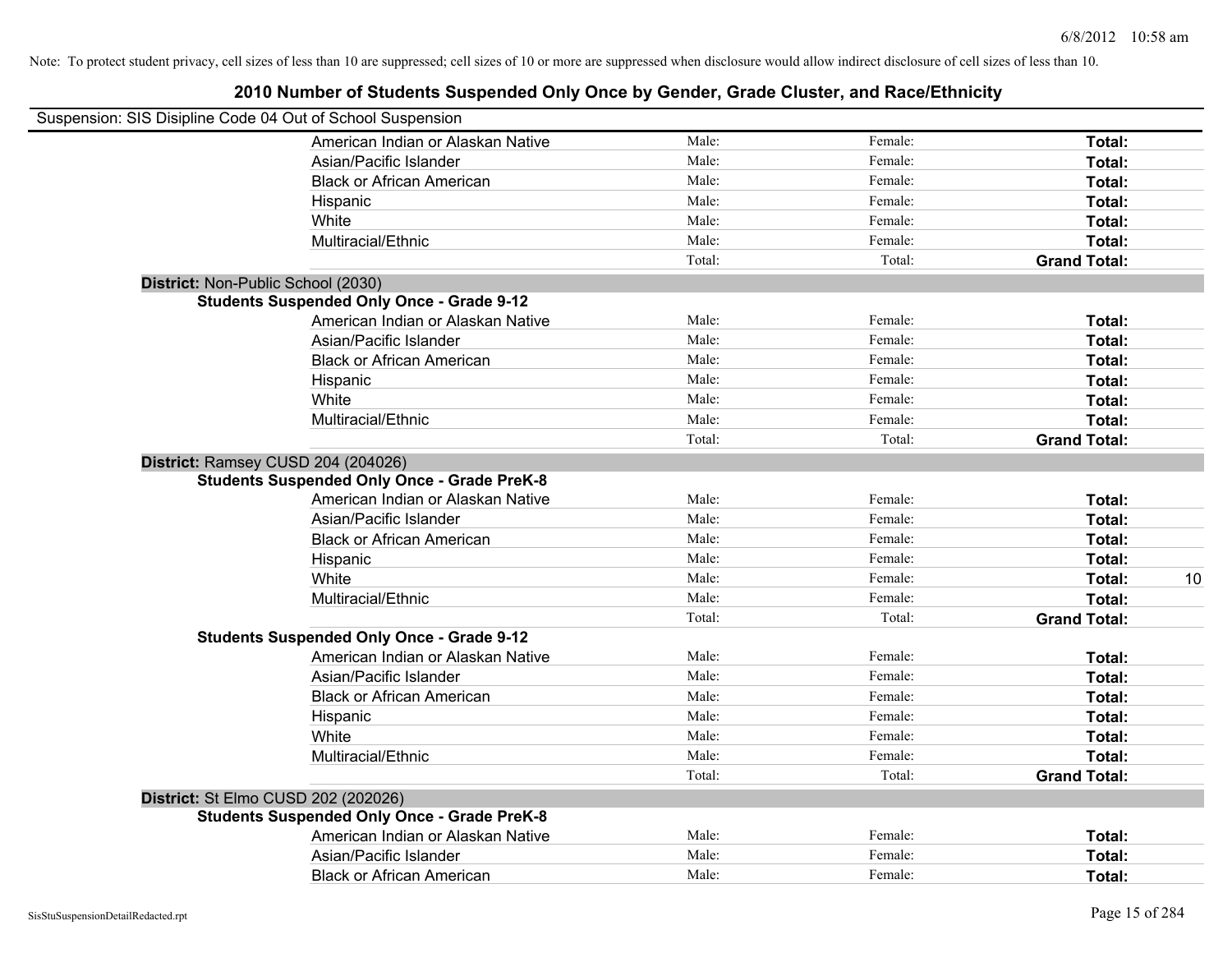|                                 | Suspension: SIS Disipline Code 04 Out of School Suspension |        |         |                     |    |
|---------------------------------|------------------------------------------------------------|--------|---------|---------------------|----|
|                                 | Hispanic                                                   | Male:  | Female: | Total:              |    |
|                                 | White                                                      | Male:  | Female: | Total:              |    |
|                                 | Multiracial/Ethnic                                         | Male:  | Female: | Total:              |    |
|                                 |                                                            | Total: | Total:  | <b>Grand Total:</b> |    |
|                                 | <b>Students Suspended Only Once - Grade 9-12</b>           |        |         |                     |    |
|                                 | American Indian or Alaskan Native                          | Male:  | Female: | Total:              |    |
|                                 | Asian/Pacific Islander                                     | Male:  | Female: | Total:              |    |
|                                 | <b>Black or African American</b>                           | Male:  | Female: | Total:              |    |
|                                 | Hispanic                                                   | Male:  | Female: | Total:              |    |
|                                 | White                                                      | Male:  | Female: | Total:              | 12 |
|                                 | Multiracial/Ethnic                                         | Male:  | Female: | Total:              |    |
|                                 |                                                            | Total: | Total:  | <b>Grand Total:</b> |    |
|                                 | District: Vandalia CUSD 203 (203026)                       |        |         |                     |    |
|                                 | <b>Students Suspended Only Once - Grade PreK-8</b>         |        |         |                     |    |
|                                 | American Indian or Alaskan Native                          | Male:  | Female: | Total:              |    |
|                                 | Asian/Pacific Islander                                     | Male:  | Female: | Total:              |    |
|                                 | <b>Black or African American</b>                           | Male:  | Female: | Total:              |    |
|                                 | Hispanic                                                   | Male:  | Female: | Total:              |    |
|                                 | White                                                      | Male:  | Female: | Total:              | 18 |
|                                 | Multiracial/Ethnic                                         | Male:  | Female: | Total:              |    |
|                                 |                                                            | Total: | Total:  | <b>Grand Total:</b> |    |
|                                 | <b>Students Suspended Only Once - Grade 9-12</b>           |        |         |                     |    |
|                                 | American Indian or Alaskan Native                          | Male:  | Female: | Total:              |    |
|                                 | Asian/Pacific Islander                                     | Male:  | Female: | Total:              |    |
|                                 | <b>Black or African American</b>                           | Male:  | Female: | Total:              |    |
|                                 | Hispanic                                                   | Male:  | Female: | Total:              |    |
|                                 | White                                                      | Male:  | Female: | Total:              | 38 |
|                                 | Multiracial/Ethnic                                         | Male:  | Female: | Total:              |    |
|                                 |                                                            | Total: | Total:  | <b>Grand Total:</b> |    |
| County: Non-Public School (000) |                                                            |        |         |                     |    |
|                                 | District: Bond/Effingham/Fayette ROE (000000)              |        |         |                     |    |
|                                 | <b>Students Suspended Only Once - Grade 9-12</b>           |        |         |                     |    |
|                                 | American Indian or Alaskan Native                          | Male:  | Female: | Total:              |    |
|                                 | Asian/Pacific Islander                                     | Male:  | Female: | Total:              |    |
|                                 | <b>Black or African American</b>                           | Male:  | Female: | Total:              |    |
|                                 | Hispanic                                                   | Male:  | Female: | Total:              |    |
|                                 | White                                                      | Male:  | Female: | Total:              |    |
|                                 | Multiracial/Ethnic                                         | Male:  | Female: | Total:              |    |
|                                 |                                                            | Total: | Total:  | <b>Grand Total:</b> |    |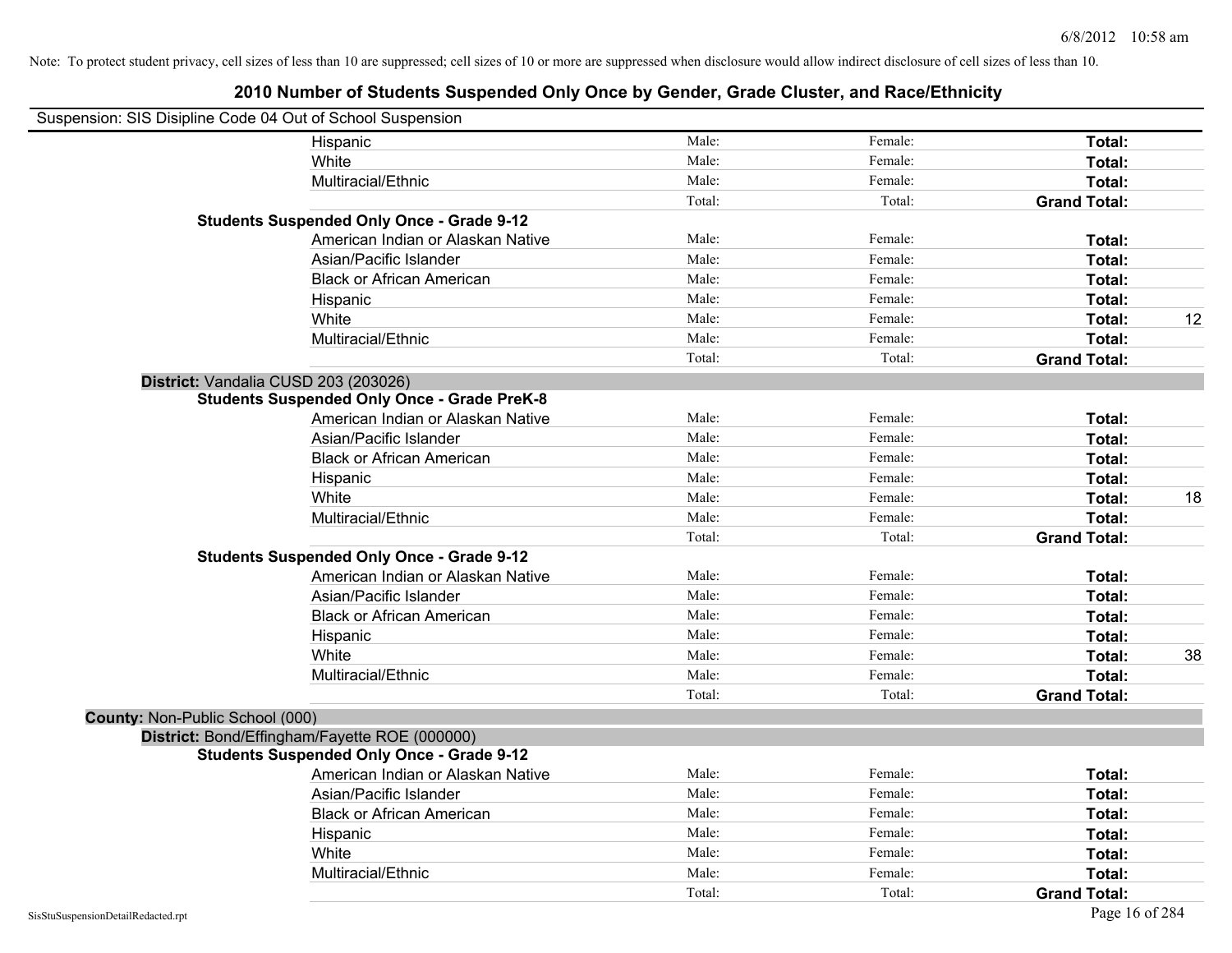#### **2010 Number of Students Suspended Only Once by Gender, Grade Cluster, and Race/Ethnicity**

Suspension: SIS Disipline Code 04 Out of School Suspension

| Region: Boone/Winnebago ROE (04) |                                                    |        |    |         |    |                     |     |
|----------------------------------|----------------------------------------------------|--------|----|---------|----|---------------------|-----|
| County: Boone (004)              |                                                    |        |    |         |    |                     |     |
|                                  | District: Belvidere CUSD 100 (100026)              |        |    |         |    |                     |     |
|                                  | <b>Students Suspended Only Once - Grade PreK-8</b> |        |    |         |    |                     |     |
|                                  | American Indian or Alaskan Native                  | Male:  |    | Female: |    | Total:              |     |
|                                  | Asian/Pacific Islander                             | Male:  |    | Female: |    | Total:              |     |
|                                  | <b>Black or African American</b>                   | Male:  |    | Female: |    | Total:              |     |
|                                  | Hispanic                                           | Male:  |    | Female: |    | Total:              | 28  |
|                                  | White                                              | Male:  |    | Female: |    | Total:              | 35  |
|                                  | Multiracial/Ethnic                                 | Male:  |    | Female: |    | Total:              |     |
|                                  |                                                    | Total: |    | Total:  |    | <b>Grand Total:</b> |     |
|                                  | <b>Students Suspended Only Once - Grade 9-12</b>   |        |    |         |    |                     |     |
|                                  | American Indian or Alaskan Native                  | Male:  |    | Female: |    | Total:              |     |
|                                  | Asian/Pacific Islander                             | Male:  |    | Female: |    | Total:              |     |
|                                  | <b>Black or African American</b>                   | Male:  |    | Female: |    | Total:              | 10  |
|                                  | Hispanic                                           | Male:  | 32 | Female: | 35 | Total:              | 67  |
|                                  | White                                              | Male:  | 63 | Female: | 42 | Total:              | 105 |
|                                  | Multiracial/Ethnic                                 | Male:  |    | Female: |    | Total:              | 10  |
|                                  |                                                    | Total: |    | Total:  |    | <b>Grand Total:</b> |     |
|                                  | County: Winnebago (101)                            |        |    |         |    |                     |     |
|                                  | District: County of Winnebago SD 320 (320026)      |        |    |         |    |                     |     |
|                                  | <b>Students Suspended Only Once - Grade PreK-8</b> |        |    |         |    |                     |     |
|                                  | American Indian or Alaskan Native                  | Male:  |    | Female: |    | Total:              |     |
|                                  | Asian/Pacific Islander                             | Male:  |    | Female: |    | Total:              |     |
|                                  | <b>Black or African American</b>                   | Male:  |    | Female: |    | Total:              |     |
|                                  | Hispanic                                           | Male:  |    | Female: |    | Total:              |     |
|                                  | White                                              | Male:  |    | Female: |    | Total:              | 18  |
|                                  | Multiracial/Ethnic                                 | Male:  |    | Female: |    | Total:              |     |
|                                  |                                                    | Total: |    | Total:  |    | <b>Grand Total:</b> | 29  |
|                                  | <b>Students Suspended Only Once - Grade 9-12</b>   |        |    |         |    |                     |     |
|                                  | American Indian or Alaskan Native                  | Male:  |    | Female: |    | Total:              |     |
|                                  | Asian/Pacific Islander                             | Male:  |    | Female: |    | Total:              |     |
|                                  | <b>Black or African American</b>                   | Male:  |    | Female: |    | Total:              |     |
|                                  | Hispanic                                           | Male:  |    | Female: |    | Total:              |     |
|                                  | White                                              | Male:  |    | Female: |    | Total:              | 27  |
|                                  | Multiracial/Ethnic                                 | Male:  |    | Female: |    | Total:              |     |
|                                  |                                                    | Total: |    | Total:  |    | <b>Grand Total:</b> |     |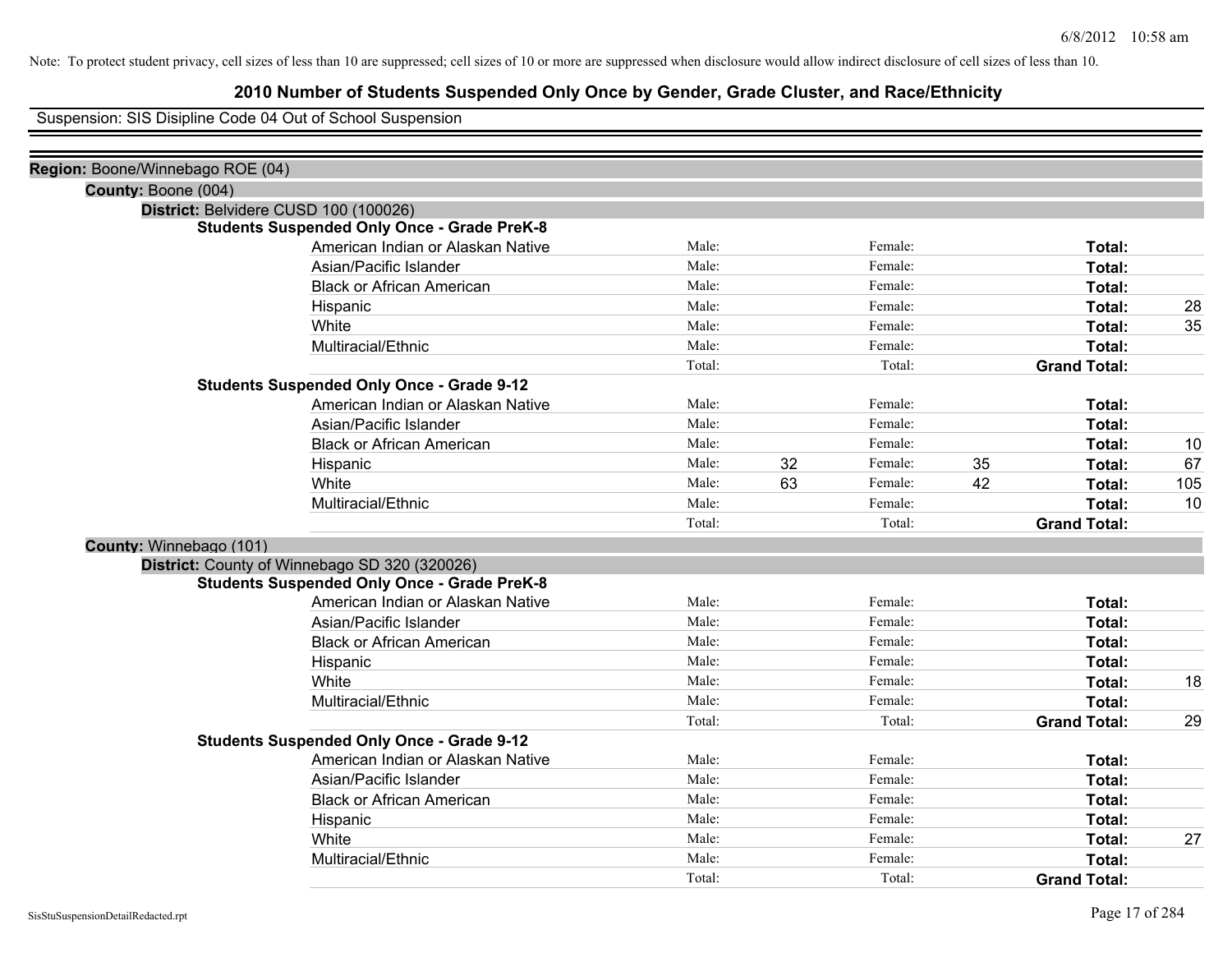| Suspension: SIS Disipline Code 04 Out of School Suspension |                                                    |        |    |         |    |                     |     |
|------------------------------------------------------------|----------------------------------------------------|--------|----|---------|----|---------------------|-----|
|                                                            | District: Durand CUSD 322 (322026)                 |        |    |         |    |                     |     |
|                                                            | <b>Students Suspended Only Once - Grade PreK-8</b> |        |    |         |    |                     |     |
|                                                            | American Indian or Alaskan Native                  | Male:  |    | Female: |    | Total:              |     |
|                                                            | Asian/Pacific Islander                             | Male:  |    | Female: |    | Total:              |     |
|                                                            | <b>Black or African American</b>                   | Male:  |    | Female: |    | Total:              |     |
|                                                            | Hispanic                                           | Male:  |    | Female: |    | Total:              |     |
|                                                            | White                                              | Male:  |    | Female: |    | Total:              | 12  |
|                                                            | Multiracial/Ethnic                                 | Male:  |    | Female: |    | Total:              |     |
|                                                            |                                                    | Total: |    | Total:  |    | <b>Grand Total:</b> |     |
|                                                            | <b>Students Suspended Only Once - Grade 9-12</b>   |        |    |         |    |                     |     |
|                                                            | American Indian or Alaskan Native                  | Male:  |    | Female: |    | Total:              |     |
|                                                            | Asian/Pacific Islander                             | Male:  |    | Female: |    | Total:              |     |
|                                                            | <b>Black or African American</b>                   | Male:  |    | Female: |    | Total:              |     |
|                                                            | Hispanic                                           | Male:  |    | Female: |    | Total:              |     |
|                                                            | White                                              | Male:  |    | Female: |    | Total:              |     |
|                                                            | Multiracial/Ethnic                                 | Male:  |    | Female: |    | Total:              |     |
|                                                            |                                                    | Total: |    | Total:  |    | <b>Grand Total:</b> |     |
|                                                            | District: Harlem UD 122 (122022)                   |        |    |         |    |                     |     |
|                                                            | <b>Students Suspended Only Once - Grade PreK-8</b> |        |    |         |    |                     |     |
|                                                            | American Indian or Alaskan Native                  | Male:  |    | Female: |    | Total:              |     |
|                                                            | Asian/Pacific Islander                             | Male:  |    | Female: |    | Total:              |     |
|                                                            | <b>Black or African American</b>                   | Male:  |    | Female: |    | Total:              | 13  |
|                                                            | Hispanic                                           | Male:  |    | Female: |    | Total:              | 12  |
|                                                            | White                                              | Male:  | 81 | Female: | 29 | Total:              | 110 |
|                                                            | Multiracial/Ethnic                                 | Male:  |    | Female: |    | Total:              |     |
|                                                            |                                                    | Total: |    | Total:  |    | <b>Grand Total:</b> |     |
|                                                            | <b>Students Suspended Only Once - Grade 9-12</b>   |        |    |         |    |                     |     |
|                                                            | American Indian or Alaskan Native                  | Male:  |    | Female: |    | Total:              |     |
|                                                            | Asian/Pacific Islander                             | Male:  |    | Female: |    | Total:              |     |
|                                                            | <b>Black or African American</b>                   | Male:  |    | Female: |    | Total:              | 18  |
|                                                            | Hispanic                                           | Male:  |    | Female: |    | Total:              |     |
|                                                            | White                                              | Male:  | 80 | Female: | 48 | Total:              | 128 |
|                                                            | Multiracial/Ethnic                                 | Male:  |    | Female: |    | Total:              |     |
|                                                            |                                                    | Total: | 95 | Total:  | 68 | <b>Grand Total:</b> | 163 |
|                                                            | District: Hononegah CHD 207 (207016)               |        |    |         |    |                     |     |
|                                                            | <b>Students Suspended Only Once - Grade 9-12</b>   |        |    |         |    |                     |     |
|                                                            | American Indian or Alaskan Native                  | Male:  |    | Female: |    | Total:              |     |
|                                                            | Asian/Pacific Islander                             | Male:  |    | Female: |    | Total:              |     |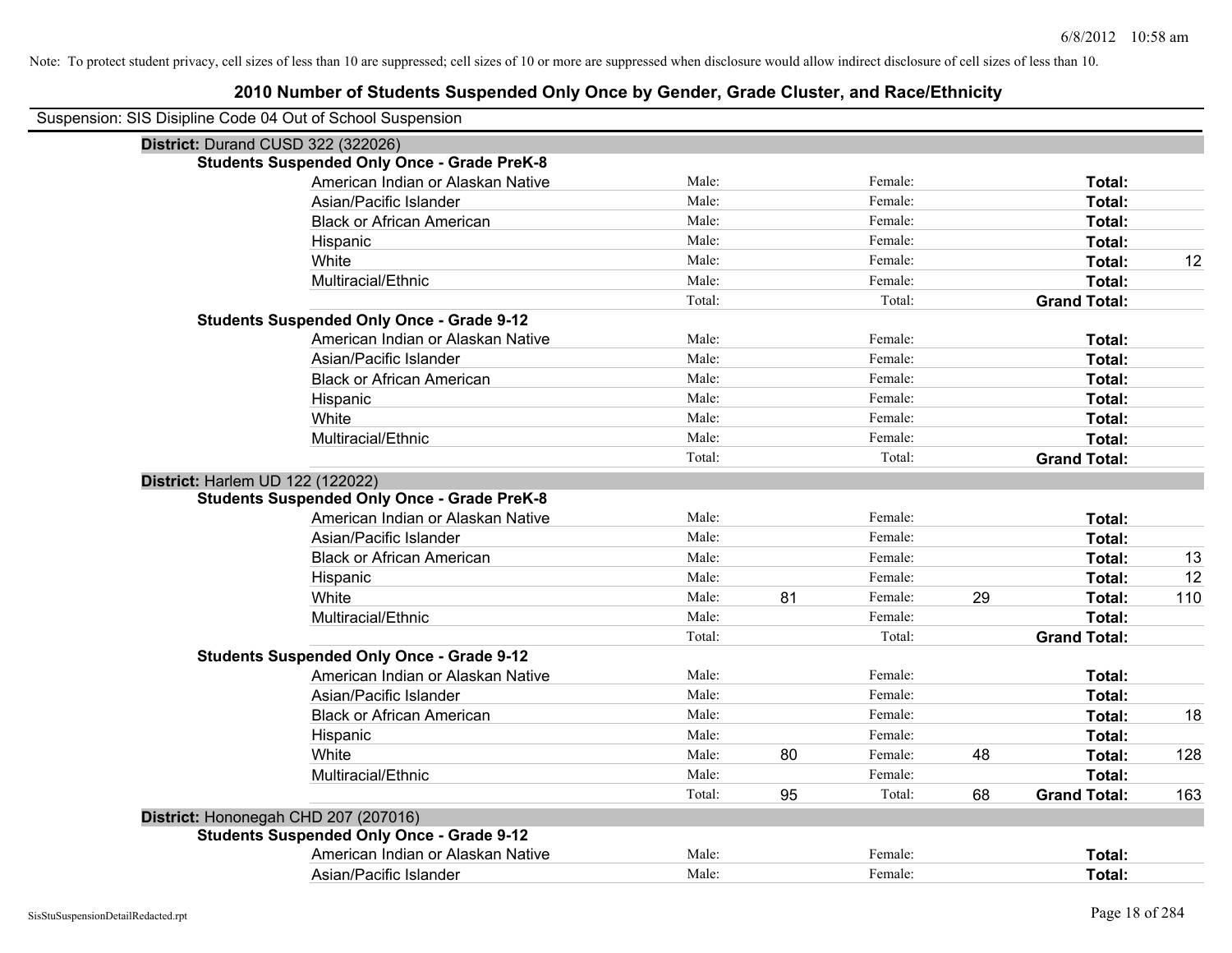| Suspension: SIS Disipline Code 04 Out of School Suspension |                                                    |        |    |         |    |                     |     |
|------------------------------------------------------------|----------------------------------------------------|--------|----|---------|----|---------------------|-----|
|                                                            | <b>Black or African American</b>                   | Male:  |    | Female: |    | Total:              | 11  |
|                                                            | Hispanic                                           | Male:  |    | Female: |    | Total:              |     |
|                                                            | White                                              | Male:  | 54 | Female: | 31 | Total:              | 85  |
|                                                            | Multiracial/Ethnic                                 | Male:  |    | Female: |    | Total:              |     |
|                                                            |                                                    | Total: | 66 | Total:  | 41 | <b>Grand Total:</b> | 107 |
|                                                            | District: Kinnikinnick CCSD 131 (131004)           |        |    |         |    |                     |     |
|                                                            | <b>Students Suspended Only Once - Grade PreK-8</b> |        |    |         |    |                     |     |
|                                                            | American Indian or Alaskan Native                  | Male:  |    | Female: |    | Total:              |     |
|                                                            | Asian/Pacific Islander                             | Male:  |    | Female: |    | Total:              |     |
|                                                            | <b>Black or African American</b>                   | Male:  |    | Female: |    | Total:              |     |
|                                                            | Hispanic                                           | Male:  |    | Female: |    | Total:              |     |
|                                                            | White                                              | Male:  |    | Female: |    | Total:              | 26  |
|                                                            | Multiracial/Ethnic                                 | Male:  |    | Female: |    | Total:              |     |
|                                                            |                                                    | Total: |    | Total:  |    | <b>Grand Total:</b> |     |
| District: Pecatonica CUSD 321 (321026)                     |                                                    |        |    |         |    |                     |     |
|                                                            | <b>Students Suspended Only Once - Grade PreK-8</b> |        |    |         |    |                     |     |
|                                                            | American Indian or Alaskan Native                  | Male:  |    | Female: |    | Total:              |     |
|                                                            | Asian/Pacific Islander                             | Male:  |    | Female: |    | Total:              |     |
|                                                            | <b>Black or African American</b>                   | Male:  |    | Female: |    | Total:              |     |
|                                                            | Hispanic                                           | Male:  |    | Female: |    | Total:              |     |
|                                                            | White                                              | Male:  |    | Female: |    | Total:              | 10  |
|                                                            | Multiracial/Ethnic                                 | Male:  |    | Female: |    | Total:              |     |
|                                                            |                                                    | Total: |    | Total:  |    | <b>Grand Total:</b> |     |
|                                                            | <b>Students Suspended Only Once - Grade 9-12</b>   |        |    |         |    |                     |     |
|                                                            | American Indian or Alaskan Native                  | Male:  |    | Female: |    | Total:              |     |
|                                                            | Asian/Pacific Islander                             | Male:  |    | Female: |    | Total:              |     |
|                                                            | <b>Black or African American</b>                   | Male:  |    | Female: |    | Total:              |     |
|                                                            | Hispanic                                           | Male:  |    | Female: |    | Total:              |     |
|                                                            | White                                              | Male:  |    | Female: |    | Total:              | 13  |
|                                                            | Multiracial/Ethnic                                 | Male:  |    | Female: |    | Total:              |     |
|                                                            |                                                    | Total: |    | Total:  |    | <b>Grand Total:</b> |     |
| District: Prairie Hill CCSD 133 (133004)                   |                                                    |        |    |         |    |                     |     |
|                                                            | <b>Students Suspended Only Once - Grade PreK-8</b> |        |    |         |    |                     |     |
|                                                            | American Indian or Alaskan Native                  | Male:  |    | Female: |    | Total:              |     |
|                                                            | Asian/Pacific Islander                             | Male:  |    | Female: |    | Total:              |     |
|                                                            | <b>Black or African American</b>                   | Male:  |    | Female: |    | Total:              |     |
|                                                            | Hispanic                                           | Male:  |    | Female: |    | <b>Total:</b>       |     |
|                                                            | White                                              | Male:  |    | Female: |    | Total:              |     |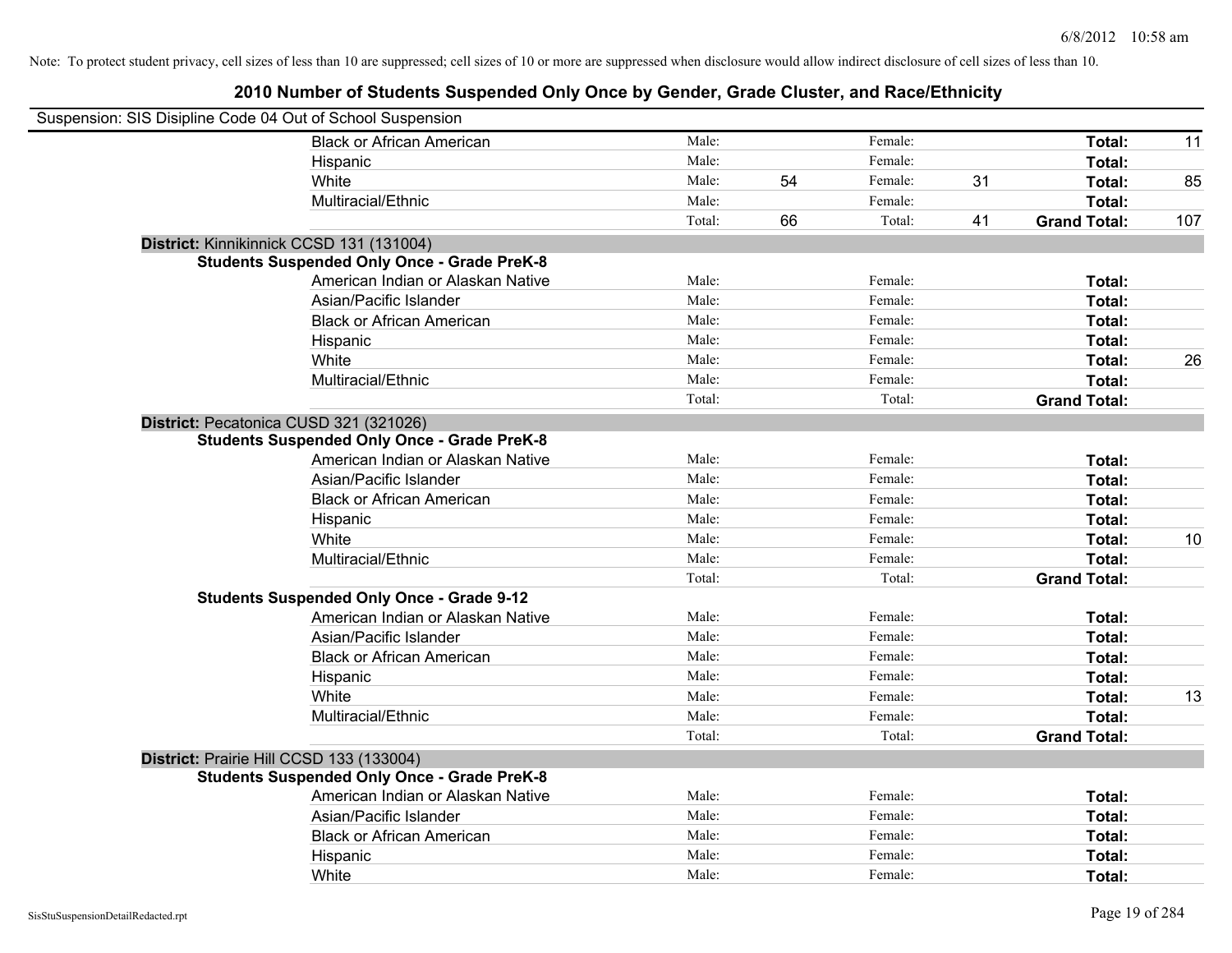| Suspension: SIS Disipline Code 04 Out of School Suspension |        |     |         |     |                     |     |
|------------------------------------------------------------|--------|-----|---------|-----|---------------------|-----|
| Multiracial/Ethnic                                         | Male:  |     | Female: |     | Total:              |     |
|                                                            | Total: |     | Total:  |     | <b>Grand Total:</b> |     |
| District: Rockford SD 205 (205025)                         |        |     |         |     |                     |     |
| <b>Students Suspended Only Once - Grade PreK-8</b>         |        |     |         |     |                     |     |
| American Indian or Alaskan Native                          | Male:  |     | Female: |     | Total:              |     |
| Asian/Pacific Islander                                     | Male:  |     | Female: |     | Total:              |     |
| <b>Black or African American</b>                           | Male:  | 287 | Female: | 208 | Total:              | 495 |
| Hispanic                                                   | Male:  | 93  | Female: | 58  | Total:              | 151 |
| White                                                      | Male:  | 156 | Female: | 91  | Total:              | 247 |
| Multiracial/Ethnic                                         | Male:  | 53  | Female: | 21  | Total:              | 74  |
|                                                            | Total: |     | Total:  |     | <b>Grand Total:</b> |     |
| <b>Students Suspended Only Once - Grade 9-12</b>           |        |     |         |     |                     |     |
| American Indian or Alaskan Native                          | Male:  |     | Female: |     | Total:              |     |
| Asian/Pacific Islander                                     | Male:  |     | Female: |     | Total:              | 11  |
| <b>Black or African American</b>                           | Male:  | 168 | Female: | 167 | Total:              | 335 |
| Hispanic                                                   | Male:  | 93  | Female: | 62  | Total:              | 155 |
| White                                                      | Male:  | 173 | Female: | 105 | Total:              | 278 |
| Multiracial/Ethnic                                         | Male:  | 21  | Female: | 10  | Total:              | 31  |
|                                                            | Total: |     | Total:  |     | <b>Grand Total:</b> |     |
| District: Rockton SD 140 (140004)                          |        |     |         |     |                     |     |
| <b>Students Suspended Only Once - Grade PreK-8</b>         |        |     |         |     |                     |     |
| American Indian or Alaskan Native                          | Male:  |     | Female: |     | Total:              |     |
| Asian/Pacific Islander                                     | Male:  |     | Female: |     | Total:              |     |
| <b>Black or African American</b>                           | Male:  |     | Female: |     | Total:              |     |
| Hispanic                                                   | Male:  |     | Female: |     | Total:              |     |
| White                                                      | Male:  |     | Female: |     | Total:              | 18  |
| Multiracial/Ethnic                                         | Male:  |     | Female: |     | Total:              |     |
|                                                            | Total: |     | Total:  |     | <b>Grand Total:</b> |     |
| District: Shirland CCSD 134 (134004)                       |        |     |         |     |                     |     |
| <b>Students Suspended Only Once - Grade PreK-8</b>         |        |     |         |     |                     |     |
| American Indian or Alaskan Native                          | Male:  |     | Female: |     | Total:              |     |
| Asian/Pacific Islander                                     | Male:  |     | Female: |     | Total:              |     |
| <b>Black or African American</b>                           | Male:  |     | Female: |     | Total:              |     |
| Hispanic                                                   | Male:  |     | Female: |     | Total:              |     |
| White                                                      | Male:  |     | Female: |     | <b>Total:</b>       |     |
| Multiracial/Ethnic                                         | Male:  |     | Female: |     | Total:              |     |
|                                                            | Total: |     | Total:  |     | <b>Grand Total:</b> |     |
|                                                            |        |     |         |     |                     |     |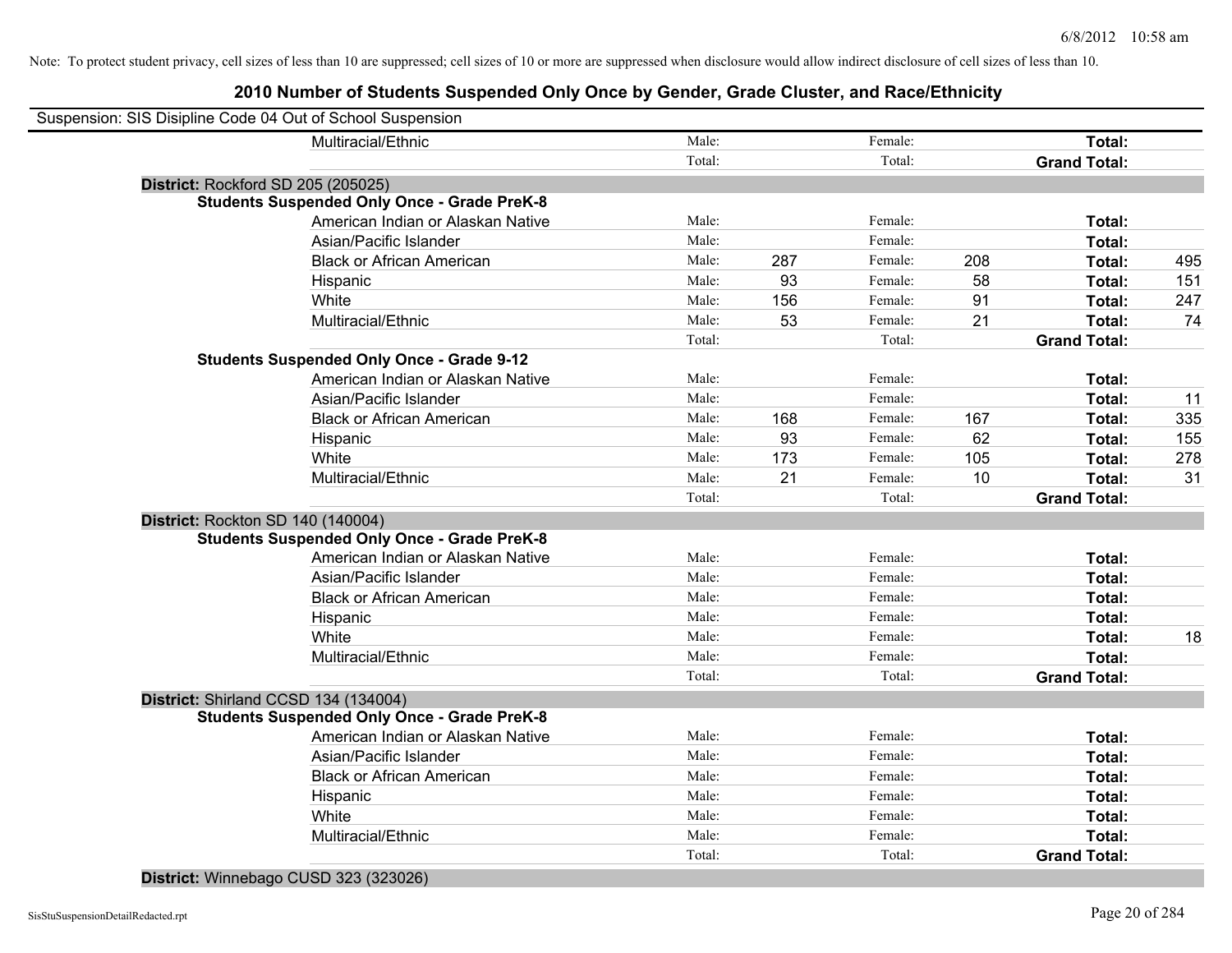| Suspension: SIS Disipline Code 04 Out of School Suspension    |                |                    |                     |    |
|---------------------------------------------------------------|----------------|--------------------|---------------------|----|
| <b>Students Suspended Only Once - Grade PreK-8</b>            |                |                    |                     |    |
| American Indian or Alaskan Native                             | Male:          | Female:            | Total:              |    |
| Asian/Pacific Islander                                        | Male:          | Female:            | Total:              |    |
| <b>Black or African American</b>                              | Male:          | Female:            | Total:              |    |
| Hispanic                                                      | Male:          | Female:            | Total:              |    |
| White                                                         | Male:          | Female:            | Total:              |    |
| Multiracial/Ethnic                                            | Male:          | Female:            | Total:              |    |
|                                                               | Total:         | Total:             | <b>Grand Total:</b> |    |
| <b>Students Suspended Only Once - Grade 9-12</b>              |                |                    |                     |    |
| American Indian or Alaskan Native                             | Male:          | Female:            | Total:              |    |
| Asian/Pacific Islander                                        | Male:          | Female:            | Total:              |    |
| <b>Black or African American</b>                              | Male:          | Female:            | Total:              |    |
| Hispanic                                                      | Male:          | Female:            | Total:              |    |
| White                                                         | Male:          | Female:            | Total:              | 16 |
| Multiracial/Ethnic                                            | Male:          | Female:            | Total:              |    |
|                                                               | Total:         | Total:             | <b>Grand Total:</b> |    |
| County: Brown (005)<br>District: Brown County CUSD 1 (001026) |                |                    |                     |    |
| <b>Students Suspended Only Once - Grade PreK-8</b>            |                |                    |                     |    |
| American Indian or Alaskan Native                             | Male:          | Female:            | Total:              |    |
| Asian/Pacific Islander                                        | Male:          | Female:            | Total:              |    |
| <b>Black or African American</b>                              | Male:          | Female:            | Total:              |    |
| Hispanic                                                      | Male:          | Female:            | Total:              |    |
| White                                                         | Male:          | Female:            | Total:              |    |
| Multiracial/Ethnic                                            | Male:          | Female:            | Total:              |    |
|                                                               | Total:         | Total:             | <b>Grand Total:</b> |    |
| <b>Students Suspended Only Once - Grade 9-12</b>              |                |                    |                     |    |
| American Indian or Alaskan Native                             | Male:<br>Male: | Female:            | Total:              |    |
| Asian/Pacific Islander                                        | Male:          | Female:            | Total:              |    |
| <b>Black or African American</b>                              | Male:          | Female:            | Total:              |    |
| Hispanic                                                      | Male:          | Female:<br>Female: | Total:              | 13 |
| White<br>Multiracial/Ethnic                                   | Male:          | Female:            | Total:<br>Total:    |    |
|                                                               | Total:         | Total:             | <b>Grand Total:</b> |    |
| $0.0001 - 0.0001$                                             |                |                    |                     |    |

#### **2010 Number of Students Suspended Only Once by Gender, Grade Cluster, and Race/Ethnicity**

**County:** Cass (009)

**District:** A-C Central CUSD 262 (262026)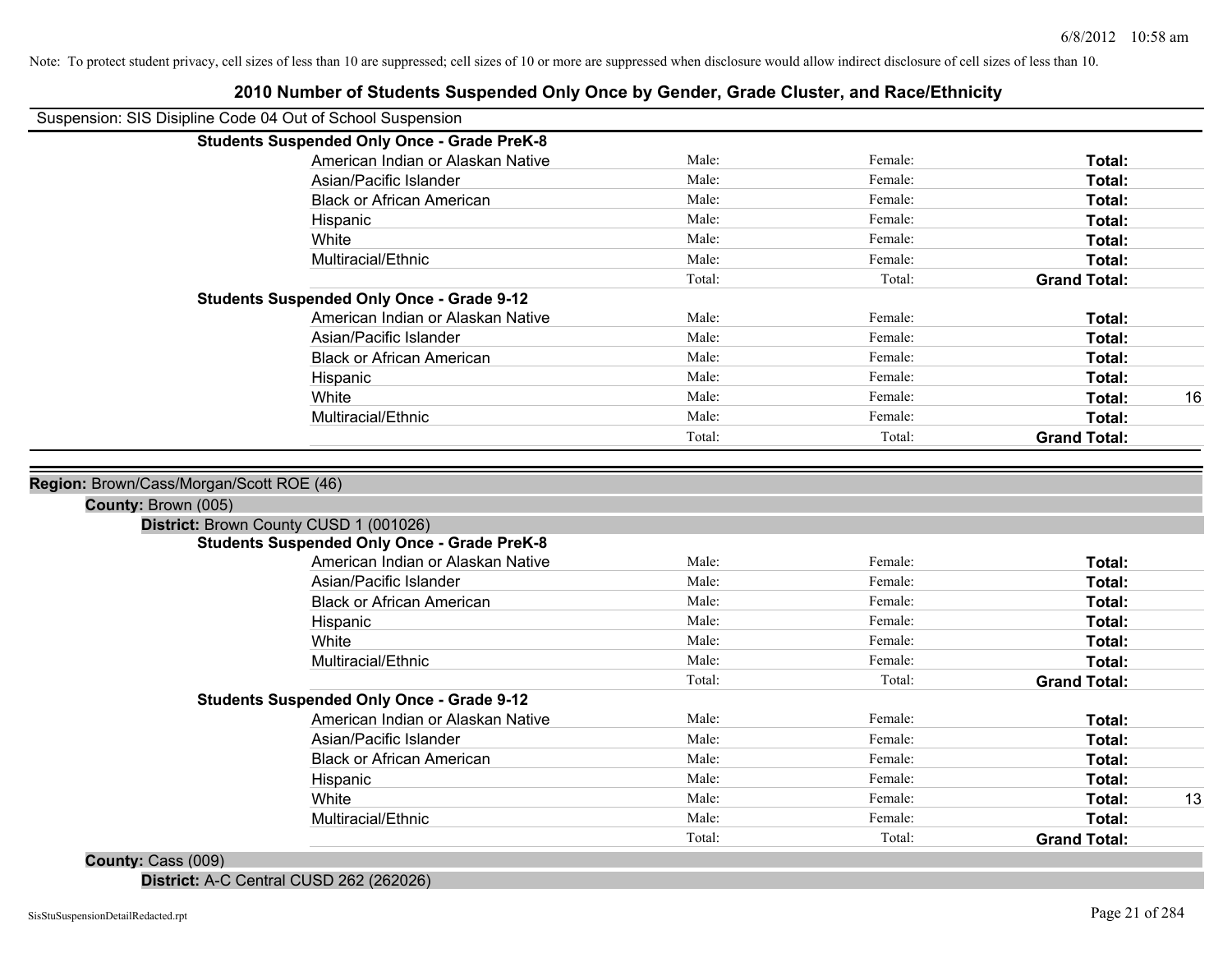|                                                            | 2010 Number of Students Suspended Only Once by Gender, Grade Cluster, and Race/Ethnicity |        |         |                     |
|------------------------------------------------------------|------------------------------------------------------------------------------------------|--------|---------|---------------------|
| Suspension: SIS Disipline Code 04 Out of School Suspension |                                                                                          |        |         |                     |
|                                                            | <b>Students Suspended Only Once - Grade PreK-8</b>                                       |        |         |                     |
|                                                            | American Indian or Alaskan Native                                                        | Male:  | Female: | Total:              |
|                                                            | Asian/Pacific Islander                                                                   | Male:  | Female: | Total:              |
|                                                            | <b>Black or African American</b>                                                         | Male:  | Female: | Total:              |
|                                                            | Hispanic                                                                                 | Male:  | Female: | Total:              |
|                                                            | White                                                                                    | Male:  | Female: | Total:              |
|                                                            | Multiracial/Ethnic                                                                       | Male:  | Female: | Total:              |
|                                                            |                                                                                          | Total: | Total:  | <b>Grand Total:</b> |
|                                                            | <b>Students Suspended Only Once - Grade 9-12</b>                                         |        |         |                     |
|                                                            | American Indian or Alaskan Native                                                        | Male:  | Female: | Total:              |
|                                                            | Asian/Pacific Islander                                                                   | Male:  | Female: | Total:              |
|                                                            | <b>Black or African American</b>                                                         | Male:  | Female: | Total:              |
|                                                            | Hispanic                                                                                 | Male:  | Female: | Total:              |
|                                                            | White                                                                                    | Male:  | Female: | Total:              |
|                                                            | Multiracial/Ethnic                                                                       | Male:  | Female: | Total:              |
|                                                            |                                                                                          | Total: | Total:  | <b>Grand Total:</b> |
| District: Beardstown CUSD 15 (015026)                      |                                                                                          |        |         |                     |
|                                                            | <b>Students Suspended Only Once - Grade PreK-8</b>                                       |        |         |                     |
|                                                            | American Indian or Alaskan Native                                                        | Male:  | Female: | Total:              |
|                                                            | Asian/Pacific Islander                                                                   | Male:  | Female: | Total:              |
|                                                            | <b>Black or African American</b>                                                         | Male:  | Female: | Total:              |
|                                                            | Hispanic                                                                                 | Male:  | Female: | 13<br>Total:        |
|                                                            | White                                                                                    | Male:  | Female: | 15<br>Total:        |
|                                                            | Multiracial/Ethnic                                                                       | Male:  | Female: | Total:              |
|                                                            |                                                                                          | Total: | Total:  | <b>Grand Total:</b> |
|                                                            | <b>Students Suspended Only Once - Grade 9-12</b>                                         |        |         |                     |
|                                                            | American Indian or Alaskan Native                                                        | Male:  | Female: | Total:              |
|                                                            | Asian/Pacific Islander                                                                   | Male:  | Female: | Total:              |
|                                                            | <b>Black or African American</b>                                                         | Male:  | Female: | Total:              |
|                                                            | Hispanic                                                                                 | Male:  | Female: | 12<br>Total:        |
|                                                            | White                                                                                    | Male:  | Female: | Total:<br>10        |
|                                                            | Multiracial/Ethnic                                                                       | Male:  | Female: | Total:              |
|                                                            |                                                                                          | Total: | Total:  | <b>Grand Total:</b> |
| District: Virginia CUSD 64 (064026)                        |                                                                                          |        |         |                     |
|                                                            | <b>Students Suspended Only Once - Grade PreK-8</b>                                       |        |         |                     |
|                                                            | American Indian or Alaskan Native                                                        | Male:  | Female: | Total:              |
|                                                            | Asian/Pacific Islander                                                                   | Male:  | Female: | Total:              |
|                                                            | <b>Black or African American</b>                                                         | Male:  | Female: | Total:              |
|                                                            | Hispanic                                                                                 | Male:  | Female: | Total:              |
| SisStuSuspensionDetailRedacted.rpt                         |                                                                                          |        |         | Page 22 of 284      |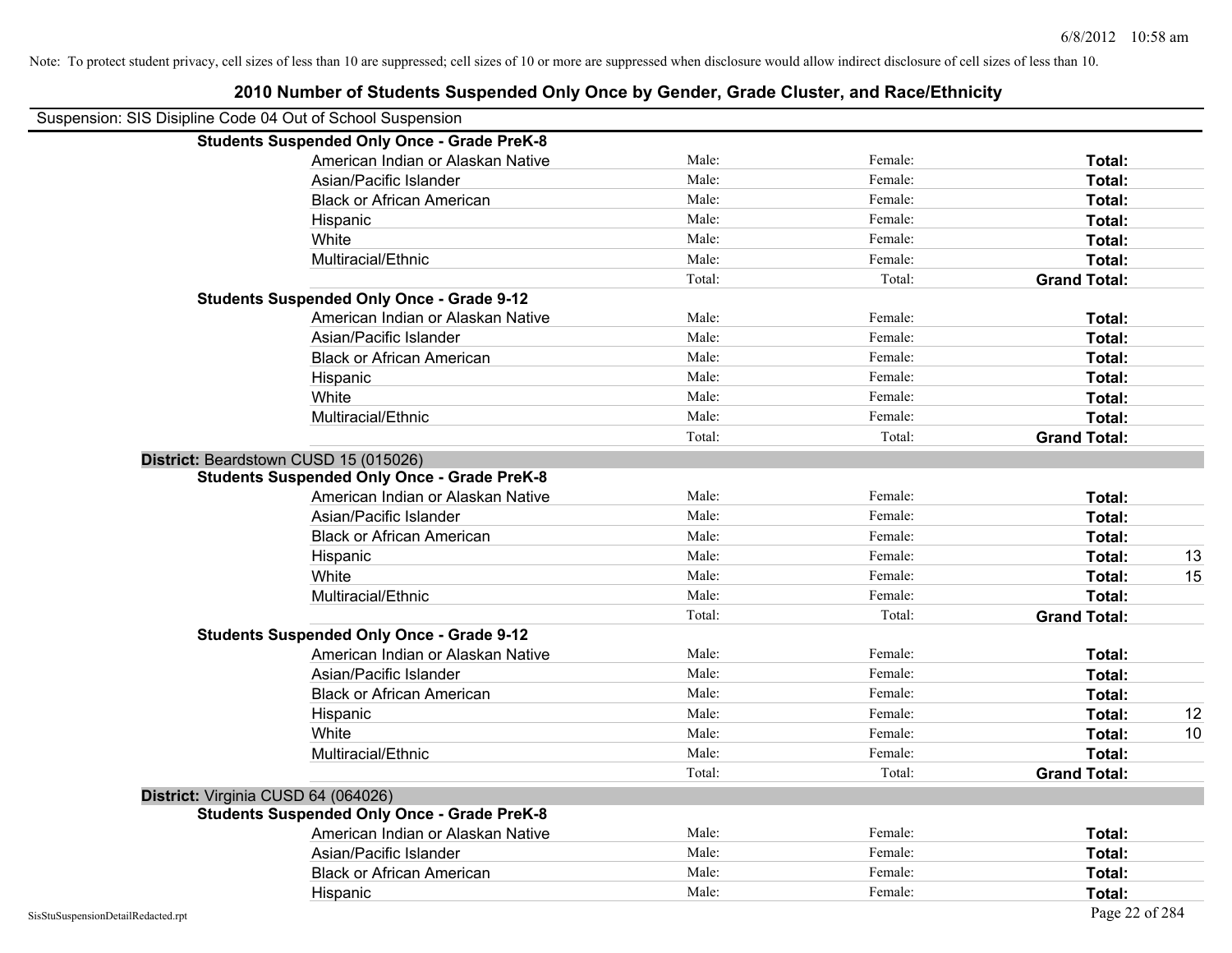| Suspension: SIS Disipline Code 04 Out of School Suspension |                                                    |        |    |         |    |                     |    |
|------------------------------------------------------------|----------------------------------------------------|--------|----|---------|----|---------------------|----|
|                                                            | White                                              | Male:  |    | Female: |    | Total:              |    |
|                                                            | Multiracial/Ethnic                                 | Male:  |    | Female: |    | Total:              |    |
|                                                            |                                                    | Total: |    | Total:  |    | <b>Grand Total:</b> |    |
|                                                            | <b>Students Suspended Only Once - Grade 9-12</b>   |        |    |         |    |                     |    |
|                                                            | American Indian or Alaskan Native                  | Male:  |    | Female: |    | Total:              |    |
|                                                            | Asian/Pacific Islander                             | Male:  |    | Female: |    | Total:              |    |
|                                                            | <b>Black or African American</b>                   | Male:  |    | Female: |    | Total:              |    |
|                                                            | Hispanic                                           | Male:  |    | Female: |    | Total:              |    |
|                                                            | White                                              | Male:  |    | Female: |    | Total:              |    |
|                                                            | Multiracial/Ethnic                                 | Male:  |    | Female: |    | Total:              |    |
|                                                            |                                                    | Total: |    | Total:  |    | <b>Grand Total:</b> |    |
| County: Morgan (069)                                       |                                                    |        |    |         |    |                     |    |
| District: Franklin CUSD 1 (001026)                         |                                                    |        |    |         |    |                     |    |
|                                                            | <b>Students Suspended Only Once - Grade PreK-8</b> |        |    |         |    |                     |    |
|                                                            | American Indian or Alaskan Native                  | Male:  |    | Female: |    | Total:              |    |
|                                                            | Asian/Pacific Islander                             | Male:  |    | Female: |    | Total:              |    |
|                                                            | <b>Black or African American</b>                   | Male:  |    | Female: |    | Total:              |    |
|                                                            | Hispanic                                           | Male:  |    | Female: |    | Total:              |    |
|                                                            | White                                              | Male:  |    | Female: |    | Total:              |    |
|                                                            | Multiracial/Ethnic                                 | Male:  |    | Female: |    | Total:              |    |
|                                                            |                                                    | Total: |    | Total:  |    | <b>Grand Total:</b> |    |
|                                                            | <b>Students Suspended Only Once - Grade 9-12</b>   |        |    |         |    |                     |    |
|                                                            | American Indian or Alaskan Native                  | Male:  |    | Female: |    | Total:              |    |
|                                                            | Asian/Pacific Islander                             | Male:  |    | Female: |    | Total:              |    |
|                                                            | <b>Black or African American</b>                   | Male:  |    | Female: |    | Total:              |    |
|                                                            | Hispanic                                           | Male:  |    | Female: |    | Total:              |    |
|                                                            | White                                              | Male:  |    | Female: |    | Total:              |    |
|                                                            | Multiracial/Ethnic                                 | Male:  |    | Female: |    | Total:              |    |
|                                                            |                                                    | Total: |    | Total:  |    | <b>Grand Total:</b> |    |
| District: Jacksonville SD 117 (117022)                     |                                                    |        |    |         |    |                     |    |
|                                                            | <b>Students Suspended Only Once - Grade PreK-8</b> |        |    |         |    |                     |    |
|                                                            | American Indian or Alaskan Native                  | Male:  |    | Female: |    | Total:              |    |
|                                                            | Asian/Pacific Islander                             | Male:  |    | Female: |    | Total:              |    |
|                                                            | <b>Black or African American</b>                   | Male:  |    | Female: |    | Total:              | 13 |
|                                                            | Hispanic                                           | Male:  |    | Female: |    | Total:              |    |
|                                                            | White                                              | Male:  | 22 | Female: | 13 | Total:              | 35 |
|                                                            | Multiracial/Ethnic                                 | Male:  |    | Female: |    | Total:              |    |
|                                                            |                                                    | Total: |    | Total:  |    | <b>Grand Total:</b> |    |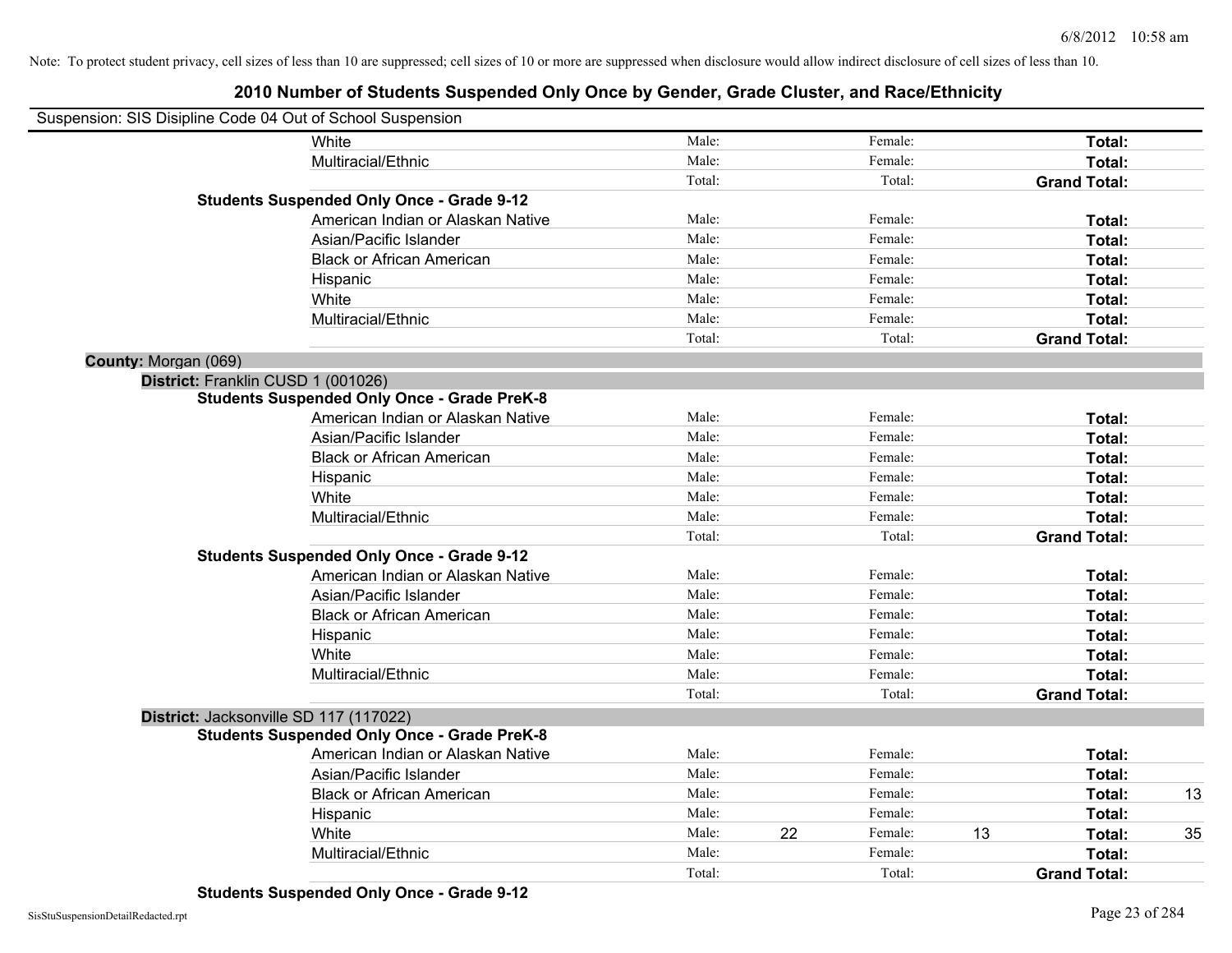| Suspension: SIS Disipline Code 04 Out of School Suspension |                                                    |        |    |         |    |                     |    |
|------------------------------------------------------------|----------------------------------------------------|--------|----|---------|----|---------------------|----|
|                                                            | American Indian or Alaskan Native                  | Male:  |    | Female: |    | Total:              |    |
|                                                            | Asian/Pacific Islander                             | Male:  |    | Female: |    | Total:              |    |
|                                                            | <b>Black or African American</b>                   | Male:  |    | Female: |    | Total:              | 13 |
|                                                            | Hispanic                                           | Male:  |    | Female: |    | Total:              |    |
|                                                            | White                                              | Male:  | 42 | Female: | 23 | Total:              | 65 |
|                                                            | Multiracial/Ethnic                                 | Male:  |    | Female: |    | Total:              |    |
|                                                            |                                                    | Total: |    | Total:  |    | <b>Grand Total:</b> |    |
|                                                            | District: Meredosia-Chambersburg CUSD 11 (011026)  |        |    |         |    |                     |    |
|                                                            | <b>Students Suspended Only Once - Grade PreK-8</b> |        |    |         |    |                     |    |
|                                                            | American Indian or Alaskan Native                  | Male:  |    | Female: |    | Total:              |    |
|                                                            | Asian/Pacific Islander                             | Male:  |    | Female: |    | Total:              |    |
|                                                            | <b>Black or African American</b>                   | Male:  |    | Female: |    | Total:              |    |
|                                                            | Hispanic                                           | Male:  |    | Female: |    | Total:              |    |
|                                                            | White                                              | Male:  |    | Female: |    | Total:              |    |
|                                                            | Multiracial/Ethnic                                 | Male:  |    | Female: |    | Total:              |    |
|                                                            |                                                    | Total: |    | Total:  |    | <b>Grand Total:</b> |    |
|                                                            | <b>Students Suspended Only Once - Grade 9-12</b>   |        |    |         |    |                     |    |
|                                                            | American Indian or Alaskan Native                  | Male:  |    | Female: |    | Total:              |    |
|                                                            | Asian/Pacific Islander                             | Male:  |    | Female: |    | Total:              |    |
|                                                            | <b>Black or African American</b>                   | Male:  |    | Female: |    | Total:              |    |
|                                                            | Hispanic                                           | Male:  |    | Female: |    | Total:              |    |
|                                                            | White                                              | Male:  |    | Female: |    | Total:              |    |
|                                                            | Multiracial/Ethnic                                 | Male:  |    | Female: |    | Total:              |    |
|                                                            |                                                    | Total: |    | Total:  |    | <b>Grand Total:</b> |    |
|                                                            | District: Triopia CUSD 27 (027026)                 |        |    |         |    |                     |    |
|                                                            | <b>Students Suspended Only Once - Grade PreK-8</b> |        |    |         |    |                     |    |
|                                                            | American Indian or Alaskan Native                  | Male:  |    | Female: |    | Total:              |    |
|                                                            | Asian/Pacific Islander                             | Male:  |    | Female: |    | Total:              |    |
|                                                            | <b>Black or African American</b>                   | Male:  |    | Female: |    | Total:              |    |
|                                                            | Hispanic                                           | Male:  |    | Female: |    | Total:              |    |
|                                                            | White                                              | Male:  |    | Female: |    | Total:              |    |
|                                                            | Multiracial/Ethnic                                 | Male:  |    | Female: |    | Total:              |    |
|                                                            |                                                    | Total: |    | Total:  |    | <b>Grand Total:</b> |    |
|                                                            | <b>Students Suspended Only Once - Grade 9-12</b>   |        |    |         |    |                     |    |
|                                                            | American Indian or Alaskan Native                  | Male:  |    | Female: |    | Total:              |    |
|                                                            | Asian/Pacific Islander                             | Male:  |    | Female: |    | Total:              |    |
|                                                            | <b>Black or African American</b>                   | Male:  |    | Female: |    | Total:              |    |
|                                                            | Hispanic                                           | Male:  |    | Female: |    | Total:              |    |
|                                                            | White                                              | Male:  |    | Female: |    | Total:              |    |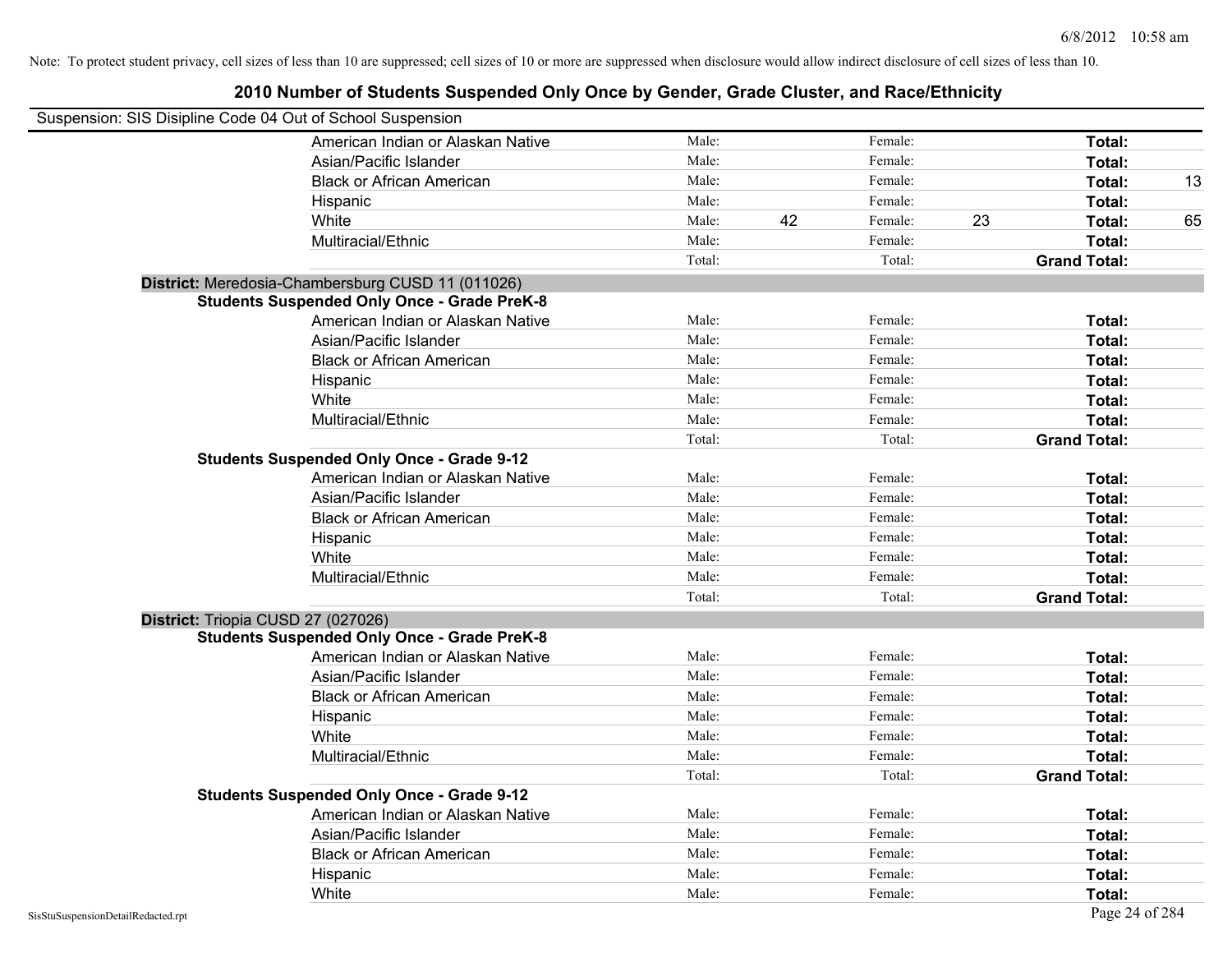| Suspension: SIS Disipline Code 04 Out of School Suspension |                                                    |        |         |                     |
|------------------------------------------------------------|----------------------------------------------------|--------|---------|---------------------|
|                                                            | Multiracial/Ethnic                                 | Male:  | Female: | Total:              |
|                                                            |                                                    | Total: | Total:  | <b>Grand Total:</b> |
| County: Non-Public School (000)                            |                                                    |        |         |                     |
|                                                            | District: Brown/Cass/Morgan/Scott ROE (000000)     |        |         |                     |
|                                                            | <b>Students Suspended Only Once - Grade 9-12</b>   |        |         |                     |
|                                                            | American Indian or Alaskan Native                  | Male:  | Female: | Total:              |
|                                                            | Asian/Pacific Islander                             | Male:  | Female: | Total:              |
|                                                            | <b>Black or African American</b>                   | Male:  | Female: | Total:              |
|                                                            | Hispanic                                           | Male:  | Female: | Total:              |
|                                                            | White                                              | Male:  | Female: | Total:              |
|                                                            | Multiracial/Ethnic                                 | Male:  | Female: | Total:              |
|                                                            |                                                    | Total: | Total:  | <b>Grand Total:</b> |
| County: Scott (086)                                        |                                                    |        |         |                     |
| District: Scott-Morgan CUSD 2 (002026)                     |                                                    |        |         |                     |
|                                                            | <b>Students Suspended Only Once - Grade PreK-8</b> |        |         |                     |
|                                                            | American Indian or Alaskan Native                  | Male:  | Female: | Total:              |
|                                                            | Asian/Pacific Islander                             | Male:  | Female: | Total:              |
|                                                            | <b>Black or African American</b>                   | Male:  | Female: | Total:              |
|                                                            | Hispanic                                           | Male:  | Female: | Total:              |
|                                                            | White                                              | Male:  | Female: | Total:              |
|                                                            | Multiracial/Ethnic                                 | Male:  | Female: | Total:              |
|                                                            |                                                    | Total: | Total:  | <b>Grand Total:</b> |
|                                                            | <b>Students Suspended Only Once - Grade 9-12</b>   |        |         |                     |
|                                                            | American Indian or Alaskan Native                  | Male:  | Female: | Total:              |
|                                                            | Asian/Pacific Islander                             | Male:  | Female: | Total:              |
|                                                            | <b>Black or African American</b>                   | Male:  | Female: | Total:              |
|                                                            | Hispanic                                           | Male:  | Female: | Total:              |
|                                                            | White                                              | Male:  | Female: | Total:              |
|                                                            | Multiracial/Ethnic                                 | Male:  | Female: | Total:              |
|                                                            |                                                    | Total: | Total:  | <b>Grand Total:</b> |
| District: Winchester CUSD 1 (001026)                       |                                                    |        |         |                     |
|                                                            | <b>Students Suspended Only Once - Grade PreK-8</b> |        |         |                     |
|                                                            | American Indian or Alaskan Native                  | Male:  | Female: | Total:              |
|                                                            | Asian/Pacific Islander                             | Male:  | Female: | Total:              |
|                                                            | <b>Black or African American</b>                   | Male:  | Female: | Total:              |
|                                                            | Hispanic                                           | Male:  | Female: | Total:              |
|                                                            | White                                              | Male:  | Female: | Total:              |
|                                                            | Multiracial/Ethnic                                 | Male:  | Female: | Total:              |
|                                                            |                                                    | Total: | Total:  | <b>Grand Total:</b> |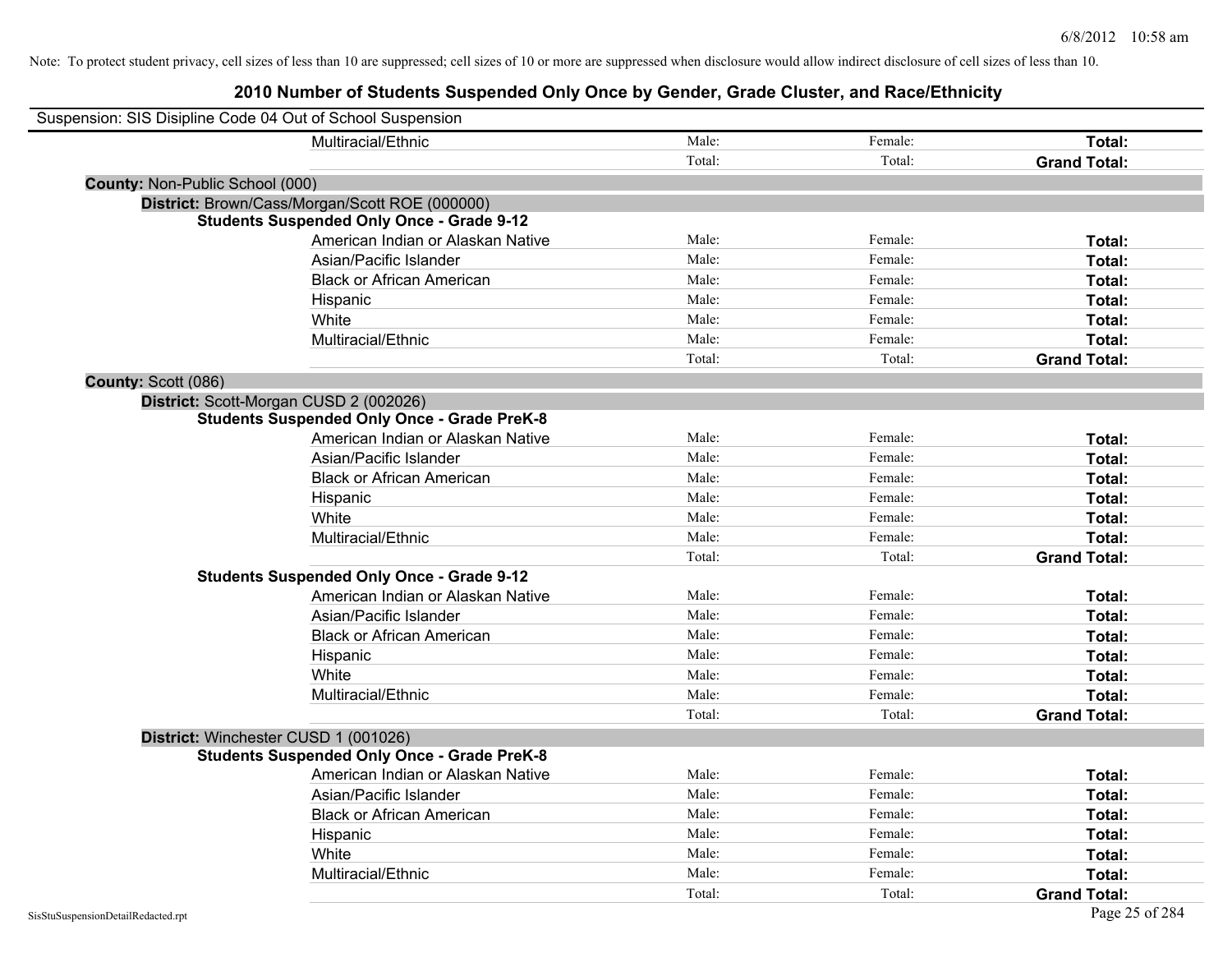#### **2010 Number of Students Suspended Only Once by Gender, Grade Cluster, and Race/Ethnicity**

| Suspension: SIS Disipline Code 04 Out of School Suspension |                                                                                                                   |                                  |                     |                  |
|------------------------------------------------------------|-------------------------------------------------------------------------------------------------------------------|----------------------------------|---------------------|------------------|
| <b>Students Suspended Only Once - Grade 9-12</b>           |                                                                                                                   |                                  |                     |                  |
| American Indian or Alaskan Native                          | Male:                                                                                                             | Female:                          | Total:              |                  |
| Asian/Pacific Islander                                     |                                                                                                                   | Female:                          | Total:              |                  |
| <b>Black or African American</b>                           |                                                                                                                   | Female:                          | Total:              |                  |
|                                                            | Male:                                                                                                             | Female:                          | Total:              |                  |
|                                                            | Male:                                                                                                             | Female:                          | Total:              | 12               |
|                                                            | Male:                                                                                                             | Female:                          | Total:              |                  |
|                                                            | Total:                                                                                                            | Total:                           | <b>Grand Total:</b> |                  |
|                                                            |                                                                                                                   |                                  |                     |                  |
|                                                            |                                                                                                                   |                                  |                     |                  |
|                                                            |                                                                                                                   |                                  |                     |                  |
| <b>Students Suspended Only Once - Grade PreK-8</b>         |                                                                                                                   |                                  |                     |                  |
| American Indian or Alaskan Native                          | Male:                                                                                                             | Female:                          | Total:              |                  |
| Asian/Pacific Islander                                     | Male:                                                                                                             | Female:                          | Total:              |                  |
| <b>Black or African American</b>                           | Male:                                                                                                             | Female:                          | Total:              |                  |
|                                                            | Male:                                                                                                             | Female:                          | Total:              |                  |
|                                                            | Male:                                                                                                             | Female:                          | Total:              |                  |
|                                                            | Male:                                                                                                             | Female:                          | Total:              |                  |
|                                                            | Total:                                                                                                            | Total:                           | <b>Grand Total:</b> |                  |
| <b>Students Suspended Only Once - Grade 9-12</b>           |                                                                                                                   |                                  |                     |                  |
| American Indian or Alaskan Native                          | Male:                                                                                                             | Female:                          | Total:              |                  |
| Asian/Pacific Islander                                     | Male:                                                                                                             | Female:                          | Total:              |                  |
| <b>Black or African American</b>                           | Male:                                                                                                             | Female:                          | Total:              |                  |
|                                                            | Male:                                                                                                             | Female:                          | Total:              |                  |
|                                                            | Male:                                                                                                             | Female:                          | Total:              | 14               |
|                                                            | Male:                                                                                                             | Female:                          | Total:              |                  |
|                                                            | Total:                                                                                                            | Total:                           | <b>Grand Total:</b> |                  |
|                                                            |                                                                                                                   |                                  |                     |                  |
|                                                            |                                                                                                                   |                                  |                     |                  |
|                                                            | Male:                                                                                                             | Female:                          | Total:              |                  |
|                                                            | Male:                                                                                                             | Female:                          |                     |                  |
| <b>Black or African American</b>                           |                                                                                                                   |                                  |                     |                  |
|                                                            |                                                                                                                   | Female:                          | Total:              |                  |
|                                                            | Male:                                                                                                             | Female:                          | Total:              |                  |
|                                                            | Male:                                                                                                             | Female:                          | Total:              |                  |
|                                                            | Total:                                                                                                            | Total:                           | <b>Grand Total:</b> |                  |
|                                                            | <b>Students Suspended Only Once - Grade PreK-8</b><br>American Indian or Alaskan Native<br>Asian/Pacific Islander | Male:<br>Male:<br>Male:<br>Male: | Female:             | Total:<br>Total: |

**Students Suspended Only Once - Grade 9-12**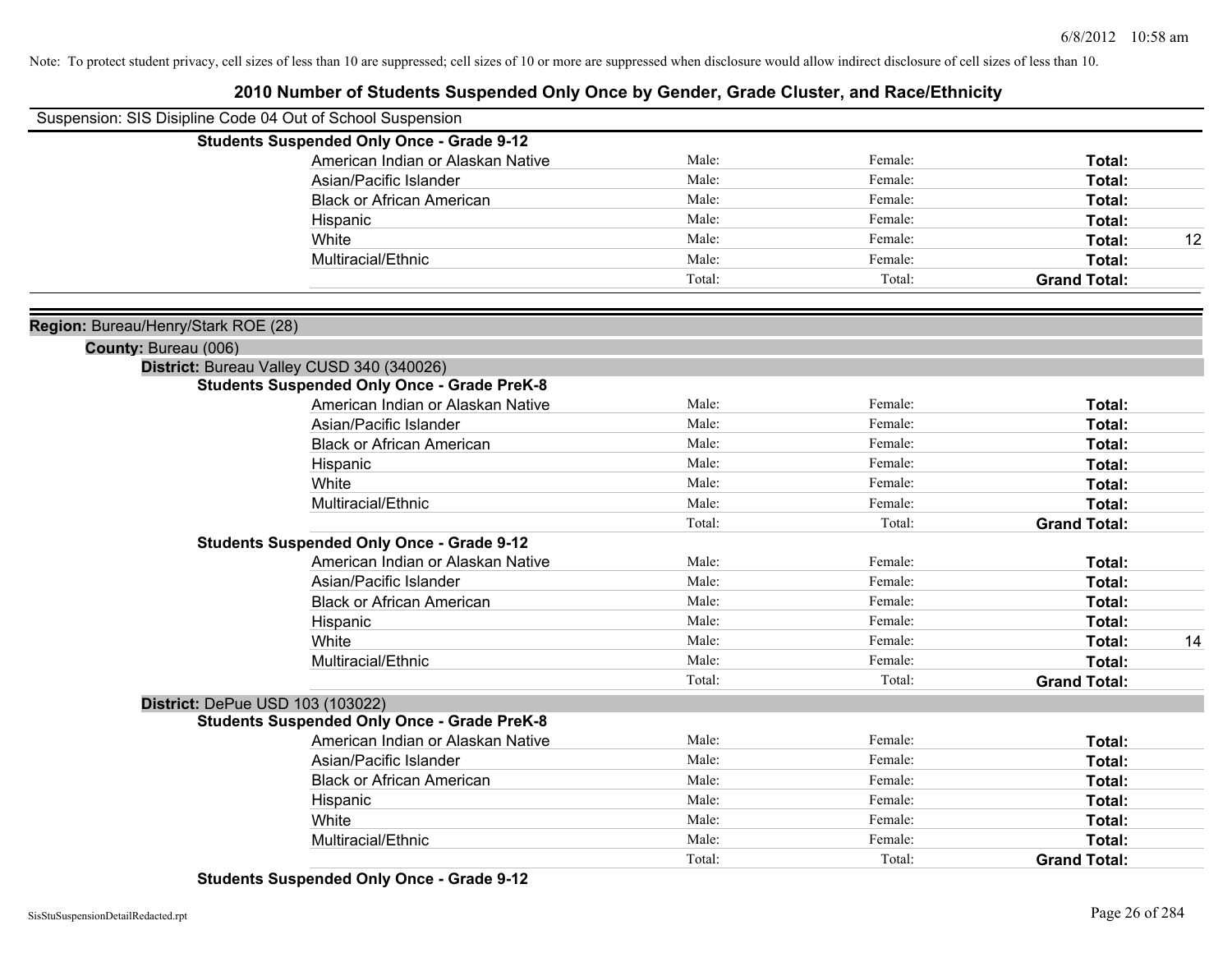| Suspension: SIS Disipline Code 04 Out of School Suspension |        |    |         |    |                     |    |
|------------------------------------------------------------|--------|----|---------|----|---------------------|----|
| American Indian or Alaskan Native                          | Male:  |    | Female: |    | Total:              |    |
| Asian/Pacific Islander                                     | Male:  |    | Female: |    | Total:              |    |
| <b>Black or African American</b>                           | Male:  |    | Female: |    | Total:              |    |
| Hispanic                                                   | Male:  |    | Female: |    | Total:              |    |
| White                                                      | Male:  |    | Female: |    | Total:              |    |
| Multiracial/Ethnic                                         | Male:  |    | Female: |    | Total:              |    |
|                                                            | Total: |    | Total:  |    | <b>Grand Total:</b> |    |
| District: Hall HSD 502 (502017)                            |        |    |         |    |                     |    |
| <b>Students Suspended Only Once - Grade 9-12</b>           |        |    |         |    |                     |    |
| American Indian or Alaskan Native                          | Male:  |    | Female: |    | Total:              |    |
| Asian/Pacific Islander                                     | Male:  |    | Female: |    | Total:              |    |
| <b>Black or African American</b>                           | Male:  |    | Female: |    | Total:              |    |
| Hispanic                                                   | Male:  |    | Female: |    | Total:              |    |
| White                                                      | Male:  |    | Female: |    | Total:              | 21 |
| Multiracial/Ethnic                                         | Male:  |    | Female: |    | Total:              |    |
|                                                            | Total: | 18 | Total:  | 13 | <b>Grand Total:</b> | 31 |
| District: La Moille CUSD 303 (303026)                      |        |    |         |    |                     |    |
| <b>Students Suspended Only Once - Grade PreK-8</b>         |        |    |         |    |                     |    |
| American Indian or Alaskan Native                          | Male:  |    | Female: |    | Total:              |    |
| Asian/Pacific Islander                                     | Male:  |    | Female: |    | Total:              |    |
| <b>Black or African American</b>                           | Male:  |    | Female: |    | Total:              |    |
| Hispanic                                                   | Male:  |    | Female: |    | Total:              |    |
| White                                                      | Male:  |    | Female: |    | Total:              |    |
| Multiracial/Ethnic                                         | Male:  |    | Female: |    | Total:              |    |
|                                                            | Total: |    | Total:  |    | <b>Grand Total:</b> |    |
| <b>Students Suspended Only Once - Grade 9-12</b>           |        |    |         |    |                     |    |
| American Indian or Alaskan Native                          | Male:  |    | Female: |    | Total:              |    |
| Asian/Pacific Islander                                     | Male:  |    | Female: |    | Total:              |    |
| <b>Black or African American</b>                           | Male:  |    | Female: |    | Total:              |    |
| Hispanic                                                   | Male:  |    | Female: |    | Total:              |    |
| White                                                      | Male:  |    | Female: |    | Total:              |    |
| Multiracial/Ethnic                                         | Male:  |    | Female: |    | Total:              |    |
|                                                            | Total: |    | Total:  |    | <b>Grand Total:</b> |    |
| District: Malden CCSD 84 (084004)                          |        |    |         |    |                     |    |
| <b>Students Suspended Only Once - Grade PreK-8</b>         |        |    |         |    |                     |    |
| American Indian or Alaskan Native                          | Male:  |    | Female: |    | Total:              |    |
| Asian/Pacific Islander                                     | Male:  |    | Female: |    | Total:              |    |
| <b>Black or African American</b>                           | Male:  |    | Female: |    | Total:              |    |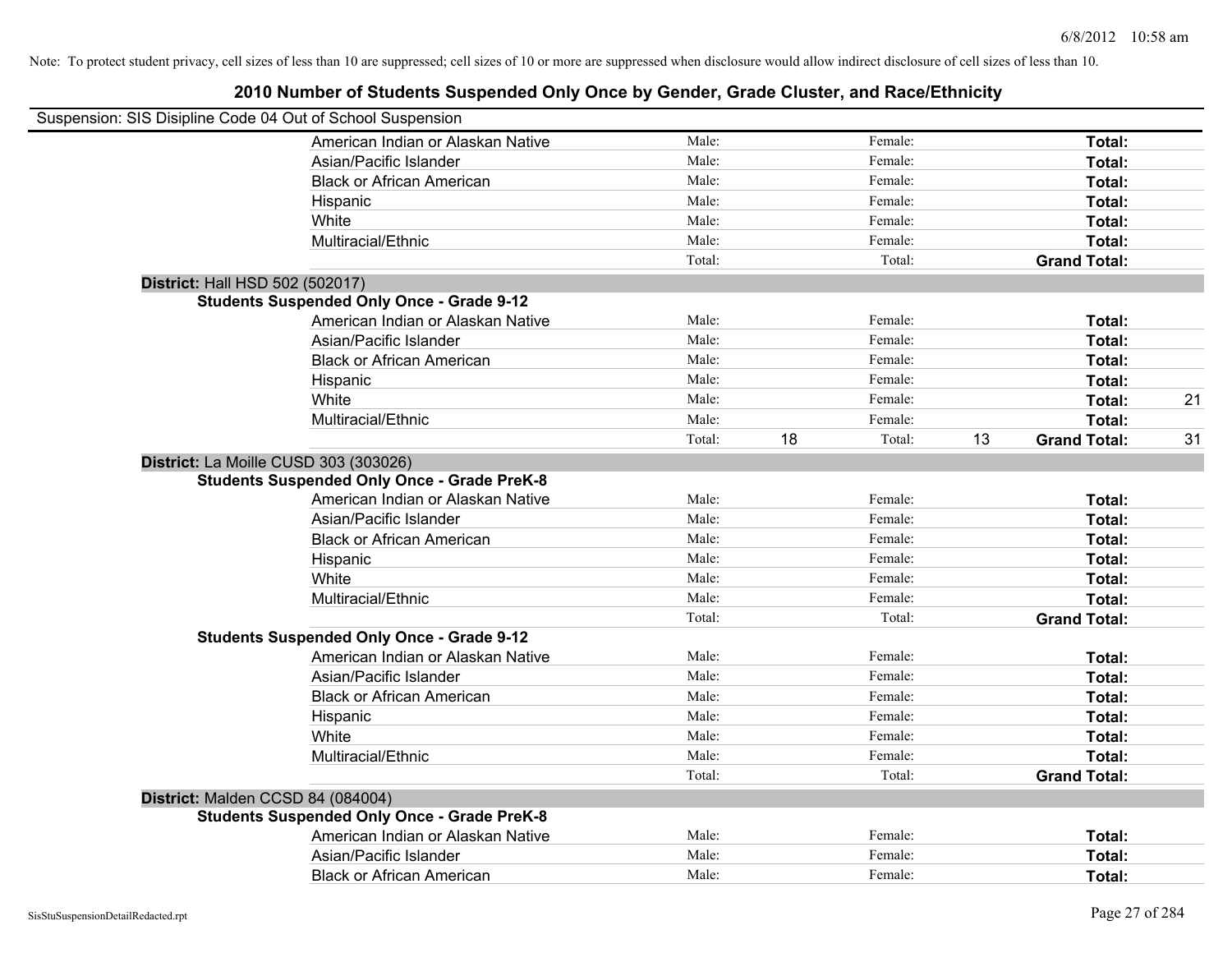| Suspension: SIS Disipline Code 04 Out of School Suspension |                                                    |        |         |                     |    |
|------------------------------------------------------------|----------------------------------------------------|--------|---------|---------------------|----|
|                                                            | Hispanic                                           | Male:  | Female: | Total:              |    |
|                                                            | White                                              | Male:  | Female: | Total:              |    |
|                                                            | Multiracial/Ethnic                                 | Male:  | Female: | Total:              |    |
|                                                            |                                                    | Total: | Total:  | <b>Grand Total:</b> |    |
|                                                            | District: Princeton ESD 115 (115002)               |        |         |                     |    |
|                                                            | <b>Students Suspended Only Once - Grade PreK-8</b> |        |         |                     |    |
|                                                            | American Indian or Alaskan Native                  | Male:  | Female: | Total:              |    |
|                                                            | Asian/Pacific Islander                             | Male:  | Female: | Total:              |    |
|                                                            | <b>Black or African American</b>                   | Male:  | Female: | Total:              |    |
|                                                            | Hispanic                                           | Male:  | Female: | Total:              |    |
|                                                            | White                                              | Male:  | Female: | Total:              | 13 |
|                                                            | Multiracial/Ethnic                                 | Male:  | Female: | Total:              |    |
|                                                            |                                                    | Total: | Total:  | <b>Grand Total:</b> |    |
|                                                            | District: Princeton HSD 500 (500015)               |        |         |                     |    |
|                                                            | <b>Students Suspended Only Once - Grade 9-12</b>   |        |         |                     |    |
|                                                            | American Indian or Alaskan Native                  | Male:  | Female: | Total:              |    |
|                                                            | Asian/Pacific Islander                             | Male:  | Female: | Total:              |    |
|                                                            | <b>Black or African American</b>                   | Male:  | Female: | Total:              |    |
|                                                            | Hispanic                                           | Male:  | Female: | Total:              |    |
|                                                            | White                                              | Male:  | Female: | Total:              |    |
|                                                            | Multiracial/Ethnic                                 | Male:  | Female: | Total:              |    |
|                                                            |                                                    | Total: | Total:  | <b>Grand Total:</b> |    |
|                                                            | District: Spring Valley CCSD 99 (099004)           |        |         |                     |    |
|                                                            | <b>Students Suspended Only Once - Grade PreK-8</b> |        |         |                     |    |
|                                                            | American Indian or Alaskan Native                  | Male:  | Female: | Total:              |    |
|                                                            | Asian/Pacific Islander                             | Male:  | Female: | Total:              |    |
|                                                            | <b>Black or African American</b>                   | Male:  | Female: | Total:              |    |
|                                                            | Hispanic                                           | Male:  | Female: | Total:              |    |
|                                                            | White                                              | Male:  | Female: | Total:              | 12 |
|                                                            | Multiracial/Ethnic                                 | Male:  | Female: | Total:              |    |
|                                                            |                                                    | Total: | Total:  | <b>Grand Total:</b> |    |
| County: Henry (037)                                        |                                                    |        |         |                     |    |
|                                                            | District: AlWood CUSD 225 (225026)                 |        |         |                     |    |
|                                                            | <b>Students Suspended Only Once - Grade PreK-8</b> |        |         |                     |    |
|                                                            | American Indian or Alaskan Native                  | Male:  | Female: | Total:              |    |
|                                                            | Asian/Pacific Islander                             | Male:  | Female: | Total:              |    |
|                                                            | <b>Black or African American</b>                   | Male:  | Female: | Total:              |    |
|                                                            | Hispanic                                           | Male:  | Female: | Total:              |    |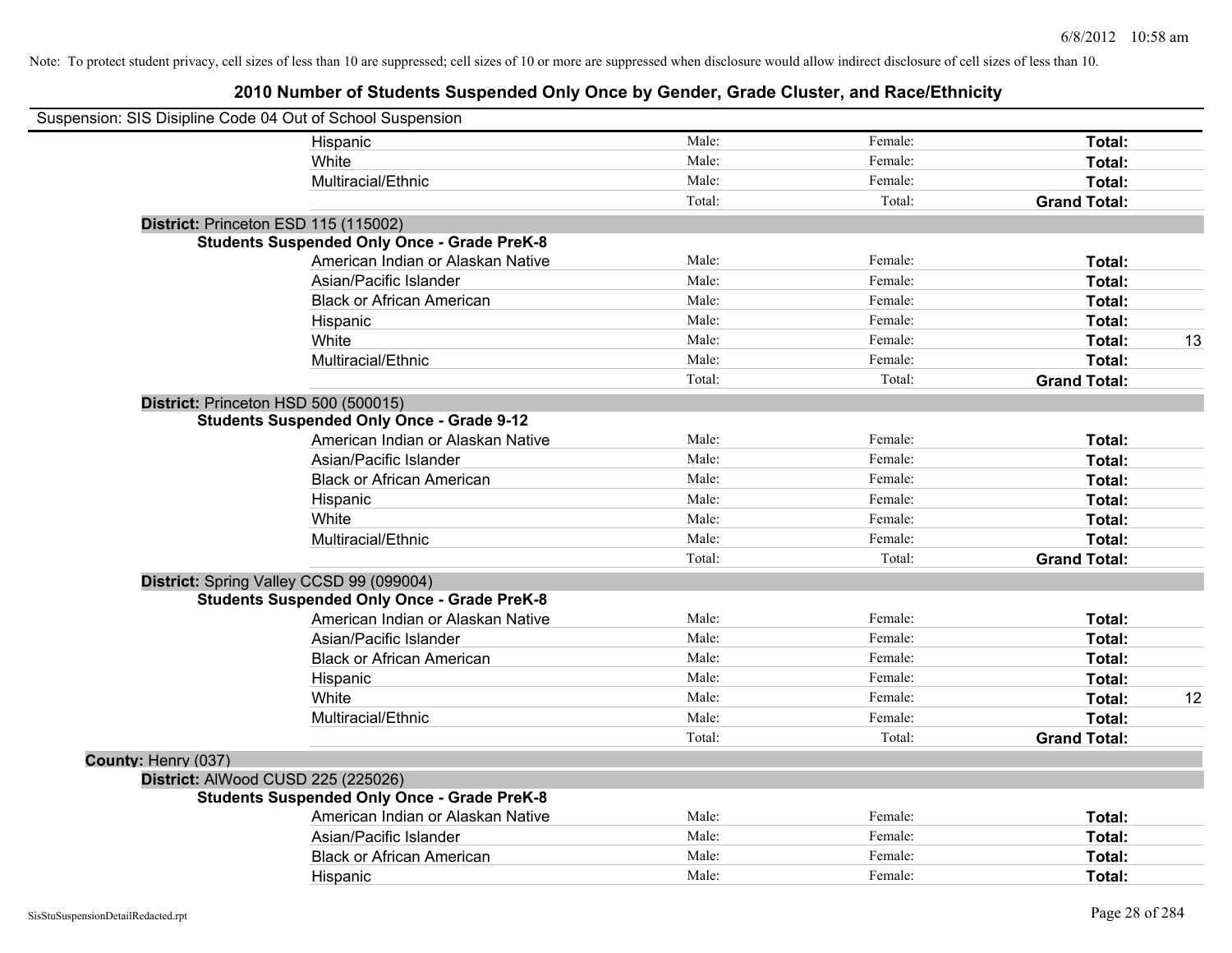| Suspension: SIS Disipline Code 04 Out of School Suspension |                                                    |        |         |                     |    |
|------------------------------------------------------------|----------------------------------------------------|--------|---------|---------------------|----|
|                                                            | White                                              | Male:  | Female: | Total:              |    |
|                                                            | Multiracial/Ethnic                                 | Male:  | Female: | Total:              |    |
|                                                            |                                                    | Total: | Total:  | <b>Grand Total:</b> |    |
|                                                            | District: Annawan CUSD 226 (226026)                |        |         |                     |    |
|                                                            | <b>Students Suspended Only Once - Grade 9-12</b>   |        |         |                     |    |
|                                                            | American Indian or Alaskan Native                  | Male:  | Female: | Total:              |    |
|                                                            | Asian/Pacific Islander                             | Male:  | Female: | Total:              |    |
|                                                            | <b>Black or African American</b>                   | Male:  | Female: | Total:              |    |
|                                                            | Hispanic                                           | Male:  | Female: | Total:              |    |
|                                                            | White                                              | Male:  | Female: | Total:              |    |
|                                                            | Multiracial/Ethnic                                 | Male:  | Female: | Total:              |    |
|                                                            |                                                    | Total: | Total:  | <b>Grand Total:</b> |    |
|                                                            | District: Cambridge CUSD 227 (227026)              |        |         |                     |    |
|                                                            | <b>Students Suspended Only Once - Grade 9-12</b>   |        |         |                     |    |
|                                                            | American Indian or Alaskan Native                  | Male:  | Female: | Total:              |    |
|                                                            | Asian/Pacific Islander                             | Male:  | Female: | Total:              |    |
|                                                            | <b>Black or African American</b>                   | Male:  | Female: | Total:              |    |
|                                                            | Hispanic                                           | Male:  | Female: | Total:              |    |
|                                                            | White                                              | Male:  | Female: | Total:              | 12 |
|                                                            | Multiracial/Ethnic                                 | Male:  | Female: | Total:              |    |
|                                                            |                                                    | Total: | Total:  | <b>Grand Total:</b> |    |
| District: Colona SD 190 (190002)                           |                                                    |        |         |                     |    |
|                                                            | <b>Students Suspended Only Once - Grade PreK-8</b> |        |         |                     |    |
|                                                            | American Indian or Alaskan Native                  | Male:  | Female: | Total:              |    |
|                                                            | Asian/Pacific Islander                             | Male:  | Female: | Total:              |    |
|                                                            | <b>Black or African American</b>                   | Male:  | Female: | Total:              |    |
|                                                            | Hispanic                                           | Male:  | Female: | Total:              |    |
|                                                            | White                                              | Male:  | Female: | Total:              |    |
|                                                            | Multiracial/Ethnic                                 | Male:  | Female: | Total:              |    |
|                                                            |                                                    | Total: | Total:  | <b>Grand Total:</b> | 11 |
| District: Galva CUSD 224 (224026)                          |                                                    |        |         |                     |    |
|                                                            | <b>Students Suspended Only Once - Grade PreK-8</b> |        |         |                     |    |
|                                                            | American Indian or Alaskan Native                  | Male:  | Female: | Total:              |    |
|                                                            | Asian/Pacific Islander                             | Male:  | Female: | Total:              |    |
|                                                            | <b>Black or African American</b>                   | Male:  | Female: | Total:              |    |
|                                                            | Hispanic                                           | Male:  | Female: | Total:              |    |
|                                                            | White                                              | Male:  | Female: | Total:              |    |
|                                                            | Multiracial/Ethnic                                 | Male:  | Female: | Total:              |    |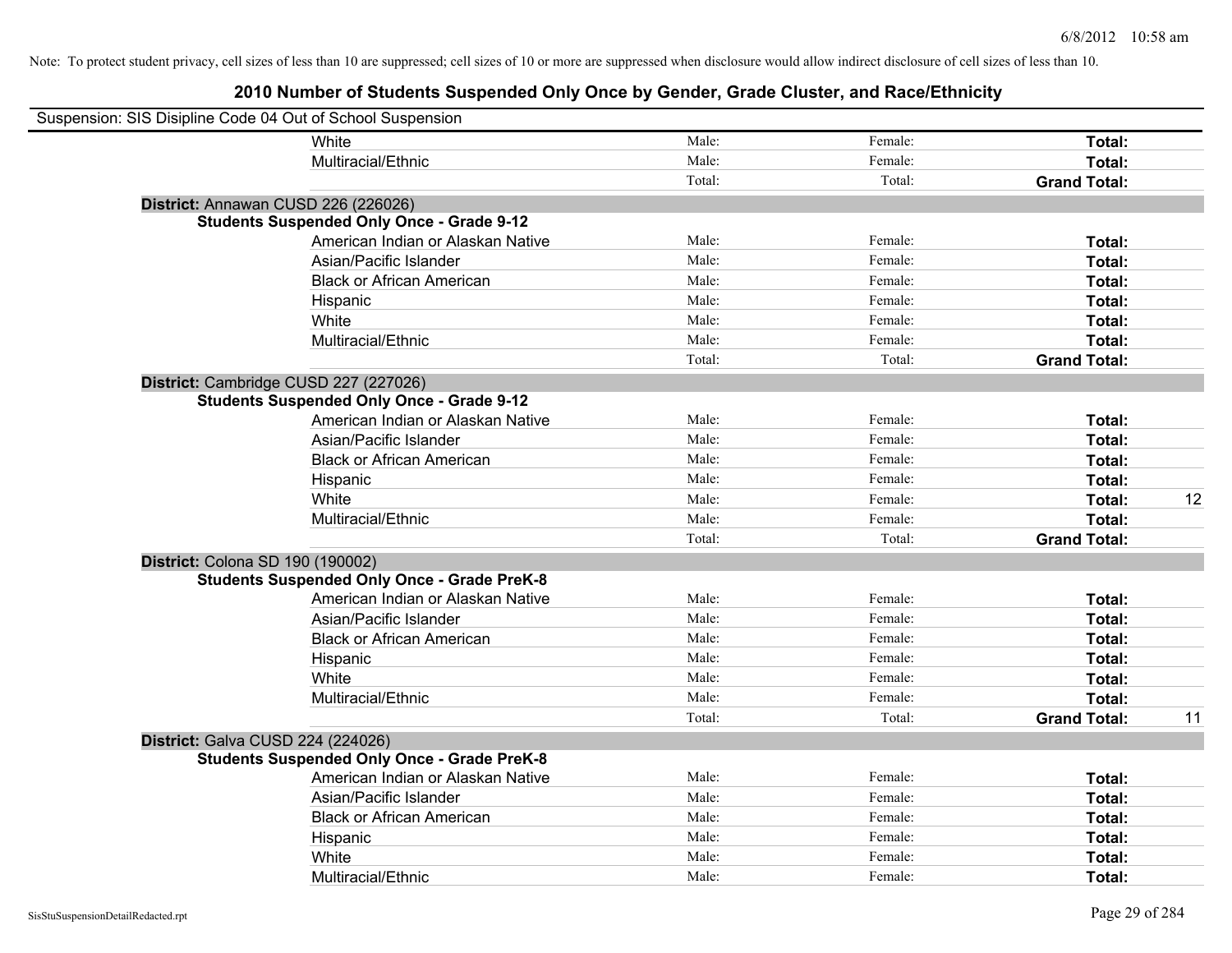| Suspension: SIS Disipline Code 04 Out of School Suspension |        |    |         |    |                     |    |
|------------------------------------------------------------|--------|----|---------|----|---------------------|----|
|                                                            | Total: |    | Total:  |    | <b>Grand Total:</b> |    |
| <b>Students Suspended Only Once - Grade 9-12</b>           |        |    |         |    |                     |    |
| American Indian or Alaskan Native                          | Male:  |    | Female: |    | Total:              |    |
| Asian/Pacific Islander                                     | Male:  |    | Female: |    | Total:              |    |
| <b>Black or African American</b>                           | Male:  |    | Female: |    | Total:              |    |
| Hispanic                                                   | Male:  |    | Female: |    | Total:              |    |
| White                                                      | Male:  |    | Female: |    | Total:              | 18 |
| Multiracial/Ethnic                                         | Male:  |    | Female: |    | Total:              |    |
|                                                            | Total: |    | Total:  |    | <b>Grand Total:</b> |    |
| District: Geneseo CUSD 228 (228026)                        |        |    |         |    |                     |    |
| <b>Students Suspended Only Once - Grade PreK-8</b>         |        |    |         |    |                     |    |
| American Indian or Alaskan Native                          | Male:  |    | Female: |    | Total:              |    |
| Asian/Pacific Islander                                     | Male:  |    | Female: |    | Total:              |    |
| <b>Black or African American</b>                           | Male:  |    | Female: |    | Total:              |    |
| Hispanic                                                   | Male:  |    | Female: |    | Total:              |    |
| White                                                      | Male:  |    | Female: |    | Total:              | 18 |
| Multiracial/Ethnic                                         | Male:  |    | Female: |    | Total:              |    |
|                                                            | Total: |    | Total:  |    | <b>Grand Total:</b> |    |
| District: Henry-Stark County Spec Ed Dist (801060)         |        |    |         |    |                     |    |
| <b>Students Suspended Only Once - Grade 9-12</b>           |        |    |         |    |                     |    |
| American Indian or Alaskan Native                          | Male:  |    | Female: |    | Total:              |    |
| Asian/Pacific Islander                                     | Male:  |    | Female: |    | Total:              |    |
| <b>Black or African American</b>                           | Male:  |    | Female: |    | Total:              |    |
| Hispanic                                                   | Male:  |    | Female: |    | Total:              |    |
| White                                                      | Male:  |    | Female: |    | Total:              |    |
| Multiracial/Ethnic                                         | Male:  |    | Female: |    | Total:              |    |
|                                                            | Total: |    | Total:  |    | <b>Grand Total:</b> |    |
| District: Kewanee CUSD 229 (229026)                        |        |    |         |    |                     |    |
| <b>Students Suspended Only Once - Grade PreK-8</b>         |        |    |         |    |                     |    |
| American Indian or Alaskan Native                          | Male:  |    | Female: |    | Total:              |    |
| Asian/Pacific Islander                                     | Male:  |    | Female: |    | Total:              |    |
| <b>Black or African American</b>                           | Male:  |    | Female: |    | Total:              | 12 |
| Hispanic                                                   | Male:  |    | Female: |    | Total:              |    |
| White                                                      | Male:  | 35 | Female: | 11 | Total:              | 46 |
| Multiracial/Ethnic                                         | Male:  |    | Female: |    | Total:              |    |
|                                                            | Total: | 48 | Total:  | 23 | <b>Grand Total:</b> | 71 |
| <b>Students Suspended Only Once - Grade 9-12</b>           |        |    |         |    |                     |    |
| American Indian or Alaskan Native                          | Male:  |    | Female: |    | Total:              |    |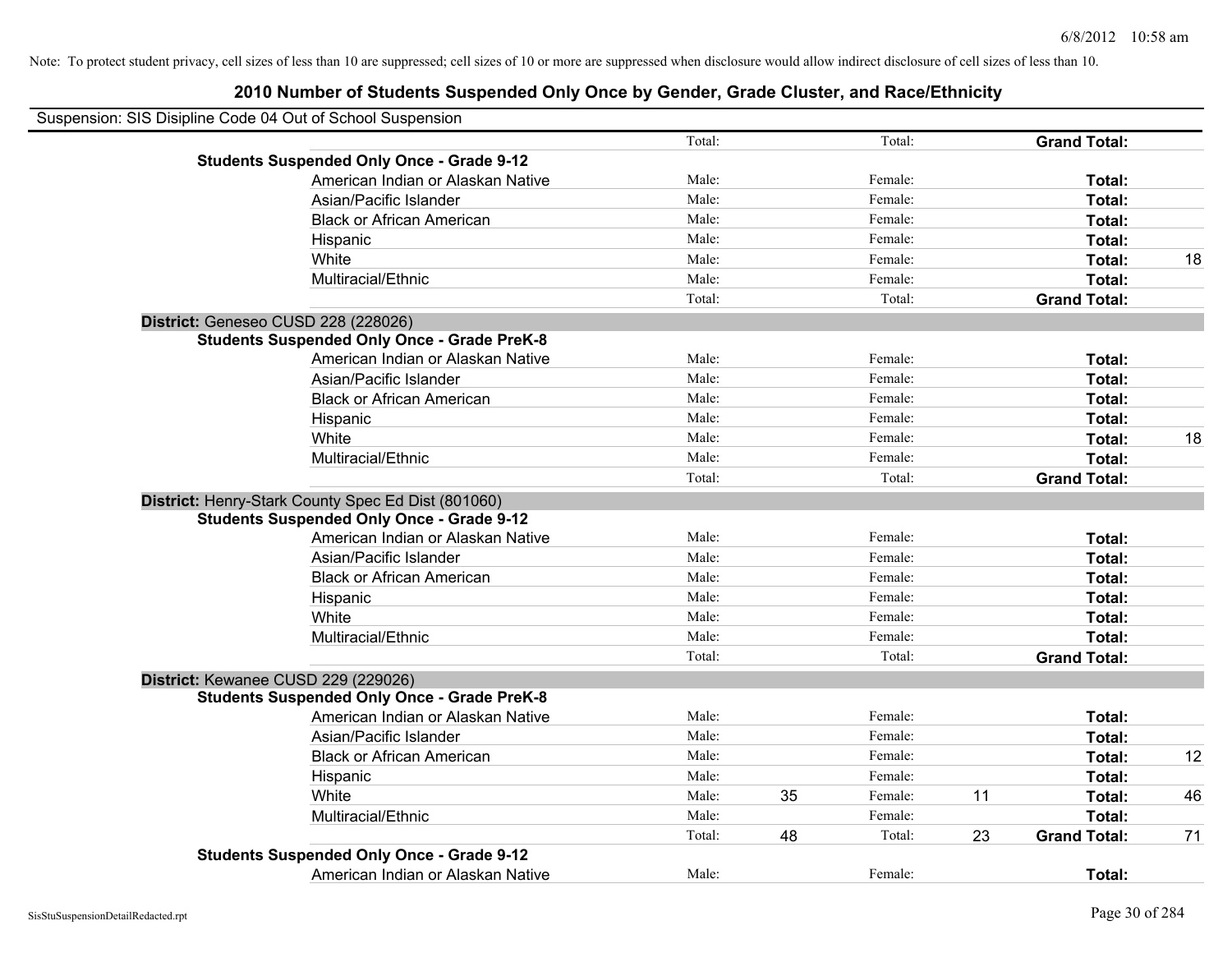| Suspension: SIS Disipline Code 04 Out of School Suspension |                                                    |        |         |                     |    |
|------------------------------------------------------------|----------------------------------------------------|--------|---------|---------------------|----|
|                                                            | Asian/Pacific Islander                             | Male:  | Female: | Total:              |    |
|                                                            | <b>Black or African American</b>                   | Male:  | Female: | Total:              |    |
|                                                            | Hispanic                                           | Male:  | Female: | <b>Total:</b>       |    |
|                                                            | White                                              | Male:  | Female: | Total:              |    |
|                                                            | Multiracial/Ethnic                                 | Male:  | Female: | Total:              |    |
|                                                            |                                                    | Total: | Total:  | <b>Grand Total:</b> |    |
| <b>District: Orion CUSD 223 (223026)</b>                   |                                                    |        |         |                     |    |
|                                                            | <b>Students Suspended Only Once - Grade PreK-8</b> |        |         |                     |    |
|                                                            | American Indian or Alaskan Native                  | Male:  | Female: | Total:              |    |
|                                                            | Asian/Pacific Islander                             | Male:  | Female: | Total:              |    |
|                                                            | <b>Black or African American</b>                   | Male:  | Female: | Total:              |    |
|                                                            | Hispanic                                           | Male:  | Female: | Total:              |    |
|                                                            | White                                              | Male:  | Female: | Total:              |    |
|                                                            | Multiracial/Ethnic                                 | Male:  | Female: | Total:              |    |
|                                                            |                                                    | Total: | Total:  | <b>Grand Total:</b> | 10 |
| District: Wethersfield CUSD 230 (230026)                   |                                                    |        |         |                     |    |
|                                                            | <b>Students Suspended Only Once - Grade PreK-8</b> |        |         |                     |    |
|                                                            | American Indian or Alaskan Native                  | Male:  | Female: | Total:              |    |
|                                                            | Asian/Pacific Islander                             | Male:  | Female: | Total:              |    |
|                                                            | <b>Black or African American</b>                   | Male:  | Female: | Total:              |    |
|                                                            | Hispanic                                           | Male:  | Female: | Total:              |    |
|                                                            | White                                              | Male:  | Female: | Total:              |    |
|                                                            | Multiracial/Ethnic                                 | Male:  | Female: | Total:              |    |
|                                                            |                                                    | Total: | Total:  | <b>Grand Total:</b> | 11 |
|                                                            | <b>Students Suspended Only Once - Grade 9-12</b>   |        |         |                     |    |
|                                                            | American Indian or Alaskan Native                  | Male:  | Female: | Total:              |    |
|                                                            | Asian/Pacific Islander                             | Male:  | Female: | Total:              |    |
|                                                            | <b>Black or African American</b>                   | Male:  | Female: | Total:              |    |
|                                                            | Hispanic                                           | Male:  | Female: | Total:              |    |
|                                                            | White                                              | Male:  | Female: | Total:              | 11 |
|                                                            | Multiracial/Ethnic                                 | Male:  | Female: | Total:              |    |
|                                                            |                                                    | Total: | Total:  | <b>Grand Total:</b> |    |
| County: Non-Public School (000)                            |                                                    |        |         |                     |    |
| District: Bureau/Henry/Stark ROE (000000)                  |                                                    |        |         |                     |    |
|                                                            | <b>Students Suspended Only Once - Grade 9-12</b>   |        |         |                     |    |
|                                                            | American Indian or Alaskan Native                  | Male:  | Female: | Total:              |    |
|                                                            | Asian/Pacific Islander                             | Male:  | Female: | Total:              |    |
|                                                            | <b>Black or African American</b>                   | Male:  | Female: | Total:              |    |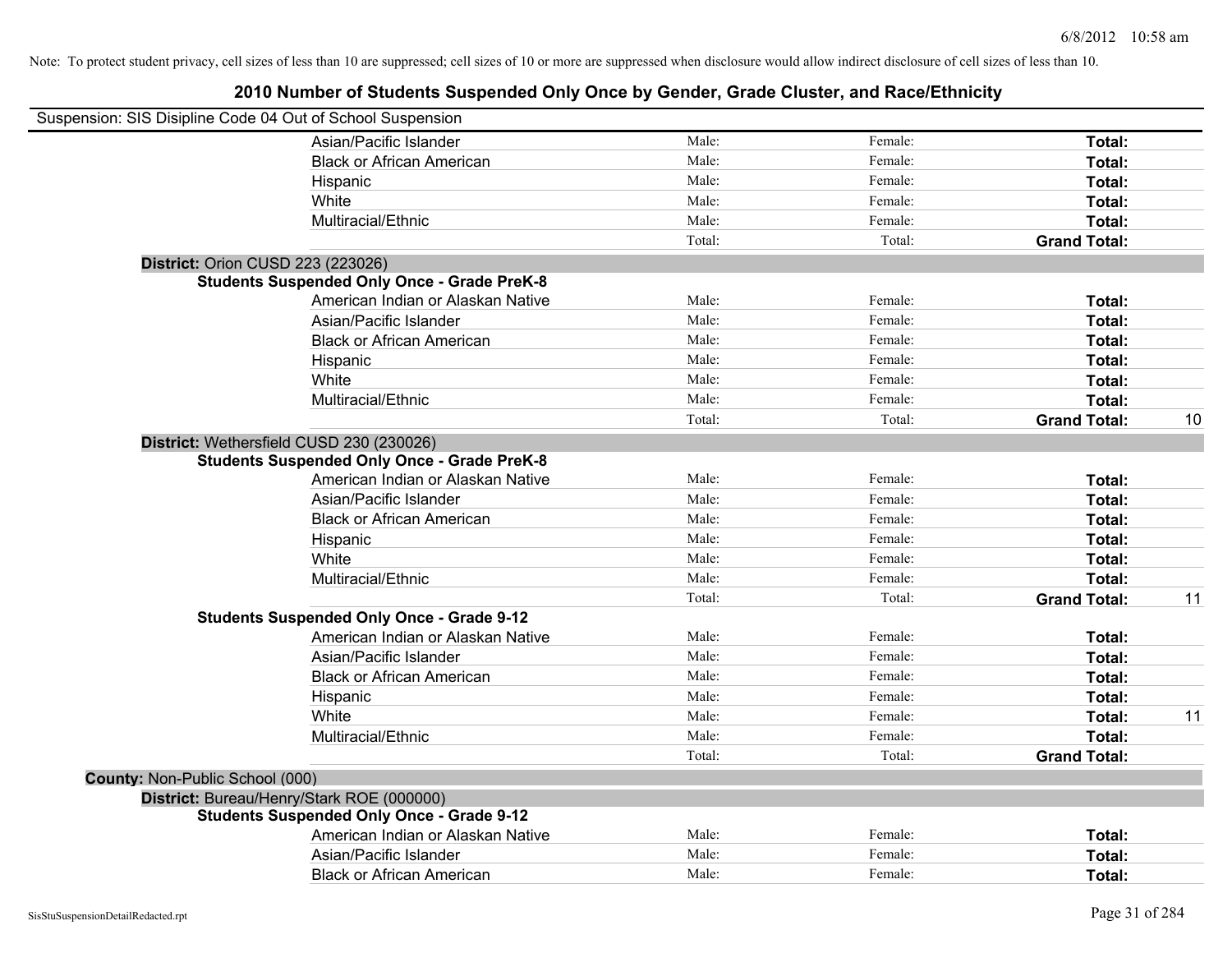| Suspension: SIS Disipline Code 04 Out of School Suspension |                                                    |        |    |         |    |                     |    |
|------------------------------------------------------------|----------------------------------------------------|--------|----|---------|----|---------------------|----|
|                                                            | Hispanic                                           | Male:  |    | Female: |    | Total:              |    |
|                                                            | White                                              | Male:  |    | Female: |    | Total:              |    |
|                                                            | Multiracial/Ethnic                                 | Male:  |    | Female: |    | Total:              |    |
|                                                            |                                                    | Total: |    | Total:  |    | <b>Grand Total:</b> |    |
| County: Stark (088)                                        |                                                    |        |    |         |    |                     |    |
| District: Bradford CUSD 1 (001026)                         |                                                    |        |    |         |    |                     |    |
|                                                            | <b>Students Suspended Only Once - Grade PreK-8</b> |        |    |         |    |                     |    |
|                                                            | American Indian or Alaskan Native                  | Male:  |    | Female: |    | Total:              |    |
|                                                            | Asian/Pacific Islander                             | Male:  |    | Female: |    | Total:              |    |
|                                                            | <b>Black or African American</b>                   | Male:  |    | Female: |    | Total:              |    |
|                                                            | Hispanic                                           | Male:  |    | Female: |    | Total:              |    |
|                                                            | White                                              | Male:  |    | Female: |    | Total:              |    |
|                                                            | Multiracial/Ethnic                                 | Male:  |    | Female: |    | Total:              |    |
|                                                            |                                                    | Total: |    | Total:  |    | <b>Grand Total:</b> |    |
|                                                            | District: Stark County CUSD 100 (100026)           |        |    |         |    |                     |    |
|                                                            | <b>Students Suspended Only Once - Grade PreK-8</b> |        |    |         |    |                     |    |
|                                                            | American Indian or Alaskan Native                  | Male:  |    | Female: |    | Total:              |    |
|                                                            | Asian/Pacific Islander                             | Male:  |    | Female: |    | Total:              |    |
|                                                            | <b>Black or African American</b>                   | Male:  |    | Female: |    | Total:              |    |
|                                                            | Hispanic                                           | Male:  |    | Female: |    | Total:              |    |
|                                                            | White                                              | Male:  |    | Female: |    | Total:              | 16 |
|                                                            | Multiracial/Ethnic                                 | Male:  |    | Female: |    | Total:              |    |
|                                                            |                                                    | Total: |    | Total:  |    | <b>Grand Total:</b> |    |
|                                                            | <b>Students Suspended Only Once - Grade 9-12</b>   |        |    |         |    |                     |    |
|                                                            | American Indian or Alaskan Native                  | Male:  |    | Female: |    | Total:              |    |
|                                                            | Asian/Pacific Islander                             | Male:  |    | Female: |    | Total:              |    |
|                                                            | <b>Black or African American</b>                   | Male:  |    | Female: |    | Total:              |    |
|                                                            | Hispanic                                           | Male:  |    | Female: |    | Total:              |    |
|                                                            | White                                              | Male:  | 22 | Female: | 10 | Total:              | 32 |
|                                                            | Multiracial/Ethnic                                 | Male:  |    | Female: |    | Total:              |    |
|                                                            |                                                    | Total: |    | Total:  |    | <b>Grand Total:</b> |    |
|                                                            |                                                    |        |    |         |    |                     |    |
| Region: Calhoun/Greene/Jersy/Macoupin ROE (40)             |                                                    |        |    |         |    |                     |    |
| County: Calhoun (007)                                      |                                                    |        |    |         |    |                     |    |
| District: Brussels CUSD 42 (042026)                        |                                                    |        |    |         |    |                     |    |
|                                                            | <b>Students Suspended Only Once - Grade PreK-8</b> |        |    |         |    |                     |    |
|                                                            | American Indian or Alaskan Native                  | Male:  |    | Female: |    | Total:              |    |
|                                                            | Asian/Pacific Islander                             | Male:  |    | Female: |    | Total:              |    |
|                                                            |                                                    |        |    |         |    |                     |    |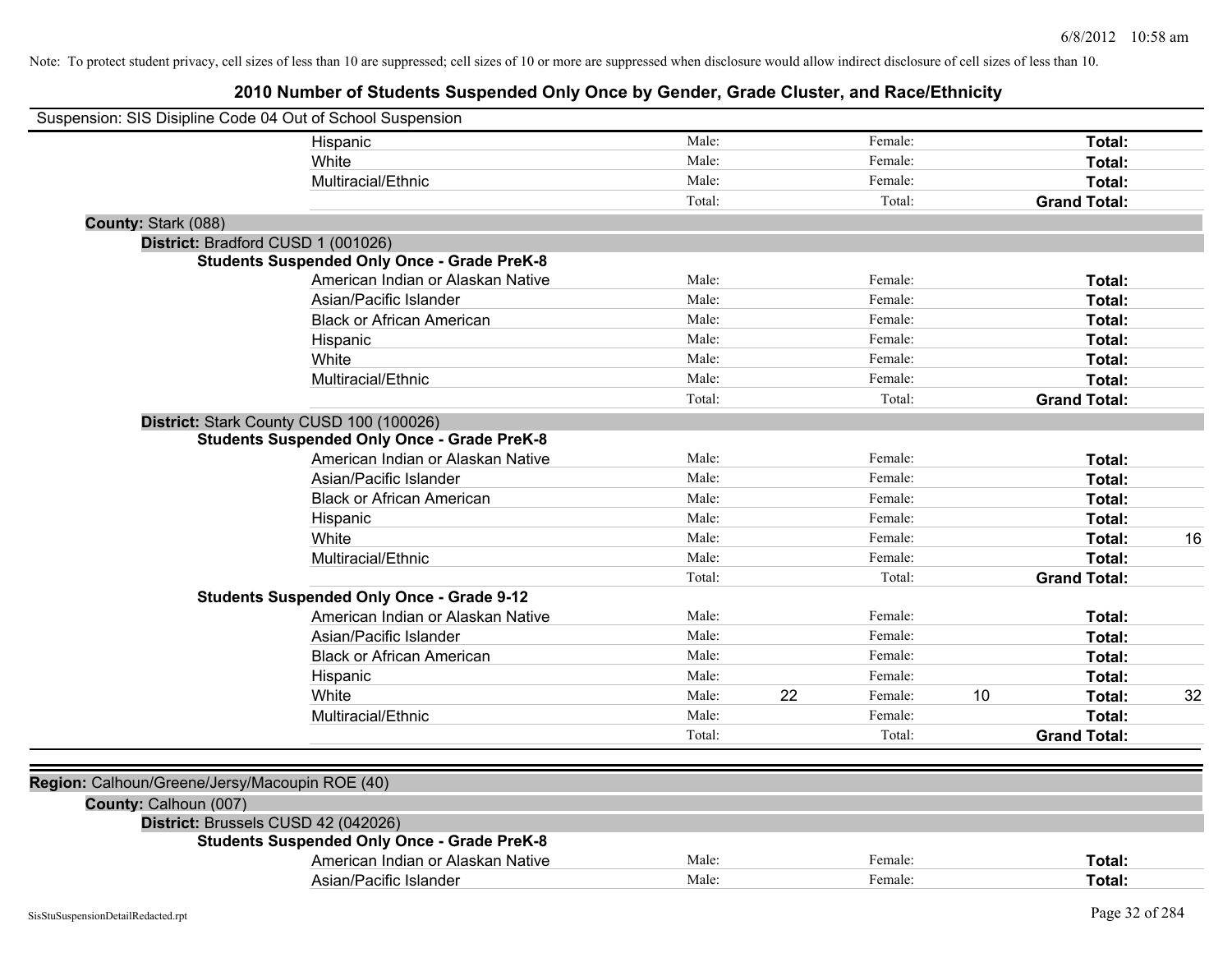| Suspension: SIS Disipline Code 04 Out of School Suspension |                                                    |        |         |                     |
|------------------------------------------------------------|----------------------------------------------------|--------|---------|---------------------|
|                                                            | <b>Black or African American</b>                   | Male:  | Female: | Total:              |
|                                                            | Hispanic                                           | Male:  | Female: | Total:              |
|                                                            | White                                              | Male:  | Female: | Total:              |
|                                                            | Multiracial/Ethnic                                 | Male:  | Female: | Total:              |
|                                                            |                                                    | Total: | Total:  | <b>Grand Total:</b> |
|                                                            | <b>Students Suspended Only Once - Grade 9-12</b>   |        |         |                     |
|                                                            | American Indian or Alaskan Native                  | Male:  | Female: | Total:              |
|                                                            | Asian/Pacific Islander                             | Male:  | Female: | Total:              |
|                                                            | <b>Black or African American</b>                   | Male:  | Female: | Total:              |
|                                                            | Hispanic                                           | Male:  | Female: | Total:              |
|                                                            | White                                              | Male:  | Female: | Total:              |
|                                                            | Multiracial/Ethnic                                 | Male:  | Female: | Total:              |
|                                                            |                                                    | Total: | Total:  | <b>Grand Total:</b> |
| District: Calhoun CUSD 40 (040026)                         |                                                    |        |         |                     |
|                                                            | <b>Students Suspended Only Once - Grade PreK-8</b> |        |         |                     |
|                                                            | American Indian or Alaskan Native                  | Male:  | Female: | Total:              |
|                                                            | Asian/Pacific Islander                             | Male:  | Female: | Total:              |
|                                                            | <b>Black or African American</b>                   | Male:  | Female: | Total:              |
|                                                            | Hispanic                                           | Male:  | Female: | Total:              |
|                                                            | White                                              | Male:  | Female: | Total:              |
|                                                            | Multiracial/Ethnic                                 | Male:  | Female: | Total:              |
|                                                            |                                                    | Total: | Total:  | <b>Grand Total:</b> |
|                                                            | <b>Students Suspended Only Once - Grade 9-12</b>   |        |         |                     |
|                                                            | American Indian or Alaskan Native                  | Male:  | Female: | Total:              |
|                                                            | Asian/Pacific Islander                             | Male:  | Female: | Total:              |
|                                                            | <b>Black or African American</b>                   | Male:  | Female: | Total:              |
|                                                            | Hispanic                                           | Male:  | Female: | Total:              |
|                                                            | White                                              | Male:  | Female: | Total:              |
|                                                            | Multiracial/Ethnic                                 | Male:  | Female: | Total:              |
|                                                            |                                                    | Total: | Total:  | <b>Grand Total:</b> |
| County: Greene (031)                                       |                                                    |        |         |                     |
| District: Carrollton CUSD 1 (001026)                       |                                                    |        |         |                     |
|                                                            | <b>Students Suspended Only Once - Grade 9-12</b>   |        |         |                     |
|                                                            | American Indian or Alaskan Native                  | Male:  | Female: | Total:              |
|                                                            | Asian/Pacific Islander                             | Male:  | Female: | Total:              |
|                                                            | <b>Black or African American</b>                   | Male:  | Female: | Total:              |
|                                                            | Hispanic                                           | Male:  | Female: | Total:              |
|                                                            | White                                              | Male:  | Female: | Total:              |
|                                                            | Multiracial/Ethnic                                 | Male:  | Female: | Total:              |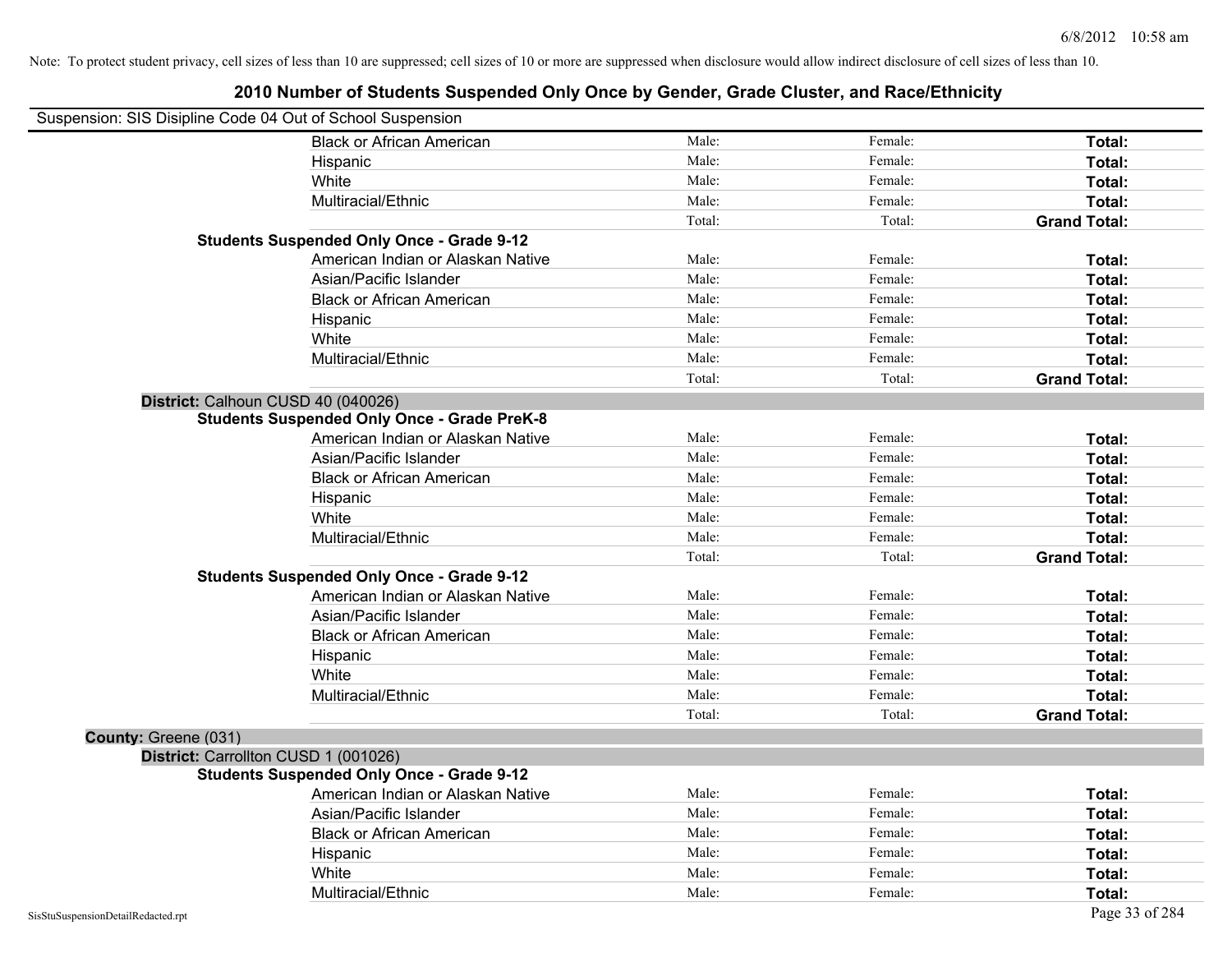#### **2010 Number of Students Suspended Only Once by Gender, Grade Cluster, and Race/Ethnicity**

| Suspension: SIS Disipline Code 04 Out of School Suspension |                                                    |        |    |         |    |                     |    |
|------------------------------------------------------------|----------------------------------------------------|--------|----|---------|----|---------------------|----|
|                                                            |                                                    | Total: |    | Total:  |    | <b>Grand Total:</b> |    |
|                                                            | District: North Greene CUSD 3 (003026)             |        |    |         |    |                     |    |
|                                                            | <b>Students Suspended Only Once - Grade PreK-8</b> |        |    |         |    |                     |    |
|                                                            | American Indian or Alaskan Native                  | Male:  |    | Female: |    | Total:              |    |
|                                                            | Asian/Pacific Islander                             | Male:  |    | Female: |    | Total:              |    |
|                                                            | <b>Black or African American</b>                   | Male:  |    | Female: |    | Total:              |    |
|                                                            | Hispanic                                           | Male:  |    | Female: |    | Total:              |    |
|                                                            | White                                              | Male:  |    | Female: |    | Total:              | 10 |
|                                                            | Multiracial/Ethnic                                 | Male:  |    | Female: |    | Total:              |    |
|                                                            |                                                    | Total: |    | Total:  |    | <b>Grand Total:</b> |    |
|                                                            | <b>Students Suspended Only Once - Grade 9-12</b>   |        |    |         |    |                     |    |
|                                                            | American Indian or Alaskan Native                  | Male:  |    | Female: |    | Total:              |    |
|                                                            | Asian/Pacific Islander                             | Male:  |    | Female: |    | Total:              |    |
|                                                            | <b>Black or African American</b>                   | Male:  |    | Female: |    | Total:              |    |
|                                                            | Hispanic                                           | Male:  |    | Female: |    | Total:              |    |
|                                                            | White                                              | Male:  | 16 | Female: | 10 | Total:              | 26 |
|                                                            | Multiracial/Ethnic                                 | Male:  |    | Female: |    | Total:              |    |
|                                                            |                                                    | Total: |    | Total:  |    | <b>Grand Total:</b> |    |
| County: Jersey (042)                                       |                                                    |        |    |         |    |                     |    |
| District: Jersey CUSD 100 (100026)                         |                                                    |        |    |         |    |                     |    |
|                                                            | <b>Students Suspended Only Once - Grade PreK-8</b> |        |    |         |    |                     |    |
|                                                            | American Indian or Alaskan Native                  | Male:  |    | Female: |    | Total:              |    |
|                                                            | Asian/Pacific Islander                             | Male:  |    | Female: |    | Total:              |    |
|                                                            | <b>Black or African American</b>                   | Male:  |    | Female: |    | Total:              |    |
|                                                            | Hispanic                                           | Male:  |    | Female: |    | Total:              |    |
|                                                            | White                                              | Male:  | 32 | Female: | 23 | Total:              | 55 |
|                                                            | Multiracial/Ethnic                                 | Male:  |    | Female: |    | Total:              |    |
|                                                            |                                                    | Total: |    | Total:  |    | <b>Grand Total:</b> |    |
|                                                            | <b>Students Suspended Only Once - Grade 9-12</b>   |        |    |         |    |                     |    |
|                                                            | American Indian or Alaskan Native                  | Male:  |    | Female: |    | Total:              |    |
|                                                            | Asian/Pacific Islander                             | Male:  |    | Female: |    | Total:              |    |
|                                                            | <b>Black or African American</b>                   | Male:  |    | Female: |    | Total:              |    |
|                                                            | Hispanic                                           | Male:  |    | Female: |    | Total:              |    |
|                                                            | White                                              | Male:  | 28 | Female: | 19 | Total:              | 47 |
|                                                            | Multiracial/Ethnic                                 | Male:  |    | Female: |    | Total:              |    |
|                                                            |                                                    | Total: |    | Total:  |    | <b>Grand Total:</b> |    |

**County:** Macoupin (056)

**District:** Bunker Hill CUSD 8 (008026) **Students Suspended Only Once - Grade PreK-8**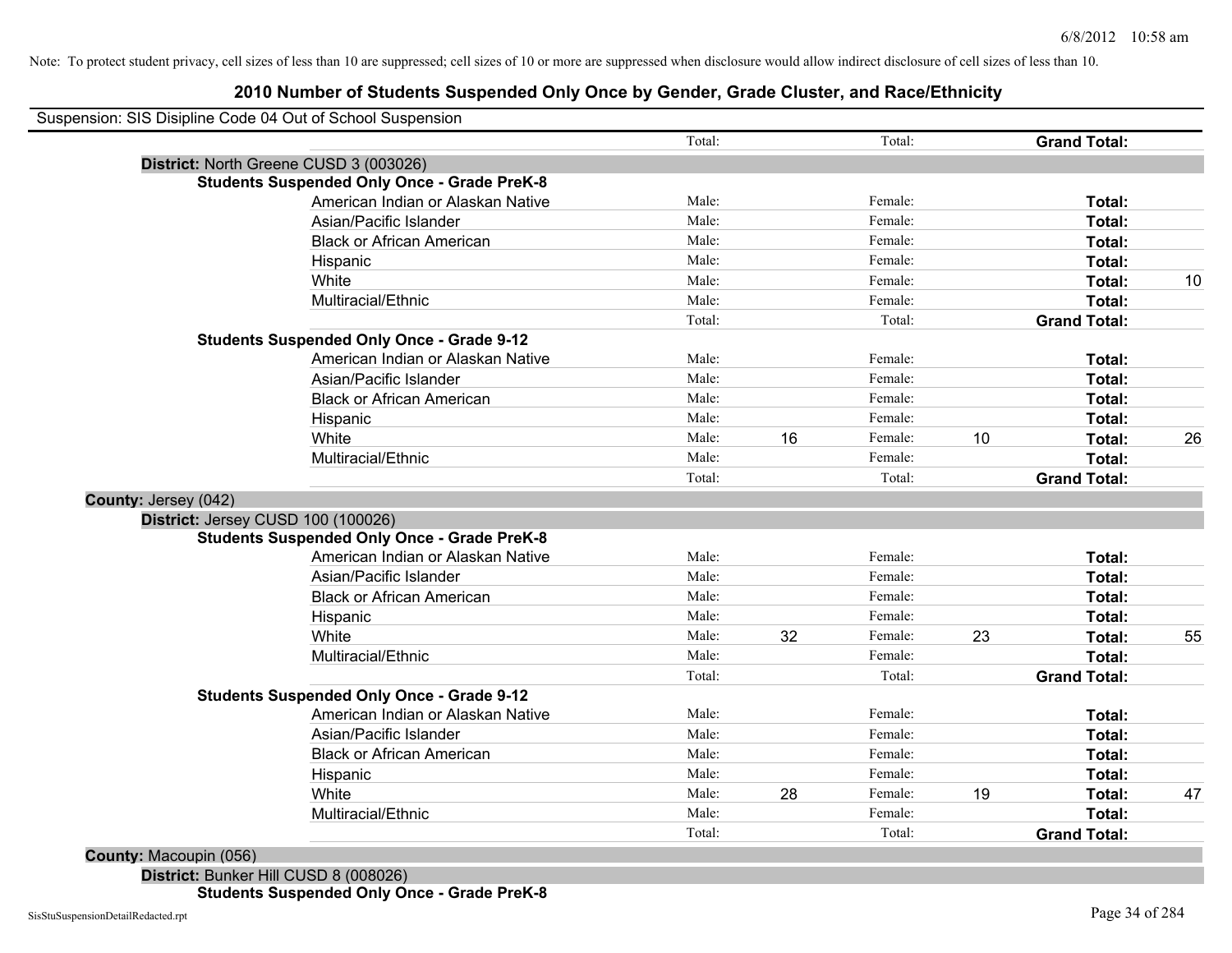### Suspension: SIS Disipline Code 04 Out of School Suspension American Indian or Alaskan Native **Male:** Male: Female: Female: **Total:** Total: Asian/Pacific Islander **Figure 1.1 Contained Asian** Male: Female: Female: **Total:** Total: Black or African American **American** Male: Male: Female: **Female: Total: Total: Total: Female: Total: Total: Total: Total: Total: Total: Total: Total: Total: Total: Total: Total: Total:** Hispanic **Total:** Male: Female: **Total:** Female: **Total:** Total: White **Total:** Male: Female: **Total:** Female: **Total:** Total: Multiracial/Ethnic **Total:** Male: Female: **Total:** Female: **Total:** Female: **Total:** Female: **Total:** Female: **Total:** Female: **Total:** Female: **Total:** Female: **Total:** Female: **Total:** Female: **Total:** Female: **Total:** F Total: Total: Total: **Grand Total: Students Suspended Only Once - Grade 9-12** American Indian or Alaskan Native **Male:** Male: Female: Female: **Total:** Total: Asian/Pacific Islander **Figure 1.1 Contact Contact Contact Contact Contact Contact Contact Contact Total: Total:** Black or African American **Figure 1.1 and Total:** Male: Female: Female: **Total: Total:** Total: Hispanic **Total:** Male: Female: **Total:** Female: **Total:** Total: White **Total:** Male: Female: **Total:** Female: **Total:** Total: Multiracial/Ethnic **Total:** Male: Female: **Total:** Female: **Total:** Female: **Total:** Female: **Total:** Female: **Total:** Female: **Total:** Female: **Total:** Female: **Total:** Female: **Total:** Female: **Total:** Female: **Total:** F Total: Total: Total: Total: **Grand Total:** 11 **District:** Carlinville CUSD 1 (001026) **Students Suspended Only Once - Grade PreK-8** American Indian or Alaskan Native **Male:** Male: Female: Female: **Total:** Total: Asian/Pacific Islander **Figure 1.1 Contact Contact Contact Contact Contact Contact Contact Contact Contact Conta** Black or African American **American** Male: Male: Female: **Female: Total: Total: Total: Female: Total: Total: Total: Total: Total: Total: Total: Total: Total: Total: Total: Total: Total:** Hispanic **Total:** Male: Female: **Total:** Female: **Total:** Total: White **Total:** Male: Female: **Total:** Total: **Total:** Female: **Total:** Total: Multiracial/Ethnic **Total:** Male: **Male:** Female: **Total:** Total: Total: Total: Total: Total: **Grand Total:** 11 **Students Suspended Only Once - Grade 9-12** American Indian or Alaskan Native **Male:** Male: Female: Female: **Total:** Total: Asian/Pacific Islander **Figure 1.1 Contained Asian/Pacific Islander Female:** Female: **Total:** Total: Black or African American **Figure 1.1 and Total:** Male: Female: Female: **Total: Total:** Total: Hispanic **Total:** Male: Female: **Total:** Female: **Total:** Total: White **Total:** Male: Female: **Total:** Total: **Total:** Female: **Total:** Total: Multiracial/Ethnic **Total:** Male: Female: **Total:** Female: **Total:** Female: **Total:** Total: Total: Total: Total: Total: **Grand Total:** 10 **District:** Gillespie CUSD 7 (007026) **Students Suspended Only Once - Grade 9-12** American Indian or Alaskan Native **Male:** Male: Female: Female: **Total:** Total: Asian/Pacific Islander **Figure 1.1 Contained Asian** Male: Female: **Female: Total: Total: Total: Total: Total: Total: Total: Total: Total: Total: Total: Total: Total: Total: Total: Total: T** Black or African American **Figure 1.1 and Total:** Male: Female: Female: **Total:** Total: Hispanic **Total:** Male: Female: **Total:** Female: **Total:** Total: **Total:** Female: **Total:** Total: **Total:** Total: **Total:** Total: **Total:** Total: **Total:** Total: **Total:** Total: **Total:** Total: **Total:** Total: **Total:** Tot White **Male:** Male: **Total: 23** Male: **Total: 23**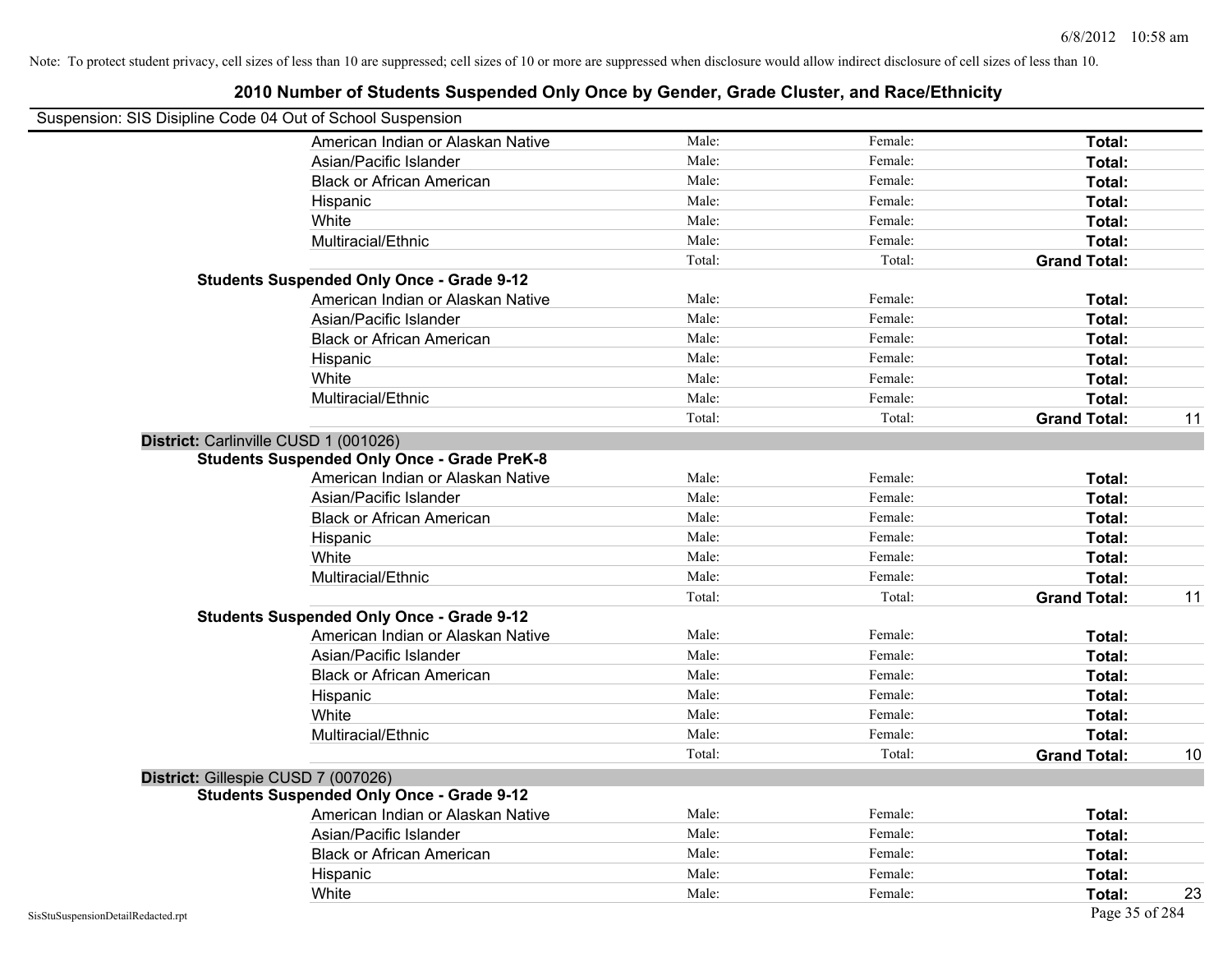#### **2010 Number of Students Suspended Only Once by Gender, Grade Cluster, and Race/Ethnicity**

| Multiracial/Ethnic<br>Male:<br>Female:<br>Total:<br>Total:<br>Total:<br><b>Grand Total:</b><br>District: Girard CUSD 3 (003026)<br><b>Students Suspended Only Once - Grade PreK-8</b><br>American Indian or Alaskan Native<br>Male:<br>Female:<br>Total:<br>Male:<br>Asian/Pacific Islander<br>Female:<br>Total:<br>Male:<br><b>Black or African American</b><br>Female:<br>Total:<br>Male:<br>Female:<br>Hispanic<br>Total:<br>Male:<br>White<br>Female:<br>Total:<br>Male:<br>Multiracial/Ethnic<br>Female:<br>Total:<br>Total:<br>Total:<br><b>Grand Total:</b><br>District: Mount Olive CUSD 5 (005026)<br><b>Students Suspended Only Once - Grade PreK-8</b><br>American Indian or Alaskan Native<br>Male:<br>Female:<br>Total:<br>Male:<br>Female:<br>Asian/Pacific Islander<br>Total:<br>Male:<br>Female:<br>Total:<br><b>Black or African American</b><br>Male:<br>Female:<br>Hispanic<br>Total:<br>Male:<br>White<br>Female:<br>Total:<br>Multiracial/Ethnic<br>Male:<br>Female:<br>Total:<br>Total:<br><b>Grand Total:</b><br>Total:<br><b>Students Suspended Only Once - Grade 9-12</b><br>American Indian or Alaskan Native<br>Male:<br>Female:<br>Total:<br>Male:<br>Female:<br>Asian/Pacific Islander<br>Total:<br>Male:<br>Female:<br><b>Black or African American</b><br>Total:<br>Male:<br>Female:<br>Total:<br>Hispanic<br>Male:<br>Female:<br>White<br>Total:<br>Male:<br>Female:<br>Total:<br>Multiracial/Ethnic<br>Total:<br>Total:<br><b>Grand Total:</b><br>District: Northwestern CUSD 2 (002026)<br><b>Students Suspended Only Once - Grade PreK-8</b><br>American Indian or Alaskan Native<br>Male:<br>Female:<br>Total:<br>Male:<br>Female:<br>Asian/Pacific Islander<br>Total:<br>Male:<br><b>Black or African American</b><br>Female:<br>Total:<br>Male:<br>Female:<br>Hispanic<br>Total:<br>White<br>Male:<br>Female:<br>Total:<br>Multiracial/Ethnic<br>Male:<br>Female:<br>Total:<br>Total:<br>Total:<br><b>Grand Total:</b> |  | Suspension: SIS Disipline Code 04 Out of School Suspension |  |  |  |  |
|--------------------------------------------------------------------------------------------------------------------------------------------------------------------------------------------------------------------------------------------------------------------------------------------------------------------------------------------------------------------------------------------------------------------------------------------------------------------------------------------------------------------------------------------------------------------------------------------------------------------------------------------------------------------------------------------------------------------------------------------------------------------------------------------------------------------------------------------------------------------------------------------------------------------------------------------------------------------------------------------------------------------------------------------------------------------------------------------------------------------------------------------------------------------------------------------------------------------------------------------------------------------------------------------------------------------------------------------------------------------------------------------------------------------------------------------------------------------------------------------------------------------------------------------------------------------------------------------------------------------------------------------------------------------------------------------------------------------------------------------------------------------------------------------------------------------------------------------------------------------------------------------------------------------------------------------------------------|--|------------------------------------------------------------|--|--|--|--|
|                                                                                                                                                                                                                                                                                                                                                                                                                                                                                                                                                                                                                                                                                                                                                                                                                                                                                                                                                                                                                                                                                                                                                                                                                                                                                                                                                                                                                                                                                                                                                                                                                                                                                                                                                                                                                                                                                                                                                              |  |                                                            |  |  |  |  |
|                                                                                                                                                                                                                                                                                                                                                                                                                                                                                                                                                                                                                                                                                                                                                                                                                                                                                                                                                                                                                                                                                                                                                                                                                                                                                                                                                                                                                                                                                                                                                                                                                                                                                                                                                                                                                                                                                                                                                              |  |                                                            |  |  |  |  |
|                                                                                                                                                                                                                                                                                                                                                                                                                                                                                                                                                                                                                                                                                                                                                                                                                                                                                                                                                                                                                                                                                                                                                                                                                                                                                                                                                                                                                                                                                                                                                                                                                                                                                                                                                                                                                                                                                                                                                              |  |                                                            |  |  |  |  |
|                                                                                                                                                                                                                                                                                                                                                                                                                                                                                                                                                                                                                                                                                                                                                                                                                                                                                                                                                                                                                                                                                                                                                                                                                                                                                                                                                                                                                                                                                                                                                                                                                                                                                                                                                                                                                                                                                                                                                              |  |                                                            |  |  |  |  |
|                                                                                                                                                                                                                                                                                                                                                                                                                                                                                                                                                                                                                                                                                                                                                                                                                                                                                                                                                                                                                                                                                                                                                                                                                                                                                                                                                                                                                                                                                                                                                                                                                                                                                                                                                                                                                                                                                                                                                              |  |                                                            |  |  |  |  |
|                                                                                                                                                                                                                                                                                                                                                                                                                                                                                                                                                                                                                                                                                                                                                                                                                                                                                                                                                                                                                                                                                                                                                                                                                                                                                                                                                                                                                                                                                                                                                                                                                                                                                                                                                                                                                                                                                                                                                              |  |                                                            |  |  |  |  |
|                                                                                                                                                                                                                                                                                                                                                                                                                                                                                                                                                                                                                                                                                                                                                                                                                                                                                                                                                                                                                                                                                                                                                                                                                                                                                                                                                                                                                                                                                                                                                                                                                                                                                                                                                                                                                                                                                                                                                              |  |                                                            |  |  |  |  |
|                                                                                                                                                                                                                                                                                                                                                                                                                                                                                                                                                                                                                                                                                                                                                                                                                                                                                                                                                                                                                                                                                                                                                                                                                                                                                                                                                                                                                                                                                                                                                                                                                                                                                                                                                                                                                                                                                                                                                              |  |                                                            |  |  |  |  |
|                                                                                                                                                                                                                                                                                                                                                                                                                                                                                                                                                                                                                                                                                                                                                                                                                                                                                                                                                                                                                                                                                                                                                                                                                                                                                                                                                                                                                                                                                                                                                                                                                                                                                                                                                                                                                                                                                                                                                              |  |                                                            |  |  |  |  |
|                                                                                                                                                                                                                                                                                                                                                                                                                                                                                                                                                                                                                                                                                                                                                                                                                                                                                                                                                                                                                                                                                                                                                                                                                                                                                                                                                                                                                                                                                                                                                                                                                                                                                                                                                                                                                                                                                                                                                              |  |                                                            |  |  |  |  |
|                                                                                                                                                                                                                                                                                                                                                                                                                                                                                                                                                                                                                                                                                                                                                                                                                                                                                                                                                                                                                                                                                                                                                                                                                                                                                                                                                                                                                                                                                                                                                                                                                                                                                                                                                                                                                                                                                                                                                              |  |                                                            |  |  |  |  |
|                                                                                                                                                                                                                                                                                                                                                                                                                                                                                                                                                                                                                                                                                                                                                                                                                                                                                                                                                                                                                                                                                                                                                                                                                                                                                                                                                                                                                                                                                                                                                                                                                                                                                                                                                                                                                                                                                                                                                              |  |                                                            |  |  |  |  |
|                                                                                                                                                                                                                                                                                                                                                                                                                                                                                                                                                                                                                                                                                                                                                                                                                                                                                                                                                                                                                                                                                                                                                                                                                                                                                                                                                                                                                                                                                                                                                                                                                                                                                                                                                                                                                                                                                                                                                              |  |                                                            |  |  |  |  |
|                                                                                                                                                                                                                                                                                                                                                                                                                                                                                                                                                                                                                                                                                                                                                                                                                                                                                                                                                                                                                                                                                                                                                                                                                                                                                                                                                                                                                                                                                                                                                                                                                                                                                                                                                                                                                                                                                                                                                              |  |                                                            |  |  |  |  |
|                                                                                                                                                                                                                                                                                                                                                                                                                                                                                                                                                                                                                                                                                                                                                                                                                                                                                                                                                                                                                                                                                                                                                                                                                                                                                                                                                                                                                                                                                                                                                                                                                                                                                                                                                                                                                                                                                                                                                              |  |                                                            |  |  |  |  |
|                                                                                                                                                                                                                                                                                                                                                                                                                                                                                                                                                                                                                                                                                                                                                                                                                                                                                                                                                                                                                                                                                                                                                                                                                                                                                                                                                                                                                                                                                                                                                                                                                                                                                                                                                                                                                                                                                                                                                              |  |                                                            |  |  |  |  |
|                                                                                                                                                                                                                                                                                                                                                                                                                                                                                                                                                                                                                                                                                                                                                                                                                                                                                                                                                                                                                                                                                                                                                                                                                                                                                                                                                                                                                                                                                                                                                                                                                                                                                                                                                                                                                                                                                                                                                              |  |                                                            |  |  |  |  |
|                                                                                                                                                                                                                                                                                                                                                                                                                                                                                                                                                                                                                                                                                                                                                                                                                                                                                                                                                                                                                                                                                                                                                                                                                                                                                                                                                                                                                                                                                                                                                                                                                                                                                                                                                                                                                                                                                                                                                              |  |                                                            |  |  |  |  |
|                                                                                                                                                                                                                                                                                                                                                                                                                                                                                                                                                                                                                                                                                                                                                                                                                                                                                                                                                                                                                                                                                                                                                                                                                                                                                                                                                                                                                                                                                                                                                                                                                                                                                                                                                                                                                                                                                                                                                              |  |                                                            |  |  |  |  |
|                                                                                                                                                                                                                                                                                                                                                                                                                                                                                                                                                                                                                                                                                                                                                                                                                                                                                                                                                                                                                                                                                                                                                                                                                                                                                                                                                                                                                                                                                                                                                                                                                                                                                                                                                                                                                                                                                                                                                              |  |                                                            |  |  |  |  |
|                                                                                                                                                                                                                                                                                                                                                                                                                                                                                                                                                                                                                                                                                                                                                                                                                                                                                                                                                                                                                                                                                                                                                                                                                                                                                                                                                                                                                                                                                                                                                                                                                                                                                                                                                                                                                                                                                                                                                              |  |                                                            |  |  |  |  |
|                                                                                                                                                                                                                                                                                                                                                                                                                                                                                                                                                                                                                                                                                                                                                                                                                                                                                                                                                                                                                                                                                                                                                                                                                                                                                                                                                                                                                                                                                                                                                                                                                                                                                                                                                                                                                                                                                                                                                              |  |                                                            |  |  |  |  |
|                                                                                                                                                                                                                                                                                                                                                                                                                                                                                                                                                                                                                                                                                                                                                                                                                                                                                                                                                                                                                                                                                                                                                                                                                                                                                                                                                                                                                                                                                                                                                                                                                                                                                                                                                                                                                                                                                                                                                              |  |                                                            |  |  |  |  |
|                                                                                                                                                                                                                                                                                                                                                                                                                                                                                                                                                                                                                                                                                                                                                                                                                                                                                                                                                                                                                                                                                                                                                                                                                                                                                                                                                                                                                                                                                                                                                                                                                                                                                                                                                                                                                                                                                                                                                              |  |                                                            |  |  |  |  |
|                                                                                                                                                                                                                                                                                                                                                                                                                                                                                                                                                                                                                                                                                                                                                                                                                                                                                                                                                                                                                                                                                                                                                                                                                                                                                                                                                                                                                                                                                                                                                                                                                                                                                                                                                                                                                                                                                                                                                              |  |                                                            |  |  |  |  |
|                                                                                                                                                                                                                                                                                                                                                                                                                                                                                                                                                                                                                                                                                                                                                                                                                                                                                                                                                                                                                                                                                                                                                                                                                                                                                                                                                                                                                                                                                                                                                                                                                                                                                                                                                                                                                                                                                                                                                              |  |                                                            |  |  |  |  |
|                                                                                                                                                                                                                                                                                                                                                                                                                                                                                                                                                                                                                                                                                                                                                                                                                                                                                                                                                                                                                                                                                                                                                                                                                                                                                                                                                                                                                                                                                                                                                                                                                                                                                                                                                                                                                                                                                                                                                              |  |                                                            |  |  |  |  |
|                                                                                                                                                                                                                                                                                                                                                                                                                                                                                                                                                                                                                                                                                                                                                                                                                                                                                                                                                                                                                                                                                                                                                                                                                                                                                                                                                                                                                                                                                                                                                                                                                                                                                                                                                                                                                                                                                                                                                              |  |                                                            |  |  |  |  |
|                                                                                                                                                                                                                                                                                                                                                                                                                                                                                                                                                                                                                                                                                                                                                                                                                                                                                                                                                                                                                                                                                                                                                                                                                                                                                                                                                                                                                                                                                                                                                                                                                                                                                                                                                                                                                                                                                                                                                              |  |                                                            |  |  |  |  |
|                                                                                                                                                                                                                                                                                                                                                                                                                                                                                                                                                                                                                                                                                                                                                                                                                                                                                                                                                                                                                                                                                                                                                                                                                                                                                                                                                                                                                                                                                                                                                                                                                                                                                                                                                                                                                                                                                                                                                              |  |                                                            |  |  |  |  |
|                                                                                                                                                                                                                                                                                                                                                                                                                                                                                                                                                                                                                                                                                                                                                                                                                                                                                                                                                                                                                                                                                                                                                                                                                                                                                                                                                                                                                                                                                                                                                                                                                                                                                                                                                                                                                                                                                                                                                              |  |                                                            |  |  |  |  |
|                                                                                                                                                                                                                                                                                                                                                                                                                                                                                                                                                                                                                                                                                                                                                                                                                                                                                                                                                                                                                                                                                                                                                                                                                                                                                                                                                                                                                                                                                                                                                                                                                                                                                                                                                                                                                                                                                                                                                              |  |                                                            |  |  |  |  |
|                                                                                                                                                                                                                                                                                                                                                                                                                                                                                                                                                                                                                                                                                                                                                                                                                                                                                                                                                                                                                                                                                                                                                                                                                                                                                                                                                                                                                                                                                                                                                                                                                                                                                                                                                                                                                                                                                                                                                              |  |                                                            |  |  |  |  |
|                                                                                                                                                                                                                                                                                                                                                                                                                                                                                                                                                                                                                                                                                                                                                                                                                                                                                                                                                                                                                                                                                                                                                                                                                                                                                                                                                                                                                                                                                                                                                                                                                                                                                                                                                                                                                                                                                                                                                              |  |                                                            |  |  |  |  |
|                                                                                                                                                                                                                                                                                                                                                                                                                                                                                                                                                                                                                                                                                                                                                                                                                                                                                                                                                                                                                                                                                                                                                                                                                                                                                                                                                                                                                                                                                                                                                                                                                                                                                                                                                                                                                                                                                                                                                              |  |                                                            |  |  |  |  |
|                                                                                                                                                                                                                                                                                                                                                                                                                                                                                                                                                                                                                                                                                                                                                                                                                                                                                                                                                                                                                                                                                                                                                                                                                                                                                                                                                                                                                                                                                                                                                                                                                                                                                                                                                                                                                                                                                                                                                              |  |                                                            |  |  |  |  |
|                                                                                                                                                                                                                                                                                                                                                                                                                                                                                                                                                                                                                                                                                                                                                                                                                                                                                                                                                                                                                                                                                                                                                                                                                                                                                                                                                                                                                                                                                                                                                                                                                                                                                                                                                                                                                                                                                                                                                              |  |                                                            |  |  |  |  |

**District:** Southwestern CUSD 9 (009026)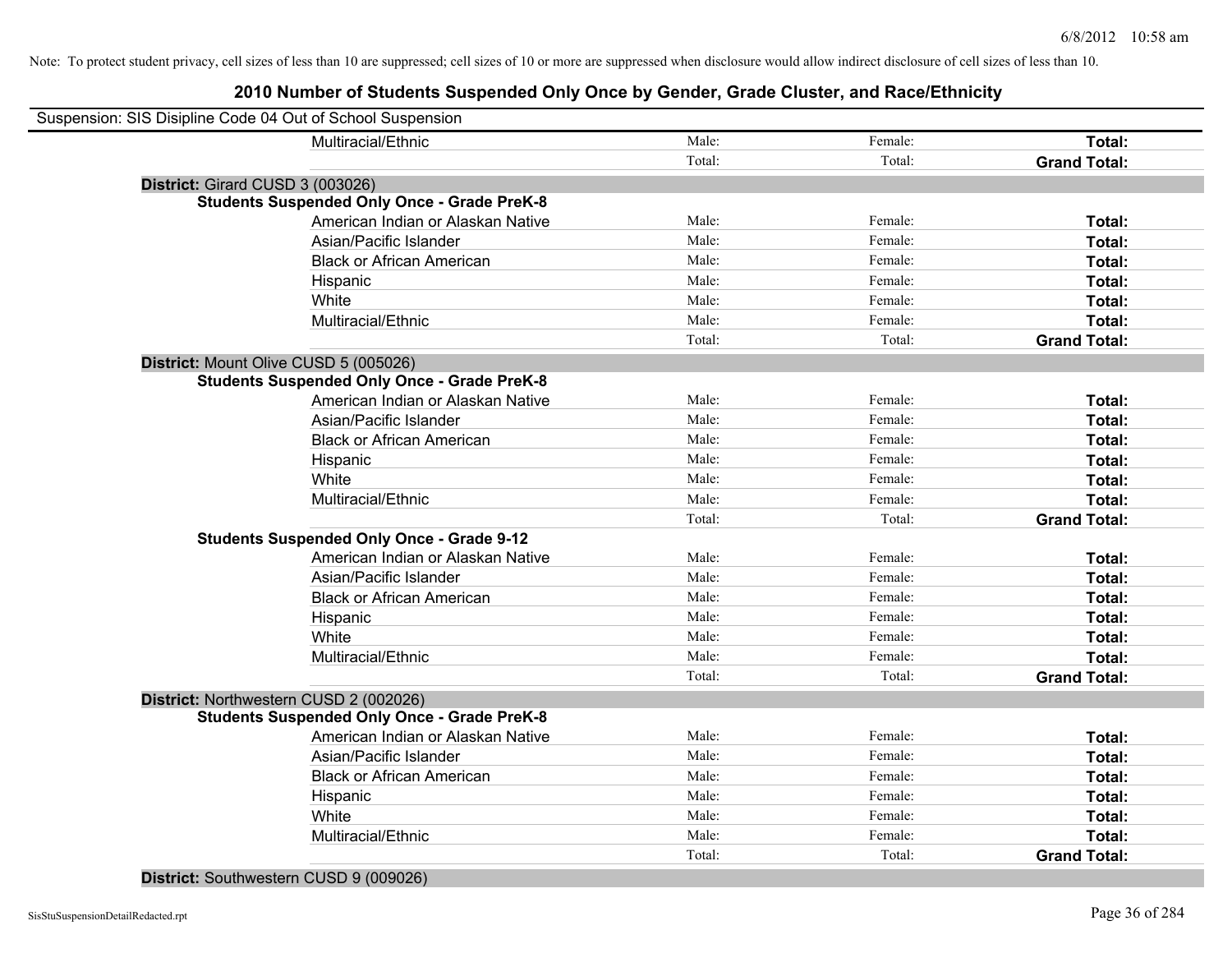|                                                            | 2010 Number of Students Suspended Only Once by Gender, Grade Cluster, and Race/Ethnicity |        |         |                     |    |
|------------------------------------------------------------|------------------------------------------------------------------------------------------|--------|---------|---------------------|----|
| Suspension: SIS Disipline Code 04 Out of School Suspension |                                                                                          |        |         |                     |    |
|                                                            | <b>Students Suspended Only Once - Grade PreK-8</b>                                       |        |         |                     |    |
|                                                            | American Indian or Alaskan Native                                                        | Male:  | Female: | Total:              |    |
|                                                            | Asian/Pacific Islander                                                                   | Male:  | Female: | Total:              |    |
|                                                            | <b>Black or African American</b>                                                         | Male:  | Female: | Total:              |    |
|                                                            | Hispanic                                                                                 | Male:  | Female: | Total:              |    |
|                                                            | White                                                                                    | Male:  | Female: | Total:              | 16 |
|                                                            | Multiracial/Ethnic                                                                       | Male:  | Female: | Total:              |    |
|                                                            |                                                                                          | Total: | Total:  | <b>Grand Total:</b> |    |
|                                                            | <b>Students Suspended Only Once - Grade 9-12</b>                                         |        |         |                     |    |
|                                                            | American Indian or Alaskan Native                                                        | Male:  | Female: | Total:              |    |
|                                                            | Asian/Pacific Islander                                                                   | Male:  | Female: | Total:              |    |
|                                                            | <b>Black or African American</b>                                                         | Male:  | Female: | Total:              |    |
|                                                            | Hispanic                                                                                 | Male:  | Female: | Total:              |    |
|                                                            | White                                                                                    | Male:  | Female: | Total:              | 20 |
|                                                            | Multiracial/Ethnic                                                                       | Male:  | Female: | Total:              |    |
|                                                            |                                                                                          | Total: | Total:  | <b>Grand Total:</b> |    |
|                                                            | District: Staunton CUSD 6 (006026)                                                       |        |         |                     |    |
|                                                            | <b>Students Suspended Only Once - Grade PreK-8</b>                                       |        |         |                     |    |
|                                                            | American Indian or Alaskan Native                                                        | Male:  | Female: | Total:              |    |
|                                                            | Asian/Pacific Islander                                                                   | Male:  | Female: | Total:              |    |
|                                                            | <b>Black or African American</b>                                                         | Male:  | Female: | Total:              |    |
|                                                            | Hispanic                                                                                 | Male:  | Female: | Total:              |    |
|                                                            | White                                                                                    | Male:  | Female: | Total:              | 12 |
|                                                            | Multiracial/Ethnic                                                                       | Male:  | Female: | Total:              |    |
|                                                            |                                                                                          | Total: | Total:  | <b>Grand Total:</b> |    |
|                                                            | <b>Students Suspended Only Once - Grade 9-12</b>                                         |        |         |                     |    |
|                                                            | American Indian or Alaskan Native                                                        | Male:  | Female: | Total:              |    |
|                                                            | Asian/Pacific Islander                                                                   | Male:  | Female: | Total:              |    |
|                                                            | <b>Black or African American</b>                                                         | Male:  | Female: | Total:              |    |
|                                                            | Hispanic                                                                                 | Male:  | Female: | Total:              |    |
|                                                            | White                                                                                    | Male:  | Female: | Total:              | 18 |
|                                                            | Multiracial/Ethnic                                                                       | Male:  | Female: | Total:              |    |
|                                                            |                                                                                          | Total: | Total:  | <b>Grand Total:</b> |    |
|                                                            | District: Virden CUSD 4 (004026)                                                         |        |         |                     |    |
|                                                            | <b>Students Suspended Only Once - Grade PreK-8</b>                                       |        |         |                     |    |
|                                                            | American Indian or Alaskan Native                                                        | Male:  | Female: | Total:              |    |
|                                                            | Asian/Pacific Islander                                                                   | Male:  | Female: | Total:              |    |
|                                                            | <b>Black or African American</b>                                                         | Male:  | Female: | Total:              |    |
|                                                            | Hispanic                                                                                 | Male:  | Female: | Total:              |    |
| SisStuSuspensionDetailRedacted.rpt                         |                                                                                          |        |         | Page 37 of 284      |    |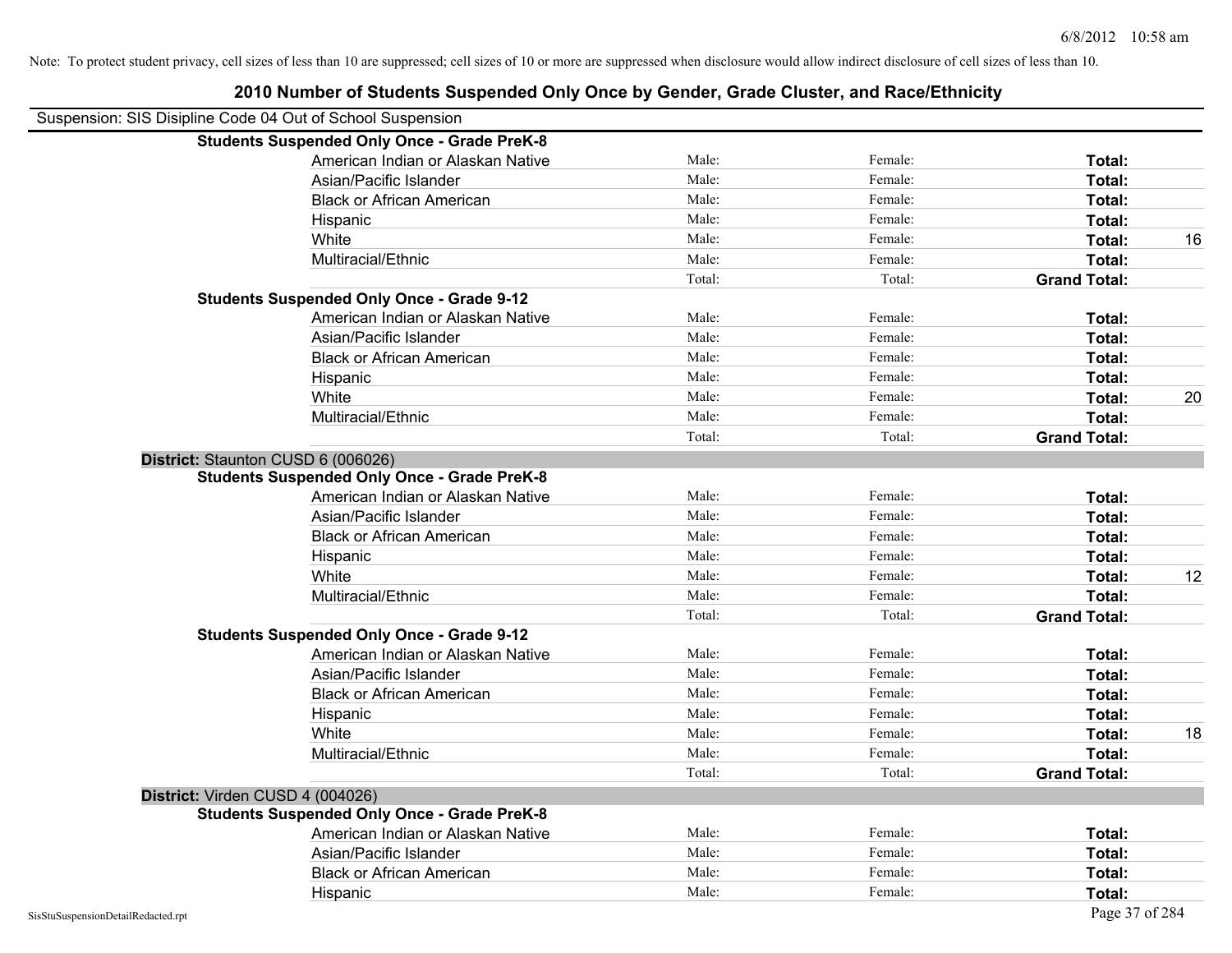|                                                | Suspension: SIS Disipline Code 04 Out of School Suspension |        |         |                     |
|------------------------------------------------|------------------------------------------------------------|--------|---------|---------------------|
|                                                | White                                                      | Male:  | Female: | Total:              |
|                                                | Multiracial/Ethnic                                         | Male:  | Female: | Total:              |
|                                                |                                                            | Total: | Total:  | <b>Grand Total:</b> |
|                                                | <b>Students Suspended Only Once - Grade 9-12</b>           |        |         |                     |
|                                                | American Indian or Alaskan Native                          | Male:  | Female: | Total:              |
|                                                | Asian/Pacific Islander                                     | Male:  | Female: | Total:              |
|                                                | <b>Black or African American</b>                           | Male:  | Female: | Total:              |
|                                                | Hispanic                                                   | Male:  | Female: | Total:              |
|                                                | White                                                      | Male:  | Female: | Total:<br>14        |
|                                                | Multiracial/Ethnic                                         | Male:  | Female: | Total:              |
|                                                |                                                            | Total: | Total:  | <b>Grand Total:</b> |
| Region: Carroll/Jo Daviess/Stephenson ROE (08) |                                                            |        |         |                     |
| County: Carroll (008)                          |                                                            |        |         |                     |
|                                                | District: Chadwick-Milledgeville CUSD 399 (399026)         |        |         |                     |
|                                                | <b>Students Suspended Only Once - Grade PreK-8</b>         |        |         |                     |
|                                                | American Indian or Alaskan Native                          | Male:  | Female: | Total:              |
|                                                | Asian/Pacific Islander                                     | Male:  | Female: | Total:              |
|                                                | <b>Black or African American</b>                           | Male:  | Female: | Total:              |
|                                                | Hispanic                                                   | Male:  | Female: | Total:              |
|                                                | White                                                      | Male:  | Female: | Total:<br>10        |
|                                                | Multiracial/Ethnic                                         | Male:  | Female: | Total:              |
|                                                |                                                            | Total: | Total:  | <b>Grand Total:</b> |
|                                                | <b>Students Suspended Only Once - Grade 9-12</b>           |        |         |                     |
|                                                | American Indian or Alaskan Native                          | Male:  | Female: | Total:              |
|                                                | Asian/Pacific Islander                                     | Male:  | Female: | Total:              |
|                                                | <b>Black or African American</b>                           | Male:  | Female: | Total:              |
|                                                | Hispanic                                                   | Male:  | Female: | Total:              |
|                                                | White                                                      | Male:  | Female: | Total:              |
|                                                | Multiracial/Ethnic                                         | Male:  | Female: | Total:              |
|                                                |                                                            | Total: | Total:  | <b>Grand Total:</b> |
|                                                | District: Eastland CUSD 308 (308026)                       |        |         |                     |
|                                                | <b>Students Suspended Only Once - Grade PreK-8</b>         |        |         |                     |
|                                                | American Indian or Alaskan Native                          | Male:  | Female: | Total:              |
|                                                | Asian/Pacific Islander                                     | Male:  | Female: | Total:              |
|                                                | <b>Black or African American</b>                           | Male:  | Female: | Total:              |
|                                                | Hispanic                                                   | Male:  | Female: | Total:              |
|                                                | White                                                      | Male:  | Female: | Total:              |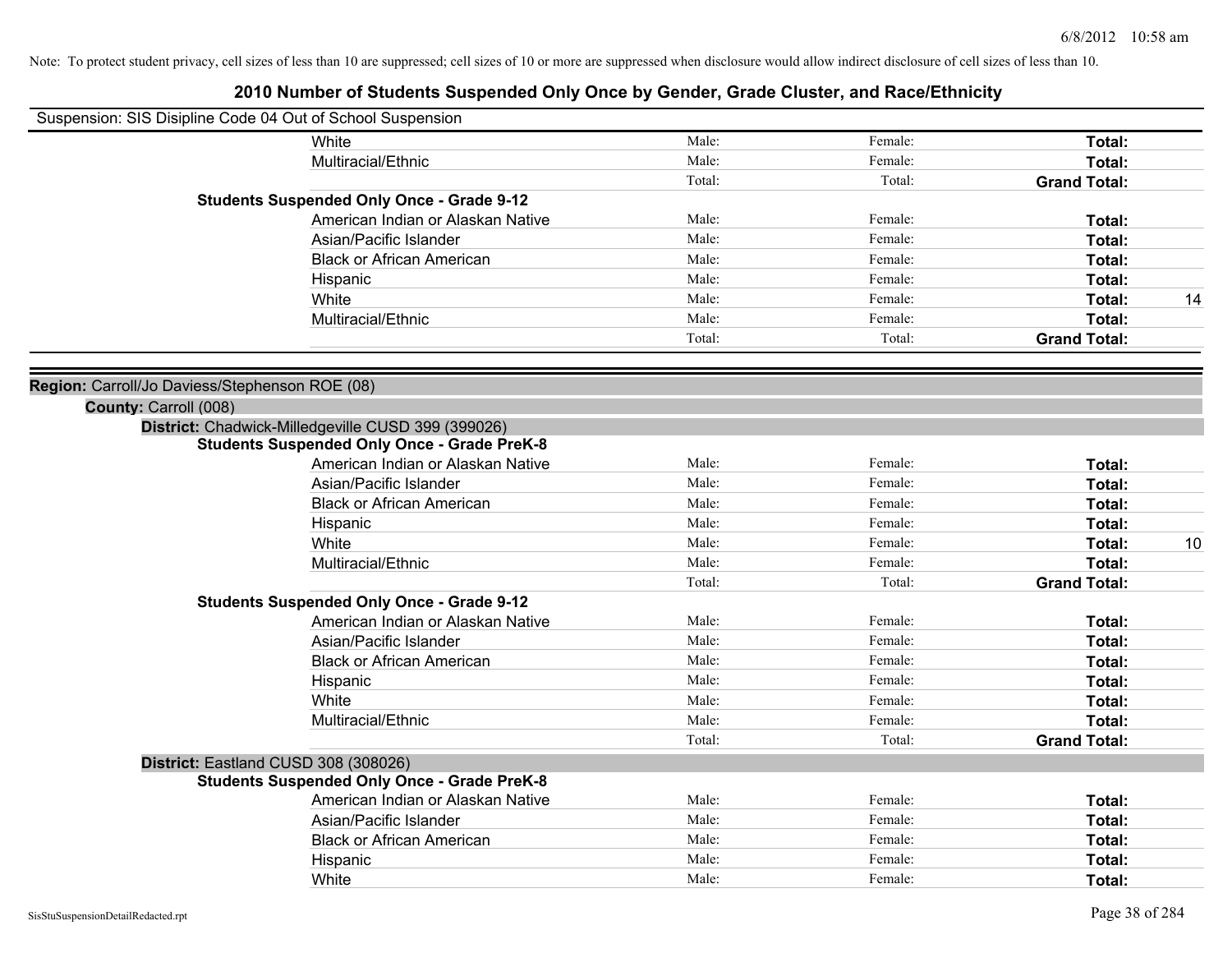| Suspension: SIS Disipline Code 04 Out of School Suspension |                                                    |        |    |         |    |                     |    |
|------------------------------------------------------------|----------------------------------------------------|--------|----|---------|----|---------------------|----|
|                                                            | Multiracial/Ethnic                                 | Male:  |    | Female: |    | Total:              |    |
|                                                            |                                                    | Total: |    | Total:  |    | <b>Grand Total:</b> |    |
|                                                            | <b>Students Suspended Only Once - Grade 9-12</b>   |        |    |         |    |                     |    |
|                                                            | American Indian or Alaskan Native                  | Male:  |    | Female: |    | Total:              |    |
|                                                            | Asian/Pacific Islander                             | Male:  |    | Female: |    | Total:              |    |
|                                                            | <b>Black or African American</b>                   | Male:  |    | Female: |    | Total:              |    |
|                                                            | Hispanic                                           | Male:  |    | Female: |    | Total:              |    |
|                                                            | White                                              | Male:  |    | Female: |    | Total:              |    |
|                                                            | Multiracial/Ethnic                                 | Male:  |    | Female: |    | Total:              |    |
|                                                            |                                                    | Total: |    | Total:  |    | <b>Grand Total:</b> |    |
|                                                            | District: West Carroll CUSD 314 (314026)           |        |    |         |    |                     |    |
|                                                            | <b>Students Suspended Only Once - Grade PreK-8</b> |        |    |         |    |                     |    |
|                                                            | American Indian or Alaskan Native                  | Male:  |    | Female: |    | Total:              |    |
|                                                            | Asian/Pacific Islander                             | Male:  |    | Female: |    | Total:              |    |
|                                                            | <b>Black or African American</b>                   | Male:  |    | Female: |    | Total:              |    |
|                                                            | Hispanic                                           | Male:  |    | Female: |    | Total:              |    |
|                                                            | White                                              | Male:  |    | Female: |    | Total:              | 28 |
|                                                            | Multiracial/Ethnic                                 | Male:  |    | Female: |    | Total:              |    |
|                                                            |                                                    | Total: |    | Total:  |    | <b>Grand Total:</b> |    |
|                                                            | <b>Students Suspended Only Once - Grade 9-12</b>   |        |    |         |    |                     |    |
|                                                            | American Indian or Alaskan Native                  | Male:  |    | Female: |    | Total:              |    |
|                                                            | Asian/Pacific Islander                             | Male:  |    | Female: |    | Total:              |    |
|                                                            | <b>Black or African American</b>                   | Male:  |    | Female: |    | Total:              |    |
|                                                            | Hispanic                                           | Male:  |    | Female: |    | Total:              |    |
|                                                            | White                                              | Male:  | 22 | Female: | 17 | Total:              | 39 |
|                                                            | Multiracial/Ethnic                                 | Male:  |    | Female: |    | Total:              |    |
|                                                            |                                                    | Total: |    | Total:  |    | <b>Grand Total:</b> |    |
| County: Jodaviess (043)                                    |                                                    |        |    |         |    |                     |    |
|                                                            | District: East Dubuque USD 119 (119022)            |        |    |         |    |                     |    |
|                                                            | <b>Students Suspended Only Once - Grade PreK-8</b> |        |    |         |    |                     |    |
|                                                            | American Indian or Alaskan Native                  | Male:  |    | Female: |    | Total:              |    |
|                                                            | Asian/Pacific Islander                             | Male:  |    | Female: |    | Total:              |    |
|                                                            | <b>Black or African American</b>                   | Male:  |    | Female: |    | Total:              |    |
|                                                            | Hispanic                                           | Male:  |    | Female: |    | Total:              |    |
|                                                            | White                                              | Male:  |    | Female: |    | Total:              |    |
|                                                            | Multiracial/Ethnic                                 | Male:  |    | Female: |    | Total:              |    |
|                                                            |                                                    | Total: |    | Total:  |    | <b>Grand Total:</b> |    |
|                                                            | <b>Students Suspended Only Once - Grade 9-12</b>   |        |    |         |    |                     |    |
|                                                            | American Indian or Alaskan Native                  | Male:  |    | Female: |    | Total:              |    |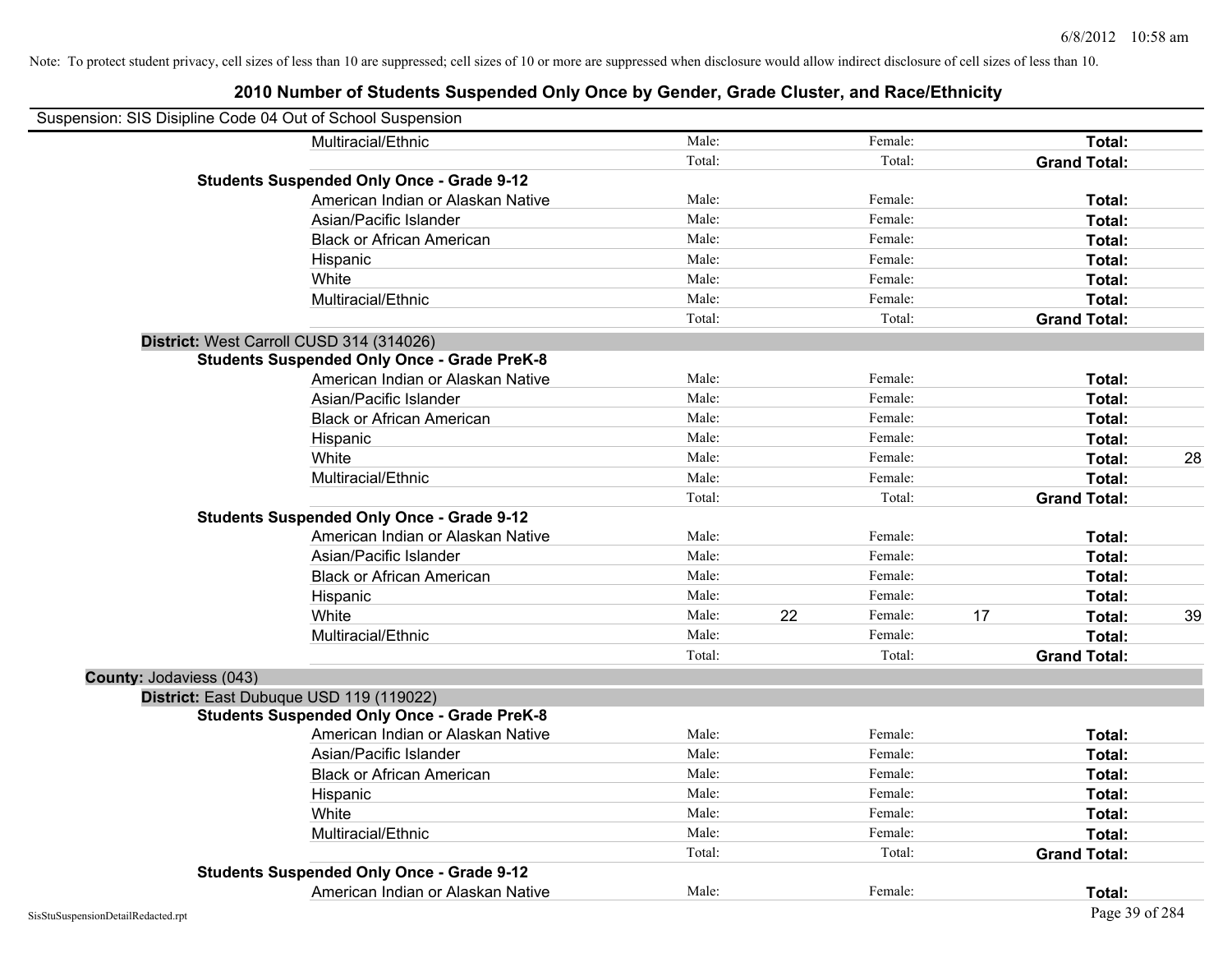| Suspension: SIS Disipline Code 04 Out of School Suspension |                                                    |        |         |                     |
|------------------------------------------------------------|----------------------------------------------------|--------|---------|---------------------|
|                                                            | Asian/Pacific Islander                             | Male:  | Female: | Total:              |
|                                                            | <b>Black or African American</b>                   | Male:  | Female: | Total:              |
|                                                            | Hispanic                                           | Male:  | Female: | Total:              |
|                                                            | White                                              | Male:  | Female: | Total:              |
|                                                            | Multiracial/Ethnic                                 | Male:  | Female: | Total:              |
|                                                            |                                                    | Total: | Total:  | <b>Grand Total:</b> |
| District: Galena USD 120 (120022)                          |                                                    |        |         |                     |
|                                                            | <b>Students Suspended Only Once - Grade PreK-8</b> |        |         |                     |
|                                                            | American Indian or Alaskan Native                  | Male:  | Female: | Total:              |
|                                                            | Asian/Pacific Islander                             | Male:  | Female: | Total:              |
|                                                            | <b>Black or African American</b>                   | Male:  | Female: | Total:              |
|                                                            | Hispanic                                           | Male:  | Female: | Total:              |
|                                                            | White                                              | Male:  | Female: | Total:              |
|                                                            | Multiracial/Ethnic                                 | Male:  | Female: | Total:              |
|                                                            |                                                    | Total: | Total:  | <b>Grand Total:</b> |
|                                                            | <b>Students Suspended Only Once - Grade 9-12</b>   |        |         |                     |
|                                                            | American Indian or Alaskan Native                  | Male:  | Female: | Total:              |
|                                                            | Asian/Pacific Islander                             | Male:  | Female: | Total:              |
|                                                            | <b>Black or African American</b>                   | Male:  | Female: | Total:              |
|                                                            | Hispanic                                           | Male:  | Female: | Total:              |
|                                                            | White                                              | Male:  | Female: | Total:              |
|                                                            | Multiracial/Ethnic                                 | Male:  | Female: | Total:              |
|                                                            |                                                    | Total: | Total:  | <b>Grand Total:</b> |
| District: River Ridge CUSD 210 (210026)                    |                                                    |        |         |                     |
|                                                            | <b>Students Suspended Only Once - Grade PreK-8</b> |        |         |                     |
|                                                            | American Indian or Alaskan Native                  | Male:  | Female: | Total:              |
|                                                            | Asian/Pacific Islander                             | Male:  | Female: | Total:              |
|                                                            | <b>Black or African American</b>                   | Male:  | Female: | Total:              |
|                                                            | Hispanic                                           | Male:  | Female: | Total:              |
|                                                            | White                                              | Male:  | Female: | Total:              |
|                                                            | Multiracial/Ethnic                                 | Male:  | Female: | Total:              |
|                                                            |                                                    | Total: | Total:  | <b>Grand Total:</b> |
|                                                            | <b>Students Suspended Only Once - Grade 9-12</b>   |        |         |                     |
|                                                            | American Indian or Alaskan Native                  | Male:  | Female: | Total:              |
|                                                            | Asian/Pacific Islander                             | Male:  | Female: | Total:              |
|                                                            | <b>Black or African American</b>                   | Male:  | Female: | Total:              |
|                                                            | Hispanic                                           | Male:  | Female: | Total:              |
|                                                            | White                                              | Male:  | Female: | Total:              |
|                                                            | Multiracial/Ethnic                                 | Male:  | Female: | Total:              |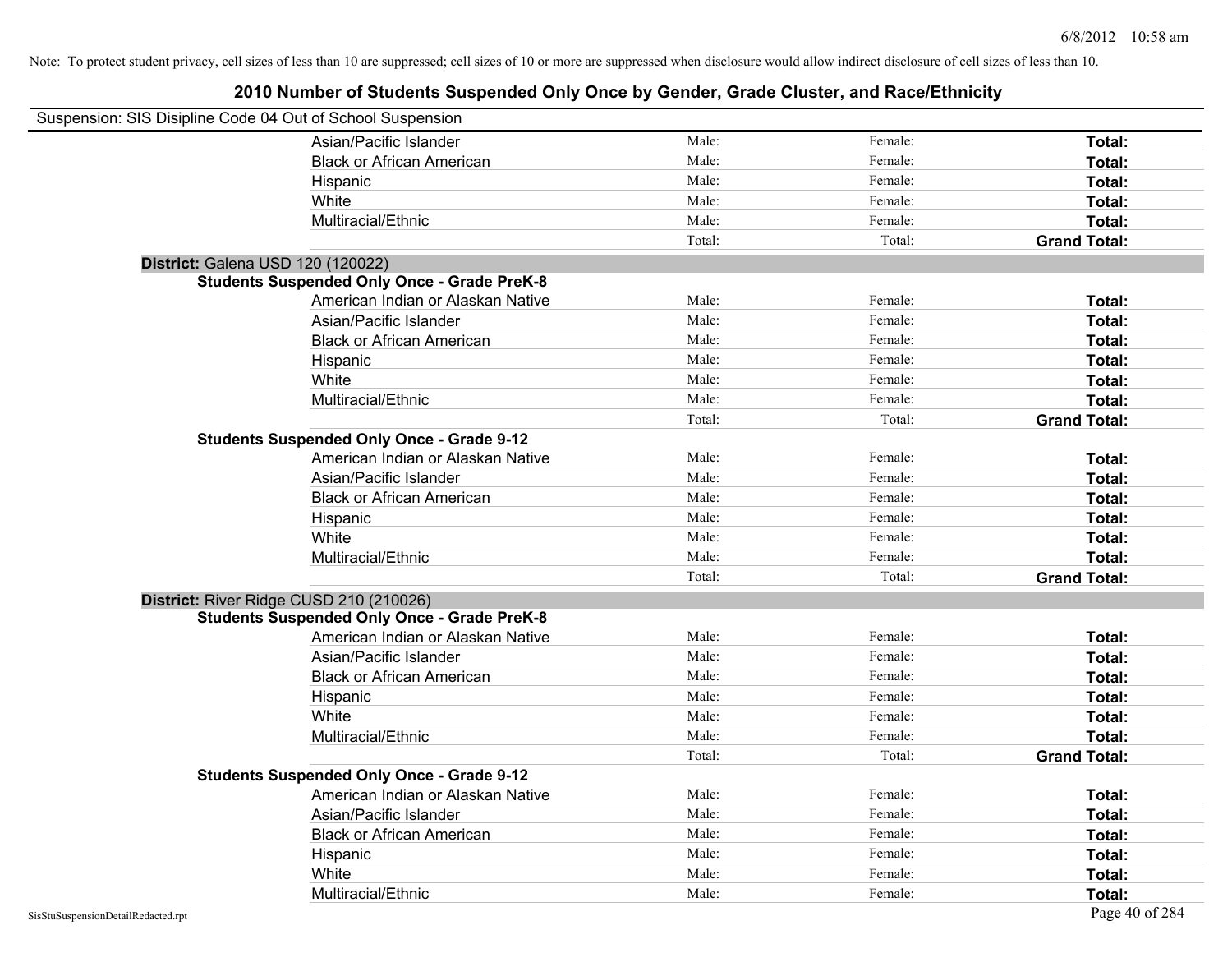|                                 | Suspension: SIS Disipline Code 04 Out of School Suspension |        |         |                     |
|---------------------------------|------------------------------------------------------------|--------|---------|---------------------|
|                                 |                                                            | Total: | Total:  | <b>Grand Total:</b> |
|                                 | District: Stockton CUSD 206 (206026)                       |        |         |                     |
|                                 | <b>Students Suspended Only Once - Grade PreK-8</b>         |        |         |                     |
|                                 | American Indian or Alaskan Native                          | Male:  | Female: | Total:              |
|                                 | Asian/Pacific Islander                                     | Male:  | Female: | Total:              |
|                                 | <b>Black or African American</b>                           | Male:  | Female: | Total:              |
|                                 | Hispanic                                                   | Male:  | Female: | Total:              |
|                                 | White                                                      | Male:  | Female: | Total:              |
|                                 | Multiracial/Ethnic                                         | Male:  | Female: | Total:              |
|                                 |                                                            | Total: | Total:  | <b>Grand Total:</b> |
|                                 | <b>Students Suspended Only Once - Grade 9-12</b>           |        |         |                     |
|                                 | American Indian or Alaskan Native                          | Male:  | Female: | Total:              |
|                                 | Asian/Pacific Islander                                     | Male:  | Female: | Total:              |
|                                 | <b>Black or African American</b>                           | Male:  | Female: | Total:              |
|                                 | Hispanic                                                   | Male:  | Female: | Total:              |
|                                 | White                                                      | Male:  | Female: | Total:              |
|                                 | Multiracial/Ethnic                                         | Male:  | Female: | Total:              |
|                                 |                                                            | Total: | Total:  | <b>Grand Total:</b> |
|                                 | District: Warren CUSD 205 (205026)                         |        |         |                     |
|                                 | <b>Students Suspended Only Once - Grade 9-12</b>           |        |         |                     |
|                                 | American Indian or Alaskan Native                          | Male:  | Female: | Total:              |
|                                 | Asian/Pacific Islander                                     | Male:  | Female: | Total:              |
|                                 | <b>Black or African American</b>                           | Male:  | Female: | Total:              |
|                                 | Hispanic                                                   | Male:  | Female: | Total:              |
|                                 | White                                                      | Male:  | Female: | Total:              |
|                                 | Multiracial/Ethnic                                         | Male:  | Female: | Total:              |
|                                 |                                                            | Total: | Total:  | <b>Grand Total:</b> |
| County: Non-Public School (000) |                                                            |        |         |                     |
|                                 | District: Carroll/Jo Daviess/Stephenson ROE (000000)       |        |         |                     |
|                                 | <b>Students Suspended Only Once - Grade 9-12</b>           |        |         |                     |
|                                 | American Indian or Alaskan Native                          | Male:  | Female: | Total:              |
|                                 | Asian/Pacific Islander                                     | Male:  | Female: | Total:              |
|                                 | <b>Black or African American</b>                           | Male:  | Female: | Total:              |
|                                 | Hispanic                                                   | Male:  | Female: | Total:              |
|                                 | White                                                      | Male:  | Female: | Total:              |
|                                 | Multiracial/Ethnic                                         | Male:  | Female: | Total:              |
|                                 |                                                            |        |         |                     |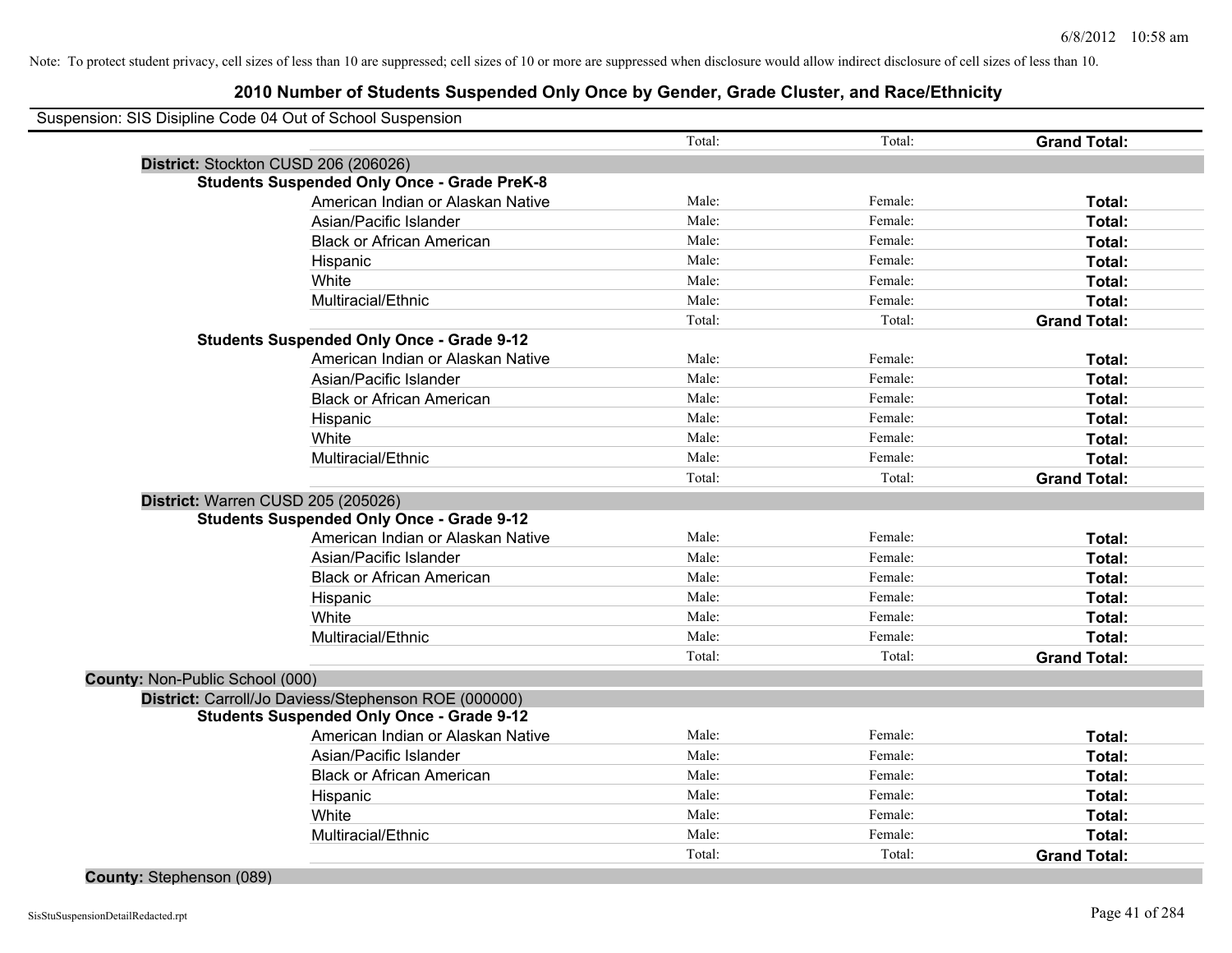# **2010 Number of Students Suspended Only Once by Gender, Grade Cluster, and Race/Ethnicity**

| Suspension: SIS Disipline Code 04 Out of School Suspension |        |    |         |    |                     |    |
|------------------------------------------------------------|--------|----|---------|----|---------------------|----|
| District: Dakota CUSD 201 (201026)                         |        |    |         |    |                     |    |
| <b>Students Suspended Only Once - Grade PreK-8</b>         |        |    |         |    |                     |    |
| American Indian or Alaskan Native                          | Male:  |    | Female: |    | Total:              |    |
| Asian/Pacific Islander                                     | Male:  |    | Female: |    | Total:              |    |
| <b>Black or African American</b>                           | Male:  |    | Female: |    | Total:              |    |
| Hispanic                                                   | Male:  |    | Female: |    | Total:              |    |
| White                                                      | Male:  |    | Female: |    | Total:              | 12 |
| Multiracial/Ethnic                                         | Male:  |    | Female: |    | Total:              |    |
|                                                            | Total: |    | Total:  |    | <b>Grand Total:</b> |    |
| <b>Students Suspended Only Once - Grade 9-12</b>           |        |    |         |    |                     |    |
| American Indian or Alaskan Native                          | Male:  |    | Female: |    | Total:              |    |
| Asian/Pacific Islander                                     | Male:  |    | Female: |    | Total:              |    |
| <b>Black or African American</b>                           | Male:  |    | Female: |    | Total:              |    |
| Hispanic                                                   | Male:  |    | Female: |    | Total:              |    |
| White                                                      | Male:  |    | Female: |    | Total:              | 12 |
| Multiracial/Ethnic                                         | Male:  |    | Female: |    | Total:              |    |
|                                                            | Total: |    | Total:  |    | <b>Grand Total:</b> |    |
| District: Freeport SD 145 (145022)                         |        |    |         |    |                     |    |
| <b>Students Suspended Only Once - Grade PreK-8</b>         |        |    |         |    |                     |    |
| American Indian or Alaskan Native                          | Male:  |    | Female: |    | Total:              |    |
| Asian/Pacific Islander                                     | Male:  |    | Female: |    | Total:              |    |
| <b>Black or African American</b>                           | Male:  | 43 | Female: | 24 | Total:              | 67 |
| Hispanic                                                   | Male:  |    | Female: |    | Total:              |    |
| White                                                      | Male:  | 43 | Female: | 10 | Total:              | 53 |
| Multiracial/Ethnic                                         | Male:  |    | Female: |    | Total:              | 22 |
|                                                            | Total: |    | Total:  |    | <b>Grand Total:</b> |    |
| <b>Students Suspended Only Once - Grade 9-12</b>           |        |    |         |    |                     |    |
| American Indian or Alaskan Native                          | Male:  |    | Female: |    | Total:              |    |
| Asian/Pacific Islander                                     | Male:  |    | Female: |    | Total:              |    |
| <b>Black or African American</b>                           | Male:  | 21 | Female: | 18 | Total:              | 39 |
| Hispanic                                                   | Male:  |    | Female: |    | Total:              |    |
| White                                                      | Male:  | 36 | Female: | 15 | Total:              | 51 |
| Multiracial/Ethnic                                         | Male:  |    | Female: |    | Total:              | 14 |
|                                                            | Total: |    | Total:  |    | <b>Grand Total:</b> |    |
| District: Lena Winslow CUSD 202 (202026)                   |        |    |         |    |                     |    |
| <b>Students Suspended Only Once - Grade PreK-8</b>         |        |    |         |    |                     |    |
| American Indian or Alaskan Native                          | Male:  |    | Female: |    | Total:              |    |
| Asian/Pacific Islander                                     | Male:  |    | Female: |    | Total:              |    |

 $\overline{\phantom{0}}$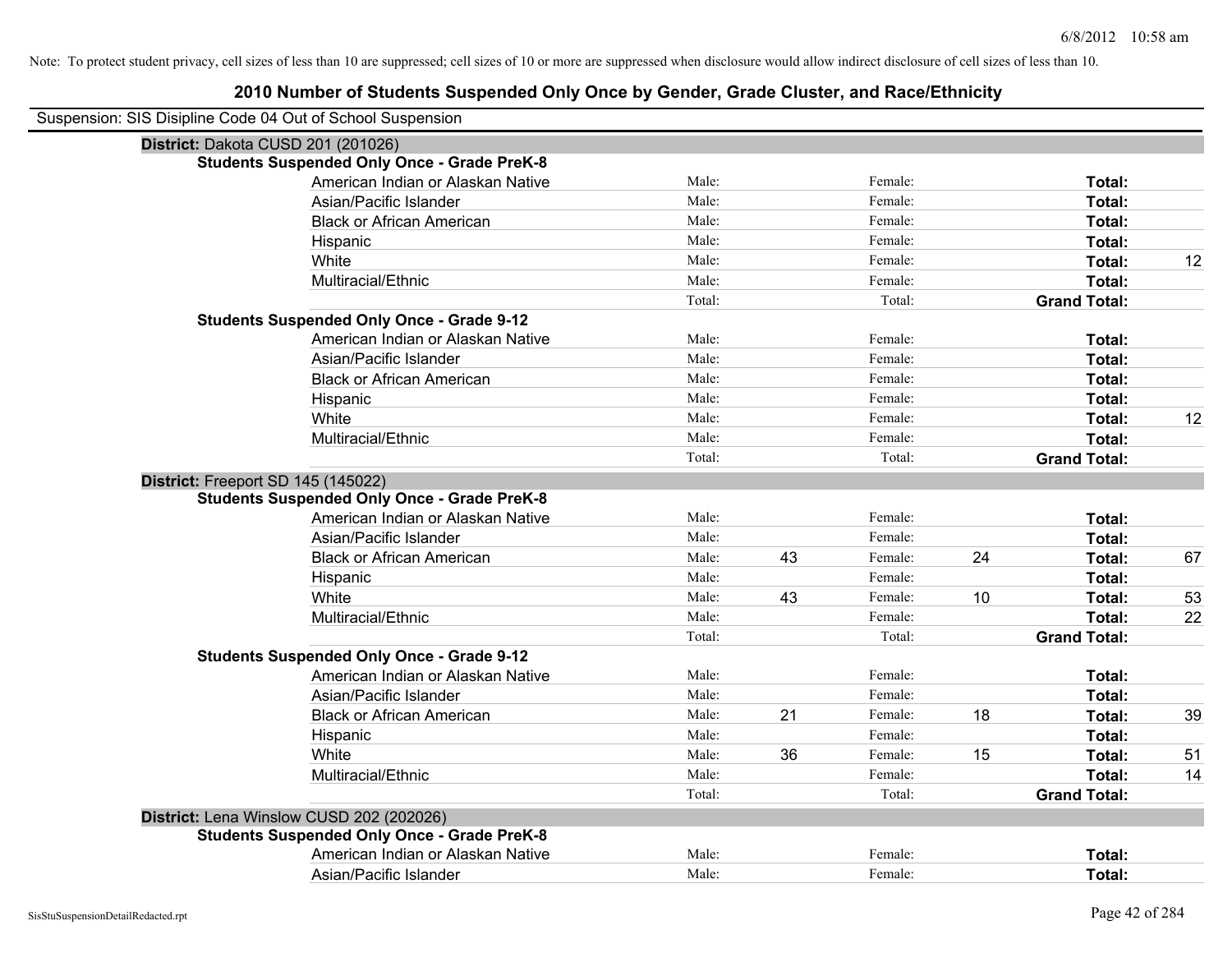| Suspension: SIS Disipline Code 04 Out of School Suspension |                                                    |        |         |                     |
|------------------------------------------------------------|----------------------------------------------------|--------|---------|---------------------|
|                                                            | <b>Black or African American</b>                   | Male:  | Female: | Total:              |
|                                                            | Hispanic                                           | Male:  | Female: | Total:              |
|                                                            | White                                              | Male:  | Female: | Total:              |
|                                                            | Multiracial/Ethnic                                 | Male:  | Female: | Total:              |
|                                                            |                                                    | Total: | Total:  | <b>Grand Total:</b> |
|                                                            | <b>Students Suspended Only Once - Grade 9-12</b>   |        |         |                     |
|                                                            | American Indian or Alaskan Native                  | Male:  | Female: | Total:              |
|                                                            | Asian/Pacific Islander                             | Male:  | Female: | Total:              |
|                                                            | <b>Black or African American</b>                   | Male:  | Female: | Total:              |
|                                                            | Hispanic                                           | Male:  | Female: | Total:              |
|                                                            | White                                              | Male:  | Female: | 12<br>Total:        |
|                                                            | Multiracial/Ethnic                                 | Male:  | Female: | Total:              |
|                                                            |                                                    | Total: | Total:  | <b>Grand Total:</b> |
|                                                            | District: Orangeville CUSD 203 (203026)            |        |         |                     |
|                                                            | <b>Students Suspended Only Once - Grade PreK-8</b> |        |         |                     |
|                                                            | American Indian or Alaskan Native                  | Male:  | Female: | Total:              |
|                                                            | Asian/Pacific Islander                             | Male:  | Female: | Total:              |
|                                                            | <b>Black or African American</b>                   | Male:  | Female: | Total:              |
|                                                            | Hispanic                                           | Male:  | Female: | Total:              |
|                                                            | White                                              | Male:  | Female: | Total:              |
|                                                            | Multiracial/Ethnic                                 | Male:  | Female: | Total:              |
|                                                            |                                                    | Total: | Total:  | <b>Grand Total:</b> |
|                                                            | <b>Students Suspended Only Once - Grade 9-12</b>   |        |         |                     |
|                                                            | American Indian or Alaskan Native                  | Male:  | Female: | Total:              |
|                                                            | Asian/Pacific Islander                             | Male:  | Female: | Total:              |
|                                                            | <b>Black or African American</b>                   | Male:  | Female: | Total:              |
|                                                            | Hispanic                                           | Male:  | Female: | Total:              |
|                                                            | White                                              | Male:  | Female: | Total:              |
|                                                            | Multiracial/Ethnic                                 | Male:  | Female: | Total:              |
|                                                            |                                                    | Total: | Total:  | <b>Grand Total:</b> |
|                                                            | District: Pearl City CUSD 200 (200026)             |        |         |                     |
|                                                            | <b>Students Suspended Only Once - Grade 9-12</b>   |        |         |                     |
|                                                            | American Indian or Alaskan Native                  | Male:  | Female: | Total:              |
|                                                            | Asian/Pacific Islander                             | Male:  | Female: | Total:              |
|                                                            | <b>Black or African American</b>                   | Male:  | Female: | Total:              |
|                                                            | Hispanic                                           | Male:  | Female: | Total:              |
|                                                            | White                                              | Male:  | Female: | Total:              |
|                                                            | Multiracial/Ethnic                                 | Male:  | Female: | Total:              |
|                                                            |                                                    | Total: | Total:  | <b>Grand Total:</b> |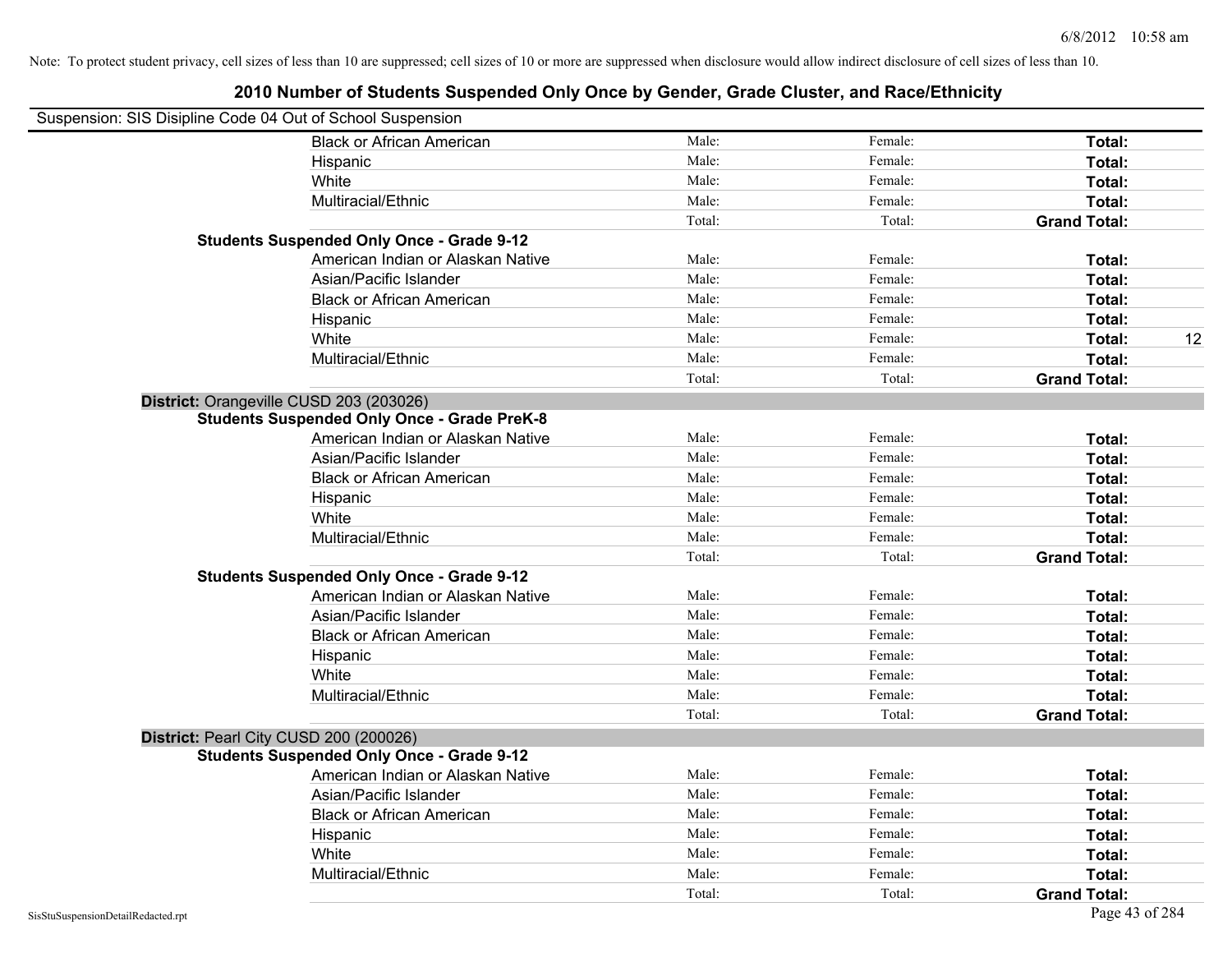# **2010 Number of Students Suspended Only Once by Gender, Grade Cluster, and Race/Ethnicity**

Suspension: SIS Disipline Code 04 Out of School Suspension

| Region: Champaign/Ford ROE (09)  |                                                    |        |     |         |    |                     |     |
|----------------------------------|----------------------------------------------------|--------|-----|---------|----|---------------------|-----|
| County: Champaign (010)          |                                                    |        |     |         |    |                     |     |
|                                  | District: Champaign CUSD 4 (004026)                |        |     |         |    |                     |     |
|                                  | <b>Students Suspended Only Once - Grade PreK-8</b> |        |     |         |    |                     |     |
|                                  | American Indian or Alaskan Native                  | Male:  |     | Female: |    | Total:              |     |
|                                  | Asian/Pacific Islander                             | Male:  |     | Female: |    | Total:              |     |
|                                  | <b>Black or African American</b>                   | Male:  | 141 | Female: | 84 | Total:              | 225 |
|                                  | Hispanic                                           | Male:  |     | Female: |    | Total:              | 20  |
|                                  | White                                              | Male:  |     | Female: |    | Total:              | 58  |
|                                  | Multiracial/Ethnic                                 | Male:  |     | Female: |    | Total:              |     |
|                                  |                                                    | Total: |     | Total:  |    | <b>Grand Total:</b> |     |
|                                  | <b>Students Suspended Only Once - Grade 9-12</b>   |        |     |         |    |                     |     |
|                                  | American Indian or Alaskan Native                  | Male:  |     | Female: |    | Total:              |     |
|                                  | Asian/Pacific Islander                             | Male:  |     | Female: |    | Total:              |     |
|                                  | <b>Black or African American</b>                   | Male:  | 63  | Female: | 52 | Total:              | 115 |
|                                  | Hispanic                                           | Male:  |     | Female: |    | Total:              |     |
|                                  | White                                              | Male:  | 28  | Female: | 19 | Total:              | 47  |
|                                  | Multiracial/Ethnic                                 | Male:  |     | Female: |    | Total:              |     |
|                                  |                                                    | Total: |     | Total:  |    | <b>Grand Total:</b> |     |
|                                  | District: Cunningham Childrens Home (006700)       |        |     |         |    |                     |     |
|                                  | <b>Students Suspended Only Once - Grade PreK-8</b> |        |     |         |    |                     |     |
|                                  | American Indian or Alaskan Native                  | Male:  |     | Female: |    | Total:              |     |
|                                  | Asian/Pacific Islander                             | Male:  |     | Female: |    | Total:              |     |
|                                  | <b>Black or African American</b>                   | Male:  |     | Female: |    | Total:              |     |
|                                  | Hispanic                                           | Male:  |     | Female: |    | Total:              |     |
|                                  | White                                              | Male:  |     | Female: |    | Total:              |     |
|                                  | Multiracial/Ethnic                                 | Male:  |     | Female: |    | Total:              |     |
|                                  |                                                    | Total: |     | Total:  |    | <b>Grand Total:</b> |     |
| District: Fisher CUSD 1 (001026) |                                                    |        |     |         |    |                     |     |
|                                  | <b>Students Suspended Only Once - Grade PreK-8</b> |        |     |         |    |                     |     |
|                                  | American Indian or Alaskan Native                  | Male:  |     | Female: |    | Total:              |     |
|                                  | Asian/Pacific Islander                             | Male:  |     | Female: |    | Total:              |     |
|                                  | <b>Black or African American</b>                   | Male:  |     | Female: |    | Total:              |     |
|                                  | Hispanic                                           | Male:  |     | Female: |    | Total:              |     |
|                                  | White                                              | Male:  |     | Female: |    | Total:              |     |
|                                  | Multiracial/Ethnic                                 | Male:  |     | Female: |    | Total:              |     |
|                                  |                                                    | Total: |     | Total:  |    | <b>Grand Total:</b> |     |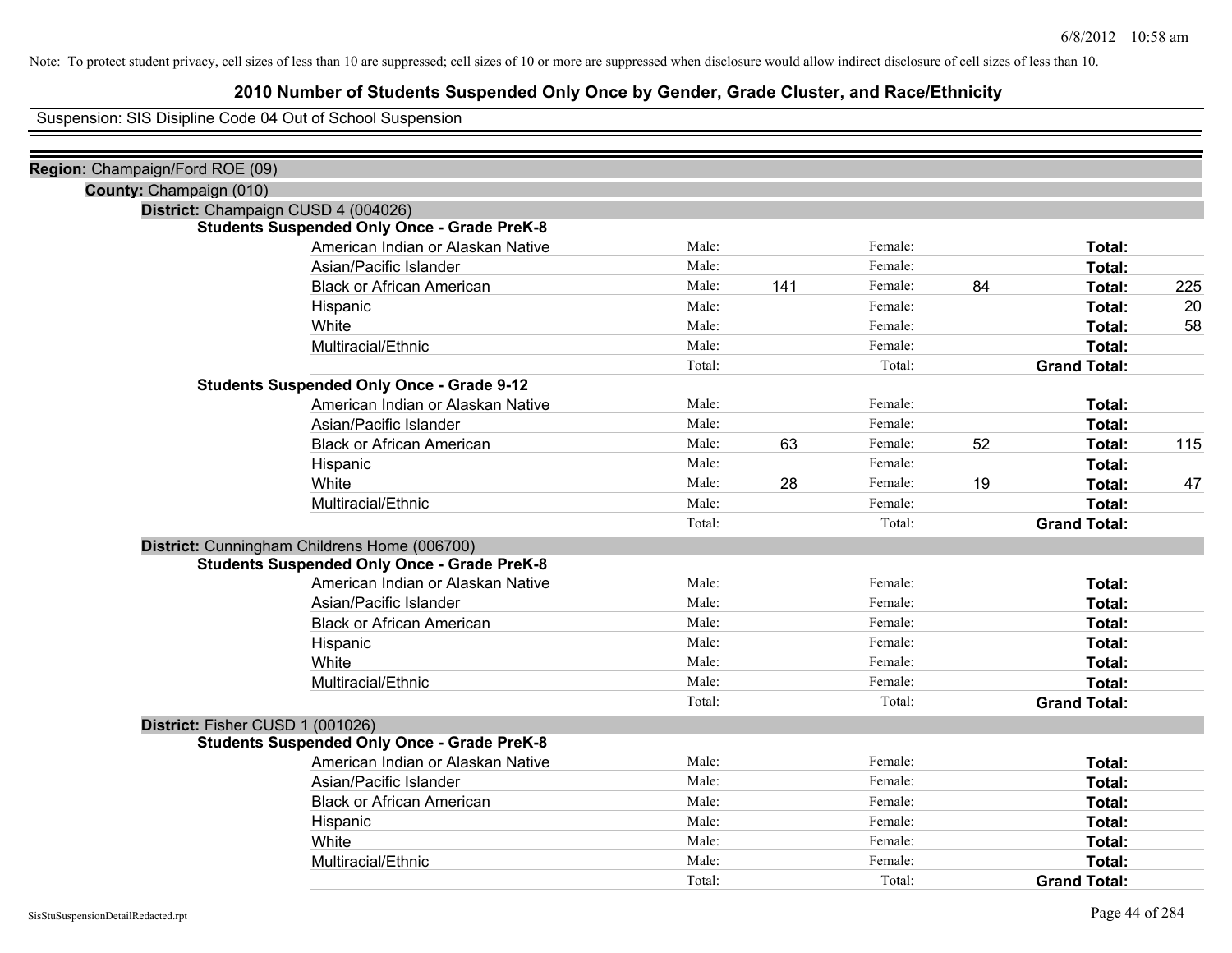| Suspension: SIS Disipline Code 04 Out of School Suspension |        |         |                     |    |
|------------------------------------------------------------|--------|---------|---------------------|----|
| <b>Students Suspended Only Once - Grade 9-12</b>           |        |         |                     |    |
| American Indian or Alaskan Native                          | Male:  | Female: | Total:              |    |
| Asian/Pacific Islander                                     | Male:  | Female: | Total:              |    |
| <b>Black or African American</b>                           | Male:  | Female: | Total:              |    |
| Hispanic                                                   | Male:  | Female: | Total:              |    |
| White                                                      | Male:  | Female: | Total:              |    |
| Multiracial/Ethnic                                         | Male:  | Female: | Total:              |    |
|                                                            | Total: | Total:  | <b>Grand Total:</b> |    |
| District: Gifford CCSD 188 (188004)                        |        |         |                     |    |
| <b>Students Suspended Only Once - Grade PreK-8</b>         |        |         |                     |    |
| American Indian or Alaskan Native                          | Male:  | Female: | Total:              |    |
| Asian/Pacific Islander                                     | Male:  | Female: | Total:              |    |
| <b>Black or African American</b>                           | Male:  | Female: | Total:              |    |
| Hispanic                                                   | Male:  | Female: | Total:              |    |
| White                                                      | Male:  | Female: | Total:              |    |
| Multiracial/Ethnic                                         | Male:  | Female: | Total:              |    |
|                                                            | Total: | Total:  | <b>Grand Total:</b> |    |
| District: Heritage CUSD 8 (008026)                         |        |         |                     |    |
| <b>Students Suspended Only Once - Grade PreK-8</b>         |        |         |                     |    |
| American Indian or Alaskan Native                          | Male:  | Female: | Total:              |    |
| Asian/Pacific Islander                                     | Male:  | Female: | Total:              |    |
| <b>Black or African American</b>                           | Male:  | Female: | Total:              |    |
| Hispanic                                                   | Male:  | Female: | Total:              |    |
| White                                                      | Male:  | Female: | Total:              |    |
| Multiracial/Ethnic                                         | Male:  | Female: | Total:              |    |
|                                                            | Total: | Total:  | <b>Grand Total:</b> |    |
| <b>Students Suspended Only Once - Grade 9-12</b>           |        |         |                     |    |
| American Indian or Alaskan Native                          | Male:  | Female: | Total:              |    |
| Asian/Pacific Islander                                     | Male:  | Female: | Total:              |    |
| <b>Black or African American</b>                           | Male:  | Female: | Total:              |    |
| Hispanic                                                   | Male:  | Female: | Total:              |    |
| White                                                      | Male:  | Female: | Total:              | 10 |
| Multiracial/Ethnic                                         | Male:  | Female: | Total:              |    |
|                                                            | Total: | Total:  | <b>Grand Total:</b> |    |
| District: Ludlow CCSD 142 (142004)                         |        |         |                     |    |
| <b>Students Suspended Only Once - Grade PreK-8</b>         |        |         |                     |    |
| American Indian or Alaskan Native                          | Male:  | Female: | Total:              |    |
| Asian/Pacific Islander                                     | Male:  | Female: | Total:              |    |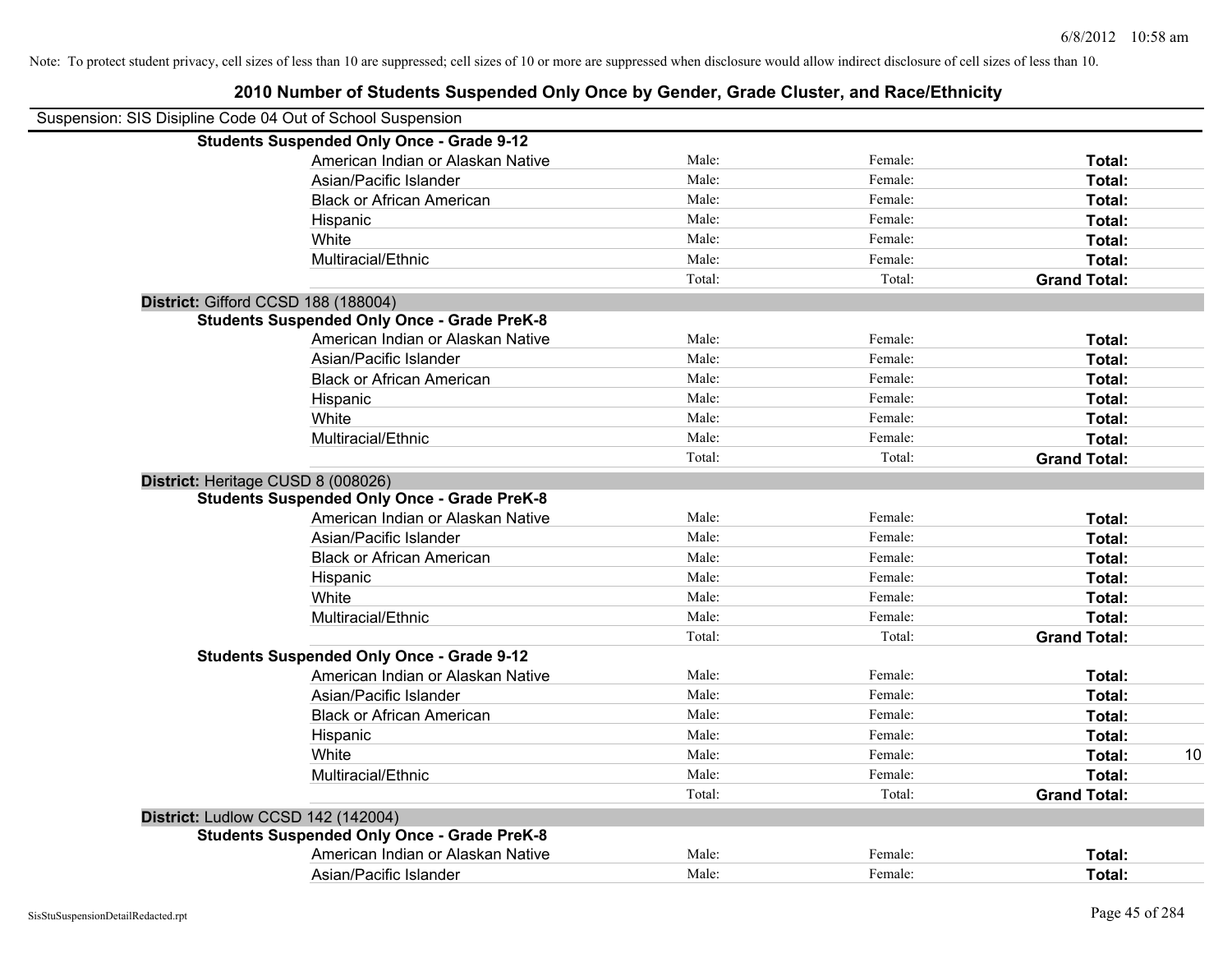| Suspension: SIS Disipline Code 04 Out of School Suspension |                                                    |        |    |         |    |                     |    |
|------------------------------------------------------------|----------------------------------------------------|--------|----|---------|----|---------------------|----|
|                                                            | <b>Black or African American</b>                   | Male:  |    | Female: |    | Total:              |    |
|                                                            | Hispanic                                           | Male:  |    | Female: |    | Total:              |    |
|                                                            | White                                              | Male:  |    | Female: |    | Total:              |    |
|                                                            | Multiracial/Ethnic                                 | Male:  |    | Female: |    | Total:              |    |
|                                                            |                                                    | Total: |    | Total:  |    | <b>Grand Total:</b> |    |
|                                                            | District: Mahomet-Seymour CUSD 3 (003026)          |        |    |         |    |                     |    |
|                                                            | <b>Students Suspended Only Once - Grade PreK-8</b> |        |    |         |    |                     |    |
|                                                            | American Indian or Alaskan Native                  | Male:  |    | Female: |    | Total:              |    |
|                                                            | Asian/Pacific Islander                             | Male:  |    | Female: |    | Total:              |    |
|                                                            | <b>Black or African American</b>                   | Male:  |    | Female: |    | Total:              |    |
|                                                            | Hispanic                                           | Male:  |    | Female: |    | Total:              |    |
|                                                            | White                                              | Male:  |    | Female: |    | Total:              | 40 |
|                                                            | Multiracial/Ethnic                                 | Male:  |    | Female: |    | Total:              |    |
|                                                            |                                                    | Total: |    | Total:  |    | <b>Grand Total:</b> |    |
|                                                            | <b>Students Suspended Only Once - Grade 9-12</b>   |        |    |         |    |                     |    |
|                                                            | American Indian or Alaskan Native                  | Male:  |    | Female: |    | Total:              |    |
|                                                            | Asian/Pacific Islander                             | Male:  |    | Female: |    | Total:              |    |
|                                                            | <b>Black or African American</b>                   | Male:  |    | Female: |    | Total:              |    |
|                                                            | Hispanic                                           | Male:  |    | Female: |    | Total:              |    |
|                                                            | White                                              | Male:  | 31 | Female: | 12 | Total:              | 43 |
|                                                            | Multiracial/Ethnic                                 | Male:  |    | Female: |    | Total:              |    |
|                                                            |                                                    | Total: |    | Total:  |    | <b>Grand Total:</b> |    |
|                                                            | District: Prairieview-Ogden CCSD 197 (197004)      |        |    |         |    |                     |    |
|                                                            | <b>Students Suspended Only Once - Grade PreK-8</b> |        |    |         |    |                     |    |
|                                                            | American Indian or Alaskan Native                  | Male:  |    | Female: |    | Total:              |    |
|                                                            | Asian/Pacific Islander                             | Male:  |    | Female: |    | Total:              |    |
|                                                            | <b>Black or African American</b>                   | Male:  |    | Female: |    | Total:              |    |
|                                                            | Hispanic                                           | Male:  |    | Female: |    | Total:              |    |
|                                                            | White                                              | Male:  |    | Female: |    | Total:              |    |
|                                                            | Multiracial/Ethnic                                 | Male:  |    | Female: |    | Total:              |    |
|                                                            |                                                    | Total: |    | Total:  |    | <b>Grand Total:</b> |    |
| District: Rantoul City SD 137 (137002)                     |                                                    |        |    |         |    |                     |    |
|                                                            | <b>Students Suspended Only Once - Grade PreK-8</b> |        |    |         |    |                     |    |
|                                                            | American Indian or Alaskan Native                  | Male:  |    | Female: |    | Total:              |    |
|                                                            | Asian/Pacific Islander                             | Male:  |    | Female: |    | Total:              |    |
|                                                            | <b>Black or African American</b>                   | Male:  | 26 | Female: | 22 | Total:              | 48 |
|                                                            | Hispanic                                           | Male:  |    | Female: |    | Total:              |    |
|                                                            | White                                              | Male:  | 21 | Female: | 15 | Total:              | 36 |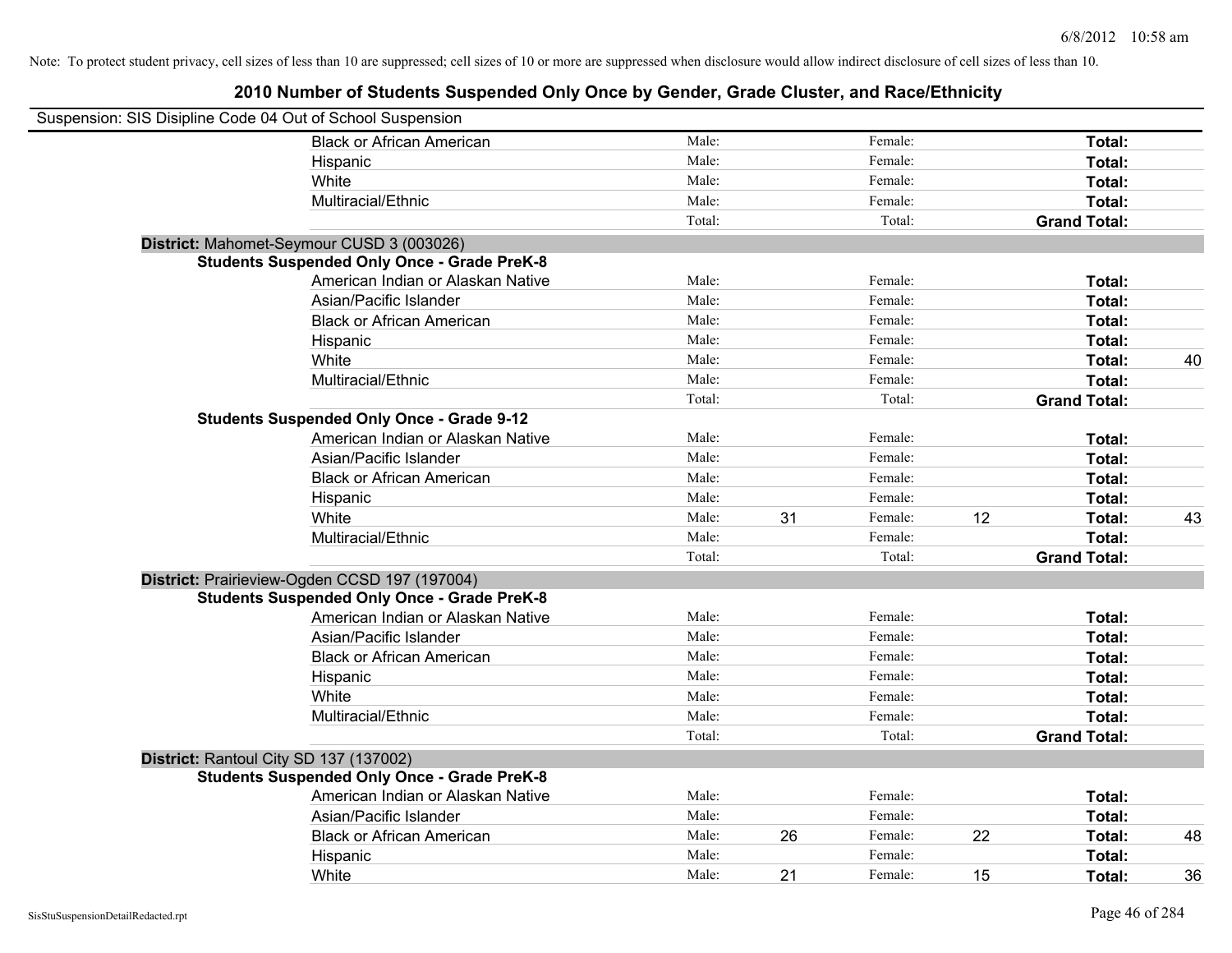| Suspension: SIS Disipline Code 04 Out of School Suspension |                                                    |        |         |                     |     |
|------------------------------------------------------------|----------------------------------------------------|--------|---------|---------------------|-----|
|                                                            | Multiracial/Ethnic                                 | Male:  | Female: | Total:              |     |
|                                                            |                                                    | Total: | Total:  | <b>Grand Total:</b> | 103 |
|                                                            | District: Rural Champaign Co Spec Ed Coop (000061) |        |         |                     |     |
|                                                            | <b>Students Suspended Only Once - Grade PreK-8</b> |        |         |                     |     |
|                                                            | American Indian or Alaskan Native                  | Male:  | Female: | <b>Total:</b>       |     |
|                                                            | Asian/Pacific Islander                             | Male:  | Female: | Total:              |     |
|                                                            | <b>Black or African American</b>                   | Male:  | Female: | Total:              |     |
|                                                            | Hispanic                                           | Male:  | Female: | Total:              |     |
|                                                            | White                                              | Male:  | Female: | Total:              |     |
|                                                            | Multiracial/Ethnic                                 | Male:  | Female: | Total:              |     |
|                                                            |                                                    | Total: | Total:  | <b>Grand Total:</b> |     |
| District: St Joseph CCSD 169 (169004)                      |                                                    |        |         |                     |     |
|                                                            | <b>Students Suspended Only Once - Grade PreK-8</b> |        |         |                     |     |
|                                                            | American Indian or Alaskan Native                  | Male:  | Female: | Total:              |     |
|                                                            | Asian/Pacific Islander                             | Male:  | Female: | Total:              |     |
|                                                            | <b>Black or African American</b>                   | Male:  | Female: | Total:              |     |
|                                                            | Hispanic                                           | Male:  | Female: | Total:              |     |
|                                                            | White                                              | Male:  | Female: | Total:              |     |
|                                                            | Multiracial/Ethnic                                 | Male:  | Female: | Total:              |     |
|                                                            |                                                    | Total: | Total:  | <b>Grand Total:</b> |     |
|                                                            | District: St Joseph Ogden CHSD 305 (305016)        |        |         |                     |     |
|                                                            | <b>Students Suspended Only Once - Grade 9-12</b>   |        |         |                     |     |
|                                                            | American Indian or Alaskan Native                  | Male:  | Female: | Total:              |     |
|                                                            | Asian/Pacific Islander                             | Male:  | Female: | Total:              |     |
|                                                            | <b>Black or African American</b>                   | Male:  | Female: | Total:              |     |
|                                                            | Hispanic                                           | Male:  | Female: | Total:              |     |
|                                                            | White                                              | Male:  | Female: | Total:              | 17  |
|                                                            | Multiracial/Ethnic                                 | Male:  | Female: | Total:              |     |
|                                                            |                                                    | Total: | Total:  | <b>Grand Total:</b> |     |
| District: Thomasboro CCSD 130 (130004)                     |                                                    |        |         |                     |     |
|                                                            | <b>Students Suspended Only Once - Grade PreK-8</b> |        |         |                     |     |
|                                                            | American Indian or Alaskan Native                  | Male:  | Female: | Total:              |     |
|                                                            | Asian/Pacific Islander                             | Male:  | Female: | Total:              |     |
|                                                            | <b>Black or African American</b>                   | Male:  | Female: | Total:              |     |
|                                                            | Hispanic                                           | Male:  | Female: | Total:              |     |
|                                                            | White                                              | Male:  | Female: | Total:              |     |
|                                                            | Multiracial/Ethnic                                 | Male:  | Female: | Total:              |     |
|                                                            |                                                    | Total: | Total:  | <b>Grand Total:</b> |     |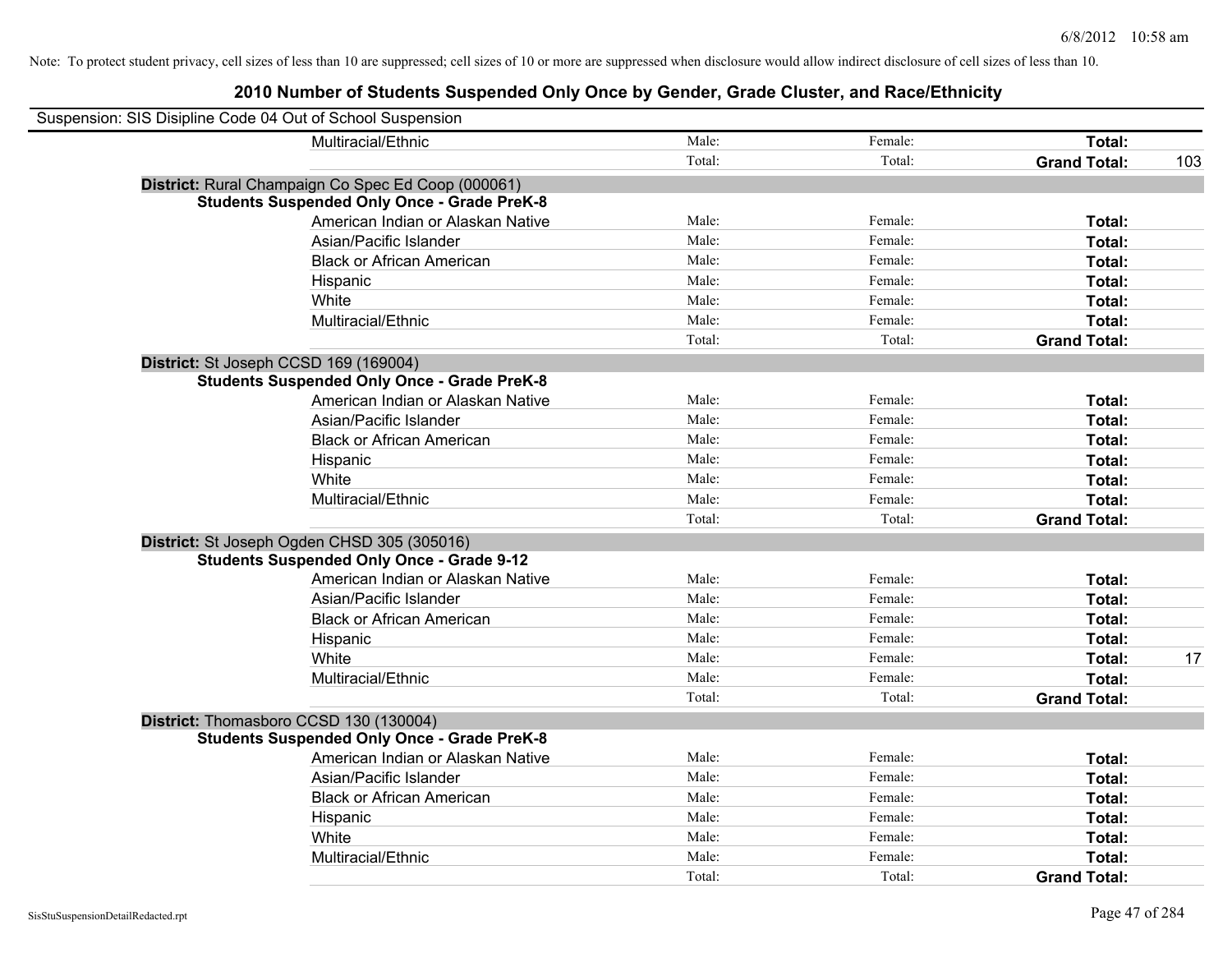| Suspension: SIS Disipline Code 04 Out of School Suspension |                                                     |        |    |         |    |                     |    |
|------------------------------------------------------------|-----------------------------------------------------|--------|----|---------|----|---------------------|----|
| District: Tolono CUSD 7 (007026)                           |                                                     |        |    |         |    |                     |    |
|                                                            | <b>Students Suspended Only Once - Grade PreK-8</b>  |        |    |         |    |                     |    |
|                                                            | American Indian or Alaskan Native                   | Male:  |    | Female: |    | Total:              |    |
|                                                            | Asian/Pacific Islander                              | Male:  |    | Female: |    | Total:              |    |
|                                                            | <b>Black or African American</b>                    | Male:  |    | Female: |    | Total:              |    |
|                                                            | Hispanic                                            | Male:  |    | Female: |    | Total:              |    |
|                                                            | White                                               | Male:  |    | Female: |    | Total:              | 13 |
|                                                            | Multiracial/Ethnic                                  | Male:  |    | Female: |    | Total:              |    |
|                                                            |                                                     | Total: |    | Total:  |    | <b>Grand Total:</b> |    |
|                                                            | <b>Students Suspended Only Once - Grade 9-12</b>    |        |    |         |    |                     |    |
|                                                            | American Indian or Alaskan Native                   | Male:  |    | Female: |    | Total:              |    |
|                                                            | Asian/Pacific Islander                              | Male:  |    | Female: |    | Total:              |    |
|                                                            | <b>Black or African American</b>                    | Male:  |    | Female: |    | Total:              |    |
|                                                            | Hispanic                                            | Male:  |    | Female: |    | Total:              |    |
|                                                            | White                                               | Male:  |    | Female: |    | Total:              |    |
|                                                            | Multiracial/Ethnic                                  | Male:  |    | Female: |    | Total:              |    |
|                                                            |                                                     | Total: |    | Total:  |    | <b>Grand Total:</b> |    |
| District: Urbana SD 116 (116022)                           |                                                     |        |    |         |    |                     |    |
|                                                            | <b>Students Suspended Only Once - Grade PreK-8</b>  |        |    |         |    |                     |    |
|                                                            | American Indian or Alaskan Native                   | Male:  |    | Female: |    | Total:              |    |
|                                                            | Asian/Pacific Islander                              | Male:  |    | Female: |    | Total:              |    |
|                                                            | <b>Black or African American</b>                    | Male:  | 52 | Female: | 29 | Total:              | 81 |
|                                                            | Hispanic                                            | Male:  |    | Female: |    | Total:              | 12 |
|                                                            | White                                               | Male:  |    | Female: |    | Total:              | 45 |
|                                                            | Multiracial/Ethnic                                  | Male:  |    | Female: |    | Total:              | 10 |
|                                                            |                                                     | Total: |    | Total:  |    | <b>Grand Total:</b> |    |
|                                                            | <b>Students Suspended Only Once - Grade 9-12</b>    |        |    |         |    |                     |    |
|                                                            | American Indian or Alaskan Native                   | Male:  |    | Female: |    | Total:              |    |
|                                                            | Asian/Pacific Islander                              | Male:  |    | Female: |    | Total:              |    |
|                                                            | <b>Black or African American</b>                    | Male:  | 33 | Female: | 25 | Total:              | 58 |
|                                                            | Hispanic                                            | Male:  |    | Female: |    | Total:              | 10 |
|                                                            | White                                               | Male:  |    | Female: |    | Total:              | 20 |
|                                                            | Multiracial/Ethnic                                  | Male:  |    | Female: |    | Total:              |    |
|                                                            |                                                     | Total: |    | Total:  |    | <b>Grand Total:</b> |    |
| County: Ford (027)                                         |                                                     |        |    |         |    |                     |    |
|                                                            | District: Gibson City-Melvin-Sibley CUSD 5 (005026) |        |    |         |    |                     |    |
|                                                            | <b>Students Suspended Only Once - Grade PreK-8</b>  |        |    |         |    |                     |    |
|                                                            | American Indian or Alaskan Native                   | Male:  |    | Female: |    | Total:              |    |
|                                                            | Asian/Pacific Islander                              | Male:  |    | Female: |    | Total:              |    |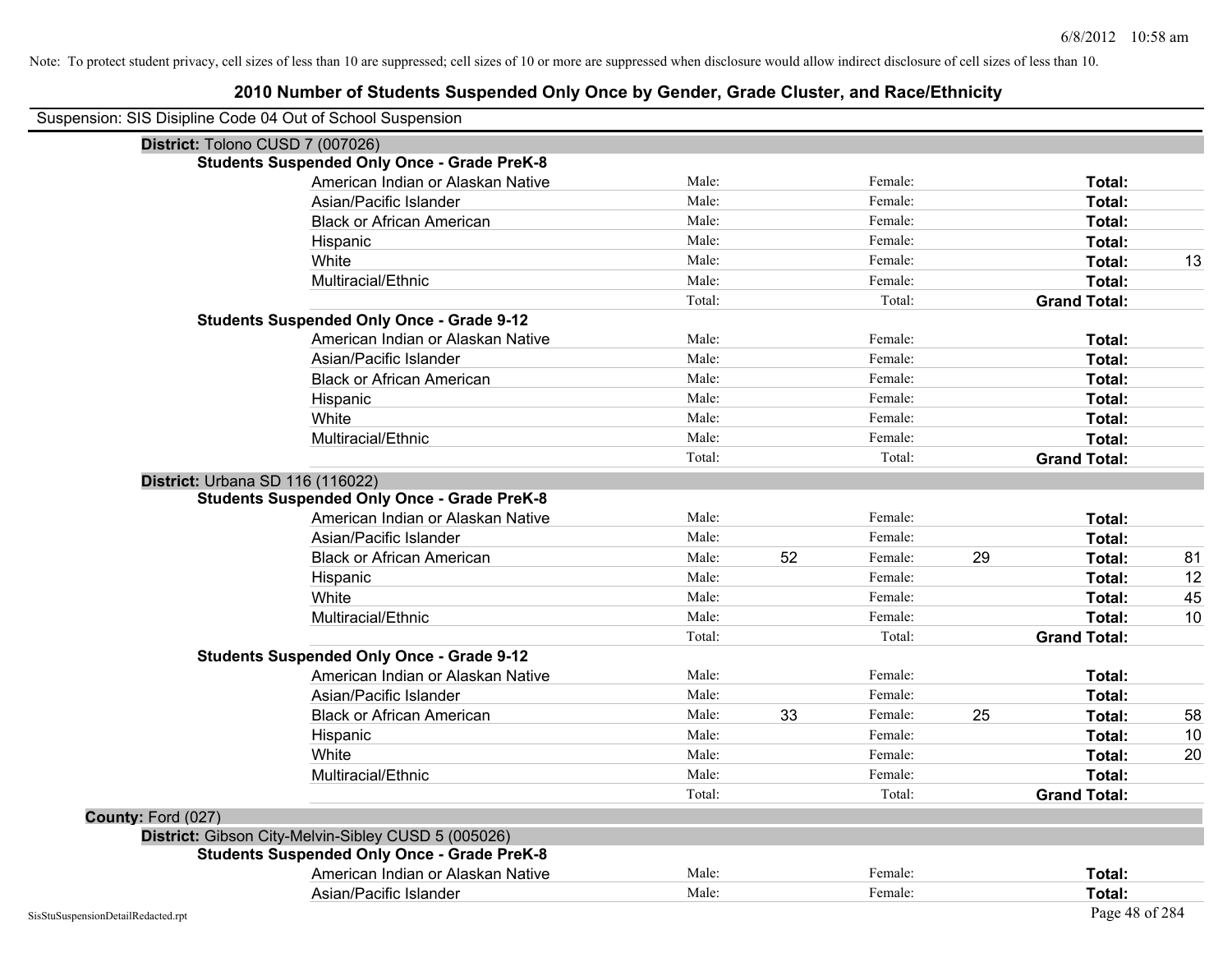| Suspension: SIS Disipline Code 04 Out of School Suspension |                                                    |        |         |                     |    |
|------------------------------------------------------------|----------------------------------------------------|--------|---------|---------------------|----|
|                                                            | <b>Black or African American</b>                   | Male:  | Female: | Total:              |    |
|                                                            | Hispanic                                           | Male:  | Female: | Total:              |    |
|                                                            | White                                              | Male:  | Female: | Total:              | 11 |
|                                                            | Multiracial/Ethnic                                 | Male:  | Female: | Total:              |    |
|                                                            |                                                    | Total: | Total:  | <b>Grand Total:</b> |    |
|                                                            | <b>Students Suspended Only Once - Grade 9-12</b>   |        |         |                     |    |
|                                                            | American Indian or Alaskan Native                  | Male:  | Female: | Total:              |    |
|                                                            | Asian/Pacific Islander                             | Male:  | Female: | Total:              |    |
|                                                            | <b>Black or African American</b>                   | Male:  | Female: | Total:              |    |
|                                                            | Hispanic                                           | Male:  | Female: | Total:              |    |
|                                                            | White                                              | Male:  | Female: | Total:              | 19 |
|                                                            | Multiracial/Ethnic                                 | Male:  | Female: | Total:              |    |
|                                                            |                                                    | Total: | Total:  | <b>Grand Total:</b> |    |
|                                                            | District: Paxton-Buckley-Loda CUD 10 (010026)      |        |         |                     |    |
|                                                            | <b>Students Suspended Only Once - Grade PreK-8</b> |        |         |                     |    |
|                                                            | American Indian or Alaskan Native                  | Male:  | Female: | Total:              |    |
|                                                            | Asian/Pacific Islander                             | Male:  | Female: | Total:              |    |
|                                                            | <b>Black or African American</b>                   | Male:  | Female: | Total:              |    |
|                                                            | Hispanic                                           | Male:  | Female: | Total:              |    |
|                                                            | White                                              | Male:  | Female: | Total:              | 31 |
|                                                            | Multiracial/Ethnic                                 | Male:  | Female: | Total:              |    |
|                                                            |                                                    | Total: | Total:  | <b>Grand Total:</b> |    |
| County: Non-Public School (000)                            |                                                    |        |         |                     |    |
|                                                            | District: Champaign/Ford ROE (000000)              |        |         |                     |    |
|                                                            | <b>Students Suspended Only Once - Grade 9-12</b>   |        |         |                     |    |
|                                                            | American Indian or Alaskan Native                  | Male:  | Female: | Total:              |    |
|                                                            | Asian/Pacific Islander                             | Male:  | Female: | Total:              |    |
|                                                            | <b>Black or African American</b>                   | Male:  | Female: | Total:              |    |
|                                                            | Hispanic                                           | Male:  | Female: | Total:              |    |
|                                                            | White                                              | Male:  | Female: | Total:              |    |
|                                                            | Multiracial/Ethnic                                 | Male:  | Female: | Total:              |    |
|                                                            |                                                    | Total: | Total:  | <b>Grand Total:</b> |    |
| Region: Christian/Montgomery ROE (10)                      |                                                    |        |         |                     |    |
| County: Christian (011)                                    |                                                    |        |         |                     |    |
|                                                            | District: Edinburg CUSD 4 (004026)                 |        |         |                     |    |
|                                                            | <b>Students Suspended Only Once - Grade PreK-8</b> |        |         |                     |    |
|                                                            | American Indian or Alaskan Native                  | Male:  | Female: | Total:              |    |
|                                                            |                                                    |        |         |                     |    |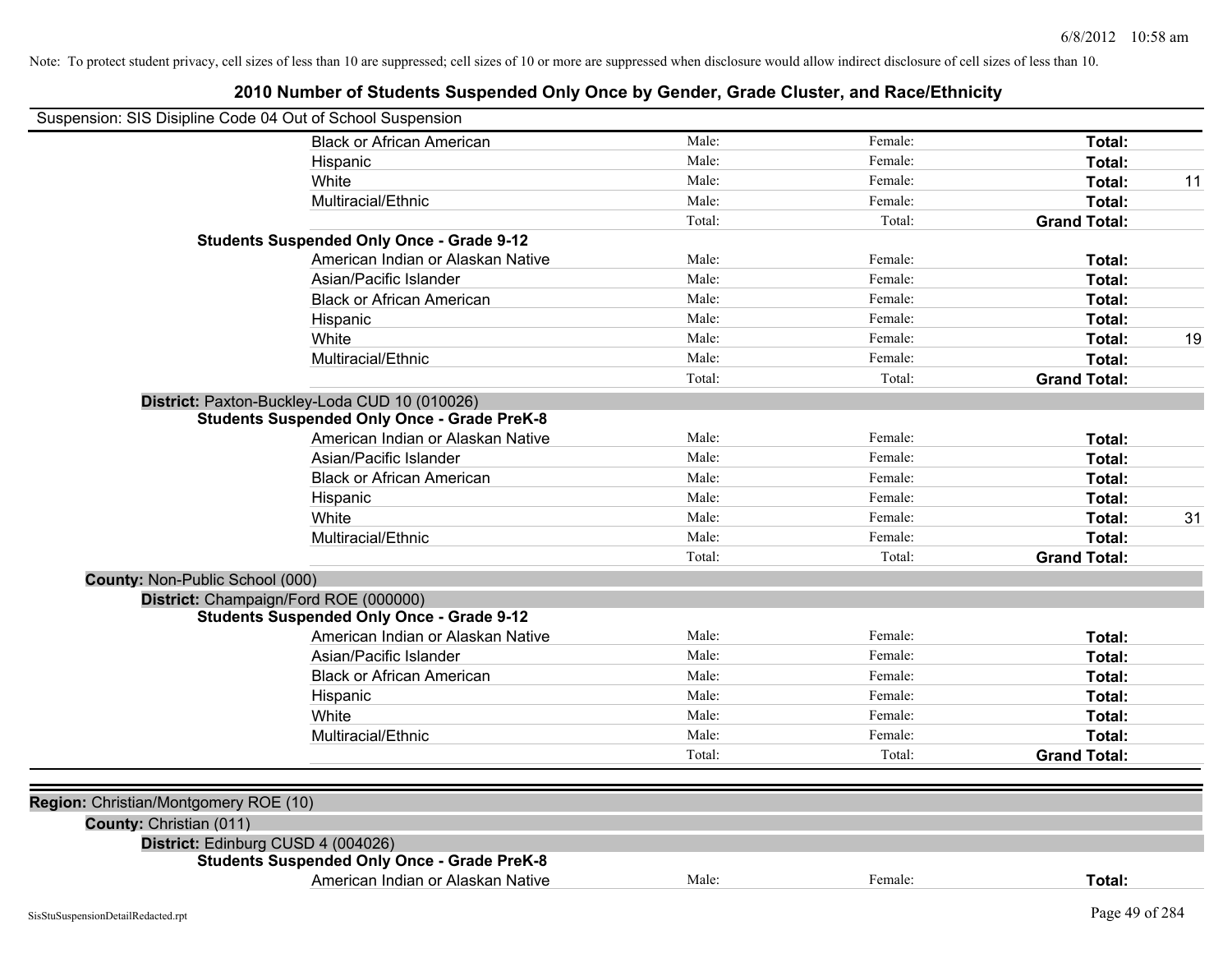| Suspension: SIS Disipline Code 04 Out of School Suspension |                                                    |        |         |                     |
|------------------------------------------------------------|----------------------------------------------------|--------|---------|---------------------|
|                                                            | Asian/Pacific Islander                             | Male:  | Female: | Total:              |
|                                                            | <b>Black or African American</b>                   | Male:  | Female: | Total:              |
|                                                            | Hispanic                                           | Male:  | Female: | Total:              |
|                                                            | White                                              | Male:  | Female: | Total:              |
|                                                            | Multiracial/Ethnic                                 | Male:  | Female: | Total:              |
|                                                            |                                                    | Total: | Total:  | <b>Grand Total:</b> |
|                                                            | <b>Students Suspended Only Once - Grade 9-12</b>   |        |         |                     |
|                                                            | American Indian or Alaskan Native                  | Male:  | Female: | Total:              |
|                                                            | Asian/Pacific Islander                             | Male:  | Female: | Total:              |
|                                                            | <b>Black or African American</b>                   | Male:  | Female: | Total:              |
|                                                            | Hispanic                                           | Male:  | Female: | Total:              |
|                                                            | White                                              | Male:  | Female: | Total:              |
|                                                            | Multiracial/Ethnic                                 | Male:  | Female: | Total:              |
|                                                            |                                                    | Total: | Total:  | <b>Grand Total:</b> |
| District: Morrisonville CUSD 1 (001026)                    |                                                    |        |         |                     |
|                                                            | <b>Students Suspended Only Once - Grade PreK-8</b> |        |         |                     |
|                                                            | American Indian or Alaskan Native                  | Male:  | Female: | Total:              |
|                                                            | Asian/Pacific Islander                             | Male:  | Female: | Total:              |
|                                                            | <b>Black or African American</b>                   | Male:  | Female: | Total:              |
|                                                            | Hispanic                                           | Male:  | Female: | Total:              |
|                                                            | White                                              | Male:  | Female: | Total:              |
|                                                            | Multiracial/Ethnic                                 | Male:  | Female: | Total:              |
|                                                            |                                                    | Total: | Total:  | <b>Grand Total:</b> |
|                                                            | <b>Students Suspended Only Once - Grade 9-12</b>   |        |         |                     |
|                                                            | American Indian or Alaskan Native                  | Male:  | Female: | Total:              |
|                                                            | Asian/Pacific Islander                             | Male:  | Female: | Total:              |
|                                                            | <b>Black or African American</b>                   | Male:  | Female: | Total:              |
|                                                            | Hispanic                                           | Male:  | Female: | Total:              |
|                                                            | White                                              | Male:  | Female: | Total:              |
|                                                            | Multiracial/Ethnic                                 | Male:  | Female: | Total:              |
|                                                            |                                                    | Total: | Total:  | <b>Grand Total:</b> |
| District: Pana CUSD 8 (008026)                             |                                                    |        |         |                     |
|                                                            | <b>Students Suspended Only Once - Grade PreK-8</b> |        |         |                     |
|                                                            | American Indian or Alaskan Native                  | Male:  | Female: | Total:              |
|                                                            | Asian/Pacific Islander                             | Male:  | Female: | Total:              |
|                                                            | <b>Black or African American</b>                   | Male:  | Female: | Total:              |
|                                                            | Hispanic                                           | Male:  | Female: | Total:              |
|                                                            | White                                              | Male:  | Female: | Total:              |
|                                                            | Multiracial/Ethnic                                 | Male:  | Female: | Total:              |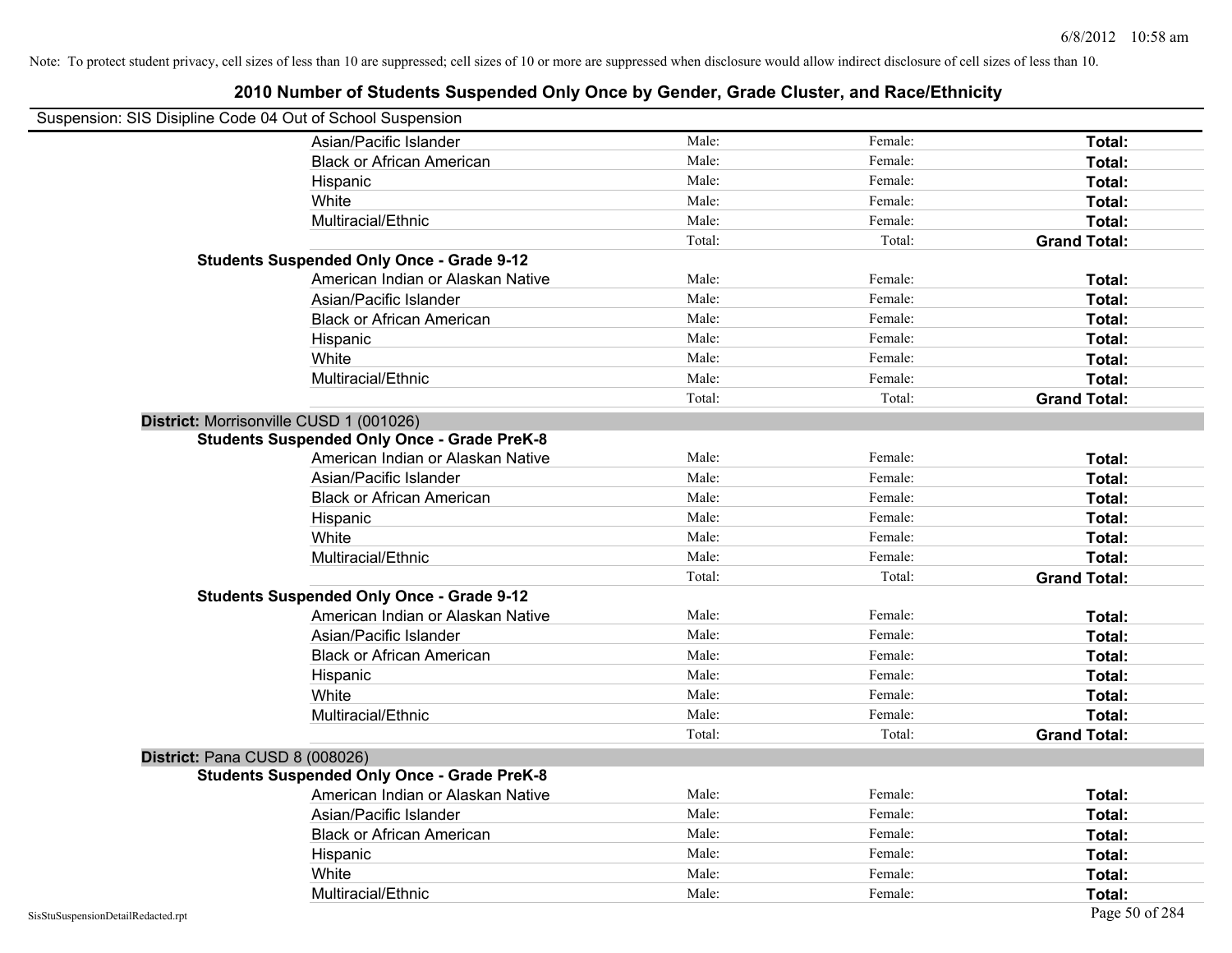# **2010 Number of Students Suspended Only Once by Gender, Grade Cluster, and Race/Ethnicity**

| Suspension: SIS Disipline Code 04 Out of School Suspension |                                                    |        |    |         |    |                     |    |
|------------------------------------------------------------|----------------------------------------------------|--------|----|---------|----|---------------------|----|
|                                                            |                                                    | Total: |    | Total:  |    | <b>Grand Total:</b> |    |
|                                                            | <b>Students Suspended Only Once - Grade 9-12</b>   |        |    |         |    |                     |    |
|                                                            | American Indian or Alaskan Native                  | Male:  |    | Female: |    | Total:              |    |
|                                                            | Asian/Pacific Islander                             | Male:  |    | Female: |    | Total:              |    |
|                                                            | <b>Black or African American</b>                   | Male:  |    | Female: |    | Total:              |    |
|                                                            | Hispanic                                           | Male:  |    | Female: |    | Total:              |    |
|                                                            | White                                              | Male:  | 26 | Female: | 11 | Total:              | 37 |
|                                                            | Multiracial/Ethnic                                 | Male:  |    | Female: |    | Total:              |    |
|                                                            |                                                    | Total: |    | Total:  |    | <b>Grand Total:</b> |    |
|                                                            | District: South Fork SD 14 (014024)                |        |    |         |    |                     |    |
|                                                            | <b>Students Suspended Only Once - Grade PreK-8</b> |        |    |         |    |                     |    |
|                                                            | American Indian or Alaskan Native                  | Male:  |    | Female: |    | Total:              |    |
|                                                            | Asian/Pacific Islander                             | Male:  |    | Female: |    | Total:              |    |
|                                                            | <b>Black or African American</b>                   | Male:  |    | Female: |    | Total:              |    |
|                                                            | Hispanic                                           | Male:  |    | Female: |    | Total:              |    |
|                                                            | White                                              | Male:  |    | Female: |    | Total:              |    |
|                                                            | Multiracial/Ethnic                                 | Male:  |    | Female: |    | Total:              |    |
|                                                            |                                                    | Total: |    | Total:  |    | <b>Grand Total:</b> |    |
|                                                            | <b>Students Suspended Only Once - Grade 9-12</b>   |        |    |         |    |                     |    |
|                                                            | American Indian or Alaskan Native                  | Male:  |    | Female: |    | Total:              |    |
|                                                            | Asian/Pacific Islander                             | Male:  |    | Female: |    | Total:              |    |
|                                                            | <b>Black or African American</b>                   | Male:  |    | Female: |    | Total:              |    |
|                                                            | Hispanic                                           | Male:  |    | Female: |    | Total:              |    |
|                                                            | White                                              | Male:  |    | Female: |    | Total:              |    |
|                                                            | Multiracial/Ethnic                                 | Male:  |    | Female: |    | Total:              |    |
|                                                            |                                                    | Total: |    | Total:  |    | <b>Grand Total:</b> |    |
|                                                            | District: Taylorville CUSD 3 (003026)              |        |    |         |    |                     |    |
|                                                            | <b>Students Suspended Only Once - Grade PreK-8</b> |        |    |         |    |                     |    |
|                                                            | American Indian or Alaskan Native                  | Male:  |    | Female: |    | Total:              |    |
|                                                            | Asian/Pacific Islander                             | Male:  |    | Female: |    | Total:              |    |
|                                                            | <b>Black or African American</b>                   | Male:  |    | Female: |    | Total:              |    |
|                                                            | Hispanic                                           | Male:  |    | Female: |    | Total:              |    |
|                                                            | White                                              | Male:  |    | Female: |    | Total:              |    |
|                                                            | Multiracial/Ethnic                                 | Male:  |    | Female: |    | Total:              |    |
|                                                            |                                                    | Total: |    | Total:  |    | <b>Grand Total:</b> |    |
| County: Montgomery (068)                                   |                                                    |        |    |         |    |                     |    |
|                                                            | District: Hillsboro CUSD 3 (003026)                |        |    |         |    |                     |    |
|                                                            | <b>Students Suspended Only Once - Grade PreK-8</b> |        |    |         |    |                     |    |
|                                                            | American Indian or Alaskan Native                  | Male:  |    | Female: |    | Total:              |    |
| SisStuSuspensionDetailRedacted.rpt                         |                                                    |        |    |         |    | Page 51 of 284      |    |

 $\overline{\phantom{0}}$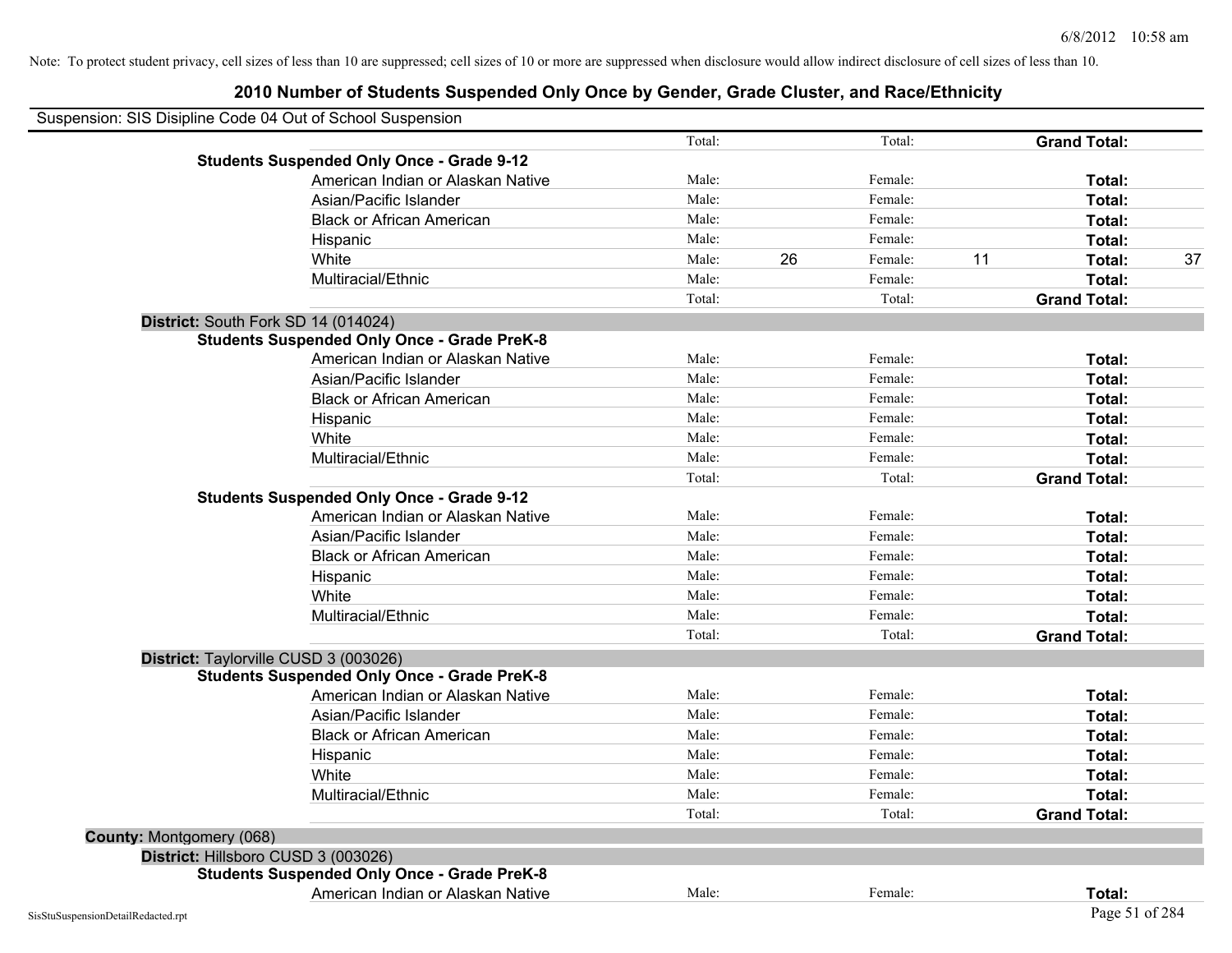| Suspension: SIS Disipline Code 04 Out of School Suspension |                                                    |        |    |         |    |                     |    |
|------------------------------------------------------------|----------------------------------------------------|--------|----|---------|----|---------------------|----|
|                                                            | Asian/Pacific Islander                             | Male:  |    | Female: |    | Total:              |    |
|                                                            | <b>Black or African American</b>                   | Male:  |    | Female: |    | Total:              |    |
|                                                            | Hispanic                                           | Male:  |    | Female: |    | Total:              |    |
|                                                            | White                                              | Male:  |    | Female: |    | Total:              | 21 |
|                                                            | Multiracial/Ethnic                                 | Male:  |    | Female: |    | Total:              |    |
|                                                            |                                                    | Total: |    | Total:  |    | <b>Grand Total:</b> |    |
|                                                            | <b>Students Suspended Only Once - Grade 9-12</b>   |        |    |         |    |                     |    |
|                                                            | American Indian or Alaskan Native                  | Male:  |    | Female: |    | Total:              |    |
|                                                            | Asian/Pacific Islander                             | Male:  |    | Female: |    | Total:              |    |
|                                                            | <b>Black or African American</b>                   | Male:  |    | Female: |    | Total:              |    |
|                                                            | Hispanic                                           | Male:  |    | Female: |    | Total:              |    |
|                                                            | White                                              | Male:  | 27 | Female: | 12 | Total:              | 39 |
|                                                            | Multiracial/Ethnic                                 | Male:  |    | Female: |    | Total:              |    |
|                                                            |                                                    | Total: |    | Total:  |    | <b>Grand Total:</b> |    |
| District: Litchfield CUSD 12 (012026)                      |                                                    |        |    |         |    |                     |    |
|                                                            | <b>Students Suspended Only Once - Grade PreK-8</b> |        |    |         |    |                     |    |
|                                                            | American Indian or Alaskan Native                  | Male:  |    | Female: |    | Total:              |    |
|                                                            | Asian/Pacific Islander                             | Male:  |    | Female: |    | Total:              |    |
|                                                            | <b>Black or African American</b>                   | Male:  |    | Female: |    | Total:              |    |
|                                                            | Hispanic                                           | Male:  |    | Female: |    | Total:              |    |
|                                                            | White                                              | Male:  |    | Female: |    | Total:              | 24 |
|                                                            | Multiracial/Ethnic                                 | Male:  |    | Female: |    | Total:              |    |
|                                                            |                                                    | Total: |    | Total:  |    | <b>Grand Total:</b> |    |
|                                                            | <b>Students Suspended Only Once - Grade 9-12</b>   |        |    |         |    |                     |    |
|                                                            | American Indian or Alaskan Native                  | Male:  |    | Female: |    | Total:              |    |
|                                                            | Asian/Pacific Islander                             | Male:  |    | Female: |    | Total:              |    |
|                                                            | <b>Black or African American</b>                   | Male:  |    | Female: |    | Total:              |    |
|                                                            | Hispanic                                           | Male:  |    | Female: |    | Total:              |    |
|                                                            | White                                              | Male:  |    | Female: |    | Total:              | 19 |
|                                                            | Multiracial/Ethnic                                 | Male:  |    | Female: |    | Total:              |    |
|                                                            |                                                    | Total: |    | Total:  |    | <b>Grand Total:</b> |    |
| District: Nokomis CUSD 22 (022026)                         |                                                    |        |    |         |    |                     |    |
|                                                            | <b>Students Suspended Only Once - Grade PreK-8</b> |        |    |         |    |                     |    |
|                                                            | American Indian or Alaskan Native                  | Male:  |    | Female: |    | Total:              |    |
|                                                            | Asian/Pacific Islander                             | Male:  |    | Female: |    | Total:              |    |
|                                                            | <b>Black or African American</b>                   | Male:  |    | Female: |    | Total:              |    |
|                                                            | Hispanic                                           | Male:  |    | Female: |    | Total:              |    |
|                                                            | White                                              | Male:  |    | Female: |    | Total:              | 13 |
|                                                            | Multiracial/Ethnic                                 | Male:  |    | Female: |    | Total:              |    |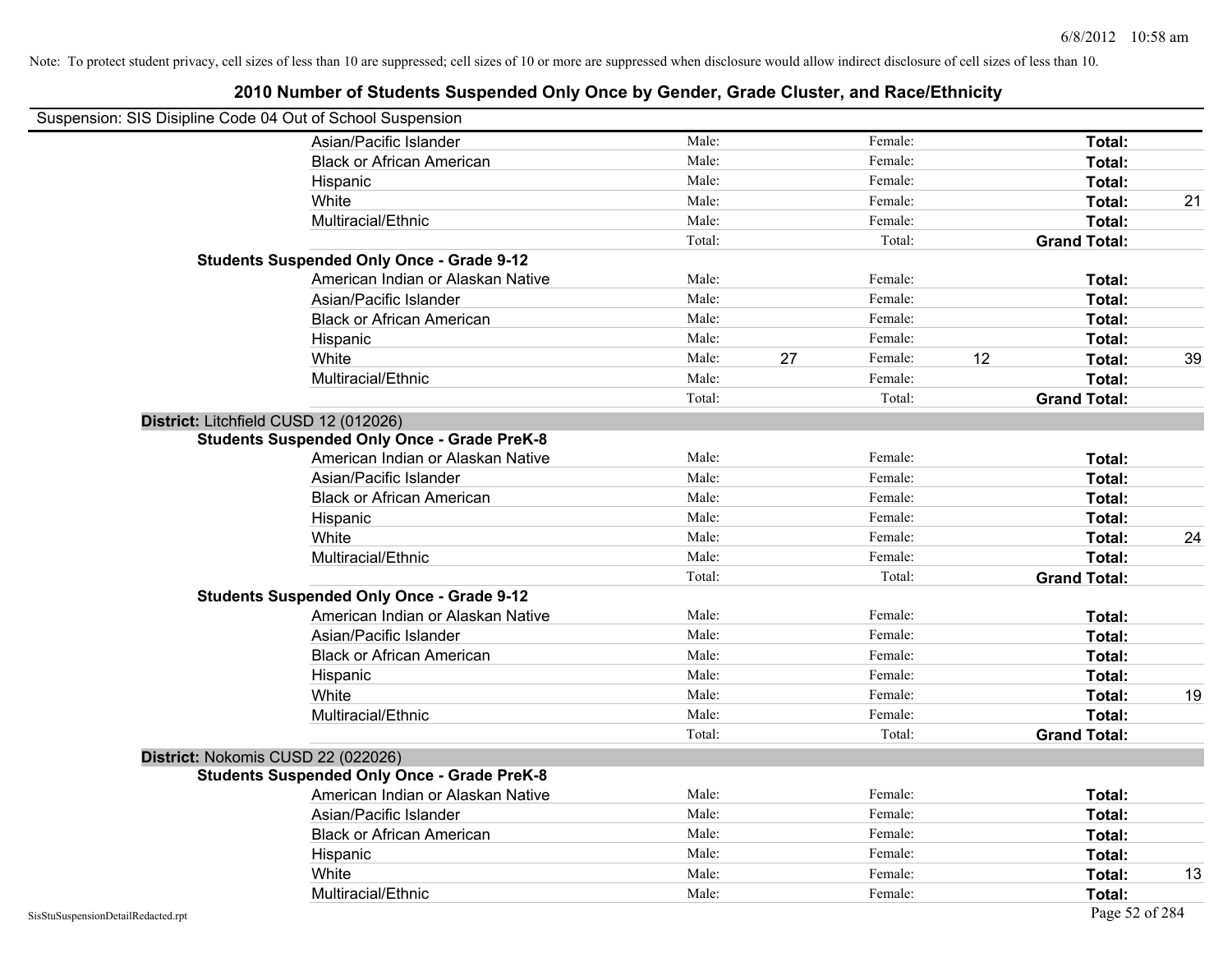# **2010 Number of Students Suspended Only Once by Gender, Grade Cluster, and Race/Ethnicity**

| Suspension: SIS Disipline Code 04 Out of School Suspension |                                                    |        |         |                     |
|------------------------------------------------------------|----------------------------------------------------|--------|---------|---------------------|
|                                                            |                                                    | Total: | Total:  | <b>Grand Total:</b> |
|                                                            | <b>Students Suspended Only Once - Grade 9-12</b>   |        |         |                     |
|                                                            | American Indian or Alaskan Native                  | Male:  | Female: | Total:              |
|                                                            | Asian/Pacific Islander                             | Male:  | Female: | Total:              |
|                                                            | <b>Black or African American</b>                   | Male:  | Female: | Total:              |
|                                                            | Hispanic                                           | Male:  | Female: | Total:              |
|                                                            | White                                              | Male:  | Female: | Total:              |
|                                                            | Multiracial/Ethnic                                 | Male:  | Female: | Total:              |
|                                                            |                                                    | Total: | Total:  | <b>Grand Total:</b> |
| District: Panhandle CUSD 2 (002026)                        |                                                    |        |         |                     |
|                                                            | <b>Students Suspended Only Once - Grade PreK-8</b> |        |         |                     |
|                                                            | American Indian or Alaskan Native                  | Male:  | Female: | Total:              |
|                                                            | Asian/Pacific Islander                             | Male:  | Female: | Total:              |
|                                                            | <b>Black or African American</b>                   | Male:  | Female: | Total:              |
|                                                            | Hispanic                                           | Male:  | Female: | Total:              |
|                                                            | White                                              | Male:  | Female: | Total:              |
|                                                            | Multiracial/Ethnic                                 | Male:  | Female: | Total:              |
|                                                            |                                                    | Total: | Total:  | <b>Grand Total:</b> |
|                                                            | <b>Students Suspended Only Once - Grade 9-12</b>   |        |         |                     |
|                                                            | American Indian or Alaskan Native                  | Male:  | Female: | Total:              |
|                                                            | Asian/Pacific Islander                             | Male:  | Female: | Total:              |
|                                                            | <b>Black or African American</b>                   | Male:  | Female: | Total:              |
|                                                            | Hispanic                                           | Male:  | Female: | Total:              |
|                                                            | White                                              | Male:  | Female: | Total:              |
|                                                            | Multiracial/Ethnic                                 | Male:  | Female: | Total:              |
|                                                            |                                                    | Total: | Total:  | <b>Grand Total:</b> |
| County: Non-Public School (000)                            |                                                    |        |         |                     |
| District: Christian/Montgomery ROE (000000)                |                                                    |        |         |                     |
|                                                            | <b>Students Suspended Only Once - Grade 9-12</b>   |        |         |                     |
|                                                            | American Indian or Alaskan Native                  | Male:  | Female: | Total:              |
|                                                            | Asian/Pacific Islander                             | Male:  | Female: | Total:              |
|                                                            | <b>Black or African American</b>                   | Male:  | Female: | Total:              |
|                                                            | Hispanic                                           | Male:  | Female: | Total:              |
|                                                            | White                                              | Male:  | Female: | Total:              |
|                                                            | Multiracial/Ethnic                                 | Male:  | Female: | Total:              |
|                                                            |                                                    | Total: | Total:  | <b>Grand Total:</b> |

**Region:** Clay/Cwford/Jsper/Lwrnce/Rhland (12)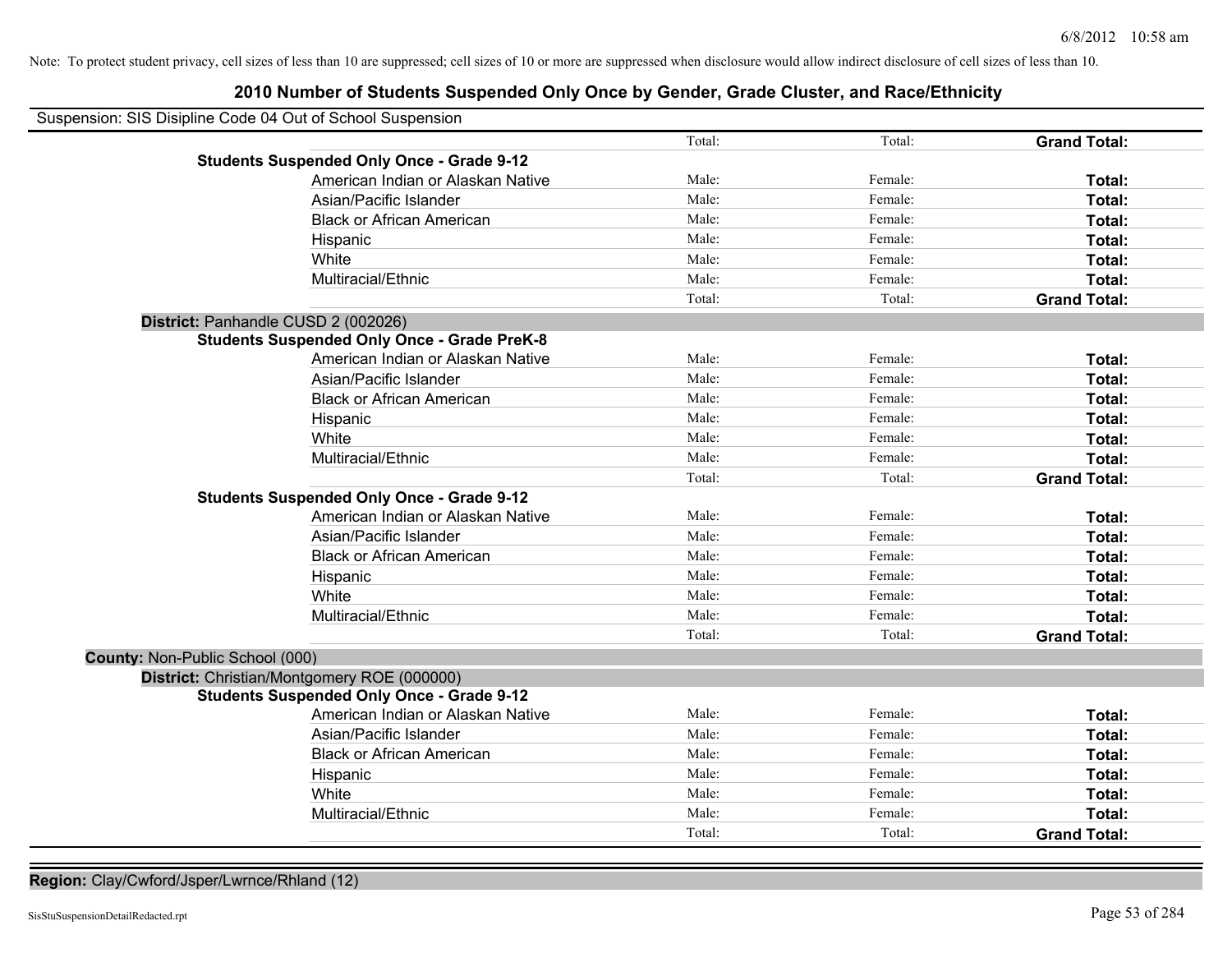| Suspension: SIS Disipline Code 04 Out of School Suspension |                                   |        |         |                     |    |
|------------------------------------------------------------|-----------------------------------|--------|---------|---------------------|----|
| County: Clay (013)                                         |                                   |        |         |                     |    |
| District: Clay City CUSD 10 (010026)                       |                                   |        |         |                     |    |
| <b>Students Suspended Only Once - Grade 9-12</b>           |                                   |        |         |                     |    |
|                                                            | American Indian or Alaskan Native | Male:  | Female: | Total:              |    |
| Asian/Pacific Islander                                     |                                   | Male:  | Female: | Total:              |    |
| <b>Black or African American</b>                           |                                   | Male:  | Female: | Total:              |    |
| Hispanic                                                   |                                   | Male:  | Female: | Total:              |    |
| White                                                      |                                   | Male:  | Female: | Total:              |    |
| Multiracial/Ethnic                                         |                                   | Male:  | Female: | Total:              |    |
|                                                            |                                   | Total: | Total:  | <b>Grand Total:</b> |    |
| District: Flora CUSD 35 (035026)                           |                                   |        |         |                     |    |
| <b>Students Suspended Only Once - Grade PreK-8</b>         |                                   |        |         |                     |    |
|                                                            | American Indian or Alaskan Native | Male:  | Female: | Total:              |    |
| Asian/Pacific Islander                                     |                                   | Male:  | Female: | Total:              |    |
| <b>Black or African American</b>                           |                                   | Male:  | Female: | Total:              |    |
| Hispanic                                                   |                                   | Male:  | Female: | Total:              |    |
| White                                                      |                                   | Male:  | Female: | Total:              |    |
| Multiracial/Ethnic                                         |                                   | Male:  | Female: | Total:              |    |
|                                                            |                                   | Total: | Total:  | <b>Grand Total:</b> |    |
| <b>Students Suspended Only Once - Grade 9-12</b>           |                                   |        |         |                     |    |
|                                                            | American Indian or Alaskan Native | Male:  | Female: | Total:              |    |
| Asian/Pacific Islander                                     |                                   | Male:  | Female: | Total:              |    |
| <b>Black or African American</b>                           |                                   | Male:  | Female: | Total:              |    |
| Hispanic                                                   |                                   | Male:  | Female: | Total:              |    |
| White                                                      |                                   | Male:  | Female: | Total:              |    |
| Multiracial/Ethnic                                         |                                   | Male:  | Female: | Total:              |    |
|                                                            |                                   | Total: | Total:  | <b>Grand Total:</b> |    |
| District: North Clay CUSD 25 (025026)                      |                                   |        |         |                     |    |
| <b>Students Suspended Only Once - Grade PreK-8</b>         |                                   |        |         |                     |    |
|                                                            | American Indian or Alaskan Native | Male:  | Female: | <b>Total:</b>       |    |
| Asian/Pacific Islander                                     |                                   | Male:  | Female: | Total:              |    |
| <b>Black or African American</b>                           |                                   | Male:  | Female: | Total:              |    |
| Hispanic                                                   |                                   | Male:  | Female: | Total:              |    |
| White                                                      |                                   | Male:  | Female: | Total:              | 12 |
| Multiracial/Ethnic                                         |                                   | Male:  | Female: | Total:              |    |
|                                                            |                                   | Total: | Total:  | <b>Grand Total:</b> |    |
| <b>Students Suspended Only Once - Grade 9-12</b>           |                                   |        |         |                     |    |
|                                                            | American Indian or Alaskan Native | Male:  | Female: | Total:              |    |
| Asian/Pacific Islander                                     |                                   | Male:  | Female: | Total:              |    |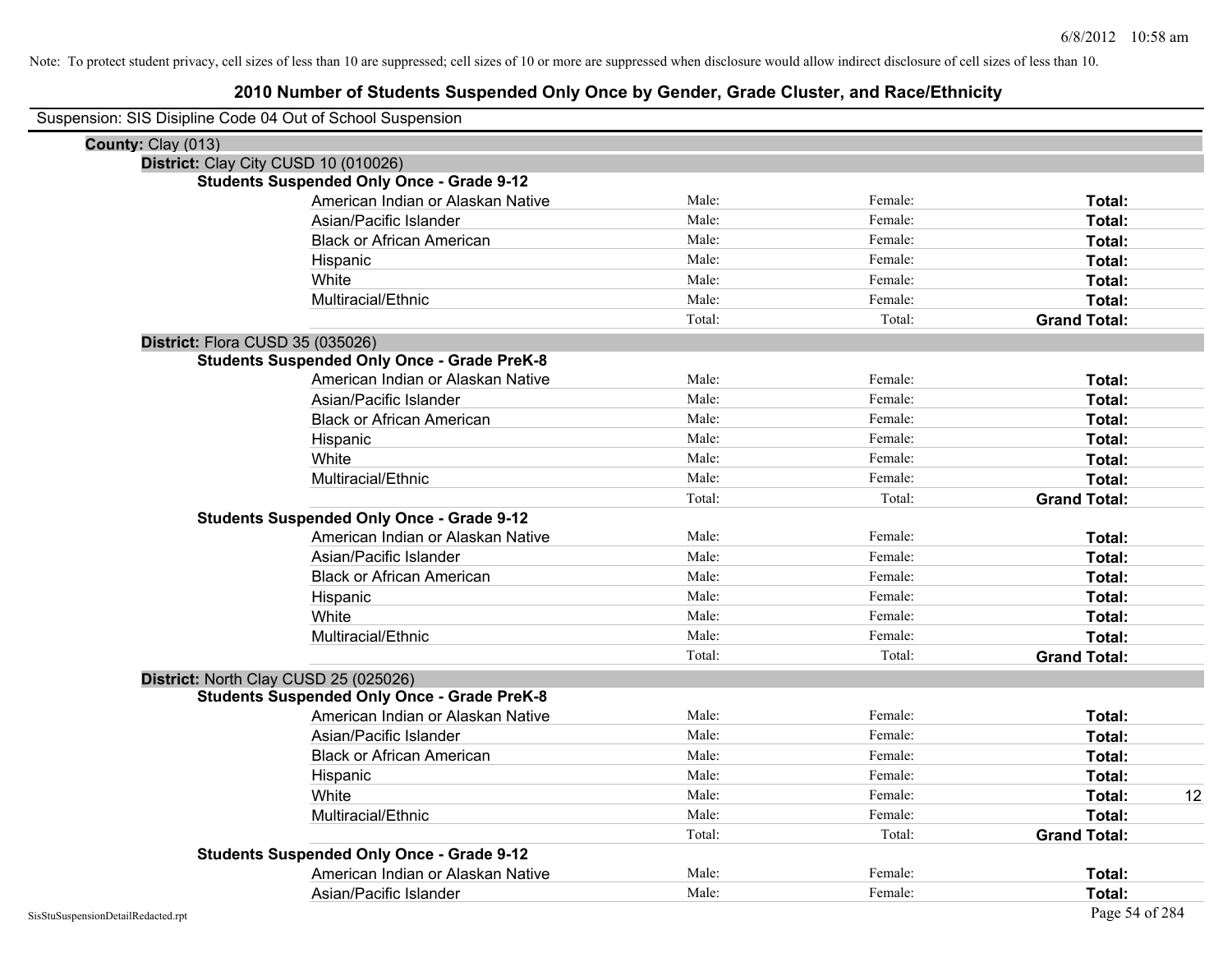| Suspension: SIS Disipline Code 04 Out of School Suspension |                                                    |        |         |                     |
|------------------------------------------------------------|----------------------------------------------------|--------|---------|---------------------|
|                                                            | <b>Black or African American</b>                   | Male:  | Female: | Total:              |
|                                                            | Hispanic                                           | Male:  | Female: | Total:              |
|                                                            | White                                              | Male:  | Female: | Total:              |
|                                                            | Multiracial/Ethnic                                 | Male:  | Female: | Total:              |
|                                                            |                                                    | Total: | Total:  | <b>Grand Total:</b> |
| County: Crawford (017)                                     |                                                    |        |         |                     |
| District: Oblong CUSD 4 (004026)                           |                                                    |        |         |                     |
|                                                            | <b>Students Suspended Only Once - Grade 9-12</b>   |        |         |                     |
|                                                            | American Indian or Alaskan Native                  | Male:  | Female: | Total:              |
|                                                            | Asian/Pacific Islander                             | Male:  | Female: | Total:              |
|                                                            | <b>Black or African American</b>                   | Male:  | Female: | Total:              |
|                                                            | Hispanic                                           | Male:  | Female: | Total:              |
|                                                            | White                                              | Male:  | Female: | 11<br>Total:        |
|                                                            | Multiracial/Ethnic                                 | Male:  | Female: | Total:              |
|                                                            |                                                    | Total: | Total:  | <b>Grand Total:</b> |
|                                                            | District: Palestine CUSD 3 (003026)                |        |         |                     |
|                                                            | <b>Students Suspended Only Once - Grade PreK-8</b> |        |         |                     |
|                                                            | American Indian or Alaskan Native                  | Male:  | Female: | Total:              |
|                                                            | Asian/Pacific Islander                             | Male:  | Female: | Total:              |
|                                                            | <b>Black or African American</b>                   | Male:  | Female: | Total:              |
|                                                            | Hispanic                                           | Male:  | Female: | Total:              |
|                                                            | White                                              | Male:  | Female: | Total:              |
|                                                            | Multiracial/Ethnic                                 | Male:  | Female: | Total:              |
|                                                            |                                                    | Total: | Total:  | <b>Grand Total:</b> |
|                                                            | <b>Students Suspended Only Once - Grade 9-12</b>   |        |         |                     |
|                                                            | American Indian or Alaskan Native                  | Male:  | Female: | Total:              |
|                                                            | Asian/Pacific Islander                             | Male:  | Female: | Total:              |
|                                                            | <b>Black or African American</b>                   | Male:  | Female: | Total:              |
|                                                            | Hispanic                                           | Male:  | Female: | Total:              |
|                                                            | White                                              | Male:  | Female: | Total:              |
|                                                            | Multiracial/Ethnic                                 | Male:  | Female: | Total:              |
|                                                            |                                                    | Total: | Total:  | <b>Grand Total:</b> |
|                                                            | District: Robinson CUSD 2 (002026)                 |        |         |                     |
|                                                            | <b>Students Suspended Only Once - Grade PreK-8</b> |        |         |                     |
|                                                            | American Indian or Alaskan Native                  | Male:  | Female: | Total:              |
|                                                            | Asian/Pacific Islander                             | Male:  | Female: | Total:              |
|                                                            | <b>Black or African American</b>                   | Male:  | Female: | Total:              |
|                                                            | Hispanic                                           | Male:  | Female: | Total:              |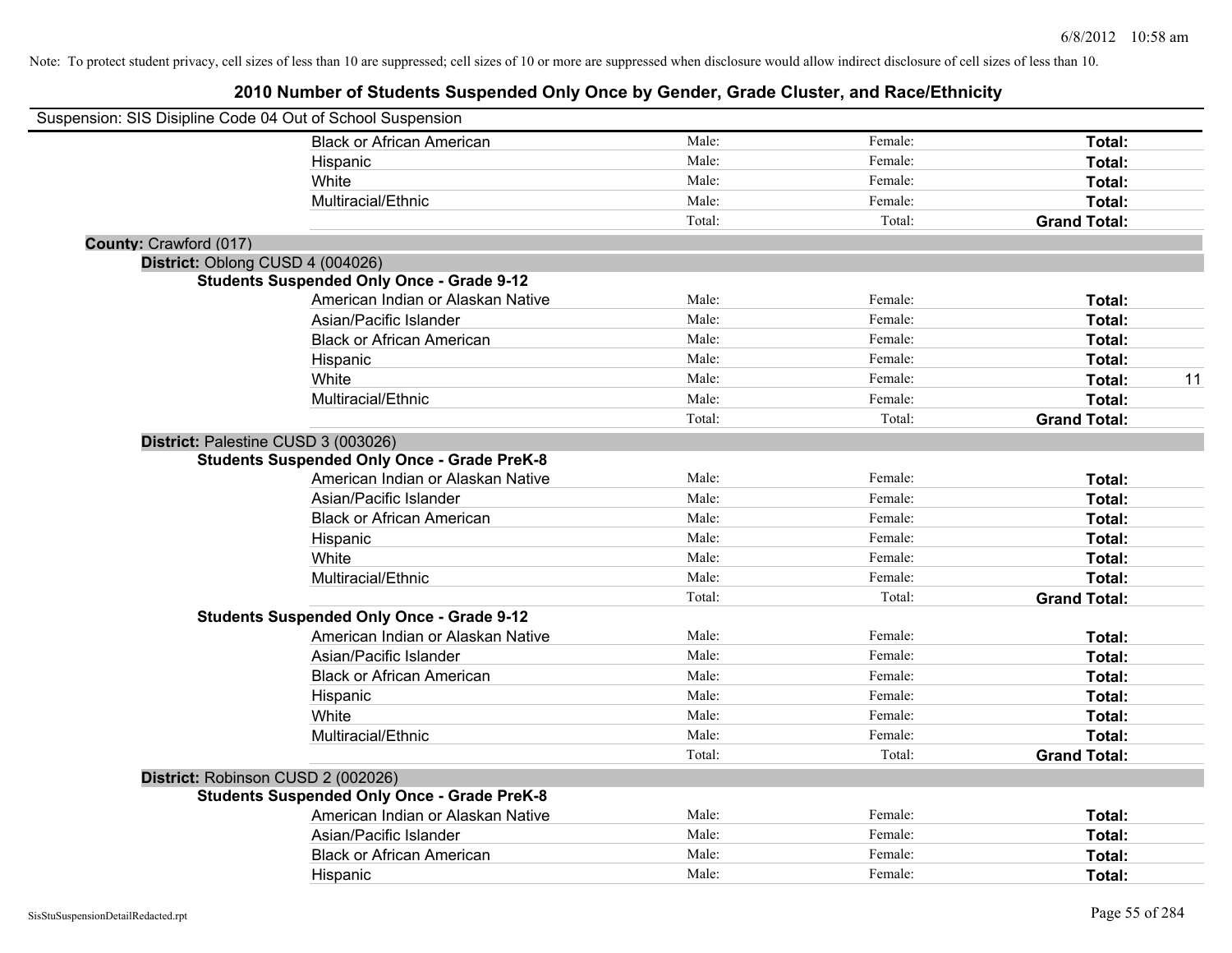| Suspension: SIS Disipline Code 04 Out of School Suspension |                                                    |        |         |                     |    |
|------------------------------------------------------------|----------------------------------------------------|--------|---------|---------------------|----|
|                                                            | White                                              | Male:  | Female: | Total:              | 20 |
|                                                            | Multiracial/Ethnic                                 | Male:  | Female: | Total:              |    |
|                                                            |                                                    | Total: | Total:  | <b>Grand Total:</b> |    |
|                                                            | District: South Eastern Sp Ed Program (801060)     |        |         |                     |    |
|                                                            | <b>Students Suspended Only Once - Grade PreK-8</b> |        |         |                     |    |
|                                                            | American Indian or Alaskan Native                  | Male:  | Female: | Total:              |    |
|                                                            | Asian/Pacific Islander                             | Male:  | Female: | Total:              |    |
|                                                            | <b>Black or African American</b>                   | Male:  | Female: | Total:              |    |
|                                                            | Hispanic                                           | Male:  | Female: | Total:              |    |
|                                                            | White                                              | Male:  | Female: | Total:              |    |
|                                                            | Multiracial/Ethnic                                 | Male:  | Female: | Total:              |    |
|                                                            |                                                    | Total: | Total:  | <b>Grand Total:</b> |    |
|                                                            | <b>Students Suspended Only Once - Grade 9-12</b>   |        |         |                     |    |
|                                                            | American Indian or Alaskan Native                  | Male:  | Female: | Total:              |    |
|                                                            | Asian/Pacific Islander                             | Male:  | Female: | Total:              |    |
|                                                            | <b>Black or African American</b>                   | Male:  | Female: | Total:              |    |
|                                                            | Hispanic                                           | Male:  | Female: | Total:              |    |
|                                                            | White                                              | Male:  | Female: | Total:              |    |
|                                                            | Multiracial/Ethnic                                 | Male:  | Female: | Total:              |    |
|                                                            |                                                    | Total: | Total:  | <b>Grand Total:</b> |    |
| County: Jasper (040)                                       |                                                    |        |         |                     |    |
|                                                            | District: Jasper County CUD 1 (001026)             |        |         |                     |    |
|                                                            | <b>Students Suspended Only Once - Grade PreK-8</b> |        |         |                     |    |
|                                                            | American Indian or Alaskan Native                  | Male:  | Female: | Total:              |    |
|                                                            | Asian/Pacific Islander                             | Male:  | Female: | Total:              |    |
|                                                            | <b>Black or African American</b>                   | Male:  | Female: | Total:              |    |
|                                                            | Hispanic                                           | Male:  | Female: | Total:              |    |
|                                                            | White                                              | Male:  | Female: | Total:              | 21 |
|                                                            | Multiracial/Ethnic                                 | Male:  | Female: | Total:              |    |
|                                                            |                                                    | Total: | Total:  | <b>Grand Total:</b> |    |
|                                                            | <b>Students Suspended Only Once - Grade 9-12</b>   |        |         |                     |    |
|                                                            | American Indian or Alaskan Native                  | Male:  | Female: | Total:              |    |
|                                                            | Asian/Pacific Islander                             | Male:  | Female: | Total:              |    |
|                                                            | <b>Black or African American</b>                   | Male:  | Female: | Total:              |    |
|                                                            | Hispanic                                           | Male:  | Female: | Total:              |    |
|                                                            | White                                              | Male:  | Female: | Total:              | 16 |
|                                                            | Multiracial/Ethnic                                 | Male:  | Female: | Total:              |    |
|                                                            |                                                    | Total: | Total:  | <b>Grand Total:</b> |    |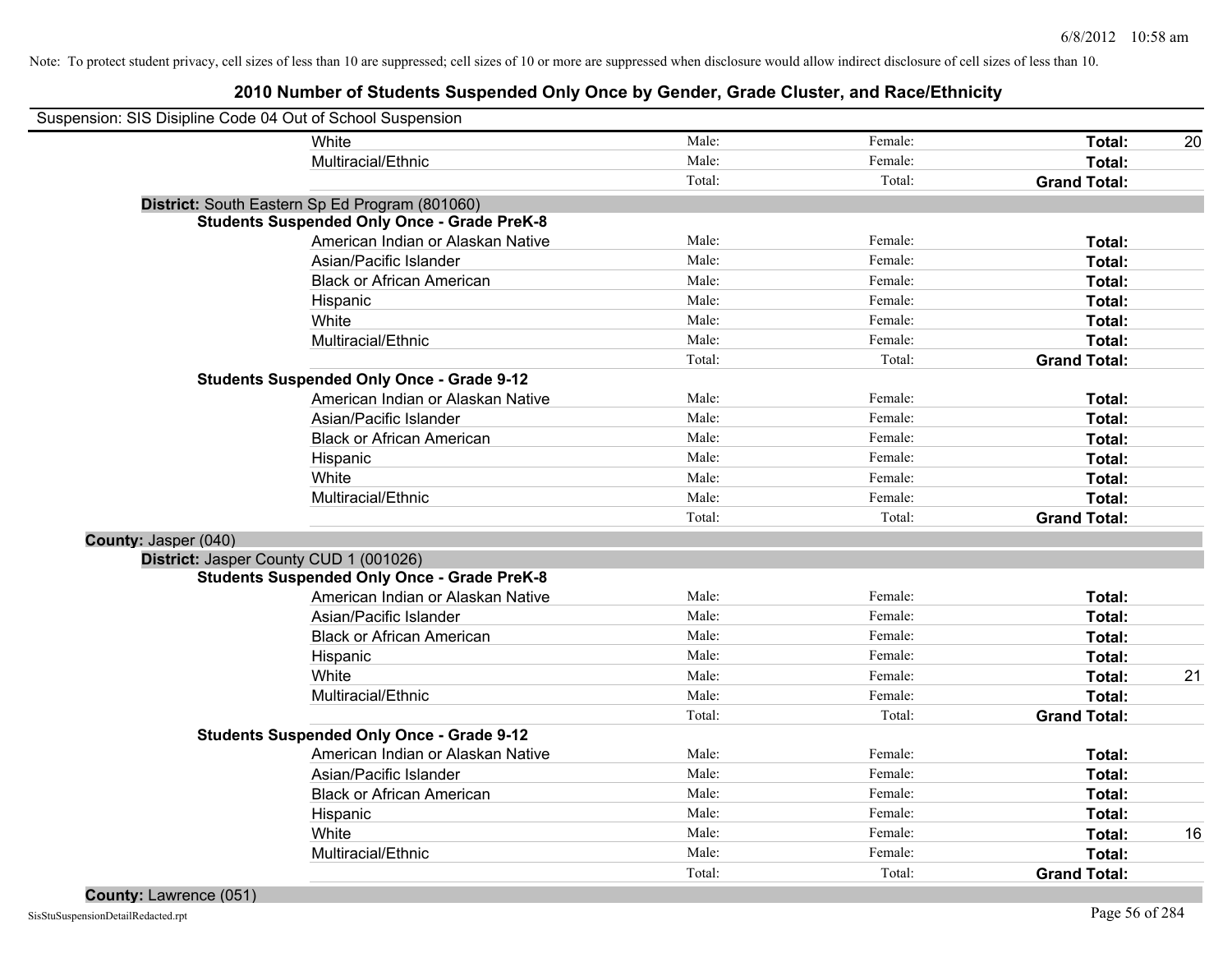| Suspension: SIS Disipline Code 04 Out of School Suspension |                                                    |        |         |                     |    |
|------------------------------------------------------------|----------------------------------------------------|--------|---------|---------------------|----|
|                                                            | District: Lawrence County CUD 20 (020026)          |        |         |                     |    |
|                                                            | <b>Students Suspended Only Once - Grade PreK-8</b> |        |         |                     |    |
|                                                            | American Indian or Alaskan Native                  | Male:  | Female: | Total:              |    |
|                                                            | Asian/Pacific Islander                             | Male:  | Female: | Total:              |    |
|                                                            | <b>Black or African American</b>                   | Male:  | Female: | Total:              |    |
|                                                            | Hispanic                                           | Male:  | Female: | Total:              |    |
|                                                            | White                                              | Male:  | Female: | Total:              |    |
|                                                            | Multiracial/Ethnic                                 | Male:  | Female: | Total:              |    |
|                                                            |                                                    | Total: | Total:  | <b>Grand Total:</b> |    |
|                                                            | <b>Students Suspended Only Once - Grade 9-12</b>   |        |         |                     |    |
|                                                            | American Indian or Alaskan Native                  | Male:  | Female: | Total:              |    |
|                                                            | Asian/Pacific Islander                             | Male:  | Female: | Total:              |    |
|                                                            | <b>Black or African American</b>                   | Male:  | Female: | Total:              |    |
|                                                            | Hispanic                                           | Male:  | Female: | Total:              |    |
|                                                            | White                                              | Male:  | Female: | Total:              | 15 |
|                                                            | Multiracial/Ethnic                                 | Male:  | Female: | Total:              |    |
|                                                            |                                                    | Total: | Total:  | <b>Grand Total:</b> |    |
| District: Red Hill CUSD 10 (010026)                        |                                                    |        |         |                     |    |
|                                                            | <b>Students Suspended Only Once - Grade PreK-8</b> |        |         |                     |    |
|                                                            | American Indian or Alaskan Native                  | Male:  | Female: | Total:              |    |
|                                                            | Asian/Pacific Islander                             | Male:  | Female: | Total:              |    |
|                                                            | <b>Black or African American</b>                   | Male:  | Female: | Total:              |    |
|                                                            | Hispanic                                           | Male:  | Female: | Total:              |    |
|                                                            | White                                              | Male:  | Female: | Total:              | 19 |
|                                                            | Multiracial/Ethnic                                 | Male:  | Female: | Total:              |    |
|                                                            |                                                    | Total: | Total:  | <b>Grand Total:</b> |    |
|                                                            | <b>Students Suspended Only Once - Grade 9-12</b>   |        |         |                     |    |
|                                                            | American Indian or Alaskan Native                  | Male:  | Female: | Total:              |    |
|                                                            | Asian/Pacific Islander                             | Male:  | Female: | Total:              |    |
|                                                            | <b>Black or African American</b>                   | Male:  | Female: | Total:              |    |
|                                                            | Hispanic                                           | Male:  | Female: | Total:              |    |
|                                                            | White                                              | Male:  | Female: | Total:              | 24 |
|                                                            |                                                    |        | Female: | Total:              |    |
|                                                            | Multiracial/Ethnic                                 | Male:  |         |                     |    |
|                                                            |                                                    | Total: | Total:  | <b>Grand Total:</b> |    |
| County: Non-Public School (000)                            |                                                    |        |         |                     |    |
|                                                            | District: Clay/Cwford/Jsper/Lwrnce/Rhland (000000) |        |         |                     |    |
|                                                            | <b>Students Suspended Only Once - Grade PreK-8</b> |        |         |                     |    |
|                                                            | American Indian or Alaskan Native                  | Male:  | Female: | <b>Total:</b>       |    |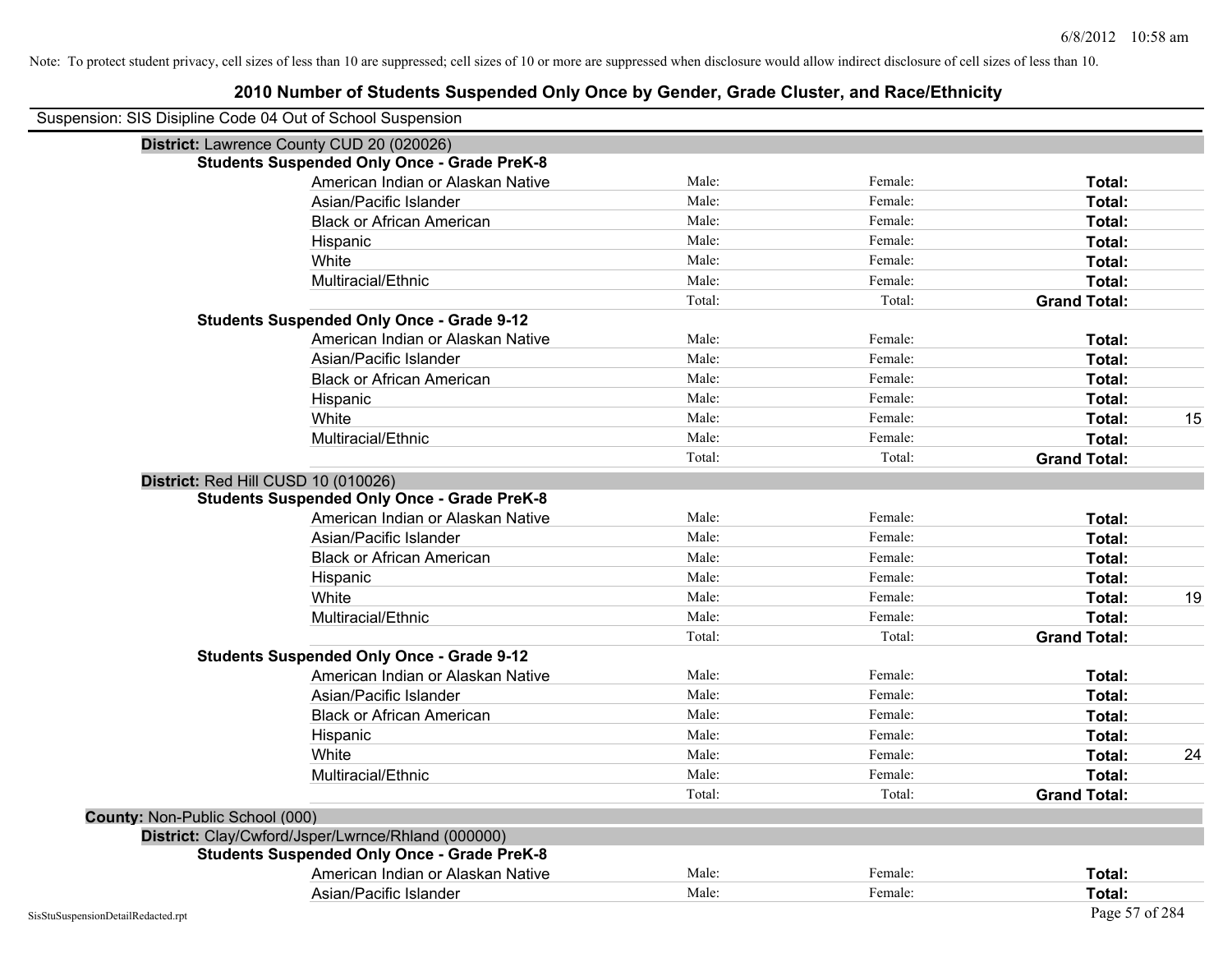| Suspension: SIS Disipline Code 04 Out of School Suspension |                                                    |        |    |         |    |                     |    |
|------------------------------------------------------------|----------------------------------------------------|--------|----|---------|----|---------------------|----|
|                                                            | <b>Black or African American</b>                   | Male:  |    | Female: |    | Total:              |    |
|                                                            | Hispanic                                           | Male:  |    | Female: |    | Total:              |    |
|                                                            | White                                              | Male:  |    | Female: |    | Total:              |    |
|                                                            | Multiracial/Ethnic                                 | Male:  |    | Female: |    | Total:              |    |
|                                                            |                                                    | Total: |    | Total:  |    | <b>Grand Total:</b> |    |
|                                                            | <b>Students Suspended Only Once - Grade 9-12</b>   |        |    |         |    |                     |    |
|                                                            | American Indian or Alaskan Native                  | Male:  |    | Female: |    | Total:              |    |
|                                                            | Asian/Pacific Islander                             | Male:  |    | Female: |    | Total:              |    |
|                                                            | <b>Black or African American</b>                   | Male:  |    | Female: |    | Total:              |    |
|                                                            | Hispanic                                           | Male:  |    | Female: |    | Total:              |    |
|                                                            | White                                              | Male:  |    | Female: |    | Total:              |    |
|                                                            | Multiracial/Ethnic                                 | Male:  |    | Female: |    | Total:              |    |
|                                                            |                                                    | Total: |    | Total:  |    | <b>Grand Total:</b> |    |
| County: Richland (080)                                     |                                                    |        |    |         |    |                     |    |
|                                                            | District: East Richland CUSD 1 (001026)            |        |    |         |    |                     |    |
|                                                            | <b>Students Suspended Only Once - Grade PreK-8</b> |        |    |         |    |                     |    |
|                                                            | American Indian or Alaskan Native                  | Male:  |    | Female: |    | Total:              |    |
|                                                            | Asian/Pacific Islander                             | Male:  |    | Female: |    | Total:              |    |
|                                                            | <b>Black or African American</b>                   | Male:  |    | Female: |    | Total:              |    |
|                                                            | Hispanic                                           | Male:  |    | Female: |    | Total:              |    |
|                                                            | White                                              | Male:  |    | Female: |    | Total:              | 21 |
|                                                            | Multiracial/Ethnic                                 | Male:  |    | Female: |    | Total:              |    |
|                                                            |                                                    | Total: |    | Total:  |    | <b>Grand Total:</b> |    |
|                                                            | <b>Students Suspended Only Once - Grade 9-12</b>   |        |    |         |    |                     |    |
|                                                            | American Indian or Alaskan Native                  | Male:  |    | Female: |    | Total:              |    |
|                                                            | Asian/Pacific Islander                             | Male:  |    | Female: |    | Total:              |    |
|                                                            | <b>Black or African American</b>                   | Male:  |    | Female: |    | Total:              |    |
|                                                            | Hispanic                                           | Male:  |    | Female: |    | Total:              |    |
|                                                            | White                                              | Male:  | 27 | Female: | 12 | Total:              | 39 |
|                                                            | Multiracial/Ethnic                                 | Male:  |    | Female: |    | Total:              |    |
|                                                            |                                                    | Total: |    | Total:  |    | <b>Grand Total:</b> |    |
|                                                            | District: West Richland CUSD 2 (002026)            |        |    |         |    |                     |    |
|                                                            | <b>Students Suspended Only Once - Grade PreK-8</b> |        |    |         |    |                     |    |
|                                                            | American Indian or Alaskan Native                  | Male:  |    | Female: |    | Total:              |    |
|                                                            | Asian/Pacific Islander                             | Male:  |    | Female: |    | Total:              |    |
|                                                            | <b>Black or African American</b>                   | Male:  |    | Female: |    | Total:              |    |
|                                                            | Hispanic                                           | Male:  |    | Female: |    | Total:              |    |
|                                                            | White                                              | Male:  |    | Female: |    | Total:              |    |
|                                                            | Multiracial/Ethnic                                 | Male:  |    | Female: |    | Total:              |    |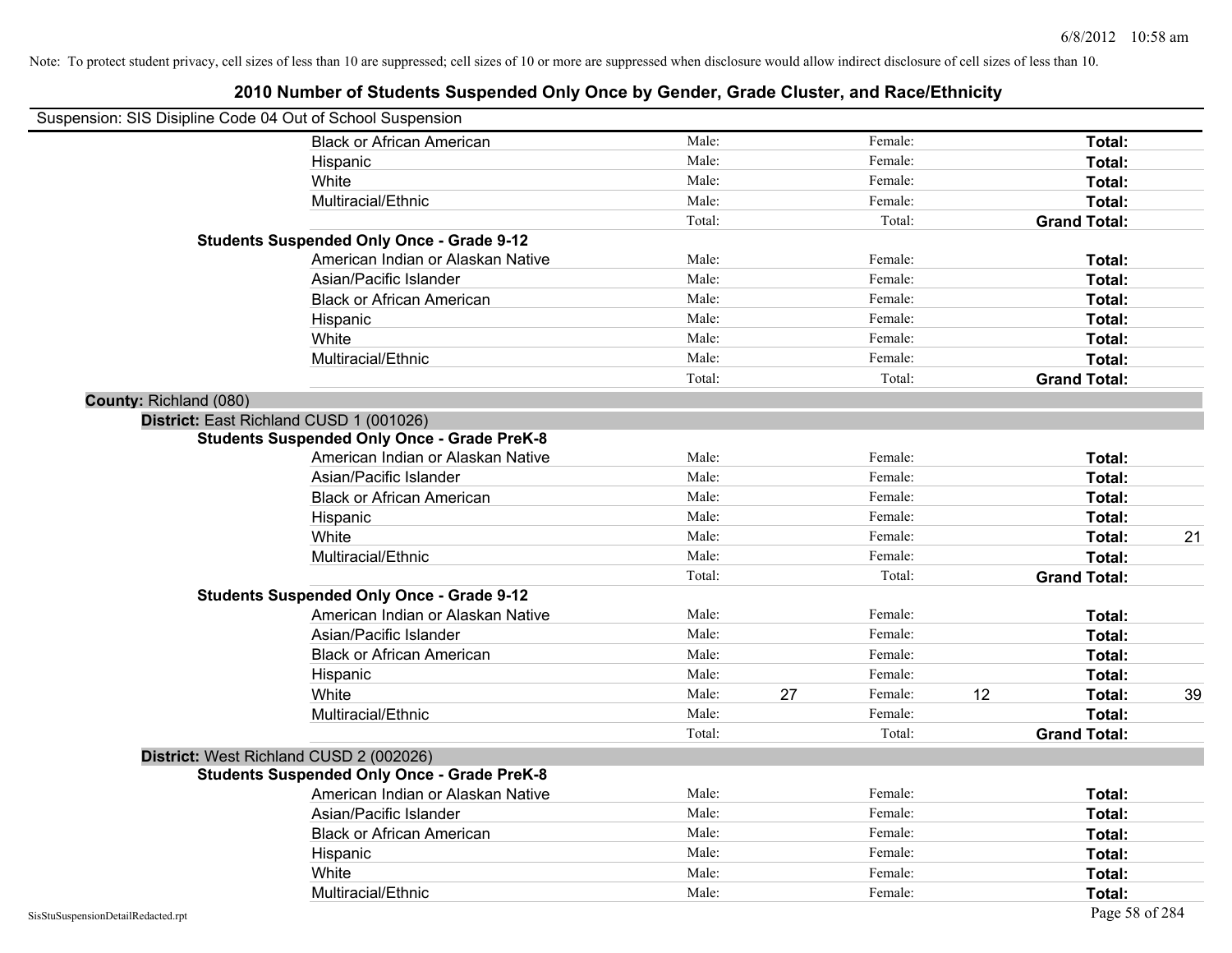|                                            | Suspension: SIS Disipline Code 04 Out of School Suspension |        |         |                     |
|--------------------------------------------|------------------------------------------------------------|--------|---------|---------------------|
|                                            |                                                            | Total: | Total:  | <b>Grand Total:</b> |
|                                            | <b>Students Suspended Only Once - Grade 9-12</b>           |        |         |                     |
|                                            | American Indian or Alaskan Native                          | Male:  | Female: | Total:              |
|                                            | Asian/Pacific Islander                                     | Male:  | Female: | Total:              |
|                                            | <b>Black or African American</b>                           | Male:  | Female: | Total:              |
|                                            | Hispanic                                                   | Male:  | Female: | Total:              |
|                                            | White                                                      | Male:  | Female: | Total:              |
|                                            | Multiracial/Ethnic                                         | Male:  | Female: | Total:              |
|                                            |                                                            | Total: | Total:  | <b>Grand Total:</b> |
|                                            |                                                            |        |         |                     |
| Region: Clinton/Marion/Washington ROE (13) |                                                            |        |         |                     |
| County: Clinton (014)                      |                                                            |        |         |                     |
|                                            | <b>District: Albers SD 63 (063002)</b>                     |        |         |                     |
|                                            | <b>Students Suspended Only Once - Grade PreK-8</b>         |        |         |                     |
|                                            | American Indian or Alaskan Native                          | Male:  | Female: | Total:              |
|                                            | Asian/Pacific Islander                                     | Male:  | Female: | Total:              |
|                                            | <b>Black or African American</b>                           | Male:  | Female: | Total:              |
|                                            | Hispanic                                                   | Male:  | Female: | Total:              |
|                                            | White                                                      | Male:  | Female: | Total:              |
|                                            | Multiracial/Ethnic                                         | Male:  | Female: | Total:              |
|                                            |                                                            | Total: | Total:  | <b>Grand Total:</b> |
|                                            | District: Aviston SD 21 (021002)                           |        |         |                     |
|                                            | <b>Students Suspended Only Once - Grade PreK-8</b>         |        |         |                     |
|                                            | American Indian or Alaskan Native                          | Male:  | Female: | Total:              |
|                                            | Asian/Pacific Islander                                     | Male:  | Female: | Total:              |
|                                            | <b>Black or African American</b>                           | Male:  | Female: | Total:              |
|                                            | Hispanic                                                   | Male:  | Female: | Total:              |
|                                            | White                                                      | Male:  | Female: | Total:              |
|                                            | Multiracial/Ethnic                                         | Male:  | Female: | Total:              |
|                                            |                                                            | Total: | Total:  | <b>Grand Total:</b> |
|                                            | <b>District: Breese SD 12 (012004)</b>                     |        |         |                     |
|                                            | <b>Students Suspended Only Once - Grade PreK-8</b>         |        |         |                     |
|                                            | American Indian or Alaskan Native                          | Male:  | Female: | Total:              |
|                                            | Asian/Pacific Islander                                     | Male:  | Female: | Total:              |
|                                            | <b>Black or African American</b>                           | Male:  | Female: | Total:              |
|                                            | Hispanic                                                   | Male:  | Female: | Total:              |
|                                            | White                                                      | Male:  | Female: | 10<br>Total:        |
|                                            | Multiracial/Ethnic                                         | Male:  | Female: | Total:              |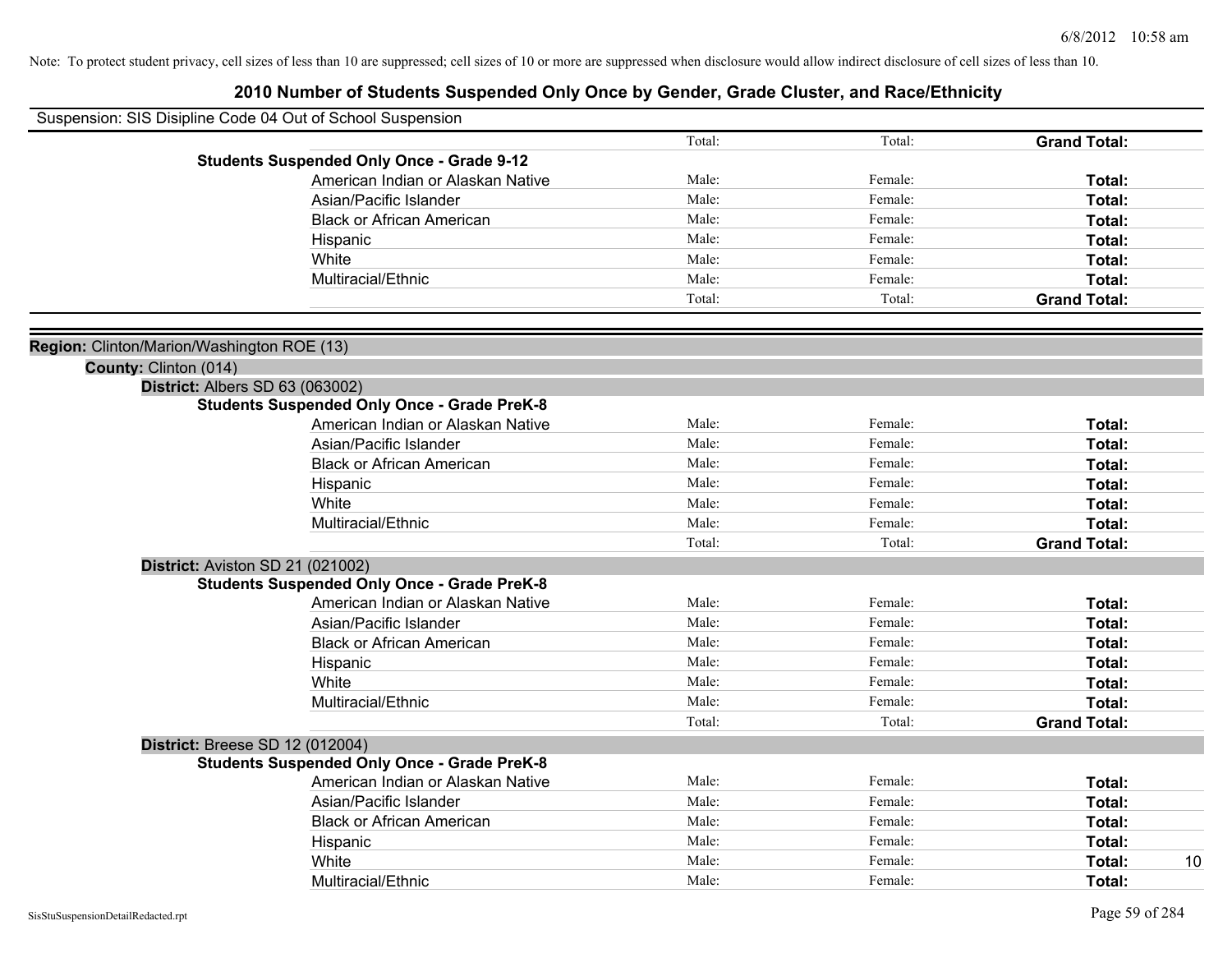# **2010 Number of Students Suspended Only Once by Gender, Grade Cluster, and Race/Ethnicity**

| Suspension: SIS Disipline Code 04 Out of School Suspension                            | Total:         | Total:             | <b>Grand Total:</b> |
|---------------------------------------------------------------------------------------|----------------|--------------------|---------------------|
|                                                                                       |                |                    |                     |
| District: Carlyle CUSD 1 (001026)                                                     |                |                    |                     |
| <b>Students Suspended Only Once - Grade PreK-8</b>                                    | Male:          | Female:            |                     |
| American Indian or Alaskan Native<br>Asian/Pacific Islander                           | Male:          | Female:            | Total:              |
|                                                                                       | Male:          |                    | Total:              |
| <b>Black or African American</b>                                                      | Male:          | Female:<br>Female: | Total:              |
| Hispanic                                                                              |                |                    | Total:              |
| White                                                                                 | Male:<br>Male: | Female:            | Total:              |
| Multiracial/Ethnic                                                                    |                | Female:            | Total:              |
|                                                                                       | Total:         | Total:             | <b>Grand Total:</b> |
| <b>Students Suspended Only Once - Grade 9-12</b><br>American Indian or Alaskan Native | Male:          | Female:            |                     |
| Asian/Pacific Islander                                                                | Male:          | Female:            | Total:              |
|                                                                                       | Male:          | Female:            | Total:              |
| <b>Black or African American</b>                                                      |                |                    | <b>Total:</b>       |
| Hispanic                                                                              | Male:<br>Male: | Female:<br>Female: | Total:              |
| White<br>Multiracial/Ethnic                                                           | Male:          | Female:            | Total:              |
|                                                                                       | Total:         | Total:             | Total:              |
|                                                                                       |                |                    | <b>Grand Total:</b> |
| District: Central CHSD 71 (071016)                                                    |                |                    |                     |
| <b>Students Suspended Only Once - Grade 9-12</b>                                      | Male:          | Female:            |                     |
| American Indian or Alaskan Native                                                     | Male:          | Female:            | Total:              |
| Asian/Pacific Islander                                                                | Male:          |                    | Total:              |
| <b>Black or African American</b>                                                      |                | Female:            | Total:              |
| Hispanic                                                                              | Male:          | Female:            | Total:              |
| White                                                                                 | Male:<br>Male: | Female:            | Total:              |
| Multiracial/Ethnic                                                                    |                | Female:            | Total:              |
|                                                                                       | Total:         | Total:             | <b>Grand Total:</b> |
| District: Germantown SD 60 (060002)                                                   |                |                    |                     |
| <b>Students Suspended Only Once - Grade PreK-8</b>                                    |                |                    |                     |
| American Indian or Alaskan Native                                                     | Male:          | Female:            | Total:              |
| Asian/Pacific Islander                                                                | Male:          | Female:            | Total:              |
| <b>Black or African American</b>                                                      | Male:          | Female:            | Total:              |
| Hispanic                                                                              | Male:          | Female:            | Total:              |
| White                                                                                 | Male:          | Female:            | Total:              |
| Multiracial/Ethnic                                                                    | Male:          | Female:            | Total:              |
|                                                                                       | Total:         | Total:             | <b>Grand Total:</b> |

**District:** North Wamac SD 186 (186002) **Students Suspended Only Once - Grade PreK-8**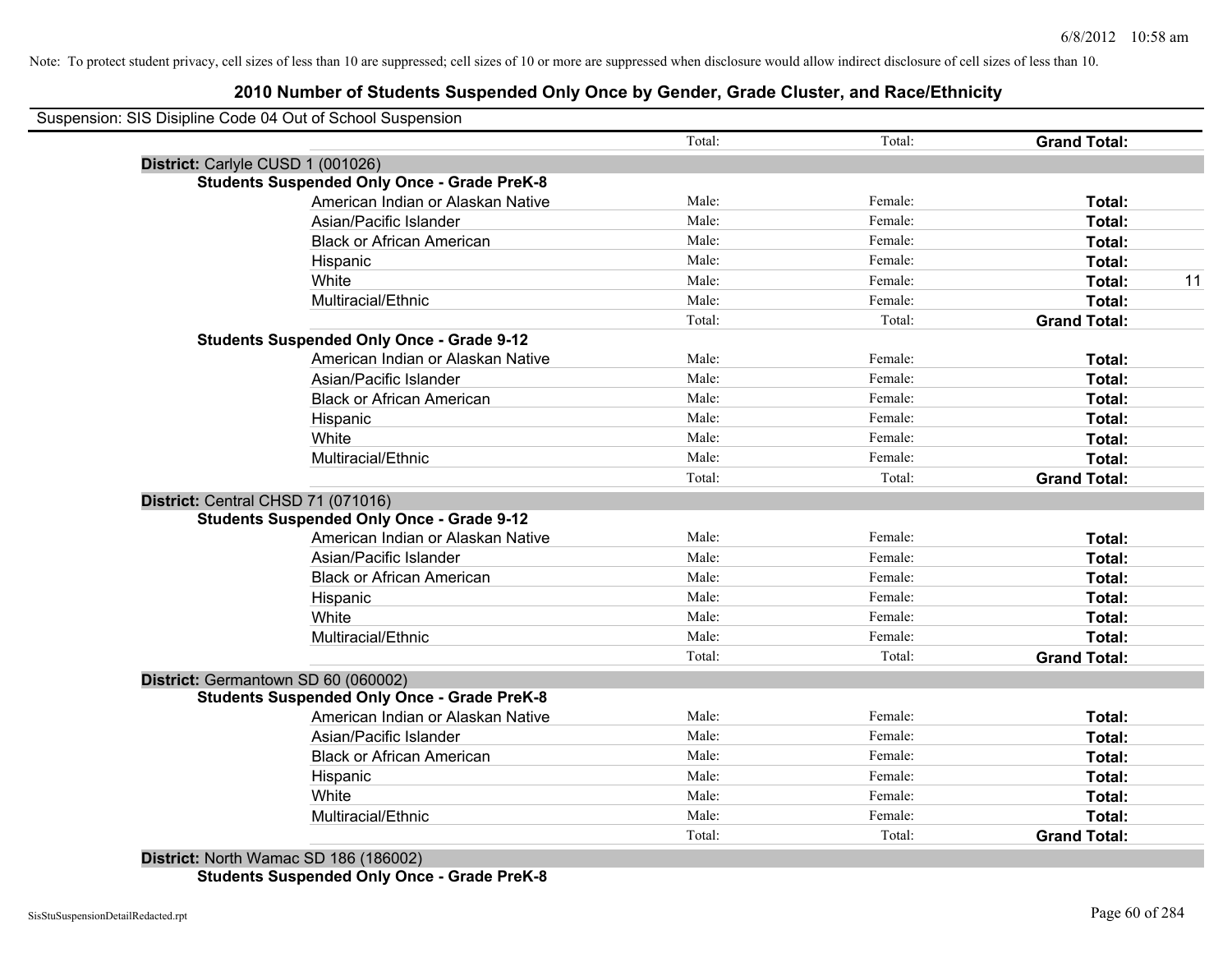|                      | Suspension: SIS Disipline Code 04 Out of School Suspension |        |         |                     |
|----------------------|------------------------------------------------------------|--------|---------|---------------------|
|                      | American Indian or Alaskan Native                          | Male:  | Female: | Total:              |
|                      | Asian/Pacific Islander                                     | Male:  | Female: | Total:              |
|                      | <b>Black or African American</b>                           | Male:  | Female: | Total:              |
|                      | Hispanic                                                   | Male:  | Female: | Total:              |
|                      | White                                                      | Male:  | Female: | Total:              |
|                      | Multiracial/Ethnic                                         | Male:  | Female: | Total:              |
|                      |                                                            | Total: | Total:  | <b>Grand Total:</b> |
|                      | District: Wesclin CUSD 3 (003026)                          |        |         |                     |
|                      | <b>Students Suspended Only Once - Grade PreK-8</b>         |        |         |                     |
|                      | American Indian or Alaskan Native                          | Male:  | Female: | Total:              |
|                      | Asian/Pacific Islander                                     | Male:  | Female: | Total:              |
|                      | <b>Black or African American</b>                           | Male:  | Female: | Total:              |
|                      | Hispanic                                                   | Male:  | Female: | Total:              |
|                      | White                                                      | Male:  | Female: | Total:              |
|                      | Multiracial/Ethnic                                         | Male:  | Female: | Total:              |
|                      |                                                            | Total: | Total:  | <b>Grand Total:</b> |
|                      | <b>Students Suspended Only Once - Grade 9-12</b>           |        |         |                     |
|                      | American Indian or Alaskan Native                          | Male:  | Female: | Total:              |
|                      | Asian/Pacific Islander                                     | Male:  | Female: | Total:              |
|                      | <b>Black or African American</b>                           | Male:  | Female: | Total:              |
|                      | Hispanic                                                   | Male:  | Female: | Total:              |
|                      | White                                                      | Male:  | Female: | 15<br>Total:        |
|                      | Multiracial/Ethnic                                         | Male:  | Female: | Total:              |
|                      |                                                            | Total: | Total:  | <b>Grand Total:</b> |
|                      | District: Willow Grove SD 46 (046002)                      |        |         |                     |
|                      | <b>Students Suspended Only Once - Grade PreK-8</b>         |        |         |                     |
|                      | American Indian or Alaskan Native                          | Male:  | Female: | Total:              |
|                      | Asian/Pacific Islander                                     | Male:  | Female: | Total:              |
|                      | <b>Black or African American</b>                           | Male:  | Female: | Total:              |
|                      | Hispanic                                                   | Male:  | Female: | Total:              |
|                      | White                                                      | Male:  | Female: | Total:              |
|                      | Multiracial/Ethnic                                         | Male:  | Female: | Total:              |
|                      |                                                            | Total: | Total:  | <b>Grand Total:</b> |
| County: Marion (058) |                                                            |        |         |                     |
|                      | District: Centralia HSD 200 (200017)                       |        |         |                     |
|                      | <b>Students Suspended Only Once - Grade 9-12</b>           |        |         |                     |
|                      | American Indian or Alaskan Native                          | Male:  | Female: | Total:              |
|                      | Asian/Pacific Islander                                     | Male:  | Female: | Total:              |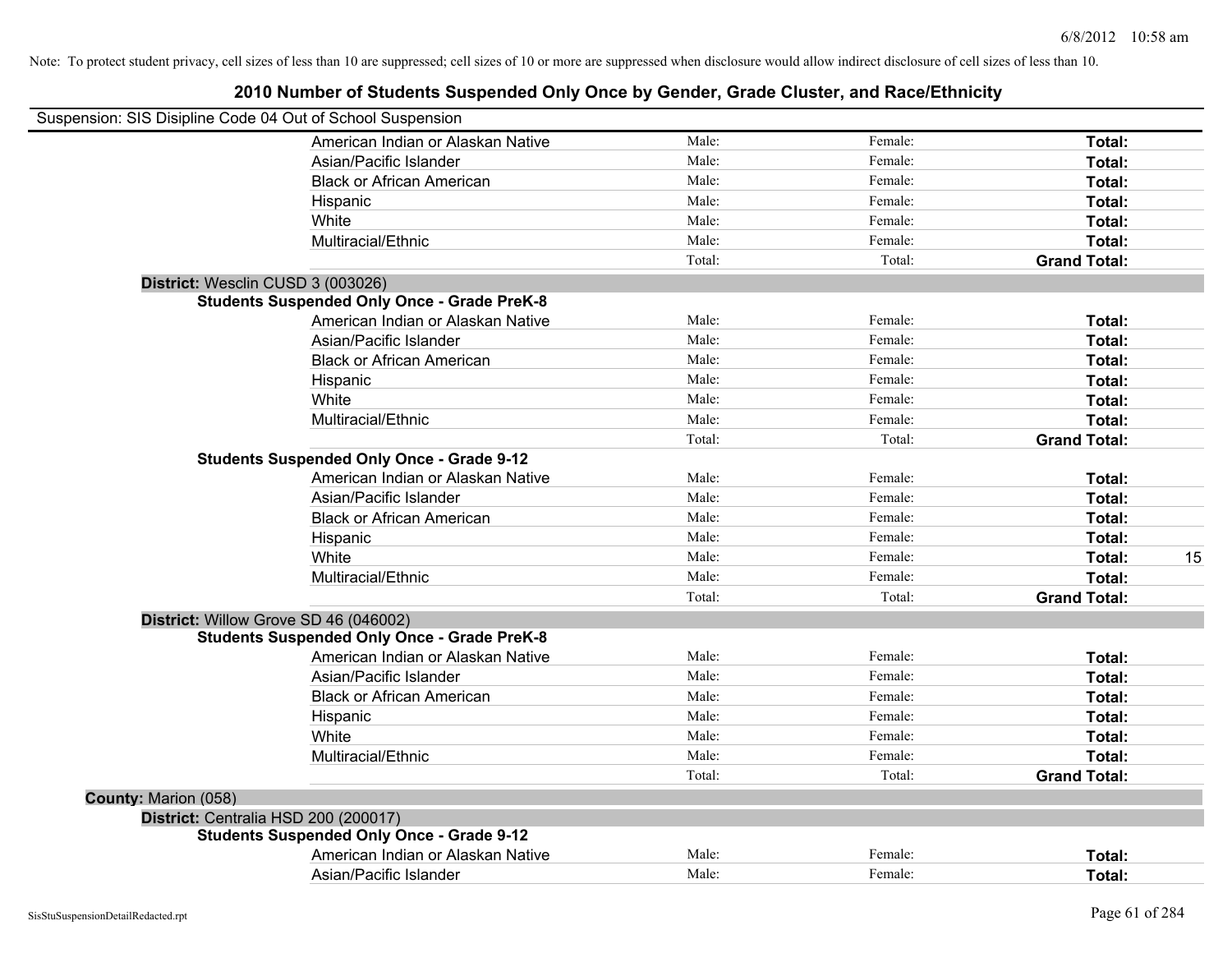| Suspension: SIS Disipline Code 04 Out of School Suspension |        |    |         |    |                     |    |
|------------------------------------------------------------|--------|----|---------|----|---------------------|----|
| <b>Black or African American</b>                           | Male:  |    | Female: |    | Total:              | 13 |
| Hispanic                                                   | Male:  |    | Female: |    | Total:              |    |
| White                                                      | Male:  | 34 | Female: | 16 | Total:              | 50 |
| Multiracial/Ethnic                                         | Male:  |    | Female: |    | Total:              |    |
|                                                            | Total: |    | Total:  |    | <b>Grand Total:</b> |    |
| District: Centralia SD 135 (135002)                        |        |    |         |    |                     |    |
| <b>Students Suspended Only Once - Grade PreK-8</b>         |        |    |         |    |                     |    |
| American Indian or Alaskan Native                          | Male:  |    | Female: |    | Total:              |    |
| Asian/Pacific Islander                                     | Male:  |    | Female: |    | Total:              |    |
| <b>Black or African American</b>                           | Male:  |    | Female: |    | Total:              | 20 |
| Hispanic                                                   | Male:  |    | Female: |    | Total:              |    |
| White                                                      | Male:  | 46 | Female: | 12 | Total:              | 58 |
| Multiracial/Ethnic                                         | Male:  |    | Female: |    | Total:              | 10 |
|                                                            | Total: |    | Total:  |    | <b>Grand Total:</b> |    |
| District: luka CCSD 7 (007004)                             |        |    |         |    |                     |    |
| <b>Students Suspended Only Once - Grade PreK-8</b>         |        |    |         |    |                     |    |
| American Indian or Alaskan Native                          | Male:  |    | Female: |    | Total:              |    |
| Asian/Pacific Islander                                     | Male:  |    | Female: |    | Total:              |    |
| <b>Black or African American</b>                           | Male:  |    | Female: |    | Total:              |    |
| Hispanic                                                   | Male:  |    | Female: |    | Total:              |    |
| White                                                      | Male:  |    | Female: |    | Total:              |    |
| Multiracial/Ethnic                                         | Male:  |    | Female: |    | Total:              |    |
|                                                            | Total: |    | Total:  |    | <b>Grand Total:</b> |    |
| District: Kaskaskia Spec Educ District (801060)            |        |    |         |    |                     |    |
| <b>Students Suspended Only Once - Grade 9-12</b>           |        |    |         |    |                     |    |
| American Indian or Alaskan Native                          | Male:  |    | Female: |    | Total:              |    |
| Asian/Pacific Islander                                     | Male:  |    | Female: |    | Total:              |    |
| <b>Black or African American</b>                           | Male:  |    | Female: |    | Total:              |    |
| Hispanic                                                   | Male:  |    | Female: |    | Total:              |    |
| White                                                      | Male:  |    | Female: |    | Total:              |    |
| Multiracial/Ethnic                                         | Male:  |    | Female: |    | Total:              |    |
|                                                            | Total: |    | Total:  |    | <b>Grand Total:</b> |    |
| District: Odin CHSD 700 (700016)                           |        |    |         |    |                     |    |
| <b>Students Suspended Only Once - Grade 9-12</b>           |        |    |         |    |                     |    |
| American Indian or Alaskan Native                          | Male:  |    | Female: |    | Total:              |    |
| Asian/Pacific Islander                                     | Male:  |    | Female: |    | Total:              |    |
| <b>Black or African American</b>                           | Male:  |    | Female: |    | Total:              |    |
| Hispanic                                                   | Male:  |    | Female: |    | Total:              |    |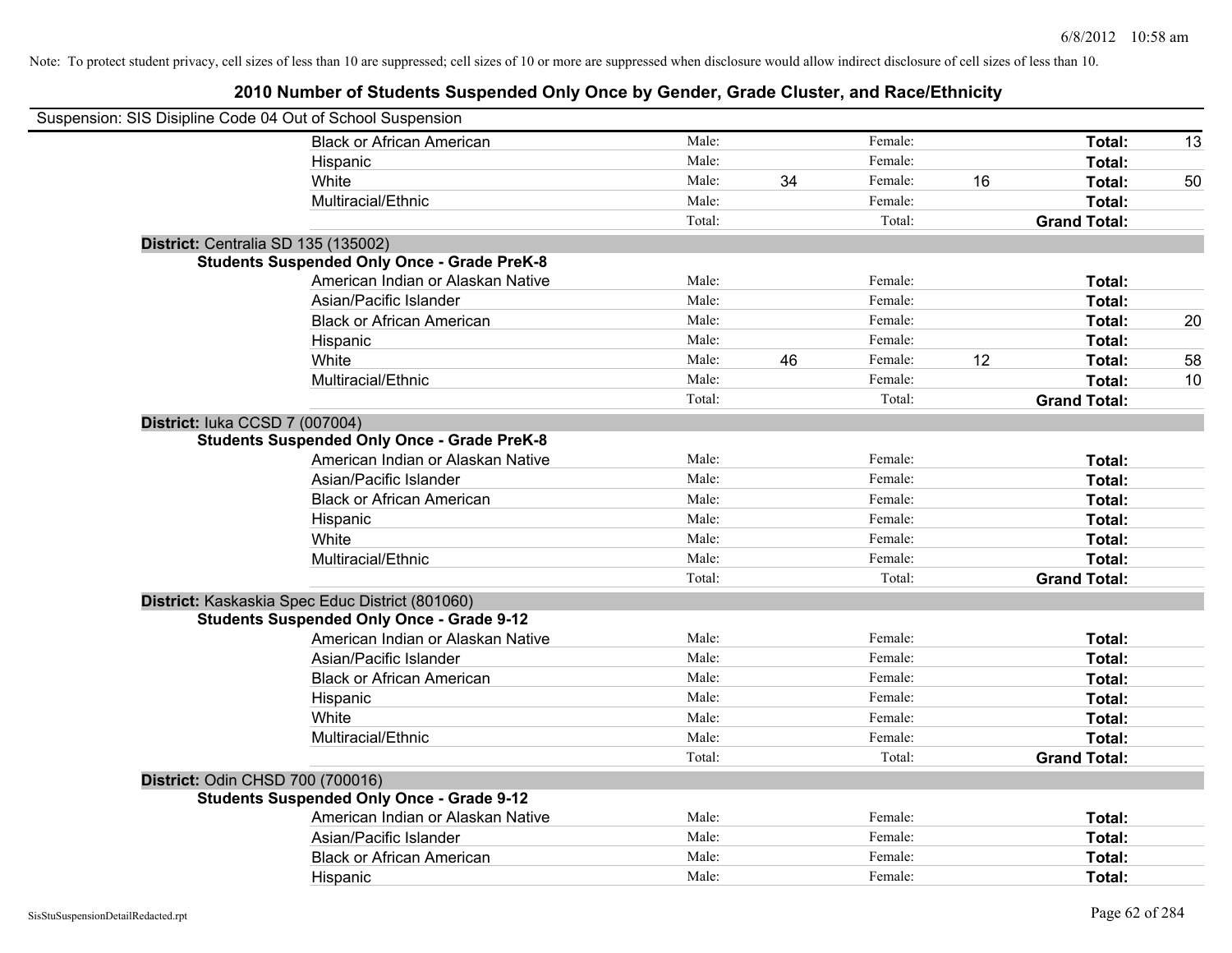| Suspension: SIS Disipline Code 04 Out of School Suspension |                                                    |        |    |         |    |                     |    |
|------------------------------------------------------------|----------------------------------------------------|--------|----|---------|----|---------------------|----|
|                                                            | White                                              | Male:  |    | Female: |    | Total:              |    |
|                                                            | Multiracial/Ethnic                                 | Male:  |    | Female: |    | Total:              |    |
|                                                            |                                                    | Total: |    | Total:  |    | <b>Grand Total:</b> |    |
| District: Odin SD 122 (122002)                             |                                                    |        |    |         |    |                     |    |
|                                                            | <b>Students Suspended Only Once - Grade PreK-8</b> |        |    |         |    |                     |    |
|                                                            | American Indian or Alaskan Native                  | Male:  |    | Female: |    | Total:              |    |
|                                                            | Asian/Pacific Islander                             | Male:  |    | Female: |    | Total:              |    |
|                                                            | <b>Black or African American</b>                   | Male:  |    | Female: |    | Total:              |    |
|                                                            | Hispanic                                           | Male:  |    | Female: |    | Total:              |    |
|                                                            | White                                              | Male:  |    | Female: |    | Total:              |    |
|                                                            | Multiracial/Ethnic                                 | Male:  |    | Female: |    | Total:              |    |
|                                                            |                                                    | Total: |    | Total:  |    | <b>Grand Total:</b> |    |
| District: Patoka CUSD 100 (100026)                         |                                                    |        |    |         |    |                     |    |
|                                                            | <b>Students Suspended Only Once - Grade PreK-8</b> |        |    |         |    |                     |    |
|                                                            | American Indian or Alaskan Native                  | Male:  |    | Female: |    | Total:              |    |
|                                                            | Asian/Pacific Islander                             | Male:  |    | Female: |    | Total:              |    |
|                                                            | <b>Black or African American</b>                   | Male:  |    | Female: |    | Total:              |    |
|                                                            | Hispanic                                           | Male:  |    | Female: |    | Total:              |    |
|                                                            | White                                              | Male:  |    | Female: |    | Total:              |    |
|                                                            | Multiracial/Ethnic                                 | Male:  |    | Female: |    | Total:              |    |
|                                                            |                                                    | Total: |    | Total:  |    | <b>Grand Total:</b> |    |
|                                                            | <b>Students Suspended Only Once - Grade 9-12</b>   |        |    |         |    |                     |    |
|                                                            | American Indian or Alaskan Native                  | Male:  |    | Female: |    | Total:              |    |
|                                                            | Asian/Pacific Islander                             | Male:  |    | Female: |    | Total:              |    |
|                                                            | <b>Black or African American</b>                   | Male:  |    | Female: |    | Total:              |    |
|                                                            | Hispanic                                           | Male:  |    | Female: |    | Total:              |    |
|                                                            | White                                              | Male:  |    | Female: |    | Total:              |    |
|                                                            | Multiracial/Ethnic                                 | Male:  |    | Female: |    | Total:              |    |
|                                                            |                                                    | Total: |    | Total:  |    | <b>Grand Total:</b> |    |
| District: Salem CHSD 600 (600016)                          |                                                    |        |    |         |    |                     |    |
|                                                            | <b>Students Suspended Only Once - Grade 9-12</b>   |        |    |         |    |                     |    |
|                                                            | American Indian or Alaskan Native                  | Male:  |    | Female: |    | Total:              |    |
|                                                            | Asian/Pacific Islander                             | Male:  |    | Female: |    | Total:              |    |
|                                                            | <b>Black or African American</b>                   | Male:  |    | Female: |    | Total:              |    |
|                                                            | Hispanic                                           | Male:  |    | Female: |    | Total:              |    |
|                                                            | White                                              | Male:  | 23 | Female: | 12 | Total:              | 35 |
|                                                            | Multiracial/Ethnic                                 | Male:  |    | Female: |    | Total:              |    |
|                                                            |                                                    | Total: |    | Total:  |    | <b>Grand Total:</b> |    |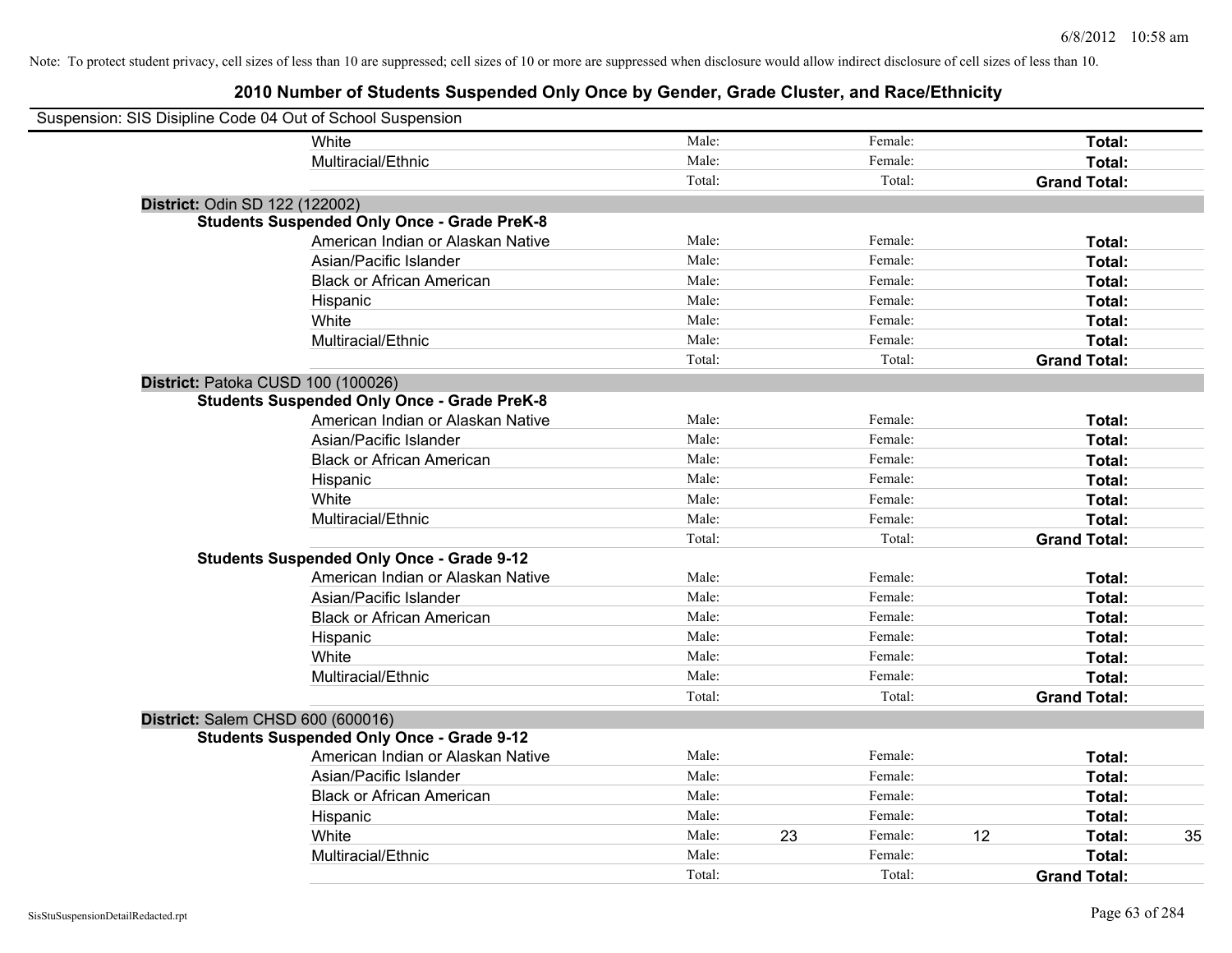|                                        | District: Salem SD 111 (111002)                    |        |         |                     |
|----------------------------------------|----------------------------------------------------|--------|---------|---------------------|
|                                        | <b>Students Suspended Only Once - Grade PreK-8</b> |        |         |                     |
|                                        | American Indian or Alaskan Native                  | Male:  | Female: | Total:              |
|                                        | Asian/Pacific Islander                             | Male:  | Female: | Total:              |
|                                        | <b>Black or African American</b>                   | Male:  | Female: | Total:              |
|                                        | Hispanic                                           | Male:  | Female: | Total:              |
|                                        | White                                              | Male:  | Female: | Total:              |
|                                        | Multiracial/Ethnic                                 | Male:  | Female: | Total:              |
|                                        |                                                    | Total: | Total:  | <b>Grand Total:</b> |
|                                        | District: Sandoval CUSD 501 (501026)               |        |         |                     |
|                                        | <b>Students Suspended Only Once - Grade PreK-8</b> |        |         |                     |
|                                        | American Indian or Alaskan Native                  | Male:  | Female: | Total:              |
|                                        | Asian/Pacific Islander                             | Male:  | Female: | Total:              |
|                                        | <b>Black or African American</b>                   | Male:  | Female: | Total:              |
|                                        | Hispanic                                           | Male:  | Female: | Total:              |
|                                        | White                                              | Male:  | Female: | Total:              |
|                                        | Multiracial/Ethnic                                 | Male:  | Female: | Total:              |
|                                        |                                                    | Total: | Total:  | <b>Grand Total:</b> |
|                                        | <b>Students Suspended Only Once - Grade 9-12</b>   |        |         |                     |
|                                        | American Indian or Alaskan Native                  | Male:  | Female: | Total:              |
|                                        | Asian/Pacific Islander                             | Male:  | Female: | Total:              |
|                                        | <b>Black or African American</b>                   | Male:  | Female: | Total:              |
|                                        | Hispanic                                           | Male:  | Female: | Total:              |
|                                        | White                                              | Male:  | Female: | Total:              |
|                                        | Multiracial/Ethnic                                 | Male:  | Female: | Total:              |
|                                        |                                                    | Total: | Total:  | <b>Grand Total:</b> |
|                                        | District: South Central CUD 401 (401026)           |        |         |                     |
|                                        | <b>Students Suspended Only Once - Grade PreK-8</b> |        |         |                     |
|                                        | American Indian or Alaskan Native                  | Male:  | Female: | Total:              |
|                                        | Asian/Pacific Islander                             | Male:  | Female: | Total:              |
|                                        | <b>Black or African American</b>                   | Male:  | Female: | Total:              |
|                                        | Hispanic                                           | Male:  | Female: | Total:              |
|                                        | White                                              | Male:  | Female: | Total:              |
|                                        | Multiracial/Ethnic                                 | Male:  | Female: | Total:              |
|                                        |                                                    | Total: | Total:  | <b>Grand Total:</b> |
| <b>County: Non-Public School (000)</b> |                                                    |        |         |                     |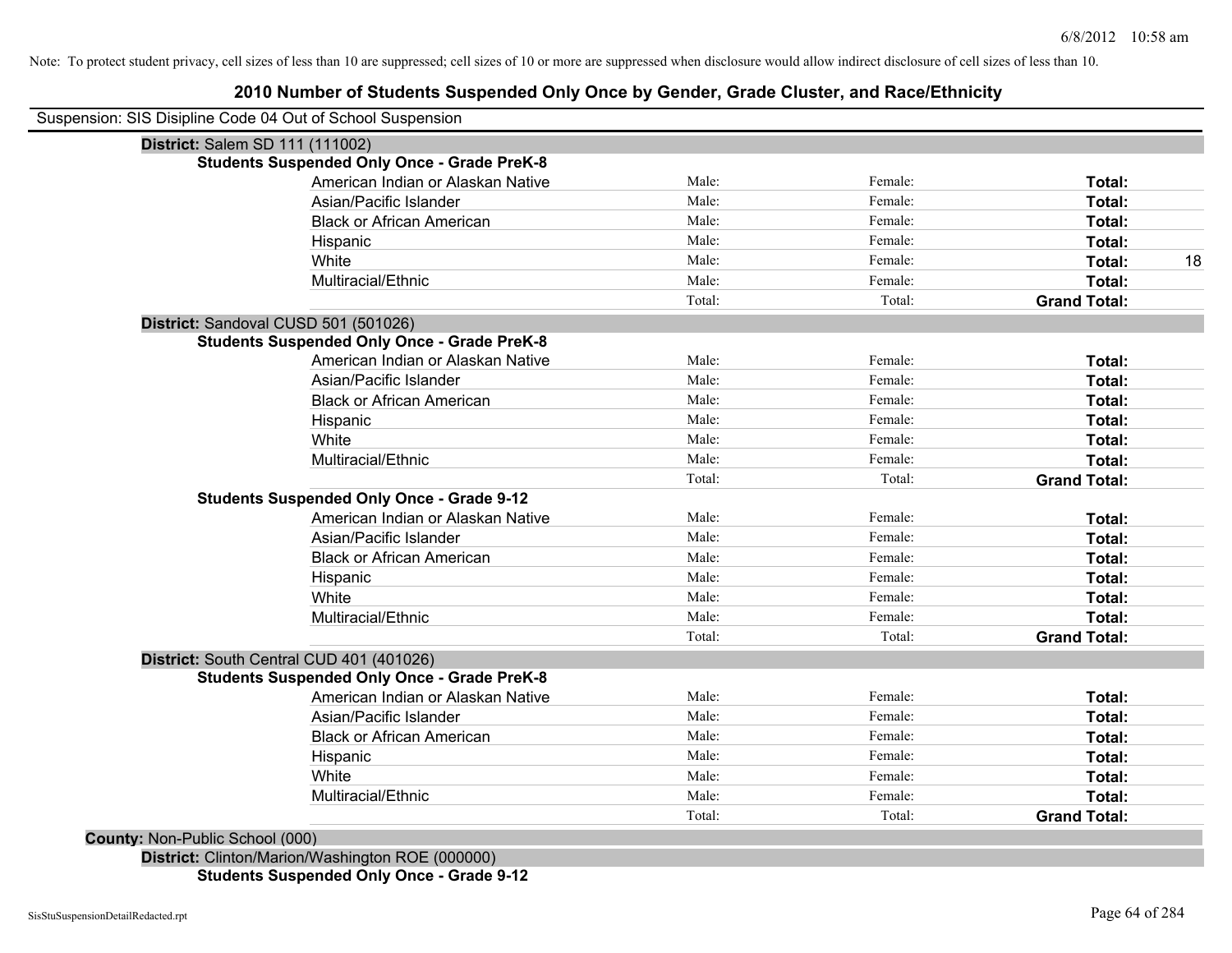| Suspension: SIS Disipline Code 04 Out of School Suspension |                                                    |        |         |                     |
|------------------------------------------------------------|----------------------------------------------------|--------|---------|---------------------|
|                                                            | American Indian or Alaskan Native                  | Male:  | Female: | Total:              |
|                                                            | Asian/Pacific Islander                             | Male:  | Female: | Total:              |
|                                                            | <b>Black or African American</b>                   | Male:  | Female: | Total:              |
|                                                            | Hispanic                                           | Male:  | Female: | Total:              |
|                                                            | White                                              | Male:  | Female: | Total:              |
|                                                            | Multiracial/Ethnic                                 | Male:  | Female: | Total:              |
|                                                            |                                                    | Total: | Total:  | <b>Grand Total:</b> |
| County: Washington (095)                                   |                                                    |        |         |                     |
| District: Ashley CCSD 15 (015004)                          |                                                    |        |         |                     |
|                                                            | <b>Students Suspended Only Once - Grade PreK-8</b> |        |         |                     |
|                                                            | American Indian or Alaskan Native                  | Male:  | Female: | Total:              |
|                                                            | Asian/Pacific Islander                             | Male:  | Female: | Total:              |
|                                                            | <b>Black or African American</b>                   | Male:  | Female: | Total:              |
|                                                            | Hispanic                                           | Male:  | Female: | Total:              |
|                                                            | White                                              | Male:  | Female: | Total:              |
|                                                            | Multiracial/Ethnic                                 | Male:  | Female: | Total:              |
|                                                            |                                                    | Total: | Total:  | <b>Grand Total:</b> |
| District: Hoyleton Cons SD 29 (029003)                     |                                                    |        |         |                     |
|                                                            | <b>Students Suspended Only Once - Grade PreK-8</b> |        |         |                     |
|                                                            | American Indian or Alaskan Native                  | Male:  | Female: | Total:              |
|                                                            | Asian/Pacific Islander                             | Male:  | Female: | Total:              |
|                                                            | <b>Black or African American</b>                   | Male:  | Female: | Total:              |
|                                                            | Hispanic                                           | Male:  | Female: | Total:              |
|                                                            | White                                              | Male:  | Female: | Total:              |
|                                                            | Multiracial/Ethnic                                 | Male:  | Female: | Total:              |
|                                                            |                                                    | Total: | Total:  | <b>Grand Total:</b> |
| District: Irvington CCSD 11 (011004)                       |                                                    |        |         |                     |
|                                                            | <b>Students Suspended Only Once - Grade PreK-8</b> |        |         |                     |
|                                                            | American Indian or Alaskan Native                  | Male:  | Female: | Total:              |
|                                                            | Asian/Pacific Islander                             | Male:  | Female: | Total:              |
|                                                            | <b>Black or African American</b>                   | Male:  | Female: | Total:              |
|                                                            | Hispanic                                           | Male:  | Female: | Total:              |
|                                                            | White                                              | Male:  | Female: | Total:              |
|                                                            | Multiracial/Ethnic                                 | Male:  | Female: | Total:              |
|                                                            |                                                    | Total: | Total:  | <b>Grand Total:</b> |
| District: Nashville CCSD 49 (049004)                       |                                                    |        |         |                     |
|                                                            | <b>Students Suspended Only Once - Grade PreK-8</b> |        |         |                     |
|                                                            | American Indian or Alaskan Native                  | Male:  | Female: | Total:              |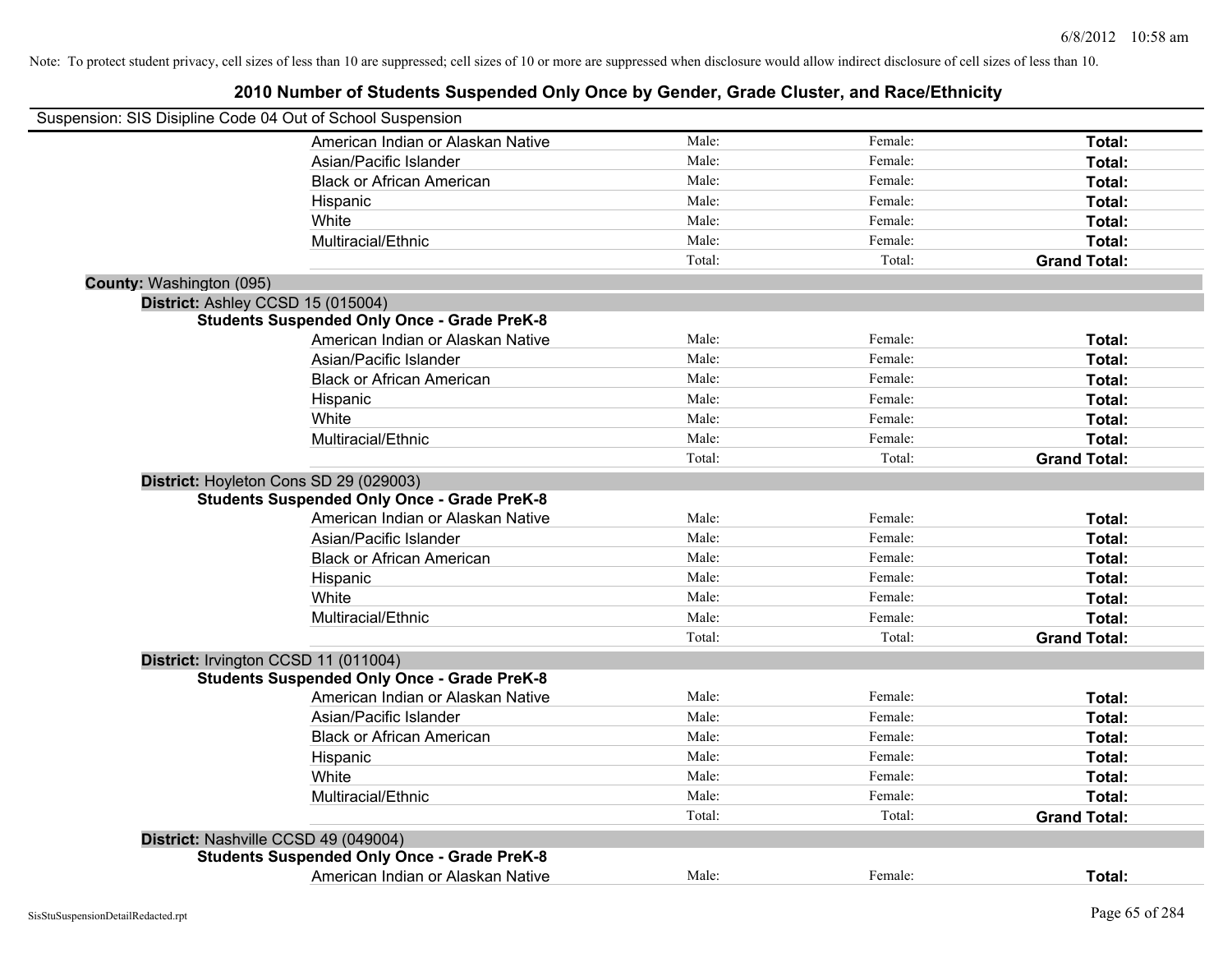| Suspension: SIS Disipline Code 04 Out of School Suspension |                                                    |        |         |                     |
|------------------------------------------------------------|----------------------------------------------------|--------|---------|---------------------|
|                                                            | Asian/Pacific Islander                             | Male:  | Female: | Total:              |
|                                                            | <b>Black or African American</b>                   | Male:  | Female: | Total:              |
|                                                            | Hispanic                                           | Male:  | Female: | Total:              |
|                                                            | White                                              | Male:  | Female: | Total:              |
|                                                            | Multiracial/Ethnic                                 | Male:  | Female: | Total:              |
|                                                            |                                                    | Total: | Total:  | <b>Grand Total:</b> |
|                                                            | District: Nashville CHSD 99 (099016)               |        |         |                     |
|                                                            | <b>Students Suspended Only Once - Grade 9-12</b>   |        |         |                     |
|                                                            | American Indian or Alaskan Native                  | Male:  | Female: | Total:              |
|                                                            | Asian/Pacific Islander                             | Male:  | Female: | Total:              |
|                                                            | <b>Black or African American</b>                   | Male:  | Female: | Total:              |
|                                                            | Hispanic                                           | Male:  | Female: | Total:              |
|                                                            | White                                              | Male:  | Female: | 16<br>Total:        |
|                                                            | Multiracial/Ethnic                                 | Male:  | Female: | Total:              |
|                                                            |                                                    | Total: | Total:  | <b>Grand Total:</b> |
|                                                            | District: West Washington Co CUD 10 (010026)       |        |         |                     |
|                                                            | <b>Students Suspended Only Once - Grade PreK-8</b> |        |         |                     |
|                                                            | American Indian or Alaskan Native                  | Male:  | Female: | Total:              |
|                                                            | Asian/Pacific Islander                             | Male:  | Female: | Total:              |
|                                                            | <b>Black or African American</b>                   | Male:  | Female: | Total:              |
|                                                            | Hispanic                                           | Male:  | Female: | Total:              |
|                                                            | White                                              | Male:  | Female: | Total:              |
|                                                            | Multiracial/Ethnic                                 | Male:  | Female: | Total:              |
|                                                            |                                                    | Total: | Total:  | <b>Grand Total:</b> |
|                                                            | <b>Students Suspended Only Once - Grade 9-12</b>   |        |         |                     |
|                                                            | American Indian or Alaskan Native                  | Male:  | Female: | Total:              |
|                                                            | Asian/Pacific Islander                             | Male:  | Female: | Total:              |
|                                                            | <b>Black or African American</b>                   | Male:  | Female: | Total:              |
|                                                            | Hispanic                                           | Male:  | Female: | Total:              |
|                                                            | White                                              | Male:  | Female: | Total:              |
|                                                            | Multiracial/Ethnic                                 | Male:  | Female: | Total:              |
|                                                            |                                                    | Total: | Total:  | <b>Grand Total:</b> |
|                                                            |                                                    |        |         |                     |
| Region: Clk/Cls/Cmbn/Dglas/Edgr/Mltr/Shlb (11)             |                                                    |        |         |                     |
| County: Clark (012)                                        |                                                    |        |         |                     |
|                                                            | District: Casey-Westfield CUSD 4C (004C26)         |        |         |                     |
|                                                            | <b>Students Suspended Only Once - Grade PreK-8</b> |        |         |                     |
|                                                            | American Indian or Alaskan Native                  | Male:  | Female: | Total:              |
| SisStuSuspensionDetailRedacted.rpt                         |                                                    |        |         | Page 66 of 284      |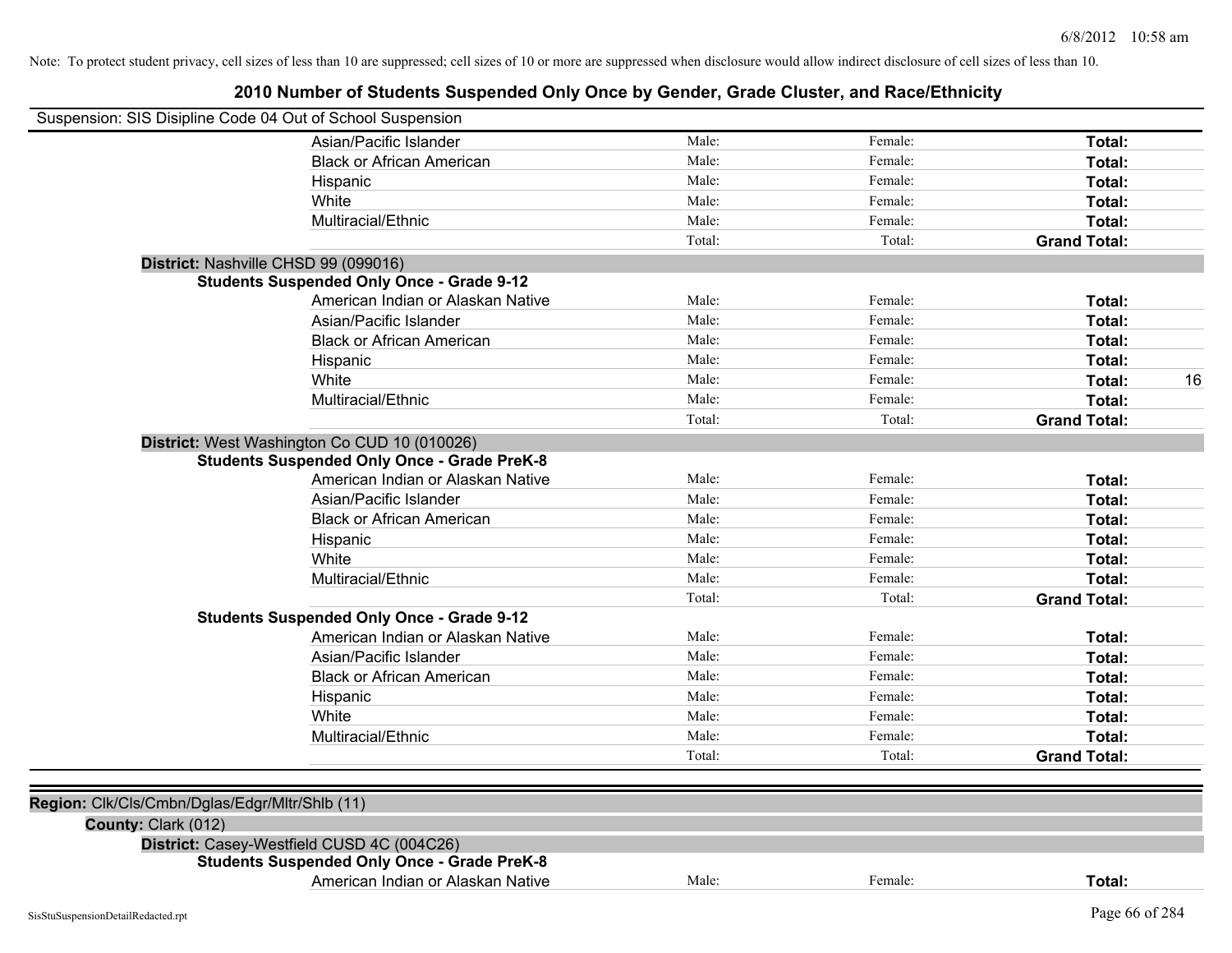| Suspension: SIS Disipline Code 04 Out of School Suspension |                                                    |        |         |                     |
|------------------------------------------------------------|----------------------------------------------------|--------|---------|---------------------|
|                                                            | Asian/Pacific Islander                             | Male:  | Female: | Total:              |
|                                                            | <b>Black or African American</b>                   | Male:  | Female: | Total:              |
|                                                            | Hispanic                                           | Male:  | Female: | Total:              |
|                                                            | White                                              | Male:  | Female: | Total:              |
|                                                            | Multiracial/Ethnic                                 | Male:  | Female: | Total:              |
|                                                            |                                                    | Total: | Total:  | <b>Grand Total:</b> |
|                                                            | <b>Students Suspended Only Once - Grade 9-12</b>   |        |         |                     |
|                                                            | American Indian or Alaskan Native                  | Male:  | Female: | Total:              |
|                                                            | Asian/Pacific Islander                             | Male:  | Female: | Total:              |
|                                                            | <b>Black or African American</b>                   | Male:  | Female: | Total:              |
|                                                            | Hispanic                                           | Male:  | Female: | Total:              |
|                                                            | White                                              | Male:  | Female: | Total:              |
|                                                            | Multiracial/Ethnic                                 | Male:  | Female: | Total:              |
|                                                            |                                                    | Total: | Total:  | <b>Grand Total:</b> |
| District: Marshall CUSD 2C (002C26)                        |                                                    |        |         |                     |
|                                                            | <b>Students Suspended Only Once - Grade PreK-8</b> |        |         |                     |
|                                                            | American Indian or Alaskan Native                  | Male:  | Female: | Total:              |
|                                                            | Asian/Pacific Islander                             | Male:  | Female: | Total:              |
|                                                            | <b>Black or African American</b>                   | Male:  | Female: | Total:              |
|                                                            | Hispanic                                           | Male:  | Female: | Total:              |
|                                                            | White                                              | Male:  | Female: | Total:              |
|                                                            | Multiracial/Ethnic                                 | Male:  | Female: | Total:              |
|                                                            |                                                    | Total: | Total:  | <b>Grand Total:</b> |
|                                                            | <b>Students Suspended Only Once - Grade 9-12</b>   |        |         |                     |
|                                                            | American Indian or Alaskan Native                  | Male:  | Female: | Total:              |
|                                                            | Asian/Pacific Islander                             | Male:  | Female: | Total:              |
|                                                            | <b>Black or African American</b>                   | Male:  | Female: | Total:              |
|                                                            | Hispanic                                           | Male:  | Female: | Total:              |
|                                                            | White                                              | Male:  | Female: | 23<br>Total:        |
|                                                            | Multiracial/Ethnic                                 | Male:  | Female: | Total:              |
|                                                            |                                                    | Total: | Total:  | <b>Grand Total:</b> |
|                                                            | District: Martinsville CUSD 3C (003C26)            |        |         |                     |
|                                                            | <b>Students Suspended Only Once - Grade PreK-8</b> |        |         |                     |
|                                                            | American Indian or Alaskan Native                  | Male:  | Female: | Total:              |
|                                                            | Asian/Pacific Islander                             | Male:  | Female: | Total:              |
|                                                            | <b>Black or African American</b>                   | Male:  | Female: | Total:              |
|                                                            | Hispanic                                           | Male:  | Female: | Total:              |
|                                                            | White                                              | Male:  | Female: | Total:              |
|                                                            | Multiracial/Ethnic                                 | Male:  | Female: | Total:              |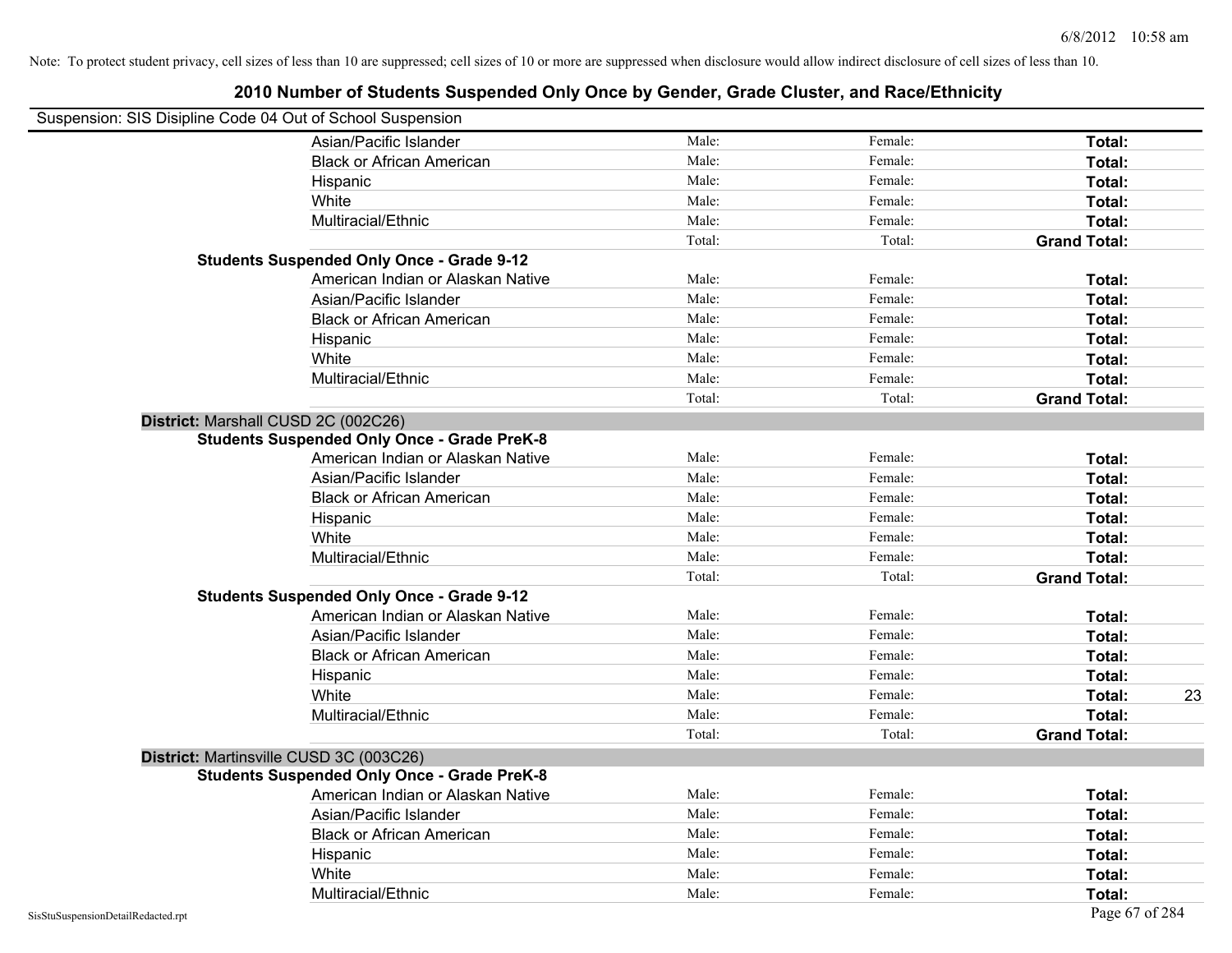|                     | Suspension: SIS Disipline Code 04 Out of School Suspension |        |    |         |    |                     |    |
|---------------------|------------------------------------------------------------|--------|----|---------|----|---------------------|----|
|                     |                                                            | Total: |    | Total:  |    | <b>Grand Total:</b> |    |
|                     | <b>Students Suspended Only Once - Grade 9-12</b>           |        |    |         |    |                     |    |
|                     | American Indian or Alaskan Native                          | Male:  |    | Female: |    | Total:              |    |
|                     | Asian/Pacific Islander                                     | Male:  |    | Female: |    | Total:              |    |
|                     | <b>Black or African American</b>                           | Male:  |    | Female: |    | Total:              |    |
|                     | Hispanic                                                   | Male:  |    | Female: |    | Total:              |    |
|                     | White                                                      | Male:  |    | Female: |    | Total:              |    |
|                     | Multiracial/Ethnic                                         | Male:  |    | Female: |    | Total:              |    |
|                     |                                                            | Total: |    | Total:  |    | <b>Grand Total:</b> |    |
| County: Coles (015) |                                                            |        |    |         |    |                     |    |
|                     | District: Charleston CUSD 1 (001026)                       |        |    |         |    |                     |    |
|                     | <b>Students Suspended Only Once - Grade PreK-8</b>         |        |    |         |    |                     |    |
|                     | American Indian or Alaskan Native                          | Male:  |    | Female: |    | Total:              |    |
|                     | Asian/Pacific Islander                                     | Male:  |    | Female: |    | Total:              |    |
|                     | <b>Black or African American</b>                           | Male:  |    | Female: |    | Total:              |    |
|                     | Hispanic                                                   | Male:  |    | Female: |    | Total:              |    |
|                     | White                                                      | Male:  |    | Female: |    | Total:              | 22 |
|                     | Multiracial/Ethnic                                         | Male:  |    | Female: |    | Total:              |    |
|                     |                                                            | Total: |    | Total:  |    | <b>Grand Total:</b> |    |
|                     | <b>Students Suspended Only Once - Grade 9-12</b>           |        |    |         |    |                     |    |
|                     | American Indian or Alaskan Native                          | Male:  |    | Female: |    | Total:              |    |
|                     | Asian/Pacific Islander                                     | Male:  |    | Female: |    | Total:              |    |
|                     | <b>Black or African American</b>                           | Male:  |    | Female: |    | Total:              |    |
|                     | Hispanic                                                   | Male:  |    | Female: |    | Total:              |    |
|                     | White                                                      | Male:  | 22 | Female: | 13 | Total:              | 35 |
|                     | Multiracial/Ethnic                                         | Male:  |    | Female: |    | Total:              |    |
|                     |                                                            | Total: |    | Total:  |    | <b>Grand Total:</b> |    |
|                     | District: Mattoon CUSD 2 (002026)                          |        |    |         |    |                     |    |
|                     | <b>Students Suspended Only Once - Grade PreK-8</b>         |        |    |         |    |                     |    |
|                     | American Indian or Alaskan Native                          | Male:  |    | Female: |    | Total:              |    |
|                     | Asian/Pacific Islander                                     | Male:  |    | Female: |    | Total:              |    |
|                     | <b>Black or African American</b>                           | Male:  |    | Female: |    | Total:              |    |
|                     | Hispanic                                                   | Male:  |    | Female: |    | Total:              |    |
|                     | White                                                      | Male:  | 33 | Female: | 12 | Total:              | 45 |
|                     | Multiracial/Ethnic                                         | Male:  |    | Female: |    | Total:              |    |
|                     |                                                            | Total: |    | Total:  |    | <b>Grand Total:</b> |    |
|                     | <b>Students Suspended Only Once - Grade 9-12</b>           |        |    |         |    |                     |    |
|                     | American Indian or Alaskan Native                          | Male:  |    | Female: |    | Total:              |    |
|                     | Asian/Pacific Islander                                     | Male:  |    | Female: |    | Total:              |    |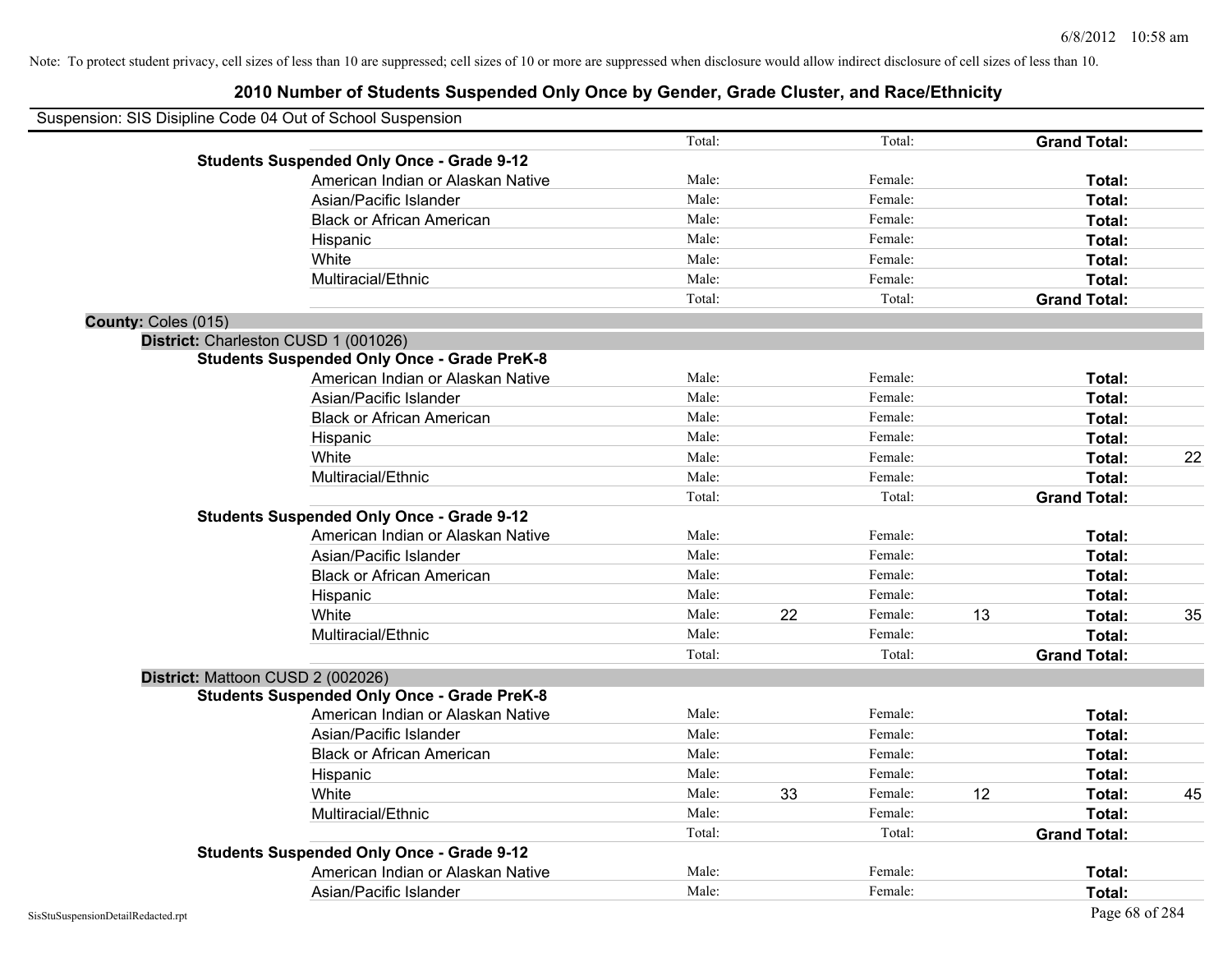| Suspension: SIS Disipline Code 04 Out of School Suspension |                                                    |        |         |                     |    |
|------------------------------------------------------------|----------------------------------------------------|--------|---------|---------------------|----|
|                                                            | <b>Black or African American</b>                   | Male:  | Female: | Total:              |    |
|                                                            | Hispanic                                           | Male:  | Female: | Total:              |    |
|                                                            | White                                              | Male:  | Female: | <b>Total:</b>       | 18 |
|                                                            | Multiracial/Ethnic                                 | Male:  | Female: | Total:              |    |
|                                                            |                                                    | Total: | Total:  | <b>Grand Total:</b> |    |
| District: Oakland CUSD 5 (005026)                          |                                                    |        |         |                     |    |
|                                                            | <b>Students Suspended Only Once - Grade PreK-8</b> |        |         |                     |    |
|                                                            | American Indian or Alaskan Native                  | Male:  | Female: | Total:              |    |
|                                                            | Asian/Pacific Islander                             | Male:  | Female: | Total:              |    |
|                                                            | <b>Black or African American</b>                   | Male:  | Female: | Total:              |    |
|                                                            | Hispanic                                           | Male:  | Female: | Total:              |    |
|                                                            | White                                              | Male:  | Female: | Total:              |    |
|                                                            | Multiracial/Ethnic                                 | Male:  | Female: | Total:              |    |
|                                                            |                                                    | Total: | Total:  | <b>Grand Total:</b> |    |
|                                                            | <b>Students Suspended Only Once - Grade 9-12</b>   |        |         |                     |    |
|                                                            | American Indian or Alaskan Native                  | Male:  | Female: | Total:              |    |
|                                                            | Asian/Pacific Islander                             | Male:  | Female: | Total:              |    |
|                                                            | <b>Black or African American</b>                   | Male:  | Female: | Total:              |    |
|                                                            | Hispanic                                           | Male:  | Female: | Total:              |    |
|                                                            | White                                              | Male:  | Female: | Total:              |    |
|                                                            | Multiracial/Ethnic                                 | Male:  | Female: | Total:              |    |
|                                                            |                                                    | Total: | Total:  | <b>Grand Total:</b> |    |
| County: Cumberland (018)                                   |                                                    |        |         |                     |    |
|                                                            | District: Cumberland CUSD 77 (077026)              |        |         |                     |    |
|                                                            | <b>Students Suspended Only Once - Grade 9-12</b>   |        |         |                     |    |
|                                                            | American Indian or Alaskan Native                  | Male:  | Female: | Total:              |    |
|                                                            | Asian/Pacific Islander                             | Male:  | Female: | Total:              |    |
|                                                            | <b>Black or African American</b>                   | Male:  | Female: | Total:              |    |
|                                                            | Hispanic                                           | Male:  | Female: | Total:              |    |
|                                                            | White                                              | Male:  | Female: | Total:              |    |
|                                                            | Multiracial/Ethnic                                 | Male:  | Female: | Total:              |    |
|                                                            |                                                    | Total: | Total:  | <b>Grand Total:</b> |    |
| District: Neoga CUSD 3 (003026)                            |                                                    |        |         |                     |    |
|                                                            | <b>Students Suspended Only Once - Grade PreK-8</b> |        |         |                     |    |
|                                                            | American Indian or Alaskan Native                  | Male:  | Female: | Total:              |    |
|                                                            | Asian/Pacific Islander                             | Male:  | Female: | Total:              |    |
|                                                            | <b>Black or African American</b>                   | Male:  | Female: | Total:              |    |
|                                                            | Hispanic                                           | Male:  | Female: | Total:              |    |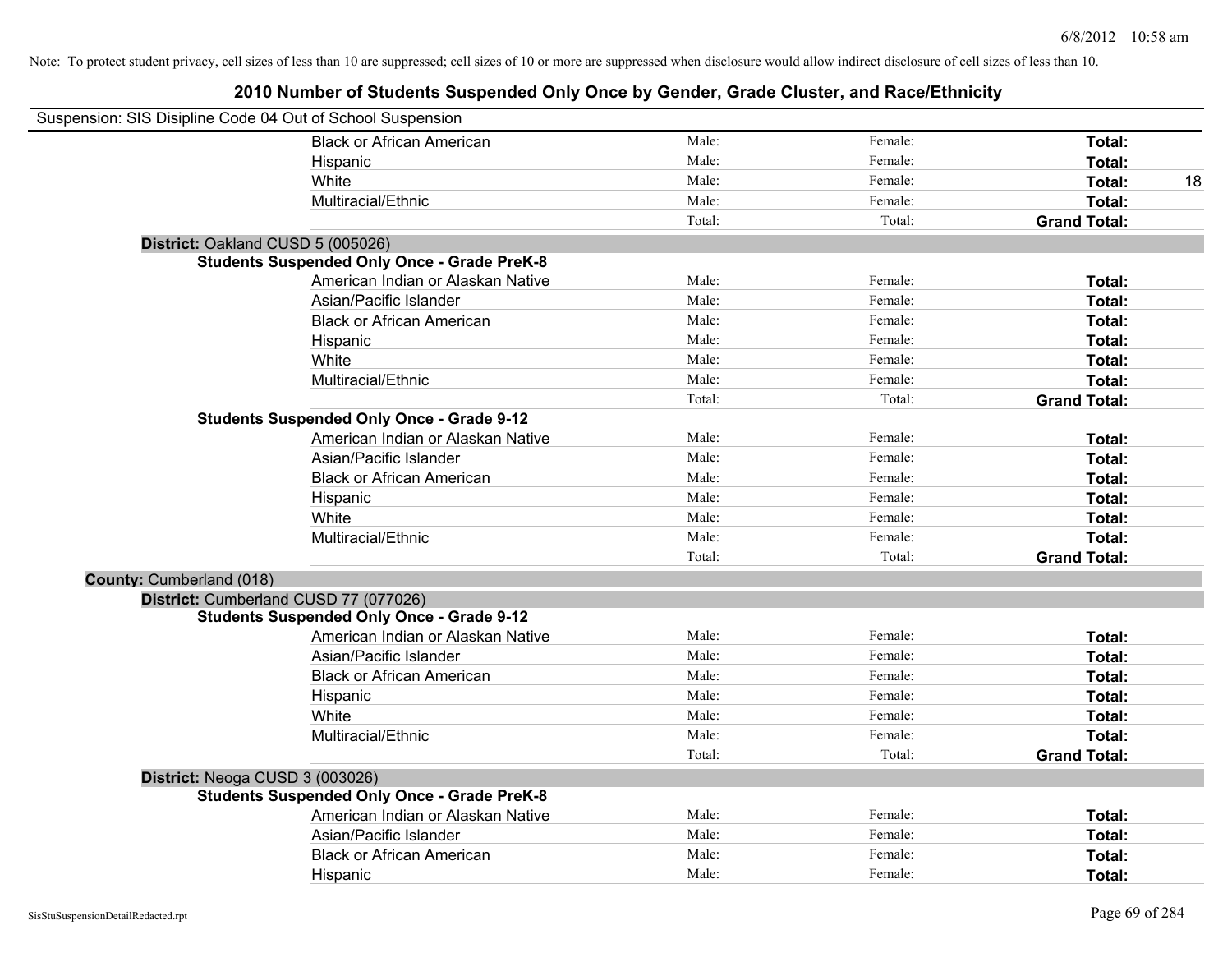| Suspension: SIS Disipline Code 04 Out of School Suspension |                                                    |        |         |                     |
|------------------------------------------------------------|----------------------------------------------------|--------|---------|---------------------|
|                                                            | White                                              | Male:  | Female: | Total:              |
|                                                            | Multiracial/Ethnic                                 | Male:  | Female: | Total:              |
|                                                            |                                                    | Total: | Total:  | <b>Grand Total:</b> |
|                                                            | <b>Students Suspended Only Once - Grade 9-12</b>   |        |         |                     |
|                                                            | American Indian or Alaskan Native                  | Male:  | Female: | Total:              |
|                                                            | Asian/Pacific Islander                             | Male:  | Female: | Total:              |
|                                                            | <b>Black or African American</b>                   | Male:  | Female: | Total:              |
|                                                            | Hispanic                                           | Male:  | Female: | Total:              |
|                                                            | White                                              | Male:  | Female: | Total:              |
|                                                            | Multiracial/Ethnic                                 | Male:  | Female: | Total:              |
|                                                            |                                                    | Total: | Total:  | <b>Grand Total:</b> |
| County: Douglas (021)                                      |                                                    |        |         |                     |
| District: Arcola CUSD 306 (306026)                         |                                                    |        |         |                     |
|                                                            | <b>Students Suspended Only Once - Grade PreK-8</b> |        |         |                     |
|                                                            | American Indian or Alaskan Native                  | Male:  | Female: | Total:              |
|                                                            | Asian/Pacific Islander                             | Male:  | Female: | Total:              |
|                                                            | <b>Black or African American</b>                   | Male:  | Female: | Total:              |
|                                                            | Hispanic                                           | Male:  | Female: | Total:              |
|                                                            | White                                              | Male:  | Female: | Total:              |
|                                                            | Multiracial/Ethnic                                 | Male:  | Female: | Total:              |
|                                                            |                                                    | Total: | Total:  | <b>Grand Total:</b> |
|                                                            | <b>Students Suspended Only Once - Grade 9-12</b>   |        |         |                     |
|                                                            | American Indian or Alaskan Native                  | Male:  | Female: | Total:              |
|                                                            | Asian/Pacific Islander                             | Male:  | Female: | Total:              |
|                                                            | <b>Black or African American</b>                   | Male:  | Female: | Total:              |
|                                                            | Hispanic                                           | Male:  | Female: | Total:              |
|                                                            | White                                              | Male:  | Female: | Total:              |
|                                                            | Multiracial/Ethnic                                 | Male:  | Female: | <b>Total:</b>       |
|                                                            |                                                    | Total: | Total:  | <b>Grand Total:</b> |
| District: Arthur CUSD 305 (305026)                         |                                                    |        |         |                     |
|                                                            | <b>Students Suspended Only Once - Grade PreK-8</b> |        |         |                     |
|                                                            | American Indian or Alaskan Native                  | Male:  | Female: | Total:              |
|                                                            | Asian/Pacific Islander                             | Male:  | Female: | Total:              |
|                                                            | <b>Black or African American</b>                   | Male:  | Female: | Total:              |
|                                                            | Hispanic                                           | Male:  | Female: | Total:              |
|                                                            | White                                              | Male:  | Female: | Total:              |
|                                                            | Multiracial/Ethnic                                 | Male:  | Female: | Total:              |
|                                                            |                                                    | Total: | Total:  | <b>Grand Total:</b> |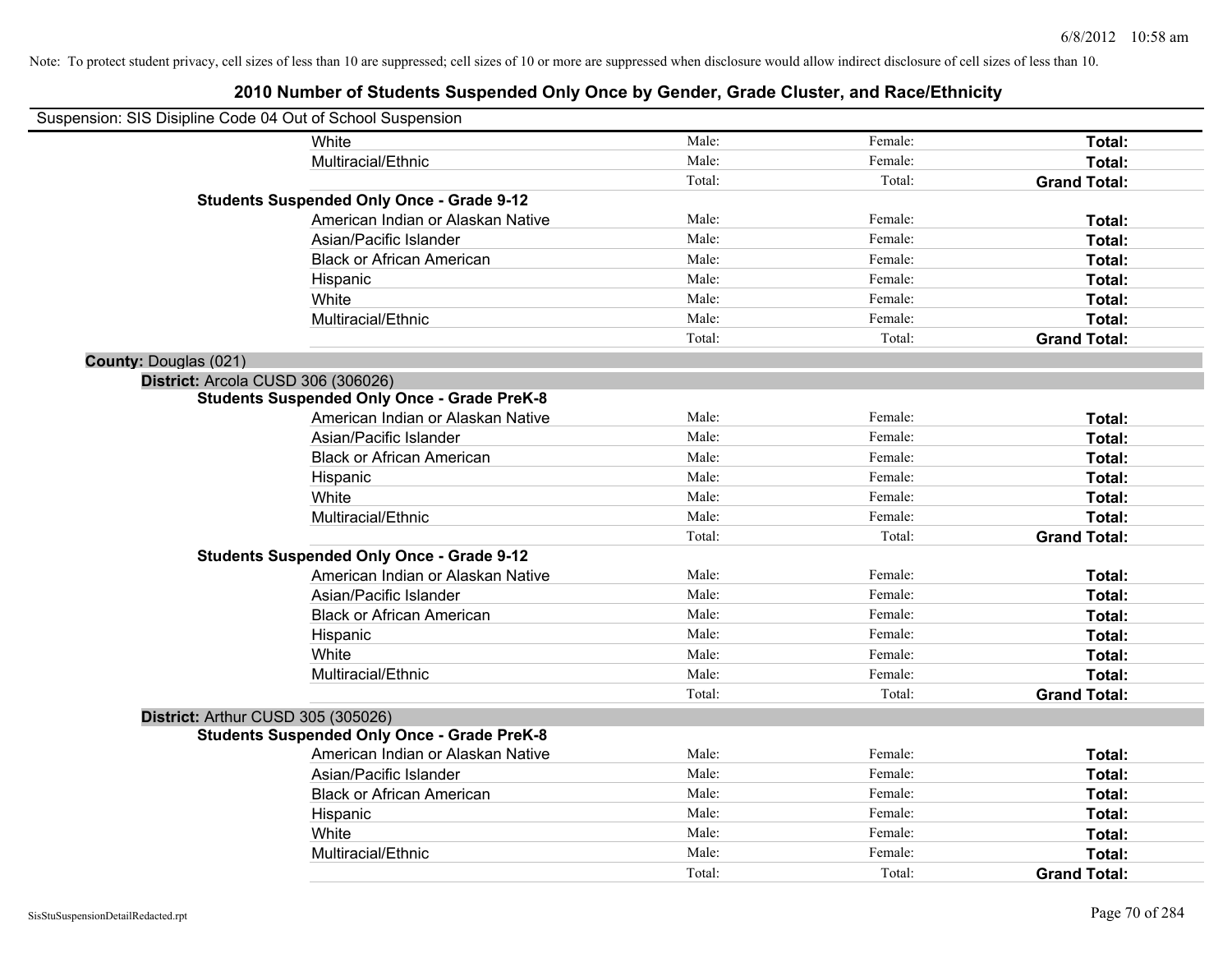| Suspension: SIS Disipline Code 04 Out of School Suspension |                                                    |        |         |                     |
|------------------------------------------------------------|----------------------------------------------------|--------|---------|---------------------|
|                                                            | District: Tuscola CUSD 301 (301026)                |        |         |                     |
|                                                            | <b>Students Suspended Only Once - Grade PreK-8</b> |        |         |                     |
|                                                            | American Indian or Alaskan Native                  | Male:  | Female: | Total:              |
|                                                            | Asian/Pacific Islander                             | Male:  | Female: | Total:              |
|                                                            | <b>Black or African American</b>                   | Male:  | Female: | Total:              |
|                                                            | Hispanic                                           | Male:  | Female: | Total:              |
|                                                            | White                                              | Male:  | Female: | Total:              |
|                                                            | Multiracial/Ethnic                                 | Male:  | Female: | Total:              |
|                                                            |                                                    | Total: | Total:  | <b>Grand Total:</b> |
|                                                            | <b>Students Suspended Only Once - Grade 9-12</b>   |        |         |                     |
|                                                            | American Indian or Alaskan Native                  | Male:  | Female: | Total:              |
|                                                            | Asian/Pacific Islander                             | Male:  | Female: | Total:              |
|                                                            | <b>Black or African American</b>                   | Male:  | Female: | Total:              |
|                                                            | Hispanic                                           | Male:  | Female: | Total:              |
|                                                            | White                                              | Male:  | Female: | Total:              |
|                                                            | Multiracial/Ethnic                                 | Male:  | Female: | Total:              |
|                                                            |                                                    | Total: | Total:  | <b>Grand Total:</b> |
|                                                            | District: Villa Grove CUSD 302 (302026)            |        |         |                     |
|                                                            | <b>Students Suspended Only Once - Grade PreK-8</b> |        |         |                     |
|                                                            | American Indian or Alaskan Native                  | Male:  | Female: | Total:              |
|                                                            | Asian/Pacific Islander                             | Male:  | Female: | Total:              |
|                                                            | <b>Black or African American</b>                   | Male:  | Female: | Total:              |
|                                                            | Hispanic                                           | Male:  | Female: | Total:              |
|                                                            | White                                              | Male:  | Female: | Total:<br>13        |
|                                                            | Multiracial/Ethnic                                 | Male:  | Female: | Total:              |
|                                                            |                                                    | Total: | Total:  | <b>Grand Total:</b> |
|                                                            | <b>Students Suspended Only Once - Grade 9-12</b>   |        |         |                     |
|                                                            | American Indian or Alaskan Native                  | Male:  | Female: | Total:              |
|                                                            | Asian/Pacific Islander                             | Male:  | Female: | Total:              |
|                                                            | <b>Black or African American</b>                   | Male:  | Female: | Total:              |
|                                                            | Hispanic                                           | Male:  | Female: | Total:              |
|                                                            | White                                              | Male:  | Female: | Total:              |
|                                                            | Multiracial/Ethnic                                 | Male:  | Female: | Total:              |
|                                                            |                                                    | Total: | Total:  | <b>Grand Total:</b> |
| County: Edgar (023)                                        |                                                    |        |         |                     |
|                                                            | District: Edgar County CUD 6 (006026)              |        |         |                     |
|                                                            | <b>Students Suspended Only Once - Grade PreK-8</b> |        |         |                     |
|                                                            | American Indian or Alaskan Native                  | Male:  | Female: | Total:              |
|                                                            | Asian/Pacific Islander                             | Male:  | Female: | Total:              |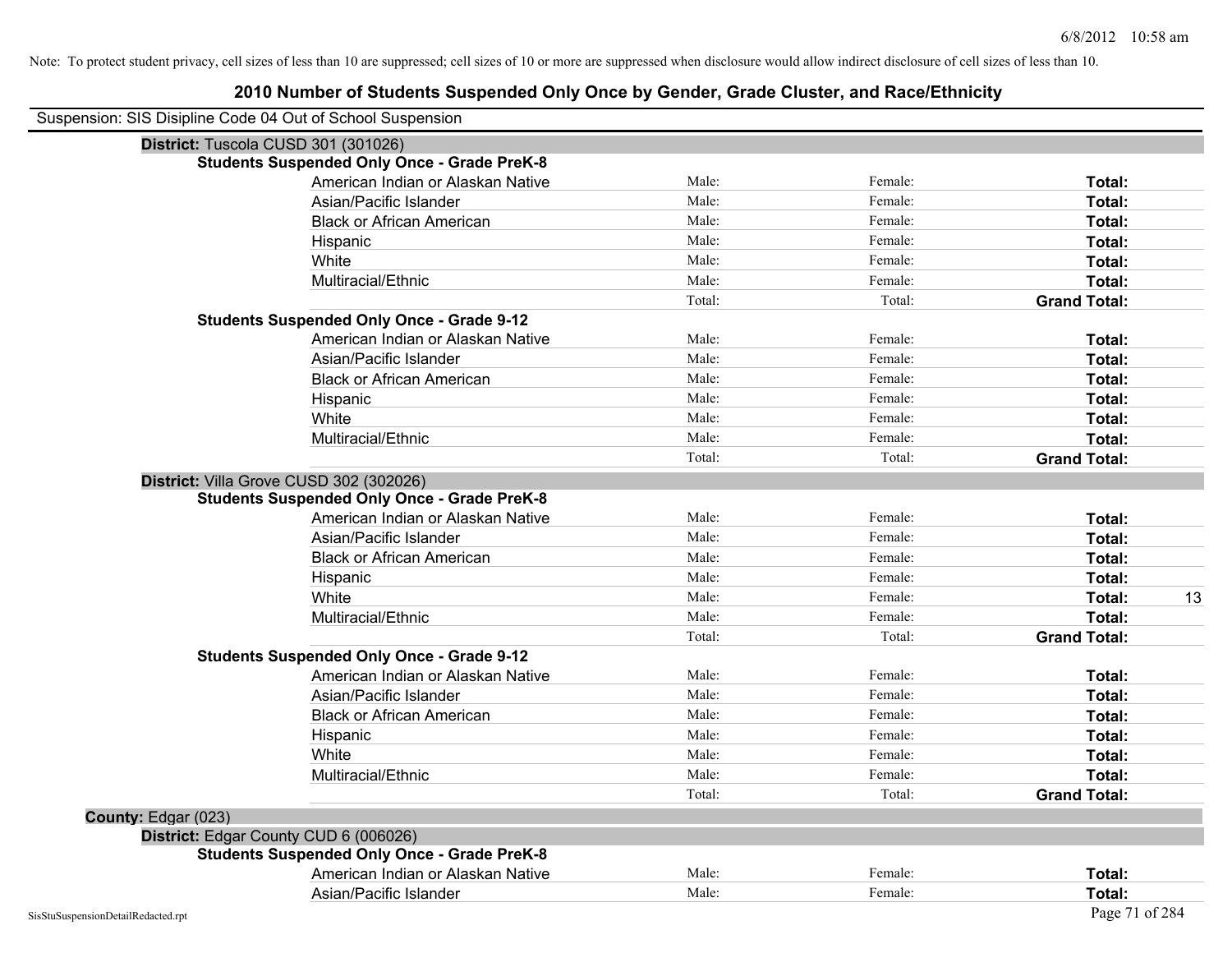| Suspension: SIS Disipline Code 04 Out of School Suspension |                                                    |        |         |                     |
|------------------------------------------------------------|----------------------------------------------------|--------|---------|---------------------|
|                                                            | <b>Black or African American</b>                   | Male:  | Female: | Total:              |
|                                                            | Hispanic                                           | Male:  | Female: | Total:              |
|                                                            | White                                              | Male:  | Female: | Total:              |
|                                                            | Multiracial/Ethnic                                 | Male:  | Female: | Total:              |
|                                                            |                                                    | Total: | Total:  | <b>Grand Total:</b> |
|                                                            | <b>Students Suspended Only Once - Grade 9-12</b>   |        |         |                     |
|                                                            | American Indian or Alaskan Native                  | Male:  | Female: | Total:              |
|                                                            | Asian/Pacific Islander                             | Male:  | Female: | Total:              |
|                                                            | <b>Black or African American</b>                   | Male:  | Female: | Total:              |
|                                                            | Hispanic                                           | Male:  | Female: | Total:              |
|                                                            | White                                              | Male:  | Female: | Total:              |
|                                                            | Multiracial/Ethnic                                 | Male:  | Female: | Total:              |
|                                                            |                                                    | Total: | Total:  | <b>Grand Total:</b> |
| District: Paris CUSD 4 (004026)                            |                                                    |        |         |                     |
|                                                            | <b>Students Suspended Only Once - Grade PreK-8</b> |        |         |                     |
|                                                            | American Indian or Alaskan Native                  | Male:  | Female: | Total:              |
|                                                            | Asian/Pacific Islander                             | Male:  | Female: | Total:              |
|                                                            | <b>Black or African American</b>                   | Male:  | Female: | Total:              |
|                                                            | Hispanic                                           | Male:  | Female: | Total:              |
|                                                            | White                                              | Male:  | Female: | Total:              |
|                                                            | Multiracial/Ethnic                                 | Male:  | Female: | Total:              |
|                                                            |                                                    | Total: | Total:  | <b>Grand Total:</b> |
| District: Paris-Union SD 95 (095025)                       |                                                    |        |         |                     |
|                                                            | <b>Students Suspended Only Once - Grade PreK-8</b> |        |         |                     |
|                                                            | American Indian or Alaskan Native                  | Male:  | Female: | Total:              |
|                                                            | Asian/Pacific Islander                             | Male:  | Female: | Total:              |
|                                                            | <b>Black or African American</b>                   | Male:  | Female: | Total:              |
|                                                            | Hispanic                                           | Male:  | Female: | Total:              |
|                                                            | White                                              | Male:  | Female: | Total:              |
|                                                            | Multiracial/Ethnic                                 | Male:  | Female: | Total:              |
|                                                            |                                                    | Total: | Total:  | <b>Grand Total:</b> |
| District: Shiloh CUSD 1 (001026)                           |                                                    |        |         |                     |
|                                                            | <b>Students Suspended Only Once - Grade 9-12</b>   |        |         |                     |
|                                                            | American Indian or Alaskan Native                  | Male:  | Female: | Total:              |
|                                                            | Asian/Pacific Islander                             | Male:  | Female: | Total:              |
|                                                            | <b>Black or African American</b>                   | Male:  | Female: | Total:              |
|                                                            | Hispanic                                           | Male:  | Female: | Total:              |
|                                                            | White                                              | Male:  | Female: | Total:              |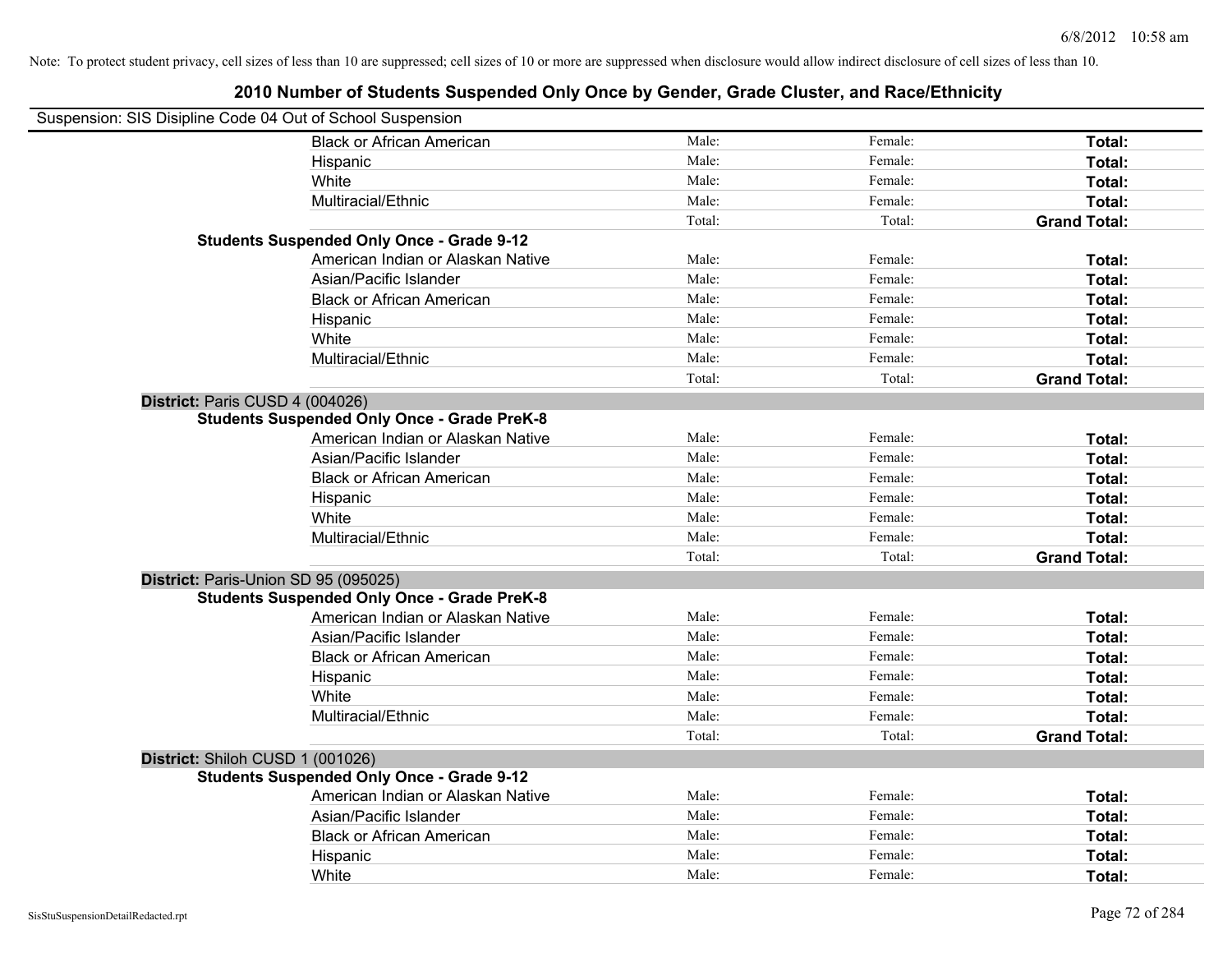| Suspension: SIS Disipline Code 04 Out of School Suspension |                                                    |        |         |                     |
|------------------------------------------------------------|----------------------------------------------------|--------|---------|---------------------|
|                                                            | Multiracial/Ethnic                                 | Male:  | Female: | Total:              |
|                                                            |                                                    | Total: | Total:  | <b>Grand Total:</b> |
| <b>County: Moultrie (070)</b>                              |                                                    |        |         |                     |
| District: Lovington CUSD 303 (303026)                      |                                                    |        |         |                     |
|                                                            | <b>Students Suspended Only Once - Grade 9-12</b>   |        |         |                     |
|                                                            | American Indian or Alaskan Native                  | Male:  | Female: | Total:              |
|                                                            | Asian/Pacific Islander                             | Male:  | Female: | Total:              |
|                                                            | <b>Black or African American</b>                   | Male:  | Female: | Total:              |
|                                                            | Hispanic                                           | Male:  | Female: | Total:              |
|                                                            | White                                              | Male:  | Female: | Total:              |
|                                                            | Multiracial/Ethnic                                 | Male:  | Female: | Total:              |
|                                                            |                                                    | Total: | Total:  | <b>Grand Total:</b> |
| District: Okaw Valley CUSD 302 (302026)                    |                                                    |        |         |                     |
|                                                            | <b>Students Suspended Only Once - Grade PreK-8</b> |        |         |                     |
|                                                            | American Indian or Alaskan Native                  | Male:  | Female: | Total:              |
|                                                            | Asian/Pacific Islander                             | Male:  | Female: | Total:              |
|                                                            | <b>Black or African American</b>                   | Male:  | Female: | Total:              |
|                                                            | Hispanic                                           | Male:  | Female: | Total:              |
|                                                            | White                                              | Male:  | Female: | Total:              |
|                                                            | Multiracial/Ethnic                                 | Male:  | Female: | Total:              |
|                                                            |                                                    | Total: | Total:  | <b>Grand Total:</b> |
|                                                            | <b>Students Suspended Only Once - Grade 9-12</b>   |        |         |                     |
|                                                            | American Indian or Alaskan Native                  | Male:  | Female: | Total:              |
|                                                            | Asian/Pacific Islander                             | Male:  | Female: | Total:              |
|                                                            | <b>Black or African American</b>                   | Male:  | Female: | Total:              |
|                                                            | Hispanic                                           | Male:  | Female: | Total:              |
|                                                            | White                                              | Male:  | Female: | Total:              |
|                                                            | Multiracial/Ethnic                                 | Male:  | Female: | Total:              |
|                                                            |                                                    | Total: | Total:  | <b>Grand Total:</b> |
| District: Sullivan CUSD 300 (300026)                       |                                                    |        |         |                     |
|                                                            | <b>Students Suspended Only Once - Grade PreK-8</b> |        |         |                     |
|                                                            | American Indian or Alaskan Native                  | Male:  | Female: | Total:              |
|                                                            | Asian/Pacific Islander                             | Male:  | Female: | Total:              |
|                                                            | <b>Black or African American</b>                   | Male:  | Female: | Total:              |
|                                                            | Hispanic                                           | Male:  | Female: | Total:              |
|                                                            | White                                              | Male:  | Female: | Total:              |
|                                                            | Multiracial/Ethnic                                 | Male:  | Female: | Total:              |
|                                                            |                                                    | Total: | Total:  | <b>Grand Total:</b> |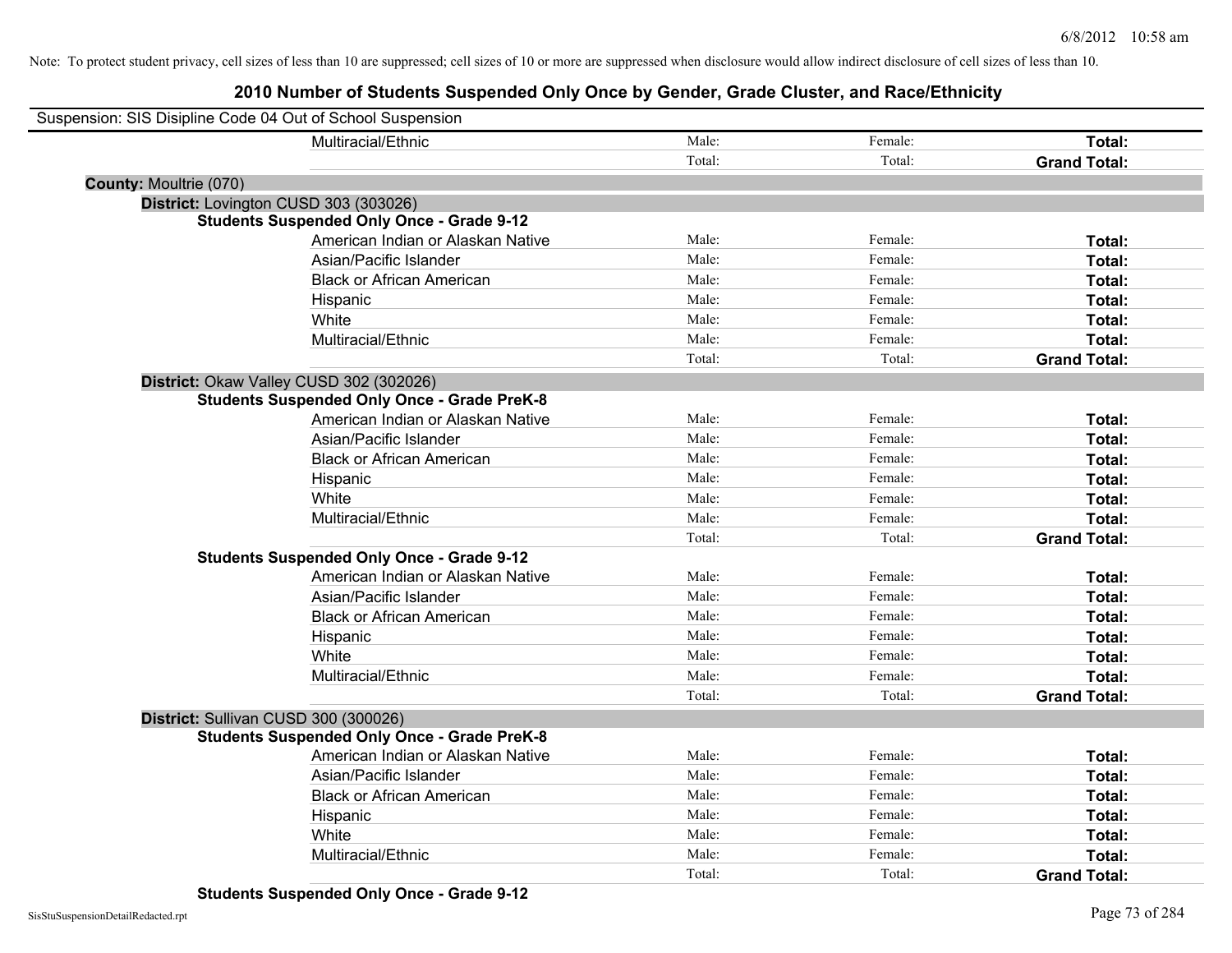|                                        | Suspension: SIS Disipline Code 04 Out of School Suspension |        |         |                     |    |
|----------------------------------------|------------------------------------------------------------|--------|---------|---------------------|----|
|                                        | American Indian or Alaskan Native                          | Male:  | Female: | <b>Total:</b>       |    |
|                                        | Asian/Pacific Islander                                     | Male:  | Female: | Total:              |    |
|                                        | <b>Black or African American</b>                           | Male:  | Female: | Total:              |    |
|                                        | Hispanic                                                   | Male:  | Female: | Total:              |    |
|                                        | White                                                      | Male:  | Female: | Total:              | 11 |
|                                        | Multiracial/Ethnic                                         | Male:  | Female: | Total:              |    |
|                                        |                                                            | Total: | Total:  | <b>Grand Total:</b> |    |
| <b>County: Non-Public School (000)</b> |                                                            |        |         |                     |    |
|                                        | District: Clk/Cls/Cmbn/Dglas/Edgr/Mltr/Shlb (000000)       |        |         |                     |    |
|                                        | <b>Students Suspended Only Once - Grade PreK-8</b>         |        |         |                     |    |
|                                        | American Indian or Alaskan Native                          | Male:  | Female: | Total:              |    |
|                                        | Asian/Pacific Islander                                     | Male:  | Female: | Total:              |    |
|                                        | <b>Black or African American</b>                           | Male:  | Female: | Total:              |    |
|                                        | Hispanic                                                   | Male:  | Female: | Total:              |    |
|                                        | White                                                      | Male:  | Female: | Total:              |    |
|                                        | Multiracial/Ethnic                                         | Male:  | Female: | Total:              |    |
|                                        |                                                            | Total: | Total:  | <b>Grand Total:</b> |    |
| County: Shelby (087)                   |                                                            |        |         |                     |    |
|                                        | <b>District:</b> Central A & M CUD 21 (021026)             |        |         |                     |    |
|                                        | <b>Students Suspended Only Once - Grade PreK-8</b>         |        |         |                     |    |
|                                        | American Indian or Alaskan Native                          | Male:  | Female: | Total:              |    |
|                                        | Asian/Pacific Islander                                     | Male:  | Female: | Total:              |    |
|                                        | <b>Black or African American</b>                           | Male:  | Female: | Total:              |    |
|                                        | Hispanic                                                   | Male:  | Female: | Total:              |    |
|                                        | White                                                      | Male:  | Female: | Total:              |    |
|                                        | Multiracial/Ethnic                                         | Male:  | Female: | Total:              |    |
|                                        |                                                            | Total: | Total:  | <b>Grand Total:</b> |    |
|                                        | <b>Students Suspended Only Once - Grade 9-12</b>           |        |         |                     |    |
|                                        | American Indian or Alaskan Native                          | Male:  | Female: | Total:              |    |
|                                        | Asian/Pacific Islander                                     | Male:  | Female: | Total:              |    |
|                                        | <b>Black or African American</b>                           | Male:  | Female: | Total:              |    |
|                                        | Hispanic                                                   | Male:  | Female: | Total:              |    |
|                                        | White                                                      | Male:  | Female: | Total:              | 13 |
|                                        | Multiracial/Ethnic                                         | Male:  | Female: | Total:              |    |
|                                        |                                                            | Total: | Total:  | <b>Grand Total:</b> |    |
|                                        | District: Cowden-Herrick CUSD 3A (003A26)                  |        |         |                     |    |
|                                        | <b>Students Suspended Only Once - Grade PreK-8</b>         |        |         |                     |    |
|                                        | American Indian or Alaskan Native                          | Male:  | Female: | Total:              |    |
|                                        | Asian/Pacific Islander                                     | Male:  | Female: | Total:              |    |
| SisStuSuspensionDetailRedacted.rpt     |                                                            |        |         | Page 74 of 284      |    |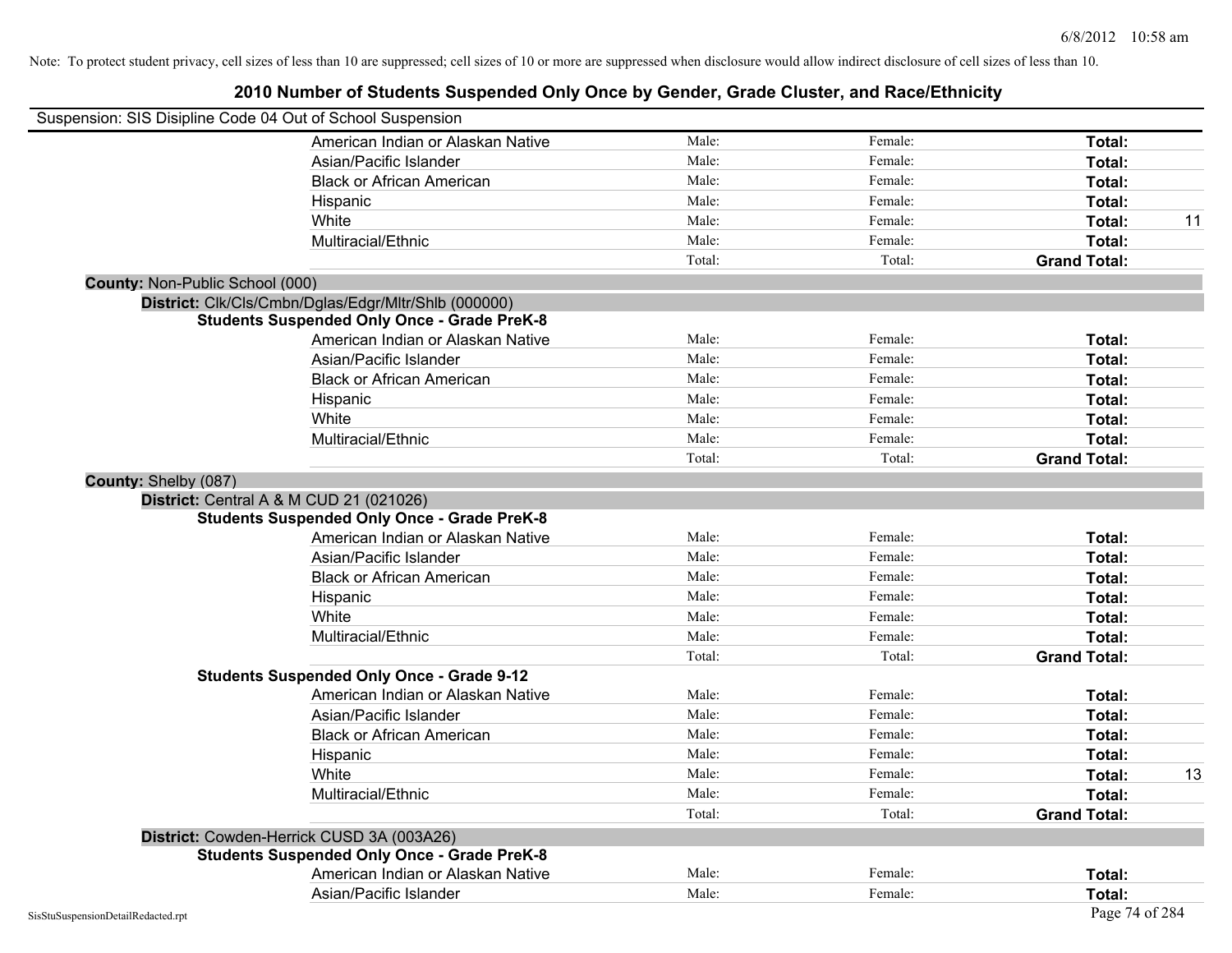| Suspension: SIS Disipline Code 04 Out of School Suspension |                                                    |        |         |                     |    |
|------------------------------------------------------------|----------------------------------------------------|--------|---------|---------------------|----|
|                                                            | <b>Black or African American</b>                   | Male:  | Female: | Total:              |    |
|                                                            | Hispanic                                           | Male:  | Female: | Total:              |    |
|                                                            | White                                              | Male:  | Female: | Total:              |    |
|                                                            | Multiracial/Ethnic                                 | Male:  | Female: | Total:              |    |
|                                                            |                                                    | Total: | Total:  | <b>Grand Total:</b> |    |
| District: Shelbyville CUSD 4 (004026)                      |                                                    |        |         |                     |    |
|                                                            | <b>Students Suspended Only Once - Grade PreK-8</b> |        |         |                     |    |
|                                                            | American Indian or Alaskan Native                  | Male:  | Female: | Total:              |    |
|                                                            | Asian/Pacific Islander                             | Male:  | Female: | Total:              |    |
|                                                            | <b>Black or African American</b>                   | Male:  | Female: | Total:              |    |
|                                                            | Hispanic                                           | Male:  | Female: | Total:              |    |
|                                                            | White                                              | Male:  | Female: | Total:              |    |
|                                                            | Multiracial/Ethnic                                 | Male:  | Female: | Total:              |    |
|                                                            |                                                    | Total: | Total:  | <b>Grand Total:</b> |    |
|                                                            | <b>Students Suspended Only Once - Grade 9-12</b>   |        |         |                     |    |
|                                                            | American Indian or Alaskan Native                  | Male:  | Female: | Total:              |    |
|                                                            | Asian/Pacific Islander                             | Male:  | Female: | Total:              |    |
|                                                            | <b>Black or African American</b>                   | Male:  | Female: | Total:              |    |
|                                                            | Hispanic                                           | Male:  | Female: | Total:              |    |
|                                                            | White                                              | Male:  | Female: | Total:              | 13 |
|                                                            | Multiracial/Ethnic                                 | Male:  | Female: | Total:              |    |
|                                                            |                                                    | Total: | Total:  | <b>Grand Total:</b> |    |
|                                                            | District: Stewardson-Strasburg CUD 5A (005A26)     |        |         |                     |    |
|                                                            | <b>Students Suspended Only Once - Grade 9-12</b>   |        |         |                     |    |
|                                                            | American Indian or Alaskan Native                  | Male:  | Female: | Total:              |    |
|                                                            | Asian/Pacific Islander                             | Male:  | Female: | Total:              |    |
|                                                            | <b>Black or African American</b>                   | Male:  | Female: | Total:              |    |
|                                                            | Hispanic                                           | Male:  | Female: | Total:              |    |
|                                                            | White                                              | Male:  | Female: | Total:              |    |
|                                                            | Multiracial/Ethnic                                 | Male:  | Female: | Total:              |    |
|                                                            |                                                    | Total: | Total:  | <b>Grand Total:</b> |    |
| District: Windsor CUSD 1 (001026)                          |                                                    |        |         |                     |    |
|                                                            | <b>Students Suspended Only Once - Grade PreK-8</b> |        |         |                     |    |
|                                                            | American Indian or Alaskan Native                  | Male:  | Female: | Total:              |    |
|                                                            | Asian/Pacific Islander                             | Male:  | Female: | Total:              |    |
|                                                            | <b>Black or African American</b>                   | Male:  | Female: | Total:              |    |
|                                                            | Hispanic                                           | Male:  | Female: | Total:              |    |
|                                                            | White                                              | Male:  | Female: | Total:              |    |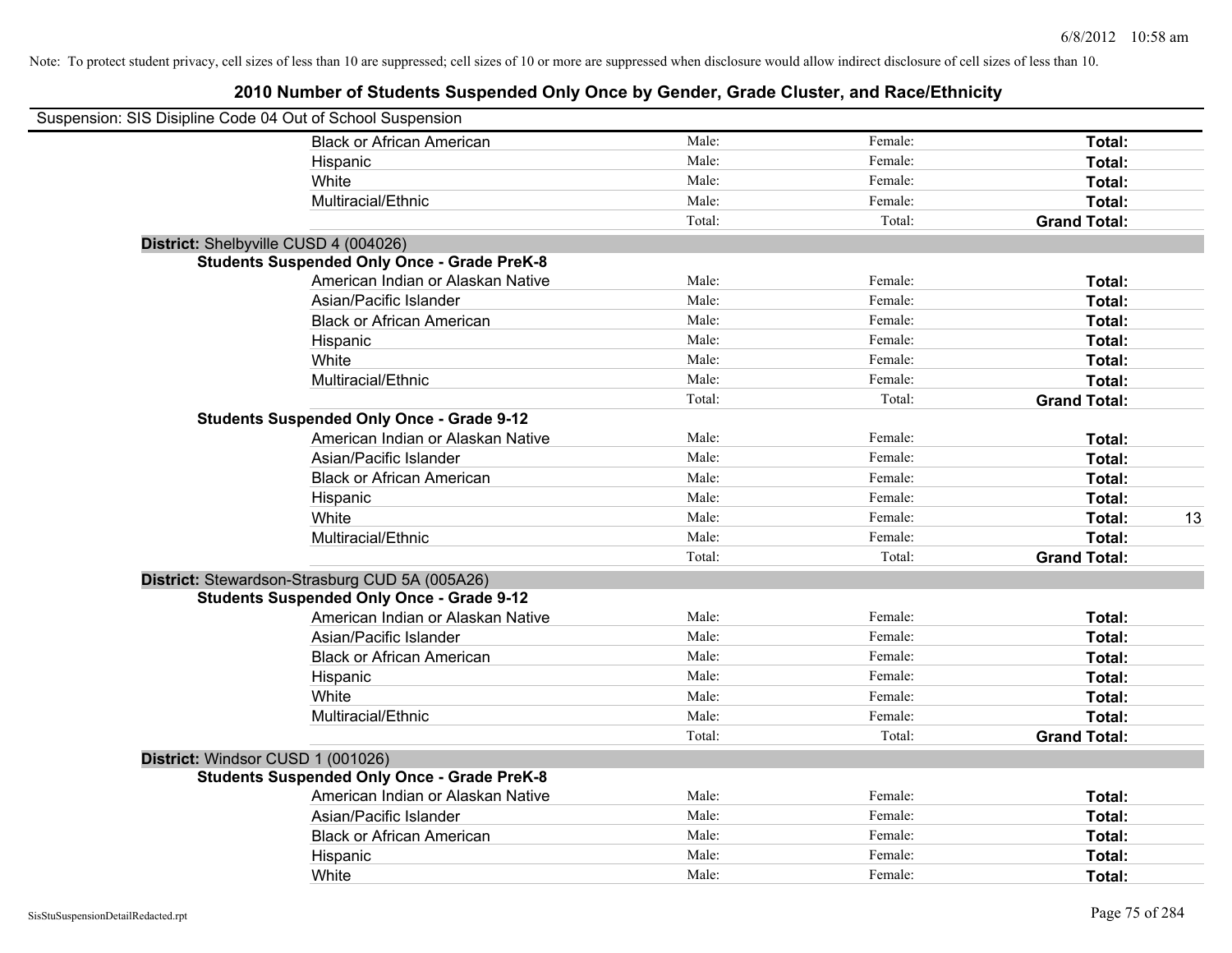| Suspension: SIS Disipline Code 04 Out of School Suspension |                                                    |        |       |         |       |                     |       |
|------------------------------------------------------------|----------------------------------------------------|--------|-------|---------|-------|---------------------|-------|
|                                                            | Multiracial/Ethnic                                 | Male:  |       | Female: |       | Total:              |       |
|                                                            |                                                    | Total: |       | Total:  |       | <b>Grand Total:</b> |       |
|                                                            | <b>Students Suspended Only Once - Grade 9-12</b>   |        |       |         |       |                     |       |
|                                                            | American Indian or Alaskan Native                  | Male:  |       | Female: |       | Total:              |       |
|                                                            | Asian/Pacific Islander                             | Male:  |       | Female: |       | Total:              |       |
|                                                            | <b>Black or African American</b>                   | Male:  |       | Female: |       | Total:              |       |
|                                                            | Hispanic                                           | Male:  |       | Female: |       | Total:              |       |
|                                                            | White                                              | Male:  |       | Female: |       | Total:              | 13    |
|                                                            | Multiracial/Ethnic                                 | Male:  |       | Female: |       | Total:              |       |
|                                                            |                                                    | Total: |       | Total:  |       | <b>Grand Total:</b> |       |
| Region: Crawford-Lawrence Educ Serv Reg (15)               |                                                    |        |       |         |       |                     |       |
| County: Cook (016)                                         |                                                    |        |       |         |       |                     |       |
|                                                            | District: City of Chicago SD 299 (299025)          |        |       |         |       |                     |       |
|                                                            | <b>Students Suspended Only Once - Grade PreK-8</b> |        |       |         |       |                     |       |
|                                                            | American Indian or Alaskan Native                  | Male:  |       | Female: |       | Total:              |       |
|                                                            | Asian/Pacific Islander                             | Male:  | 63    | Female: | 19    | Total:              | 82    |
|                                                            | <b>Black or African American</b>                   | Male:  | 5,657 | Female: | 3,374 | Total:              | 9,031 |
|                                                            | Hispanic                                           | Male:  | 1,804 | Female: | 700   | Total:              | 2,504 |
|                                                            | White                                              | Male:  | 302   | Female: | 97    | Total:              | 399   |
|                                                            | Multiracial/Ethnic                                 | Male:  |       | Female: |       | Total:              |       |
|                                                            |                                                    | Total: |       | Total:  |       | <b>Grand Total:</b> |       |
|                                                            | <b>Students Suspended Only Once - Grade 9-12</b>   |        |       |         |       |                     |       |
|                                                            | American Indian or Alaskan Native                  | Male:  |       | Female: |       | Total:              | 22    |
|                                                            | Asian/Pacific Islander                             | Male:  | 124   | Female: | 28    | Total:              | 152   |
|                                                            | <b>Black or African American</b>                   | Male:  | 4,208 | Female: | 3,976 | Total:              | 8,184 |
|                                                            | Hispanic                                           | Male:  | 2,424 | Female: | 1,519 | Total:              | 3,943 |
|                                                            | White                                              | Male:  | 416   | Female: | 235   | Total:              | 651   |
|                                                            | Multiracial/Ethnic                                 | Male:  |       | Female: |       | Total:              |       |
|                                                            |                                                    | Total: |       | Total:  |       | <b>Grand Total:</b> |       |
| District: One Hope United (003500)                         |                                                    |        |       |         |       |                     |       |
|                                                            | <b>Students Suspended Only Once - Grade 9-12</b>   |        |       |         |       |                     |       |
|                                                            | American Indian or Alaskan Native                  | Male:  |       | Female: |       | Total:              |       |
|                                                            | Asian/Pacific Islander                             | Male:  |       | Female: |       | Total:              |       |
|                                                            | <b>Black or African American</b>                   | Male:  |       | Female: |       | Total:              |       |
|                                                            | Hispanic                                           | Male:  |       | Female: |       | Total:              |       |
|                                                            | White                                              | Male:  |       | Female: |       | Total:              |       |
|                                                            | Multiracial/Ethnic                                 | Male:  |       | Female: |       | Total:              |       |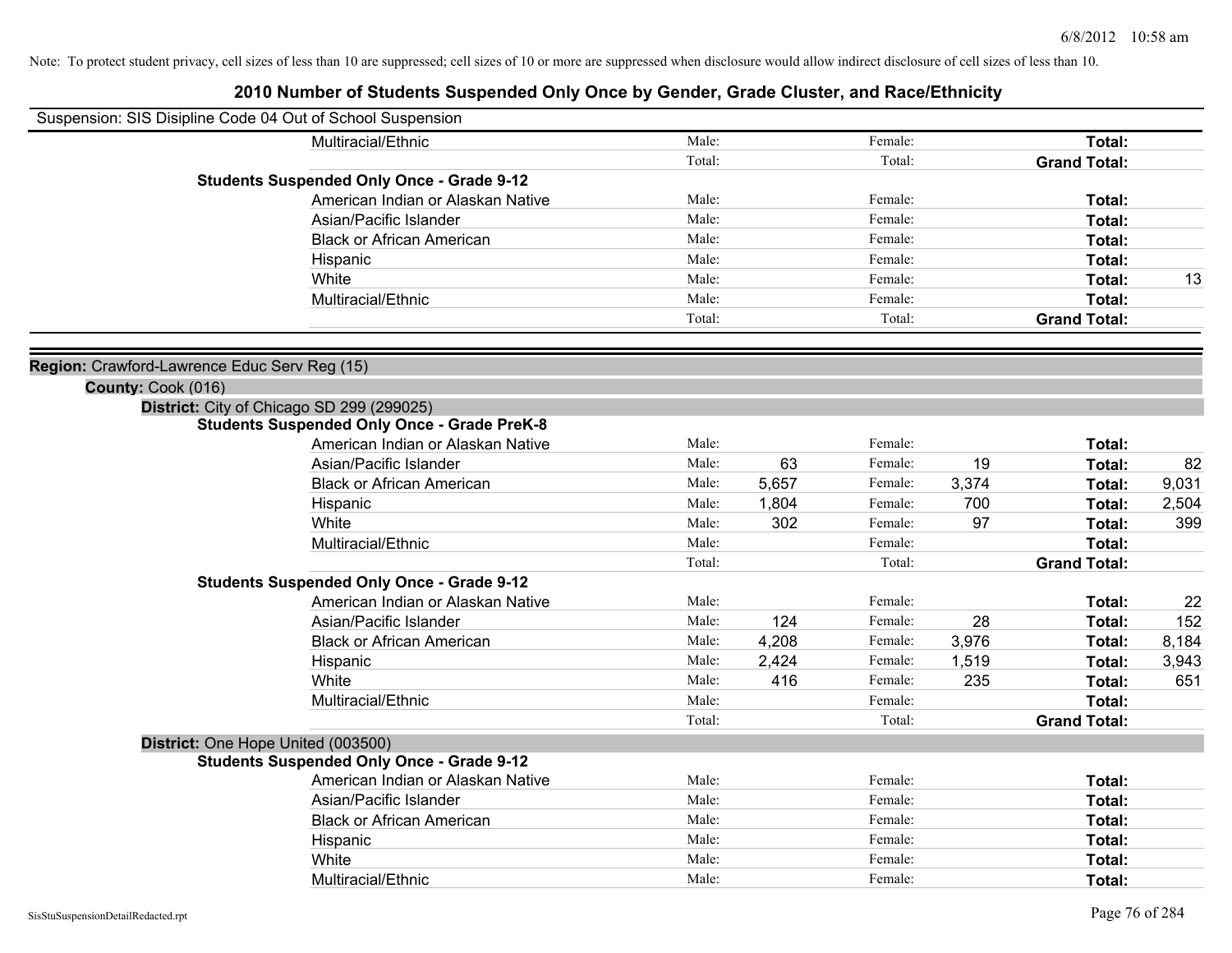|                          | Suspension: SIS Disipline Code 04 Out of School Suspension |        |    |         |    |                     |    |
|--------------------------|------------------------------------------------------------|--------|----|---------|----|---------------------|----|
|                          |                                                            | Total: |    | Total:  |    | <b>Grand Total:</b> |    |
| Region: De Kalb ROE (16) |                                                            |        |    |         |    |                     |    |
| County: Dekalb (019)     |                                                            |        |    |         |    |                     |    |
|                          | District: DeKalb CUSD 428 (428026)                         |        |    |         |    |                     |    |
|                          | <b>Students Suspended Only Once - Grade PreK-8</b>         |        |    |         |    |                     |    |
|                          | American Indian or Alaskan Native                          | Male:  |    | Female: |    | Total:              |    |
|                          | Asian/Pacific Islander                                     | Male:  |    | Female: |    | Total:              |    |
|                          | <b>Black or African American</b>                           | Male:  | 32 | Female: | 12 | Total:              | 44 |
|                          | Hispanic                                                   | Male:  |    | Female: |    | Total:              | 23 |
|                          | White                                                      | Male:  | 37 | Female: | 14 | Total:              | 51 |
|                          | Multiracial/Ethnic                                         | Male:  |    | Female: |    | Total:              |    |
|                          |                                                            | Total: |    | Total:  |    | <b>Grand Total:</b> |    |
|                          | <b>Students Suspended Only Once - Grade 9-12</b>           |        |    |         |    |                     |    |
|                          | American Indian or Alaskan Native                          | Male:  |    | Female: |    | Total:              |    |
|                          | Asian/Pacific Islander                                     | Male:  |    | Female: |    | Total:              |    |
|                          | <b>Black or African American</b>                           | Male:  |    | Female: |    | Total:              | 22 |
|                          | Hispanic                                                   | Male:  | 23 | Female: | 20 | Total:              | 43 |
|                          | White                                                      | Male:  | 44 | Female: | 27 | Total:              | 71 |
|                          | Multiracial/Ethnic                                         | Male:  |    | Female: |    | Total:              |    |
|                          |                                                            | Total: |    | Total:  |    | <b>Grand Total:</b> |    |
|                          | District: Genoa Kingston CUSD 424 (424026)                 |        |    |         |    |                     |    |
|                          | <b>Students Suspended Only Once - Grade PreK-8</b>         |        |    |         |    |                     |    |
|                          | American Indian or Alaskan Native                          | Male:  |    | Female: |    | Total:              |    |
|                          | Asian/Pacific Islander                                     | Male:  |    | Female: |    | Total:              |    |
|                          | <b>Black or African American</b>                           | Male:  |    | Female: |    | Total:              |    |
|                          | Hispanic                                                   | Male:  |    | Female: |    | Total:              |    |
|                          | White                                                      | Male:  |    | Female: |    | Total:              | 23 |
|                          | Multiracial/Ethnic                                         | Male:  |    | Female: |    | Total:              |    |
|                          |                                                            | Total: |    | Total:  |    | <b>Grand Total:</b> |    |
|                          | <b>Students Suspended Only Once - Grade 9-12</b>           |        |    |         |    |                     |    |
|                          | American Indian or Alaskan Native                          | Male:  |    | Female: |    | Total:              |    |
|                          | Asian/Pacific Islander                                     | Male:  |    | Female: |    | Total:              |    |
|                          | <b>Black or African American</b>                           | Male:  |    | Female: |    | Total:              |    |
|                          | Hispanic                                                   | Male:  |    | Female: |    | Total:              |    |
|                          | White                                                      | Male:  | 21 | Female: | 13 | Total:              | 34 |
|                          | Multiracial/Ethnic                                         | Male:  |    | Female: |    | <b>Total:</b>       |    |
|                          |                                                            | Total: |    | Total:  |    | <b>Grand Total:</b> |    |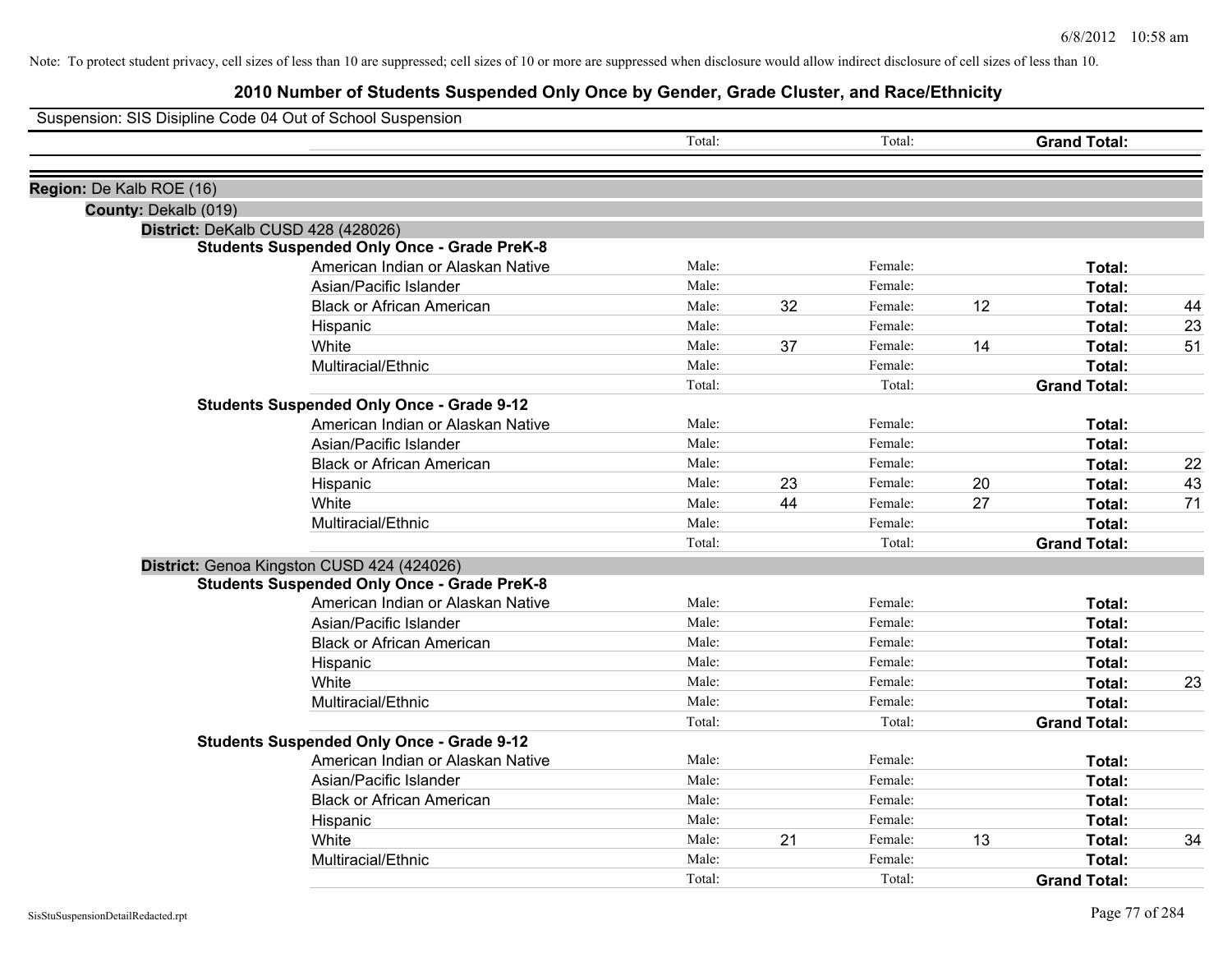| Suspension: SIS Disipline Code 04 Out of School Suspension |                                                    |        |         |                     |    |
|------------------------------------------------------------|----------------------------------------------------|--------|---------|---------------------|----|
| District: Hiawatha CUSD 426 (426026)                       |                                                    |        |         |                     |    |
|                                                            | <b>Students Suspended Only Once - Grade PreK-8</b> |        |         |                     |    |
|                                                            | American Indian or Alaskan Native                  | Male:  | Female: | Total:              |    |
|                                                            | Asian/Pacific Islander                             | Male:  | Female: | Total:              |    |
|                                                            | <b>Black or African American</b>                   | Male:  | Female: | Total:              |    |
|                                                            | Hispanic                                           | Male:  | Female: | Total:              |    |
|                                                            | White                                              | Male:  | Female: | Total:              |    |
|                                                            | Multiracial/Ethnic                                 | Male:  | Female: | Total:              |    |
|                                                            |                                                    | Total: | Total:  | <b>Grand Total:</b> | 11 |
|                                                            | <b>Students Suspended Only Once - Grade 9-12</b>   |        |         |                     |    |
|                                                            | American Indian or Alaskan Native                  | Male:  | Female: | Total:              |    |
|                                                            | Asian/Pacific Islander                             | Male:  | Female: | Total:              |    |
|                                                            | <b>Black or African American</b>                   | Male:  | Female: | Total:              |    |
|                                                            | Hispanic                                           | Male:  | Female: | Total:              |    |
|                                                            | White                                              | Male:  | Female: | Total:              | 10 |
|                                                            | Multiracial/Ethnic                                 | Male:  | Female: | Total:              |    |
|                                                            |                                                    | Total: | Total:  | <b>Grand Total:</b> |    |
|                                                            | District: Hinckley Big Rock CUSD 429 (429026)      |        |         |                     |    |
|                                                            | <b>Students Suspended Only Once - Grade PreK-8</b> |        |         |                     |    |
|                                                            | American Indian or Alaskan Native                  | Male:  | Female: | Total:              |    |
|                                                            | Asian/Pacific Islander                             | Male:  | Female: | Total:              |    |
|                                                            | <b>Black or African American</b>                   | Male:  | Female: | Total:              |    |
|                                                            | Hispanic                                           | Male:  | Female: | Total:              |    |
|                                                            | White                                              | Male:  | Female: | Total:              |    |
|                                                            | Multiracial/Ethnic                                 | Male:  | Female: | Total:              |    |
|                                                            |                                                    | Total: | Total:  | <b>Grand Total:</b> |    |
|                                                            | District: Indian Creek CUSD 425 (425026)           |        |         |                     |    |
|                                                            | <b>Students Suspended Only Once - Grade PreK-8</b> |        |         |                     |    |
|                                                            | American Indian or Alaskan Native                  | Male:  | Female: | Total:              |    |
|                                                            | Asian/Pacific Islander                             | Male:  | Female: | Total:              |    |
|                                                            | <b>Black or African American</b>                   | Male:  | Female: | Total:              |    |
|                                                            | Hispanic                                           | Male:  | Female: | Total:              |    |
|                                                            | White                                              | Male:  | Female: | Total:              |    |
|                                                            | Multiracial/Ethnic                                 | Male:  | Female: | Total:              |    |
|                                                            |                                                    | Total: | Total:  | <b>Grand Total:</b> |    |
|                                                            | <b>Students Suspended Only Once - Grade 9-12</b>   |        |         |                     |    |
|                                                            | American Indian or Alaskan Native                  | Male:  | Female: | <b>Total:</b>       |    |
|                                                            | Asian/Pacific Islander                             | Male:  | Female: | Total:              |    |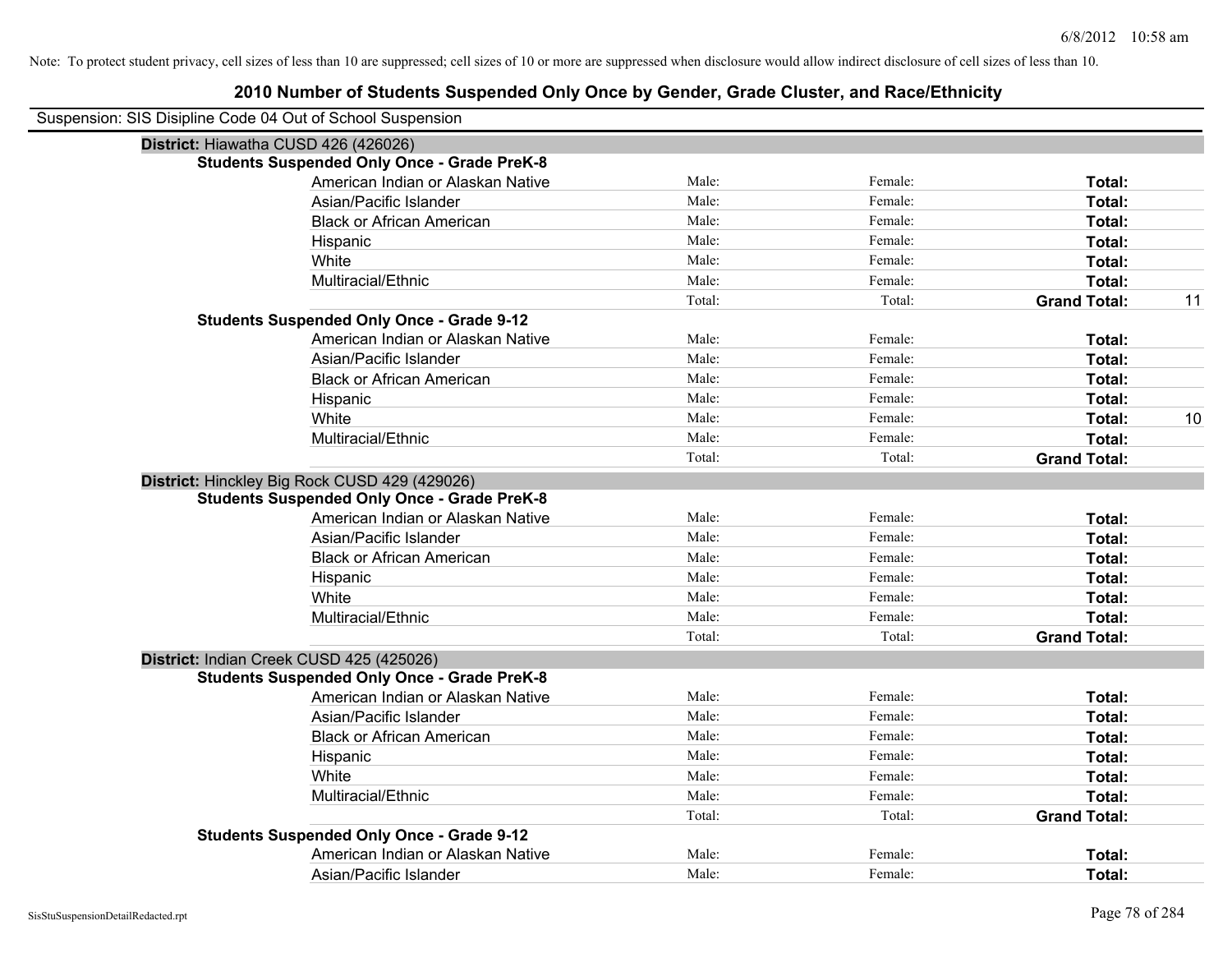| Suspension: SIS Disipline Code 04 Out of School Suspension |                                                    |        |         |                     |    |
|------------------------------------------------------------|----------------------------------------------------|--------|---------|---------------------|----|
|                                                            | <b>Black or African American</b>                   | Male:  | Female: | Total:              |    |
|                                                            | Hispanic                                           | Male:  | Female: | Total:              |    |
|                                                            | White                                              | Male:  | Female: | Total:              |    |
|                                                            | Multiracial/Ethnic                                 | Male:  | Female: | Total:              |    |
|                                                            |                                                    | Total: | Total:  | <b>Grand Total:</b> |    |
| District: Sandwich CUSD 430 (430026)                       |                                                    |        |         |                     |    |
|                                                            | <b>Students Suspended Only Once - Grade 9-12</b>   |        |         |                     |    |
|                                                            | American Indian or Alaskan Native                  | Male:  | Female: | Total:              |    |
|                                                            | Asian/Pacific Islander                             | Male:  | Female: | Total:              |    |
|                                                            | <b>Black or African American</b>                   | Male:  | Female: | Total:              |    |
|                                                            | Hispanic                                           | Male:  | Female: | Total:              |    |
|                                                            | White                                              | Male:  | Female: | Total:              | 29 |
|                                                            | Multiracial/Ethnic                                 | Male:  | Female: | Total:              |    |
|                                                            |                                                    | Total: | Total:  | <b>Grand Total:</b> |    |
| District: Somonauk CUSD 432 (432026)                       |                                                    |        |         |                     |    |
|                                                            | <b>Students Suspended Only Once - Grade PreK-8</b> |        |         |                     |    |
|                                                            | American Indian or Alaskan Native                  | Male:  | Female: | Total:              |    |
|                                                            | Asian/Pacific Islander                             | Male:  | Female: | Total:              |    |
|                                                            | <b>Black or African American</b>                   | Male:  | Female: | Total:              |    |
|                                                            | Hispanic                                           | Male:  | Female: | Total:              |    |
|                                                            | White                                              | Male:  | Female: | Total:              |    |
|                                                            | Multiracial/Ethnic                                 | Male:  | Female: | Total:              |    |
|                                                            |                                                    | Total: | Total:  | <b>Grand Total:</b> |    |
|                                                            | <b>Students Suspended Only Once - Grade 9-12</b>   |        |         |                     |    |
|                                                            | American Indian or Alaskan Native                  | Male:  | Female: | Total:              |    |
|                                                            | Asian/Pacific Islander                             | Male:  | Female: | Total:              |    |
|                                                            | <b>Black or African American</b>                   | Male:  | Female: | Total:              |    |
|                                                            | Hispanic                                           | Male:  | Female: | Total:              |    |
|                                                            | White                                              | Male:  | Female: | Total:              | 15 |
|                                                            | Multiracial/Ethnic                                 | Male:  | Female: | Total:              |    |
|                                                            |                                                    | Total: | Total:  | <b>Grand Total:</b> |    |
| District: Sycamore CUSD 427 (427026)                       |                                                    |        |         |                     |    |
|                                                            | <b>Students Suspended Only Once - Grade PreK-8</b> |        |         |                     |    |
|                                                            | American Indian or Alaskan Native                  | Male:  | Female: | Total:              |    |
|                                                            | Asian/Pacific Islander                             | Male:  | Female: | Total:              |    |
|                                                            | <b>Black or African American</b>                   | Male:  | Female: | Total:              |    |
|                                                            | Hispanic                                           | Male:  | Female: | <b>Total:</b>       |    |
|                                                            | White                                              | Male:  | Female: | Total:              | 18 |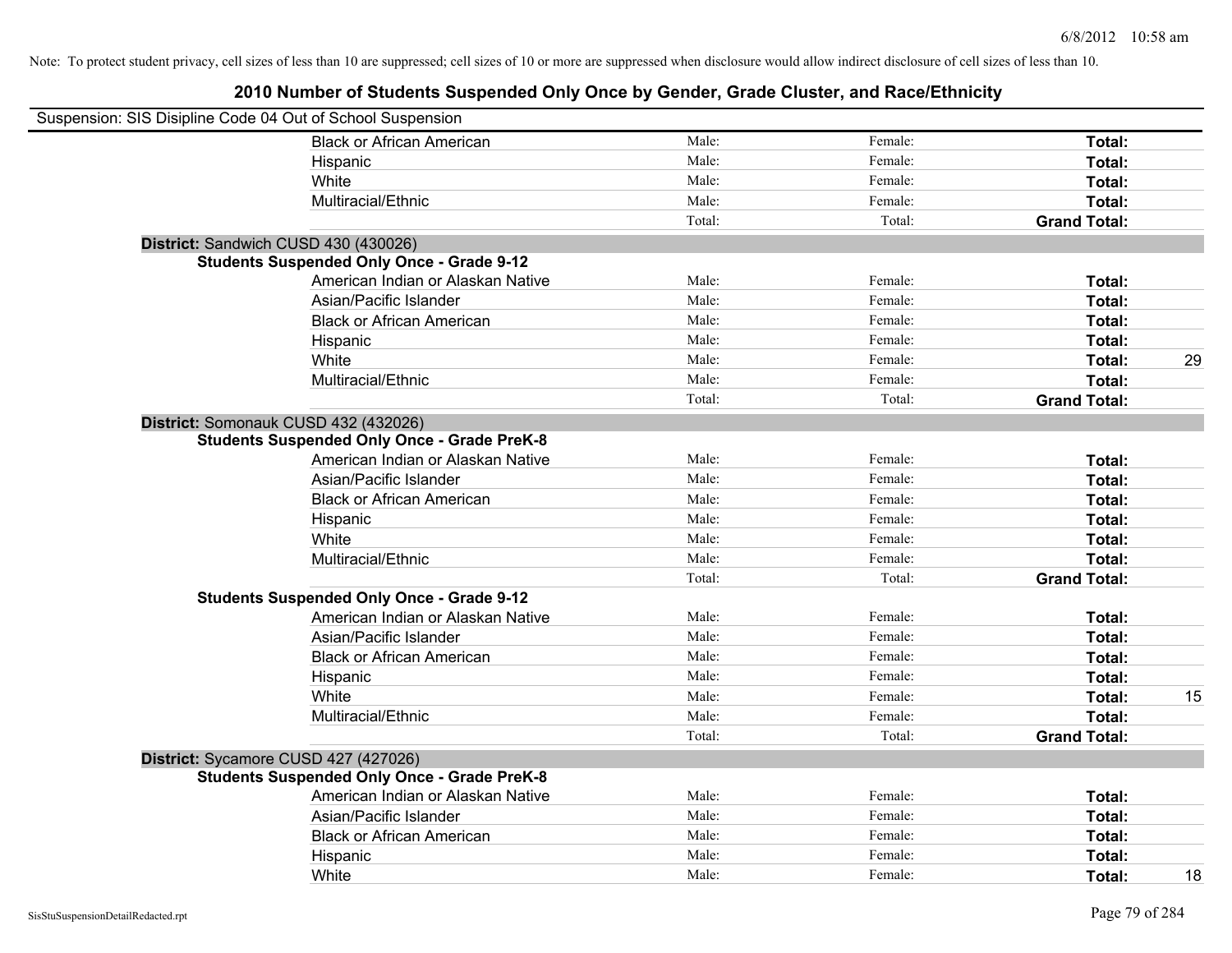|                      | Suspension: SIS Disipline Code 04 Out of School Suspension |        |    |         |    |                     |    |
|----------------------|------------------------------------------------------------|--------|----|---------|----|---------------------|----|
|                      | Multiracial/Ethnic                                         | Male:  |    | Female: |    | Total:              |    |
|                      |                                                            | Total: |    | Total:  |    | <b>Grand Total:</b> |    |
|                      | <b>Students Suspended Only Once - Grade 9-12</b>           |        |    |         |    |                     |    |
|                      | American Indian or Alaskan Native                          | Male:  |    | Female: |    | Total:              |    |
|                      | Asian/Pacific Islander                                     | Male:  |    | Female: |    | Total:              |    |
|                      | <b>Black or African American</b>                           | Male:  |    | Female: |    | Total:              |    |
|                      | Hispanic                                                   | Male:  |    | Female: |    | Total:              |    |
|                      | White                                                      | Male:  |    | Female: |    | Total:              | 33 |
|                      | Multiracial/Ethnic                                         | Male:  |    | Female: |    | Total:              |    |
|                      |                                                            | Total: | 40 | Total:  | 13 | <b>Grand Total:</b> | 53 |
|                      | County: Non-Public School (000)                            |        |    |         |    |                     |    |
|                      | District: Non-Public School (0000)                         |        |    |         |    |                     |    |
|                      | <b>Students Suspended Only Once - Grade 9-12</b>           |        |    |         |    |                     |    |
|                      | American Indian or Alaskan Native                          | Male:  |    | Female: |    | Total:              |    |
|                      | American Indian or Alaskan Native                          | Male:  |    | Female: |    | Total:              |    |
|                      | Asian/Pacific Islander                                     | Male:  |    | Female: |    | Total:              |    |
|                      | Asian/Pacific Islander                                     | Male:  |    | Female: |    | Total:              |    |
|                      | <b>Black or African American</b>                           | Male:  |    | Female: |    | Total:              |    |
|                      | <b>Black or African American</b>                           | Male:  |    | Female: |    | Total:              |    |
|                      | Hispanic                                                   | Male:  |    | Female: |    | Total:              |    |
|                      | Hispanic                                                   | Male:  |    | Female: |    | Total:              |    |
|                      | White                                                      | Male:  |    | Female: |    | Total:              |    |
|                      | White                                                      | Male:  |    | Female: |    | Total:              |    |
|                      | Multiracial/Ethnic                                         | Male:  |    | Female: |    | Total:              |    |
|                      | Multiracial/Ethnic                                         | Male:  |    | Female: |    | Total:              |    |
|                      |                                                            | Total: |    | Total:  |    | <b>Grand Total:</b> |    |
|                      |                                                            | Total: |    | Total:  |    | <b>Grand Total:</b> |    |
|                      | Region: De Witt/Livingston/McLean ROE (17)                 |        |    |         |    |                     |    |
| County: Dewitt (020) |                                                            |        |    |         |    |                     |    |
|                      | District: Blue Ridge CUSD 18 (018026)                      |        |    |         |    |                     |    |
|                      | <b>Students Suspended Only Once - Grade PreK-8</b>         |        |    |         |    |                     |    |
|                      | American Indian or Alaskan Native                          | Male:  |    | Female: |    | Total:              |    |
|                      | Asian/Pacific Islander                                     | Male:  |    | Female: |    | Total:              |    |
|                      | <b>Black or African American</b>                           | Male:  |    | Female: |    | Total:              |    |
|                      | Hispanic                                                   | Male:  |    | Female: |    | Total:              |    |
|                      | White                                                      | Male:  |    | Female: |    | Total:              | 13 |
|                      | Multiracial/Ethnic                                         | Male:  |    | Female: |    | Total:              |    |
|                      |                                                            |        |    |         |    |                     |    |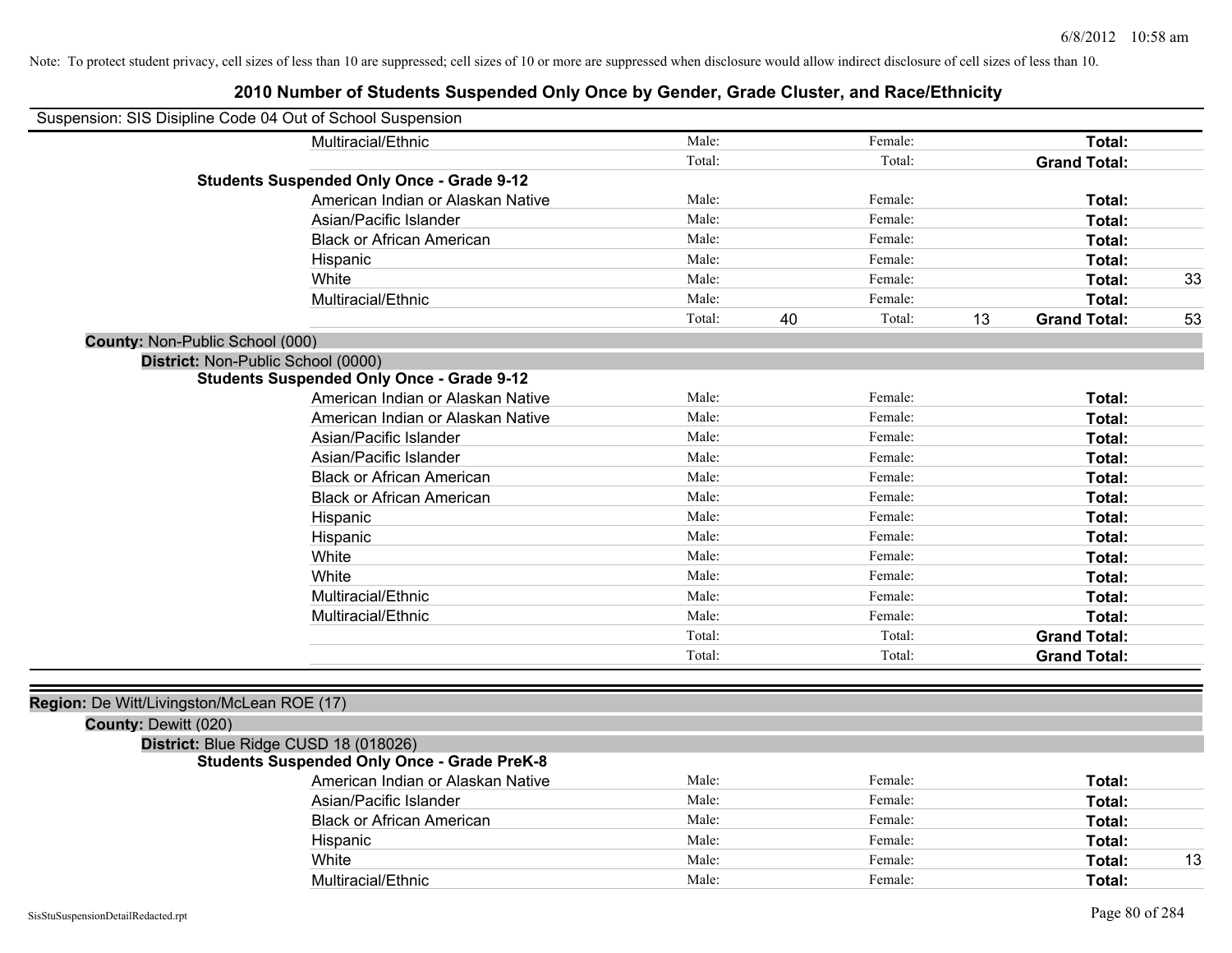### **2010 Number of Students Suspended Only Once by Gender, Grade Cluster, and Race/Ethnicity**

|                          | Suspension: SIS Disipline Code 04 Out of School Suspension |        |         |                     |    |
|--------------------------|------------------------------------------------------------|--------|---------|---------------------|----|
|                          |                                                            | Total: | Total:  | <b>Grand Total:</b> |    |
|                          | <b>Students Suspended Only Once - Grade 9-12</b>           |        |         |                     |    |
|                          | American Indian or Alaskan Native                          | Male:  | Female: | Total:              |    |
|                          | Asian/Pacific Islander                                     | Male:  | Female: | Total:              |    |
|                          | <b>Black or African American</b>                           | Male:  | Female: | Total:              |    |
|                          | Hispanic                                                   | Male:  | Female: | Total:              |    |
|                          | White                                                      | Male:  | Female: | Total:              |    |
|                          | Multiracial/Ethnic                                         | Male:  | Female: | Total:              |    |
|                          |                                                            | Total: | Total:  | <b>Grand Total:</b> |    |
|                          | District: Clinton CUSD 15 (015026)                         |        |         |                     |    |
|                          | <b>Students Suspended Only Once - Grade 9-12</b>           |        |         |                     |    |
|                          | American Indian or Alaskan Native                          | Male:  | Female: | Total:              |    |
|                          | Asian/Pacific Islander                                     | Male:  | Female: | Total:              |    |
|                          | <b>Black or African American</b>                           | Male:  | Female: | Total:              |    |
|                          | Hispanic                                                   | Male:  | Female: | Total:              |    |
|                          | White                                                      | Male:  | Female: | Total:              | 22 |
|                          | Multiracial/Ethnic                                         | Male:  | Female: | Total:              |    |
|                          |                                                            | Total: | Total:  | <b>Grand Total:</b> |    |
| County: Livingston (053) |                                                            |        |         |                     |    |
|                          | District: Cornell CCSD 426 (426004)                        |        |         |                     |    |
|                          | <b>Students Suspended Only Once - Grade PreK-8</b>         |        |         |                     |    |
|                          | American Indian or Alaskan Native                          | Male:  | Female: | Total:              |    |
|                          | Asian/Pacific Islander                                     | Male:  | Female: | Total:              |    |
|                          | <b>Black or African American</b>                           | Male:  | Female: | Total:              |    |
|                          | Hispanic                                                   | Male:  | Female: | Total:              |    |
|                          | White                                                      | Male:  | Female: | Total:              |    |
|                          | Multiracial/Ethnic                                         | Male:  | Female: | Total:              |    |
|                          |                                                            | Total: | Total:  | <b>Grand Total:</b> |    |
|                          | District: Dwight Common SD 232 (232002)                    |        |         |                     |    |
|                          | <b>Students Suspended Only Once - Grade PreK-8</b>         |        |         |                     |    |
|                          | American Indian or Alaskan Native                          | Male:  | Female: | Total:              |    |
|                          | Asian/Pacific Islander                                     | Male:  | Female: | Total:              |    |
|                          | <b>Black or African American</b>                           | Male:  | Female: | Total:              |    |
|                          | Hispanic                                                   | Male:  | Female: | Total:              |    |
|                          | White                                                      | Male:  | Female: | Total:              |    |
|                          | Multiracial/Ethnic                                         | Male:  | Female: | Total:              |    |
|                          |                                                            |        |         |                     |    |

**District:** Dwight Twp HSD 230 (230017)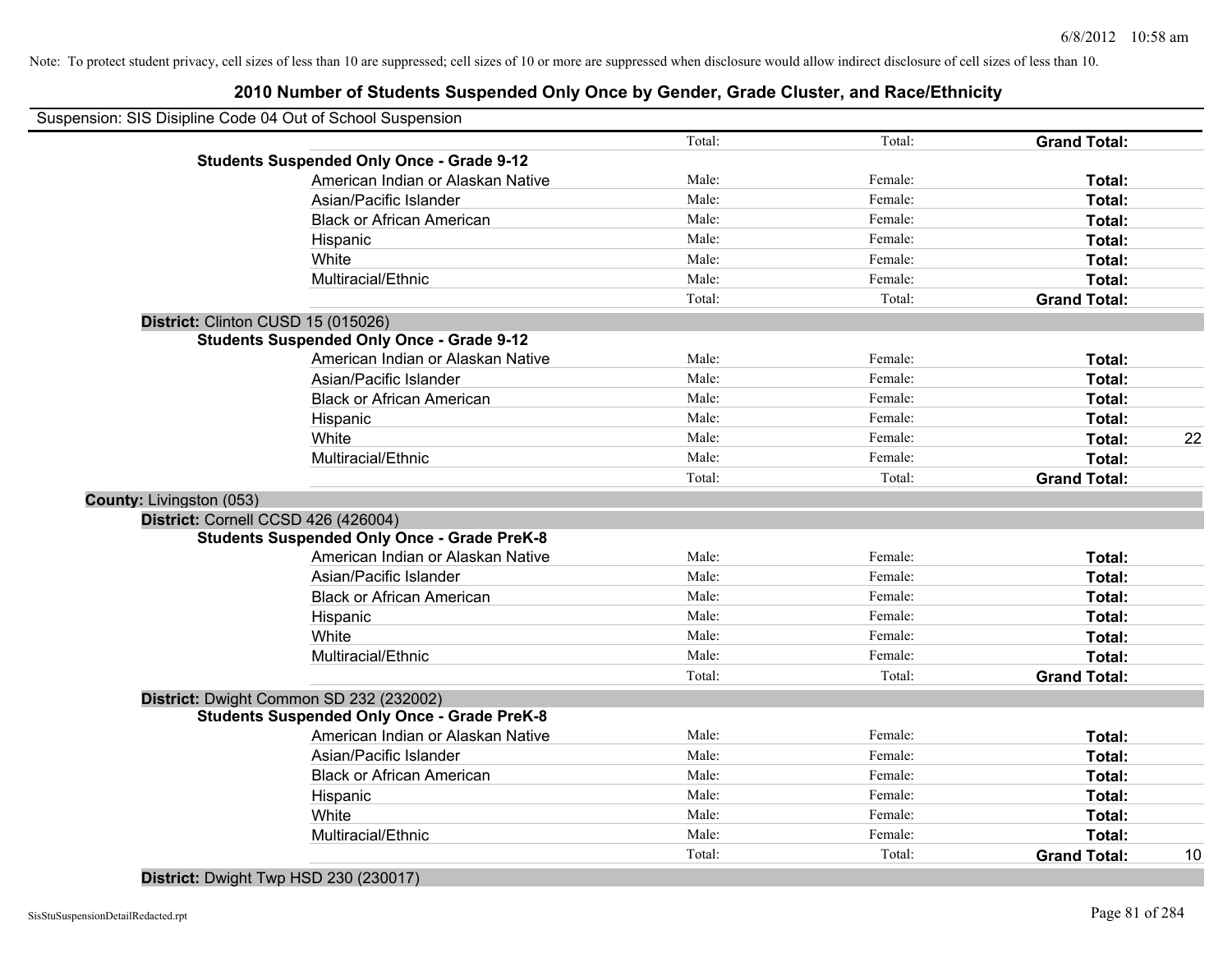| Suspension: SIS Disipline Code 04 Out of School Suspension |        |         |                     |    |
|------------------------------------------------------------|--------|---------|---------------------|----|
| <b>Students Suspended Only Once - Grade 9-12</b>           |        |         |                     |    |
| American Indian or Alaskan Native                          | Male:  | Female: | Total:              |    |
| Asian/Pacific Islander                                     | Male:  | Female: | Total:              |    |
| <b>Black or African American</b>                           | Male:  | Female: | Total:              |    |
| Hispanic                                                   | Male:  | Female: | Total:              |    |
| White                                                      | Male:  | Female: | Total:              | 18 |
| Multiracial/Ethnic                                         | Male:  | Female: | Total:              |    |
|                                                            | Total: | Total:  | <b>Grand Total:</b> |    |
| District: Flanagan-Cornell Dist 74 (074027)                |        |         |                     |    |
| <b>Students Suspended Only Once - Grade 9-12</b>           |        |         |                     |    |
| American Indian or Alaskan Native                          | Male:  | Female: | Total:              |    |
| Asian/Pacific Islander                                     | Male:  | Female: | Total:              |    |
| <b>Black or African American</b>                           | Male:  | Female: | Total:              |    |
| Hispanic                                                   | Male:  | Female: | Total:              |    |
| White                                                      | Male:  | Female: | Total:              |    |
| Multiracial/Ethnic                                         | Male:  | Female: | Total:              |    |
|                                                            | Total: | Total:  | <b>Grand Total:</b> |    |
| District: Odell CCSD 435 (435004)                          |        |         |                     |    |
| <b>Students Suspended Only Once - Grade PreK-8</b>         |        |         |                     |    |
| American Indian or Alaskan Native                          | Male:  | Female: | Total:              |    |
| Asian/Pacific Islander                                     | Male:  | Female: | Total:              |    |
| <b>Black or African American</b>                           | Male:  | Female: | Total:              |    |
| Hispanic                                                   | Male:  | Female: | Total:              |    |
| White                                                      | Male:  | Female: | Total:              |    |
| Multiracial/Ethnic                                         | Male:  | Female: | Total:              |    |
|                                                            | Total: | Total:  | <b>Grand Total:</b> |    |
| District: Pontiac CCSD 429 (429004)                        |        |         |                     |    |
| <b>Students Suspended Only Once - Grade PreK-8</b>         |        |         |                     |    |
| American Indian or Alaskan Native                          | Male:  | Female: | Total:              |    |
| Asian/Pacific Islander                                     | Male:  | Female: | Total:              |    |
| <b>Black or African American</b>                           | Male:  | Female: | Total:              |    |
| Hispanic                                                   | Male:  | Female: | Total:              |    |
| White                                                      | Male:  | Female: | Total:              | 17 |
| Multiracial/Ethnic                                         | Male:  | Female: | Total:              |    |
|                                                            | Total: | Total:  | <b>Grand Total:</b> |    |
| District: Pontiac Twp HSD 90 (090017)                      |        |         |                     |    |
| <b>Students Suspended Only Once - Grade 9-12</b>           |        |         |                     |    |
| American Indian or Alaskan Native                          | Male:  | Female: | Total:              |    |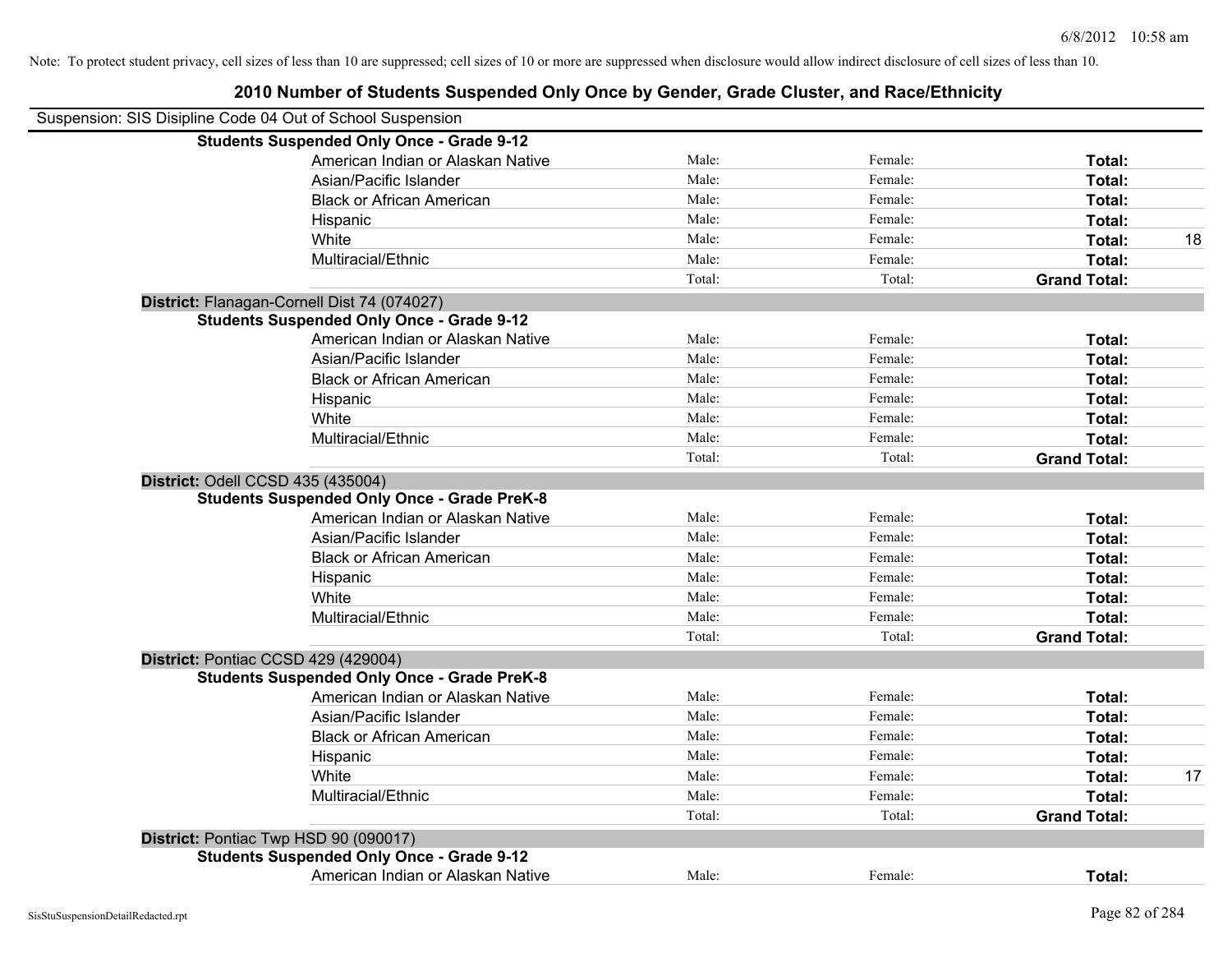|                      | Suspension: SIS Disipline Code 04 Out of School Suspension |        |    |         |    |                     |    |
|----------------------|------------------------------------------------------------|--------|----|---------|----|---------------------|----|
|                      | Asian/Pacific Islander                                     | Male:  |    | Female: |    | Total:              |    |
|                      | <b>Black or African American</b>                           | Male:  |    | Female: |    | Total:              |    |
|                      | Hispanic                                                   | Male:  |    | Female: |    | Total:              |    |
|                      | White                                                      | Male:  | 30 | Female: | 22 | Total:              | 52 |
|                      | Multiracial/Ethnic                                         | Male:  |    | Female: |    | Total:              |    |
|                      |                                                            | Total: |    | Total:  |    | <b>Grand Total:</b> | 62 |
|                      | District: Prairie Central CUSD 8 (008026)                  |        |    |         |    |                     |    |
|                      | <b>Students Suspended Only Once - Grade 9-12</b>           |        |    |         |    |                     |    |
|                      | American Indian or Alaskan Native                          | Male:  |    | Female: |    | Total:              |    |
|                      | Asian/Pacific Islander                                     | Male:  |    | Female: |    | Total:              |    |
|                      | <b>Black or African American</b>                           | Male:  |    | Female: |    | Total:              |    |
|                      | Hispanic                                                   | Male:  |    | Female: |    | Total:              |    |
|                      | White                                                      | Male:  |    | Female: |    | Total:              | 17 |
|                      | Multiracial/Ethnic                                         | Male:  |    | Female: |    | Total:              |    |
|                      |                                                            | Total: |    | Total:  |    | <b>Grand Total:</b> |    |
|                      | District: Woodland CUSD 5 (005026)                         |        |    |         |    |                     |    |
|                      | <b>Students Suspended Only Once - Grade PreK-8</b>         |        |    |         |    |                     |    |
|                      | American Indian or Alaskan Native                          | Male:  |    | Female: |    | Total:              |    |
|                      | Asian/Pacific Islander                                     | Male:  |    | Female: |    | Total:              |    |
|                      | <b>Black or African American</b>                           | Male:  |    | Female: |    | Total:              |    |
|                      | Hispanic                                                   | Male:  |    | Female: |    | Total:              |    |
|                      | White                                                      | Male:  |    | Female: |    | Total:              |    |
|                      | Multiracial/Ethnic                                         | Male:  |    | Female: |    | Total:              |    |
|                      |                                                            | Total: |    | Total:  |    | <b>Grand Total:</b> |    |
|                      | <b>Students Suspended Only Once - Grade 9-12</b>           |        |    |         |    |                     |    |
|                      | American Indian or Alaskan Native                          | Male:  |    | Female: |    | Total:              |    |
|                      | Asian/Pacific Islander                                     | Male:  |    | Female: |    | Total:              |    |
|                      | <b>Black or African American</b>                           | Male:  |    | Female: |    | Total:              |    |
|                      | Hispanic                                                   | Male:  |    | Female: |    | Total:              |    |
|                      | White                                                      | Male:  |    | Female: |    | Total:              | 10 |
|                      | Multiracial/Ethnic                                         | Male:  |    | Female: |    | Total:              |    |
|                      |                                                            | Total: |    | Total:  |    | <b>Grand Total:</b> |    |
| County: Mclean (064) |                                                            |        |    |         |    |                     |    |
|                      | District: Bloomington SD 87 (087025)                       |        |    |         |    |                     |    |
|                      | <b>Students Suspended Only Once - Grade PreK-8</b>         |        |    |         |    |                     |    |
|                      | American Indian or Alaskan Native                          | Male:  |    | Female: |    | Total:              |    |
|                      | Asian/Pacific Islander                                     | Male:  |    | Female: |    | Total:              |    |
|                      | <b>Black or African American</b>                           | Male:  | 53 | Female: | 18 | Total:              | 71 |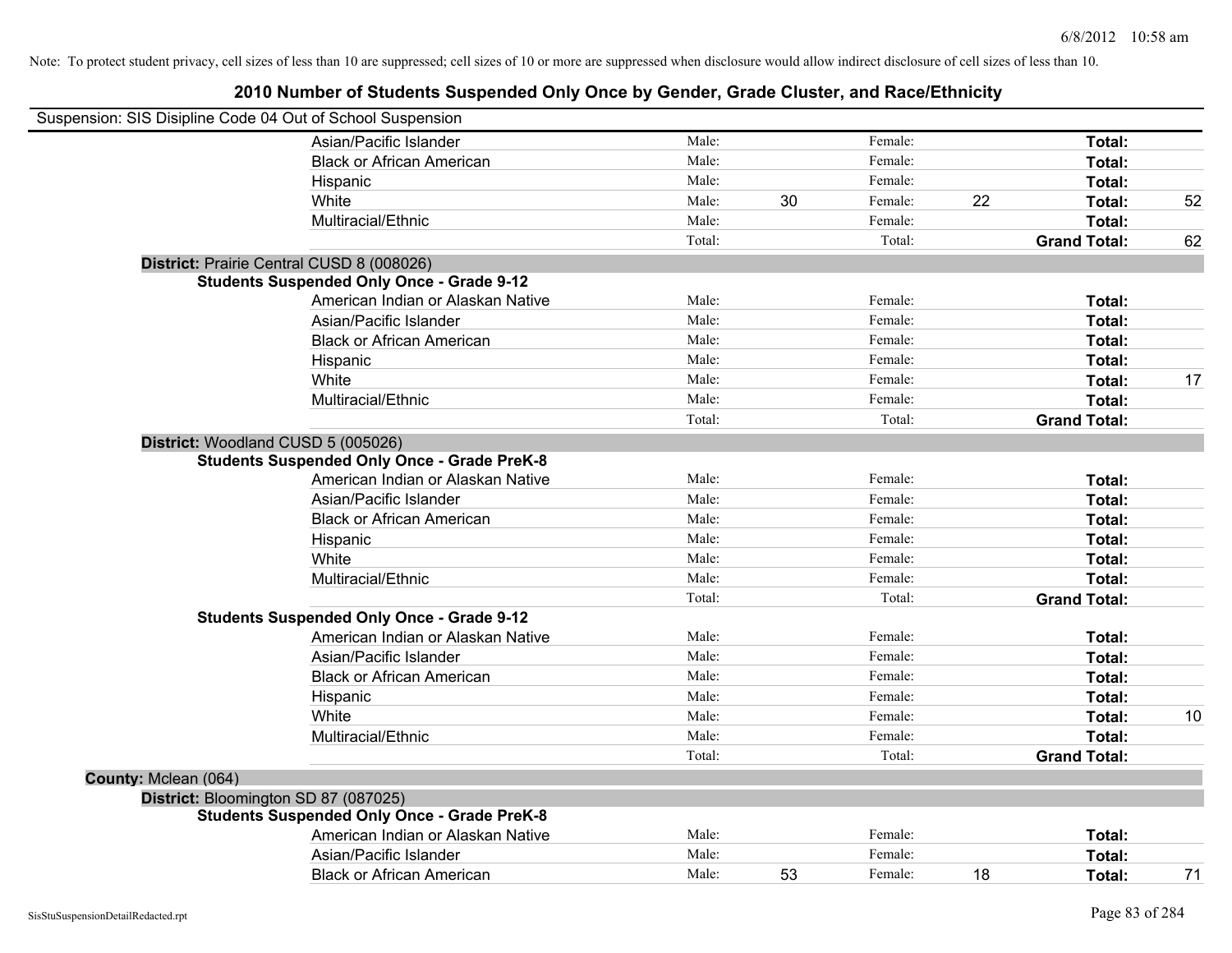| Suspension: SIS Disipline Code 04 Out of School Suspension |        |    |         |    |                     |     |
|------------------------------------------------------------|--------|----|---------|----|---------------------|-----|
| Hispanic                                                   | Male:  |    | Female: |    | Total:              |     |
| White                                                      | Male:  | 43 | Female: | 20 | Total:              | 63  |
| Multiracial/Ethnic                                         | Male:  |    | Female: |    | Total:              |     |
|                                                            | Total: |    | Total:  |    | <b>Grand Total:</b> | 152 |
| <b>Students Suspended Only Once - Grade 9-12</b>           |        |    |         |    |                     |     |
| American Indian or Alaskan Native                          | Male:  |    | Female: |    | Total:              |     |
| Asian/Pacific Islander                                     | Male:  |    | Female: |    | Total:              |     |
| <b>Black or African American</b>                           | Male:  | 33 | Female: | 30 | Total:              | 63  |
| Hispanic                                                   | Male:  |    | Female: |    | Total:              |     |
| White                                                      | Male:  | 20 | Female: | 20 | Total:              | 40  |
| Multiracial/Ethnic                                         | Male:  |    | Female: |    | Total:              |     |
|                                                            | Total: |    | Total:  |    | <b>Grand Total:</b> | 119 |
| District: Heyworth CUSD 4 (004026)                         |        |    |         |    |                     |     |
| <b>Students Suspended Only Once - Grade PreK-8</b>         |        |    |         |    |                     |     |
| American Indian or Alaskan Native                          | Male:  |    | Female: |    | Total:              |     |
| Asian/Pacific Islander                                     | Male:  |    | Female: |    | Total:              |     |
| <b>Black or African American</b>                           | Male:  |    | Female: |    | Total:              |     |
| Hispanic                                                   | Male:  |    | Female: |    | Total:              |     |
| White                                                      | Male:  |    | Female: |    | Total:              |     |
| Multiracial/Ethnic                                         | Male:  |    | Female: |    | Total:              |     |
|                                                            | Total: |    | Total:  |    | <b>Grand Total:</b> |     |
| <b>Students Suspended Only Once - Grade 9-12</b>           |        |    |         |    |                     |     |
| American Indian or Alaskan Native                          | Male:  |    | Female: |    | Total:              |     |
| Asian/Pacific Islander                                     | Male:  |    | Female: |    | Total:              |     |
| <b>Black or African American</b>                           | Male:  |    | Female: |    | Total:              |     |
| Hispanic                                                   | Male:  |    | Female: |    | Total:              |     |
| White                                                      | Male:  |    | Female: |    | Total:              |     |
| Multiracial/Ethnic                                         | Male:  |    | Female: |    | Total:              |     |
|                                                            | Total: |    | Total:  |    | <b>Grand Total:</b> |     |
| District: LeRoy CUSD 2 (002026)                            |        |    |         |    |                     |     |
| <b>Students Suspended Only Once - Grade PreK-8</b>         |        |    |         |    |                     |     |
| American Indian or Alaskan Native                          | Male:  |    | Female: |    | Total:              |     |
| Asian/Pacific Islander                                     | Male:  |    | Female: |    | Total:              |     |
| <b>Black or African American</b>                           | Male:  |    | Female: |    | Total:              |     |
| Hispanic                                                   | Male:  |    | Female: |    | Total:              |     |
| White                                                      | Male:  |    | Female: |    | Total:              |     |
| Multiracial/Ethnic                                         | Male:  |    | Female: |    | Total:              |     |
|                                                            | Total: |    | Total:  |    | <b>Grand Total:</b> |     |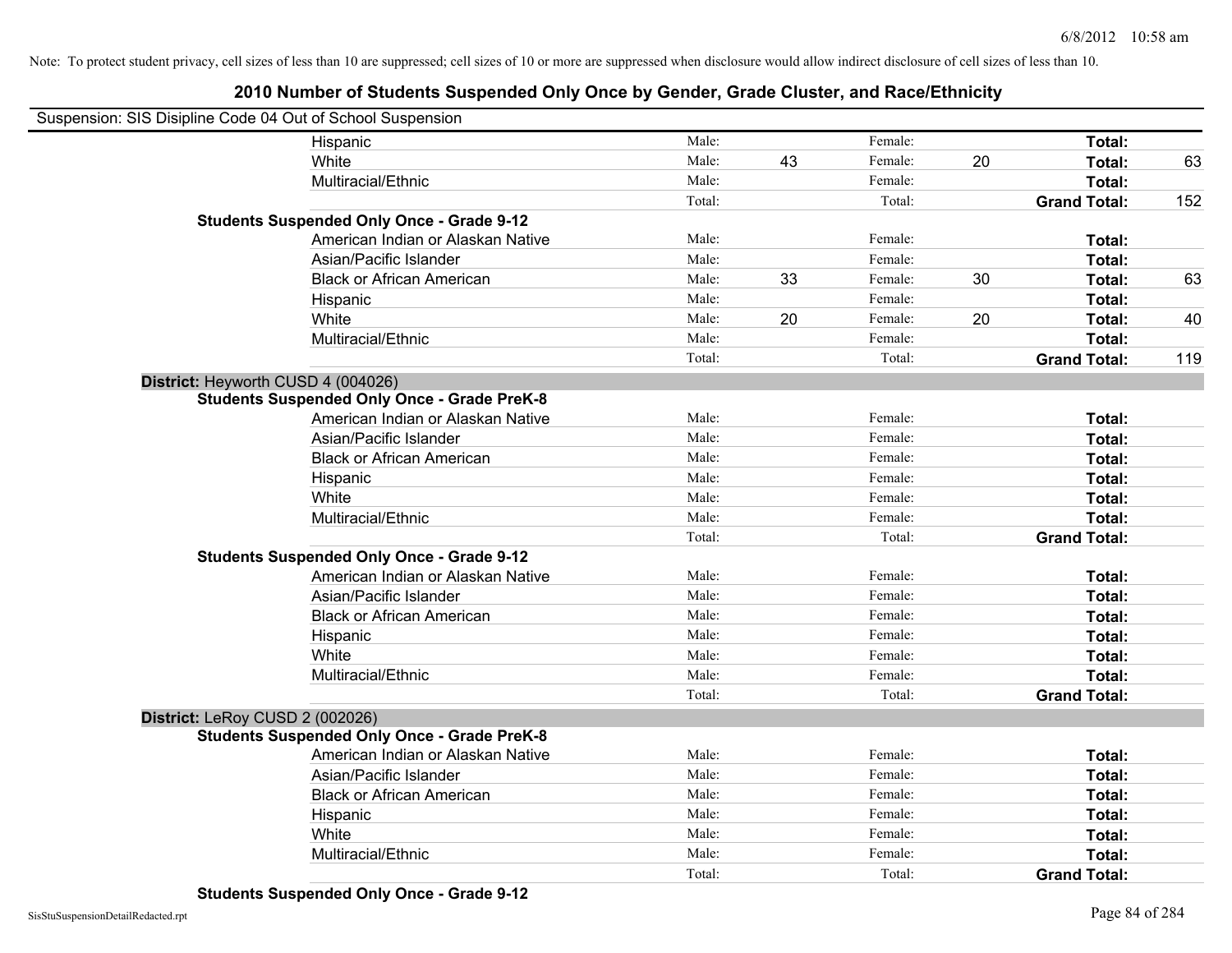| Suspension: SIS Disipline Code 04 Out of School Suspension<br>Male:<br>Female:<br>American Indian or Alaskan Native<br>Total:<br>Male:<br>Female:<br>Total:<br>Asian/Pacific Islander<br>Male:<br>Female:<br><b>Black or African American</b><br>Total:<br>Male:<br>Female:<br>Total:<br>Hispanic<br>Male:<br>Female:<br>White<br>Total:<br>Multiracial/Ethnic<br>Male:<br>Female:<br>Total:<br>Total:<br>Total:<br><b>Grand Total:</b><br>District: Lexington CUSD 7 (007026)<br><b>Students Suspended Only Once - Grade PreK-8</b><br>American Indian or Alaskan Native<br>Male:<br>Female:<br>Total:<br>Asian/Pacific Islander<br>Male:<br>Female:<br>Total:<br>Male:<br>Female:<br><b>Black or African American</b><br>Total:<br>Male:<br>Female:<br>Hispanic<br>Total:<br>White<br>Male:<br>Female:<br>Total:<br>Multiracial/Ethnic<br>Female:<br>Male:<br>Total:<br>Total:<br>Total:<br><b>Grand Total:</b><br><b>Students Suspended Only Once - Grade 9-12</b><br>American Indian or Alaskan Native<br>Female:<br>Male:<br>Total:<br>Male:<br>Asian/Pacific Islander<br>Female:<br>Total:<br><b>Black or African American</b><br>Male:<br>Female:<br>Total:<br>Female:<br>Male:<br>Hispanic<br>Total:<br>White<br>Male:<br>Female:<br>Total:<br>Multiracial/Ethnic<br>Male:<br>Female:<br>Total:<br>Total:<br>Total:<br><b>Grand Total:</b><br>District: McLean County USD 5 (005026)<br><b>Students Suspended Only Once - Grade PreK-8</b><br>Male:<br>Female:<br>Total:<br>American Indian or Alaskan Native<br>Male:<br>Female:<br>Asian/Pacific Islander<br>Total:<br>Male:<br>Female:<br>14<br>46<br>Total:<br>60<br><b>Black or African American</b><br>Male:<br>Female:<br>Total:<br>Hispanic<br>Male:<br>76<br>White<br>Female:<br>15<br>Total:<br>91<br>Male:<br>Female:<br>Multiracial/Ethnic<br>Total:<br>27<br>Total:<br>Total:<br><b>Grand Total:</b><br>188<br><b>Students Suspended Only Once - Grade 9-12</b><br>American Indian or Alaskan Native<br>Male:<br>Female:<br>Total:<br>Asian/Pacific Islander<br>Male:<br>Female:<br>Total:<br>Male:<br>37<br>Female:<br>39<br><b>Black or African American</b><br>Total:<br>76<br>Male:<br>Female:<br>Total:<br>Hispanic |       |       |    |         |    |        |     |
|-----------------------------------------------------------------------------------------------------------------------------------------------------------------------------------------------------------------------------------------------------------------------------------------------------------------------------------------------------------------------------------------------------------------------------------------------------------------------------------------------------------------------------------------------------------------------------------------------------------------------------------------------------------------------------------------------------------------------------------------------------------------------------------------------------------------------------------------------------------------------------------------------------------------------------------------------------------------------------------------------------------------------------------------------------------------------------------------------------------------------------------------------------------------------------------------------------------------------------------------------------------------------------------------------------------------------------------------------------------------------------------------------------------------------------------------------------------------------------------------------------------------------------------------------------------------------------------------------------------------------------------------------------------------------------------------------------------------------------------------------------------------------------------------------------------------------------------------------------------------------------------------------------------------------------------------------------------------------------------------------------------------------------------------------------------------------------------------------------------------------------------------------------------------------------------------------|-------|-------|----|---------|----|--------|-----|
|                                                                                                                                                                                                                                                                                                                                                                                                                                                                                                                                                                                                                                                                                                                                                                                                                                                                                                                                                                                                                                                                                                                                                                                                                                                                                                                                                                                                                                                                                                                                                                                                                                                                                                                                                                                                                                                                                                                                                                                                                                                                                                                                                                                               |       |       |    |         |    |        |     |
|                                                                                                                                                                                                                                                                                                                                                                                                                                                                                                                                                                                                                                                                                                                                                                                                                                                                                                                                                                                                                                                                                                                                                                                                                                                                                                                                                                                                                                                                                                                                                                                                                                                                                                                                                                                                                                                                                                                                                                                                                                                                                                                                                                                               |       |       |    |         |    |        |     |
|                                                                                                                                                                                                                                                                                                                                                                                                                                                                                                                                                                                                                                                                                                                                                                                                                                                                                                                                                                                                                                                                                                                                                                                                                                                                                                                                                                                                                                                                                                                                                                                                                                                                                                                                                                                                                                                                                                                                                                                                                                                                                                                                                                                               |       |       |    |         |    |        |     |
|                                                                                                                                                                                                                                                                                                                                                                                                                                                                                                                                                                                                                                                                                                                                                                                                                                                                                                                                                                                                                                                                                                                                                                                                                                                                                                                                                                                                                                                                                                                                                                                                                                                                                                                                                                                                                                                                                                                                                                                                                                                                                                                                                                                               |       |       |    |         |    |        |     |
|                                                                                                                                                                                                                                                                                                                                                                                                                                                                                                                                                                                                                                                                                                                                                                                                                                                                                                                                                                                                                                                                                                                                                                                                                                                                                                                                                                                                                                                                                                                                                                                                                                                                                                                                                                                                                                                                                                                                                                                                                                                                                                                                                                                               |       |       |    |         |    |        |     |
|                                                                                                                                                                                                                                                                                                                                                                                                                                                                                                                                                                                                                                                                                                                                                                                                                                                                                                                                                                                                                                                                                                                                                                                                                                                                                                                                                                                                                                                                                                                                                                                                                                                                                                                                                                                                                                                                                                                                                                                                                                                                                                                                                                                               |       |       |    |         |    |        |     |
|                                                                                                                                                                                                                                                                                                                                                                                                                                                                                                                                                                                                                                                                                                                                                                                                                                                                                                                                                                                                                                                                                                                                                                                                                                                                                                                                                                                                                                                                                                                                                                                                                                                                                                                                                                                                                                                                                                                                                                                                                                                                                                                                                                                               |       |       |    |         |    |        |     |
|                                                                                                                                                                                                                                                                                                                                                                                                                                                                                                                                                                                                                                                                                                                                                                                                                                                                                                                                                                                                                                                                                                                                                                                                                                                                                                                                                                                                                                                                                                                                                                                                                                                                                                                                                                                                                                                                                                                                                                                                                                                                                                                                                                                               |       |       |    |         |    |        |     |
|                                                                                                                                                                                                                                                                                                                                                                                                                                                                                                                                                                                                                                                                                                                                                                                                                                                                                                                                                                                                                                                                                                                                                                                                                                                                                                                                                                                                                                                                                                                                                                                                                                                                                                                                                                                                                                                                                                                                                                                                                                                                                                                                                                                               |       |       |    |         |    |        |     |
|                                                                                                                                                                                                                                                                                                                                                                                                                                                                                                                                                                                                                                                                                                                                                                                                                                                                                                                                                                                                                                                                                                                                                                                                                                                                                                                                                                                                                                                                                                                                                                                                                                                                                                                                                                                                                                                                                                                                                                                                                                                                                                                                                                                               |       |       |    |         |    |        |     |
|                                                                                                                                                                                                                                                                                                                                                                                                                                                                                                                                                                                                                                                                                                                                                                                                                                                                                                                                                                                                                                                                                                                                                                                                                                                                                                                                                                                                                                                                                                                                                                                                                                                                                                                                                                                                                                                                                                                                                                                                                                                                                                                                                                                               |       |       |    |         |    |        |     |
|                                                                                                                                                                                                                                                                                                                                                                                                                                                                                                                                                                                                                                                                                                                                                                                                                                                                                                                                                                                                                                                                                                                                                                                                                                                                                                                                                                                                                                                                                                                                                                                                                                                                                                                                                                                                                                                                                                                                                                                                                                                                                                                                                                                               |       |       |    |         |    |        |     |
|                                                                                                                                                                                                                                                                                                                                                                                                                                                                                                                                                                                                                                                                                                                                                                                                                                                                                                                                                                                                                                                                                                                                                                                                                                                                                                                                                                                                                                                                                                                                                                                                                                                                                                                                                                                                                                                                                                                                                                                                                                                                                                                                                                                               |       |       |    |         |    |        |     |
|                                                                                                                                                                                                                                                                                                                                                                                                                                                                                                                                                                                                                                                                                                                                                                                                                                                                                                                                                                                                                                                                                                                                                                                                                                                                                                                                                                                                                                                                                                                                                                                                                                                                                                                                                                                                                                                                                                                                                                                                                                                                                                                                                                                               |       |       |    |         |    |        |     |
|                                                                                                                                                                                                                                                                                                                                                                                                                                                                                                                                                                                                                                                                                                                                                                                                                                                                                                                                                                                                                                                                                                                                                                                                                                                                                                                                                                                                                                                                                                                                                                                                                                                                                                                                                                                                                                                                                                                                                                                                                                                                                                                                                                                               |       |       |    |         |    |        |     |
|                                                                                                                                                                                                                                                                                                                                                                                                                                                                                                                                                                                                                                                                                                                                                                                                                                                                                                                                                                                                                                                                                                                                                                                                                                                                                                                                                                                                                                                                                                                                                                                                                                                                                                                                                                                                                                                                                                                                                                                                                                                                                                                                                                                               |       |       |    |         |    |        |     |
|                                                                                                                                                                                                                                                                                                                                                                                                                                                                                                                                                                                                                                                                                                                                                                                                                                                                                                                                                                                                                                                                                                                                                                                                                                                                                                                                                                                                                                                                                                                                                                                                                                                                                                                                                                                                                                                                                                                                                                                                                                                                                                                                                                                               |       |       |    |         |    |        |     |
|                                                                                                                                                                                                                                                                                                                                                                                                                                                                                                                                                                                                                                                                                                                                                                                                                                                                                                                                                                                                                                                                                                                                                                                                                                                                                                                                                                                                                                                                                                                                                                                                                                                                                                                                                                                                                                                                                                                                                                                                                                                                                                                                                                                               |       |       |    |         |    |        |     |
|                                                                                                                                                                                                                                                                                                                                                                                                                                                                                                                                                                                                                                                                                                                                                                                                                                                                                                                                                                                                                                                                                                                                                                                                                                                                                                                                                                                                                                                                                                                                                                                                                                                                                                                                                                                                                                                                                                                                                                                                                                                                                                                                                                                               |       |       |    |         |    |        |     |
|                                                                                                                                                                                                                                                                                                                                                                                                                                                                                                                                                                                                                                                                                                                                                                                                                                                                                                                                                                                                                                                                                                                                                                                                                                                                                                                                                                                                                                                                                                                                                                                                                                                                                                                                                                                                                                                                                                                                                                                                                                                                                                                                                                                               |       |       |    |         |    |        |     |
|                                                                                                                                                                                                                                                                                                                                                                                                                                                                                                                                                                                                                                                                                                                                                                                                                                                                                                                                                                                                                                                                                                                                                                                                                                                                                                                                                                                                                                                                                                                                                                                                                                                                                                                                                                                                                                                                                                                                                                                                                                                                                                                                                                                               |       |       |    |         |    |        |     |
|                                                                                                                                                                                                                                                                                                                                                                                                                                                                                                                                                                                                                                                                                                                                                                                                                                                                                                                                                                                                                                                                                                                                                                                                                                                                                                                                                                                                                                                                                                                                                                                                                                                                                                                                                                                                                                                                                                                                                                                                                                                                                                                                                                                               |       |       |    |         |    |        |     |
|                                                                                                                                                                                                                                                                                                                                                                                                                                                                                                                                                                                                                                                                                                                                                                                                                                                                                                                                                                                                                                                                                                                                                                                                                                                                                                                                                                                                                                                                                                                                                                                                                                                                                                                                                                                                                                                                                                                                                                                                                                                                                                                                                                                               |       |       |    |         |    |        |     |
|                                                                                                                                                                                                                                                                                                                                                                                                                                                                                                                                                                                                                                                                                                                                                                                                                                                                                                                                                                                                                                                                                                                                                                                                                                                                                                                                                                                                                                                                                                                                                                                                                                                                                                                                                                                                                                                                                                                                                                                                                                                                                                                                                                                               |       |       |    |         |    |        |     |
|                                                                                                                                                                                                                                                                                                                                                                                                                                                                                                                                                                                                                                                                                                                                                                                                                                                                                                                                                                                                                                                                                                                                                                                                                                                                                                                                                                                                                                                                                                                                                                                                                                                                                                                                                                                                                                                                                                                                                                                                                                                                                                                                                                                               |       |       |    |         |    |        |     |
|                                                                                                                                                                                                                                                                                                                                                                                                                                                                                                                                                                                                                                                                                                                                                                                                                                                                                                                                                                                                                                                                                                                                                                                                                                                                                                                                                                                                                                                                                                                                                                                                                                                                                                                                                                                                                                                                                                                                                                                                                                                                                                                                                                                               |       |       |    |         |    |        |     |
|                                                                                                                                                                                                                                                                                                                                                                                                                                                                                                                                                                                                                                                                                                                                                                                                                                                                                                                                                                                                                                                                                                                                                                                                                                                                                                                                                                                                                                                                                                                                                                                                                                                                                                                                                                                                                                                                                                                                                                                                                                                                                                                                                                                               |       |       |    |         |    |        |     |
|                                                                                                                                                                                                                                                                                                                                                                                                                                                                                                                                                                                                                                                                                                                                                                                                                                                                                                                                                                                                                                                                                                                                                                                                                                                                                                                                                                                                                                                                                                                                                                                                                                                                                                                                                                                                                                                                                                                                                                                                                                                                                                                                                                                               |       |       |    |         |    |        |     |
|                                                                                                                                                                                                                                                                                                                                                                                                                                                                                                                                                                                                                                                                                                                                                                                                                                                                                                                                                                                                                                                                                                                                                                                                                                                                                                                                                                                                                                                                                                                                                                                                                                                                                                                                                                                                                                                                                                                                                                                                                                                                                                                                                                                               |       |       |    |         |    |        |     |
|                                                                                                                                                                                                                                                                                                                                                                                                                                                                                                                                                                                                                                                                                                                                                                                                                                                                                                                                                                                                                                                                                                                                                                                                                                                                                                                                                                                                                                                                                                                                                                                                                                                                                                                                                                                                                                                                                                                                                                                                                                                                                                                                                                                               |       |       |    |         |    |        |     |
|                                                                                                                                                                                                                                                                                                                                                                                                                                                                                                                                                                                                                                                                                                                                                                                                                                                                                                                                                                                                                                                                                                                                                                                                                                                                                                                                                                                                                                                                                                                                                                                                                                                                                                                                                                                                                                                                                                                                                                                                                                                                                                                                                                                               |       |       |    |         |    |        |     |
|                                                                                                                                                                                                                                                                                                                                                                                                                                                                                                                                                                                                                                                                                                                                                                                                                                                                                                                                                                                                                                                                                                                                                                                                                                                                                                                                                                                                                                                                                                                                                                                                                                                                                                                                                                                                                                                                                                                                                                                                                                                                                                                                                                                               |       |       |    |         |    |        |     |
|                                                                                                                                                                                                                                                                                                                                                                                                                                                                                                                                                                                                                                                                                                                                                                                                                                                                                                                                                                                                                                                                                                                                                                                                                                                                                                                                                                                                                                                                                                                                                                                                                                                                                                                                                                                                                                                                                                                                                                                                                                                                                                                                                                                               |       |       |    |         |    |        |     |
|                                                                                                                                                                                                                                                                                                                                                                                                                                                                                                                                                                                                                                                                                                                                                                                                                                                                                                                                                                                                                                                                                                                                                                                                                                                                                                                                                                                                                                                                                                                                                                                                                                                                                                                                                                                                                                                                                                                                                                                                                                                                                                                                                                                               |       |       |    |         |    |        |     |
|                                                                                                                                                                                                                                                                                                                                                                                                                                                                                                                                                                                                                                                                                                                                                                                                                                                                                                                                                                                                                                                                                                                                                                                                                                                                                                                                                                                                                                                                                                                                                                                                                                                                                                                                                                                                                                                                                                                                                                                                                                                                                                                                                                                               |       |       |    |         |    |        |     |
|                                                                                                                                                                                                                                                                                                                                                                                                                                                                                                                                                                                                                                                                                                                                                                                                                                                                                                                                                                                                                                                                                                                                                                                                                                                                                                                                                                                                                                                                                                                                                                                                                                                                                                                                                                                                                                                                                                                                                                                                                                                                                                                                                                                               |       |       |    |         |    |        |     |
|                                                                                                                                                                                                                                                                                                                                                                                                                                                                                                                                                                                                                                                                                                                                                                                                                                                                                                                                                                                                                                                                                                                                                                                                                                                                                                                                                                                                                                                                                                                                                                                                                                                                                                                                                                                                                                                                                                                                                                                                                                                                                                                                                                                               |       |       |    |         |    |        |     |
|                                                                                                                                                                                                                                                                                                                                                                                                                                                                                                                                                                                                                                                                                                                                                                                                                                                                                                                                                                                                                                                                                                                                                                                                                                                                                                                                                                                                                                                                                                                                                                                                                                                                                                                                                                                                                                                                                                                                                                                                                                                                                                                                                                                               |       |       |    |         |    |        |     |
|                                                                                                                                                                                                                                                                                                                                                                                                                                                                                                                                                                                                                                                                                                                                                                                                                                                                                                                                                                                                                                                                                                                                                                                                                                                                                                                                                                                                                                                                                                                                                                                                                                                                                                                                                                                                                                                                                                                                                                                                                                                                                                                                                                                               |       |       |    |         |    |        |     |
|                                                                                                                                                                                                                                                                                                                                                                                                                                                                                                                                                                                                                                                                                                                                                                                                                                                                                                                                                                                                                                                                                                                                                                                                                                                                                                                                                                                                                                                                                                                                                                                                                                                                                                                                                                                                                                                                                                                                                                                                                                                                                                                                                                                               | White | Male: | 78 | Female: | 34 | Total: | 112 |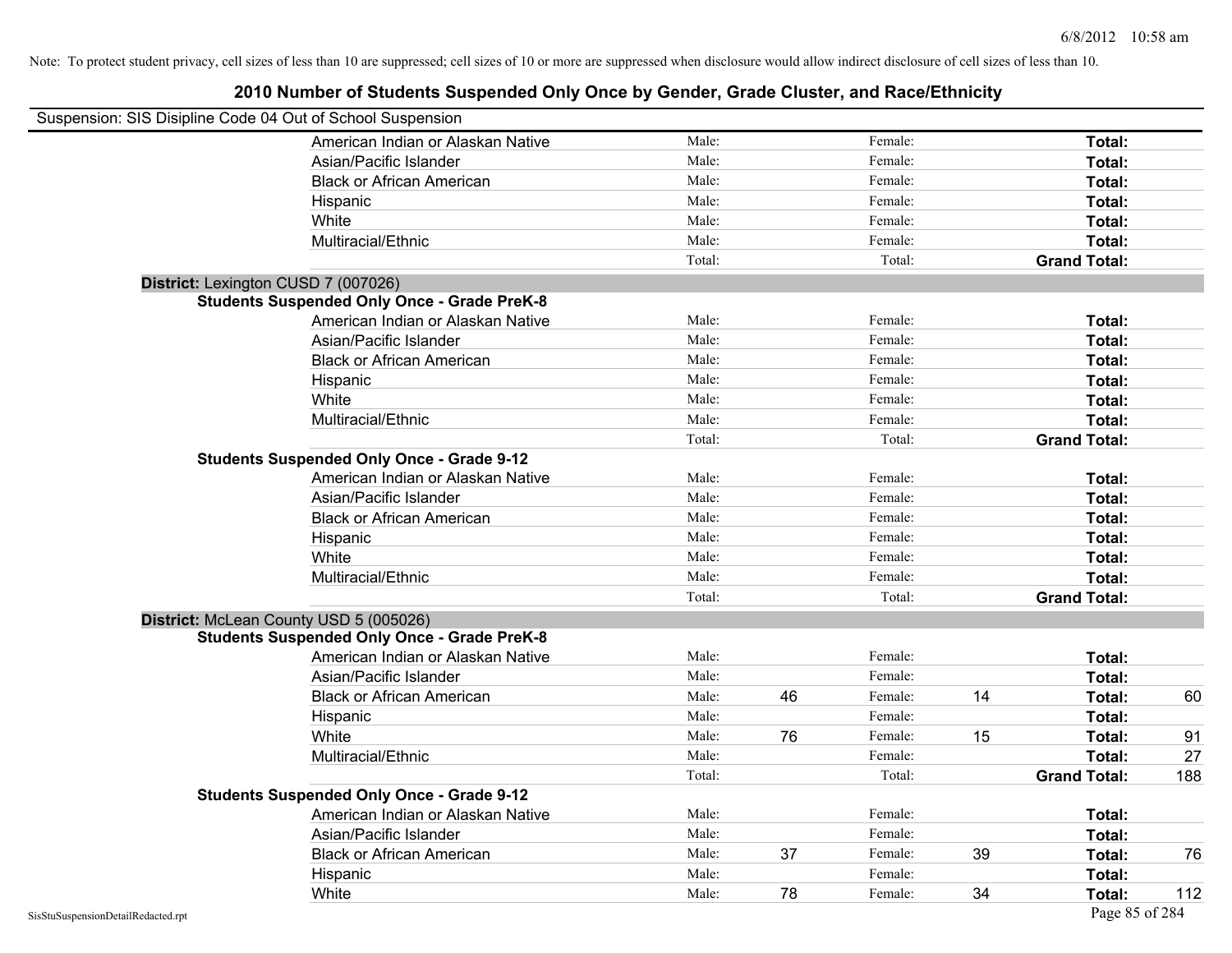| Suspension: SIS Disipline Code 04 Out of School Suspension |                                                    |        |    |         |    |                     |    |
|------------------------------------------------------------|----------------------------------------------------|--------|----|---------|----|---------------------|----|
|                                                            | Multiracial/Ethnic                                 | Male:  |    | Female: |    | Total:              | 10 |
|                                                            |                                                    | Total: |    | Total:  |    | <b>Grand Total:</b> |    |
|                                                            | District: Olympia CUSD 16 (016026)                 |        |    |         |    |                     |    |
|                                                            | <b>Students Suspended Only Once - Grade PreK-8</b> |        |    |         |    |                     |    |
|                                                            | American Indian or Alaskan Native                  | Male:  |    | Female: |    | Total:              |    |
|                                                            | Asian/Pacific Islander                             | Male:  |    | Female: |    | Total:              |    |
|                                                            | <b>Black or African American</b>                   | Male:  |    | Female: |    | Total:              |    |
|                                                            | Hispanic                                           | Male:  |    | Female: |    | Total:              |    |
|                                                            | White                                              | Male:  |    | Female: |    | Total:              | 11 |
|                                                            | Multiracial/Ethnic                                 | Male:  |    | Female: |    | Total:              |    |
|                                                            |                                                    | Total: |    | Total:  |    | <b>Grand Total:</b> |    |
|                                                            | <b>Students Suspended Only Once - Grade 9-12</b>   |        |    |         |    |                     |    |
|                                                            | American Indian or Alaskan Native                  | Male:  |    | Female: |    | Total:              |    |
|                                                            | Asian/Pacific Islander                             | Male:  |    | Female: |    | Total:              |    |
|                                                            | <b>Black or African American</b>                   | Male:  |    | Female: |    | Total:              |    |
|                                                            | Hispanic                                           | Male:  |    | Female: |    | Total:              |    |
|                                                            | White                                              | Male:  | 14 | Female: | 13 | Total:              | 27 |
|                                                            | Multiracial/Ethnic                                 | Male:  |    | Female: |    | Total:              |    |
|                                                            |                                                    | Total: |    | Total:  |    | <b>Grand Total:</b> |    |
|                                                            | District: Ridgeview CUSD 19 (019026)               |        |    |         |    |                     |    |
|                                                            | <b>Students Suspended Only Once - Grade PreK-8</b> |        |    |         |    |                     |    |
|                                                            | American Indian or Alaskan Native                  | Male:  |    | Female: |    | Total:              |    |
|                                                            | Asian/Pacific Islander                             | Male:  |    | Female: |    | Total:              |    |
|                                                            | <b>Black or African American</b>                   | Male:  |    | Female: |    | Total:              |    |
|                                                            | Hispanic                                           | Male:  |    | Female: |    | Total:              |    |
|                                                            | White                                              | Male:  |    | Female: |    | Total:              |    |
|                                                            | Multiracial/Ethnic                                 | Male:  |    | Female: |    | Total:              |    |
|                                                            |                                                    | Total: |    | Total:  |    | <b>Grand Total:</b> |    |
|                                                            | <b>Students Suspended Only Once - Grade 9-12</b>   |        |    |         |    |                     |    |
|                                                            | American Indian or Alaskan Native                  | Male:  |    | Female: |    | Total:              |    |
|                                                            | Asian/Pacific Islander                             | Male:  |    | Female: |    | Total:              |    |
|                                                            | <b>Black or African American</b>                   | Male:  |    | Female: |    | Total:              |    |
|                                                            | Hispanic                                           | Male:  |    | Female: |    | Total:              |    |
|                                                            | White                                              | Male:  |    | Female: |    | Total:              | 12 |
|                                                            | Multiracial/Ethnic                                 | Male:  |    | Female: |    | Total:              |    |
|                                                            |                                                    | Total: |    | Total:  |    | <b>Grand Total:</b> |    |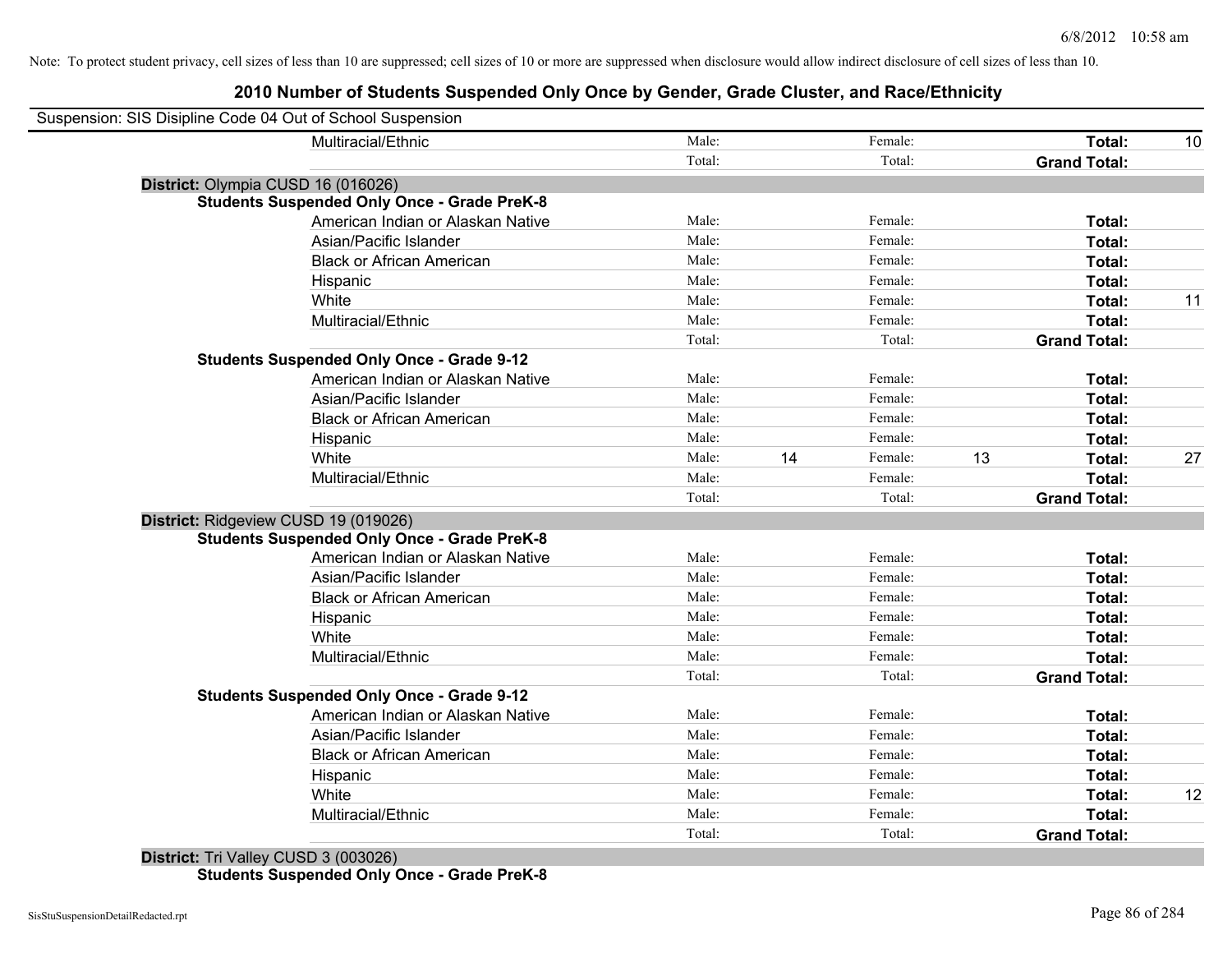| Suspension: SIS Disipline Code 04 Out of School Suspension |                                                    |        |         |                     |
|------------------------------------------------------------|----------------------------------------------------|--------|---------|---------------------|
|                                                            | American Indian or Alaskan Native                  | Male:  | Female: | Total:              |
|                                                            | Asian/Pacific Islander                             | Male:  | Female: | Total:              |
|                                                            | <b>Black or African American</b>                   | Male:  | Female: | Total:              |
|                                                            | Hispanic                                           | Male:  | Female: | Total:              |
|                                                            | White                                              | Male:  | Female: | Total:              |
|                                                            | Multiracial/Ethnic                                 | Male:  | Female: | Total:              |
|                                                            |                                                    | Total: | Total:  | <b>Grand Total:</b> |
| County: Non-Public School (000)                            |                                                    |        |         |                     |
|                                                            | District: De Witt/Livingston/McLean ROE (000000)   |        |         |                     |
|                                                            | <b>Students Suspended Only Once - Grade PreK-8</b> |        |         |                     |
|                                                            | American Indian or Alaskan Native                  | Male:  | Female: | Total:              |
|                                                            | Asian/Pacific Islander                             | Male:  | Female: | Total:              |
|                                                            | <b>Black or African American</b>                   | Male:  | Female: | Total:              |
|                                                            | Hispanic                                           | Male:  | Female: | Total:              |
|                                                            | White                                              | Male:  | Female: | Total:              |
|                                                            | Multiracial/Ethnic                                 | Male:  | Female: | Total:              |
|                                                            |                                                    | Total: | Total:  | <b>Grand Total:</b> |
|                                                            | <b>Students Suspended Only Once - Grade 9-12</b>   |        |         |                     |
|                                                            | American Indian or Alaskan Native                  | Male:  | Female: | Total:              |
|                                                            | Asian/Pacific Islander                             | Male:  | Female: | Total:              |
|                                                            | <b>Black or African American</b>                   | Male:  | Female: | Total:              |
|                                                            | Hispanic                                           | Male:  | Female: | Total:              |
|                                                            | White                                              | Male:  | Female: | Total:              |
|                                                            | Multiracial/Ethnic                                 | Male:  | Female: | Total:              |
|                                                            |                                                    | Total: | Total:  | <b>Grand Total:</b> |
|                                                            |                                                    |        |         |                     |
| Region: DuPage ROE (19)                                    |                                                    |        |         |                     |
| <b>County: Dupage (022)</b>                                |                                                    |        |         |                     |
| District: Addison SD 4 (004002)                            |                                                    |        |         |                     |
|                                                            | <b>Students Suspended Only Once - Grade PreK-8</b> |        |         |                     |
|                                                            | American Indian or Alaskan Native                  | Male:  | Female: | Total:              |
|                                                            | Asian/Pacific Islander                             | Male:  | Female: | Total:              |
|                                                            | <b>Black or African American</b>                   | Male:  | Female: | Total:              |
|                                                            | Hispanic                                           | Male:  | Female: | 26<br>Total:        |
|                                                            | White                                              | Male:  | Female: | 16<br>Total:        |
|                                                            | Multiracial/Ethnic                                 | Male:  | Female: | Total:              |
|                                                            |                                                    | Total: | Total:  | <b>Grand Total:</b> |

**District:** Adventist GlenOaks Hospital (024200)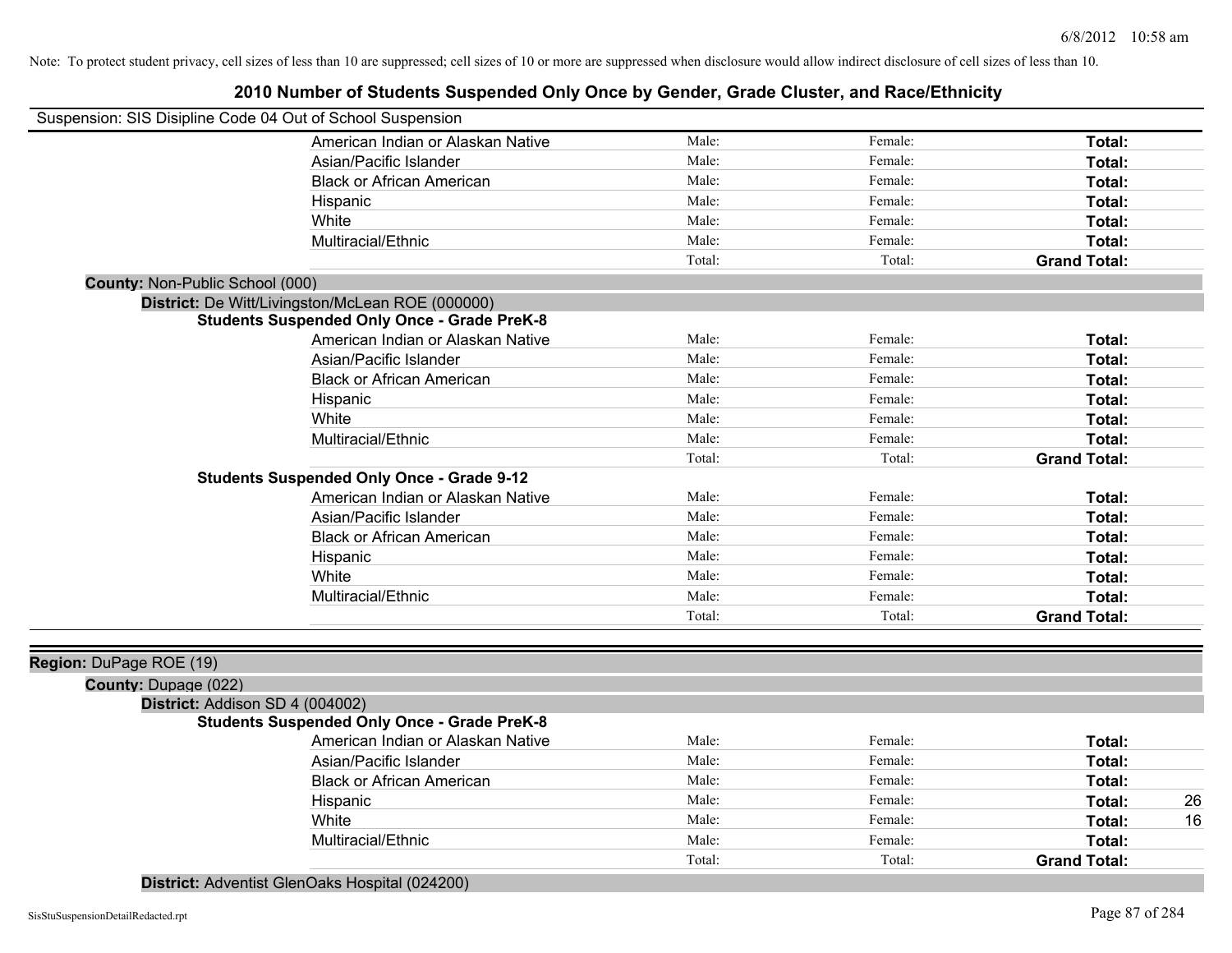| Suspension: SIS Disipline Code 04 Out of School Suspension |                                                    |        |         |                     |    |
|------------------------------------------------------------|----------------------------------------------------|--------|---------|---------------------|----|
|                                                            | <b>Students Suspended Only Once - Grade PreK-8</b> |        |         |                     |    |
|                                                            | American Indian or Alaskan Native                  | Male:  | Female: | Total:              |    |
|                                                            | Asian/Pacific Islander                             | Male:  | Female: | Total:              |    |
|                                                            | <b>Black or African American</b>                   | Male:  | Female: | Total:              |    |
|                                                            | Hispanic                                           | Male:  | Female: | Total:              |    |
|                                                            | White                                              | Male:  | Female: | Total:              |    |
|                                                            | Multiracial/Ethnic                                 | Male:  | Female: | Total:              |    |
|                                                            |                                                    | Total: | Total:  | <b>Grand Total:</b> |    |
|                                                            | District: Adventist Healthcare (027500)            |        |         |                     |    |
|                                                            | <b>Students Suspended Only Once - Grade 9-12</b>   |        |         |                     |    |
|                                                            | American Indian or Alaskan Native                  | Male:  | Female: | Total:              |    |
|                                                            | Asian/Pacific Islander                             | Male:  | Female: | Total:              |    |
|                                                            | <b>Black or African American</b>                   | Male:  | Female: | Total:              |    |
|                                                            | Hispanic                                           | Male:  | Female: | Total:              |    |
|                                                            | White                                              | Male:  | Female: | Total:              |    |
|                                                            | Multiracial/Ethnic                                 | Male:  | Female: | Total:              |    |
|                                                            |                                                    | Total: | Total:  | <b>Grand Total:</b> |    |
|                                                            | District: Benjamin SD 25 (025002)                  |        |         |                     |    |
|                                                            | <b>Students Suspended Only Once - Grade PreK-8</b> |        |         |                     |    |
|                                                            | American Indian or Alaskan Native                  | Male:  | Female: | Total:              |    |
|                                                            | Asian/Pacific Islander                             | Male:  | Female: | Total:              |    |
|                                                            | <b>Black or African American</b>                   | Male:  | Female: | Total:              |    |
|                                                            | Hispanic                                           | Male:  | Female: | Total:              |    |
|                                                            | White                                              | Male:  | Female: | Total:              |    |
|                                                            | Multiracial/Ethnic                                 | Male:  | Female: | Total:              |    |
|                                                            |                                                    | Total: | Total:  | <b>Grand Total:</b> |    |
|                                                            | District: Bensenville SD 2 (002002)                |        |         |                     |    |
|                                                            | <b>Students Suspended Only Once - Grade PreK-8</b> |        |         |                     |    |
|                                                            | American Indian or Alaskan Native                  | Male:  | Female: | Total:              |    |
|                                                            | Asian/Pacific Islander                             | Male:  | Female: | Total:              |    |
|                                                            | <b>Black or African American</b>                   | Male:  | Female: | Total:              |    |
|                                                            | Hispanic                                           | Male:  | Female: | Total:              | 32 |
|                                                            | White                                              | Male:  | Female: | Total:              | 12 |
|                                                            | Multiracial/Ethnic                                 | Male:  | Female: | Total:              |    |
|                                                            |                                                    | Total: | Total:  | <b>Grand Total:</b> |    |
|                                                            | District: Bloomingdale SD 13 (013002)              |        |         |                     |    |
|                                                            | <b>Students Suspended Only Once - Grade PreK-8</b> |        |         |                     |    |
|                                                            | American Indian or Alaskan Native                  | Male:  | Female: | Total:              |    |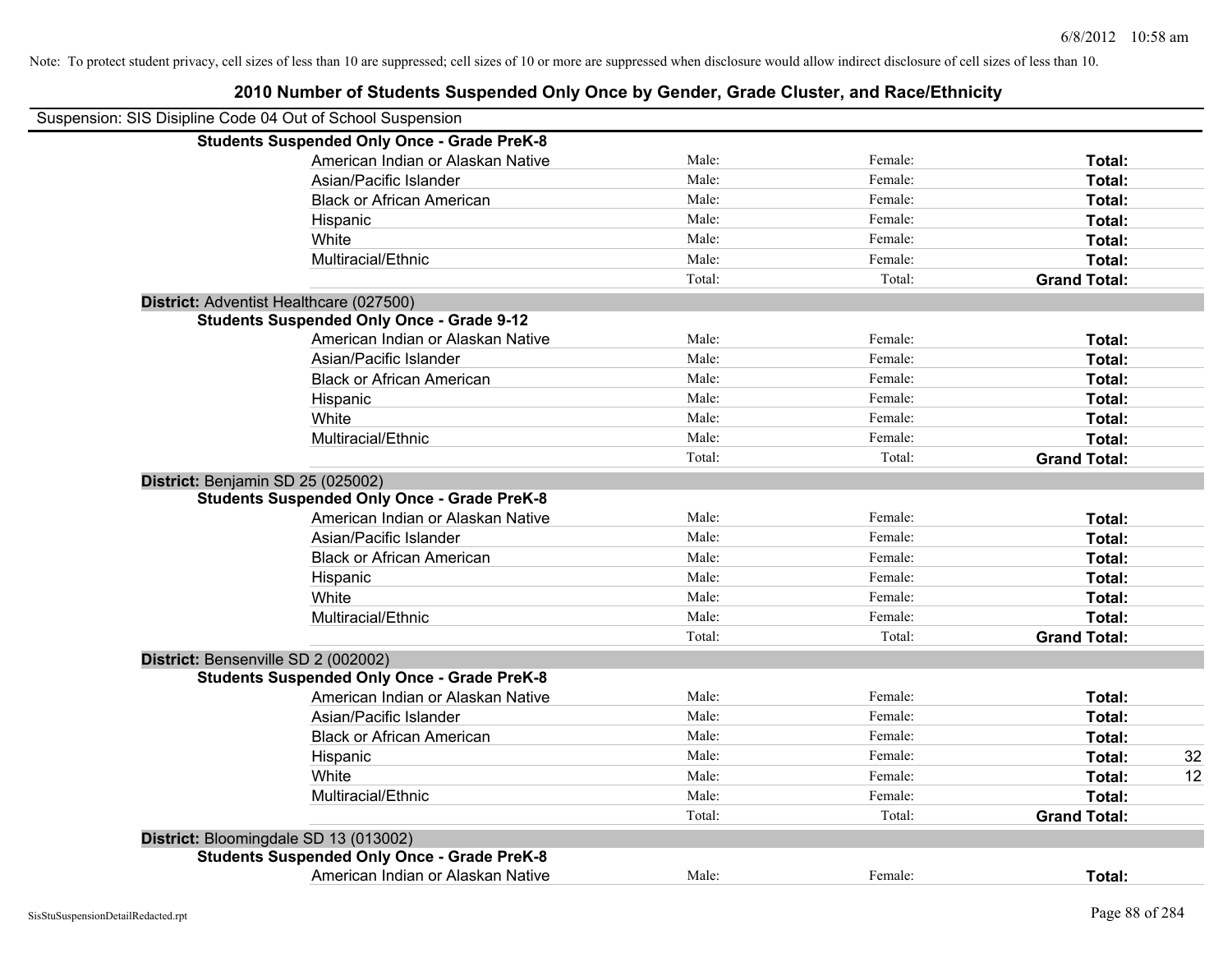| Male:  |                | Female: |                    | Total:              |    |
|--------|----------------|---------|--------------------|---------------------|----|
| Male:  |                | Female: |                    | Total:              |    |
|        |                |         |                    | Total:              |    |
|        |                |         |                    | Total:              |    |
| Male:  |                | Female: |                    | Total:              |    |
| Total: |                | Total:  |                    | <b>Grand Total:</b> |    |
|        |                |         |                    |                     |    |
|        |                |         |                    |                     |    |
| Male:  |                | Female: |                    | Total:              |    |
| Male:  |                | Female: |                    | Total:              |    |
| Male:  |                | Female: |                    | Total:              |    |
| Male:  |                | Female: |                    | Total:              |    |
| Male:  |                | Female: |                    | Total:              |    |
| Male:  |                | Female: |                    | Total:              |    |
| Total: |                | Total:  |                    | <b>Grand Total:</b> |    |
|        |                |         |                    |                     |    |
|        |                |         |                    |                     |    |
| Male:  |                | Female: |                    | Total:              |    |
| Male:  |                | Female: |                    | Total:              |    |
| Male:  | 30             | Female: | 21                 | Total:              | 51 |
| Male:  |                | Female: |                    | Total:              |    |
| Male:  |                | Female: |                    | Total:              |    |
| Male:  |                | Female: |                    | Total:              |    |
| Total: |                | Total:  |                    | <b>Grand Total:</b> | 62 |
|        |                |         |                    |                     |    |
|        |                |         |                    |                     |    |
| Male:  |                | Female: |                    | Total:              |    |
| Male:  |                | Female: |                    | Total:              |    |
| Male:  |                | Female: |                    | Total:              | 10 |
| Male:  |                | Female: |                    | Total:              |    |
| Male:  |                | Female: |                    | Total:              | 18 |
| Male:  |                | Female: |                    | Total:              |    |
| Total: |                | Total:  |                    | <b>Grand Total:</b> |    |
|        |                |         |                    |                     |    |
|        |                |         |                    |                     |    |
| Male:  |                | Female: |                    | Total:              |    |
| Male:  |                | Female: |                    | Total:              |    |
| Male:  |                | Female: |                    | Total:              |    |
|        | Male:<br>Male: |         | Female:<br>Female: |                     |    |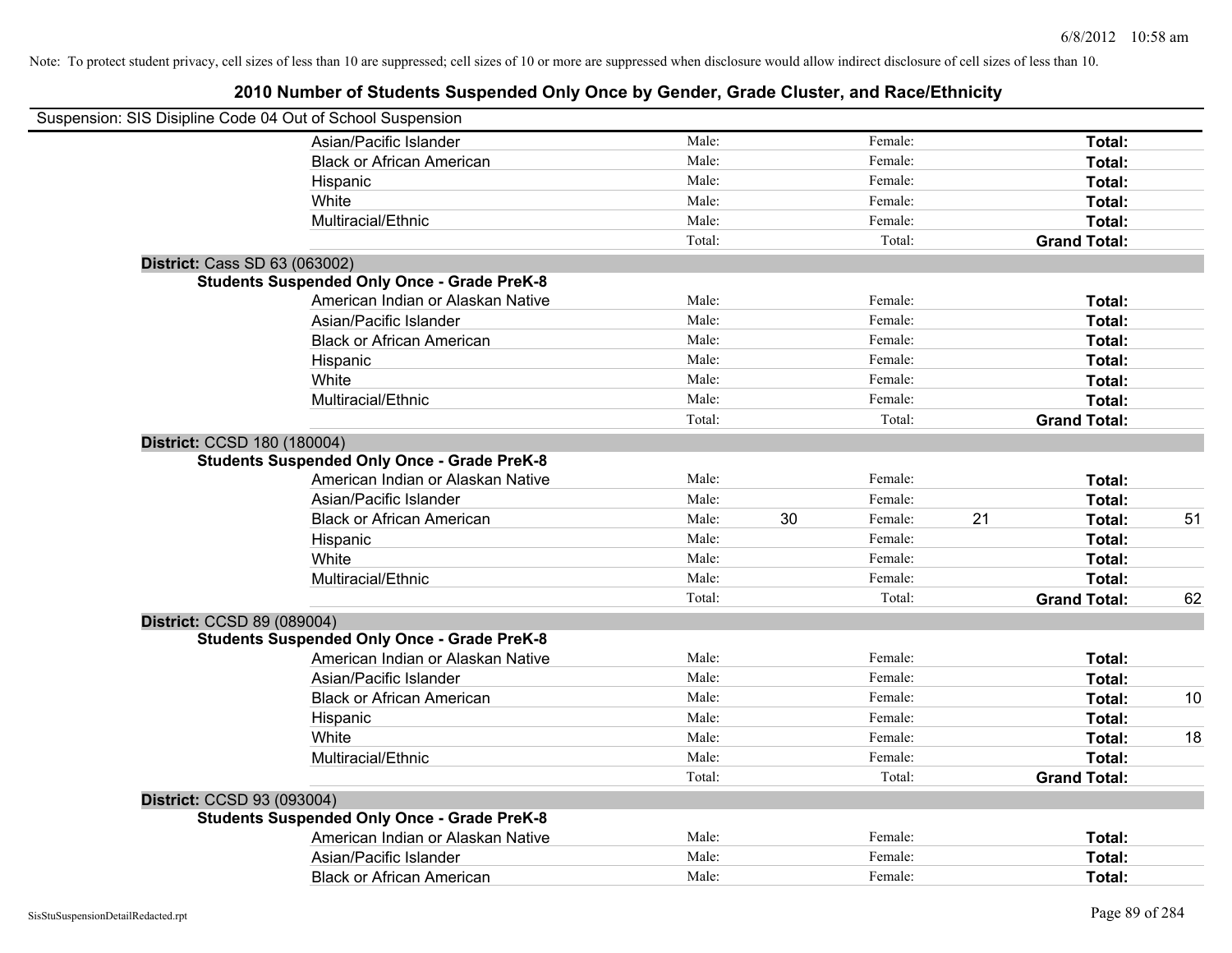| Suspension: SIS Disipline Code 04 Out of School Suspension |                                                    |        |     |         |    |                     |     |
|------------------------------------------------------------|----------------------------------------------------|--------|-----|---------|----|---------------------|-----|
|                                                            | Hispanic                                           | Male:  |     | Female: |    | Total:              |     |
|                                                            | White                                              | Male:  |     | Female: |    | Total:              |     |
|                                                            | Multiracial/Ethnic                                 | Male:  |     | Female: |    | Total:              |     |
|                                                            |                                                    | Total: |     | Total:  |    | <b>Grand Total:</b> |     |
| District: Center Cass SD 66 (066002)                       |                                                    |        |     |         |    |                     |     |
|                                                            | <b>Students Suspended Only Once - Grade PreK-8</b> |        |     |         |    |                     |     |
|                                                            | American Indian or Alaskan Native                  | Male:  |     | Female: |    | Total:              |     |
|                                                            | Asian/Pacific Islander                             | Male:  |     | Female: |    | Total:              |     |
|                                                            | <b>Black or African American</b>                   | Male:  |     | Female: |    | Total:              |     |
|                                                            | Hispanic                                           | Male:  |     | Female: |    | Total:              |     |
|                                                            | White                                              | Male:  |     | Female: |    | Total:              |     |
|                                                            | Multiracial/Ethnic                                 | Male:  |     | Female: |    | Total:              |     |
|                                                            |                                                    | Total: |     | Total:  |    | <b>Grand Total:</b> | 13  |
| District: CHSD 94 (094016)                                 |                                                    |        |     |         |    |                     |     |
|                                                            | <b>Students Suspended Only Once - Grade 9-12</b>   |        |     |         |    |                     |     |
|                                                            | American Indian or Alaskan Native                  | Male:  |     | Female: |    | Total:              |     |
|                                                            | Asian/Pacific Islander                             | Male:  |     | Female: |    | Total:              |     |
|                                                            | <b>Black or African American</b>                   | Male:  |     | Female: |    | Total:              |     |
|                                                            | Hispanic                                           | Male:  | 34  | Female: | 20 | Total:              | 54  |
|                                                            | White                                              | Male:  | 17  | Female: | 15 | Total:              | 32  |
|                                                            | Multiracial/Ethnic                                 | Male:  |     | Female: |    | Total:              |     |
|                                                            |                                                    | Total: |     | Total:  |    | <b>Grand Total:</b> |     |
| District: CHSD 99 (099016)                                 |                                                    |        |     |         |    |                     |     |
|                                                            | <b>Students Suspended Only Once - Grade 9-12</b>   |        |     |         |    |                     |     |
|                                                            | American Indian or Alaskan Native                  | Male:  |     | Female: |    | Total:              |     |
|                                                            | Asian/Pacific Islander                             | Male:  |     | Female: |    | Total:              |     |
|                                                            | <b>Black or African American</b>                   | Male:  | 38  | Female: | 22 | Total:              | 60  |
|                                                            | Hispanic                                           | Male:  |     | Female: |    | Total:              | 26  |
|                                                            | White                                              | Male:  | 83  | Female: | 24 | Total:              | 107 |
|                                                            | Multiracial/Ethnic                                 | Male:  |     | Female: |    | Total:              | 15  |
|                                                            |                                                    | Total: | 159 | Total:  | 60 | <b>Grand Total:</b> | 219 |
|                                                            | District: Coop Assoc for Spec Educ (041061)        |        |     |         |    |                     |     |
|                                                            | <b>Students Suspended Only Once - Grade PreK-8</b> |        |     |         |    |                     |     |
|                                                            | American Indian or Alaskan Native                  | Male:  |     | Female: |    | Total:              |     |
|                                                            | Asian/Pacific Islander                             | Male:  |     | Female: |    | Total:              |     |
|                                                            | <b>Black or African American</b>                   | Male:  |     | Female: |    | Total:              |     |
|                                                            | Hispanic                                           | Male:  |     | Female: |    | Total:              |     |
|                                                            | White                                              | Male:  |     | Female: |    | Total:              |     |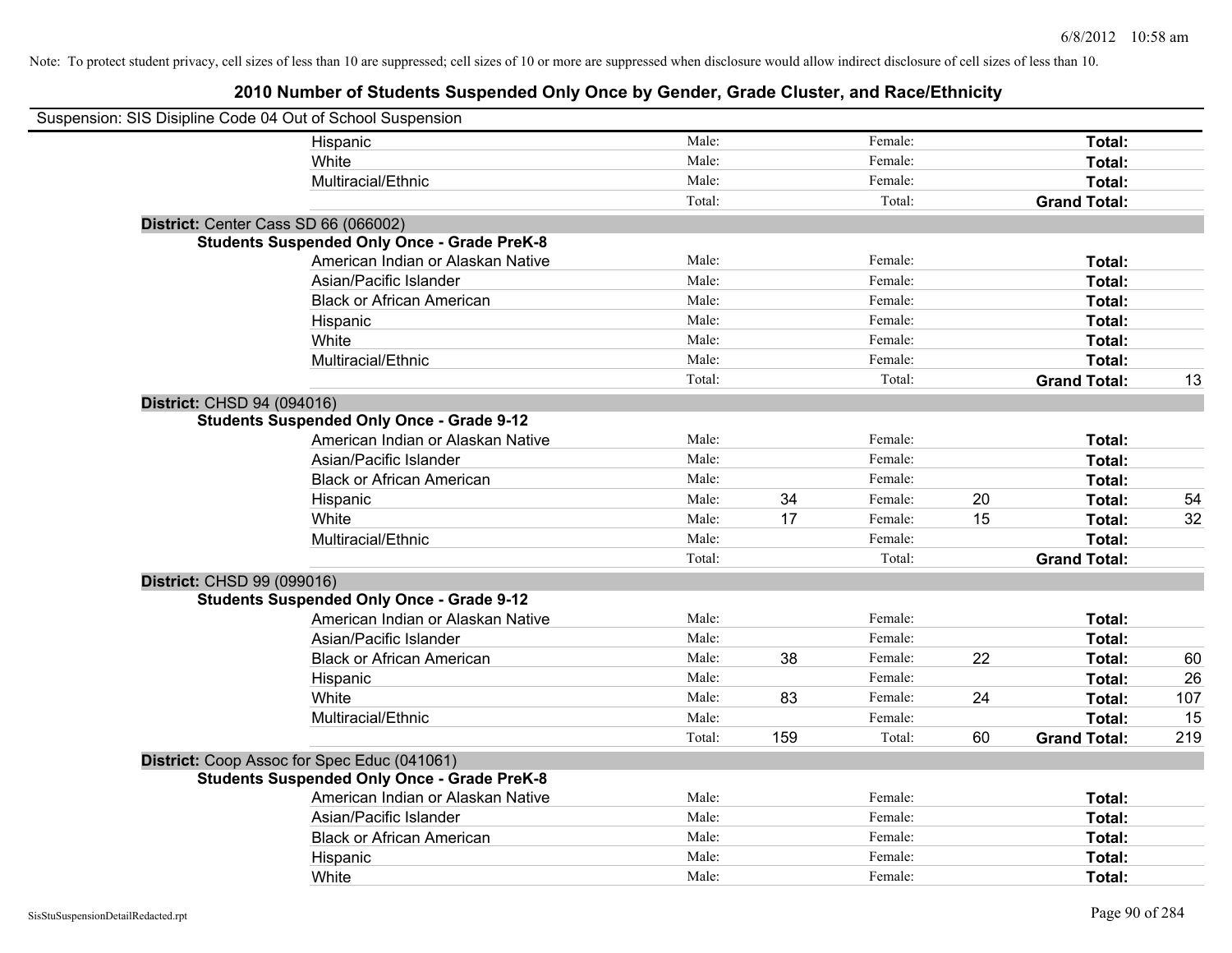| Suspension: SIS Disipline Code 04 Out of School Suspension |                                                    |        |    |         |    |                     |    |
|------------------------------------------------------------|----------------------------------------------------|--------|----|---------|----|---------------------|----|
|                                                            | Multiracial/Ethnic                                 | Male:  |    | Female: |    | Total:              |    |
|                                                            |                                                    | Total: |    | Total:  |    | <b>Grand Total:</b> |    |
|                                                            | <b>Students Suspended Only Once - Grade 9-12</b>   |        |    |         |    |                     |    |
|                                                            | American Indian or Alaskan Native                  | Male:  |    | Female: |    | Total:              |    |
|                                                            | Asian/Pacific Islander                             | Male:  |    | Female: |    | Total:              |    |
|                                                            | <b>Black or African American</b>                   | Male:  |    | Female: |    | Total:              |    |
|                                                            | Hispanic                                           | Male:  |    | Female: |    | Total:              |    |
|                                                            | White                                              | Male:  |    | Female: |    | Total:              |    |
|                                                            | Multiracial/Ethnic                                 | Male:  |    | Female: |    | Total:              |    |
|                                                            |                                                    | Total: |    | Total:  |    | <b>Grand Total:</b> |    |
| District: CUSD 200 (200026)                                |                                                    |        |    |         |    |                     |    |
|                                                            | <b>Students Suspended Only Once - Grade PreK-8</b> |        |    |         |    |                     |    |
|                                                            | American Indian or Alaskan Native                  | Male:  |    | Female: |    | Total:              |    |
|                                                            | Asian/Pacific Islander                             | Male:  |    | Female: |    | Total:              |    |
|                                                            | <b>Black or African American</b>                   | Male:  |    | Female: |    | Total:              | 22 |
|                                                            | Hispanic                                           | Male:  |    | Female: |    | Total:              | 21 |
|                                                            | White                                              | Male:  |    | Female: |    | Total:              | 37 |
|                                                            | Multiracial/Ethnic                                 | Male:  |    | Female: |    | Total:              |    |
|                                                            |                                                    | Total: |    | Total:  |    | <b>Grand Total:</b> |    |
|                                                            | <b>Students Suspended Only Once - Grade 9-12</b>   |        |    |         |    |                     |    |
|                                                            | American Indian or Alaskan Native                  | Male:  |    | Female: |    | Total:              |    |
|                                                            | Asian/Pacific Islander                             | Male:  |    | Female: |    | Total:              |    |
|                                                            | <b>Black or African American</b>                   | Male:  | 19 | Female: | 16 | Total:              | 35 |
|                                                            | Hispanic                                           | Male:  | 22 | Female: | 14 | Total:              | 36 |
|                                                            | White                                              | Male:  | 48 | Female: | 12 | Total:              | 60 |
|                                                            | Multiracial/Ethnic                                 | Male:  |    | Female: |    | Total:              |    |
|                                                            |                                                    | Total: |    | Total:  |    | <b>Grand Total:</b> |    |
| District: CUSD 201 (201026)                                |                                                    |        |    |         |    |                     |    |
|                                                            | <b>Students Suspended Only Once - Grade PreK-8</b> |        |    |         |    |                     |    |
|                                                            | American Indian or Alaskan Native                  | Male:  |    | Female: |    | Total:              |    |
|                                                            | Asian/Pacific Islander                             | Male:  |    | Female: |    | Total:              |    |
|                                                            | <b>Black or African American</b>                   | Male:  |    | Female: |    | Total:              |    |
|                                                            | Hispanic                                           | Male:  |    | Female: |    | Total:              |    |
|                                                            | White                                              | Male:  |    | Female: |    | Total:              | 24 |
|                                                            | Multiracial/Ethnic                                 | Male:  |    | Female: |    | Total:              |    |
|                                                            |                                                    | Total: |    | Total:  |    | <b>Grand Total:</b> | 34 |
|                                                            | <b>Students Suspended Only Once - Grade 9-12</b>   |        |    |         |    |                     |    |
|                                                            | American Indian or Alaskan Native                  | Male:  |    | Female: |    | Total:              |    |
|                                                            | Asian/Pacific Islander                             | Male:  |    | Female: |    | Total:              |    |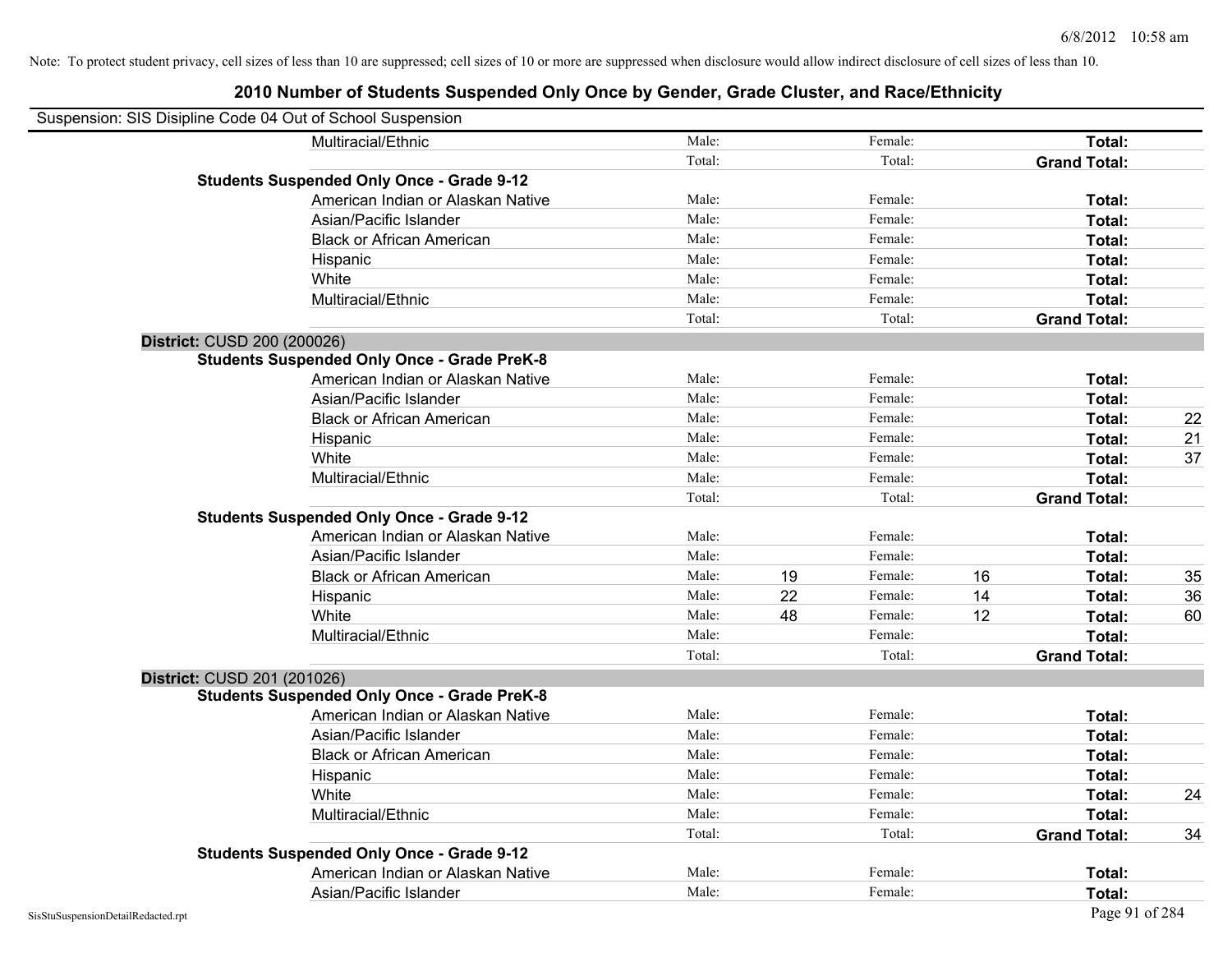| Suspension: SIS Disipline Code 04 Out of School Suspension |        |    |         |    |                     |     |
|------------------------------------------------------------|--------|----|---------|----|---------------------|-----|
| <b>Black or African American</b>                           | Male:  |    | Female: |    | Total:              |     |
| Hispanic                                                   | Male:  |    | Female: |    | Total:              |     |
| White                                                      | Male:  | 12 | Female: | 10 | Total:              | 22  |
| Multiracial/Ethnic                                         | Male:  |    | Female: |    | Total:              |     |
|                                                            | Total: | 24 | Total:  | 21 | <b>Grand Total:</b> | 45  |
| District: Darien SD 61 (061002)                            |        |    |         |    |                     |     |
| <b>Students Suspended Only Once - Grade PreK-8</b>         |        |    |         |    |                     |     |
| American Indian or Alaskan Native                          | Male:  |    | Female: |    | Total:              |     |
| Asian/Pacific Islander                                     | Male:  |    | Female: |    | Total:              |     |
| <b>Black or African American</b>                           | Male:  |    | Female: |    | Total:              |     |
| Hispanic                                                   | Male:  |    | Female: |    | Total:              |     |
| White                                                      | Male:  |    | Female: |    | Total:              |     |
| Multiracial/Ethnic                                         | Male:  |    | Female: |    | Total:              |     |
|                                                            | Total: |    | Total:  |    | <b>Grand Total:</b> |     |
| District: Downers Grove GSD 58 (058002)                    |        |    |         |    |                     |     |
| <b>Students Suspended Only Once - Grade PreK-8</b>         |        |    |         |    |                     |     |
| American Indian or Alaskan Native                          | Male:  |    | Female: |    | Total:              |     |
| Asian/Pacific Islander                                     | Male:  |    | Female: |    | Total:              |     |
| <b>Black or African American</b>                           | Male:  |    | Female: |    | Total:              |     |
| Hispanic                                                   | Male:  |    | Female: |    | Total:              |     |
| White                                                      | Male:  |    | Female: |    | Total:              |     |
| Multiracial/Ethnic                                         | Male:  |    | Female: |    | Total:              |     |
|                                                            | Total: |    | Total:  |    | <b>Grand Total:</b> | 11  |
| District: DuPage HSD 88 (088016)                           |        |    |         |    |                     |     |
| <b>Students Suspended Only Once - Grade 9-12</b>           |        |    |         |    |                     |     |
| American Indian or Alaskan Native                          | Male:  |    | Female: |    | Total:              |     |
| Asian/Pacific Islander                                     | Male:  |    | Female: |    | Total:              |     |
| <b>Black or African American</b>                           | Male:  | 27 | Female: | 20 | Total:              | 47  |
| Hispanic                                                   | Male:  | 88 | Female: | 44 | Total:              | 132 |
| White                                                      | Male:  | 86 | Female: | 36 | Total:              | 122 |
| Multiracial/Ethnic                                         | Male:  |    | Female: |    | Total:              |     |
|                                                            | Total: |    | Total:  |    | <b>Grand Total:</b> | 314 |
| District: Elmhurst SD 205 (205026)                         |        |    |         |    |                     |     |
| <b>Students Suspended Only Once - Grade PreK-8</b>         |        |    |         |    |                     |     |
| American Indian or Alaskan Native                          | Male:  |    | Female: |    | Total:              |     |
| Asian/Pacific Islander                                     | Male:  |    | Female: |    | Total:              |     |
| <b>Black or African American</b>                           | Male:  |    | Female: |    | Total:              |     |
| Hispanic                                                   | Male:  |    | Female: |    | Total:              |     |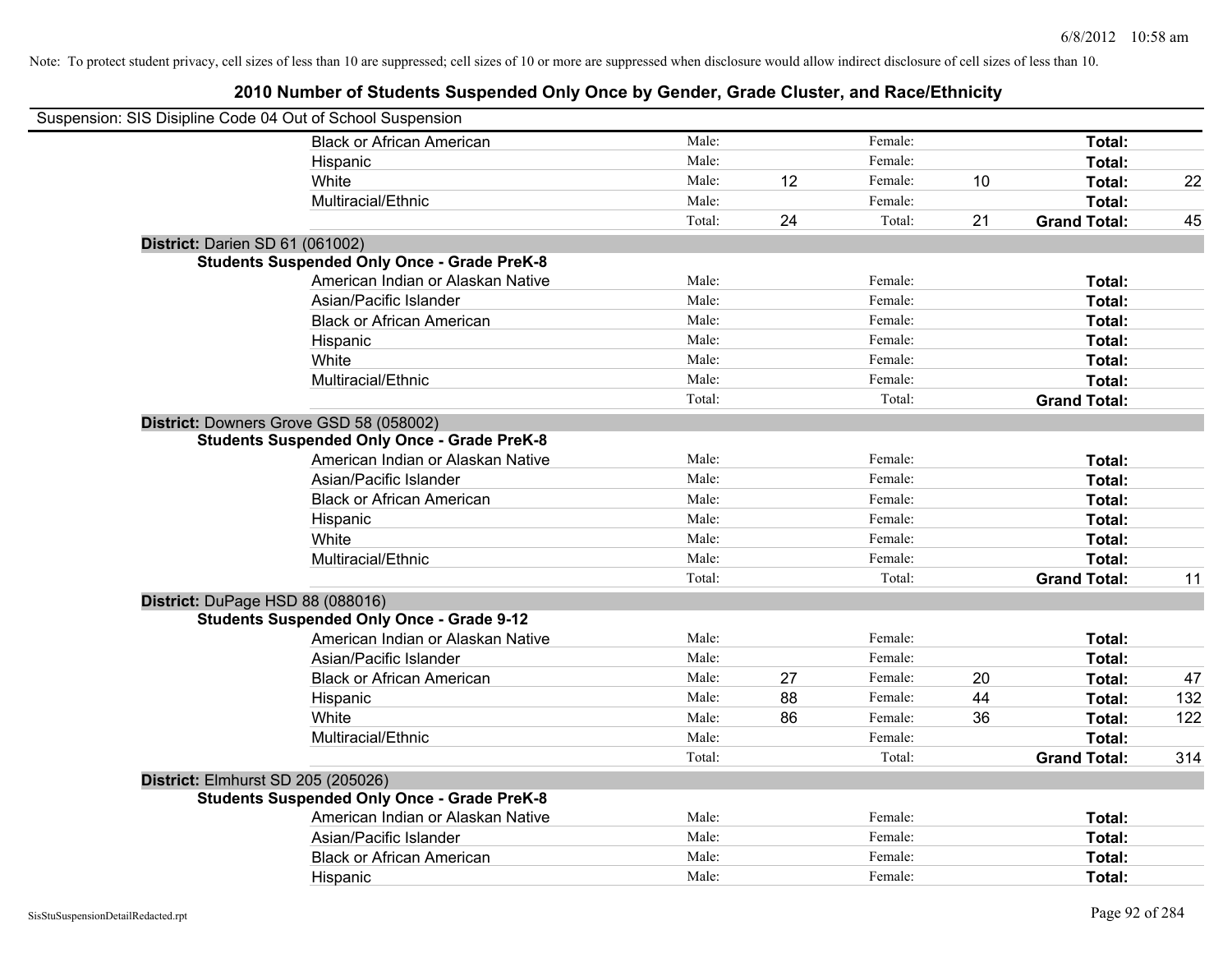| Suspension: SIS Disipline Code 04 Out of School Suspension |                                                    |        |    |         |    |                     |     |
|------------------------------------------------------------|----------------------------------------------------|--------|----|---------|----|---------------------|-----|
|                                                            | White                                              | Male:  |    | Female: |    | Total:              | 19  |
|                                                            | Multiracial/Ethnic                                 | Male:  |    | Female: |    | Total:              |     |
|                                                            |                                                    | Total: |    | Total:  |    | <b>Grand Total:</b> | 34  |
|                                                            | <b>Students Suspended Only Once - Grade 9-12</b>   |        |    |         |    |                     |     |
|                                                            | American Indian or Alaskan Native                  | Male:  |    | Female: |    | Total:              |     |
|                                                            | Asian/Pacific Islander                             | Male:  |    | Female: |    | Total:              |     |
|                                                            | <b>Black or African American</b>                   | Male:  |    | Female: |    | Total:              | 13  |
|                                                            | Hispanic                                           | Male:  |    | Female: |    | Total:              | 12  |
|                                                            | White                                              | Male:  | 52 | Female: | 16 | Total:              | 68  |
|                                                            | Multiracial/Ethnic                                 | Male:  |    | Female: |    | Total:              |     |
|                                                            |                                                    | Total: |    | Total:  |    | <b>Grand Total:</b> |     |
| District: Fenton CHSD 100 (100016)                         |                                                    |        |    |         |    |                     |     |
|                                                            | <b>Students Suspended Only Once - Grade 9-12</b>   |        |    |         |    |                     |     |
|                                                            | American Indian or Alaskan Native                  | Male:  |    | Female: |    | Total:              |     |
|                                                            | Asian/Pacific Islander                             | Male:  |    | Female: |    | Total:              |     |
|                                                            | <b>Black or African American</b>                   | Male:  |    | Female: |    | Total:              |     |
|                                                            | Hispanic                                           | Male:  | 44 | Female: | 22 | Total:              | 66  |
|                                                            | White                                              | Male:  | 16 | Female: | 12 | Total:              | 28  |
|                                                            | Multiracial/Ethnic                                 | Male:  |    | Female: |    | Total:              |     |
|                                                            |                                                    | Total: |    | Total:  |    | <b>Grand Total:</b> | 107 |
| District: Glen Ellyn SD 41 (041002)                        |                                                    |        |    |         |    |                     |     |
|                                                            | <b>Students Suspended Only Once - Grade PreK-8</b> |        |    |         |    |                     |     |
|                                                            | American Indian or Alaskan Native                  | Male:  |    | Female: |    | Total:              |     |
|                                                            | Asian/Pacific Islander                             | Male:  |    | Female: |    | Total:              |     |
|                                                            | <b>Black or African American</b>                   | Male:  |    | Female: |    | Total:              |     |
|                                                            | Hispanic                                           | Male:  |    | Female: |    | Total:              |     |
|                                                            | White                                              | Male:  |    | Female: |    | Total:              | 24  |
|                                                            | Multiracial/Ethnic                                 | Male:  |    | Female: |    | Total:              |     |
|                                                            |                                                    | Total: | 30 | Total:  | 11 | <b>Grand Total:</b> | 41  |
| District: Glenbard Twp HSD 87 (087017)                     |                                                    |        |    |         |    |                     |     |
|                                                            | <b>Students Suspended Only Once - Grade 9-12</b>   |        |    |         |    |                     |     |
|                                                            | American Indian or Alaskan Native                  | Male:  |    | Female: |    | Total:              |     |
|                                                            | Asian/Pacific Islander                             | Male:  |    | Female: |    | Total:              | 19  |
|                                                            | <b>Black or African American</b>                   | Male:  | 55 | Female: | 20 | Total:              | 75  |
|                                                            | Hispanic                                           | Male:  | 47 | Female: | 32 | Total:              | 79  |
|                                                            | White                                              | Male:  | 95 | Female: | 48 | Total:              | 143 |
|                                                            | Multiracial/Ethnic                                 | Male:  |    | Female: |    | Total:              | 22  |
|                                                            |                                                    | Total: |    | Total:  |    | <b>Grand Total:</b> |     |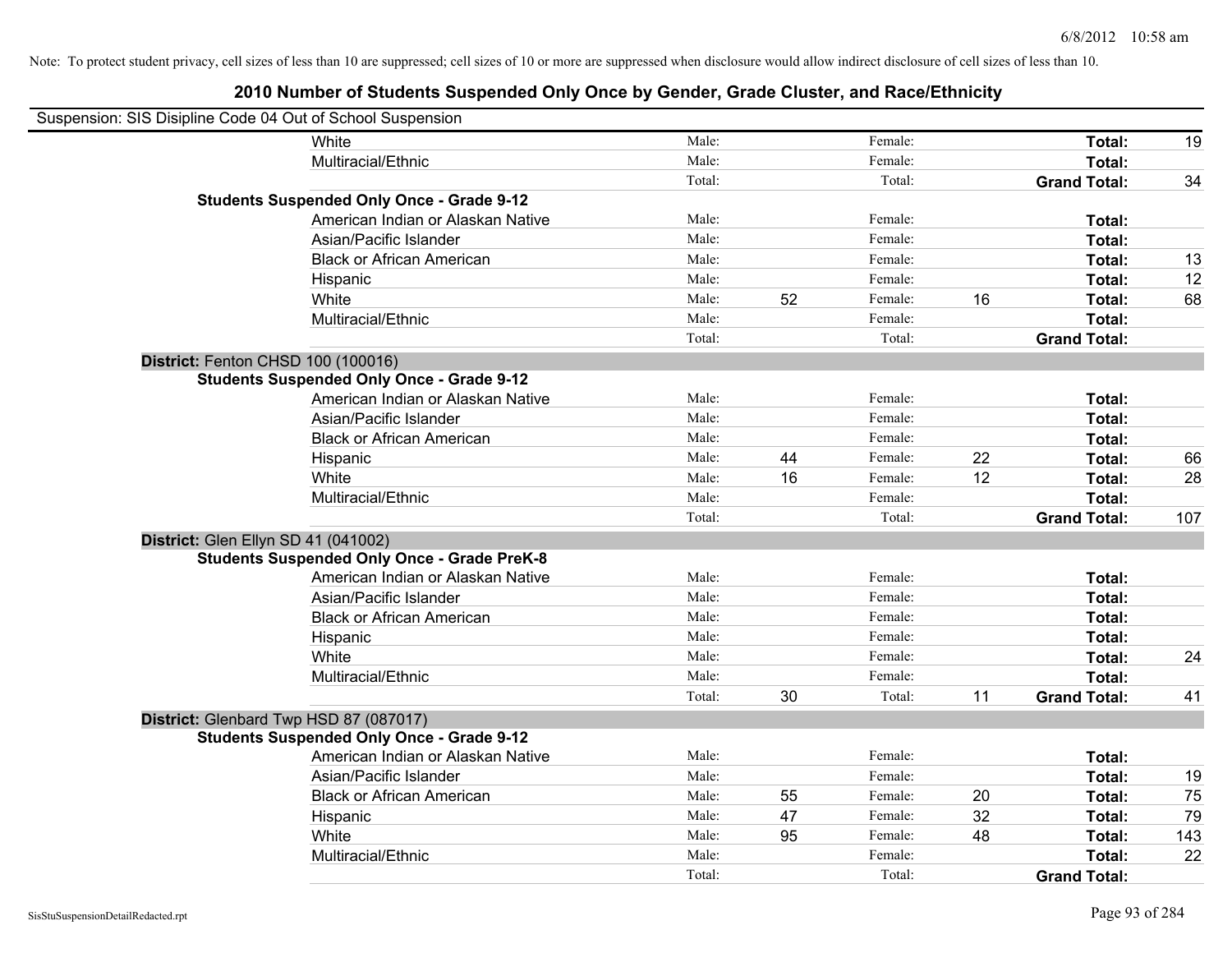| Suspension: SIS Disipline Code 04 Out of School Suspension |        |    |         |    |                     |    |
|------------------------------------------------------------|--------|----|---------|----|---------------------|----|
| District: Gower SD 62 (062002)                             |        |    |         |    |                     |    |
| <b>Students Suspended Only Once - Grade PreK-8</b>         |        |    |         |    |                     |    |
| American Indian or Alaskan Native                          | Male:  |    | Female: |    | Total:              |    |
| Asian/Pacific Islander                                     | Male:  |    | Female: |    | Total:              |    |
| <b>Black or African American</b>                           | Male:  |    | Female: |    | Total:              |    |
| Hispanic                                                   | Male:  |    | Female: |    | Total:              |    |
| White                                                      | Male:  |    | Female: |    | Total:              | 18 |
| Multiracial/Ethnic                                         | Male:  |    | Female: |    | Total:              |    |
|                                                            | Total: |    | Total:  |    | <b>Grand Total:</b> |    |
| District: Hinsdale CCSD 181 (181004)                       |        |    |         |    |                     |    |
| <b>Students Suspended Only Once - Grade PreK-8</b>         |        |    |         |    |                     |    |
| American Indian or Alaskan Native                          | Male:  |    | Female: |    | Total:              |    |
| Asian/Pacific Islander                                     | Male:  |    | Female: |    | Total:              |    |
| <b>Black or African American</b>                           | Male:  |    | Female: |    | Total:              |    |
| Hispanic                                                   | Male:  |    | Female: |    | Total:              |    |
| White                                                      | Male:  |    | Female: |    | Total:              | 12 |
| Multiracial/Ethnic                                         | Male:  |    | Female: |    | Total:              |    |
|                                                            | Total: |    | Total:  |    | <b>Grand Total:</b> |    |
| District: Hinsdale Twp HSD 86 (086017)                     |        |    |         |    |                     |    |
| <b>Students Suspended Only Once - Grade 9-12</b>           |        |    |         |    |                     |    |
| American Indian or Alaskan Native                          | Male:  |    | Female: |    | Total:              |    |
| Asian/Pacific Islander                                     | Male:  |    | Female: |    | Total:              | 10 |
| <b>Black or African American</b>                           | Male:  | 24 | Female: | 27 | Total:              | 51 |
| Hispanic                                                   | Male:  |    | Female: |    | Total:              | 10 |
| White                                                      | Male:  | 69 | Female: | 25 | Total:              | 94 |
| Multiracial/Ethnic                                         | Male:  |    | Female: |    | Total:              |    |
|                                                            | Total: |    | Total:  |    | <b>Grand Total:</b> |    |
| District: Indian Prairie CUSD 204 (204026)                 |        |    |         |    |                     |    |
| <b>Students Suspended Only Once - Grade PreK-8</b>         |        |    |         |    |                     |    |
| American Indian or Alaskan Native                          | Male:  |    | Female: |    | Total:              |    |
| Asian/Pacific Islander                                     | Male:  |    | Female: |    | Total:              | 18 |
| <b>Black or African American</b>                           | Male:  | 56 | Female: | 17 | Total:              | 73 |
| Hispanic                                                   | Male:  |    | Female: |    | Total:              | 22 |
| White                                                      | Male:  |    | Female: |    | Total:              | 72 |
| Multiracial/Ethnic                                         | Male:  |    | Female: |    | Total:              |    |
|                                                            | Total: |    | Total:  |    | <b>Grand Total:</b> |    |
| <b>Students Suspended Only Once - Grade 9-12</b>           |        |    |         |    |                     |    |
| American Indian or Alaskan Native                          | Male:  |    | Female: |    | Total:              |    |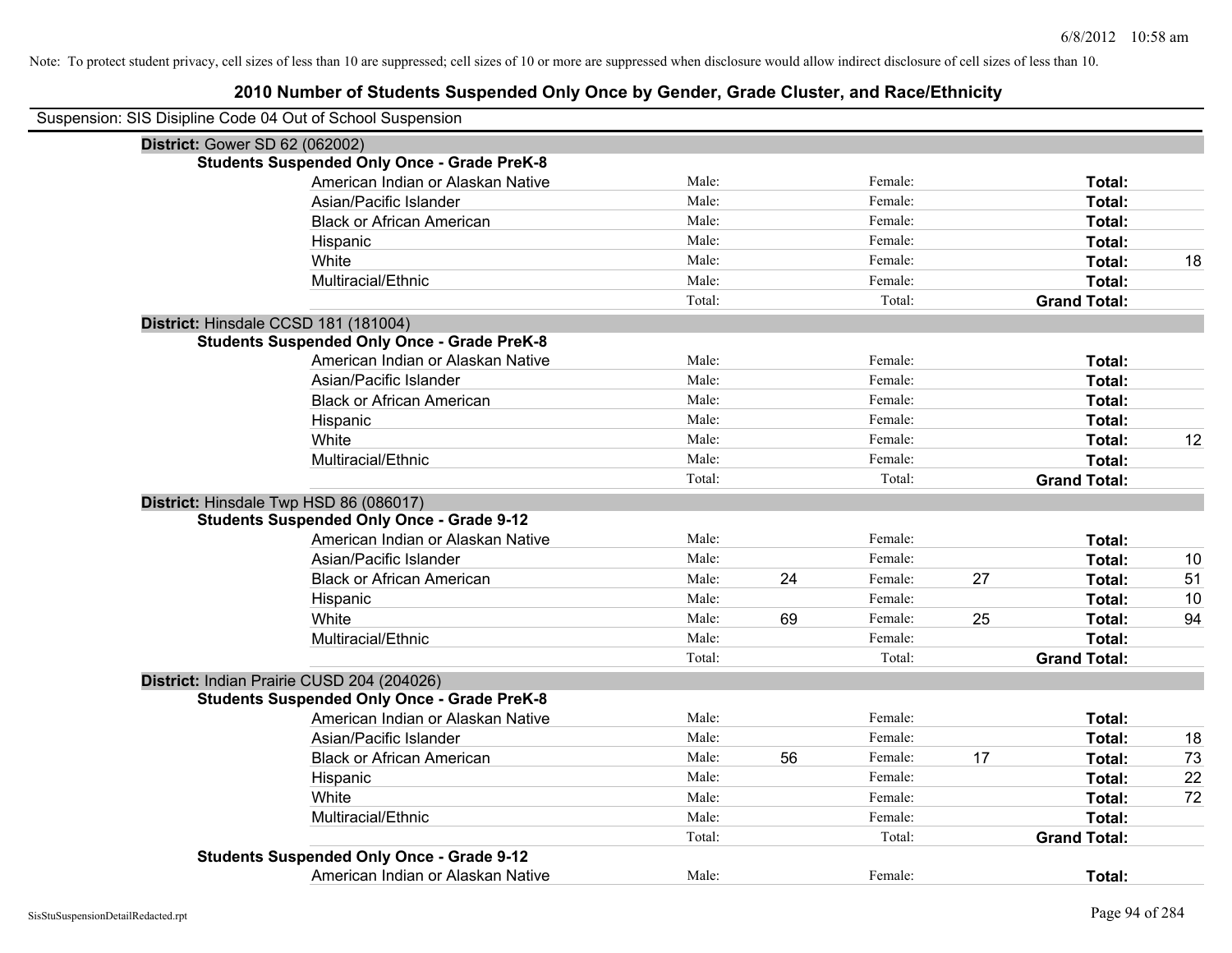| Suspension: SIS Disipline Code 04 Out of School Suspension |                                                    |        |     |         |    |                     |     |
|------------------------------------------------------------|----------------------------------------------------|--------|-----|---------|----|---------------------|-----|
|                                                            | Asian/Pacific Islander                             | Male:  |     | Female: |    | Total:              | 38  |
|                                                            | <b>Black or African American</b>                   | Male:  | 70  | Female: | 33 | Total:              | 103 |
|                                                            | Hispanic                                           | Male:  | 32  | Female: | 11 | Total:              | 43  |
|                                                            | White                                              | Male:  | 151 | Female: | 30 | Total:              | 181 |
|                                                            | Multiracial/Ethnic                                 | Male:  |     | Female: |    | Total:              |     |
|                                                            |                                                    | Total: |     | Total:  |    | <b>Grand Total:</b> |     |
| District: Itasca SD 10 (010002)                            |                                                    |        |     |         |    |                     |     |
|                                                            | <b>Students Suspended Only Once - Grade PreK-8</b> |        |     |         |    |                     |     |
|                                                            | American Indian or Alaskan Native                  | Male:  |     | Female: |    | Total:              |     |
|                                                            | Asian/Pacific Islander                             | Male:  |     | Female: |    | Total:              |     |
|                                                            | <b>Black or African American</b>                   | Male:  |     | Female: |    | Total:              |     |
|                                                            | Hispanic                                           | Male:  |     | Female: |    | Total:              |     |
|                                                            | White                                              | Male:  |     | Female: |    | Total:              |     |
|                                                            | Multiracial/Ethnic                                 | Male:  |     | Female: |    | Total:              |     |
|                                                            |                                                    | Total: |     | Total:  |    | <b>Grand Total:</b> |     |
| District: Keeneyville SD 20 (020002)                       | <b>Students Suspended Only Once - Grade PreK-8</b> |        |     |         |    |                     |     |
|                                                            | American Indian or Alaskan Native                  | Male:  |     | Female: |    | Total:              |     |
|                                                            | Asian/Pacific Islander                             | Male:  |     | Female: |    | Total:              |     |
|                                                            | <b>Black or African American</b>                   | Male:  |     | Female: |    | Total:              |     |
|                                                            | Hispanic                                           | Male:  |     | Female: |    | Total:              |     |
|                                                            | White                                              | Male:  |     | Female: |    | Total:              |     |
|                                                            | Multiracial/Ethnic                                 | Male:  |     | Female: |    | Total:              |     |
|                                                            |                                                    | Total: |     | Total:  |    | <b>Grand Total:</b> | 19  |
| District: Lake Park CHSD 108 (108016)                      |                                                    |        |     |         |    |                     |     |
|                                                            | <b>Students Suspended Only Once - Grade 9-12</b>   |        |     |         |    |                     |     |
|                                                            | American Indian or Alaskan Native                  | Male:  |     | Female: |    | Total:              |     |
|                                                            | Asian/Pacific Islander                             | Male:  |     | Female: |    | Total:              |     |
|                                                            | <b>Black or African American</b>                   | Male:  |     | Female: |    | Total:              | 14  |
|                                                            | Hispanic                                           | Male:  |     | Female: |    | Total:              | 18  |
|                                                            | White                                              | Male:  |     | Female: |    | Total:              | 35  |
|                                                            | Multiracial/Ethnic                                 | Male:  |     | Female: |    | Total:              |     |
|                                                            |                                                    | Total: |     | Total:  |    | <b>Grand Total:</b> |     |
| <b>District: Lisle CUSD 202 (202026)</b>                   |                                                    |        |     |         |    |                     |     |
|                                                            | <b>Students Suspended Only Once - Grade PreK-8</b> |        |     |         |    |                     |     |
|                                                            | American Indian or Alaskan Native                  | Male:  |     | Female: |    | Total:              |     |
|                                                            | Asian/Pacific Islander                             | Male:  |     | Female: |    | Total:              |     |
|                                                            | <b>Black or African American</b>                   | Male:  |     | Female: |    | Total:              |     |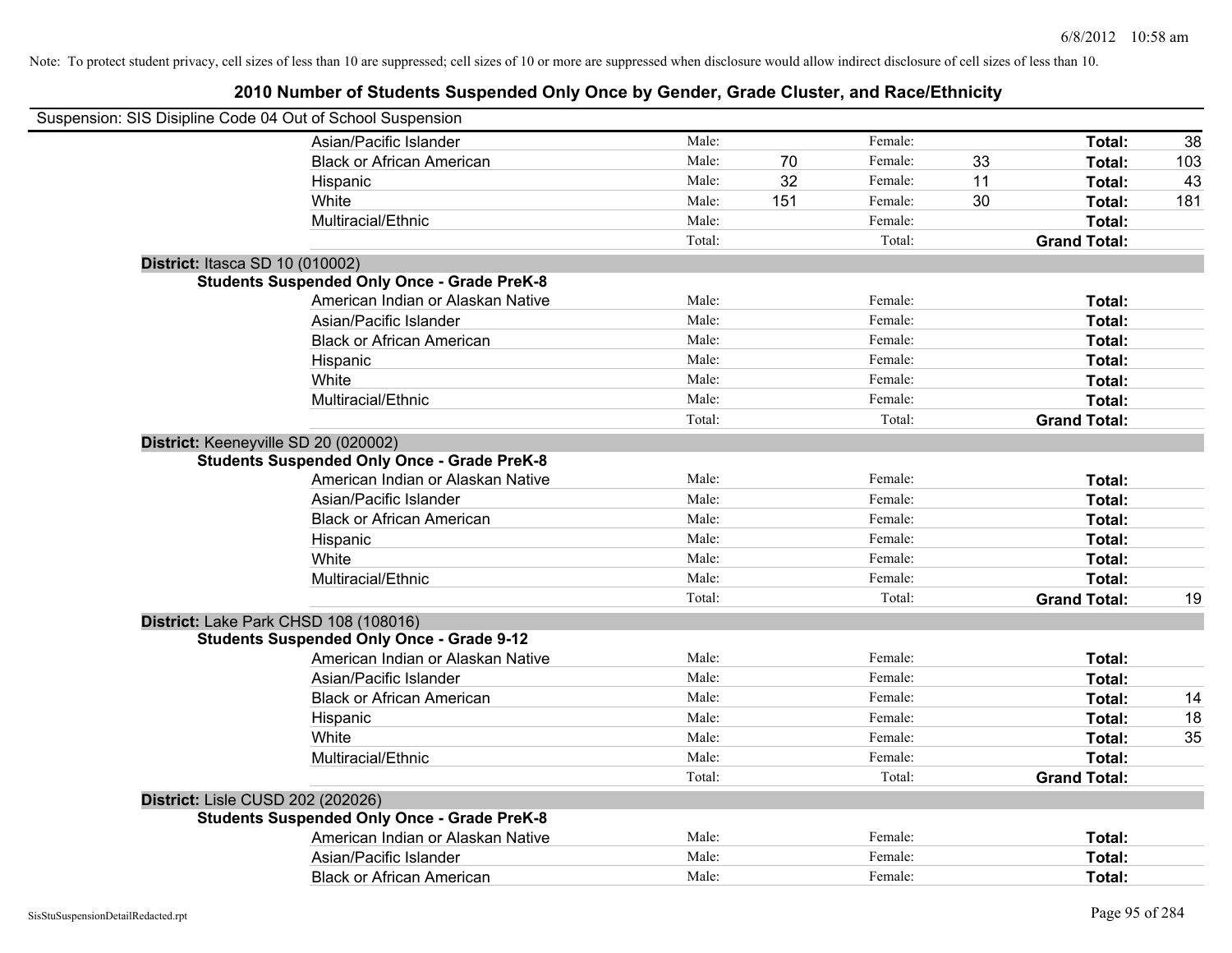| Suspension: SIS Disipline Code 04 Out of School Suspension |        |         |                     |    |
|------------------------------------------------------------|--------|---------|---------------------|----|
| Hispanic                                                   | Male:  | Female: | Total:              |    |
| White                                                      | Male:  | Female: | Total:              | 10 |
| Multiracial/Ethnic                                         | Male:  | Female: | Total:              |    |
|                                                            | Total: | Total:  | <b>Grand Total:</b> |    |
| <b>Students Suspended Only Once - Grade 9-12</b>           |        |         |                     |    |
| American Indian or Alaskan Native                          | Male:  | Female: | Total:              |    |
| Asian/Pacific Islander                                     | Male:  | Female: | Total:              |    |
| <b>Black or African American</b>                           | Male:  | Female: | Total:              |    |
| Hispanic                                                   | Male:  | Female: | Total:              |    |
| White                                                      | Male:  | Female: | Total:              | 24 |
| Multiracial/Ethnic                                         | Male:  | Female: | Total:              |    |
|                                                            | Total: | Total:  | <b>Grand Total:</b> | 36 |
| District: Lombard SD 44 (044002)                           |        |         |                     |    |
| <b>Students Suspended Only Once - Grade PreK-8</b>         |        |         |                     |    |
| American Indian or Alaskan Native                          | Male:  | Female: | Total:              |    |
| Asian/Pacific Islander                                     | Male:  | Female: | Total:              |    |
| <b>Black or African American</b>                           | Male:  | Female: | Total:              |    |
| Hispanic                                                   | Male:  | Female: | Total:              |    |
| White                                                      | Male:  | Female: | Total:              | 12 |
| Multiracial/Ethnic                                         | Male:  | Female: | Total:              |    |
|                                                            | Total: | Total:  | <b>Grand Total:</b> | 24 |
| District: Lutheran Child & Family Services (013900)        |        |         |                     |    |
| <b>Students Suspended Only Once - Grade 9-12</b>           |        |         |                     |    |
| American Indian or Alaskan Native                          | Male:  | Female: | Total:              |    |
| Asian/Pacific Islander                                     | Male:  | Female: | Total:              |    |
| <b>Black or African American</b>                           | Male:  | Female: | Total:              |    |
| Hispanic                                                   | Male:  | Female: | Total:              |    |
| White                                                      | Male:  | Female: | Total:              |    |
| Multiracial/Ethnic                                         | Male:  | Female: | Total:              |    |
|                                                            | Total: | Total:  | <b>Grand Total:</b> |    |
| District: Maercker SD 60 (060002)                          |        |         |                     |    |
| <b>Students Suspended Only Once - Grade PreK-8</b>         |        |         |                     |    |
| American Indian or Alaskan Native                          | Male:  | Female: | Total:              |    |
| Asian/Pacific Islander                                     | Male:  | Female: | Total:              |    |
| <b>Black or African American</b>                           | Male:  | Female: | Total:              |    |
| Hispanic                                                   | Male:  | Female: | Total:              |    |
| White                                                      | Male:  | Female: | Total:              |    |
| Multiracial/Ethnic                                         | Male:  | Female: | Total:              |    |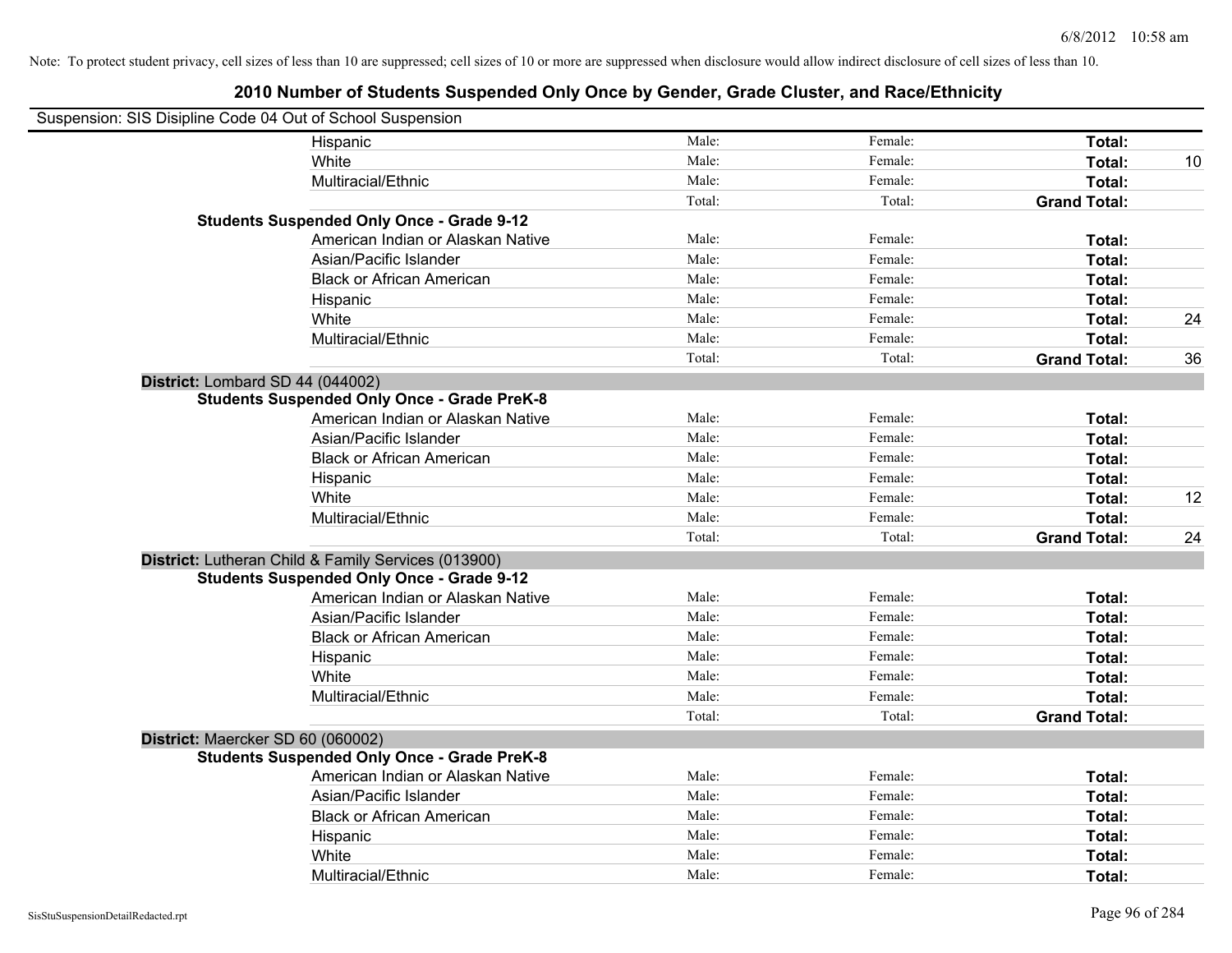| Suspension: SIS Disipline Code 04 Out of School Suspension |        |         |                     |    |
|------------------------------------------------------------|--------|---------|---------------------|----|
|                                                            | Total: | Total:  | <b>Grand Total:</b> | 18 |
| District: Marquardt SD 15 (015002)                         |        |         |                     |    |
| <b>Students Suspended Only Once - Grade PreK-8</b>         |        |         |                     |    |
| American Indian or Alaskan Native                          | Male:  | Female: | Total:              |    |
| Asian/Pacific Islander                                     | Male:  | Female: | Total:              |    |
| <b>Black or African American</b>                           | Male:  | Female: | Total:              | 17 |
| Hispanic                                                   | Male:  | Female: | Total:              |    |
| White                                                      | Male:  | Female: | Total:              |    |
| Multiracial/Ethnic                                         | Male:  | Female: | Total:              |    |
|                                                            | Total: | Total:  | <b>Grand Total:</b> | 30 |
| District: Medinah SD 11 (011002)                           |        |         |                     |    |
| <b>Students Suspended Only Once - Grade PreK-8</b>         |        |         |                     |    |
| American Indian or Alaskan Native                          | Male:  | Female: | Total:              |    |
| Asian/Pacific Islander                                     | Male:  | Female: | Total:              |    |
| <b>Black or African American</b>                           | Male:  | Female: | Total:              |    |
| Hispanic                                                   | Male:  | Female: | Total:              |    |
| White                                                      | Male:  | Female: | Total:              |    |
| Multiracial/Ethnic                                         | Male:  | Female: | Total:              |    |
|                                                            | Total: | Total:  | <b>Grand Total:</b> | 12 |
| <b>Students Suspended Only Once - Grade 9-12</b>           |        |         |                     |    |
| American Indian or Alaskan Native                          | Male:  | Female: | Total:              |    |
| Asian/Pacific Islander                                     | Male:  | Female: | Total:              |    |
| <b>Black or African American</b>                           | Male:  | Female: | Total:              |    |
| Hispanic                                                   | Male:  | Female: | Total:              |    |
| White                                                      | Male:  | Female: | Total:              |    |
| Multiracial/Ethnic                                         | Male:  | Female: | Total:              |    |
|                                                            | Total: | Total:  | <b>Grand Total:</b> |    |
| District: Naperville CUSD 203 (203026)                     |        |         |                     |    |
| <b>Students Suspended Only Once - Grade PreK-8</b>         |        |         |                     |    |
| American Indian or Alaskan Native                          | Male:  | Female: | Total:              |    |
| Asian/Pacific Islander                                     | Male:  | Female: | Total:              | 10 |
| <b>Black or African American</b>                           | Male:  | Female: | Total:              | 25 |
| Hispanic                                                   | Male:  | Female: | Total:              |    |
| White                                                      | Male:  | Female: | Total:              | 38 |
| Multiracial/Ethnic                                         | Male:  | Female: | Total:              |    |
|                                                            | Total: | Total:  | <b>Grand Total:</b> |    |
| <b>Students Suspended Only Once - Grade 9-12</b>           |        |         |                     |    |
| American Indian or Alaskan Native                          | Male:  | Female: | Total:              |    |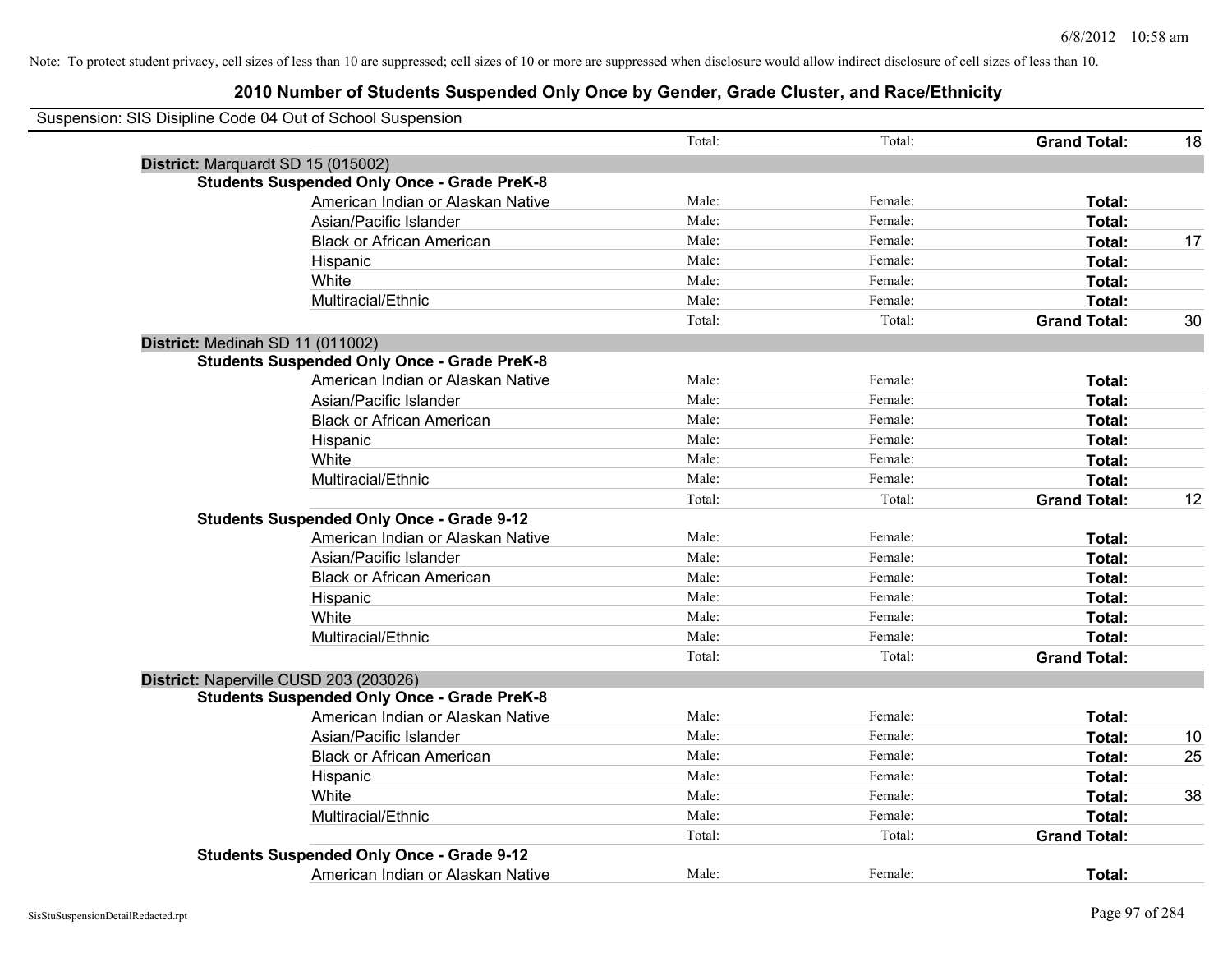| Suspension: SIS Disipline Code 04 Out of School Suspension |                                                                                                       |        |    |         |    |                     |     |
|------------------------------------------------------------|-------------------------------------------------------------------------------------------------------|--------|----|---------|----|---------------------|-----|
|                                                            | Asian/Pacific Islander                                                                                | Male:  |    | Female: |    | Total:              |     |
|                                                            | <b>Black or African American</b>                                                                      | Male:  | 25 | Female: | 17 | Total:              | 42  |
|                                                            | Hispanic                                                                                              | Male:  |    | Female: |    | Total:              | 22  |
|                                                            | White                                                                                                 | Male:  | 77 | Female: | 29 | Total:              | 106 |
|                                                            | Multiracial/Ethnic                                                                                    | Male:  |    | Female: |    | Total:              |     |
|                                                            |                                                                                                       | Total: |    | Total:  |    | <b>Grand Total:</b> | 180 |
| District: Non-Public School (5020)                         |                                                                                                       |        |    |         |    |                     |     |
|                                                            | <b>Students Suspended Only Once - Grade 9-12</b>                                                      |        |    |         |    |                     |     |
|                                                            | American Indian or Alaskan Native                                                                     | Male:  |    | Female: |    | Total:              |     |
|                                                            | Asian/Pacific Islander                                                                                | Male:  |    | Female: |    | Total:              |     |
|                                                            | <b>Black or African American</b>                                                                      | Male:  |    | Female: |    | Total:              |     |
|                                                            | Hispanic                                                                                              | Male:  |    | Female: |    | Total:              |     |
|                                                            | White                                                                                                 | Male:  |    | Female: |    | Total:              |     |
|                                                            | Multiracial/Ethnic                                                                                    | Male:  |    | Female: |    | Total:              |     |
|                                                            |                                                                                                       | Total: |    | Total:  |    | <b>Grand Total:</b> |     |
|                                                            | District: North DuPage Sp Ed Cooperative (802060)<br><b>Students Suspended Only Once - Grade 9-12</b> |        |    |         |    |                     |     |
|                                                            | American Indian or Alaskan Native                                                                     | Male:  |    | Female: |    | Total:              |     |
|                                                            | Asian/Pacific Islander                                                                                | Male:  |    | Female: |    | Total:              |     |
|                                                            | <b>Black or African American</b>                                                                      | Male:  |    | Female: |    | Total:              |     |
|                                                            | Hispanic                                                                                              | Male:  |    | Female: |    | Total:              |     |
|                                                            | White                                                                                                 | Male:  |    | Female: |    | Total:              |     |
|                                                            | Multiracial/Ethnic                                                                                    | Male:  |    | Female: |    | Total:              |     |
|                                                            |                                                                                                       | Total: |    | Total:  |    | <b>Grand Total:</b> |     |
| District: Queen Bee SD 16 (016002)                         |                                                                                                       |        |    |         |    |                     |     |
|                                                            | <b>Students Suspended Only Once - Grade PreK-8</b>                                                    |        |    |         |    |                     |     |
|                                                            | American Indian or Alaskan Native                                                                     | Male:  |    | Female: |    | Total:              |     |
|                                                            | Asian/Pacific Islander                                                                                | Male:  |    | Female: |    | Total:              |     |
|                                                            | <b>Black or African American</b>                                                                      | Male:  |    | Female: |    | Total:              |     |
|                                                            | Hispanic                                                                                              | Male:  |    | Female: |    | Total:              |     |
|                                                            | White                                                                                                 | Male:  |    | Female: |    | Total:              |     |
|                                                            | Multiracial/Ethnic                                                                                    | Male:  |    | Female: |    | Total:              |     |
|                                                            |                                                                                                       | Total: |    | Total:  |    | <b>Grand Total:</b> | 18  |
| District: Roselle SD 12 (012002)                           | <b>Students Suspended Only Once - Grade PreK-8</b>                                                    |        |    |         |    |                     |     |
|                                                            | American Indian or Alaskan Native                                                                     | Male:  |    | Female: |    | Total:              |     |
|                                                            | Asian/Pacific Islander                                                                                | Male:  |    | Female: |    | Total:              |     |
|                                                            | <b>Black or African American</b>                                                                      | Male:  |    | Female: |    | Total:              |     |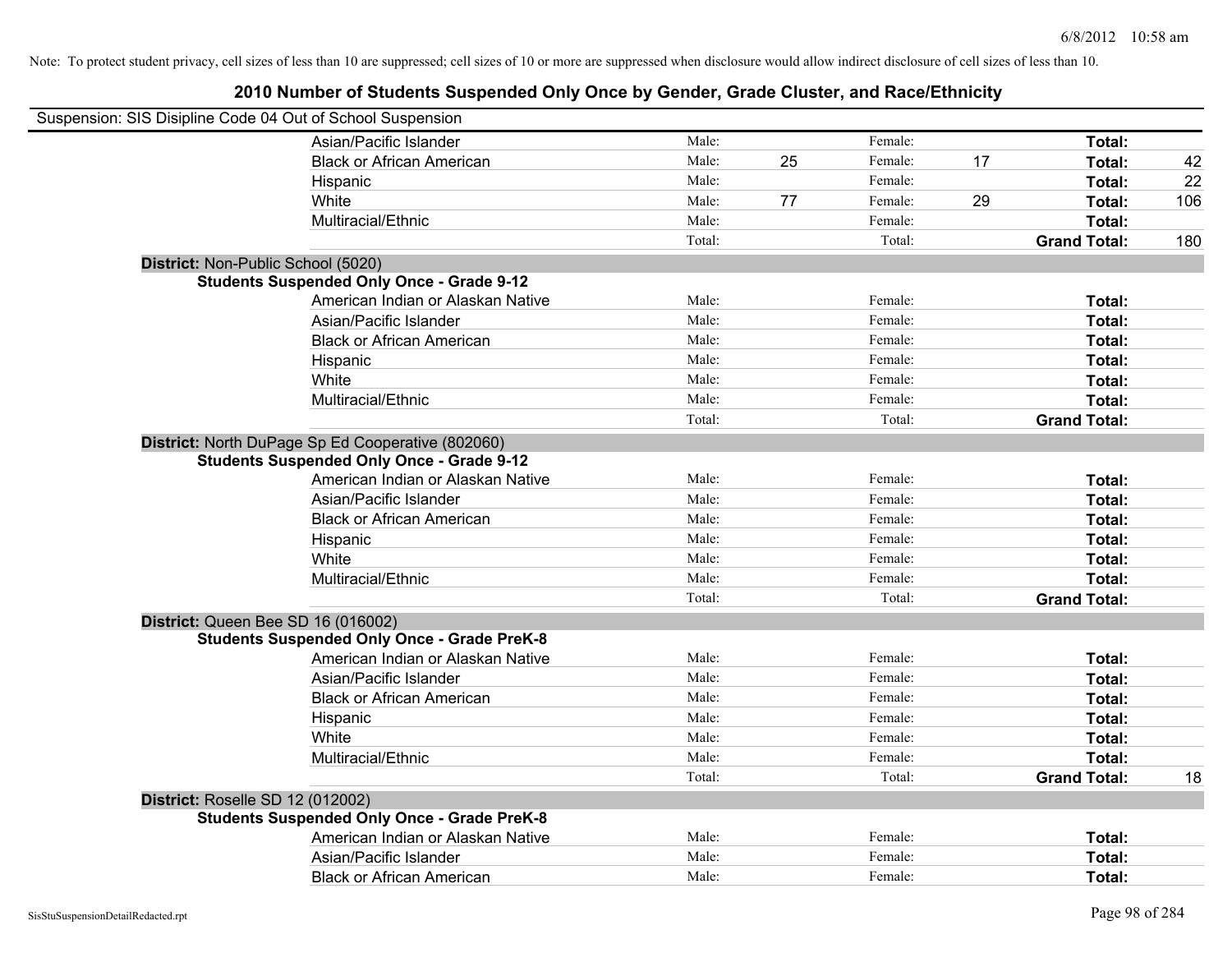| Suspension: SIS Disipline Code 04 Out of School Suspension |                                                     |        |         |                     |
|------------------------------------------------------------|-----------------------------------------------------|--------|---------|---------------------|
|                                                            | Hispanic                                            | Male:  | Female: | Total:              |
|                                                            | White                                               | Male:  | Female: | Total:              |
|                                                            | Multiracial/Ethnic                                  | Male:  | Female: | Total:              |
|                                                            |                                                     | Total: | Total:  | <b>Grand Total:</b> |
| District: Salt Creek SD 48 (048002)                        |                                                     |        |         |                     |
|                                                            | <b>Students Suspended Only Once - Grade PreK-8</b>  |        |         |                     |
|                                                            | American Indian or Alaskan Native                   | Male:  | Female: | Total:              |
|                                                            | Asian/Pacific Islander                              | Male:  | Female: | Total:              |
|                                                            | <b>Black or African American</b>                    | Male:  | Female: | Total:              |
|                                                            | Hispanic                                            | Male:  | Female: | Total:              |
|                                                            | White                                               | Male:  | Female: | Total:              |
|                                                            | Multiracial/Ethnic                                  | Male:  | Female: | Total:              |
|                                                            |                                                     | Total: | Total:  | <b>Grand Total:</b> |
|                                                            | District: Sch Assoc Sped Educ DuPage SASED (066061) |        |         |                     |
|                                                            | <b>Students Suspended Only Once - Grade PreK-8</b>  |        |         |                     |
|                                                            | American Indian or Alaskan Native                   | Male:  | Female: | Total:              |
|                                                            | Asian/Pacific Islander                              | Male:  | Female: | Total:              |
|                                                            | <b>Black or African American</b>                    | Male:  | Female: | Total:              |
|                                                            | Hispanic                                            | Male:  | Female: | Total:              |
|                                                            | White                                               | Male:  | Female: | Total:              |
|                                                            | Multiracial/Ethnic                                  | Male:  | Female: | Total:              |
|                                                            |                                                     | Total: | Total:  | <b>Grand Total:</b> |
|                                                            | <b>Students Suspended Only Once - Grade 9-12</b>    |        |         |                     |
|                                                            | American Indian or Alaskan Native                   | Male:  | Female: | Total:              |
|                                                            | Asian/Pacific Islander                              | Male:  | Female: | Total:              |
|                                                            | <b>Black or African American</b>                    | Male:  | Female: | Total:              |
|                                                            | Hispanic                                            | Male:  | Female: | Total:              |
|                                                            | White                                               | Male:  | Female: | Total:              |
|                                                            | Multiracial/Ethnic                                  | Male:  | Female: | Total:              |
|                                                            |                                                     | Total: | Total:  | <b>Grand Total:</b> |
| District: SD 45 DuPage County (045002)                     |                                                     |        |         |                     |
|                                                            | <b>Students Suspended Only Once - Grade PreK-8</b>  |        |         |                     |
|                                                            | American Indian or Alaskan Native                   | Male:  | Female: | Total:              |
|                                                            | Asian/Pacific Islander                              | Male:  | Female: | Total:              |
|                                                            | <b>Black or African American</b>                    | Male:  | Female: | 16<br>Total:        |
|                                                            | Hispanic                                            | Male:  | Female: | 20<br>Total:        |
|                                                            | White                                               | Male:  | Female: | 28<br>Total:        |
|                                                            | Multiracial/Ethnic                                  | Male:  | Female: | Total:              |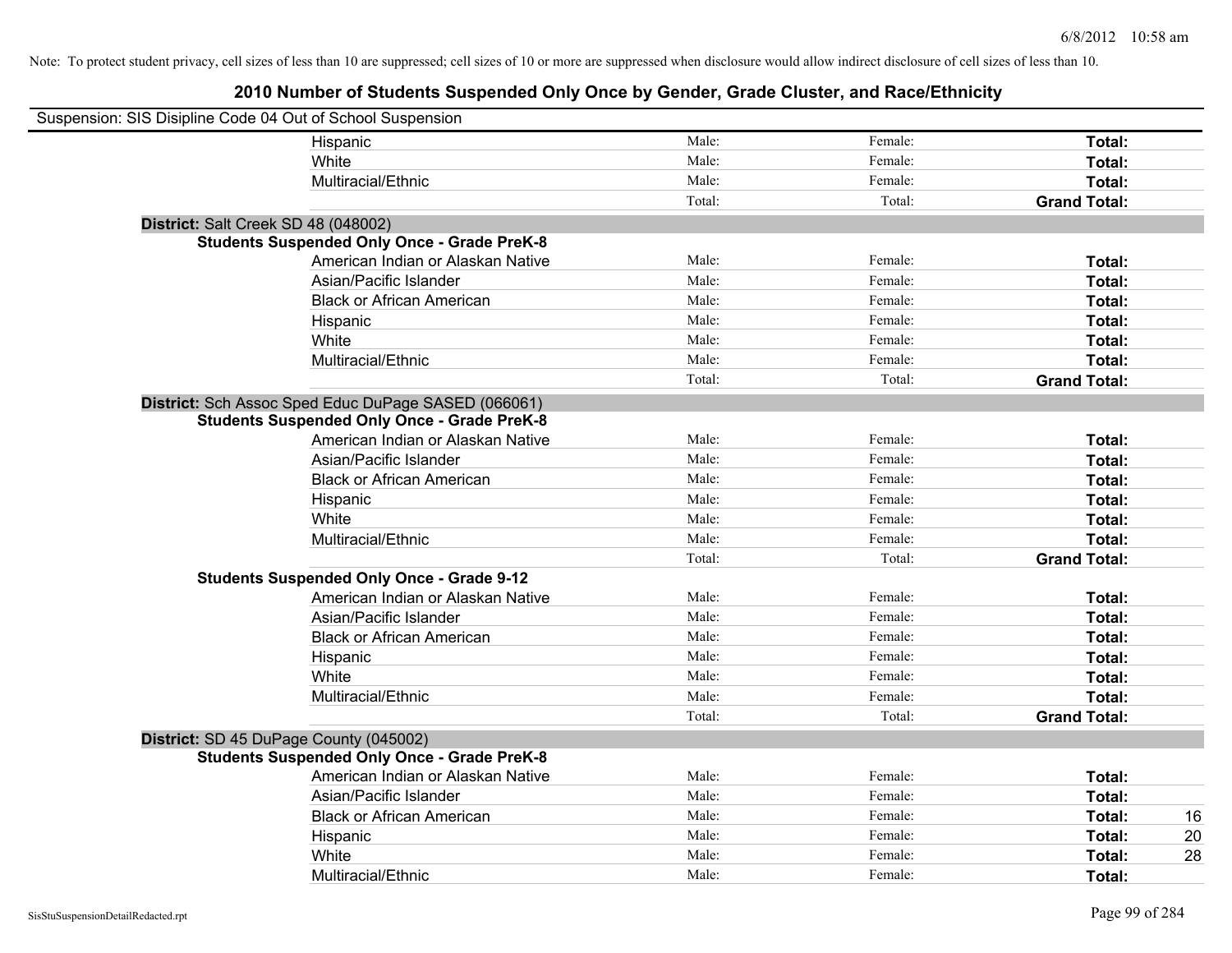| Suspension: SIS Disipline Code 04 Out of School Suspension |                                                    |        |              |    |                     |    |
|------------------------------------------------------------|----------------------------------------------------|--------|--------------|----|---------------------|----|
|                                                            |                                                    | Total: | Total:       |    | <b>Grand Total:</b> |    |
|                                                            | District: West Chicago ESD 33 (033002)             |        |              |    |                     |    |
|                                                            | <b>Students Suspended Only Once - Grade PreK-8</b> |        |              |    |                     |    |
|                                                            | American Indian or Alaskan Native                  | Male:  | Female:      |    | Total:              |    |
|                                                            | Asian/Pacific Islander                             | Male:  | Female:      |    | Total:              |    |
|                                                            | <b>Black or African American</b>                   | Male:  | Female:      |    | Total:              |    |
|                                                            | Hispanic                                           | Male:  | Female:      |    | Total:              | 42 |
|                                                            | White                                              | Male:  | Female:      |    | Total:              |    |
|                                                            | Multiracial/Ethnic                                 | Male:  | Female:      |    | <b>Total:</b>       |    |
|                                                            |                                                    | Total: | Total:       |    | <b>Grand Total:</b> | 54 |
| District: Wood Dale SD 7 (007002)                          |                                                    |        |              |    |                     |    |
|                                                            | <b>Students Suspended Only Once - Grade PreK-8</b> |        |              |    |                     |    |
|                                                            | American Indian or Alaskan Native                  | Male:  | Female:      |    | Total:              |    |
|                                                            | Asian/Pacific Islander                             | Male:  | Female:      |    | Total:              |    |
|                                                            | <b>Black or African American</b>                   | Male:  | Female:      |    | Total:              |    |
|                                                            | Hispanic                                           | Male:  | Female:      |    | Total:              |    |
|                                                            | White                                              | Male:  | Female:      |    | Total:              |    |
|                                                            | Multiracial/Ethnic                                 | Male:  | Female:      |    | Total:              |    |
|                                                            |                                                    | Total: | Total:       |    | <b>Grand Total:</b> | 22 |
| District: Woodridge SD 68 (068002)                         |                                                    |        |              |    |                     |    |
|                                                            | <b>Students Suspended Only Once - Grade PreK-8</b> |        |              |    |                     |    |
|                                                            | American Indian or Alaskan Native                  | Male:  | Female:      |    | Total:              |    |
|                                                            | Asian/Pacific Islander                             | Male:  | Female:      |    | Total:              |    |
|                                                            | <b>Black or African American</b>                   | Male:  | Female:      |    | <b>Total:</b>       | 21 |
|                                                            | Hispanic                                           | Male:  | Female:      |    | Total:              |    |
|                                                            | White                                              | Male:  | Female:      |    | Total:              | 16 |
|                                                            | Multiracial/Ethnic                                 | Male:  | Female:      |    | Total:              |    |
|                                                            |                                                    | Total: | 42<br>Total: | 10 | <b>Grand Total:</b> | 52 |
| County: Non-Public School (000)                            |                                                    |        |              |    |                     |    |
| District: DuPage ROE (000000)                              |                                                    |        |              |    |                     |    |
|                                                            | <b>Students Suspended Only Once - Grade PreK-8</b> |        |              |    |                     |    |
|                                                            | American Indian or Alaskan Native                  | Male:  | Female:      |    | Total:              |    |
|                                                            | Asian/Pacific Islander                             | Male:  | Female:      |    | Total:              |    |
|                                                            | <b>Black or African American</b>                   | Male:  | Female:      |    | Total:              |    |
|                                                            | Hispanic                                           | Male:  | Female:      |    | Total:              |    |
|                                                            | White                                              | Male:  | Female:      |    | Total:              |    |
|                                                            | Multiracial/Ethnic                                 | Male:  | Female:      |    | Total:              |    |
|                                                            |                                                    | Total: | Total:       |    | <b>Grand Total:</b> |    |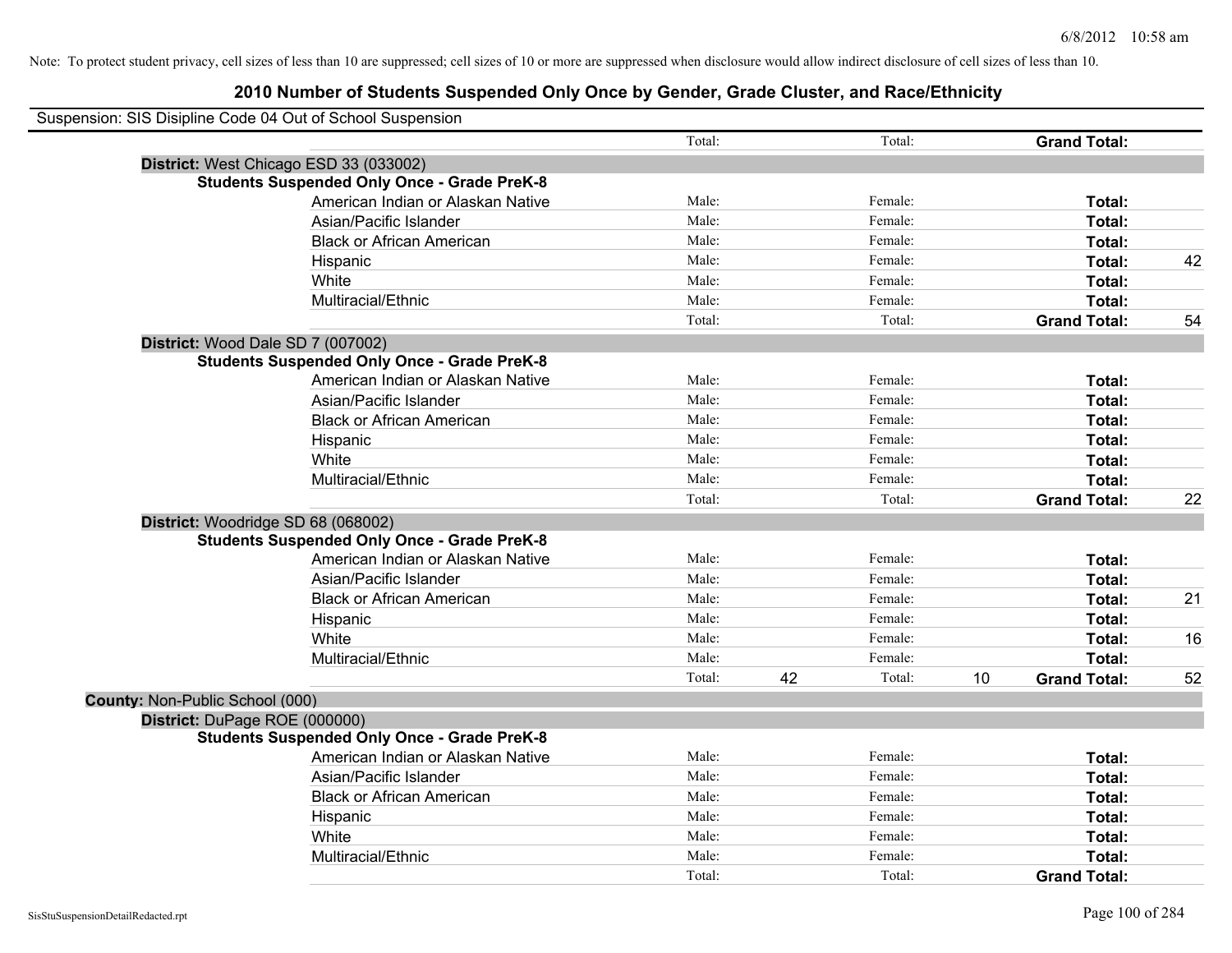| Suspension: SIS Disipline Code 04 Out of School Suspension |                                                    |        |    |         |    |                     |    |
|------------------------------------------------------------|----------------------------------------------------|--------|----|---------|----|---------------------|----|
|                                                            | <b>Students Suspended Only Once - Grade 9-12</b>   |        |    |         |    |                     |    |
|                                                            | American Indian or Alaskan Native                  | Male:  |    | Female: |    | Total:              |    |
|                                                            | Asian/Pacific Islander                             | Male:  |    | Female: |    | Total:              |    |
|                                                            | <b>Black or African American</b>                   | Male:  |    | Female: |    | Total:              |    |
|                                                            | Hispanic                                           | Male:  |    | Female: |    | Total:              |    |
|                                                            | White                                              | Male:  |    | Female: |    | Total:              |    |
|                                                            | Multiracial/Ethnic                                 | Male:  |    | Female: |    | Total:              |    |
|                                                            |                                                    | Total: |    | Total:  |    | <b>Grand Total:</b> |    |
| Region: Edwd/Gltn/Hdin/Pop/Slne/Wbh/Wn/Wh (20)             |                                                    |        |    |         |    |                     |    |
| County: Edwards (024)                                      |                                                    |        |    |         |    |                     |    |
|                                                            | District: Edwards County CUSD 1 (001026)           |        |    |         |    |                     |    |
|                                                            | <b>Students Suspended Only Once - Grade PreK-8</b> |        |    |         |    |                     |    |
|                                                            | American Indian or Alaskan Native                  | Male:  |    | Female: |    | Total:              |    |
|                                                            | Asian/Pacific Islander                             | Male:  |    | Female: |    | Total:              |    |
|                                                            | <b>Black or African American</b>                   | Male:  |    | Female: |    | Total:              |    |
|                                                            | Hispanic                                           | Male:  |    | Female: |    | Total:              |    |
|                                                            | White                                              | Male:  |    | Female: |    | Total:              |    |
|                                                            | Multiracial/Ethnic                                 | Male:  |    | Female: |    | Total:              |    |
|                                                            |                                                    | Total: |    | Total:  |    | <b>Grand Total:</b> |    |
|                                                            | <b>Students Suspended Only Once - Grade 9-12</b>   |        |    |         |    |                     |    |
|                                                            | American Indian or Alaskan Native                  | Male:  |    | Female: |    | Total:              |    |
|                                                            | Asian/Pacific Islander                             | Male:  |    | Female: |    | Total:              |    |
|                                                            | <b>Black or African American</b>                   | Male:  |    | Female: |    | Total:              |    |
|                                                            | Hispanic                                           | Male:  |    | Female: |    | Total:              |    |
|                                                            | White                                              | Male:  | 19 | Female: | 14 | Total:              | 33 |
|                                                            | Multiracial/Ethnic                                 | Male:  |    | Female: |    | Total:              |    |
|                                                            |                                                    | Total: |    | Total:  |    | <b>Grand Total:</b> |    |
| County: Gallatin (030)                                     |                                                    |        |    |         |    |                     |    |
|                                                            | District: Gallatin CUSD 7 (007026)                 |        |    |         |    |                     |    |
|                                                            | <b>Students Suspended Only Once - Grade PreK-8</b> |        |    |         |    |                     |    |
|                                                            | American Indian or Alaskan Native                  | Male:  |    | Female: |    | Total:              |    |
|                                                            | Asian/Pacific Islander                             | Male:  |    | Female: |    | Total:              |    |
|                                                            | <b>Black or African American</b>                   | Male:  |    | Female: |    | Total:              |    |
|                                                            | Hispanic                                           | Male:  |    | Female: |    | Total:              |    |
|                                                            | White                                              | Male:  |    | Female: |    | Total:              | 11 |
|                                                            | Multiracial/Ethnic                                 | Male:  |    | Female: |    | <b>Total:</b>       |    |
|                                                            |                                                    | Total: |    | Total:  |    | <b>Grand Total:</b> |    |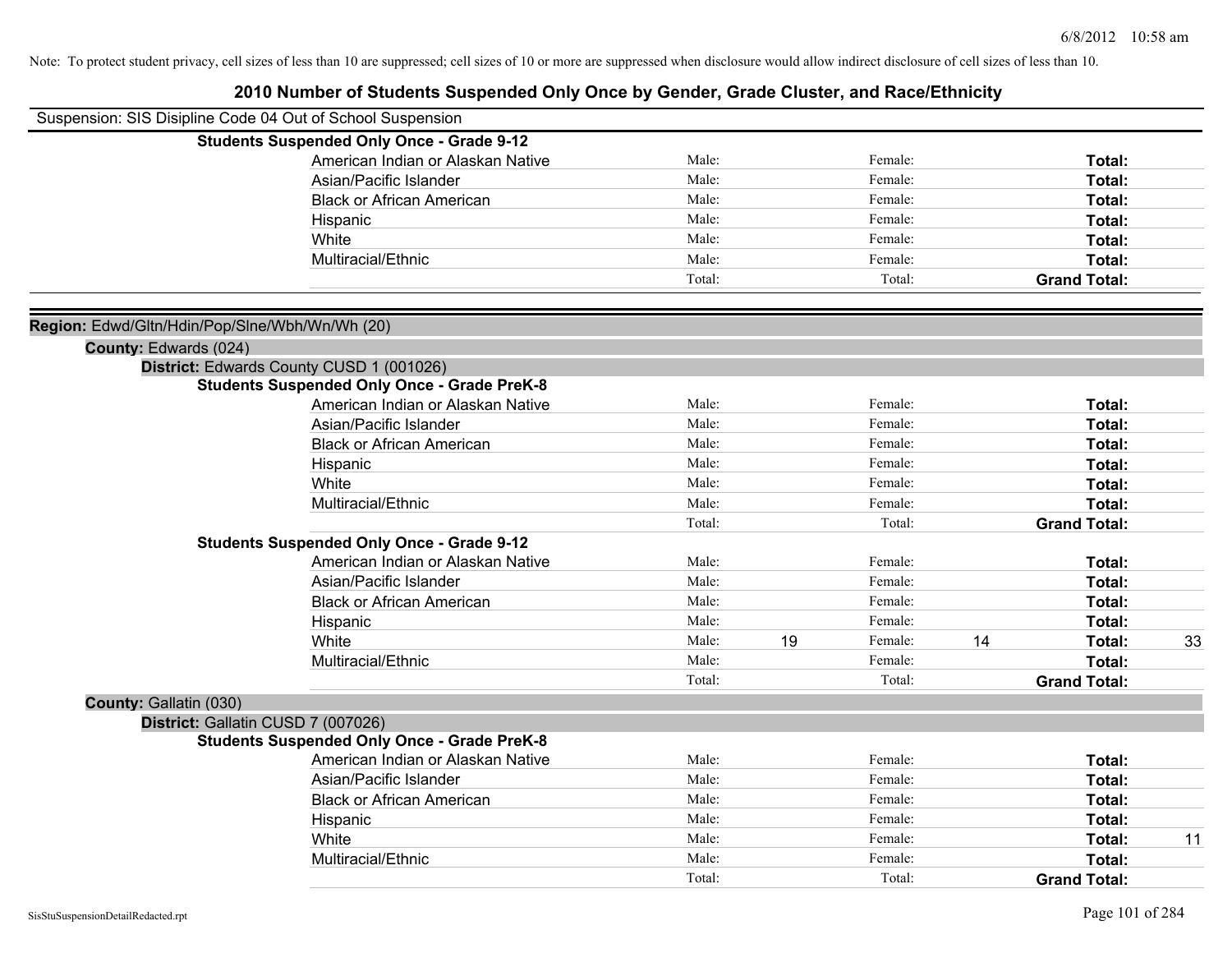# **2010 Number of Students Suspended Only Once by Gender, Grade Cluster, and Race/Ethnicity**

| Suspension: SIS Disipline Code 04 Out of School Suspension |        |         |                     |    |
|------------------------------------------------------------|--------|---------|---------------------|----|
| <b>Students Suspended Only Once - Grade 9-12</b>           |        |         |                     |    |
| American Indian or Alaskan Native                          | Male:  | Female: | Total:              |    |
| Asian/Pacific Islander                                     | Male:  | Female: | Total:              |    |
| <b>Black or African American</b>                           | Male:  | Female: | Total:              |    |
| Hispanic                                                   | Male:  | Female: | Total:              |    |
| White                                                      | Male:  | Female: | Total:              |    |
| Multiracial/Ethnic                                         | Male:  | Female: | Total:              |    |
|                                                            | Total: | Total:  | <b>Grand Total:</b> |    |
| County: Hardin (035)                                       |        |         |                     |    |
| District: Hardin County CUSD 1 (001026)                    |        |         |                     |    |
| <b>Students Suspended Only Once - Grade PreK-8</b>         |        |         |                     |    |
| American Indian or Alaskan Native                          | Male:  | Female: | Total:              |    |
| Asian/Pacific Islander                                     | Male:  | Female: | Total:              |    |
| <b>Black or African American</b>                           | Male:  | Female: | Total:              |    |
| Hispanic                                                   | Male:  | Female: | <b>Total:</b>       |    |
| White                                                      | Male:  | Female: | Total:              | 17 |
| Multiracial/Ethnic                                         | Male:  | Female: | Total:              |    |
|                                                            | Total: | Total:  | <b>Grand Total:</b> |    |
| <b>Students Suspended Only Once - Grade 9-12</b>           |        |         |                     |    |
| American Indian or Alaskan Native                          | Male:  | Female: | Total:              |    |
| Asian/Pacific Islander                                     | Male:  | Female: | Total:              |    |
| <b>Black or African American</b>                           | Male:  | Female: | Total:              |    |
| Hispanic                                                   | Male:  | Female: | Total:              |    |
| White                                                      | Male:  | Female: | Total:              | 20 |
| Multiracial/Ethnic                                         | Male:  | Female: | Total:              |    |
|                                                            | Total: | Total:  | <b>Grand Total:</b> |    |
| <b>County: Non-Public School (000)</b>                     |        |         |                     |    |
| District: Edwd/Gltn/Hdin/Pop/Slne/Wbh/Wn/Wh (000000)       |        |         |                     |    |
| <b>Students Suspended Only Once - Grade PreK-8</b>         |        |         |                     |    |
| American Indian or Alaskan Native                          | Male:  | Female: | Total:              |    |
| Asian/Pacific Islander                                     | Male:  | Female: | Total:              |    |
| <b>Black or African American</b>                           | Male:  | Female: | Total:              |    |
| Hispanic                                                   | Male:  | Female: | Total:              |    |
| White                                                      | Male:  | Female: | Total:              |    |
| Multiracial/Ethnic                                         | Male:  | Female: | Total:              |    |
|                                                            | Total: | Total:  | <b>Grand Total:</b> |    |
| <b>County: Pope (076)</b>                                  |        |         |                     |    |

**District:** Pope Co CUD 1 (001026) **Students Suspended Only Once - Grade PreK-8**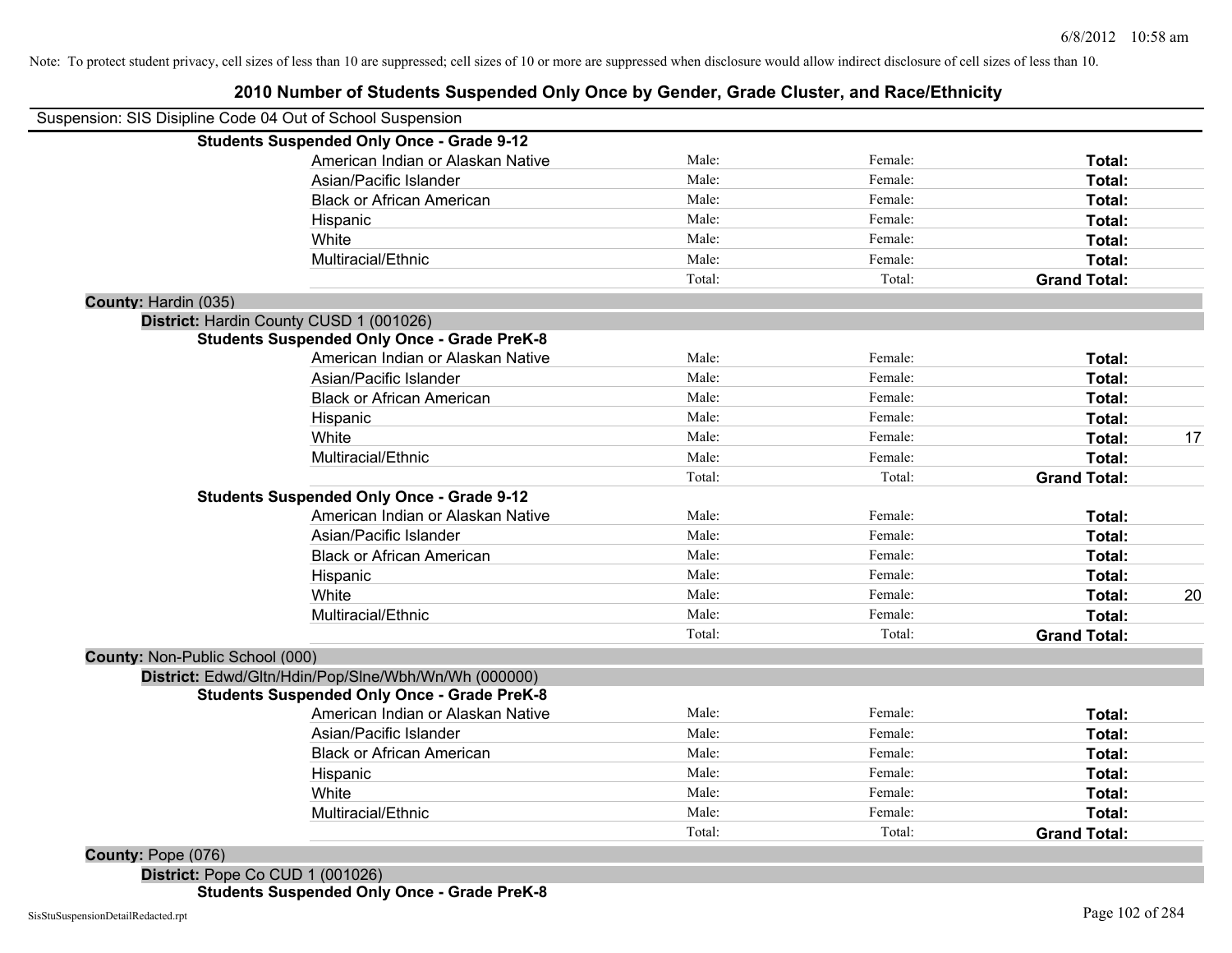| Suspension: SIS Disipline Code 04 Out of School Suspension |                                                    |        |         |                     |    |
|------------------------------------------------------------|----------------------------------------------------|--------|---------|---------------------|----|
|                                                            | American Indian or Alaskan Native                  | Male:  | Female: | Total:              |    |
|                                                            | Asian/Pacific Islander                             | Male:  | Female: | Total:              |    |
|                                                            | <b>Black or African American</b>                   | Male:  | Female: | Total:              |    |
|                                                            | Hispanic                                           | Male:  | Female: | Total:              |    |
|                                                            | White                                              | Male:  | Female: | Total:              |    |
|                                                            | Multiracial/Ethnic                                 | Male:  | Female: | Total:              |    |
|                                                            |                                                    | Total: | Total:  | <b>Grand Total:</b> |    |
|                                                            | <b>Students Suspended Only Once - Grade 9-12</b>   |        |         |                     |    |
|                                                            | American Indian or Alaskan Native                  | Male:  | Female: | Total:              |    |
|                                                            | Asian/Pacific Islander                             | Male:  | Female: | Total:              |    |
|                                                            | <b>Black or African American</b>                   | Male:  | Female: | Total:              |    |
|                                                            | Hispanic                                           | Male:  | Female: | Total:              |    |
|                                                            | White                                              | Male:  | Female: | Total:              | 10 |
|                                                            | Multiracial/Ethnic                                 | Male:  | Female: | Total:              |    |
|                                                            |                                                    | Total: | Total:  | <b>Grand Total:</b> |    |
| County: Saline (083)                                       |                                                    |        |         |                     |    |
|                                                            | District: Carrier Mills-Stonefort CUSD 2 (002026)  |        |         |                     |    |
|                                                            | <b>Students Suspended Only Once - Grade PreK-8</b> |        |         |                     |    |
|                                                            | American Indian or Alaskan Native                  | Male:  | Female: | Total:              |    |
|                                                            | Asian/Pacific Islander                             | Male:  | Female: | Total:              |    |
|                                                            | <b>Black or African American</b>                   | Male:  | Female: | Total:              |    |
|                                                            | Hispanic                                           | Male:  | Female: | Total:              |    |
|                                                            | White                                              | Male:  | Female: | Total:              | 12 |
|                                                            | Multiracial/Ethnic                                 | Male:  | Female: | Total:              |    |
|                                                            |                                                    | Total: | Total:  | <b>Grand Total:</b> |    |
|                                                            | <b>Students Suspended Only Once - Grade 9-12</b>   |        |         |                     |    |
|                                                            | American Indian or Alaskan Native                  | Male:  | Female: | Total:              |    |
|                                                            | Asian/Pacific Islander                             | Male:  | Female: | Total:              |    |
|                                                            | <b>Black or African American</b>                   | Male:  | Female: | Total:              |    |
|                                                            | Hispanic                                           | Male:  | Female: | Total:              |    |
|                                                            | White                                              | Male:  | Female: | Total:              | 12 |
|                                                            | Multiracial/Ethnic                                 | Male:  | Female: | Total:              |    |
|                                                            |                                                    | Total: | Total:  | <b>Grand Total:</b> |    |
|                                                            | District: Eldorado CUSD 4 (004026)                 |        |         |                     |    |
|                                                            | <b>Students Suspended Only Once - Grade PreK-8</b> |        |         |                     |    |
|                                                            | American Indian or Alaskan Native                  | Male:  | Female: | Total:              |    |
|                                                            | Asian/Pacific Islander                             | Male:  | Female: | Total:              |    |
|                                                            | <b>Black or African American</b>                   | Male:  | Female: | Total:              |    |
|                                                            | Hispanic                                           | Male:  | Female: | Total:              |    |
| SisStuSuspensionDetailRedacted.rpt                         |                                                    |        |         | Page 103 of 284     |    |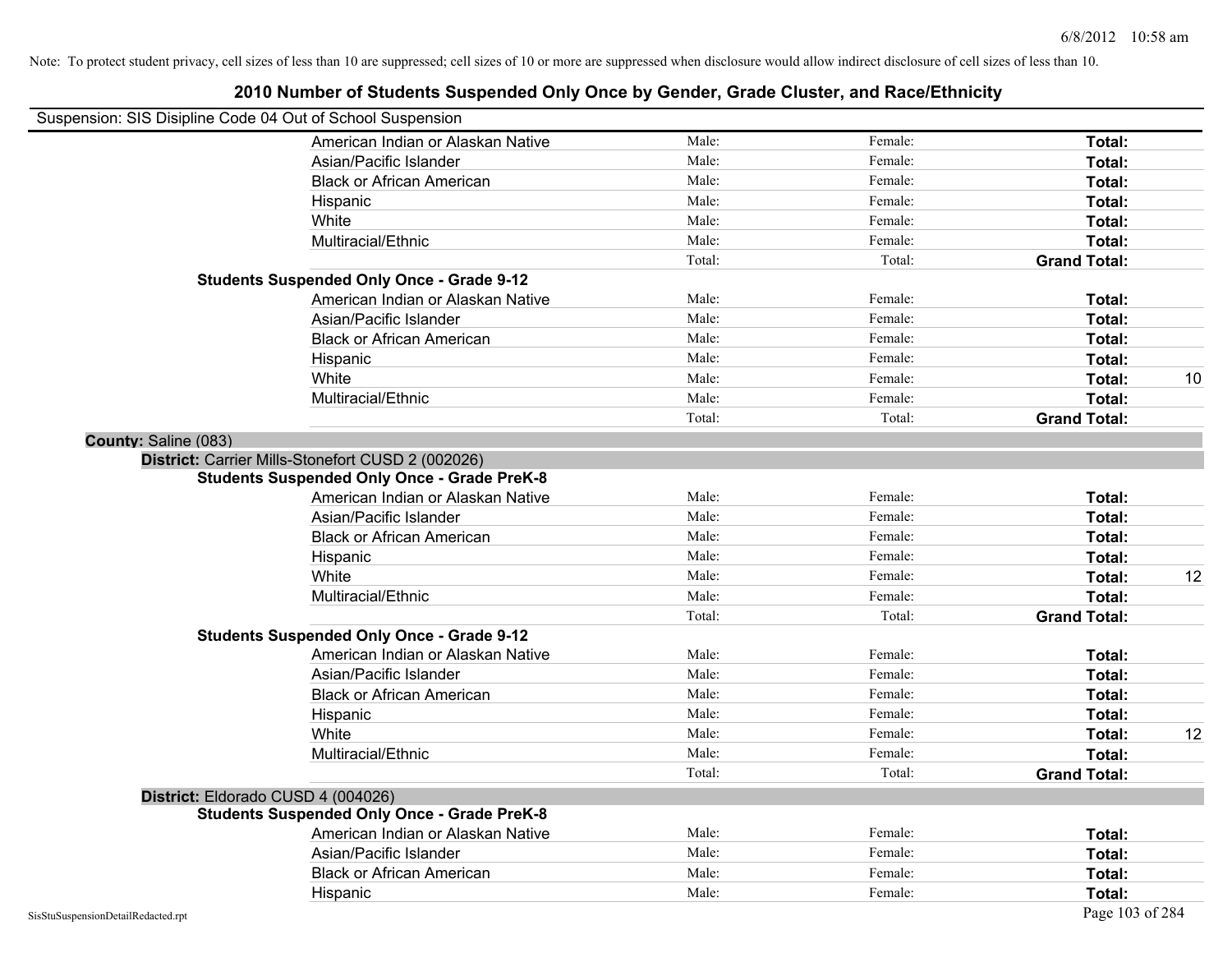| Suspension: SIS Disipline Code 04 Out of School Suspension |        |         |                     |    |
|------------------------------------------------------------|--------|---------|---------------------|----|
| <b>White</b>                                               | Male:  | Female: | Total:              | 18 |
| Multiracial/Ethnic                                         | Male:  | Female: | Total:              |    |
|                                                            | Total: | Total:  | <b>Grand Total:</b> |    |
| <b>Students Suspended Only Once - Grade 9-12</b>           |        |         |                     |    |
| American Indian or Alaskan Native                          | Male:  | Female: | Total:              |    |
| Asian/Pacific Islander                                     | Male:  | Female: | Total:              |    |
| <b>Black or African American</b>                           | Male:  | Female: | Total:              |    |
| Hispanic                                                   | Male:  | Female: | Total:              |    |
| White                                                      | Male:  | Female: | Total:              |    |
| Multiracial/Ethnic                                         | Male:  | Female: | Total:              |    |
|                                                            | Total: | Total:  | <b>Grand Total:</b> |    |
| District: Galatia CUSD 1 (001026)                          |        |         |                     |    |
| <b>Students Suspended Only Once - Grade PreK-8</b>         |        |         |                     |    |
| American Indian or Alaskan Native                          | Male:  | Female: | Total:              |    |
| Asian/Pacific Islander                                     | Male:  | Female: | Total:              |    |
| <b>Black or African American</b>                           | Male:  | Female: | Total:              |    |
| Hispanic                                                   | Male:  | Female: | Total:              |    |
| White                                                      | Male:  | Female: | Total:              |    |
| Multiracial/Ethnic                                         | Male:  | Female: | Total:              |    |
|                                                            | Total: | Total:  | <b>Grand Total:</b> |    |
| <b>Students Suspended Only Once - Grade 9-12</b>           |        |         |                     |    |
| American Indian or Alaskan Native                          | Male:  | Female: | Total:              |    |
| Asian/Pacific Islander                                     | Male:  | Female: | Total:              |    |
| <b>Black or African American</b>                           | Male:  | Female: | Total:              |    |
| Hispanic                                                   | Male:  | Female: | Total:              |    |
| White                                                      | Male:  | Female: | Total:              |    |
| Multiracial/Ethnic                                         | Male:  | Female: | Total:              |    |
|                                                            | Total: | Total:  | <b>Grand Total:</b> |    |
| District: Harrisburg CUSD 3 (003026)                       |        |         |                     |    |
| <b>Students Suspended Only Once - Grade PreK-8</b>         |        |         |                     |    |
| American Indian or Alaskan Native                          | Male:  | Female: | Total:              |    |
| Asian/Pacific Islander                                     | Male:  | Female: | Total:              |    |
| <b>Black or African American</b>                           | Male:  | Female: | Total:              |    |
| Hispanic                                                   | Male:  | Female: | Total:              |    |
| White                                                      | Male:  | Female: | Total:              | 29 |
| Multiracial/Ethnic                                         | Male:  | Female: | Total:              |    |
|                                                            | Total: | Total:  | <b>Grand Total:</b> |    |
| <b>Students Suspended Only Once - Grade 9-12</b>           |        |         |                     |    |
| American Indian or Alaskan Native                          | Male:  | Female: | Total:              |    |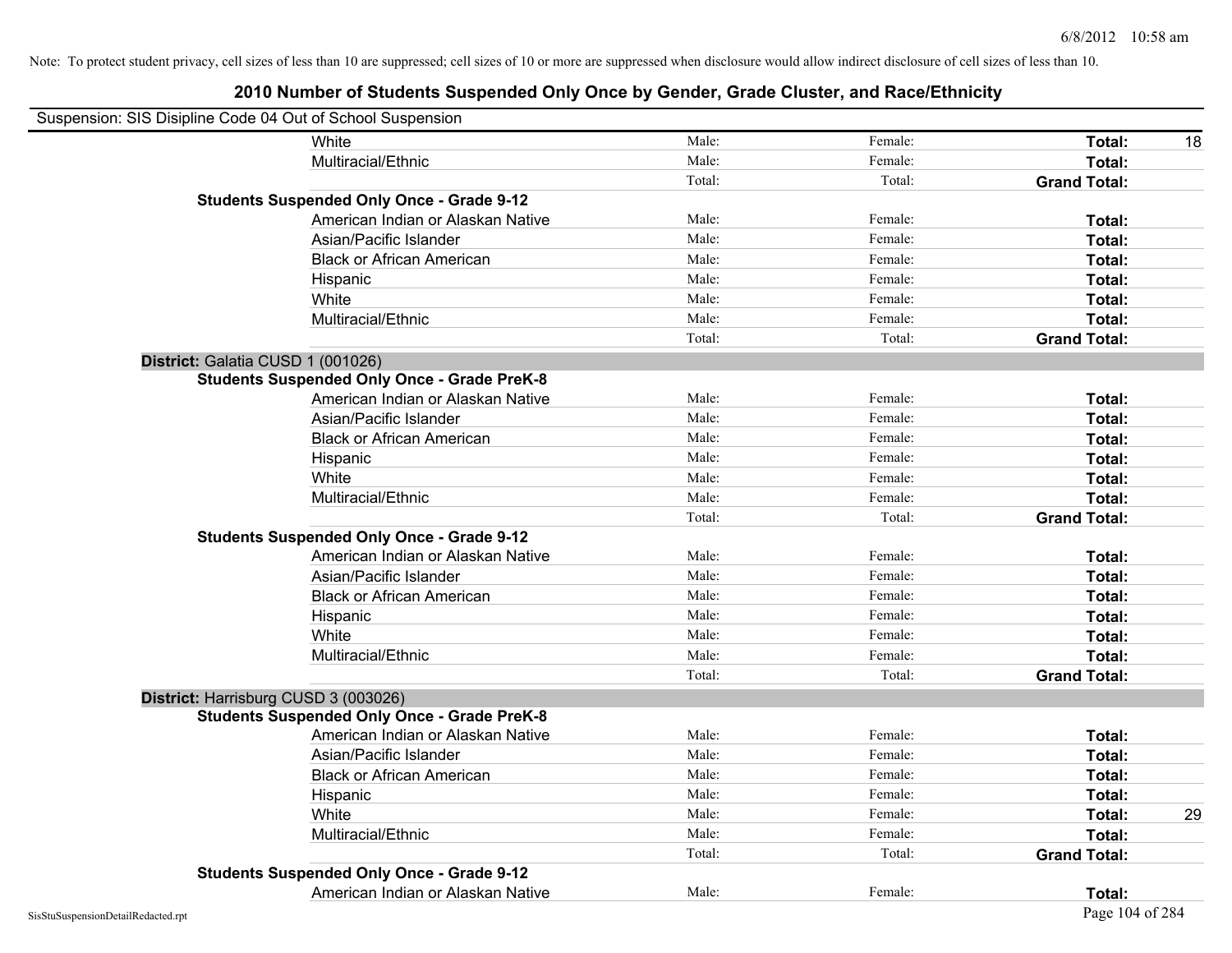|                                    | Suspension: SIS Disipline Code 04 Out of School Suspension |        |    |         |    |                     |    |
|------------------------------------|------------------------------------------------------------|--------|----|---------|----|---------------------|----|
|                                    | Asian/Pacific Islander                                     | Male:  |    | Female: |    | Total:              |    |
|                                    | <b>Black or African American</b>                           | Male:  |    | Female: |    | Total:              |    |
|                                    | Hispanic                                                   | Male:  |    | Female: |    | Total:              |    |
|                                    | White                                                      | Male:  |    | Female: |    | Total:              | 24 |
|                                    | Multiracial/Ethnic                                         | Male:  |    | Female: |    | Total:              |    |
|                                    |                                                            | Total: |    | Total:  |    | <b>Grand Total:</b> |    |
| County: Wabash (093)               |                                                            |        |    |         |    |                     |    |
|                                    | District: Allendale CCSD 17 (017024)                       |        |    |         |    |                     |    |
|                                    | <b>Students Suspended Only Once - Grade PreK-8</b>         |        |    |         |    |                     |    |
|                                    | American Indian or Alaskan Native                          | Male:  |    | Female: |    | Total:              |    |
|                                    | Asian/Pacific Islander                                     | Male:  |    | Female: |    | Total:              |    |
|                                    | <b>Black or African American</b>                           | Male:  |    | Female: |    | Total:              |    |
|                                    | Hispanic                                                   | Male:  |    | Female: |    | Total:              |    |
|                                    | White                                                      | Male:  |    | Female: |    | Total:              |    |
|                                    | Multiracial/Ethnic                                         | Male:  |    | Female: |    | Total:              |    |
|                                    |                                                            | Total: |    | Total:  |    | <b>Grand Total:</b> |    |
|                                    | District: Wabash CUSD 348 (348026)                         |        |    |         |    |                     |    |
|                                    | <b>Students Suspended Only Once - Grade PreK-8</b>         |        |    |         |    |                     |    |
|                                    | American Indian or Alaskan Native                          | Male:  |    | Female: |    | Total:              |    |
|                                    | Asian/Pacific Islander                                     | Male:  |    | Female: |    | Total:              |    |
|                                    | <b>Black or African American</b>                           | Male:  |    | Female: |    | Total:              |    |
|                                    | Hispanic                                                   | Male:  |    | Female: |    | Total:              |    |
|                                    | White                                                      | Male:  |    | Female: |    | Total:              | 24 |
|                                    | Multiracial/Ethnic                                         | Male:  |    | Female: |    | Total:              |    |
|                                    |                                                            | Total: |    | Total:  |    | <b>Grand Total:</b> |    |
|                                    | <b>Students Suspended Only Once - Grade 9-12</b>           |        |    |         |    |                     |    |
|                                    | American Indian or Alaskan Native                          | Male:  |    | Female: |    | Total:              |    |
|                                    | Asian/Pacific Islander                                     | Male:  |    | Female: |    | Total:              |    |
|                                    | <b>Black or African American</b>                           | Male:  |    | Female: |    | Total:              |    |
|                                    | Hispanic                                                   | Male:  |    | Female: |    | Total:              |    |
|                                    | White                                                      | Male:  | 34 | Female: | 14 | Total:              | 48 |
|                                    | Multiracial/Ethnic                                         | Male:  |    | Female: |    | Total:              |    |
|                                    |                                                            | Total: |    | Total:  |    | <b>Grand Total:</b> |    |
| County: Wayne (096)                |                                                            |        |    |         |    |                     |    |
|                                    | District: Fairfield Comm H S Dist 225 (225016)             |        |    |         |    |                     |    |
|                                    | <b>Students Suspended Only Once - Grade 9-12</b>           |        |    |         |    |                     |    |
|                                    | American Indian or Alaskan Native                          | Male:  |    | Female: |    | Total:              |    |
|                                    | Asian/Pacific Islander                                     | Male:  |    | Female: |    | Total:              |    |
|                                    | <b>Black or African American</b>                           | Male:  |    | Female: |    | Total:              |    |
| SisStuSuspensionDetailRedacted.rpt |                                                            |        |    |         |    | Page 105 of 284     |    |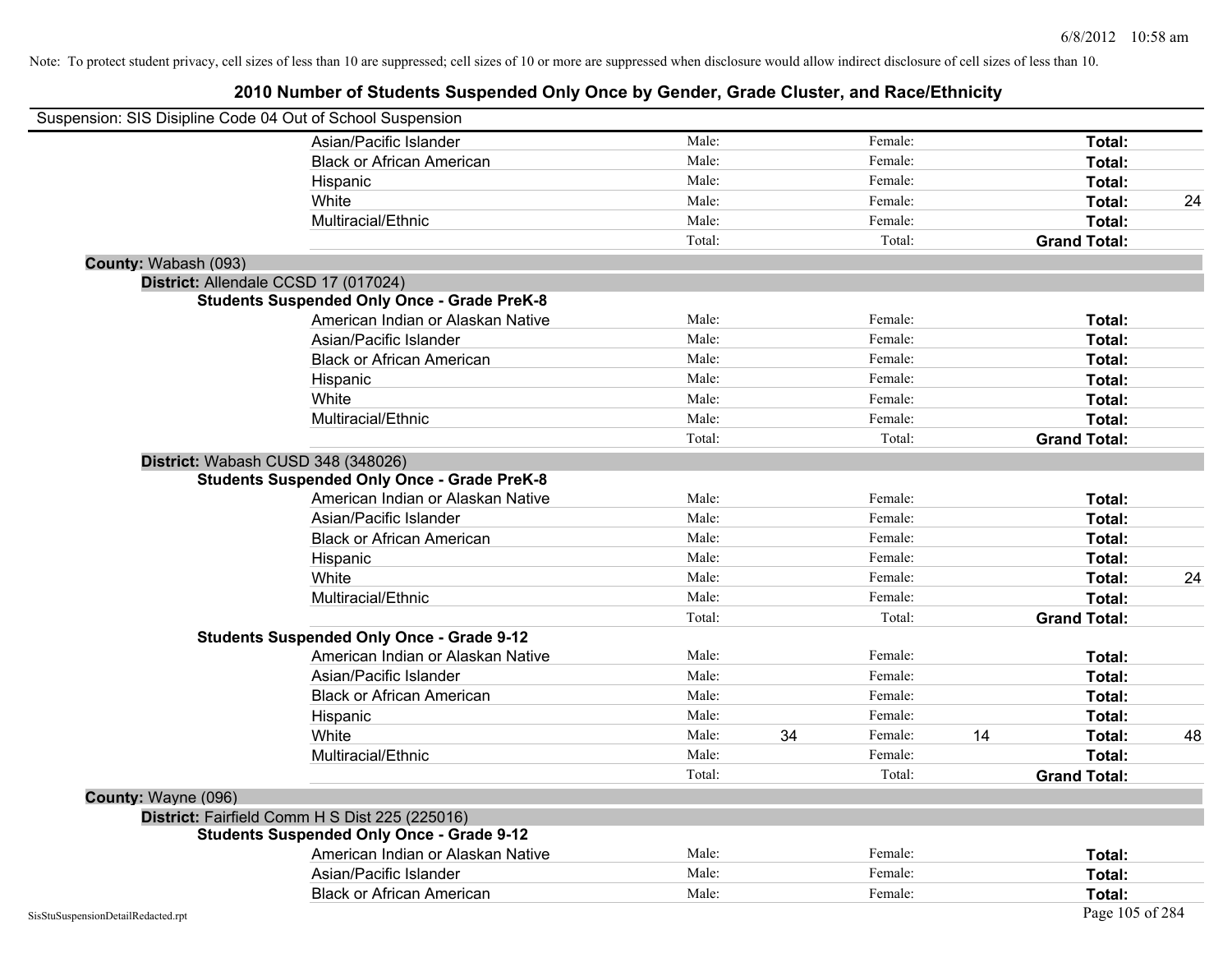| Suspension: SIS Disipline Code 04 Out of School Suspension |                                                    |        |         |                     |    |
|------------------------------------------------------------|----------------------------------------------------|--------|---------|---------------------|----|
|                                                            | Hispanic                                           | Male:  | Female: | Total:              |    |
|                                                            | White                                              | Male:  | Female: | <b>Total:</b>       | 37 |
|                                                            | Multiracial/Ethnic                                 | Male:  | Female: | Total:              |    |
|                                                            |                                                    | Total: | Total:  | <b>Grand Total:</b> |    |
| District: Fairfield PSD 112 (112004)                       |                                                    |        |         |                     |    |
|                                                            | <b>Students Suspended Only Once - Grade PreK-8</b> |        |         |                     |    |
|                                                            | American Indian or Alaskan Native                  | Male:  | Female: | Total:              |    |
|                                                            | Asian/Pacific Islander                             | Male:  | Female: | Total:              |    |
|                                                            | <b>Black or African American</b>                   | Male:  | Female: | Total:              |    |
|                                                            | Hispanic                                           | Male:  | Female: | Total:              |    |
|                                                            | White                                              | Male:  | Female: | Total:              | 11 |
|                                                            | Multiracial/Ethnic                                 | Male:  | Female: | Total:              |    |
|                                                            |                                                    | Total: | Total:  | <b>Grand Total:</b> |    |
| District: Jasper CCSD 17 (017004)                          |                                                    |        |         |                     |    |
|                                                            | <b>Students Suspended Only Once - Grade PreK-8</b> |        |         |                     |    |
|                                                            | American Indian or Alaskan Native                  | Male:  | Female: | Total:              |    |
|                                                            | Asian/Pacific Islander                             | Male:  | Female: | Total:              |    |
|                                                            | <b>Black or African American</b>                   | Male:  | Female: | Total:              |    |
|                                                            | Hispanic                                           | Male:  | Female: | Total:              |    |
|                                                            | White                                              | Male:  | Female: | Total:              |    |
|                                                            | Multiracial/Ethnic                                 | Male:  | Female: | Total:              |    |
|                                                            |                                                    | Total: | Total:  | <b>Grand Total:</b> |    |
| District: New Hope CCSD 6 (006004)                         |                                                    |        |         |                     |    |
|                                                            | <b>Students Suspended Only Once - Grade PreK-8</b> |        |         |                     |    |
|                                                            | American Indian or Alaskan Native                  | Male:  | Female: | Total:              |    |
|                                                            | Asian/Pacific Islander                             | Male:  | Female: | Total:              |    |
|                                                            | <b>Black or African American</b>                   | Male:  | Female: | Total:              |    |
|                                                            | Hispanic                                           | Male:  | Female: | Total:              |    |
|                                                            | White                                              | Male:  | Female: | Total:              |    |
|                                                            | Multiracial/Ethnic                                 | Male:  | Female: | Total:              |    |
|                                                            |                                                    | Total: | Total:  | <b>Grand Total:</b> |    |
|                                                            | District: North Wayne CUSD 200 (200026)            |        |         |                     |    |
|                                                            | <b>Students Suspended Only Once - Grade PreK-8</b> |        |         |                     |    |
|                                                            | American Indian or Alaskan Native                  | Male:  | Female: | Total:              |    |
|                                                            | Asian/Pacific Islander                             | Male:  | Female: | Total:              |    |
|                                                            | <b>Black or African American</b>                   | Male:  | Female: | Total:              |    |
|                                                            | Hispanic                                           | Male:  | Female: | Total:              |    |
|                                                            | White                                              | Male:  | Female: | Total:              |    |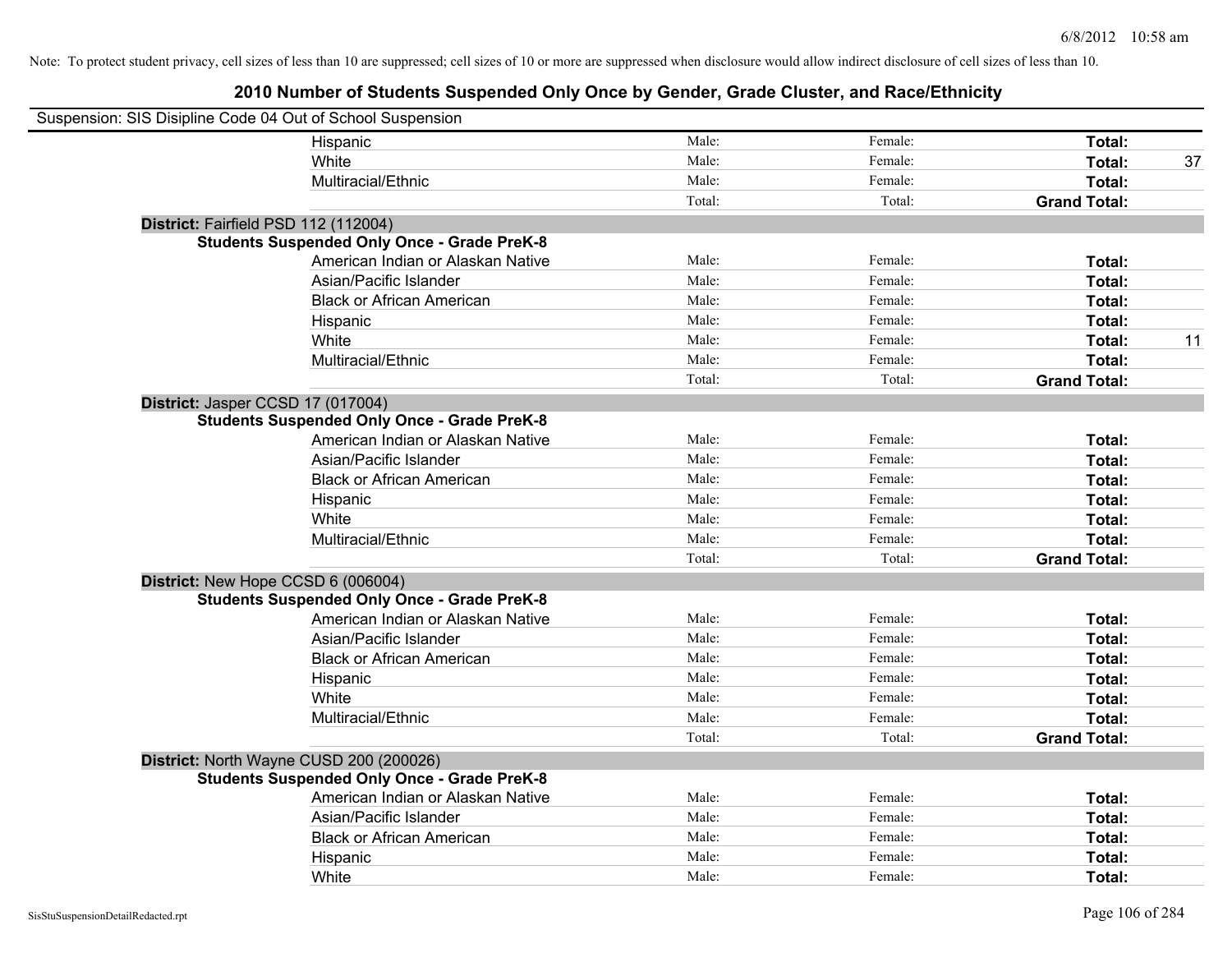|                                        | <b>Students Suspended Only Once - Grade 9-12</b>   | Total:          |    | Total:            |    | <b>Grand Total:</b>           |    |
|----------------------------------------|----------------------------------------------------|-----------------|----|-------------------|----|-------------------------------|----|
|                                        | American Indian or Alaskan Native                  | Male:           |    | Female:           |    | Total:                        |    |
|                                        | Asian/Pacific Islander                             | Male:           |    | Female:           |    | Total:                        |    |
|                                        | <b>Black or African American</b>                   | Male:           |    | Female:           |    | Total:                        |    |
|                                        | Hispanic                                           | Male:           |    | Female:           |    | Total:                        |    |
|                                        | White                                              | Male:           |    | Female:           |    | Total:                        |    |
|                                        | Multiracial/Ethnic                                 | Male:           |    | Female:           |    | Total:                        |    |
|                                        |                                                    | Total:          |    | Total:            |    | <b>Grand Total:</b>           |    |
| District: Wayne City CUSD 100 (100026) |                                                    |                 |    |                   |    |                               |    |
|                                        | <b>Students Suspended Only Once - Grade PreK-8</b> |                 |    |                   |    |                               |    |
|                                        | American Indian or Alaskan Native                  | Male:           |    | Female:           |    | Total:                        |    |
|                                        | Asian/Pacific Islander                             | Male:           |    | Female:           |    | Total:                        |    |
|                                        | <b>Black or African American</b>                   | Male:           |    | Female:           |    | Total:                        |    |
|                                        | Hispanic                                           | Male:           |    | Female:           |    | Total:                        |    |
|                                        | White                                              | Male:           |    | Female:           |    | Total:                        | 13 |
|                                        | Multiracial/Ethnic                                 | Male:           |    | Female:           |    | Total:                        |    |
|                                        |                                                    | Total:          |    | Total:            |    | <b>Grand Total:</b>           |    |
|                                        | <b>Students Suspended Only Once - Grade 9-12</b>   |                 |    |                   |    |                               |    |
|                                        | American Indian or Alaskan Native                  | Male:           |    | Female:           |    | Total:                        |    |
|                                        | Asian/Pacific Islander                             | Male:           |    | Female:           |    | Total:                        |    |
|                                        | <b>Black or African American</b>                   | Male:           |    | Female:           |    | Total:                        |    |
|                                        | Hispanic                                           | Male:           |    | Female:           |    | Total:                        |    |
|                                        | White                                              | Male:           |    | Female:           |    | Total:                        | 10 |
|                                        | Multiracial/Ethnic                                 | Male:           |    | Female:           |    | Total:                        |    |
|                                        |                                                    | Total:          |    | Total:            |    | <b>Grand Total:</b>           |    |
| County: White (097)                    |                                                    |                 |    |                   |    |                               |    |
|                                        | District: Carmi-White County CUSD 5 (005026)       |                 |    |                   |    |                               |    |
|                                        | <b>Students Suspended Only Once - Grade 9-12</b>   |                 |    |                   |    |                               |    |
|                                        | American Indian or Alaskan Native                  | Male:           |    | Female:           |    | Total:                        |    |
|                                        | Asian/Pacific Islander                             | Male:<br>Male:  |    | Female:           |    | Total:                        |    |
|                                        | <b>Black or African American</b>                   | Male:           |    | Female:           |    | Total:                        |    |
|                                        | Hispanic                                           |                 |    | Female:           |    | Total:                        |    |
|                                        | White                                              | Male:           | 11 | Female:           | 12 | Total:                        | 23 |
|                                        | Multiracial/Ethnic                                 | Male:<br>Total: |    | Female:<br>Total: |    | Total:<br><b>Grand Total:</b> |    |
|                                        | 11.0010011001                                      |                 |    |                   |    |                               |    |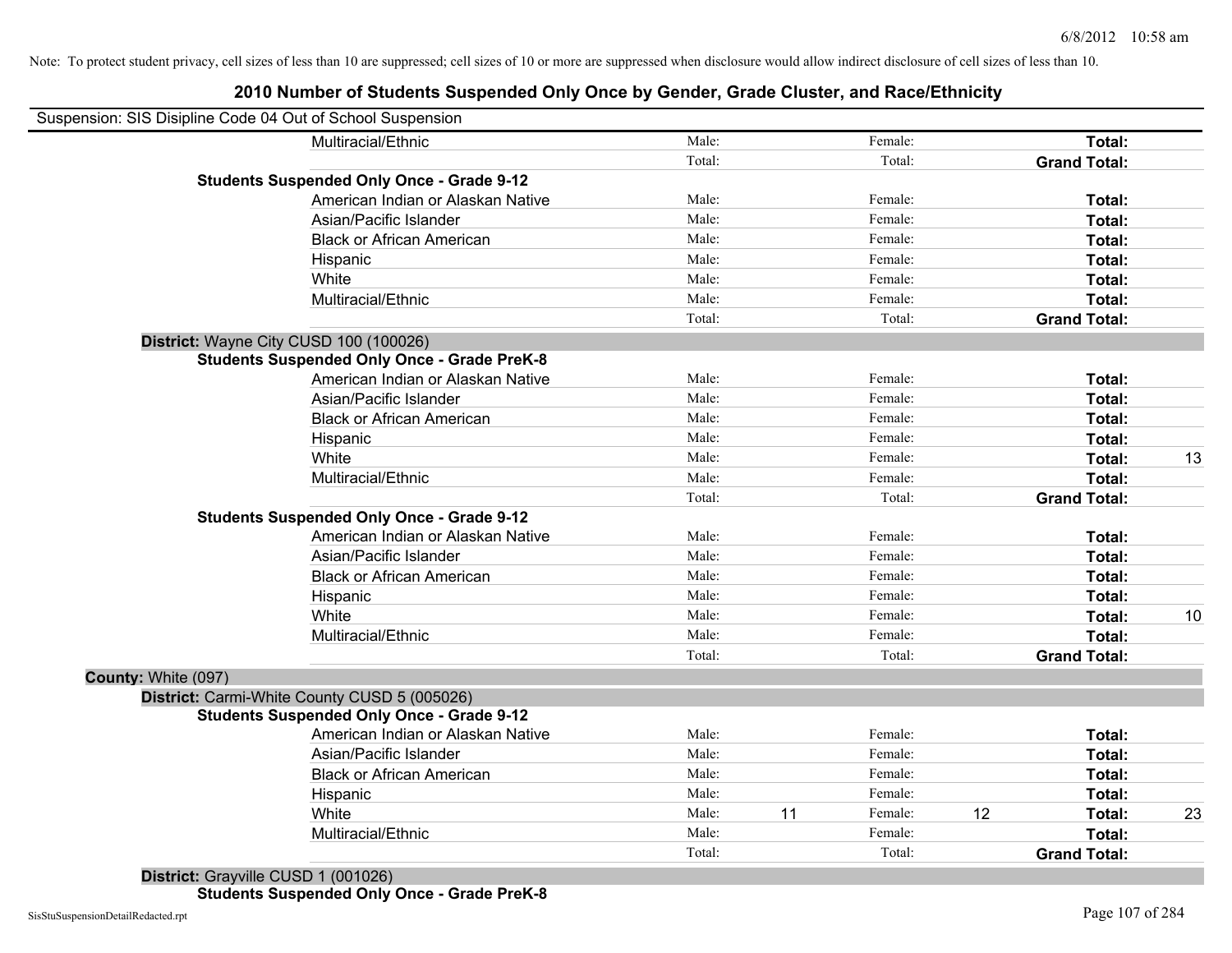| Suspension: SIS Disipline Code 04 Out of School Suspension |                                                     |        |         |                     |    |
|------------------------------------------------------------|-----------------------------------------------------|--------|---------|---------------------|----|
|                                                            | American Indian or Alaskan Native                   | Male:  | Female: | Total:              |    |
|                                                            | Asian/Pacific Islander                              | Male:  | Female: | Total:              |    |
|                                                            | <b>Black or African American</b>                    | Male:  | Female: | Total:              |    |
|                                                            | Hispanic                                            | Male:  | Female: | Total:              |    |
|                                                            | White                                               | Male:  | Female: | Total:              | 13 |
|                                                            | Multiracial/Ethnic                                  | Male:  | Female: | Total:              |    |
|                                                            |                                                     | Total: | Total:  | <b>Grand Total:</b> |    |
|                                                            | <b>Students Suspended Only Once - Grade 9-12</b>    |        |         |                     |    |
|                                                            | American Indian or Alaskan Native                   | Male:  | Female: | Total:              |    |
|                                                            | Asian/Pacific Islander                              | Male:  | Female: | Total:              |    |
|                                                            | <b>Black or African American</b>                    | Male:  | Female: | Total:              |    |
|                                                            | Hispanic                                            | Male:  | Female: | Total:              |    |
|                                                            | White                                               | Male:  | Female: | Total:              | 13 |
|                                                            | Multiracial/Ethnic                                  | Male:  | Female: | Total:              |    |
|                                                            |                                                     | Total: | Total:  | <b>Grand Total:</b> |    |
|                                                            | District: Norris City-Omaha-Enfield CUSD 3 (003026) |        |         |                     |    |
|                                                            | <b>Students Suspended Only Once - Grade PreK-8</b>  |        |         |                     |    |
|                                                            | American Indian or Alaskan Native                   | Male:  | Female: | Total:              |    |
|                                                            | Asian/Pacific Islander                              | Male:  | Female: | Total:              |    |
|                                                            | <b>Black or African American</b>                    | Male:  | Female: | Total:              |    |
|                                                            | Hispanic                                            | Male:  | Female: | Total:              |    |
|                                                            | White                                               | Male:  | Female: | Total:              | 14 |
|                                                            | Multiracial/Ethnic                                  | Male:  | Female: | Total:              |    |
|                                                            |                                                     | Total: | Total:  | <b>Grand Total:</b> |    |
|                                                            | District: Wabash & Ohio Valley Sp Ed Dist (801060)  |        |         |                     |    |
|                                                            | <b>Students Suspended Only Once - Grade PreK-8</b>  |        |         |                     |    |
|                                                            | American Indian or Alaskan Native                   | Male:  | Female: | Total:              |    |
|                                                            | Asian/Pacific Islander                              | Male:  | Female: | Total:              |    |
|                                                            | <b>Black or African American</b>                    | Male:  | Female: | Total:              |    |
|                                                            | Hispanic                                            | Male:  | Female: | Total:              |    |
|                                                            | White                                               | Male:  | Female: | Total:              |    |
|                                                            | Multiracial/Ethnic                                  | Male:  | Female: | Total:              |    |
|                                                            |                                                     | Total: | Total:  | <b>Grand Total:</b> |    |
|                                                            | <b>Students Suspended Only Once - Grade 9-12</b>    |        |         |                     |    |
|                                                            | American Indian or Alaskan Native                   | Male:  | Female: | Total:              |    |
|                                                            | Asian/Pacific Islander                              | Male:  | Female: | Total:              |    |
|                                                            | <b>Black or African American</b>                    | Male:  | Female: | Total:              |    |
|                                                            | Hispanic                                            | Male:  | Female: | Total:              |    |
|                                                            | White                                               | Male:  | Female: | Total:              |    |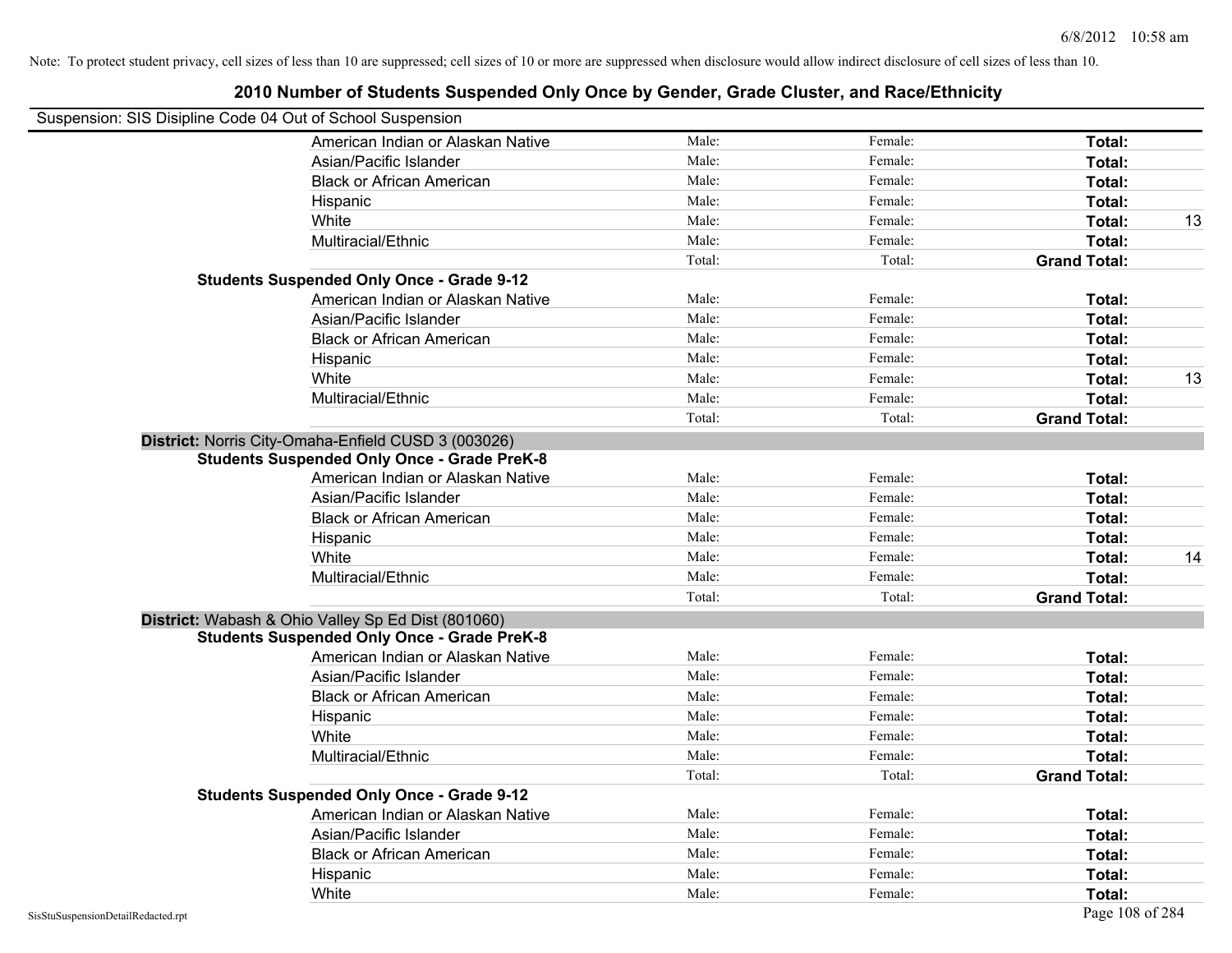|                                      | Suspension: SIS Disipline Code 04 Out of School Suspension |        |    |         |    |                     |    |
|--------------------------------------|------------------------------------------------------------|--------|----|---------|----|---------------------|----|
|                                      | Multiracial/Ethnic                                         | Male:  |    | Female: |    | Total:              |    |
|                                      |                                                            | Total: |    | Total:  |    | <b>Grand Total:</b> |    |
|                                      |                                                            |        |    |         |    |                     |    |
| Region: Franklin/Williamson ROE (21) |                                                            |        |    |         |    |                     |    |
| County: Franklin (028)               |                                                            |        |    |         |    |                     |    |
|                                      | District: Akin CCSD 91 (091004)                            |        |    |         |    |                     |    |
|                                      | <b>Students Suspended Only Once - Grade PreK-8</b>         |        |    |         |    |                     |    |
|                                      | American Indian or Alaskan Native                          | Male:  |    | Female: |    | Total:              |    |
|                                      | Asian/Pacific Islander                                     | Male:  |    | Female: |    | Total:              |    |
|                                      | <b>Black or African American</b>                           | Male:  |    | Female: |    | Total:              |    |
|                                      | Hispanic                                                   | Male:  |    | Female: |    | Total:              |    |
|                                      | White                                                      | Male:  |    | Female: |    | Total:              |    |
|                                      | Multiracial/Ethnic                                         | Male:  |    | Female: |    | Total:              |    |
|                                      |                                                            | Total: |    | Total:  |    | <b>Grand Total:</b> |    |
|                                      | District: Benton CCSD 47 (047004)                          |        |    |         |    |                     |    |
|                                      | <b>Students Suspended Only Once - Grade PreK-8</b>         |        |    |         |    |                     |    |
|                                      | American Indian or Alaskan Native                          | Male:  |    | Female: |    | Total:              |    |
|                                      | Asian/Pacific Islander                                     | Male:  |    | Female: |    | Total:              |    |
|                                      | <b>Black or African American</b>                           | Male:  |    | Female: |    | Total:              |    |
|                                      | Hispanic                                                   | Male:  |    | Female: |    | Total:              |    |
|                                      | White                                                      | Male:  |    | Female: |    | Total:              |    |
|                                      | Multiracial/Ethnic                                         | Male:  |    | Female: |    | Total:              |    |
|                                      |                                                            | Total: |    | Total:  |    | <b>Grand Total:</b> | 10 |
|                                      | District: Benton Cons HSD 103 (103013)                     |        |    |         |    |                     |    |
|                                      | <b>Students Suspended Only Once - Grade 9-12</b>           |        |    |         |    |                     |    |
|                                      | American Indian or Alaskan Native                          | Male:  |    | Female: |    | Total:              |    |
|                                      | Asian/Pacific Islander                                     | Male:  |    | Female: |    | Total:              |    |
|                                      | <b>Black or African American</b>                           | Male:  |    | Female: |    | Total:              |    |
|                                      | Hispanic                                                   | Male:  |    | Female: |    | Total:              |    |
|                                      | White                                                      | Male:  | 21 | Female: | 10 | Total:              | 31 |
|                                      | Multiracial/Ethnic                                         | Male:  |    | Female: |    | Total:              |    |
|                                      |                                                            | Total: |    | Total:  |    | <b>Grand Total:</b> |    |
|                                      | District: Christopher USD 99 (099026)                      |        |    |         |    |                     |    |
|                                      | <b>Students Suspended Only Once - Grade PreK-8</b>         |        |    |         |    |                     |    |
|                                      | American Indian or Alaskan Native                          | Male:  |    | Female: |    | Total:              |    |
|                                      | Asian/Pacific Islander                                     | Male:  |    | Female: |    | Total:              |    |
|                                      | <b>Black or African American</b>                           | Male:  |    | Female: |    | Total:              |    |
|                                      | Hispanic                                                   | Male:  |    | Female: |    | Total:              |    |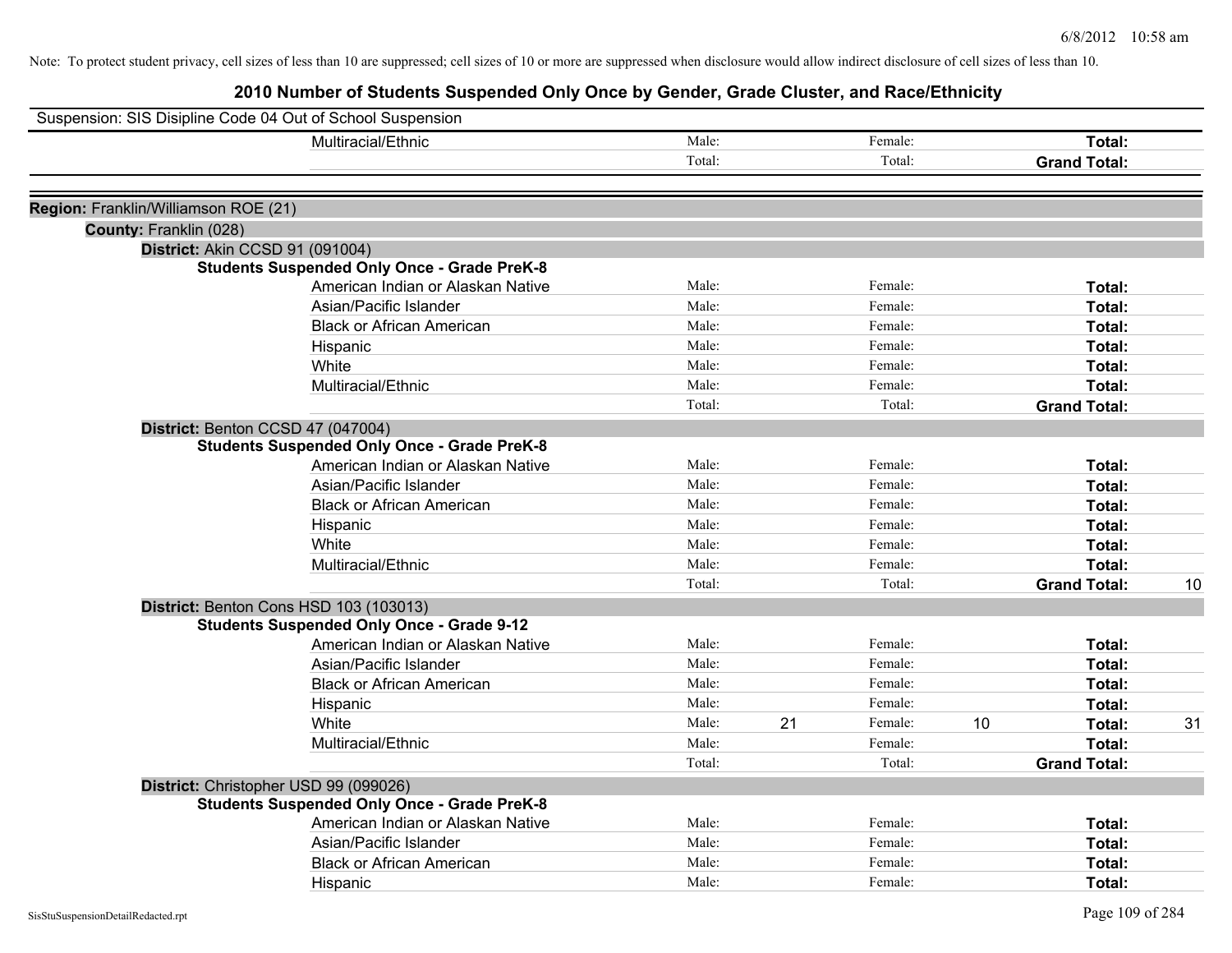| Suspension: SIS Disipline Code 04 Out of School Suspension |                                                    |        |    |         |    |                     |    |
|------------------------------------------------------------|----------------------------------------------------|--------|----|---------|----|---------------------|----|
|                                                            | <b>White</b>                                       | Male:  |    | Female: |    | Total:              | 26 |
|                                                            | Multiracial/Ethnic                                 | Male:  |    | Female: |    | Total:              |    |
|                                                            |                                                    | Total: |    | Total:  |    | <b>Grand Total:</b> |    |
|                                                            | <b>Students Suspended Only Once - Grade 9-12</b>   |        |    |         |    |                     |    |
|                                                            | American Indian or Alaskan Native                  | Male:  |    | Female: |    | Total:              |    |
|                                                            | Asian/Pacific Islander                             | Male:  |    | Female: |    | Total:              |    |
|                                                            | <b>Black or African American</b>                   | Male:  |    | Female: |    | Total:              |    |
|                                                            | Hispanic                                           | Male:  |    | Female: |    | Total:              |    |
|                                                            | White                                              | Male:  | 19 | Female: | 14 | <b>Total:</b>       | 33 |
|                                                            | Multiracial/Ethnic                                 | Male:  |    | Female: |    | Total:              |    |
|                                                            |                                                    | Total: |    | Total:  |    | <b>Grand Total:</b> |    |
| District: Frankfort CUSD 168 (168026)                      |                                                    |        |    |         |    |                     |    |
|                                                            | <b>Students Suspended Only Once - Grade PreK-8</b> |        |    |         |    |                     |    |
|                                                            | American Indian or Alaskan Native                  | Male:  |    | Female: |    | Total:              |    |
|                                                            | Asian/Pacific Islander                             | Male:  |    | Female: |    | Total:              |    |
|                                                            | <b>Black or African American</b>                   | Male:  |    | Female: |    | Total:              |    |
|                                                            | Hispanic                                           | Male:  |    | Female: |    | Total:              |    |
|                                                            | White                                              | Male:  |    | Female: |    | Total:              |    |
|                                                            | Multiracial/Ethnic                                 | Male:  |    | Female: |    | Total:              |    |
|                                                            |                                                    | Total: |    | Total:  |    | <b>Grand Total:</b> |    |
|                                                            | <b>Students Suspended Only Once - Grade 9-12</b>   |        |    |         |    |                     |    |
|                                                            | American Indian or Alaskan Native                  | Male:  |    | Female: |    | Total:              |    |
|                                                            | Asian/Pacific Islander                             | Male:  |    | Female: |    | Total:              |    |
|                                                            | <b>Black or African American</b>                   | Male:  |    | Female: |    | Total:              |    |
|                                                            | Hispanic                                           | Male:  |    | Female: |    | Total:              |    |
|                                                            | White                                              | Male:  |    | Female: |    | Total:              |    |
|                                                            | Multiracial/Ethnic                                 | Male:  |    | Female: |    | Total:              |    |
|                                                            |                                                    | Total: |    | Total:  |    | <b>Grand Total:</b> |    |
| District: Sesser-Valier CUSD 196 (196026)                  |                                                    |        |    |         |    |                     |    |
|                                                            | <b>Students Suspended Only Once - Grade PreK-8</b> |        |    |         |    |                     |    |
|                                                            | American Indian or Alaskan Native                  | Male:  |    | Female: |    | Total:              |    |
|                                                            | Asian/Pacific Islander                             | Male:  |    | Female: |    | Total:              |    |
|                                                            | <b>Black or African American</b>                   | Male:  |    | Female: |    | Total:              |    |
|                                                            | Hispanic                                           | Male:  |    | Female: |    | Total:              |    |
|                                                            | White                                              | Male:  |    | Female: |    | Total:              | 11 |
|                                                            | Multiracial/Ethnic                                 | Male:  |    | Female: |    | Total:              |    |
|                                                            |                                                    | Total: |    | Total:  |    | <b>Grand Total:</b> |    |
|                                                            | <b>Students Suspended Only Once - Grade 9-12</b>   |        |    |         |    |                     |    |
|                                                            | American Indian or Alaskan Native                  | Male:  |    | Female: |    | Total:              |    |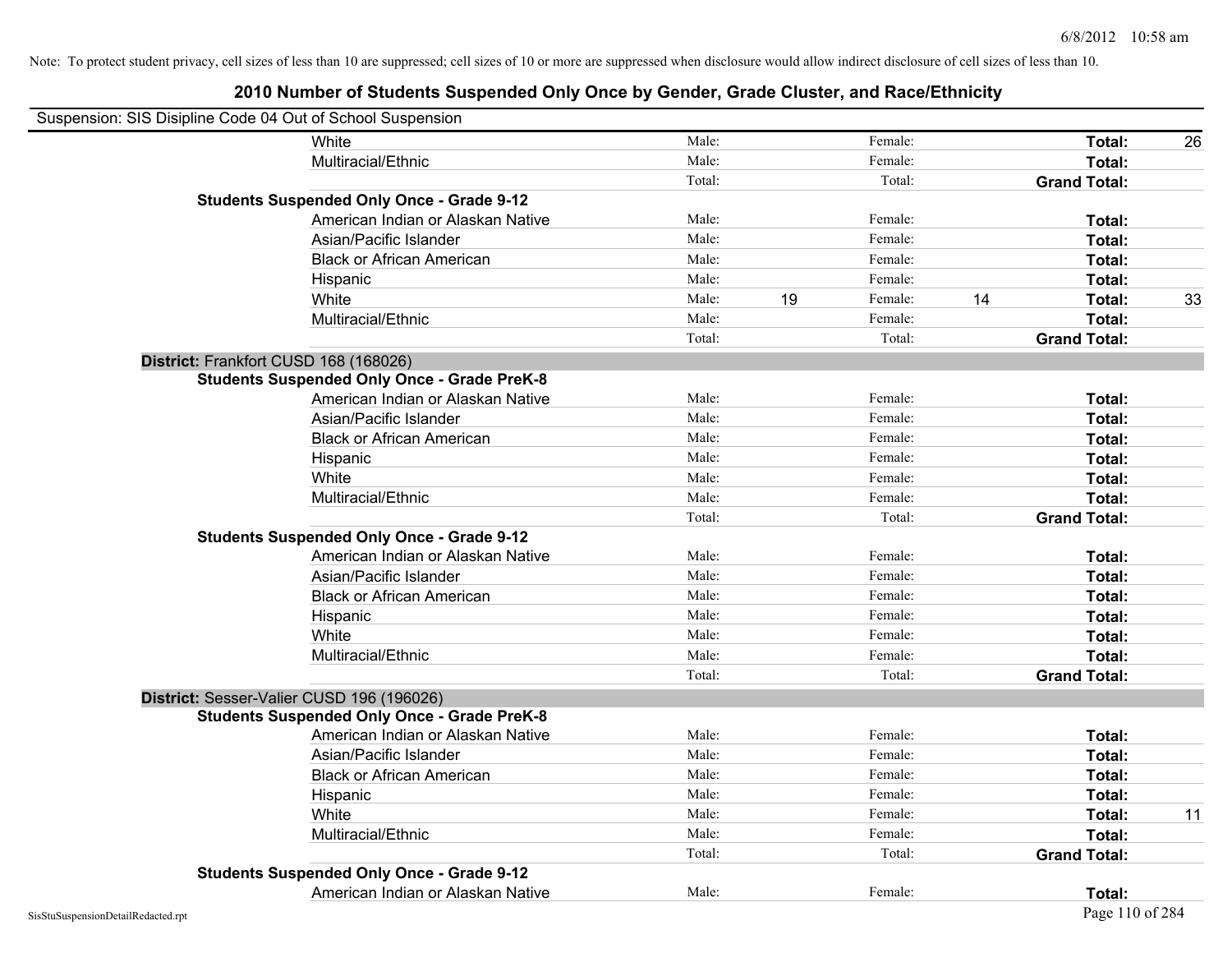| Suspension: SIS Disipline Code 04 Out of School Suspension |                                                    |        |         |                     |    |
|------------------------------------------------------------|----------------------------------------------------|--------|---------|---------------------|----|
|                                                            | Asian/Pacific Islander                             | Male:  | Female: | Total:              |    |
|                                                            | <b>Black or African American</b>                   | Male:  | Female: | Total:              |    |
|                                                            | Hispanic                                           | Male:  | Female: | Total:              |    |
|                                                            | White                                              | Male:  | Female: | Total:              | 11 |
|                                                            | Multiracial/Ethnic                                 | Male:  | Female: | Total:              |    |
|                                                            |                                                    | Total: | Total:  | <b>Grand Total:</b> |    |
| District: Thompsonville CUSD 174 (174026)                  |                                                    |        |         |                     |    |
|                                                            | <b>Students Suspended Only Once - Grade PreK-8</b> |        |         |                     |    |
|                                                            | American Indian or Alaskan Native                  | Male:  | Female: | Total:              |    |
|                                                            | Asian/Pacific Islander                             | Male:  | Female: | Total:              |    |
|                                                            | <b>Black or African American</b>                   | Male:  | Female: | Total:              |    |
|                                                            | Hispanic                                           | Male:  | Female: | Total:              |    |
|                                                            | White                                              | Male:  | Female: | Total:              |    |
|                                                            | Multiracial/Ethnic                                 | Male:  | Female: | Total:              |    |
|                                                            |                                                    | Total: | Total:  | <b>Grand Total:</b> |    |
|                                                            | <b>Students Suspended Only Once - Grade 9-12</b>   |        |         |                     |    |
|                                                            | American Indian or Alaskan Native                  | Male:  | Female: | Total:              |    |
|                                                            | Asian/Pacific Islander                             | Male:  | Female: | Total:              |    |
|                                                            | <b>Black or African American</b>                   | Male:  | Female: | Total:              |    |
|                                                            | Hispanic                                           | Male:  | Female: | Total:              |    |
|                                                            | White                                              | Male:  | Female: | Total:              | 11 |
|                                                            | Multiracial/Ethnic                                 | Male:  | Female: | Total:              |    |
|                                                            |                                                    | Total: | Total:  | <b>Grand Total:</b> |    |
|                                                            | District: Zeigler-Royalton CUSD 188 (188026)       |        |         |                     |    |
|                                                            | <b>Students Suspended Only Once - Grade 9-12</b>   |        |         |                     |    |
|                                                            | American Indian or Alaskan Native                  | Male:  | Female: | Total:              |    |
|                                                            | Asian/Pacific Islander                             | Male:  | Female: | Total:              |    |
|                                                            | <b>Black or African American</b>                   | Male:  | Female: | Total:              |    |
|                                                            | Hispanic                                           | Male:  | Female: | Total:              |    |
|                                                            | White                                              | Male:  | Female: | Total:              |    |
|                                                            | Multiracial/Ethnic                                 | Male:  | Female: | Total:              |    |
|                                                            |                                                    | Total: | Total:  | <b>Grand Total:</b> | 10 |
| County: Non-Public School (000)                            |                                                    |        |         |                     |    |
| District: Franklin/Williamson ROE (000000)                 |                                                    |        |         |                     |    |
|                                                            | <b>Students Suspended Only Once - Grade 9-12</b>   |        |         |                     |    |
|                                                            | American Indian or Alaskan Native                  | Male:  | Female: | Total:              |    |
|                                                            | Asian/Pacific Islander                             | Male:  | Female: | <b>Total:</b>       |    |
|                                                            | <b>Black or African American</b>                   | Male:  | Female: | Total:              |    |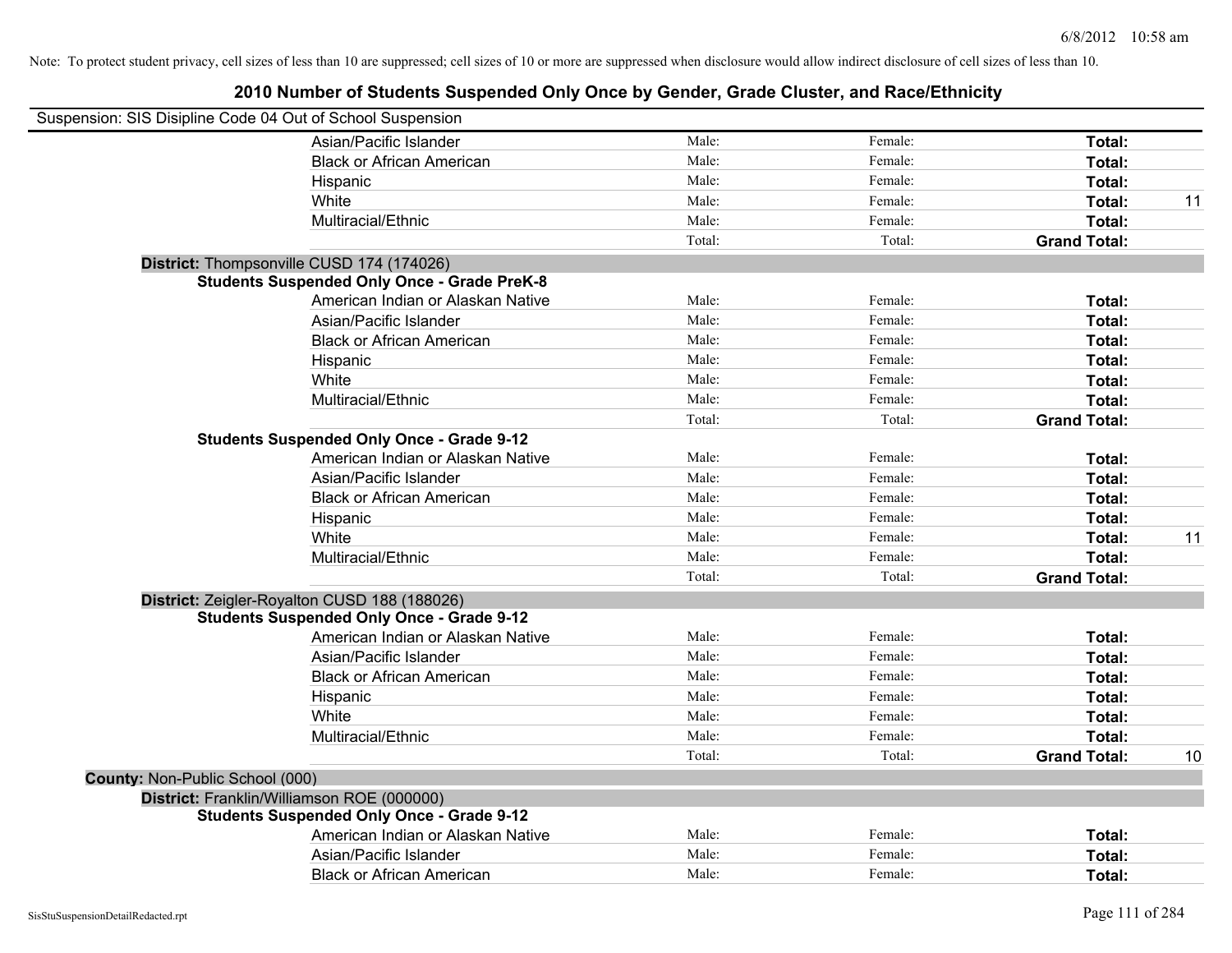| Suspension: SIS Disipline Code 04 Out of School Suspension |                                                    |        |         |                     |    |
|------------------------------------------------------------|----------------------------------------------------|--------|---------|---------------------|----|
|                                                            | Hispanic                                           | Male:  | Female: | Total:              |    |
|                                                            | White                                              | Male:  | Female: | Total:              | 11 |
|                                                            | Multiracial/Ethnic                                 | Male:  | Female: | Total:              |    |
|                                                            |                                                    | Total: | Total:  | <b>Grand Total:</b> |    |
| County: Williamson (100)                                   |                                                    |        |         |                     |    |
| District: Carterville CUSD 5 (005026)                      |                                                    |        |         |                     |    |
|                                                            | <b>Students Suspended Only Once - Grade PreK-8</b> |        |         |                     |    |
|                                                            | American Indian or Alaskan Native                  | Male:  | Female: | Total:              |    |
|                                                            | Asian/Pacific Islander                             | Male:  | Female: | Total:              |    |
|                                                            | <b>Black or African American</b>                   | Male:  | Female: | Total:              |    |
|                                                            | Hispanic                                           | Male:  | Female: | Total:              |    |
|                                                            | White                                              | Male:  | Female: | Total:              | 23 |
|                                                            | Multiracial/Ethnic                                 | Male:  | Female: | Total:              |    |
|                                                            |                                                    | Total: | Total:  | <b>Grand Total:</b> |    |
|                                                            | <b>Students Suspended Only Once - Grade 9-12</b>   |        |         |                     |    |
|                                                            | American Indian or Alaskan Native                  | Male:  | Female: | Total:              |    |
|                                                            | Asian/Pacific Islander                             | Male:  | Female: | Total:              |    |
|                                                            | <b>Black or African American</b>                   | Male:  | Female: | Total:              |    |
|                                                            | Hispanic                                           | Male:  | Female: | Total:              |    |
|                                                            | White                                              | Male:  | Female: | Total:              | 21 |
|                                                            | Multiracial/Ethnic                                 | Male:  | Female: | Total:              |    |
|                                                            |                                                    | Total: | Total:  | <b>Grand Total:</b> |    |
| District: Crab Orchard CUSD 3 (003026)                     |                                                    |        |         |                     |    |
|                                                            | <b>Students Suspended Only Once - Grade PreK-8</b> |        |         |                     |    |
|                                                            | American Indian or Alaskan Native                  | Male:  | Female: | Total:              |    |
|                                                            | Asian/Pacific Islander                             | Male:  | Female: | Total:              |    |
|                                                            | <b>Black or African American</b>                   | Male:  | Female: | Total:              |    |
|                                                            | Hispanic                                           | Male:  | Female: | Total:              |    |
|                                                            | White                                              | Male:  | Female: | Total:              |    |
|                                                            | Multiracial/Ethnic                                 | Male:  | Female: | Total:              |    |
|                                                            |                                                    | Total: | Total:  | <b>Grand Total:</b> |    |
|                                                            | <b>Students Suspended Only Once - Grade 9-12</b>   |        |         |                     |    |
|                                                            | American Indian or Alaskan Native                  | Male:  | Female: | Total:              |    |
|                                                            | Asian/Pacific Islander                             | Male:  | Female: | Total:              |    |
|                                                            | <b>Black or African American</b>                   | Male:  | Female: | Total:              |    |
|                                                            | Hispanic                                           | Male:  | Female: | Total:              |    |
|                                                            | White                                              | Male:  | Female: | Total:              |    |
|                                                            | Multiracial/Ethnic                                 | Male:  | Female: | Total:              |    |
|                                                            |                                                    | Total: | Total:  | <b>Grand Total:</b> |    |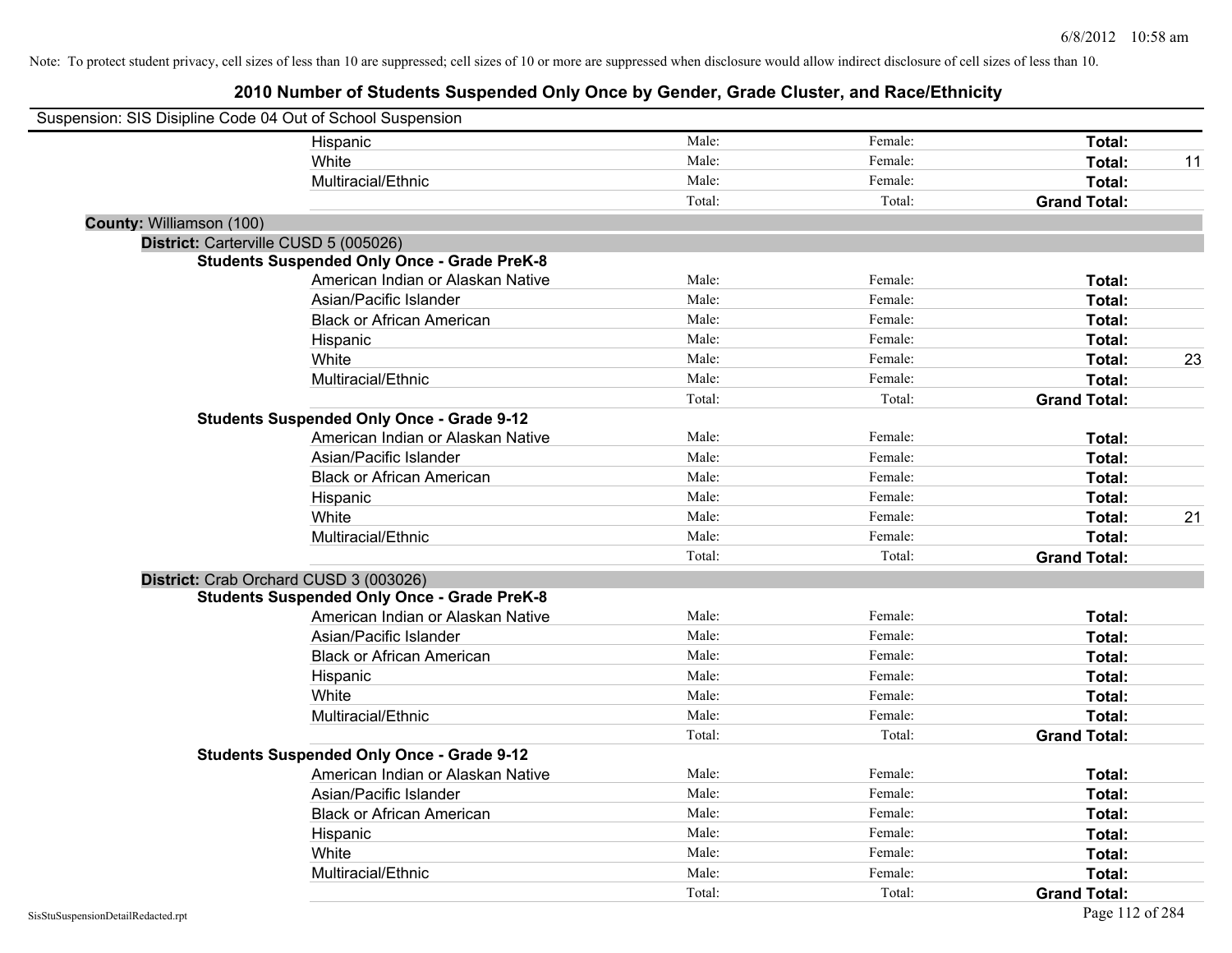| Suspension: SIS Disipline Code 04 Out of School Suspension |                                                    |        |    |         |    |                     |    |
|------------------------------------------------------------|----------------------------------------------------|--------|----|---------|----|---------------------|----|
| District: Herrin CUSD 4 (004026)                           |                                                    |        |    |         |    |                     |    |
|                                                            | <b>Students Suspended Only Once - Grade PreK-8</b> |        |    |         |    |                     |    |
|                                                            | American Indian or Alaskan Native                  | Male:  |    | Female: |    | Total:              |    |
|                                                            | Asian/Pacific Islander                             | Male:  |    | Female: |    | Total:              |    |
|                                                            | <b>Black or African American</b>                   | Male:  |    | Female: |    | Total:              | 12 |
|                                                            | Hispanic                                           | Male:  |    | Female: |    | Total:              |    |
|                                                            | White                                              | Male:  | 34 | Female: | 21 | Total:              | 55 |
|                                                            | Multiracial/Ethnic                                 | Male:  |    | Female: |    | Total:              | 12 |
|                                                            |                                                    | Total: |    | Total:  |    | <b>Grand Total:</b> |    |
|                                                            | <b>Students Suspended Only Once - Grade 9-12</b>   |        |    |         |    |                     |    |
|                                                            | American Indian or Alaskan Native                  | Male:  |    | Female: |    | Total:              |    |
|                                                            | Asian/Pacific Islander                             | Male:  |    | Female: |    | Total:              |    |
|                                                            | <b>Black or African American</b>                   | Male:  |    | Female: |    | Total:              |    |
|                                                            | Hispanic                                           | Male:  |    | Female: |    | Total:              |    |
|                                                            | White                                              | Male:  | 24 | Female: | 17 | Total:              | 41 |
|                                                            | Multiracial/Ethnic                                 | Male:  |    | Female: |    | Total:              |    |
|                                                            |                                                    | Total: |    | Total:  |    | <b>Grand Total:</b> | 53 |
|                                                            | District: Johnston City CUSD 1 (001026)            |        |    |         |    |                     |    |
|                                                            | <b>Students Suspended Only Once - Grade PreK-8</b> |        |    |         |    |                     |    |
|                                                            | American Indian or Alaskan Native                  | Male:  |    | Female: |    | Total:              |    |
|                                                            | Asian/Pacific Islander                             | Male:  |    | Female: |    | Total:              |    |
|                                                            | <b>Black or African American</b>                   | Male:  |    | Female: |    | Total:              |    |
|                                                            | Hispanic                                           | Male:  |    | Female: |    | Total:              |    |
|                                                            | White                                              | Male:  |    | Female: |    | Total:              |    |
|                                                            | Multiracial/Ethnic                                 | Male:  |    | Female: |    | Total:              |    |
|                                                            |                                                    | Total: |    | Total:  |    | <b>Grand Total:</b> |    |
| District: Marion CUSD 2 (002026)                           |                                                    |        |    |         |    |                     |    |
|                                                            | <b>Students Suspended Only Once - Grade PreK-8</b> |        |    |         |    |                     |    |
|                                                            | American Indian or Alaskan Native                  | Male:  |    | Female: |    | Total:              |    |
|                                                            | Asian/Pacific Islander                             | Male:  |    | Female: |    | Total:              |    |
|                                                            | <b>Black or African American</b>                   | Male:  |    | Female: |    | Total:              |    |
|                                                            | Hispanic                                           | Male:  |    | Female: |    | Total:              |    |
|                                                            | White                                              | Male:  |    | Female: |    | Total:              |    |
|                                                            | Multiracial/Ethnic                                 | Male:  |    | Female: |    | Total:              |    |
|                                                            |                                                    | Total: |    | Total:  |    | <b>Grand Total:</b> |    |
|                                                            | <b>Students Suspended Only Once - Grade 9-12</b>   |        |    |         |    |                     |    |
|                                                            | American Indian or Alaskan Native                  | Male:  |    | Female: |    | <b>Total:</b>       |    |
|                                                            | Asian/Pacific Islander                             | Male:  |    | Female: |    | Total:              |    |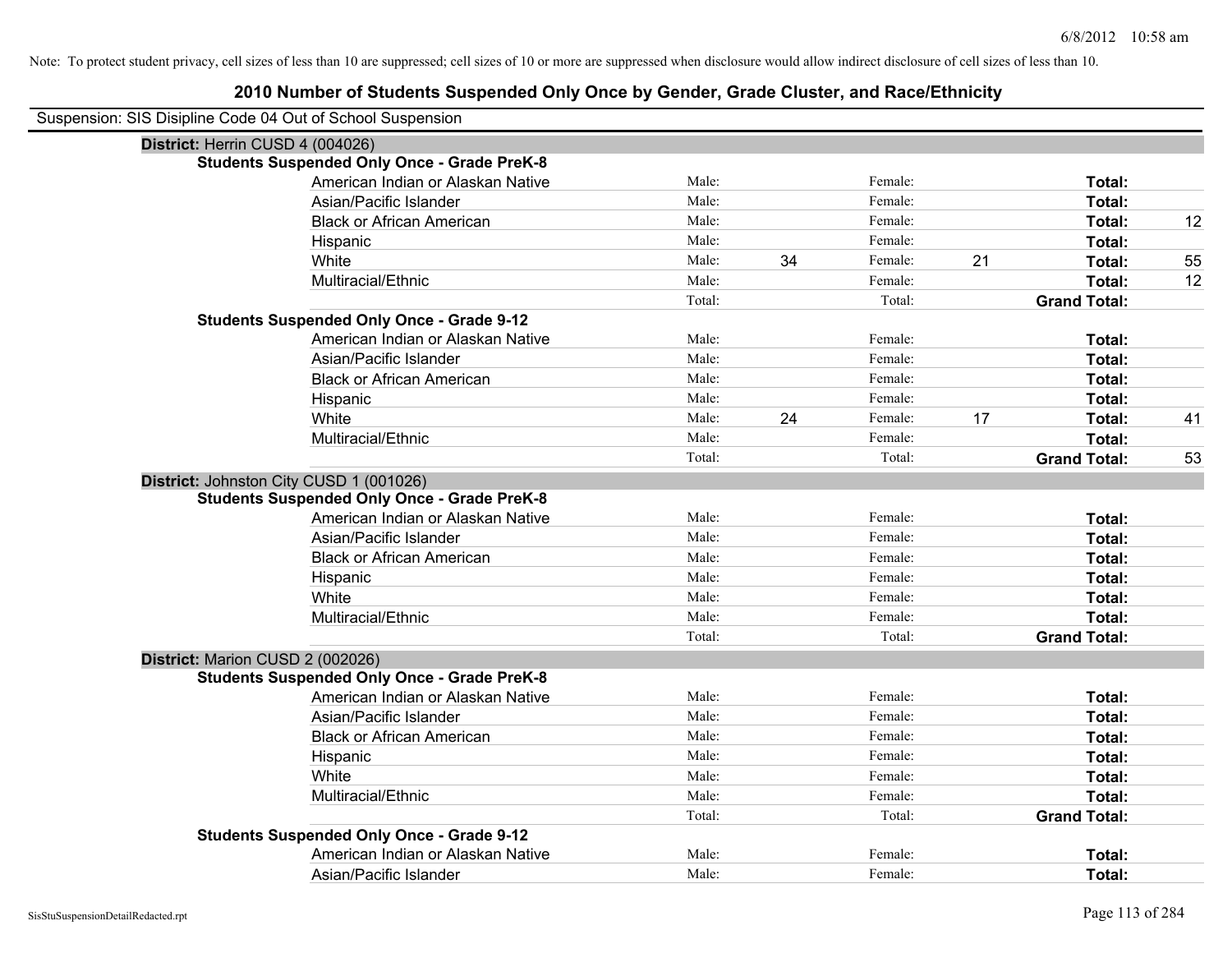|                                  | Suspension: SIS Disipline Code 04 Out of School Suspension |        |         |                     |
|----------------------------------|------------------------------------------------------------|--------|---------|---------------------|
|                                  | <b>Black or African American</b>                           | Male:  | Female: | Total:              |
|                                  | Hispanic                                                   | Male:  | Female: | Total:              |
|                                  | White                                                      | Male:  | Female: | Total:              |
|                                  | Multiracial/Ethnic                                         | Male:  | Female: | Total:              |
|                                  |                                                            | Total: | Total:  | <b>Grand Total:</b> |
| Region: Fulton/Schuyler ROE (22) |                                                            |        |         |                     |
| County: Fulton (029)             |                                                            |        |         |                     |
|                                  | District: Astoria CUSD 1 (001026)                          |        |         |                     |
|                                  | <b>Students Suspended Only Once - Grade PreK-8</b>         |        |         |                     |
|                                  | American Indian or Alaskan Native                          | Male:  | Female: | Total:              |
|                                  | Asian/Pacific Islander                                     | Male:  | Female: | Total:              |
|                                  | <b>Black or African American</b>                           | Male:  | Female: | Total:              |
|                                  | Hispanic                                                   | Male:  | Female: | Total:              |
|                                  | White                                                      | Male:  | Female: | Total:              |
|                                  | Multiracial/Ethnic                                         | Male:  | Female: | Total:              |
|                                  |                                                            | Total: | Total:  | <b>Grand Total:</b> |
|                                  | <b>Students Suspended Only Once - Grade 9-12</b>           |        |         |                     |
|                                  | American Indian or Alaskan Native                          | Male:  | Female: | Total:              |
|                                  | Asian/Pacific Islander                                     | Male:  | Female: | Total:              |
|                                  | <b>Black or African American</b>                           | Male:  | Female: | Total:              |
|                                  | Hispanic                                                   | Male:  | Female: | Total:              |
|                                  | White                                                      | Male:  | Female: | Total:<br>13        |
|                                  | Multiracial/Ethnic                                         | Male:  | Female: | Total:              |
|                                  |                                                            | Total: | Total:  | <b>Grand Total:</b> |
|                                  | <b>District: Avon CUSD 176 (176026)</b>                    |        |         |                     |
|                                  | <b>Students Suspended Only Once - Grade PreK-8</b>         |        |         |                     |
|                                  | American Indian or Alaskan Native                          | Male:  | Female: | Total:              |
|                                  | Asian/Pacific Islander                                     | Male:  | Female: | Total:              |
|                                  | <b>Black or African American</b>                           | Male:  | Female: | Total:              |
|                                  | Hispanic                                                   | Male:  | Female: | Total:              |
|                                  | White                                                      | Male:  | Female: | Total:              |
|                                  | Multiracial/Ethnic                                         | Male:  | Female: | Total:              |
|                                  |                                                            | Total: | Total:  | <b>Grand Total:</b> |
|                                  | <b>Students Suspended Only Once - Grade 9-12</b>           |        |         |                     |
|                                  | American Indian or Alaskan Native                          | Male:  | Female: | Total:              |
|                                  | Asian/Pacific Islander                                     | Male:  | Female: | Total:              |
|                                  | Black or African American                                  | Male:  | Female: | Total:              |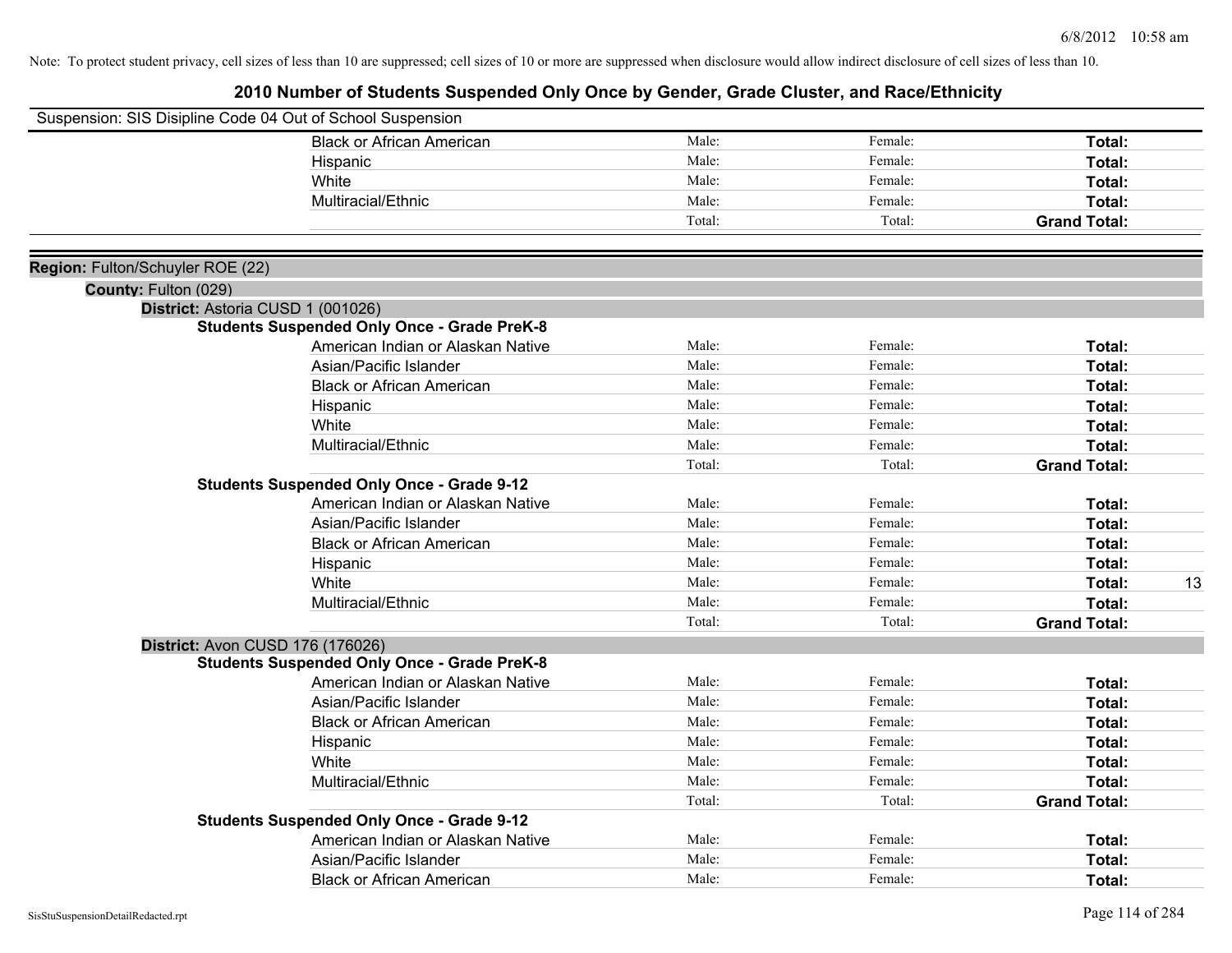| Suspension: SIS Disipline Code 04 Out of School Suspension |                                                    |        |         |                     |    |
|------------------------------------------------------------|----------------------------------------------------|--------|---------|---------------------|----|
|                                                            | Hispanic                                           | Male:  | Female: | Total:              |    |
|                                                            | White                                              | Male:  | Female: | Total:              |    |
|                                                            | Multiracial/Ethnic                                 | Male:  | Female: | Total:              |    |
|                                                            |                                                    | Total: | Total:  | <b>Grand Total:</b> |    |
| District: Canton Union SD 66 (066025)                      |                                                    |        |         |                     |    |
|                                                            | <b>Students Suspended Only Once - Grade PreK-8</b> |        |         |                     |    |
|                                                            | American Indian or Alaskan Native                  | Male:  | Female: | Total:              |    |
|                                                            | Asian/Pacific Islander                             | Male:  | Female: | Total:              |    |
|                                                            | <b>Black or African American</b>                   | Male:  | Female: | Total:              |    |
|                                                            | Hispanic                                           | Male:  | Female: | Total:              |    |
|                                                            | White                                              | Male:  | Female: | Total:              | 19 |
|                                                            | Multiracial/Ethnic                                 | Male:  | Female: | Total:              |    |
|                                                            |                                                    | Total: | Total:  | <b>Grand Total:</b> |    |
|                                                            | <b>Students Suspended Only Once - Grade 9-12</b>   |        |         |                     |    |
|                                                            | American Indian or Alaskan Native                  | Male:  | Female: | Total:              |    |
|                                                            | Asian/Pacific Islander                             | Male:  | Female: | Total:              |    |
|                                                            | <b>Black or African American</b>                   | Male:  | Female: | Total:              |    |
|                                                            | Hispanic                                           | Male:  | Female: | Total:              |    |
|                                                            | White                                              | Male:  | Female: | Total:              | 17 |
|                                                            | Multiracial/Ethnic                                 | Male:  | Female: | Total:              |    |
|                                                            |                                                    | Total: | Total:  | <b>Grand Total:</b> |    |
| District: CUSD 3 Fulton County (003026)                    |                                                    |        |         |                     |    |
|                                                            | <b>Students Suspended Only Once - Grade PreK-8</b> |        |         |                     |    |
|                                                            | American Indian or Alaskan Native                  | Male:  | Female: | Total:              |    |
|                                                            | Asian/Pacific Islander                             | Male:  | Female: | Total:              |    |
|                                                            | <b>Black or African American</b>                   | Male:  | Female: | Total:              |    |
|                                                            | Hispanic                                           | Male:  | Female: | Total:              |    |
|                                                            | White                                              | Male:  | Female: | Total:              |    |
|                                                            | Multiracial/Ethnic                                 | Male:  | Female: | Total:              |    |
|                                                            |                                                    | Total: | Total:  | <b>Grand Total:</b> |    |
|                                                            | <b>Students Suspended Only Once - Grade 9-12</b>   |        |         |                     |    |
|                                                            | American Indian or Alaskan Native                  | Male:  | Female: | Total:              |    |
|                                                            | Asian/Pacific Islander                             | Male:  | Female: | Total:              |    |
|                                                            | <b>Black or African American</b>                   | Male:  | Female: | Total:              |    |
|                                                            | Hispanic                                           | Male:  | Female: | Total:              |    |
|                                                            | White                                              | Male:  | Female: | Total:              |    |
|                                                            | Multiracial/Ethnic                                 | Male:  | Female: | Total:              |    |
|                                                            |                                                    | Total: | Total:  | <b>Grand Total:</b> |    |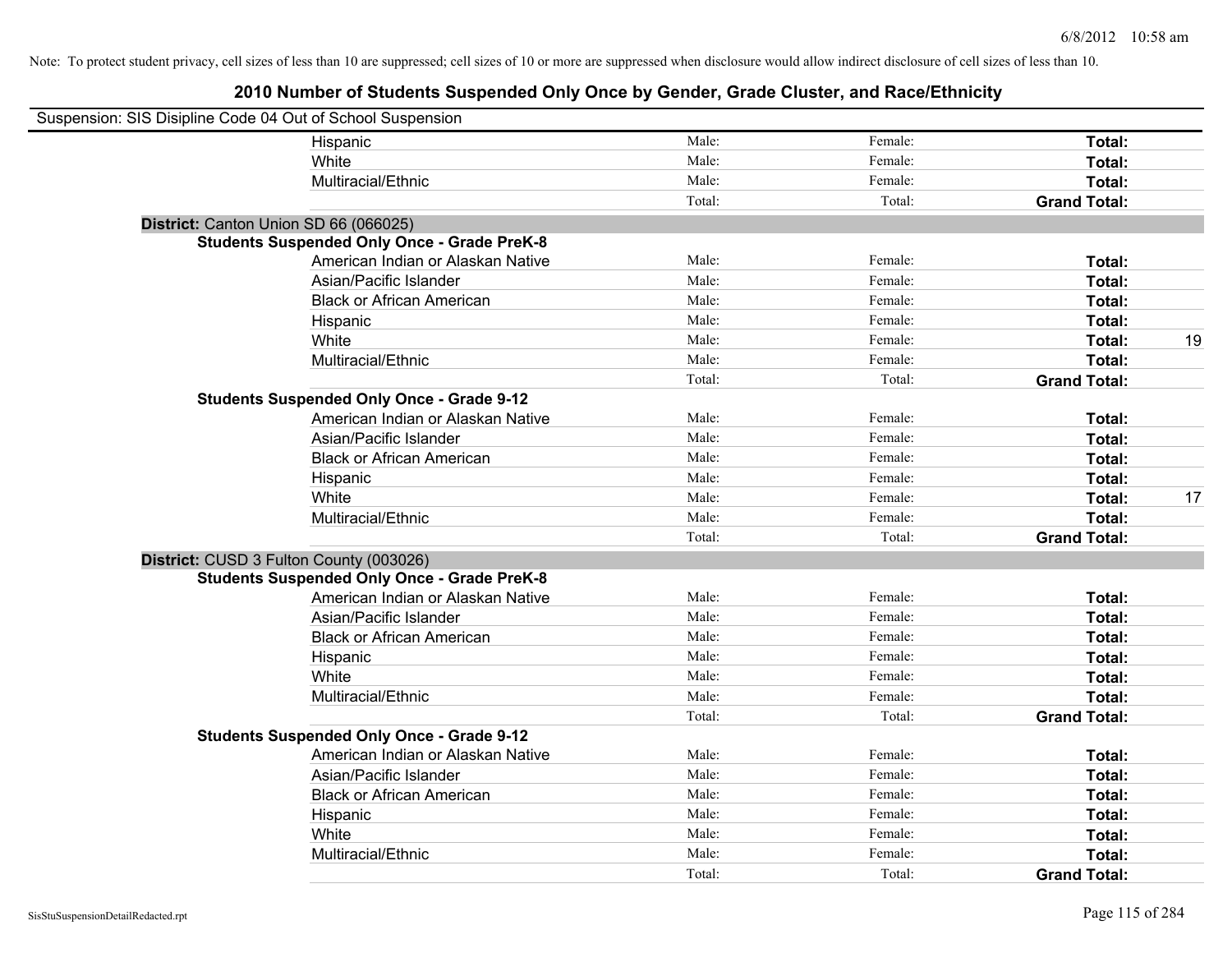| Suspension: SIS Disipline Code 04 Out of School Suspension |                                                    |        |         |                     |    |
|------------------------------------------------------------|----------------------------------------------------|--------|---------|---------------------|----|
|                                                            | District: Lewistown CUSD 97 (097026)               |        |         |                     |    |
|                                                            | <b>Students Suspended Only Once - Grade PreK-8</b> |        |         |                     |    |
|                                                            | American Indian or Alaskan Native                  | Male:  | Female: | Total:              |    |
|                                                            | Asian/Pacific Islander                             | Male:  | Female: | Total:              |    |
|                                                            | <b>Black or African American</b>                   | Male:  | Female: | Total:              |    |
|                                                            | Hispanic                                           | Male:  | Female: | <b>Total:</b>       |    |
|                                                            | White                                              | Male:  | Female: | Total:              | 19 |
|                                                            | Multiracial/Ethnic                                 | Male:  | Female: | Total:              |    |
|                                                            |                                                    | Total: | Total:  | <b>Grand Total:</b> |    |
|                                                            | District: Spoon River Valley CUSD 4 (004026)       |        |         |                     |    |
|                                                            | <b>Students Suspended Only Once - Grade PreK-8</b> |        |         |                     |    |
|                                                            | American Indian or Alaskan Native                  | Male:  | Female: | Total:              |    |
|                                                            | Asian/Pacific Islander                             | Male:  | Female: | Total:              |    |
|                                                            | <b>Black or African American</b>                   | Male:  | Female: | Total:              |    |
|                                                            | Hispanic                                           | Male:  | Female: | Total:              |    |
|                                                            | White                                              | Male:  | Female: | Total:              | 14 |
|                                                            | Multiracial/Ethnic                                 | Male:  | Female: | Total:              |    |
|                                                            |                                                    | Total: | Total:  | <b>Grand Total:</b> |    |
|                                                            | <b>Students Suspended Only Once - Grade 9-12</b>   |        |         |                     |    |
|                                                            | American Indian or Alaskan Native                  | Male:  | Female: | Total:              |    |
|                                                            | Asian/Pacific Islander                             | Male:  | Female: | Total:              |    |
|                                                            | <b>Black or African American</b>                   | Male:  | Female: | Total:              |    |
|                                                            | Hispanic                                           | Male:  | Female: | Total:              |    |
|                                                            | White                                              | Male:  | Female: | Total:              |    |
|                                                            | Multiracial/Ethnic                                 | Male:  | Female: | Total:              |    |
|                                                            |                                                    | Total: | Total:  | <b>Grand Total:</b> |    |
| <b>District: VIT CUSD 2 (002026)</b>                       |                                                    |        |         |                     |    |
|                                                            | <b>Students Suspended Only Once - Grade PreK-8</b> |        |         |                     |    |
|                                                            | American Indian or Alaskan Native                  | Male:  | Female: | Total:              |    |
|                                                            | Asian/Pacific Islander                             | Male:  | Female: | Total:              |    |
|                                                            | <b>Black or African American</b>                   | Male:  | Female: | Total:              |    |
|                                                            | Hispanic                                           | Male:  | Female: | Total:              |    |
|                                                            | White                                              | Male:  | Female: | Total:              |    |
|                                                            | Multiracial/Ethnic                                 | Male:  | Female: | Total:              |    |
|                                                            |                                                    | Total: | Total:  | <b>Grand Total:</b> |    |
|                                                            | <b>Students Suspended Only Once - Grade 9-12</b>   |        |         |                     |    |
|                                                            | American Indian or Alaskan Native                  | Male:  | Female: | Total:              |    |
|                                                            | Asian/Pacific Islander                             | Male:  | Female: | Total:              |    |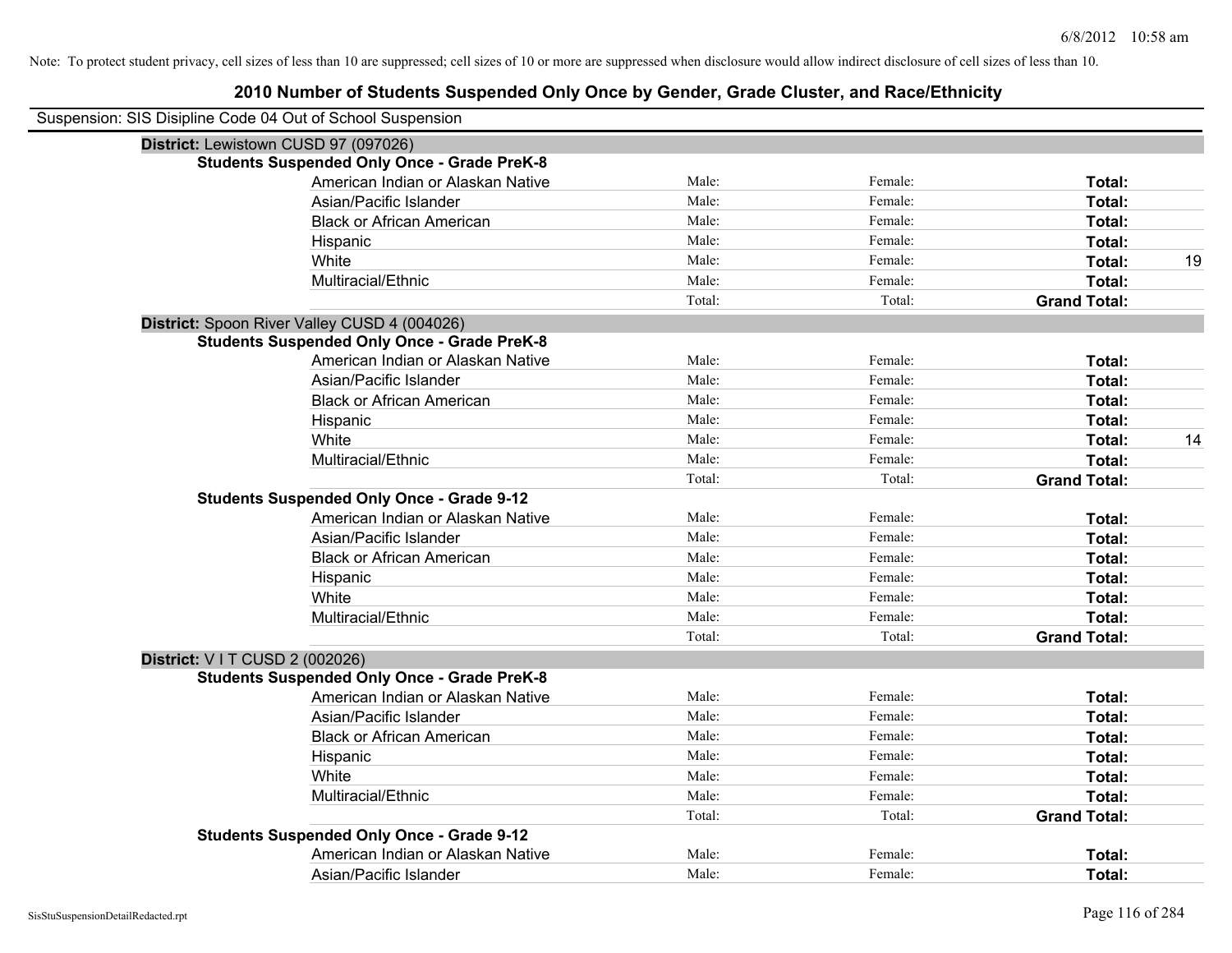### **2010 Number of Students Suspended Only Once by Gender, Grade Cluster, and Race/Ethnicity**

|                                 | Suspension: SIS Disipline Code 04 Out of School Suspension |        |         |                     |    |
|---------------------------------|------------------------------------------------------------|--------|---------|---------------------|----|
|                                 | <b>Black or African American</b>                           | Male:  | Female: | Total:              |    |
|                                 | Hispanic                                                   | Male:  | Female: | Total:              |    |
|                                 | White                                                      | Male:  | Female: | <b>Total:</b>       | 10 |
|                                 | Multiracial/Ethnic                                         | Male:  | Female: | <b>Total:</b>       |    |
|                                 |                                                            | Total: | Total:  | <b>Grand Total:</b> |    |
| County: Non-Public School (000) |                                                            |        |         |                     |    |
|                                 | District: Fulton/Schuyler ROE (000000)                     |        |         |                     |    |
|                                 | <b>Students Suspended Only Once - Grade 9-12</b>           |        |         |                     |    |
|                                 | American Indian or Alaskan Native                          | Male:  | Female: | Total:              |    |
|                                 | Asian/Pacific Islander                                     | Male:  | Female: | <b>Total:</b>       |    |
|                                 | <b>Black or African American</b>                           | Male:  | Female: | <b>Total:</b>       |    |
|                                 | Hispanic                                                   | Male:  | Female: | Total:              |    |
|                                 | White                                                      | Male:  | Female: | Total:              |    |
|                                 | Multiracial/Ethnic                                         | Male:  | Female: | Total:              |    |
|                                 |                                                            | Total: | Total:  | <b>Grand Total:</b> |    |
| <b>County: Schuyler (085)</b>   |                                                            |        |         |                     |    |
|                                 | District: Schuyler-Industry CUSD 5 (005026)                |        |         |                     |    |
|                                 | <b>Students Suspended Only Once - Grade PreK-8</b>         |        |         |                     |    |
|                                 | American Indian or Alaskan Native                          | Male:  | Female: | Total:              |    |
|                                 | Asian/Pacific Islander                                     | Male:  | Female: | Total:              |    |
|                                 | <b>Black or African American</b>                           | Male:  | Female: | Total:              |    |
|                                 | Hispanic                                                   | Male:  | Female: | Total:              |    |
|                                 | White                                                      | Male:  | Female: | <b>Total:</b>       |    |
|                                 | Multiracial/Ethnic                                         | Male:  | Female: | Total:              |    |
|                                 |                                                            | Total: | Total:  | <b>Grand Total:</b> |    |
|                                 | <b>Students Suspended Only Once - Grade 9-12</b>           |        |         |                     |    |
|                                 | American Indian or Alaskan Native                          | Male:  | Female: | Total:              |    |
|                                 | Asian/Pacific Islander                                     | Male:  | Female: | Total:              |    |
|                                 | <b>Black or African American</b>                           | Male:  | Female: | Total:              |    |
|                                 | Hispanic                                                   | Male:  | Female: | Total:              |    |
|                                 | White                                                      | Male:  | Female: | Total:              | 11 |
|                                 | Multiracial/Ethnic                                         | Male:  | Female: | Total:              |    |
|                                 |                                                            | Total: | Total:  | <b>Grand Total:</b> |    |

**Region:** Grundy/Kendall ROE (24)

**County:** Grundy (032)

**District:** Coal City CUSD 1 (001026)

**Students Suspended Only Once - Grade PreK-8**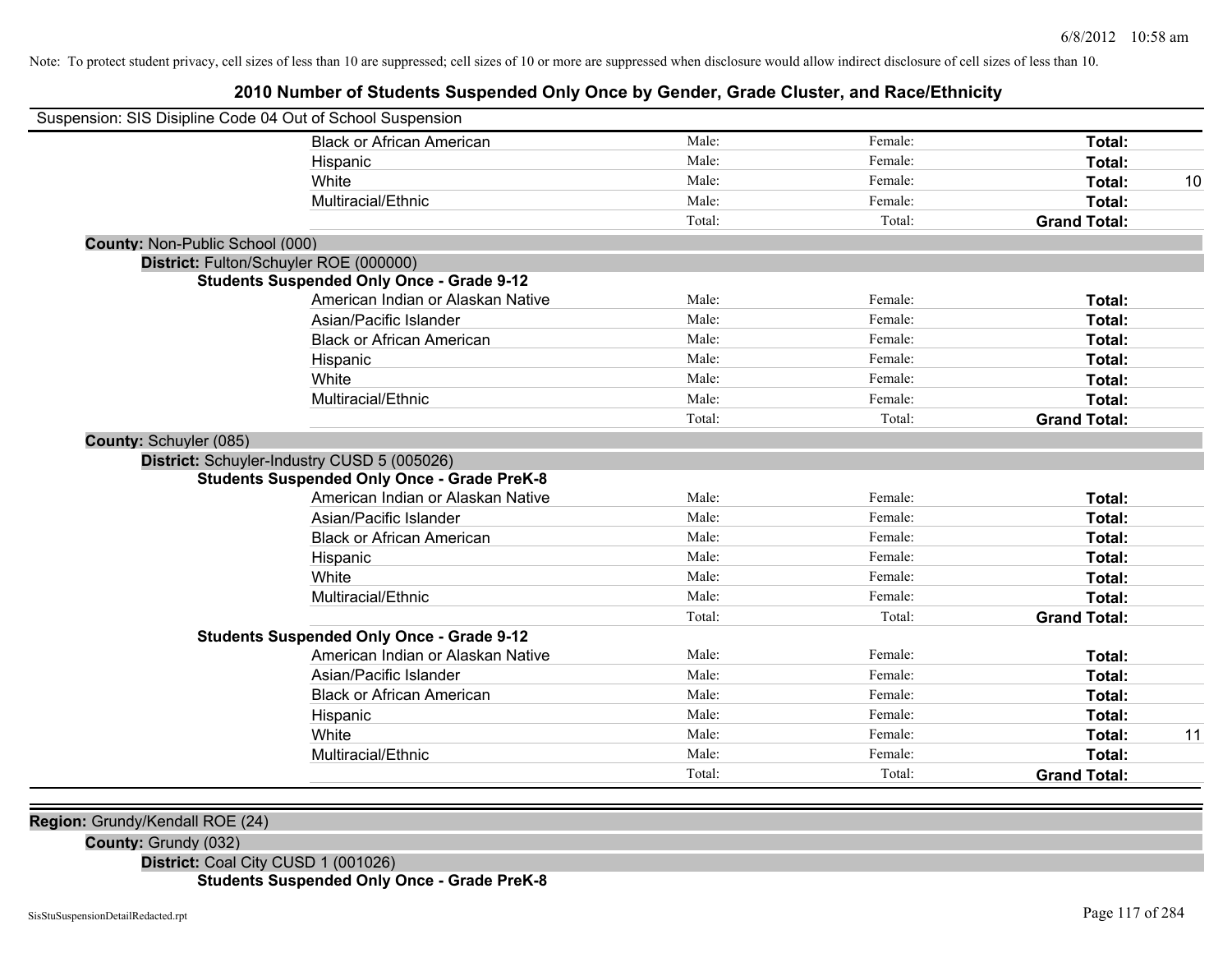| Suspension: SIS Disipline Code 04 Out of School Suspension |                                                    |        |    |         |    |                     |    |
|------------------------------------------------------------|----------------------------------------------------|--------|----|---------|----|---------------------|----|
|                                                            | American Indian or Alaskan Native                  | Male:  |    | Female: |    | Total:              |    |
|                                                            | Asian/Pacific Islander                             | Male:  |    | Female: |    | Total:              |    |
|                                                            | <b>Black or African American</b>                   | Male:  |    | Female: |    | Total:              |    |
|                                                            | Hispanic                                           | Male:  |    | Female: |    | Total:              |    |
|                                                            | White                                              | Male:  |    | Female: |    | Total:              |    |
|                                                            | Multiracial/Ethnic                                 | Male:  |    | Female: |    | Total:              |    |
|                                                            |                                                    | Total: |    | Total:  |    | <b>Grand Total:</b> |    |
|                                                            | <b>Students Suspended Only Once - Grade 9-12</b>   |        |    |         |    |                     |    |
|                                                            | American Indian or Alaskan Native                  | Male:  |    | Female: |    | Total:              |    |
|                                                            | Asian/Pacific Islander                             | Male:  |    | Female: |    | Total:              |    |
|                                                            | <b>Black or African American</b>                   | Male:  |    | Female: |    | Total:              |    |
|                                                            | Hispanic                                           | Male:  |    | Female: |    | Total:              |    |
|                                                            | White                                              | Male:  | 29 | Female: | 17 | Total:              | 46 |
|                                                            | Multiracial/Ethnic                                 | Male:  |    | Female: |    | Total:              |    |
|                                                            |                                                    | Total: |    | Total:  |    | <b>Grand Total:</b> |    |
|                                                            | District: Gardner S Wilmington Twp HSD 73 (073017) |        |    |         |    |                     |    |
|                                                            | <b>Students Suspended Only Once - Grade 9-12</b>   |        |    |         |    |                     |    |
|                                                            | American Indian or Alaskan Native                  | Male:  |    | Female: |    | Total:              |    |
|                                                            | Asian/Pacific Islander                             | Male:  |    | Female: |    | Total:              |    |
|                                                            | <b>Black or African American</b>                   | Male:  |    | Female: |    | Total:              |    |
|                                                            | Hispanic                                           | Male:  |    | Female: |    | Total:              |    |
|                                                            | White                                              | Male:  |    | Female: |    | Total:              | 17 |
|                                                            | Multiracial/Ethnic                                 | Male:  |    | Female: |    | Total:              |    |
|                                                            |                                                    | Total: |    | Total:  |    | <b>Grand Total:</b> |    |
|                                                            | District: Grundy County Spec Educ Coop (101061)    |        |    |         |    |                     |    |
|                                                            | <b>Students Suspended Only Once - Grade 9-12</b>   |        |    |         |    |                     |    |
|                                                            | American Indian or Alaskan Native                  | Male:  |    | Female: |    | Total:              |    |
|                                                            | Asian/Pacific Islander                             | Male:  |    | Female: |    | Total:              |    |
|                                                            | <b>Black or African American</b>                   | Male:  |    | Female: |    | Total:              |    |
|                                                            | Hispanic                                           | Male:  |    | Female: |    | Total:              |    |
|                                                            | White                                              | Male:  |    | Female: |    | Total:              |    |
|                                                            | Multiracial/Ethnic                                 | Male:  |    | Female: |    | Total:              |    |
|                                                            |                                                    | Total: |    | Total:  |    | <b>Grand Total:</b> |    |
|                                                            | District: Mazon-Verona-Kinsman ESD 2C (002C02)     |        |    |         |    |                     |    |
|                                                            | <b>Students Suspended Only Once - Grade PreK-8</b> |        |    |         |    |                     |    |
|                                                            | American Indian or Alaskan Native                  | Male:  |    | Female: |    | Total:              |    |
|                                                            | Asian/Pacific Islander                             | Male:  |    | Female: |    | Total:              |    |
|                                                            | <b>Black or African American</b>                   | Male:  |    | Female: |    | Total:              |    |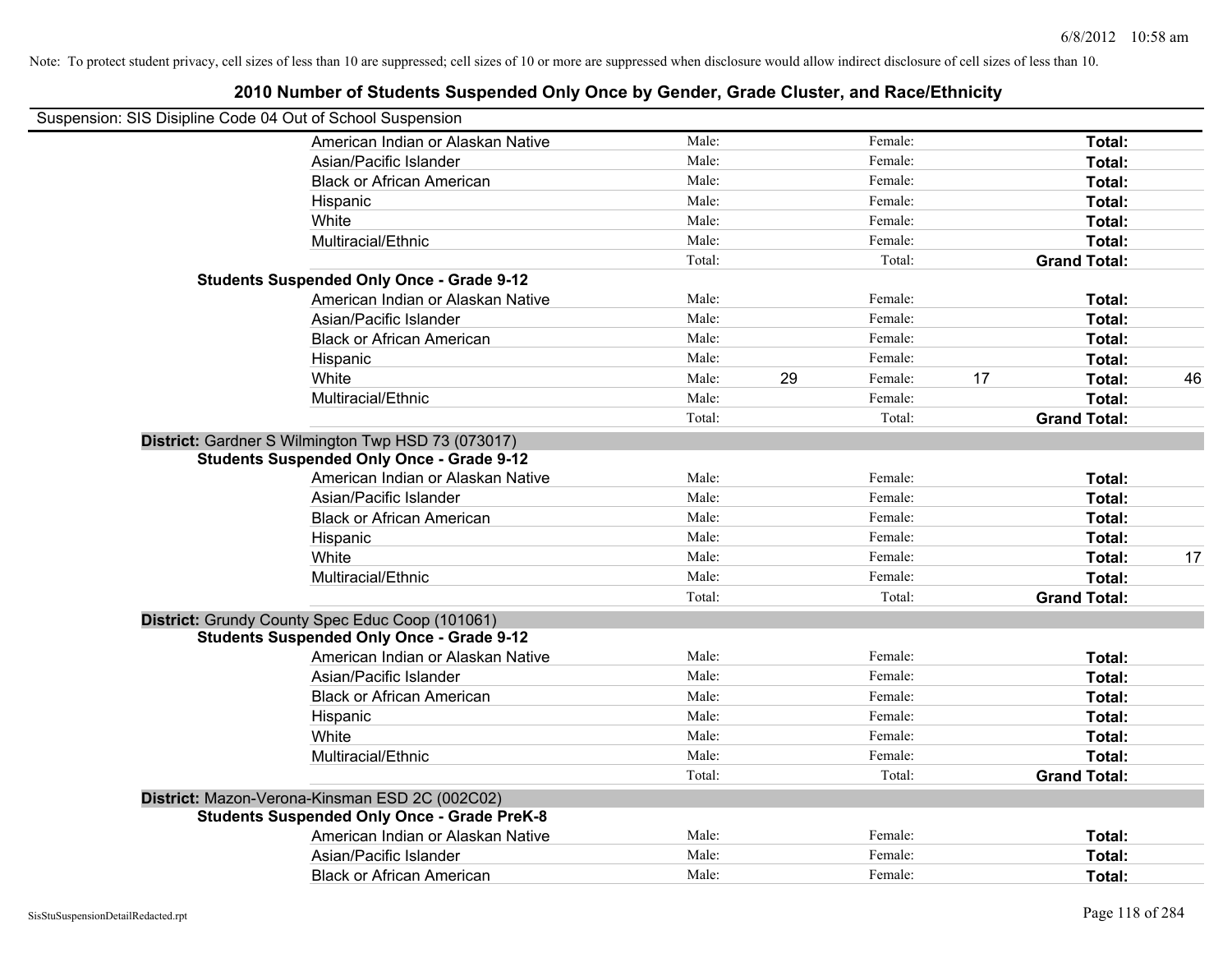| Suspension: SIS Disipline Code 04 Out of School Suspension |                                                    |        |    |         |    |                     |    |
|------------------------------------------------------------|----------------------------------------------------|--------|----|---------|----|---------------------|----|
|                                                            | Hispanic                                           | Male:  |    | Female: |    | Total:              |    |
|                                                            | White                                              | Male:  |    | Female: |    | Total:              |    |
|                                                            | Multiracial/Ethnic                                 | Male:  |    | Female: |    | Total:              |    |
|                                                            |                                                    | Total: |    | Total:  |    | <b>Grand Total:</b> |    |
| District: Minooka CCSD 201 (201004)                        |                                                    |        |    |         |    |                     |    |
|                                                            | <b>Students Suspended Only Once - Grade PreK-8</b> |        |    |         |    |                     |    |
|                                                            | American Indian or Alaskan Native                  | Male:  |    | Female: |    | Total:              |    |
|                                                            | Asian/Pacific Islander                             | Male:  |    | Female: |    | Total:              |    |
|                                                            | <b>Black or African American</b>                   | Male:  |    | Female: |    | Total:              | 11 |
|                                                            | Hispanic                                           | Male:  |    | Female: |    | Total:              |    |
|                                                            | White                                              | Male:  |    | Female: |    | Total:              | 33 |
|                                                            | Multiracial/Ethnic                                 | Male:  |    | Female: |    | Total:              |    |
|                                                            |                                                    | Total: |    | Total:  |    | <b>Grand Total:</b> | 56 |
| District: Minooka CHSD 111 (111016)                        |                                                    |        |    |         |    |                     |    |
|                                                            | <b>Students Suspended Only Once - Grade 9-12</b>   |        |    |         |    |                     |    |
|                                                            | American Indian or Alaskan Native                  | Male:  |    | Female: |    | Total:              |    |
|                                                            | Asian/Pacific Islander                             | Male:  |    | Female: |    | Total:              |    |
|                                                            | <b>Black or African American</b>                   | Male:  |    | Female: |    | Total:              |    |
|                                                            | Hispanic                                           | Male:  |    | Female: |    | Total:              |    |
|                                                            | White                                              | Male:  | 16 | Female: | 10 | Total:              | 26 |
|                                                            | Multiracial/Ethnic                                 | Male:  |    | Female: |    | Total:              |    |
|                                                            |                                                    | Total: |    | Total:  |    | <b>Grand Total:</b> |    |
| <b>District: Morris CHSD 101 (101016)</b>                  |                                                    |        |    |         |    |                     |    |
|                                                            | <b>Students Suspended Only Once - Grade 9-12</b>   |        |    |         |    |                     |    |
|                                                            | American Indian or Alaskan Native                  | Male:  |    | Female: |    | Total:              |    |
|                                                            | Asian/Pacific Islander                             | Male:  |    | Female: |    | Total:              |    |
|                                                            | <b>Black or African American</b>                   | Male:  |    | Female: |    | Total:              |    |
|                                                            | Hispanic                                           | Male:  |    | Female: |    | Total:              |    |
|                                                            | White                                              | Male:  | 19 | Female: | 20 | Total:              | 39 |
|                                                            | Multiracial/Ethnic                                 | Male:  |    | Female: |    | Total:              |    |
|                                                            |                                                    | Total: |    | Total:  |    | <b>Grand Total:</b> |    |
| <b>District: Morris SD 54 (054002)</b>                     |                                                    |        |    |         |    |                     |    |
|                                                            | <b>Students Suspended Only Once - Grade PreK-8</b> |        |    |         |    |                     |    |
|                                                            | American Indian or Alaskan Native                  | Male:  |    | Female: |    | Total:              |    |
|                                                            | Asian/Pacific Islander                             | Male:  |    | Female: |    | Total:              |    |
|                                                            | <b>Black or African American</b>                   | Male:  |    | Female: |    | Total:              |    |
|                                                            | Hispanic                                           | Male:  |    | Female: |    | Total:              |    |
|                                                            | White                                              | Male:  |    | Female: |    | Total:              |    |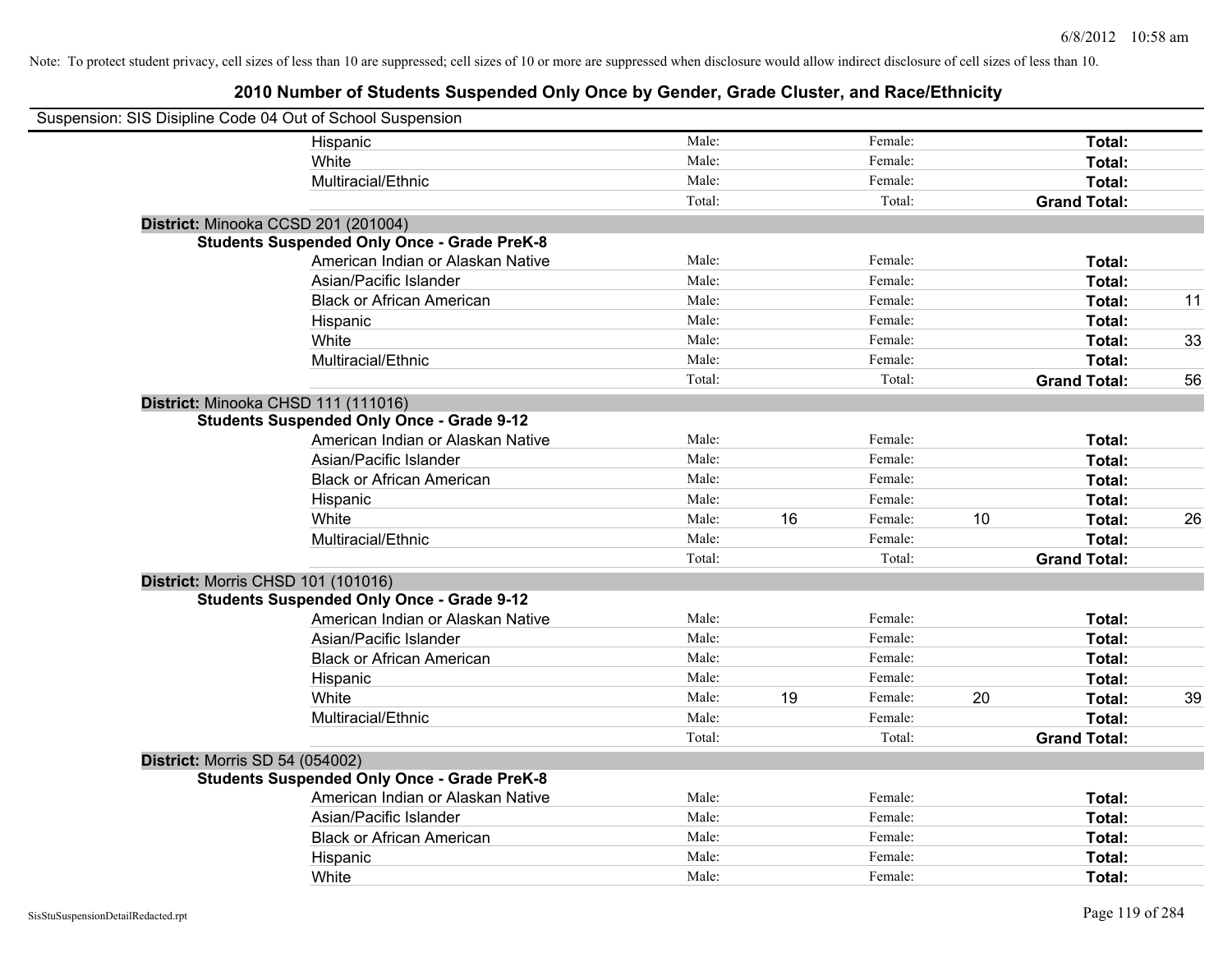| Suspension: SIS Disipline Code 04 Out of School Suspension |                                                    |        |         |                     |
|------------------------------------------------------------|----------------------------------------------------|--------|---------|---------------------|
|                                                            | Multiracial/Ethnic                                 | Male:  | Female: | Total:              |
|                                                            |                                                    | Total: | Total:  | <b>Grand Total:</b> |
| District: Saratoga CCSD 60C (060C04)                       |                                                    |        |         |                     |
|                                                            | <b>Students Suspended Only Once - Grade PreK-8</b> |        |         |                     |
|                                                            | American Indian or Alaskan Native                  | Male:  | Female: | Total:              |
|                                                            | Asian/Pacific Islander                             | Male:  | Female: | Total:              |
|                                                            | <b>Black or African American</b>                   | Male:  | Female: | Total:              |
|                                                            | Hispanic                                           | Male:  | Female: | Total:              |
|                                                            | White                                              | Male:  | Female: | Total:              |
|                                                            | Multiracial/Ethnic                                 | Male:  | Female: | Total:              |
|                                                            |                                                    | Total: | Total:  | <b>Grand Total:</b> |
|                                                            | District: South Wilmington CCSD 74 (074003)        |        |         |                     |
|                                                            | <b>Students Suspended Only Once - Grade PreK-8</b> |        |         |                     |
|                                                            | American Indian or Alaskan Native                  | Male:  | Female: | Total:              |
|                                                            | Asian/Pacific Islander                             | Male:  | Female: | Total:              |
|                                                            | <b>Black or African American</b>                   | Male:  | Female: | Total:              |
|                                                            | Hispanic                                           | Male:  | Female: | Total:              |
|                                                            | White                                              | Male:  | Female: | Total:              |
|                                                            | Multiracial/Ethnic                                 | Male:  | Female: | Total:              |
|                                                            |                                                    | Total: | Total:  | <b>Grand Total:</b> |
| County: Kendall (047)                                      |                                                    |        |         |                     |
|                                                            | District: Kendall Co Spec Educ Coop (000061)       |        |         |                     |
|                                                            | <b>Students Suspended Only Once - Grade PreK-8</b> |        |         |                     |
|                                                            | American Indian or Alaskan Native                  | Male:  | Female: | Total:              |
|                                                            | Asian/Pacific Islander                             | Male:  | Female: | Total:              |
|                                                            | <b>Black or African American</b>                   | Male:  | Female: | Total:              |
|                                                            | Hispanic                                           | Male:  | Female: | Total:              |
|                                                            | White                                              | Male:  | Female: | Total:              |
|                                                            | Multiracial/Ethnic                                 | Male:  | Female: | Total:              |
|                                                            |                                                    | Total: | Total:  | <b>Grand Total:</b> |
|                                                            | <b>Students Suspended Only Once - Grade 9-12</b>   |        |         |                     |
|                                                            | American Indian or Alaskan Native                  | Male:  | Female: | Total:              |
|                                                            | Asian/Pacific Islander                             | Male:  | Female: | Total:              |
|                                                            | <b>Black or African American</b>                   | Male:  | Female: | Total:              |
|                                                            | Hispanic                                           | Male:  | Female: | Total:              |
|                                                            | White                                              | Male:  | Female: | Total:              |
|                                                            | Multiracial/Ethnic                                 | Male:  | Female: | Total:              |
|                                                            |                                                    | Total: | Total:  | <b>Grand Total:</b> |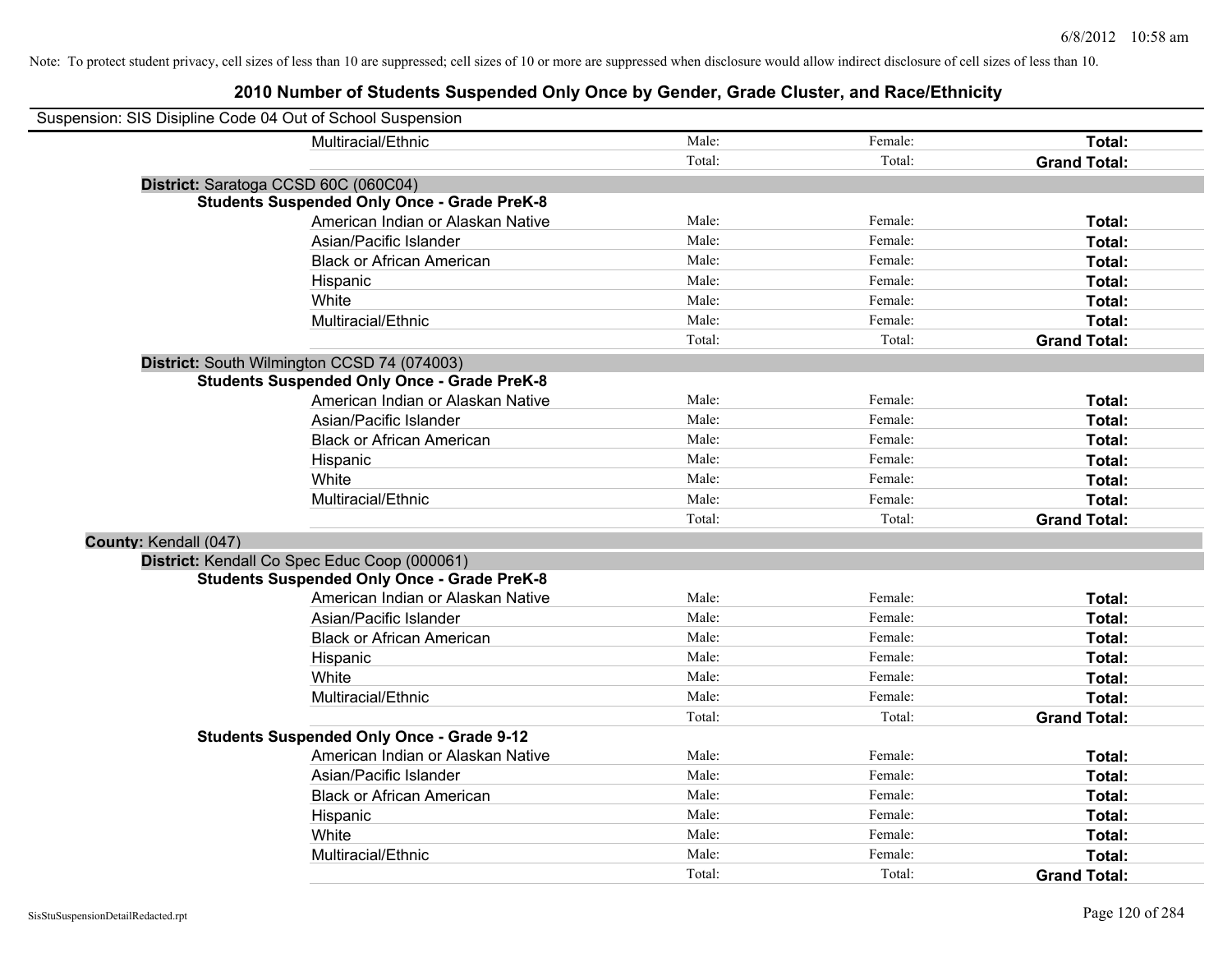| Suspension: SIS Disipline Code 04 Out of School Suspension |        |    |         |    |                     |     |
|------------------------------------------------------------|--------|----|---------|----|---------------------|-----|
| District: Newark CHSD 18 (018016)                          |        |    |         |    |                     |     |
| <b>Students Suspended Only Once - Grade 9-12</b>           |        |    |         |    |                     |     |
| American Indian or Alaskan Native                          | Male:  |    | Female: |    | Total:              |     |
| Asian/Pacific Islander                                     | Male:  |    | Female: |    | Total:              |     |
| <b>Black or African American</b>                           | Male:  |    | Female: |    | Total:              |     |
| Hispanic                                                   | Male:  |    | Female: |    | Total:              |     |
| White                                                      | Male:  |    | Female: |    | Total:              |     |
| Multiracial/Ethnic                                         | Male:  |    | Female: |    | Total:              |     |
|                                                            | Total: |    | Total:  |    | <b>Grand Total:</b> | 10  |
| District: Oswego CUSD 308 (308026)                         |        |    |         |    |                     |     |
| <b>Students Suspended Only Once - Grade PreK-8</b>         |        |    |         |    |                     |     |
| American Indian or Alaskan Native                          | Male:  |    | Female: |    | Total:              |     |
| Asian/Pacific Islander                                     | Male:  |    | Female: |    | Total:              |     |
| <b>Black or African American</b>                           | Male:  | 18 | Female: | 12 | Total:              | 30  |
| Hispanic                                                   | Male:  |    | Female: |    | Total:              | 29  |
| White                                                      | Male:  | 61 | Female: | 17 | Total:              | 78  |
| Multiracial/Ethnic                                         | Male:  |    | Female: |    | Total:              | 13  |
|                                                            | Total: |    | Total:  |    | <b>Grand Total:</b> |     |
| <b>Students Suspended Only Once - Grade 9-12</b>           |        |    |         |    |                     |     |
| American Indian or Alaskan Native                          | Male:  |    | Female: |    | Total:              |     |
| Asian/Pacific Islander                                     | Male:  |    | Female: |    | Total:              |     |
| <b>Black or African American</b>                           | Male:  | 24 | Female: | 19 | Total:              | 43  |
| Hispanic                                                   | Male:  | 39 | Female: | 17 | Total:              | 56  |
| White                                                      | Male:  | 72 | Female: | 36 | Total:              | 108 |
| Multiracial/Ethnic                                         | Male:  |    | Female: |    | Total:              |     |
|                                                            | Total: |    | Total:  |    | <b>Grand Total:</b> | 222 |
| District: Plano CUSD 88 (088026)                           |        |    |         |    |                     |     |
| <b>Students Suspended Only Once - Grade PreK-8</b>         |        |    |         |    |                     |     |
| American Indian or Alaskan Native                          | Male:  |    | Female: |    | Total:              |     |
| Asian/Pacific Islander                                     | Male:  |    | Female: |    | Total:              |     |
| <b>Black or African American</b>                           | Male:  |    | Female: |    | Total:              |     |
| Hispanic                                                   | Male:  |    | Female: |    | Total:              |     |
| White                                                      | Male:  |    | Female: |    | Total:              |     |
| Multiracial/Ethnic                                         | Male:  |    | Female: |    | Total:              |     |
|                                                            | Total: |    | Total:  |    | <b>Grand Total:</b> | 16  |
| <b>Students Suspended Only Once - Grade 9-12</b>           |        |    |         |    |                     |     |
| American Indian or Alaskan Native                          | Male:  |    | Female: |    | Total:              |     |
| Asian/Pacific Islander                                     | Male:  |    | Female: |    | Total:              |     |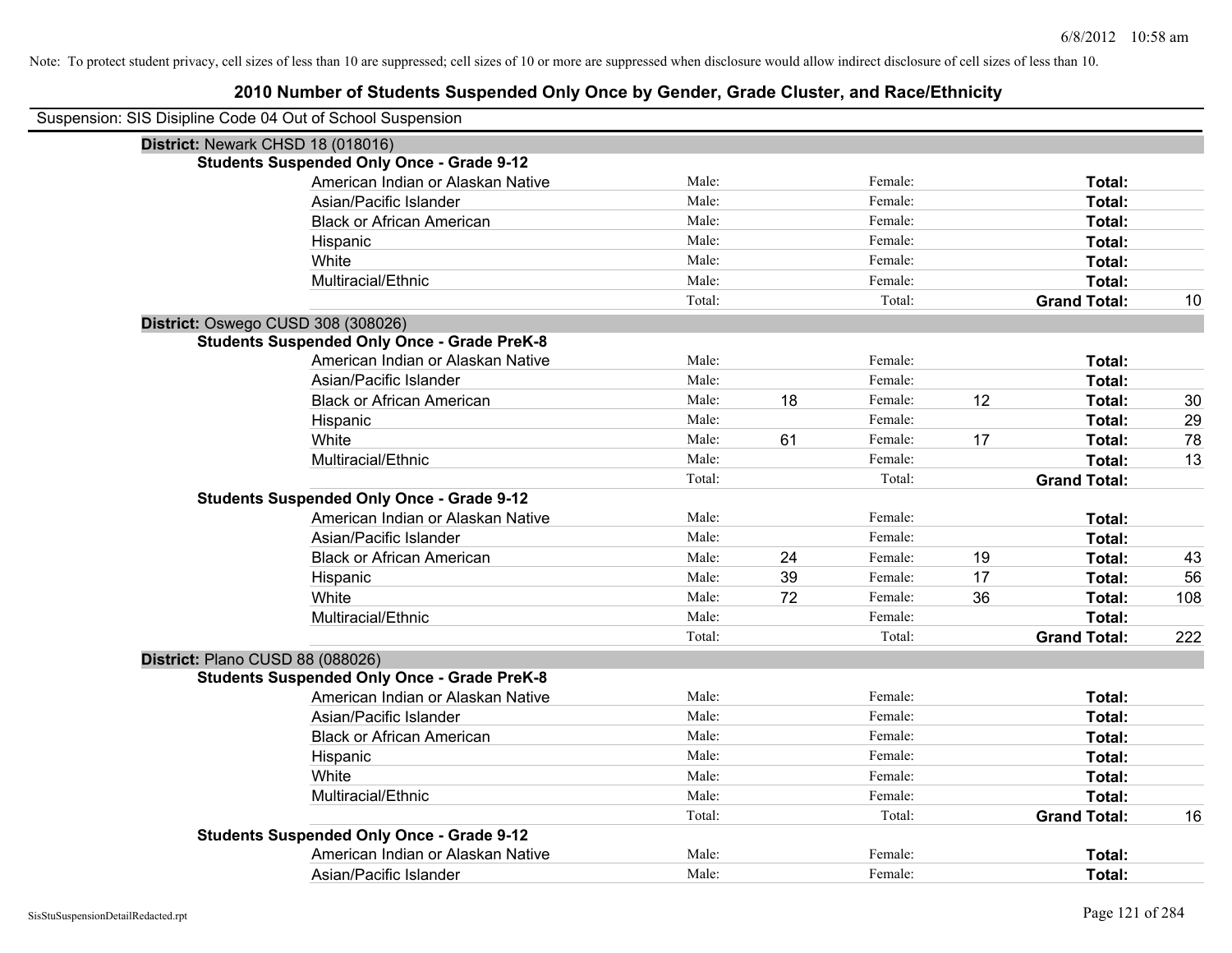| Suspension: SIS Disipline Code 04 Out of School Suspension |                                                    |        |    |         |    |                     |    |
|------------------------------------------------------------|----------------------------------------------------|--------|----|---------|----|---------------------|----|
|                                                            | <b>Black or African American</b>                   | Male:  |    | Female: |    | Total:              |    |
|                                                            | Hispanic                                           | Male:  |    | Female: |    | Total:              | 15 |
|                                                            | White                                              | Male:  |    | Female: |    | Total:              | 15 |
|                                                            | Multiracial/Ethnic                                 | Male:  |    | Female: |    | Total:              |    |
|                                                            |                                                    | Total: |    | Total:  |    | <b>Grand Total:</b> |    |
| District: Yorkville CUSD 115 (115026)                      |                                                    |        |    |         |    |                     |    |
|                                                            | <b>Students Suspended Only Once - Grade PreK-8</b> |        |    |         |    |                     |    |
|                                                            | American Indian or Alaskan Native                  | Male:  |    | Female: |    | Total:              |    |
|                                                            | Asian/Pacific Islander                             | Male:  |    | Female: |    | Total:              |    |
|                                                            | <b>Black or African American</b>                   | Male:  |    | Female: |    | Total:              |    |
|                                                            | Hispanic                                           | Male:  |    | Female: |    | Total:              | 11 |
|                                                            | White                                              | Male:  | 25 | Female: | 11 | Total:              | 36 |
|                                                            | Multiracial/Ethnic                                 | Male:  |    | Female: |    | Total:              |    |
|                                                            |                                                    | Total: |    | Total:  |    | <b>Grand Total:</b> | 57 |
|                                                            | <b>Students Suspended Only Once - Grade 9-12</b>   |        |    |         |    |                     |    |
|                                                            | American Indian or Alaskan Native                  | Male:  |    | Female: |    | Total:              |    |
|                                                            | Asian/Pacific Islander                             | Male:  |    | Female: |    | Total:              |    |
|                                                            | <b>Black or African American</b>                   | Male:  |    | Female: |    | Total:              |    |
|                                                            | Hispanic                                           | Male:  |    | Female: |    | Total:              | 17 |
|                                                            | White                                              | Male:  | 40 | Female: | 17 | Total:              | 57 |
|                                                            | Multiracial/Ethnic                                 | Male:  |    | Female: |    | Total:              |    |
|                                                            |                                                    | Total: | 53 | Total:  | 31 | <b>Grand Total:</b> | 84 |
|                                                            |                                                    |        |    |         |    |                     |    |
| Region: Hamilton/Jefferson ROE (25)                        |                                                    |        |    |         |    |                     |    |
| County: Hamilton (033)                                     |                                                    |        |    |         |    |                     |    |
|                                                            | District: Hamilton Co CUSD 10 (010026)             |        |    |         |    |                     |    |
|                                                            | <b>Students Suspended Only Once - Grade PreK-8</b> |        |    |         |    |                     |    |
|                                                            | American Indian or Alaskan Native                  | Male:  |    | Female: |    | Total:              |    |
|                                                            | Asian/Pacific Islander                             | Male:  |    | Female: |    | Total:              |    |
|                                                            | <b>Black or African American</b>                   | Male:  |    | Female: |    | Total:              |    |
|                                                            | Hispanic                                           | Male:  |    | Female: |    | Total:              |    |
|                                                            | White                                              | Male:  |    | Female: |    | Total:              |    |
|                                                            | Multiracial/Ethnic                                 | Male:  |    | Female: |    | Total:              |    |
|                                                            |                                                    | Total: |    | Total:  |    | <b>Grand Total:</b> |    |
| County: Jefferson (041)                                    |                                                    |        |    |         |    |                     |    |
| District: Bethel SD 82 (082002)                            |                                                    |        |    |         |    |                     |    |
|                                                            | <b>Students Suspended Only Once - Grade PreK-8</b> |        |    |         |    |                     |    |
|                                                            | American Indian or Alaskan Native                  | Male:  |    | Female: |    | Total:              |    |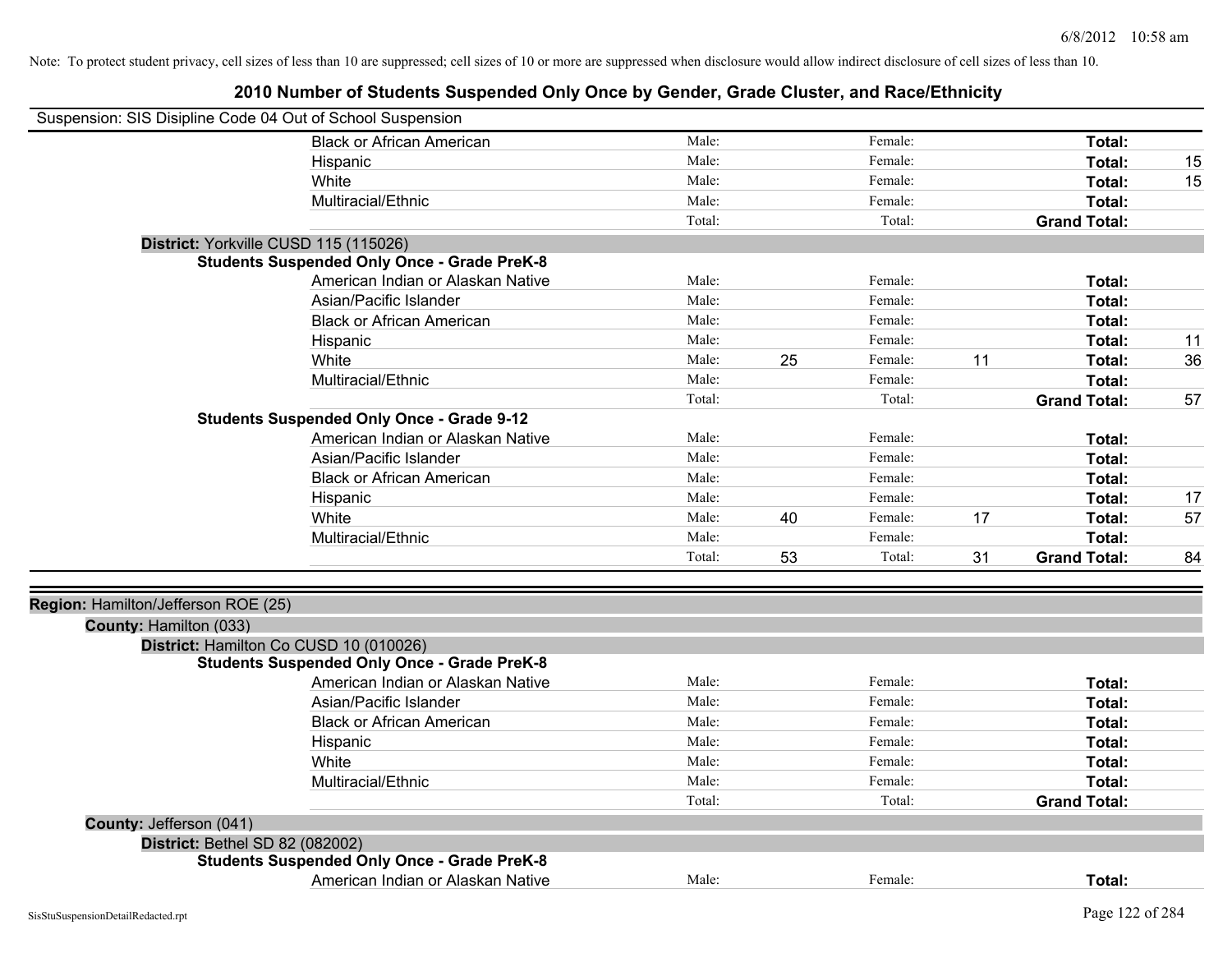| Suspension: SIS Disipline Code 04 Out of School Suspension |                                                    |        |    |         |    |                     |    |
|------------------------------------------------------------|----------------------------------------------------|--------|----|---------|----|---------------------|----|
|                                                            | Asian/Pacific Islander                             | Male:  |    | Female: |    | Total:              |    |
|                                                            | <b>Black or African American</b>                   | Male:  |    | Female: |    | Total:              |    |
|                                                            | Hispanic                                           | Male:  |    | Female: |    | Total:              |    |
|                                                            | White                                              | Male:  |    | Female: |    | Total:              |    |
|                                                            | Multiracial/Ethnic                                 | Male:  |    | Female: |    | Total:              |    |
|                                                            |                                                    | Total: |    | Total:  |    | <b>Grand Total:</b> |    |
|                                                            | District: Bluford CCSD 114 (114004)                |        |    |         |    |                     |    |
|                                                            | <b>Students Suspended Only Once - Grade PreK-8</b> |        |    |         |    |                     |    |
|                                                            | American Indian or Alaskan Native                  | Male:  |    | Female: |    | Total:              |    |
|                                                            | Asian/Pacific Islander                             | Male:  |    | Female: |    | Total:              |    |
|                                                            | <b>Black or African American</b>                   | Male:  |    | Female: |    | Total:              |    |
|                                                            | Hispanic                                           | Male:  |    | Female: |    | Total:              |    |
|                                                            | White                                              | Male:  |    | Female: |    | Total:              |    |
|                                                            | Multiracial/Ethnic                                 | Male:  |    | Female: |    | Total:              |    |
|                                                            |                                                    | Total: |    | Total:  |    | <b>Grand Total:</b> |    |
|                                                            | District: Dodds CCSD 7 (007004)                    |        |    |         |    |                     |    |
|                                                            | <b>Students Suspended Only Once - Grade PreK-8</b> |        |    |         |    |                     |    |
|                                                            | American Indian or Alaskan Native                  | Male:  |    | Female: |    | Total:              |    |
|                                                            | Asian/Pacific Islander                             | Male:  |    | Female: |    | Total:              |    |
|                                                            | <b>Black or African American</b>                   | Male:  |    | Female: |    | Total:              |    |
|                                                            | Hispanic                                           | Male:  |    | Female: |    | Total:              |    |
|                                                            | White                                              | Male:  |    | Female: |    | Total:              |    |
|                                                            | Multiracial/Ethnic                                 | Male:  |    | Female: |    | Total:              |    |
|                                                            |                                                    | Total: |    | Total:  |    | <b>Grand Total:</b> |    |
|                                                            | District: Mount Vernon SD 80 (080002)              |        |    |         |    |                     |    |
|                                                            | <b>Students Suspended Only Once - Grade PreK-8</b> |        |    |         |    |                     |    |
|                                                            | American Indian or Alaskan Native                  | Male:  |    | Female: |    | Total:              |    |
|                                                            | Asian/Pacific Islander                             | Male:  |    | Female: |    | Total:              |    |
|                                                            | <b>Black or African American</b>                   | Male:  | 35 | Female: | 12 | Total:              | 47 |
|                                                            | Hispanic                                           | Male:  |    | Female: |    | Total:              |    |
|                                                            | White                                              | Male:  |    | Female: |    | Total:              | 32 |
|                                                            | Multiracial/Ethnic                                 | Male:  |    | Female: |    | Total:              |    |
|                                                            |                                                    | Total: |    | Total:  |    | <b>Grand Total:</b> |    |
|                                                            | District: Mt Vernon Twp HSD 201 (201017)           |        |    |         |    |                     |    |
|                                                            | <b>Students Suspended Only Once - Grade 9-12</b>   |        |    |         |    |                     |    |
|                                                            | American Indian or Alaskan Native                  | Male:  |    | Female: |    | Total:              |    |
|                                                            | Asian/Pacific Islander                             | Male:  |    | Female: |    | Total:              |    |
|                                                            | <b>Black or African American</b>                   | Male:  |    | Female: |    | Total:              | 19 |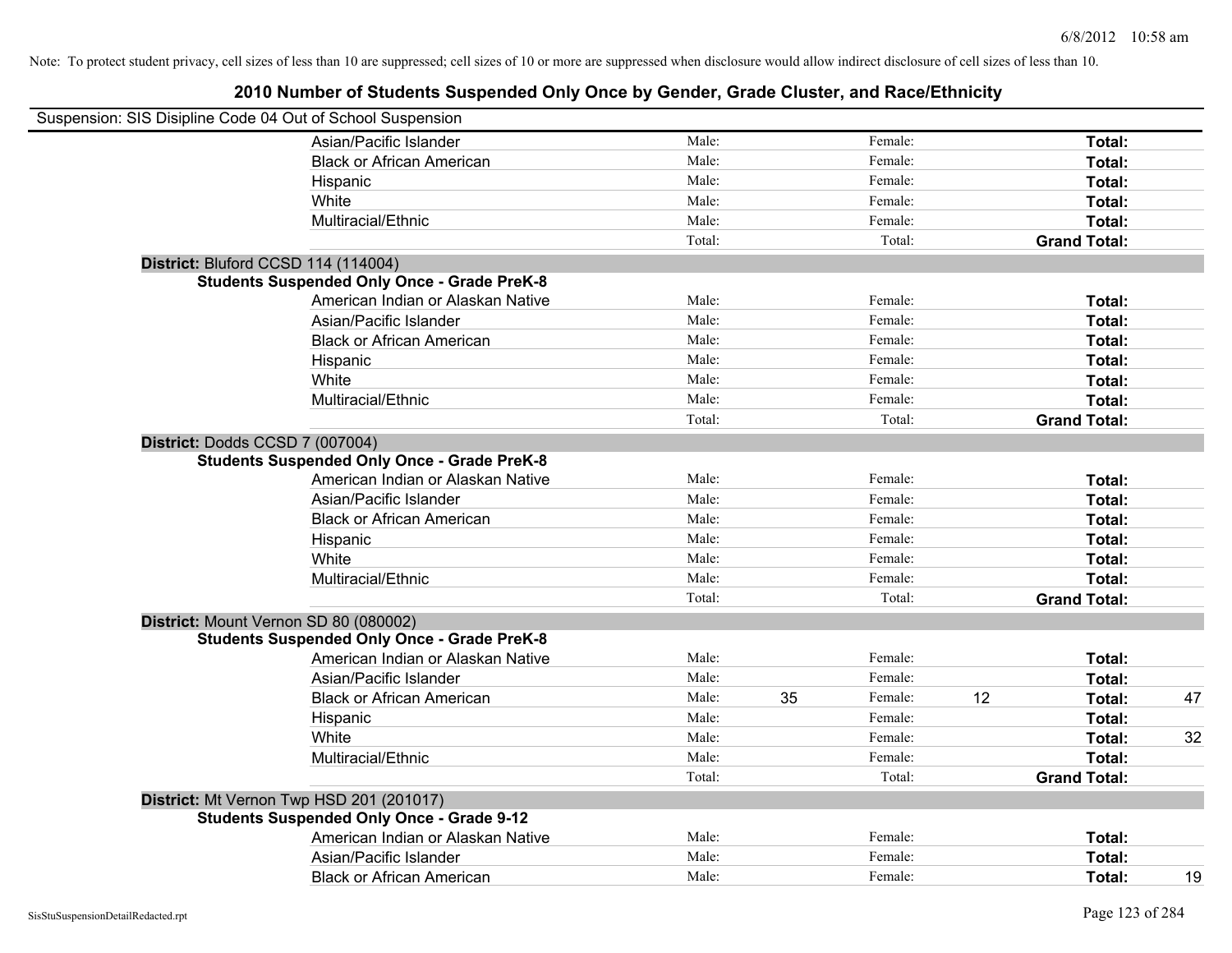| Suspension: SIS Disipline Code 04 Out of School Suspension |                                                    |        |    |         |    |                     |    |
|------------------------------------------------------------|----------------------------------------------------|--------|----|---------|----|---------------------|----|
|                                                            | Hispanic                                           | Male:  |    | Female: |    | Total:              |    |
|                                                            | White                                              | Male:  | 29 | Female: | 14 | Total:              | 43 |
|                                                            | Multiracial/Ethnic                                 | Male:  |    | Female: |    | Total:              |    |
|                                                            |                                                    | Total: |    | Total:  |    | <b>Grand Total:</b> |    |
|                                                            | District: Opdyke-Belle-Rive CCSD 5 (005004)        |        |    |         |    |                     |    |
|                                                            | <b>Students Suspended Only Once - Grade PreK-8</b> |        |    |         |    |                     |    |
|                                                            | American Indian or Alaskan Native                  | Male:  |    | Female: |    | Total:              |    |
|                                                            | Asian/Pacific Islander                             | Male:  |    | Female: |    | Total:              |    |
|                                                            | <b>Black or African American</b>                   | Male:  |    | Female: |    | Total:              |    |
|                                                            | Hispanic                                           | Male:  |    | Female: |    | Total:              |    |
|                                                            | White                                              | Male:  |    | Female: |    | Total:              |    |
|                                                            | Multiracial/Ethnic                                 | Male:  |    | Female: |    | Total:              |    |
|                                                            |                                                    | Total: |    | Total:  |    | <b>Grand Total:</b> |    |
| District: Rome CCSD 2 (002004)                             |                                                    |        |    |         |    |                     |    |
|                                                            | <b>Students Suspended Only Once - Grade PreK-8</b> |        |    |         |    |                     |    |
|                                                            | American Indian or Alaskan Native                  | Male:  |    | Female: |    | Total:              |    |
|                                                            | Asian/Pacific Islander                             | Male:  |    | Female: |    | Total:              |    |
|                                                            | <b>Black or African American</b>                   | Male:  |    | Female: |    | Total:              |    |
|                                                            | Hispanic                                           | Male:  |    | Female: |    | Total:              |    |
|                                                            | White                                              | Male:  |    | Female: |    | Total:              |    |
|                                                            | Multiracial/Ethnic                                 | Male:  |    | Female: |    | Total:              |    |
|                                                            |                                                    | Total: |    | Total:  |    | <b>Grand Total:</b> |    |
| District: Summersville SD 79 (079002)                      |                                                    |        |    |         |    |                     |    |
|                                                            | <b>Students Suspended Only Once - Grade PreK-8</b> |        |    |         |    |                     |    |
|                                                            | American Indian or Alaskan Native                  | Male:  |    | Female: |    | Total:              |    |
|                                                            | Asian/Pacific Islander                             | Male:  |    | Female: |    | Total:              |    |
|                                                            | <b>Black or African American</b>                   | Male:  |    | Female: |    | Total:              |    |
|                                                            | Hispanic                                           | Male:  |    | Female: |    | Total:              |    |
|                                                            | White                                              | Male:  |    | Female: |    | Total:              |    |
|                                                            | Multiracial/Ethnic                                 | Male:  |    | Female: |    | Total:              |    |
|                                                            |                                                    | Total: |    | Total:  |    | <b>Grand Total:</b> |    |
| District: Waltonville CUSD 1 (001026)                      |                                                    |        |    |         |    |                     |    |
|                                                            | <b>Students Suspended Only Once - Grade PreK-8</b> |        |    |         |    |                     |    |
|                                                            | American Indian or Alaskan Native                  | Male:  |    | Female: |    | Total:              |    |
|                                                            | Asian/Pacific Islander                             | Male:  |    | Female: |    | Total:              |    |
|                                                            | <b>Black or African American</b>                   | Male:  |    | Female: |    | Total:              |    |
|                                                            | Hispanic                                           | Male:  |    | Female: |    | Total:              |    |
|                                                            | White                                              | Male:  |    | Female: |    | Total:              |    |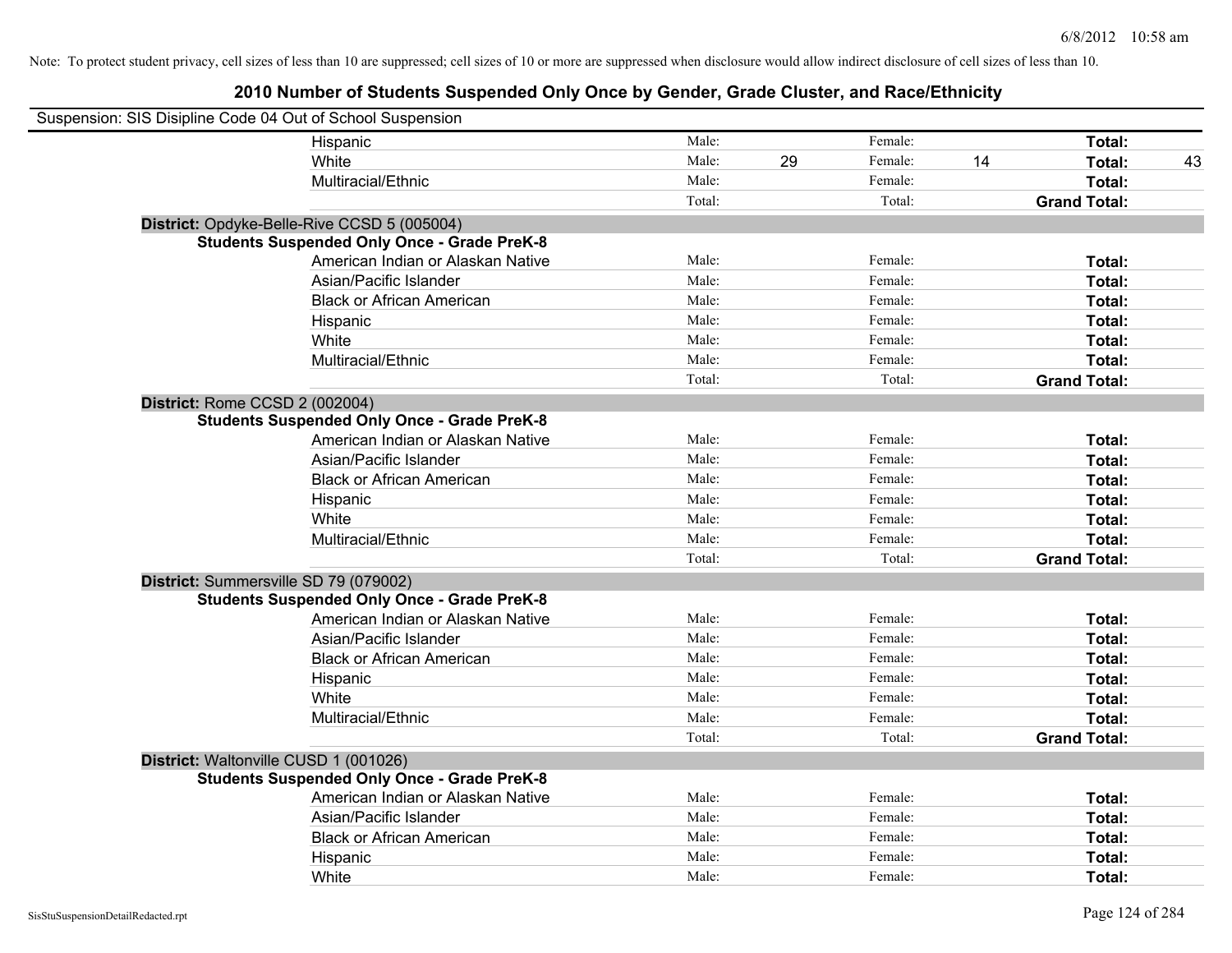| Suspension: SIS Disipline Code 04 Out of School Suspension |                                                    |        |         |                     |    |
|------------------------------------------------------------|----------------------------------------------------|--------|---------|---------------------|----|
|                                                            | Multiracial/Ethnic                                 | Male:  | Female: | Total:              |    |
|                                                            |                                                    | Total: | Total:  | <b>Grand Total:</b> |    |
|                                                            | <b>Students Suspended Only Once - Grade 9-12</b>   |        |         |                     |    |
|                                                            | American Indian or Alaskan Native                  | Male:  | Female: | Total:              |    |
|                                                            | Asian/Pacific Islander                             | Male:  | Female: | Total:              |    |
|                                                            | <b>Black or African American</b>                   | Male:  | Female: | Total:              |    |
|                                                            | Hispanic                                           | Male:  | Female: | Total:              |    |
|                                                            | White                                              | Male:  | Female: | Total:              |    |
|                                                            | Multiracial/Ethnic                                 | Male:  | Female: | Total:              |    |
|                                                            |                                                    | Total: | Total:  | <b>Grand Total:</b> |    |
| District: Webber Twp HSD 204 (204017)                      |                                                    |        |         |                     |    |
|                                                            | <b>Students Suspended Only Once - Grade 9-12</b>   |        |         |                     |    |
|                                                            | American Indian or Alaskan Native                  | Male:  | Female: | Total:              |    |
|                                                            | Asian/Pacific Islander                             | Male:  | Female: | Total:              |    |
|                                                            | <b>Black or African American</b>                   | Male:  | Female: | Total:              |    |
|                                                            | Hispanic                                           | Male:  | Female: | Total:              |    |
|                                                            | White                                              | Male:  | Female: | Total:              |    |
|                                                            | Multiracial/Ethnic                                 | Male:  | Female: | Total:              |    |
|                                                            |                                                    | Total: | Total:  | <b>Grand Total:</b> |    |
| District: Woodlawn CCSD 4 (004004)                         |                                                    |        |         |                     |    |
|                                                            | <b>Students Suspended Only Once - Grade PreK-8</b> |        |         |                     |    |
|                                                            | American Indian or Alaskan Native                  | Male:  | Female: | Total:              |    |
|                                                            | Asian/Pacific Islander                             | Male:  | Female: | Total:              |    |
|                                                            | <b>Black or African American</b>                   | Male:  | Female: | Total:              |    |
|                                                            | Hispanic                                           | Male:  | Female: | Total:              |    |
|                                                            | White                                              | Male:  | Female: | Total:              |    |
|                                                            | Multiracial/Ethnic                                 | Male:  | Female: | Total:              |    |
|                                                            |                                                    | Total: | Total:  | <b>Grand Total:</b> |    |
| District: Woodlawn CHSD 205 (205016)                       |                                                    |        |         |                     |    |
|                                                            | <b>Students Suspended Only Once - Grade 9-12</b>   |        |         |                     |    |
|                                                            | American Indian or Alaskan Native                  | Male:  | Female: | Total:              |    |
|                                                            | Asian/Pacific Islander                             | Male:  | Female: | Total:              |    |
|                                                            | <b>Black or African American</b>                   | Male:  | Female: | Total:              |    |
|                                                            | Hispanic                                           | Male:  | Female: | Total:              |    |
|                                                            | White                                              | Male:  | Female: | Total:              | 11 |
|                                                            | Multiracial/Ethnic                                 | Male:  | Female: | Total:              |    |
|                                                            |                                                    | Total: | Total:  | <b>Grand Total:</b> |    |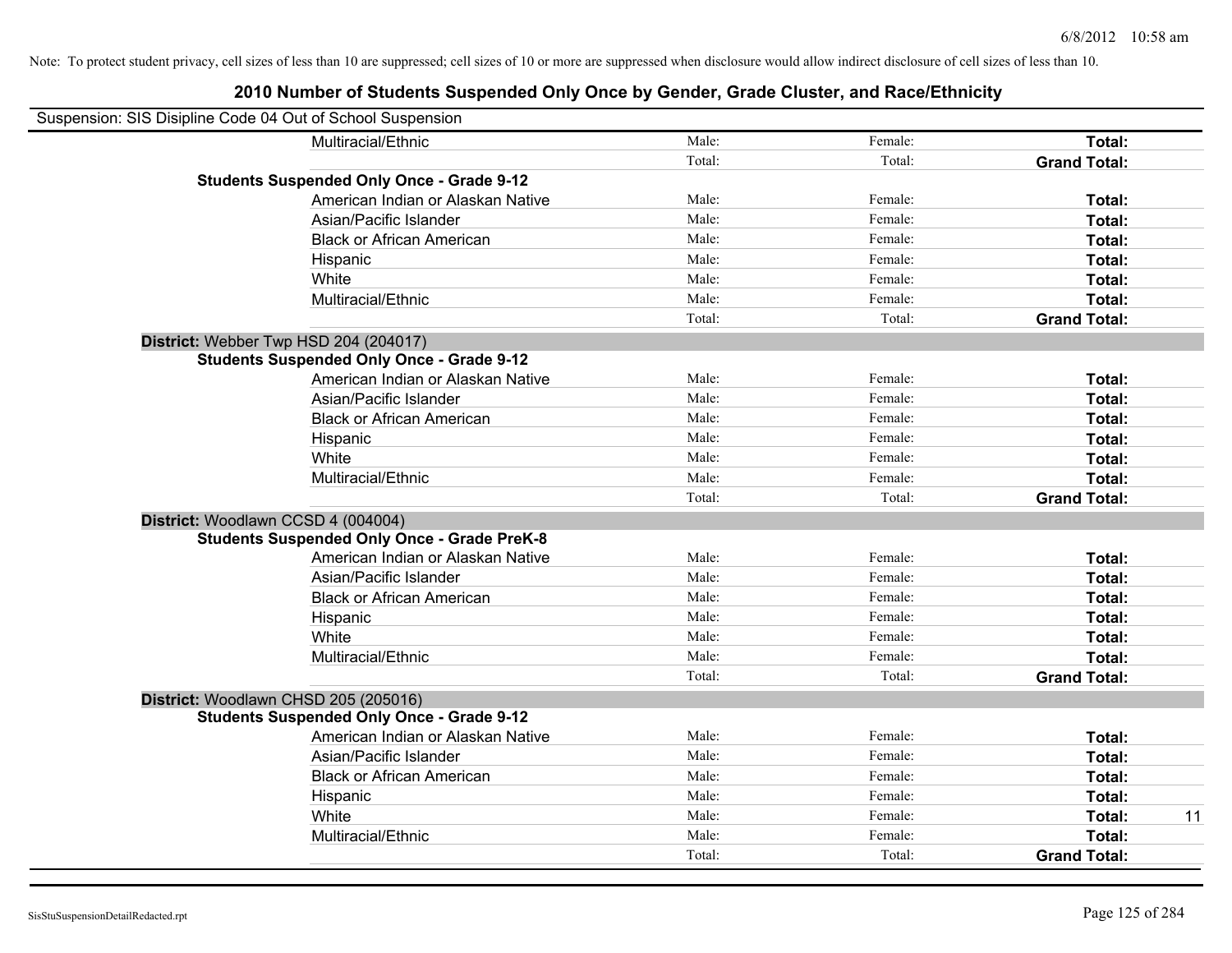|                                    | Suspension: SIS Disipline Code 04 Out of School Suspension |        |         |                     |    |
|------------------------------------|------------------------------------------------------------|--------|---------|---------------------|----|
| Region: Hancock/McDonough ROE (26) |                                                            |        |         |                     |    |
| County: Hancock (034)              |                                                            |        |         |                     |    |
|                                    | District: Carthage ESD 317 (317004)                        |        |         |                     |    |
|                                    | <b>Students Suspended Only Once - Grade PreK-8</b>         |        |         |                     |    |
|                                    | American Indian or Alaskan Native                          | Male:  | Female: | Total:              |    |
|                                    | Asian/Pacific Islander                                     | Male:  | Female: | Total:              |    |
|                                    | <b>Black or African American</b>                           | Male:  | Female: | Total:              |    |
|                                    | Hispanic                                                   | Male:  | Female: | Total:              |    |
|                                    | White                                                      | Male:  | Female: | Total:              |    |
|                                    | Multiracial/Ethnic                                         | Male:  | Female: | Total:              |    |
|                                    |                                                            | Total: | Total:  | <b>Grand Total:</b> |    |
|                                    | District: Dallas ESD 327 (327004)                          |        |         |                     |    |
|                                    | <b>Students Suspended Only Once - Grade PreK-8</b>         |        |         |                     |    |
|                                    | American Indian or Alaskan Native                          | Male:  | Female: | Total:              |    |
|                                    | Asian/Pacific Islander                                     | Male:  | Female: | Total:              |    |
|                                    | <b>Black or African American</b>                           | Male:  | Female: | Total:              |    |
|                                    | Hispanic                                                   | Male:  | Female: | Total:              |    |
|                                    | White                                                      | Male:  | Female: | Total:              |    |
|                                    | Multiracial/Ethnic                                         | Male:  | Female: | Total:              |    |
|                                    |                                                            | Total: | Total:  | <b>Grand Total:</b> |    |
|                                    | District: Hamilton CCSD 328 (328024)                       |        |         |                     |    |
|                                    | <b>Students Suspended Only Once - Grade 9-12</b>           |        |         |                     |    |
|                                    | American Indian or Alaskan Native                          | Male:  | Female: | Total:              |    |
|                                    | Asian/Pacific Islander                                     | Male:  | Female: | Total:              |    |
|                                    | <b>Black or African American</b>                           | Male:  | Female: | Total:              |    |
|                                    | Hispanic                                                   | Male:  | Female: | Total:              |    |
|                                    | White                                                      | Male:  | Female: | Total:              |    |
|                                    | Multiracial/Ethnic                                         | Male:  | Female: | Total:              |    |
|                                    |                                                            | Total: | Total:  | <b>Grand Total:</b> |    |
|                                    | District: Illini West H S Dist 307 (307016)                |        |         |                     |    |
|                                    | <b>Students Suspended Only Once - Grade 9-12</b>           |        |         |                     |    |
|                                    | American Indian or Alaskan Native                          | Male:  | Female: | Total:              |    |
|                                    | Asian/Pacific Islander                                     | Male:  | Female: | Total:              |    |
|                                    | <b>Black or African American</b>                           | Male:  | Female: | Total:              |    |
|                                    | Hispanic                                                   | Male:  | Female: | Total:              |    |
|                                    | White                                                      | Male:  | Female: | Total:              | 10 |
|                                    | Multiracial/Ethnic                                         | Male:  | Female: | Total:              |    |
|                                    |                                                            | Total: | Total:  | <b>Grand Total:</b> |    |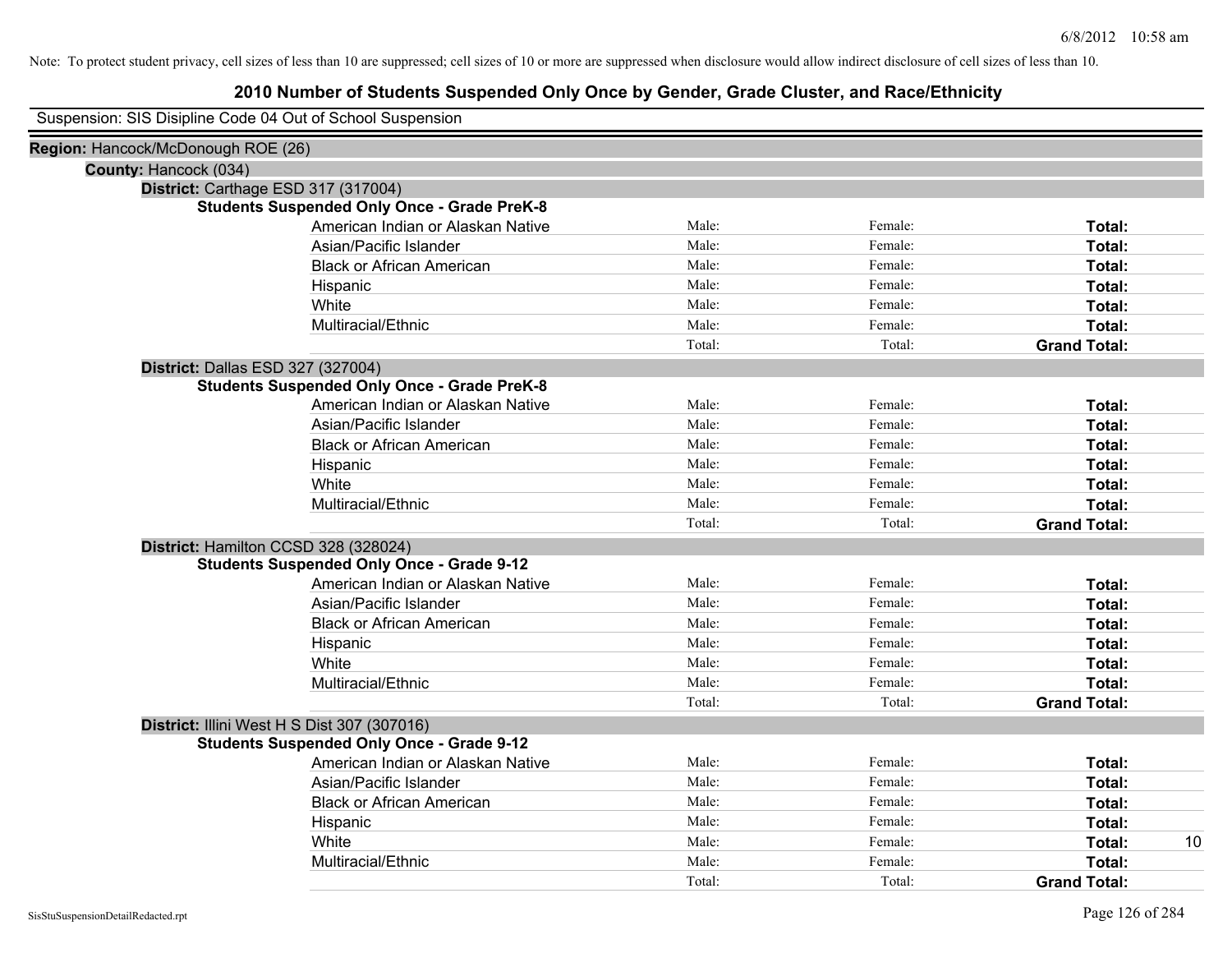| Suspension: SIS Disipline Code 04 Out of School Suspension |                                                    |        |         |                     |    |
|------------------------------------------------------------|----------------------------------------------------|--------|---------|---------------------|----|
|                                                            | District: La Harpe CSD 347 (347004)                |        |         |                     |    |
|                                                            | <b>Students Suspended Only Once - Grade PreK-8</b> |        |         |                     |    |
|                                                            | American Indian or Alaskan Native                  | Male:  | Female: | Total:              |    |
|                                                            | Asian/Pacific Islander                             | Male:  | Female: | Total:              |    |
|                                                            | <b>Black or African American</b>                   | Male:  | Female: | Total:              |    |
|                                                            | Hispanic                                           | Male:  | Female: | Total:              |    |
|                                                            | White                                              | Male:  | Female: | Total:              |    |
|                                                            | Multiracial/Ethnic                                 | Male:  | Female: | Total:              |    |
|                                                            |                                                    | Total: | Total:  | <b>Grand Total:</b> |    |
|                                                            | District: Southeastern CUSD 337 (337026)           |        |         |                     |    |
|                                                            | <b>Students Suspended Only Once - Grade PreK-8</b> |        |         |                     |    |
|                                                            | American Indian or Alaskan Native                  | Male:  | Female: | Total:              |    |
|                                                            | Asian/Pacific Islander                             | Male:  | Female: | Total:              |    |
|                                                            | <b>Black or African American</b>                   | Male:  | Female: | Total:              |    |
|                                                            | Hispanic                                           | Male:  | Female: | Total:              |    |
|                                                            | White                                              | Male:  | Female: | Total:              |    |
|                                                            | Multiracial/Ethnic                                 | Male:  | Female: | Total:              |    |
|                                                            |                                                    | Total: | Total:  | <b>Grand Total:</b> | 10 |
|                                                            | <b>Students Suspended Only Once - Grade 9-12</b>   |        |         |                     |    |
|                                                            | American Indian or Alaskan Native                  | Male:  | Female: | Total:              |    |
|                                                            | Asian/Pacific Islander                             | Male:  | Female: | Total:              |    |
|                                                            | <b>Black or African American</b>                   | Male:  | Female: | Total:              |    |
|                                                            | Hispanic                                           | Male:  | Female: | Total:              |    |
|                                                            | White                                              | Male:  | Female: | Total:              |    |
|                                                            | Multiracial/Ethnic                                 | Male:  | Female: | Total:              |    |
|                                                            |                                                    | Total: | Total:  | <b>Grand Total:</b> |    |
|                                                            | District: Warsaw CUSD 316 (316026)                 |        |         |                     |    |
|                                                            | <b>Students Suspended Only Once - Grade PreK-8</b> |        |         |                     |    |
|                                                            | American Indian or Alaskan Native                  | Male:  | Female: | Total:              |    |
|                                                            | Asian/Pacific Islander                             | Male:  | Female: | Total:              |    |
|                                                            | <b>Black or African American</b>                   | Male:  | Female: | Total:              |    |
|                                                            | Hispanic                                           | Male:  | Female: | Total:              |    |
|                                                            | White                                              | Male:  | Female: | Total:              |    |
|                                                            | Multiracial/Ethnic                                 | Male:  | Female: | Total:              |    |
|                                                            |                                                    | Total: | Total:  | <b>Grand Total:</b> |    |
|                                                            | <b>Students Suspended Only Once - Grade 9-12</b>   |        |         |                     |    |
|                                                            | American Indian or Alaskan Native                  | Male:  | Female: | Total:              |    |
|                                                            | Asian/Pacific Islander                             | Male:  | Female: | Total:              |    |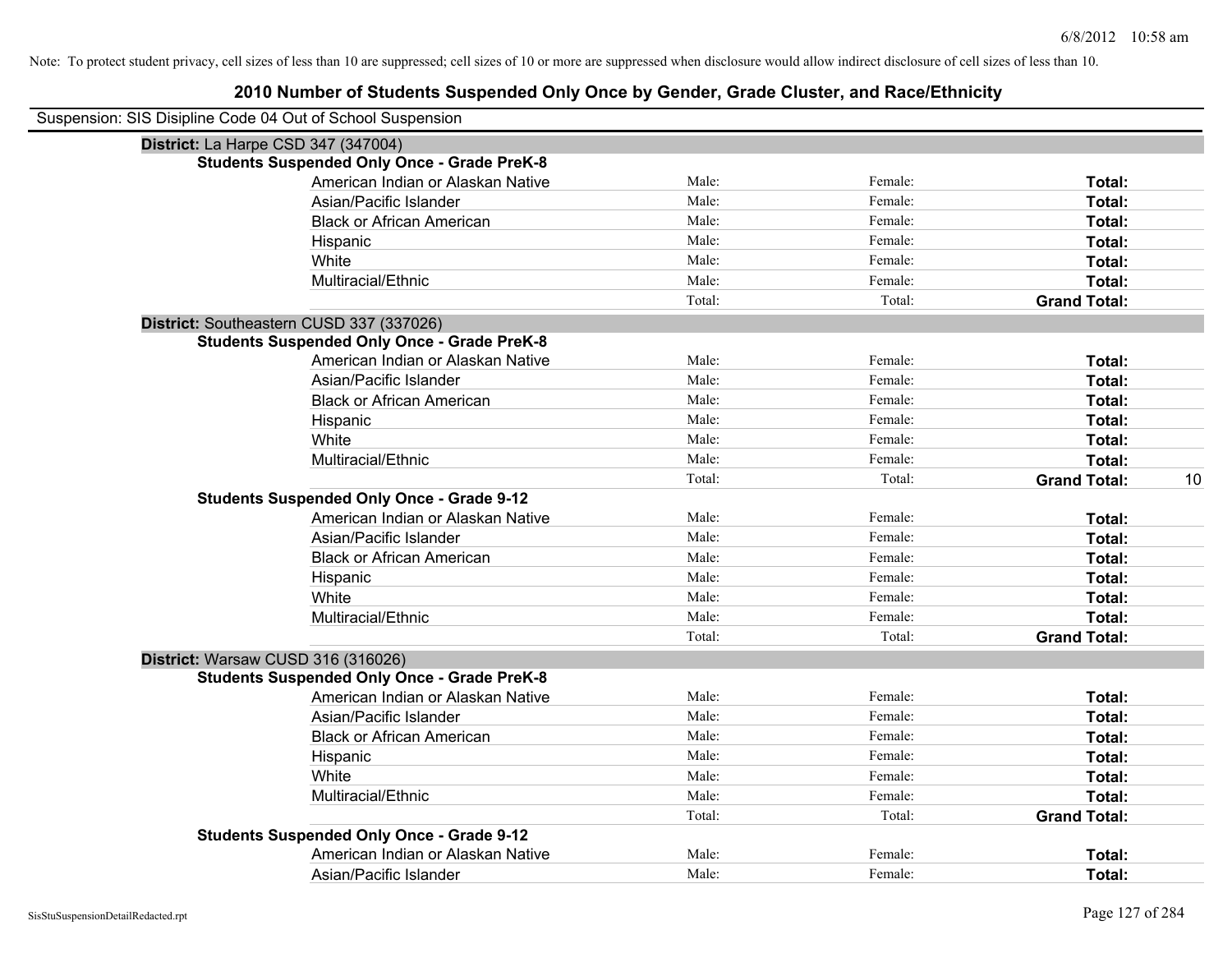| Suspension: SIS Disipline Code 04 Out of School Suspension |                                                    |        |    |         |    |                     |    |
|------------------------------------------------------------|----------------------------------------------------|--------|----|---------|----|---------------------|----|
|                                                            | <b>Black or African American</b>                   | Male:  |    | Female: |    | Total:              |    |
|                                                            | Hispanic                                           | Male:  |    | Female: |    | Total:              |    |
|                                                            | White                                              | Male:  |    | Female: |    | Total:              |    |
|                                                            | Multiracial/Ethnic                                 | Male:  |    | Female: |    | Total:              |    |
|                                                            |                                                    | Total: |    | Total:  |    | <b>Grand Total:</b> |    |
| County: Mcdonough (062)                                    |                                                    |        |    |         |    |                     |    |
|                                                            | District: Bushnell Prairie City CUSD 170 (170026)  |        |    |         |    |                     |    |
|                                                            | <b>Students Suspended Only Once - Grade PreK-8</b> |        |    |         |    |                     |    |
|                                                            | American Indian or Alaskan Native                  | Male:  |    | Female: |    | Total:              |    |
|                                                            | Asian/Pacific Islander                             | Male:  |    | Female: |    | Total:              |    |
|                                                            | <b>Black or African American</b>                   | Male:  |    | Female: |    | Total:              |    |
|                                                            | Hispanic                                           | Male:  |    | Female: |    | Total:              |    |
|                                                            | White                                              | Male:  |    | Female: |    | Total:              |    |
|                                                            | Multiracial/Ethnic                                 | Male:  |    | Female: |    | Total:              |    |
|                                                            |                                                    | Total: |    | Total:  |    | <b>Grand Total:</b> |    |
|                                                            | <b>Students Suspended Only Once - Grade 9-12</b>   |        |    |         |    |                     |    |
|                                                            | American Indian or Alaskan Native                  | Male:  |    | Female: |    | Total:              |    |
|                                                            | Asian/Pacific Islander                             | Male:  |    | Female: |    | Total:              |    |
|                                                            | <b>Black or African American</b>                   | Male:  |    | Female: |    | Total:              |    |
|                                                            | Hispanic                                           | Male:  |    | Female: |    | Total:              |    |
|                                                            | White                                              | Male:  |    | Female: |    | Total:              | 10 |
|                                                            | Multiracial/Ethnic                                 | Male:  |    | Female: |    | Total:              |    |
|                                                            |                                                    | Total: |    | Total:  |    | <b>Grand Total:</b> |    |
| District: Macomb CUSD 185 (185026)                         |                                                    |        |    |         |    |                     |    |
|                                                            | <b>Students Suspended Only Once - Grade PreK-8</b> |        |    |         |    |                     |    |
|                                                            | American Indian or Alaskan Native                  | Male:  |    | Female: |    | Total:              |    |
|                                                            | Asian/Pacific Islander                             | Male:  |    | Female: |    | Total:              |    |
|                                                            | <b>Black or African American</b>                   | Male:  |    | Female: |    | Total:              |    |
|                                                            | Hispanic                                           | Male:  |    | Female: |    | Total:              |    |
|                                                            | White                                              | Male:  |    | Female: |    | Total:              | 14 |
|                                                            | Multiracial/Ethnic                                 | Male:  |    | Female: |    | Total:              |    |
|                                                            |                                                    | Total: | 15 | Total:  | 10 | <b>Grand Total:</b> | 25 |
|                                                            | <b>Students Suspended Only Once - Grade 9-12</b>   |        |    |         |    |                     |    |
|                                                            | American Indian or Alaskan Native                  | Male:  |    | Female: |    | Total:              |    |
|                                                            | Asian/Pacific Islander                             | Male:  |    | Female: |    | Total:              |    |
|                                                            | <b>Black or African American</b>                   | Male:  |    | Female: |    | Total:              |    |
|                                                            | Hispanic                                           | Male:  |    | Female: |    | Total:              |    |
|                                                            | White                                              | Male:  |    | Female: |    | Total:              | 22 |
|                                                            | Multiracial/Ethnic                                 | Male:  |    | Female: |    | Total:              |    |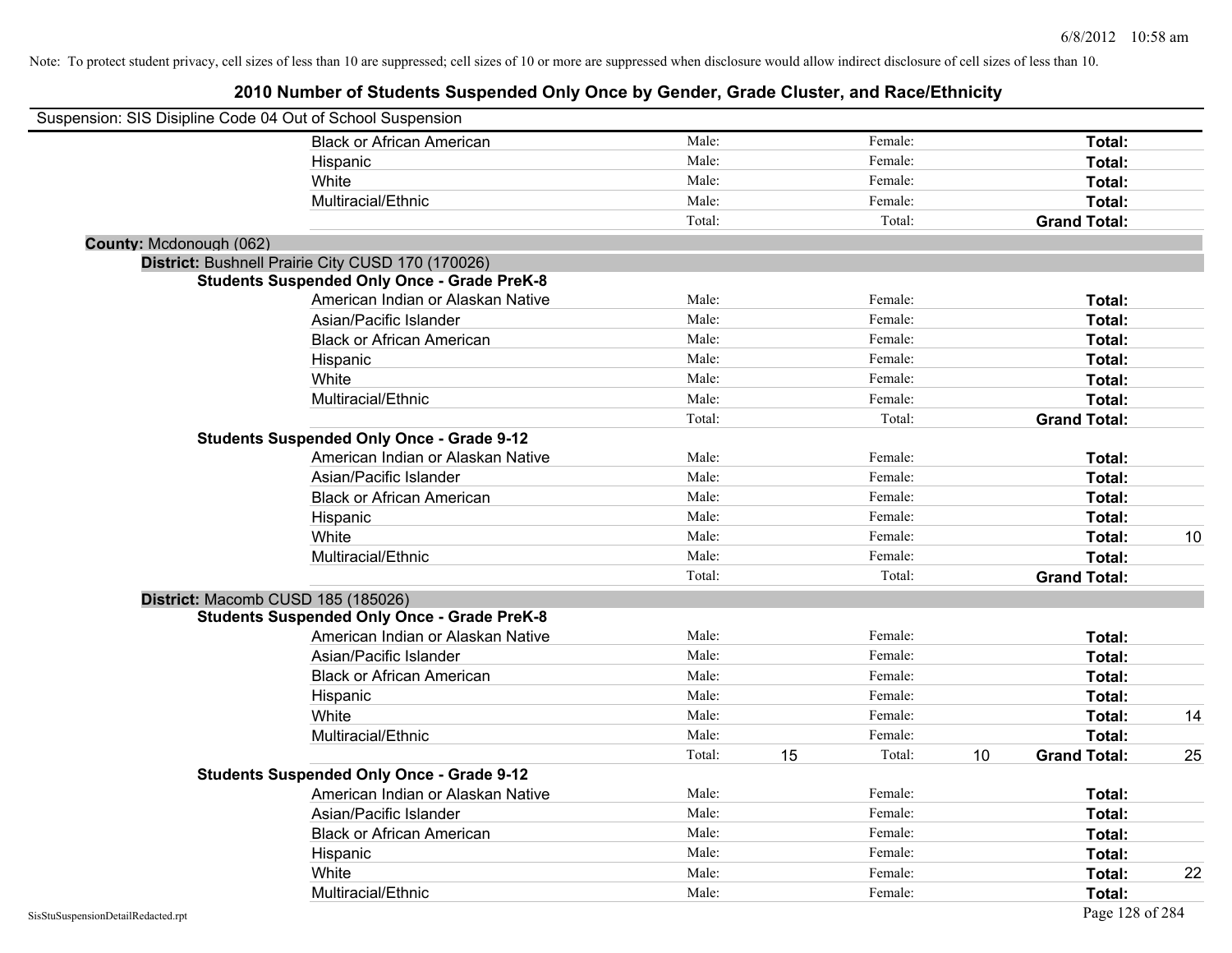### **2010 Number of Students Suspended Only Once by Gender, Grade Cluster, and Race/Ethnicity**

| Suspension: SIS Disipline Code 04 Out of School Suspension |                                   |        |    |         |    |                     |    |
|------------------------------------------------------------|-----------------------------------|--------|----|---------|----|---------------------|----|
|                                                            |                                   | Total: | 23 | Total:  | 11 | <b>Grand Total:</b> | 34 |
| District: West Central IL Spec Educ Coop (000061)          |                                   |        |    |         |    |                     |    |
| <b>Students Suspended Only Once - Grade PreK-8</b>         |                                   |        |    |         |    |                     |    |
|                                                            | American Indian or Alaskan Native | Male:  |    | Female: |    | Total:              |    |
| Asian/Pacific Islander                                     |                                   | Male:  |    | Female: |    | Total:              |    |
| <b>Black or African American</b>                           |                                   | Male:  |    | Female: |    | Total:              |    |
| Hispanic                                                   |                                   | Male:  |    | Female: |    | Total:              |    |
| White                                                      |                                   | Male:  |    | Female: |    | Total:              |    |
| Multiracial/Ethnic                                         |                                   | Male:  |    | Female: |    | Total:              |    |
|                                                            |                                   | Total: |    | Total:  |    | <b>Grand Total:</b> |    |
| <b>Students Suspended Only Once - Grade 9-12</b>           |                                   |        |    |         |    |                     |    |
|                                                            | American Indian or Alaskan Native | Male:  |    | Female: |    | Total:              |    |
| Asian/Pacific Islander                                     |                                   | Male:  |    | Female: |    | Total:              |    |
| <b>Black or African American</b>                           |                                   | Male:  |    | Female: |    | <b>Total:</b>       |    |
| Hispanic                                                   |                                   | Male:  |    | Female: |    | Total:              |    |
| White                                                      |                                   | Male:  |    | Female: |    | Total:              |    |
| Multiracial/Ethnic                                         |                                   | Male:  |    | Female: |    | Total:              |    |
|                                                            |                                   | Total: |    | Total:  |    | <b>Grand Total:</b> |    |
| District: West Prairie CUSD 103 (103026)                   |                                   |        |    |         |    |                     |    |
| <b>Students Suspended Only Once - Grade PreK-8</b>         |                                   |        |    |         |    |                     |    |
|                                                            | American Indian or Alaskan Native | Male:  |    | Female: |    | Total:              |    |
| Asian/Pacific Islander                                     |                                   | Male:  |    | Female: |    | Total:              |    |
| <b>Black or African American</b>                           |                                   | Male:  |    | Female: |    | Total:              |    |
| Hispanic                                                   |                                   | Male:  |    | Female: |    | Total:              |    |
| White                                                      |                                   | Male:  |    | Female: |    | Total:              |    |
| Multiracial/Ethnic                                         |                                   | Male:  |    | Female: |    | Total:              |    |
|                                                            |                                   | Total: |    | Total:  |    | <b>Grand Total:</b> |    |
| <b>Students Suspended Only Once - Grade 9-12</b>           |                                   |        |    |         |    |                     |    |
|                                                            | American Indian or Alaskan Native | Male:  |    | Female: |    | Total:              |    |
| Asian/Pacific Islander                                     |                                   | Male:  |    | Female: |    | Total:              |    |
| <b>Black or African American</b>                           |                                   | Male:  |    | Female: |    | Total:              |    |
| Hispanic                                                   |                                   | Male:  |    | Female: |    | Total:              |    |
| White                                                      |                                   | Male:  |    | Female: |    | Total:              | 12 |
| Multiracial/Ethnic                                         |                                   | Male:  |    | Female: |    | Total:              |    |
|                                                            |                                   | Total: |    | Total:  |    | <b>Grand Total:</b> |    |

**Region:** Henderson/Mercer/Warren ROE (27)

**County:** Henderson (036)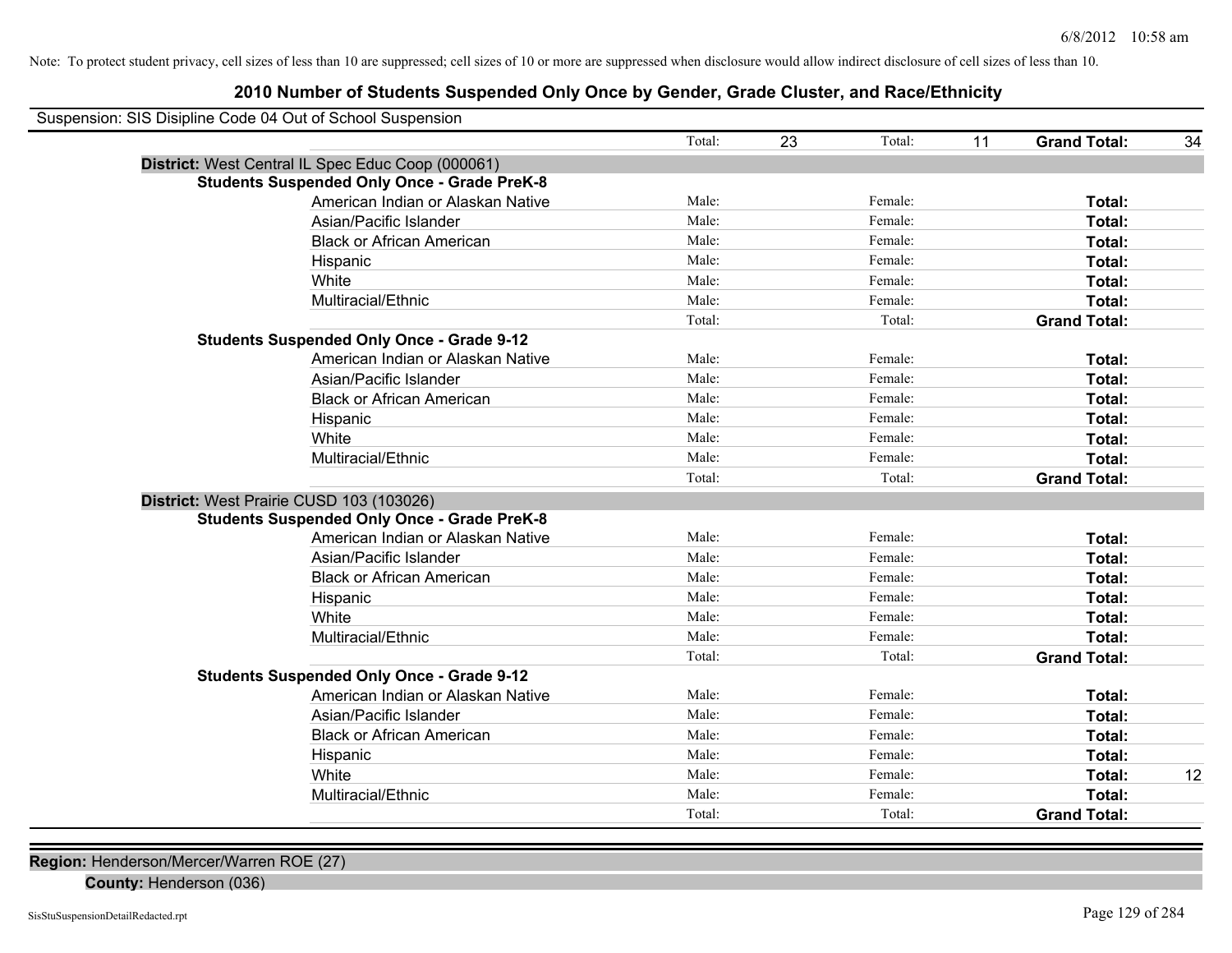| Suspension: SIS Disipline Code 04 Out of School Suspension |                                                      |        |         |                     |    |
|------------------------------------------------------------|------------------------------------------------------|--------|---------|---------------------|----|
|                                                            | District: West Central CUSD 235 (235026)             |        |         |                     |    |
|                                                            | <b>Students Suspended Only Once - Grade PreK-8</b>   |        |         |                     |    |
|                                                            | American Indian or Alaskan Native                    | Male:  | Female: | Total:              |    |
|                                                            | Asian/Pacific Islander                               | Male:  | Female: | Total:              |    |
|                                                            | <b>Black or African American</b>                     | Male:  | Female: | Total:              |    |
|                                                            | Hispanic                                             | Male:  | Female: | Total:              |    |
|                                                            | White                                                | Male:  | Female: | Total:              |    |
|                                                            | Multiracial/Ethnic                                   | Male:  | Female: | Total:              |    |
|                                                            |                                                      | Total: | Total:  | <b>Grand Total:</b> |    |
|                                                            | <b>Students Suspended Only Once - Grade 9-12</b>     |        |         |                     |    |
|                                                            | American Indian or Alaskan Native                    | Male:  | Female: | Total:              |    |
|                                                            | Asian/Pacific Islander                               | Male:  | Female: | Total:              |    |
|                                                            | <b>Black or African American</b>                     | Male:  | Female: | Total:              |    |
|                                                            | Hispanic                                             | Male:  | Female: | Total:              |    |
|                                                            | White                                                | Male:  | Female: | Total:              | 27 |
|                                                            | Multiracial/Ethnic                                   | Male:  | Female: | Total:              |    |
|                                                            |                                                      | Total: | Total:  | <b>Grand Total:</b> |    |
| County: Mercer (066)                                       |                                                      |        |         |                     |    |
|                                                            | District: Mercer County School District 404 (404026) |        |         |                     |    |
|                                                            | <b>Students Suspended Only Once - Grade PreK-8</b>   |        |         |                     |    |
|                                                            | American Indian or Alaskan Native                    | Male:  | Female: | Total:              |    |
|                                                            | Asian/Pacific Islander                               | Male:  | Female: | Total:              |    |
|                                                            | <b>Black or African American</b>                     | Male:  | Female: | Total:              |    |
|                                                            | Hispanic                                             | Male:  | Female: | Total:              |    |
|                                                            | White                                                | Male:  | Female: | Total:              | 12 |
|                                                            | Multiracial/Ethnic                                   | Male:  | Female: | Total:              |    |
|                                                            |                                                      | Total: | Total:  | <b>Grand Total:</b> |    |
|                                                            | <b>Students Suspended Only Once - Grade 9-12</b>     |        |         |                     |    |
|                                                            | American Indian or Alaskan Native                    | Male:  | Female: | Total:              |    |
|                                                            | Asian/Pacific Islander                               | Male:  | Female: | Total:              |    |
|                                                            | <b>Black or African American</b>                     | Male:  | Female: | Total:              |    |
|                                                            | Hispanic                                             | Male:  | Female: | Total:              |    |
|                                                            | White                                                | Male:  | Female: | Total:              | 21 |
|                                                            | Multiracial/Ethnic                                   | Male:  | Female: | Total:              |    |
|                                                            |                                                      | Total: | Total:  | <b>Grand Total:</b> |    |
| County: Warren (094)                                       |                                                      |        |         |                     |    |
|                                                            | District: Monmouth-Roseville CUSD 238 (238026)       |        |         |                     |    |
|                                                            | <b>Students Suspended Only Once - Grade PreK-8</b>   |        |         |                     |    |
|                                                            | American Indian or Alaskan Native                    | Male:  | Female: | Total:              |    |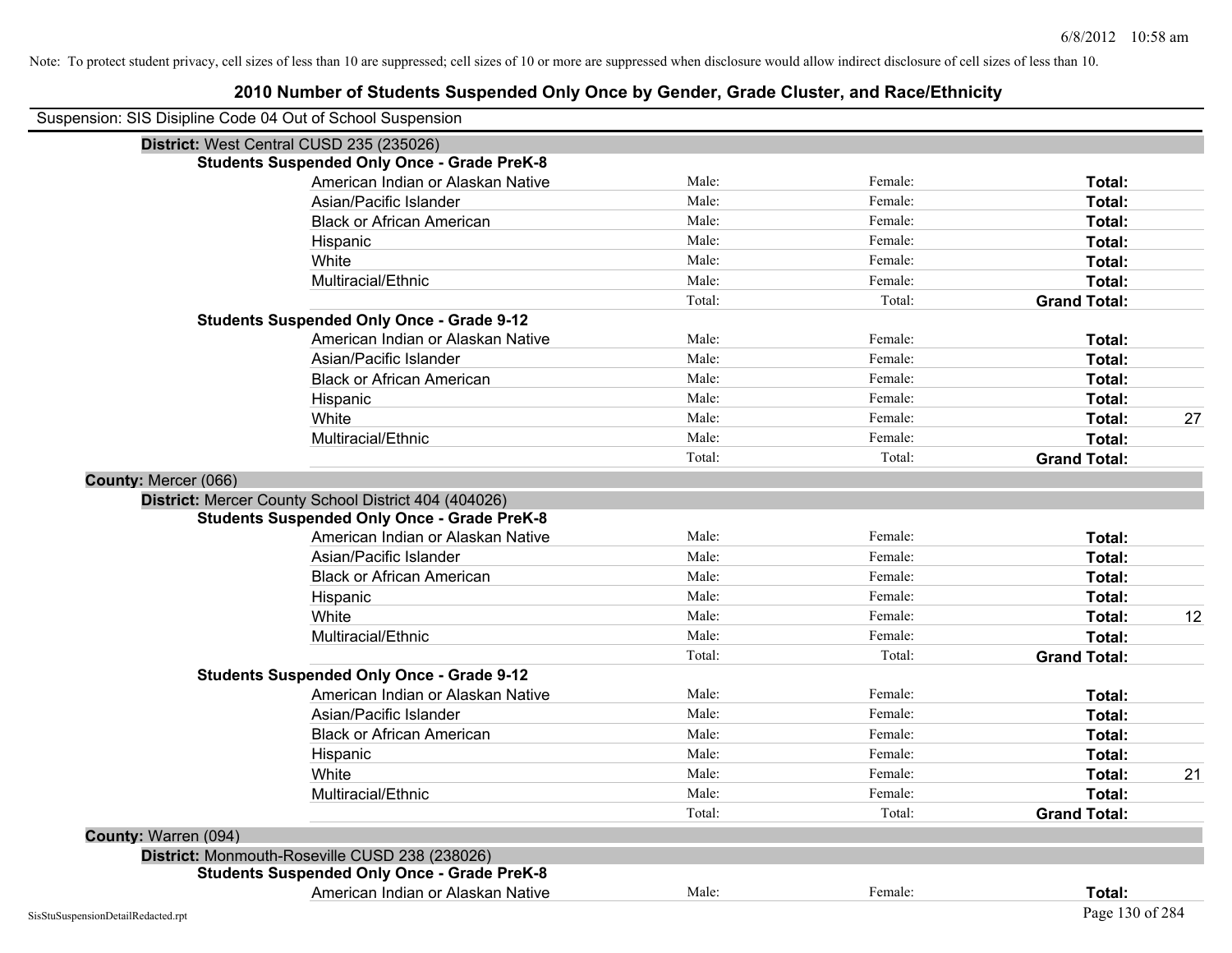| Suspension: SIS Disipline Code 04 Out of School Suspension |                                                    |        |         |                     |    |
|------------------------------------------------------------|----------------------------------------------------|--------|---------|---------------------|----|
|                                                            | Asian/Pacific Islander                             | Male:  | Female: | Total:              |    |
|                                                            | <b>Black or African American</b>                   | Male:  | Female: | Total:              |    |
|                                                            | Hispanic                                           | Male:  | Female: | Total:              |    |
|                                                            | White                                              | Male:  | Female: | Total:              |    |
|                                                            | Multiracial/Ethnic                                 | Male:  | Female: | Total:              |    |
|                                                            |                                                    | Total: | Total:  | <b>Grand Total:</b> |    |
| District: United CUSD 304 (304026)                         |                                                    |        |         |                     |    |
|                                                            | <b>Students Suspended Only Once - Grade PreK-8</b> |        |         |                     |    |
|                                                            | American Indian or Alaskan Native                  | Male:  | Female: | Total:              |    |
|                                                            | Asian/Pacific Islander                             | Male:  | Female: | Total:              |    |
|                                                            | <b>Black or African American</b>                   | Male:  | Female: | Total:              |    |
|                                                            | Hispanic                                           | Male:  | Female: | Total:              |    |
|                                                            | White                                              | Male:  | Female: | Total:              | 14 |
|                                                            | Multiracial/Ethnic                                 | Male:  | Female: | Total:              |    |
|                                                            |                                                    | Total: | Total:  | <b>Grand Total:</b> |    |
|                                                            | <b>Students Suspended Only Once - Grade 9-12</b>   |        |         |                     |    |
|                                                            | American Indian or Alaskan Native                  | Male:  | Female: | Total:              |    |
|                                                            | Asian/Pacific Islander                             | Male:  | Female: | Total:              |    |
|                                                            | <b>Black or African American</b>                   | Male:  | Female: | Total:              |    |
|                                                            | Hispanic                                           | Male:  | Female: | Total:              |    |
|                                                            | White                                              | Male:  | Female: | Total:              |    |
|                                                            | Multiracial/Ethnic                                 | Male:  | Female: | Total:              |    |
|                                                            |                                                    | Total: | Total:  | <b>Grand Total:</b> |    |
|                                                            |                                                    |        |         |                     |    |
| Region: Iroquois/Kankakee ROE (32)                         |                                                    |        |         |                     |    |
| County: Iroquois (038)                                     |                                                    |        |         |                     |    |
| District: Central CUSD 4 (004026)                          |                                                    |        |         |                     |    |
|                                                            | <b>Students Suspended Only Once - Grade PreK-8</b> |        |         |                     |    |
|                                                            | American Indian or Alaskan Native                  | Male:  | Female: | Total:              |    |
|                                                            | Asian/Pacific Islander                             | Male:  | Female: | Total:              |    |
|                                                            | <b>Black or African American</b>                   | Male:  | Female: | Total:              |    |
|                                                            | Hispanic                                           | Male:  | Female: | Total:              |    |
|                                                            | White                                              | Male:  | Female: | Total:              | 11 |
|                                                            | Multiracial/Ethnic                                 | Male:  | Female: | Total:              |    |
|                                                            |                                                    | Total: | Total:  | <b>Grand Total:</b> |    |
|                                                            | <b>Students Suspended Only Once - Grade 9-12</b>   |        |         |                     |    |
|                                                            | American Indian or Alaskan Native                  | Male:  | Female: | Total:              |    |
|                                                            | Asian/Pacific Islander                             | Male:  | Female: | Total:              |    |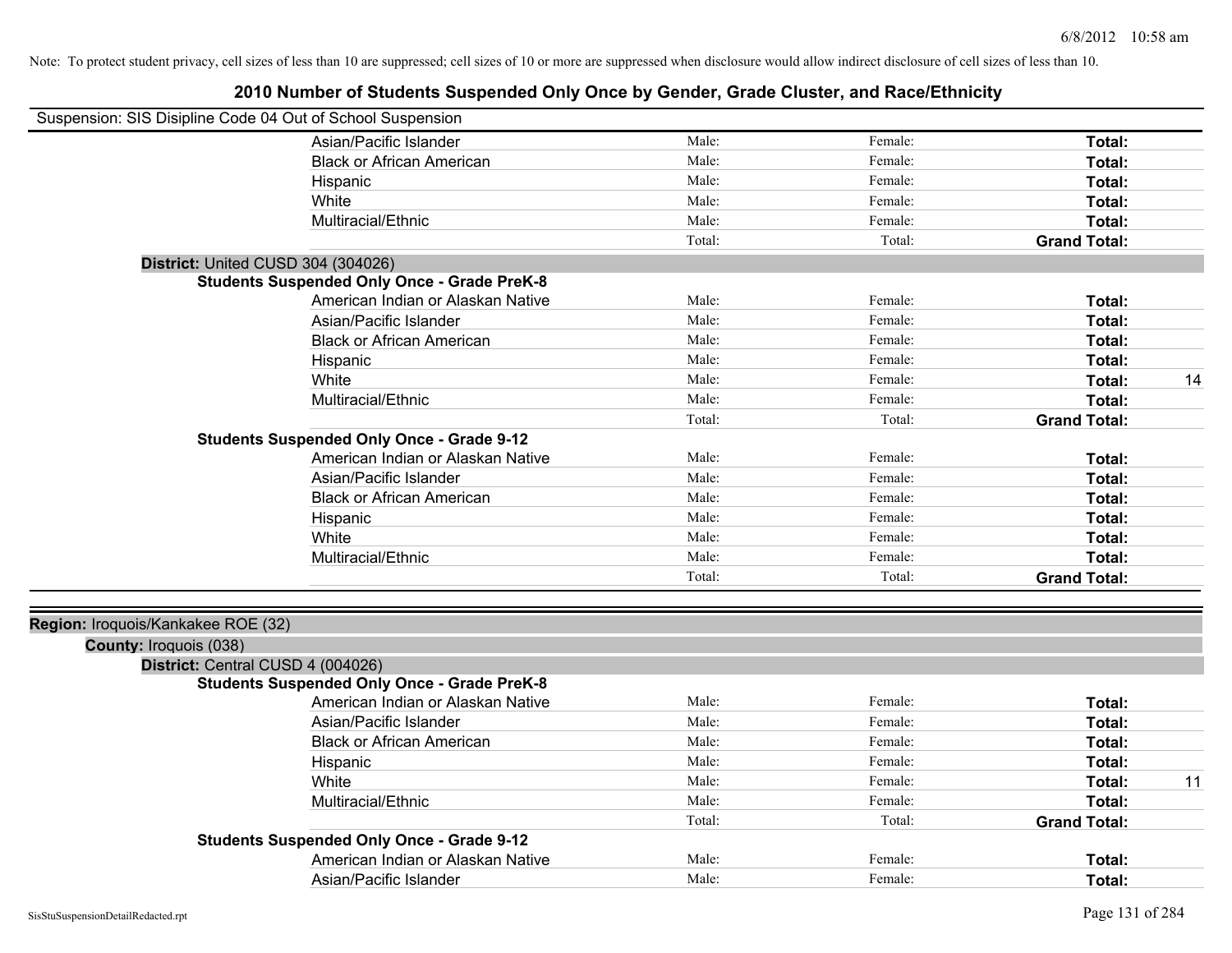| Suspension: SIS Disipline Code 04 Out of School Suspension |                                                    |        |         |                     |    |
|------------------------------------------------------------|----------------------------------------------------|--------|---------|---------------------|----|
|                                                            | <b>Black or African American</b>                   | Male:  | Female: | Total:              |    |
|                                                            | Hispanic                                           | Male:  | Female: | Total:              |    |
|                                                            | White                                              | Male:  | Female: | Total:              | 15 |
|                                                            | Multiracial/Ethnic                                 | Male:  | Female: | Total:              |    |
|                                                            |                                                    | Total: | Total:  | <b>Grand Total:</b> |    |
| District: Cissna Park CUSD 6 (006026)                      |                                                    |        |         |                     |    |
|                                                            | <b>Students Suspended Only Once - Grade 9-12</b>   |        |         |                     |    |
|                                                            | American Indian or Alaskan Native                  | Male:  | Female: | Total:              |    |
|                                                            | Asian/Pacific Islander                             | Male:  | Female: | Total:              |    |
|                                                            | <b>Black or African American</b>                   | Male:  | Female: | Total:              |    |
|                                                            | Hispanic                                           | Male:  | Female: | Total:              |    |
|                                                            | White                                              | Male:  | Female: | Total:              |    |
|                                                            | Multiracial/Ethnic                                 | Male:  | Female: | Total:              |    |
|                                                            |                                                    | Total: | Total:  | <b>Grand Total:</b> |    |
| District: Donovan CUSD 3 (003026)                          |                                                    |        |         |                     |    |
|                                                            | <b>Students Suspended Only Once - Grade PreK-8</b> |        |         |                     |    |
|                                                            | American Indian or Alaskan Native                  | Male:  | Female: | Total:              |    |
|                                                            | Asian/Pacific Islander                             | Male:  | Female: | Total:              |    |
|                                                            | <b>Black or African American</b>                   | Male:  | Female: | Total:              |    |
|                                                            | Hispanic                                           | Male:  | Female: | Total:              |    |
|                                                            | White                                              | Male:  | Female: | Total:              |    |
|                                                            | Multiracial/Ethnic                                 | Male:  | Female: | Total:              |    |
|                                                            |                                                    | Total: | Total:  | <b>Grand Total:</b> |    |
|                                                            | <b>Students Suspended Only Once - Grade 9-12</b>   |        |         |                     |    |
|                                                            | American Indian or Alaskan Native                  | Male:  | Female: | Total:              |    |
|                                                            | Asian/Pacific Islander                             | Male:  | Female: | Total:              |    |
|                                                            | <b>Black or African American</b>                   | Male:  | Female: | Total:              |    |
|                                                            | Hispanic                                           | Male:  | Female: | Total:              |    |
|                                                            | White                                              | Male:  | Female: | Total:              |    |
|                                                            | Multiracial/Ethnic                                 | Male:  | Female: | Total:              |    |
|                                                            |                                                    | Total: | Total:  | <b>Grand Total:</b> |    |
|                                                            | District: Iroquois County CUSD 9 (009026)          |        |         |                     |    |
|                                                            | <b>Students Suspended Only Once - Grade PreK-8</b> |        |         |                     |    |
|                                                            | American Indian or Alaskan Native                  | Male:  | Female: | Total:              |    |
|                                                            | Asian/Pacific Islander                             | Male:  | Female: | Total:              |    |
|                                                            | <b>Black or African American</b>                   | Male:  | Female: | Total:              |    |
|                                                            | Hispanic                                           | Male:  | Female: | Total:              |    |
|                                                            | White                                              | Male:  | Female: | Total:              | 15 |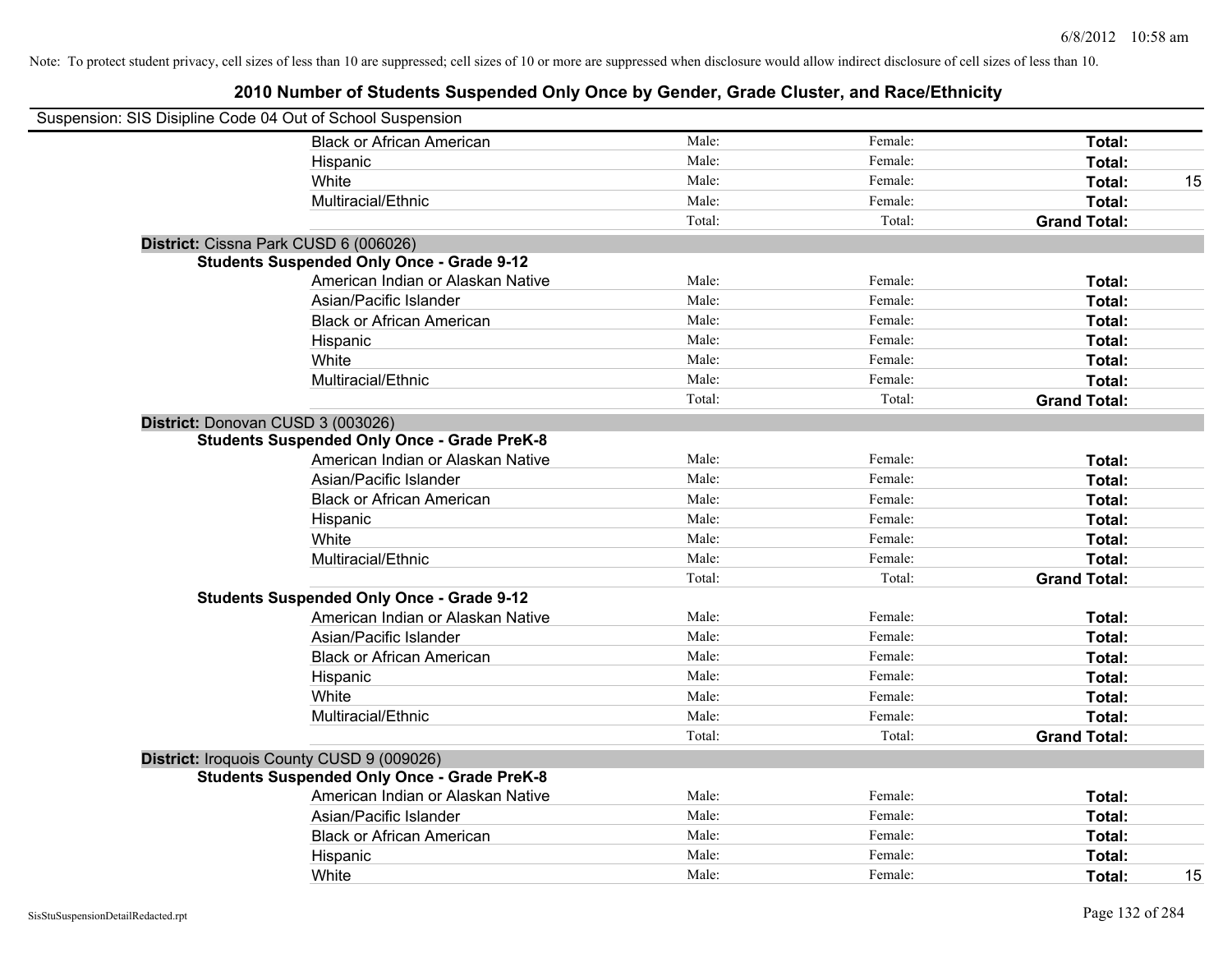# **2010 Number of Students Suspended Only Once by Gender, Grade Cluster, and Race/Ethnicity**

| Suspension: SIS Disipline Code 04 Out of School Suspension |        |         |                     |    |
|------------------------------------------------------------|--------|---------|---------------------|----|
| Multiracial/Ethnic                                         | Male:  | Female: | Total:              |    |
|                                                            | Total: | Total:  | <b>Grand Total:</b> |    |
| <b>Students Suspended Only Once - Grade 9-12</b>           |        |         |                     |    |
| American Indian or Alaskan Native                          | Male:  | Female: | Total:              |    |
| Asian/Pacific Islander                                     | Male:  | Female: | Total:              |    |
| <b>Black or African American</b>                           | Male:  | Female: | Total:              |    |
| Hispanic                                                   | Male:  | Female: | Total:              |    |
| White                                                      | Male:  | Female: | Total:              | 17 |
| Multiracial/Ethnic                                         | Male:  | Female: | Total:              |    |
|                                                            | Total: | Total:  | <b>Grand Total:</b> |    |
| District: Iroquois West CUSD 10 (010026)                   |        |         |                     |    |
| <b>Students Suspended Only Once - Grade PreK-8</b>         |        |         |                     |    |
| American Indian or Alaskan Native                          | Male:  | Female: | Total:              |    |
| Asian/Pacific Islander                                     | Male:  | Female: | Total:              |    |
| <b>Black or African American</b>                           | Male:  | Female: | Total:              |    |
| Hispanic                                                   | Male:  | Female: | Total:              |    |
| White                                                      | Male:  | Female: | Total:              |    |
| Multiracial/Ethnic                                         | Male:  | Female: | Total:              |    |
|                                                            | Total: | Total:  | <b>Grand Total:</b> |    |
| <b>Students Suspended Only Once - Grade 9-12</b>           |        |         |                     |    |
| American Indian or Alaskan Native                          | Male:  | Female: | Total:              |    |
| Asian/Pacific Islander                                     | Male:  | Female: | Total:              |    |
| <b>Black or African American</b>                           | Male:  | Female: | Total:              |    |
| Hispanic                                                   | Male:  | Female: | Total:              |    |
| White                                                      | Male:  | Female: | Total:              | 15 |
| Multiracial/Ethnic                                         | Male:  | Female: | Total:              |    |
|                                                            | Total: | Total:  | <b>Grand Total:</b> |    |
| District: Milford CCSD 280 (280004)                        |        |         |                     |    |
| <b>Students Suspended Only Once - Grade PreK-8</b>         |        |         |                     |    |
| American Indian or Alaskan Native                          | Male:  | Female: | Total:              |    |
| Asian/Pacific Islander                                     | Male:  | Female: | Total:              |    |
| <b>Black or African American</b>                           | Male:  | Female: | Total:              |    |
| Hispanic                                                   | Male:  | Female: | Total:              |    |
| White                                                      | Male:  | Female: | Total:              |    |
| Multiracial/Ethnic                                         | Male:  | Female: | Total:              |    |
|                                                            | Total: | Total:  | <b>Grand Total:</b> |    |
| $B_{1}$ , (a) (4) Millional Trans LIOD, 000 (000047)       |        |         |                     |    |

**District:** Milford Twp HSD 233 (233017) **Students Suspended Only Once - Grade 9-12**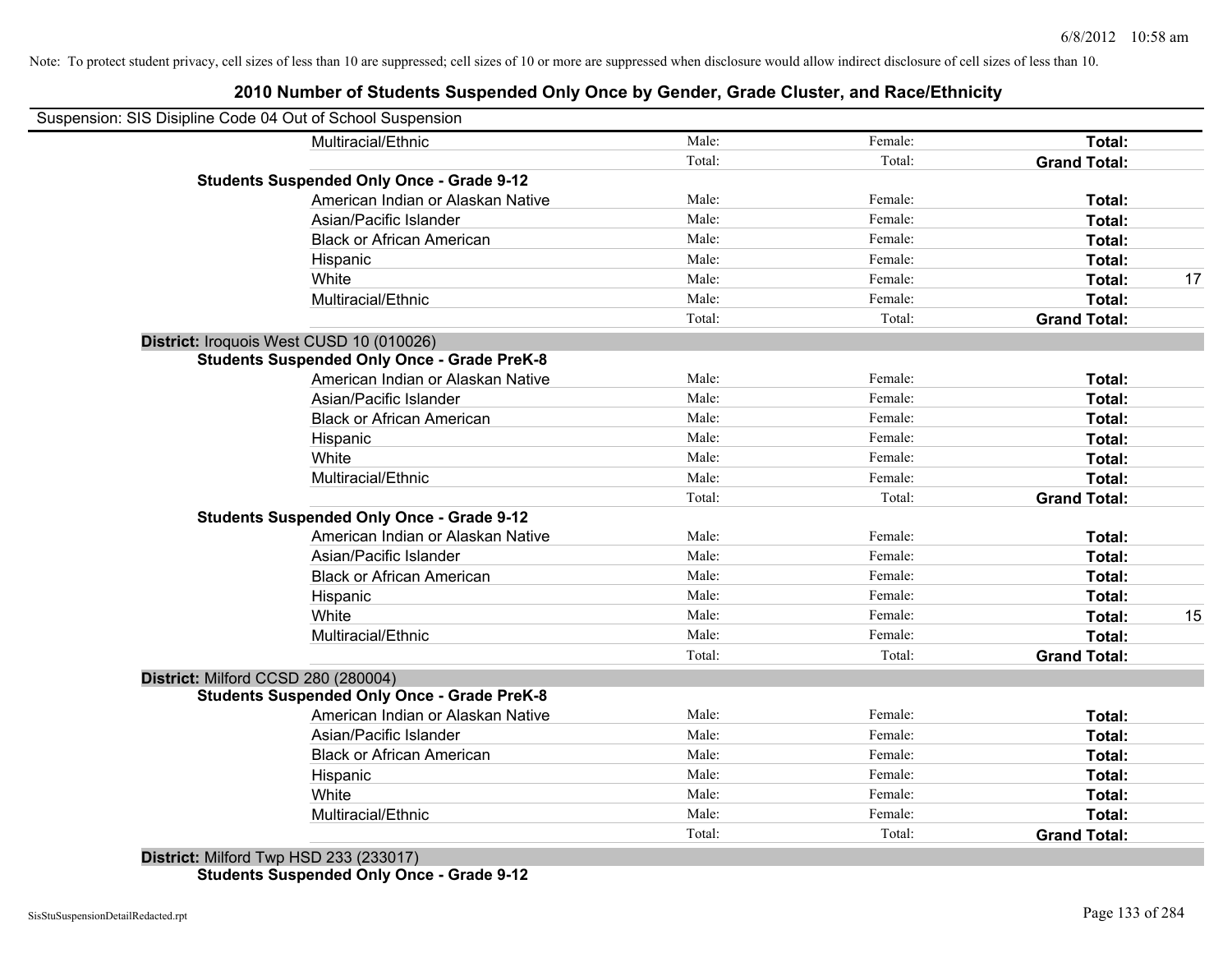| Suspension: SIS Disipline Code 04 Out of School Suspension |                                                    |        |    |         |    |                     |    |
|------------------------------------------------------------|----------------------------------------------------|--------|----|---------|----|---------------------|----|
|                                                            | American Indian or Alaskan Native                  | Male:  |    | Female: |    | Total:              |    |
|                                                            | Asian/Pacific Islander                             | Male:  |    | Female: |    | Total:              |    |
|                                                            | <b>Black or African American</b>                   | Male:  |    | Female: |    | Total:              |    |
|                                                            | Hispanic                                           | Male:  |    | Female: |    | Total:              |    |
|                                                            | White                                              | Male:  |    | Female: |    | Total:              |    |
|                                                            | Multiracial/Ethnic                                 | Male:  |    | Female: |    | Total:              |    |
|                                                            |                                                    | Total: |    | Total:  |    | <b>Grand Total:</b> |    |
| County: Kankakee (046)                                     |                                                    |        |    |         |    |                     |    |
| District: Bourbonnais SD 53 (053002)                       |                                                    |        |    |         |    |                     |    |
|                                                            | <b>Students Suspended Only Once - Grade PreK-8</b> |        |    |         |    |                     |    |
|                                                            | American Indian or Alaskan Native                  | Male:  |    | Female: |    | Total:              |    |
|                                                            | Asian/Pacific Islander                             | Male:  |    | Female: |    | Total:              |    |
|                                                            | <b>Black or African American</b>                   | Male:  |    | Female: |    | Total:              | 11 |
|                                                            | Hispanic                                           | Male:  |    | Female: |    | Total:              |    |
|                                                            | White                                              | Male:  |    | Female: |    | Total:              | 28 |
|                                                            | Multiracial/Ethnic                                 | Male:  |    | Female: |    | Total:              |    |
|                                                            |                                                    | Total: |    | Total:  |    | <b>Grand Total:</b> |    |
|                                                            | District: Bradley Bourbonnais CHSD 307 (307016)    |        |    |         |    |                     |    |
|                                                            | <b>Students Suspended Only Once - Grade 9-12</b>   |        |    |         |    |                     |    |
|                                                            | American Indian or Alaskan Native                  | Male:  |    | Female: |    | Total:              |    |
|                                                            | Asian/Pacific Islander                             | Male:  |    | Female: |    | Total:              |    |
|                                                            | <b>Black or African American</b>                   | Male:  |    | Female: |    | Total:              | 23 |
|                                                            | Hispanic                                           | Male:  |    | Female: |    | Total:              | 10 |
|                                                            | White                                              | Male:  | 62 | Female: | 27 | Total:              | 89 |
|                                                            | Multiracial/Ethnic                                 | Male:  |    | Female: |    | Total:              |    |
|                                                            |                                                    | Total: |    | Total:  |    | <b>Grand Total:</b> |    |
| District: Bradley SD 61 (061002)                           |                                                    |        |    |         |    |                     |    |
|                                                            | <b>Students Suspended Only Once - Grade PreK-8</b> |        |    |         |    |                     |    |
|                                                            | American Indian or Alaskan Native                  | Male:  |    | Female: |    | Total:              |    |
|                                                            | Asian/Pacific Islander                             | Male:  |    | Female: |    | Total:              |    |
|                                                            | <b>Black or African American</b>                   | Male:  |    | Female: |    | Total:              |    |
|                                                            | Hispanic                                           | Male:  |    | Female: |    | Total:              |    |
|                                                            | White                                              | Male:  | 21 | Female: | 11 | Total:              | 32 |
|                                                            | Multiracial/Ethnic                                 | Male:  |    | Female: |    | Total:              |    |
|                                                            |                                                    | Total: |    | Total:  |    | <b>Grand Total:</b> | 43 |
| District: Grant Park CUSD 6 (006026)                       |                                                    |        |    |         |    |                     |    |
|                                                            | <b>Students Suspended Only Once - Grade PreK-8</b> |        |    |         |    |                     |    |
|                                                            | American Indian or Alaskan Native                  | Male:  |    | Female: |    | Total:              |    |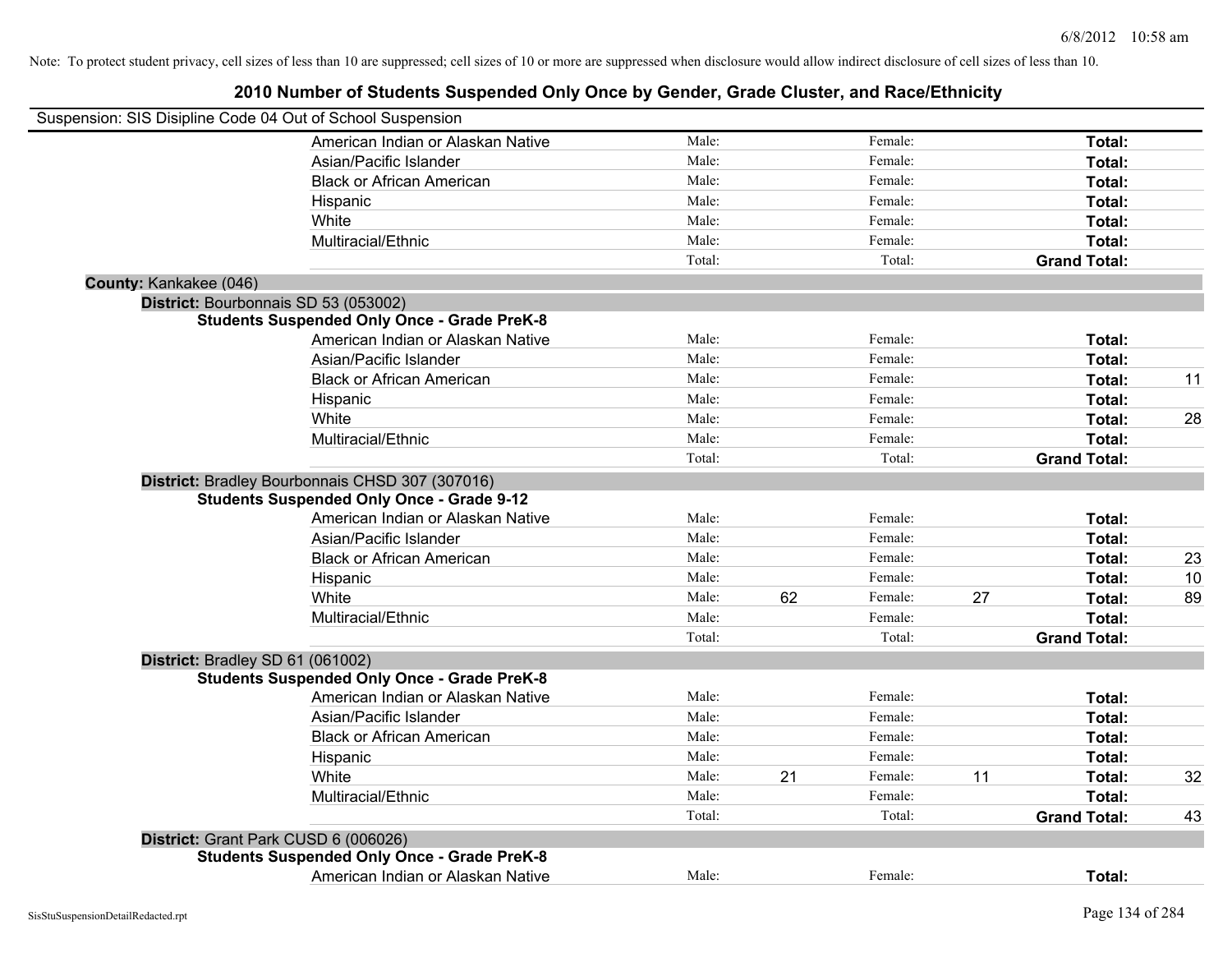| Suspension: SIS Disipline Code 04 Out of School Suspension |        |     |         |    |                     |     |
|------------------------------------------------------------|--------|-----|---------|----|---------------------|-----|
| Asian/Pacific Islander                                     | Male:  |     | Female: |    | Total:              |     |
| <b>Black or African American</b>                           | Male:  |     | Female: |    | Total:              |     |
| Hispanic                                                   | Male:  |     | Female: |    | Total:              |     |
| White                                                      | Male:  |     | Female: |    | Total:              |     |
| Multiracial/Ethnic                                         | Male:  |     | Female: |    | Total:              |     |
|                                                            | Total: |     | Total:  |    | <b>Grand Total:</b> |     |
| <b>Students Suspended Only Once - Grade 9-12</b>           |        |     |         |    |                     |     |
| American Indian or Alaskan Native                          | Male:  |     | Female: |    | Total:              |     |
| Asian/Pacific Islander                                     | Male:  |     | Female: |    | Total:              |     |
| <b>Black or African American</b>                           | Male:  |     | Female: |    | Total:              |     |
| Hispanic                                                   | Male:  |     | Female: |    | Total:              |     |
| White                                                      | Male:  |     | Female: |    | Total:              | 10  |
| Multiracial/Ethnic                                         | Male:  |     | Female: |    | Total:              |     |
|                                                            | Total: |     | Total:  |    | <b>Grand Total:</b> |     |
| District: Herscher CUSD 2 (002026)                         |        |     |         |    |                     |     |
| <b>Students Suspended Only Once - Grade 9-12</b>           |        |     |         |    |                     |     |
| American Indian or Alaskan Native                          | Male:  |     | Female: |    | Total:              |     |
| Asian/Pacific Islander                                     | Male:  |     | Female: |    | Total:              |     |
| <b>Black or African American</b>                           | Male:  |     | Female: |    | Total:              |     |
| Hispanic                                                   | Male:  |     | Female: |    | Total:              |     |
| White                                                      | Male:  |     | Female: |    | Total:              |     |
| Multiracial/Ethnic                                         | Male:  |     | Female: |    | Total:              |     |
|                                                            | Total: |     | Total:  |    | <b>Grand Total:</b> |     |
| District: Kankakee SD 111 (111025)                         |        |     |         |    |                     |     |
| <b>Students Suspended Only Once - Grade PreK-8</b>         |        |     |         |    |                     |     |
| American Indian or Alaskan Native                          | Male:  |     | Female: |    | Total:              |     |
| Asian/Pacific Islander                                     | Male:  |     | Female: |    | Total:              |     |
| <b>Black or African American</b>                           | Male:  | 123 | Female: | 83 | Total:              | 206 |
| Hispanic                                                   | Male:  | 29  | Female: | 11 | Total:              | 40  |
| White                                                      | Male:  |     | Female: |    | Total:              | 28  |
| Multiracial/Ethnic                                         | Male:  |     | Female: |    | Total:              |     |
|                                                            | Total: |     | Total:  |    | <b>Grand Total:</b> |     |
| <b>Students Suspended Only Once - Grade 9-12</b>           |        |     |         |    |                     |     |
| American Indian or Alaskan Native                          | Male:  |     | Female: |    | Total:              |     |
| Asian/Pacific Islander                                     | Male:  |     | Female: |    | Total:              |     |
| <b>Black or African American</b>                           | Male:  | 71  | Female: | 58 | Total:              | 129 |
| Hispanic                                                   | Male:  |     | Female: |    | Total:              | 26  |
| White                                                      | Male:  |     | Female: |    | Total:              | 23  |
| Multiracial/Ethnic                                         | Male:  |     | Female: |    | Total:              |     |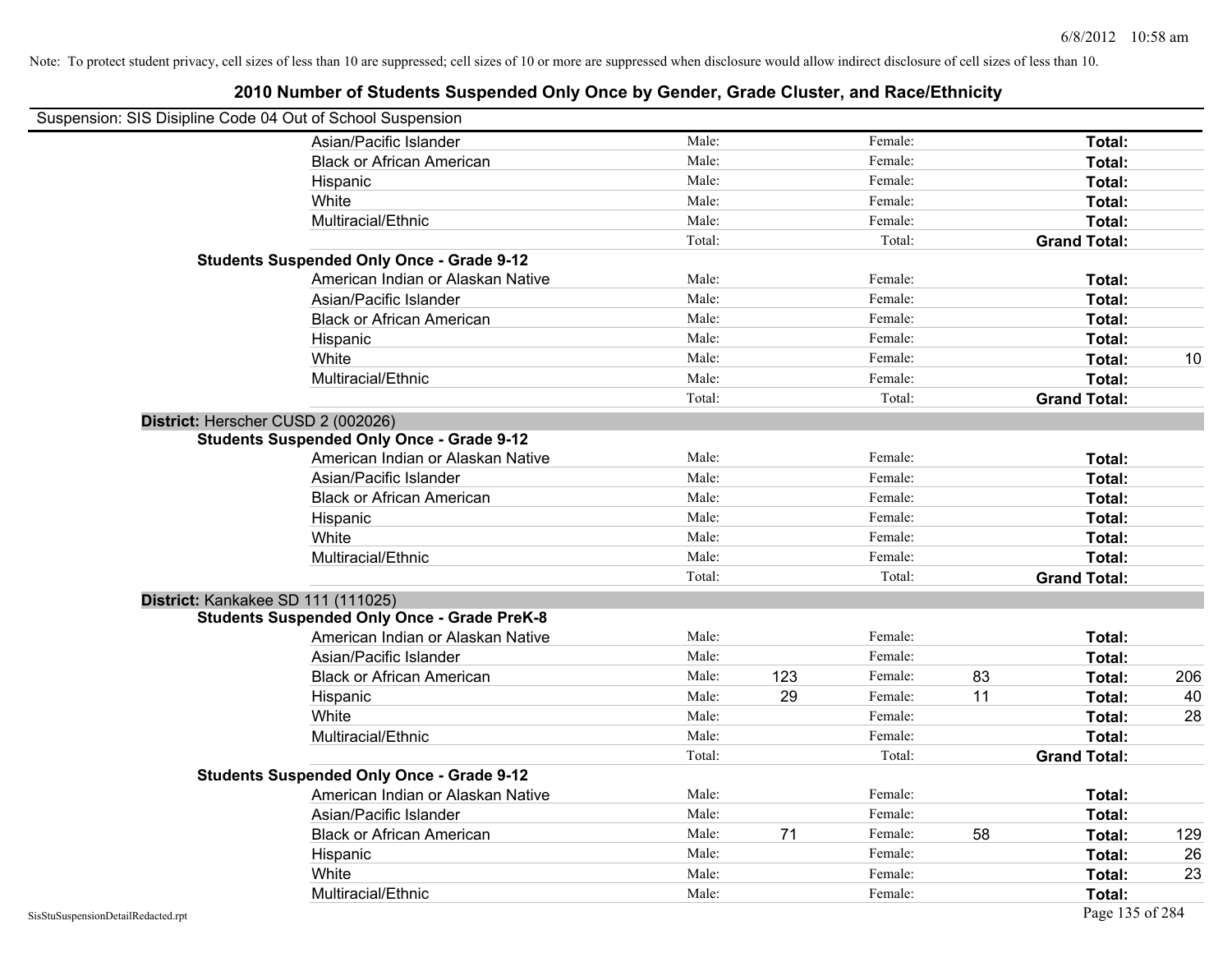# **2010 Number of Students Suspended Only Once by Gender, Grade Cluster, and Race/Ethnicity**

| Suspension: SIS Disipline Code 04 Out of School Suspension |        |    |         |    |                     |    |
|------------------------------------------------------------|--------|----|---------|----|---------------------|----|
|                                                            | Total: |    | Total:  |    | <b>Grand Total:</b> |    |
| District: Manteno CUSD 5 (005026)                          |        |    |         |    |                     |    |
| <b>Students Suspended Only Once - Grade PreK-8</b>         |        |    |         |    |                     |    |
| American Indian or Alaskan Native                          | Male:  |    | Female: |    | Total:              |    |
| Asian/Pacific Islander                                     | Male:  |    | Female: |    | Total:              |    |
| <b>Black or African American</b>                           | Male:  |    | Female: |    | Total:              |    |
| Hispanic                                                   | Male:  |    | Female: |    | Total:              |    |
| White                                                      | Male:  |    | Female: |    | Total:              |    |
| Multiracial/Ethnic                                         | Male:  |    | Female: |    | Total:              |    |
|                                                            | Total: |    | Total:  |    | <b>Grand Total:</b> |    |
| <b>Students Suspended Only Once - Grade 9-12</b>           |        |    |         |    |                     |    |
| American Indian or Alaskan Native                          | Male:  |    | Female: |    | Total:              |    |
| Asian/Pacific Islander                                     | Male:  |    | Female: |    | Total:              |    |
| <b>Black or African American</b>                           | Male:  |    | Female: |    | Total:              |    |
| Hispanic                                                   | Male:  |    | Female: |    | Total:              |    |
| White                                                      | Male:  |    | Female: |    | Total:              | 26 |
| Multiracial/Ethnic                                         | Male:  |    | Female: |    | Total:              |    |
|                                                            | Total: |    | Total:  |    | <b>Grand Total:</b> |    |
| District: Momence CUSD 1 (001026)                          |        |    |         |    |                     |    |
| <b>Students Suspended Only Once - Grade PreK-8</b>         |        |    |         |    |                     |    |
| American Indian or Alaskan Native                          | Male:  |    | Female: |    | Total:              |    |
| Asian/Pacific Islander                                     | Male:  |    | Female: |    | Total:              |    |
| <b>Black or African American</b>                           | Male:  |    | Female: |    | Total:              |    |
| Hispanic                                                   | Male:  |    | Female: |    | Total:              |    |
| White                                                      | Male:  |    | Female: |    | Total:              |    |
| Multiracial/Ethnic                                         | Male:  |    | Female: |    | Total:              |    |
|                                                            | Total: |    | Total:  |    | <b>Grand Total:</b> |    |
| District: Pembroke CCSD 259 (259004)                       |        |    |         |    |                     |    |
| <b>Students Suspended Only Once - Grade PreK-8</b>         |        |    |         |    |                     |    |
| American Indian or Alaskan Native                          | Male:  |    | Female: |    | Total:              |    |
| Asian/Pacific Islander                                     | Male:  |    | Female: |    | Total:              |    |
| <b>Black or African American</b>                           | Male:  | 19 | Female: | 10 | Total:              | 29 |
| Hispanic                                                   | Male:  |    | Female: |    | Total:              |    |
| White                                                      | Male:  |    | Female: |    | Total:              |    |
| Multiracial/Ethnic                                         | Male:  |    | Female: |    | <b>Total:</b>       |    |
|                                                            | Total: |    | Total:  |    | <b>Grand Total:</b> |    |

**District:** St Anne CCSD 256 (256004) **Students Suspended Only Once - Grade PreK-8**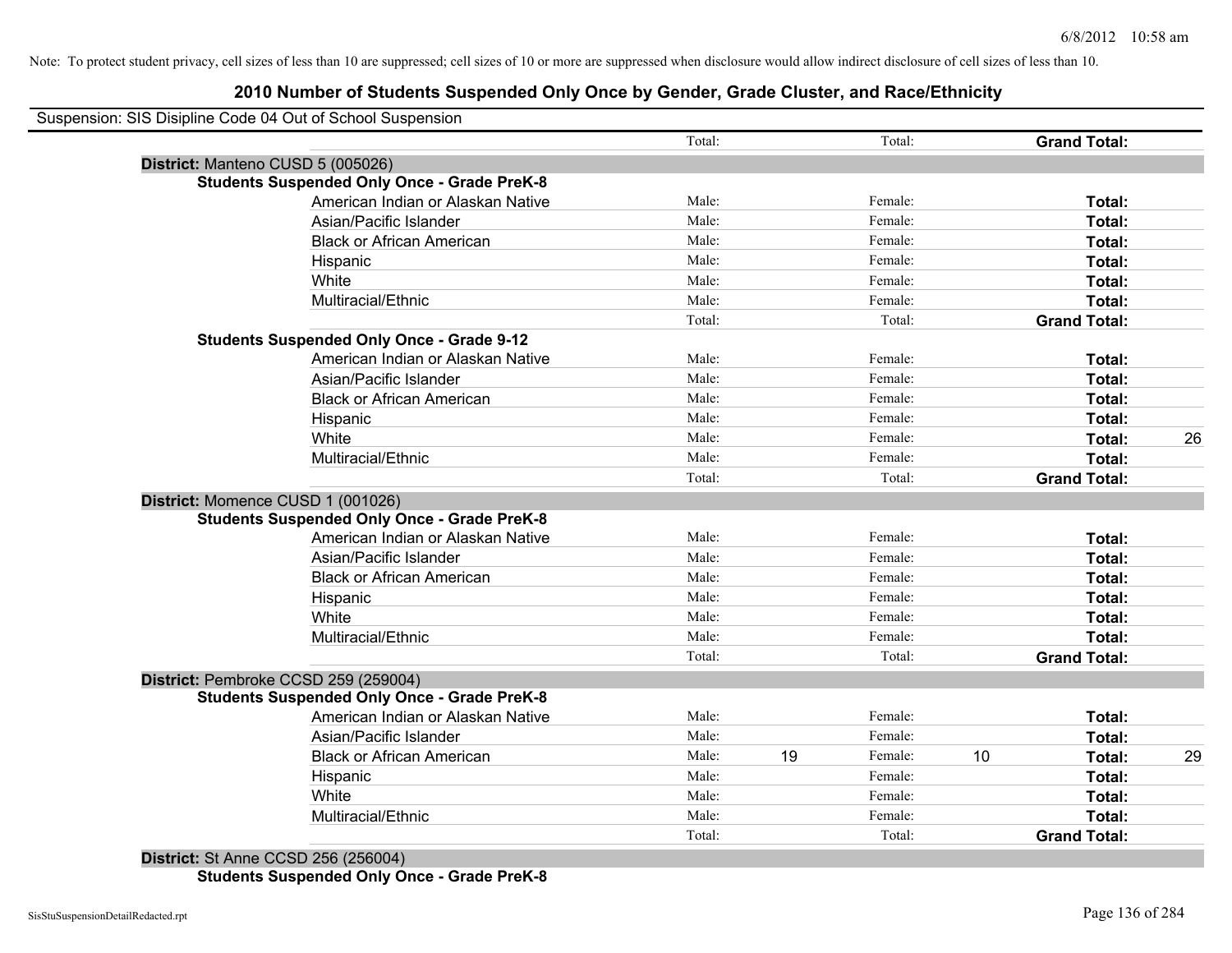|                                 | Suspension: SIS Disipline Code 04 Out of School Suspension |        |         |                     |    |
|---------------------------------|------------------------------------------------------------|--------|---------|---------------------|----|
|                                 | American Indian or Alaskan Native                          | Male:  | Female: | Total:              |    |
|                                 | Asian/Pacific Islander                                     | Male:  | Female: | Total:              |    |
|                                 | <b>Black or African American</b>                           | Male:  | Female: | Total:              |    |
|                                 | Hispanic                                                   | Male:  | Female: | Total:              |    |
|                                 | White                                                      | Male:  | Female: | Total:              |    |
|                                 | Multiracial/Ethnic                                         | Male:  | Female: | Total:              |    |
|                                 |                                                            | Total: | Total:  | <b>Grand Total:</b> |    |
|                                 | District: St Anne CHSD 302 (302016)                        |        |         |                     |    |
|                                 | <b>Students Suspended Only Once - Grade 9-12</b>           |        |         |                     |    |
|                                 | American Indian or Alaskan Native                          | Male:  | Female: | Total:              |    |
|                                 | Asian/Pacific Islander                                     | Male:  | Female: | Total:              |    |
|                                 | <b>Black or African American</b>                           | Male:  | Female: | Total:              | 18 |
|                                 | Hispanic                                                   | Male:  | Female: | Total:              |    |
|                                 | White                                                      | Male:  | Female: | Total:              |    |
|                                 | Multiracial/Ethnic                                         | Male:  | Female: | Total:              |    |
|                                 |                                                            | Total: | Total:  | <b>Grand Total:</b> |    |
|                                 | District: St George CCSD 258 (258004)                      |        |         |                     |    |
|                                 | <b>Students Suspended Only Once - Grade PreK-8</b>         |        |         |                     |    |
|                                 | American Indian or Alaskan Native                          | Male:  | Female: | Total:              |    |
|                                 | Asian/Pacific Islander                                     | Male:  | Female: | Total:              |    |
|                                 | <b>Black or African American</b>                           | Male:  | Female: | Total:              |    |
|                                 | Hispanic                                                   | Male:  | Female: | Total:              |    |
|                                 | White                                                      | Male:  | Female: | Total:              |    |
|                                 | Multiracial/Ethnic                                         | Male:  | Female: | Total:              |    |
|                                 |                                                            | Total: | Total:  | <b>Grand Total:</b> |    |
| County: Non-Public School (000) |                                                            |        |         |                     |    |
|                                 | District: Iroquois/Kankakee ROE (000000)                   |        |         |                     |    |
|                                 | <b>Students Suspended Only Once - Grade PreK-8</b>         |        |         |                     |    |
|                                 | American Indian or Alaskan Native                          | Male:  | Female: | Total:              |    |
|                                 | Asian/Pacific Islander                                     | Male:  | Female: | Total:              |    |
|                                 | <b>Black or African American</b>                           | Male:  | Female: | Total:              |    |
|                                 | Hispanic                                                   | Male:  | Female: | Total:              |    |
|                                 | White                                                      | Male:  | Female: | Total:              |    |
|                                 | Multiracial/Ethnic                                         | Male:  | Female: | Total:              |    |
|                                 |                                                            | Total: | Total:  | <b>Grand Total:</b> |    |
|                                 | <b>Students Suspended Only Once - Grade 9-12</b>           |        |         |                     |    |
|                                 | American Indian or Alaskan Native                          | Male:  | Female: | <b>Total:</b>       |    |
|                                 | Asian/Pacific Islander                                     | Male:  | Female: | Total:              |    |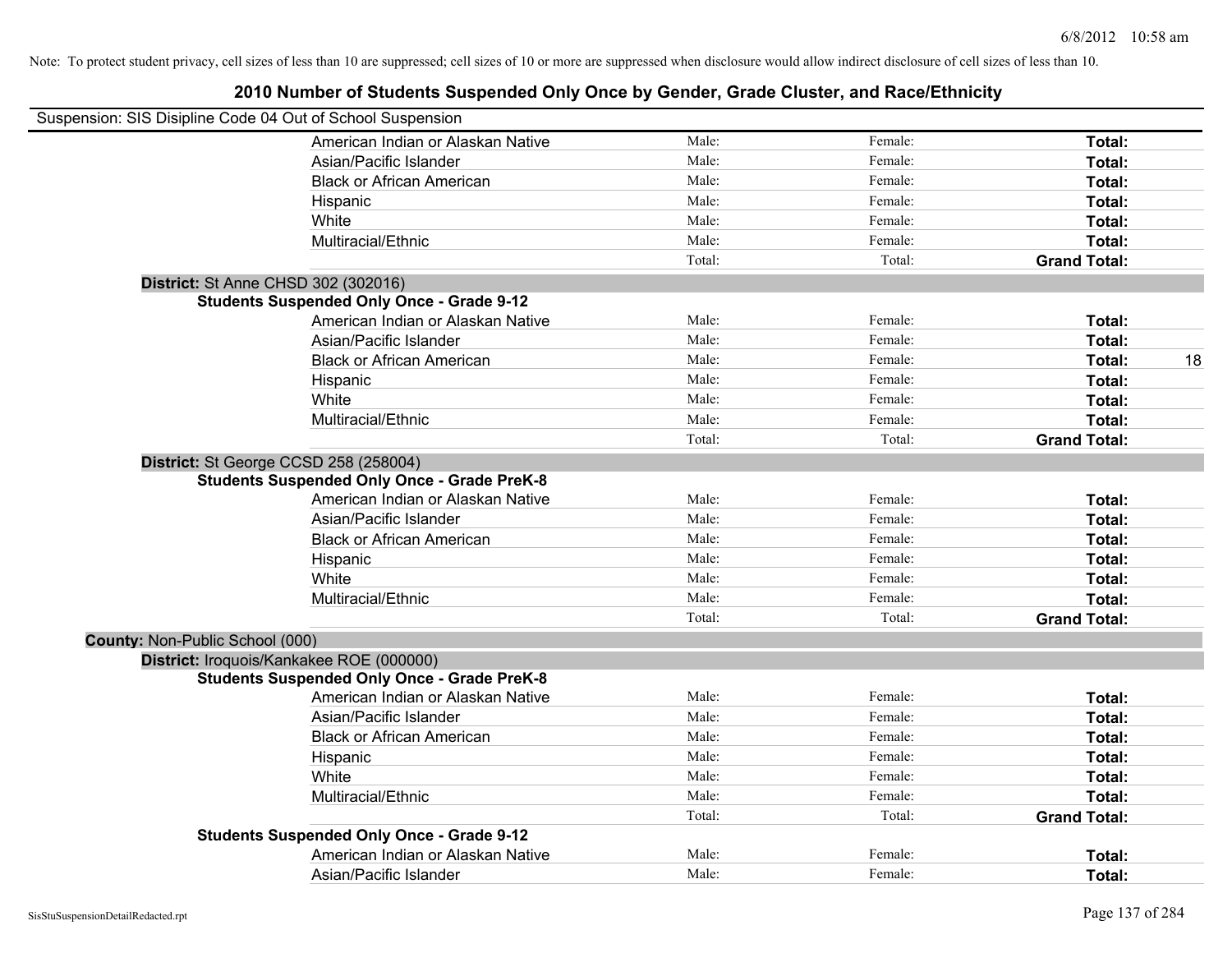|                                | Suspension: SIS Disipline Code 04 Out of School Suspension |        |    |         |    |                     |    |
|--------------------------------|------------------------------------------------------------|--------|----|---------|----|---------------------|----|
|                                | <b>Black or African American</b>                           | Male:  |    | Female: |    | Total:              |    |
|                                | Hispanic                                                   | Male:  |    | Female: |    | Total:              |    |
|                                | White                                                      | Male:  |    | Female: |    | Total:              |    |
|                                | Multiracial/Ethnic                                         | Male:  |    | Female: |    | Total:              |    |
|                                |                                                            | Total: |    | Total:  |    | <b>Grand Total:</b> | 16 |
| Region: Jackson/Perry ROE (30) |                                                            |        |    |         |    |                     |    |
| County: Jackson (039)          |                                                            |        |    |         |    |                     |    |
|                                | District: Carbondale CHSD 165 (165016)                     |        |    |         |    |                     |    |
|                                | <b>Students Suspended Only Once - Grade 9-12</b>           |        |    |         |    |                     |    |
|                                | American Indian or Alaskan Native                          | Male:  |    | Female: |    | Total:              |    |
|                                | Asian/Pacific Islander                                     | Male:  |    | Female: |    | Total:              |    |
|                                | <b>Black or African American</b>                           | Male:  | 29 | Female: | 28 | Total:              | 57 |
|                                | Hispanic                                                   | Male:  |    | Female: |    | Total:              |    |
|                                | White                                                      | Male:  | 20 | Female: | 11 | Total:              | 31 |
|                                | Multiracial/Ethnic                                         | Male:  |    | Female: |    | Total:              |    |
|                                |                                                            | Total: |    | Total:  |    | <b>Grand Total:</b> |    |
|                                | District: Carbondale ESD 95 (095002)                       |        |    |         |    |                     |    |
|                                | <b>Students Suspended Only Once - Grade PreK-8</b>         |        |    |         |    |                     |    |
|                                | American Indian or Alaskan Native                          | Male:  |    | Female: |    | Total:              |    |
|                                | Asian/Pacific Islander                                     | Male:  |    | Female: |    | Total:              |    |
|                                | <b>Black or African American</b>                           | Male:  | 15 | Female: | 10 | Total:              | 25 |
|                                | Hispanic                                                   | Male:  |    | Female: |    | Total:              |    |
|                                | White                                                      | Male:  |    | Female: |    | Total:              |    |
|                                | Multiracial/Ethnic                                         | Male:  |    | Female: |    | Total:              |    |
|                                |                                                            | Total: |    | Total:  |    | <b>Grand Total:</b> |    |
|                                | District: Elverado CUSD 196 (196026)                       |        |    |         |    |                     |    |
|                                | <b>Students Suspended Only Once - Grade PreK-8</b>         |        |    |         |    |                     |    |
|                                | American Indian or Alaskan Native                          | Male:  |    | Female: |    | Total:              |    |
|                                | Asian/Pacific Islander                                     | Male:  |    | Female: |    | Total:              |    |
|                                | <b>Black or African American</b>                           | Male:  |    | Female: |    | Total:              |    |
|                                | Hispanic                                                   | Male:  |    | Female: |    | Total:              |    |
|                                | White                                                      | Male:  |    | Female: |    | Total:              | 15 |
|                                | Multiracial/Ethnic                                         | Male:  |    | Female: |    | Total:              |    |
|                                |                                                            | Total: |    | Total:  |    | <b>Grand Total:</b> |    |
|                                | <b>Students Suspended Only Once - Grade 9-12</b>           |        |    |         |    |                     |    |
|                                | American Indian or Alaskan Native                          | Male:  |    | Female: |    | <b>Total:</b>       |    |
|                                | Asian/Pacific Islander                                     | Male:  |    | Female: |    | Total:              |    |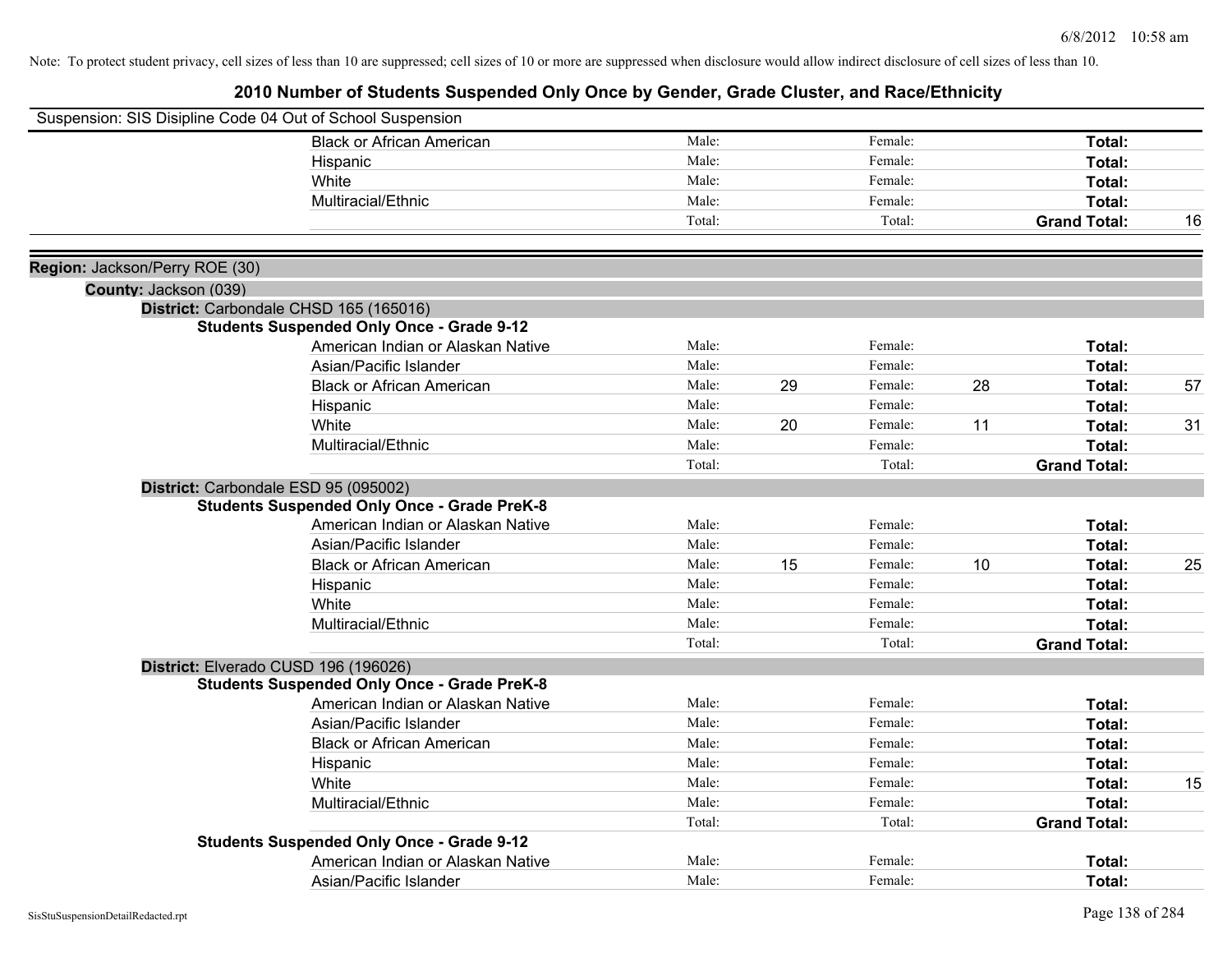| Suspension: SIS Disipline Code 04 Out of School Suspension |                                                    |        |    |         |    |                     |    |
|------------------------------------------------------------|----------------------------------------------------|--------|----|---------|----|---------------------|----|
|                                                            | <b>Black or African American</b>                   | Male:  |    | Female: |    | Total:              |    |
|                                                            | Hispanic                                           | Male:  |    | Female: |    | Total:              |    |
|                                                            | White                                              | Male:  |    | Female: |    | Total:              | 16 |
|                                                            | Multiracial/Ethnic                                 | Male:  |    | Female: |    | Total:              |    |
|                                                            |                                                    | Total: |    | Total:  |    | <b>Grand Total:</b> |    |
| District: Giant City CCSD 130 (130004)                     |                                                    |        |    |         |    |                     |    |
|                                                            | <b>Students Suspended Only Once - Grade PreK-8</b> |        |    |         |    |                     |    |
|                                                            | American Indian or Alaskan Native                  | Male:  |    | Female: |    | Total:              |    |
|                                                            | Asian/Pacific Islander                             | Male:  |    | Female: |    | Total:              |    |
|                                                            | <b>Black or African American</b>                   | Male:  |    | Female: |    | Total:              |    |
|                                                            | Hispanic                                           | Male:  |    | Female: |    | Total:              |    |
|                                                            | White                                              | Male:  |    | Female: |    | Total:              |    |
|                                                            | Multiracial/Ethnic                                 | Male:  |    | Female: |    | Total:              |    |
|                                                            |                                                    | Total: |    | Total:  |    | <b>Grand Total:</b> |    |
| District: Murphysboro CUSD 186 (186026)                    |                                                    |        |    |         |    |                     |    |
|                                                            | <b>Students Suspended Only Once - Grade PreK-8</b> |        |    |         |    |                     |    |
|                                                            | American Indian or Alaskan Native                  | Male:  |    | Female: |    | Total:              |    |
|                                                            | Asian/Pacific Islander                             | Male:  |    | Female: |    | Total:              |    |
|                                                            | <b>Black or African American</b>                   | Male:  |    | Female: |    | Total:              |    |
|                                                            | Hispanic                                           | Male:  |    | Female: |    | Total:              |    |
|                                                            | White                                              | Male:  |    | Female: |    | Total:              |    |
|                                                            | Multiracial/Ethnic                                 | Male:  |    | Female: |    | Total:              |    |
|                                                            |                                                    | Total: |    | Total:  |    | <b>Grand Total:</b> |    |
|                                                            | <b>Students Suspended Only Once - Grade 9-12</b>   |        |    |         |    |                     |    |
|                                                            | American Indian or Alaskan Native                  | Male:  |    | Female: |    | Total:              |    |
|                                                            | Asian/Pacific Islander                             | Male:  |    | Female: |    | Total:              |    |
|                                                            | <b>Black or African American</b>                   | Male:  |    | Female: |    | Total:              | 16 |
|                                                            | Hispanic                                           | Male:  |    | Female: |    | Total:              |    |
|                                                            | White                                              | Male:  | 32 | Female: | 10 | Total:              | 42 |
|                                                            | Multiracial/Ethnic                                 | Male:  |    | Female: |    | Total:              |    |
|                                                            |                                                    | Total: |    | Total:  |    | <b>Grand Total:</b> | 68 |
| District: Trico CUSD 176 (176026)                          |                                                    |        |    |         |    |                     |    |
|                                                            | <b>Students Suspended Only Once - Grade PreK-8</b> |        |    |         |    |                     |    |
|                                                            | American Indian or Alaskan Native                  | Male:  |    | Female: |    | Total:              |    |
|                                                            | Asian/Pacific Islander                             | Male:  |    | Female: |    | Total:              |    |
|                                                            | <b>Black or African American</b>                   | Male:  |    | Female: |    | Total:              |    |
|                                                            | Hispanic                                           | Male:  |    | Female: |    | Total:              |    |
|                                                            | White                                              | Male:  |    | Female: |    | Total:              | 16 |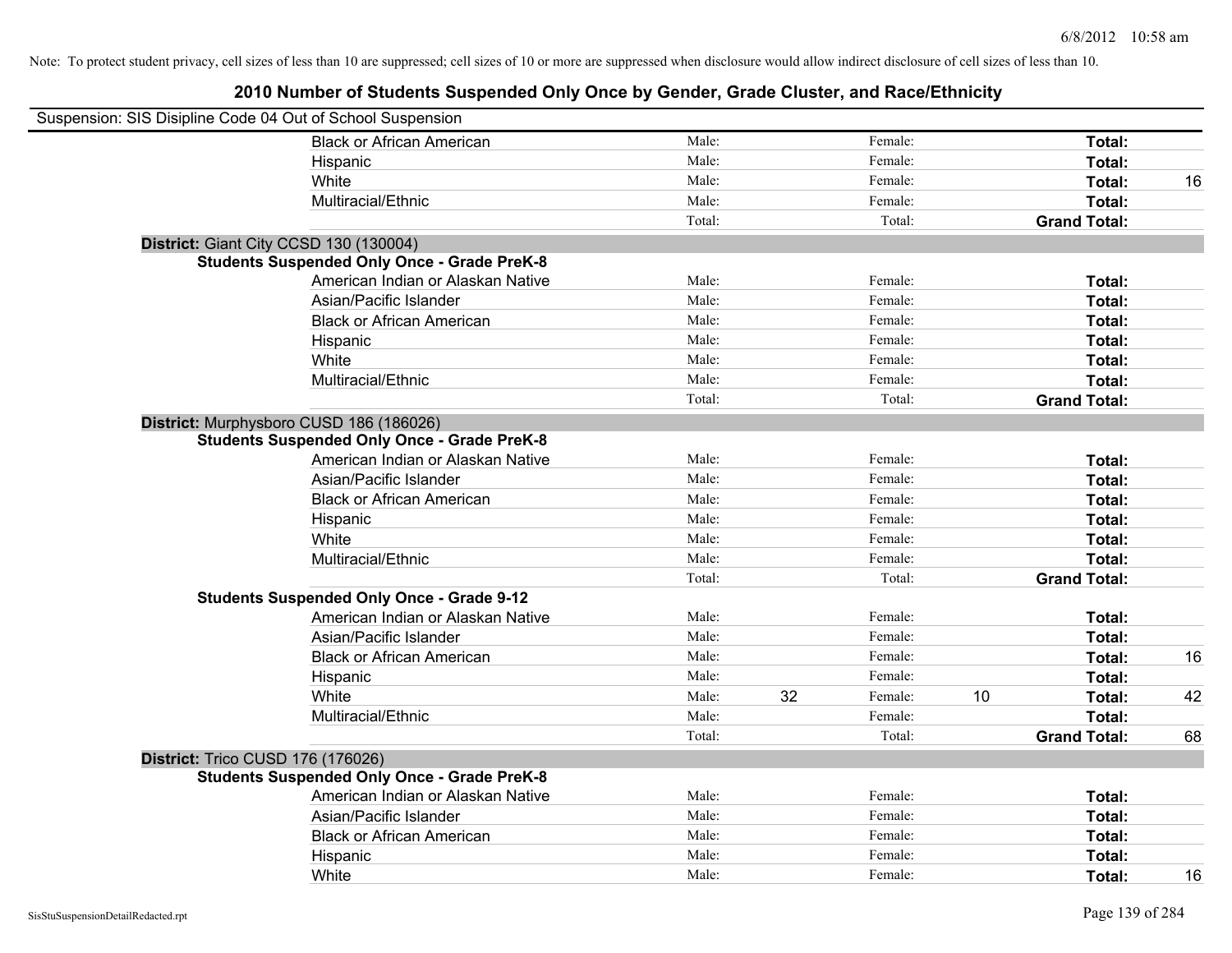| Suspension: SIS Disipline Code 04 Out of School Suspension |                                                    |        |         |                     |    |
|------------------------------------------------------------|----------------------------------------------------|--------|---------|---------------------|----|
|                                                            | Multiracial/Ethnic                                 | Male:  | Female: | Total:              |    |
|                                                            |                                                    | Total: | Total:  | <b>Grand Total:</b> |    |
|                                                            | <b>Students Suspended Only Once - Grade 9-12</b>   |        |         |                     |    |
|                                                            | American Indian or Alaskan Native                  | Male:  | Female: | Total:              |    |
|                                                            | Asian/Pacific Islander                             | Male:  | Female: | Total:              |    |
|                                                            | <b>Black or African American</b>                   | Male:  | Female: | Total:              |    |
|                                                            | Hispanic                                           | Male:  | Female: | Total:              |    |
|                                                            | White                                              | Male:  | Female: | Total:              | 12 |
|                                                            | Multiracial/Ethnic                                 | Male:  | Female: | <b>Total:</b>       |    |
|                                                            |                                                    | Total: | Total:  | <b>Grand Total:</b> |    |
|                                                            | District: Tri-County Sp Ed Jnt Agreement (186061)  |        |         |                     |    |
|                                                            | <b>Students Suspended Only Once - Grade PreK-8</b> |        |         |                     |    |
|                                                            | American Indian or Alaskan Native                  | Male:  | Female: | Total:              |    |
|                                                            | Asian/Pacific Islander                             | Male:  | Female: | Total:              |    |
|                                                            | <b>Black or African American</b>                   | Male:  | Female: | Total:              |    |
|                                                            | Hispanic                                           | Male:  | Female: | Total:              |    |
|                                                            | White                                              | Male:  | Female: | Total:              |    |
|                                                            | Multiracial/Ethnic                                 | Male:  | Female: | Total:              |    |
|                                                            |                                                    | Total: | Total:  | <b>Grand Total:</b> |    |
| District: Unity Point CCSD 140 (140004)                    |                                                    |        |         |                     |    |
|                                                            | <b>Students Suspended Only Once - Grade PreK-8</b> |        |         |                     |    |
|                                                            | American Indian or Alaskan Native                  | Male:  | Female: | Total:              |    |
|                                                            | Asian/Pacific Islander                             | Male:  | Female: | Total:              |    |
|                                                            | <b>Black or African American</b>                   | Male:  | Female: | Total:              |    |
|                                                            | Hispanic                                           | Male:  | Female: | Total:              |    |
|                                                            | White                                              | Male:  | Female: | Total:              |    |
|                                                            | Multiracial/Ethnic                                 | Male:  | Female: | Total:              |    |
|                                                            |                                                    | Total: | Total:  | <b>Grand Total:</b> |    |
| County: Perry (073)                                        |                                                    |        |         |                     |    |
| District: CCSD 204 (204004)                                |                                                    |        |         |                     |    |
|                                                            | <b>Students Suspended Only Once - Grade PreK-8</b> |        |         |                     |    |
|                                                            | American Indian or Alaskan Native                  | Male:  | Female: | Total:              |    |
|                                                            | Asian/Pacific Islander                             | Male:  | Female: | Total:              |    |
|                                                            | <b>Black or African American</b>                   | Male:  | Female: | Total:              |    |
|                                                            | Hispanic                                           | Male:  | Female: | Total:              |    |
|                                                            | White                                              | Male:  | Female: | Total:              |    |
|                                                            | Multiracial/Ethnic                                 | Male:  | Female: | Total:              |    |
|                                                            |                                                    | Total: | Total:  | <b>Grand Total:</b> |    |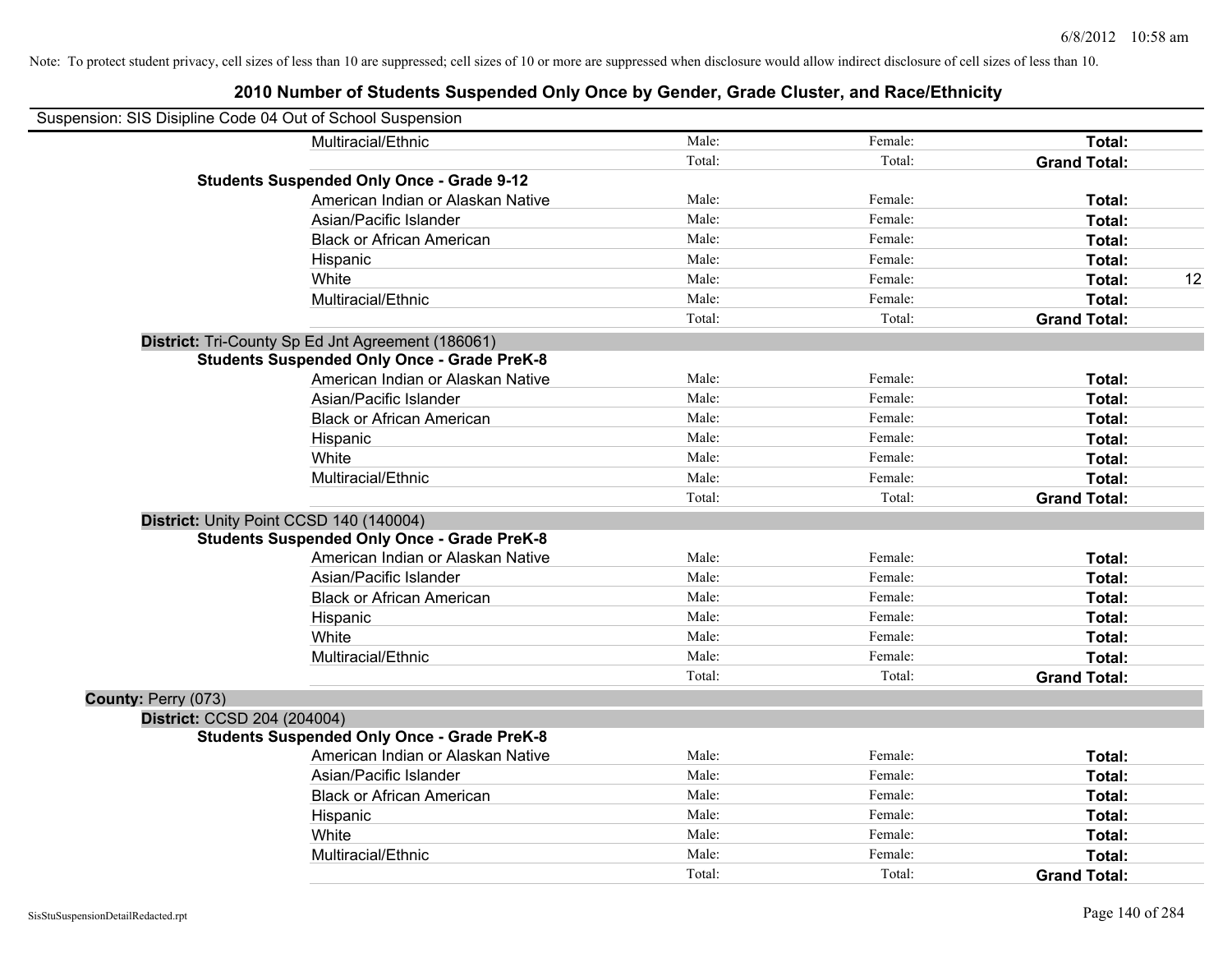| Suspension: SIS Disipline Code 04 Out of School Suspension |                                                    |        |         |                     |
|------------------------------------------------------------|----------------------------------------------------|--------|---------|---------------------|
| District: Duquoin CUSD 300 (300026)                        |                                                    |        |         |                     |
|                                                            | <b>Students Suspended Only Once - Grade PreK-8</b> |        |         |                     |
|                                                            | American Indian or Alaskan Native                  | Male:  | Female: | Total:              |
|                                                            | Asian/Pacific Islander                             | Male:  | Female: | Total:              |
|                                                            | <b>Black or African American</b>                   | Male:  | Female: | Total:              |
|                                                            | Hispanic                                           | Male:  | Female: | Total:              |
|                                                            | White                                              | Male:  | Female: | Total:              |
|                                                            | Multiracial/Ethnic                                 | Male:  | Female: | Total:              |
|                                                            |                                                    | Total: | Total:  | <b>Grand Total:</b> |
| District: Pinckneyville CHSD 101 (101016)                  |                                                    |        |         |                     |
|                                                            | <b>Students Suspended Only Once - Grade 9-12</b>   |        |         |                     |
|                                                            | American Indian or Alaskan Native                  | Male:  | Female: | Total:              |
|                                                            | Asian/Pacific Islander                             | Male:  | Female: | Total:              |
|                                                            | <b>Black or African American</b>                   | Male:  | Female: | Total:              |
|                                                            | Hispanic                                           | Male:  | Female: | Total:              |
|                                                            | White                                              | Male:  | Female: | Total:              |
|                                                            | Multiracial/Ethnic                                 | Male:  | Female: | Total:              |
|                                                            |                                                    | Total: | Total:  | <b>Grand Total:</b> |
| District: Pinckneyville SD 50 (050002)                     |                                                    |        |         |                     |
|                                                            | <b>Students Suspended Only Once - Grade PreK-8</b> |        |         |                     |
|                                                            | American Indian or Alaskan Native                  | Male:  | Female: | Total:              |
|                                                            | Asian/Pacific Islander                             | Male:  | Female: | Total:              |
|                                                            | <b>Black or African American</b>                   | Male:  | Female: | Total:              |
|                                                            | Hispanic                                           | Male:  | Female: | Total:              |
|                                                            | White                                              | Male:  | Female: | 14<br>Total:        |
|                                                            | Multiracial/Ethnic                                 | Male:  | Female: | Total:              |
|                                                            |                                                    | Total: | Total:  | <b>Grand Total:</b> |
| District: Tamaroa School Dist 5 (005002)                   |                                                    |        |         |                     |
|                                                            | <b>Students Suspended Only Once - Grade PreK-8</b> |        |         |                     |
|                                                            | American Indian or Alaskan Native                  | Male:  | Female: | Total:              |
|                                                            | Asian/Pacific Islander                             | Male:  | Female: | Total:              |
|                                                            | <b>Black or African American</b>                   | Male:  | Female: | Total:              |
|                                                            | Hispanic                                           | Male:  | Female: | Total:              |
|                                                            | White                                              | Male:  | Female: | Total:              |
|                                                            | Multiracial/Ethnic                                 | Male:  | Female: | Total:              |
|                                                            |                                                    | Total: | Total:  | <b>Grand Total:</b> |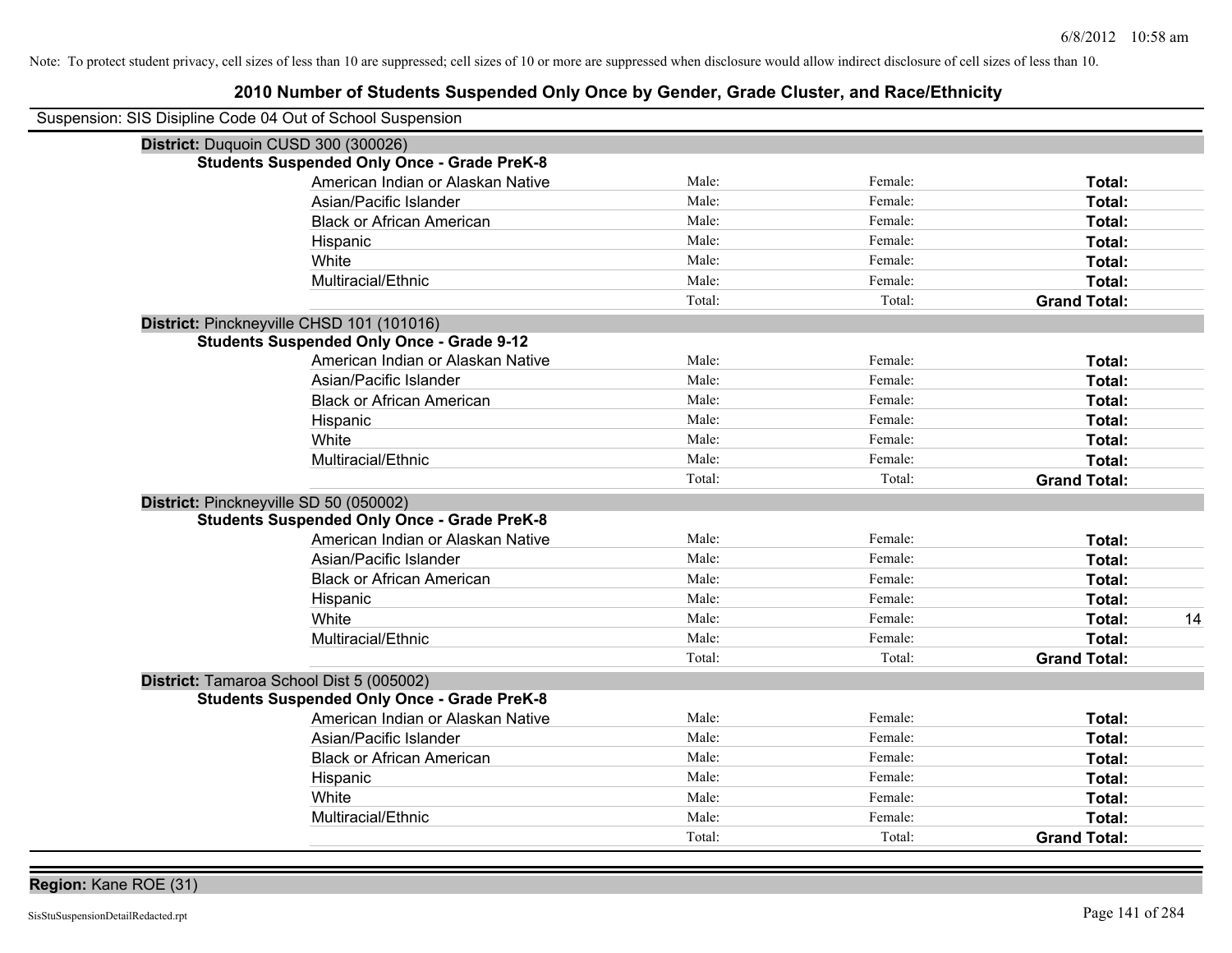| Suspension: SIS Disipline Code 04 Out of School Suspension |                                                    |        |     |         |     |                     |     |
|------------------------------------------------------------|----------------------------------------------------|--------|-----|---------|-----|---------------------|-----|
| County: Kane (045)                                         |                                                    |        |     |         |     |                     |     |
| District: Aurora East USD 131 (131022)                     |                                                    |        |     |         |     |                     |     |
|                                                            | <b>Students Suspended Only Once - Grade 9-12</b>   |        |     |         |     |                     |     |
|                                                            | American Indian or Alaskan Native                  | Male:  |     | Female: |     | Total:              |     |
|                                                            | Asian/Pacific Islander                             | Male:  |     | Female: |     | Total:              |     |
|                                                            | <b>Black or African American</b>                   | Male:  |     | Female: |     | Total:              | 22  |
|                                                            | Hispanic                                           | Male:  | 100 | Female: | 84  | Total:              | 184 |
|                                                            | White                                              | Male:  |     | Female: |     | Total:              | 12  |
|                                                            | Multiracial/Ethnic                                 | Male:  |     | Female: |     | Total:              |     |
|                                                            |                                                    | Total: |     | Total:  |     | <b>Grand Total:</b> |     |
| District: Aurora West USD 129 (129022)                     |                                                    |        |     |         |     |                     |     |
|                                                            | <b>Students Suspended Only Once - Grade PreK-8</b> |        |     |         |     |                     |     |
|                                                            | American Indian or Alaskan Native                  | Male:  |     | Female: |     | Total:              |     |
|                                                            | Asian/Pacific Islander                             | Male:  |     | Female: |     | Total:              |     |
|                                                            | <b>Black or African American</b>                   | Male:  | 85  | Female: | 58  | Total:              | 143 |
|                                                            | Hispanic                                           | Male:  | 144 | Female: | 62  | Total:              | 206 |
|                                                            | White                                              | Male:  | 67  | Female: | 25  | Total:              | 92  |
|                                                            | Multiracial/Ethnic                                 | Male:  |     | Female: |     | Total:              | 18  |
|                                                            |                                                    | Total: |     | Total:  |     | <b>Grand Total:</b> |     |
|                                                            | <b>Students Suspended Only Once - Grade 9-12</b>   |        |     |         |     |                     |     |
|                                                            | American Indian or Alaskan Native                  | Male:  |     | Female: |     | Total:              |     |
|                                                            | Asian/Pacific Islander                             | Male:  |     | Female: |     | Total:              |     |
|                                                            | <b>Black or African American</b>                   | Male:  | 45  | Female: | 66  | Total:              | 111 |
|                                                            | Hispanic                                           | Male:  | 89  | Female: | 117 | Total:              | 206 |
|                                                            | White                                              | Male:  | 56  | Female: | 44  | Total:              | 100 |
|                                                            | Multiracial/Ethnic                                 | Male:  |     | Female: |     | Total:              |     |
|                                                            |                                                    | Total: |     | Total:  |     | <b>Grand Total:</b> | 429 |
| District: Batavia USD 101 (101022)                         |                                                    |        |     |         |     |                     |     |
|                                                            | <b>Students Suspended Only Once - Grade PreK-8</b> |        |     |         |     |                     |     |
|                                                            | American Indian or Alaskan Native                  | Male:  |     | Female: |     | Total:              |     |
|                                                            | Asian/Pacific Islander                             | Male:  |     | Female: |     | Total:              |     |
|                                                            | <b>Black or African American</b>                   | Male:  |     | Female: |     | Total:              |     |
|                                                            | Hispanic                                           | Male:  |     | Female: |     | Total:              |     |
|                                                            | White                                              | Male:  |     | Female: |     | Total:              | 15  |
|                                                            | Multiracial/Ethnic                                 | Male:  |     | Female: |     | Total:              |     |
|                                                            |                                                    | Total: |     | Total:  |     | <b>Grand Total:</b> | 27  |
|                                                            | <b>Students Suspended Only Once - Grade 9-12</b>   |        |     |         |     |                     |     |
|                                                            | American Indian or Alaskan Native                  | Male:  |     | Female: |     | Total:              |     |
|                                                            | Asian/Pacific Islander                             | Male:  |     | Female: |     | Total:              |     |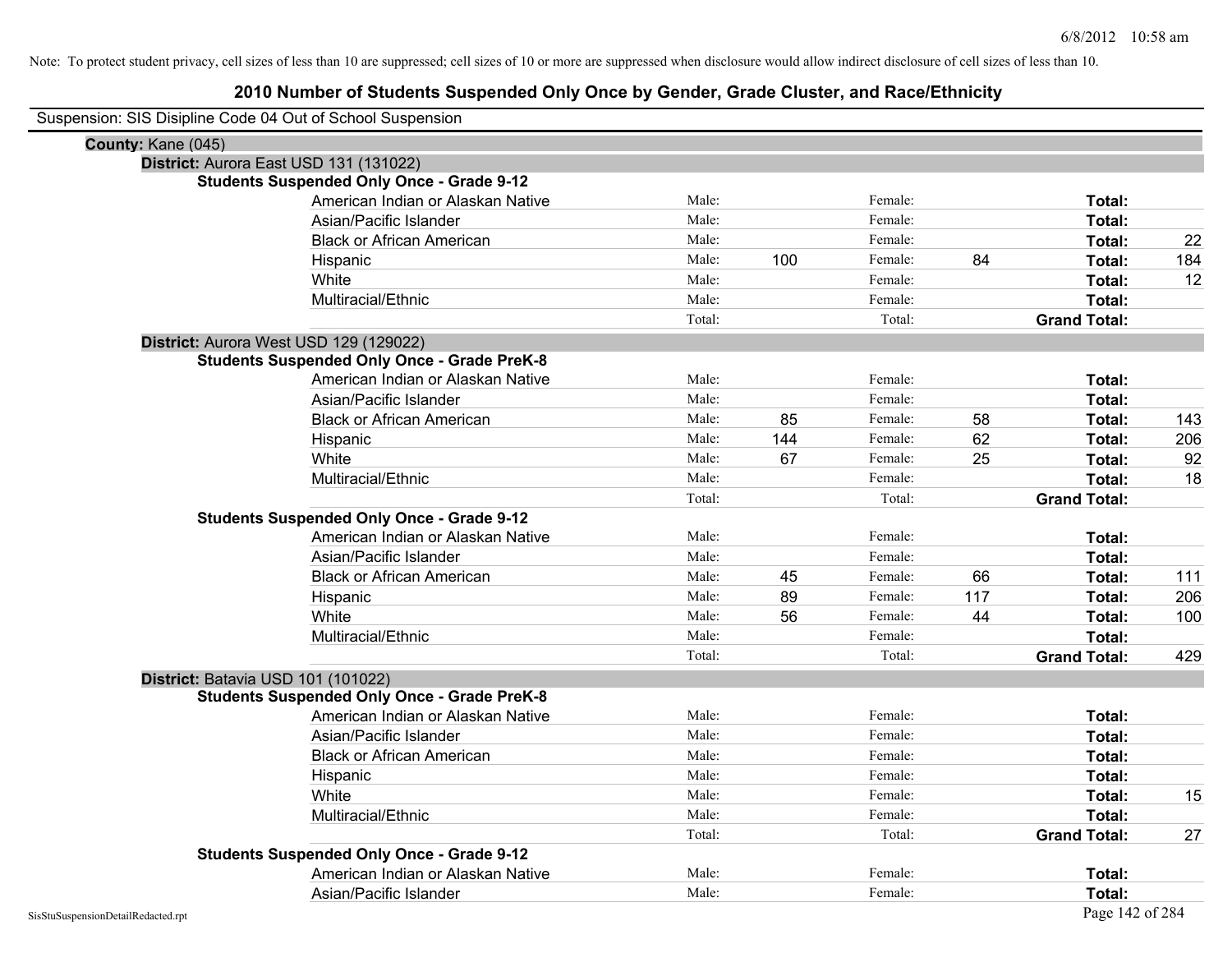| Suspension: SIS Disipline Code 04 Out of School Suspension |                                                    |        |     |         |     |                     |     |
|------------------------------------------------------------|----------------------------------------------------|--------|-----|---------|-----|---------------------|-----|
|                                                            | <b>Black or African American</b>                   | Male:  |     | Female: |     | Total:              |     |
|                                                            | Hispanic                                           | Male:  |     | Female: |     | Total:              | 14  |
|                                                            | White                                              | Male:  | 33  | Female: | 14  | Total:              | 47  |
|                                                            | Multiracial/Ethnic                                 | Male:  |     | Female: |     | Total:              |     |
|                                                            |                                                    | Total: |     | Total:  |     | <b>Grand Total:</b> |     |
| District: Central CUSD 301 (301026)                        |                                                    |        |     |         |     |                     |     |
|                                                            | <b>Students Suspended Only Once - Grade PreK-8</b> |        |     |         |     |                     |     |
|                                                            | American Indian or Alaskan Native                  | Male:  |     | Female: |     | Total:              |     |
|                                                            | Asian/Pacific Islander                             | Male:  |     | Female: |     | Total:              |     |
|                                                            | <b>Black or African American</b>                   | Male:  |     | Female: |     | Total:              |     |
|                                                            | Hispanic                                           | Male:  |     | Female: |     | Total:              |     |
|                                                            | White                                              | Male:  |     | Female: |     | Total:              |     |
|                                                            | Multiracial/Ethnic                                 | Male:  |     | Female: |     | Total:              |     |
|                                                            |                                                    | Total: |     | Total:  |     | <b>Grand Total:</b> |     |
|                                                            | <b>Students Suspended Only Once - Grade 9-12</b>   |        |     |         |     |                     |     |
|                                                            | American Indian or Alaskan Native                  | Male:  |     | Female: |     | Total:              |     |
|                                                            | Asian/Pacific Islander                             | Male:  |     | Female: |     | Total:              |     |
|                                                            | <b>Black or African American</b>                   | Male:  |     | Female: |     | Total:              |     |
|                                                            | Hispanic                                           | Male:  |     | Female: |     | Total:              | 11  |
|                                                            | White                                              | Male:  | 12  | Female: | 12  | Total:              | 24  |
|                                                            | Multiracial/Ethnic                                 | Male:  |     | Female: |     | Total:              |     |
|                                                            |                                                    | Total: |     | Total:  |     | <b>Grand Total:</b> |     |
| District: CUSD 300 (300026)                                |                                                    |        |     |         |     |                     |     |
|                                                            | <b>Students Suspended Only Once - Grade PreK-8</b> |        |     |         |     |                     |     |
|                                                            | American Indian or Alaskan Native                  | Male:  |     | Female: |     | Total:              |     |
|                                                            | Asian/Pacific Islander                             | Male:  |     | Female: |     | Total:              |     |
|                                                            | <b>Black or African American</b>                   | Male:  | 22  | Female: | 14  | Total:              | 36  |
|                                                            | Hispanic                                           | Male:  | 50  | Female: | 20  | Total:              | 70  |
|                                                            | White                                              | Male:  |     | Female: |     | Total:              | 73  |
|                                                            | Multiracial/Ethnic                                 | Male:  |     | Female: |     | Total:              |     |
|                                                            |                                                    | Total: | 147 | Total:  | 44  | <b>Grand Total:</b> | 191 |
|                                                            | <b>Students Suspended Only Once - Grade 9-12</b>   |        |     |         |     |                     |     |
|                                                            | American Indian or Alaskan Native                  | Male:  |     | Female: |     | Total:              |     |
|                                                            | Asian/Pacific Islander                             | Male:  |     | Female: |     | Total:              |     |
|                                                            | <b>Black or African American</b>                   | Male:  | 20  | Female: | 20  | Total:              | 40  |
|                                                            | Hispanic                                           | Male:  | 97  | Female: | 57  | Total:              | 154 |
|                                                            | White                                              | Male:  | 146 | Female: | 62  | Total:              | 208 |
|                                                            | Multiracial/Ethnic                                 | Male:  |     | Female: |     | Total:              | 11  |
|                                                            |                                                    | Total: | 273 | Total:  | 150 | <b>Grand Total:</b> | 423 |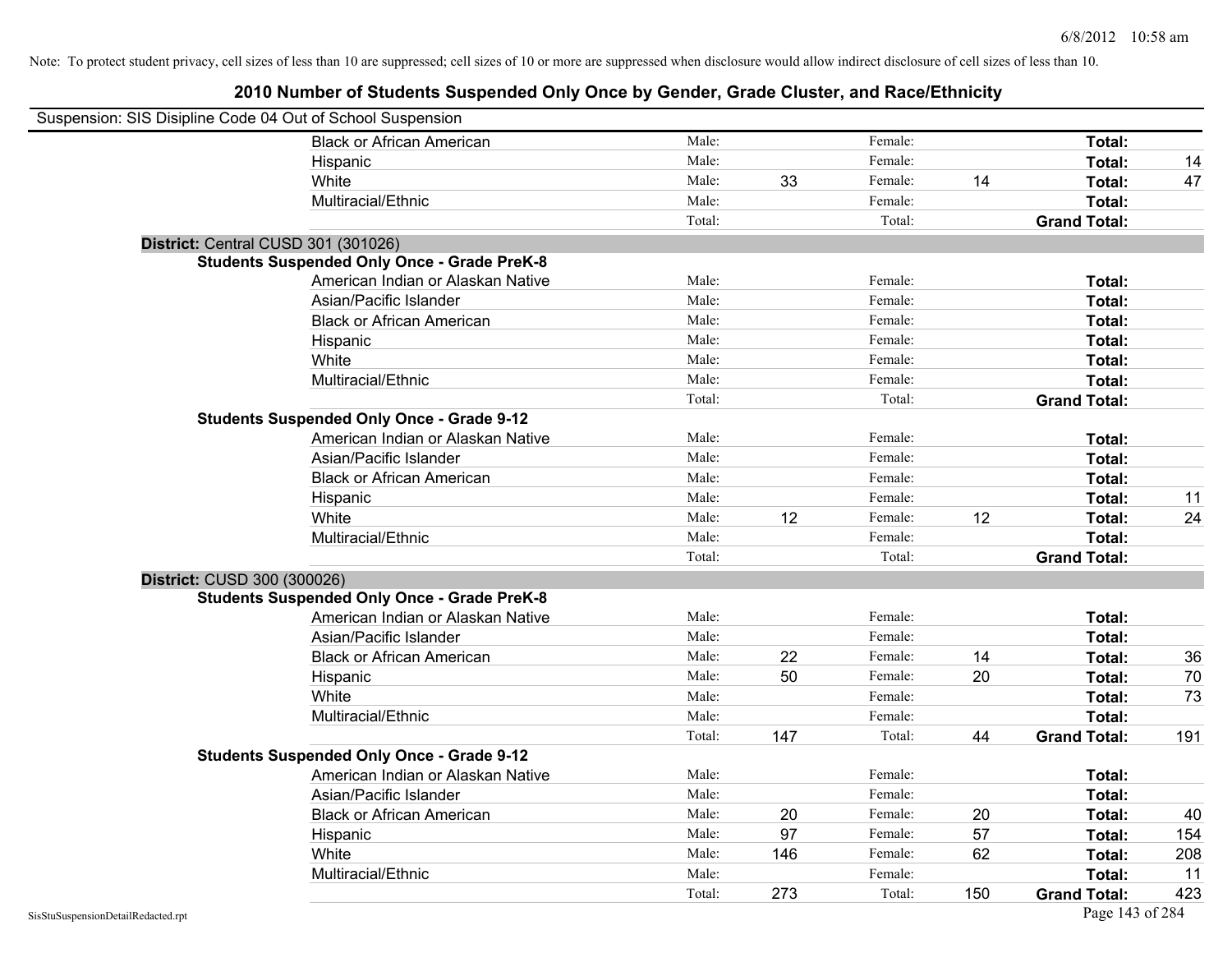| Suspension: SIS Disipline Code 04 Out of School Suspension |        |    |         |    |                     |    |
|------------------------------------------------------------|--------|----|---------|----|---------------------|----|
| District: Geneva CUSD 304 (304026)                         |        |    |         |    |                     |    |
| <b>Students Suspended Only Once - Grade PreK-8</b>         |        |    |         |    |                     |    |
| American Indian or Alaskan Native                          | Male:  |    | Female: |    | Total:              |    |
| Asian/Pacific Islander                                     | Male:  |    | Female: |    | Total:              |    |
| <b>Black or African American</b>                           | Male:  |    | Female: |    | Total:              |    |
| Hispanic                                                   | Male:  |    | Female: |    | Total:              |    |
| White                                                      | Male:  |    | Female: |    | Total:              |    |
| Multiracial/Ethnic                                         | Male:  |    | Female: |    | Total:              |    |
|                                                            | Total: |    | Total:  |    | <b>Grand Total:</b> |    |
| <b>Students Suspended Only Once - Grade 9-12</b>           |        |    |         |    |                     |    |
| American Indian or Alaskan Native                          | Male:  |    | Female: |    | Total:              |    |
| Asian/Pacific Islander                                     | Male:  |    | Female: |    | Total:              |    |
| <b>Black or African American</b>                           | Male:  |    | Female: |    | Total:              |    |
| Hispanic                                                   | Male:  |    | Female: |    | Total:              |    |
| White                                                      | Male:  | 34 | Female: | 13 | Total:              | 47 |
| Multiracial/Ethnic                                         | Male:  |    | Female: |    | Total:              |    |
|                                                            | Total: |    | Total:  |    | <b>Grand Total:</b> |    |
| District: Hamilton Academy (010000)                        |        |    |         |    |                     |    |
| <b>Students Suspended Only Once - Grade 9-12</b>           |        |    |         |    |                     |    |
| American Indian or Alaskan Native                          | Male:  |    | Female: |    | Total:              |    |
| Asian/Pacific Islander                                     | Male:  |    | Female: |    | Total:              |    |
| <b>Black or African American</b>                           | Male:  |    | Female: |    | Total:              |    |
| Hispanic                                                   | Male:  |    | Female: |    | Total:              |    |
| White                                                      | Male:  |    | Female: |    | Total:              |    |
| Multiracial/Ethnic                                         | Male:  |    | Female: |    | Total:              |    |
|                                                            | Total: |    | Total:  |    | <b>Grand Total:</b> |    |
| District: Kaneland CUSD 302 (302026)                       |        |    |         |    |                     |    |
| <b>Students Suspended Only Once - Grade PreK-8</b>         |        |    |         |    |                     |    |
| American Indian or Alaskan Native                          | Male:  |    | Female: |    | Total:              |    |
| Asian/Pacific Islander                                     | Male:  |    | Female: |    | Total:              |    |
| <b>Black or African American</b>                           | Male:  |    | Female: |    | Total:              |    |
| Hispanic                                                   | Male:  |    | Female: |    | Total:              |    |
| White                                                      | Male:  |    | Female: |    | Total:              | 10 |
| Multiracial/Ethnic                                         | Male:  |    | Female: |    | Total:              |    |
|                                                            | Total: |    | Total:  |    | <b>Grand Total:</b> | 20 |
| <b>Students Suspended Only Once - Grade 9-12</b>           |        |    |         |    |                     |    |
| American Indian or Alaskan Native                          | Male:  |    | Female: |    | <b>Total:</b>       |    |
| Asian/Pacific Islander                                     | Male:  |    | Female: |    | Total:              |    |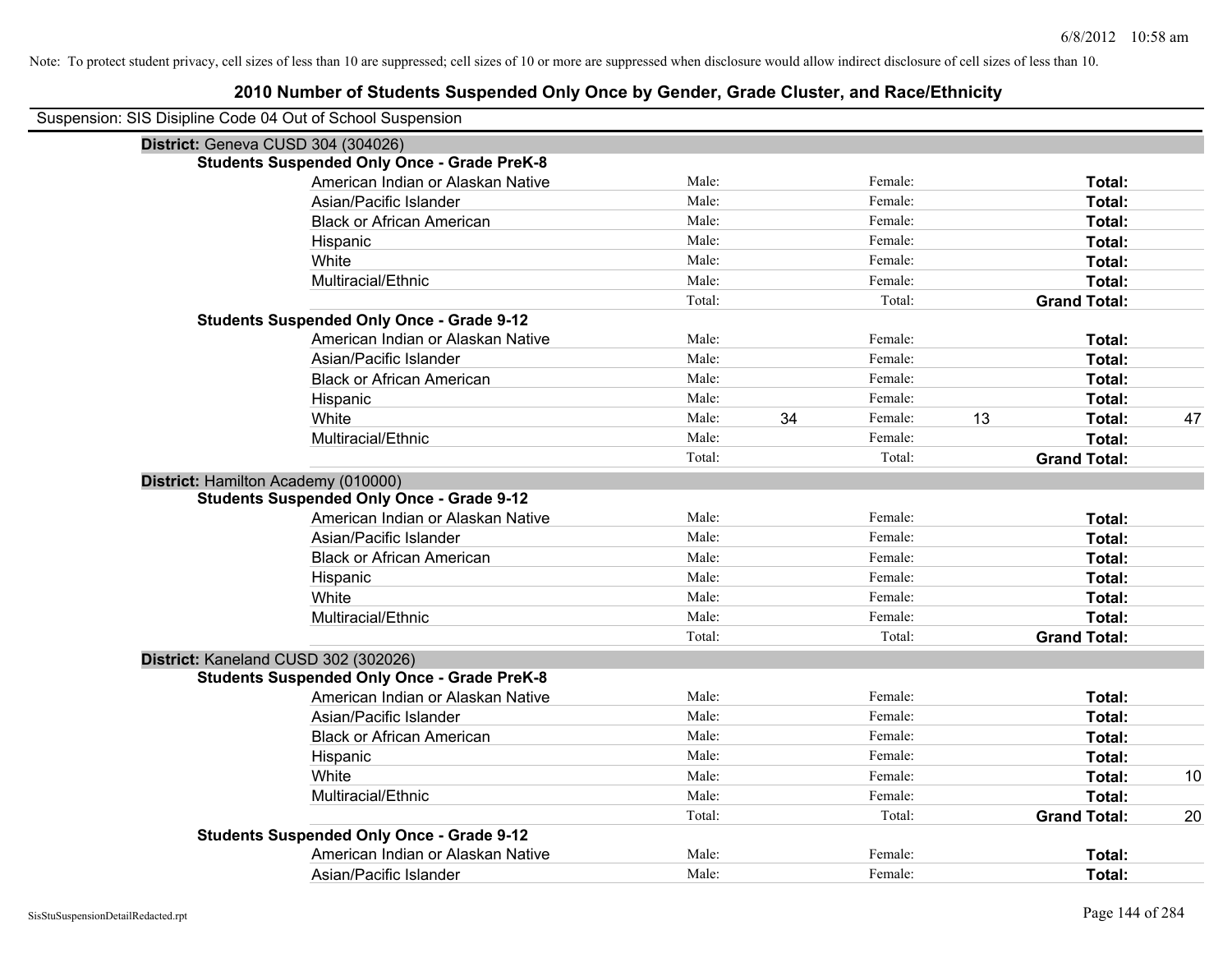| Suspension: SIS Disipline Code 04 Out of School Suspension |                                                    |        |     |         |     |                     |     |
|------------------------------------------------------------|----------------------------------------------------|--------|-----|---------|-----|---------------------|-----|
|                                                            | <b>Black or African American</b>                   | Male:  |     | Female: |     | Total:              |     |
|                                                            | Hispanic                                           | Male:  |     | Female: |     | Total:              | 14  |
|                                                            | White                                              | Male:  | 34  | Female: | 21  | Total:              | 55  |
|                                                            | Multiracial/Ethnic                                 | Male:  |     | Female: |     | Total:              |     |
|                                                            |                                                    | Total: |     | Total:  |     | <b>Grand Total:</b> |     |
| District: Larkin Center (012500)                           |                                                    |        |     |         |     |                     |     |
|                                                            | <b>Students Suspended Only Once - Grade PreK-8</b> |        |     |         |     |                     |     |
|                                                            | American Indian or Alaskan Native                  | Male:  |     | Female: |     | Total:              |     |
|                                                            | Asian/Pacific Islander                             | Male:  |     | Female: |     | Total:              |     |
|                                                            | <b>Black or African American</b>                   | Male:  |     | Female: |     | Total:              |     |
|                                                            | Hispanic                                           | Male:  |     | Female: |     | Total:              |     |
|                                                            | White                                              | Male:  |     | Female: |     | Total:              |     |
|                                                            | Multiracial/Ethnic                                 | Male:  |     | Female: |     | Total:              |     |
|                                                            |                                                    | Total: |     | Total:  |     | <b>Grand Total:</b> |     |
|                                                            | <b>Students Suspended Only Once - Grade 9-12</b>   |        |     |         |     |                     |     |
|                                                            | American Indian or Alaskan Native                  | Male:  |     | Female: |     | Total:              |     |
|                                                            | Asian/Pacific Islander                             | Male:  |     | Female: |     | Total:              |     |
|                                                            | <b>Black or African American</b>                   | Male:  |     | Female: |     | Total:              |     |
|                                                            | Hispanic                                           | Male:  |     | Female: |     | Total:              |     |
|                                                            | White                                              | Male:  |     | Female: |     | Total:              |     |
|                                                            | Multiracial/Ethnic                                 | Male:  |     | Female: |     | Total:              |     |
|                                                            |                                                    | Total: |     | Total:  |     | <b>Grand Total:</b> |     |
|                                                            | District: Mid-Valley Special Ed Coop (303061)      |        |     |         |     |                     |     |
|                                                            | <b>Students Suspended Only Once - Grade 9-12</b>   |        |     |         |     |                     |     |
|                                                            | American Indian or Alaskan Native                  | Male:  |     | Female: |     | Total:              |     |
|                                                            | Asian/Pacific Islander                             | Male:  |     | Female: |     | Total:              |     |
|                                                            | <b>Black or African American</b>                   | Male:  |     | Female: |     | Total:              |     |
|                                                            | Hispanic                                           | Male:  |     | Female: |     | Total:              |     |
|                                                            | White                                              | Male:  |     | Female: |     | Total:              |     |
|                                                            | Multiracial/Ethnic                                 | Male:  |     | Female: |     | Total:              |     |
|                                                            |                                                    | Total: |     | Total:  |     | <b>Grand Total:</b> |     |
| District: SD U-46 (046022)                                 |                                                    |        |     |         |     |                     |     |
|                                                            | <b>Students Suspended Only Once - Grade PreK-8</b> |        |     |         |     |                     |     |
|                                                            | American Indian or Alaskan Native                  | Male:  |     | Female: |     | Total:              |     |
|                                                            | Asian/Pacific Islander                             | Male:  |     | Female: |     | Total:              | 20  |
|                                                            | <b>Black or African American</b>                   | Male:  | 94  | Female: | 47  | Total:              | 141 |
|                                                            | Hispanic                                           | Male:  | 287 | Female: | 119 | Total:              | 406 |
|                                                            | White                                              | Male:  | 138 | Female: | 29  | Total:              | 167 |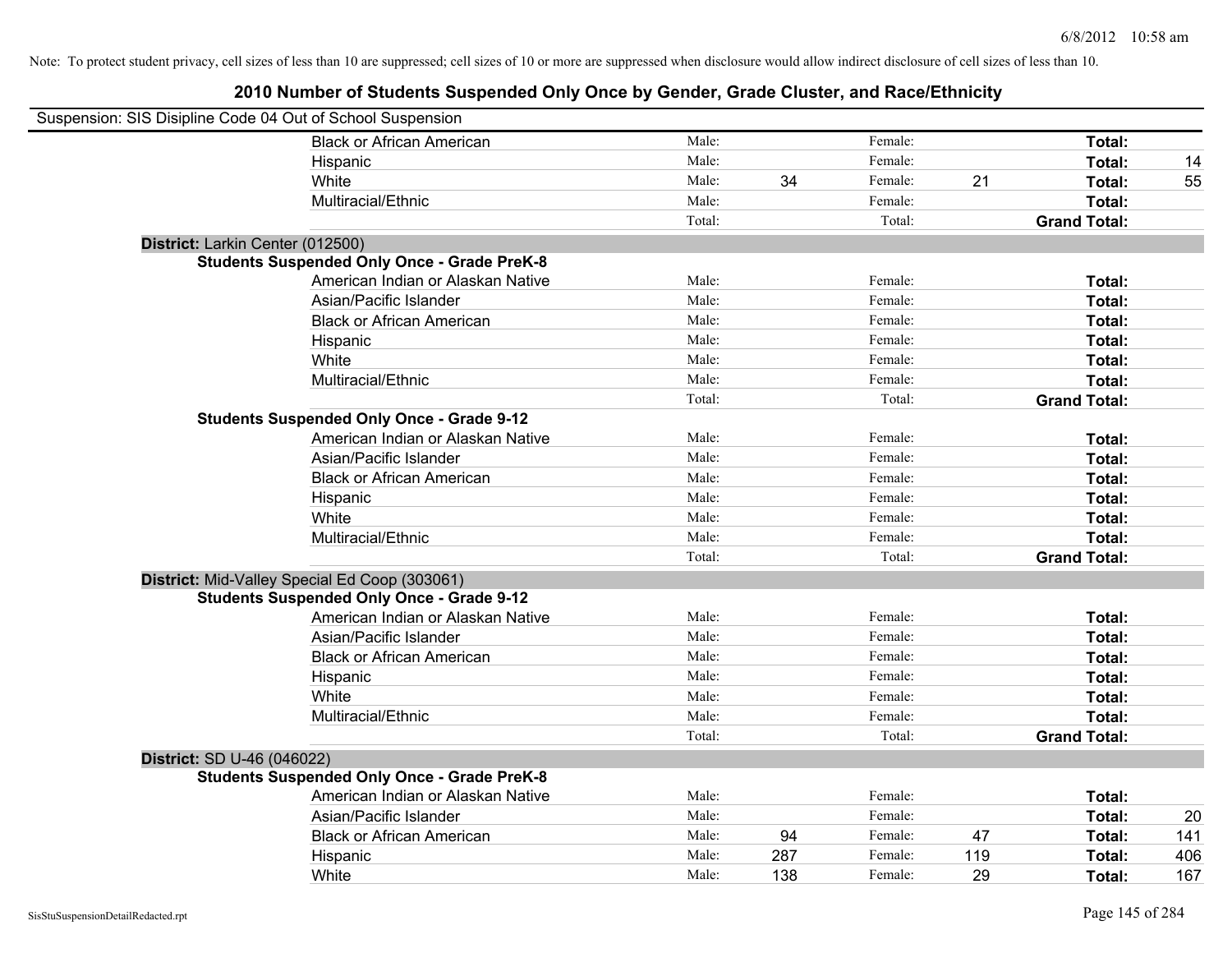| Suspension: SIS Disipline Code 04 Out of School Suspension |                                                    |        |     |         |     |                     |     |
|------------------------------------------------------------|----------------------------------------------------|--------|-----|---------|-----|---------------------|-----|
|                                                            | Multiracial/Ethnic                                 | Male:  | 32  | Female: | 13  | Total:              | 45  |
|                                                            |                                                    | Total: |     | Total:  |     | <b>Grand Total:</b> |     |
|                                                            | <b>Students Suspended Only Once - Grade 9-12</b>   |        |     |         |     |                     |     |
|                                                            | American Indian or Alaskan Native                  | Male:  |     | Female: |     | Total:              |     |
|                                                            | Asian/Pacific Islander                             | Male:  |     | Female: |     | Total:              | 21  |
|                                                            | <b>Black or African American</b>                   | Male:  | 87  | Female: | 80  | Total:              | 167 |
|                                                            | Hispanic                                           | Male:  | 292 | Female: | 163 | Total:              | 455 |
|                                                            | White                                              | Male:  | 171 | Female: | 82  | Total:              | 253 |
|                                                            | Multiracial/Ethnic                                 | Male:  |     | Female: |     | Total:              | 22  |
|                                                            |                                                    | Total: |     | Total:  |     | <b>Grand Total:</b> |     |
|                                                            | District: Special Education Services (020200)      |        |     |         |     |                     |     |
|                                                            | <b>Students Suspended Only Once - Grade PreK-8</b> |        |     |         |     |                     |     |
|                                                            | American Indian or Alaskan Native                  | Male:  |     | Female: |     | Total:              |     |
|                                                            | Asian/Pacific Islander                             | Male:  |     | Female: |     | Total:              |     |
|                                                            | <b>Black or African American</b>                   | Male:  |     | Female: |     | Total:              |     |
|                                                            | Hispanic                                           | Male:  |     | Female: |     | Total:              |     |
|                                                            | White                                              | Male:  |     | Female: |     | Total:              |     |
|                                                            | Multiracial/Ethnic                                 | Male:  |     | Female: |     | Total:              |     |
|                                                            |                                                    | Total: |     | Total:  |     | <b>Grand Total:</b> |     |
|                                                            | <b>Students Suspended Only Once - Grade 9-12</b>   |        |     |         |     |                     |     |
|                                                            | American Indian or Alaskan Native                  | Male:  |     | Female: |     | Total:              |     |
|                                                            | Asian/Pacific Islander                             | Male:  |     | Female: |     | Total:              |     |
|                                                            | <b>Black or African American</b>                   | Male:  |     | Female: |     | Total:              |     |
|                                                            | Hispanic                                           | Male:  |     | Female: |     | Total:              |     |
|                                                            | White                                              | Male:  |     | Female: |     | Total:              |     |
|                                                            | Multiracial/Ethnic                                 | Male:  |     | Female: |     | Total:              |     |
|                                                            |                                                    | Total: |     | Total:  |     | <b>Grand Total:</b> |     |
| District: St Charles CUSD 303 (303026)                     |                                                    |        |     |         |     |                     |     |
|                                                            | <b>Students Suspended Only Once - Grade PreK-8</b> |        |     |         |     |                     |     |
|                                                            | American Indian or Alaskan Native                  | Male:  |     | Female: |     | Total:              |     |
|                                                            | Asian/Pacific Islander                             | Male:  |     | Female: |     | Total:              |     |
|                                                            | <b>Black or African American</b>                   | Male:  |     | Female: |     | Total:              |     |
|                                                            | Hispanic                                           | Male:  |     | Female: |     | Total:              | 14  |
|                                                            | White                                              | Male:  |     | Female: |     | Total:              | 50  |
|                                                            | Multiracial/Ethnic                                 | Male:  |     | Female: |     | Total:              |     |
|                                                            |                                                    | Total: |     | Total:  |     | <b>Grand Total:</b> | 75  |
|                                                            | <b>Students Suspended Only Once - Grade 9-12</b>   |        |     |         |     |                     |     |
|                                                            | American Indian or Alaskan Native                  | Male:  |     | Female: |     | Total:              |     |
|                                                            | Asian/Pacific Islander                             | Male:  |     | Female: |     | Total:              |     |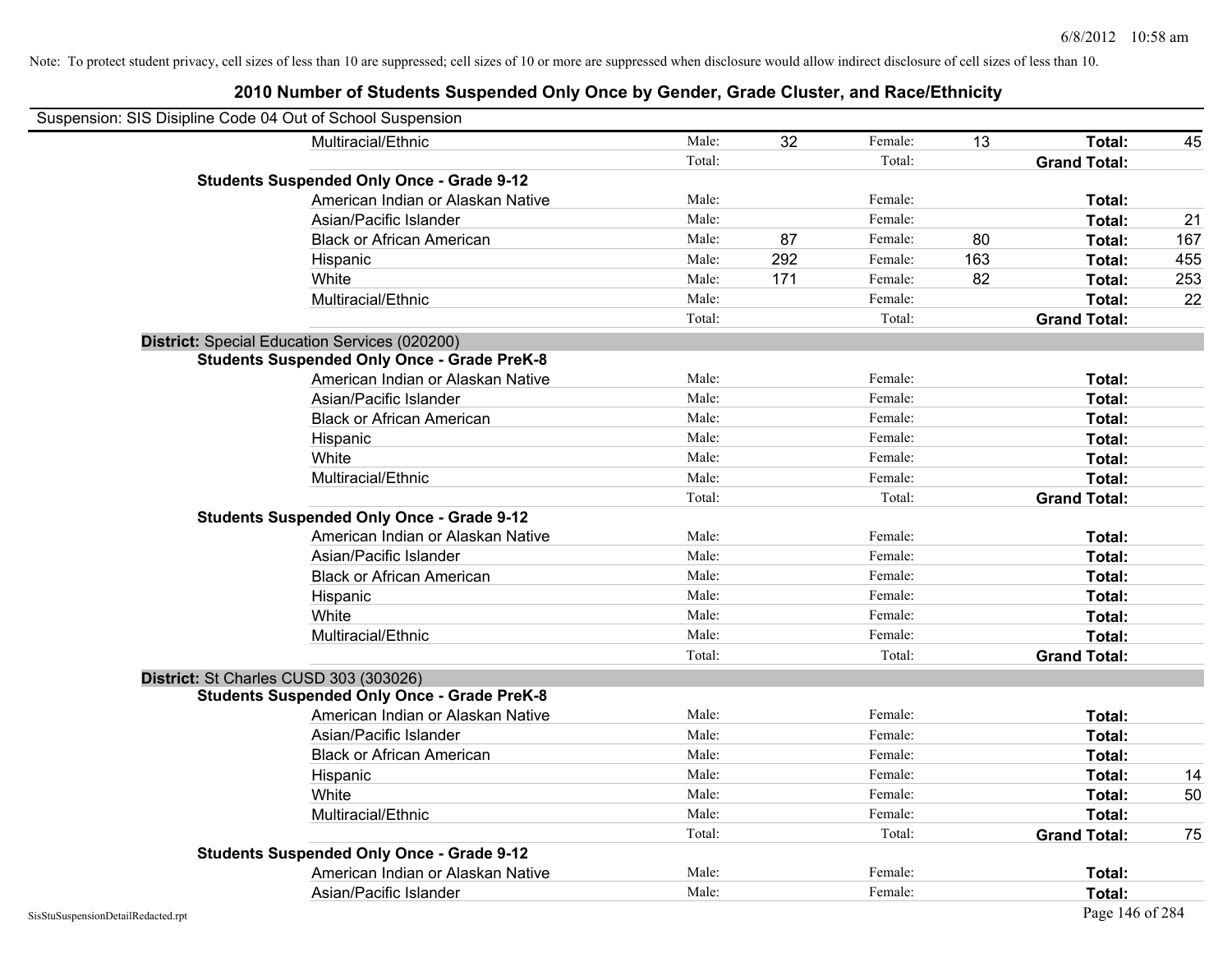| Suspension: SIS Disipline Code 04 Out of School Suspension |                                                    |        |     |         |    |                     |     |
|------------------------------------------------------------|----------------------------------------------------|--------|-----|---------|----|---------------------|-----|
|                                                            | <b>Black or African American</b>                   | Male:  |     | Female: |    | Total:              |     |
|                                                            | Hispanic                                           | Male:  |     | Female: |    | Total:              | 22  |
|                                                            | White                                              | Male:  | 104 | Female: | 33 | Total:              | 137 |
|                                                            | Multiracial/Ethnic                                 | Male:  |     | Female: |    | Total:              |     |
|                                                            |                                                    | Total: |     | Total:  |    | <b>Grand Total:</b> | 172 |
| District: Summit School (021700)                           |                                                    |        |     |         |    |                     |     |
|                                                            | <b>Students Suspended Only Once - Grade 9-12</b>   |        |     |         |    |                     |     |
|                                                            | American Indian or Alaskan Native                  | Male:  |     | Female: |    | Total:              |     |
|                                                            | Asian/Pacific Islander                             | Male:  |     | Female: |    | Total:              |     |
|                                                            | <b>Black or African American</b>                   | Male:  |     | Female: |    | Total:              |     |
|                                                            | Hispanic                                           | Male:  |     | Female: |    | Total:              |     |
|                                                            | White                                              | Male:  |     | Female: |    | Total:              |     |
|                                                            | Multiracial/Ethnic                                 | Male:  |     | Female: |    | Total:              |     |
|                                                            |                                                    | Total: |     | Total:  |    | <b>Grand Total:</b> |     |
|                                                            |                                                    |        |     |         |    |                     |     |
| Region: Knox ROE (33)                                      |                                                    |        |     |         |    |                     |     |
| County: Knox (048)                                         |                                                    |        |     |         |    |                     |     |
| District: Abingdon CUSD 217 (217026)                       |                                                    |        |     |         |    |                     |     |
|                                                            | <b>Students Suspended Only Once - Grade PreK-8</b> |        |     |         |    |                     |     |
|                                                            | American Indian or Alaskan Native                  | Male:  |     | Female: |    | Total:              |     |
|                                                            | Asian/Pacific Islander                             | Male:  |     | Female: |    | Total:              |     |
|                                                            | <b>Black or African American</b>                   | Male:  |     | Female: |    | Total:              |     |
|                                                            | Hispanic                                           | Male:  |     | Female: |    | Total:              |     |
|                                                            | White                                              | Male:  |     | Female: |    | Total:              |     |
|                                                            | Multiracial/Ethnic                                 | Male:  |     | Female: |    | Total:              |     |
|                                                            |                                                    | Total: |     | Total:  |    | <b>Grand Total:</b> |     |
|                                                            | <b>Students Suspended Only Once - Grade 9-12</b>   |        |     |         |    |                     |     |
|                                                            | American Indian or Alaskan Native                  | Male:  |     | Female: |    | Total:              |     |
|                                                            | Asian/Pacific Islander                             | Male:  |     | Female: |    | Total:              |     |
|                                                            | <b>Black or African American</b>                   | Male:  |     | Female: |    | Total:              |     |
|                                                            | Hispanic                                           | Male:  |     | Female: |    | Total:              |     |
|                                                            | White                                              | Male:  |     | Female: |    | Total:              |     |
|                                                            | Multiracial/Ethnic                                 | Male:  |     | Female: |    | Total:              |     |
|                                                            |                                                    | Total: |     | Total:  |    | <b>Grand Total:</b> |     |
| District: Galesburg CUSD 205 (205026)                      |                                                    |        |     |         |    |                     |     |
|                                                            | <b>Students Suspended Only Once - Grade PreK-8</b> |        |     |         |    |                     |     |
|                                                            | American Indian or Alaskan Native                  | Male:  |     | Female: |    | <b>Total:</b>       |     |
|                                                            | Asian/Pacific Islander                             | Male:  |     | Female: |    | Total:              |     |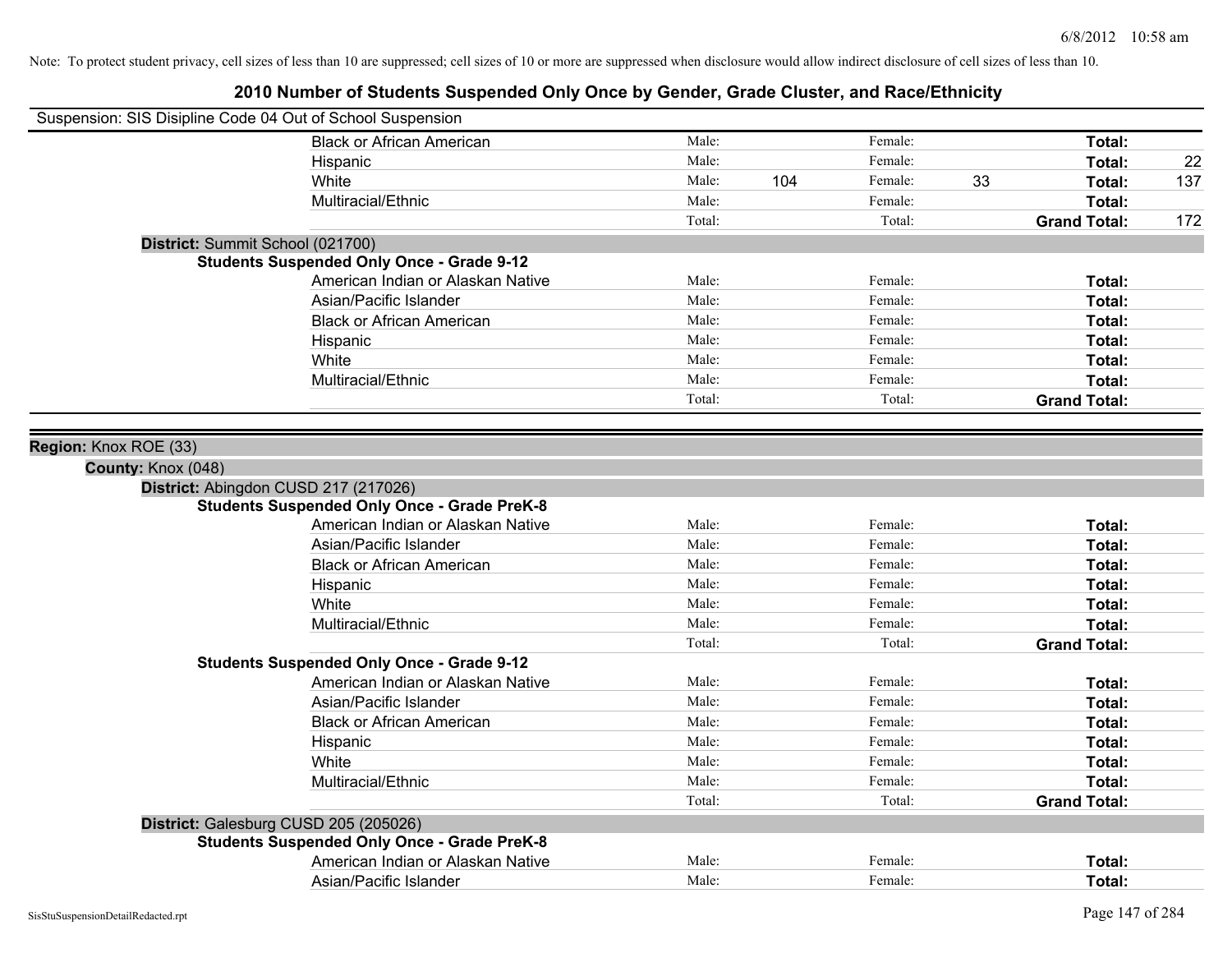| Suspension: SIS Disipline Code 04 Out of School Suspension |                                                    |        |    |         |    |                     |    |
|------------------------------------------------------------|----------------------------------------------------|--------|----|---------|----|---------------------|----|
|                                                            | <b>Black or African American</b>                   | Male:  | 20 | Female: | 12 | Total:              | 32 |
|                                                            | Hispanic                                           | Male:  |    | Female: |    | Total:              |    |
|                                                            | White                                              | Male:  | 64 | Female: | 15 | Total:              | 79 |
|                                                            | Multiracial/Ethnic                                 | Male:  |    | Female: |    | Total:              | 16 |
|                                                            |                                                    | Total: |    | Total:  |    | <b>Grand Total:</b> |    |
|                                                            | <b>Students Suspended Only Once - Grade 9-12</b>   |        |    |         |    |                     |    |
|                                                            | American Indian or Alaskan Native                  | Male:  |    | Female: |    | Total:              |    |
|                                                            | Asian/Pacific Islander                             | Male:  |    | Female: |    | Total:              |    |
|                                                            | <b>Black or African American</b>                   | Male:  | 18 | Female: | 18 | Total:              | 36 |
|                                                            | Hispanic                                           | Male:  |    | Female: |    | Total:              |    |
|                                                            | White                                              | Male:  | 33 | Female: | 22 | Total:              | 55 |
|                                                            | Multiracial/Ethnic                                 | Male:  |    | Female: |    | Total:              | 17 |
|                                                            |                                                    | Total: |    | Total:  |    | <b>Grand Total:</b> |    |
|                                                            | District: Knoxville CUSD 202 (202026)              |        |    |         |    |                     |    |
|                                                            | <b>Students Suspended Only Once - Grade 9-12</b>   |        |    |         |    |                     |    |
|                                                            | American Indian or Alaskan Native                  | Male:  |    | Female: |    | Total:              |    |
|                                                            | Asian/Pacific Islander                             | Male:  |    | Female: |    | Total:              |    |
|                                                            | <b>Black or African American</b>                   | Male:  |    | Female: |    | Total:              |    |
|                                                            | Hispanic                                           | Male:  |    | Female: |    | Total:              |    |
|                                                            | White                                              | Male:  |    | Female: |    | Total:              | 15 |
|                                                            | Multiracial/Ethnic                                 | Male:  |    | Female: |    | Total:              |    |
|                                                            |                                                    | Total: |    | Total:  |    | <b>Grand Total:</b> |    |
|                                                            | <b>District: R O W V A CUSD 208 (208026)</b>       |        |    |         |    |                     |    |
|                                                            | <b>Students Suspended Only Once - Grade PreK-8</b> |        |    |         |    |                     |    |
|                                                            | American Indian or Alaskan Native                  | Male:  |    | Female: |    | Total:              |    |
|                                                            | Asian/Pacific Islander                             | Male:  |    | Female: |    | Total:              |    |
|                                                            | <b>Black or African American</b>                   | Male:  |    | Female: |    | Total:              |    |
|                                                            | Hispanic                                           | Male:  |    | Female: |    | Total:              |    |
|                                                            | White                                              | Male:  |    | Female: |    | Total:              | 17 |
|                                                            | Multiracial/Ethnic                                 | Male:  |    | Female: |    | Total:              |    |
|                                                            |                                                    | Total: |    | Total:  |    | <b>Grand Total:</b> |    |
|                                                            | District: Williamsfield CUSD 210 (210026)          |        |    |         |    |                     |    |
|                                                            | <b>Students Suspended Only Once - Grade PreK-8</b> |        |    |         |    |                     |    |
|                                                            | American Indian or Alaskan Native                  | Male:  |    | Female: |    | Total:              |    |
|                                                            | Asian/Pacific Islander                             | Male:  |    | Female: |    | Total:              |    |
|                                                            | <b>Black or African American</b>                   | Male:  |    | Female: |    | Total:              |    |
|                                                            | Hispanic                                           | Male:  |    | Female: |    | Total:              |    |
|                                                            | White                                              | Male:  |    | Female: |    | Total:              |    |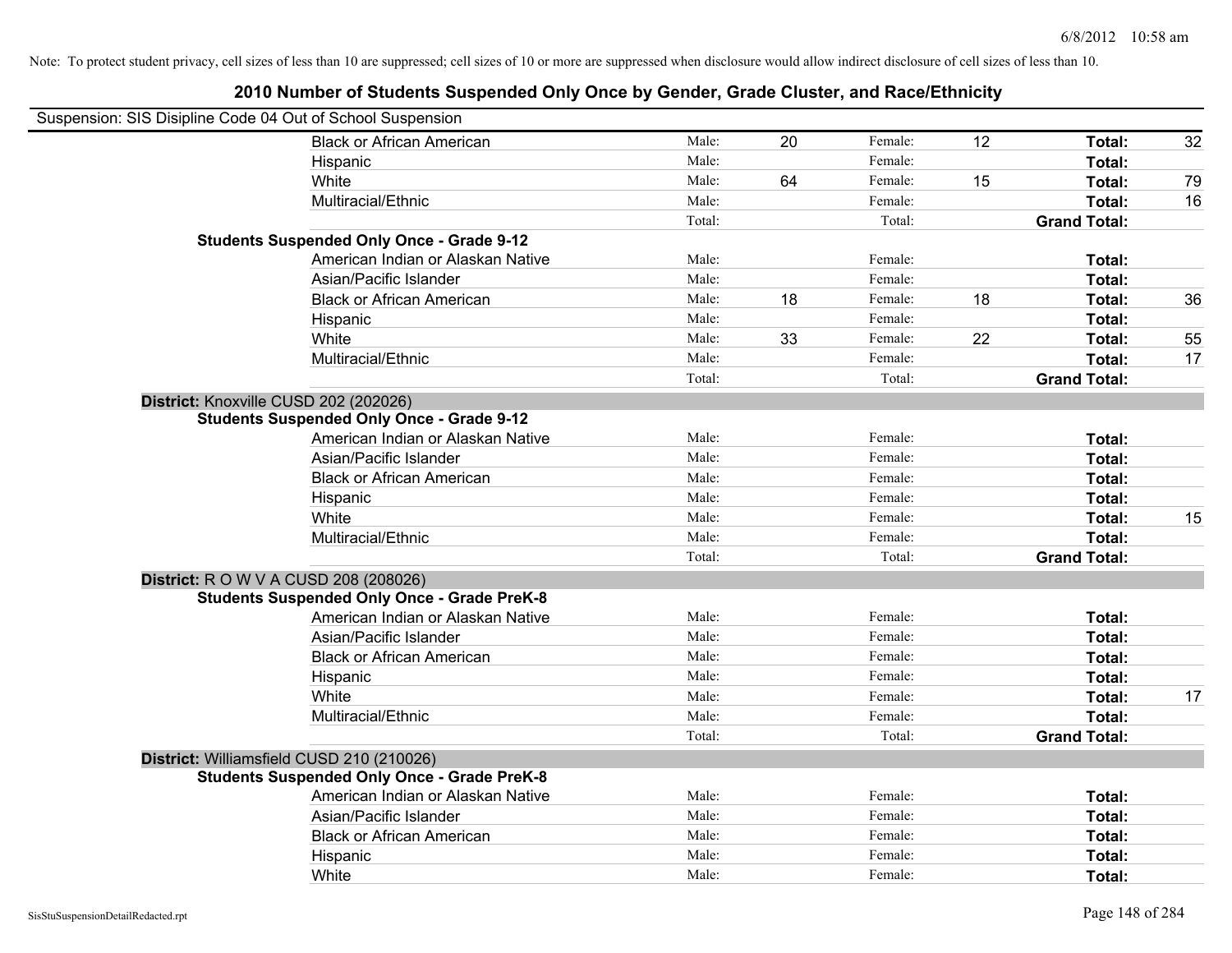| Suspension: SIS Disipline Code 04 Out of School Suspension |                                                    |        |         |                     |    |
|------------------------------------------------------------|----------------------------------------------------|--------|---------|---------------------|----|
|                                                            | Multiracial/Ethnic                                 | Male:  | Female: | Total:              |    |
|                                                            |                                                    | Total: | Total:  | <b>Grand Total:</b> |    |
|                                                            | <b>Students Suspended Only Once - Grade 9-12</b>   |        |         |                     |    |
|                                                            | American Indian or Alaskan Native                  | Male:  | Female: | Total:              |    |
|                                                            | Asian/Pacific Islander                             | Male:  | Female: | Total:              |    |
|                                                            | <b>Black or African American</b>                   | Male:  | Female: | Total:              |    |
|                                                            | Hispanic                                           | Male:  | Female: | Total:              |    |
|                                                            | White                                              | Male:  | Female: | Total:              |    |
|                                                            | Multiracial/Ethnic                                 | Male:  | Female: | Total:              |    |
|                                                            |                                                    | Total: | Total:  | <b>Grand Total:</b> |    |
| Region: La Salle ROE (35)                                  |                                                    |        |         |                     |    |
| County: Lasalle (050)                                      |                                                    |        |         |                     |    |
| District: Earlville CUSD 9 (009026)                        |                                                    |        |         |                     |    |
|                                                            | <b>Students Suspended Only Once - Grade PreK-8</b> |        |         |                     |    |
|                                                            | American Indian or Alaskan Native                  | Male:  | Female: | Total:              |    |
|                                                            | Asian/Pacific Islander                             | Male:  | Female: | Total:              |    |
|                                                            | <b>Black or African American</b>                   | Male:  | Female: | Total:              |    |
|                                                            | Hispanic                                           | Male:  | Female: | Total:              |    |
|                                                            | White                                              | Male:  | Female: | Total:              | 14 |
|                                                            | Multiracial/Ethnic                                 | Male:  | Female: | Total:              |    |
|                                                            |                                                    | Total: | Total:  | <b>Grand Total:</b> |    |
|                                                            | <b>Students Suspended Only Once - Grade 9-12</b>   |        |         |                     |    |
|                                                            | American Indian or Alaskan Native                  | Male:  | Female: | Total:              |    |
|                                                            | Asian/Pacific Islander                             | Male:  | Female: | Total:              |    |
|                                                            | <b>Black or African American</b>                   | Male:  | Female: | Total:              |    |
|                                                            | Hispanic                                           | Male:  | Female: | Total:              |    |
|                                                            | White                                              | Male:  | Female: | Total:              | 12 |
|                                                            | Multiracial/Ethnic                                 | Male:  | Female: | Total:              |    |
|                                                            |                                                    | Total: | Total:  | <b>Grand Total:</b> |    |
|                                                            | District: Grand Ridge CCSD 95 (095004)             |        |         |                     |    |
|                                                            | <b>Students Suspended Only Once - Grade PreK-8</b> |        |         |                     |    |
|                                                            | American Indian or Alaskan Native                  | Male:  | Female: | Total:              |    |
|                                                            | Asian/Pacific Islander                             | Male:  | Female: | Total:              |    |
|                                                            | <b>Black or African American</b>                   | Male:  | Female: | Total:              |    |
|                                                            | Hispanic                                           | Male:  | Female: | Total:              |    |
|                                                            | White                                              | Male:  | Female: | Total:              |    |
|                                                            | Multiracial/Ethnic                                 | Male:  | Female: | Total:              |    |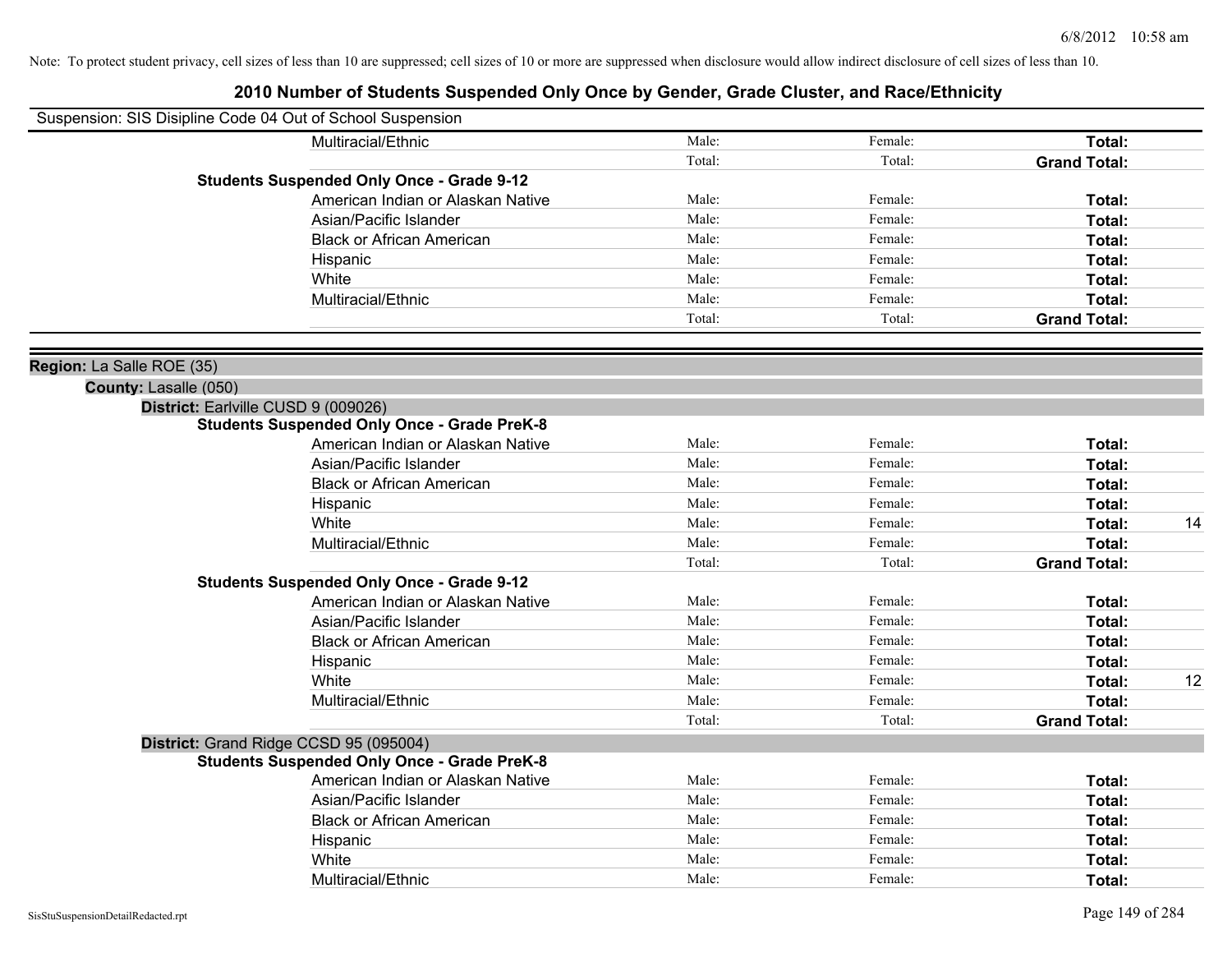### **2010 Number of Students Suspended Only Once by Gender, Grade Cluster, and Race/Ethnicity**

| Suspension: SIS Disipline Code 04 Out of School Suspension |                                                    |        |    |         |    |                     |    |
|------------------------------------------------------------|----------------------------------------------------|--------|----|---------|----|---------------------|----|
|                                                            |                                                    | Total: |    | Total:  |    | <b>Grand Total:</b> |    |
|                                                            | District: La Salle ESD 122 (122002)                |        |    |         |    |                     |    |
|                                                            | <b>Students Suspended Only Once - Grade PreK-8</b> |        |    |         |    |                     |    |
|                                                            | American Indian or Alaskan Native                  | Male:  |    | Female: |    | Total:              |    |
|                                                            | Asian/Pacific Islander                             | Male:  |    | Female: |    | Total:              |    |
|                                                            | <b>Black or African American</b>                   | Male:  |    | Female: |    | Total:              |    |
|                                                            | Hispanic                                           | Male:  |    | Female: |    | Total:              |    |
|                                                            | White                                              | Male:  |    | Female: |    | Total:              | 16 |
|                                                            | Multiracial/Ethnic                                 | Male:  |    | Female: |    | Total:              |    |
|                                                            |                                                    | Total: |    | Total:  |    | <b>Grand Total:</b> |    |
|                                                            | District: La Salle-Peru Twp HSD 120 (120017)       |        |    |         |    |                     |    |
|                                                            | <b>Students Suspended Only Once - Grade 9-12</b>   |        |    |         |    |                     |    |
|                                                            | American Indian or Alaskan Native                  | Male:  |    | Female: |    | Total:              |    |
|                                                            | Asian/Pacific Islander                             | Male:  |    | Female: |    | Total:              |    |
|                                                            | <b>Black or African American</b>                   | Male:  |    | Female: |    | Total:              |    |
|                                                            | Hispanic                                           | Male:  |    | Female: |    | Total:              | 13 |
|                                                            | White                                              | Male:  | 31 | Female: | 22 | Total:              | 53 |
|                                                            | Multiracial/Ethnic                                 | Male:  |    | Female: |    | Total:              |    |
|                                                            |                                                    | Total: |    | Total:  |    | <b>Grand Total:</b> |    |
|                                                            | District: LaSalle Putnam Alliance (000061)         |        |    |         |    |                     |    |
|                                                            | <b>Students Suspended Only Once - Grade 9-12</b>   |        |    |         |    |                     |    |
|                                                            | American Indian or Alaskan Native                  | Male:  |    | Female: |    | Total:              |    |
|                                                            | Asian/Pacific Islander                             | Male:  |    | Female: |    | Total:              |    |
|                                                            | <b>Black or African American</b>                   | Male:  |    | Female: |    | Total:              |    |
|                                                            | Hispanic                                           | Male:  |    | Female: |    | Total:              |    |
|                                                            | White                                              | Male:  |    | Female: |    | Total:              |    |
|                                                            | Multiracial/Ethnic                                 | Male:  |    | Female: |    | Total:              |    |
|                                                            |                                                    | Total: |    | Total:  |    | <b>Grand Total:</b> |    |
|                                                            | District: Leland CUSD 1 (001026)                   |        |    |         |    |                     |    |
|                                                            | <b>Students Suspended Only Once - Grade PreK-8</b> |        |    |         |    |                     |    |
|                                                            | American Indian or Alaskan Native                  | Male:  |    | Female: |    | Total:              |    |
|                                                            | Asian/Pacific Islander                             | Male:  |    | Female: |    | Total:              |    |
|                                                            | <b>Black or African American</b>                   | Male:  |    | Female: |    | Total:              |    |
|                                                            | Hispanic                                           | Male:  |    | Female: |    | Total:              |    |
|                                                            | White                                              | Male:  |    | Female: |    | Total:              |    |
|                                                            | Multiracial/Ethnic                                 | Male:  |    | Female: |    | Total:              |    |
|                                                            |                                                    | Total: |    | Total:  |    | <b>Grand Total:</b> |    |

**Students Suspended Only Once - Grade 9-12**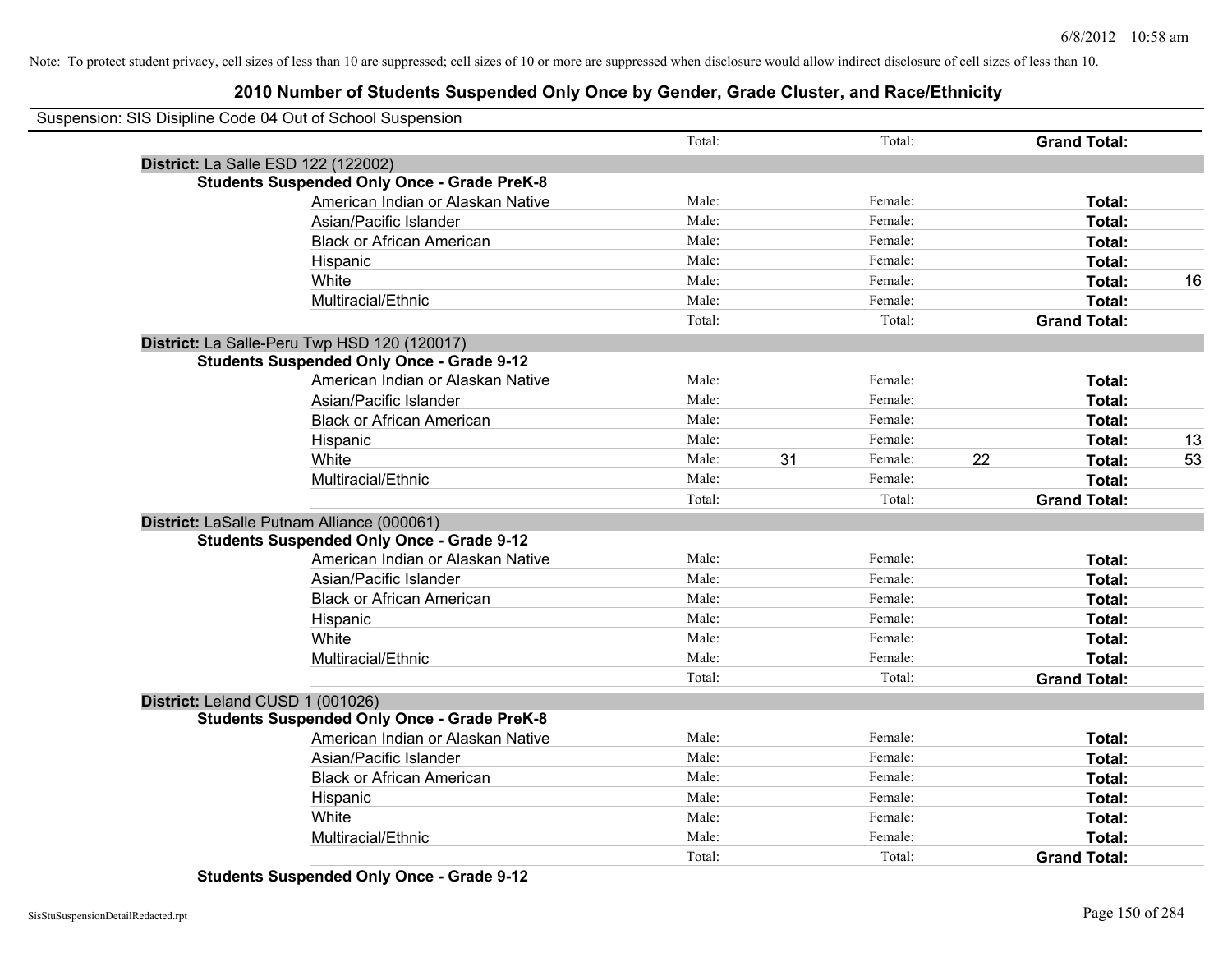| Suspension: SIS Disipline Code 04 Out of School Suspension |                                                                                            |        |    |         |    |                     |    |
|------------------------------------------------------------|--------------------------------------------------------------------------------------------|--------|----|---------|----|---------------------|----|
|                                                            | American Indian or Alaskan Native                                                          | Male:  |    | Female: |    | Total:              |    |
|                                                            | Asian/Pacific Islander                                                                     | Male:  |    | Female: |    | Total:              |    |
|                                                            | <b>Black or African American</b>                                                           | Male:  |    | Female: |    | Total:              |    |
|                                                            | Hispanic                                                                                   | Male:  |    | Female: |    | Total:              |    |
|                                                            | White                                                                                      | Male:  |    | Female: |    | Total:              | 10 |
|                                                            | Multiracial/Ethnic                                                                         | Male:  |    | Female: |    | Total:              |    |
|                                                            |                                                                                            | Total: |    | Total:  |    | <b>Grand Total:</b> |    |
|                                                            | District: Marseilles ESD 150 (150002)                                                      |        |    |         |    |                     |    |
|                                                            | <b>Students Suspended Only Once - Grade PreK-8</b>                                         |        |    |         |    |                     |    |
|                                                            | American Indian or Alaskan Native                                                          | Male:  |    | Female: |    | Total:              |    |
|                                                            | Asian/Pacific Islander                                                                     | Male:  |    | Female: |    | Total:              |    |
|                                                            | <b>Black or African American</b>                                                           | Male:  |    | Female: |    | Total:              |    |
|                                                            | Hispanic                                                                                   | Male:  |    | Female: |    | Total:              |    |
|                                                            | White                                                                                      | Male:  |    | Female: |    | Total:              | 20 |
|                                                            | Multiracial/Ethnic                                                                         | Male:  |    | Female: |    | Total:              |    |
|                                                            |                                                                                            | Total: |    | Total:  |    | <b>Grand Total:</b> |    |
|                                                            | District: Mendota CCSD 289 (289004)<br><b>Students Suspended Only Once - Grade PreK-8</b>  |        |    |         |    |                     |    |
|                                                            | American Indian or Alaskan Native                                                          | Male:  |    | Female: |    | Total:              |    |
|                                                            | Asian/Pacific Islander                                                                     | Male:  |    | Female: |    | Total:              |    |
|                                                            | <b>Black or African American</b>                                                           | Male:  |    | Female: |    | Total:              |    |
|                                                            | Hispanic                                                                                   | Male:  |    | Female: |    | Total:              |    |
|                                                            | White                                                                                      | Male:  |    | Female: |    | Total:              |    |
|                                                            | Multiracial/Ethnic                                                                         | Male:  |    | Female: |    | Total:              |    |
|                                                            |                                                                                            | Total: |    | Total:  |    | <b>Grand Total:</b> |    |
|                                                            | District: Mendota Twp HSD 280 (280017)<br><b>Students Suspended Only Once - Grade 9-12</b> |        |    |         |    |                     |    |
|                                                            | American Indian or Alaskan Native                                                          | Male:  |    | Female: |    | Total:              |    |
|                                                            | Asian/Pacific Islander                                                                     | Male:  |    | Female: |    | Total:              |    |
|                                                            | <b>Black or African American</b>                                                           | Male:  |    | Female: |    | Total:              |    |
|                                                            | Hispanic                                                                                   | Male:  | 11 | Female: | 13 | Total:              | 24 |
|                                                            | White                                                                                      | Male:  | 11 | Female: | 10 | Total:              | 21 |
|                                                            | Multiracial/Ethnic                                                                         | Male:  |    | Female: |    | Total:              |    |
|                                                            |                                                                                            | Total: |    | Total:  |    | <b>Grand Total:</b> |    |
|                                                            | District: Miller Twp CCSD 210 (210004)                                                     |        |    |         |    |                     |    |
|                                                            | <b>Students Suspended Only Once - Grade PreK-8</b>                                         |        |    |         |    |                     |    |
|                                                            | American Indian or Alaskan Native                                                          | Male:  |    | Female: |    | Total:              |    |
|                                                            | Asian/Pacific Islander                                                                     | Male:  |    | Female: |    | Total:              |    |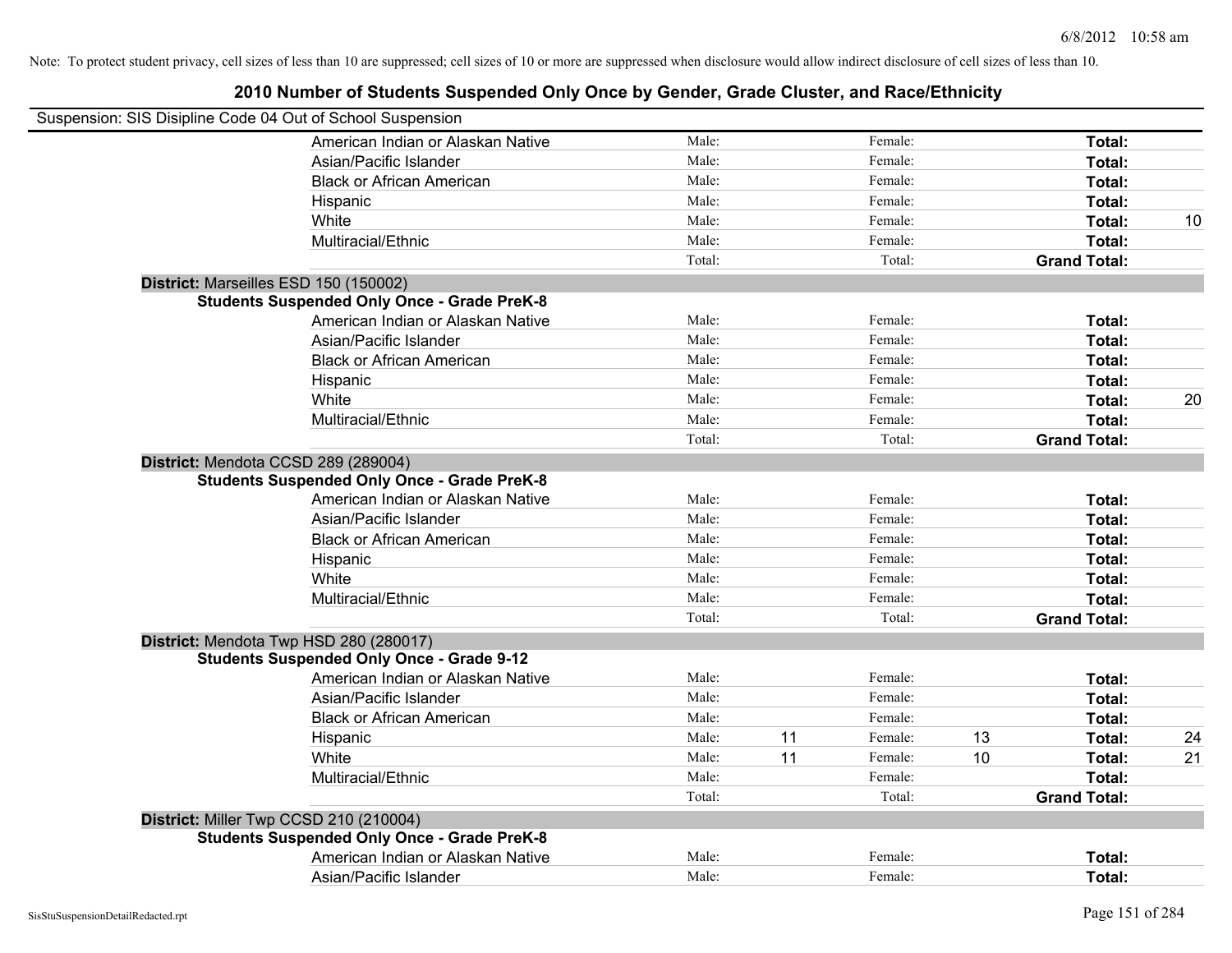| Suspension: SIS Disipline Code 04 Out of School Suspension |        |    |         |    |                     |     |
|------------------------------------------------------------|--------|----|---------|----|---------------------|-----|
| <b>Black or African American</b>                           | Male:  |    | Female: |    | Total:              |     |
| Hispanic                                                   | Male:  |    | Female: |    | Total:              |     |
| White                                                      | Male:  |    | Female: |    | Total:              |     |
| Multiracial/Ethnic                                         | Male:  |    | Female: |    | Total:              |     |
|                                                            | Total: |    | Total:  |    | <b>Grand Total:</b> |     |
| District: Oglesby ESD 125 (125002)                         |        |    |         |    |                     |     |
| <b>Students Suspended Only Once - Grade PreK-8</b>         |        |    |         |    |                     |     |
| American Indian or Alaskan Native                          | Male:  |    | Female: |    | Total:              |     |
| Asian/Pacific Islander                                     | Male:  |    | Female: |    | Total:              |     |
| <b>Black or African American</b>                           | Male:  |    | Female: |    | Total:              |     |
| Hispanic                                                   | Male:  |    | Female: |    | Total:              |     |
| White                                                      | Male:  |    | Female: |    | Total:              |     |
| Multiracial/Ethnic                                         | Male:  |    | Female: |    | Total:              |     |
|                                                            | Total: |    | Total:  |    | <b>Grand Total:</b> | 10  |
| District: Ottawa ESD 141 (141002)                          |        |    |         |    |                     |     |
| <b>Students Suspended Only Once - Grade PreK-8</b>         |        |    |         |    |                     |     |
| American Indian or Alaskan Native                          | Male:  |    | Female: |    | <b>Total:</b>       |     |
| Asian/Pacific Islander                                     | Male:  |    | Female: |    | Total:              |     |
| <b>Black or African American</b>                           | Male:  |    | Female: |    | Total:              |     |
| Hispanic                                                   | Male:  |    | Female: |    | Total:              |     |
| White                                                      | Male:  | 33 | Female: | 12 | Total:              | 45  |
| Multiracial/Ethnic                                         | Male:  |    | Female: |    | Total:              |     |
|                                                            | Total: |    | Total:  |    | <b>Grand Total:</b> | 55  |
| District: Ottawa Twp HSD 140 (140017)                      |        |    |         |    |                     |     |
| <b>Students Suspended Only Once - Grade 9-12</b>           |        |    |         |    |                     |     |
| American Indian or Alaskan Native                          | Male:  |    | Female: |    | Total:              |     |
| Asian/Pacific Islander                                     | Male:  |    | Female: |    | Total:              |     |
| <b>Black or African American</b>                           | Male:  |    | Female: |    | Total:              |     |
| Hispanic                                                   | Male:  |    | Female: |    | Total:              |     |
| White                                                      | Male:  | 61 | Female: | 49 | Total:              | 110 |
| Multiracial/Ethnic                                         | Male:  |    | Female: |    | Total:              |     |
|                                                            | Total: |    | Total:  |    | <b>Grand Total:</b> | 123 |
| District: Peru ESD 124 (124002)                            |        |    |         |    |                     |     |
| <b>Students Suspended Only Once - Grade PreK-8</b>         |        |    |         |    |                     |     |
| American Indian or Alaskan Native                          | Male:  |    | Female: |    | Total:              |     |
| Asian/Pacific Islander                                     | Male:  |    | Female: |    | Total:              |     |
| <b>Black or African American</b>                           | Male:  |    | Female: |    | Total:              |     |
| Hispanic                                                   | Male:  |    | Female: |    | Total:              |     |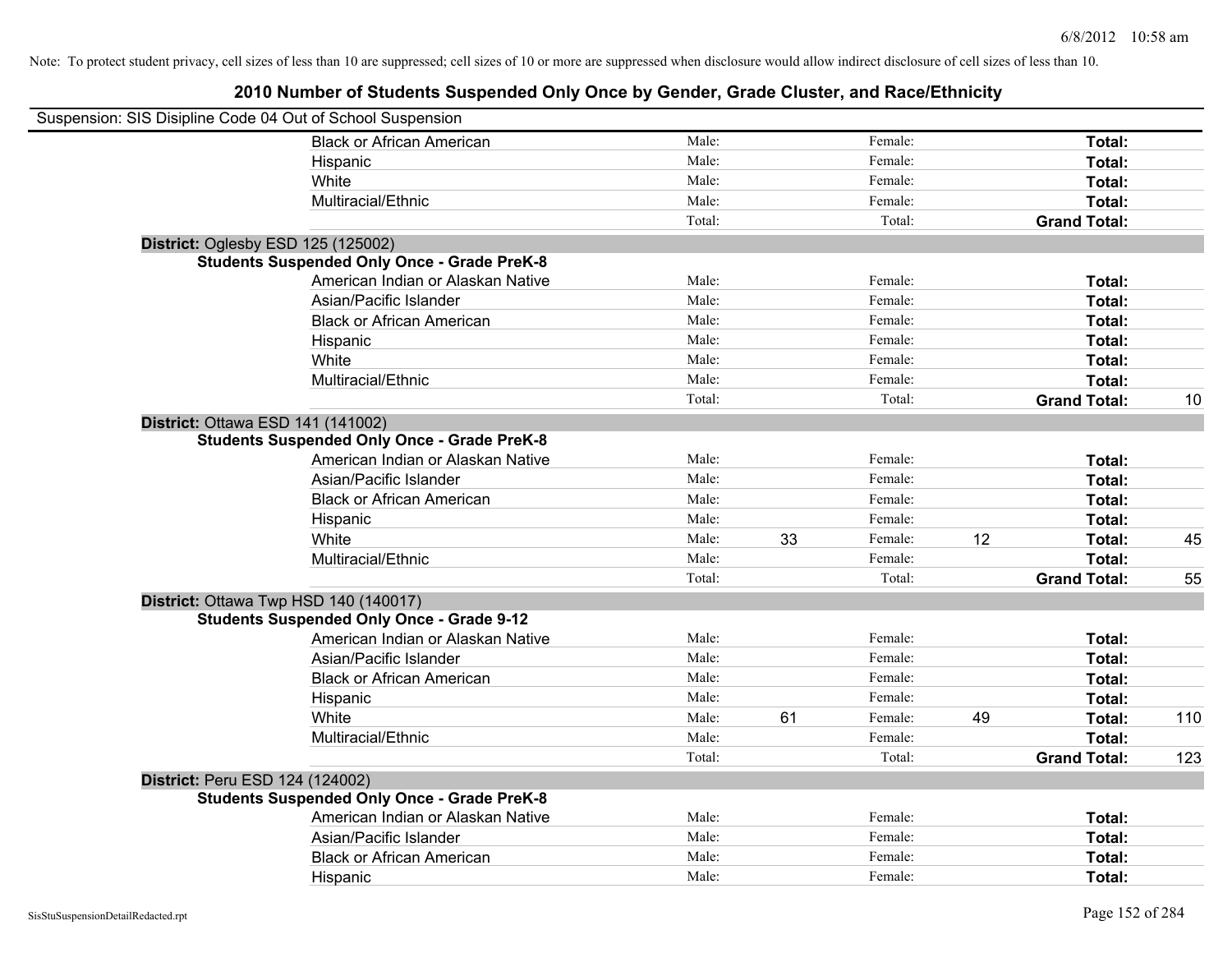| Suspension: SIS Disipline Code 04 Out of School Suspension |                                                    |        |         |                     |    |
|------------------------------------------------------------|----------------------------------------------------|--------|---------|---------------------|----|
|                                                            | White                                              | Male:  | Female: | Total:              |    |
|                                                            | Multiracial/Ethnic                                 | Male:  | Female: | Total:              |    |
|                                                            |                                                    | Total: | Total:  | <b>Grand Total:</b> | 12 |
| District: Rutland CCSD 230 (230004)                        |                                                    |        |         |                     |    |
|                                                            | <b>Students Suspended Only Once - Grade PreK-8</b> |        |         |                     |    |
|                                                            | American Indian or Alaskan Native                  | Male:  | Female: | Total:              |    |
|                                                            | Asian/Pacific Islander                             | Male:  | Female: | Total:              |    |
|                                                            | <b>Black or African American</b>                   | Male:  | Female: | Total:              |    |
|                                                            | Hispanic                                           | Male:  | Female: | Total:              |    |
|                                                            | White                                              | Male:  | Female: | Total:              |    |
|                                                            | Multiracial/Ethnic                                 | Male:  | Female: | Total:              |    |
|                                                            |                                                    | Total: | Total:  | <b>Grand Total:</b> |    |
| District: Seneca CCSD 170 (170004)                         |                                                    |        |         |                     |    |
|                                                            | <b>Students Suspended Only Once - Grade PreK-8</b> |        |         |                     |    |
|                                                            | American Indian or Alaskan Native                  | Male:  | Female: | Total:              |    |
|                                                            | Asian/Pacific Islander                             | Male:  | Female: | Total:              |    |
|                                                            | <b>Black or African American</b>                   | Male:  | Female: | Total:              |    |
|                                                            | Hispanic                                           | Male:  | Female: | Total:              |    |
|                                                            | White                                              | Male:  | Female: | Total:              |    |
|                                                            | Multiracial/Ethnic                                 | Male:  | Female: | Total:              |    |
|                                                            |                                                    | Total: | Total:  | <b>Grand Total:</b> |    |
| District: Seneca Twp HSD 160 (160017)                      |                                                    |        |         |                     |    |
|                                                            | <b>Students Suspended Only Once - Grade 9-12</b>   |        |         |                     |    |
|                                                            | American Indian or Alaskan Native                  | Male:  | Female: | Total:              |    |
|                                                            | Asian/Pacific Islander                             | Male:  | Female: | Total:              |    |
|                                                            | <b>Black or African American</b>                   | Male:  | Female: | Total:              |    |
|                                                            | Hispanic                                           | Male:  | Female: | Total:              |    |
|                                                            | White                                              | Male:  | Female: | Total:              |    |
|                                                            | Multiracial/Ethnic                                 | Male:  | Female: | Total:              |    |
|                                                            |                                                    | Total: | Total:  | <b>Grand Total:</b> |    |
| District: Serena CUSD 2 (002026)                           |                                                    |        |         |                     |    |
|                                                            | <b>Students Suspended Only Once - Grade PreK-8</b> |        |         |                     |    |
|                                                            | American Indian or Alaskan Native                  | Male:  | Female: | Total:              |    |
|                                                            | Asian/Pacific Islander                             | Male:  | Female: | Total:              |    |
|                                                            | <b>Black or African American</b>                   | Male:  | Female: | Total:              |    |
|                                                            | Hispanic                                           | Male:  | Female: | Total:              |    |
|                                                            | White                                              | Male:  | Female: | Total:              |    |
|                                                            | Multiracial/Ethnic                                 | Male:  | Female: | Total:              |    |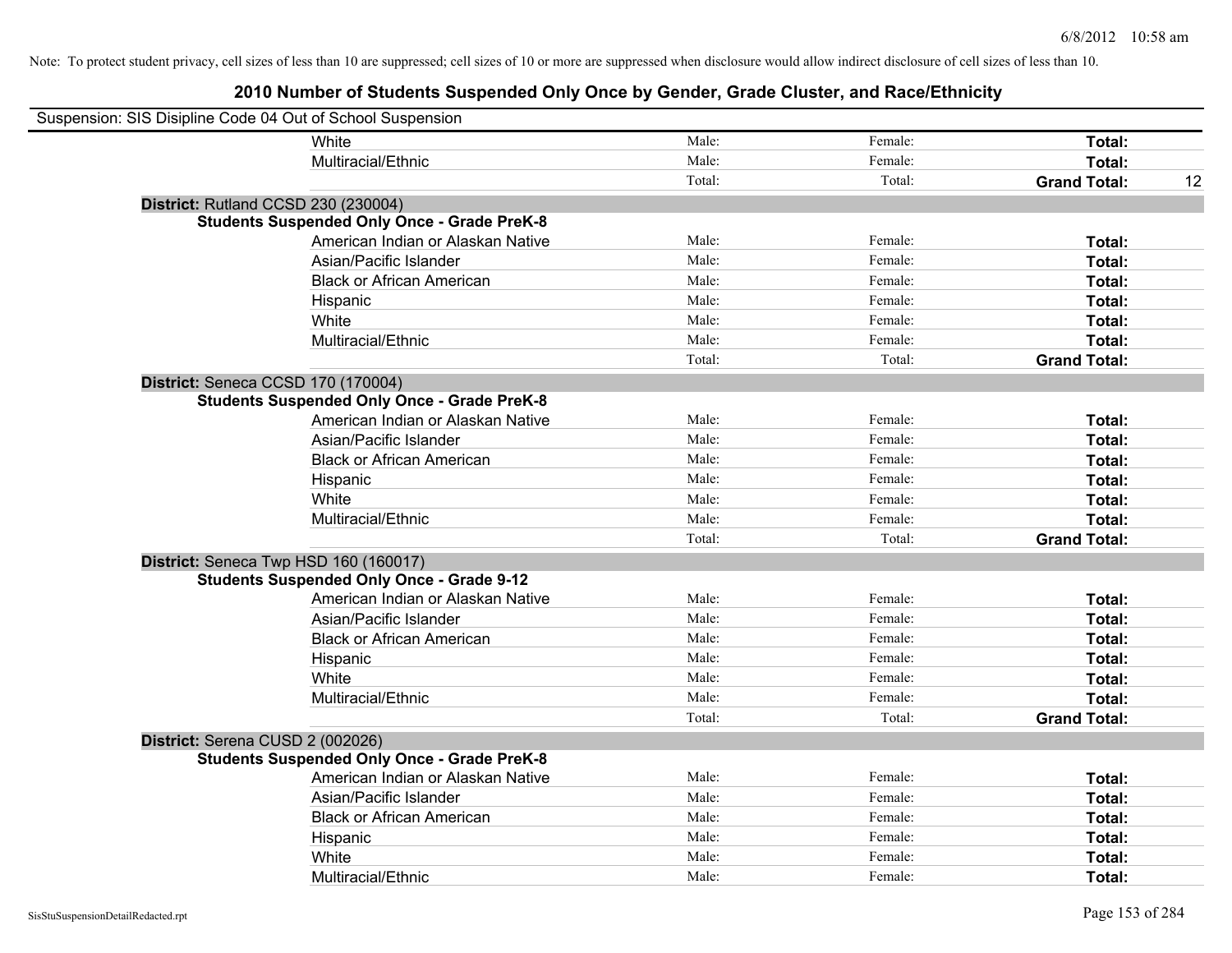# **2010 Number of Students Suspended Only Once by Gender, Grade Cluster, and Race/Ethnicity**

| Total:  | <b>Grand Total:</b> |    |
|---------|---------------------|----|
|         |                     |    |
| Female: | Total:              |    |
| Female: | Total:              |    |
| Female: | Total:              |    |
| Female: | Total:              |    |
| Female: | Total:              | 13 |
| Female: | Total:              |    |
| Total:  | <b>Grand Total:</b> |    |
|         |                     |    |
|         |                     |    |
| Female: | Total:              |    |
| Female: | Total:              |    |
| Female: | Total:              |    |
| Female: | Total:              | 12 |
| Female: | 15<br>Total:        | 43 |
| Female: | Total:              |    |
| Total:  | <b>Grand Total:</b> | 67 |
|         |                     |    |
|         |                     |    |
| Female: | Total:              |    |
| Female: | Total:              |    |
| Female: | Total:              |    |
| Female: | Total:              | 14 |
| Female: | 23<br>Total:        | 57 |
| Female: | Total:              |    |
| Total:  | <b>Grand Total:</b> | 85 |
|         |                     |    |
|         |                     |    |
| Female: | Total:              |    |
| Female: | Total:              |    |
| Female: | Total:              |    |
| Female: | Total:              |    |
| Female: | Total:              |    |
| Female: | Total:              |    |
| Total:  | <b>Grand Total:</b> |    |
|         |                     |    |

**District:** Wallace CCSD 195 (195004) **Students Suspended Only Once - Grade PreK-8**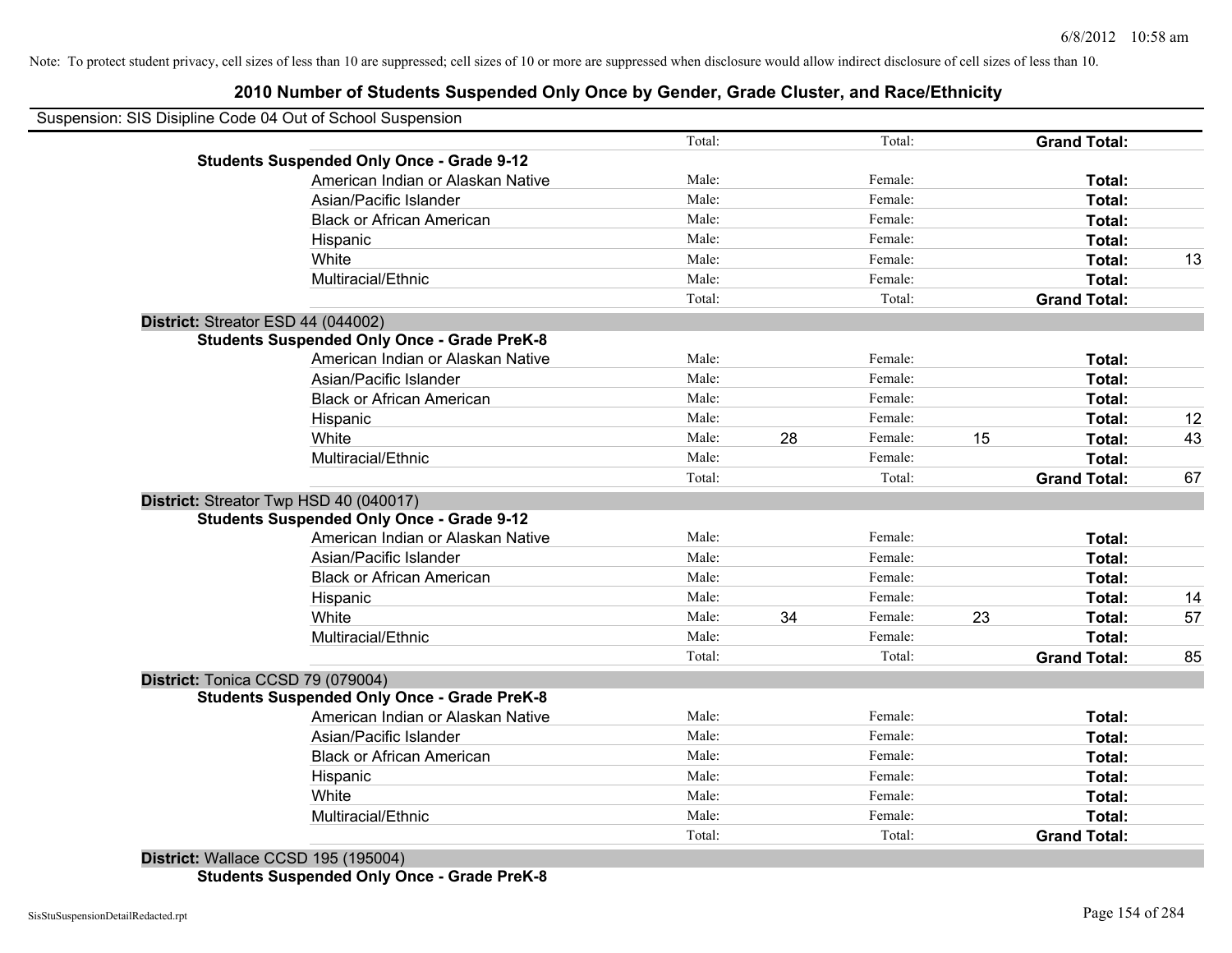|                                             | - יי וישווואטו טו טנשטטוונט טשטאַנט טוויט א ז טוועט אין טטוואטו, טושטט טושטנטו, שווא ושטטובנווווטונ<br>Suspension: SIS Disipline Code 04 Out of School Suspension |                 |    |                   |    |                     |    |
|---------------------------------------------|-------------------------------------------------------------------------------------------------------------------------------------------------------------------|-----------------|----|-------------------|----|---------------------|----|
|                                             | American Indian or Alaskan Native                                                                                                                                 | Male:           |    | Female:           |    | Total:              |    |
|                                             | Asian/Pacific Islander                                                                                                                                            | Male:           |    | Female:           |    | Total:              |    |
|                                             | <b>Black or African American</b>                                                                                                                                  | Male:           |    | Female:           |    | Total:              |    |
|                                             | Hispanic                                                                                                                                                          | Male:           |    | Female:           |    | Total:              |    |
|                                             | White                                                                                                                                                             | Male:           |    | Female:           |    | Total:              |    |
|                                             | Multiracial/Ethnic                                                                                                                                                | Male:           |    | Female:           |    | Total:              |    |
|                                             |                                                                                                                                                                   | Total:          |    | Total:            |    | <b>Grand Total:</b> |    |
|                                             | District: Waltham CCSD 185 (185004)                                                                                                                               |                 |    |                   |    |                     |    |
|                                             | <b>Students Suspended Only Once - Grade PreK-8</b>                                                                                                                |                 |    |                   |    |                     |    |
|                                             | American Indian or Alaskan Native                                                                                                                                 | Male:           |    | Female:           |    | Total:              |    |
|                                             | Asian/Pacific Islander                                                                                                                                            | Male:           |    | Female:           |    | Total:              |    |
|                                             | <b>Black or African American</b>                                                                                                                                  | Male:           |    | Female:           |    | Total:              |    |
|                                             | Hispanic                                                                                                                                                          | Male:           |    | Female:           |    | Total:              |    |
|                                             | White                                                                                                                                                             | Male:           |    | Female:           |    | Total:              | 10 |
|                                             | Multiracial/Ethnic                                                                                                                                                | Male:           |    | Female:           |    | Total:              |    |
|                                             |                                                                                                                                                                   | Total:          |    | Total:            |    | <b>Grand Total:</b> |    |
| Region: Lake ROE (34)<br>County: Lake (049) | District: Adlai E Stevenson HSD 125 (125013)                                                                                                                      |                 |    |                   |    |                     |    |
|                                             | <b>Students Suspended Only Once - Grade 9-12</b>                                                                                                                  |                 |    |                   |    |                     |    |
|                                             | American Indian or Alaskan Native                                                                                                                                 | Male:           |    | Female:           |    | Total:              |    |
|                                             | Asian/Pacific Islander                                                                                                                                            | Male:           |    | Female:           |    | Total:              | 15 |
|                                             | <b>Black or African American</b>                                                                                                                                  | Male:           |    | Female:           |    | Total:              |    |
|                                             | Hispanic                                                                                                                                                          | Male:           |    | Female:           |    | Total:              |    |
|                                             | White                                                                                                                                                             | Male:           | 24 | Female:           | 12 | Total:              | 36 |
|                                             | Multiracial/Ethnic                                                                                                                                                | Male:<br>Total: |    | Female:<br>Total: |    | Total:              |    |
|                                             |                                                                                                                                                                   |                 |    |                   |    | <b>Grand Total:</b> |    |
|                                             | District: Allendale Association (000600)<br><b>Students Suspended Only Once - Grade PreK-8</b>                                                                    |                 |    |                   |    |                     |    |
|                                             | American Indian or Alaskan Native                                                                                                                                 | Male:           |    | Female:           |    | Total:              |    |
|                                             | Asian/Pacific Islander                                                                                                                                            | Male:           |    | Female:           |    | Total:              |    |
|                                             | <b>Black or African American</b>                                                                                                                                  | Male:           |    | Female:           |    | Total:              |    |
|                                             | Hispanic                                                                                                                                                          | Male:           |    | Female:           |    | Total:              |    |
|                                             | White                                                                                                                                                             | Male:           |    | Female:           |    | Total:              |    |
|                                             | Multiracial/Ethnic                                                                                                                                                | Male:           |    | Female:           |    | Total:              |    |
|                                             |                                                                                                                                                                   | Total:          |    | Total:            |    | <b>Grand Total:</b> |    |
|                                             | District: Antioch CCSD 34 (034004)                                                                                                                                |                 |    |                   |    |                     |    |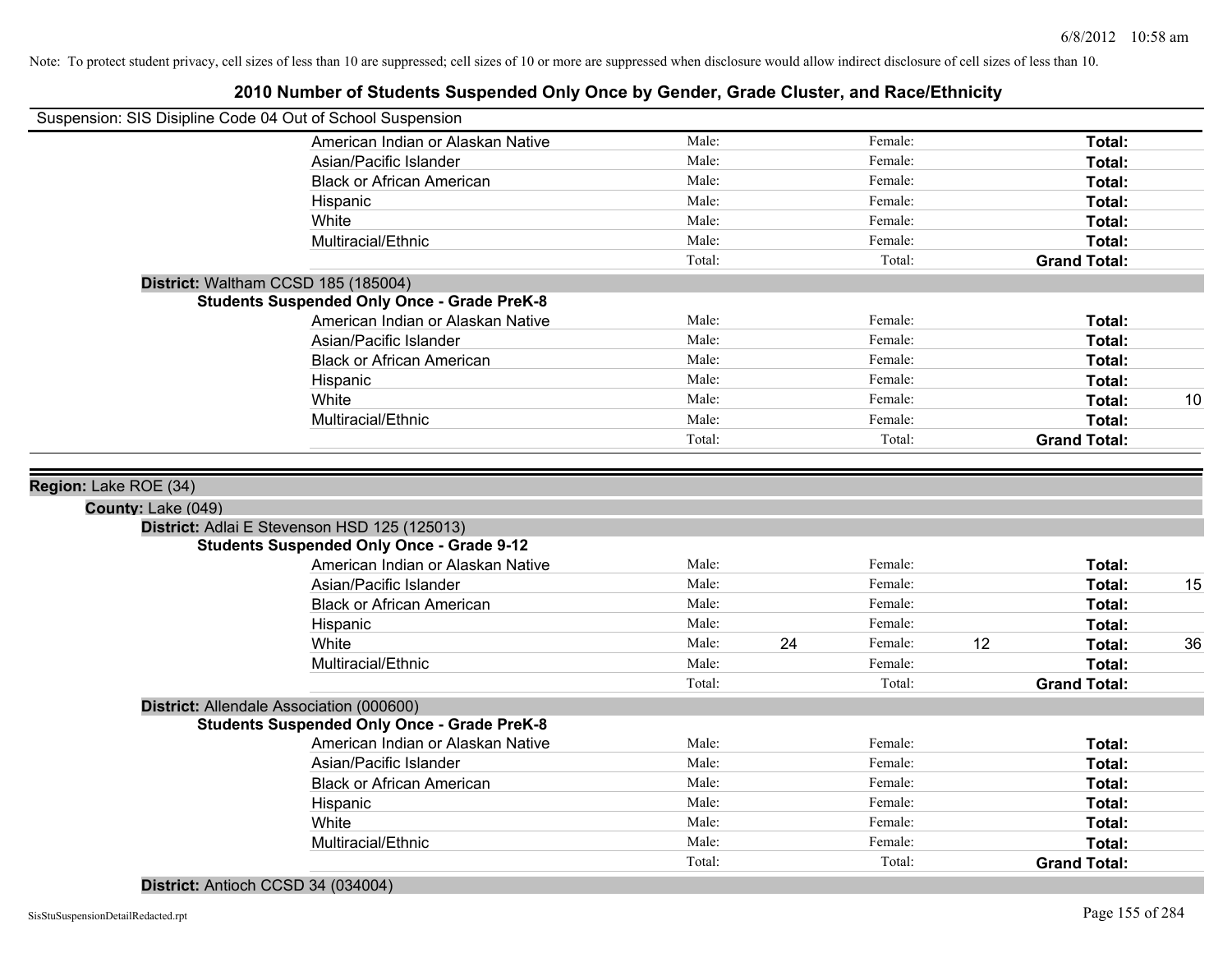| Suspension: SIS Disipline Code 04 Out of School Suspension |        |    |         |    |                     |    |
|------------------------------------------------------------|--------|----|---------|----|---------------------|----|
| <b>Students Suspended Only Once - Grade PreK-8</b>         |        |    |         |    |                     |    |
| American Indian or Alaskan Native                          | Male:  |    | Female: |    | Total:              |    |
| Asian/Pacific Islander                                     | Male:  |    | Female: |    | Total:              |    |
| <b>Black or African American</b>                           | Male:  |    | Female: |    | Total:              |    |
| Hispanic                                                   | Male:  |    | Female: |    | Total:              |    |
| White                                                      | Male:  |    | Female: |    | Total:              | 19 |
| Multiracial/Ethnic                                         | Male:  |    | Female: |    | Total:              |    |
|                                                            | Total: |    | Total:  |    | <b>Grand Total:</b> |    |
| District: Barrington CUSD 220 (220026)                     |        |    |         |    |                     |    |
| <b>Students Suspended Only Once - Grade PreK-8</b>         |        |    |         |    |                     |    |
| American Indian or Alaskan Native                          | Male:  |    | Female: |    | Total:              |    |
| Asian/Pacific Islander                                     | Male:  |    | Female: |    | Total:              |    |
| <b>Black or African American</b>                           | Male:  |    | Female: |    | Total:              |    |
| Hispanic                                                   | Male:  |    | Female: |    | Total:              | 15 |
| White                                                      | Male:  |    | Female: |    | Total:              | 25 |
| Multiracial/Ethnic                                         | Male:  |    | Female: |    | Total:              |    |
|                                                            | Total: |    | Total:  |    | <b>Grand Total:</b> |    |
| <b>Students Suspended Only Once - Grade 9-12</b>           |        |    |         |    |                     |    |
| American Indian or Alaskan Native                          | Male:  |    | Female: |    | Total:              |    |
| Asian/Pacific Islander                                     | Male:  |    | Female: |    | Total:              |    |
| <b>Black or African American</b>                           | Male:  |    | Female: |    | Total:              |    |
| Hispanic                                                   | Male:  |    | Female: |    | Total:              | 27 |
| White                                                      | Male:  |    | Female: |    | Total:              | 32 |
| Multiracial/Ethnic                                         | Male:  |    | Female: |    | Total:              |    |
|                                                            | Total: | 60 | Total:  | 14 | <b>Grand Total:</b> | 74 |
| District: Beach Park CCSD 3 (003004)                       |        |    |         |    |                     |    |
| <b>Students Suspended Only Once - Grade PreK-8</b>         |        |    |         |    |                     |    |
| American Indian or Alaskan Native                          | Male:  |    | Female: |    | Total:              |    |
| Asian/Pacific Islander                                     | Male:  |    | Female: |    | Total:              |    |
| <b>Black or African American</b>                           | Male:  | 25 | Female: | 18 | Total:              | 43 |
| Hispanic                                                   | Male:  | 28 | Female: | 11 | Total:              | 39 |
| White                                                      | Male:  |    | Female: |    | Total:              | 28 |
| Multiracial/Ethnic                                         | Male:  |    | Female: |    | Total:              | 19 |
|                                                            | Total: |    | Total:  |    | <b>Grand Total:</b> |    |
| District: Big Hollow SD 38 (038002)                        |        |    |         |    |                     |    |
| <b>Students Suspended Only Once - Grade PreK-8</b>         |        |    |         |    |                     |    |
| American Indian or Alaskan Native                          | Male:  |    | Female: |    | Total:              |    |
| Asian/Pacific Islander                                     | Male:  |    | Female: |    | Total:              |    |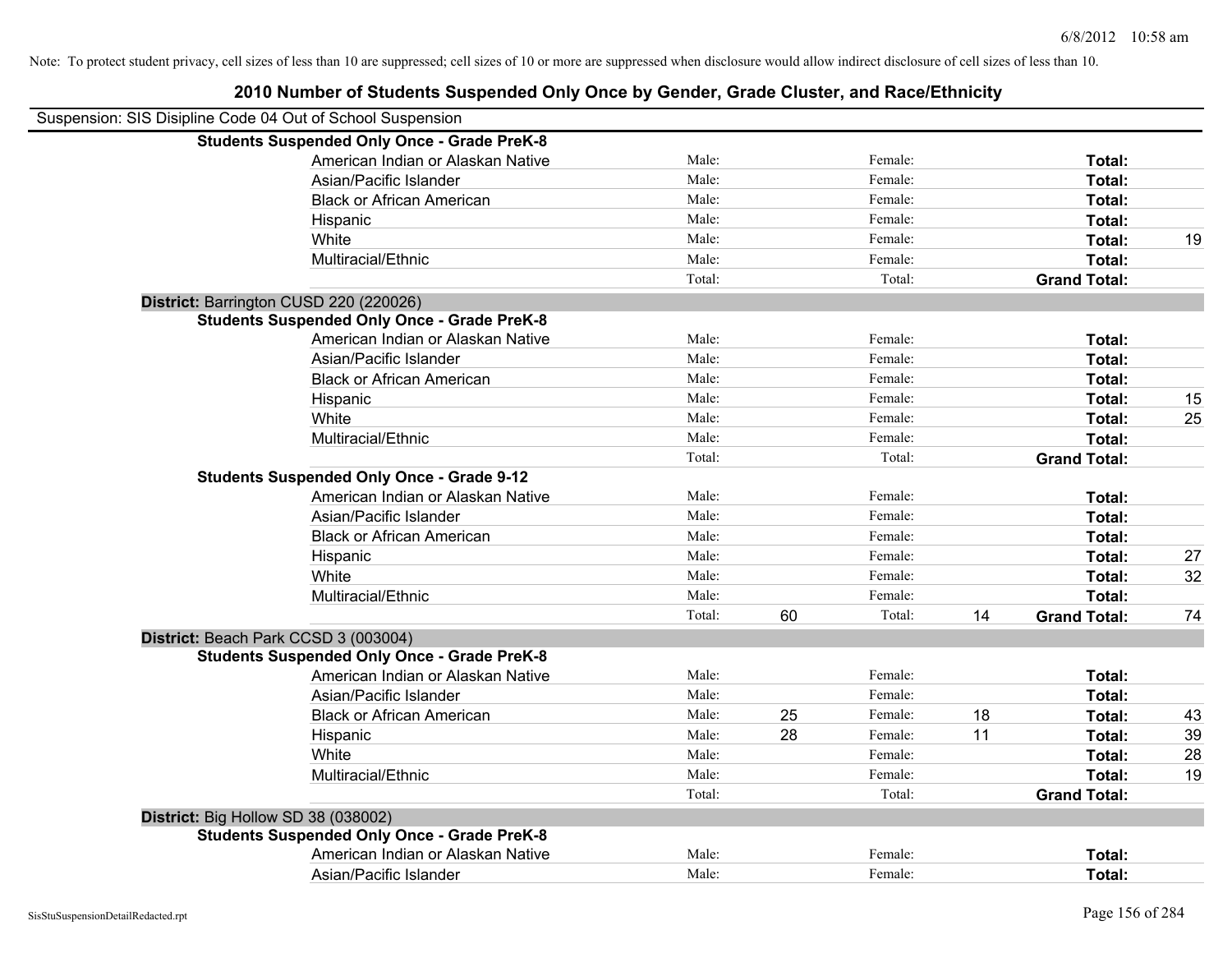| Suspension: SIS Disipline Code 04 Out of School Suspension |        |    |         |    |                     |     |
|------------------------------------------------------------|--------|----|---------|----|---------------------|-----|
| <b>Black or African American</b>                           | Male:  |    | Female: |    | Total:              |     |
| Hispanic                                                   | Male:  |    | Female: |    | Total:              |     |
| White                                                      | Male:  |    | Female: |    | <b>Total:</b>       | 10  |
| Multiracial/Ethnic                                         | Male:  |    | Female: |    | Total:              |     |
|                                                            | Total: |    | Total:  |    | <b>Grand Total:</b> |     |
| District: CHSD 117 (117016)                                |        |    |         |    |                     |     |
| <b>Students Suspended Only Once - Grade 9-12</b>           |        |    |         |    |                     |     |
| American Indian or Alaskan Native                          | Male:  |    | Female: |    | Total:              |     |
| Asian/Pacific Islander                                     | Male:  |    | Female: |    | Total:              |     |
| <b>Black or African American</b>                           | Male:  |    | Female: |    | Total:              | 13  |
| Hispanic                                                   | Male:  |    | Female: |    | Total:              | 11  |
| White                                                      | Male:  | 77 | Female: | 36 | Total:              | 113 |
| Multiracial/Ethnic                                         | Male:  |    | Female: |    | Total:              |     |
|                                                            | Total: |    | Total:  |    | <b>Grand Total:</b> |     |
| District: CHSD 128 (128016)                                |        |    |         |    |                     |     |
| <b>Students Suspended Only Once - Grade 9-12</b>           |        |    |         |    |                     |     |
| American Indian or Alaskan Native                          | Male:  |    | Female: |    | Total:              |     |
| Asian/Pacific Islander                                     | Male:  |    | Female: |    | Total:              |     |
| <b>Black or African American</b>                           | Male:  |    | Female: |    | Total:              |     |
| Hispanic                                                   | Male:  |    | Female: |    | Total:              |     |
| White                                                      | Male:  |    | Female: |    | Total:              | 49  |
| Multiracial/Ethnic                                         | Male:  |    | Female: |    | Total:              |     |
|                                                            | Total: | 57 | Total:  | 10 | <b>Grand Total:</b> | 67  |
| District: Connections Day School (025200)                  |        |    |         |    |                     |     |
| <b>Students Suspended Only Once - Grade 9-12</b>           |        |    |         |    |                     |     |
| American Indian or Alaskan Native                          | Male:  |    | Female: |    | Total:              |     |
| Asian/Pacific Islander                                     | Male:  |    | Female: |    | Total:              |     |
| <b>Black or African American</b>                           | Male:  |    | Female: |    | Total:              |     |
| Hispanic                                                   | Male:  |    | Female: |    | Total:              |     |
| White                                                      | Male:  |    | Female: |    | Total:              |     |
| Multiracial/Ethnic                                         | Male:  |    | Female: |    | Total:              |     |
|                                                            | Total: |    | Total:  |    | <b>Grand Total:</b> |     |
| District: Deerfield SD 109 (109002)                        |        |    |         |    |                     |     |
| <b>Students Suspended Only Once - Grade PreK-8</b>         |        |    |         |    |                     |     |
| American Indian or Alaskan Native                          | Male:  |    | Female: |    | Total:              |     |
| Asian/Pacific Islander                                     | Male:  |    | Female: |    | Total:              |     |
| <b>Black or African American</b>                           | Male:  |    | Female: |    | Total:              |     |
| Hispanic                                                   | Male:  |    | Female: |    | Total:              |     |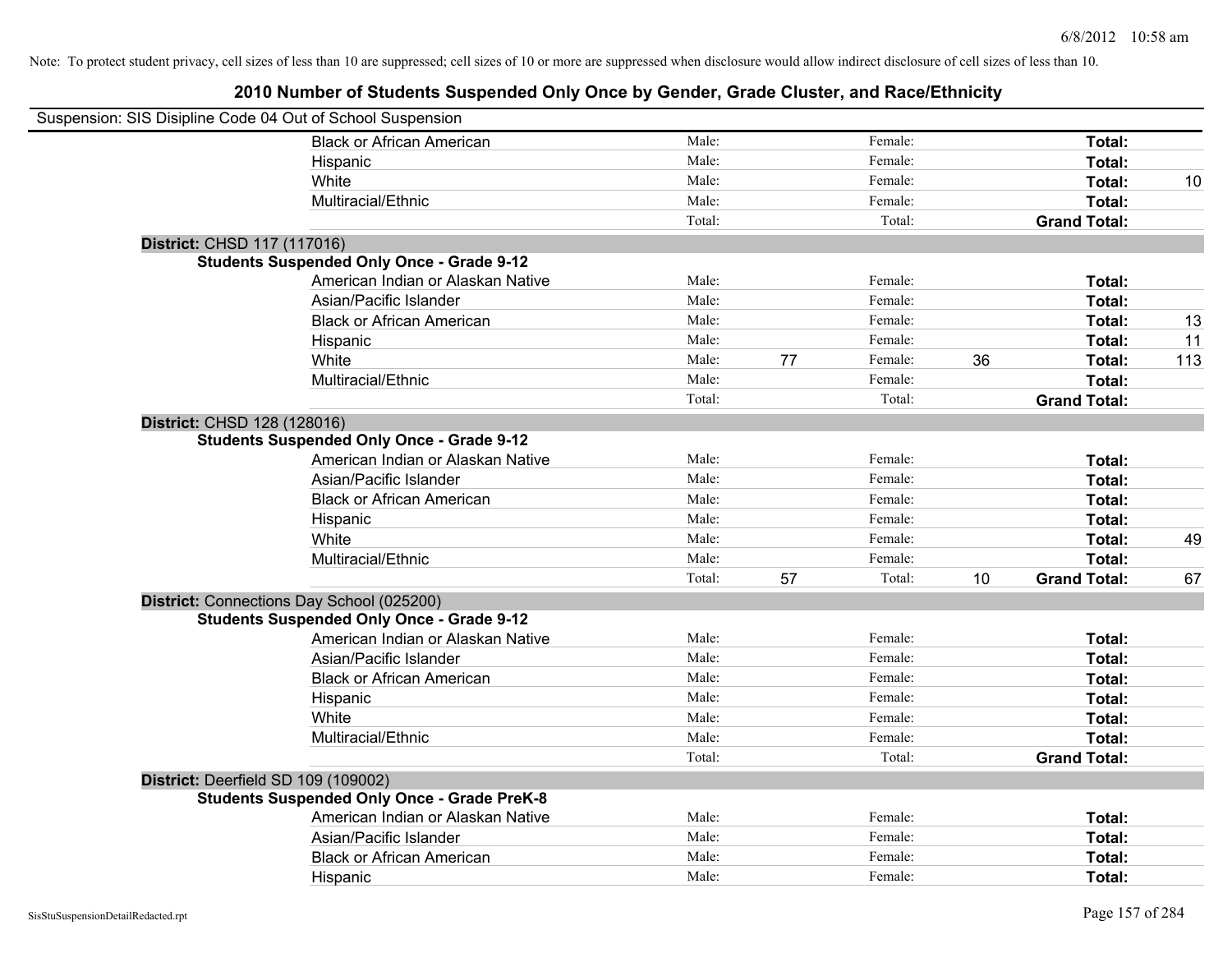| Suspension: SIS Disipline Code 04 Out of School Suspension |                                                    |        |         |                           |
|------------------------------------------------------------|----------------------------------------------------|--------|---------|---------------------------|
|                                                            | <b>White</b>                                       | Male:  | Female: | Total:                    |
|                                                            | Multiracial/Ethnic                                 | Male:  | Female: | Total:                    |
|                                                            |                                                    | Total: | Total:  | <b>Grand Total:</b>       |
| District: Diamond Lake SD 76 (076002)                      |                                                    |        |         |                           |
|                                                            | <b>Students Suspended Only Once - Grade PreK-8</b> |        |         |                           |
|                                                            | American Indian or Alaskan Native                  | Male:  | Female: | Total:                    |
|                                                            | Asian/Pacific Islander                             | Male:  | Female: | Total:                    |
|                                                            | <b>Black or African American</b>                   | Male:  | Female: | Total:                    |
|                                                            | Hispanic                                           | Male:  | Female: | Total:                    |
|                                                            | White                                              | Male:  | Female: | Total:                    |
|                                                            | Multiracial/Ethnic                                 | Male:  | Female: | Total:                    |
|                                                            |                                                    | Total: | Total:  | <b>Grand Total:</b><br>11 |
| <b>District: Emmons SD 33 (033002)</b>                     |                                                    |        |         |                           |
|                                                            | <b>Students Suspended Only Once - Grade PreK-8</b> |        |         |                           |
|                                                            | American Indian or Alaskan Native                  | Male:  | Female: | Total:                    |
|                                                            | Asian/Pacific Islander                             | Male:  | Female: | Total:                    |
|                                                            | <b>Black or African American</b>                   | Male:  | Female: | Total:                    |
|                                                            | Hispanic                                           | Male:  | Female: | Total:                    |
|                                                            | White                                              | Male:  | Female: | Total:                    |
|                                                            | Multiracial/Ethnic                                 | Male:  | Female: | Total:                    |
|                                                            |                                                    | Total: | Total:  | <b>Grand Total:</b>       |
| <b>District:</b> Fox Lake GSD 114 (114002)                 |                                                    |        |         |                           |
|                                                            | <b>Students Suspended Only Once - Grade PreK-8</b> |        |         |                           |
|                                                            | American Indian or Alaskan Native                  | Male:  | Female: | Total:                    |
|                                                            | Asian/Pacific Islander                             | Male:  | Female: | Total:                    |
|                                                            | <b>Black or African American</b>                   | Male:  | Female: | Total:                    |
|                                                            | Hispanic                                           | Male:  | Female: | Total:                    |
|                                                            | White                                              | Male:  | Female: | Total:                    |
|                                                            | Multiracial/Ethnic                                 | Male:  | Female: | Total:                    |
|                                                            |                                                    | Total: | Total:  | <b>Grand Total:</b>       |
| District: Fremont SD 79 (079002)                           |                                                    |        |         |                           |
|                                                            | <b>Students Suspended Only Once - Grade PreK-8</b> |        |         |                           |
|                                                            | American Indian or Alaskan Native                  | Male:  | Female: | Total:                    |
|                                                            | Asian/Pacific Islander                             | Male:  | Female: | Total:                    |
|                                                            | <b>Black or African American</b>                   | Male:  | Female: | Total:                    |
|                                                            | Hispanic                                           | Male:  | Female: | Total:                    |
|                                                            | White                                              | Male:  | Female: | Total:<br>10              |
|                                                            | Multiracial/Ethnic                                 | Male:  | Female: | Total:                    |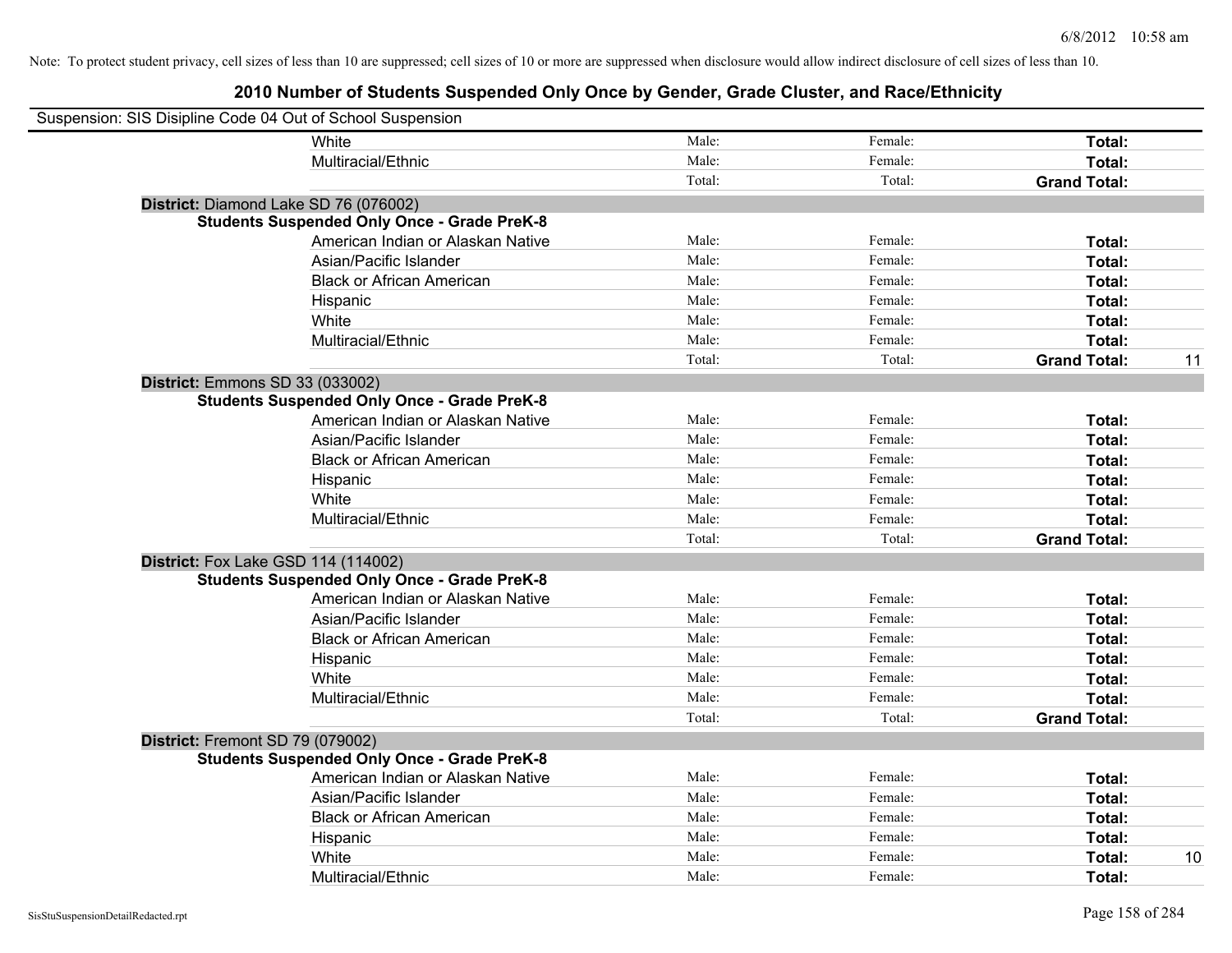### **2010 Number of Students Suspended Only Once by Gender, Grade Cluster, and Race/Ethnicity**

|                                | Suspension: SIS Disipline Code 04 Out of School Suspension |        |    |         |    |                     |    |
|--------------------------------|------------------------------------------------------------|--------|----|---------|----|---------------------|----|
|                                |                                                            | Total: |    | Total:  |    | <b>Grand Total:</b> |    |
| District: Gavin SD 37 (037002) |                                                            |        |    |         |    |                     |    |
|                                | <b>Students Suspended Only Once - Grade PreK-8</b>         |        |    |         |    |                     |    |
|                                | American Indian or Alaskan Native                          | Male:  |    | Female: |    | Total:              |    |
|                                | Asian/Pacific Islander                                     | Male:  |    | Female: |    | Total:              |    |
|                                | <b>Black or African American</b>                           | Male:  |    | Female: |    | Total:              |    |
|                                | Hispanic                                                   | Male:  |    | Female: |    | Total:              |    |
|                                | White                                                      | Male:  |    | Female: |    | Total:              | 13 |
|                                | Multiracial/Ethnic                                         | Male:  |    | Female: |    | Total:              |    |
|                                |                                                            | Total: |    | Total:  |    | <b>Grand Total:</b> |    |
|                                | District: Grant CHSD 124 (124016)                          |        |    |         |    |                     |    |
|                                | <b>Students Suspended Only Once - Grade 9-12</b>           |        |    |         |    |                     |    |
|                                | American Indian or Alaskan Native                          | Male:  |    | Female: |    | <b>Total:</b>       |    |
|                                | Asian/Pacific Islander                                     | Male:  |    | Female: |    | Total:              |    |
|                                | <b>Black or African American</b>                           | Male:  |    | Female: |    | Total:              |    |
|                                | Hispanic                                                   | Male:  |    | Female: |    | Total:              | 10 |
|                                | White                                                      | Male:  | 50 | Female: | 17 | Total:              | 67 |
|                                | Multiracial/Ethnic                                         | Male:  |    | Female: |    | Total:              |    |
|                                |                                                            | Total: |    | Total:  |    | <b>Grand Total:</b> |    |
|                                | District: Grayslake CCSD 46 (046004)                       |        |    |         |    |                     |    |
|                                | <b>Students Suspended Only Once - Grade PreK-8</b>         |        |    |         |    |                     |    |
|                                | American Indian or Alaskan Native                          | Male:  |    | Female: |    | Total:              |    |
|                                | Asian/Pacific Islander                                     | Male:  |    | Female: |    | Total:              |    |
|                                | <b>Black or African American</b>                           | Male:  |    | Female: |    | Total:              |    |
|                                | Hispanic                                                   | Male:  |    | Female: |    | Total:              |    |
|                                | White                                                      | Male:  |    | Female: |    | Total:              | 28 |
|                                | Multiracial/Ethnic                                         | Male:  |    | Female: |    | Total:              |    |
|                                |                                                            | Total: |    | Total:  |    | <b>Grand Total:</b> | 46 |
|                                | District: Grayslake CHSD 127 (127016)                      |        |    |         |    |                     |    |
|                                | <b>Students Suspended Only Once - Grade 9-12</b>           |        |    |         |    |                     |    |
|                                | American Indian or Alaskan Native                          | Male:  |    | Female: |    | Total:              |    |
|                                | Asian/Pacific Islander                                     | Male:  |    | Female: |    | Total:              |    |
|                                | <b>Black or African American</b>                           | Male:  |    | Female: |    | Total:              |    |
|                                | Hispanic                                                   | Male:  |    | Female: |    | Total:              | 20 |
|                                | White                                                      | Male:  |    | Female: |    | Total:              | 52 |
|                                | Multiracial/Ethnic                                         | Male:  |    | Female: |    | Total:              |    |
|                                |                                                            | Total: | 68 | Total:  | 20 | <b>Grand Total:</b> | 88 |
|                                |                                                            |        |    |         |    |                     |    |

#### **District:** Gurnee SD 56 (056002)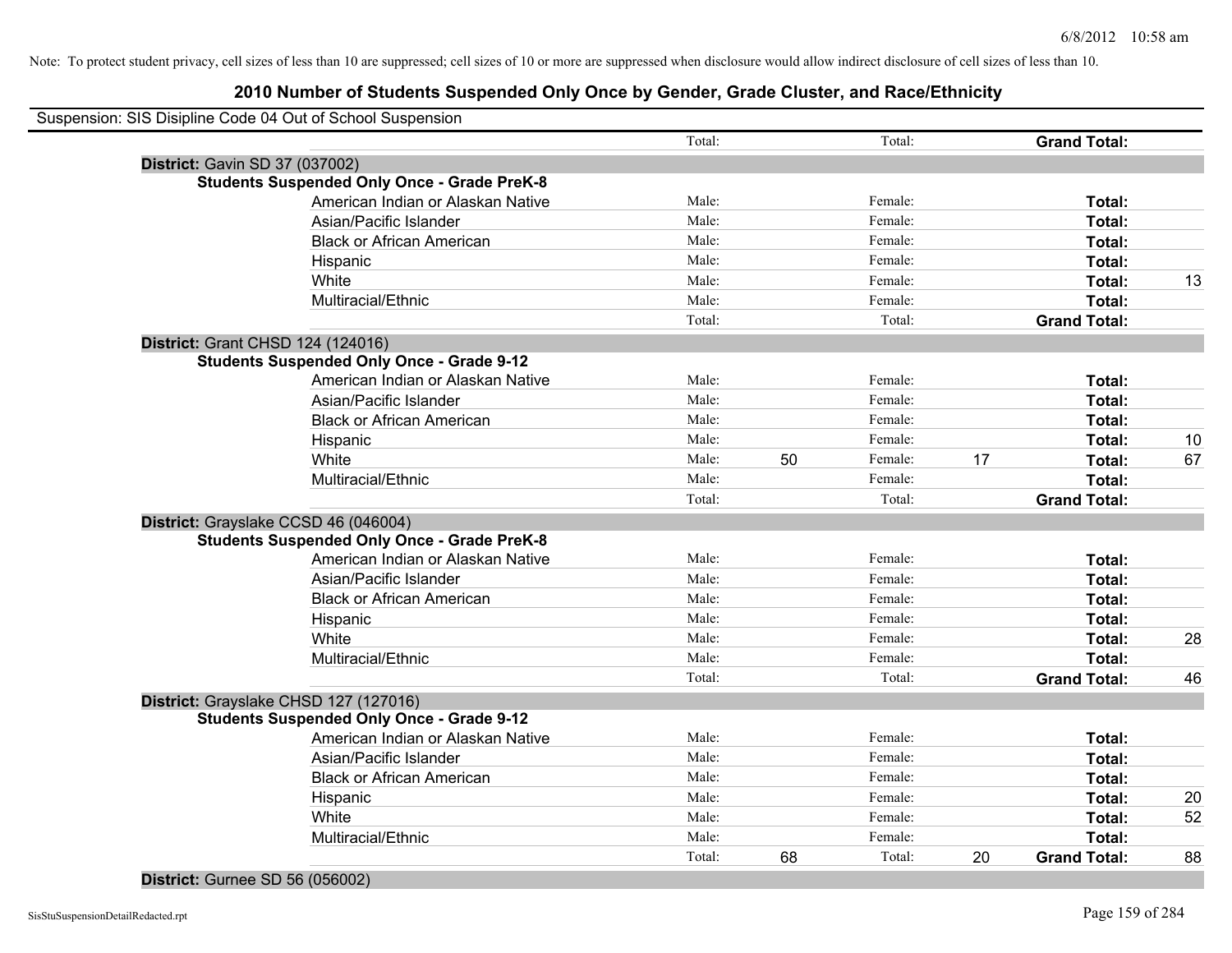| Suspension: SIS Disipline Code 04 Out of School Suspension |                                                    |        |         |                     |    |
|------------------------------------------------------------|----------------------------------------------------|--------|---------|---------------------|----|
|                                                            | <b>Students Suspended Only Once - Grade PreK-8</b> |        |         |                     |    |
|                                                            | American Indian or Alaskan Native                  | Male:  | Female: | Total:              |    |
|                                                            | Asian/Pacific Islander                             | Male:  | Female: | Total:              |    |
|                                                            | <b>Black or African American</b>                   | Male:  | Female: | Total:              |    |
|                                                            | Hispanic                                           | Male:  | Female: | Total:              |    |
|                                                            | White                                              | Male:  | Female: | Total:              |    |
|                                                            | Multiracial/Ethnic                                 | Male:  | Female: | Total:              |    |
|                                                            |                                                    | Total: | Total:  | <b>Grand Total:</b> | 16 |
|                                                            | District: Hawthorn CCSD 73 (073004)                |        |         |                     |    |
|                                                            | <b>Students Suspended Only Once - Grade PreK-8</b> |        |         |                     |    |
|                                                            | American Indian or Alaskan Native                  | Male:  | Female: | Total:              |    |
|                                                            | Asian/Pacific Islander                             | Male:  | Female: | Total:              |    |
|                                                            | <b>Black or African American</b>                   | Male:  | Female: | Total:              |    |
|                                                            | Hispanic                                           | Male:  | Female: | Total:              | 10 |
|                                                            | White                                              | Male:  | Female: | Total:              |    |
|                                                            | Multiracial/Ethnic                                 | Male:  | Female: | Total:              |    |
|                                                            |                                                    | Total: | Total:  | <b>Grand Total:</b> |    |
|                                                            | District: Kildeer Countryside CCSD 96 (096004)     |        |         |                     |    |
|                                                            | <b>Students Suspended Only Once - Grade PreK-8</b> |        |         |                     |    |
|                                                            | American Indian or Alaskan Native                  | Male:  | Female: | Total:              |    |
|                                                            | Asian/Pacific Islander                             | Male:  | Female: | Total:              |    |
|                                                            | <b>Black or African American</b>                   | Male:  | Female: | Total:              |    |
|                                                            | Hispanic                                           | Male:  | Female: | Total:              |    |
|                                                            | White                                              | Male:  | Female: | Total:              |    |
|                                                            | Multiracial/Ethnic                                 | Male:  | Female: | Total:              |    |
|                                                            |                                                    | Total: | Total:  | <b>Grand Total:</b> | 14 |
| District: Lake Bluff ESD 65 (065002)                       |                                                    |        |         |                     |    |
|                                                            | <b>Students Suspended Only Once - Grade PreK-8</b> |        |         |                     |    |
|                                                            | American Indian or Alaskan Native                  | Male:  | Female: | Total:              |    |
|                                                            | Asian/Pacific Islander                             | Male:  | Female: | Total:              |    |
|                                                            | <b>Black or African American</b>                   | Male:  | Female: | Total:              |    |
|                                                            | Hispanic                                           | Male:  | Female: | Total:              |    |
|                                                            | White                                              | Male:  | Female: | Total:              |    |
|                                                            | Multiracial/Ethnic                                 | Male:  | Female: | Total:              |    |
|                                                            |                                                    | Total: | Total:  | <b>Grand Total:</b> |    |
|                                                            | District: Lake Forest CHSD 115 (115016)            |        |         |                     |    |
|                                                            | <b>Students Suspended Only Once - Grade 9-12</b>   |        |         |                     |    |
|                                                            | American Indian or Alaskan Native                  | Male:  | Female: | Total:              |    |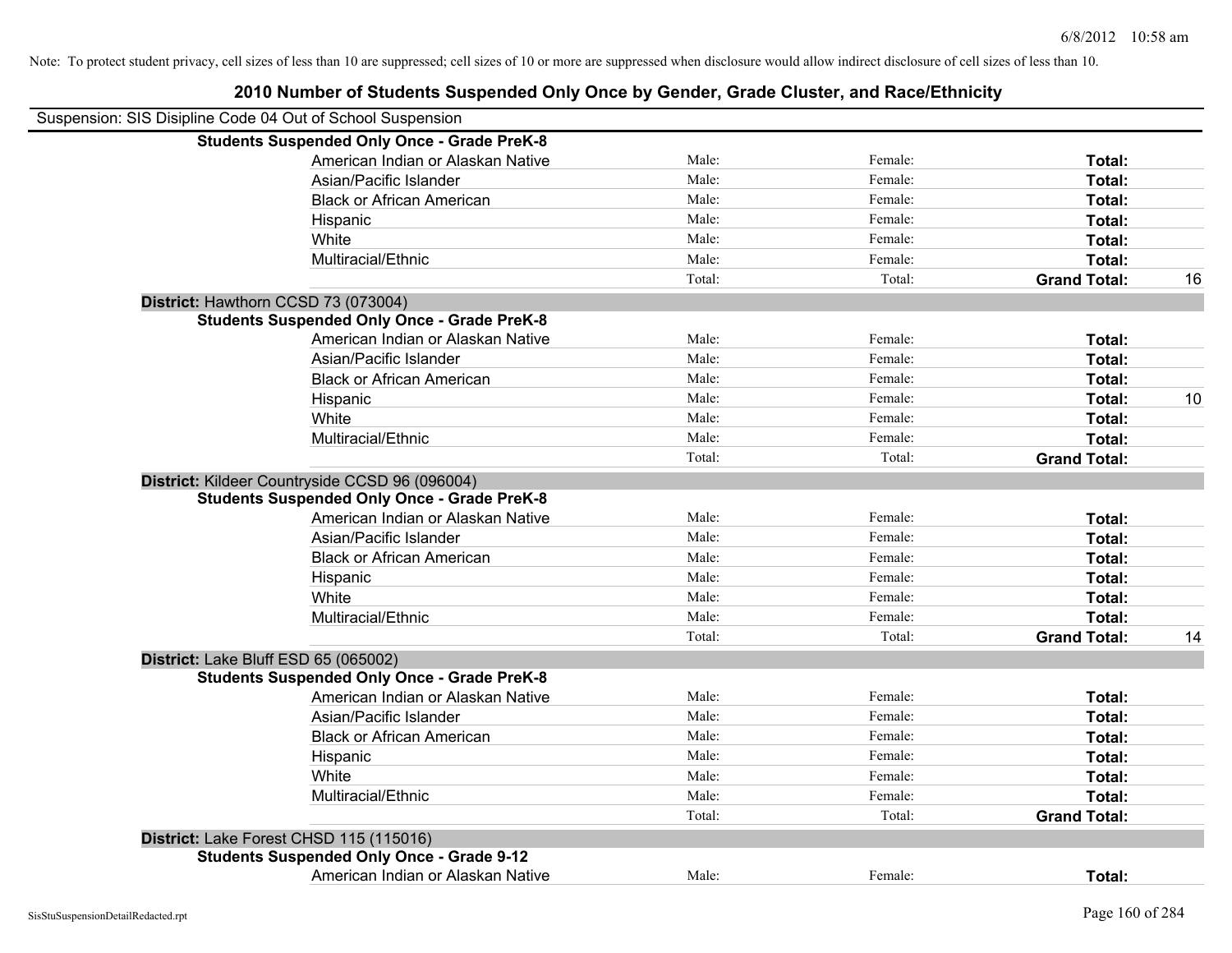| Suspension: SIS Disipline Code 04 Out of School Suspension |                                                    |        |         |                     |    |
|------------------------------------------------------------|----------------------------------------------------|--------|---------|---------------------|----|
|                                                            | Asian/Pacific Islander                             | Male:  | Female: | Total:              |    |
|                                                            | <b>Black or African American</b>                   | Male:  | Female: | Total:              |    |
|                                                            | Hispanic                                           | Male:  | Female: | Total:              |    |
|                                                            | White                                              | Male:  | Female: | Total:              | 23 |
|                                                            | Multiracial/Ethnic                                 | Male:  | Female: | Total:              |    |
|                                                            |                                                    | Total: | Total:  | <b>Grand Total:</b> |    |
| District: Lake Forest SD 67 (067005)                       |                                                    |        |         |                     |    |
|                                                            | <b>Students Suspended Only Once - Grade PreK-8</b> |        |         |                     |    |
|                                                            | American Indian or Alaskan Native                  | Male:  | Female: | Total:              |    |
|                                                            | Asian/Pacific Islander                             | Male:  | Female: | Total:              |    |
|                                                            | <b>Black or African American</b>                   | Male:  | Female: | Total:              |    |
|                                                            | Hispanic                                           | Male:  | Female: | Total:              |    |
|                                                            | White                                              | Male:  | Female: | Total:              | 11 |
|                                                            | Multiracial/Ethnic                                 | Male:  | Female: | Total:              |    |
|                                                            |                                                    | Total: | Total:  | <b>Grand Total:</b> |    |
| District: Lake Villa CCSD 41 (041004)                      |                                                    |        |         |                     |    |
|                                                            | <b>Students Suspended Only Once - Grade PreK-8</b> |        |         |                     |    |
|                                                            | American Indian or Alaskan Native                  | Male:  | Female: | Total:              |    |
|                                                            | Asian/Pacific Islander                             | Male:  | Female: | Total:              |    |
|                                                            | <b>Black or African American</b>                   | Male:  | Female: | Total:              |    |
|                                                            | Hispanic                                           | Male:  | Female: | Total:              |    |
|                                                            | White                                              | Male:  | Female: | Total:              | 25 |
|                                                            | Multiracial/Ethnic                                 | Male:  | Female: | Total:              |    |
|                                                            |                                                    | Total: | Total:  | <b>Grand Total:</b> |    |
| District: Lake Zurich CUSD 95 (095026)                     |                                                    |        |         |                     |    |
|                                                            | <b>Students Suspended Only Once - Grade PreK-8</b> |        |         |                     |    |
|                                                            | American Indian or Alaskan Native                  | Male:  | Female: | Total:              |    |
|                                                            | Asian/Pacific Islander                             | Male:  | Female: | Total:              |    |
|                                                            | <b>Black or African American</b>                   | Male:  | Female: | Total:              |    |
|                                                            | Hispanic                                           | Male:  | Female: | Total:              |    |
|                                                            | White                                              | Male:  | Female: | Total:              |    |
|                                                            | Multiracial/Ethnic                                 | Male:  | Female: | Total:              |    |
|                                                            |                                                    | Total: | Total:  | <b>Grand Total:</b> | 10 |
|                                                            | <b>Students Suspended Only Once - Grade 9-12</b>   |        |         |                     |    |
|                                                            | American Indian or Alaskan Native                  | Male:  | Female: | Total:              |    |
|                                                            | Asian/Pacific Islander                             | Male:  | Female: | Total:              |    |
|                                                            | <b>Black or African American</b>                   | Male:  | Female: | Total:              |    |
|                                                            | Hispanic                                           | Male:  | Female: | Total:              |    |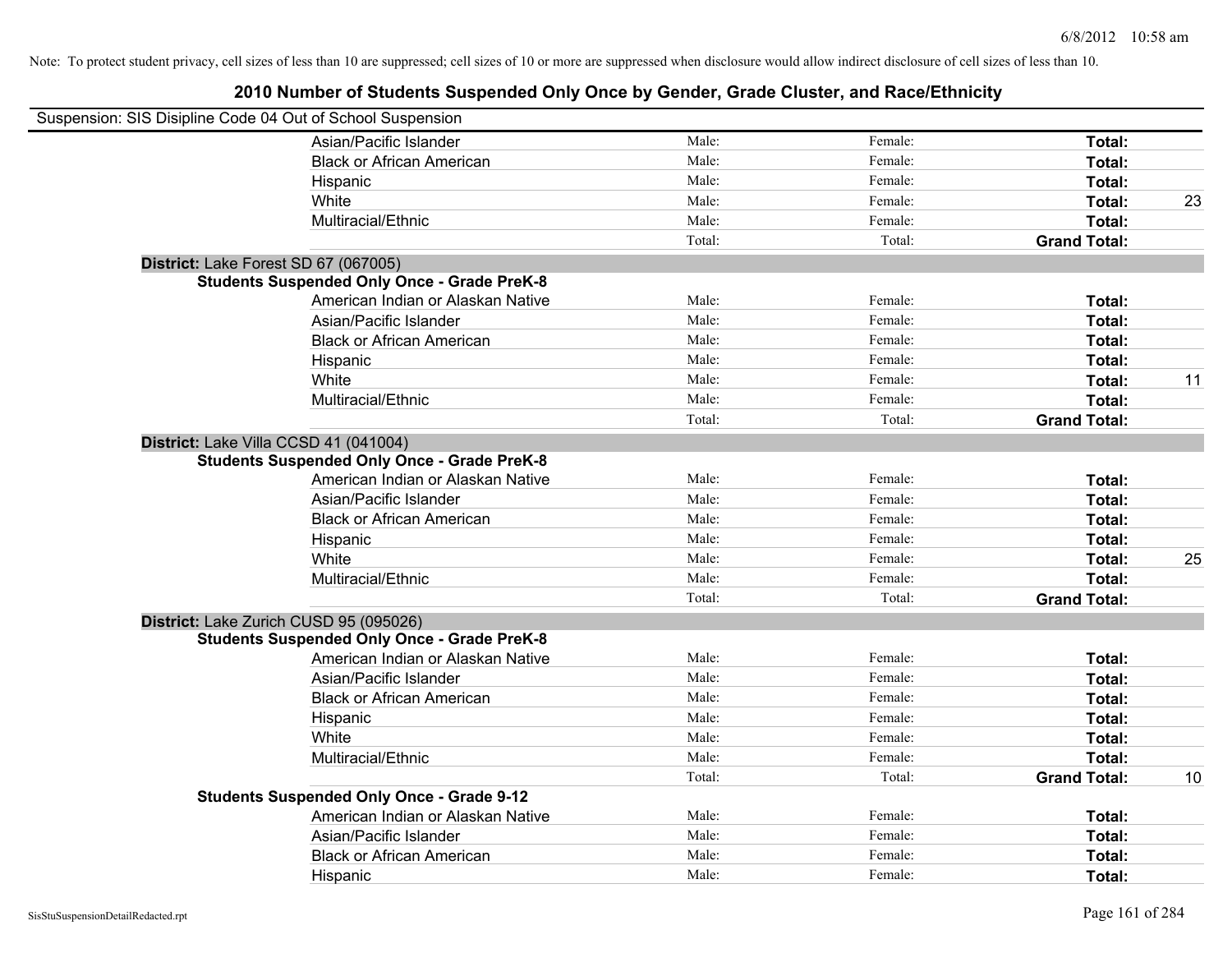| Suspension: SIS Disipline Code 04 Out of School Suspension |        |    |         |    |                     |    |
|------------------------------------------------------------|--------|----|---------|----|---------------------|----|
| <b>White</b>                                               | Male:  |    | Female: |    | Total:              | 29 |
| Multiracial/Ethnic                                         | Male:  |    | Female: |    | Total:              |    |
|                                                            | Total: |    | Total:  |    | <b>Grand Total:</b> |    |
| District: Libertyville SD 70 (070002)                      |        |    |         |    |                     |    |
| <b>Students Suspended Only Once - Grade PreK-8</b>         |        |    |         |    |                     |    |
| American Indian or Alaskan Native                          | Male:  |    | Female: |    | Total:              |    |
| Asian/Pacific Islander                                     | Male:  |    | Female: |    | Total:              |    |
| <b>Black or African American</b>                           | Male:  |    | Female: |    | Total:              |    |
| Hispanic                                                   | Male:  |    | Female: |    | Total:              |    |
| White                                                      | Male:  |    | Female: |    | Total:              | 12 |
| Multiracial/Ethnic                                         | Male:  |    | Female: |    | Total:              |    |
|                                                            | Total: |    | Total:  |    | <b>Grand Total:</b> |    |
| District: Lincolnshire-Prairieview SD 103 (103002)         |        |    |         |    |                     |    |
| <b>Students Suspended Only Once - Grade PreK-8</b>         |        |    |         |    |                     |    |
| American Indian or Alaskan Native                          | Male:  |    | Female: |    | Total:              |    |
| Asian/Pacific Islander                                     | Male:  |    | Female: |    | Total:              |    |
| <b>Black or African American</b>                           | Male:  |    | Female: |    | Total:              |    |
| Hispanic                                                   | Male:  |    | Female: |    | Total:              |    |
| White                                                      | Male:  |    | Female: |    | Total:              | 11 |
| Multiracial/Ethnic                                         | Male:  |    | Female: |    | Total:              |    |
|                                                            | Total: |    | Total:  |    | <b>Grand Total:</b> |    |
| District: Millburn CCSD 24 (024004)                        |        |    |         |    |                     |    |
| <b>Students Suspended Only Once - Grade PreK-8</b>         |        |    |         |    |                     |    |
| American Indian or Alaskan Native                          | Male:  |    | Female: |    | Total:              |    |
| Asian/Pacific Islander                                     | Male:  |    | Female: |    | Total:              |    |
| <b>Black or African American</b>                           | Male:  |    | Female: |    | Total:              |    |
| Hispanic                                                   | Male:  |    | Female: |    | Total:              |    |
| White                                                      | Male:  |    | Female: |    | Total:              |    |
| Multiracial/Ethnic                                         | Male:  |    | Female: |    | Total:              |    |
|                                                            | Total: |    | Total:  |    | <b>Grand Total:</b> |    |
| District: Mundelein Cons HSD 120 (120013)                  |        |    |         |    |                     |    |
| <b>Students Suspended Only Once - Grade 9-12</b>           |        |    |         |    |                     |    |
| American Indian or Alaskan Native                          | Male:  |    | Female: |    | Total:              |    |
| Asian/Pacific Islander                                     | Male:  |    | Female: |    | Total:              |    |
| <b>Black or African American</b>                           | Male:  |    | Female: |    | Total:              |    |
| Hispanic                                                   | Male:  |    | Female: |    | Total:              | 49 |
| White                                                      | Male:  | 23 | Female: | 16 | Total:              | 39 |
| Multiracial/Ethnic                                         | Male:  |    | Female: |    | Total:              |    |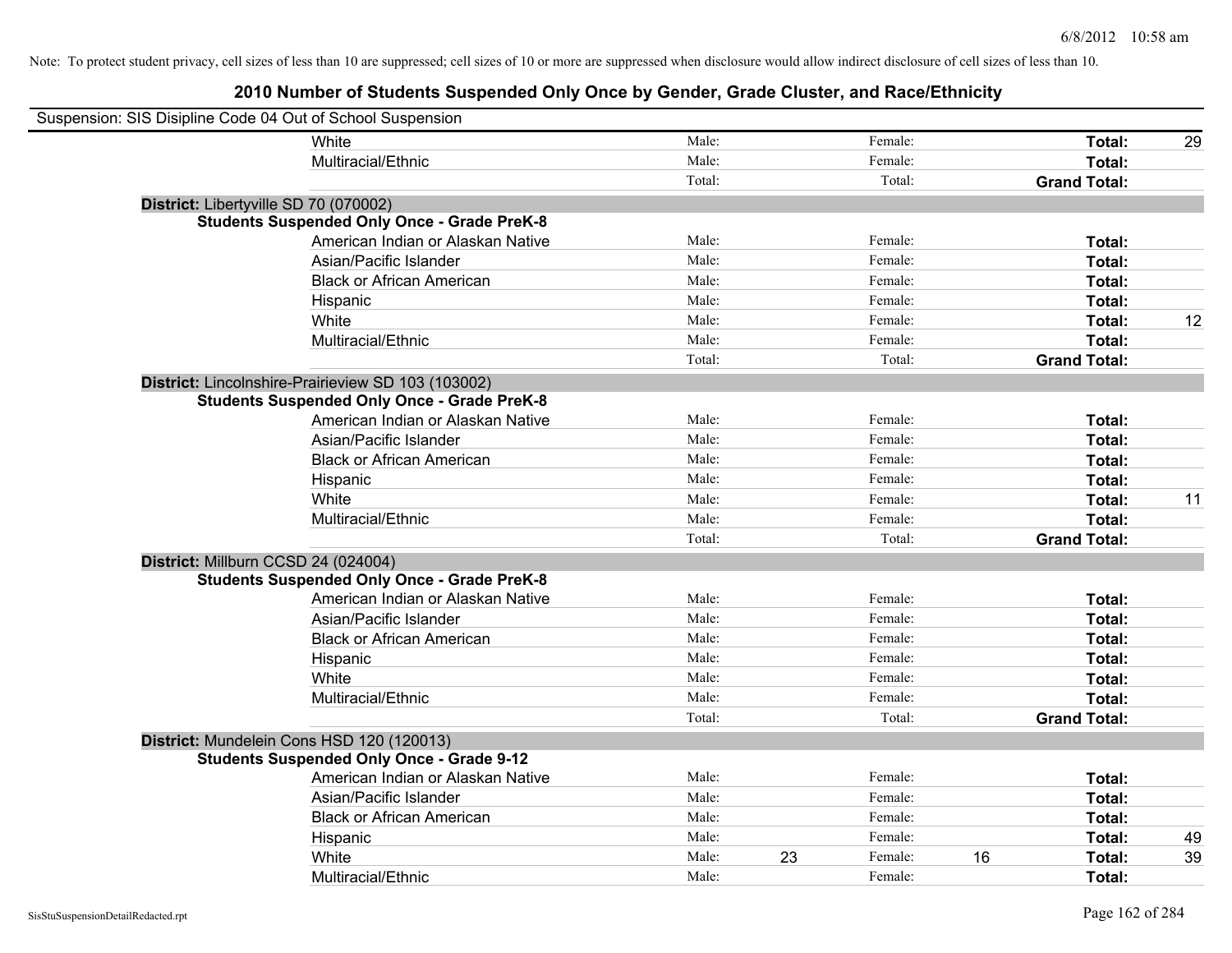| Suspension: SIS Disipline Code 04 Out of School Suspension |        |         |                     |    |
|------------------------------------------------------------|--------|---------|---------------------|----|
|                                                            | Total: | Total:  | <b>Grand Total:</b> |    |
| District: Mundelein ESD 75 (075002)                        |        |         |                     |    |
| <b>Students Suspended Only Once - Grade PreK-8</b>         |        |         |                     |    |
| American Indian or Alaskan Native                          | Male:  | Female: | Total:              |    |
| Asian/Pacific Islander                                     | Male:  | Female: | Total:              |    |
| <b>Black or African American</b>                           | Male:  | Female: | Total:              |    |
| Hispanic                                                   | Male:  | Female: | Total:              | 13 |
| White                                                      | Male:  | Female: | Total:              | 17 |
| Multiracial/Ethnic                                         | Male:  | Female: | Total:              |    |
|                                                            | Total: | Total:  | <b>Grand Total:</b> |    |
| District: Non-Public School (044Z)                         |        |         |                     |    |
| <b>Students Suspended Only Once - Grade 9-12</b>           |        |         |                     |    |
| American Indian or Alaskan Native                          | Male:  | Female: | <b>Total:</b>       |    |
| Asian/Pacific Islander                                     | Male:  | Female: | Total:              |    |
| <b>Black or African American</b>                           | Male:  | Female: | Total:              |    |
| Hispanic                                                   | Male:  | Female: | Total:              |    |
| White                                                      | Male:  | Female: | Total:              |    |
| Multiracial/Ethnic                                         | Male:  | Female: | Total:              |    |
|                                                            | Total: | Total:  | <b>Grand Total:</b> | 15 |
| District: Non-Public School (051S)                         |        |         |                     |    |
| <b>Students Suspended Only Once - Grade 9-12</b>           |        |         |                     |    |
| American Indian or Alaskan Native                          | Male:  | Female: | Total:              |    |
| Asian/Pacific Islander                                     | Male:  | Female: | Total:              |    |
| <b>Black or African American</b>                           | Male:  | Female: | Total:              |    |
| Hispanic                                                   | Male:  | Female: | Total:              |    |
| White                                                      | Male:  | Female: | Total:              |    |
| Multiracial/Ethnic                                         | Male:  | Female: | Total:              |    |
|                                                            | Total: | Total:  | <b>Grand Total:</b> |    |
| District: North Chicago SD 187 (187026)                    |        |         |                     |    |
| <b>Students Suspended Only Once - Grade PreK-8</b>         |        |         |                     |    |
| American Indian or Alaskan Native                          | Male:  | Female: | Total:              |    |
| Asian/Pacific Islander                                     | Male:  | Female: | Total:              |    |
| <b>Black or African American</b>                           | Male:  | Female: | Total:              | 19 |
| Hispanic                                                   | Male:  | Female: | Total:              | 14 |
| White                                                      | Male:  | Female: | Total:              |    |
| Multiracial/Ethnic                                         | Male:  | Female: | <b>Total:</b>       |    |
|                                                            | Total: | Total:  | <b>Grand Total:</b> |    |
|                                                            |        |         |                     |    |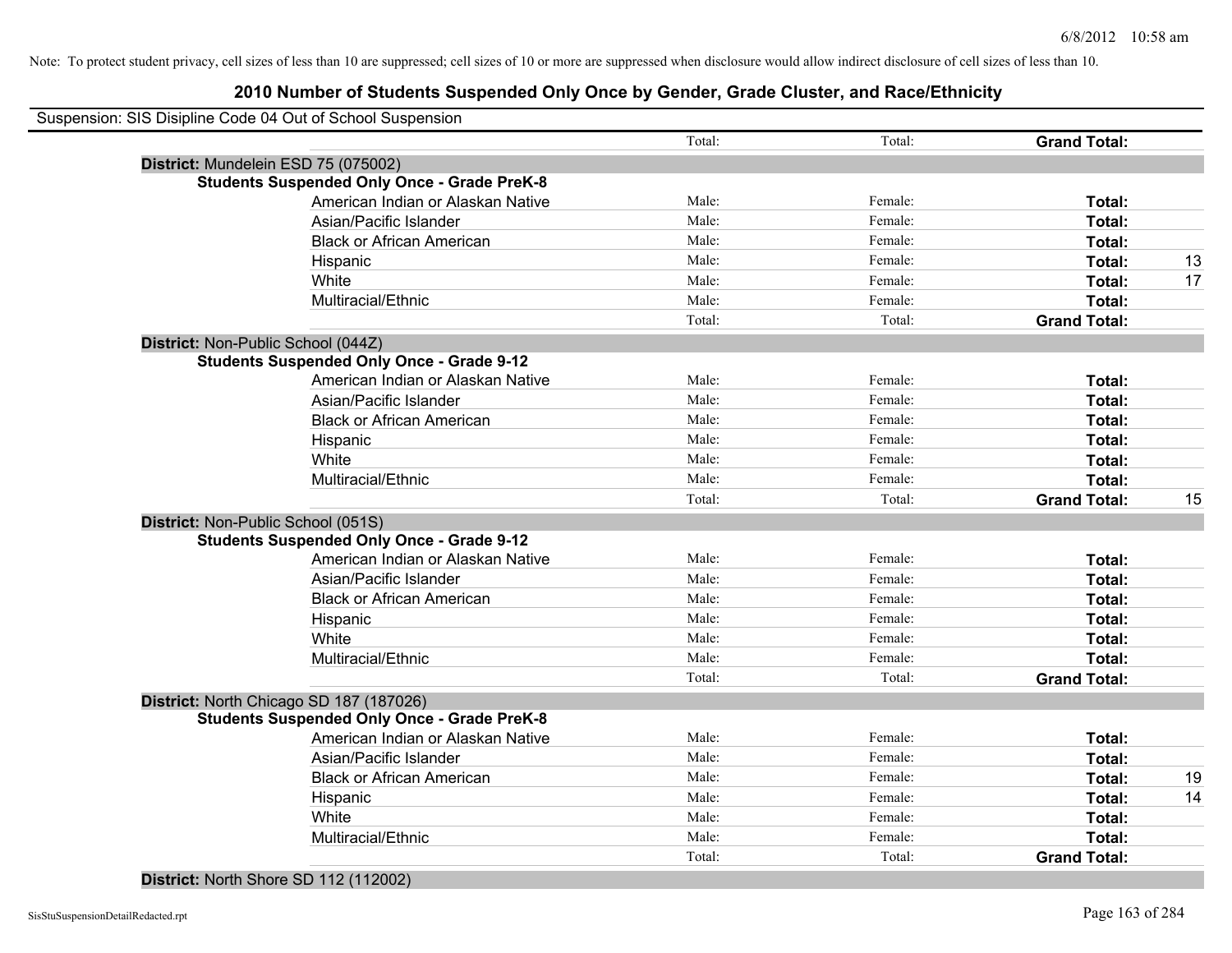|                                                            | 2010 Number of Students Suspended Only Once by Gender, Grade Cluster, and Race/Ethnicity |        |    |         |    |                     |    |
|------------------------------------------------------------|------------------------------------------------------------------------------------------|--------|----|---------|----|---------------------|----|
| Suspension: SIS Disipline Code 04 Out of School Suspension |                                                                                          |        |    |         |    |                     |    |
|                                                            | <b>Students Suspended Only Once - Grade PreK-8</b>                                       |        |    |         |    |                     |    |
|                                                            | American Indian or Alaskan Native                                                        | Male:  |    | Female: |    | Total:              |    |
|                                                            | Asian/Pacific Islander                                                                   | Male:  |    | Female: |    | Total:              |    |
|                                                            | <b>Black or African American</b>                                                         | Male:  |    | Female: |    | Total:              |    |
|                                                            | Hispanic                                                                                 | Male:  |    | Female: |    | Total:              |    |
|                                                            | White                                                                                    | Male:  |    | Female: |    | Total:              |    |
|                                                            | Multiracial/Ethnic                                                                       | Male:  |    | Female: |    | Total:              |    |
|                                                            |                                                                                          | Total: |    | Total:  |    | <b>Grand Total:</b> |    |
|                                                            | District: Northern Suburban Spec Ed Dist (804060)                                        |        |    |         |    |                     |    |
|                                                            | <b>Students Suspended Only Once - Grade 9-12</b>                                         |        |    |         |    |                     |    |
|                                                            | American Indian or Alaskan Native                                                        | Male:  |    | Female: |    | Total:              |    |
|                                                            | Asian/Pacific Islander                                                                   | Male:  |    | Female: |    | Total:              |    |
|                                                            | <b>Black or African American</b>                                                         | Male:  |    | Female: |    | Total:              |    |
|                                                            | Hispanic                                                                                 | Male:  |    | Female: |    | Total:              |    |
|                                                            | White                                                                                    | Male:  |    | Female: |    | Total:              |    |
|                                                            | Multiracial/Ethnic                                                                       | Male:  |    | Female: |    | Total:              |    |
|                                                            |                                                                                          | Total: |    | Total:  |    | <b>Grand Total:</b> |    |
| District: Rondout SD 72 (072002)                           |                                                                                          |        |    |         |    |                     |    |
|                                                            | <b>Students Suspended Only Once - Grade PreK-8</b>                                       |        |    |         |    |                     |    |
|                                                            | American Indian or Alaskan Native                                                        | Male:  |    | Female: |    | Total:              |    |
|                                                            | Asian/Pacific Islander                                                                   | Male:  |    | Female: |    | Total:              |    |
|                                                            | <b>Black or African American</b>                                                         | Male:  |    | Female: |    | Total:              |    |
|                                                            | Hispanic                                                                                 | Male:  |    | Female: |    | Total:              |    |
|                                                            | White                                                                                    | Male:  |    | Female: |    | Total:              |    |
|                                                            | Multiracial/Ethnic                                                                       | Male:  |    | Female: |    | Total:              |    |
|                                                            |                                                                                          | Total: |    | Total:  |    | <b>Grand Total:</b> |    |
| District: Round Lake CUSD 116 (116026)                     |                                                                                          |        |    |         |    |                     |    |
|                                                            | <b>Students Suspended Only Once - Grade PreK-8</b>                                       |        |    |         |    |                     |    |
|                                                            | American Indian or Alaskan Native                                                        | Male:  |    | Female: |    | Total:              |    |
|                                                            | Asian/Pacific Islander                                                                   | Male:  |    | Female: |    | Total:              |    |
|                                                            | <b>Black or African American</b>                                                         | Male:  |    | Female: |    | Total:              | 29 |
|                                                            | Hispanic                                                                                 | Male:  | 66 | Female: | 23 | Total:              | 89 |
|                                                            | White                                                                                    | Male:  |    | Female: |    | Total:              | 33 |
|                                                            | Multiracial/Ethnic                                                                       | Male:  |    | Female: |    | Total:              |    |
|                                                            |                                                                                          | Total: |    | Total:  |    | <b>Grand Total:</b> |    |
|                                                            | <b>Students Suspended Only Once - Grade 9-12</b>                                         |        |    |         |    |                     |    |
|                                                            | American Indian or Alaskan Native                                                        | Male:  |    | Female: |    | Total:              |    |
|                                                            | Asian/Pacific Islander                                                                   | Male:  |    | Female: |    | Total:              |    |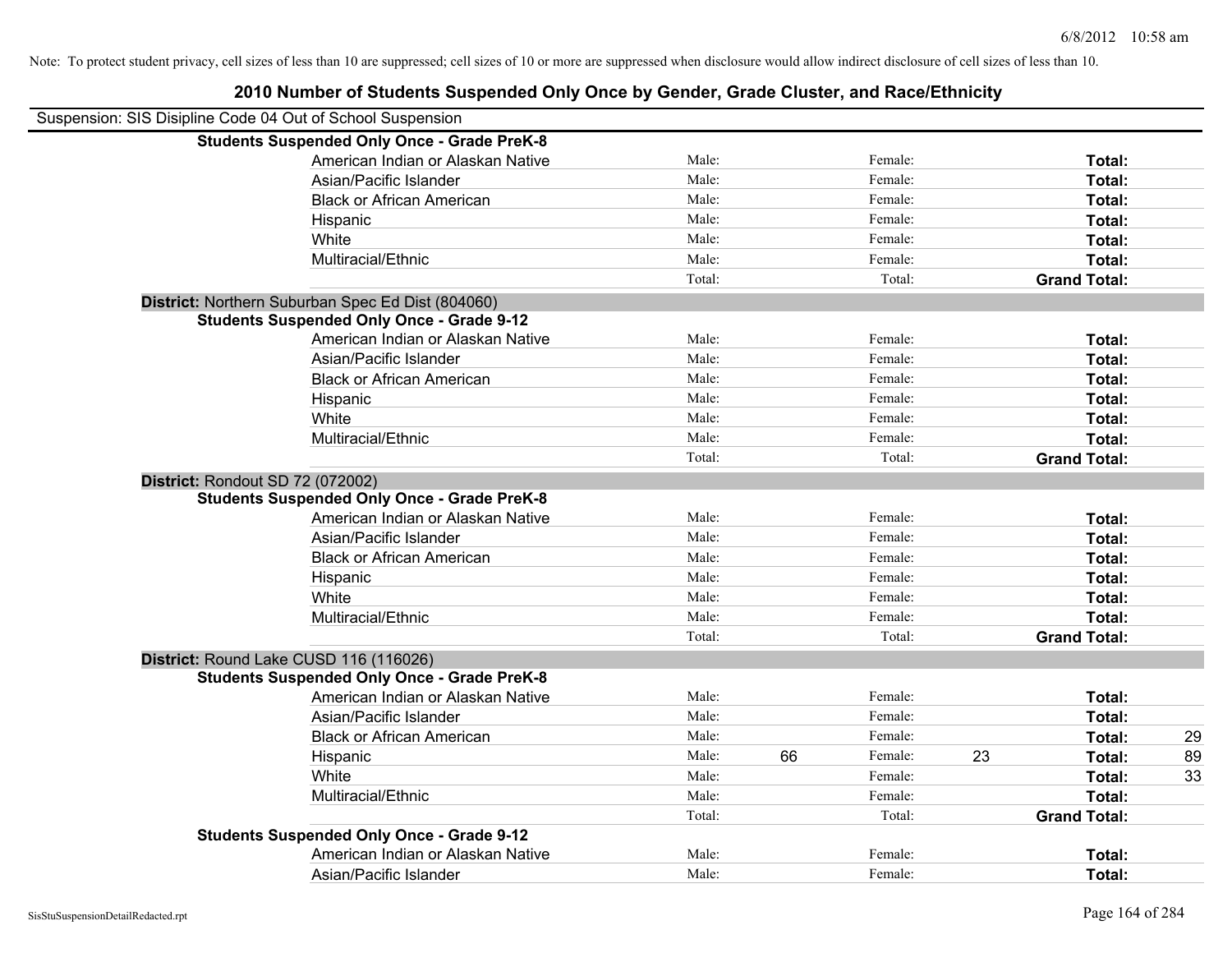| Suspension: SIS Disipline Code 04 Out of School Suspension |                                                     |        |    |         |    |                     |    |
|------------------------------------------------------------|-----------------------------------------------------|--------|----|---------|----|---------------------|----|
|                                                            | <b>Black or African American</b>                    | Male:  | 13 | Female: | 14 | Total:              | 27 |
|                                                            | Hispanic                                            | Male:  | 53 | Female: | 43 | Total:              | 96 |
|                                                            | White                                               | Male:  | 28 | Female: | 13 | <b>Total:</b>       | 41 |
|                                                            | Multiracial/Ethnic                                  | Male:  |    | Female: |    | Total:              |    |
|                                                            |                                                     | Total: |    | Total:  |    | <b>Grand Total:</b> |    |
|                                                            | District: Spec Educ Dist Lake County/Sedol (825060) |        |    |         |    |                     |    |
|                                                            | <b>Students Suspended Only Once - Grade PreK-8</b>  |        |    |         |    |                     |    |
|                                                            | American Indian or Alaskan Native                   | Male:  |    | Female: |    | Total:              |    |
|                                                            | Asian/Pacific Islander                              | Male:  |    | Female: |    | Total:              |    |
|                                                            | <b>Black or African American</b>                    | Male:  |    | Female: |    | Total:              |    |
|                                                            | Hispanic                                            | Male:  |    | Female: |    | Total:              |    |
|                                                            | White                                               | Male:  |    | Female: |    | Total:              |    |
|                                                            | Multiracial/Ethnic                                  | Male:  |    | Female: |    | Total:              |    |
|                                                            |                                                     | Total: |    | Total:  |    | <b>Grand Total:</b> |    |
|                                                            | <b>Students Suspended Only Once - Grade 9-12</b>    |        |    |         |    |                     |    |
|                                                            | American Indian or Alaskan Native                   | Male:  |    | Female: |    | Total:              |    |
|                                                            | Asian/Pacific Islander                              | Male:  |    | Female: |    | Total:              |    |
|                                                            | <b>Black or African American</b>                    | Male:  |    | Female: |    | Total:              |    |
|                                                            | Hispanic                                            | Male:  |    | Female: |    | Total:              |    |
|                                                            | White                                               | Male:  |    | Female: |    | Total:              |    |
|                                                            | Multiracial/Ethnic                                  | Male:  |    | Female: |    | Total:              |    |
|                                                            |                                                     | Total: |    | Total:  |    | <b>Grand Total:</b> |    |
| District: Twp HSD 113 (113017)                             |                                                     |        |    |         |    |                     |    |
|                                                            | <b>Students Suspended Only Once - Grade 9-12</b>    |        |    |         |    |                     |    |
|                                                            | American Indian or Alaskan Native                   | Male:  |    | Female: |    | Total:              |    |
|                                                            | Asian/Pacific Islander                              | Male:  |    | Female: |    | Total:              |    |
|                                                            | <b>Black or African American</b>                    | Male:  |    | Female: |    | Total:              |    |
|                                                            | Hispanic                                            | Male:  |    | Female: |    | Total:              |    |
|                                                            | White                                               | Male:  |    | Female: |    | Total:              |    |
|                                                            | Multiracial/Ethnic                                  | Male:  |    | Female: |    | Total:              |    |
|                                                            |                                                     | Total: |    | Total:  |    | <b>Grand Total:</b> | 14 |
|                                                            | District: Warren Twp HSD 121 (121017)               |        |    |         |    |                     |    |
|                                                            | <b>Students Suspended Only Once - Grade 9-12</b>    |        |    |         |    |                     |    |
|                                                            | American Indian or Alaskan Native                   | Male:  |    | Female: |    | Total:              |    |
|                                                            | Asian/Pacific Islander                              | Male:  |    | Female: |    | Total:              |    |
|                                                            | <b>Black or African American</b>                    | Male:  | 25 | Female: | 22 | Total:              | 47 |
|                                                            | Hispanic                                            | Male:  | 31 | Female: | 19 | Total:              | 50 |
|                                                            | White                                               | Male:  | 49 | Female: | 22 | Total:              | 71 |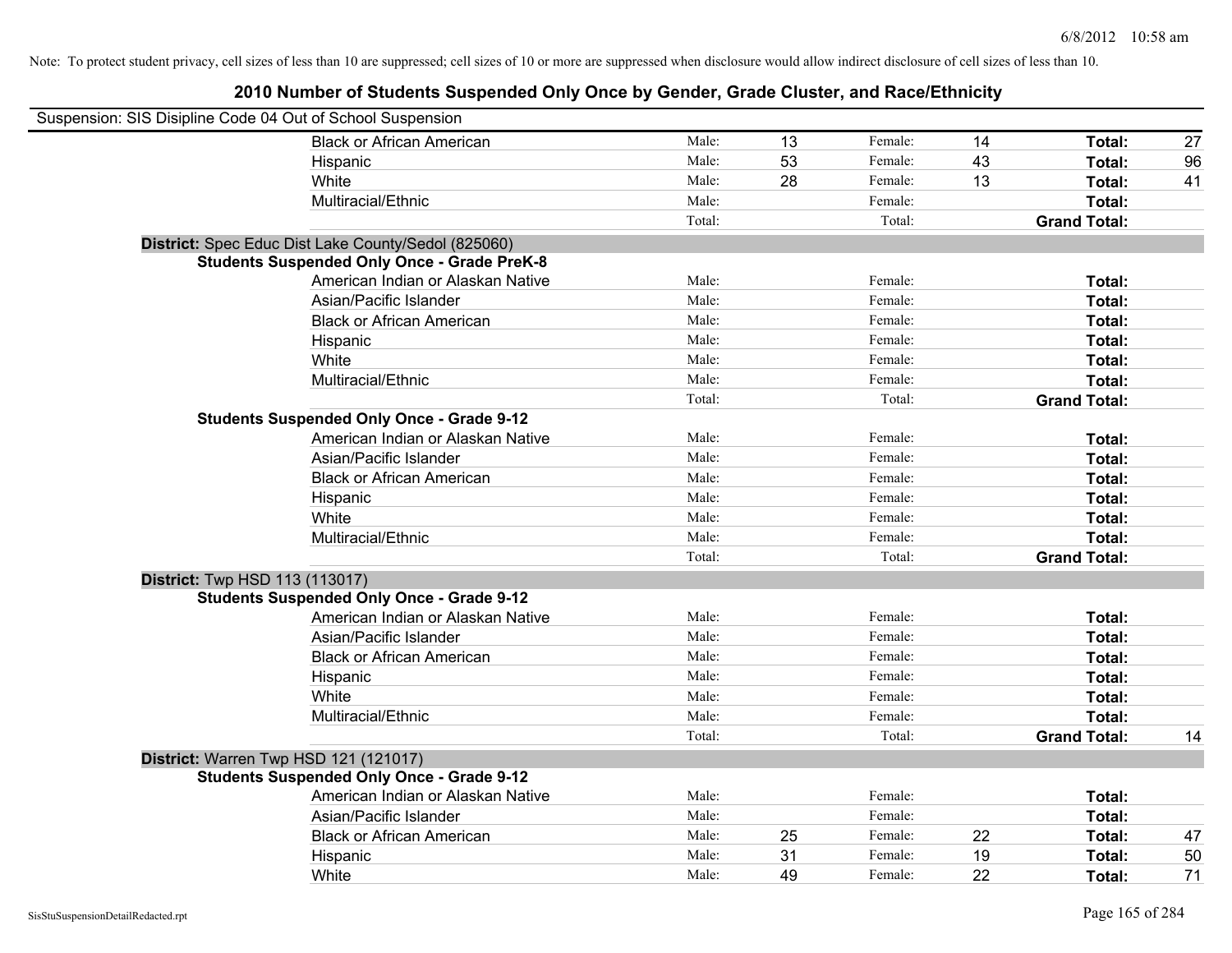| Suspension: SIS Disipline Code 04 Out of School Suspension |                                                    |        |     |         |    |                     |     |
|------------------------------------------------------------|----------------------------------------------------|--------|-----|---------|----|---------------------|-----|
|                                                            | Multiracial/Ethnic                                 | Male:  |     | Female: |    | Total:              |     |
|                                                            |                                                    | Total: |     | Total:  |    | <b>Grand Total:</b> | 183 |
| District: Wauconda CUSD 118 (118026)                       |                                                    |        |     |         |    |                     |     |
|                                                            | <b>Students Suspended Only Once - Grade PreK-8</b> |        |     |         |    |                     |     |
|                                                            | American Indian or Alaskan Native                  | Male:  |     | Female: |    | Total:              |     |
|                                                            | Asian/Pacific Islander                             | Male:  |     | Female: |    | Total:              |     |
|                                                            | <b>Black or African American</b>                   | Male:  |     | Female: |    | Total:              |     |
|                                                            | Hispanic                                           | Male:  |     | Female: |    | Total:              |     |
|                                                            | White                                              | Male:  |     | Female: |    | Total:              |     |
|                                                            | Multiracial/Ethnic                                 | Male:  |     | Female: |    | Total:              |     |
|                                                            |                                                    | Total: |     | Total:  |    | <b>Grand Total:</b> | 13  |
|                                                            | <b>Students Suspended Only Once - Grade 9-12</b>   |        |     |         |    |                     |     |
|                                                            | American Indian or Alaskan Native                  | Male:  |     | Female: |    | Total:              |     |
|                                                            | Asian/Pacific Islander                             | Male:  |     | Female: |    | Total:              |     |
|                                                            | <b>Black or African American</b>                   | Male:  |     | Female: |    | Total:              |     |
|                                                            | Hispanic                                           | Male:  |     | Female: |    | Total:              | 18  |
|                                                            | White                                              | Male:  | 49  | Female: | 24 | Total:              | 73  |
|                                                            | Multiracial/Ethnic                                 | Male:  |     | Female: |    | Total:              |     |
|                                                            |                                                    | Total: |     | Total:  |    | <b>Grand Total:</b> |     |
| District: Waukegan CUSD 60 (060026)                        |                                                    |        |     |         |    |                     |     |
|                                                            | <b>Students Suspended Only Once - Grade PreK-8</b> |        |     |         |    |                     |     |
|                                                            | American Indian or Alaskan Native                  | Male:  |     | Female: |    | Total:              |     |
|                                                            | Asian/Pacific Islander                             | Male:  |     | Female: |    | Total:              |     |
|                                                            | <b>Black or African American</b>                   | Male:  | 114 | Female: | 78 | Total:              | 192 |
|                                                            | Hispanic                                           | Male:  | 201 | Female: | 99 | Total:              | 300 |
|                                                            | White                                              | Male:  |     | Female: |    | Total:              | 28  |
|                                                            | Multiracial/Ethnic                                 | Male:  |     | Female: |    | Total:              | 16  |
|                                                            |                                                    | Total: |     | Total:  |    | <b>Grand Total:</b> |     |
|                                                            | <b>Students Suspended Only Once - Grade 9-12</b>   |        |     |         |    |                     |     |
|                                                            | American Indian or Alaskan Native                  | Male:  |     | Female: |    | Total:              |     |
|                                                            | Asian/Pacific Islander                             | Male:  |     | Female: |    | Total:              |     |
|                                                            | <b>Black or African American</b>                   | Male:  | 65  | Female: | 54 | Total:              | 119 |
|                                                            | Hispanic                                           | Male:  | 136 | Female: | 82 | Total:              | 218 |
|                                                            | White                                              | Male:  |     | Female: |    | Total:              | 19  |
|                                                            | Multiracial/Ethnic                                 | Male:  |     | Female: |    | Total:              |     |
|                                                            |                                                    | Total: |     | Total:  |    | <b>Grand Total:</b> |     |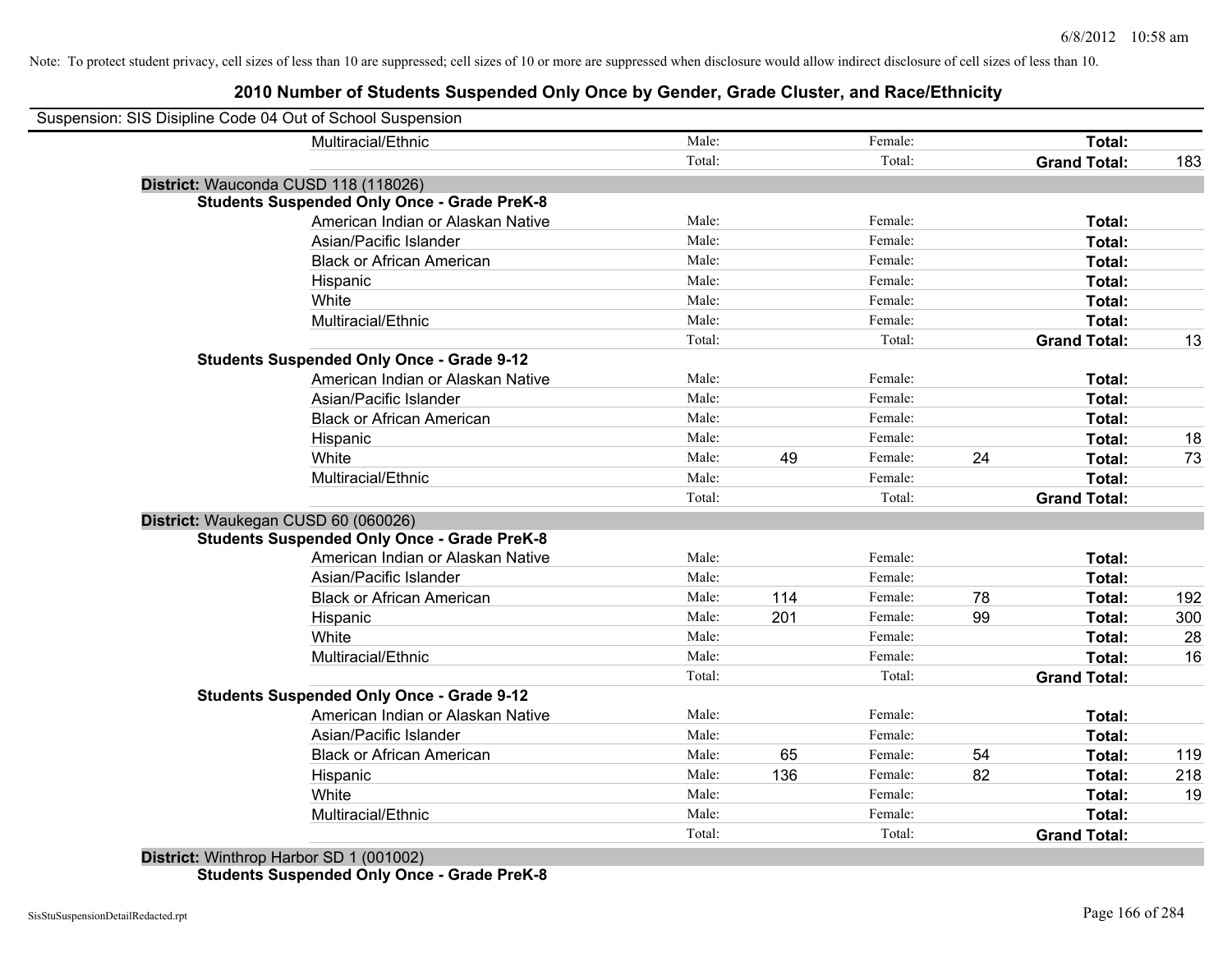|                                      | Suspension: SIS Disipline Code 04 Out of School Suspension |        |    |         |    |                     |                 |
|--------------------------------------|------------------------------------------------------------|--------|----|---------|----|---------------------|-----------------|
|                                      | American Indian or Alaskan Native                          | Male:  |    | Female: |    | Total:              |                 |
|                                      | Asian/Pacific Islander                                     | Male:  |    | Female: |    | Total:              |                 |
|                                      | <b>Black or African American</b>                           | Male:  |    | Female: |    | Total:              |                 |
|                                      | Hispanic                                                   | Male:  |    | Female: |    | Total:              |                 |
|                                      | White                                                      | Male:  |    | Female: |    | Total:              | 10 <sup>°</sup> |
|                                      | Multiracial/Ethnic                                         | Male:  |    | Female: |    | Total:              |                 |
|                                      |                                                            | Total: |    | Total:  |    | <b>Grand Total:</b> |                 |
|                                      | District: Woodland CCSD 50 (050004)                        |        |    |         |    |                     |                 |
|                                      | <b>Students Suspended Only Once - Grade PreK-8</b>         |        |    |         |    |                     |                 |
|                                      | American Indian or Alaskan Native                          | Male:  |    | Female: |    | Total:              |                 |
|                                      | Asian/Pacific Islander                                     | Male:  |    | Female: |    | Total:              |                 |
|                                      | <b>Black or African American</b>                           | Male:  |    | Female: |    | Total:              |                 |
|                                      | Hispanic                                                   | Male:  |    | Female: |    | Total:              | 12              |
|                                      | White                                                      | Male:  |    | Female: |    | Total:              |                 |
|                                      | Multiracial/Ethnic                                         | Male:  |    | Female: |    | Total:              |                 |
|                                      |                                                            | Total: |    | Total:  |    | <b>Grand Total:</b> | 27              |
| <b>District: Zion ESD 6 (006002)</b> | <b>Students Suspended Only Once - Grade PreK-8</b>         |        |    |         |    |                     |                 |
|                                      | American Indian or Alaskan Native                          | Male:  |    | Female: |    | Total:              |                 |
|                                      | Asian/Pacific Islander                                     | Male:  |    | Female: |    | Total:              |                 |
|                                      | <b>Black or African American</b>                           | Male:  | 53 | Female: | 27 | Total:              | 80              |
|                                      | Hispanic                                                   | Male:  |    | Female: |    | Total:              | 24              |
|                                      | White                                                      | Male:  |    | Female: |    | Total:              | 14              |
|                                      | Multiracial/Ethnic                                         | Male:  |    | Female: |    | Total:              |                 |
|                                      |                                                            | Total: |    | Total:  |    | <b>Grand Total:</b> |                 |
|                                      | District: Zion-Benton Twp HSD 126 (126017)                 |        |    |         |    |                     |                 |
|                                      | <b>Students Suspended Only Once - Grade 9-12</b>           |        |    |         |    |                     |                 |
|                                      | American Indian or Alaskan Native                          | Male:  |    | Female: |    | Total:              |                 |
|                                      | Asian/Pacific Islander                                     | Male:  |    | Female: |    | Total:              |                 |
|                                      | <b>Black or African American</b>                           | Male:  |    | Female: |    | Total:              | 15              |
|                                      | Hispanic                                                   | Male:  |    | Female: |    | Total:              | 14              |
|                                      | White                                                      | Male:  |    | Female: |    | Total:              |                 |
|                                      | Multiracial/Ethnic                                         | Male:  |    | Female: |    | Total:              |                 |
|                                      |                                                            | Total: |    | Total:  |    | <b>Grand Total:</b> |                 |
| County: Non-Public School (000)      |                                                            |        |    |         |    |                     |                 |
| District: Lake ROE (000000)          |                                                            |        |    |         |    |                     |                 |
|                                      | <b>Students Suspended Only Once - Grade 9-12</b>           |        |    |         |    |                     |                 |
|                                      | American Indian or Alaskan Native                          | Male:  |    | Female: |    | Total:              |                 |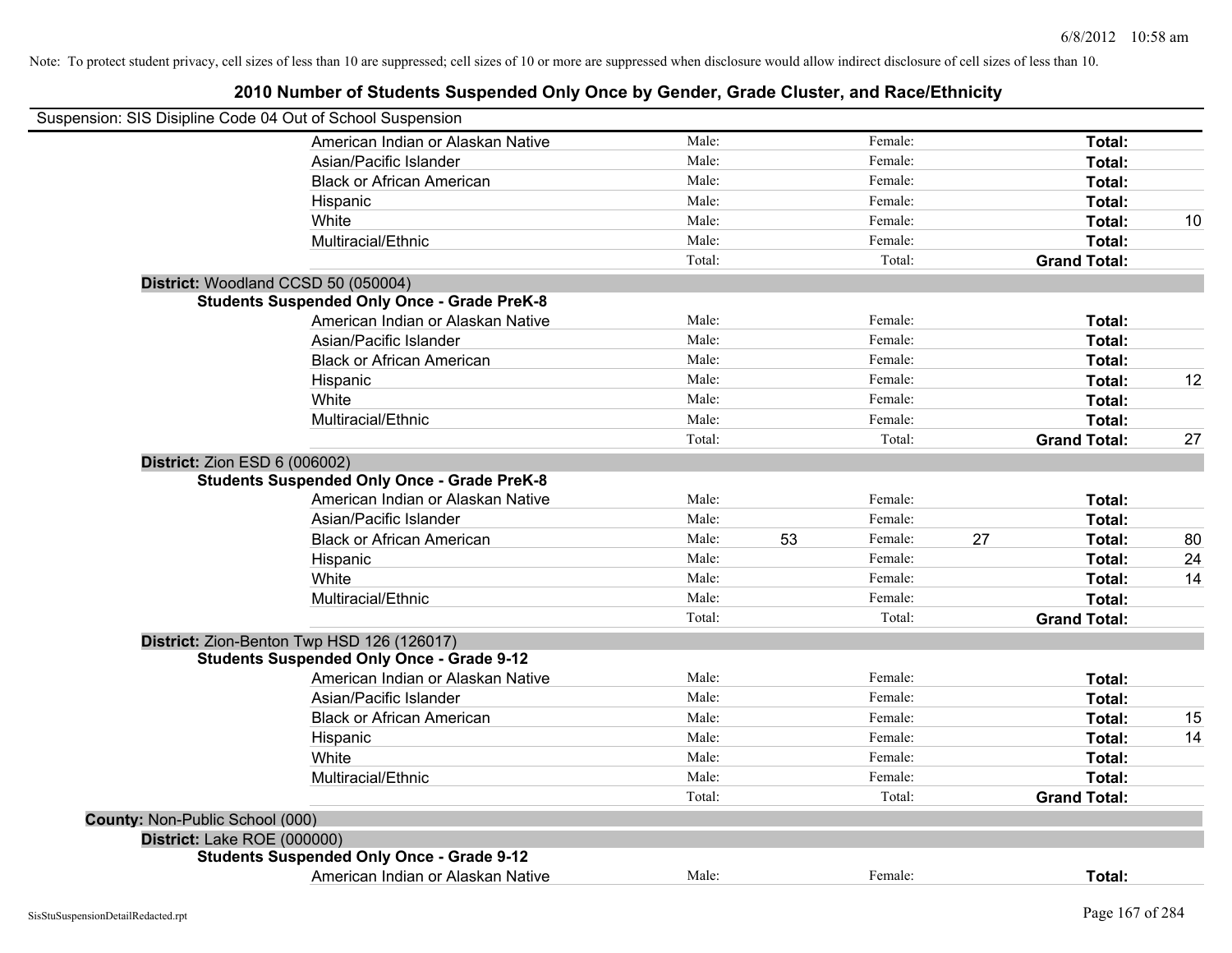|                                                       | Suspension: SIS Disipline Code 04 Out of School Suspension |        |         |                     |    |
|-------------------------------------------------------|------------------------------------------------------------|--------|---------|---------------------|----|
|                                                       | Asian/Pacific Islander                                     | Male:  | Female: | Total:              |    |
|                                                       | <b>Black or African American</b>                           | Male:  | Female: | Total:              |    |
|                                                       | Hispanic                                                   | Male:  | Female: | Total:              |    |
|                                                       | White                                                      | Male:  | Female: | Total:              |    |
|                                                       | Multiracial/Ethnic                                         | Male:  | Female: | Total:              |    |
|                                                       |                                                            | Total: | Total:  | <b>Grand Total:</b> |    |
|                                                       |                                                            |        |         |                     |    |
| Region: Lee/Ogle ROE (47)<br><b>County: Lee (052)</b> |                                                            |        |         |                     |    |
|                                                       | District: Amboy CUSD 272 (272026)                          |        |         |                     |    |
|                                                       | <b>Students Suspended Only Once - Grade PreK-8</b>         |        |         |                     |    |
|                                                       | American Indian or Alaskan Native                          | Male:  | Female: | Total:              |    |
|                                                       | Asian/Pacific Islander                                     | Male:  | Female: | Total:              |    |
|                                                       | <b>Black or African American</b>                           | Male:  | Female: | Total:              |    |
|                                                       | Hispanic                                                   | Male:  | Female: | Total:              |    |
|                                                       | White                                                      | Male:  | Female: | Total:              | 14 |
|                                                       | Multiracial/Ethnic                                         | Male:  | Female: | Total:              |    |
|                                                       |                                                            | Total: | Total:  | <b>Grand Total:</b> |    |
|                                                       | <b>Students Suspended Only Once - Grade 9-12</b>           |        |         |                     |    |
|                                                       | American Indian or Alaskan Native                          | Male:  | Female: | Total:              |    |
|                                                       | Asian/Pacific Islander                                     | Male:  | Female: | Total:              |    |
|                                                       | <b>Black or African American</b>                           | Male:  | Female: | Total:              |    |
|                                                       | Hispanic                                                   | Male:  | Female: | Total:              |    |
|                                                       | White                                                      | Male:  | Female: | Total:              | 13 |
|                                                       | Multiracial/Ethnic                                         | Male:  | Female: | Total:              |    |
|                                                       |                                                            | Total: | Total:  | <b>Grand Total:</b> |    |
|                                                       | District: Ashton-Franklin Center CUSD 275 (275026)         |        |         |                     |    |
|                                                       | <b>Students Suspended Only Once - Grade PreK-8</b>         |        |         |                     |    |
|                                                       | American Indian or Alaskan Native                          | Male:  | Female: | Total:              |    |
|                                                       | Asian/Pacific Islander                                     | Male:  | Female: | Total:              |    |
|                                                       | <b>Black or African American</b>                           | Male:  | Female: | Total:              |    |
|                                                       | Hispanic                                                   | Male:  | Female: | Total:              |    |
|                                                       | White                                                      | Male:  | Female: | Total:              |    |
|                                                       | Multiracial/Ethnic                                         | Male:  | Female: | Total:              |    |
|                                                       |                                                            | Total: | Total:  | <b>Grand Total:</b> |    |
|                                                       | <b>Students Suspended Only Once - Grade 9-12</b>           |        |         |                     |    |
|                                                       | American Indian or Alaskan Native                          | Male:  | Female: | Total:              |    |
|                                                       | Asian/Pacific Islander                                     | Male:  | Female: | Total:              |    |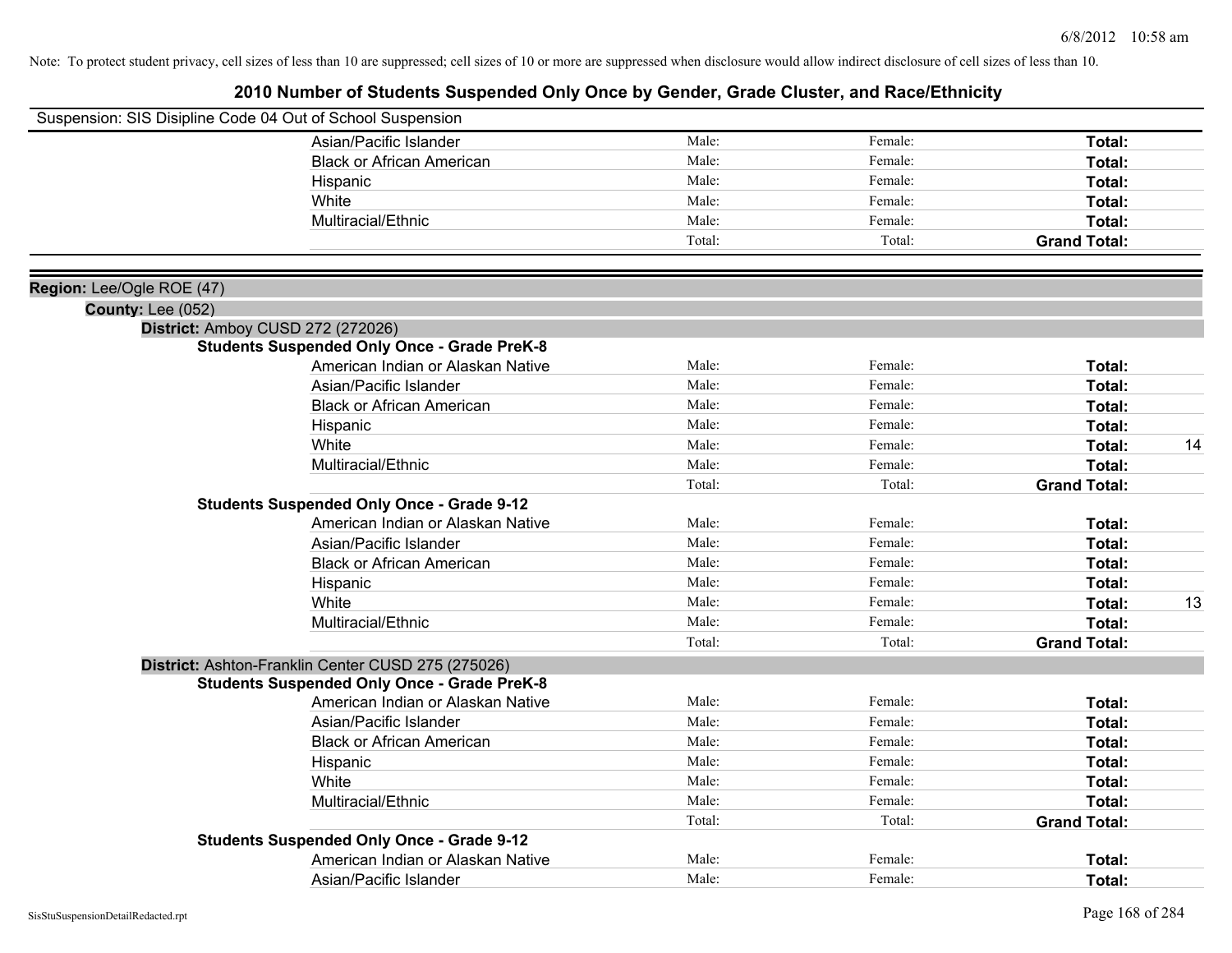| Suspension: SIS Disipline Code 04 Out of School Suspension |                                                    |        |    |         |    |                     |    |
|------------------------------------------------------------|----------------------------------------------------|--------|----|---------|----|---------------------|----|
|                                                            | <b>Black or African American</b>                   | Male:  |    | Female: |    | Total:              |    |
|                                                            | Hispanic                                           | Male:  |    | Female: |    | Total:              |    |
|                                                            | White                                              | Male:  |    | Female: |    | Total:              | 12 |
|                                                            | Multiracial/Ethnic                                 | Male:  |    | Female: |    | Total:              |    |
|                                                            |                                                    | Total: |    | Total:  |    | <b>Grand Total:</b> |    |
| District: Dixon USD 170 (170022)                           |                                                    |        |    |         |    |                     |    |
|                                                            | <b>Students Suspended Only Once - Grade PreK-8</b> |        |    |         |    |                     |    |
|                                                            | American Indian or Alaskan Native                  | Male:  |    | Female: |    | Total:              |    |
|                                                            | Asian/Pacific Islander                             | Male:  |    | Female: |    | Total:              |    |
|                                                            | <b>Black or African American</b>                   | Male:  |    | Female: |    | Total:              |    |
|                                                            | Hispanic                                           | Male:  |    | Female: |    | Total:              |    |
|                                                            | White                                              | Male:  | 44 | Female: | 24 | Total:              | 68 |
|                                                            | Multiracial/Ethnic                                 | Male:  |    | Female: |    | Total:              | 12 |
|                                                            |                                                    | Total: |    | Total:  |    | <b>Grand Total:</b> |    |
|                                                            | <b>Students Suspended Only Once - Grade 9-12</b>   |        |    |         |    |                     |    |
|                                                            | American Indian or Alaskan Native                  | Male:  |    | Female: |    | Total:              |    |
|                                                            | Asian/Pacific Islander                             | Male:  |    | Female: |    | Total:              |    |
|                                                            | <b>Black or African American</b>                   | Male:  |    | Female: |    | Total:              |    |
|                                                            | Hispanic                                           | Male:  |    | Female: |    | Total:              |    |
|                                                            | White                                              | Male:  | 34 | Female: | 17 | Total:              | 51 |
|                                                            | Multiracial/Ethnic                                 | Male:  |    | Female: |    | Total:              |    |
|                                                            |                                                    | Total: |    | Total:  |    | <b>Grand Total:</b> |    |
| District: Paw Paw CUSD 271 (271026)                        |                                                    |        |    |         |    |                     |    |
|                                                            | <b>Students Suspended Only Once - Grade 9-12</b>   |        |    |         |    |                     |    |
|                                                            | American Indian or Alaskan Native                  | Male:  |    | Female: |    | Total:              |    |
|                                                            | Asian/Pacific Islander                             | Male:  |    | Female: |    | Total:              |    |
|                                                            | <b>Black or African American</b>                   | Male:  |    | Female: |    | Total:              |    |
|                                                            | Hispanic                                           | Male:  |    | Female: |    | Total:              |    |
|                                                            | White                                              | Male:  |    | Female: |    | Total:              |    |
|                                                            | Multiracial/Ethnic                                 | Male:  |    | Female: |    | Total:              |    |
|                                                            |                                                    | Total: |    | Total:  |    | <b>Grand Total:</b> |    |
| District: Steward ESD 220 (220002)                         |                                                    |        |    |         |    |                     |    |
|                                                            | <b>Students Suspended Only Once - Grade PreK-8</b> |        |    |         |    |                     |    |
|                                                            | American Indian or Alaskan Native                  | Male:  |    | Female: |    | Total:              |    |
|                                                            | Asian/Pacific Islander                             | Male:  |    | Female: |    | Total:              |    |
|                                                            | <b>Black or African American</b>                   | Male:  |    | Female: |    | Total:              |    |
|                                                            | Hispanic                                           | Male:  |    | Female: |    | Total:              |    |
|                                                            | White                                              | Male:  |    | Female: |    | Total:              |    |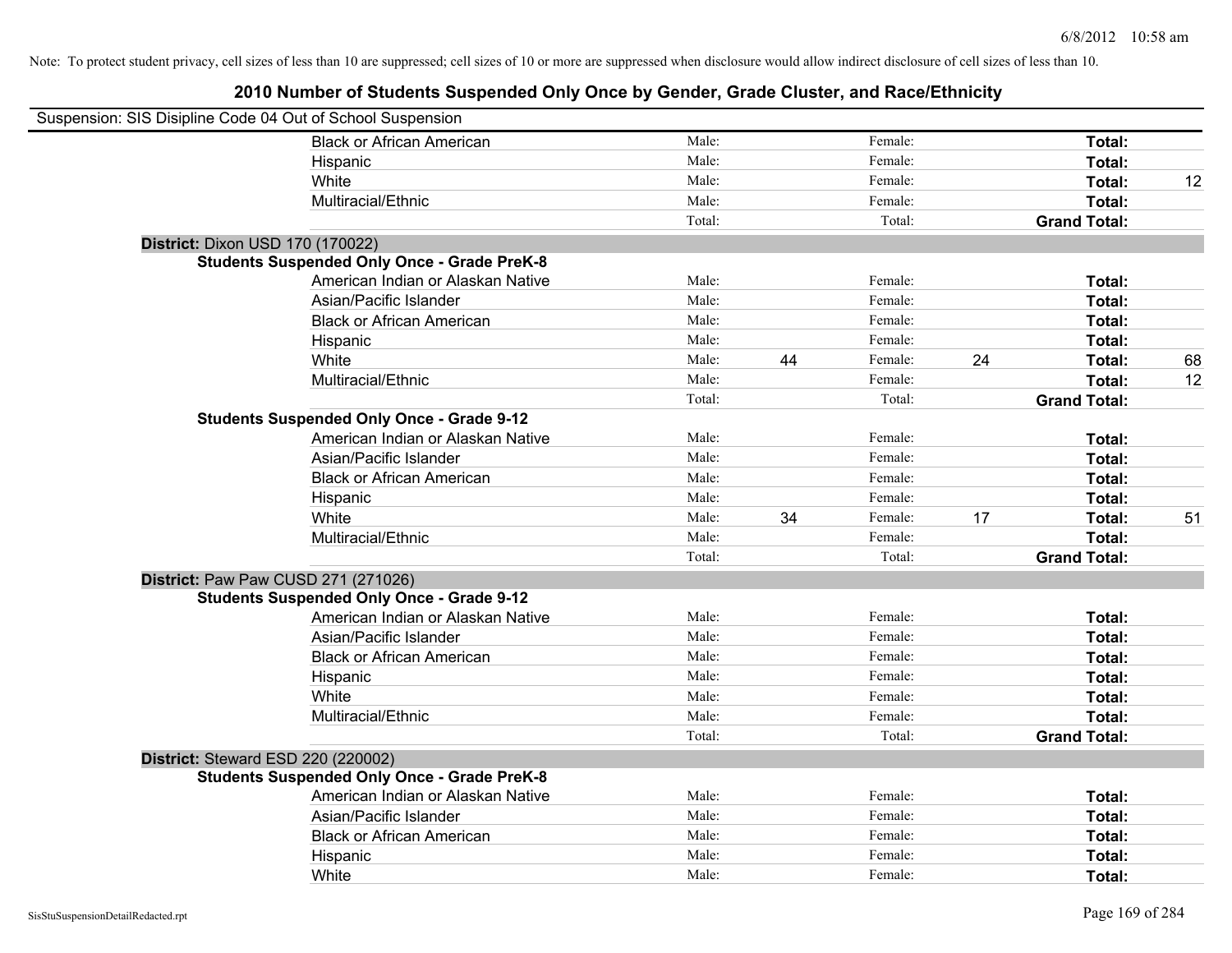| Suspension: SIS Disipline Code 04 Out of School Suspension |        |         |                     |    |
|------------------------------------------------------------|--------|---------|---------------------|----|
| Multiracial/Ethnic                                         | Male:  | Female: | Total:              |    |
|                                                            | Total: | Total:  | <b>Grand Total:</b> |    |
| County: Non-Public School (000)                            |        |         |                     |    |
| District: Lee/Ogle ROE (000000)                            |        |         |                     |    |
| <b>Students Suspended Only Once - Grade 9-12</b>           |        |         |                     |    |
| American Indian or Alaskan Native                          | Male:  | Female: | Total:              |    |
| Asian/Pacific Islander                                     | Male:  | Female: | Total:              |    |
| <b>Black or African American</b>                           | Male:  | Female: | Total:              |    |
| Hispanic                                                   | Male:  | Female: | Total:              |    |
| White                                                      | Male:  | Female: | Total:              |    |
| Multiracial/Ethnic                                         | Male:  | Female: | Total:              |    |
|                                                            | Total: | Total:  | <b>Grand Total:</b> |    |
| County: Ogle (071)                                         |        |         |                     |    |
| District: Forrestville Valley CUSD 221 (221026)            |        |         |                     |    |
| <b>Students Suspended Only Once - Grade PreK-8</b>         |        |         |                     |    |
| American Indian or Alaskan Native                          | Male:  | Female: | Total:              |    |
| Asian/Pacific Islander                                     | Male:  | Female: | Total:              |    |
| <b>Black or African American</b>                           | Male:  | Female: | Total:              |    |
| Hispanic                                                   | Male:  | Female: | Total:              |    |
| White                                                      | Male:  | Female: | Total:              |    |
| Multiracial/Ethnic                                         | Male:  | Female: | Total:              |    |
|                                                            | Total: | Total:  | <b>Grand Total:</b> |    |
| <b>Students Suspended Only Once - Grade 9-12</b>           |        |         |                     |    |
| American Indian or Alaskan Native                          | Male:  | Female: | Total:              |    |
| Asian/Pacific Islander                                     | Male:  | Female: | Total:              |    |
| <b>Black or African American</b>                           | Male:  | Female: | Total:              |    |
| Hispanic                                                   | Male:  | Female: | Total:              |    |
| White                                                      | Male:  | Female: | Total:              |    |
| Multiracial/Ethnic                                         | Male:  | Female: | Total:              |    |
|                                                            | Total: | Total:  | <b>Grand Total:</b> |    |
| District: Meridian CUSD 223 (223026)                       |        |         |                     |    |
| <b>Students Suspended Only Once - Grade 9-12</b>           |        |         |                     |    |
| American Indian or Alaskan Native                          | Male:  | Female: | Total:              |    |
| Asian/Pacific Islander                                     | Male:  | Female: | Total:              |    |
| <b>Black or African American</b>                           | Male:  | Female: | Total:              |    |
| Hispanic                                                   | Male:  | Female: | Total:              |    |
| White                                                      | Male:  | Female: | Total:              | 25 |
| Multiracial/Ethnic                                         | Male:  | Female: | Total:              |    |
|                                                            | Total: | Total:  | <b>Grand Total:</b> |    |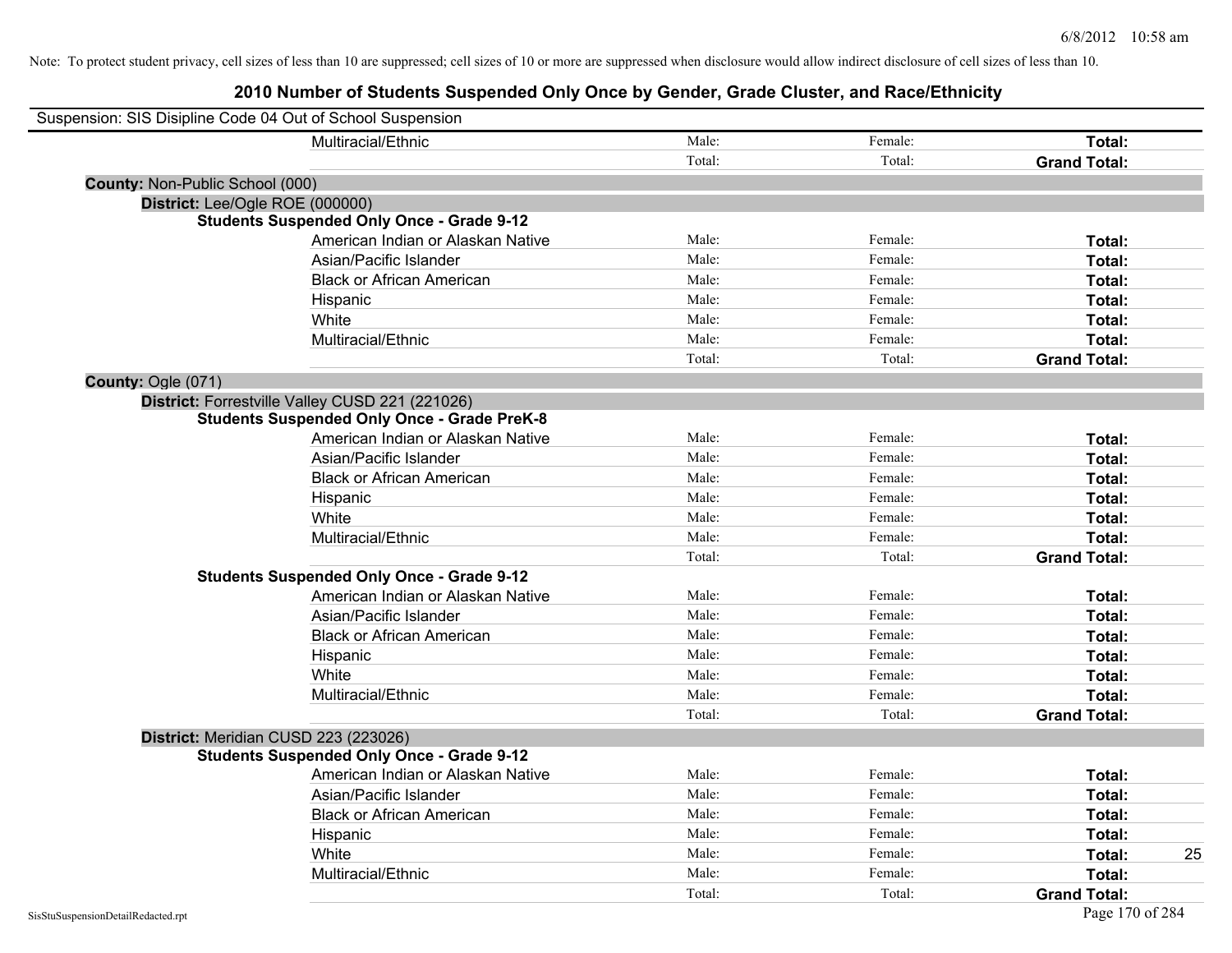| Suspension: SIS Disipline Code 04 Out of School Suspension |        |    |         |    |                     |    |
|------------------------------------------------------------|--------|----|---------|----|---------------------|----|
| District: Ogle Co Education Cooperative (801060)           |        |    |         |    |                     |    |
| <b>Students Suspended Only Once - Grade 9-12</b>           |        |    |         |    |                     |    |
| American Indian or Alaskan Native                          | Male:  |    | Female: |    | Total:              |    |
| Asian/Pacific Islander                                     | Male:  |    | Female: |    | Total:              |    |
| <b>Black or African American</b>                           | Male:  |    | Female: |    | Total:              |    |
| Hispanic                                                   | Male:  |    | Female: |    | Total:              |    |
| White                                                      | Male:  |    | Female: |    | Total:              |    |
| Multiracial/Ethnic                                         | Male:  |    | Female: |    | Total:              |    |
|                                                            | Total: |    | Total:  |    | <b>Grand Total:</b> |    |
| District: Oregon CUSD 220 (220026)                         |        |    |         |    |                     |    |
| <b>Students Suspended Only Once - Grade PreK-8</b>         |        |    |         |    |                     |    |
| American Indian or Alaskan Native                          | Male:  |    | Female: |    | Total:              |    |
| Asian/Pacific Islander                                     | Male:  |    | Female: |    | Total:              |    |
| <b>Black or African American</b>                           | Male:  |    | Female: |    | Total:              |    |
| Hispanic                                                   | Male:  |    | Female: |    | Total:              |    |
| White                                                      | Male:  |    | Female: |    | Total:              |    |
| Multiracial/Ethnic                                         | Male:  |    | Female: |    | Total:              |    |
|                                                            | Total: |    | Total:  |    | <b>Grand Total:</b> |    |
| <b>Students Suspended Only Once - Grade 9-12</b>           |        |    |         |    |                     |    |
| American Indian or Alaskan Native                          | Male:  |    | Female: |    | Total:              |    |
| Asian/Pacific Islander                                     | Male:  |    | Female: |    | Total:              |    |
| <b>Black or African American</b>                           | Male:  |    | Female: |    | Total:              |    |
| Hispanic                                                   | Male:  |    | Female: |    | Total:              |    |
| White                                                      | Male:  | 14 | Female: | 11 | <b>Total:</b>       | 25 |
| Multiracial/Ethnic                                         | Male:  |    | Female: |    | Total:              |    |
|                                                            | Total: |    | Total:  |    | <b>Grand Total:</b> |    |
| District: Polo CUSD 222 (222026)                           |        |    |         |    |                     |    |
| <b>Students Suspended Only Once - Grade PreK-8</b>         |        |    |         |    |                     |    |
| American Indian or Alaskan Native                          | Male:  |    | Female: |    | Total:              |    |
| Asian/Pacific Islander                                     | Male:  |    | Female: |    | Total:              |    |
| <b>Black or African American</b>                           | Male:  |    | Female: |    | Total:              |    |
| Hispanic                                                   | Male:  |    | Female: |    | Total:              |    |
| White                                                      | Male:  |    | Female: |    | Total:              |    |
| Multiracial/Ethnic                                         | Male:  |    | Female: |    | Total:              |    |
|                                                            | Total: |    | Total:  |    | <b>Grand Total:</b> |    |
| <b>Students Suspended Only Once - Grade 9-12</b>           |        |    |         |    |                     |    |
| American Indian or Alaskan Native                          | Male:  |    | Female: |    | Total:              |    |
| Asian/Pacific Islander                                     | Male:  |    | Female: |    | Total:              |    |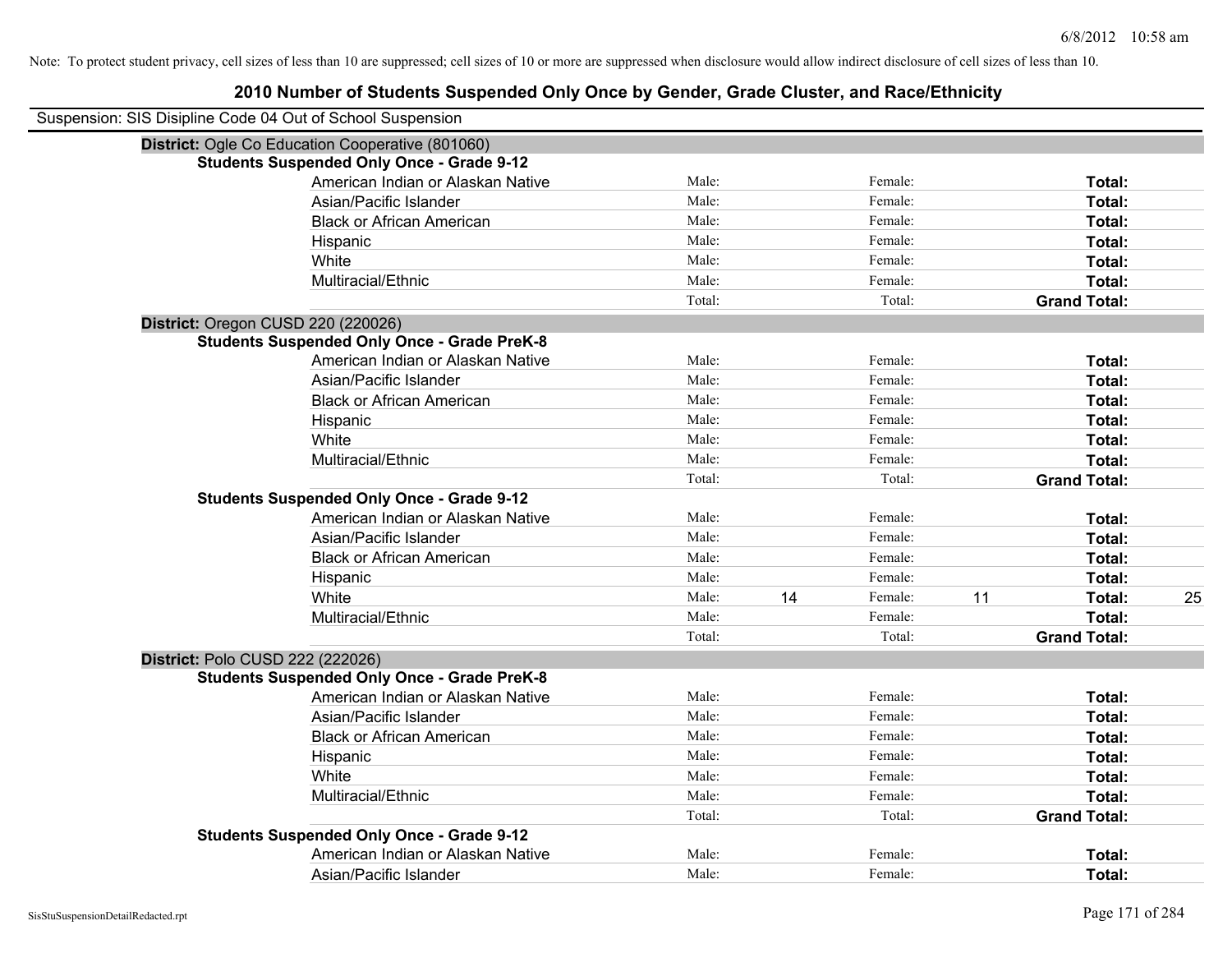| Suspension: SIS Disipline Code 04 Out of School Suspension |                                                    |        |         |                     |    |
|------------------------------------------------------------|----------------------------------------------------|--------|---------|---------------------|----|
|                                                            | <b>Black or African American</b>                   | Male:  | Female: | Total:              |    |
|                                                            | Hispanic                                           | Male:  | Female: | Total:              |    |
|                                                            | White                                              | Male:  | Female: | Total:              |    |
|                                                            | Multiracial/Ethnic                                 | Male:  | Female: | Total:              |    |
|                                                            |                                                    | Total: | Total:  | <b>Grand Total:</b> |    |
|                                                            | District: Rochelle CCSD 231 (231004)               |        |         |                     |    |
|                                                            | <b>Students Suspended Only Once - Grade PreK-8</b> |        |         |                     |    |
|                                                            | American Indian or Alaskan Native                  | Male:  | Female: | Total:              |    |
|                                                            | Asian/Pacific Islander                             | Male:  | Female: | Total:              |    |
|                                                            | <b>Black or African American</b>                   | Male:  | Female: | Total:              |    |
|                                                            | Hispanic                                           | Male:  | Female: | Total:              | 12 |
|                                                            | White                                              | Male:  | Female: | Total:              | 23 |
|                                                            | Multiracial/Ethnic                                 | Male:  | Female: | Total:              |    |
|                                                            |                                                    | Total: | Total:  | <b>Grand Total:</b> |    |
|                                                            | District: Rochelle Twp HSD 212 (212017)            |        |         |                     |    |
|                                                            | <b>Students Suspended Only Once - Grade 9-12</b>   |        |         |                     |    |
|                                                            | American Indian or Alaskan Native                  | Male:  | Female: | Total:              |    |
|                                                            | Asian/Pacific Islander                             | Male:  | Female: | Total:              |    |
|                                                            | <b>Black or African American</b>                   | Male:  | Female: | Total:              |    |
|                                                            | Hispanic                                           | Male:  | Female: | Total:              |    |
|                                                            | White                                              | Male:  | Female: | Total:              |    |
|                                                            | Multiracial/Ethnic                                 | Male:  | Female: | Total:              |    |
|                                                            |                                                    | Total: | Total:  | <b>Grand Total:</b> |    |
|                                                            |                                                    |        |         |                     |    |
| Region: Logan/Mason/Menard ROE (38)                        |                                                    |        |         |                     |    |
| County: Logan (054)                                        |                                                    |        |         |                     |    |
|                                                            | District: Chester-East Lincoln CCSD 61 (061004)    |        |         |                     |    |
|                                                            | <b>Students Suspended Only Once - Grade PreK-8</b> |        |         |                     |    |
|                                                            | American Indian or Alaskan Native                  | Male:  | Female: | Total:              |    |
|                                                            | Asian/Pacific Islander                             | Male:  | Female: | Total:              |    |
|                                                            | <b>Black or African American</b>                   | Male:  | Female: | Total:              |    |
|                                                            | Hispanic                                           | Male:  | Female: | Total:              |    |
|                                                            | White                                              | Male:  | Female: | Total:              |    |
|                                                            | Multiracial/Ethnic                                 | Male:  | Female: | Total:              |    |
|                                                            |                                                    | Total: | Total:  | <b>Grand Total:</b> |    |
|                                                            | District: Lincoln CHSD 404 (404016)                |        |         |                     |    |
|                                                            | <b>Students Suspended Only Once - Grade 9-12</b>   |        |         |                     |    |
|                                                            | American Indian or Alaskan Native                  | Male:  | Female: | Total:              |    |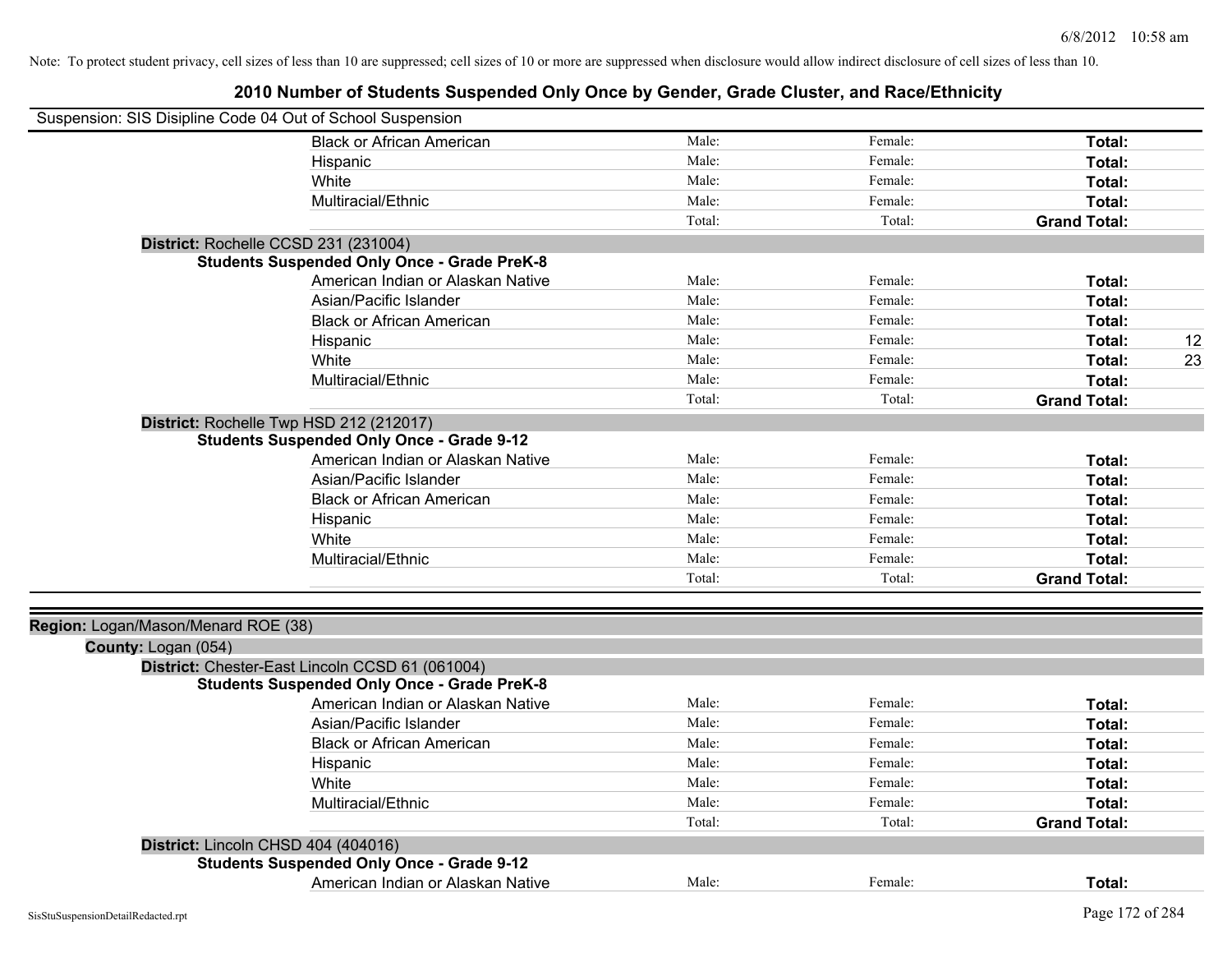| Suspension: SIS Disipline Code 04 Out of School Suspension |                                                    |        |    |         |    |                     |    |
|------------------------------------------------------------|----------------------------------------------------|--------|----|---------|----|---------------------|----|
|                                                            | Asian/Pacific Islander                             | Male:  |    | Female: |    | Total:              |    |
|                                                            | <b>Black or African American</b>                   | Male:  |    | Female: |    | Total:              |    |
|                                                            | Hispanic                                           | Male:  |    | Female: |    | Total:              |    |
|                                                            | White                                              | Male:  | 35 | Female: | 29 | Total:              | 64 |
|                                                            | Multiracial/Ethnic                                 | Male:  |    | Female: |    | Total:              |    |
|                                                            |                                                    | Total: |    | Total:  |    | <b>Grand Total:</b> |    |
| District: Lincoln ESD 27 (027002)                          |                                                    |        |    |         |    |                     |    |
|                                                            | <b>Students Suspended Only Once - Grade PreK-8</b> |        |    |         |    |                     |    |
|                                                            | American Indian or Alaskan Native                  | Male:  |    | Female: |    | Total:              |    |
|                                                            | Asian/Pacific Islander                             | Male:  |    | Female: |    | Total:              |    |
|                                                            | <b>Black or African American</b>                   | Male:  |    | Female: |    | Total:              |    |
|                                                            | Hispanic                                           | Male:  |    | Female: |    | Total:              |    |
|                                                            | White                                              | Male:  |    | Female: |    | Total:              | 11 |
|                                                            | Multiracial/Ethnic                                 | Male:  |    | Female: |    | Total:              |    |
|                                                            |                                                    | Total: |    | Total:  |    | <b>Grand Total:</b> |    |
| District: Mt Pulaski CUSD 23 (023026)                      |                                                    |        |    |         |    |                     |    |
|                                                            | <b>Students Suspended Only Once - Grade 9-12</b>   |        |    |         |    |                     |    |
|                                                            | American Indian or Alaskan Native                  | Male:  |    | Female: |    | Total:              |    |
|                                                            | Asian/Pacific Islander                             | Male:  |    | Female: |    | Total:              |    |
|                                                            | <b>Black or African American</b>                   | Male:  |    | Female: |    | Total:              |    |
|                                                            | Hispanic                                           | Male:  |    | Female: |    | Total:              |    |
|                                                            | White                                              | Male:  |    | Female: |    | Total:              | 21 |
|                                                            | Multiracial/Ethnic                                 | Male:  |    | Female: |    | Total:              |    |
|                                                            |                                                    | Total: |    | Total:  |    | <b>Grand Total:</b> |    |
|                                                            | District: New Holland-Middletown Ed 88 (088002)    |        |    |         |    |                     |    |
|                                                            | <b>Students Suspended Only Once - Grade PreK-8</b> |        |    |         |    |                     |    |
|                                                            | American Indian or Alaskan Native                  | Male:  |    | Female: |    | Total:              |    |
|                                                            | Asian/Pacific Islander                             | Male:  |    | Female: |    | Total:              |    |
|                                                            | <b>Black or African American</b>                   | Male:  |    | Female: |    | Total:              |    |
|                                                            | Hispanic                                           | Male:  |    | Female: |    | Total:              |    |
|                                                            | White                                              | Male:  |    | Female: |    | Total:              |    |
|                                                            | Multiracial/Ethnic                                 | Male:  |    | Female: |    | Total:              |    |
|                                                            |                                                    | Total: |    | Total:  |    | <b>Grand Total:</b> |    |
| County: Mason (060)                                        |                                                    |        |    |         |    |                     |    |
| District: Havana CUSD 126 (126026)                         |                                                    |        |    |         |    |                     |    |
|                                                            | <b>Students Suspended Only Once - Grade PreK-8</b> |        |    |         |    |                     |    |
|                                                            | American Indian or Alaskan Native                  | Male:  |    | Female: |    | Total:              |    |
|                                                            | Asian/Pacific Islander                             | Male:  |    | Female: |    | Total:              |    |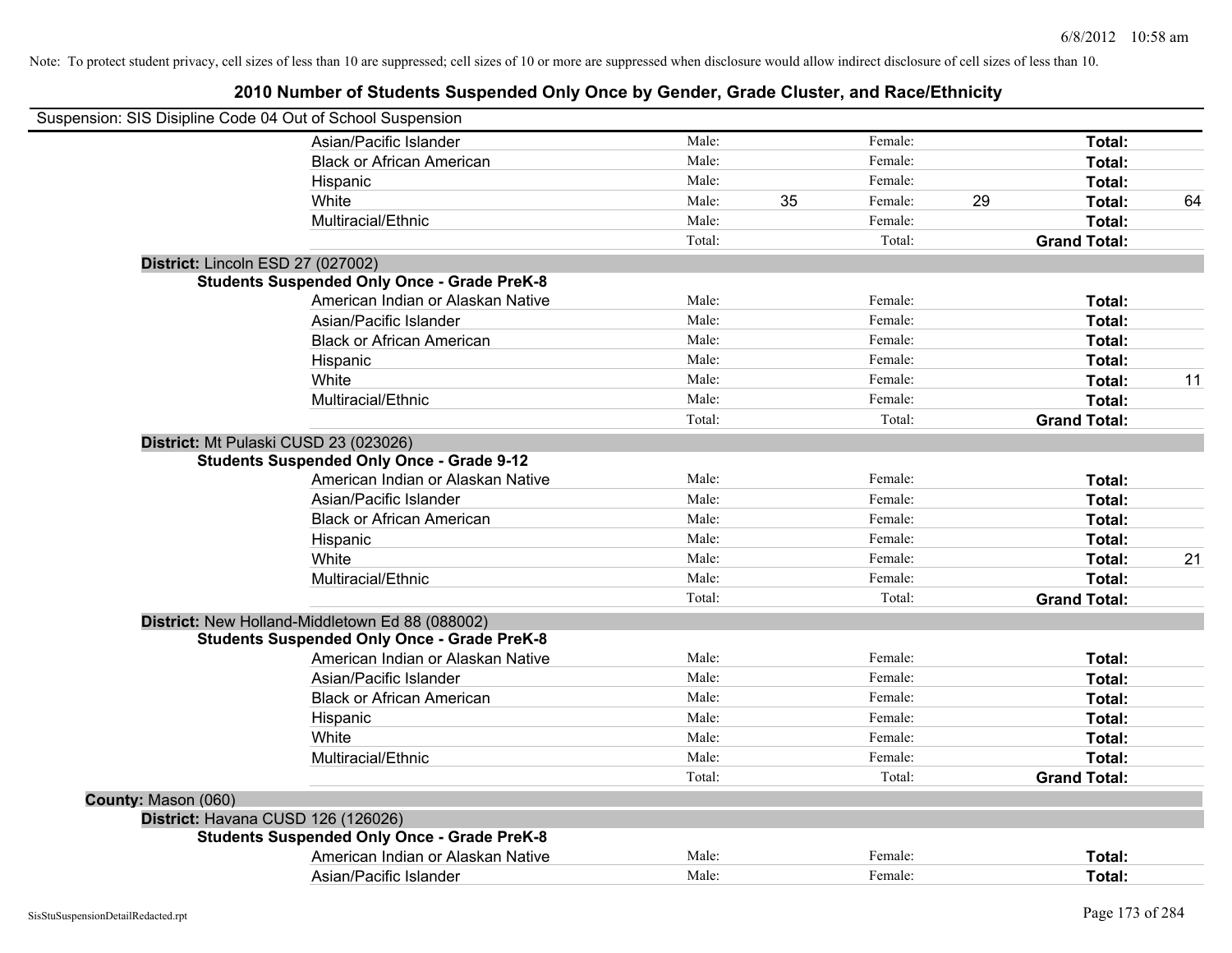| Suspension: SIS Disipline Code 04 Out of School Suspension |                                                    |        |         |                     |    |
|------------------------------------------------------------|----------------------------------------------------|--------|---------|---------------------|----|
|                                                            | <b>Black or African American</b>                   | Male:  | Female: | Total:              |    |
|                                                            | Hispanic                                           | Male:  | Female: | Total:              |    |
|                                                            | White                                              | Male:  | Female: | Total:              |    |
|                                                            | Multiracial/Ethnic                                 | Male:  | Female: | Total:              |    |
|                                                            |                                                    | Total: | Total:  | <b>Grand Total:</b> |    |
| District: Illini Central CUSD 189 (189026)                 |                                                    |        |         |                     |    |
|                                                            | <b>Students Suspended Only Once - Grade PreK-8</b> |        |         |                     |    |
|                                                            | American Indian or Alaskan Native                  | Male:  | Female: | Total:              |    |
|                                                            | Asian/Pacific Islander                             | Male:  | Female: | Total:              |    |
|                                                            | <b>Black or African American</b>                   | Male:  | Female: | Total:              |    |
|                                                            | Hispanic                                           | Male:  | Female: | Total:              |    |
|                                                            | White                                              | Male:  | Female: | Total:              | 15 |
|                                                            | Multiracial/Ethnic                                 | Male:  | Female: | Total:              |    |
|                                                            |                                                    | Total: | Total:  | <b>Grand Total:</b> |    |
|                                                            | <b>Students Suspended Only Once - Grade 9-12</b>   |        |         |                     |    |
|                                                            | American Indian or Alaskan Native                  | Male:  | Female: | Total:              |    |
|                                                            | Asian/Pacific Islander                             | Male:  | Female: | Total:              |    |
|                                                            | <b>Black or African American</b>                   | Male:  | Female: | Total:              |    |
|                                                            | Hispanic                                           | Male:  | Female: | Total:              |    |
|                                                            | White                                              | Male:  | Female: | Total:              | 12 |
|                                                            | Multiracial/Ethnic                                 | Male:  | Female: | Total:              |    |
|                                                            |                                                    | Total: | Total:  | <b>Grand Total:</b> |    |
|                                                            | District: Midwest Central CUSD 191 (191026)        |        |         |                     |    |
|                                                            | <b>Students Suspended Only Once - Grade PreK-8</b> |        |         |                     |    |
|                                                            | American Indian or Alaskan Native                  | Male:  | Female: | Total:              |    |
|                                                            | Asian/Pacific Islander                             | Male:  | Female: | Total:              |    |
|                                                            | <b>Black or African American</b>                   | Male:  | Female: | Total:              |    |
|                                                            | Hispanic                                           | Male:  | Female: | Total:              |    |
|                                                            | White                                              | Male:  | Female: | Total:              | 14 |
|                                                            | Multiracial/Ethnic                                 | Male:  | Female: | Total:              |    |
|                                                            |                                                    | Total: | Total:  | <b>Grand Total:</b> |    |
|                                                            | <b>Students Suspended Only Once - Grade 9-12</b>   |        |         |                     |    |
|                                                            | American Indian or Alaskan Native                  | Male:  | Female: | Total:              |    |
|                                                            | Asian/Pacific Islander                             | Male:  | Female: | Total:              |    |
|                                                            | <b>Black or African American</b>                   | Male:  | Female: | Total:              |    |
|                                                            | Hispanic                                           | Male:  | Female: | Total:              |    |
|                                                            | White                                              | Male:  | Female: | Total:              | 22 |
|                                                            | Multiracial/Ethnic                                 | Male:  | Female: | Total:              |    |
|                                                            |                                                    | Total: | Total:  | <b>Grand Total:</b> |    |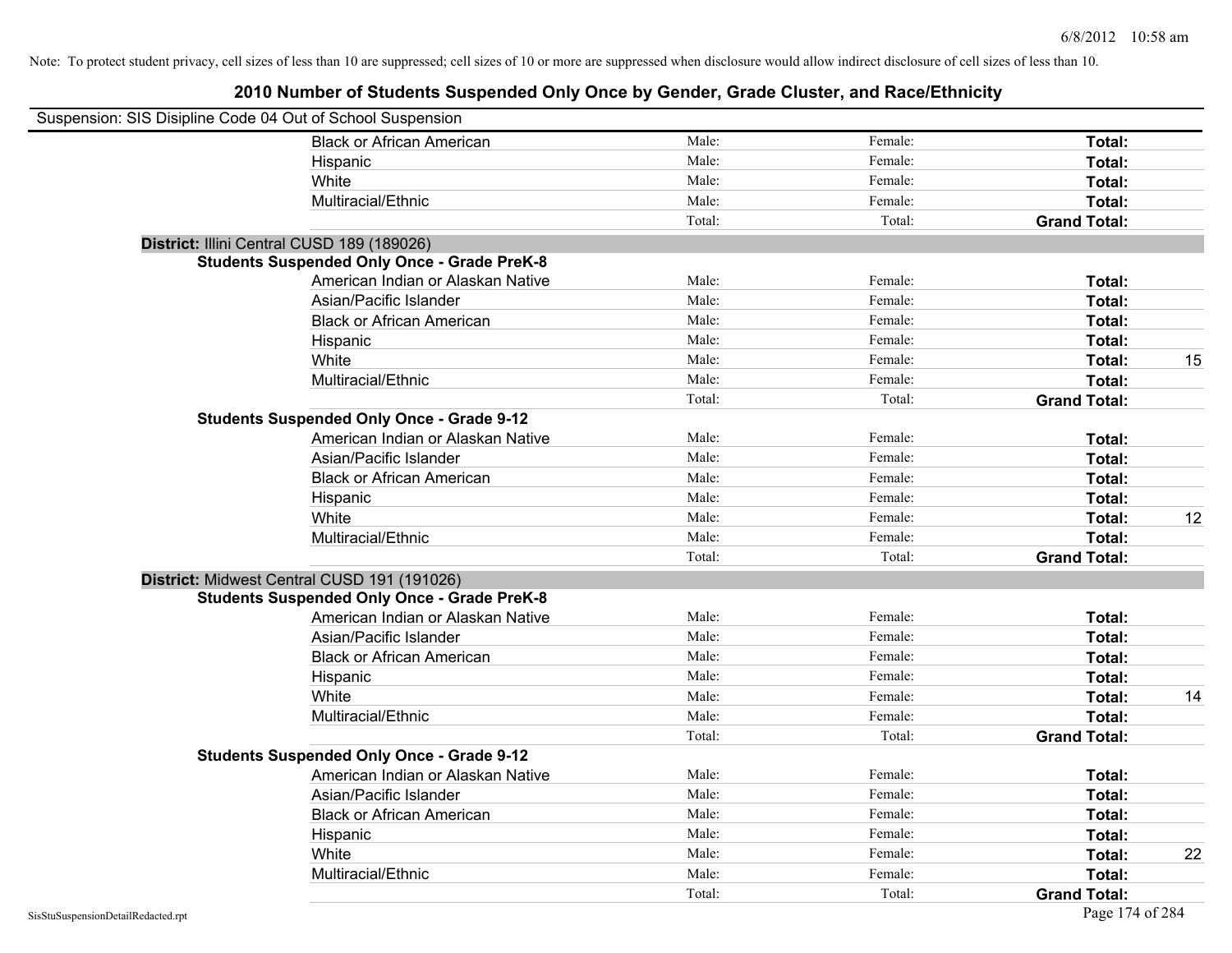### **2010 Number of Students Suspended Only Once by Gender, Grade Cluster, and Race/Ethnicity**

| Suspension: SIS Disipline Code 04 Out of School Suspension |
|------------------------------------------------------------|
|------------------------------------------------------------|

| $\frac{1}{2}$               |                                                    |        |         |                     |    |
|-----------------------------|----------------------------------------------------|--------|---------|---------------------|----|
| <b>County: Menard (065)</b> |                                                    |        |         |                     |    |
|                             | <b>District: Athens CUSD 213 (213026)</b>          |        |         |                     |    |
|                             | <b>Students Suspended Only Once - Grade PreK-8</b> |        |         |                     |    |
|                             | American Indian or Alaskan Native                  | Male:  | Female: | Total:              |    |
|                             | Asian/Pacific Islander                             | Male:  | Female: | <b>Total:</b>       |    |
|                             | <b>Black or African American</b>                   | Male:  | Female: | Total:              |    |
|                             | Hispanic                                           | Male:  | Female: | Total:              |    |
|                             | White                                              | Male:  | Female: | Total:              |    |
|                             | Multiracial/Ethnic                                 | Male:  | Female: | Total:              |    |
|                             |                                                    | Total: | Total:  | <b>Grand Total:</b> |    |
|                             | <b>Students Suspended Only Once - Grade 9-12</b>   |        |         |                     |    |
|                             | American Indian or Alaskan Native                  | Male:  | Female: | Total:              |    |
|                             | Asian/Pacific Islander                             | Male:  | Female: | Total:              |    |
|                             | <b>Black or African American</b>                   | Male:  | Female: | Total:              |    |
|                             | Hispanic                                           | Male:  | Female: | Total:              |    |
|                             | White                                              | Male:  | Female: | Total:              | 18 |
|                             | Multiracial/Ethnic                                 | Male:  | Female: | Total:              |    |
|                             |                                                    | Total: | Total:  | <b>Grand Total:</b> |    |
|                             | District: Greenview CUSD 200 (200026)              |        |         |                     |    |
|                             | <b>Students Suspended Only Once - Grade PreK-8</b> |        |         |                     |    |
|                             | American Indian or Alaskan Native                  | Male:  | Female: | Total:              |    |
|                             | Asian/Pacific Islander                             | Male:  | Female: | Total:              |    |
|                             | <b>Black or African American</b>                   | Male:  | Female: | Total:              |    |
|                             | Hispanic                                           | Male:  | Female: | Total:              |    |
|                             | White                                              | Male:  | Female: | Total:              |    |
|                             | Multiracial/Ethnic                                 | Male:  | Female: | Total:              |    |
|                             |                                                    | Total: | Total:  | <b>Grand Total:</b> |    |
|                             | <b>Students Suspended Only Once - Grade 9-12</b>   |        |         |                     |    |
|                             | American Indian or Alaskan Native                  | Male:  | Female: | Total:              |    |
|                             | Asian/Pacific Islander                             | Male:  | Female: | Total:              |    |
|                             | <b>Black or African American</b>                   | Male:  | Female: | Total:              |    |
|                             | Hispanic                                           | Male:  | Female: | Total:              |    |
|                             | White                                              | Male:  | Female: | Total:              |    |
|                             | Multiracial/Ethnic                                 | Male:  | Female: | Total:              |    |
|                             |                                                    | Total: | Total:  | <b>Grand Total:</b> |    |
|                             |                                                    |        |         |                     |    |

**County:** Macon (055)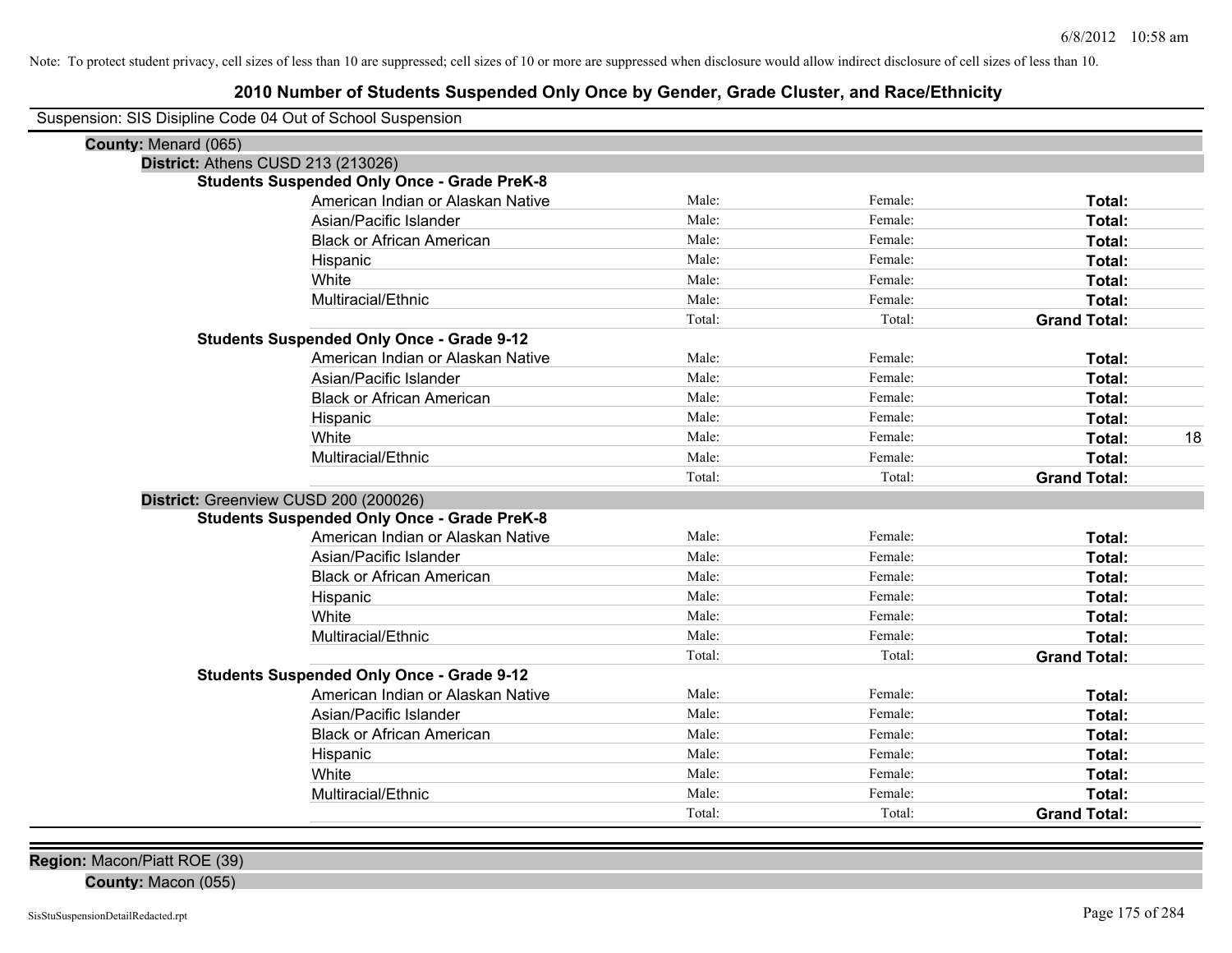| Suspension: SIS Disipline Code 04 Out of School Suspension |                                                    |        |     |         |    |                     |     |
|------------------------------------------------------------|----------------------------------------------------|--------|-----|---------|----|---------------------|-----|
|                                                            | District: Argenta-Oreana CUSD 1 (001026)           |        |     |         |    |                     |     |
|                                                            | <b>Students Suspended Only Once - Grade PreK-8</b> |        |     |         |    |                     |     |
|                                                            | American Indian or Alaskan Native                  | Male:  |     | Female: |    | Total:              |     |
|                                                            | Asian/Pacific Islander                             | Male:  |     | Female: |    | Total:              |     |
|                                                            | <b>Black or African American</b>                   | Male:  |     | Female: |    | Total:              |     |
|                                                            | Hispanic                                           | Male:  |     | Female: |    | Total:              |     |
|                                                            | White                                              | Male:  |     | Female: |    | Total:              | 18  |
|                                                            | Multiracial/Ethnic                                 | Male:  |     | Female: |    | Total:              |     |
|                                                            |                                                    | Total: |     | Total:  |    | <b>Grand Total:</b> |     |
|                                                            | <b>Students Suspended Only Once - Grade 9-12</b>   |        |     |         |    |                     |     |
|                                                            | American Indian or Alaskan Native                  | Male:  |     | Female: |    | Total:              |     |
|                                                            | Asian/Pacific Islander                             | Male:  |     | Female: |    | Total:              |     |
|                                                            | <b>Black or African American</b>                   | Male:  |     | Female: |    | Total:              |     |
|                                                            | Hispanic                                           | Male:  |     | Female: |    | Total:              |     |
|                                                            | White                                              | Male:  |     | Female: |    | Total:              | 16  |
|                                                            | Multiracial/Ethnic                                 | Male:  |     | Female: |    | Total:              |     |
|                                                            |                                                    | Total: |     | Total:  |    | <b>Grand Total:</b> |     |
| District: Decatur SD 61 (061025)                           |                                                    |        |     |         |    |                     |     |
|                                                            | <b>Students Suspended Only Once - Grade PreK-8</b> |        |     |         |    |                     |     |
|                                                            | American Indian or Alaskan Native                  | Male:  |     | Female: |    | Total:              |     |
|                                                            | Asian/Pacific Islander                             | Male:  |     | Female: |    | Total:              |     |
|                                                            | <b>Black or African American</b>                   | Male:  | 156 | Female: | 94 | Total:              | 250 |
|                                                            | Hispanic                                           | Male:  |     | Female: |    | Total:              |     |
|                                                            | White                                              | Male:  | 95  | Female: | 33 | Total:              | 128 |
|                                                            | Multiracial/Ethnic                                 | Male:  | 25  | Female: | 13 | Total:              | 38  |
|                                                            |                                                    | Total: |     | Total:  |    | <b>Grand Total:</b> |     |
|                                                            | <b>Students Suspended Only Once - Grade 9-12</b>   |        |     |         |    |                     |     |
|                                                            | American Indian or Alaskan Native                  | Male:  |     | Female: |    | Total:              |     |
|                                                            | Asian/Pacific Islander                             | Male:  |     | Female: |    | Total:              |     |
|                                                            | <b>Black or African American</b>                   | Male:  | 91  | Female: | 72 | Total:              | 163 |
|                                                            | Hispanic                                           | Male:  |     | Female: |    | Total:              |     |
|                                                            | White                                              | Male:  | 36  | Female: | 32 | Total:              | 68  |
|                                                            | Multiracial/Ethnic                                 | Male:  |     | Female: |    | Total:              | 18  |
|                                                            |                                                    | Total: |     | Total:  |    | <b>Grand Total:</b> |     |
|                                                            | District: Maroa Forsyth CUSD 2 (002026)            |        |     |         |    |                     |     |
|                                                            | <b>Students Suspended Only Once - Grade PreK-8</b> |        |     |         |    |                     |     |
|                                                            | American Indian or Alaskan Native                  | Male:  |     | Female: |    | Total:              |     |
|                                                            | Asian/Pacific Islander                             | Male:  |     | Female: |    | Total:              |     |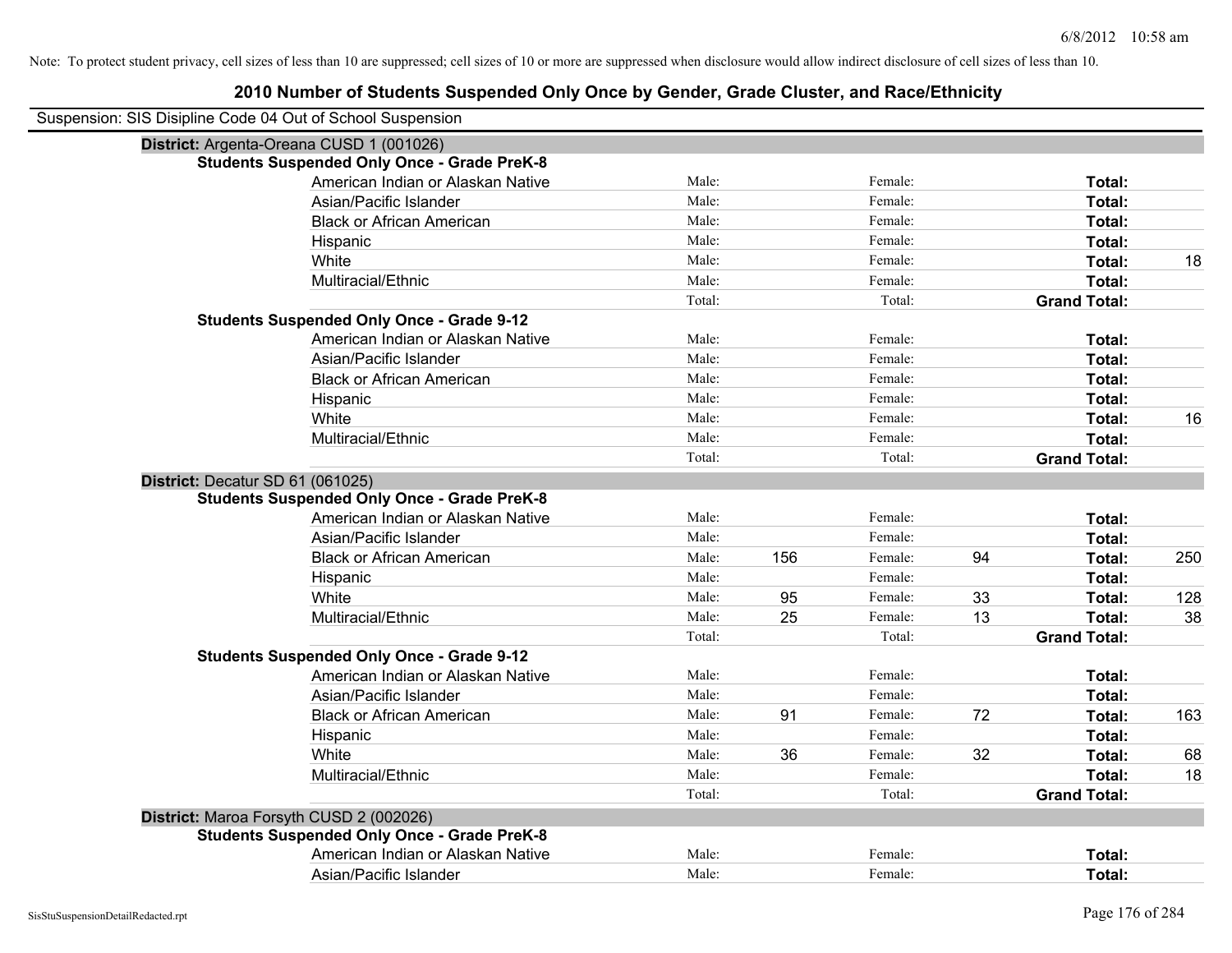| Suspension: SIS Disipline Code 04 Out of School Suspension |                                                    |        |         |                     |    |
|------------------------------------------------------------|----------------------------------------------------|--------|---------|---------------------|----|
|                                                            | <b>Black or African American</b>                   | Male:  | Female: | Total:              |    |
| Hispanic                                                   |                                                    | Male:  | Female: | Total:              |    |
| White                                                      |                                                    | Male:  | Female: | Total:              |    |
|                                                            | Multiracial/Ethnic                                 | Male:  | Female: | Total:              |    |
|                                                            |                                                    | Total: | Total:  | <b>Grand Total:</b> | 10 |
| <b>Students Suspended Only Once - Grade 9-12</b>           |                                                    |        |         |                     |    |
|                                                            | American Indian or Alaskan Native                  | Male:  | Female: | Total:              |    |
|                                                            | Asian/Pacific Islander                             | Male:  | Female: | Total:              |    |
|                                                            | <b>Black or African American</b>                   | Male:  | Female: | Total:              |    |
| Hispanic                                                   |                                                    | Male:  | Female: | Total:              |    |
| White                                                      |                                                    | Male:  | Female: | Total:              | 16 |
|                                                            | Multiracial/Ethnic                                 | Male:  | Female: | Total:              |    |
|                                                            |                                                    | Total: | Total:  | <b>Grand Total:</b> |    |
| District: Meridian CUSD 15 (015026)                        |                                                    |        |         |                     |    |
|                                                            | <b>Students Suspended Only Once - Grade PreK-8</b> |        |         |                     |    |
|                                                            | American Indian or Alaskan Native                  | Male:  | Female: | Total:              |    |
|                                                            | Asian/Pacific Islander                             | Male:  | Female: | Total:              |    |
|                                                            | <b>Black or African American</b>                   | Male:  | Female: | Total:              |    |
| Hispanic                                                   |                                                    | Male:  | Female: | Total:              |    |
| White                                                      |                                                    | Male:  | Female: | Total:              | 17 |
|                                                            | Multiracial/Ethnic                                 | Male:  | Female: | Total:              |    |
|                                                            |                                                    | Total: | Total:  | <b>Grand Total:</b> |    |
| <b>Students Suspended Only Once - Grade 9-12</b>           |                                                    |        |         |                     |    |
|                                                            | American Indian or Alaskan Native                  | Male:  | Female: | Total:              |    |
|                                                            | Asian/Pacific Islander                             | Male:  | Female: | Total:              |    |
|                                                            | <b>Black or African American</b>                   | Male:  | Female: | Total:              |    |
| Hispanic                                                   |                                                    | Male:  | Female: | Total:              |    |
| White                                                      |                                                    | Male:  | Female: | Total:              | 12 |
|                                                            | Multiracial/Ethnic                                 | Male:  | Female: | Total:              |    |
|                                                            |                                                    | Total: | Total:  | <b>Grand Total:</b> |    |
| District: Mt Zion CUSD 3 (003026)                          |                                                    |        |         |                     |    |
|                                                            | <b>Students Suspended Only Once - Grade PreK-8</b> |        |         |                     |    |
|                                                            | American Indian or Alaskan Native                  | Male:  | Female: | Total:              |    |
|                                                            | Asian/Pacific Islander                             | Male:  | Female: | Total:              |    |
|                                                            | <b>Black or African American</b>                   | Male:  | Female: | Total:              |    |
| Hispanic                                                   |                                                    | Male:  | Female: | Total:              |    |
| White                                                      |                                                    | Male:  | Female: | <b>Total:</b>       | 11 |
|                                                            | Multiracial/Ethnic                                 | Male:  | Female: | Total:              |    |
|                                                            |                                                    | Total: | Total:  | <b>Grand Total:</b> |    |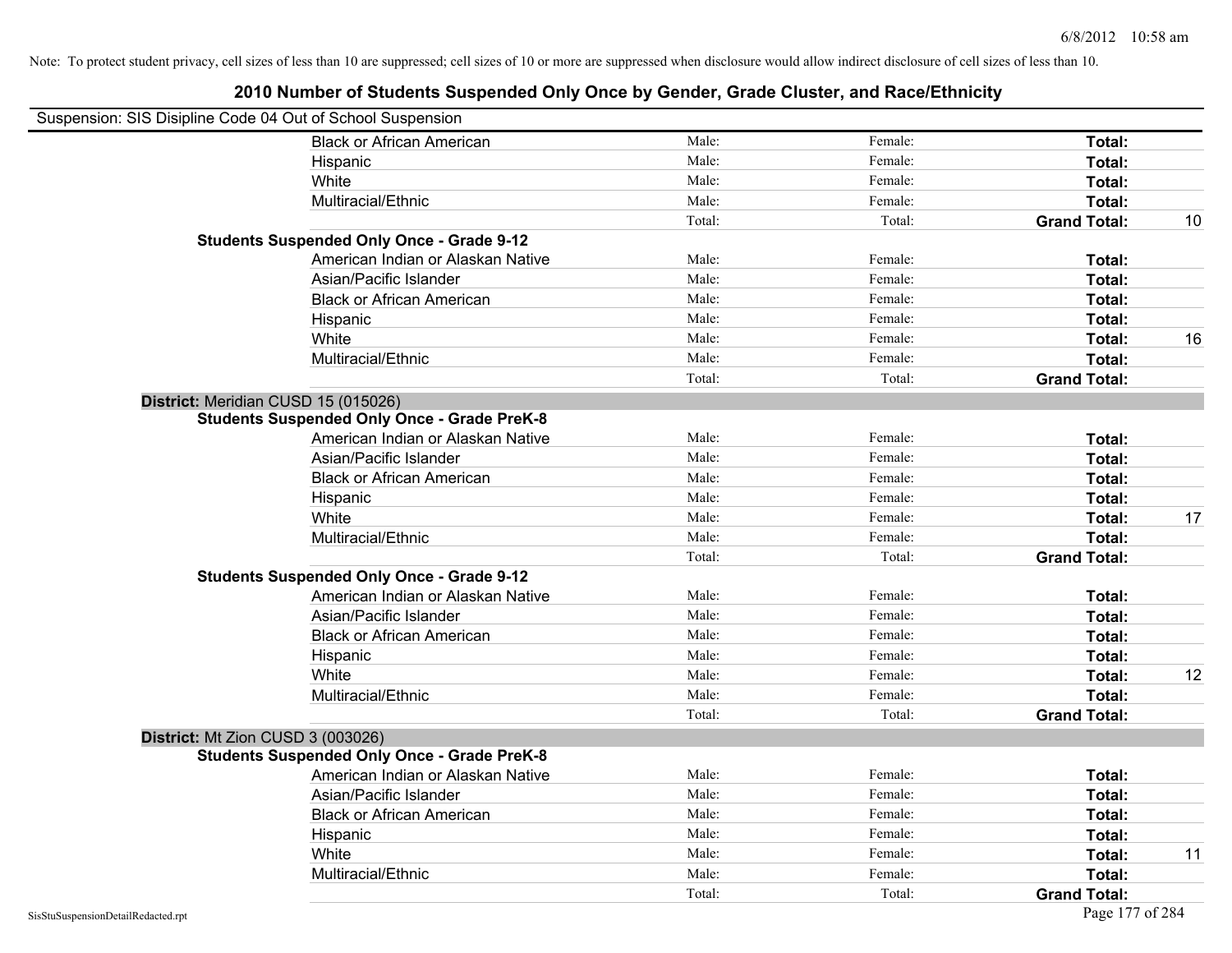| Suspension: SIS Disipline Code 04 Out of School Suspension |                                                    |        |    |         |    |                     |    |
|------------------------------------------------------------|----------------------------------------------------|--------|----|---------|----|---------------------|----|
|                                                            | <b>Students Suspended Only Once - Grade 9-12</b>   |        |    |         |    |                     |    |
|                                                            | American Indian or Alaskan Native                  | Male:  |    | Female: |    | Total:              |    |
|                                                            | Asian/Pacific Islander                             | Male:  |    | Female: |    | Total:              |    |
|                                                            | <b>Black or African American</b>                   | Male:  |    | Female: |    | Total:              |    |
|                                                            | Hispanic                                           | Male:  |    | Female: |    | Total:              |    |
|                                                            | White                                              | Male:  | 16 | Female: | 10 | Total:              | 26 |
|                                                            | Multiracial/Ethnic                                 | Male:  |    | Female: |    | Total:              |    |
|                                                            |                                                    | Total: |    | Total:  |    | <b>Grand Total:</b> |    |
|                                                            | District: Sangamon Valley CUSD 9 (009026)          |        |    |         |    |                     |    |
|                                                            | <b>Students Suspended Only Once - Grade PreK-8</b> |        |    |         |    |                     |    |
|                                                            | American Indian or Alaskan Native                  | Male:  |    | Female: |    | Total:              |    |
|                                                            | Asian/Pacific Islander                             | Male:  |    | Female: |    | Total:              |    |
|                                                            | <b>Black or African American</b>                   | Male:  |    | Female: |    | Total:              |    |
|                                                            | Hispanic                                           | Male:  |    | Female: |    | Total:              |    |
|                                                            | White                                              | Male:  |    | Female: |    | Total:              | 20 |
|                                                            | Multiracial/Ethnic                                 | Male:  |    | Female: |    | Total:              |    |
|                                                            |                                                    | Total: |    | Total:  |    | <b>Grand Total:</b> |    |
|                                                            | <b>Students Suspended Only Once - Grade 9-12</b>   |        |    |         |    |                     |    |
|                                                            | American Indian or Alaskan Native                  | Male:  |    | Female: |    | Total:              |    |
|                                                            | Asian/Pacific Islander                             | Male:  |    | Female: |    | Total:              |    |
|                                                            | <b>Black or African American</b>                   | Male:  |    | Female: |    | Total:              |    |
|                                                            | Hispanic                                           | Male:  |    | Female: |    | Total:              |    |
|                                                            | White                                              | Male:  |    | Female: |    | Total:              | 11 |
|                                                            | Multiracial/Ethnic                                 | Male:  |    | Female: |    | Total:              |    |
|                                                            |                                                    | Total: |    | Total:  |    | <b>Grand Total:</b> |    |
|                                                            | District: Warrensburg-Latham CUSD 11 (011026)      |        |    |         |    |                     |    |
|                                                            | <b>Students Suspended Only Once - Grade PreK-8</b> |        |    |         |    |                     |    |
|                                                            | American Indian or Alaskan Native                  | Male:  |    | Female: |    | Total:              |    |
|                                                            | Asian/Pacific Islander                             | Male:  |    | Female: |    | Total:              |    |
|                                                            | <b>Black or African American</b>                   | Male:  |    | Female: |    | Total:              |    |
|                                                            | Hispanic                                           | Male:  |    | Female: |    | Total:              |    |
|                                                            | White                                              | Male:  |    | Female: |    | Total:              | 18 |
|                                                            | Multiracial/Ethnic                                 | Male:  |    | Female: |    | Total:              |    |
|                                                            |                                                    | Total: |    | Total:  |    | <b>Grand Total:</b> |    |
|                                                            | <b>Students Suspended Only Once - Grade 9-12</b>   |        |    |         |    |                     |    |
|                                                            | American Indian or Alaskan Native                  | Male:  |    | Female: |    | Total:              |    |
|                                                            | Asian/Pacific Islander                             | Male:  |    | Female: |    | Total:              |    |
|                                                            | <b>Black or African American</b>                   | Male:  |    | Female: |    | Total:              |    |
|                                                            | Hispanic                                           | Male:  |    | Female: |    | Total:              |    |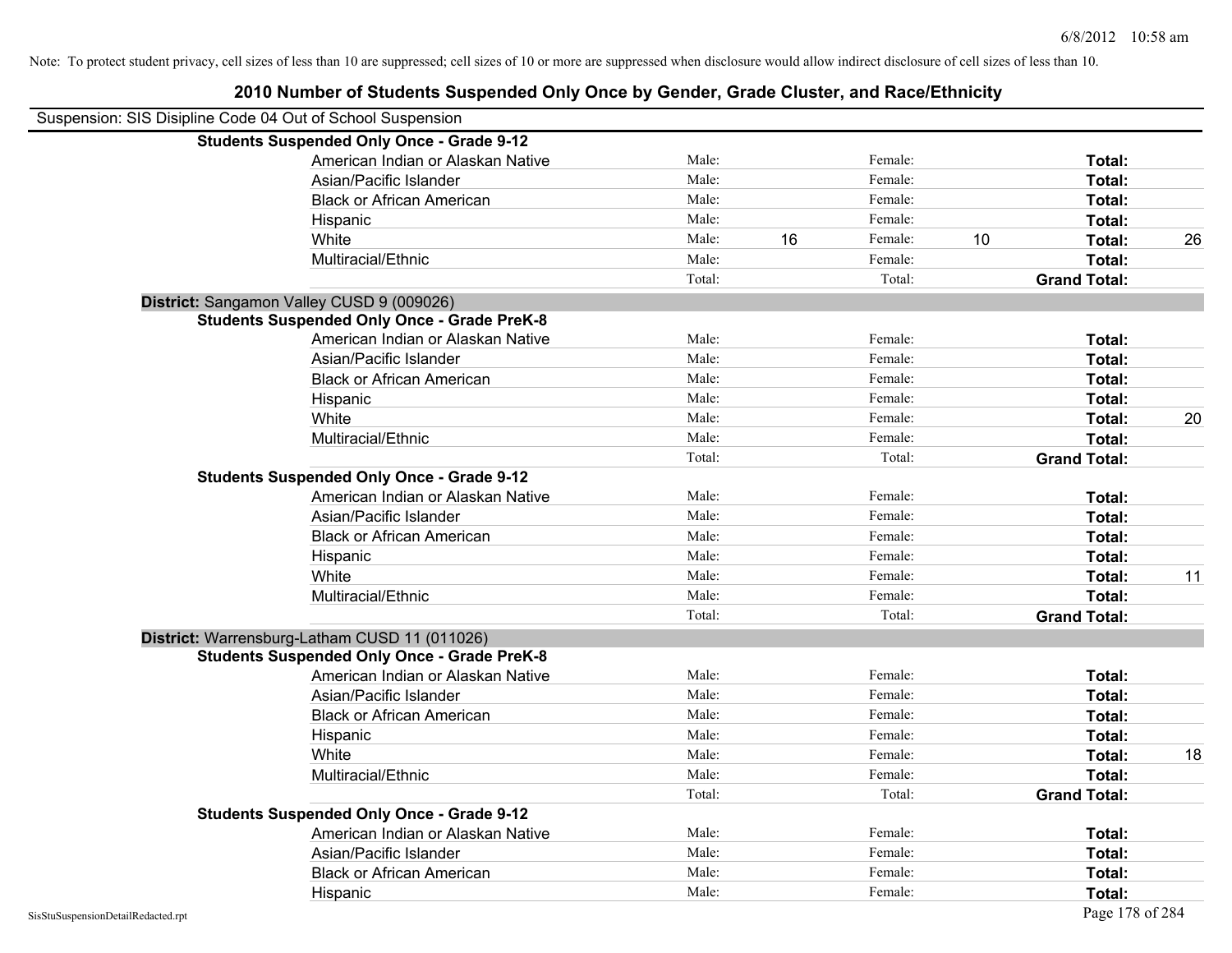| Suspension: SIS Disipline Code 04 Out of School Suspension |                                                    |        |         |                     |    |
|------------------------------------------------------------|----------------------------------------------------|--------|---------|---------------------|----|
|                                                            | White                                              | Male:  | Female: | Total:              | 13 |
|                                                            | Multiracial/Ethnic                                 | Male:  | Female: | Total:              |    |
|                                                            |                                                    | Total: | Total:  | <b>Grand Total:</b> |    |
| County: Piatt (074)                                        |                                                    |        |         |                     |    |
|                                                            | District: Atwood Hammond CUSD 39 (039026)          |        |         |                     |    |
|                                                            | <b>Students Suspended Only Once - Grade PreK-8</b> |        |         |                     |    |
|                                                            | American Indian or Alaskan Native                  | Male:  | Female: | Total:              |    |
|                                                            | Asian/Pacific Islander                             | Male:  | Female: | Total:              |    |
|                                                            | <b>Black or African American</b>                   | Male:  | Female: | Total:              |    |
|                                                            | Hispanic                                           | Male:  | Female: | Total:              |    |
|                                                            | White                                              | Male:  | Female: | Total:              |    |
|                                                            | Multiracial/Ethnic                                 | Male:  | Female: | Total:              |    |
|                                                            |                                                    | Total: | Total:  | <b>Grand Total:</b> |    |
|                                                            | <b>Students Suspended Only Once - Grade 9-12</b>   |        |         |                     |    |
|                                                            | American Indian or Alaskan Native                  | Male:  | Female: | Total:              |    |
|                                                            | Asian/Pacific Islander                             | Male:  | Female: | Total:              |    |
|                                                            | <b>Black or African American</b>                   | Male:  | Female: | Total:              |    |
|                                                            | Hispanic                                           | Male:  | Female: | Total:              |    |
|                                                            | White                                              | Male:  | Female: | Total:              |    |
|                                                            | Multiracial/Ethnic                                 | Male:  | Female: | Total:              |    |
|                                                            |                                                    | Total: | Total:  | <b>Grand Total:</b> |    |
| District: Bement CUSD 5 (005026)                           |                                                    |        |         |                     |    |
|                                                            | <b>Students Suspended Only Once - Grade PreK-8</b> |        |         |                     |    |
|                                                            | American Indian or Alaskan Native                  | Male:  | Female: | Total:              |    |
|                                                            | Asian/Pacific Islander                             | Male:  | Female: | Total:              |    |
|                                                            | <b>Black or African American</b>                   | Male:  | Female: | Total:              |    |
|                                                            | Hispanic                                           | Male:  | Female: | Total:              |    |
|                                                            | White                                              | Male:  | Female: | Total:              | 14 |
|                                                            | Multiracial/Ethnic                                 | Male:  | Female: | Total:              |    |
|                                                            |                                                    | Total: | Total:  | <b>Grand Total:</b> |    |
|                                                            | <b>Students Suspended Only Once - Grade 9-12</b>   |        |         |                     |    |
|                                                            | American Indian or Alaskan Native                  | Male:  | Female: | Total:              |    |
|                                                            | Asian/Pacific Islander                             | Male:  | Female: | Total:              |    |
|                                                            | <b>Black or African American</b>                   | Male:  | Female: | Total:              |    |
|                                                            | Hispanic                                           | Male:  | Female: | Total:              |    |
|                                                            | White                                              | Male:  | Female: | Total:              |    |
|                                                            | Multiracial/Ethnic                                 | Male:  | Female: | Total:              |    |
|                                                            |                                                    | Total: | Total:  | <b>Grand Total:</b> |    |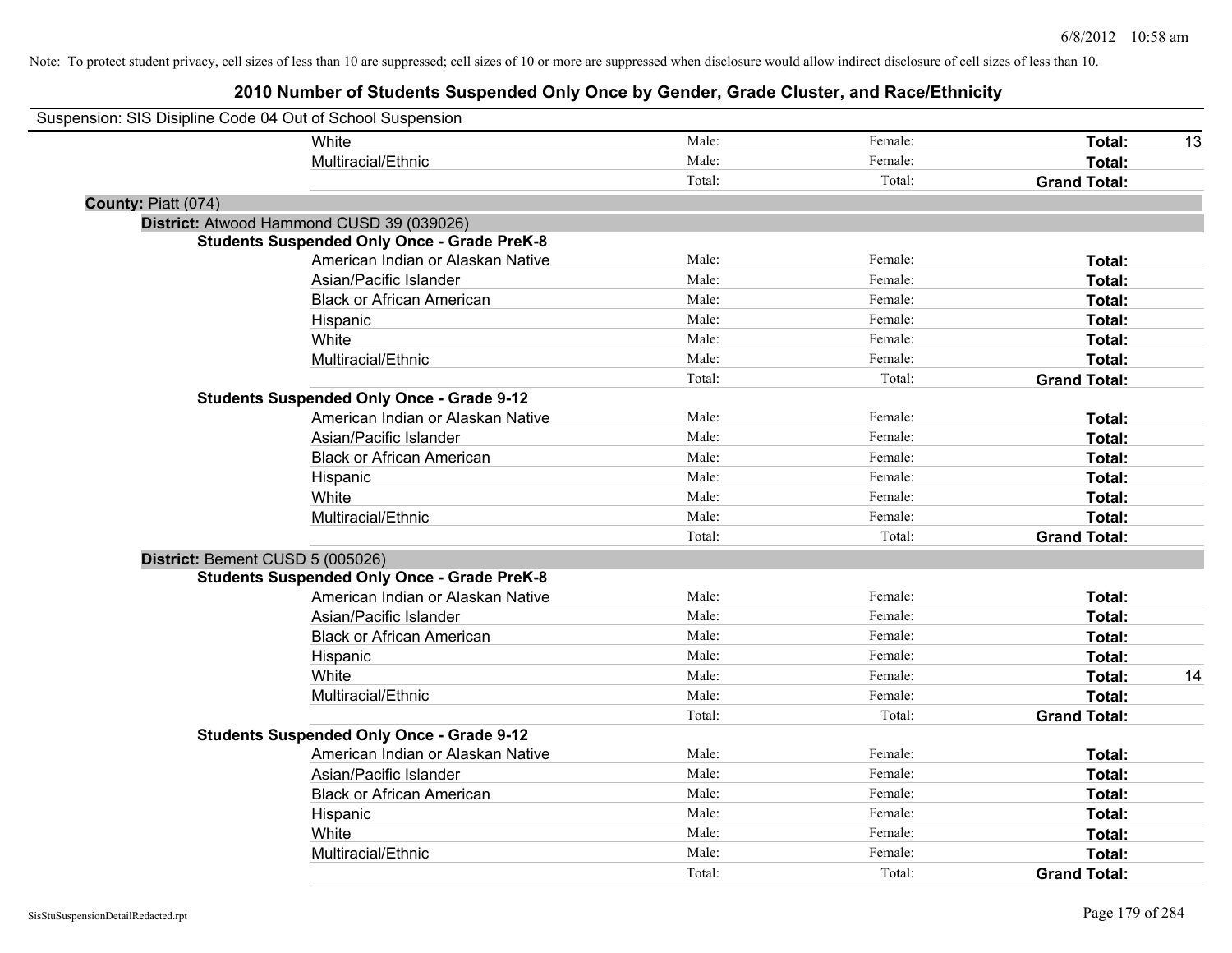| Suspension: SIS Disipline Code 04 Out of School Suspension |                                                    |        |         |                     |
|------------------------------------------------------------|----------------------------------------------------|--------|---------|---------------------|
| District: Cerro Gordo CUSD 100 (100026)                    |                                                    |        |         |                     |
| <b>Students Suspended Only Once - Grade PreK-8</b>         |                                                    |        |         |                     |
|                                                            | American Indian or Alaskan Native                  | Male:  | Female: | Total:              |
|                                                            | Asian/Pacific Islander                             | Male:  | Female: | Total:              |
|                                                            | <b>Black or African American</b>                   | Male:  | Female: | Total:              |
|                                                            | Hispanic                                           | Male:  | Female: | Total:              |
|                                                            | White                                              | Male:  | Female: | 11<br>Total:        |
|                                                            | Multiracial/Ethnic                                 | Male:  | Female: | Total:              |
|                                                            |                                                    | Total: | Total:  | <b>Grand Total:</b> |
|                                                            | <b>Students Suspended Only Once - Grade 9-12</b>   |        |         |                     |
|                                                            | American Indian or Alaskan Native                  | Male:  | Female: | Total:              |
|                                                            | Asian/Pacific Islander                             | Male:  | Female: | Total:              |
|                                                            | <b>Black or African American</b>                   | Male:  | Female: | Total:              |
|                                                            | Hispanic                                           | Male:  | Female: | Total:              |
|                                                            | White                                              | Male:  | Female: | Total:              |
|                                                            | Multiracial/Ethnic                                 | Male:  | Female: | Total:              |
|                                                            |                                                    | Total: | Total:  | <b>Grand Total:</b> |
|                                                            | District: Deland-Weldon CUSD 57 (057026)           |        |         |                     |
|                                                            | <b>Students Suspended Only Once - Grade PreK-8</b> |        |         |                     |
|                                                            | American Indian or Alaskan Native                  | Male:  | Female: | Total:              |
|                                                            | Asian/Pacific Islander                             | Male:  | Female: | Total:              |
|                                                            | <b>Black or African American</b>                   | Male:  | Female: | Total:              |
|                                                            | Hispanic                                           | Male:  | Female: | Total:              |
|                                                            | White                                              | Male:  | Female: | Total:              |
|                                                            | Multiracial/Ethnic                                 | Male:  | Female: | Total:              |
|                                                            |                                                    | Total: | Total:  | <b>Grand Total:</b> |
| <b>Students Suspended Only Once - Grade 9-12</b>           |                                                    |        |         |                     |
|                                                            | American Indian or Alaskan Native                  | Male:  | Female: | Total:              |
|                                                            | Asian/Pacific Islander                             | Male:  | Female: | Total:              |
|                                                            | <b>Black or African American</b>                   | Male:  | Female: | Total:              |
|                                                            | Hispanic                                           | Male:  | Female: | Total:              |
|                                                            | White                                              | Male:  | Female: | Total:              |
|                                                            | Multiracial/Ethnic                                 | Male:  | Female: | Total:              |
|                                                            |                                                    | Total: | Total:  | <b>Grand Total:</b> |
| District: Monticello CUSD 25 (025026)                      |                                                    |        |         |                     |
|                                                            | <b>Students Suspended Only Once - Grade PreK-8</b> |        |         |                     |
|                                                            | American Indian or Alaskan Native                  | Male:  | Female: | Total:              |
|                                                            | Asian/Pacific Islander                             | Male:  | Female: | Total:              |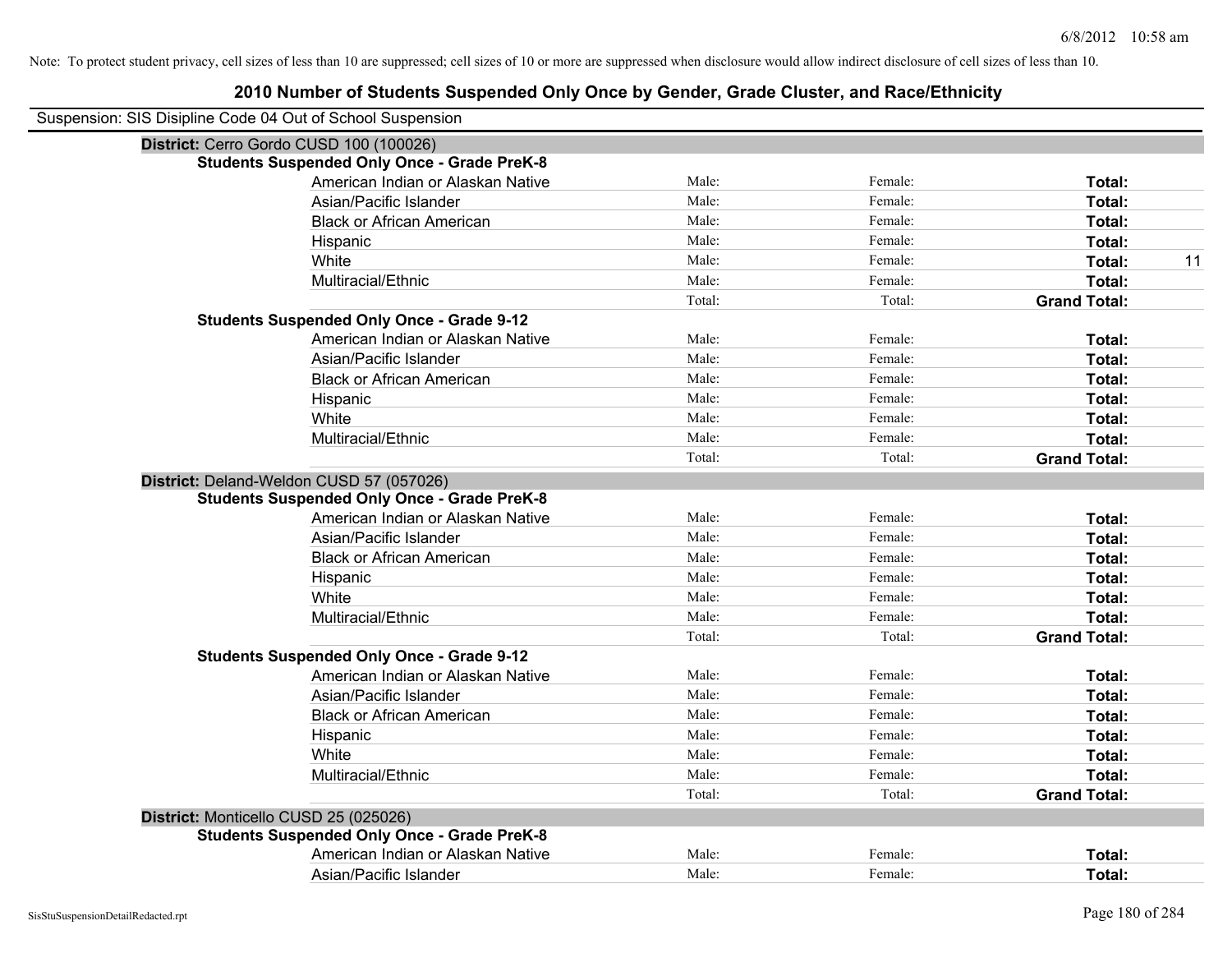| Suspension: SIS Disipline Code 04 Out of School Suspension |                                                    |        |    |         |    |                     |     |
|------------------------------------------------------------|----------------------------------------------------|--------|----|---------|----|---------------------|-----|
|                                                            | <b>Black or African American</b>                   | Male:  |    | Female: |    | Total:              |     |
|                                                            | Hispanic                                           | Male:  |    | Female: |    | Total:              |     |
|                                                            | White                                              | Male:  |    | Female: |    | Total:              |     |
|                                                            | Multiracial/Ethnic                                 | Male:  |    | Female: |    | Total:              |     |
|                                                            |                                                    | Total: |    | Total:  |    | <b>Grand Total:</b> |     |
|                                                            | <b>Students Suspended Only Once - Grade 9-12</b>   |        |    |         |    |                     |     |
|                                                            | American Indian or Alaskan Native                  | Male:  |    | Female: |    | Total:              |     |
|                                                            | Asian/Pacific Islander                             | Male:  |    | Female: |    | Total:              |     |
|                                                            | <b>Black or African American</b>                   | Male:  |    | Female: |    | Total:              |     |
|                                                            | Hispanic                                           | Male:  |    | Female: |    | Total:              |     |
|                                                            | White                                              | Male:  |    | Female: |    | Total:              |     |
|                                                            | Multiracial/Ethnic                                 | Male:  |    | Female: |    | Total:              |     |
|                                                            |                                                    | Total: |    | Total:  |    | <b>Grand Total:</b> |     |
|                                                            |                                                    |        |    |         |    |                     |     |
| Region: Madison ROE (41)                                   |                                                    |        |    |         |    |                     |     |
| County: Madison (057)                                      |                                                    |        |    |         |    |                     |     |
| District: Alton CUSD 11 (011026)                           |                                                    |        |    |         |    |                     |     |
|                                                            | <b>Students Suspended Only Once - Grade PreK-8</b> |        |    |         |    |                     |     |
|                                                            | American Indian or Alaskan Native                  | Male:  |    | Female: |    | Total:              |     |
|                                                            | Asian/Pacific Islander                             | Male:  |    | Female: |    | Total:              |     |
|                                                            | <b>Black or African American</b>                   | Male:  | 69 | Female: | 41 | Total:              | 110 |
|                                                            | Hispanic                                           | Male:  |    | Female: |    | Total:              |     |
|                                                            | White                                              | Male:  | 57 | Female: | 20 | Total:              | 77  |
|                                                            | Multiracial/Ethnic                                 | Male:  |    | Female: |    | Total:              | 16  |
|                                                            |                                                    | Total: |    | Total:  |    | <b>Grand Total:</b> |     |
|                                                            | <b>Students Suspended Only Once - Grade 9-12</b>   |        |    |         |    |                     |     |
|                                                            | American Indian or Alaskan Native                  | Male:  |    | Female: |    | Total:              |     |
|                                                            | Asian/Pacific Islander                             | Male:  |    | Female: |    | Total:              |     |
|                                                            | <b>Black or African American</b>                   | Male:  | 59 | Female: | 45 | Total:              | 104 |
|                                                            | Hispanic                                           | Male:  |    | Female: |    | Total:              |     |
|                                                            | White                                              | Male:  | 57 | Female: | 10 | Total:              | 67  |
|                                                            | Multiracial/Ethnic                                 | Male:  |    | Female: |    | Total:              |     |
|                                                            |                                                    | Total: |    | Total:  |    | <b>Grand Total:</b> |     |
|                                                            | District: Bethalto CUSD 8 (008026)                 |        |    |         |    |                     |     |
|                                                            | <b>Students Suspended Only Once - Grade PreK-8</b> |        |    |         |    |                     |     |
|                                                            | American Indian or Alaskan Native                  | Male:  |    | Female: |    | Total:              |     |
|                                                            | Asian/Pacific Islander                             | Male:  |    | Female: |    | Total:              |     |
|                                                            | <b>Black or African American</b>                   | Male:  |    | Female: |    | Total:              |     |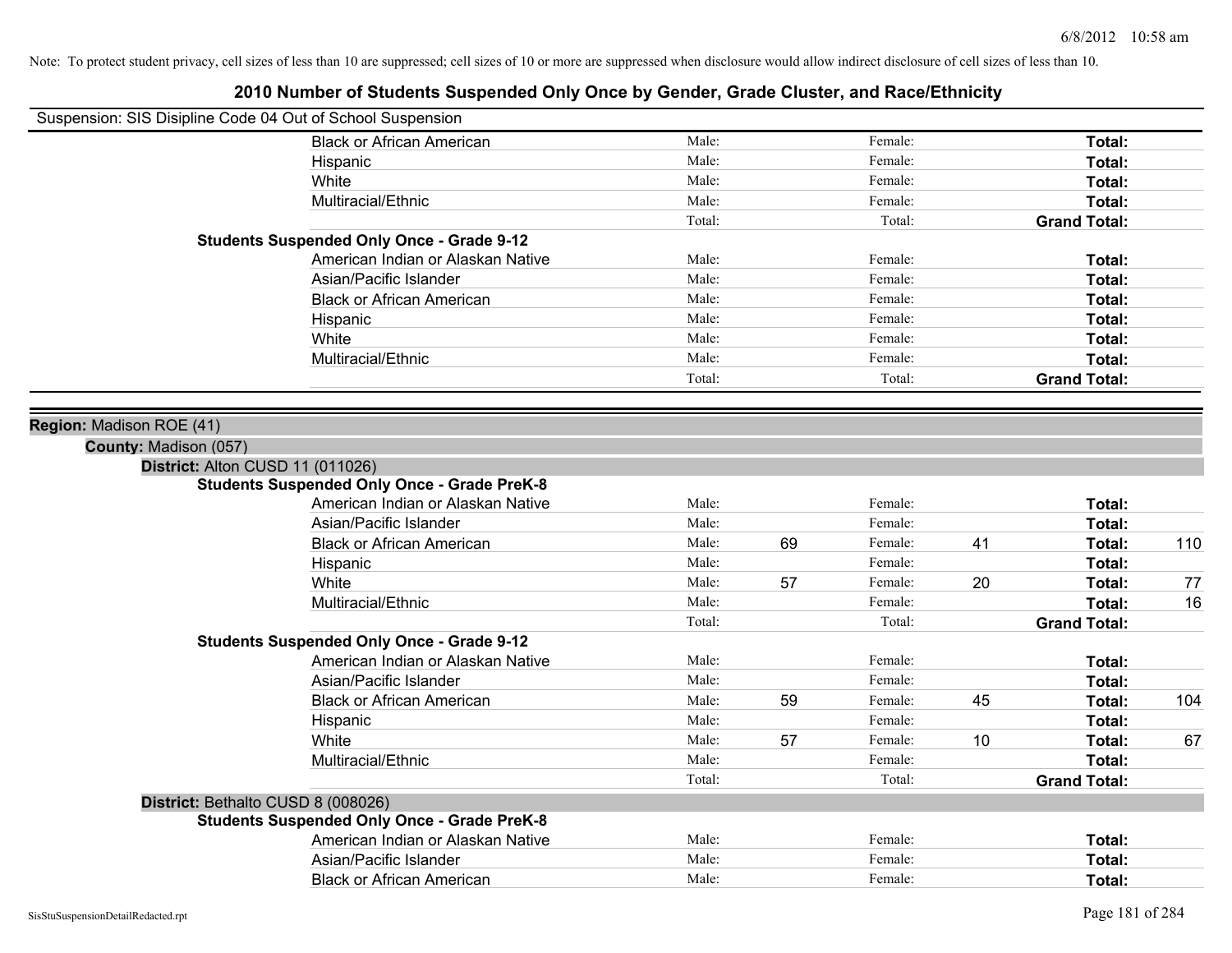| Suspension: SIS Disipline Code 04 Out of School Suspension |        |    |         |    |                     |  |
|------------------------------------------------------------|--------|----|---------|----|---------------------|--|
| Hispanic                                                   | Male:  |    | Female: |    | Total:              |  |
| White                                                      | Male:  | 45 | Female: | 11 | Total:              |  |
| Multiracial/Ethnic                                         | Male:  |    | Female: |    | Total:              |  |
|                                                            | Total: |    | Total:  |    | <b>Grand Total:</b> |  |
| <b>Students Suspended Only Once - Grade 9-12</b>           |        |    |         |    |                     |  |
| American Indian or Alaskan Native                          | Male:  |    | Female: |    | Total:              |  |
| Asian/Pacific Islander                                     | Male:  |    | Female: |    | Total:              |  |
| <b>Black or African American</b>                           | Male:  |    | Female: |    | Total:              |  |
| Hispanic                                                   | Male:  |    | Female: |    | Total:              |  |
| White                                                      | Male:  | 40 | Female: | 17 | Total:              |  |
| Multiracial/Ethnic                                         | Male:  |    | Female: |    | Total:              |  |
|                                                            | Total: |    | Total:  |    | <b>Grand Total:</b> |  |
| District: Collinsville CUSD 10 (010026)                    |        |    |         |    |                     |  |
| <b>Students Suspended Only Once - Grade PreK-8</b>         |        |    |         |    |                     |  |
| American Indian or Alaskan Native                          | Male:  |    | Female: |    | Total:              |  |
| Asian/Pacific Islander                                     | Male:  |    | Female: |    | Total:              |  |
| <b>Black or African American</b>                           | Male:  | 20 | Female: | 13 | Total:              |  |
| Hispanic                                                   | Male:  |    | Female: |    | Total:              |  |
| White                                                      | Male:  | 71 | Female: | 16 | Total:              |  |
| Multiracial/Ethnic                                         | Male:  |    | Female: |    | Total:              |  |
|                                                            | Total: |    | Total:  |    | <b>Grand Total:</b> |  |
| <b>Students Suspended Only Once - Grade 9-12</b>           |        |    |         |    |                     |  |
| American Indian or Alaskan Native                          | Male:  |    | Female: |    | Total:              |  |
| Asian/Pacific Islander                                     | Male:  |    | Female: |    | Total:              |  |
| <b>Black or African American</b>                           | Male:  | 11 | Female: | 13 | Total:              |  |
| Hispanic                                                   | Male:  |    | Female: |    | Total:              |  |
| White                                                      | Male:  | 44 | Female: | 33 | Total:              |  |
| Multiracial/Ethnic                                         | Male:  |    | Female: |    | Total:              |  |
|                                                            | Total: |    | Total:  |    | <b>Grand Total:</b> |  |
| District: Coordinated Youth & Human Service (006000)       |        |    |         |    |                     |  |
| <b>Students Suspended Only Once - Grade PreK-8</b>         |        |    |         |    |                     |  |
| American Indian or Alaskan Native                          | Male:  |    | Female: |    | Total:              |  |
| Asian/Pacific Islander                                     | Male:  |    | Female: |    | Total:              |  |
| <b>Black or African American</b>                           | Male:  |    | Female: |    | Total:              |  |
| Hispanic                                                   | Male:  |    | Female: |    | Total:              |  |
| White                                                      | Male:  |    | Female: |    | Total:              |  |
| Multiracial/Ethnic                                         | Male:  |    | Female: |    | Total:              |  |
|                                                            | Total: |    | Total:  |    | <b>Grand Total:</b> |  |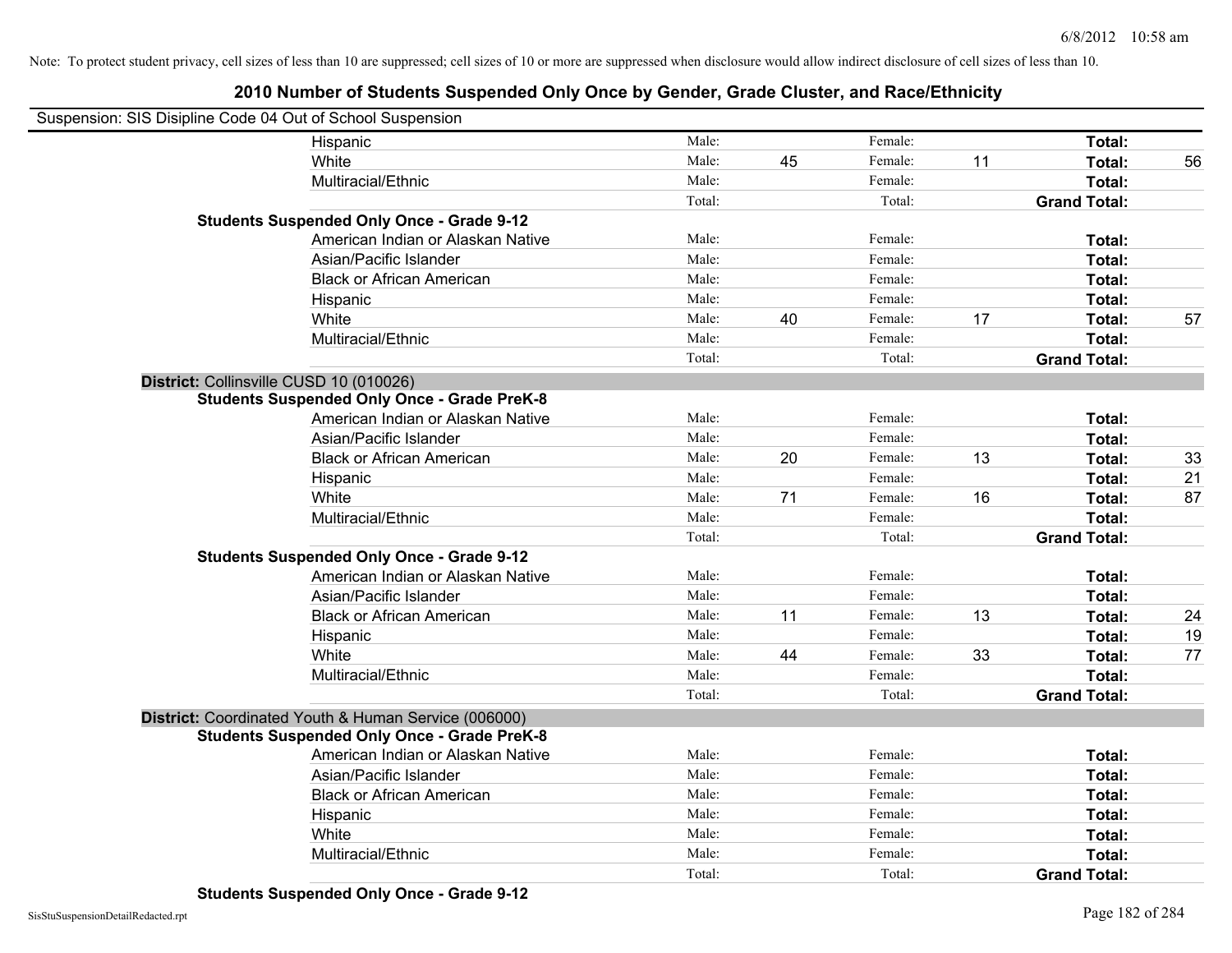| Suspension: SIS Disipline Code 04 Out of School Suspension |        |    |         |    |                     |    |
|------------------------------------------------------------|--------|----|---------|----|---------------------|----|
| American Indian or Alaskan Native                          | Male:  |    | Female: |    | Total:              |    |
| Asian/Pacific Islander                                     | Male:  |    | Female: |    | Total:              |    |
| <b>Black or African American</b>                           | Male:  |    | Female: |    | Total:              |    |
| Hispanic                                                   | Male:  |    | Female: |    | Total:              |    |
| White                                                      | Male:  |    | Female: |    | Total:              |    |
| Multiracial/Ethnic                                         | Male:  |    | Female: |    | Total:              |    |
|                                                            | Total: |    | Total:  |    | <b>Grand Total:</b> |    |
| District: East Alton SD 13 (013002)                        |        |    |         |    |                     |    |
| <b>Students Suspended Only Once - Grade PreK-8</b>         |        |    |         |    |                     |    |
| American Indian or Alaskan Native                          | Male:  |    | Female: |    | Total:              |    |
| Asian/Pacific Islander                                     | Male:  |    | Female: |    | Total:              |    |
| <b>Black or African American</b>                           | Male:  |    | Female: |    | Total:              |    |
| Hispanic                                                   | Male:  |    | Female: |    | Total:              |    |
| White                                                      | Male:  |    | Female: |    | Total:              |    |
| Multiracial/Ethnic                                         | Male:  |    | Female: |    | Total:              |    |
|                                                            | Total: |    | Total:  |    | <b>Grand Total:</b> |    |
| District: East Alton-Wood River CHSD 14 (014016)           |        |    |         |    |                     |    |
| <b>Students Suspended Only Once - Grade 9-12</b>           |        |    |         |    |                     |    |
| American Indian or Alaskan Native                          | Male:  |    | Female: |    | Total:              |    |
| Asian/Pacific Islander                                     | Male:  |    | Female: |    | Total:              |    |
| <b>Black or African American</b>                           | Male:  |    | Female: |    | Total:              |    |
| Hispanic                                                   | Male:  |    | Female: |    | Total:              |    |
| White                                                      | Male:  | 28 | Female: | 16 | Total:              | 44 |
| Multiracial/Ethnic                                         | Male:  |    | Female: |    | Total:              |    |
|                                                            | Total: |    | Total:  |    | <b>Grand Total:</b> |    |
| District: Edwardsville CUSD 7 (007026)                     |        |    |         |    |                     |    |
| <b>Students Suspended Only Once - Grade PreK-8</b>         |        |    |         |    |                     |    |
| American Indian or Alaskan Native                          | Male:  |    | Female: |    | Total:              |    |
| Asian/Pacific Islander                                     | Male:  |    | Female: |    | Total:              |    |
| <b>Black or African American</b>                           | Male:  |    | Female: |    | Total:              | 20 |
| Hispanic                                                   | Male:  |    | Female: |    | Total:              |    |
| White                                                      | Male:  | 68 | Female: | 17 | Total:              | 85 |
| Multiracial/Ethnic                                         | Male:  |    | Female: |    | Total:              |    |
|                                                            | Total: |    | Total:  |    | <b>Grand Total:</b> |    |
| <b>Students Suspended Only Once - Grade 9-12</b>           |        |    |         |    |                     |    |
| American Indian or Alaskan Native                          | Male:  |    | Female: |    | Total:              |    |
| Asian/Pacific Islander                                     | Male:  |    | Female: |    | Total:              |    |
| <b>Black or African American</b>                           | Male:  |    | Female: |    | Total:              | 18 |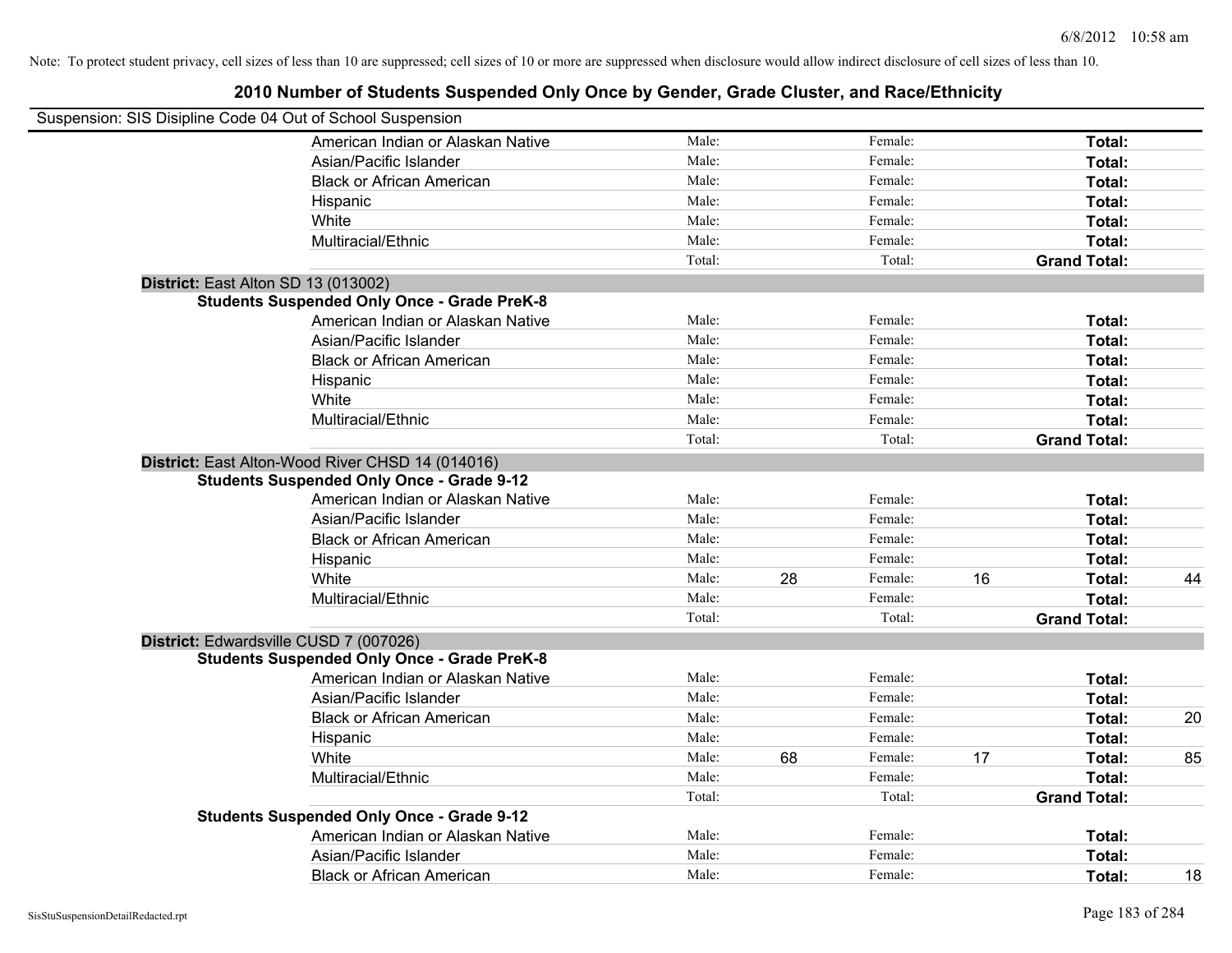| Suspension: SIS Disipline Code 04 Out of School Suspension |                                                    |        |    |         |    |                     |     |
|------------------------------------------------------------|----------------------------------------------------|--------|----|---------|----|---------------------|-----|
|                                                            | Hispanic                                           | Male:  |    | Female: |    | Total:              |     |
|                                                            | White                                              | Male:  |    | Female: |    | Total:              | 54  |
|                                                            | Multiracial/Ethnic                                 | Male:  |    | Female: |    | Total:              |     |
|                                                            |                                                    | Total: |    | Total:  |    | <b>Grand Total:</b> |     |
| District: Granite City CUSD 9 (009026)                     |                                                    |        |    |         |    |                     |     |
|                                                            | <b>Students Suspended Only Once - Grade PreK-8</b> |        |    |         |    |                     |     |
|                                                            | American Indian or Alaskan Native                  | Male:  |    | Female: |    | Total:              |     |
|                                                            | Asian/Pacific Islander                             | Male:  |    | Female: |    | Total:              |     |
|                                                            | <b>Black or African American</b>                   | Male:  |    | Female: |    | Total:              | 18  |
|                                                            | Hispanic                                           | Male:  |    | Female: |    | Total:              |     |
|                                                            | White                                              | Male:  |    | Female: |    | Total:              | 54  |
|                                                            | Multiracial/Ethnic                                 | Male:  |    | Female: |    | Total:              |     |
|                                                            |                                                    | Total: | 71 | Total:  | 15 | <b>Grand Total:</b> | 86  |
|                                                            | <b>Students Suspended Only Once - Grade 9-12</b>   |        |    |         |    |                     |     |
|                                                            | American Indian or Alaskan Native                  | Male:  |    | Female: |    | Total:              |     |
|                                                            | Asian/Pacific Islander                             | Male:  |    | Female: |    | Total:              |     |
|                                                            | <b>Black or African American</b>                   | Male:  | 20 | Female: | 22 | Total:              | 42  |
|                                                            | Hispanic                                           | Male:  |    | Female: |    | Total:              | 13  |
|                                                            | White                                              | Male:  | 60 | Female: | 46 | Total:              | 106 |
|                                                            | Multiracial/Ethnic                                 | Male:  |    | Female: |    | Total:              |     |
|                                                            |                                                    | Total: |    | Total:  |    | <b>Grand Total:</b> |     |
| District: Highland CUSD 5 (005026)                         |                                                    |        |    |         |    |                     |     |
|                                                            | <b>Students Suspended Only Once - Grade PreK-8</b> |        |    |         |    |                     |     |
|                                                            | American Indian or Alaskan Native                  | Male:  |    | Female: |    | Total:              |     |
|                                                            | Asian/Pacific Islander                             | Male:  |    | Female: |    | Total:              |     |
|                                                            | <b>Black or African American</b>                   | Male:  |    | Female: |    | Total:              |     |
|                                                            | Hispanic                                           | Male:  |    | Female: |    | Total:              |     |
|                                                            | White                                              | Male:  |    | Female: |    | Total:              | 10  |
|                                                            | Multiracial/Ethnic                                 | Male:  |    | Female: |    | Total:              |     |
|                                                            |                                                    | Total: |    | Total:  |    | <b>Grand Total:</b> |     |
|                                                            | <b>Students Suspended Only Once - Grade 9-12</b>   |        |    |         |    |                     |     |
|                                                            | American Indian or Alaskan Native                  | Male:  |    | Female: |    | Total:              |     |
|                                                            | Asian/Pacific Islander                             | Male:  |    | Female: |    | Total:              |     |
|                                                            | <b>Black or African American</b>                   | Male:  |    | Female: |    | Total:              |     |
|                                                            | Hispanic                                           | Male:  |    | Female: |    | Total:              |     |
|                                                            | White                                              | Male:  |    | Female: |    | Total:              | 24  |
|                                                            | Multiracial/Ethnic                                 | Male:  |    | Female: |    | Total:              |     |
|                                                            |                                                    | Total: |    | Total:  |    | <b>Grand Total:</b> |     |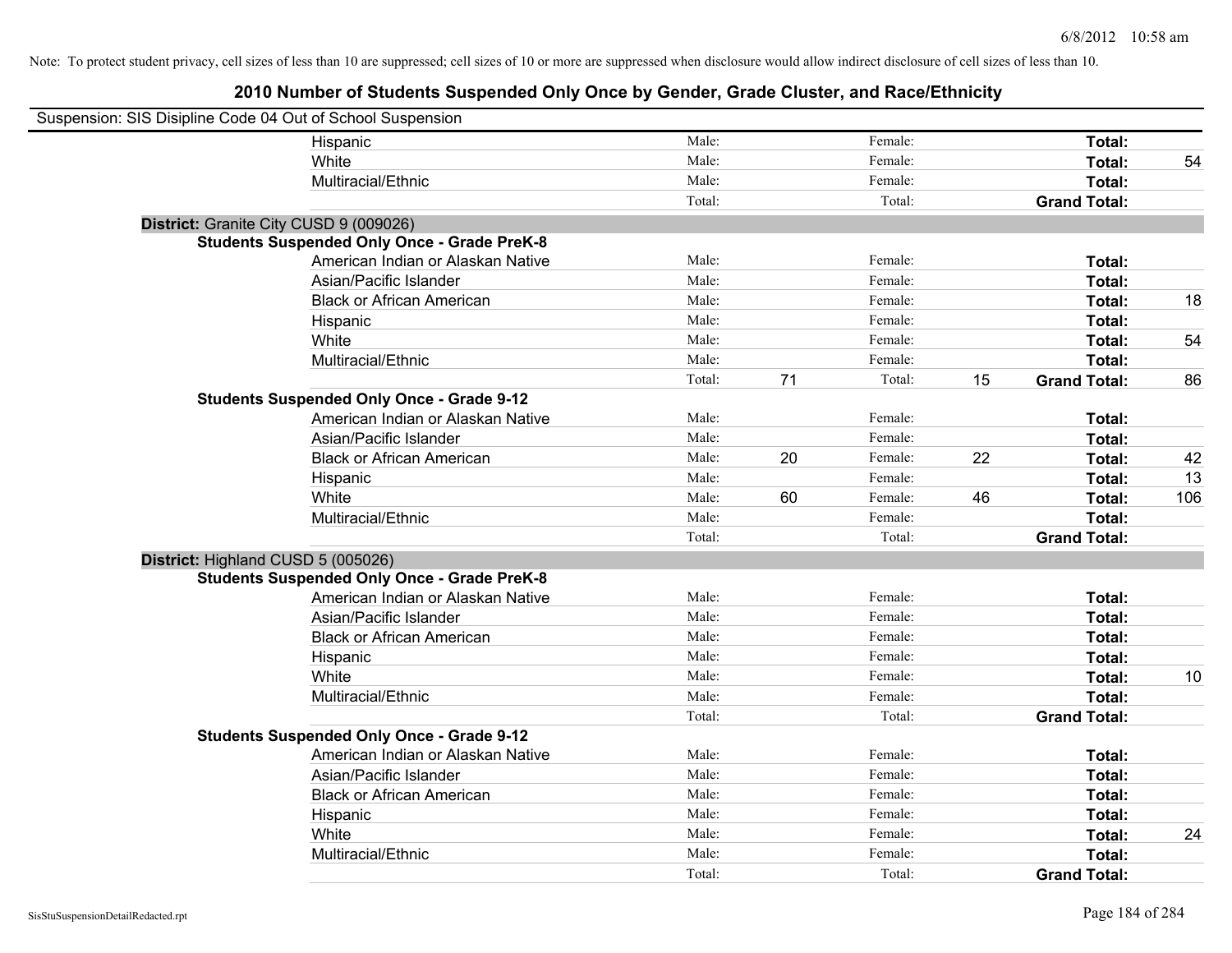|                                    | Suspension: SIS Disipline Code 04 Out of School Suspension |        |         |                     |    |
|------------------------------------|------------------------------------------------------------|--------|---------|---------------------|----|
|                                    | District: Madison Co Regional Office of Ed (028400)        |        |         |                     |    |
|                                    | <b>Students Suspended Only Once - Grade 9-12</b>           |        |         |                     |    |
|                                    | American Indian or Alaskan Native                          | Male:  | Female: | Total:              |    |
|                                    | Asian/Pacific Islander                                     | Male:  | Female: | Total:              |    |
|                                    | <b>Black or African American</b>                           | Male:  | Female: | Total:              |    |
|                                    | Hispanic                                                   | Male:  | Female: | Total:              |    |
|                                    | White                                                      | Male:  | Female: | Total:              |    |
|                                    | Multiracial/Ethnic                                         | Male:  | Female: | Total:              |    |
|                                    |                                                            | Total: | Total:  | <b>Grand Total:</b> |    |
|                                    | District: Madison CUSD 12 (012026)                         |        |         |                     |    |
|                                    | <b>Students Suspended Only Once - Grade PreK-8</b>         |        |         |                     |    |
|                                    | American Indian or Alaskan Native                          | Male:  | Female: | Total:              |    |
|                                    | Asian/Pacific Islander                                     | Male:  | Female: | Total:              |    |
|                                    | <b>Black or African American</b>                           | Male:  | Female: | Total:              | 14 |
|                                    | Hispanic                                                   | Male:  | Female: | Total:              |    |
|                                    | White                                                      | Male:  | Female: | Total:              |    |
|                                    | Multiracial/Ethnic                                         | Male:  | Female: | Total:              |    |
|                                    |                                                            | Total: | Total:  | <b>Grand Total:</b> |    |
| District: Non-Public School (0100) |                                                            |        |         |                     |    |
|                                    | <b>Students Suspended Only Once - Grade 9-12</b>           |        |         |                     |    |
|                                    | American Indian or Alaskan Native                          | Male:  | Female: | Total:              |    |
|                                    | Asian/Pacific Islander                                     | Male:  | Female: | Total:              |    |
|                                    | <b>Black or African American</b>                           | Male:  | Female: | Total:              |    |
|                                    | Hispanic                                                   | Male:  | Female: | Total:              |    |
|                                    | White                                                      | Male:  | Female: | Total:              |    |
|                                    | Multiracial/Ethnic                                         | Male:  | Female: | Total:              |    |
|                                    |                                                            | Total: | Total:  | <b>Grand Total:</b> |    |
| District: Non-Public School (055S) |                                                            |        |         |                     |    |
|                                    | <b>Students Suspended Only Once - Grade PreK-8</b>         |        |         |                     |    |
|                                    | American Indian or Alaskan Native                          | Male:  | Female: | Total:              |    |
|                                    | Asian/Pacific Islander                                     | Male:  | Female: | Total:              |    |
|                                    | <b>Black or African American</b>                           | Male:  | Female: | Total:              |    |
|                                    | Hispanic                                                   | Male:  | Female: | Total:              |    |
|                                    | White                                                      | Male:  | Female: | Total:              |    |
|                                    | Multiracial/Ethnic                                         | Male:  | Female: | Total:              |    |
|                                    |                                                            | Total: | Total:  | <b>Grand Total:</b> |    |
|                                    | <b>Students Suspended Only Once - Grade 9-12</b>           |        |         |                     |    |
|                                    | American Indian or Alaskan Native                          | Male:  | Female: | Total:              |    |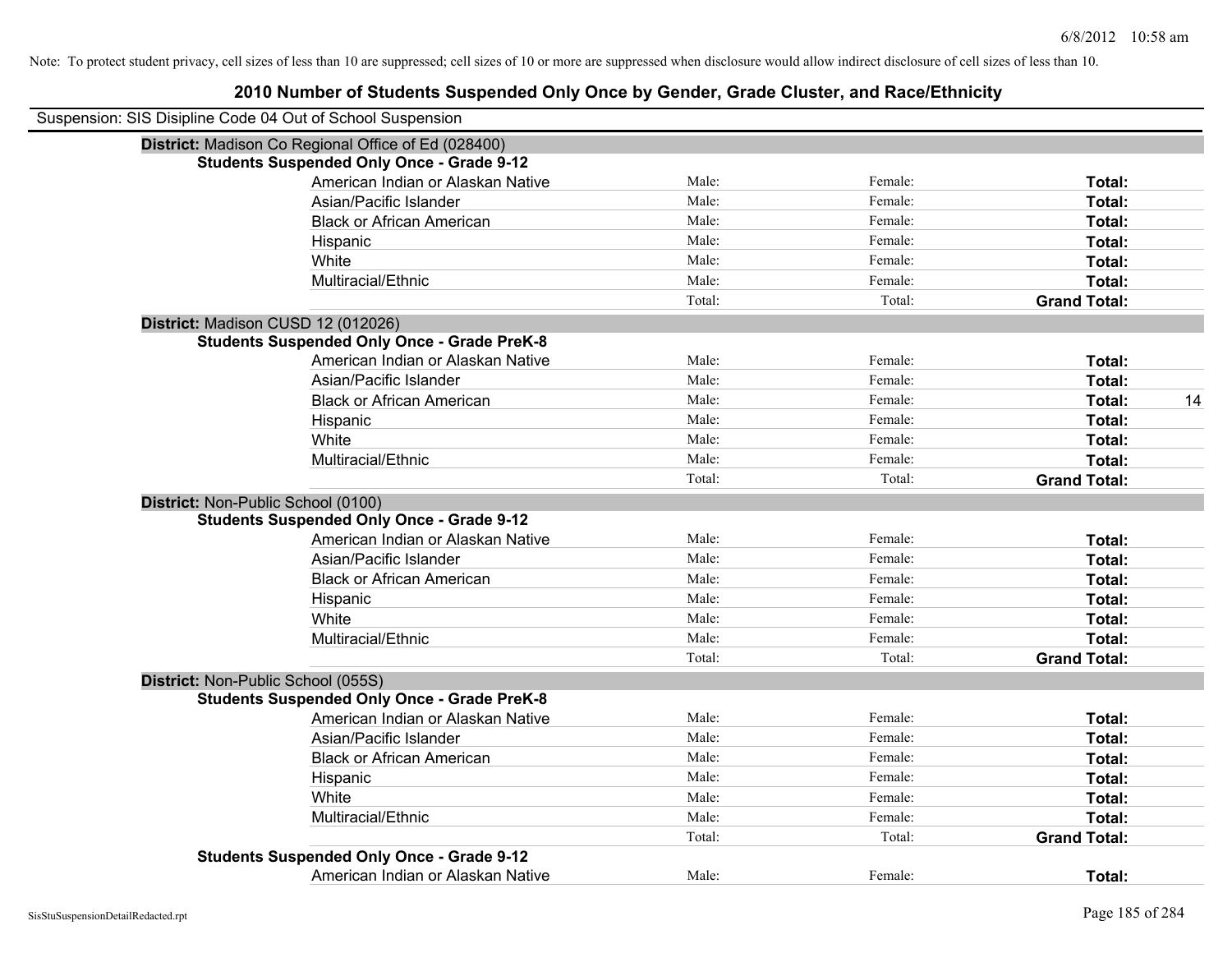| Suspension: SIS Disipline Code 04 Out of School Suspension |                                                    |        |         |                     |    |
|------------------------------------------------------------|----------------------------------------------------|--------|---------|---------------------|----|
|                                                            | Asian/Pacific Islander                             | Male:  | Female: | Total:              |    |
|                                                            | <b>Black or African American</b>                   | Male:  | Female: | Total:              |    |
|                                                            | Hispanic                                           | Male:  | Female: | Total:              |    |
|                                                            | White                                              | Male:  | Female: | Total:              |    |
|                                                            | Multiracial/Ethnic                                 | Male:  | Female: | Total:              |    |
|                                                            |                                                    | Total: | Total:  | <b>Grand Total:</b> |    |
| District: Roxana CUSD 1 (001026)                           |                                                    |        |         |                     |    |
|                                                            | <b>Students Suspended Only Once - Grade PreK-8</b> |        |         |                     |    |
|                                                            | American Indian or Alaskan Native                  | Male:  | Female: | Total:              |    |
|                                                            | Asian/Pacific Islander                             | Male:  | Female: | Total:              |    |
|                                                            | <b>Black or African American</b>                   | Male:  | Female: | Total:              |    |
|                                                            | Hispanic                                           | Male:  | Female: | Total:              |    |
|                                                            | White                                              | Male:  | Female: | Total:              | 31 |
|                                                            | Multiracial/Ethnic                                 | Male:  | Female: | Total:              |    |
|                                                            |                                                    | Total: | Total:  | <b>Grand Total:</b> |    |
|                                                            | <b>Students Suspended Only Once - Grade 9-12</b>   |        |         |                     |    |
|                                                            | American Indian or Alaskan Native                  | Male:  | Female: | Total:              |    |
|                                                            | Asian/Pacific Islander                             | Male:  | Female: | Total:              |    |
|                                                            | <b>Black or African American</b>                   | Male:  | Female: | Total:              |    |
|                                                            | Hispanic                                           | Male:  | Female: | Total:              |    |
|                                                            | White                                              | Male:  | Female: | Total:              | 42 |
|                                                            | Multiracial/Ethnic                                 | Male:  | Female: | Total:              |    |
|                                                            |                                                    | Total: | Total:  | <b>Grand Total:</b> |    |
| District: Triad CUSD 2 (002026)                            |                                                    |        |         |                     |    |
|                                                            | <b>Students Suspended Only Once - Grade PreK-8</b> |        |         |                     |    |
|                                                            | American Indian or Alaskan Native                  | Male:  | Female: | Total:              |    |
|                                                            | Asian/Pacific Islander                             | Male:  | Female: | Total:              |    |
|                                                            | <b>Black or African American</b>                   | Male:  | Female: | Total:              |    |
|                                                            | Hispanic                                           | Male:  | Female: | Total:              |    |
|                                                            | White                                              | Male:  | Female: | Total:              | 10 |
|                                                            | Multiracial/Ethnic                                 | Male:  | Female: | Total:              |    |
|                                                            |                                                    | Total: | Total:  | <b>Grand Total:</b> |    |
|                                                            | <b>Students Suspended Only Once - Grade 9-12</b>   |        |         |                     |    |
|                                                            | American Indian or Alaskan Native                  | Male:  | Female: | Total:              |    |
|                                                            | Asian/Pacific Islander                             | Male:  | Female: | Total:              |    |
|                                                            | <b>Black or African American</b>                   | Male:  | Female: | Total:              |    |
|                                                            | Hispanic                                           | Male:  | Female: | Total:              |    |
|                                                            | White                                              | Male:  | Female: | Total:              | 16 |
|                                                            | Multiracial/Ethnic                                 | Male:  | Female: | Total:              |    |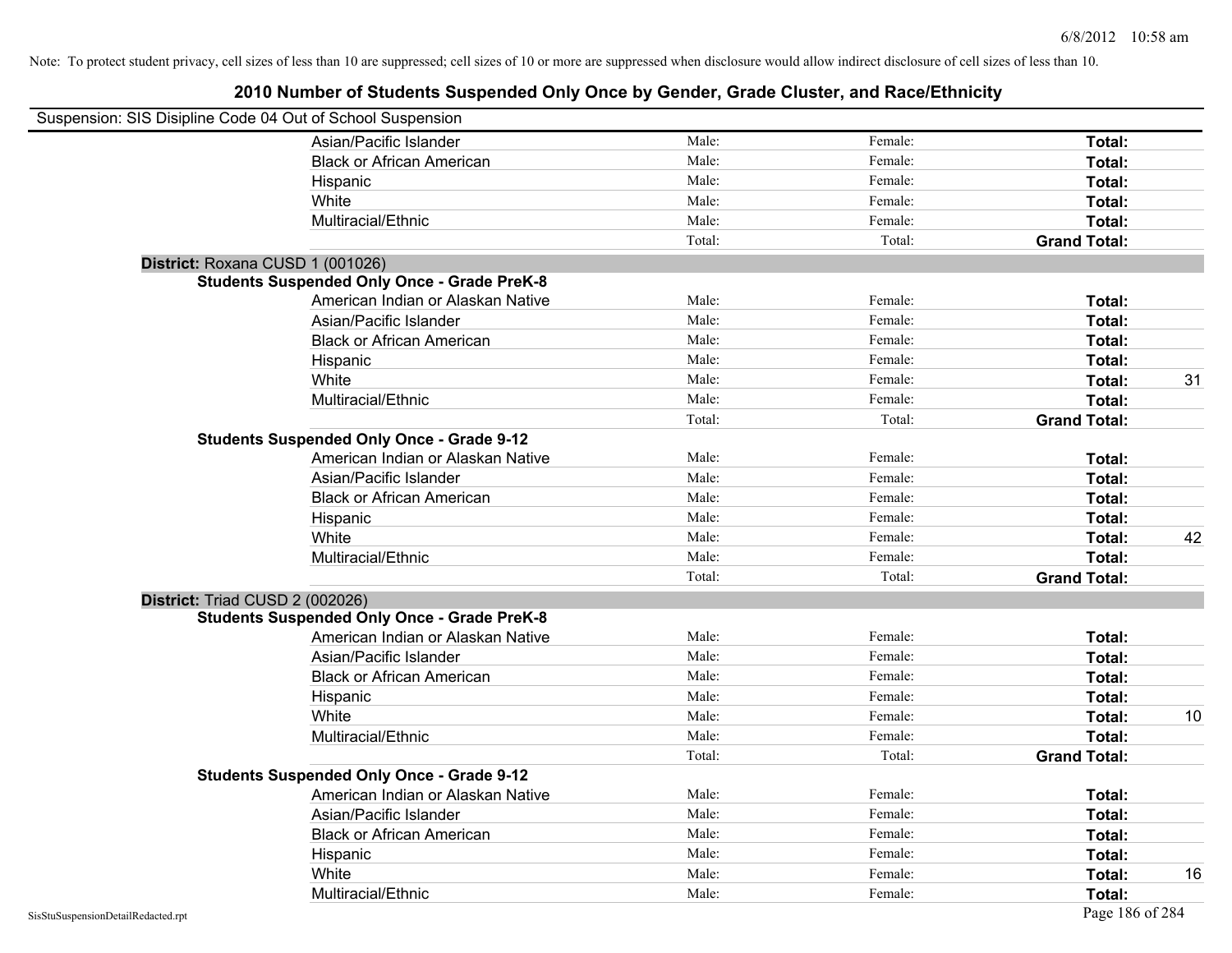|                                           | Suspension: SIS Disipline Code 04 Out of School Suspension |        |         |                     |    |
|-------------------------------------------|------------------------------------------------------------|--------|---------|---------------------|----|
|                                           |                                                            | Total: | Total:  | <b>Grand Total:</b> |    |
|                                           | District: Venice CUSD 3 (003026)                           |        |         |                     |    |
|                                           | <b>Students Suspended Only Once - Grade PreK-8</b>         |        |         |                     |    |
|                                           | American Indian or Alaskan Native                          | Male:  | Female: | Total:              |    |
|                                           | Asian/Pacific Islander                                     | Male:  | Female: | Total:              |    |
|                                           | <b>Black or African American</b>                           | Male:  | Female: | Total:              |    |
|                                           | Hispanic                                                   | Male:  | Female: | Total:              |    |
|                                           | White                                                      | Male:  | Female: | Total:              |    |
|                                           | Multiracial/Ethnic                                         | Male:  | Female: | Total:              |    |
|                                           |                                                            | Total: | Total:  | <b>Grand Total:</b> |    |
|                                           | District: Wood River-Hartford ESD 15 (015003)              |        |         |                     |    |
|                                           | <b>Students Suspended Only Once - Grade PreK-8</b>         |        |         |                     |    |
|                                           | American Indian or Alaskan Native                          | Male:  | Female: | Total:              |    |
|                                           | Asian/Pacific Islander                                     | Male:  | Female: | Total:              |    |
|                                           | <b>Black or African American</b>                           | Male:  | Female: | Total:              |    |
|                                           | Hispanic                                                   | Male:  | Female: | Total:              |    |
|                                           | White                                                      | Male:  | Female: | Total:              | 14 |
|                                           | Multiracial/Ethnic                                         | Male:  | Female: | Total:              |    |
|                                           |                                                            | Total: | Total:  | <b>Grand Total:</b> |    |
| County: Non-Public School (000)           |                                                            |        |         |                     |    |
|                                           | District: Madison ROE (000000)                             |        |         |                     |    |
|                                           | <b>Students Suspended Only Once - Grade PreK-8</b>         |        |         |                     |    |
|                                           | American Indian or Alaskan Native                          | Male:  | Female: | Total:              |    |
|                                           | Asian/Pacific Islander                                     | Male:  | Female: | Total:              |    |
|                                           | <b>Black or African American</b>                           | Male:  | Female: | Total:              |    |
|                                           | Hispanic                                                   | Male:  | Female: | Total:              |    |
|                                           | White                                                      | Male:  | Female: | Total:              |    |
|                                           | Multiracial/Ethnic                                         | Male:  | Female: | Total:              |    |
|                                           |                                                            | Total: | Total:  | <b>Grand Total:</b> |    |
|                                           |                                                            |        |         |                     |    |
| Region: Marshall/Putnam/Woodford ROE (43) |                                                            |        |         |                     |    |
| County: Marshall (059)                    |                                                            |        |         |                     |    |
|                                           | District: Henry-Senachwine CUSD 5 (005026)                 |        |         |                     |    |
|                                           | <b>Students Suspended Only Once - Grade PreK-8</b>         |        |         |                     |    |
|                                           | American Indian or Alaskan Native                          | Male:  | Female: | Total:              |    |
|                                           | Asian/Pacific Islander                                     | Male:  | Female: | Total:              |    |
|                                           | <b>Black or African American</b>                           | Male:  | Female: | Total:              |    |
|                                           | Hispanic                                                   | Male:  | Female: | Total:              |    |
|                                           |                                                            |        |         |                     |    |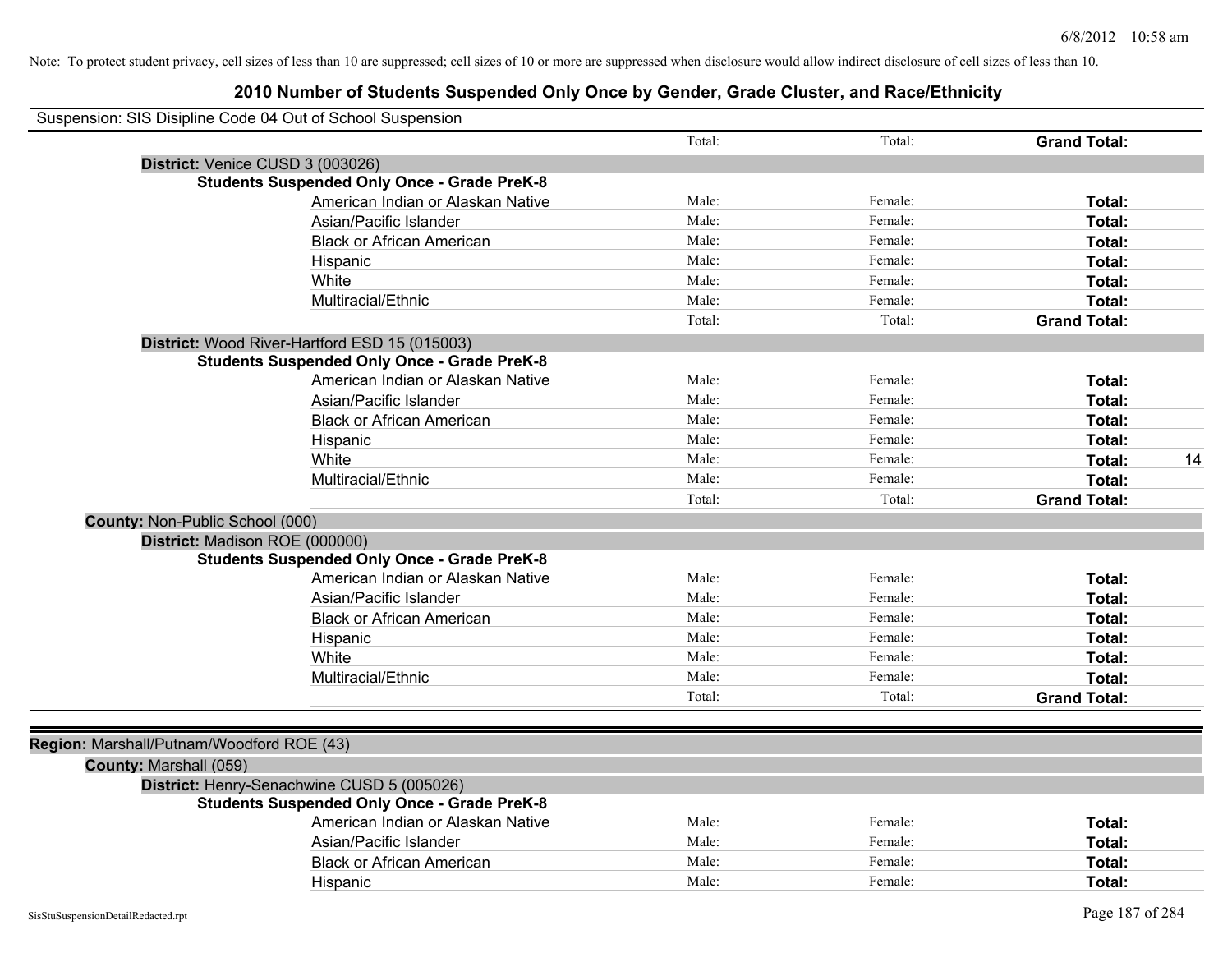| Suspension: SIS Disipline Code 04 Out of School Suspension |        |         |                     |    |
|------------------------------------------------------------|--------|---------|---------------------|----|
| White                                                      | Male:  | Female: | Total:              |    |
| Multiracial/Ethnic                                         | Male:  | Female: | Total:              |    |
|                                                            | Total: | Total:  | <b>Grand Total:</b> |    |
| <b>Students Suspended Only Once - Grade 9-12</b>           |        |         |                     |    |
| American Indian or Alaskan Native                          | Male:  | Female: | Total:              |    |
| Asian/Pacific Islander                                     | Male:  | Female: | Total:              |    |
| <b>Black or African American</b>                           | Male:  | Female: | Total:              |    |
| Hispanic                                                   | Male:  | Female: | Total:              |    |
| White                                                      | Male:  | Female: | Total:              |    |
| Multiracial/Ethnic                                         | Male:  | Female: | Total:              |    |
|                                                            | Total: | Total:  | <b>Grand Total:</b> |    |
| District: Midland CUSD 7 (007026)                          |        |         |                     |    |
| <b>Students Suspended Only Once - Grade PreK-8</b>         |        |         |                     |    |
| American Indian or Alaskan Native                          | Male:  | Female: | Total:              |    |
| Asian/Pacific Islander                                     | Male:  | Female: | Total:              |    |
| <b>Black or African American</b>                           | Male:  | Female: | Total:              |    |
| Hispanic                                                   | Male:  | Female: | Total:              |    |
| White                                                      | Male:  | Female: | Total:              | 18 |
| Multiracial/Ethnic                                         | Male:  | Female: | Total:              |    |
|                                                            | Total: | Total:  | <b>Grand Total:</b> |    |
| <b>Students Suspended Only Once - Grade 9-12</b>           |        |         |                     |    |
| American Indian or Alaskan Native                          | Male:  | Female: | Total:              |    |
| Asian/Pacific Islander                                     | Male:  | Female: | Total:              |    |
| <b>Black or African American</b>                           | Male:  | Female: | Total:              |    |
| Hispanic                                                   | Male:  | Female: | Total:              |    |
| White                                                      | Male:  | Female: | Total:              | 10 |
| Multiracial/Ethnic                                         | Male:  | Female: | Total:              |    |
|                                                            | Total: | Total:  | <b>Grand Total:</b> |    |
| County: Putnam (078)                                       |        |         |                     |    |
| District: Putnam County CUSD 535 (535026)                  |        |         |                     |    |
| <b>Students Suspended Only Once - Grade PreK-8</b>         |        |         |                     |    |
| American Indian or Alaskan Native                          | Male:  | Female: | Total:              |    |
| Asian/Pacific Islander                                     | Male:  | Female: | Total:              |    |
| <b>Black or African American</b>                           | Male:  | Female: | Total:              |    |
| Hispanic                                                   | Male:  | Female: | Total:              |    |
| White                                                      | Male:  | Female: | Total:              |    |
| Multiracial/Ethnic                                         | Male:  | Female: | Total:              |    |
|                                                            | Total: | Total:  | <b>Grand Total:</b> |    |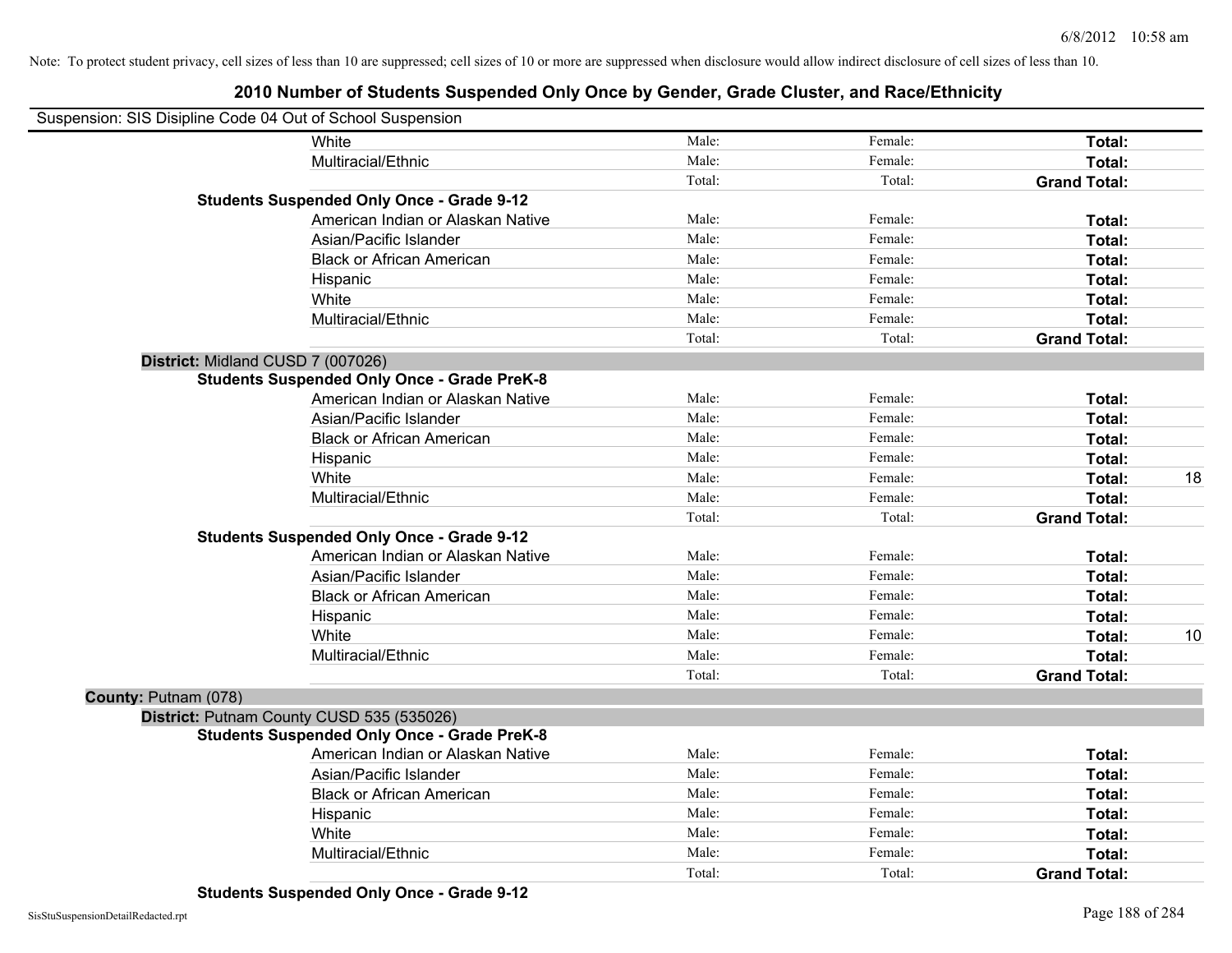|                        | Suspension: SIS Disipline Code 04 Out of School Suspension |        |    |         |    |                     |    |
|------------------------|------------------------------------------------------------|--------|----|---------|----|---------------------|----|
|                        | American Indian or Alaskan Native                          | Male:  |    | Female: |    | Total:              |    |
|                        | Asian/Pacific Islander                                     | Male:  |    | Female: |    | Total:              |    |
|                        | <b>Black or African American</b>                           | Male:  |    | Female: |    | Total:              |    |
|                        | Hispanic                                                   | Male:  |    | Female: |    | Total:              |    |
|                        | White                                                      | Male:  |    | Female: |    | Total:              | 16 |
|                        | Multiracial/Ethnic                                         | Male:  |    | Female: |    | Total:              |    |
|                        |                                                            | Total: |    | Total:  |    | <b>Grand Total:</b> |    |
| County: Woodford (102) |                                                            |        |    |         |    |                     |    |
|                        | District: County of Woodford School (122017)               |        |    |         |    |                     |    |
|                        | <b>Students Suspended Only Once - Grade 9-12</b>           |        |    |         |    |                     |    |
|                        | American Indian or Alaskan Native                          | Male:  |    | Female: |    | Total:              |    |
|                        | Asian/Pacific Islander                                     | Male:  |    | Female: |    | Total:              |    |
|                        | <b>Black or African American</b>                           | Male:  |    | Female: |    | Total:              |    |
|                        | Hispanic                                                   | Male:  |    | Female: |    | Total:              |    |
|                        | White                                                      | Male:  | 37 | Female: | 16 | Total:              | 53 |
|                        | Multiracial/Ethnic                                         | Male:  |    | Female: |    | Total:              |    |
|                        |                                                            | Total: |    | Total:  |    | <b>Grand Total:</b> |    |
|                        | District: El Paso-Gridley CUSD 11 (011026)                 |        |    |         |    |                     |    |
|                        | <b>Students Suspended Only Once - Grade PreK-8</b>         |        |    |         |    |                     |    |
|                        | American Indian or Alaskan Native                          | Male:  |    | Female: |    | Total:              |    |
|                        | Asian/Pacific Islander                                     | Male:  |    | Female: |    | Total:              |    |
|                        | <b>Black or African American</b>                           | Male:  |    | Female: |    | Total:              |    |
|                        | Hispanic                                                   | Male:  |    | Female: |    | Total:              |    |
|                        | White                                                      | Male:  |    | Female: |    | Total:              |    |
|                        | Multiracial/Ethnic                                         | Male:  |    | Female: |    | Total:              |    |
|                        |                                                            | Total: |    | Total:  |    | <b>Grand Total:</b> |    |
|                        | <b>Students Suspended Only Once - Grade 9-12</b>           |        |    |         |    |                     |    |
|                        | American Indian or Alaskan Native                          | Male:  |    | Female: |    | Total:              |    |
|                        | Asian/Pacific Islander                                     | Male:  |    | Female: |    | Total:              |    |
|                        | <b>Black or African American</b>                           | Male:  |    | Female: |    | Total:              |    |
|                        | Hispanic                                                   | Male:  |    | Female: |    | Total:              |    |
|                        | White                                                      | Male:  |    | Female: |    | Total:              |    |
|                        | Multiracial/Ethnic                                         | Male:  |    | Female: |    | Total:              |    |
|                        |                                                            | Total: |    | Total:  |    | <b>Grand Total:</b> |    |
|                        | District: Eureka CUD 140 (140026)                          |        |    |         |    |                     |    |
|                        | <b>Students Suspended Only Once - Grade PreK-8</b>         |        |    |         |    |                     |    |
|                        | American Indian or Alaskan Native                          | Male:  |    | Female: |    | Total:              |    |
|                        | Asian/Pacific Islander                                     | Male:  |    | Female: |    | Total:              |    |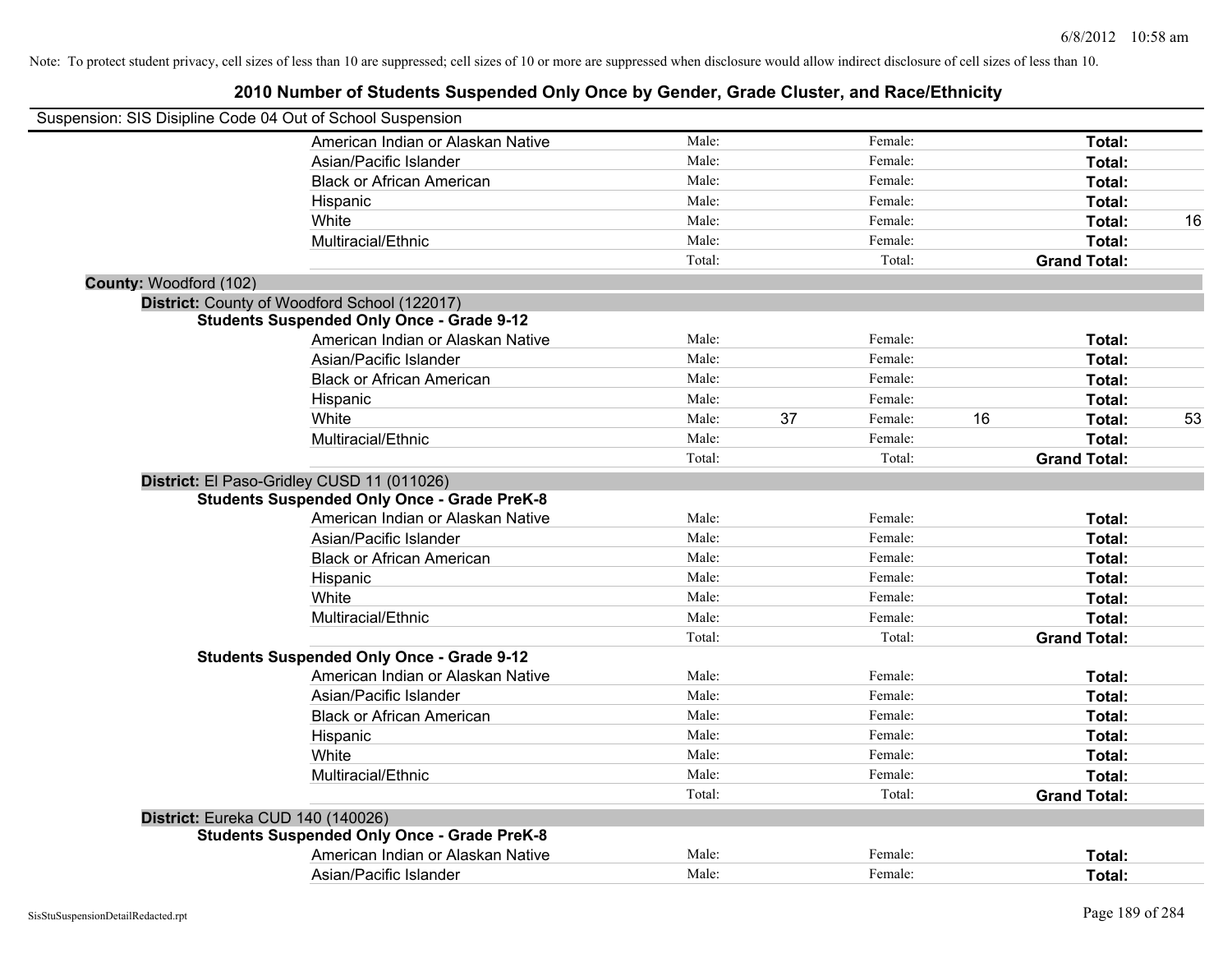| Suspension: SIS Disipline Code 04 Out of School Suspension |                                                    |        |         |                     |    |
|------------------------------------------------------------|----------------------------------------------------|--------|---------|---------------------|----|
|                                                            | <b>Black or African American</b>                   | Male:  | Female: | Total:              |    |
|                                                            | Hispanic                                           | Male:  | Female: | Total:              |    |
|                                                            | White                                              | Male:  | Female: | Total:              | 14 |
|                                                            | Multiracial/Ethnic                                 | Male:  | Female: | Total:              |    |
|                                                            |                                                    | Total: | Total:  | <b>Grand Total:</b> |    |
|                                                            | <b>Students Suspended Only Once - Grade 9-12</b>   |        |         |                     |    |
|                                                            | American Indian or Alaskan Native                  | Male:  | Female: | Total:              |    |
|                                                            | Asian/Pacific Islander                             | Male:  | Female: | Total:              |    |
|                                                            | <b>Black or African American</b>                   | Male:  | Female: | Total:              |    |
|                                                            | Hispanic                                           | Male:  | Female: | Total:              |    |
|                                                            | White                                              | Male:  | Female: | Total:              | 14 |
|                                                            | Multiracial/Ethnic                                 | Male:  | Female: | Total:              |    |
|                                                            |                                                    | Total: | Total:  | <b>Grand Total:</b> |    |
| District: Fieldcrest CUSD 6 (006026)                       |                                                    |        |         |                     |    |
|                                                            | <b>Students Suspended Only Once - Grade PreK-8</b> |        |         |                     |    |
|                                                            | American Indian or Alaskan Native                  | Male:  | Female: | Total:              |    |
|                                                            | Asian/Pacific Islander                             | Male:  | Female: | Total:              |    |
|                                                            | <b>Black or African American</b>                   | Male:  | Female: | Total:              |    |
|                                                            | Hispanic                                           | Male:  | Female: | Total:              |    |
|                                                            | White                                              | Male:  | Female: | Total:              |    |
|                                                            | Multiracial/Ethnic                                 | Male:  | Female: | Total:              |    |
|                                                            |                                                    | Total: | Total:  | <b>Grand Total:</b> | 11 |
|                                                            | <b>Students Suspended Only Once - Grade 9-12</b>   |        |         |                     |    |
|                                                            | American Indian or Alaskan Native                  | Male:  | Female: | Total:              |    |
|                                                            | Asian/Pacific Islander                             | Male:  | Female: | Total:              |    |
|                                                            | <b>Black or African American</b>                   | Male:  | Female: | Total:              |    |
|                                                            | Hispanic                                           | Male:  | Female: | Total:              |    |
|                                                            | White                                              | Male:  | Female: | Total:              | 15 |
|                                                            | Multiracial/Ethnic                                 | Male:  | Female: | Total:              |    |
|                                                            |                                                    | Total: | Total:  | <b>Grand Total:</b> |    |
|                                                            | District: Lowpoint-Washburn CUSD 21 (021026)       |        |         |                     |    |
|                                                            | <b>Students Suspended Only Once - Grade PreK-8</b> |        |         |                     |    |
|                                                            | American Indian or Alaskan Native                  | Male:  | Female: | Total:              |    |
|                                                            | Asian/Pacific Islander                             | Male:  | Female: | Total:              |    |
|                                                            | <b>Black or African American</b>                   | Male:  | Female: | Total:              |    |
|                                                            | Hispanic                                           | Male:  | Female: | Total:              |    |
|                                                            | White                                              | Male:  | Female: | Total:              |    |
|                                                            | Multiracial/Ethnic                                 | Male:  | Female: | Total:              |    |
|                                                            |                                                    | Total: | Total:  | <b>Grand Total:</b> |    |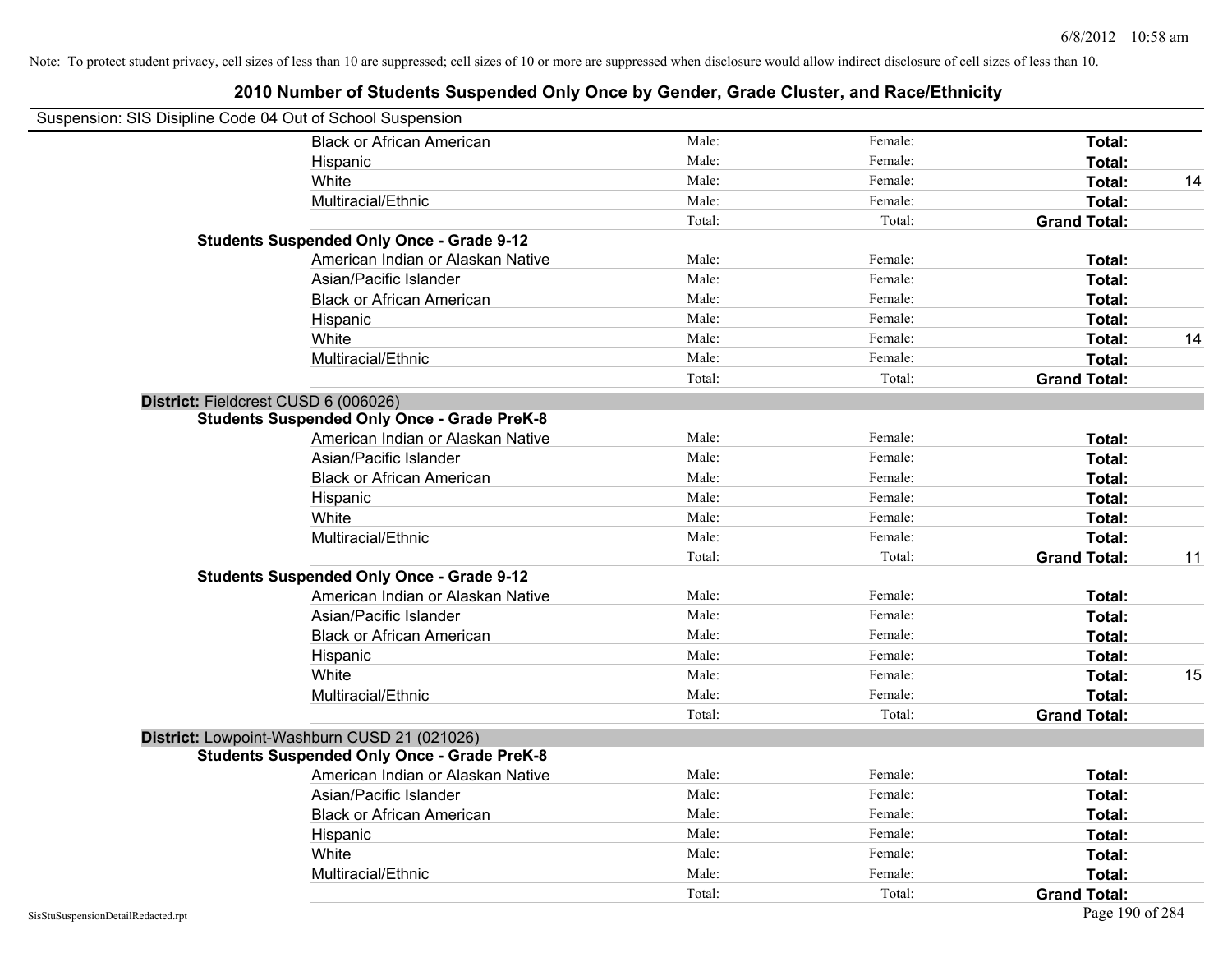| Suspension: SIS Disipline Code 04 Out of School Suspension |                                                    |        |         |                     |
|------------------------------------------------------------|----------------------------------------------------|--------|---------|---------------------|
|                                                            | <b>Students Suspended Only Once - Grade 9-12</b>   |        |         |                     |
|                                                            | American Indian or Alaskan Native                  | Male:  | Female: | Total:              |
|                                                            | Asian/Pacific Islander                             | Male:  | Female: | Total:              |
|                                                            | <b>Black or African American</b>                   | Male:  | Female: | Total:              |
|                                                            | Hispanic                                           | Male:  | Female: | Total:              |
|                                                            | White                                              | Male:  | Female: | Total:              |
|                                                            | Multiracial/Ethnic                                 | Male:  | Female: | Total:              |
|                                                            |                                                    | Total: | Total:  | <b>Grand Total:</b> |
| District: Metamora CCSD 1 (001004)                         |                                                    |        |         |                     |
|                                                            | <b>Students Suspended Only Once - Grade PreK-8</b> |        |         |                     |
|                                                            | American Indian or Alaskan Native                  | Male:  | Female: | Total:              |
|                                                            | Asian/Pacific Islander                             | Male:  | Female: | Total:              |
|                                                            | <b>Black or African American</b>                   | Male:  | Female: | Total:              |
|                                                            | Hispanic                                           | Male:  | Female: | Total:              |
|                                                            | White                                              | Male:  | Female: | Total:              |
|                                                            | Multiracial/Ethnic                                 | Male:  | Female: | Total:              |
|                                                            |                                                    | Total: | Total:  | <b>Grand Total:</b> |
| District: Riverview CCSD 2 (002004)                        |                                                    |        |         |                     |
|                                                            | <b>Students Suspended Only Once - Grade PreK-8</b> |        |         |                     |
|                                                            | American Indian or Alaskan Native                  | Male:  | Female: | Total:              |
|                                                            | Asian/Pacific Islander                             | Male:  | Female: | Total:              |
|                                                            | <b>Black or African American</b>                   | Male:  | Female: | Total:              |
|                                                            | Hispanic                                           | Male:  | Female: | Total:              |
|                                                            | White                                              | Male:  | Female: | Total:              |
|                                                            | Multiracial/Ethnic                                 | Male:  | Female: | Total:              |
|                                                            |                                                    | Total: | Total:  | <b>Grand Total:</b> |
|                                                            | District: Roanoke Benson CUSD 60 (060026)          |        |         |                     |
|                                                            | <b>Students Suspended Only Once - Grade PreK-8</b> |        |         |                     |
|                                                            | American Indian or Alaskan Native                  | Male:  | Female: | Total:              |
|                                                            | Asian/Pacific Islander                             | Male:  | Female: | Total:              |
|                                                            | <b>Black or African American</b>                   | Male:  | Female: | Total:              |
|                                                            | Hispanic                                           | Male:  | Female: | Total:              |
|                                                            | White                                              | Male:  | Female: | Total:              |
|                                                            | Multiracial/Ethnic                                 | Male:  | Female: | Total:              |
|                                                            |                                                    | Total: | Total:  | <b>Grand Total:</b> |
|                                                            | <b>Students Suspended Only Once - Grade 9-12</b>   |        |         |                     |
|                                                            | American Indian or Alaskan Native                  | Male:  | Female: | Total:              |
|                                                            | Asian/Pacific Islander                             | Male:  | Female: | Total:              |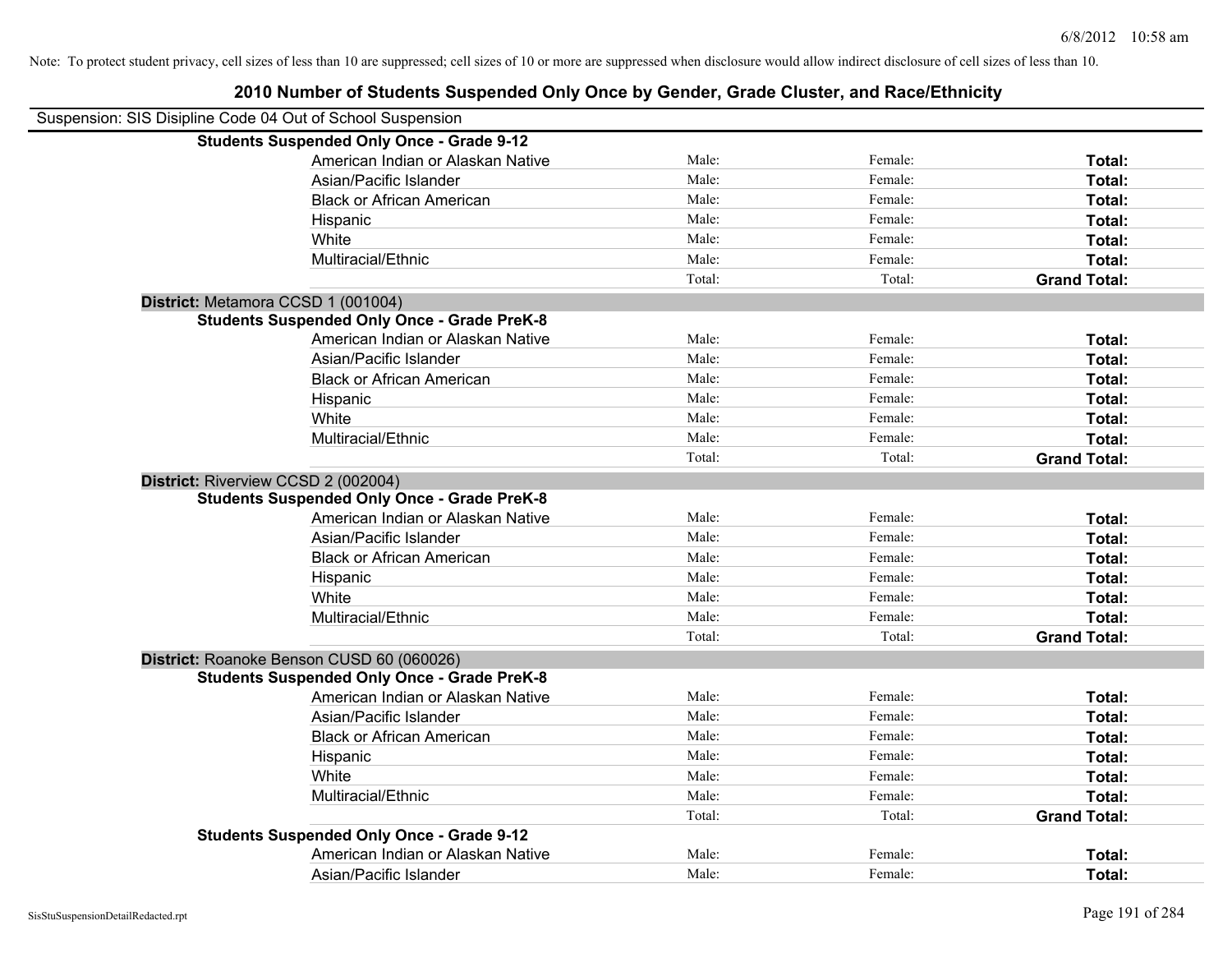| Suspension: SIS Disipline Code 04 Out of School Suspension |                                                    |        |         |                     |
|------------------------------------------------------------|----------------------------------------------------|--------|---------|---------------------|
|                                                            | <b>Black or African American</b>                   | Male:  | Female: | Total:              |
|                                                            | Hispanic                                           | Male:  | Female: | Total:              |
|                                                            | White                                              | Male:  | Female: | Total:              |
|                                                            | Multiracial/Ethnic                                 | Male:  | Female: | Total:              |
|                                                            |                                                    | Total: | Total:  | <b>Grand Total:</b> |
|                                                            |                                                    |        |         |                     |
| Region: McHenry ROE (44)                                   |                                                    |        |         |                     |
| County: Mchenry (063)                                      |                                                    |        |         |                     |
|                                                            | District: Alden Hebron SD 19 (019024)              |        |         |                     |
|                                                            | <b>Students Suspended Only Once - Grade PreK-8</b> |        |         |                     |
|                                                            | American Indian or Alaskan Native                  | Male:  | Female: | Total:              |
|                                                            | Asian/Pacific Islander                             | Male:  | Female: | Total:              |
|                                                            | <b>Black or African American</b>                   | Male:  | Female: | Total:              |
|                                                            | Hispanic                                           | Male:  | Female: | Total:              |
|                                                            | White                                              | Male:  | Female: | <b>Total:</b>       |
|                                                            | Multiracial/Ethnic                                 | Male:  | Female: | Total:              |
|                                                            |                                                    | Total: | Total:  | <b>Grand Total:</b> |
|                                                            | <b>Students Suspended Only Once - Grade 9-12</b>   |        |         |                     |
|                                                            | American Indian or Alaskan Native                  | Male:  | Female: | Total:              |
|                                                            | Asian/Pacific Islander                             | Male:  | Female: | Total:              |
|                                                            | <b>Black or African American</b>                   | Male:  | Female: | Total:              |
|                                                            | Hispanic                                           | Male:  | Female: | Total:              |
|                                                            | White                                              | Male:  | Female: | Total:              |
|                                                            | Multiracial/Ethnic                                 | Male:  | Female: | Total:              |
|                                                            |                                                    | Total: | Total:  | <b>Grand Total:</b> |
| District: Cary CCSD 26 (026004)                            |                                                    |        |         |                     |
|                                                            | <b>Students Suspended Only Once - Grade PreK-8</b> |        |         |                     |
|                                                            | American Indian or Alaskan Native                  | Male:  | Female: | Total:              |
|                                                            | Asian/Pacific Islander                             | Male:  | Female: | Total:              |
|                                                            | <b>Black or African American</b>                   | Male:  | Female: | Total:              |
|                                                            | Hispanic                                           | Male:  | Female: | Total:              |
|                                                            | White                                              | Male:  | Female: | Total:              |
|                                                            | Multiracial/Ethnic                                 | Male:  | Female: | Total:              |
|                                                            |                                                    | Total: | Total:  | <b>Grand Total:</b> |
| District: CHSD 155 (155016)                                |                                                    |        |         |                     |
|                                                            | <b>Students Suspended Only Once - Grade 9-12</b>   |        |         |                     |
|                                                            | American Indian or Alaskan Native                  | Male:  | Female: | Total:              |
|                                                            | Asian/Pacific Islander                             | Male:  | Female: | Total:              |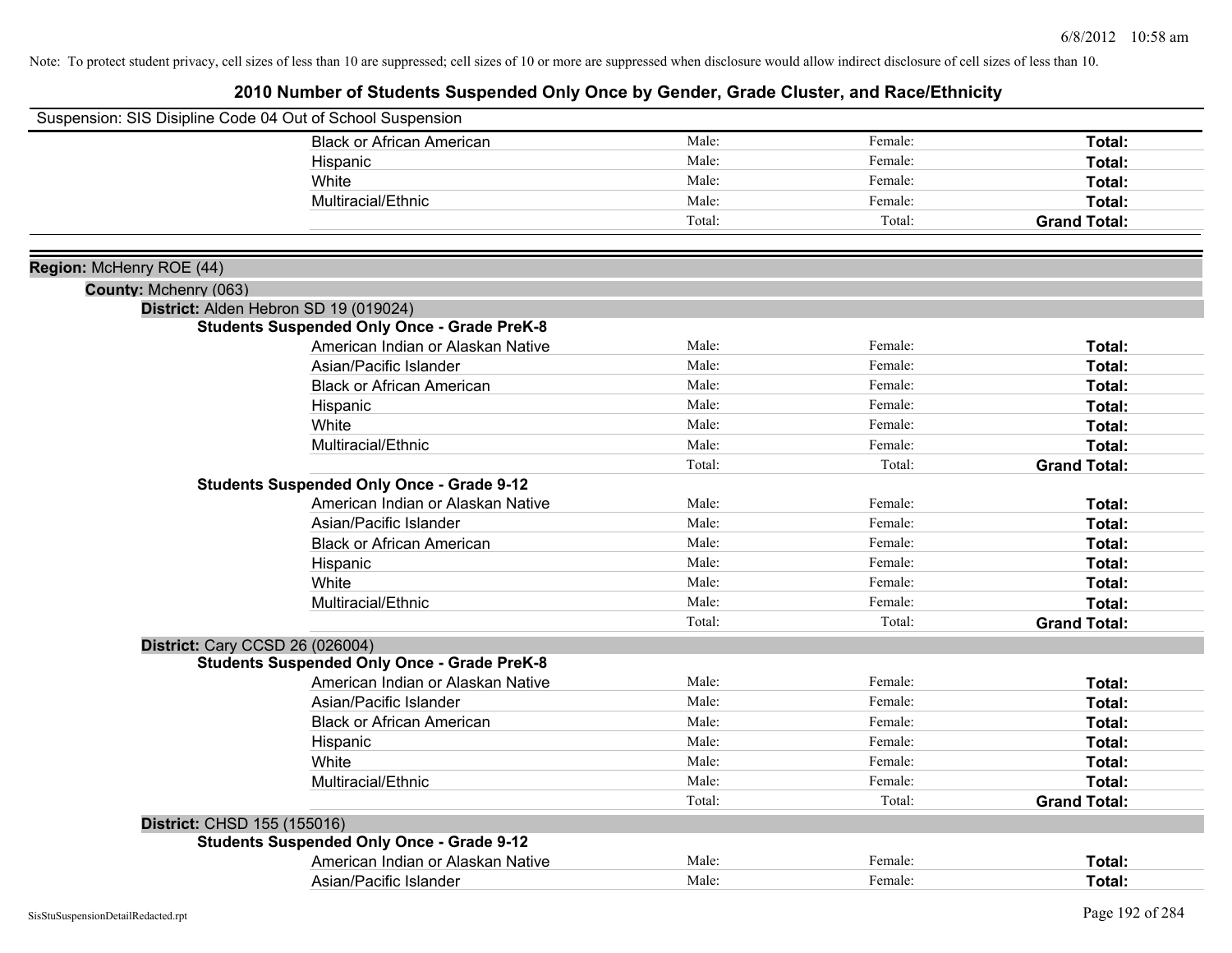| Suspension: SIS Disipline Code 04 Out of School Suspension |                                                    |        |     |         |    |                     |     |
|------------------------------------------------------------|----------------------------------------------------|--------|-----|---------|----|---------------------|-----|
|                                                            | <b>Black or African American</b>                   | Male:  |     | Female: |    | Total:              |     |
|                                                            | Hispanic                                           | Male:  | 20  | Female: | 15 | Total:              | 35  |
|                                                            | White                                              | Male:  | 173 | Female: | 63 | Total:              | 236 |
|                                                            | Multiracial/Ethnic                                 | Male:  |     | Female: |    | Total:              |     |
|                                                            |                                                    | Total: |     | Total:  |    | <b>Grand Total:</b> | 292 |
| District: Cons SD 158 (158022)                             |                                                    |        |     |         |    |                     |     |
|                                                            | <b>Students Suspended Only Once - Grade PreK-8</b> |        |     |         |    |                     |     |
|                                                            | American Indian or Alaskan Native                  | Male:  |     | Female: |    | Total:              |     |
|                                                            | Asian/Pacific Islander                             | Male:  |     | Female: |    | Total:              |     |
|                                                            | <b>Black or African American</b>                   | Male:  |     | Female: |    | Total:              |     |
|                                                            | Hispanic                                           | Male:  |     | Female: |    | Total:              |     |
|                                                            | White                                              | Male:  |     | Female: |    | Total:              | 23  |
|                                                            | Multiracial/Ethnic                                 | Male:  |     | Female: |    | Total:              |     |
|                                                            |                                                    | Total: |     | Total:  |    | <b>Grand Total:</b> | 38  |
|                                                            | <b>Students Suspended Only Once - Grade 9-12</b>   |        |     |         |    |                     |     |
|                                                            | American Indian or Alaskan Native                  | Male:  |     | Female: |    | Total:              |     |
|                                                            | Asian/Pacific Islander                             | Male:  |     | Female: |    | Total:              |     |
|                                                            | <b>Black or African American</b>                   | Male:  |     | Female: |    | Total:              |     |
|                                                            | Hispanic                                           | Male:  |     | Female: |    | Total:              |     |
|                                                            | White                                              | Male:  |     | Female: |    | Total:              | 11  |
|                                                            | Multiracial/Ethnic                                 | Male:  |     | Female: |    | Total:              |     |
|                                                            |                                                    | Total: |     | Total:  |    | <b>Grand Total:</b> |     |
| District: Crystal Lake CCSD 47 (047004)                    |                                                    |        |     |         |    |                     |     |
|                                                            | <b>Students Suspended Only Once - Grade PreK-8</b> |        |     |         |    |                     |     |
|                                                            | American Indian or Alaskan Native                  | Male:  |     | Female: |    | Total:              |     |
|                                                            | Asian/Pacific Islander                             | Male:  |     | Female: |    | Total:              |     |
|                                                            | <b>Black or African American</b>                   | Male:  |     | Female: |    | Total:              |     |
|                                                            | Hispanic                                           | Male:  |     | Female: |    | Total:              | 18  |
|                                                            | White                                              | Male:  |     | Female: |    | Total:              | 44  |
|                                                            | Multiracial/Ethnic                                 | Male:  |     | Female: |    | Total:              |     |
|                                                            |                                                    | Total: |     | Total:  |    | <b>Grand Total:</b> |     |
|                                                            | District: Fox River Grove Cons SD 3 (003003)       |        |     |         |    |                     |     |
|                                                            | <b>Students Suspended Only Once - Grade PreK-8</b> |        |     |         |    |                     |     |
|                                                            | American Indian or Alaskan Native                  | Male:  |     | Female: |    | Total:              |     |
|                                                            | Asian/Pacific Islander                             | Male:  |     | Female: |    | Total:              |     |
|                                                            | <b>Black or African American</b>                   | Male:  |     | Female: |    | Total:              |     |
|                                                            | Hispanic                                           | Male:  |     | Female: |    | Total:              |     |
|                                                            | White                                              | Male:  |     | Female: |    | Total:              |     |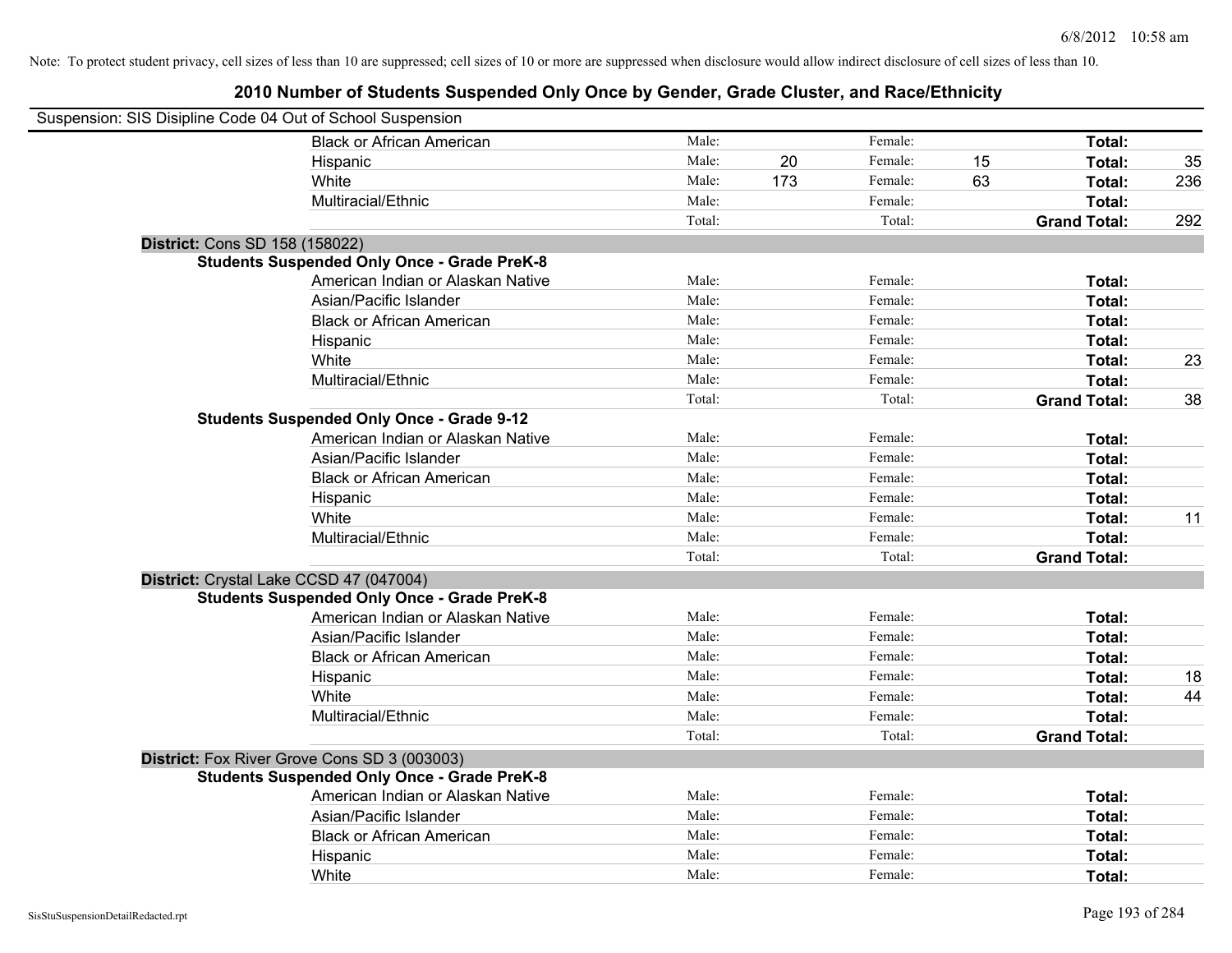## **2010 Number of Students Suspended Only Once by Gender, Grade Cluster, and Race/Ethnicity**

| Suspension: SIS Disipline Code 04 Out of School Suspension |                                                    |        |         |                     |    |
|------------------------------------------------------------|----------------------------------------------------|--------|---------|---------------------|----|
|                                                            | Multiracial/Ethnic                                 | Male:  | Female: | Total:              |    |
|                                                            |                                                    | Total: | Total:  | <b>Grand Total:</b> |    |
| District: Harrison SD 36 (036002)                          |                                                    |        |         |                     |    |
|                                                            | <b>Students Suspended Only Once - Grade PreK-8</b> |        |         |                     |    |
|                                                            | American Indian or Alaskan Native                  | Male:  | Female: | Total:              |    |
|                                                            | Asian/Pacific Islander                             | Male:  | Female: | Total:              |    |
|                                                            | <b>Black or African American</b>                   | Male:  | Female: | Total:              |    |
|                                                            | Hispanic                                           | Male:  | Female: | Total:              |    |
|                                                            | White                                              | Male:  | Female: | Total:              |    |
|                                                            | Multiracial/Ethnic                                 | Male:  | Female: | Total:              |    |
|                                                            |                                                    | Total: | Total:  | <b>Grand Total:</b> |    |
| District: Harvard CUSD 50 (050026)                         |                                                    |        |         |                     |    |
|                                                            | <b>Students Suspended Only Once - Grade PreK-8</b> |        |         |                     |    |
|                                                            | American Indian or Alaskan Native                  | Male:  | Female: | Total:              |    |
|                                                            | Asian/Pacific Islander                             | Male:  | Female: | Total:              |    |
|                                                            | <b>Black or African American</b>                   | Male:  | Female: | Total:              |    |
|                                                            | Hispanic                                           | Male:  | Female: | Total:              | 12 |
|                                                            | White                                              | Male:  | Female: | Total:              |    |
|                                                            | Multiracial/Ethnic                                 | Male:  | Female: | Total:              |    |
|                                                            |                                                    | Total: | Total:  | <b>Grand Total:</b> |    |
|                                                            | <b>Students Suspended Only Once - Grade 9-12</b>   |        |         |                     |    |
|                                                            | American Indian or Alaskan Native                  | Male:  | Female: | Total:              |    |
|                                                            | Asian/Pacific Islander                             | Male:  | Female: | Total:              |    |
|                                                            | <b>Black or African American</b>                   | Male:  | Female: | Total:              |    |
|                                                            | Hispanic                                           | Male:  | Female: | Total:              | 14 |
|                                                            | White                                              | Male:  | Female: | Total:              | 16 |
|                                                            | Multiracial/Ethnic                                 | Male:  | Female: | Total:              |    |
|                                                            |                                                    | Total: | Total:  | <b>Grand Total:</b> |    |
| District: Johnsburg CUSD 12 (012026)                       |                                                    |        |         |                     |    |
|                                                            | <b>Students Suspended Only Once - Grade PreK-8</b> |        |         |                     |    |
|                                                            | American Indian or Alaskan Native                  | Male:  | Female: | Total:              |    |
|                                                            | Asian/Pacific Islander                             | Male:  | Female: | Total:              |    |
|                                                            | <b>Black or African American</b>                   | Male:  | Female: | Total:              |    |
|                                                            | Hispanic                                           | Male:  | Female: | Total:              |    |
|                                                            | White                                              | Male:  | Female: | Total:              | 36 |
|                                                            | Multiracial/Ethnic                                 | Male:  | Female: | Total:              |    |
|                                                            |                                                    | Total: | Total:  | <b>Grand Total:</b> |    |

**Students Suspended Only Once - Grade 9-12**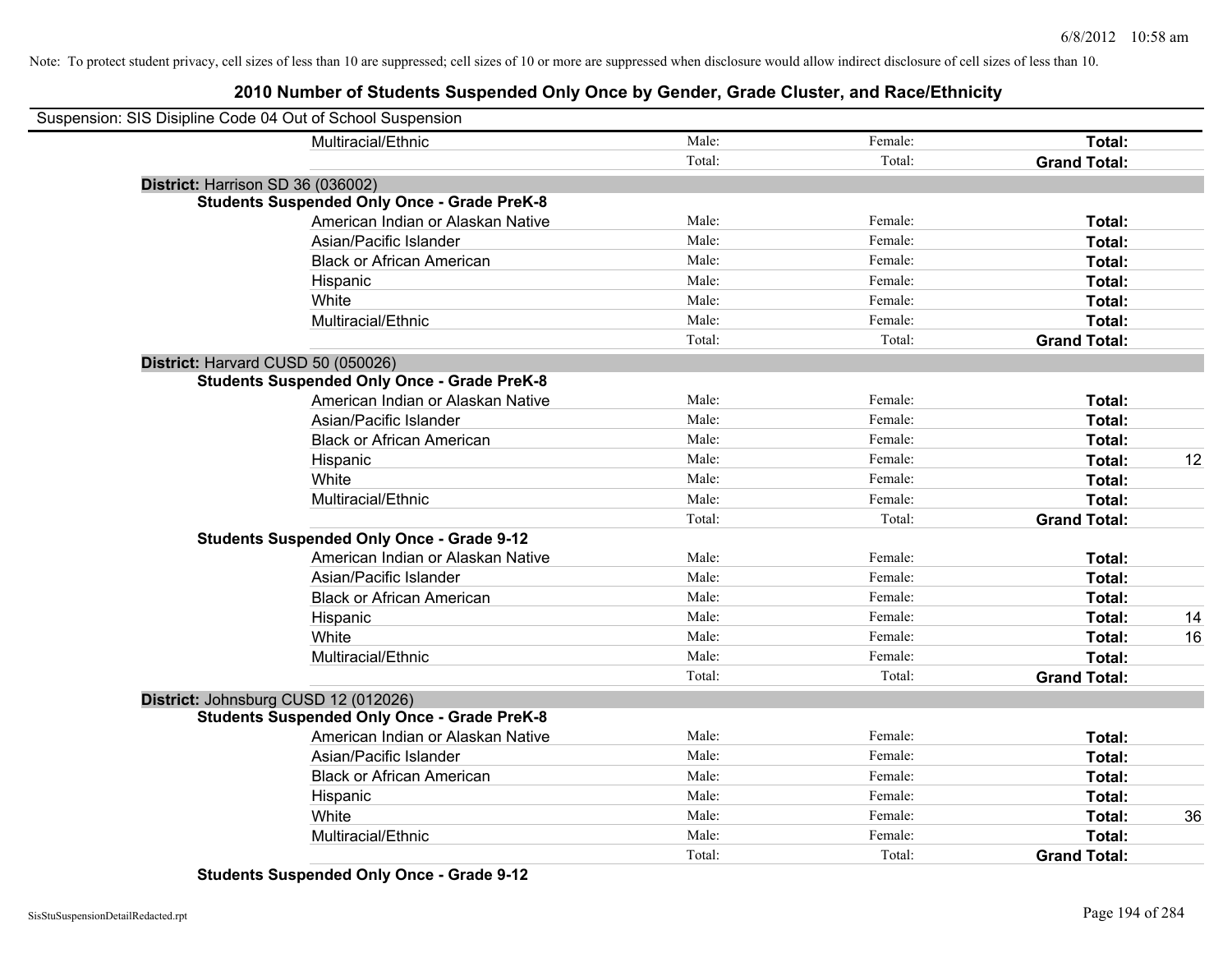| Suspension: SIS Disipline Code 04 Out of School Suspension                                                                               |        |         |                     |    |
|------------------------------------------------------------------------------------------------------------------------------------------|--------|---------|---------------------|----|
| American Indian or Alaskan Native                                                                                                        | Male:  | Female: | Total:              |    |
| Asian/Pacific Islander                                                                                                                   | Male:  | Female: | Total:              |    |
| <b>Black or African American</b>                                                                                                         | Male:  | Female: | Total:              |    |
| Hispanic                                                                                                                                 | Male:  | Female: | Total:              |    |
| White                                                                                                                                    | Male:  | Female: | Total:              | 37 |
| Multiracial/Ethnic                                                                                                                       | Male:  | Female: | Total:              |    |
|                                                                                                                                          | Total: | Total:  | <b>Grand Total:</b> |    |
| District: Marengo CHSD 154 (154016)                                                                                                      |        |         |                     |    |
| <b>Students Suspended Only Once - Grade 9-12</b>                                                                                         |        |         |                     |    |
| American Indian or Alaskan Native                                                                                                        | Male:  | Female: | Total:              |    |
| Asian/Pacific Islander                                                                                                                   | Male:  | Female: | Total:              |    |
| <b>Black or African American</b>                                                                                                         | Male:  | Female: | Total:              |    |
| Hispanic                                                                                                                                 | Male:  | Female: | Total:              |    |
| White                                                                                                                                    | Male:  | Female: | Total:              | 14 |
| Multiracial/Ethnic                                                                                                                       | Male:  | Female: | Total:              |    |
|                                                                                                                                          | Total: | Total:  | <b>Grand Total:</b> |    |
| District: Marengo-Union E Cons D 165 (165003)<br><b>Students Suspended Only Once - Grade PreK-8</b><br>American Indian or Alaskan Native | Male:  | Female: | Total:              |    |
| Asian/Pacific Islander                                                                                                                   | Male:  | Female: | Total:              |    |
| <b>Black or African American</b>                                                                                                         | Male:  | Female: | Total:              |    |
| Hispanic                                                                                                                                 | Male:  | Female: | Total:              |    |
| White                                                                                                                                    | Male:  | Female: | Total:              | 12 |
| Multiracial/Ethnic                                                                                                                       | Male:  | Female: | Total:              |    |
|                                                                                                                                          | Total: | Total:  | <b>Grand Total:</b> |    |
| District: McHenry CCSD 15 (015004)                                                                                                       |        |         |                     |    |
| <b>Students Suspended Only Once - Grade PreK-8</b>                                                                                       |        |         |                     |    |
| American Indian or Alaskan Native                                                                                                        | Male:  | Female: | Total:              |    |
| Asian/Pacific Islander                                                                                                                   | Male:  | Female: | Total:              |    |
| <b>Black or African American</b>                                                                                                         | Male:  | Female: | Total:              |    |
| Hispanic                                                                                                                                 | Male:  | Female: | Total:              |    |
| White                                                                                                                                    | Male:  | Female: | Total:              | 18 |
| Multiracial/Ethnic                                                                                                                       | Male:  | Female: | Total:              |    |
|                                                                                                                                          | Total: | Total:  | <b>Grand Total:</b> |    |
| District: McHenry CHSD 156 (156016)                                                                                                      |        |         |                     |    |
| <b>Students Suspended Only Once - Grade 9-12</b>                                                                                         |        |         |                     |    |
| American Indian or Alaskan Native                                                                                                        | Male:  | Female: | Total:              |    |
| Asian/Pacific Islander                                                                                                                   | Male:  | Female: | Total:              |    |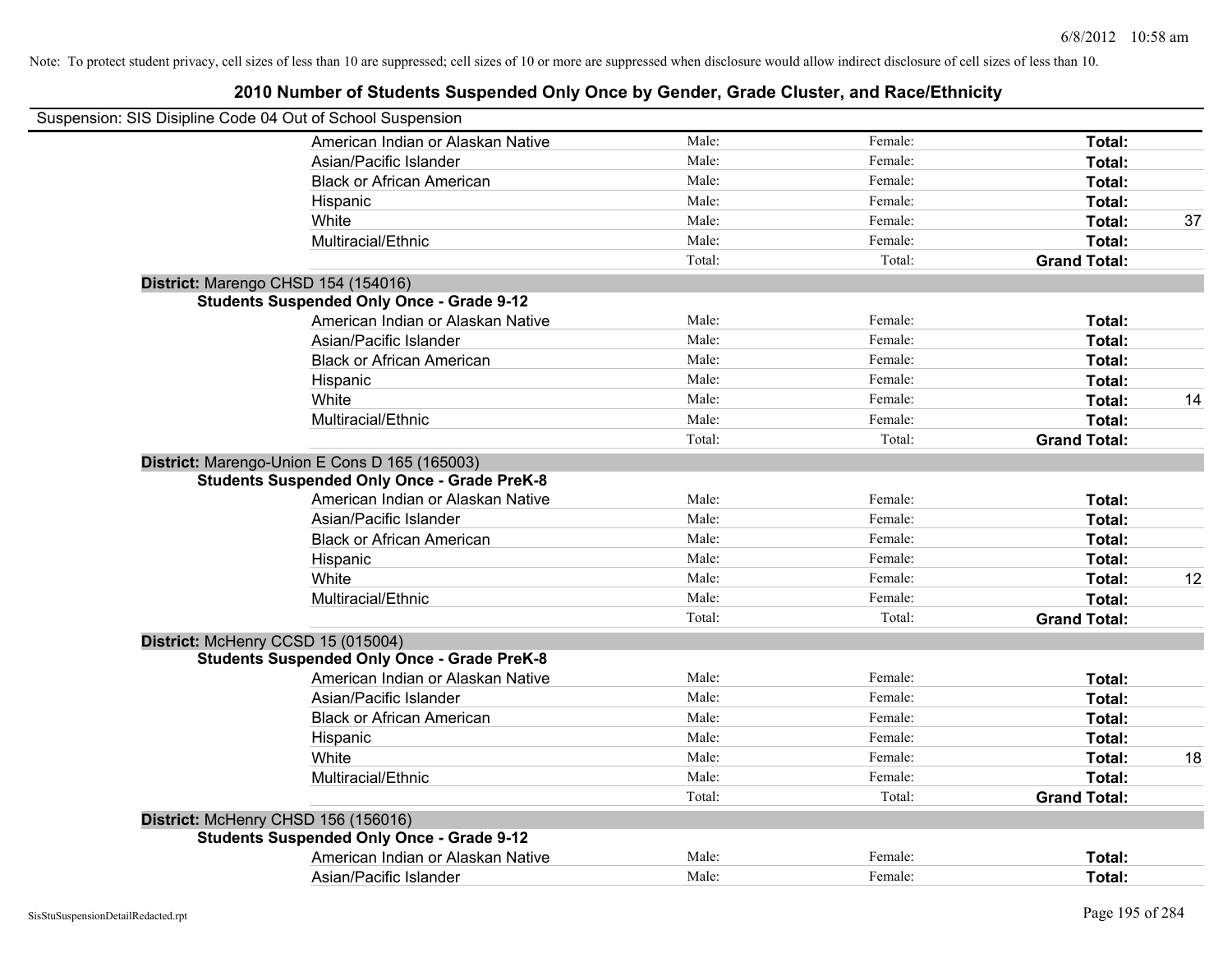| Suspension: SIS Disipline Code 04 Out of School Suspension |                                                    |        |    |         |    |                     |    |
|------------------------------------------------------------|----------------------------------------------------|--------|----|---------|----|---------------------|----|
|                                                            | <b>Black or African American</b>                   | Male:  |    | Female: |    | Total:              |    |
|                                                            | Hispanic                                           | Male:  |    | Female: |    | Total:              | 19 |
|                                                            | White                                              | Male:  | 65 | Female: | 33 | Total:              | 98 |
|                                                            | Multiracial/Ethnic                                 | Male:  |    | Female: |    | Total:              |    |
|                                                            |                                                    | Total: |    | Total:  |    | <b>Grand Total:</b> |    |
|                                                            | District: Nippersink SD 2 (002003)                 |        |    |         |    |                     |    |
|                                                            | <b>Students Suspended Only Once - Grade PreK-8</b> |        |    |         |    |                     |    |
|                                                            | American Indian or Alaskan Native                  | Male:  |    | Female: |    | Total:              |    |
|                                                            | Asian/Pacific Islander                             | Male:  |    | Female: |    | Total:              |    |
|                                                            | <b>Black or African American</b>                   | Male:  |    | Female: |    | Total:              |    |
|                                                            | Hispanic                                           | Male:  |    | Female: |    | Total:              |    |
|                                                            | White                                              | Male:  |    | Female: |    | Total:              |    |
|                                                            | Multiracial/Ethnic                                 | Male:  |    | Female: |    | Total:              |    |
|                                                            |                                                    | Total: |    | Total:  |    | <b>Grand Total:</b> |    |
|                                                            | District: Prairie Grove CSD 46 (046003)            |        |    |         |    |                     |    |
|                                                            | <b>Students Suspended Only Once - Grade PreK-8</b> |        |    |         |    |                     |    |
|                                                            | American Indian or Alaskan Native                  | Male:  |    | Female: |    | Total:              |    |
|                                                            | Asian/Pacific Islander                             | Male:  |    | Female: |    | Total:              |    |
|                                                            | <b>Black or African American</b>                   | Male:  |    | Female: |    | Total:              |    |
|                                                            | Hispanic                                           | Male:  |    | Female: |    | Total:              |    |
|                                                            | White                                              | Male:  |    | Female: |    | Total:              |    |
|                                                            | Multiracial/Ethnic                                 | Male:  |    | Female: |    | Total:              |    |
|                                                            |                                                    | Total: |    | Total:  |    | <b>Grand Total:</b> |    |
|                                                            | District: Richmond-Burton CHSD 157 (157016)        |        |    |         |    |                     |    |
|                                                            | <b>Students Suspended Only Once - Grade 9-12</b>   |        |    |         |    |                     |    |
|                                                            | American Indian or Alaskan Native                  | Male:  |    | Female: |    | Total:              |    |
|                                                            | Asian/Pacific Islander                             | Male:  |    | Female: |    | Total:              |    |
|                                                            | <b>Black or African American</b>                   | Male:  |    | Female: |    | Total:              |    |
|                                                            | Hispanic                                           | Male:  |    | Female: |    | Total:              |    |
|                                                            | White                                              | Male:  |    | Female: |    | Total:              | 30 |
|                                                            | Multiracial/Ethnic                                 | Male:  |    | Female: |    | Total:              |    |
|                                                            |                                                    | Total: |    | Total:  |    | <b>Grand Total:</b> |    |
|                                                            | District: Woodstock CUSD 200 (200026)              |        |    |         |    |                     |    |
|                                                            | <b>Students Suspended Only Once - Grade PreK-8</b> |        |    |         |    |                     |    |
|                                                            | American Indian or Alaskan Native                  | Male:  |    | Female: |    | Total:              |    |
|                                                            | Asian/Pacific Islander                             | Male:  |    | Female: |    | Total:              |    |
|                                                            | <b>Black or African American</b>                   | Male:  |    | Female: |    | Total:              |    |
|                                                            | Hispanic                                           | Male:  |    | Female: |    | Total:              | 29 |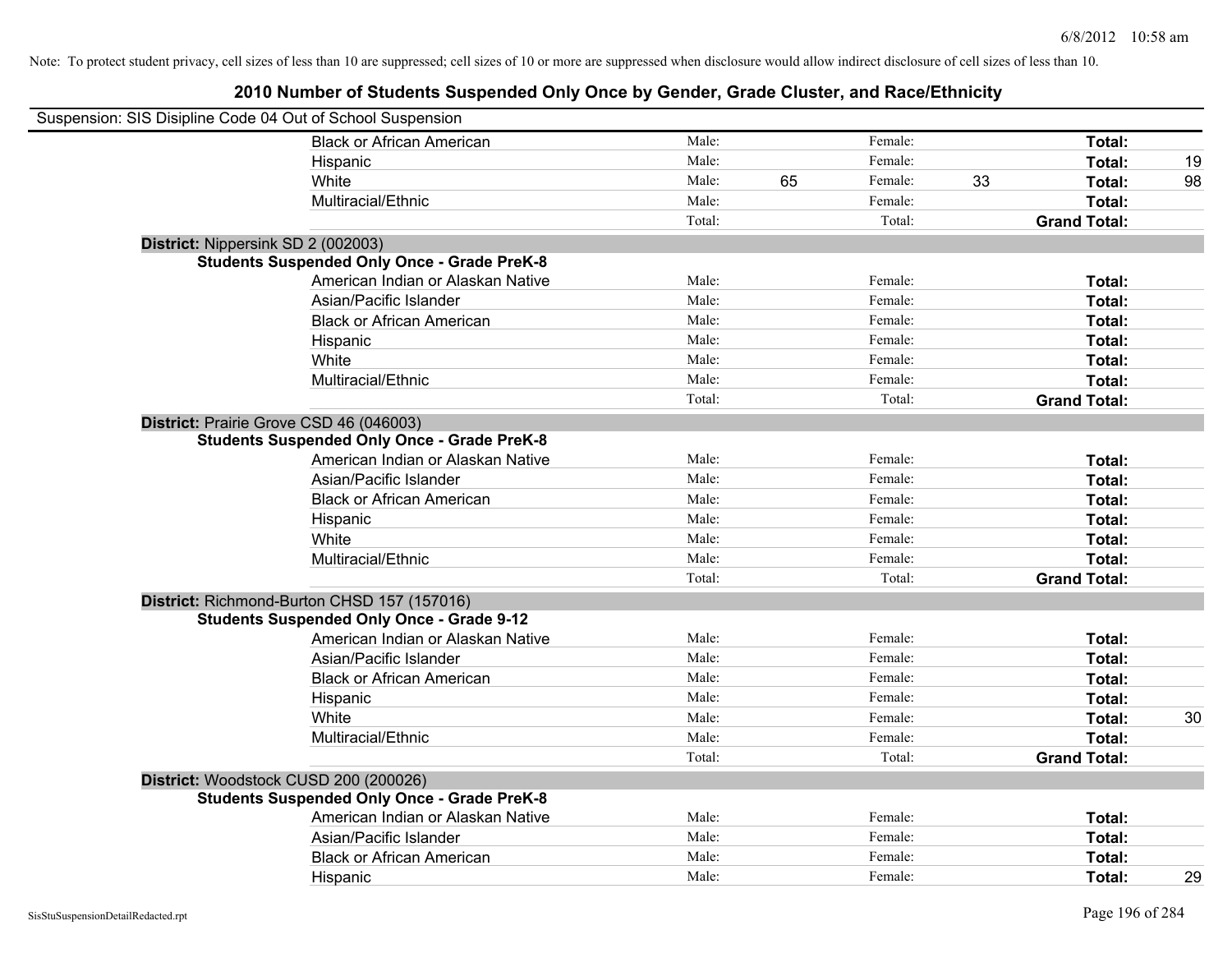|                                  | Suspension: SIS Disipline Code 04 Out of School Suspension |        |    |         |    |                     |    |
|----------------------------------|------------------------------------------------------------|--------|----|---------|----|---------------------|----|
|                                  | White                                                      | Male:  |    | Female: |    | Total:              | 54 |
|                                  | Multiracial/Ethnic                                         | Male:  |    | Female: |    | Total:              |    |
|                                  |                                                            | Total: | 81 | Total:  | 15 | <b>Grand Total:</b> | 96 |
|                                  | <b>Students Suspended Only Once - Grade 9-12</b>           |        |    |         |    |                     |    |
|                                  | American Indian or Alaskan Native                          | Male:  |    | Female: |    | Total:              |    |
|                                  | Asian/Pacific Islander                                     | Male:  |    | Female: |    | Total:              |    |
|                                  | <b>Black or African American</b>                           | Male:  |    | Female: |    | Total:              |    |
|                                  | Hispanic                                                   | Male:  |    | Female: |    | Total:              | 24 |
|                                  | White                                                      | Male:  | 53 | Female: | 20 | Total:              | 73 |
|                                  | Multiracial/Ethnic                                         | Male:  |    | Female: |    | Total:              |    |
|                                  |                                                            | Total: |    | Total:  |    | <b>Grand Total:</b> |    |
| Region: Monroe/Randolph ROE (45) |                                                            |        |    |         |    |                     |    |
| County: Monroe (067)             |                                                            |        |    |         |    |                     |    |
|                                  | District: Columbia CUSD 4 (004026)                         |        |    |         |    |                     |    |
|                                  | <b>Students Suspended Only Once - Grade PreK-8</b>         |        |    |         |    |                     |    |
|                                  | American Indian or Alaskan Native                          | Male:  |    | Female: |    | Total:              |    |
|                                  | Asian/Pacific Islander                                     | Male:  |    | Female: |    | Total:              |    |
|                                  | <b>Black or African American</b>                           | Male:  |    | Female: |    | Total:              |    |
|                                  | Hispanic                                                   | Male:  |    | Female: |    | Total:              |    |
|                                  | White                                                      | Male:  |    | Female: |    | Total:              | 13 |
|                                  | Multiracial/Ethnic                                         | Male:  |    | Female: |    | Total:              |    |
|                                  |                                                            | Total: |    | Total:  |    | <b>Grand Total:</b> |    |
|                                  | <b>Students Suspended Only Once - Grade 9-12</b>           |        |    |         |    |                     |    |
|                                  | American Indian or Alaskan Native                          | Male:  |    | Female: |    | Total:              |    |
|                                  | Asian/Pacific Islander                                     | Male:  |    | Female: |    | Total:              |    |
|                                  | <b>Black or African American</b>                           | Male:  |    | Female: |    | Total:              |    |
|                                  | Hispanic                                                   | Male:  |    | Female: |    | Total:              |    |
|                                  | White                                                      | Male:  | 23 | Female: | 10 | Total:              | 33 |
|                                  | Multiracial/Ethnic                                         | Male:  |    | Female: |    | Total:              |    |
|                                  |                                                            | Total: |    | Total:  |    | <b>Grand Total:</b> |    |
|                                  | District: Valmeyer CUSD 3 (003026)                         |        |    |         |    |                     |    |
|                                  | <b>Students Suspended Only Once - Grade 9-12</b>           |        |    |         |    |                     |    |
|                                  | American Indian or Alaskan Native                          | Male:  |    | Female: |    | Total:              |    |
|                                  | Asian/Pacific Islander                                     | Male:  |    | Female: |    | Total:              |    |
|                                  | <b>Black or African American</b>                           | Male:  |    | Female: |    | Total:              |    |
|                                  | Hispanic                                                   | Male:  |    | Female: |    | Total:              |    |
|                                  | White                                                      | Male:  |    | Female: |    | Total:              |    |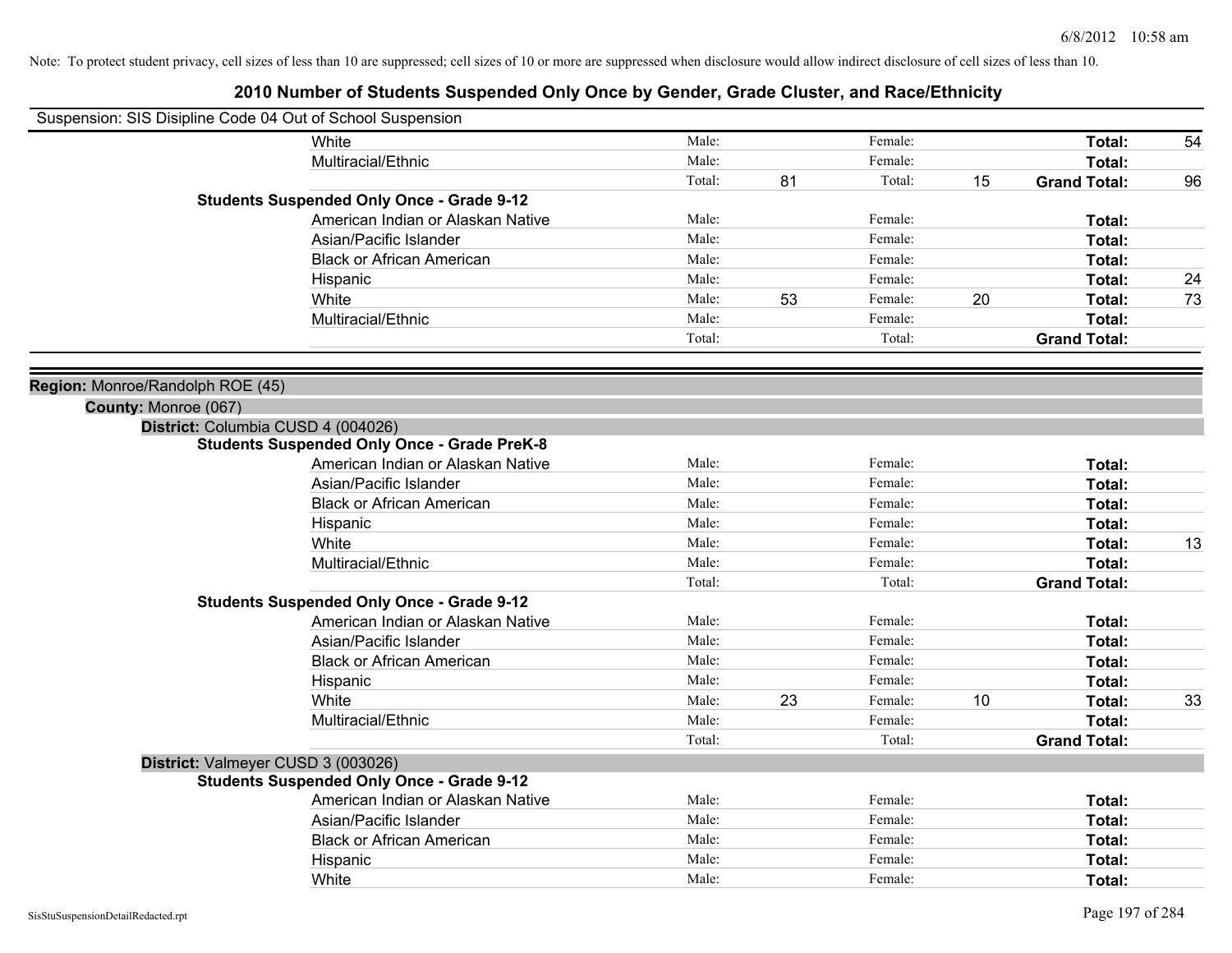| Suspension: SIS Disipline Code 04 Out of School Suspension |                                                    |        |    |         |    |                     |    |
|------------------------------------------------------------|----------------------------------------------------|--------|----|---------|----|---------------------|----|
|                                                            | Multiracial/Ethnic                                 | Male:  |    | Female: |    | Total:              |    |
|                                                            |                                                    | Total: |    | Total:  |    | <b>Grand Total:</b> |    |
| District: Waterloo CUSD 5 (005026)                         |                                                    |        |    |         |    |                     |    |
|                                                            | <b>Students Suspended Only Once - Grade 9-12</b>   |        |    |         |    |                     |    |
|                                                            | American Indian or Alaskan Native                  | Male:  |    | Female: |    | Total:              |    |
|                                                            | Asian/Pacific Islander                             | Male:  |    | Female: |    | Total:              |    |
|                                                            | <b>Black or African American</b>                   | Male:  |    | Female: |    | Total:              |    |
|                                                            | Hispanic                                           | Male:  |    | Female: |    | Total:              |    |
|                                                            | White                                              | Male:  | 24 | Female: | 18 | Total:              | 42 |
|                                                            | Multiracial/Ethnic                                 | Male:  |    | Female: |    | Total:              |    |
|                                                            |                                                    | Total: |    | Total:  |    | <b>Grand Total:</b> |    |
| County: Non-Public School (000)                            |                                                    |        |    |         |    |                     |    |
|                                                            | District: Monroe/Randolph ROE (000000)             |        |    |         |    |                     |    |
|                                                            | <b>Students Suspended Only Once - Grade 9-12</b>   |        |    |         |    |                     |    |
|                                                            | American Indian or Alaskan Native                  | Male:  |    | Female: |    | Total:              |    |
|                                                            | Asian/Pacific Islander                             | Male:  |    | Female: |    | Total:              |    |
|                                                            | <b>Black or African American</b>                   | Male:  |    | Female: |    | Total:              |    |
|                                                            | Hispanic                                           | Male:  |    | Female: |    | Total:              |    |
|                                                            | White                                              | Male:  |    | Female: |    | Total:              | 10 |
|                                                            | Multiracial/Ethnic                                 | Male:  |    | Female: |    | Total:              |    |
|                                                            |                                                    | Total: |    | Total:  |    | <b>Grand Total:</b> |    |
| County: Randolph (079)                                     |                                                    |        |    |         |    |                     |    |
| District: Chester CUSD 139 (139026)                        |                                                    |        |    |         |    |                     |    |
|                                                            | <b>Students Suspended Only Once - Grade PreK-8</b> |        |    |         |    |                     |    |
|                                                            | American Indian or Alaskan Native                  | Male:  |    | Female: |    | Total:              |    |
|                                                            | Asian/Pacific Islander                             | Male:  |    | Female: |    | Total:              |    |
|                                                            | <b>Black or African American</b>                   | Male:  |    | Female: |    | Total:              |    |
|                                                            | Hispanic                                           | Male:  |    | Female: |    | Total:              |    |
|                                                            | White                                              | Male:  |    | Female: |    | Total:              | 13 |
|                                                            | Multiracial/Ethnic                                 | Male:  |    | Female: |    | Total:              |    |
|                                                            |                                                    | Total: |    | Total:  |    | <b>Grand Total:</b> |    |
|                                                            | <b>Students Suspended Only Once - Grade 9-12</b>   |        |    |         |    |                     |    |
|                                                            | American Indian or Alaskan Native                  | Male:  |    | Female: |    | Total:              |    |
|                                                            | Asian/Pacific Islander                             | Male:  |    | Female: |    | Total:              |    |
|                                                            | <b>Black or African American</b>                   | Male:  |    | Female: |    | Total:              |    |
|                                                            | Hispanic                                           | Male:  |    | Female: |    | Total:              |    |
|                                                            | White                                              | Male:  |    | Female: |    | Total:              | 23 |
|                                                            | Multiracial/Ethnic                                 | Male:  |    | Female: |    | Total:              |    |
|                                                            |                                                    | Total: |    | Total:  |    | <b>Grand Total:</b> |    |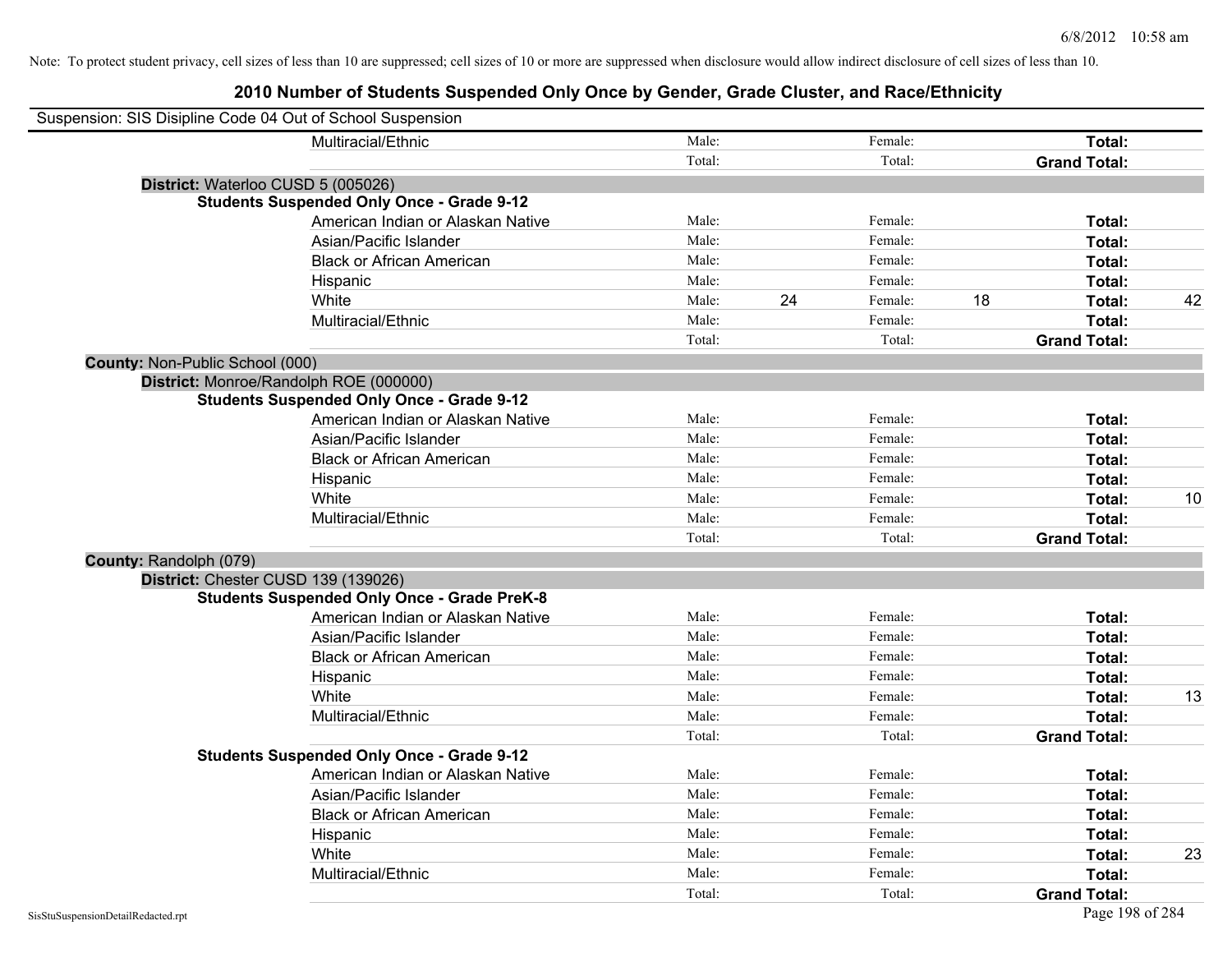| Suspension: SIS Disipline Code 04 Out of School Suspension |                                                    |        |         |                     |
|------------------------------------------------------------|----------------------------------------------------|--------|---------|---------------------|
| District: Coulterville USD 1 (001022)                      |                                                    |        |         |                     |
|                                                            | <b>Students Suspended Only Once - Grade PreK-8</b> |        |         |                     |
|                                                            | American Indian or Alaskan Native                  | Male:  | Female: | Total:              |
|                                                            | Asian/Pacific Islander                             | Male:  | Female: | Total:              |
|                                                            | <b>Black or African American</b>                   | Male:  | Female: | Total:              |
|                                                            | Hispanic                                           | Male:  | Female: | Total:              |
|                                                            | White                                              | Male:  | Female: | Total:              |
|                                                            | Multiracial/Ethnic                                 | Male:  | Female: | Total:              |
|                                                            |                                                    | Total: | Total:  | <b>Grand Total:</b> |
|                                                            | <b>Students Suspended Only Once - Grade 9-12</b>   |        |         |                     |
|                                                            | American Indian or Alaskan Native                  | Male:  | Female: | Total:              |
|                                                            | Asian/Pacific Islander                             | Male:  | Female: | Total:              |
|                                                            | <b>Black or African American</b>                   | Male:  | Female: | Total:              |
|                                                            | Hispanic                                           | Male:  | Female: | Total:              |
|                                                            | White                                              | Male:  | Female: | Total:              |
|                                                            | Multiracial/Ethnic                                 | Male:  | Female: | Total:              |
|                                                            |                                                    | Total: | Total:  | <b>Grand Total:</b> |
|                                                            | District: Perandoe Spec Educ District (132061)     |        |         |                     |
|                                                            | <b>Students Suspended Only Once - Grade PreK-8</b> |        |         |                     |
|                                                            | American Indian or Alaskan Native                  | Male:  | Female: | Total:              |
|                                                            | Asian/Pacific Islander                             | Male:  | Female: | Total:              |
|                                                            | <b>Black or African American</b>                   | Male:  | Female: | Total:              |
|                                                            | Hispanic                                           | Male:  | Female: | Total:              |
|                                                            | White                                              | Male:  | Female: | Total:              |
|                                                            | Multiracial/Ethnic                                 | Male:  | Female: | Total:              |
|                                                            |                                                    | Total: | Total:  | <b>Grand Total:</b> |
|                                                            | District: Prairie Du Rocher CCSD 134 (134004)      |        |         |                     |
|                                                            | <b>Students Suspended Only Once - Grade PreK-8</b> |        |         |                     |
|                                                            | American Indian or Alaskan Native                  | Male:  | Female: | Total:              |
|                                                            | Asian/Pacific Islander                             | Male:  | Female: | Total:              |
|                                                            | <b>Black or African American</b>                   | Male:  | Female: | Total:              |
|                                                            | Hispanic                                           | Male:  | Female: | Total:              |
|                                                            | White                                              | Male:  | Female: | Total:              |
|                                                            | Multiracial/Ethnic                                 | Male:  | Female: | Total:              |
|                                                            |                                                    | Total: | Total:  | <b>Grand Total:</b> |
| <b>District: Red Bud CUSD 132 (132026)</b>                 |                                                    |        |         |                     |
|                                                            | <b>Students Suspended Only Once - Grade PreK-8</b> |        |         |                     |
|                                                            | American Indian or Alaskan Native                  | Male:  | Female: | Total:              |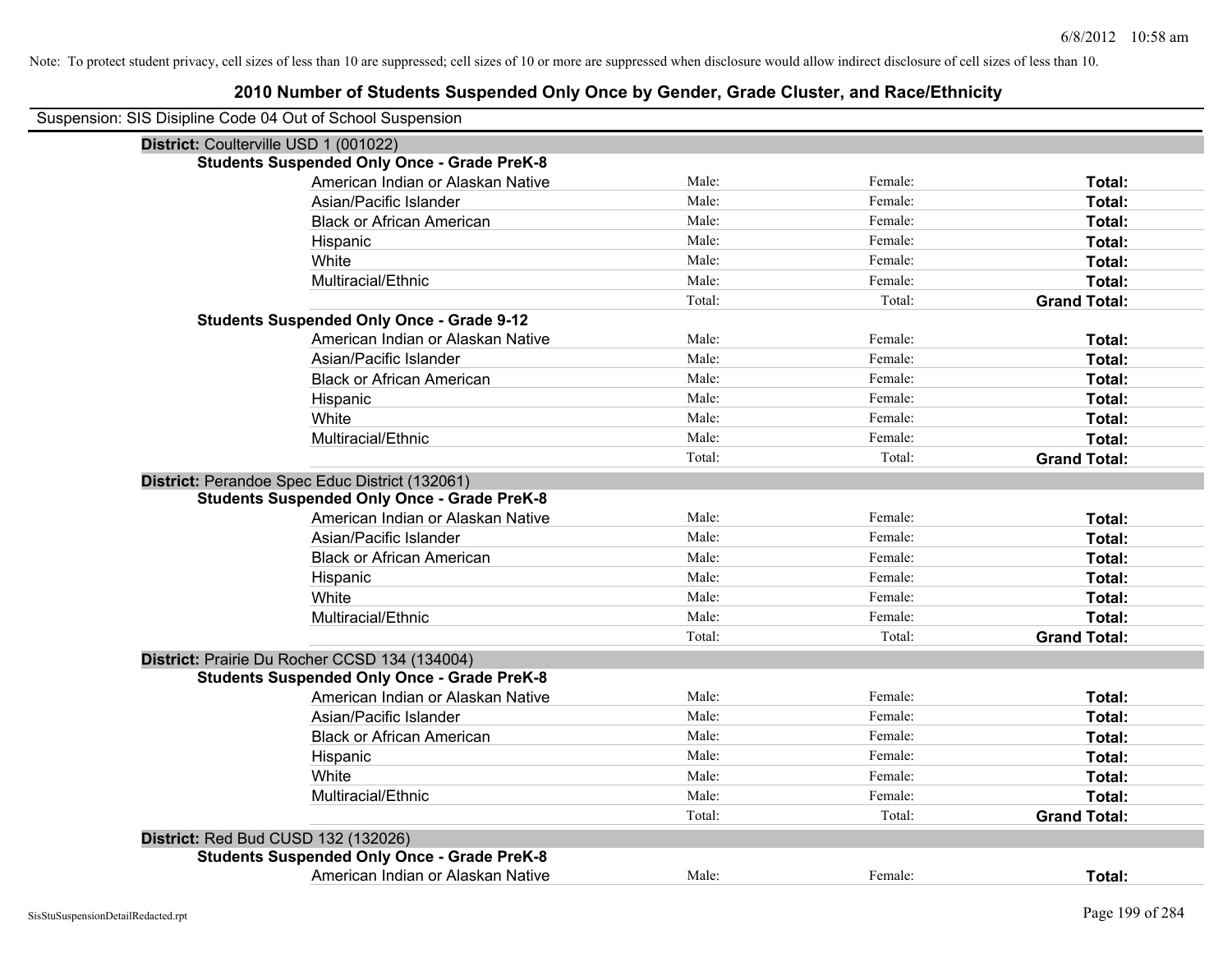| Suspension: SIS Disipline Code 04 Out of School Suspension |                                                    |        |         |                     |    |
|------------------------------------------------------------|----------------------------------------------------|--------|---------|---------------------|----|
|                                                            | Asian/Pacific Islander                             | Male:  | Female: | Total:              |    |
|                                                            | <b>Black or African American</b>                   | Male:  | Female: | Total:              |    |
|                                                            | Hispanic                                           | Male:  | Female: | Total:              |    |
|                                                            | White                                              | Male:  | Female: | Total:              |    |
|                                                            | Multiracial/Ethnic                                 | Male:  | Female: | Total:              |    |
|                                                            |                                                    | Total: | Total:  | <b>Grand Total:</b> |    |
|                                                            | <b>Students Suspended Only Once - Grade 9-12</b>   |        |         |                     |    |
|                                                            | American Indian or Alaskan Native                  | Male:  | Female: | Total:              |    |
|                                                            | Asian/Pacific Islander                             | Male:  | Female: | Total:              |    |
|                                                            | <b>Black or African American</b>                   | Male:  | Female: | Total:              |    |
|                                                            | Hispanic                                           | Male:  | Female: | Total:              |    |
|                                                            | White                                              | Male:  | Female: | Total:              | 14 |
|                                                            | Multiracial/Ethnic                                 | Male:  | Female: | Total:              |    |
|                                                            |                                                    | Total: | Total:  | <b>Grand Total:</b> |    |
| District: Sparta CUSD 140 (140026)                         |                                                    |        |         |                     |    |
|                                                            | <b>Students Suspended Only Once - Grade PreK-8</b> |        |         |                     |    |
|                                                            | American Indian or Alaskan Native                  | Male:  | Female: | Total:              |    |
|                                                            | Asian/Pacific Islander                             | Male:  | Female: | Total:              |    |
|                                                            | <b>Black or African American</b>                   | Male:  | Female: | Total:              |    |
|                                                            | Hispanic                                           | Male:  | Female: | Total:              |    |
|                                                            | White                                              | Male:  | Female: | Total:              | 12 |
|                                                            | Multiracial/Ethnic                                 | Male:  | Female: | Total:              |    |
|                                                            |                                                    | Total: | Total:  | <b>Grand Total:</b> |    |
|                                                            | <b>Students Suspended Only Once - Grade 9-12</b>   |        |         |                     |    |
|                                                            | American Indian or Alaskan Native                  | Male:  | Female: | Total:              |    |
|                                                            | Asian/Pacific Islander                             | Male:  | Female: | Total:              |    |
|                                                            | <b>Black or African American</b>                   | Male:  | Female: | Total:              |    |
|                                                            | Hispanic                                           | Male:  | Female: | Total:              |    |
|                                                            | White                                              | Male:  | Female: | Total:              | 15 |
|                                                            | Multiracial/Ethnic                                 | Male:  | Female: | Total:              |    |
|                                                            |                                                    | Total: | Total:  | <b>Grand Total:</b> |    |
|                                                            | District: Steeleville CUSD 138 (138026)            |        |         |                     |    |
|                                                            | <b>Students Suspended Only Once - Grade PreK-8</b> |        |         |                     |    |
|                                                            | American Indian or Alaskan Native                  | Male:  | Female: | Total:              |    |
|                                                            | Asian/Pacific Islander                             | Male:  | Female: | Total:              |    |
|                                                            | <b>Black or African American</b>                   | Male:  | Female: | Total:              |    |
|                                                            | Hispanic                                           | Male:  | Female: | Total:              |    |
|                                                            | White                                              | Male:  | Female: | Total:              |    |
|                                                            | Multiracial/Ethnic                                 | Male:  | Female: | Total:              |    |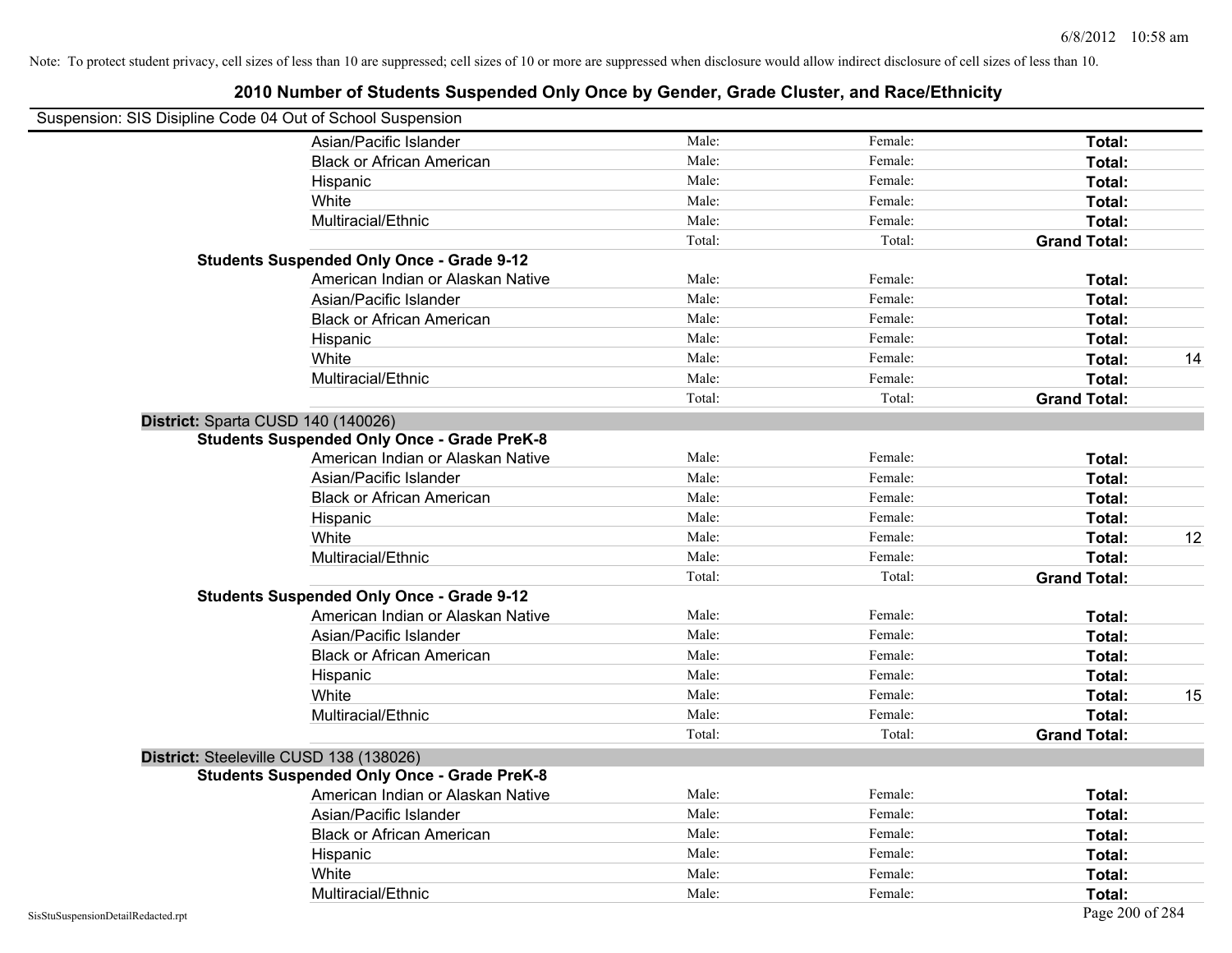|                                 | Suspension: SIS Disipline Code 04 Out of School Suspension |        |         |                     |
|---------------------------------|------------------------------------------------------------|--------|---------|---------------------|
|                                 |                                                            | Total: | Total:  | <b>Grand Total:</b> |
|                                 | <b>Students Suspended Only Once - Grade 9-12</b>           |        |         |                     |
|                                 | American Indian or Alaskan Native                          | Male:  | Female: | Total:              |
|                                 | Asian/Pacific Islander                                     | Male:  | Female: | Total:              |
|                                 | <b>Black or African American</b>                           | Male:  | Female: | Total:              |
|                                 | Hispanic                                                   | Male:  | Female: | Total:              |
|                                 | White                                                      | Male:  | Female: | Total:              |
|                                 | Multiracial/Ethnic                                         | Male:  | Female: | Total:              |
|                                 |                                                            | Total: | Total:  | <b>Grand Total:</b> |
|                                 |                                                            |        |         |                     |
| Region: Non-Public School (77)  |                                                            |        |         |                     |
| County: Non-Public School (777) |                                                            |        |         |                     |
|                                 | District: Abraxas Education Group (032000)                 |        |         |                     |
|                                 | <b>Students Suspended Only Once - Grade 9-12</b>           |        |         |                     |
|                                 | American Indian or Alaskan Native                          | Male:  | Female: | Total:              |
|                                 | Asian/Pacific Islander                                     | Male:  | Female: | Total:              |
|                                 | <b>Black or African American</b>                           | Male:  | Female: | Total:              |
|                                 | Hispanic                                                   | Male:  | Female: | Total:              |
|                                 | White                                                      | Male:  | Female: | Total:              |
|                                 | Multiracial/Ethnic                                         | Male:  | Female: | Total:              |
|                                 |                                                            | Total: | Total:  | <b>Grand Total:</b> |
|                                 | District: Camelot Schools (027000)                         |        |         |                     |
|                                 | <b>Students Suspended Only Once - Grade 9-12</b>           |        |         |                     |
|                                 | American Indian or Alaskan Native                          | Male:  | Female: | Total:              |
|                                 | Asian/Pacific Islander                                     | Male:  | Female: | Total:              |
|                                 | <b>Black or African American</b>                           | Male:  | Female: | Total:              |
|                                 | Hispanic                                                   | Male:  | Female: | Total:              |
|                                 | White                                                      | Male:  | Female: | Total:              |
|                                 | Multiracial/Ethnic                                         | Male:  | Female: | Total:              |
|                                 |                                                            | Total: | Total:  | <b>Grand Total:</b> |
|                                 | District: Edgewood Childrens Center (027600)               |        |         |                     |
|                                 | <b>Students Suspended Only Once - Grade PreK-8</b>         |        |         |                     |
|                                 | American Indian or Alaskan Native                          | Male:  | Female: | Total:              |
|                                 | Asian/Pacific Islander                                     | Male:  | Female: | Total:              |
|                                 | <b>Black or African American</b>                           | Male:  | Female: | Total:              |
|                                 | Hispanic                                                   | Male:  | Female: | Total:              |
|                                 | White                                                      | Male:  | Female: | Total:              |
|                                 | Multiracial/Ethnic                                         | Male:  | Female: | Total:              |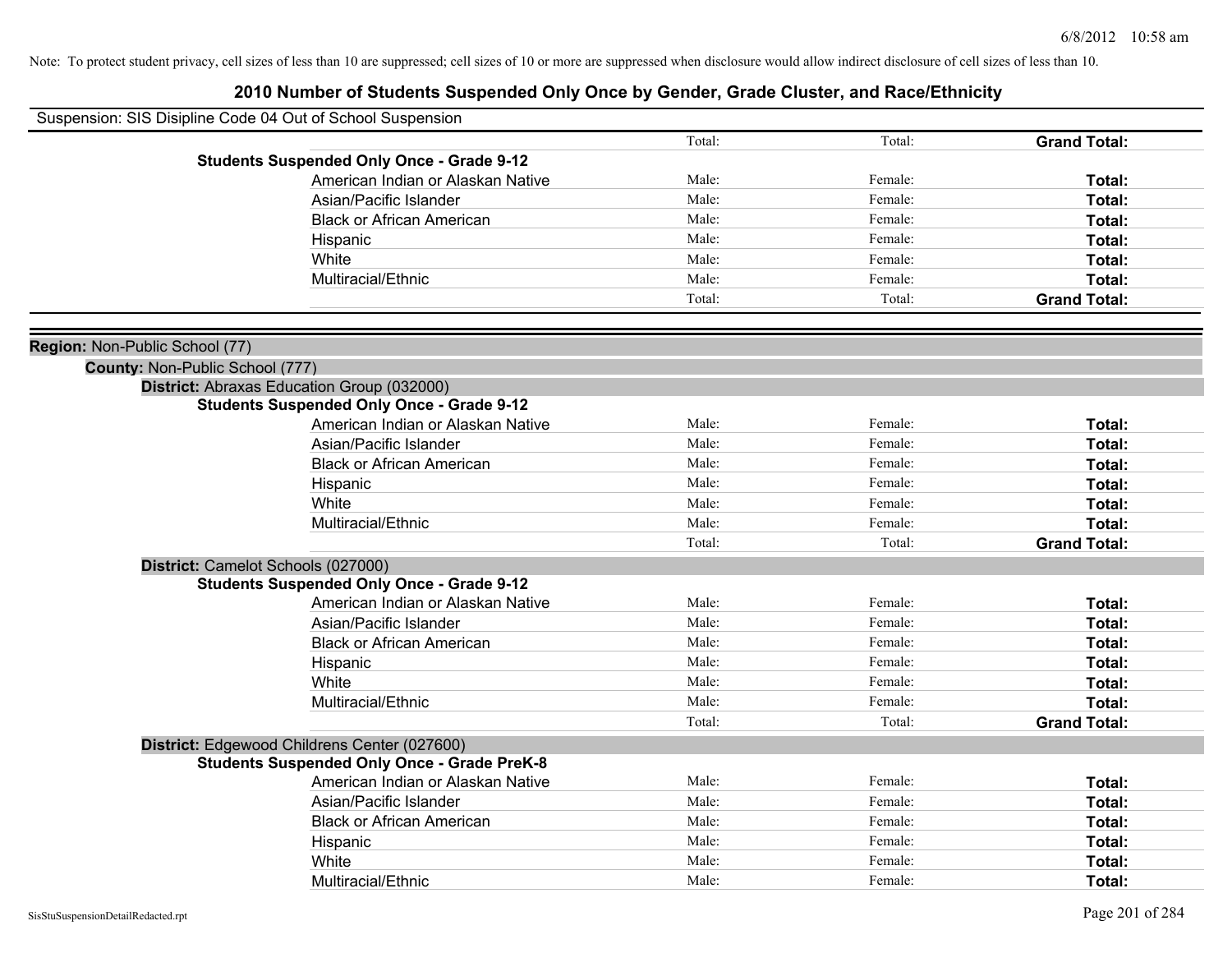| Suspension: SIS Disipline Code 04 Out of School Suspension |                                   |        |         |                     |
|------------------------------------------------------------|-----------------------------------|--------|---------|---------------------|
|                                                            |                                   | Total: | Total:  | <b>Grand Total:</b> |
| <b>Students Suspended Only Once - Grade 9-12</b>           |                                   |        |         |                     |
|                                                            | American Indian or Alaskan Native | Male:  | Female: | Total:              |
|                                                            | Asian/Pacific Islander            | Male:  | Female: | Total:              |
|                                                            | <b>Black or African American</b>  | Male:  | Female: | Total:              |
| Hispanic                                                   |                                   | Male:  | Female: | Total:              |
| White                                                      |                                   | Male:  | Female: | Total:              |
| Multiracial/Ethnic                                         |                                   | Male:  | Female: | Total:              |
|                                                            |                                   | Total: | Total:  | <b>Grand Total:</b> |
| District: Epworth Child & Family Services (008200)         |                                   |        |         |                     |
| <b>Students Suspended Only Once - Grade PreK-8</b>         |                                   |        |         |                     |
|                                                            | American Indian or Alaskan Native | Male:  | Female: | Total:              |
|                                                            | Asian/Pacific Islander            | Male:  | Female: | Total:              |
|                                                            | <b>Black or African American</b>  | Male:  | Female: | Total:              |
| Hispanic                                                   |                                   | Male:  | Female: | Total:              |
| White                                                      |                                   | Male:  | Female: | Total:              |
| Multiracial/Ethnic                                         |                                   | Male:  | Female: | Total:              |
|                                                            |                                   | Total: | Total:  | <b>Grand Total:</b> |
| <b>Students Suspended Only Once - Grade 9-12</b>           |                                   |        |         |                     |
|                                                            | American Indian or Alaskan Native | Male:  | Female: | Total:              |
|                                                            | Asian/Pacific Islander            | Male:  | Female: | Total:              |
|                                                            | <b>Black or African American</b>  | Male:  | Female: | Total:              |
| Hispanic                                                   |                                   | Male:  | Female: | Total:              |
| White                                                      |                                   | Male:  | Female: | Total:              |
| Multiracial/Ethnic                                         |                                   | Male:  | Female: | Total:              |
|                                                            |                                   | Total: | Total:  | <b>Grand Total:</b> |
| District: German St Vincent Orphan Assoc (032400)          |                                   |        |         |                     |
| <b>Students Suspended Only Once - Grade PreK-8</b>         |                                   |        |         |                     |
|                                                            | American Indian or Alaskan Native | Male:  | Female: | Total:              |
|                                                            | Asian/Pacific Islander            | Male:  | Female: | Total:              |
|                                                            | <b>Black or African American</b>  | Male:  | Female: | Total:              |
| Hispanic                                                   |                                   | Male:  | Female: | Total:              |
| White                                                      |                                   | Male:  | Female: | Total:              |
| Multiracial/Ethnic                                         |                                   | Male:  | Female: | Total:              |
|                                                            |                                   | Total: | Total:  | <b>Grand Total:</b> |
| District: Logos School (026800)                            |                                   |        |         |                     |
| <b>Students Suspended Only Once - Grade 9-12</b>           |                                   |        |         |                     |
|                                                            | American Indian or Alaskan Native | Male:  | Female: | Total:              |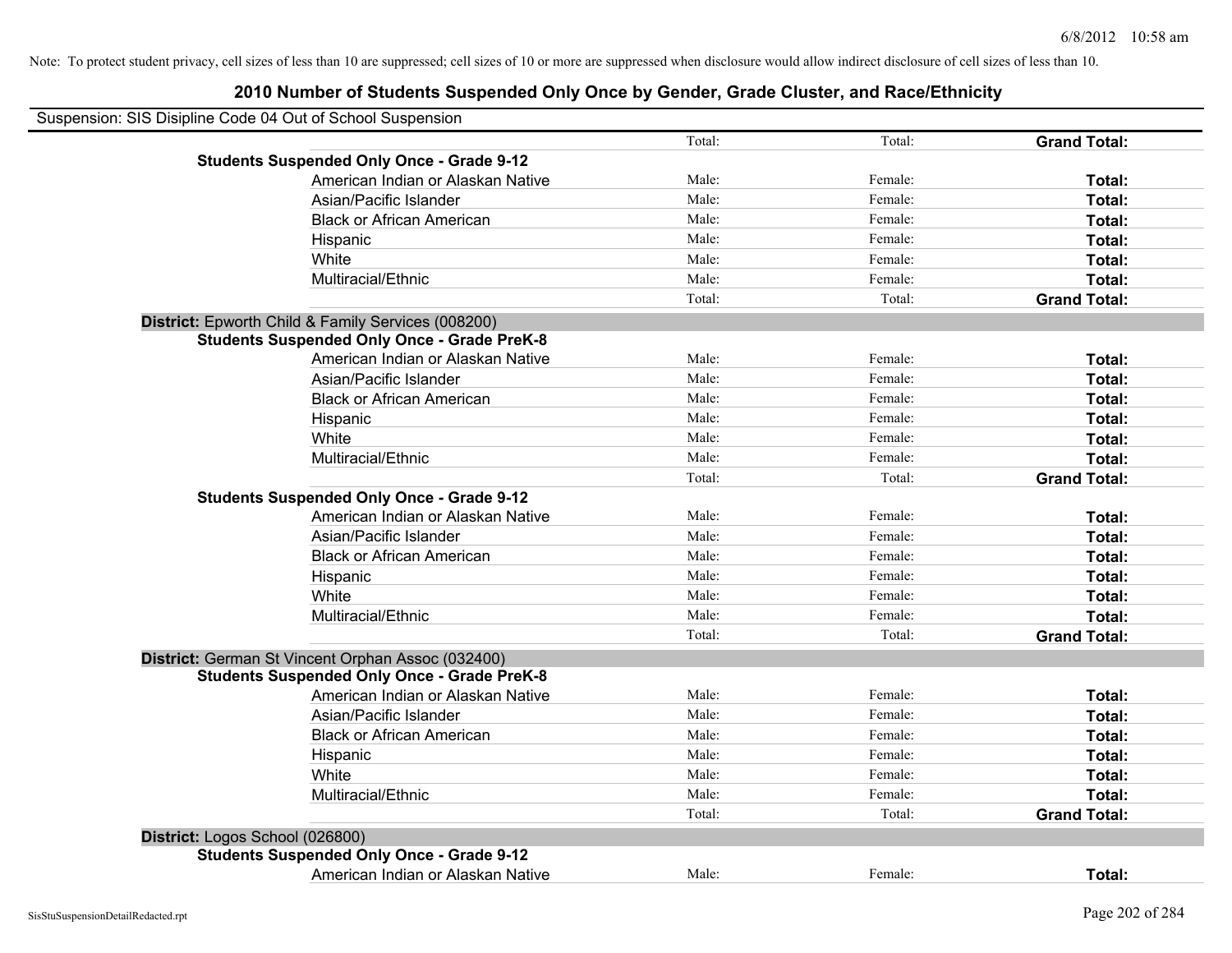## **2010 Number of Students Suspended Only Once by Gender, Grade Cluster, and Race/Ethnicity**

| Suspension: SIS Disipline Code 04 Out of School Suspension |                                                    |        |         |                     |
|------------------------------------------------------------|----------------------------------------------------|--------|---------|---------------------|
|                                                            | Asian/Pacific Islander                             | Male:  | Female: | Total:              |
|                                                            | <b>Black or African American</b>                   | Male:  | Female: | Total:              |
|                                                            | Hispanic                                           | Male:  | Female: | Total:              |
|                                                            | White                                              | Male:  | Female: | Total:              |
|                                                            | Multiracial/Ethnic                                 | Male:  | Female: | <b>Total:</b>       |
|                                                            |                                                    | Total: | Total:  | <b>Grand Total:</b> |
|                                                            | District: Yellowstone Boys & Girls Ranch (023700)  |        |         |                     |
|                                                            | <b>Students Suspended Only Once - Grade 9-12</b>   |        |         |                     |
|                                                            | American Indian or Alaskan Native                  | Male:  | Female: | Total:              |
|                                                            | Asian/Pacific Islander                             | Male:  | Female: | Total:              |
|                                                            | <b>Black or African American</b>                   | Male:  | Female: | Total:              |
|                                                            | Hispanic                                           | Male:  | Female: | Total:              |
|                                                            | White                                              | Male:  | Female: | Total:              |
|                                                            | Multiracial/Ethnic                                 | Male:  | Female: | Total:              |
|                                                            |                                                    | Total: | Total:  | <b>Grand Total:</b> |
|                                                            |                                                    |        |         |                     |
| Region: Peoria ROE (48)                                    |                                                    |        |         |                     |
| County: Non-Public School (000)                            |                                                    |        |         |                     |
| District: Peoria ROE (000000)                              |                                                    |        |         |                     |
|                                                            | <b>Students Suspended Only Once - Grade PreK-8</b> |        |         |                     |
|                                                            | American Indian or Alaskan Native                  | Male:  | Female: | Total:              |
|                                                            | Asian/Pacific Islander                             | Male:  | Female: | Total:              |
|                                                            | <b>Black or African American</b>                   | Male:  | Female: | Total:              |
|                                                            | Hispanic                                           | Male:  | Female: | Total:              |
|                                                            | White                                              | Male:  | Female: | Total:              |
|                                                            | Multiracial/Ethnic                                 | Male:  | Female: | Total:              |
|                                                            |                                                    | Total: | Total:  | <b>Grand Total:</b> |
|                                                            | <b>Students Suspended Only Once - Grade 9-12</b>   |        |         |                     |
|                                                            | American Indian or Alaskan Native                  | Male:  | Female: | Total:              |
|                                                            | Asian/Pacific Islander                             | Male:  | Female: | Total:              |
|                                                            | <b>Black or African American</b>                   | Male:  | Female: | 10<br>Total:        |
|                                                            | Hispanic                                           | Male:  | Female: | Total:              |
|                                                            | White                                              | Male:  | Female: | Total:              |
|                                                            | Multiracial/Ethnic                                 | Male:  | Female: | Total:              |
|                                                            |                                                    | Total: | Total:  | <b>Grand Total:</b> |
|                                                            |                                                    |        |         |                     |

**County:** Peoria (072)

**District:** Bartonville SD 66 (066002) **Students Suspended Only Once - Grade PreK-8**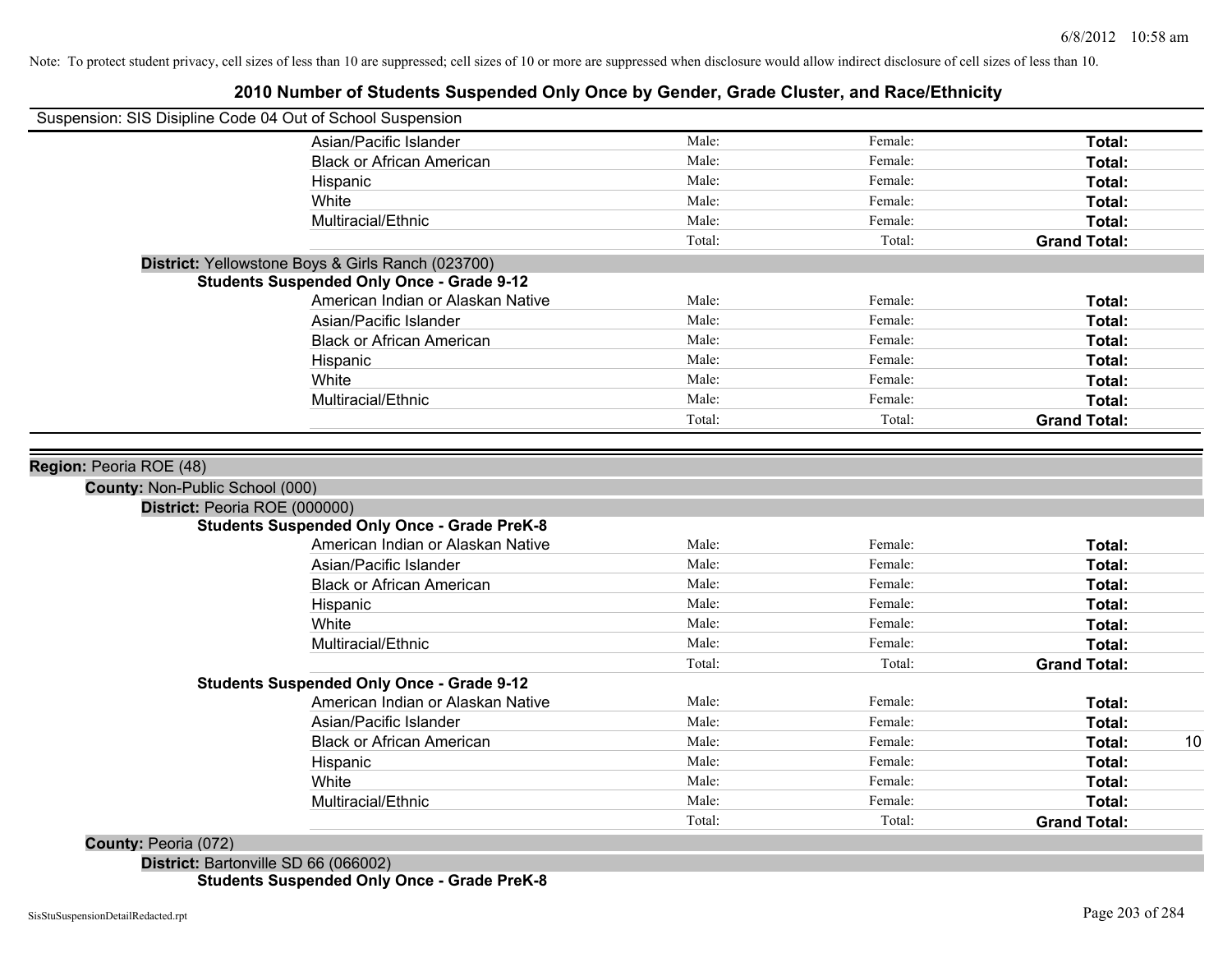| Suspension: SIS Disipline Code 04 Out of School Suspension |        |               |                     |    |
|------------------------------------------------------------|--------|---------------|---------------------|----|
| American Indian or Alaskan Native                          | Male:  | Female:       | Total:              |    |
| Asian/Pacific Islander                                     | Male:  | Female:       | Total:              |    |
| <b>Black or African American</b>                           | Male:  | Female:       | Total:              |    |
| Hispanic                                                   | Male:  | Female:       | Total:              |    |
| White                                                      | Male:  | Female:       | Total:              |    |
| Multiracial/Ethnic                                         | Male:  | Female:       | Total:              |    |
|                                                            | Total: | Total:        | <b>Grand Total:</b> | 10 |
| District: Brimfield CUSD 309 (309026)                      |        |               |                     |    |
| <b>Students Suspended Only Once - Grade PreK-8</b>         |        |               |                     |    |
| American Indian or Alaskan Native                          | Male:  | Female:       | Total:              |    |
| Asian/Pacific Islander                                     | Male:  | Female:       | Total:              |    |
| <b>Black or African American</b>                           | Male:  | Female:       | Total:              |    |
| Hispanic                                                   | Male:  | Female:       | Total:              |    |
| White                                                      | Male:  | Female:       | Total:              |    |
| Multiracial/Ethnic                                         | Male:  | Female:       | Total:              |    |
|                                                            | Total: | Total:        | <b>Grand Total:</b> |    |
| <b>Students Suspended Only Once - Grade 9-12</b>           |        |               |                     |    |
| American Indian or Alaskan Native                          | Male:  | Female:       | Total:              |    |
| Asian/Pacific Islander                                     | Male:  | Female:       | Total:              |    |
| <b>Black or African American</b>                           | Male:  | Female:       | Total:              |    |
| Hispanic                                                   | Male:  | Female:       | Total:              |    |
| White                                                      | Male:  | Female:       | Total:              |    |
| Multiracial/Ethnic                                         | Male:  | Female:       | Total:              |    |
|                                                            | Total: | Total:        | <b>Grand Total:</b> |    |
| District: Dunlap CUSD 323 (323026)                         |        |               |                     |    |
| <b>Students Suspended Only Once - Grade PreK-8</b>         |        |               |                     |    |
| American Indian or Alaskan Native                          | Male:  | Female:       | Total:              |    |
| Asian/Pacific Islander                                     | Male:  | Female:       | Total:              |    |
| <b>Black or African American</b>                           | Male:  | Female:       | Total:              |    |
| Hispanic                                                   | Male:  | Female:       | Total:              |    |
| White                                                      | Male:  | Female:       | Total:              | 20 |
| Multiracial/Ethnic                                         | Male:  | Female:       | Total:              |    |
|                                                            | Total: | Total:        | <b>Grand Total:</b> |    |
| <b>Students Suspended Only Once - Grade 9-12</b>           |        |               |                     |    |
| American Indian or Alaskan Native                          | Male:  | Female:       | Total:              |    |
| Asian/Pacific Islander                                     | Male:  | Female:       | Total:              |    |
| <b>Black or African American</b>                           | Male:  | Female:       | Total:              |    |
| Hispanic                                                   | Male:  | Female:       | Total:              |    |
| White                                                      | Male:  | 18<br>Female: | 11<br>Total:        | 29 |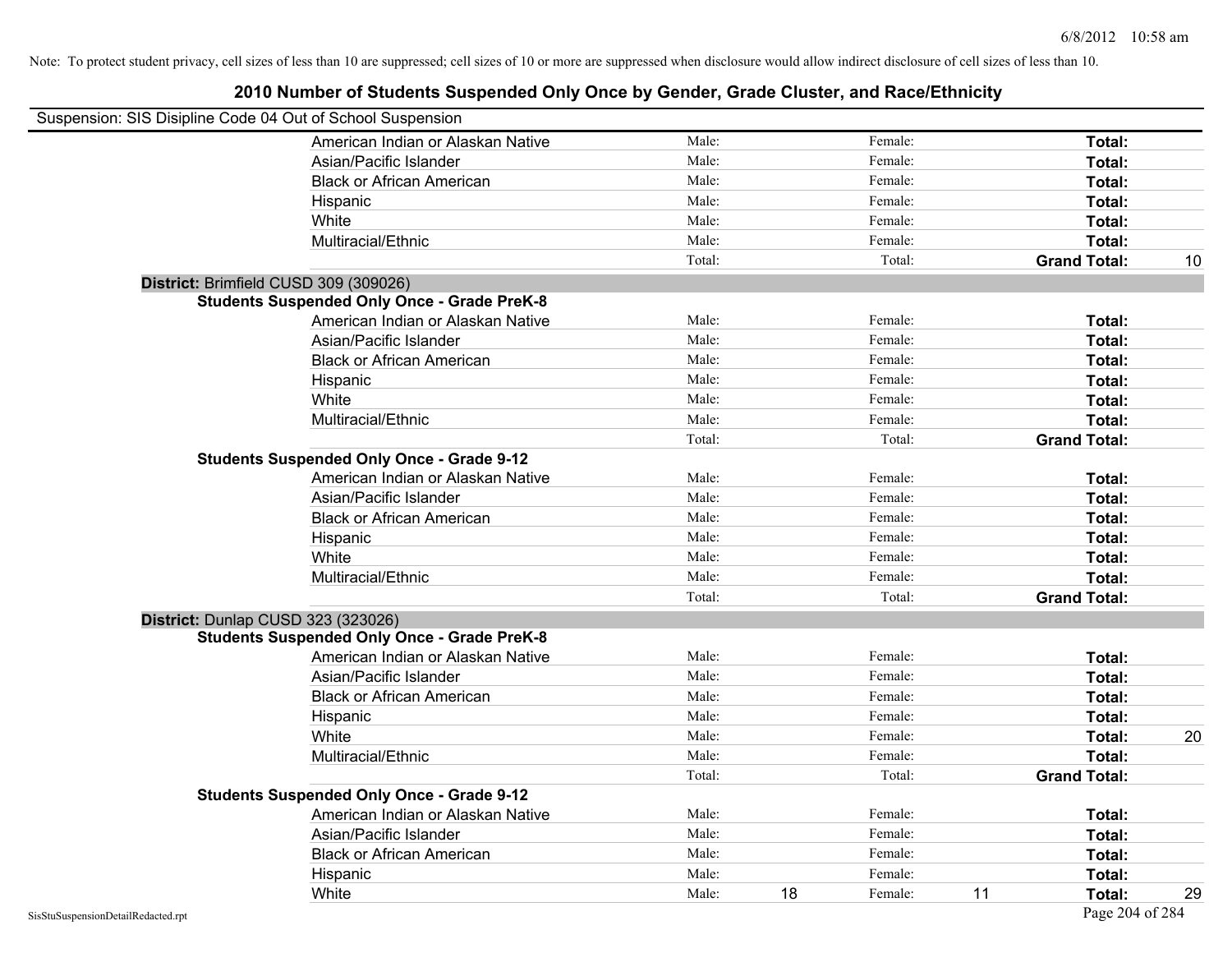| Male:<br>Female:<br>Multiracial/Ethnic<br>Total:<br>Total:<br>Total:<br><b>Grand Total:</b><br>District: Elmwood CUSD 322 (322026)<br><b>Students Suspended Only Once - Grade PreK-8</b><br>American Indian or Alaskan Native<br>Male:<br>Female:<br>Total:<br>Asian/Pacific Islander<br>Male:<br>Female:<br>Total:<br>Male:<br>Female:<br><b>Black or African American</b><br>Total:<br>Male:<br>Female:<br>Hispanic<br>Total:<br>White<br>Male:<br>Female:<br>Total:<br>Multiracial/Ethnic<br>Male:<br>Female:<br>Total:<br>Total:<br>Total:<br><b>Grand Total:</b><br><b>Students Suspended Only Once - Grade 9-12</b><br>American Indian or Alaskan Native<br>Male:<br>Female:<br>Total:<br>Asian/Pacific Islander<br>Male:<br>Female:<br>Total:<br>Male:<br><b>Black or African American</b><br>Female:<br>Total:<br>Male:<br>Female:<br>Hispanic<br>Total:<br>Male:<br>Female:<br>White<br>Total:<br>Multiracial/Ethnic<br>Male:<br>Female:<br><b>Total:</b><br>Total:<br><b>Grand Total:</b><br>Total:<br>District: Farmington Central CUSD 265 (265026)<br><b>Students Suspended Only Once - Grade PreK-8</b><br>Male:<br>American Indian or Alaskan Native<br>Female:<br><b>Total:</b><br>Male:<br>Female:<br>Asian/Pacific Islander<br>Total:<br>Male:<br>Female:<br><b>Black or African American</b><br>Total:<br>Male:<br>Female:<br>Total:<br>Hispanic<br>Male:<br>White<br>Female:<br>Total:<br>Male:<br>Multiracial/Ethnic<br>Female:<br><b>Total:</b><br>Total:<br>Total:<br><b>Grand Total:</b><br><b>Students Suspended Only Once - Grade 9-12</b><br>American Indian or Alaskan Native<br>Male:<br>Female:<br>Total:<br>Male:<br>Female:<br>Asian/Pacific Islander<br>Total:<br>Male:<br>Female:<br><b>Black or African American</b><br>Total:<br>Male:<br>Female:<br>Total:<br>Hispanic<br>Male:<br>Female:<br>White<br>Total:<br>Male:<br>Multiracial/Ethnic<br>Female:<br><b>Total:</b><br>Total:<br>Total:<br><b>Grand Total:</b> | Suspension: SIS Disipline Code 04 Out of School Suspension |  |    |
|----------------------------------------------------------------------------------------------------------------------------------------------------------------------------------------------------------------------------------------------------------------------------------------------------------------------------------------------------------------------------------------------------------------------------------------------------------------------------------------------------------------------------------------------------------------------------------------------------------------------------------------------------------------------------------------------------------------------------------------------------------------------------------------------------------------------------------------------------------------------------------------------------------------------------------------------------------------------------------------------------------------------------------------------------------------------------------------------------------------------------------------------------------------------------------------------------------------------------------------------------------------------------------------------------------------------------------------------------------------------------------------------------------------------------------------------------------------------------------------------------------------------------------------------------------------------------------------------------------------------------------------------------------------------------------------------------------------------------------------------------------------------------------------------------------------------------------------------------------------------------------------------------------------------------------------------------------|------------------------------------------------------------|--|----|
|                                                                                                                                                                                                                                                                                                                                                                                                                                                                                                                                                                                                                                                                                                                                                                                                                                                                                                                                                                                                                                                                                                                                                                                                                                                                                                                                                                                                                                                                                                                                                                                                                                                                                                                                                                                                                                                                                                                                                          |                                                            |  |    |
|                                                                                                                                                                                                                                                                                                                                                                                                                                                                                                                                                                                                                                                                                                                                                                                                                                                                                                                                                                                                                                                                                                                                                                                                                                                                                                                                                                                                                                                                                                                                                                                                                                                                                                                                                                                                                                                                                                                                                          |                                                            |  |    |
|                                                                                                                                                                                                                                                                                                                                                                                                                                                                                                                                                                                                                                                                                                                                                                                                                                                                                                                                                                                                                                                                                                                                                                                                                                                                                                                                                                                                                                                                                                                                                                                                                                                                                                                                                                                                                                                                                                                                                          |                                                            |  |    |
|                                                                                                                                                                                                                                                                                                                                                                                                                                                                                                                                                                                                                                                                                                                                                                                                                                                                                                                                                                                                                                                                                                                                                                                                                                                                                                                                                                                                                                                                                                                                                                                                                                                                                                                                                                                                                                                                                                                                                          |                                                            |  |    |
|                                                                                                                                                                                                                                                                                                                                                                                                                                                                                                                                                                                                                                                                                                                                                                                                                                                                                                                                                                                                                                                                                                                                                                                                                                                                                                                                                                                                                                                                                                                                                                                                                                                                                                                                                                                                                                                                                                                                                          |                                                            |  |    |
|                                                                                                                                                                                                                                                                                                                                                                                                                                                                                                                                                                                                                                                                                                                                                                                                                                                                                                                                                                                                                                                                                                                                                                                                                                                                                                                                                                                                                                                                                                                                                                                                                                                                                                                                                                                                                                                                                                                                                          |                                                            |  |    |
|                                                                                                                                                                                                                                                                                                                                                                                                                                                                                                                                                                                                                                                                                                                                                                                                                                                                                                                                                                                                                                                                                                                                                                                                                                                                                                                                                                                                                                                                                                                                                                                                                                                                                                                                                                                                                                                                                                                                                          |                                                            |  |    |
|                                                                                                                                                                                                                                                                                                                                                                                                                                                                                                                                                                                                                                                                                                                                                                                                                                                                                                                                                                                                                                                                                                                                                                                                                                                                                                                                                                                                                                                                                                                                                                                                                                                                                                                                                                                                                                                                                                                                                          |                                                            |  |    |
|                                                                                                                                                                                                                                                                                                                                                                                                                                                                                                                                                                                                                                                                                                                                                                                                                                                                                                                                                                                                                                                                                                                                                                                                                                                                                                                                                                                                                                                                                                                                                                                                                                                                                                                                                                                                                                                                                                                                                          |                                                            |  |    |
|                                                                                                                                                                                                                                                                                                                                                                                                                                                                                                                                                                                                                                                                                                                                                                                                                                                                                                                                                                                                                                                                                                                                                                                                                                                                                                                                                                                                                                                                                                                                                                                                                                                                                                                                                                                                                                                                                                                                                          |                                                            |  |    |
|                                                                                                                                                                                                                                                                                                                                                                                                                                                                                                                                                                                                                                                                                                                                                                                                                                                                                                                                                                                                                                                                                                                                                                                                                                                                                                                                                                                                                                                                                                                                                                                                                                                                                                                                                                                                                                                                                                                                                          |                                                            |  |    |
|                                                                                                                                                                                                                                                                                                                                                                                                                                                                                                                                                                                                                                                                                                                                                                                                                                                                                                                                                                                                                                                                                                                                                                                                                                                                                                                                                                                                                                                                                                                                                                                                                                                                                                                                                                                                                                                                                                                                                          |                                                            |  |    |
|                                                                                                                                                                                                                                                                                                                                                                                                                                                                                                                                                                                                                                                                                                                                                                                                                                                                                                                                                                                                                                                                                                                                                                                                                                                                                                                                                                                                                                                                                                                                                                                                                                                                                                                                                                                                                                                                                                                                                          |                                                            |  |    |
|                                                                                                                                                                                                                                                                                                                                                                                                                                                                                                                                                                                                                                                                                                                                                                                                                                                                                                                                                                                                                                                                                                                                                                                                                                                                                                                                                                                                                                                                                                                                                                                                                                                                                                                                                                                                                                                                                                                                                          |                                                            |  |    |
|                                                                                                                                                                                                                                                                                                                                                                                                                                                                                                                                                                                                                                                                                                                                                                                                                                                                                                                                                                                                                                                                                                                                                                                                                                                                                                                                                                                                                                                                                                                                                                                                                                                                                                                                                                                                                                                                                                                                                          |                                                            |  |    |
|                                                                                                                                                                                                                                                                                                                                                                                                                                                                                                                                                                                                                                                                                                                                                                                                                                                                                                                                                                                                                                                                                                                                                                                                                                                                                                                                                                                                                                                                                                                                                                                                                                                                                                                                                                                                                                                                                                                                                          |                                                            |  |    |
|                                                                                                                                                                                                                                                                                                                                                                                                                                                                                                                                                                                                                                                                                                                                                                                                                                                                                                                                                                                                                                                                                                                                                                                                                                                                                                                                                                                                                                                                                                                                                                                                                                                                                                                                                                                                                                                                                                                                                          |                                                            |  |    |
|                                                                                                                                                                                                                                                                                                                                                                                                                                                                                                                                                                                                                                                                                                                                                                                                                                                                                                                                                                                                                                                                                                                                                                                                                                                                                                                                                                                                                                                                                                                                                                                                                                                                                                                                                                                                                                                                                                                                                          |                                                            |  |    |
|                                                                                                                                                                                                                                                                                                                                                                                                                                                                                                                                                                                                                                                                                                                                                                                                                                                                                                                                                                                                                                                                                                                                                                                                                                                                                                                                                                                                                                                                                                                                                                                                                                                                                                                                                                                                                                                                                                                                                          |                                                            |  |    |
|                                                                                                                                                                                                                                                                                                                                                                                                                                                                                                                                                                                                                                                                                                                                                                                                                                                                                                                                                                                                                                                                                                                                                                                                                                                                                                                                                                                                                                                                                                                                                                                                                                                                                                                                                                                                                                                                                                                                                          |                                                            |  |    |
|                                                                                                                                                                                                                                                                                                                                                                                                                                                                                                                                                                                                                                                                                                                                                                                                                                                                                                                                                                                                                                                                                                                                                                                                                                                                                                                                                                                                                                                                                                                                                                                                                                                                                                                                                                                                                                                                                                                                                          |                                                            |  |    |
|                                                                                                                                                                                                                                                                                                                                                                                                                                                                                                                                                                                                                                                                                                                                                                                                                                                                                                                                                                                                                                                                                                                                                                                                                                                                                                                                                                                                                                                                                                                                                                                                                                                                                                                                                                                                                                                                                                                                                          |                                                            |  |    |
|                                                                                                                                                                                                                                                                                                                                                                                                                                                                                                                                                                                                                                                                                                                                                                                                                                                                                                                                                                                                                                                                                                                                                                                                                                                                                                                                                                                                                                                                                                                                                                                                                                                                                                                                                                                                                                                                                                                                                          |                                                            |  |    |
|                                                                                                                                                                                                                                                                                                                                                                                                                                                                                                                                                                                                                                                                                                                                                                                                                                                                                                                                                                                                                                                                                                                                                                                                                                                                                                                                                                                                                                                                                                                                                                                                                                                                                                                                                                                                                                                                                                                                                          |                                                            |  |    |
|                                                                                                                                                                                                                                                                                                                                                                                                                                                                                                                                                                                                                                                                                                                                                                                                                                                                                                                                                                                                                                                                                                                                                                                                                                                                                                                                                                                                                                                                                                                                                                                                                                                                                                                                                                                                                                                                                                                                                          |                                                            |  |    |
|                                                                                                                                                                                                                                                                                                                                                                                                                                                                                                                                                                                                                                                                                                                                                                                                                                                                                                                                                                                                                                                                                                                                                                                                                                                                                                                                                                                                                                                                                                                                                                                                                                                                                                                                                                                                                                                                                                                                                          |                                                            |  | 44 |
|                                                                                                                                                                                                                                                                                                                                                                                                                                                                                                                                                                                                                                                                                                                                                                                                                                                                                                                                                                                                                                                                                                                                                                                                                                                                                                                                                                                                                                                                                                                                                                                                                                                                                                                                                                                                                                                                                                                                                          |                                                            |  |    |
|                                                                                                                                                                                                                                                                                                                                                                                                                                                                                                                                                                                                                                                                                                                                                                                                                                                                                                                                                                                                                                                                                                                                                                                                                                                                                                                                                                                                                                                                                                                                                                                                                                                                                                                                                                                                                                                                                                                                                          |                                                            |  |    |
|                                                                                                                                                                                                                                                                                                                                                                                                                                                                                                                                                                                                                                                                                                                                                                                                                                                                                                                                                                                                                                                                                                                                                                                                                                                                                                                                                                                                                                                                                                                                                                                                                                                                                                                                                                                                                                                                                                                                                          |                                                            |  |    |
|                                                                                                                                                                                                                                                                                                                                                                                                                                                                                                                                                                                                                                                                                                                                                                                                                                                                                                                                                                                                                                                                                                                                                                                                                                                                                                                                                                                                                                                                                                                                                                                                                                                                                                                                                                                                                                                                                                                                                          |                                                            |  |    |
|                                                                                                                                                                                                                                                                                                                                                                                                                                                                                                                                                                                                                                                                                                                                                                                                                                                                                                                                                                                                                                                                                                                                                                                                                                                                                                                                                                                                                                                                                                                                                                                                                                                                                                                                                                                                                                                                                                                                                          |                                                            |  |    |
|                                                                                                                                                                                                                                                                                                                                                                                                                                                                                                                                                                                                                                                                                                                                                                                                                                                                                                                                                                                                                                                                                                                                                                                                                                                                                                                                                                                                                                                                                                                                                                                                                                                                                                                                                                                                                                                                                                                                                          |                                                            |  |    |
|                                                                                                                                                                                                                                                                                                                                                                                                                                                                                                                                                                                                                                                                                                                                                                                                                                                                                                                                                                                                                                                                                                                                                                                                                                                                                                                                                                                                                                                                                                                                                                                                                                                                                                                                                                                                                                                                                                                                                          |                                                            |  |    |
|                                                                                                                                                                                                                                                                                                                                                                                                                                                                                                                                                                                                                                                                                                                                                                                                                                                                                                                                                                                                                                                                                                                                                                                                                                                                                                                                                                                                                                                                                                                                                                                                                                                                                                                                                                                                                                                                                                                                                          |                                                            |  | 12 |
|                                                                                                                                                                                                                                                                                                                                                                                                                                                                                                                                                                                                                                                                                                                                                                                                                                                                                                                                                                                                                                                                                                                                                                                                                                                                                                                                                                                                                                                                                                                                                                                                                                                                                                                                                                                                                                                                                                                                                          |                                                            |  |    |
|                                                                                                                                                                                                                                                                                                                                                                                                                                                                                                                                                                                                                                                                                                                                                                                                                                                                                                                                                                                                                                                                                                                                                                                                                                                                                                                                                                                                                                                                                                                                                                                                                                                                                                                                                                                                                                                                                                                                                          |                                                            |  |    |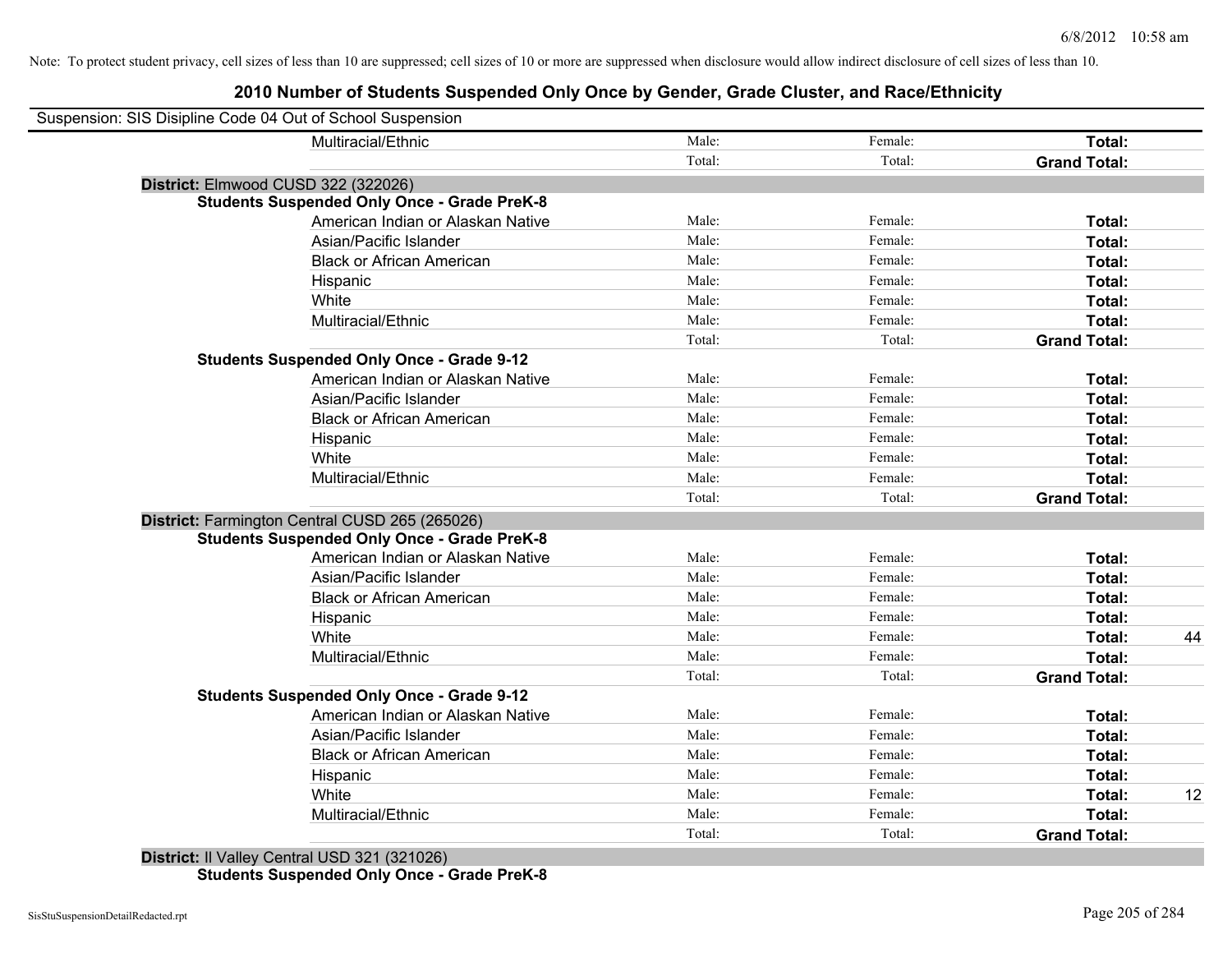| Suspension: SIS Disipline Code 04 Out of School Suspension                                |                           |
|-------------------------------------------------------------------------------------------|---------------------------|
| Male:<br>American Indian or Alaskan Native<br>Female:                                     | Total:                    |
| Male:<br>Female:<br>Asian/Pacific Islander                                                | Total:                    |
| Male:<br>Female:<br><b>Black or African American</b>                                      | Total:                    |
| Male:<br>Female:<br>Hispanic                                                              | Total:                    |
| Male:<br>Female:<br>White                                                                 | Total:<br>25              |
| Male:<br>Female:<br>Multiracial/Ethnic                                                    | Total:                    |
| Total:<br>Total:                                                                          | <b>Grand Total:</b>       |
| District: Illini Bluffs CUSD 327 (327026)                                                 |                           |
| <b>Students Suspended Only Once - Grade PreK-8</b>                                        |                           |
| American Indian or Alaskan Native<br>Male:<br>Female:                                     | Total:                    |
| Asian/Pacific Islander<br>Male:<br>Female:                                                | Total:                    |
| <b>Black or African American</b><br>Male:<br>Female:                                      | Total:                    |
| Male:<br>Female:<br>Hispanic                                                              | Total:                    |
| White<br>Male:<br>Female:                                                                 | Total:                    |
| Male:<br>Multiracial/Ethnic<br>Female:                                                    | Total:                    |
| Total:<br>Total:                                                                          | <b>Grand Total:</b>       |
| <b>Students Suspended Only Once - Grade 9-12</b>                                          |                           |
| American Indian or Alaskan Native<br>Male:<br>Female:                                     | Total:                    |
| Asian/Pacific Islander<br>Male:<br>Female:                                                | Total:                    |
| <b>Black or African American</b><br>Male:<br>Female:                                      | Total:                    |
| Male:<br>Female:<br>Hispanic                                                              | Total:                    |
| White<br>Male:<br>Female:                                                                 | 10<br>Total:              |
| Multiracial/Ethnic<br>Male:<br>Female:                                                    | Total:                    |
| Total:<br>Total:                                                                          | <b>Grand Total:</b>       |
| District: Limestone CHSD 310 (310016)<br><b>Students Suspended Only Once - Grade 9-12</b> |                           |
| Male:<br>Female:<br>American Indian or Alaskan Native                                     | Total:                    |
| Male:<br>Female:<br>Asian/Pacific Islander                                                | Total:                    |
| Male:<br>Female:<br><b>Black or African American</b>                                      | Total:                    |
| Male:<br>Female:<br>Hispanic                                                              | Total:                    |
| White<br>Male:<br>32<br>Female:<br>22                                                     | Total:<br>54              |
| Multiracial/Ethnic<br>Male:<br>Female:                                                    | Total:                    |
| Total:<br>Total:                                                                          | <b>Grand Total:</b><br>72 |
| District: Monroe SD 70 (070002)                                                           |                           |
| <b>Students Suspended Only Once - Grade PreK-8</b>                                        |                           |
| American Indian or Alaskan Native<br>Male:<br>Female:                                     | Total:                    |
| Male:<br>Asian/Pacific Islander<br>Female:                                                | Total:                    |
| Male:<br>Female:<br><b>Black or African American</b>                                      | Total:                    |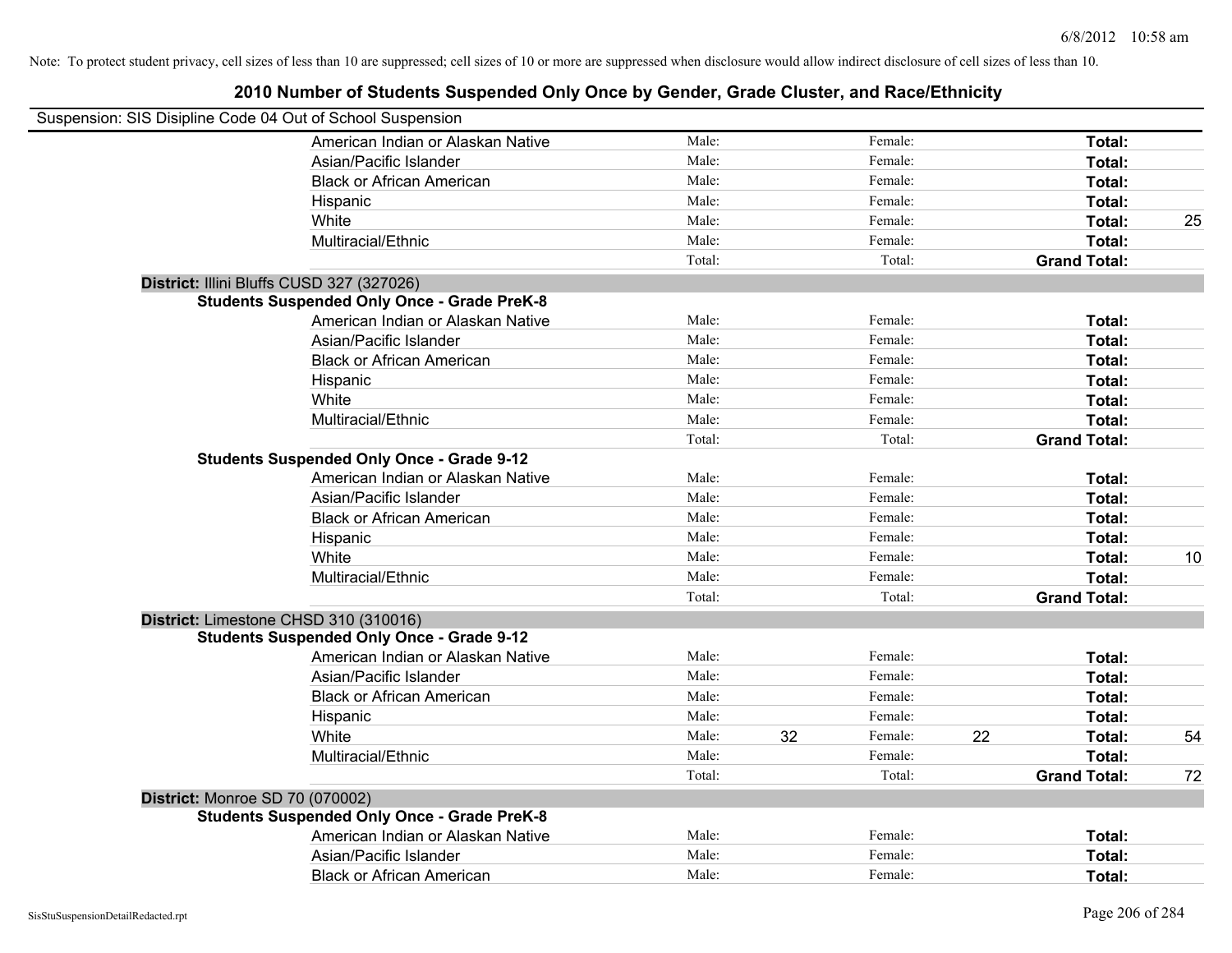| Suspension: SIS Disipline Code 04 Out of School Suspension |                                                    |        |         |                     |    |
|------------------------------------------------------------|----------------------------------------------------|--------|---------|---------------------|----|
|                                                            | Hispanic                                           | Male:  | Female: | Total:              |    |
|                                                            | White                                              | Male:  | Female: | Total:              |    |
|                                                            | Multiracial/Ethnic                                 | Male:  | Female: | Total:              |    |
|                                                            |                                                    | Total: | Total:  | <b>Grand Total:</b> |    |
| District: Norwood ESD 63 (063002)                          |                                                    |        |         |                     |    |
|                                                            | <b>Students Suspended Only Once - Grade PreK-8</b> |        |         |                     |    |
|                                                            | American Indian or Alaskan Native                  | Male:  | Female: | Total:              |    |
|                                                            | Asian/Pacific Islander                             | Male:  | Female: | Total:              |    |
|                                                            | <b>Black or African American</b>                   | Male:  | Female: | Total:              |    |
|                                                            | Hispanic                                           | Male:  | Female: | Total:              |    |
|                                                            | White                                              | Male:  | Female: | Total:              | 13 |
|                                                            | Multiracial/Ethnic                                 | Male:  | Female: | Total:              |    |
|                                                            |                                                    | Total: | Total:  | <b>Grand Total:</b> |    |
| District: Oak Grove SD 68 (068002)                         |                                                    |        |         |                     |    |
|                                                            | <b>Students Suspended Only Once - Grade PreK-8</b> |        |         |                     |    |
|                                                            | American Indian or Alaskan Native                  | Male:  | Female: | Total:              |    |
|                                                            | Asian/Pacific Islander                             | Male:  | Female: | Total:              |    |
|                                                            | <b>Black or African American</b>                   | Male:  | Female: | Total:              |    |
|                                                            | Hispanic                                           | Male:  | Female: | Total:              |    |
|                                                            | White                                              | Male:  | Female: | Total:              |    |
|                                                            | Multiracial/Ethnic                                 | Male:  | Female: | Total:              |    |
|                                                            |                                                    | Total: | Total:  | <b>Grand Total:</b> |    |
|                                                            | District: Peoria Heights CUSD 325 (325026)         |        |         |                     |    |
|                                                            | <b>Students Suspended Only Once - Grade PreK-8</b> |        |         |                     |    |
|                                                            | American Indian or Alaskan Native                  | Male:  | Female: | Total:              |    |
|                                                            | Asian/Pacific Islander                             | Male:  | Female: | Total:              |    |
|                                                            | <b>Black or African American</b>                   | Male:  | Female: | Total:              |    |
|                                                            | Hispanic                                           | Male:  | Female: | Total:              |    |
|                                                            | White                                              | Male:  | Female: | Total:              | 23 |
|                                                            | Multiracial/Ethnic                                 | Male:  | Female: | Total:              |    |
|                                                            |                                                    | Total: | Total:  | <b>Grand Total:</b> |    |
|                                                            | <b>Students Suspended Only Once - Grade 9-12</b>   |        |         |                     |    |
|                                                            | American Indian or Alaskan Native                  | Male:  | Female: | Total:              |    |
|                                                            | Asian/Pacific Islander                             | Male:  | Female: | Total:              |    |
|                                                            | <b>Black or African American</b>                   | Male:  | Female: | Total:              |    |
|                                                            | Hispanic                                           | Male:  | Female: | Total:              |    |
|                                                            | White                                              | Male:  | Female: | Total:              | 13 |
|                                                            | Multiracial/Ethnic                                 | Male:  | Female: | Total:              |    |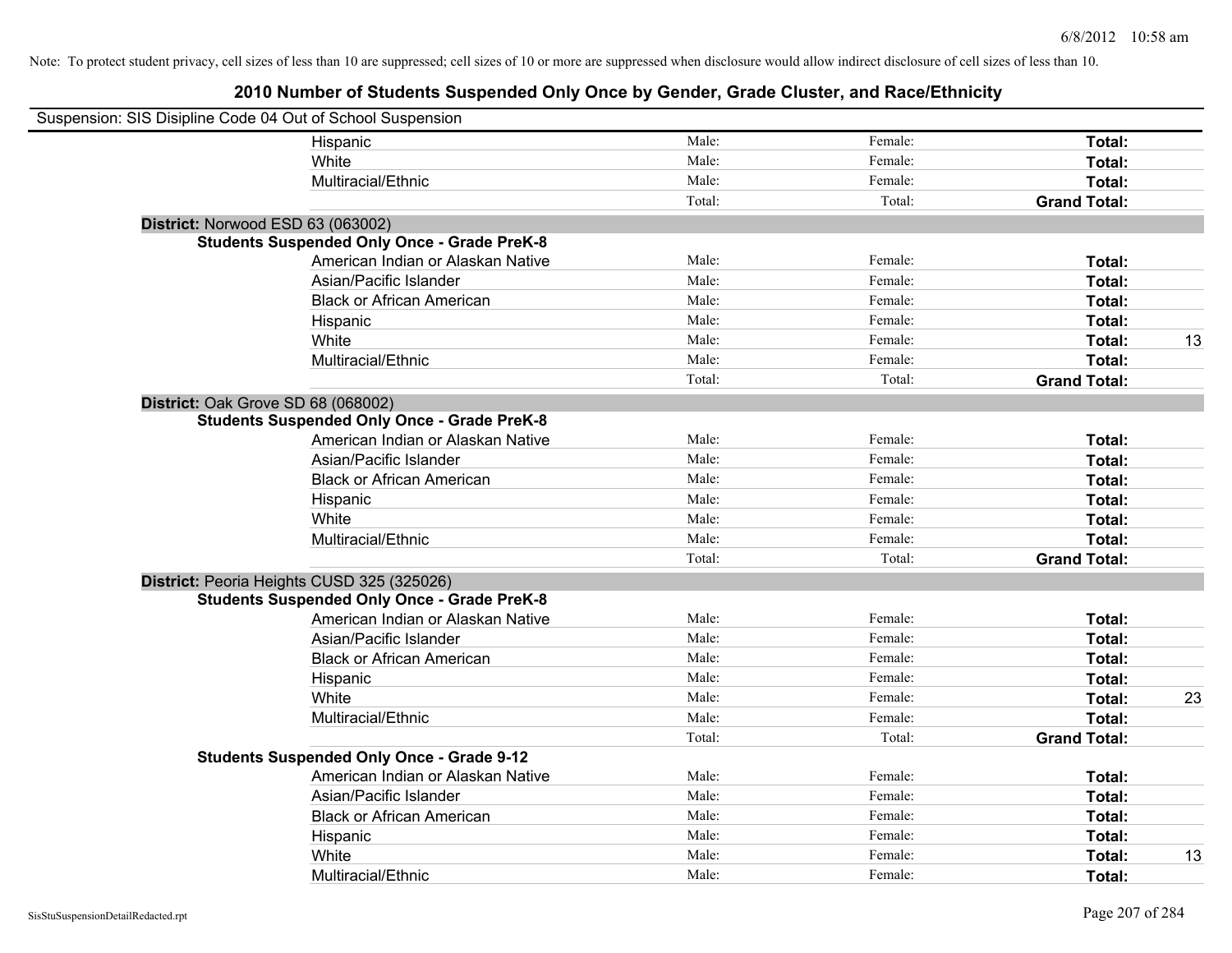## **2010 Number of Students Suspended Only Once by Gender, Grade Cluster, and Race/Ethnicity**

| Suspension: SIS Disipline Code 04 Out of School Suspension |                                                    |        |     |         |     |                     |     |
|------------------------------------------------------------|----------------------------------------------------|--------|-----|---------|-----|---------------------|-----|
|                                                            |                                                    | Total: |     | Total:  |     | <b>Grand Total:</b> |     |
| District: Peoria SD 150 (150025)                           |                                                    |        |     |         |     |                     |     |
|                                                            | <b>Students Suspended Only Once - Grade PreK-8</b> |        |     |         |     |                     |     |
|                                                            | American Indian or Alaskan Native                  | Male:  |     | Female: |     | Total:              |     |
|                                                            | Asian/Pacific Islander                             | Male:  |     | Female: |     | Total:              |     |
|                                                            | <b>Black or African American</b>                   | Male:  | 297 | Female: | 230 | Total:              | 527 |
|                                                            | Hispanic                                           | Male:  | 13  | Female: | 11  | Total:              | 24  |
|                                                            | White                                              | Male:  | 61  | Female: | 14  | Total:              | 75  |
|                                                            | Multiracial/Ethnic                                 | Male:  |     | Female: |     | Total:              |     |
|                                                            |                                                    | Total: |     | Total:  |     | <b>Grand Total:</b> |     |
|                                                            | <b>Students Suspended Only Once - Grade 9-12</b>   |        |     |         |     |                     |     |
|                                                            | American Indian or Alaskan Native                  | Male:  |     | Female: |     | Total:              |     |
|                                                            | Asian/Pacific Islander                             | Male:  |     | Female: |     | Total:              |     |
|                                                            | <b>Black or African American</b>                   | Male:  | 161 | Female: | 196 | Total:              | 357 |
|                                                            | Hispanic                                           | Male:  |     | Female: |     | Total:              | 15  |
|                                                            | White                                              | Male:  | 27  | Female: | 28  | Total:              | 55  |
|                                                            | Multiracial/Ethnic                                 | Male:  |     | Female: |     | Total:              |     |
|                                                            |                                                    | Total: |     | Total:  |     | <b>Grand Total:</b> |     |
| District: Pleasant Hill SD 69 (069002)                     |                                                    |        |     |         |     |                     |     |
|                                                            | <b>Students Suspended Only Once - Grade PreK-8</b> |        |     |         |     |                     |     |
|                                                            | American Indian or Alaskan Native                  | Male:  |     | Female: |     | Total:              |     |
|                                                            | Asian/Pacific Islander                             | Male:  |     | Female: |     | Total:              |     |
|                                                            | <b>Black or African American</b>                   | Male:  |     | Female: |     | Total:              |     |
|                                                            | Hispanic                                           | Male:  |     | Female: |     | Total:              |     |
|                                                            | White                                              | Male:  |     | Female: |     | Total:              |     |
|                                                            | Multiracial/Ethnic                                 | Male:  |     | Female: |     | <b>Total:</b>       |     |
|                                                            |                                                    | Total: |     | Total:  |     | <b>Grand Total:</b> | 16  |
| District: Pleasant Valley SD 62 (062002)                   |                                                    |        |     |         |     |                     |     |
|                                                            | <b>Students Suspended Only Once - Grade PreK-8</b> |        |     |         |     |                     |     |
|                                                            | American Indian or Alaskan Native                  | Male:  |     | Female: |     | Total:              |     |
|                                                            | Asian/Pacific Islander                             | Male:  |     | Female: |     | Total:              |     |
|                                                            | <b>Black or African American</b>                   | Male:  |     | Female: |     | Total:              | 17  |
|                                                            | Hispanic                                           | Male:  |     | Female: |     | Total:              |     |
|                                                            | White                                              | Male:  |     | Female: |     | Total:              |     |
|                                                            | Multiracial/Ethnic                                 | Male:  |     | Female: |     | <b>Total:</b>       |     |
|                                                            |                                                    | Total: |     | Total:  |     | <b>Grand Total:</b> | 33  |

**District:** Princeville CUSD 326 (326026) **Students Suspended Only Once - Grade PreK-8**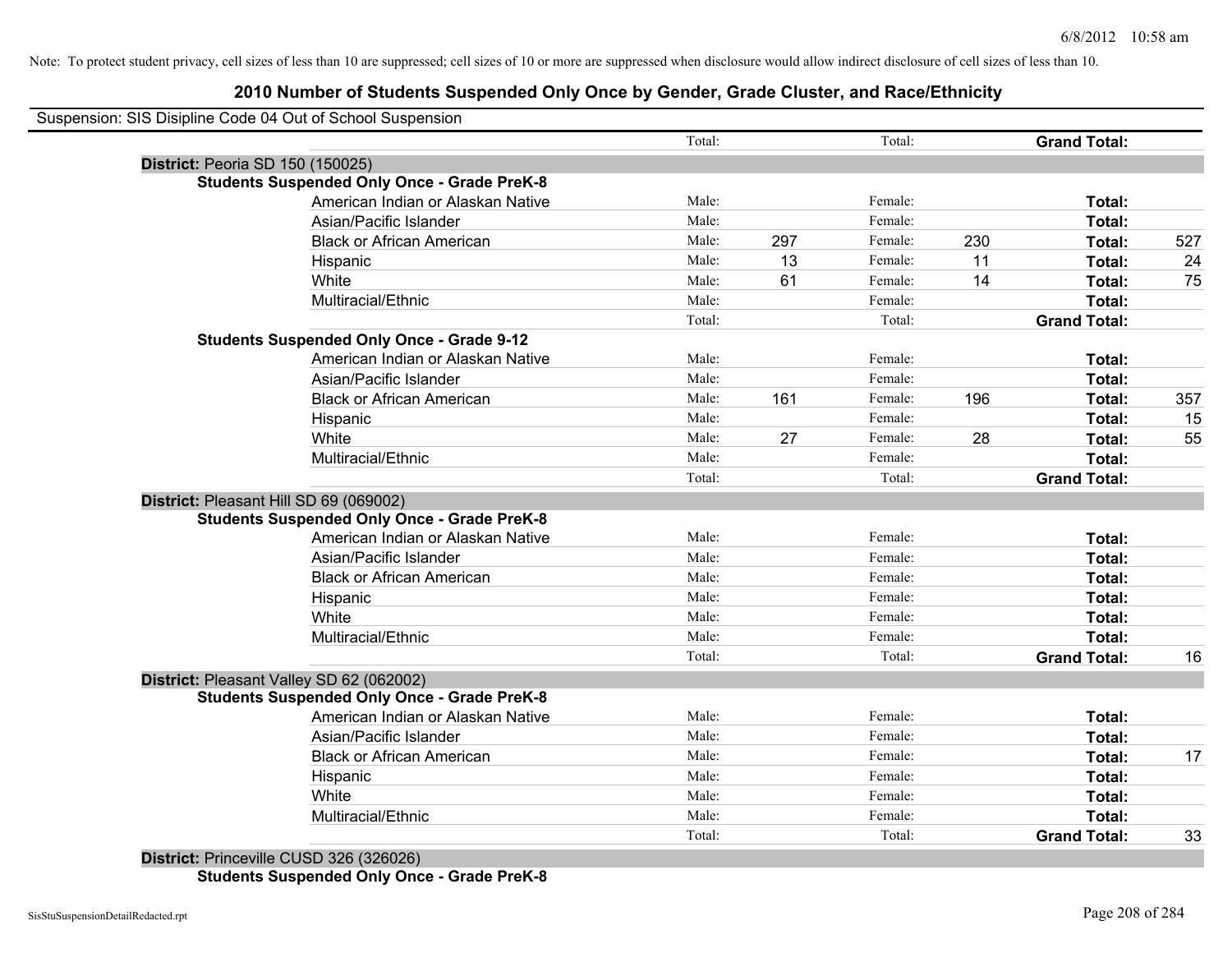| Suspension: SIS Disipline Code 04 Out of School Suspension |                                                                                         |        |         |                     |    |
|------------------------------------------------------------|-----------------------------------------------------------------------------------------|--------|---------|---------------------|----|
|                                                            | American Indian or Alaskan Native                                                       | Male:  | Female: | Total:              |    |
|                                                            | Asian/Pacific Islander                                                                  | Male:  | Female: | Total:              |    |
|                                                            | <b>Black or African American</b>                                                        | Male:  | Female: | Total:              |    |
|                                                            | Hispanic                                                                                | Male:  | Female: | <b>Total:</b>       |    |
|                                                            | White                                                                                   | Male:  | Female: | Total:              |    |
|                                                            | Multiracial/Ethnic                                                                      | Male:  | Female: | <b>Total:</b>       |    |
|                                                            |                                                                                         | Total: | Total:  | <b>Grand Total:</b> |    |
|                                                            | <b>Students Suspended Only Once - Grade 9-12</b>                                        |        |         |                     |    |
|                                                            | American Indian or Alaskan Native                                                       | Male:  | Female: | Total:              |    |
|                                                            | Asian/Pacific Islander                                                                  | Male:  | Female: | Total:              |    |
|                                                            | <b>Black or African American</b>                                                        | Male:  | Female: | Total:              |    |
|                                                            | Hispanic                                                                                | Male:  | Female: | Total:              |    |
|                                                            | White                                                                                   | Male:  | Female: | Total:              |    |
|                                                            | Multiracial/Ethnic                                                                      | Male:  | Female: | <b>Total:</b>       |    |
|                                                            |                                                                                         | Total: | Total:  | <b>Grand Total:</b> |    |
|                                                            |                                                                                         |        |         |                     |    |
| Region: Region 05 North Cook ISC 1 (05)                    |                                                                                         |        |         |                     |    |
| County: Cook (016)                                         |                                                                                         |        |         |                     |    |
|                                                            | District: Arlington Heights SD 25 (025002)                                              |        |         |                     |    |
|                                                            | <b>Students Suspended Only Once - Grade PreK-8</b><br>American Indian or Alaskan Native | Male:  | Female: | Total:              |    |
|                                                            |                                                                                         | Male:  | Female: |                     |    |
|                                                            | Asian/Pacific Islander                                                                  | Male:  | Female: | Total:              |    |
|                                                            | <b>Black or African American</b>                                                        | Male:  | Female: | Total:<br>Total:    |    |
|                                                            | Hispanic<br>White                                                                       | Male:  | Female: | <b>Total:</b>       |    |
|                                                            | Multiracial/Ethnic                                                                      | Male:  | Female: | Total:              |    |
|                                                            |                                                                                         | Total: | Total:  | <b>Grand Total:</b> |    |
|                                                            | District: Avoca SD 37 (037002)                                                          |        |         |                     |    |
|                                                            | <b>Students Suspended Only Once - Grade PreK-8</b>                                      |        |         |                     |    |
|                                                            | American Indian or Alaskan Native                                                       | Male:  | Female: | <b>Total:</b>       |    |
|                                                            | Asian/Pacific Islander                                                                  | Male:  | Female: | Total:              |    |
|                                                            | <b>Black or African American</b>                                                        | Male:  | Female: | Total:              |    |
|                                                            | Hispanic                                                                                | Male:  | Female: | Total:              |    |
|                                                            | White                                                                                   | Male:  | Female: | Total:              |    |
|                                                            | Multiracial/Ethnic                                                                      | Male:  | Female: | Total:              | 11 |

## **2010 Number of Students Suspended Only Once by Gender, Grade Cluster, and Race/Ethnicity**

**District:** CCSD 62 (062004) **Students Suspended Only Once - Grade PreK-8**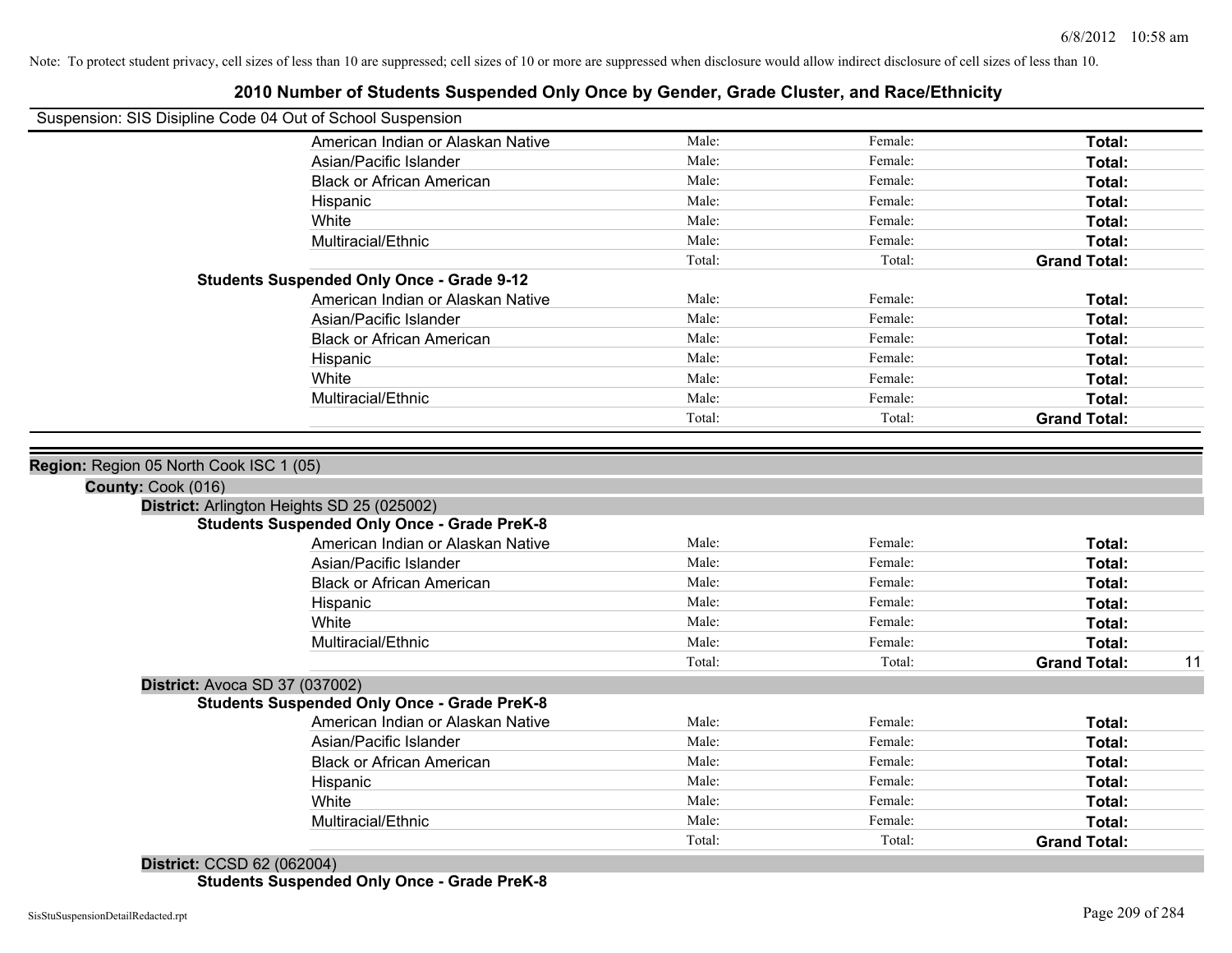| Suspension: SIS Disipline Code 04 Out of School Suspension |        |    |         |    |                     |     |
|------------------------------------------------------------|--------|----|---------|----|---------------------|-----|
| American Indian or Alaskan Native                          | Male:  |    | Female: |    | Total:              |     |
| Asian/Pacific Islander                                     | Male:  |    | Female: |    | Total:              |     |
| <b>Black or African American</b>                           | Male:  |    | Female: |    | Total:              |     |
| Hispanic                                                   | Male:  |    | Female: |    | Total:              | 15  |
| White                                                      | Male:  |    | Female: |    | Total:              | 18  |
| Multiracial/Ethnic                                         | Male:  |    | Female: |    | Total:              |     |
|                                                            | Total: |    | Total:  |    | <b>Grand Total:</b> |     |
| District: Comm Cons SD 59 (059004)                         |        |    |         |    |                     |     |
| <b>Students Suspended Only Once - Grade PreK-8</b>         |        |    |         |    |                     |     |
| American Indian or Alaskan Native                          | Male:  |    | Female: |    | Total:              |     |
| Asian/Pacific Islander                                     | Male:  |    | Female: |    | Total:              |     |
| <b>Black or African American</b>                           | Male:  |    | Female: |    | Total:              |     |
| Hispanic                                                   | Male:  |    | Female: |    | Total:              | 31  |
| White                                                      | Male:  |    | Female: |    | Total:              | 24  |
| Multiracial/Ethnic                                         | Male:  |    | Female: |    | Total:              |     |
|                                                            | Total: | 55 | Total:  | 17 | <b>Grand Total:</b> | 72  |
| District: East Maine SD 63 (063002)                        |        |    |         |    |                     |     |
| <b>Students Suspended Only Once - Grade PreK-8</b>         |        |    |         |    |                     |     |
| American Indian or Alaskan Native                          | Male:  |    | Female: |    | Total:              |     |
| Asian/Pacific Islander                                     | Male:  |    | Female: |    | Total:              |     |
| <b>Black or African American</b>                           | Male:  |    | Female: |    | Total:              |     |
| Hispanic                                                   | Male:  |    | Female: |    | Total:              | 12  |
| White                                                      | Male:  |    | Female: |    | Total:              | 15  |
| Multiracial/Ethnic                                         | Male:  |    | Female: |    | Total:              |     |
|                                                            | Total: |    | Total:  |    | <b>Grand Total:</b> | 39  |
| District: Evanston CCSD 65 (065004)                        |        |    |         |    |                     |     |
| <b>Students Suspended Only Once - Grade PreK-8</b>         |        |    |         |    |                     |     |
| American Indian or Alaskan Native                          | Male:  |    | Female: |    | Total:              |     |
| Asian/Pacific Islander                                     | Male:  |    | Female: |    | Total:              |     |
| <b>Black or African American</b>                           | Male:  | 73 | Female: | 47 | Total:              | 120 |
| Hispanic                                                   | Male:  |    | Female: |    | Total:              | 16  |
| White                                                      | Male:  |    | Female: |    | Total:              | 24  |
| Multiracial/Ethnic                                         | Male:  |    | Female: |    | Total:              | 13  |
|                                                            | Total: |    | Total:  |    | <b>Grand Total:</b> |     |
| District: Evanston Twp HSD 202 (202017)                    |        |    |         |    |                     |     |
| <b>Students Suspended Only Once - Grade 9-12</b>           |        |    |         |    |                     |     |
| American Indian or Alaskan Native                          | Male:  |    | Female: |    | Total:              |     |
| Asian/Pacific Islander                                     | Male:  |    | Female: |    | Total:              |     |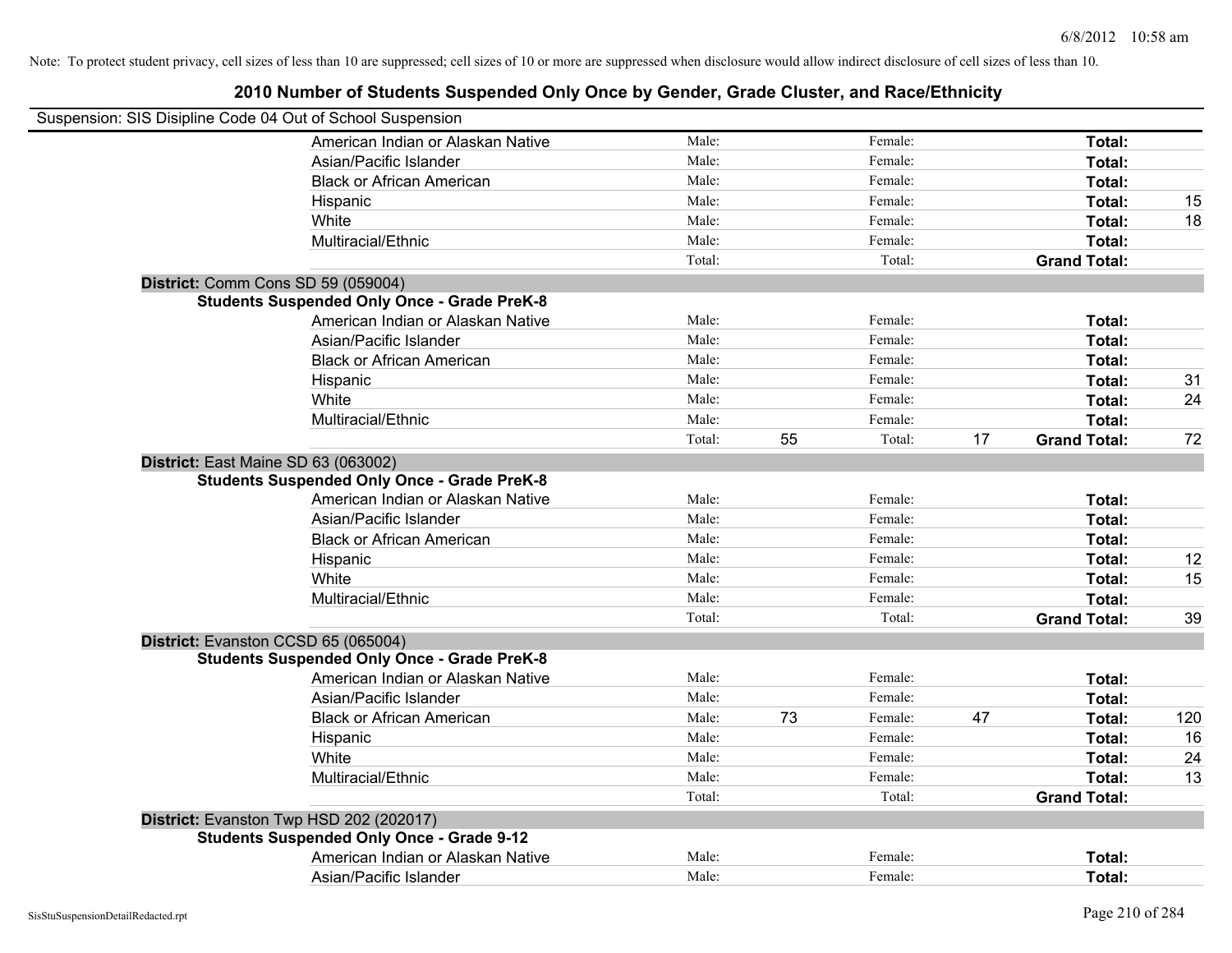| Suspension: SIS Disipline Code 04 Out of School Suspension |        |    |         |    |                     |    |
|------------------------------------------------------------|--------|----|---------|----|---------------------|----|
| <b>Black or African American</b>                           | Male:  | 50 | Female: | 48 | Total:              | 98 |
| Hispanic                                                   | Male:  |    | Female: |    | <b>Total:</b>       | 23 |
| White                                                      | Male:  |    | Female: |    | Total:              | 31 |
| Multiracial/Ethnic                                         | Male:  |    | Female: |    | Total:              |    |
|                                                            | Total: |    | Total:  |    | <b>Grand Total:</b> |    |
| District: Glenview CCSD 34 (034004)                        |        |    |         |    |                     |    |
| <b>Students Suspended Only Once - Grade PreK-8</b>         |        |    |         |    |                     |    |
| American Indian or Alaskan Native                          | Male:  |    | Female: |    | Total:              |    |
| Asian/Pacific Islander                                     | Male:  |    | Female: |    | Total:              |    |
| <b>Black or African American</b>                           | Male:  |    | Female: |    | Total:              |    |
| Hispanic                                                   | Male:  |    | Female: |    | Total:              |    |
| White                                                      | Male:  |    | Female: |    | Total:              |    |
| Multiracial/Ethnic                                         | Male:  |    | Female: |    | Total:              |    |
|                                                            | Total: |    | Total:  |    | <b>Grand Total:</b> | 17 |
| District: Golf ESD 67 (067002)                             |        |    |         |    |                     |    |
| <b>Students Suspended Only Once - Grade PreK-8</b>         |        |    |         |    |                     |    |
| American Indian or Alaskan Native                          | Male:  |    | Female: |    | Total:              |    |
| Asian/Pacific Islander                                     | Male:  |    | Female: |    | Total:              |    |
| <b>Black or African American</b>                           | Male:  |    | Female: |    | Total:              |    |
| Hispanic                                                   | Male:  |    | Female: |    | Total:              |    |
| White                                                      | Male:  |    | Female: |    | Total:              |    |
| Multiracial/Ethnic                                         | Male:  |    | Female: |    | Total:              |    |
|                                                            | Total: |    | Total:  |    | <b>Grand Total:</b> |    |
| District: Keystone Ed Management Services (030500)         |        |    |         |    |                     |    |
| <b>Students Suspended Only Once - Grade 9-12</b>           |        |    |         |    |                     |    |
| American Indian or Alaskan Native                          | Male:  |    | Female: |    | Total:              |    |
| Asian/Pacific Islander                                     | Male:  |    | Female: |    | Total:              |    |
| <b>Black or African American</b>                           | Male:  |    | Female: |    | Total:              |    |
| Hispanic                                                   | Male:  |    | Female: |    | Total:              |    |
| White                                                      | Male:  |    | Female: |    | Total:              |    |
| Multiracial/Ethnic                                         | Male:  |    | Female: |    | Total:              |    |
|                                                            | Total: |    | Total:  |    | <b>Grand Total:</b> |    |
| District: Learning House (012800)                          |        |    |         |    |                     |    |
| <b>Students Suspended Only Once - Grade 9-12</b>           |        |    |         |    |                     |    |
| American Indian or Alaskan Native                          | Male:  |    | Female: |    | Total:              |    |
| Asian/Pacific Islander                                     | Male:  |    | Female: |    | Total:              |    |
| <b>Black or African American</b>                           | Male:  |    | Female: |    | Total:              |    |
| Hispanic                                                   | Male:  |    | Female: |    | Total:              |    |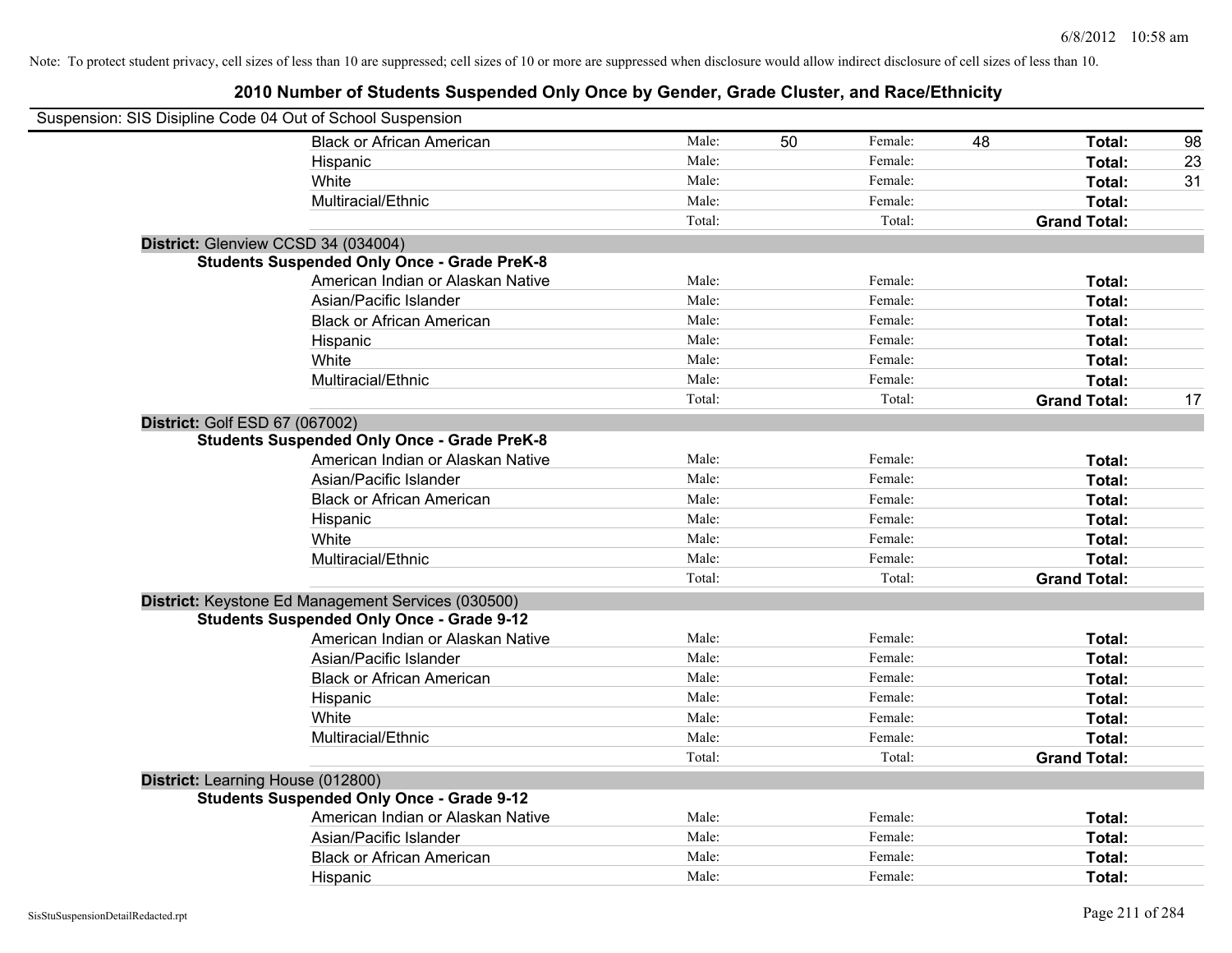| Suspension: SIS Disipline Code 04 Out of School Suspension |                                                    |        |    |         |    |                     |    |
|------------------------------------------------------------|----------------------------------------------------|--------|----|---------|----|---------------------|----|
|                                                            | <b>White</b>                                       | Male:  |    | Female: |    | Total:              |    |
|                                                            | Multiracial/Ethnic                                 | Male:  |    | Female: |    | Total:              |    |
|                                                            |                                                    | Total: |    | Total:  |    | <b>Grand Total:</b> |    |
| District: Lincolnwood SD 74 (074002)                       |                                                    |        |    |         |    |                     |    |
|                                                            | <b>Students Suspended Only Once - Grade PreK-8</b> |        |    |         |    |                     |    |
|                                                            | American Indian or Alaskan Native                  | Male:  |    | Female: |    | Total:              |    |
|                                                            | Asian/Pacific Islander                             | Male:  |    | Female: |    | Total:              |    |
|                                                            | <b>Black or African American</b>                   | Male:  |    | Female: |    | Total:              |    |
|                                                            | Hispanic                                           | Male:  |    | Female: |    | Total:              |    |
|                                                            | White                                              | Male:  |    | Female: |    | Total:              |    |
|                                                            | Multiracial/Ethnic                                 | Male:  |    | Female: |    | Total:              |    |
|                                                            |                                                    | Total: |    | Total:  |    | <b>Grand Total:</b> | 13 |
|                                                            | District: Maine Township HSD 207 (207017)          |        |    |         |    |                     |    |
|                                                            | <b>Students Suspended Only Once - Grade 9-12</b>   |        |    |         |    |                     |    |
|                                                            | American Indian or Alaskan Native                  | Male:  |    | Female: |    | Total:              |    |
|                                                            | Asian/Pacific Islander                             | Male:  |    | Female: |    | Total:              | 17 |
|                                                            | <b>Black or African American</b>                   | Male:  |    | Female: |    | Total:              | 21 |
|                                                            | Hispanic                                           | Male:  | 25 | Female: | 20 | Total:              | 45 |
|                                                            | White                                              | Male:  | 49 | Female: | 16 | Total:              | 65 |
|                                                            | Multiracial/Ethnic                                 | Male:  |    | Female: |    | Total:              |    |
|                                                            |                                                    | Total: |    | Total:  |    | <b>Grand Total:</b> |    |
| District: Morton Grove SD 70 (070002)                      |                                                    |        |    |         |    |                     |    |
|                                                            | <b>Students Suspended Only Once - Grade PreK-8</b> |        |    |         |    |                     |    |
|                                                            | American Indian or Alaskan Native                  | Male:  |    | Female: |    | Total:              |    |
|                                                            | Asian/Pacific Islander                             | Male:  |    | Female: |    | Total:              |    |
|                                                            | <b>Black or African American</b>                   | Male:  |    | Female: |    | Total:              |    |
|                                                            | Hispanic                                           | Male:  |    | Female: |    | Total:              |    |
|                                                            | White                                              | Male:  |    | Female: |    | Total:              |    |
|                                                            | Multiracial/Ethnic                                 | Male:  |    | Female: |    | Total:              |    |
|                                                            |                                                    | Total: |    | Total:  |    | <b>Grand Total:</b> |    |
| District: Mount Prospect SD 57 (057002)                    |                                                    |        |    |         |    |                     |    |
|                                                            | <b>Students Suspended Only Once - Grade PreK-8</b> |        |    |         |    |                     |    |
|                                                            | American Indian or Alaskan Native                  | Male:  |    | Female: |    | Total:              |    |
|                                                            | Asian/Pacific Islander                             | Male:  |    | Female: |    | Total:              |    |
|                                                            | <b>Black or African American</b>                   | Male:  |    | Female: |    | Total:              |    |
|                                                            | Hispanic                                           | Male:  |    | Female: |    | Total:              |    |
|                                                            | White                                              | Male:  |    | Female: |    | Total:              |    |
|                                                            | Multiracial/Ethnic                                 | Male:  |    | Female: |    | Total:              |    |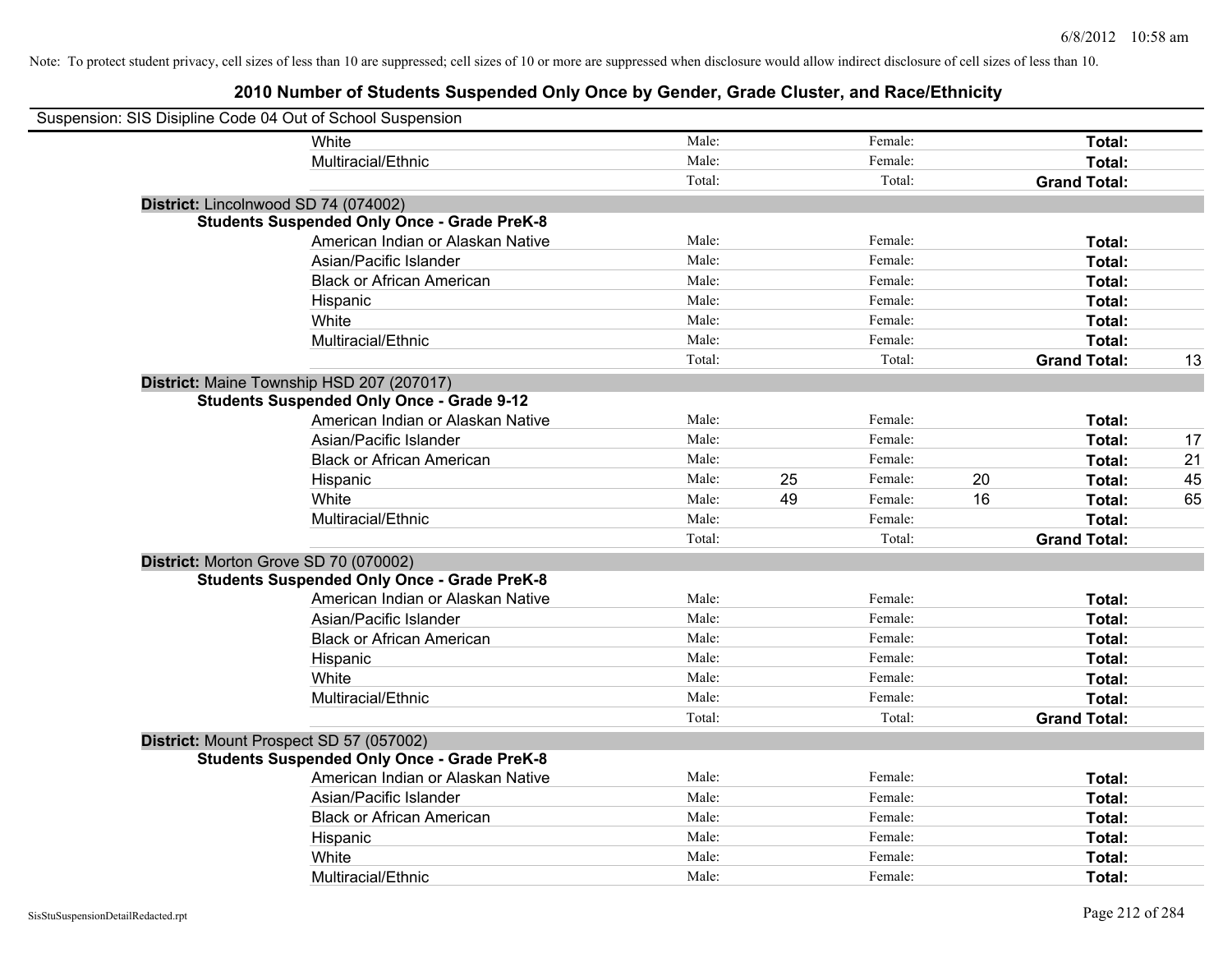## **2010 Number of Students Suspended Only Once by Gender, Grade Cluster, and Race/Ethnicity**

|                                        | Suspension: SIS Disipline Code 04 Out of School Suspension |        |    |         |    |                     |    |
|----------------------------------------|------------------------------------------------------------|--------|----|---------|----|---------------------|----|
|                                        |                                                            | Total: |    | Total:  |    | <b>Grand Total:</b> |    |
|                                        | District: New Trier Twp HSD 203 (203017)                   |        |    |         |    |                     |    |
|                                        | <b>Students Suspended Only Once - Grade 9-12</b>           |        |    |         |    |                     |    |
|                                        | American Indian or Alaskan Native                          | Male:  |    | Female: |    | Total:              |    |
|                                        | Asian/Pacific Islander                                     | Male:  |    | Female: |    | Total:              |    |
|                                        | <b>Black or African American</b>                           | Male:  |    | Female: |    | Total:              |    |
|                                        | Hispanic                                                   | Male:  |    | Female: |    | Total:              |    |
|                                        | White                                                      | Male:  | 41 | Female: | 16 | Total:              | 57 |
|                                        | Multiracial/Ethnic                                         | Male:  |    | Female: |    | Total:              |    |
|                                        |                                                            | Total: |    | Total:  |    | <b>Grand Total:</b> |    |
| <b>District: Niles ESD 71 (071002)</b> |                                                            |        |    |         |    |                     |    |
|                                        | <b>Students Suspended Only Once - Grade PreK-8</b>         |        |    |         |    |                     |    |
|                                        | American Indian or Alaskan Native                          | Male:  |    | Female: |    | Total:              |    |
|                                        | Asian/Pacific Islander                                     | Male:  |    | Female: |    | Total:              |    |
|                                        | <b>Black or African American</b>                           | Male:  |    | Female: |    | Total:              |    |
|                                        | Hispanic                                                   | Male:  |    | Female: |    | Total:              |    |
|                                        | White                                                      | Male:  |    | Female: |    | Total:              |    |
|                                        | Multiracial/Ethnic                                         | Male:  |    | Female: |    | Total:              |    |
|                                        |                                                            | Total: |    | Total:  |    | <b>Grand Total:</b> | 11 |
|                                        | District: Niles Twp CHSD 219 (219017)                      |        |    |         |    |                     |    |
|                                        | <b>Students Suspended Only Once - Grade 9-12</b>           |        |    |         |    |                     |    |
|                                        | American Indian or Alaskan Native                          | Male:  |    | Female: |    | Total:              |    |
|                                        | Asian/Pacific Islander                                     | Male:  |    | Female: |    | Total:              | 28 |
|                                        | <b>Black or African American</b>                           | Male:  | 24 | Female: | 11 | Total:              | 35 |
|                                        | Hispanic                                                   | Male:  |    | Female: |    | Total:              | 32 |
|                                        | White                                                      | Male:  | 45 | Female: | 17 | Total:              | 62 |
|                                        | Multiracial/Ethnic                                         | Male:  |    | Female: |    | Total:              | 12 |
|                                        |                                                            | Total: |    | Total:  |    | <b>Grand Total:</b> |    |
|                                        | District: Northfield Twp HSD 225 (225017)                  |        |    |         |    |                     |    |
|                                        | <b>Students Suspended Only Once - Grade 9-12</b>           |        |    |         |    |                     |    |
|                                        | American Indian or Alaskan Native                          | Male:  |    | Female: |    | Total:              |    |
|                                        | Asian/Pacific Islander                                     | Male:  |    | Female: |    | Total:              |    |
|                                        | <b>Black or African American</b>                           | Male:  |    | Female: |    | Total:              |    |
|                                        | Hispanic                                                   | Male:  |    | Female: |    | Total:              | 10 |
|                                        | White                                                      | Male:  | 26 | Female: | 10 | Total:              | 36 |
|                                        | Multiracial/Ethnic                                         | Male:  |    | Female: |    | <b>Total:</b>       |    |
|                                        |                                                            | Total: |    | Total:  |    | <b>Grand Total:</b> | 56 |
|                                        |                                                            |        |    |         |    |                     |    |

#### **District:** Palatine CCSD 15 (015004)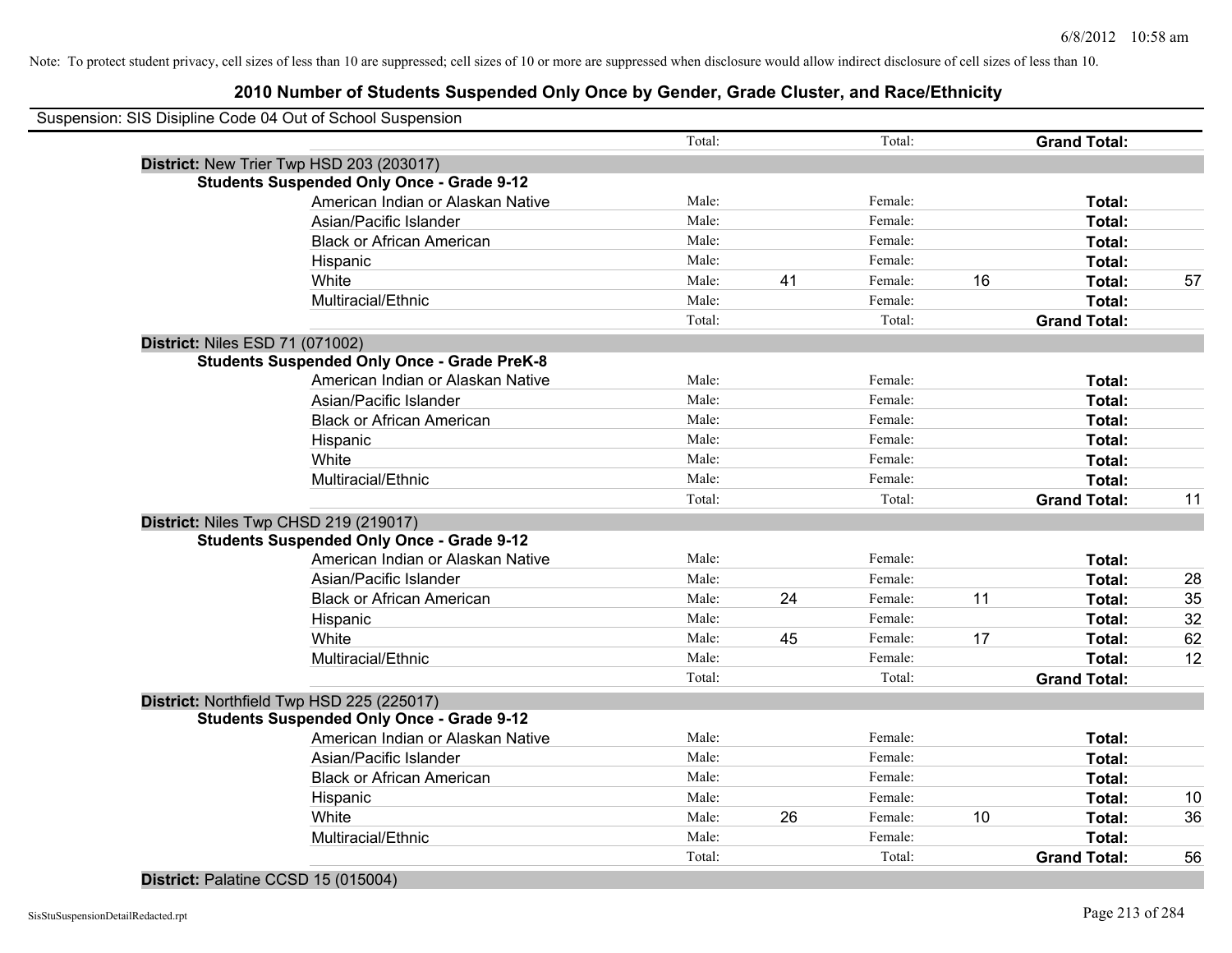| Suspension: SIS Disipline Code 04 Out of School Suspension |                                                    |        |         |                     |    |
|------------------------------------------------------------|----------------------------------------------------|--------|---------|---------------------|----|
|                                                            | <b>Students Suspended Only Once - Grade PreK-8</b> |        |         |                     |    |
|                                                            | American Indian or Alaskan Native                  | Male:  | Female: | Total:              |    |
|                                                            | Asian/Pacific Islander                             | Male:  | Female: | Total:              |    |
|                                                            | <b>Black or African American</b>                   | Male:  | Female: | Total:              |    |
|                                                            | Hispanic                                           | Male:  | Female: | Total:              | 13 |
|                                                            | White                                              | Male:  | Female: | Total:              | 18 |
|                                                            | Multiracial/Ethnic                                 | Male:  | Female: | Total:              |    |
|                                                            |                                                    | Total: | Total:  | <b>Grand Total:</b> | 42 |
|                                                            | District: Park Ridge CCSD 64 (064004)              |        |         |                     |    |
|                                                            | <b>Students Suspended Only Once - Grade PreK-8</b> |        |         |                     |    |
|                                                            | American Indian or Alaskan Native                  | Male:  | Female: | Total:              |    |
|                                                            | Asian/Pacific Islander                             | Male:  | Female: | Total:              |    |
|                                                            | <b>Black or African American</b>                   | Male:  | Female: | Total:              |    |
|                                                            | Hispanic                                           | Male:  | Female: | Total:              |    |
|                                                            | White                                              | Male:  | Female: | Total:              | 11 |
|                                                            | Multiracial/Ethnic                                 | Male:  | Female: | Total:              |    |
|                                                            |                                                    | Total: | Total:  | <b>Grand Total:</b> |    |
|                                                            | District: Prospect Heights SD 23 (023002)          |        |         |                     |    |
|                                                            | <b>Students Suspended Only Once - Grade PreK-8</b> |        |         |                     |    |
|                                                            | American Indian or Alaskan Native                  | Male:  | Female: | Total:              |    |
|                                                            | Asian/Pacific Islander                             | Male:  | Female: | Total:              |    |
|                                                            | <b>Black or African American</b>                   | Male:  | Female: | Total:              |    |
|                                                            | Hispanic                                           | Male:  | Female: | Total:              |    |
|                                                            | White                                              | Male:  | Female: | Total:              |    |
|                                                            | Multiracial/Ethnic                                 | Male:  | Female: | Total:              |    |
|                                                            |                                                    | Total: | Total:  | <b>Grand Total:</b> |    |
|                                                            | District: River Trails SD 26 (026002)              |        |         |                     |    |
|                                                            | <b>Students Suspended Only Once - Grade PreK-8</b> |        |         |                     |    |
|                                                            | American Indian or Alaskan Native                  | Male:  | Female: | Total:              |    |
|                                                            | Asian/Pacific Islander                             | Male:  | Female: | Total:              |    |
|                                                            | <b>Black or African American</b>                   | Male:  | Female: | Total:              |    |
|                                                            | Hispanic                                           | Male:  | Female: | Total:              |    |
|                                                            | White                                              | Male:  | Female: | Total:              |    |
|                                                            | Multiracial/Ethnic                                 | Male:  | Female: | Total:              |    |
|                                                            |                                                    | Total: | Total:  | <b>Grand Total:</b> | 16 |
|                                                            | District: Schaumburg CCSD 54 (054004)              |        |         |                     |    |
|                                                            | <b>Students Suspended Only Once - Grade PreK-8</b> |        |         |                     |    |
|                                                            | American Indian or Alaskan Native                  | Male:  | Female: | Total:              |    |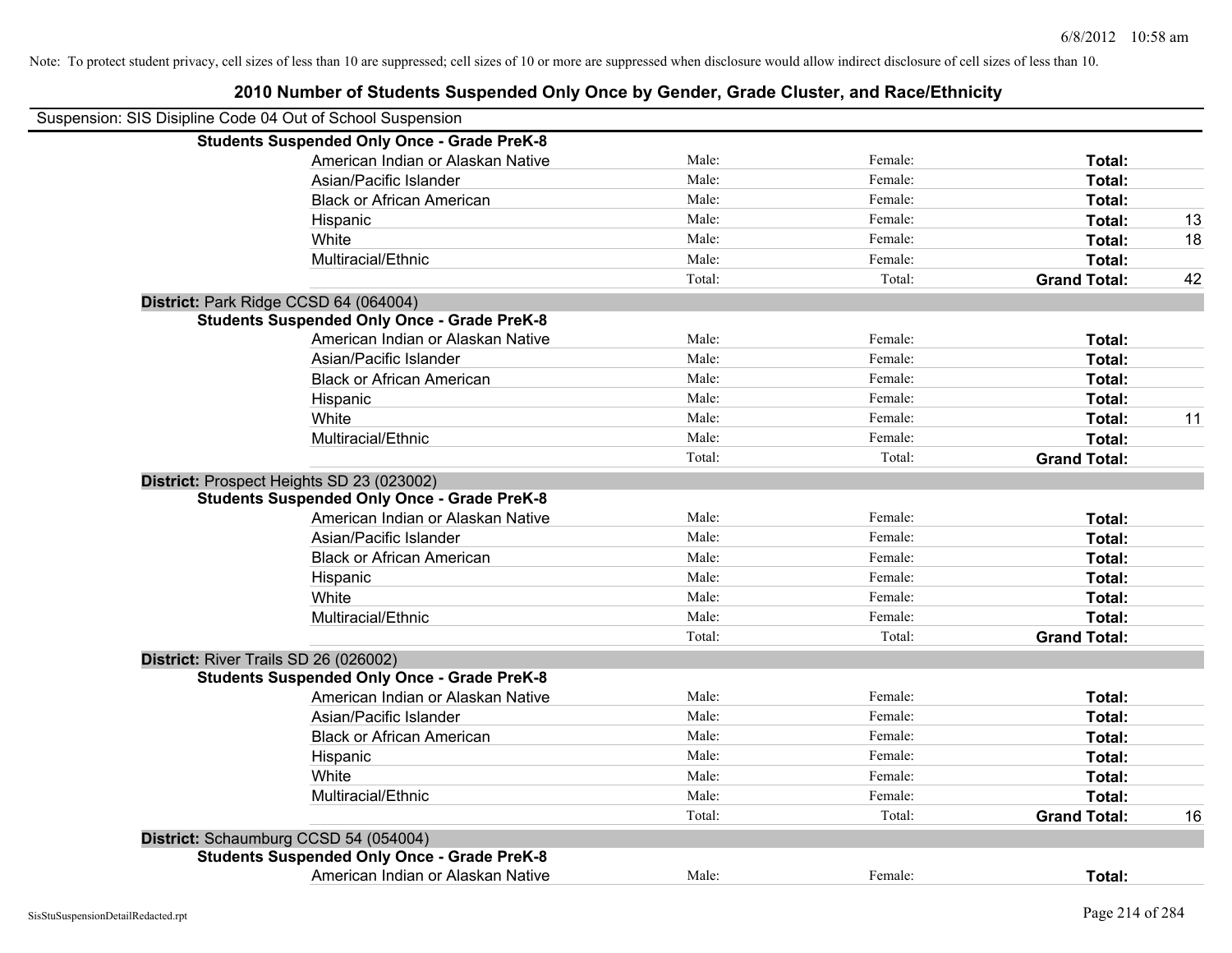| Suspension: SIS Disipline Code 04 Out of School Suspension |                                                    |        |              |                           |    |
|------------------------------------------------------------|----------------------------------------------------|--------|--------------|---------------------------|----|
|                                                            | Asian/Pacific Islander                             | Male:  | Female:      | Total:                    |    |
|                                                            | <b>Black or African American</b>                   | Male:  | Female:      | Total:                    | 18 |
|                                                            | Hispanic                                           | Male:  | Female:      | Total:                    | 25 |
|                                                            | White                                              | Male:  | Female:      | Total:                    | 31 |
|                                                            | Multiracial/Ethnic                                 | Male:  | Female:      | Total:                    |    |
|                                                            |                                                    | Total: | 69<br>Total: | 16<br><b>Grand Total:</b> | 85 |
| District: Skokie SD 68 (068002)                            |                                                    |        |              |                           |    |
|                                                            | <b>Students Suspended Only Once - Grade PreK-8</b> |        |              |                           |    |
|                                                            | American Indian or Alaskan Native                  | Male:  | Female:      | Total:                    |    |
|                                                            | Asian/Pacific Islander                             | Male:  | Female:      | Total:                    |    |
|                                                            | <b>Black or African American</b>                   | Male:  | Female:      | Total:                    |    |
|                                                            | Hispanic                                           | Male:  | Female:      | Total:                    |    |
|                                                            | White                                              | Male:  | Female:      | Total:                    |    |
|                                                            | Multiracial/Ethnic                                 | Male:  | Female:      | Total:                    |    |
|                                                            |                                                    | Total: | Total:       | <b>Grand Total:</b>       | 12 |
| District: Skokie SD 69 (069002)                            |                                                    |        |              |                           |    |
|                                                            | <b>Students Suspended Only Once - Grade PreK-8</b> |        |              |                           |    |
|                                                            | American Indian or Alaskan Native                  | Male:  | Female:      | Total:                    |    |
|                                                            | Asian/Pacific Islander                             | Male:  | Female:      | Total:                    |    |
|                                                            | <b>Black or African American</b>                   | Male:  | Female:      | Total:                    | 17 |
|                                                            | Hispanic                                           | Male:  | Female:      | Total:                    |    |
|                                                            | White                                              | Male:  | Female:      | Total:                    |    |
|                                                            | Multiracial/Ethnic                                 | Male:  | Female:      | Total:                    |    |
|                                                            |                                                    | Total: | Total:       | <b>Grand Total:</b>       |    |
| District: Skokie SD 73-5 (073502)                          |                                                    |        |              |                           |    |
|                                                            | <b>Students Suspended Only Once - Grade PreK-8</b> |        |              |                           |    |
|                                                            | American Indian or Alaskan Native                  | Male:  | Female:      | Total:                    |    |
|                                                            | Asian/Pacific Islander                             | Male:  | Female:      | Total:                    |    |
|                                                            | <b>Black or African American</b>                   | Male:  | Female:      | Total:                    |    |
|                                                            | Hispanic                                           | Male:  | Female:      | Total:                    |    |
|                                                            | White                                              | Male:  | Female:      | Total:                    |    |
|                                                            | Multiracial/Ethnic                                 | Male:  | Female:      | Total:                    |    |
|                                                            |                                                    | Total: | Total:       | <b>Grand Total:</b>       | 17 |
| District: South Campus (019700)                            |                                                    |        |              |                           |    |
|                                                            | <b>Students Suspended Only Once - Grade PreK-8</b> |        |              |                           |    |
|                                                            | American Indian or Alaskan Native                  | Male:  | Female:      | Total:                    |    |
|                                                            | Asian/Pacific Islander                             | Male:  | Female:      | Total:                    |    |
|                                                            | <b>Black or African American</b>                   | Male:  | Female:      | Total:                    |    |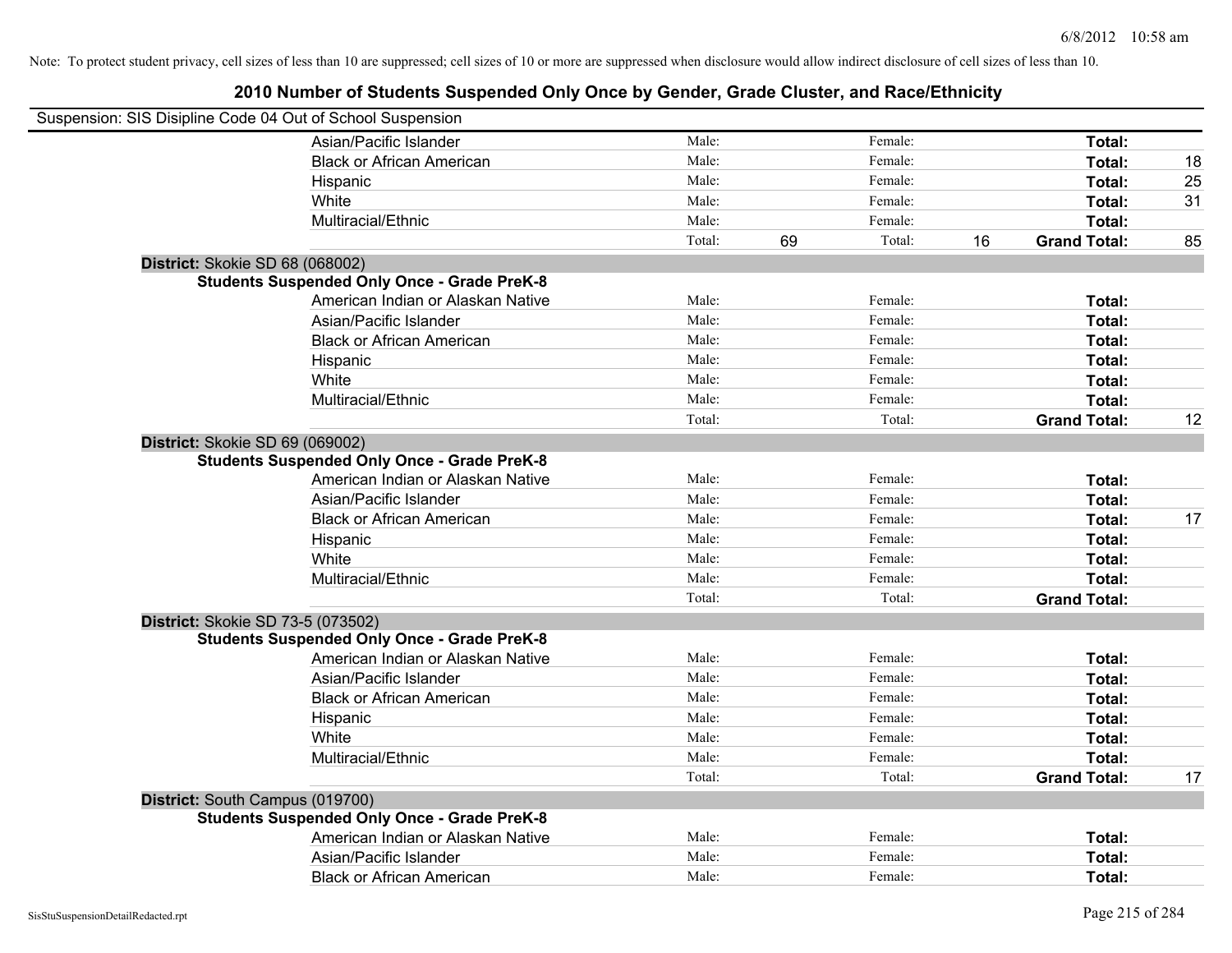| Suspension: SIS Disipline Code 04 Out of School Suspension |        |     |         |    |                     |     |
|------------------------------------------------------------|--------|-----|---------|----|---------------------|-----|
| Hispanic                                                   | Male:  |     | Female: |    | Total:              |     |
| White                                                      | Male:  |     | Female: |    | Total:              |     |
| Multiracial/Ethnic                                         | Male:  |     | Female: |    | Total:              |     |
|                                                            | Total: |     | Total:  |    | <b>Grand Total:</b> |     |
| <b>Students Suspended Only Once - Grade 9-12</b>           |        |     |         |    |                     |     |
| American Indian or Alaskan Native                          | Male:  |     | Female: |    | Total:              |     |
| Asian/Pacific Islander                                     | Male:  |     | Female: |    | Total:              |     |
| <b>Black or African American</b>                           | Male:  |     | Female: |    | Total:              |     |
| Hispanic                                                   | Male:  |     | Female: |    | Total:              |     |
| White                                                      | Male:  |     | Female: |    | Total:              |     |
| Multiracial/Ethnic                                         | Male:  |     | Female: |    | Total:              |     |
|                                                            | Total: |     | Total:  |    | <b>Grand Total:</b> |     |
| District: Township HSD 211 (211017)                        |        |     |         |    |                     |     |
| <b>Students Suspended Only Once - Grade 9-12</b>           |        |     |         |    |                     |     |
| American Indian or Alaskan Native                          | Male:  |     | Female: |    | Total:              |     |
| Asian/Pacific Islander                                     | Male:  |     | Female: |    | Total:              | 23  |
| <b>Black or African American</b>                           | Male:  | 52  | Female: | 38 | Total:              | 90  |
| Hispanic                                                   | Male:  | 111 | Female: | 56 | Total:              | 167 |
| White                                                      | Male:  | 145 | Female: | 53 | Total:              | 198 |
| Multiracial/Ethnic                                         | Male:  |     | Female: |    | Total:              | 20  |
|                                                            | Total: |     | Total:  |    | <b>Grand Total:</b> |     |
| District: Township HSD 214 (214017)                        |        |     |         |    |                     |     |
| <b>Students Suspended Only Once - Grade 9-12</b>           |        |     |         |    |                     |     |
| American Indian or Alaskan Native                          | Male:  |     | Female: |    | Total:              |     |
| Asian/Pacific Islander                                     | Male:  |     | Female: |    | Total:              | 13  |
| <b>Black or African American</b>                           | Male:  | 11  | Female: | 12 | Total:              | 23  |
| Hispanic                                                   | Male:  | 114 | Female: | 73 | Total:              | 187 |
| White                                                      | Male:  | 146 | Female: | 64 | Total:              | 210 |
| Multiracial/Ethnic                                         | Male:  |     | Female: |    | Total:              | 10  |
|                                                            | Total: |     | Total:  |    | <b>Grand Total:</b> |     |
| District: West Northfield SD 31 (031002)                   |        |     |         |    |                     |     |
| <b>Students Suspended Only Once - Grade PreK-8</b>         |        |     |         |    |                     |     |
| American Indian or Alaskan Native                          | Male:  |     | Female: |    | Total:              |     |
| Asian/Pacific Islander                                     | Male:  |     | Female: |    | Total:              |     |
| <b>Black or African American</b>                           | Male:  |     | Female: |    | Total:              |     |
| Hispanic                                                   | Male:  |     | Female: |    | Total:              |     |
| White                                                      | Male:  |     | Female: |    | Total:              |     |
| Multiracial/Ethnic                                         | Male:  |     | Female: |    | Total:              |     |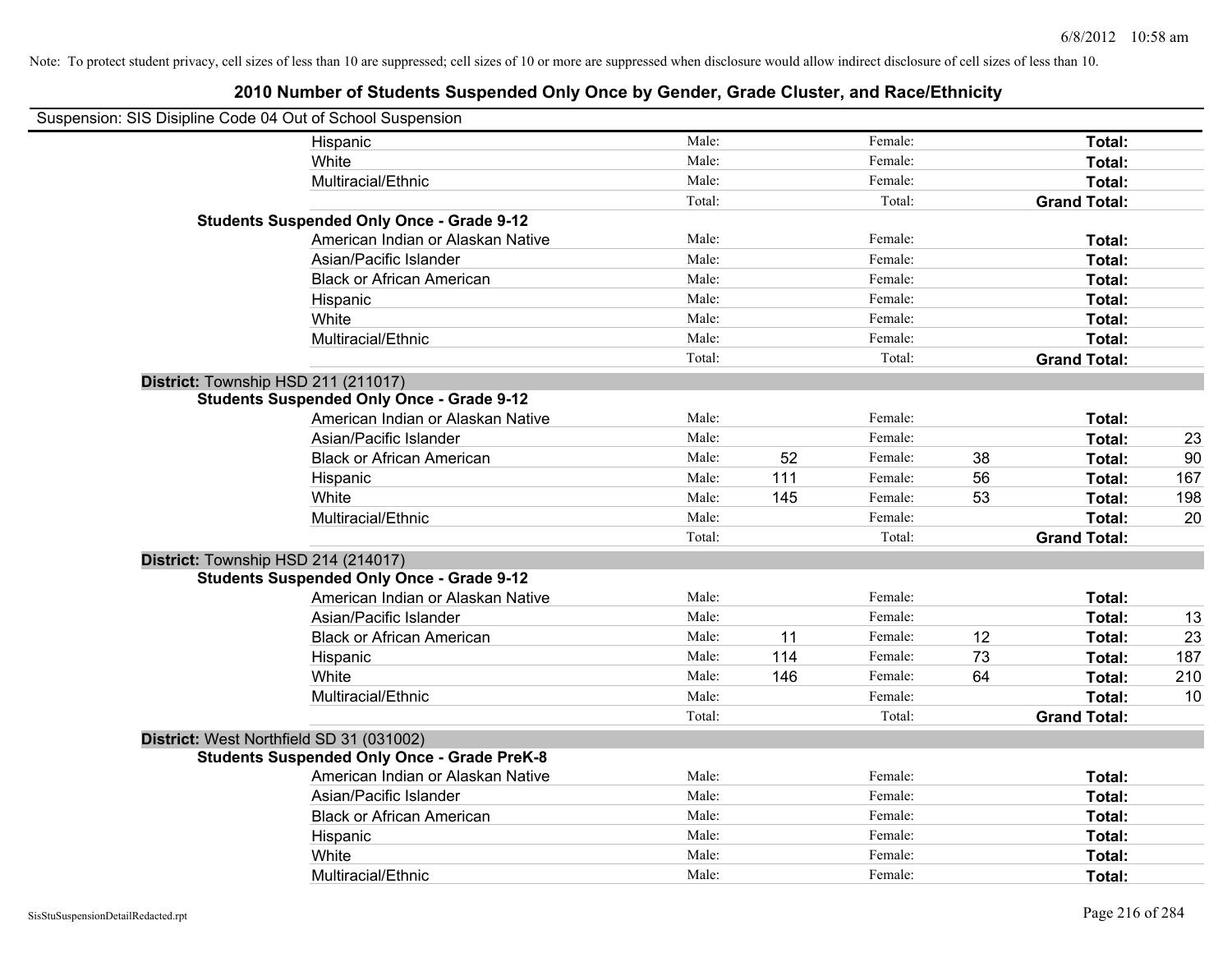| Suspension: SIS Disipline Code 04 Out of School Suspension |        |         |                     |    |
|------------------------------------------------------------|--------|---------|---------------------|----|
|                                                            | Total: | Total:  | <b>Grand Total:</b> |    |
| District: Wheeling CCSD 21 (021004)                        |        |         |                     |    |
| <b>Students Suspended Only Once - Grade PreK-8</b>         |        |         |                     |    |
| American Indian or Alaskan Native                          | Male:  | Female: | Total:              |    |
| Asian/Pacific Islander                                     | Male:  | Female: | Total:              |    |
| <b>Black or African American</b>                           | Male:  | Female: | Total:              |    |
| Hispanic                                                   | Male:  | Female: | Total:              | 15 |
| White                                                      | Male:  | Female: | Total:              |    |
| Multiracial/Ethnic                                         | Male:  | Female: | Total:              |    |
|                                                            | Total: | Total:  | <b>Grand Total:</b> | 27 |
| District: Wilmette SD 39 (039002)                          |        |         |                     |    |
| <b>Students Suspended Only Once - Grade PreK-8</b>         |        |         |                     |    |
| American Indian or Alaskan Native                          | Male:  | Female: | Total:              |    |
| Asian/Pacific Islander                                     | Male:  | Female: | Total:              |    |
| <b>Black or African American</b>                           | Male:  | Female: | Total:              |    |
| Hispanic                                                   | Male:  | Female: | Total:              |    |
| White                                                      | Male:  | Female: | Total:              |    |
| Multiracial/Ethnic                                         | Male:  | Female: | Total:              |    |
|                                                            | Total: | Total:  | <b>Grand Total:</b> |    |
| District: Winnetka SD 36 (036002)                          |        |         |                     |    |
| <b>Students Suspended Only Once - Grade PreK-8</b>         |        |         |                     |    |
| American Indian or Alaskan Native                          | Male:  | Female: | Total:              |    |
| Asian/Pacific Islander                                     | Male:  | Female: | Total:              |    |
| <b>Black or African American</b>                           | Male:  | Female: | Total:              |    |
| Hispanic                                                   | Male:  | Female: | Total:              |    |
| White                                                      | Male:  | Female: | Total:              |    |
| Multiracial/Ethnic                                         | Male:  | Female: | Total:              |    |
|                                                            | Total: | Total:  | <b>Grand Total:</b> |    |
| County: Non-Public School (000)                            |        |         |                     |    |
| District: Region 05 North Cook ISC 1 (000000)              |        |         |                     |    |
| <b>Students Suspended Only Once - Grade 9-12</b>           |        |         |                     |    |
| American Indian or Alaskan Native                          | Male:  | Female: | Total:              |    |
| Asian/Pacific Islander                                     | Male:  | Female: | Total:              |    |
| <b>Black or African American</b>                           | Male:  | Female: | Total:              |    |
| Hispanic                                                   | Male:  | Female: | Total:              |    |
| White                                                      | Male:  | Female: | Total:              |    |
| Multiracial/Ethnic                                         | Male:  | Female: | Total:              |    |
|                                                            | Total: | Total:  | <b>Grand Total:</b> |    |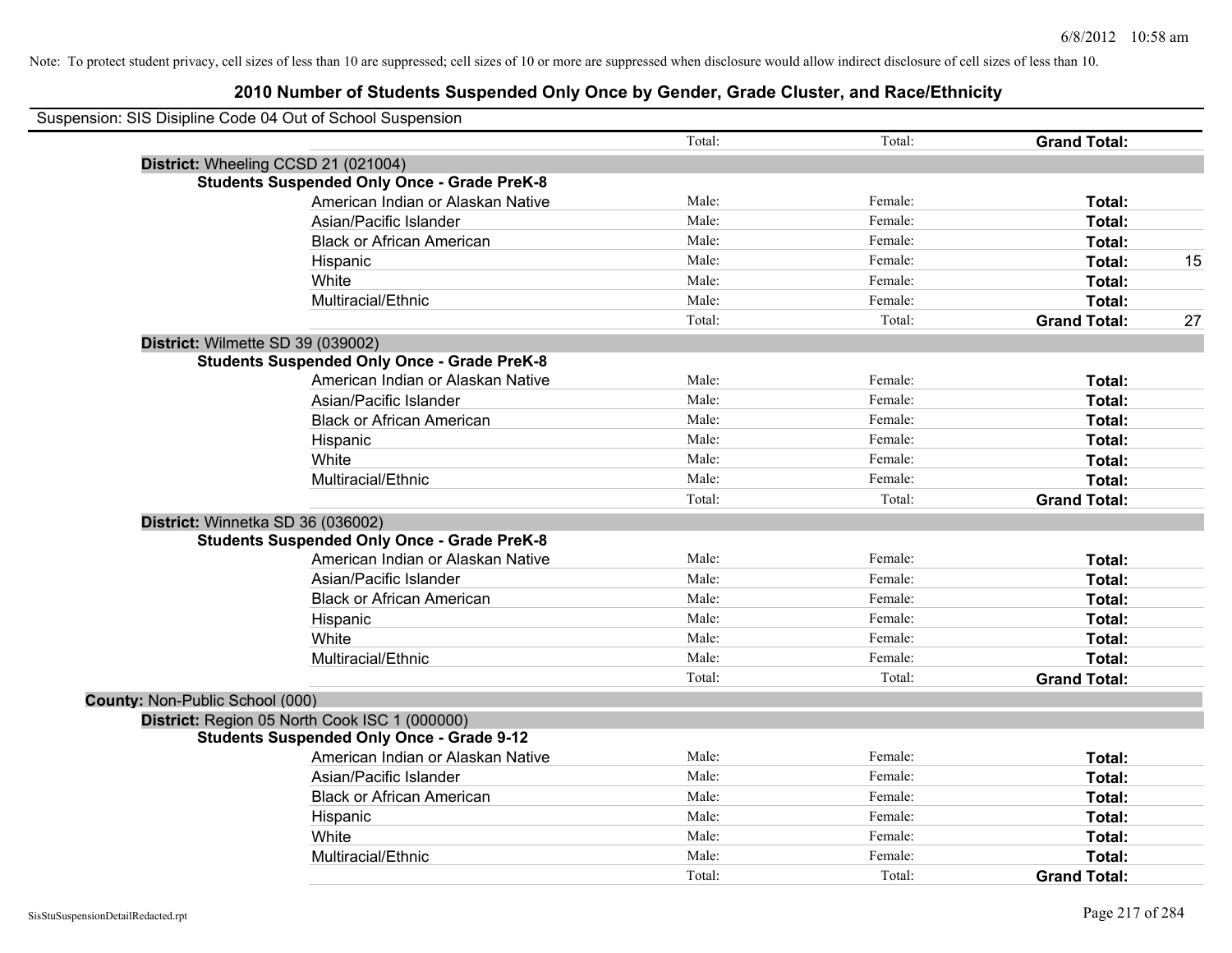## **2010 Number of Students Suspended Only Once by Gender, Grade Cluster, and Race/Ethnicity**

Suspension: SIS Disipline Code 04 Out of School Suspension

| Region: Region 06 West Cook ISC 2 (06) |                                                    |        |    |         |    |                     |     |
|----------------------------------------|----------------------------------------------------|--------|----|---------|----|---------------------|-----|
| County: Cook (016)                     |                                                    |        |    |         |    |                     |     |
|                                        | District: Bellwood SD 88 (088002)                  |        |    |         |    |                     |     |
|                                        | <b>Students Suspended Only Once - Grade PreK-8</b> |        |    |         |    |                     |     |
|                                        | American Indian or Alaskan Native                  | Male:  |    | Female: |    | Total:              |     |
|                                        | Asian/Pacific Islander                             | Male:  |    | Female: |    | Total:              |     |
|                                        | <b>Black or African American</b>                   | Male:  | 82 | Female: | 49 | Total:              | 131 |
|                                        | Hispanic                                           | Male:  |    | Female: |    | Total:              | 43  |
|                                        | White                                              | Male:  |    | Female: |    | Total:              |     |
|                                        | Multiracial/Ethnic                                 | Male:  |    | Female: |    | Total:              |     |
|                                        |                                                    | Total: |    | Total:  |    | <b>Grand Total:</b> |     |
|                                        | District: Berkeley SD 87 (087002)                  |        |    |         |    |                     |     |
|                                        | <b>Students Suspended Only Once - Grade PreK-8</b> |        |    |         |    |                     |     |
|                                        | American Indian or Alaskan Native                  | Male:  |    | Female: |    | Total:              |     |
|                                        | Asian/Pacific Islander                             | Male:  |    | Female: |    | Total:              |     |
|                                        | <b>Black or African American</b>                   | Male:  | 43 | Female: | 24 | Total:              | 67  |
|                                        | Hispanic                                           | Male:  | 30 | Female: | 13 | Total:              | 43  |
|                                        | White                                              | Male:  |    | Female: |    | Total:              |     |
|                                        | Multiracial/Ethnic                                 | Male:  |    | Female: |    | Total:              |     |
|                                        |                                                    | Total: |    | Total:  |    | <b>Grand Total:</b> | 122 |
|                                        | District: Berwyn North SD 98 (098002)              |        |    |         |    |                     |     |
|                                        | <b>Students Suspended Only Once - Grade PreK-8</b> |        |    |         |    |                     |     |
|                                        | American Indian or Alaskan Native                  | Male:  |    | Female: |    | Total:              |     |
|                                        | Asian/Pacific Islander                             | Male:  |    | Female: |    | Total:              |     |
|                                        | <b>Black or African American</b>                   | Male:  |    | Female: |    | Total:              | 13  |
|                                        | Hispanic                                           | Male:  |    | Female: |    | Total:              | 26  |
|                                        | White                                              | Male:  |    | Female: |    | Total:              |     |
|                                        | Multiracial/Ethnic                                 | Male:  |    | Female: |    | Total:              |     |
|                                        |                                                    | Total: |    | Total:  |    | <b>Grand Total:</b> |     |
|                                        | District: Berwyn South SD 100 (100002)             |        |    |         |    |                     |     |
|                                        | <b>Students Suspended Only Once - Grade PreK-8</b> |        |    |         |    |                     |     |
|                                        | American Indian or Alaskan Native                  | Male:  |    | Female: |    | Total:              |     |
|                                        | Asian/Pacific Islander                             | Male:  |    | Female: |    | Total:              |     |
|                                        | <b>Black or African American</b>                   | Male:  |    | Female: |    | Total:              | 11  |
|                                        | Hispanic                                           | Male:  | 49 | Female: | 13 | Total:              | 62  |
|                                        | White                                              | Male:  |    | Female: |    | Total:              | 22  |
|                                        | Multiracial/Ethnic                                 | Male:  |    | Female: |    | Total:              |     |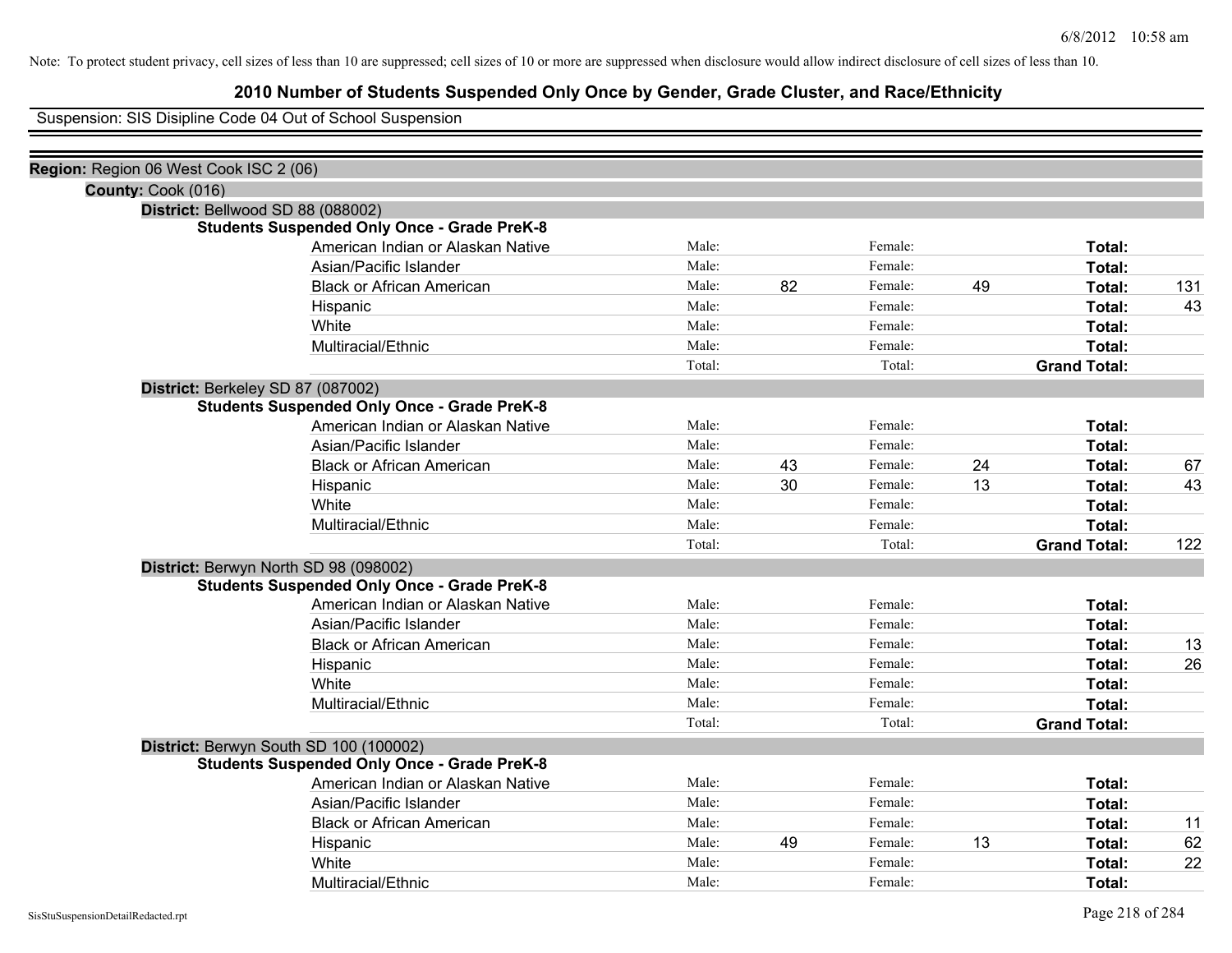## **2010 Number of Students Suspended Only Once by Gender, Grade Cluster, and Race/Ethnicity**

|                                 | Suspension: SIS Disipline Code 04 Out of School Suspension |        |     |         |     |                     |     |
|---------------------------------|------------------------------------------------------------|--------|-----|---------|-----|---------------------|-----|
|                                 |                                                            | Total: |     | Total:  |     | <b>Grand Total:</b> |     |
| District: Cicero SD 99 (099002) |                                                            |        |     |         |     |                     |     |
|                                 | <b>Students Suspended Only Once - Grade PreK-8</b>         |        |     |         |     |                     |     |
|                                 | American Indian or Alaskan Native                          | Male:  |     | Female: |     | Total:              |     |
|                                 | Asian/Pacific Islander                                     | Male:  |     | Female: |     | Total:              |     |
|                                 | <b>Black or African American</b>                           | Male:  |     | Female: |     | Total:              | 36  |
|                                 | Hispanic                                                   | Male:  | 328 | Female: | 121 | Total:              | 449 |
|                                 | White                                                      | Male:  |     | Female: |     | Total:              | 17  |
|                                 | Multiracial/Ethnic                                         | Male:  |     | Female: |     | Total:              |     |
|                                 |                                                            | Total: |     | Total:  |     | <b>Grand Total:</b> |     |
|                                 | District: Elmwood Park CUSD 401 (401026)                   |        |     |         |     |                     |     |
|                                 | <b>Students Suspended Only Once - Grade PreK-8</b>         |        |     |         |     |                     |     |
|                                 | American Indian or Alaskan Native                          | Male:  |     | Female: |     | Total:              |     |
|                                 | Asian/Pacific Islander                                     | Male:  |     | Female: |     | Total:              |     |
|                                 | <b>Black or African American</b>                           | Male:  |     | Female: |     | Total:              |     |
|                                 | Hispanic                                                   | Male:  |     | Female: |     | Total:              | 11  |
|                                 | White                                                      | Male:  |     | Female: |     | Total:              | 14  |
|                                 | Multiracial/Ethnic                                         | Male:  |     | Female: |     | Total:              |     |
|                                 |                                                            | Total: |     | Total:  |     | <b>Grand Total:</b> |     |
|                                 | District: Forest Park SD 91 (091002)                       |        |     |         |     |                     |     |
|                                 | <b>Students Suspended Only Once - Grade PreK-8</b>         |        |     |         |     |                     |     |
|                                 | American Indian or Alaskan Native                          | Male:  |     | Female: |     | Total:              |     |
|                                 | Asian/Pacific Islander                                     | Male:  |     | Female: |     | Total:              |     |
|                                 | <b>Black or African American</b>                           | Male:  | 27  | Female: | 11  | Total:              | 38  |
|                                 | Hispanic                                                   | Male:  |     | Female: |     | Total:              |     |
|                                 | White                                                      | Male:  |     | Female: |     | Total:              |     |
|                                 | Multiracial/Ethnic                                         | Male:  |     | Female: |     | Total:              |     |
|                                 |                                                            | Total: |     | Total:  |     | <b>Grand Total:</b> | 50  |
|                                 | District: Franklin Park SD 84 (084002)                     |        |     |         |     |                     |     |
|                                 | <b>Students Suspended Only Once - Grade PreK-8</b>         |        |     |         |     |                     |     |
|                                 | American Indian or Alaskan Native                          | Male:  |     | Female: |     | Total:              |     |
|                                 | Asian/Pacific Islander                                     | Male:  |     | Female: |     | Total:              |     |
|                                 | <b>Black or African American</b>                           | Male:  |     | Female: |     | Total:              |     |
|                                 | Hispanic                                                   | Male:  |     | Female: |     | Total:              |     |
|                                 | White                                                      | Male:  |     | Female: |     | Total:              |     |
|                                 | Multiracial/Ethnic                                         | Male:  |     | Female: |     | Total:              |     |
|                                 |                                                            | Total: |     | Total:  |     | <b>Grand Total:</b> |     |
|                                 |                                                            |        |     |         |     |                     |     |

### **District:** Hillside SD 93 (093002)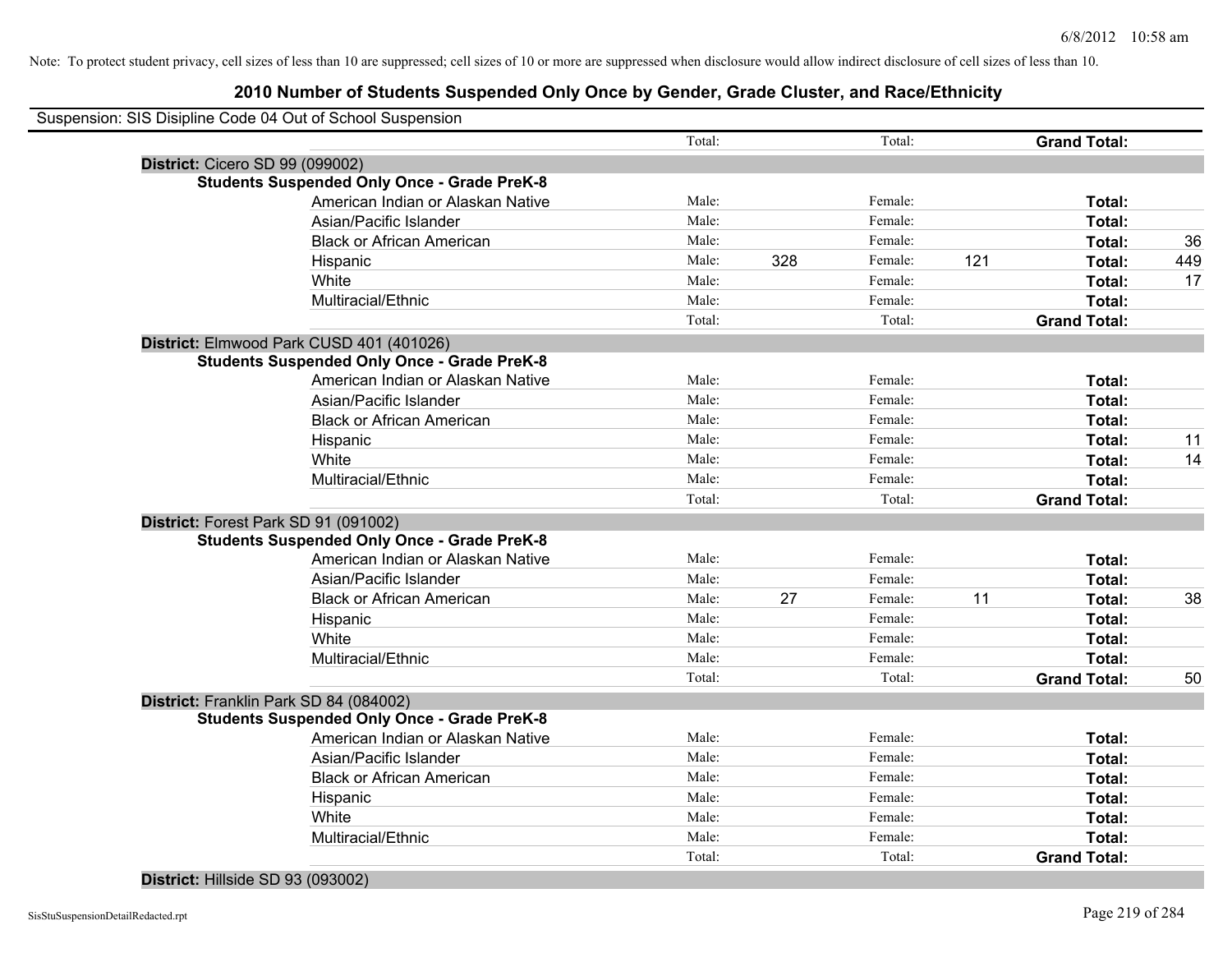| Suspension: SIS Disipline Code 04 Out of School Suspension |                                                    |        |     |         |     |                     |     |
|------------------------------------------------------------|----------------------------------------------------|--------|-----|---------|-----|---------------------|-----|
|                                                            | <b>Students Suspended Only Once - Grade PreK-8</b> |        |     |         |     |                     |     |
|                                                            | American Indian or Alaskan Native                  | Male:  |     | Female: |     | Total:              |     |
|                                                            | Asian/Pacific Islander                             | Male:  |     | Female: |     | Total:              |     |
|                                                            | <b>Black or African American</b>                   | Male:  |     | Female: |     | Total:              | 15  |
|                                                            | Hispanic                                           | Male:  |     | Female: |     | Total:              |     |
|                                                            | White                                              | Male:  |     | Female: |     | Total:              |     |
|                                                            | Multiracial/Ethnic                                 | Male:  |     | Female: |     | Total:              |     |
|                                                            |                                                    | Total: |     | Total:  |     | <b>Grand Total:</b> |     |
|                                                            | District: J S Morton HSD 201 (201017)              |        |     |         |     |                     |     |
|                                                            | <b>Students Suspended Only Once - Grade 9-12</b>   |        |     |         |     |                     |     |
|                                                            | American Indian or Alaskan Native                  | Male:  |     | Female: |     | Total:              |     |
|                                                            | Asian/Pacific Islander                             | Male:  |     | Female: |     | Total:              |     |
|                                                            | <b>Black or African American</b>                   | Male:  | 30  | Female: | 41  | Total:              | 71  |
|                                                            | Hispanic                                           | Male:  | 448 | Female: | 251 | Total:              | 699 |
|                                                            | White                                              | Male:  | 30  | Female: | 16  | Total:              | 46  |
|                                                            | Multiracial/Ethnic                                 | Male:  |     | Female: |     | Total:              |     |
|                                                            |                                                    | Total: |     | Total:  |     | <b>Grand Total:</b> |     |
|                                                            | District: Komarek SD 94 (094002)                   |        |     |         |     |                     |     |
|                                                            | <b>Students Suspended Only Once - Grade PreK-8</b> |        |     |         |     |                     |     |
|                                                            | American Indian or Alaskan Native                  | Male:  |     | Female: |     | Total:              |     |
|                                                            | Asian/Pacific Islander                             | Male:  |     | Female: |     | Total:              |     |
|                                                            | <b>Black or African American</b>                   | Male:  |     | Female: |     | Total:              |     |
|                                                            | Hispanic                                           | Male:  |     | Female: |     | Total:              |     |
|                                                            | White                                              | Male:  |     | Female: |     | Total:              |     |
|                                                            | Multiracial/Ethnic                                 | Male:  |     | Female: |     | Total:              |     |
|                                                            |                                                    | Total: |     | Total:  |     | <b>Grand Total:</b> | 19  |
|                                                            | District: La Grange SD 102 (102002)                |        |     |         |     |                     |     |
|                                                            | <b>Students Suspended Only Once - Grade PreK-8</b> |        |     |         |     |                     |     |
|                                                            | American Indian or Alaskan Native                  | Male:  |     | Female: |     | Total:              |     |
|                                                            | Asian/Pacific Islander                             | Male:  |     | Female: |     | Total:              |     |
|                                                            | <b>Black or African American</b>                   | Male:  |     | Female: |     | Total:              |     |
|                                                            | Hispanic                                           | Male:  |     | Female: |     | Total:              |     |
|                                                            | White                                              | Male:  |     | Female: |     | Total:              |     |
|                                                            | Multiracial/Ethnic                                 | Male:  |     | Female: |     | Total:              |     |
|                                                            |                                                    | Total: |     | Total:  |     | <b>Grand Total:</b> | 15  |
|                                                            | District: La Grange SD 105 South (105002)          |        |     |         |     |                     |     |
|                                                            | <b>Students Suspended Only Once - Grade PreK-8</b> |        |     |         |     |                     |     |
|                                                            | American Indian or Alaskan Native                  | Male:  |     | Female: |     | Total:              |     |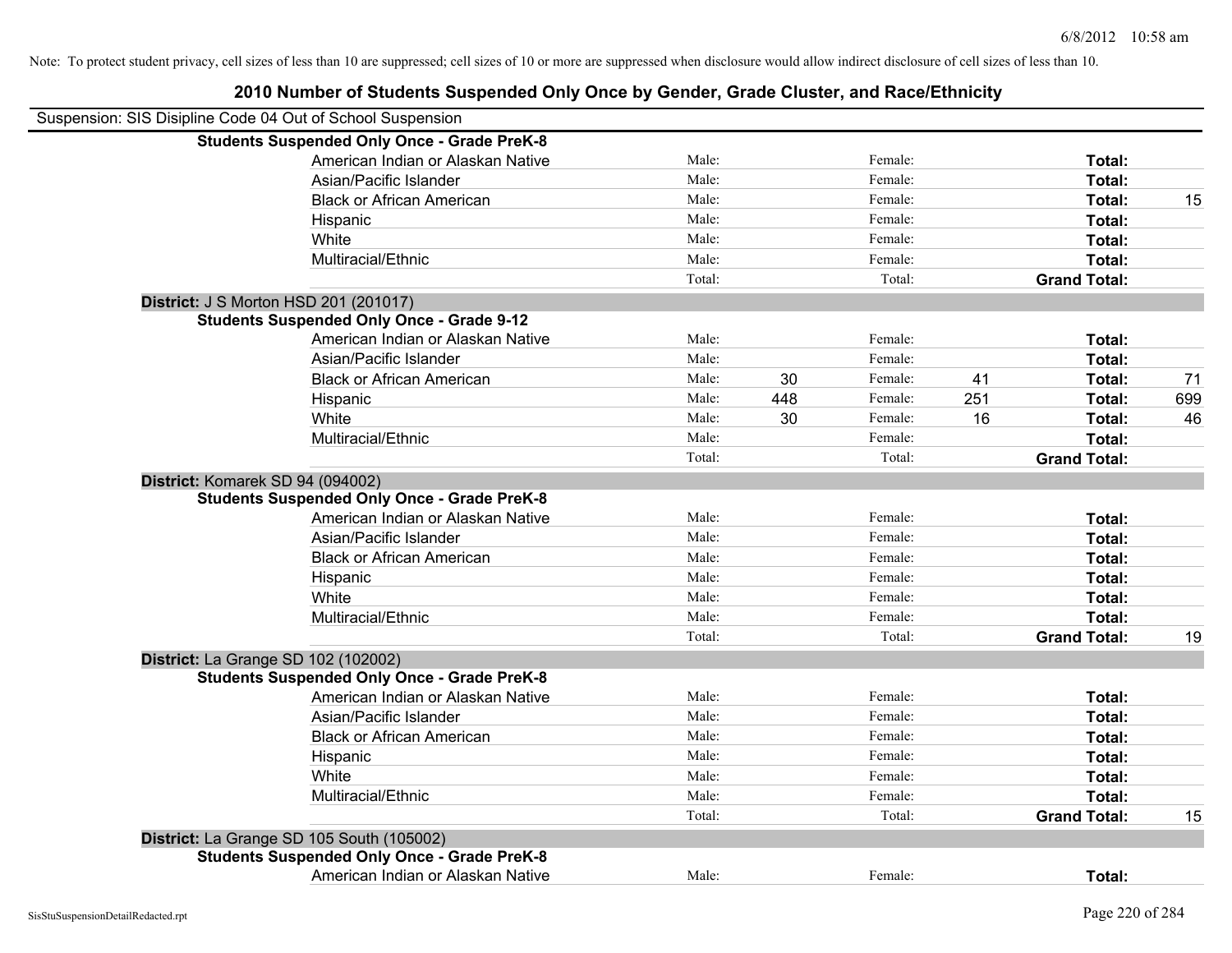| Suspension: SIS Disipline Code 04 Out of School Suspension |                                                    |        |    |         |    |                     |     |
|------------------------------------------------------------|----------------------------------------------------|--------|----|---------|----|---------------------|-----|
|                                                            | Asian/Pacific Islander                             | Male:  |    | Female: |    | Total:              |     |
|                                                            | <b>Black or African American</b>                   | Male:  |    | Female: |    | Total:              |     |
|                                                            | Hispanic                                           | Male:  |    | Female: |    | Total:              |     |
|                                                            | White                                              | Male:  |    | Female: |    | Total:              |     |
|                                                            | Multiracial/Ethnic                                 | Male:  |    | Female: |    | Total:              |     |
|                                                            |                                                    | Total: |    | Total:  |    | <b>Grand Total:</b> |     |
|                                                            | District: LaGrange Highlands SD 106 (106002)       |        |    |         |    |                     |     |
|                                                            | <b>Students Suspended Only Once - Grade PreK-8</b> |        |    |         |    |                     |     |
|                                                            | American Indian or Alaskan Native                  | Male:  |    | Female: |    | Total:              |     |
|                                                            | Asian/Pacific Islander                             | Male:  |    | Female: |    | Total:              |     |
|                                                            | <b>Black or African American</b>                   | Male:  |    | Female: |    | Total:              |     |
|                                                            | Hispanic                                           | Male:  |    | Female: |    | Total:              |     |
|                                                            | White                                              | Male:  |    | Female: |    | Total:              |     |
|                                                            | Multiracial/Ethnic                                 | Male:  |    | Female: |    | Total:              |     |
|                                                            |                                                    | Total: |    | Total:  |    | <b>Grand Total:</b> |     |
| District: Leyden CHSD 212 (212016)                         | <b>Students Suspended Only Once - Grade 9-12</b>   |        |    |         |    |                     |     |
|                                                            | American Indian or Alaskan Native                  | Male:  |    | Female: |    | Total:              |     |
|                                                            | Asian/Pacific Islander                             | Male:  |    | Female: |    | Total:              |     |
|                                                            | <b>Black or African American</b>                   | Male:  |    | Female: |    | Total:              |     |
|                                                            | Hispanic                                           | Male:  | 99 | Female: | 55 | Total:              | 154 |
|                                                            | White                                              | Male:  | 44 | Female: | 18 | Total:              | 62  |
|                                                            | Multiracial/Ethnic                                 | Male:  |    | Female: |    | Total:              |     |
|                                                            |                                                    | Total: |    | Total:  |    | <b>Grand Total:</b> | 232 |
| District: Lindop SD 92 (092002)                            |                                                    |        |    |         |    |                     |     |
|                                                            | <b>Students Suspended Only Once - Grade PreK-8</b> |        |    |         |    |                     |     |
|                                                            | American Indian or Alaskan Native                  | Male:  |    | Female: |    | Total:              |     |
|                                                            | Asian/Pacific Islander                             | Male:  |    | Female: |    | Total:              |     |
|                                                            | <b>Black or African American</b>                   | Male:  |    | Female: |    | Total:              | 16  |
|                                                            | Hispanic                                           | Male:  |    | Female: |    | Total:              |     |
|                                                            | White                                              | Male:  |    | Female: |    | Total:              |     |
|                                                            | Multiracial/Ethnic                                 | Male:  |    | Female: |    | Total:              |     |
|                                                            |                                                    | Total: |    | Total:  |    | <b>Grand Total:</b> |     |
| <b>District: Lyons SD 103 (103002)</b>                     |                                                    |        |    |         |    |                     |     |
|                                                            | <b>Students Suspended Only Once - Grade PreK-8</b> |        |    |         |    |                     |     |
|                                                            | American Indian or Alaskan Native                  | Male:  |    | Female: |    | Total:              |     |
|                                                            | Asian/Pacific Islander                             | Male:  |    | Female: |    | Total:              |     |
|                                                            | <b>Black or African American</b>                   | Male:  |    | Female: |    | Total:              |     |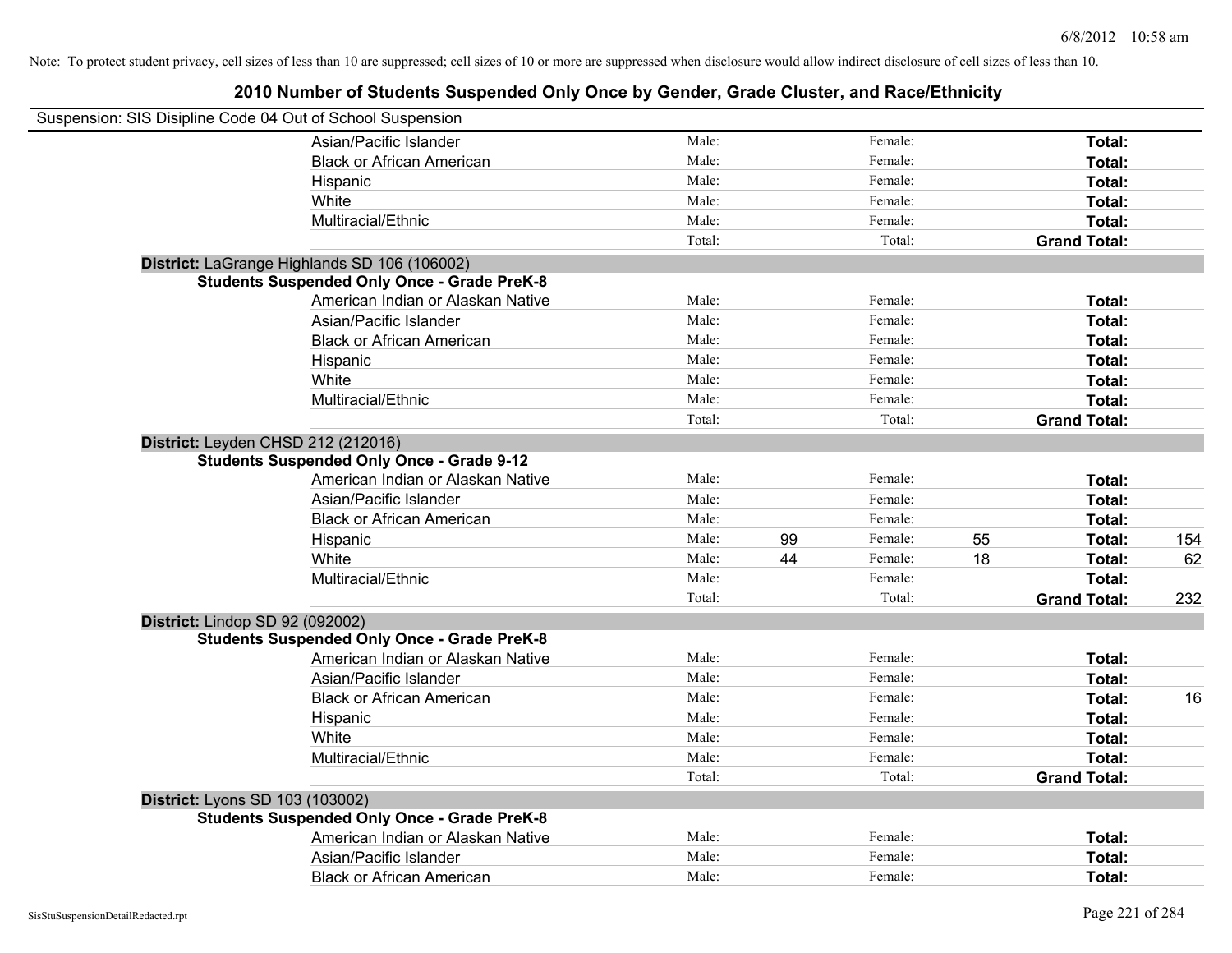| Suspension: SIS Disipline Code 04 Out of School Suspension |                                                      |        |     |         |    |                     |     |
|------------------------------------------------------------|------------------------------------------------------|--------|-----|---------|----|---------------------|-----|
|                                                            | Hispanic                                             | Male:  |     | Female: |    | Total:              |     |
|                                                            | White                                                | Male:  |     | Female: |    | Total:              |     |
|                                                            | Multiracial/Ethnic                                   | Male:  |     | Female: |    | Total:              |     |
|                                                            |                                                      | Total: |     | Total:  |    | <b>Grand Total:</b> | 11  |
| District: Lyons Twp HSD 204 (204017)                       |                                                      |        |     |         |    |                     |     |
|                                                            | <b>Students Suspended Only Once - Grade 9-12</b>     |        |     |         |    |                     |     |
|                                                            | American Indian or Alaskan Native                    | Male:  |     | Female: |    | Total:              |     |
|                                                            | Asian/Pacific Islander                               | Male:  |     | Female: |    | Total:              |     |
|                                                            | <b>Black or African American</b>                     | Male:  |     | Female: |    | Total:              | 16  |
|                                                            | Hispanic                                             | Male:  | 21  | Female: | 15 | Total:              | 36  |
|                                                            | White                                                | Male:  | 84  | Female: | 17 | Total:              | 101 |
|                                                            | Multiracial/Ethnic                                   | Male:  |     | Female: |    | Total:              |     |
|                                                            |                                                      | Total: |     | Total:  |    | <b>Grand Total:</b> |     |
| District: Mannheim SD 83 (083002)                          |                                                      |        |     |         |    |                     |     |
|                                                            | <b>Students Suspended Only Once - Grade PreK-8</b>   |        |     |         |    |                     |     |
|                                                            | American Indian or Alaskan Native                    | Male:  |     | Female: |    | Total:              |     |
|                                                            | Asian/Pacific Islander                               | Male:  |     | Female: |    | Total:              |     |
|                                                            | <b>Black or African American</b>                     | Male:  |     | Female: |    | Total:              |     |
|                                                            | Hispanic                                             | Male:  | 41  | Female: | 15 | Total:              | 56  |
|                                                            | White                                                | Male:  |     | Female: |    | Total:              | 11  |
|                                                            | Multiracial/Ethnic                                   | Male:  |     | Female: |    | Total:              |     |
|                                                            |                                                      | Total: |     | Total:  |    | <b>Grand Total:</b> |     |
|                                                            | District: Maywood-Melrose Park-Broadview 89 (089002) |        |     |         |    |                     |     |
|                                                            | <b>Students Suspended Only Once - Grade PreK-8</b>   |        |     |         |    |                     |     |
|                                                            | American Indian or Alaskan Native                    | Male:  |     | Female: |    | Total:              |     |
|                                                            | Asian/Pacific Islander                               | Male:  |     | Female: |    | Total:              |     |
|                                                            | <b>Black or African American</b>                     | Male:  | 144 | Female: | 98 | Total:              | 242 |
|                                                            | Hispanic                                             | Male:  | 42  | Female: | 25 | Total:              | 67  |
|                                                            | White                                                | Male:  |     | Female: |    | Total:              |     |
|                                                            | Multiracial/Ethnic                                   | Male:  |     | Female: |    | Total:              |     |
|                                                            |                                                      | Total: |     | Total:  |    | <b>Grand Total:</b> |     |
| District: Norridge SD 80 (080002)                          |                                                      |        |     |         |    |                     |     |
|                                                            | <b>Students Suspended Only Once - Grade PreK-8</b>   |        |     |         |    |                     |     |
|                                                            | American Indian or Alaskan Native                    | Male:  |     | Female: |    | Total:              |     |
|                                                            | Asian/Pacific Islander                               | Male:  |     | Female: |    | Total:              |     |
|                                                            | <b>Black or African American</b>                     | Male:  |     | Female: |    | Total:              |     |
|                                                            | Hispanic                                             | Male:  |     | Female: |    | Total:              |     |
|                                                            | White                                                | Male:  |     | Female: |    | Total:              |     |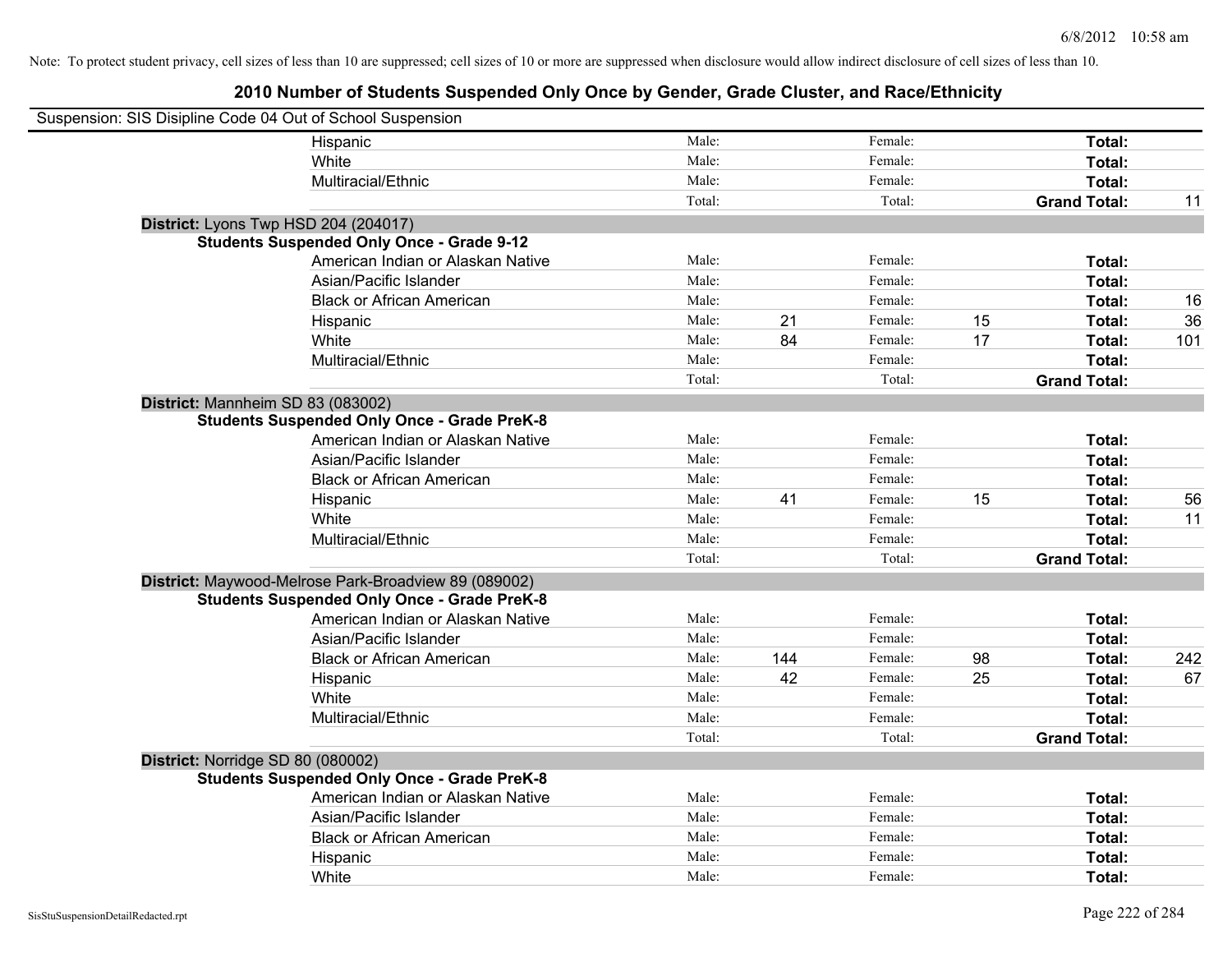| Suspension: SIS Disipline Code 04 Out of School Suspension |                                                    |        |    |         |    |                     |     |
|------------------------------------------------------------|----------------------------------------------------|--------|----|---------|----|---------------------|-----|
|                                                            | Multiracial/Ethnic                                 | Male:  |    | Female: |    | Total:              |     |
|                                                            |                                                    | Total: |    | Total:  |    | <b>Grand Total:</b> |     |
|                                                            | District: Oak Park - River Forest SD 200 (200013)  |        |    |         |    |                     |     |
|                                                            | <b>Students Suspended Only Once - Grade 9-12</b>   |        |    |         |    |                     |     |
|                                                            | American Indian or Alaskan Native                  | Male:  |    | Female: |    | Total:              |     |
|                                                            | Asian/Pacific Islander                             | Male:  |    | Female: |    | Total:              |     |
|                                                            | <b>Black or African American</b>                   | Male:  | 46 | Female: | 30 | Total:              | 76  |
|                                                            | Hispanic                                           | Male:  |    | Female: |    | Total:              |     |
|                                                            | White                                              | Male:  |    | Female: |    | Total:              | 20  |
|                                                            | Multiracial/Ethnic                                 | Male:  |    | Female: |    | Total:              |     |
|                                                            |                                                    | Total: |    | Total:  |    | <b>Grand Total:</b> | 108 |
| District: Oak Park ESD 97 (097002)                         |                                                    |        |    |         |    |                     |     |
|                                                            | <b>Students Suspended Only Once - Grade PreK-8</b> |        |    |         |    |                     |     |
|                                                            | American Indian or Alaskan Native                  | Male:  |    | Female: |    | Total:              |     |
|                                                            | Asian/Pacific Islander                             | Male:  |    | Female: |    | Total:              |     |
|                                                            | <b>Black or African American</b>                   | Male:  |    | Female: |    | Total:              | 28  |
|                                                            | Hispanic                                           | Male:  |    | Female: |    | Total:              |     |
|                                                            | White                                              | Male:  |    | Female: |    | Total:              | 12  |
|                                                            | Multiracial/Ethnic                                 | Male:  |    | Female: |    | Total:              |     |
|                                                            |                                                    | Total: |    | Total:  |    | <b>Grand Total:</b> |     |
| District: Pennoyer SD 79 (079002)                          |                                                    |        |    |         |    |                     |     |
|                                                            | <b>Students Suspended Only Once - Grade PreK-8</b> |        |    |         |    |                     |     |
|                                                            | American Indian or Alaskan Native                  | Male:  |    | Female: |    | Total:              |     |
|                                                            | Asian/Pacific Islander                             | Male:  |    | Female: |    | Total:              |     |
|                                                            | <b>Black or African American</b>                   | Male:  |    | Female: |    | Total:              |     |
|                                                            | Hispanic                                           | Male:  |    | Female: |    | Total:              |     |
|                                                            | White                                              | Male:  |    | Female: |    | Total:              |     |
|                                                            | Multiracial/Ethnic                                 | Male:  |    | Female: |    | Total:              |     |
|                                                            |                                                    | Total: |    | Total:  |    | <b>Grand Total:</b> |     |
| District: Pleasantdale SD 107 (107002)                     |                                                    |        |    |         |    |                     |     |
|                                                            | <b>Students Suspended Only Once - Grade PreK-8</b> |        |    |         |    |                     |     |
|                                                            | American Indian or Alaskan Native                  | Male:  |    | Female: |    | Total:              |     |
|                                                            | Asian/Pacific Islander                             | Male:  |    | Female: |    | Total:              |     |
|                                                            | <b>Black or African American</b>                   | Male:  |    | Female: |    | Total:              |     |
|                                                            | Hispanic                                           | Male:  |    | Female: |    | Total:              |     |
|                                                            | White                                              | Male:  |    | Female: |    | Total:              |     |
|                                                            | Multiracial/Ethnic                                 | Male:  |    | Female: |    | Total:              |     |
|                                                            |                                                    | Total: |    | Total:  |    | <b>Grand Total:</b> |     |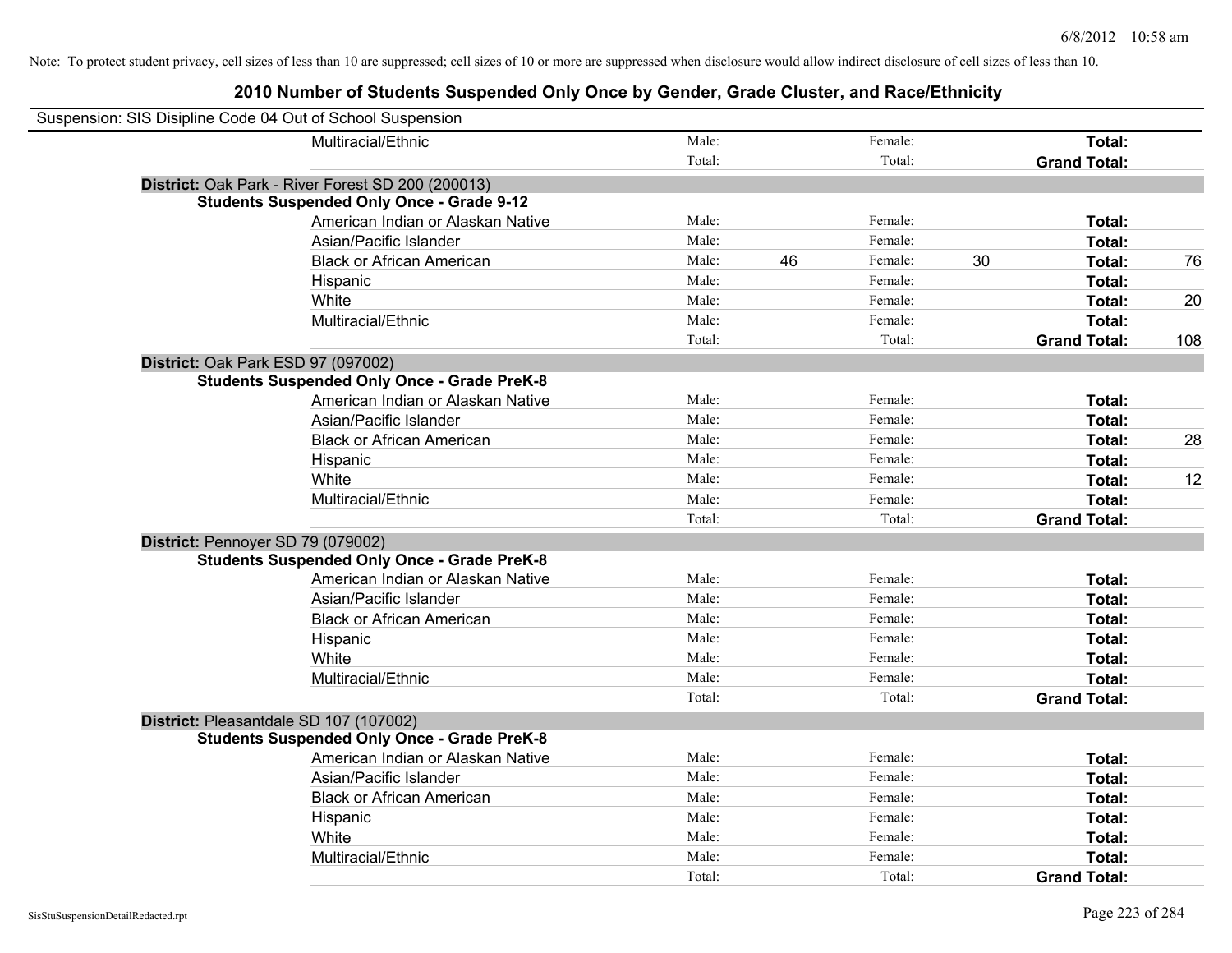## **2010 Number of Students Suspended Only Once by Gender, Grade Cluster, and Race/Ethnicity**

| Male:  |                                                                                                                                                                                                                                                                                                                                                                                        | Female: |                    | Total:              |        |
|--------|----------------------------------------------------------------------------------------------------------------------------------------------------------------------------------------------------------------------------------------------------------------------------------------------------------------------------------------------------------------------------------------|---------|--------------------|---------------------|--------|
| Male:  |                                                                                                                                                                                                                                                                                                                                                                                        | Female: |                    | Total:              |        |
| Male:  | 130                                                                                                                                                                                                                                                                                                                                                                                    | Female: | 127                | Total:              | 257    |
| Male:  | 84                                                                                                                                                                                                                                                                                                                                                                                     | Female: | 59                 | Total:              | 143    |
| Male:  |                                                                                                                                                                                                                                                                                                                                                                                        | Female: |                    | Total:              |        |
| Male:  |                                                                                                                                                                                                                                                                                                                                                                                        | Female: |                    | Total:              |        |
| Total: |                                                                                                                                                                                                                                                                                                                                                                                        | Total:  |                    | <b>Grand Total:</b> | 415    |
|        |                                                                                                                                                                                                                                                                                                                                                                                        |         |                    |                     |        |
|        |                                                                                                                                                                                                                                                                                                                                                                                        |         |                    |                     |        |
|        |                                                                                                                                                                                                                                                                                                                                                                                        | Female: |                    | Total:              |        |
|        |                                                                                                                                                                                                                                                                                                                                                                                        |         |                    |                     |        |
| Male:  |                                                                                                                                                                                                                                                                                                                                                                                        | Female: |                    | Total:              |        |
| Male:  |                                                                                                                                                                                                                                                                                                                                                                                        | Female: |                    | Total:              |        |
| Male:  |                                                                                                                                                                                                                                                                                                                                                                                        | Female: |                    | Total:              |        |
| Male:  |                                                                                                                                                                                                                                                                                                                                                                                        | Female: |                    | Total:              |        |
| Total: |                                                                                                                                                                                                                                                                                                                                                                                        | Total:  |                    | <b>Grand Total:</b> |        |
|        |                                                                                                                                                                                                                                                                                                                                                                                        |         |                    |                     |        |
|        |                                                                                                                                                                                                                                                                                                                                                                                        |         |                    |                     |        |
| Male:  |                                                                                                                                                                                                                                                                                                                                                                                        | Female: |                    | Total:              |        |
| Male:  |                                                                                                                                                                                                                                                                                                                                                                                        |         |                    | Total:              |        |
| Male:  |                                                                                                                                                                                                                                                                                                                                                                                        | Female: |                    | Total:              |        |
| Male:  |                                                                                                                                                                                                                                                                                                                                                                                        | Female: |                    | Total:              |        |
| Male:  | 20                                                                                                                                                                                                                                                                                                                                                                                     | Female: | 21                 | Total:              | 41     |
| Male:  |                                                                                                                                                                                                                                                                                                                                                                                        | Female: |                    | Total:              |        |
| Total: |                                                                                                                                                                                                                                                                                                                                                                                        | Total:  |                    | <b>Grand Total:</b> | 53     |
|        |                                                                                                                                                                                                                                                                                                                                                                                        |         |                    |                     |        |
|        |                                                                                                                                                                                                                                                                                                                                                                                        |         |                    |                     |        |
| Male:  |                                                                                                                                                                                                                                                                                                                                                                                        | Female: |                    | Total:              |        |
| Male:  |                                                                                                                                                                                                                                                                                                                                                                                        | Female: |                    | Total:              |        |
| Male:  |                                                                                                                                                                                                                                                                                                                                                                                        | Female: |                    | Total:              |        |
| Male:  |                                                                                                                                                                                                                                                                                                                                                                                        | Female: |                    | Total:              |        |
| Male:  |                                                                                                                                                                                                                                                                                                                                                                                        | Female: |                    | Total:              |        |
| Male:  |                                                                                                                                                                                                                                                                                                                                                                                        | Female: |                    | Total:              |        |
| Total: |                                                                                                                                                                                                                                                                                                                                                                                        | Total:  |                    | <b>Grand Total:</b> |        |
|        | <b>Students Suspended Only Once - Grade 9-12</b><br>American Indian or Alaskan Native<br><b>Students Suspended Only Once - Grade PreK-8</b><br>Male:<br>American Indian or Alaskan Native<br>Male:<br><b>Students Suspended Only Once - Grade 9-12</b><br>American Indian or Alaskan Native<br><b>Students Suspended Only Once - Grade PreK-8</b><br>American Indian or Alaskan Native |         | Female:<br>Female: |                     | Total: |

**Students Suspended Only Once - Grade PreK-8**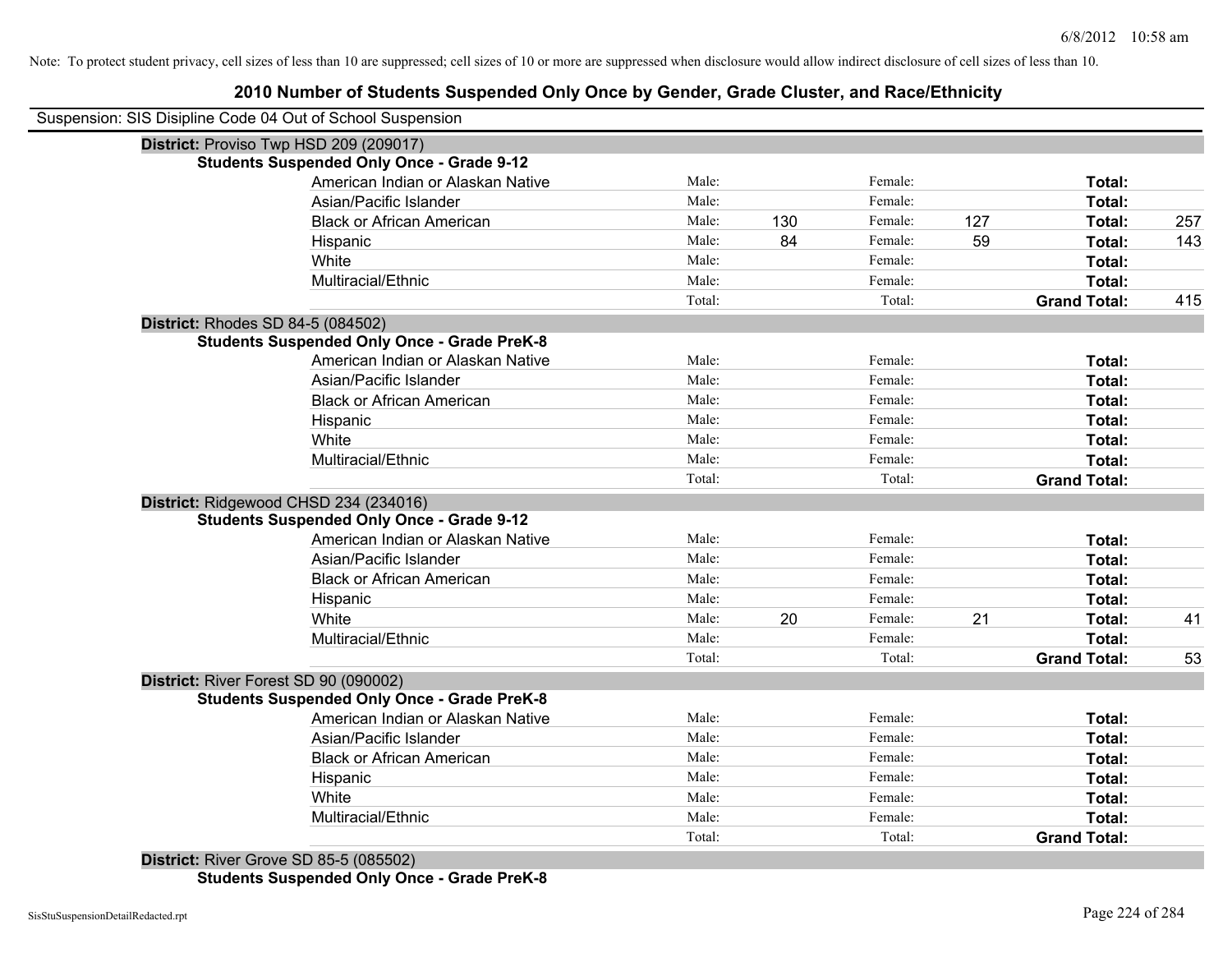| Suspension: SIS Disipline Code 04 Out of School Suspension |        |               |    |                     |    |
|------------------------------------------------------------|--------|---------------|----|---------------------|----|
| American Indian or Alaskan Native                          | Male:  | Female:       |    | Total:              |    |
| Asian/Pacific Islander                                     | Male:  | Female:       |    | Total:              |    |
| <b>Black or African American</b>                           | Male:  | Female:       |    | Total:              |    |
| Hispanic                                                   | Male:  | Female:       |    | Total:              |    |
| White                                                      | Male:  | Female:       |    | Total:              |    |
| Multiracial/Ethnic                                         | Male:  | Female:       |    | Total:              |    |
|                                                            | Total: | Total:        |    | <b>Grand Total:</b> | 13 |
| District: Riverside SD 96 (096002)                         |        |               |    |                     |    |
| <b>Students Suspended Only Once - Grade PreK-8</b>         |        |               |    |                     |    |
| American Indian or Alaskan Native                          | Male:  | Female:       |    | Total:              |    |
| Asian/Pacific Islander                                     | Male:  | Female:       |    | Total:              |    |
| <b>Black or African American</b>                           | Male:  | Female:       |    | Total:              |    |
| Hispanic                                                   | Male:  | Female:       |    | Total:              |    |
| White                                                      | Male:  | Female:       |    | Total:              |    |
| Multiracial/Ethnic                                         | Male:  | Female:       |    | Total:              |    |
|                                                            | Total: | Total:        |    | <b>Grand Total:</b> | 10 |
| District: Riverside-Brookfield Twp SD 208 (208017)         |        |               |    |                     |    |
| <b>Students Suspended Only Once - Grade 9-12</b>           |        |               |    |                     |    |
| American Indian or Alaskan Native                          | Male:  | Female:       |    | Total:              |    |
| Asian/Pacific Islander                                     | Male:  | Female:       |    | Total:              |    |
| <b>Black or African American</b>                           | Male:  | Female:       |    | Total:              | 14 |
| Hispanic                                                   | Male:  | Female:       |    | Total:              | 21 |
| White                                                      | Male:  | 32<br>Female: | 17 | Total:              | 49 |
| Multiracial/Ethnic                                         | Male:  | Female:       |    | Total:              |    |
|                                                            | Total: | Total:        |    | <b>Grand Total:</b> |    |
| District: Schiller Park SD 81 (081002)                     |        |               |    |                     |    |
| <b>Students Suspended Only Once - Grade PreK-8</b>         |        |               |    |                     |    |
| American Indian or Alaskan Native                          | Male:  | Female:       |    | Total:              |    |
| Asian/Pacific Islander                                     | Male:  | Female:       |    | Total:              |    |
| <b>Black or African American</b>                           | Male:  | Female:       |    | Total:              |    |
| Hispanic                                                   | Male:  | Female:       |    | Total:              | 10 |
| White                                                      | Male:  | Female:       |    | Total:              | 17 |
| Multiracial/Ethnic                                         | Male:  | Female:       |    | Total:              |    |
|                                                            | Total: | Total:        |    | <b>Grand Total:</b> |    |
| District: Streamwood Behavioral Healthcare (021500)        |        |               |    |                     |    |
| <b>Students Suspended Only Once - Grade PreK-8</b>         |        |               |    |                     |    |
| American Indian or Alaskan Native                          | Male:  | Female:       |    | Total:              |    |
| Asian/Pacific Islander                                     | Male:  | Female:       |    | Total:              |    |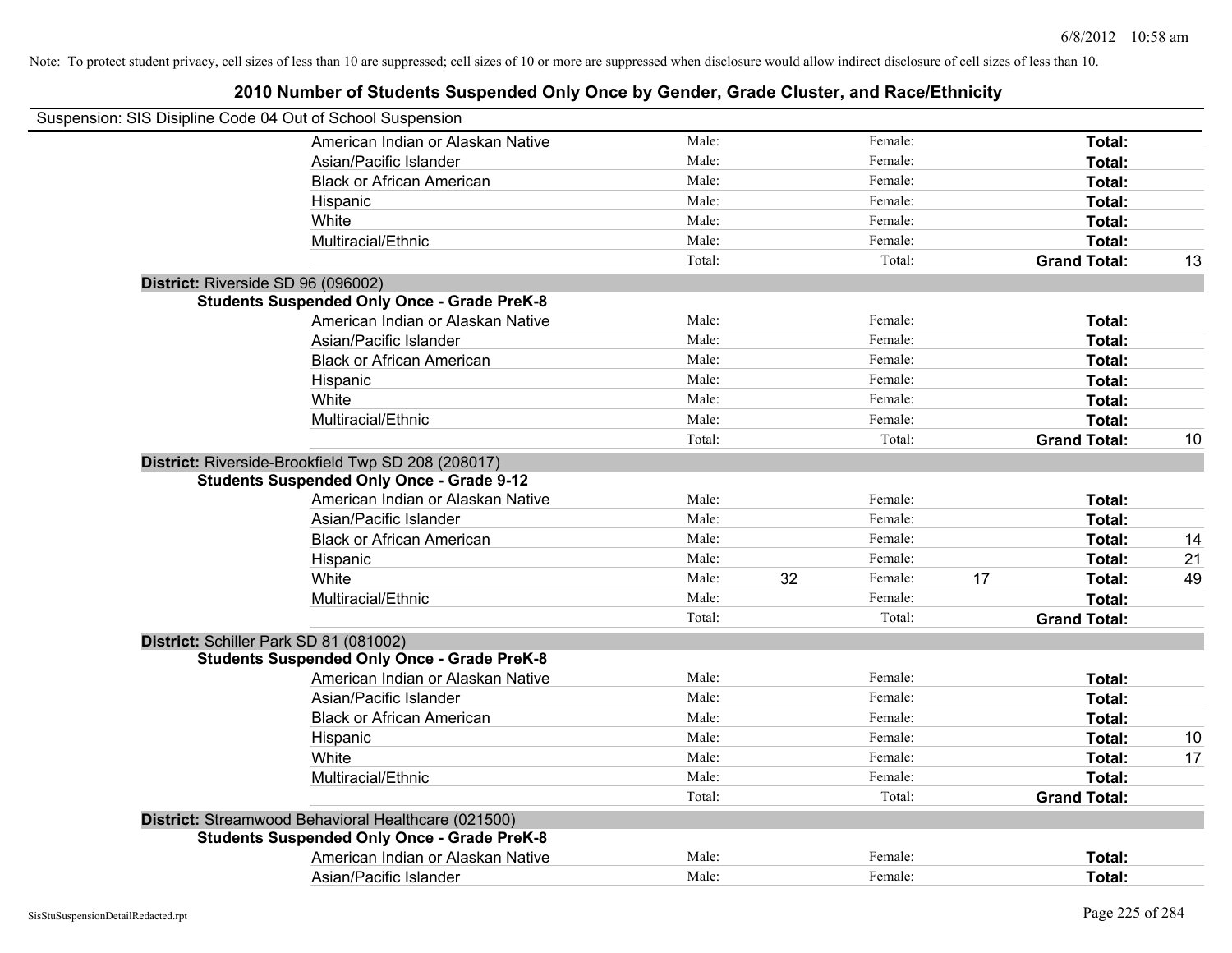| Suspension: SIS Disipline Code 04 Out of School Suspension |                                                    |        |         |                     |    |
|------------------------------------------------------------|----------------------------------------------------|--------|---------|---------------------|----|
|                                                            | <b>Black or African American</b>                   | Male:  | Female: | Total:              |    |
|                                                            | Hispanic                                           | Male:  | Female: | Total:              |    |
|                                                            | White                                              | Male:  | Female: | Total:              |    |
|                                                            | Multiracial/Ethnic                                 | Male:  | Female: | Total:              |    |
|                                                            |                                                    | Total: | Total:  | <b>Grand Total:</b> |    |
| District: Union Ridge SD 86 (086002)                       |                                                    |        |         |                     |    |
|                                                            | <b>Students Suspended Only Once - Grade PreK-8</b> |        |         |                     |    |
|                                                            | American Indian or Alaskan Native                  | Male:  | Female: | Total:              |    |
|                                                            | Asian/Pacific Islander                             | Male:  | Female: | Total:              |    |
|                                                            | <b>Black or African American</b>                   | Male:  | Female: | Total:              |    |
|                                                            | Hispanic                                           | Male:  | Female: | Total:              |    |
|                                                            | White                                              | Male:  | Female: | Total:              |    |
|                                                            | Multiracial/Ethnic                                 | Male:  | Female: | Total:              |    |
|                                                            |                                                    | Total: | Total:  | <b>Grand Total:</b> |    |
| District: Westchester SD 92-5 (092502)                     |                                                    |        |         |                     |    |
|                                                            | <b>Students Suspended Only Once - Grade PreK-8</b> |        |         |                     |    |
|                                                            | American Indian or Alaskan Native                  | Male:  | Female: | Total:              |    |
|                                                            | Asian/Pacific Islander                             | Male:  | Female: | Total:              |    |
|                                                            | <b>Black or African American</b>                   | Male:  | Female: | Total:              |    |
|                                                            | Hispanic                                           | Male:  | Female: | Total:              |    |
|                                                            | White                                              | Male:  | Female: | Total:              |    |
|                                                            | Multiracial/Ethnic                                 | Male:  | Female: | Total:              |    |
|                                                            |                                                    | Total: | Total:  | <b>Grand Total:</b> | 16 |
| District: Western Springs SD 101 (101002)                  |                                                    |        |         |                     |    |
|                                                            | <b>Students Suspended Only Once - Grade PreK-8</b> |        |         |                     |    |
|                                                            | American Indian or Alaskan Native                  | Male:  | Female: | Total:              |    |
|                                                            | Asian/Pacific Islander                             | Male:  | Female: | Total:              |    |
|                                                            | <b>Black or African American</b>                   | Male:  | Female: | Total:              |    |
|                                                            | Hispanic                                           | Male:  | Female: | Total:              |    |
|                                                            | White                                              | Male:  | Female: | Total:              |    |
|                                                            | Multiracial/Ethnic                                 | Male:  | Female: | Total:              |    |
|                                                            |                                                    | Total: | Total:  | <b>Grand Total:</b> |    |
| County: Non-Public School (000)                            |                                                    |        |         |                     |    |
|                                                            | District: Region 06 West Cook ISC 2 (000000)       |        |         |                     |    |
|                                                            | <b>Students Suspended Only Once - Grade 9-12</b>   |        |         |                     |    |
|                                                            | American Indian or Alaskan Native                  | Male:  | Female: | Total:              |    |
|                                                            | Asian/Pacific Islander                             | Male:  | Female: | Total:              |    |
|                                                            | <b>Black or African American</b>                   | Male:  | Female: | Total:              |    |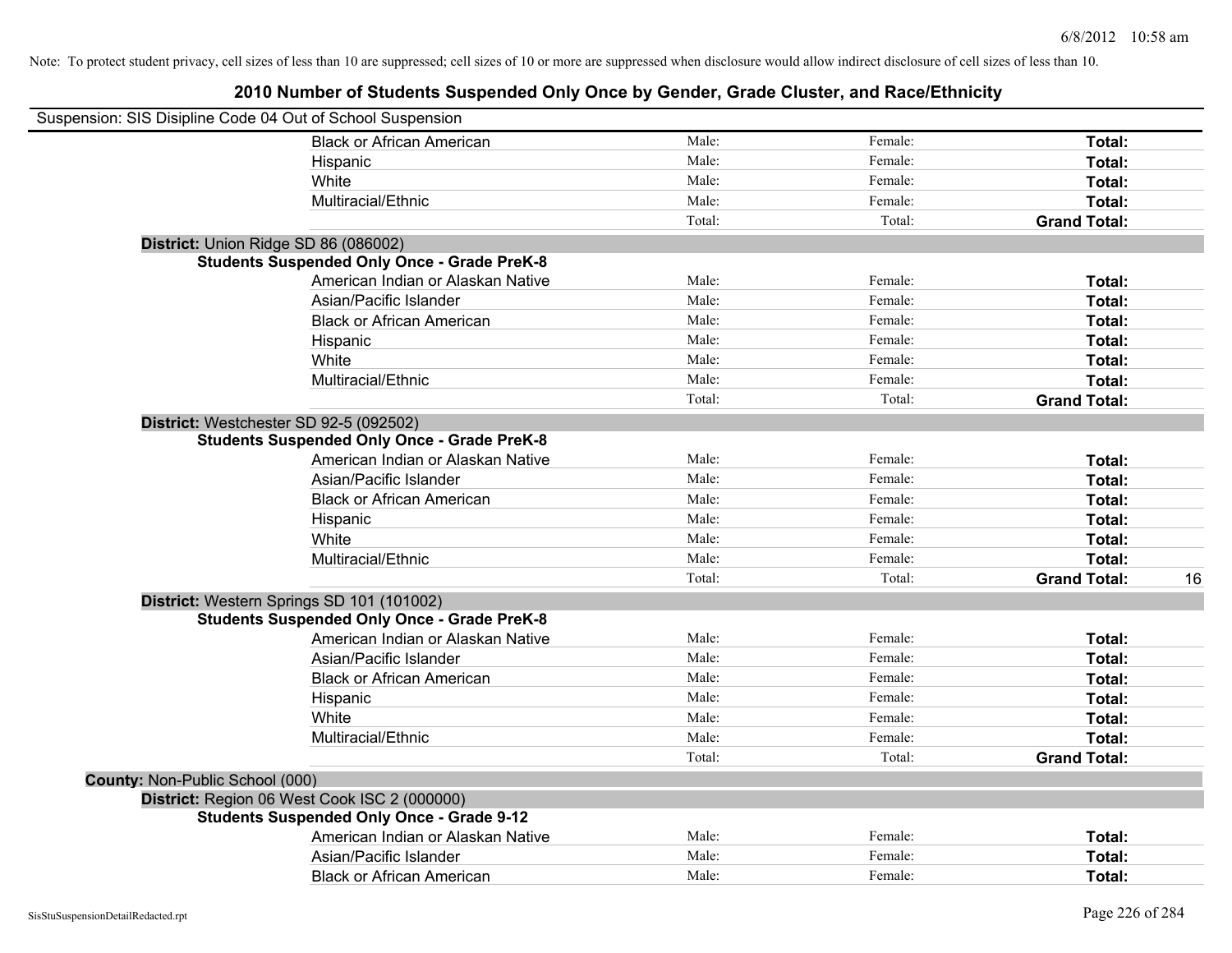|                                         | Suspension: SIS Disipline Code 04 Out of School Suspension |        |         |                     |    |
|-----------------------------------------|------------------------------------------------------------|--------|---------|---------------------|----|
|                                         | Hispanic                                                   | Male:  | Female: | Total:              |    |
|                                         | White                                                      | Male:  | Female: | Total:              |    |
|                                         | Multiracial/Ethnic                                         | Male:  | Female: | Total:              |    |
|                                         |                                                            | Total: | Total:  | <b>Grand Total:</b> |    |
|                                         |                                                            |        |         |                     |    |
| Region: Region 07 South Cook ISC 4 (07) |                                                            |        |         |                     |    |
| County: Cook (016)                      |                                                            |        |         |                     |    |
|                                         | District: A E R O Spec Educ Coop (806060)                  |        |         |                     |    |
|                                         | <b>Students Suspended Only Once - Grade 9-12</b>           |        |         |                     |    |
|                                         | American Indian or Alaskan Native                          | Male:  | Female: | Total:              |    |
|                                         | Asian/Pacific Islander                                     | Male:  | Female: | Total:              |    |
|                                         | <b>Black or African American</b>                           | Male:  | Female: | Total:              |    |
|                                         | Hispanic                                                   | Male:  | Female: | Total:              |    |
|                                         | White                                                      | Male:  | Female: | Total:              |    |
|                                         | Multiracial/Ethnic                                         | Male:  | Female: | Total:              |    |
|                                         |                                                            | Total: | Total:  | <b>Grand Total:</b> |    |
|                                         | District: Alsip-Hazlgrn-Oaklwn SD 126 (126002)             |        |         |                     |    |
|                                         | <b>Students Suspended Only Once - Grade PreK-8</b>         |        |         |                     |    |
|                                         | American Indian or Alaskan Native                          | Male:  | Female: | Total:              |    |
|                                         | Asian/Pacific Islander                                     | Male:  | Female: | Total:              |    |
|                                         | <b>Black or African American</b>                           | Male:  | Female: | Total:              |    |
|                                         | Hispanic                                                   | Male:  | Female: | Total:              |    |
|                                         | White                                                      | Male:  | Female: | Total:              | 13 |
|                                         | Multiracial/Ethnic                                         | Male:  | Female: | Total:              |    |
|                                         |                                                            | Total: | Total:  | <b>Grand Total:</b> | 30 |
|                                         | District: Arbor Park SD 145 (145002)                       |        |         |                     |    |
|                                         | <b>Students Suspended Only Once - Grade PreK-8</b>         |        |         |                     |    |
|                                         | American Indian or Alaskan Native                          | Male:  | Female: | Total:              |    |
|                                         | Asian/Pacific Islander                                     | Male:  | Female: | Total:              |    |
|                                         | <b>Black or African American</b>                           | Male:  | Female: | Total:              |    |
|                                         | Hispanic                                                   | Male:  | Female: | Total:              |    |
|                                         | White                                                      | Male:  | Female: | Total:              |    |
|                                         | Multiracial/Ethnic                                         | Male:  | Female: | Total:              |    |
|                                         |                                                            | Total: | Total:  | <b>Grand Total:</b> | 10 |
|                                         | District: Argo CHSD 217 (217016)                           |        |         |                     |    |
|                                         | <b>Students Suspended Only Once - Grade 9-12</b>           |        |         |                     |    |
|                                         | American Indian or Alaskan Native                          | Male:  | Female: | Total:              |    |
|                                         | Asian/Pacific Islander                                     | Male:  | Female: | Total:              |    |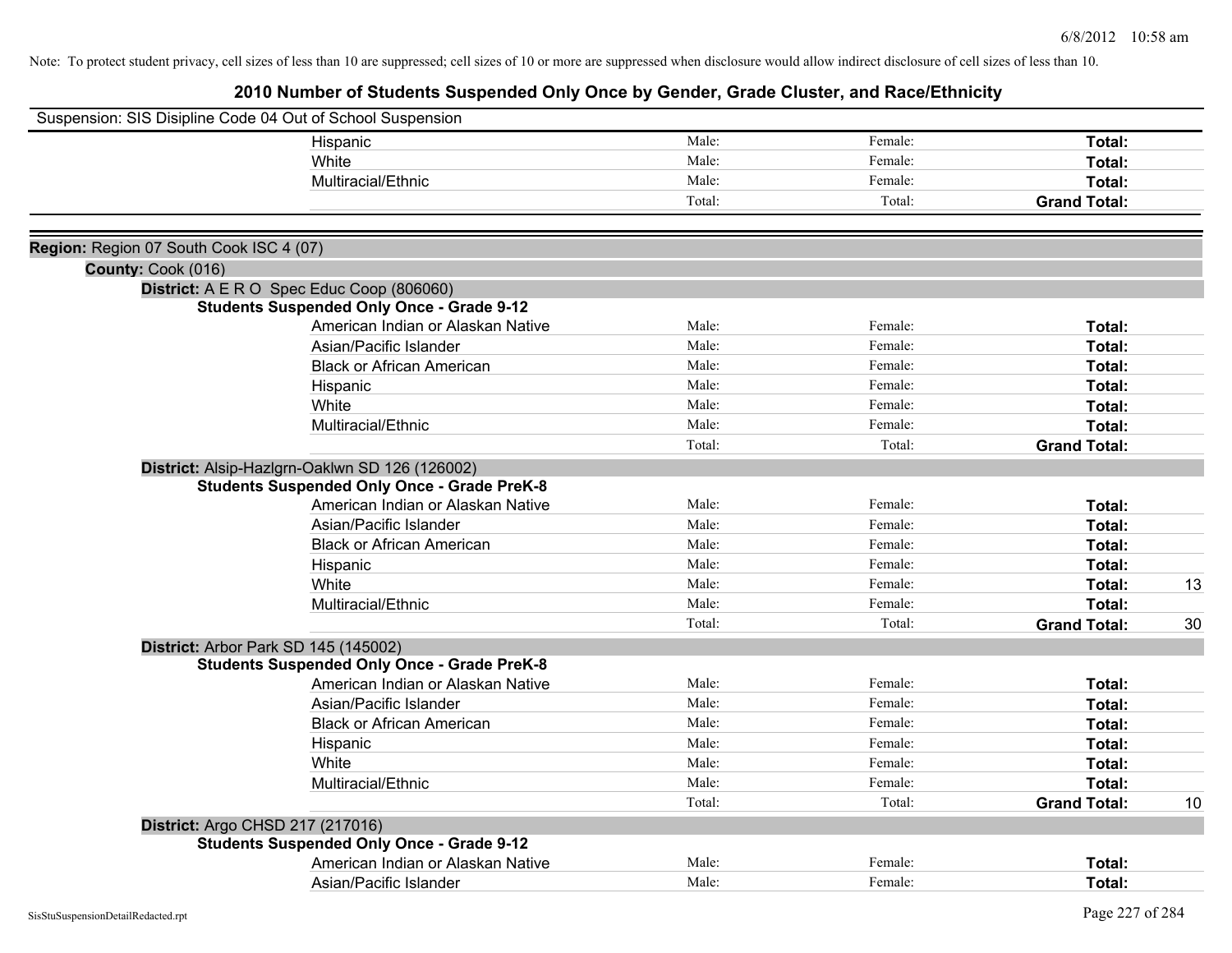| Suspension: SIS Disipline Code 04 Out of School Suspension |        |     |         |     |                     |     |
|------------------------------------------------------------|--------|-----|---------|-----|---------------------|-----|
| <b>Black or African American</b>                           | Male:  | 20  | Female: | 21  | Total:              | 41  |
| Hispanic                                                   | Male:  | 46  | Female: | 16  | Total:              | 62  |
| White                                                      | Male:  | 46  | Female: | 20  | Total:              | 66  |
| Multiracial/Ethnic                                         | Male:  |     | Female: |     | Total:              |     |
|                                                            | Total: |     | Total:  |     | <b>Grand Total:</b> |     |
| District: Atwood Heights SD 125 (125002)                   |        |     |         |     |                     |     |
| <b>Students Suspended Only Once - Grade PreK-8</b>         |        |     |         |     |                     |     |
| American Indian or Alaskan Native                          | Male:  |     | Female: |     | Total:              |     |
| Asian/Pacific Islander                                     | Male:  |     | Female: |     | Total:              |     |
| <b>Black or African American</b>                           | Male:  |     | Female: |     | Total:              |     |
| Hispanic                                                   | Male:  |     | Female: |     | Total:              |     |
| White                                                      | Male:  |     | Female: |     | Total:              |     |
| Multiracial/Ethnic                                         | Male:  |     | Female: |     | Total:              |     |
|                                                            | Total: |     | Total:  |     | <b>Grand Total:</b> |     |
| District: Bloom Twp HSD 206 (206017)                       |        |     |         |     |                     |     |
| <b>Students Suspended Only Once - Grade 9-12</b>           |        |     |         |     |                     |     |
| American Indian or Alaskan Native                          | Male:  |     | Female: |     | Total:              |     |
| Asian/Pacific Islander                                     | Male:  |     | Female: |     | Total:              |     |
| <b>Black or African American</b>                           | Male:  | 152 | Female: | 138 | Total:              | 290 |
| Hispanic                                                   | Male:  | 38  | Female: | 29  | Total:              | 67  |
| White                                                      | Male:  | 24  | Female: | 12  | Total:              | 36  |
| Multiracial/Ethnic                                         | Male:  | 14  | Female: | 11  | Total:              | 25  |
|                                                            | Total: |     | Total:  |     | <b>Grand Total:</b> |     |
| District: Bremen CHSD 228 (228016)                         |        |     |         |     |                     |     |
| <b>Students Suspended Only Once - Grade 9-12</b>           |        |     |         |     |                     |     |
| American Indian or Alaskan Native                          | Male:  |     | Female: |     | Total:              |     |
| Asian/Pacific Islander                                     | Male:  |     | Female: |     | Total:              |     |
| <b>Black or African American</b>                           | Male:  | 154 | Female: | 166 | Total:              | 320 |
| Hispanic                                                   | Male:  | 37  | Female: | 30  | Total:              | 67  |
| White                                                      | Male:  | 72  | Female: | 31  | Total:              | 103 |
| Multiracial/Ethnic                                         | Male:  |     | Female: |     | Total:              | 17  |
|                                                            | Total: |     | Total:  |     | <b>Grand Total:</b> |     |
| District: Brookwood SD 167 (167002)                        |        |     |         |     |                     |     |
| <b>Students Suspended Only Once - Grade PreK-8</b>         |        |     |         |     |                     |     |
| American Indian or Alaskan Native                          | Male:  |     | Female: |     | Total:              |     |
| Asian/Pacific Islander                                     | Male:  |     | Female: |     | Total:              |     |
| <b>Black or African American</b>                           | Male:  | 26  | Female: | 14  | Total:              | 40  |
| Hispanic                                                   | Male:  |     | Female: |     | Total:              |     |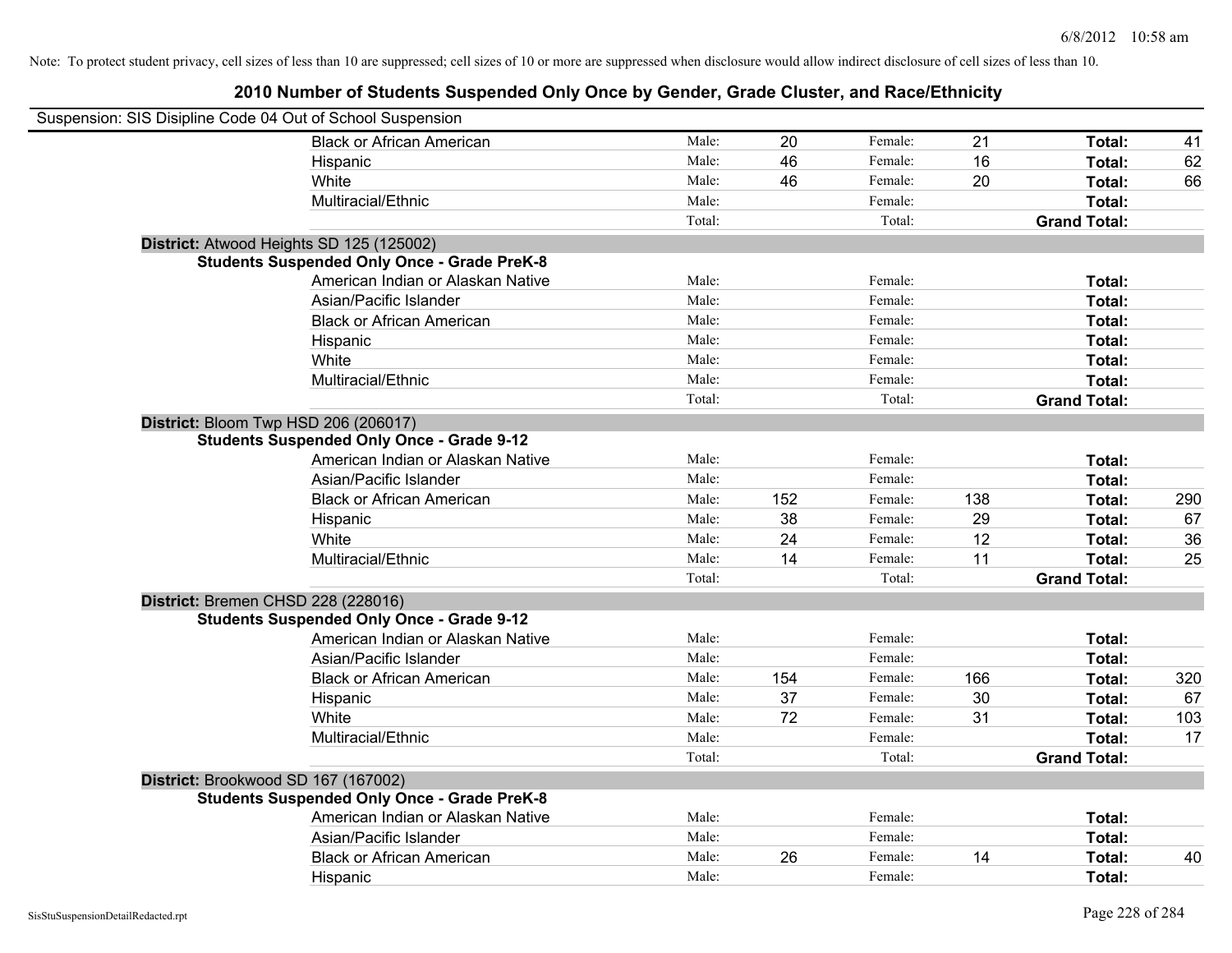| Suspension: SIS Disipline Code 04 Out of School Suspension |                                                    |        |    |         |    |                     |    |
|------------------------------------------------------------|----------------------------------------------------|--------|----|---------|----|---------------------|----|
|                                                            | White                                              | Male:  |    | Female: |    | Total:              |    |
|                                                            | Multiracial/Ethnic                                 | Male:  |    | Female: |    | Total:              |    |
|                                                            |                                                    | Total: |    | Total:  |    | <b>Grand Total:</b> |    |
| District: Burbank SD 111 (111002)                          |                                                    |        |    |         |    |                     |    |
|                                                            | <b>Students Suspended Only Once - Grade PreK-8</b> |        |    |         |    |                     |    |
|                                                            | American Indian or Alaskan Native                  | Male:  |    | Female: |    | Total:              |    |
|                                                            | Asian/Pacific Islander                             | Male:  |    | Female: |    | Total:              |    |
|                                                            | <b>Black or African American</b>                   | Male:  |    | Female: |    | Total:              |    |
|                                                            | Hispanic                                           | Male:  | 15 | Female: | 13 | Total:              | 28 |
|                                                            | White                                              | Male:  | 27 | Female: | 10 | Total:              | 37 |
|                                                            | Multiracial/Ethnic                                 | Male:  |    | Female: |    | Total:              |    |
|                                                            |                                                    | Total: |    | Total:  |    | <b>Grand Total:</b> |    |
| District: Burnham SD 154-5 (154502)                        |                                                    |        |    |         |    |                     |    |
|                                                            | <b>Students Suspended Only Once - Grade PreK-8</b> |        |    |         |    |                     |    |
|                                                            | American Indian or Alaskan Native                  | Male:  |    | Female: |    | Total:              |    |
|                                                            | Asian/Pacific Islander                             | Male:  |    | Female: |    | Total:              |    |
|                                                            | <b>Black or African American</b>                   | Male:  |    | Female: |    | Total:              |    |
|                                                            | Hispanic                                           | Male:  |    | Female: |    | Total:              |    |
|                                                            | White                                              | Male:  |    | Female: |    | Total:              |    |
|                                                            | Multiracial/Ethnic                                 | Male:  |    | Female: |    | Total:              |    |
|                                                            |                                                    | Total: |    | Total:  |    | <b>Grand Total:</b> | 10 |
| District: Calumet City SD 155 (155002)                     |                                                    |        |    |         |    |                     |    |
|                                                            | <b>Students Suspended Only Once - Grade PreK-8</b> |        |    |         |    |                     |    |
|                                                            | American Indian or Alaskan Native                  | Male:  |    | Female: |    | Total:              |    |
|                                                            | Asian/Pacific Islander                             | Male:  |    | Female: |    | Total:              |    |
|                                                            | <b>Black or African American</b>                   | Male:  | 50 | Female: | 30 | Total:              | 80 |
|                                                            | Hispanic                                           | Male:  |    | Female: |    | Total:              |    |
|                                                            | White                                              | Male:  |    | Female: |    | Total:              |    |
|                                                            | Multiracial/Ethnic                                 | Male:  |    | Female: |    | Total:              |    |
|                                                            |                                                    | Total: |    | Total:  |    | <b>Grand Total:</b> | 95 |
|                                                            | District: Calumet Public SD 132 (132002)           |        |    |         |    |                     |    |
|                                                            | <b>Students Suspended Only Once - Grade PreK-8</b> |        |    |         |    |                     |    |
|                                                            | American Indian or Alaskan Native                  | Male:  |    | Female: |    | Total:              |    |
|                                                            | Asian/Pacific Islander                             | Male:  |    | Female: |    | Total:              |    |
|                                                            | <b>Black or African American</b>                   | Male:  | 34 | Female: | 31 | Total:              | 65 |
|                                                            | Hispanic                                           | Male:  |    | Female: |    | Total:              |    |
|                                                            | White                                              | Male:  |    | Female: |    | Total:              |    |
|                                                            | Multiracial/Ethnic                                 | Male:  |    | Female: |    | Total:              |    |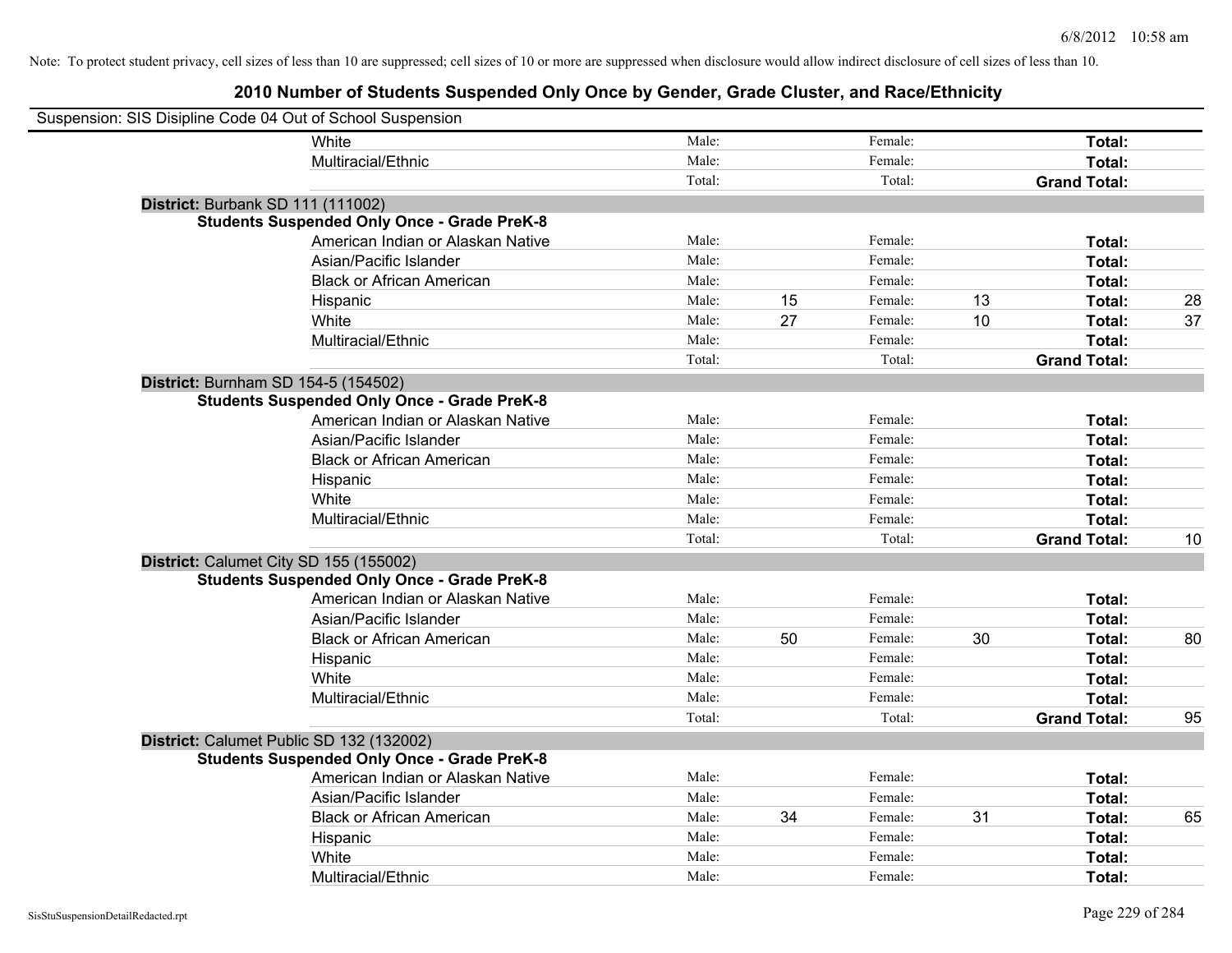|                             | Suspension: SIS Disipline Code 04 Out of School Suspension |        |    |         |    |                     |     |
|-----------------------------|------------------------------------------------------------|--------|----|---------|----|---------------------|-----|
|                             |                                                            | Total: |    | Total:  |    | <b>Grand Total:</b> | 75  |
| District: CCSD 168 (168004) |                                                            |        |    |         |    |                     |     |
|                             | <b>Students Suspended Only Once - Grade PreK-8</b>         |        |    |         |    |                     |     |
|                             | American Indian or Alaskan Native                          | Male:  |    | Female: |    | Total:              |     |
|                             | Asian/Pacific Islander                                     | Male:  |    | Female: |    | Total:              |     |
|                             | <b>Black or African American</b>                           | Male:  | 80 | Female: | 38 | Total:              | 118 |
|                             | Hispanic                                                   | Male:  |    | Female: |    | Total:              |     |
|                             | White                                                      | Male:  |    | Female: |    | Total:              |     |
|                             | Multiracial/Ethnic                                         | Male:  |    | Female: |    | Total:              |     |
|                             |                                                            | Total: |    | Total:  |    | <b>Grand Total:</b> | 136 |
|                             | District: Central Stickney SD 110 (110002)                 |        |    |         |    |                     |     |
|                             | <b>Students Suspended Only Once - Grade PreK-8</b>         |        |    |         |    |                     |     |
|                             | American Indian or Alaskan Native                          | Male:  |    | Female: |    | Total:              |     |
|                             | Asian/Pacific Islander                                     | Male:  |    | Female: |    | Total:              |     |
|                             | <b>Black or African American</b>                           | Male:  |    | Female: |    | Total:              |     |
|                             | Hispanic                                                   | Male:  |    | Female: |    | Total:              |     |
|                             | White                                                      | Male:  |    | Female: |    | Total:              |     |
|                             | Multiracial/Ethnic                                         | Male:  |    | Female: |    | Total:              |     |
|                             |                                                            | Total: |    | Total:  |    | <b>Grand Total:</b> | 11  |
|                             | District: Chicago Heights SD 170 (170002)                  |        |    |         |    |                     |     |
|                             | <b>Students Suspended Only Once - Grade PreK-8</b>         |        |    |         |    |                     |     |
|                             | American Indian or Alaskan Native                          | Male:  |    | Female: |    | Total:              |     |
|                             | Asian/Pacific Islander                                     | Male:  |    | Female: |    | Total:              |     |
|                             | <b>Black or African American</b>                           | Male:  | 88 | Female: | 62 | Total:              | 150 |
|                             | Hispanic                                                   | Male:  | 43 | Female: | 14 | Total:              | 57  |
|                             | White                                                      | Male:  |    | Female: |    | Total:              |     |
|                             | Multiracial/Ethnic                                         | Male:  |    | Female: |    | Total:              |     |
|                             |                                                            | Total: |    | Total:  |    | <b>Grand Total:</b> | 222 |
|                             | District: Chicago Ridge SD 127-5 (127502)                  |        |    |         |    |                     |     |
|                             | <b>Students Suspended Only Once - Grade PreK-8</b>         |        |    |         |    |                     |     |
|                             | American Indian or Alaskan Native                          | Male:  |    | Female: |    | Total:              |     |
|                             | Asian/Pacific Islander                                     | Male:  |    | Female: |    | Total:              |     |
|                             | <b>Black or African American</b>                           | Male:  |    | Female: |    | Total:              |     |
|                             | Hispanic                                                   | Male:  |    | Female: |    | Total:              |     |
|                             | White                                                      | Male:  |    | Female: |    | Total:              |     |
|                             | Multiracial/Ethnic                                         | Male:  |    | Female: |    | Total:              |     |
|                             |                                                            | Total: |    | Total:  |    | <b>Grand Total:</b> | 20  |
|                             |                                                            |        |    |         |    |                     |     |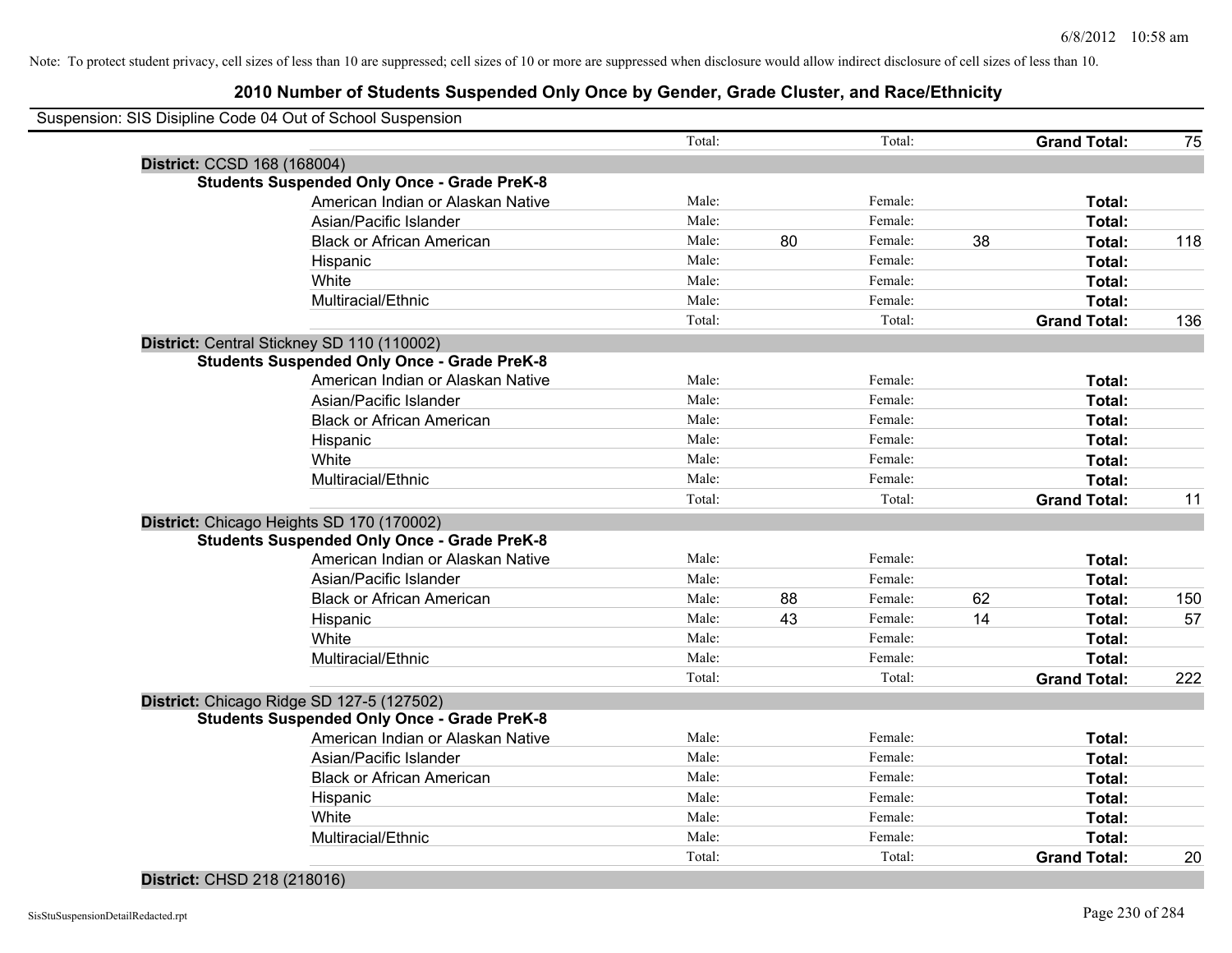| 2010 Number of Students Suspended Only Once by Gender, Grade Cluster, and Race/Ethnicity |  |
|------------------------------------------------------------------------------------------|--|
|------------------------------------------------------------------------------------------|--|

| Suspension: SIS Disipline Code 04 Out of School Suspension |                                                    |        |     |         |     |                     |     |
|------------------------------------------------------------|----------------------------------------------------|--------|-----|---------|-----|---------------------|-----|
|                                                            | <b>Students Suspended Only Once - Grade 9-12</b>   |        |     |         |     |                     |     |
|                                                            | American Indian or Alaskan Native                  | Male:  |     | Female: |     | Total:              |     |
|                                                            | Asian/Pacific Islander                             | Male:  |     | Female: |     | Total:              |     |
|                                                            | <b>Black or African American</b>                   | Male:  | 52  | Female: | 27  | Total:              | 79  |
|                                                            | Hispanic                                           | Male:  | 37  | Female: | 20  | Total:              | 57  |
|                                                            | White                                              | Male:  |     | Female: |     | Total:              |     |
|                                                            | Multiracial/Ethnic                                 | Male:  |     | Female: |     | Total:              |     |
|                                                            |                                                    | Total: |     | Total:  |     | <b>Grand Total:</b> | 147 |
| <b>District: Cons HSD 230 (230013)</b>                     |                                                    |        |     |         |     |                     |     |
|                                                            | <b>Students Suspended Only Once - Grade 9-12</b>   |        |     |         |     |                     |     |
|                                                            | American Indian or Alaskan Native                  | Male:  |     | Female: |     | Total:              |     |
|                                                            | Asian/Pacific Islander                             | Male:  |     | Female: |     | Total:              |     |
|                                                            | <b>Black or African American</b>                   | Male:  | 18  | Female: | 13  | Total:              | 31  |
|                                                            | Hispanic                                           | Male:  | 24  | Female: | 29  | Total:              | 53  |
|                                                            | White                                              | Male:  | 241 | Female: | 109 | Total:              | 350 |
|                                                            | Multiracial/Ethnic                                 | Male:  |     | Female: |     | Total:              |     |
|                                                            |                                                    | Total: |     | Total:  |     | <b>Grand Total:</b> | 451 |
| District: Cook County SD 130 (130002)                      |                                                    |        |     |         |     |                     |     |
|                                                            | <b>Students Suspended Only Once - Grade PreK-8</b> |        |     |         |     |                     |     |
|                                                            | American Indian or Alaskan Native                  | Male:  |     | Female: |     | Total:              |     |
|                                                            | Asian/Pacific Islander                             | Male:  |     | Female: |     | Total:              |     |
|                                                            | <b>Black or African American</b>                   | Male:  |     | Female: |     | Total:              | 23  |
|                                                            | Hispanic                                           | Male:  |     | Female: |     | Total:              | 11  |
|                                                            | White                                              | Male:  |     | Female: |     | Total:              |     |
|                                                            | Multiracial/Ethnic                                 | Male:  |     | Female: |     | Total:              |     |
|                                                            |                                                    | Total: |     | Total:  |     | <b>Grand Total:</b> |     |
|                                                            | District: Country Club Hills SD 160 (160002)       |        |     |         |     |                     |     |
|                                                            | <b>Students Suspended Only Once - Grade PreK-8</b> |        |     |         |     |                     |     |
|                                                            | American Indian or Alaskan Native                  | Male:  |     | Female: |     | Total:              |     |
|                                                            | Asian/Pacific Islander                             | Male:  |     | Female: |     | Total:              |     |
|                                                            | <b>Black or African American</b>                   | Male:  | 90  | Female: | 29  | Total:              | 119 |
|                                                            | Hispanic                                           | Male:  |     | Female: |     | Total:              |     |
|                                                            | White                                              | Male:  |     | Female: |     | Total:              |     |
|                                                            | Multiracial/Ethnic                                 | Male:  |     | Female: |     | Total:              |     |
|                                                            |                                                    | Total: |     | Total:  |     | <b>Grand Total:</b> |     |
| <b>District: Dolton SD 148 (148002)</b>                    |                                                    |        |     |         |     |                     |     |
|                                                            | <b>Students Suspended Only Once - Grade PreK-8</b> |        |     |         |     |                     |     |
|                                                            | American Indian or Alaskan Native                  | Male:  |     | Female: |     | Total:              |     |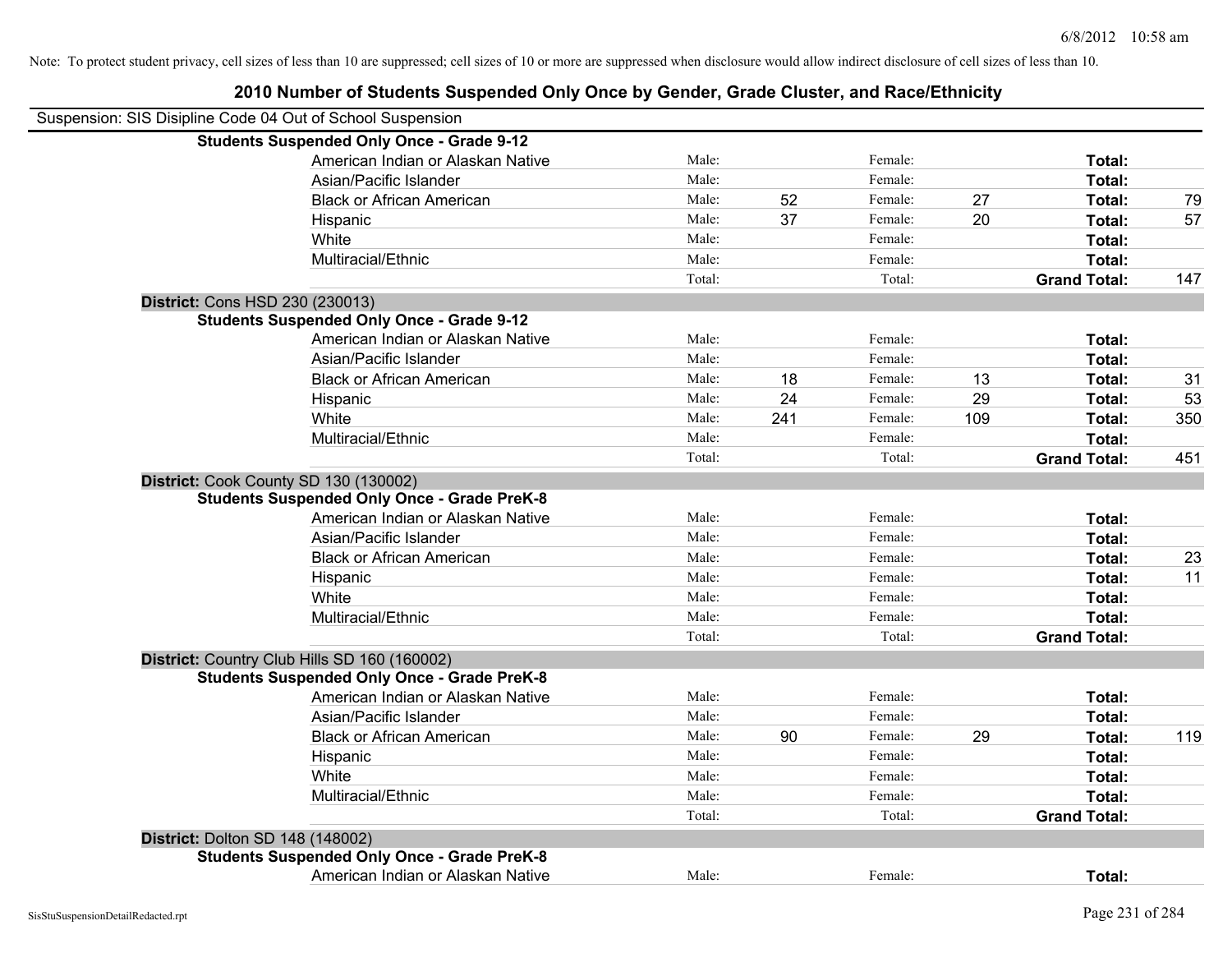| Suspension: SIS Disipline Code 04 Out of School Suspension |                                                    |        |     |         |    |                     |     |
|------------------------------------------------------------|----------------------------------------------------|--------|-----|---------|----|---------------------|-----|
|                                                            | Asian/Pacific Islander                             | Male:  |     | Female: |    | Total:              |     |
|                                                            | <b>Black or African American</b>                   | Male:  | 131 | Female: | 66 | Total:              | 197 |
|                                                            | Hispanic                                           | Male:  |     | Female: |    | Total:              |     |
|                                                            | White                                              | Male:  |     | Female: |    | Total:              |     |
|                                                            | Multiracial/Ethnic                                 | Male:  |     | Female: |    | Total:              |     |
|                                                            |                                                    | Total: |     | Total:  |    | <b>Grand Total:</b> |     |
| District: Dolton SD 149 (149002)                           |                                                    |        |     |         |    |                     |     |
|                                                            | <b>Students Suspended Only Once - Grade PreK-8</b> |        |     |         |    |                     |     |
|                                                            | American Indian or Alaskan Native                  | Male:  |     | Female: |    | Total:              |     |
|                                                            | Asian/Pacific Islander                             | Male:  |     | Female: |    | Total:              |     |
|                                                            | <b>Black or African American</b>                   | Male:  |     | Female: |    | Total:              | 24  |
|                                                            | Hispanic                                           | Male:  |     | Female: |    | Total:              |     |
|                                                            | White                                              | Male:  |     | Female: |    | Total:              |     |
|                                                            | Multiracial/Ethnic                                 | Male:  |     | Female: |    | Total:              |     |
|                                                            |                                                    | Total: |     | Total:  |    | <b>Grand Total:</b> |     |
|                                                            | District: Eisenhower Cooperative (127561)          |        |     |         |    |                     |     |
|                                                            | <b>Students Suspended Only Once - Grade PreK-8</b> |        |     |         |    |                     |     |
|                                                            | American Indian or Alaskan Native                  | Male:  |     | Female: |    | Total:              |     |
|                                                            | Asian/Pacific Islander                             | Male:  |     | Female: |    | Total:              |     |
|                                                            | <b>Black or African American</b>                   | Male:  |     | Female: |    | Total:              |     |
|                                                            | Hispanic                                           | Male:  |     | Female: |    | Total:              |     |
|                                                            | White                                              | Male:  |     | Female: |    | Total:              |     |
|                                                            | Multiracial/Ethnic                                 | Male:  |     | Female: |    | Total:              |     |
|                                                            |                                                    | Total: |     | Total:  |    | <b>Grand Total:</b> |     |
| District: ESD 159 (159002)                                 |                                                    |        |     |         |    |                     |     |
|                                                            | <b>Students Suspended Only Once - Grade PreK-8</b> |        |     |         |    |                     |     |
|                                                            | American Indian or Alaskan Native                  | Male:  |     | Female: |    | Total:              |     |
|                                                            | Asian/Pacific Islander                             | Male:  |     | Female: |    | Total:              |     |
|                                                            | <b>Black or African American</b>                   | Male:  | 80  | Female: | 63 | Total:              | 143 |
|                                                            | Hispanic                                           | Male:  |     | Female: |    | Total:              |     |
|                                                            | White                                              | Male:  |     | Female: |    | Total:              |     |
|                                                            | Multiracial/Ethnic                                 | Male:  |     | Female: |    | Total:              |     |
|                                                            |                                                    | Total: |     | Total:  |    | <b>Grand Total:</b> |     |
|                                                            | <b>Students Suspended Only Once - Grade 9-12</b>   |        |     |         |    |                     |     |
|                                                            | American Indian or Alaskan Native                  | Male:  |     | Female: |    | Total:              |     |
|                                                            | Asian/Pacific Islander                             | Male:  |     | Female: |    | Total:              |     |
|                                                            | <b>Black or African American</b>                   | Male:  |     | Female: |    | Total:              |     |
|                                                            | Hispanic                                           | Male:  |     | Female: |    | Total:              |     |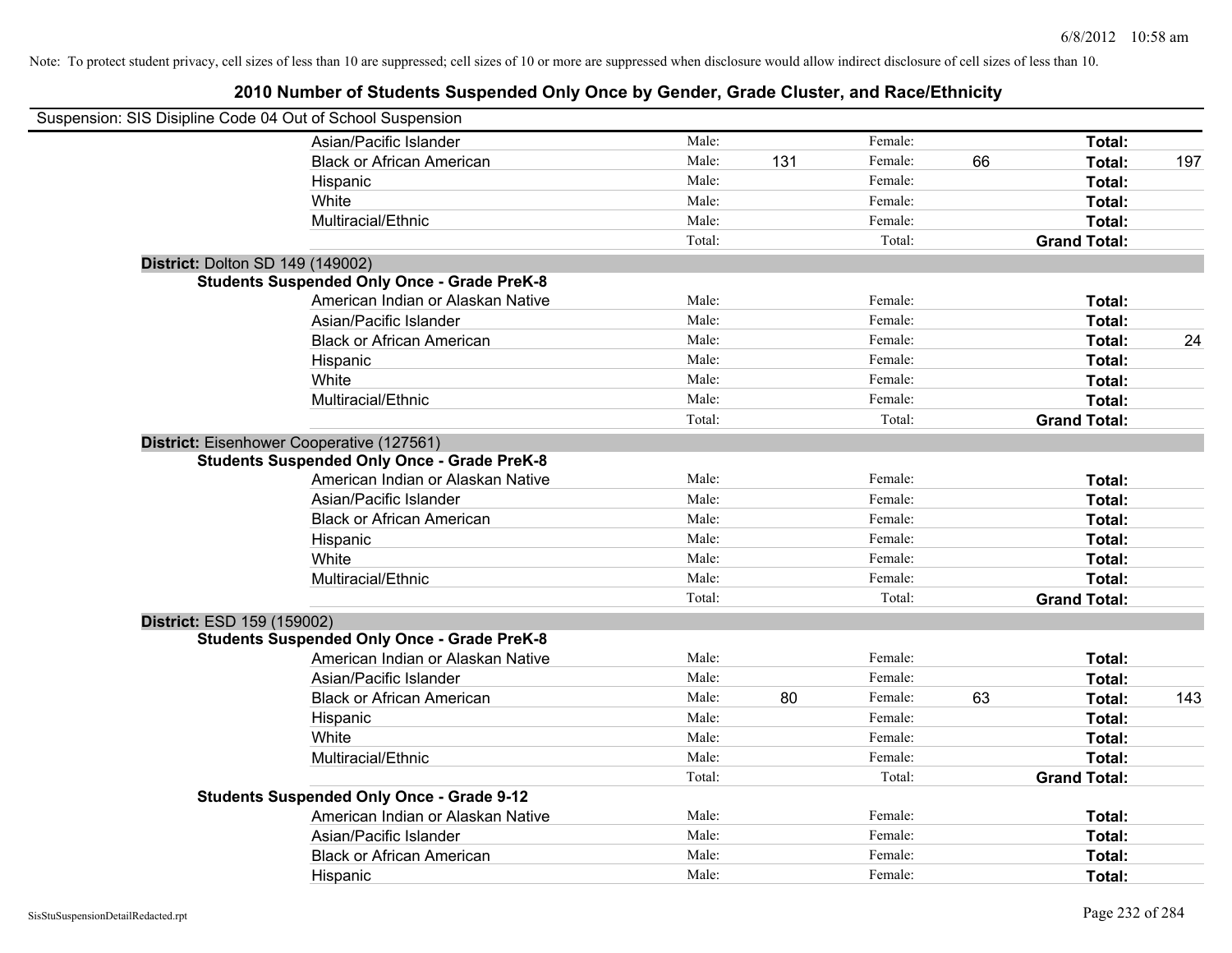| Suspension: SIS Disipline Code 04 Out of School Suspension |                                                    |        |    |         |    |                     |     |
|------------------------------------------------------------|----------------------------------------------------|--------|----|---------|----|---------------------|-----|
|                                                            | <b>White</b>                                       | Male:  |    | Female: |    | Total:              |     |
|                                                            | Multiracial/Ethnic                                 | Male:  |    | Female: |    | Total:              |     |
|                                                            |                                                    | Total: |    | Total:  |    | <b>Grand Total:</b> |     |
|                                                            | District: Evergreen Park CHSD 231 (231016)         |        |    |         |    |                     |     |
|                                                            | <b>Students Suspended Only Once - Grade 9-12</b>   |        |    |         |    |                     |     |
|                                                            | American Indian or Alaskan Native                  | Male:  |    | Female: |    | Total:              |     |
|                                                            | Asian/Pacific Islander                             | Male:  |    | Female: |    | Total:              |     |
|                                                            | <b>Black or African American</b>                   | Male:  | 18 | Female: | 16 | Total:              | 34  |
|                                                            | Hispanic                                           | Male:  |    | Female: |    | Total:              |     |
|                                                            | White                                              | Male:  | 13 | Female: | 12 | Total:              | 25  |
|                                                            | Multiracial/Ethnic                                 | Male:  |    | Female: |    | Total:              |     |
|                                                            |                                                    | Total: |    | Total:  |    | <b>Grand Total:</b> |     |
|                                                            | District: Evergreen Park ESD 124 (124002)          |        |    |         |    |                     |     |
|                                                            | <b>Students Suspended Only Once - Grade PreK-8</b> |        |    |         |    |                     |     |
|                                                            | American Indian or Alaskan Native                  | Male:  |    | Female: |    | Total:              |     |
|                                                            | Asian/Pacific Islander                             | Male:  |    | Female: |    | Total:              |     |
|                                                            | <b>Black or African American</b>                   | Male:  |    | Female: |    | Total:              | 13  |
|                                                            | Hispanic                                           | Male:  |    | Female: |    | Total:              |     |
|                                                            | White                                              | Male:  |    | Female: |    | Total:              | 13  |
|                                                            | Multiracial/Ethnic                                 | Male:  |    | Female: |    | Total:              |     |
|                                                            |                                                    | Total: |    | Total:  |    | <b>Grand Total:</b> |     |
|                                                            | District: Exc Children Have Opportunities (151061) |        |    |         |    |                     |     |
|                                                            | <b>Students Suspended Only Once - Grade PreK-8</b> |        |    |         |    |                     |     |
|                                                            | American Indian or Alaskan Native                  | Male:  |    | Female: |    | Total:              |     |
|                                                            | Asian/Pacific Islander                             | Male:  |    | Female: |    | Total:              |     |
|                                                            | <b>Black or African American</b>                   | Male:  |    | Female: |    | Total:              | 15  |
|                                                            | Hispanic                                           | Male:  |    | Female: |    | Total:              |     |
|                                                            | White                                              | Male:  |    | Female: |    | Total:              |     |
|                                                            | Multiracial/Ethnic                                 | Male:  |    | Female: |    | Total:              |     |
|                                                            |                                                    | Total: |    | Total:  |    | <b>Grand Total:</b> |     |
| District: Flossmoor SD 161 (161002)                        |                                                    |        |    |         |    |                     |     |
|                                                            | <b>Students Suspended Only Once - Grade PreK-8</b> |        |    |         |    |                     |     |
|                                                            | American Indian or Alaskan Native                  | Male:  |    | Female: |    | Total:              |     |
|                                                            | Asian/Pacific Islander                             | Male:  |    | Female: |    | Total:              |     |
|                                                            | <b>Black or African American</b>                   | Male:  | 92 | Female: | 36 | Total:              | 128 |
|                                                            | Hispanic                                           | Male:  |    | Female: |    | Total:              |     |
|                                                            | White                                              | Male:  |    | Female: |    | Total:              | 11  |
|                                                            | Multiracial/Ethnic                                 | Male:  |    | Female: |    | Total:              |     |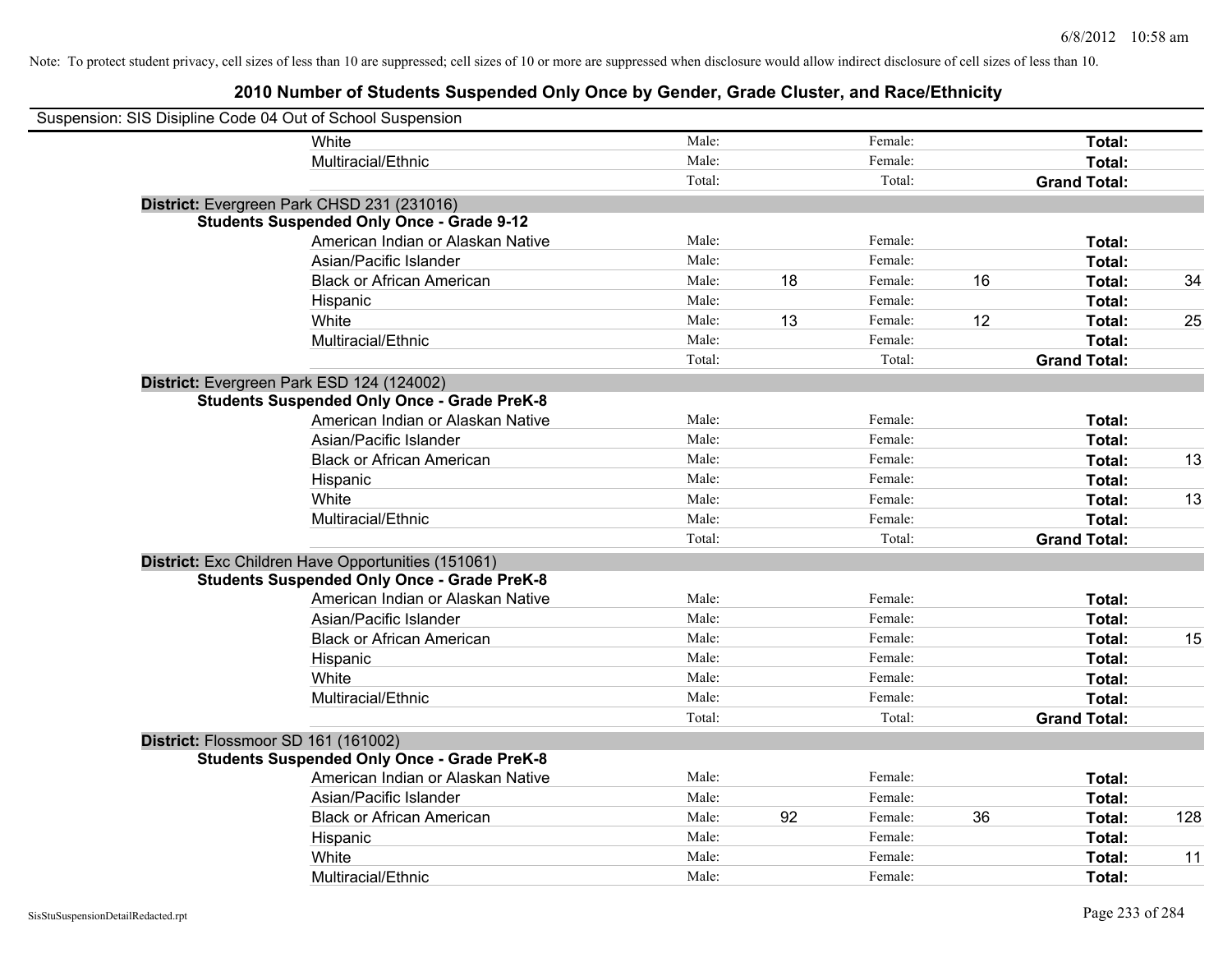| Suspension: SIS Disipline Code 04 Out of School Suspension |        |     |         |    |                     |     |
|------------------------------------------------------------|--------|-----|---------|----|---------------------|-----|
|                                                            | Total: |     | Total:  |    | <b>Grand Total:</b> |     |
| District: Ford Heights SD 169 (169002)                     |        |     |         |    |                     |     |
| <b>Students Suspended Only Once - Grade PreK-8</b>         |        |     |         |    |                     |     |
| American Indian or Alaskan Native                          | Male:  |     | Female: |    | Total:              |     |
| Asian/Pacific Islander                                     | Male:  |     | Female: |    | Total:              |     |
| <b>Black or African American</b>                           | Male:  | 22  | Female: | 13 | Total:              | 35  |
| Hispanic                                                   | Male:  |     | Female: |    | Total:              |     |
| White                                                      | Male:  |     | Female: |    | Total:              |     |
| Multiracial/Ethnic                                         | Male:  |     | Female: |    | Total:              |     |
|                                                            | Total: |     | Total:  |    | <b>Grand Total:</b> |     |
| District: Forest Ridge SD 142 (142002)                     |        |     |         |    |                     |     |
| <b>Students Suspended Only Once - Grade PreK-8</b>         |        |     |         |    |                     |     |
| American Indian or Alaskan Native                          | Male:  |     | Female: |    | Total:              |     |
| Asian/Pacific Islander                                     | Male:  |     | Female: |    | Total:              |     |
| <b>Black or African American</b>                           | Male:  |     | Female: |    | Total:              |     |
| Hispanic                                                   | Male:  |     | Female: |    | Total:              |     |
| White                                                      | Male:  |     | Female: |    | Total:              | 14  |
| Multiracial/Ethnic                                         | Male:  |     | Female: |    | Total:              |     |
|                                                            | Total: |     | Total:  |    | <b>Grand Total:</b> |     |
| District: Gen George Patton SD 133 (133002)                |        |     |         |    |                     |     |
| <b>Students Suspended Only Once - Grade PreK-8</b>         |        |     |         |    |                     |     |
| American Indian or Alaskan Native                          | Male:  |     | Female: |    | Total:              |     |
| Asian/Pacific Islander                                     | Male:  |     | Female: |    | Total:              |     |
| <b>Black or African American</b>                           | Male:  | 33  | Female: | 19 | Total:              | 52  |
| Hispanic                                                   | Male:  |     | Female: |    | Total:              |     |
| White                                                      | Male:  |     | Female: |    | Total:              |     |
| Multiracial/Ethnic                                         | Male:  |     | Female: |    | Total:              |     |
|                                                            | Total: |     | Total:  |    | <b>Grand Total:</b> |     |
| District: Harvey SD 152 (152002)                           |        |     |         |    |                     |     |
| <b>Students Suspended Only Once - Grade PreK-8</b>         |        |     |         |    |                     |     |
| American Indian or Alaskan Native                          | Male:  |     | Female: |    | Total:              |     |
| Asian/Pacific Islander                                     | Male:  |     | Female: |    | Total:              |     |
| <b>Black or African American</b>                           | Male:  | 129 | Female: | 97 | Total:              | 226 |
| Hispanic                                                   | Male:  |     | Female: |    | Total:              |     |
| White                                                      | Male:  |     | Female: |    | Total:              |     |
| Multiracial/Ethnic                                         | Male:  |     | Female: |    | Total:              |     |
|                                                            | Total: |     | Total:  |    | <b>Grand Total:</b> | 236 |
|                                                            |        |     |         |    |                     |     |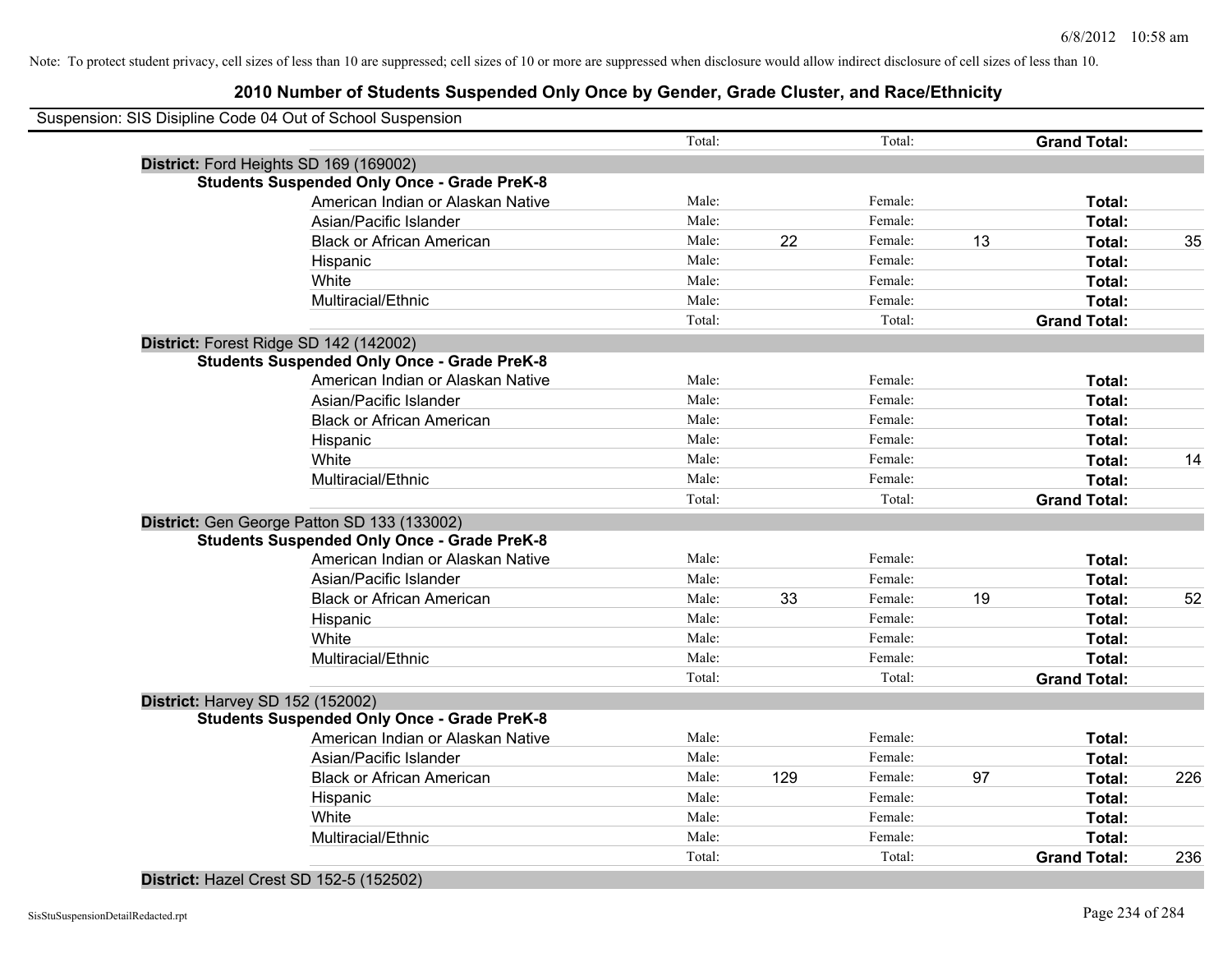| 2010 Number of Students Suspended Only Once by Gender, Grade Cluster, and Race/Ethnicity |        |     |         |    |                     |     |
|------------------------------------------------------------------------------------------|--------|-----|---------|----|---------------------|-----|
| Suspension: SIS Disipline Code 04 Out of School Suspension                               |        |     |         |    |                     |     |
| <b>Students Suspended Only Once - Grade PreK-8</b>                                       |        |     |         |    |                     |     |
| American Indian or Alaskan Native                                                        | Male:  |     | Female: |    | Total:              |     |
| Asian/Pacific Islander                                                                   | Male:  |     | Female: |    | Total:              |     |
| <b>Black or African American</b>                                                         | Male:  | 58  | Female: | 22 | Total:              | 80  |
| Hispanic                                                                                 | Male:  |     | Female: |    | Total:              |     |
| White                                                                                    | Male:  |     | Female: |    | Total:              |     |
| Multiracial/Ethnic                                                                       | Male:  |     | Female: |    | Total:              |     |
|                                                                                          | Total: |     | Total:  |    | <b>Grand Total:</b> |     |
| District: Homewood Flossmoor CHSD 233 (233016)                                           |        |     |         |    |                     |     |
| <b>Students Suspended Only Once - Grade 9-12</b>                                         |        |     |         |    |                     |     |
| American Indian or Alaskan Native                                                        | Male:  |     | Female: |    | Total:              |     |
| Asian/Pacific Islander                                                                   | Male:  |     | Female: |    | Total:              |     |
| <b>Black or African American</b>                                                         | Male:  | 113 | Female: | 80 | Total:              | 193 |
| Hispanic                                                                                 | Male:  |     | Female: |    | Total:              |     |
| White                                                                                    | Male:  |     | Female: |    | Total:              | 26  |
| Multiracial/Ethnic                                                                       | Male:  |     | Female: |    | Total:              |     |
|                                                                                          | Total: | 137 | Total:  | 99 | <b>Grand Total:</b> | 236 |
| District: Homewood SD 153 (153002)                                                       |        |     |         |    |                     |     |
| <b>Students Suspended Only Once - Grade PreK-8</b>                                       |        |     |         |    |                     |     |
| American Indian or Alaskan Native                                                        | Male:  |     | Female: |    | Total:              |     |
| Asian/Pacific Islander                                                                   | Male:  |     | Female: |    | Total:              |     |
| <b>Black or African American</b>                                                         | Male:  | 20  | Female: | 14 | Total:              | 34  |
| Hispanic                                                                                 | Male:  |     | Female: |    | Total:              |     |
| White                                                                                    | Male:  |     | Female: |    | Total:              |     |
| Multiracial/Ethnic                                                                       | Male:  |     | Female: |    | Total:              |     |
|                                                                                          | Total: |     | Total:  |    | <b>Grand Total:</b> | 48  |
| District: Hoover-Schrum Memorial SD 157 (157002)                                         |        |     |         |    |                     |     |
| <b>Students Suspended Only Once - Grade PreK-8</b>                                       |        |     |         |    |                     |     |
| American Indian or Alaskan Native                                                        | Male:  |     | Female: |    | Total:              |     |
| Asian/Pacific Islander                                                                   | Male:  |     | Female: |    | Total:              |     |
| <b>Black or African American</b>                                                         | Male:  | 63  | Female: | 47 | Total:              | 110 |
| Hispanic                                                                                 | Male:  |     | Female: |    | Total:              | 21  |
| White                                                                                    | Male:  |     | Female: |    | Total:              |     |
| Multiracial/Ethnic                                                                       | Male:  |     | Female: |    | Total:              |     |
|                                                                                          | Total: |     | Total:  |    | <b>Grand Total:</b> |     |
| District: Indian Springs SD 109 (109002)                                                 |        |     |         |    |                     |     |
| <b>Students Suspended Only Once - Grade PreK-8</b>                                       |        |     |         |    |                     |     |
| American Indian or Alaskan Native                                                        | Male:  |     | Female: |    | Total:              |     |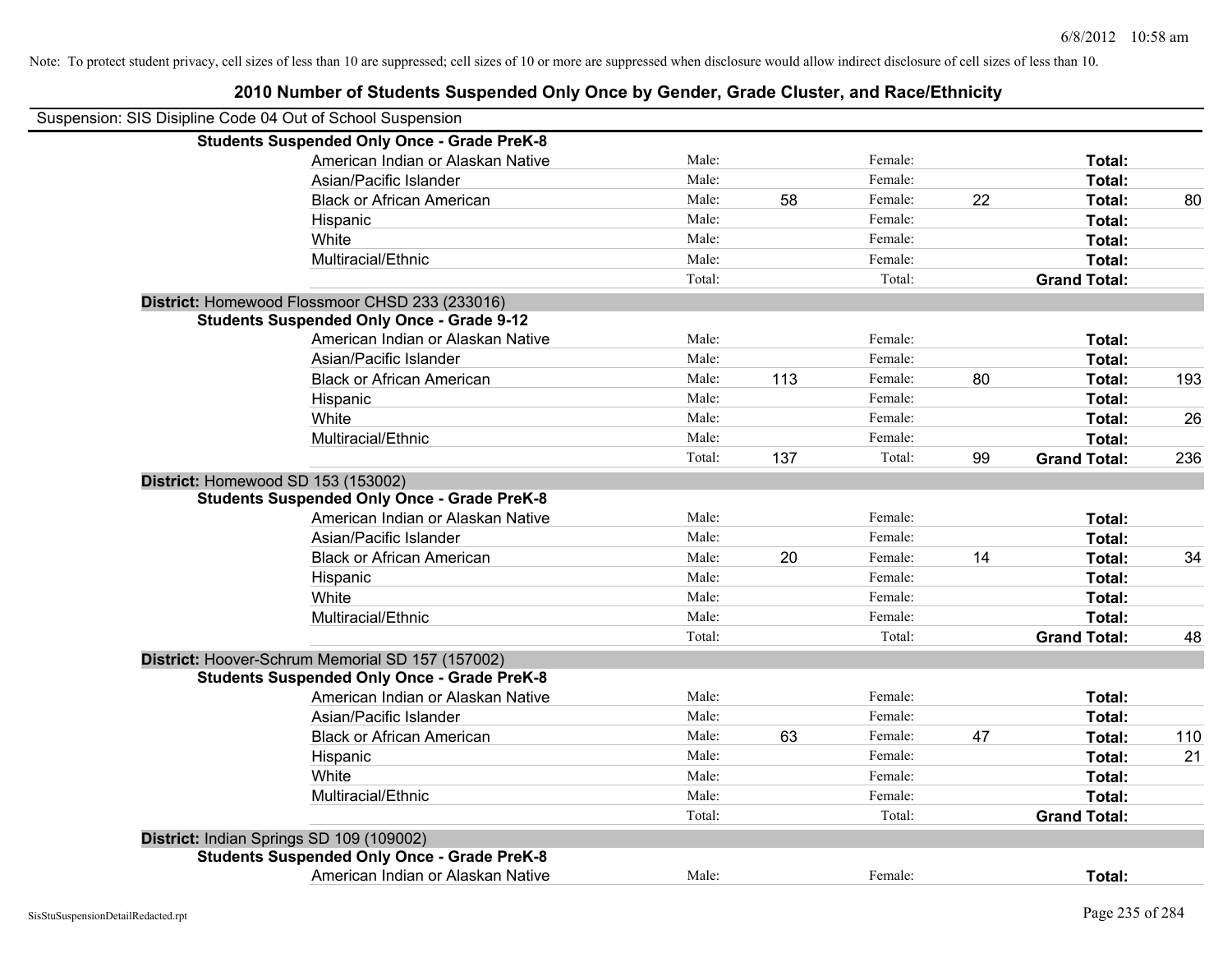| Suspension: SIS Disipline Code 04 Out of School Suspension |                                                    |        |    |         |    |                     |    |
|------------------------------------------------------------|----------------------------------------------------|--------|----|---------|----|---------------------|----|
|                                                            | Asian/Pacific Islander                             | Male:  |    | Female: |    | Total:              |    |
|                                                            | <b>Black or African American</b>                   | Male:  | 19 | Female: | 11 | Total:              | 30 |
|                                                            | Hispanic                                           | Male:  |    | Female: |    | Total:              | 10 |
|                                                            | White                                              | Male:  |    | Female: |    | Total:              | 10 |
|                                                            | Multiracial/Ethnic                                 | Male:  |    | Female: |    | Total:              |    |
|                                                            |                                                    | Total: |    | Total:  |    | <b>Grand Total:</b> |    |
| <b>District: Kirby SD 140 (140002)</b>                     |                                                    |        |    |         |    |                     |    |
|                                                            | <b>Students Suspended Only Once - Grade PreK-8</b> |        |    |         |    |                     |    |
|                                                            | American Indian or Alaskan Native                  | Male:  |    | Female: |    | Total:              |    |
|                                                            | Asian/Pacific Islander                             | Male:  |    | Female: |    | Total:              |    |
|                                                            | <b>Black or African American</b>                   | Male:  |    | Female: |    | Total:              |    |
|                                                            | Hispanic                                           | Male:  |    | Female: |    | Total:              |    |
|                                                            | White                                              | Male:  |    | Female: |    | Total:              | 15 |
|                                                            | Multiracial/Ethnic                                 | Male:  |    | Female: |    | Total:              |    |
|                                                            |                                                    | Total: |    | Total:  |    | <b>Grand Total:</b> |    |
| District: Lansing SD 158 (158002)                          |                                                    |        |    |         |    |                     |    |
|                                                            | <b>Students Suspended Only Once - Grade PreK-8</b> |        |    |         |    |                     |    |
|                                                            | American Indian or Alaskan Native                  | Male:  |    | Female: |    | Total:              |    |
|                                                            | Asian/Pacific Islander                             | Male:  |    | Female: |    | Total:              |    |
|                                                            | <b>Black or African American</b>                   | Male:  | 47 | Female: | 22 | Total:              | 69 |
|                                                            | Hispanic                                           | Male:  |    | Female: |    | Total:              | 11 |
|                                                            | White                                              | Male:  |    | Female: |    | Total:              | 15 |
|                                                            | Multiracial/Ethnic                                 | Male:  |    | Female: |    | Total:              |    |
|                                                            |                                                    | Total: |    | Total:  |    | <b>Grand Total:</b> |    |
|                                                            | District: Lemont Twp HSD 210 (210017)              |        |    |         |    |                     |    |
|                                                            | <b>Students Suspended Only Once - Grade 9-12</b>   |        |    |         |    |                     |    |
|                                                            | American Indian or Alaskan Native                  | Male:  |    | Female: |    | Total:              |    |
|                                                            | Asian/Pacific Islander                             | Male:  |    | Female: |    | Total:              |    |
|                                                            | <b>Black or African American</b>                   | Male:  |    | Female: |    | Total:              |    |
|                                                            | Hispanic                                           | Male:  |    | Female: |    | Total:              |    |
|                                                            | White                                              | Male:  |    | Female: |    | Total:              | 30 |
|                                                            | Multiracial/Ethnic                                 | Male:  |    | Female: |    | Total:              |    |
|                                                            |                                                    | Total: |    | Total:  |    | <b>Grand Total:</b> |    |
|                                                            | District: Lemont-Bromberek CSD 113A (113A02)       |        |    |         |    |                     |    |
|                                                            | <b>Students Suspended Only Once - Grade PreK-8</b> |        |    |         |    |                     |    |
|                                                            | American Indian or Alaskan Native                  | Male:  |    | Female: |    | Total:              |    |
|                                                            | Asian/Pacific Islander                             | Male:  |    | Female: |    | Total:              |    |
|                                                            | <b>Black or African American</b>                   | Male:  |    | Female: |    | Total:              |    |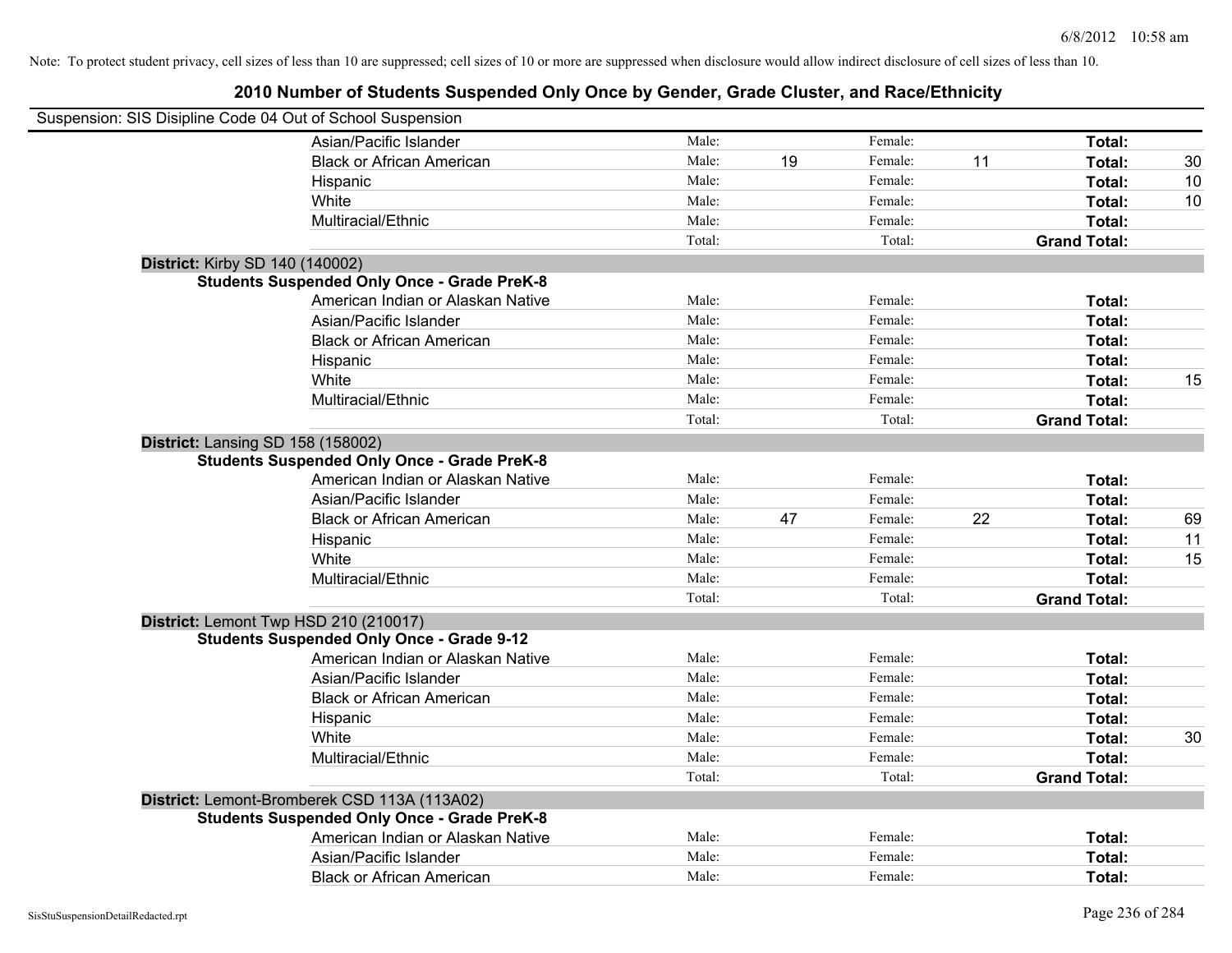| Suspension: SIS Disipline Code 04 Out of School Suspension |                                                    |        |     |         |    |                     |     |
|------------------------------------------------------------|----------------------------------------------------|--------|-----|---------|----|---------------------|-----|
|                                                            | Hispanic                                           | Male:  |     | Female: |    | Total:              |     |
|                                                            | White                                              | Male:  |     | Female: |    | Total:              | 37  |
|                                                            | Multiracial/Ethnic                                 | Male:  |     | Female: |    | Total:              |     |
|                                                            |                                                    | Total: |     | Total:  |    | <b>Grand Total:</b> |     |
| District: Lincoln ESD 156 (156002)                         |                                                    |        |     |         |    |                     |     |
|                                                            | <b>Students Suspended Only Once - Grade PreK-8</b> |        |     |         |    |                     |     |
|                                                            | American Indian or Alaskan Native                  | Male:  |     | Female: |    | Total:              |     |
|                                                            | Asian/Pacific Islander                             | Male:  |     | Female: |    | Total:              |     |
|                                                            | <b>Black or African American</b>                   | Male:  | 34  | Female: | 25 | Total:              | 59  |
|                                                            | Hispanic                                           | Male:  |     | Female: |    | Total:              |     |
|                                                            | White                                              | Male:  |     | Female: |    | Total:              |     |
|                                                            | Multiracial/Ethnic                                 | Male:  |     | Female: |    | Total:              |     |
|                                                            |                                                    | Total: |     | Total:  |    | <b>Grand Total:</b> | 69  |
| District: Matteson ESD 162 (162002)                        |                                                    |        |     |         |    |                     |     |
|                                                            | <b>Students Suspended Only Once - Grade PreK-8</b> |        |     |         |    |                     |     |
|                                                            | American Indian or Alaskan Native                  | Male:  |     | Female: |    | Total:              |     |
|                                                            | Asian/Pacific Islander                             | Male:  |     | Female: |    | Total:              |     |
|                                                            | <b>Black or African American</b>                   | Male:  | 136 | Female: | 72 | Total:              | 208 |
|                                                            | Hispanic                                           | Male:  |     | Female: |    | Total:              |     |
|                                                            | White                                              | Male:  |     | Female: |    | Total:              |     |
|                                                            | Multiracial/Ethnic                                 | Male:  |     | Female: |    | Total:              |     |
|                                                            |                                                    | Total: |     | Total:  |    | <b>Grand Total:</b> |     |
| District: North Palos SD 117 (117002)                      |                                                    |        |     |         |    |                     |     |
|                                                            | <b>Students Suspended Only Once - Grade PreK-8</b> |        |     |         |    |                     |     |
|                                                            | American Indian or Alaskan Native                  | Male:  |     | Female: |    | Total:              |     |
|                                                            | Asian/Pacific Islander                             | Male:  |     | Female: |    | Total:              |     |
|                                                            | <b>Black or African American</b>                   | Male:  |     | Female: |    | Total:              | 12  |
|                                                            | Hispanic                                           | Male:  |     | Female: |    | Total:              |     |
|                                                            | White                                              | Male:  |     | Female: |    | Total:              | 24  |
|                                                            | Multiracial/Ethnic                                 | Male:  |     | Female: |    | Total:              |     |
|                                                            |                                                    | Total: |     | Total:  |    | <b>Grand Total:</b> |     |
| District: Oak Lawn CHSD 229 (229016)                       |                                                    |        |     |         |    |                     |     |
|                                                            | <b>Students Suspended Only Once - Grade 9-12</b>   |        |     |         |    |                     |     |
|                                                            | American Indian or Alaskan Native                  | Male:  |     | Female: |    | Total:              |     |
|                                                            | Asian/Pacific Islander                             | Male:  |     | Female: |    | Total:              |     |
|                                                            | <b>Black or African American</b>                   | Male:  |     | Female: |    | Total:              | 17  |
|                                                            | Hispanic                                           | Male:  | 19  | Female: | 19 | Total:              | 38  |
|                                                            | White                                              | Male:  | 56  | Female: | 40 | Total:              | 96  |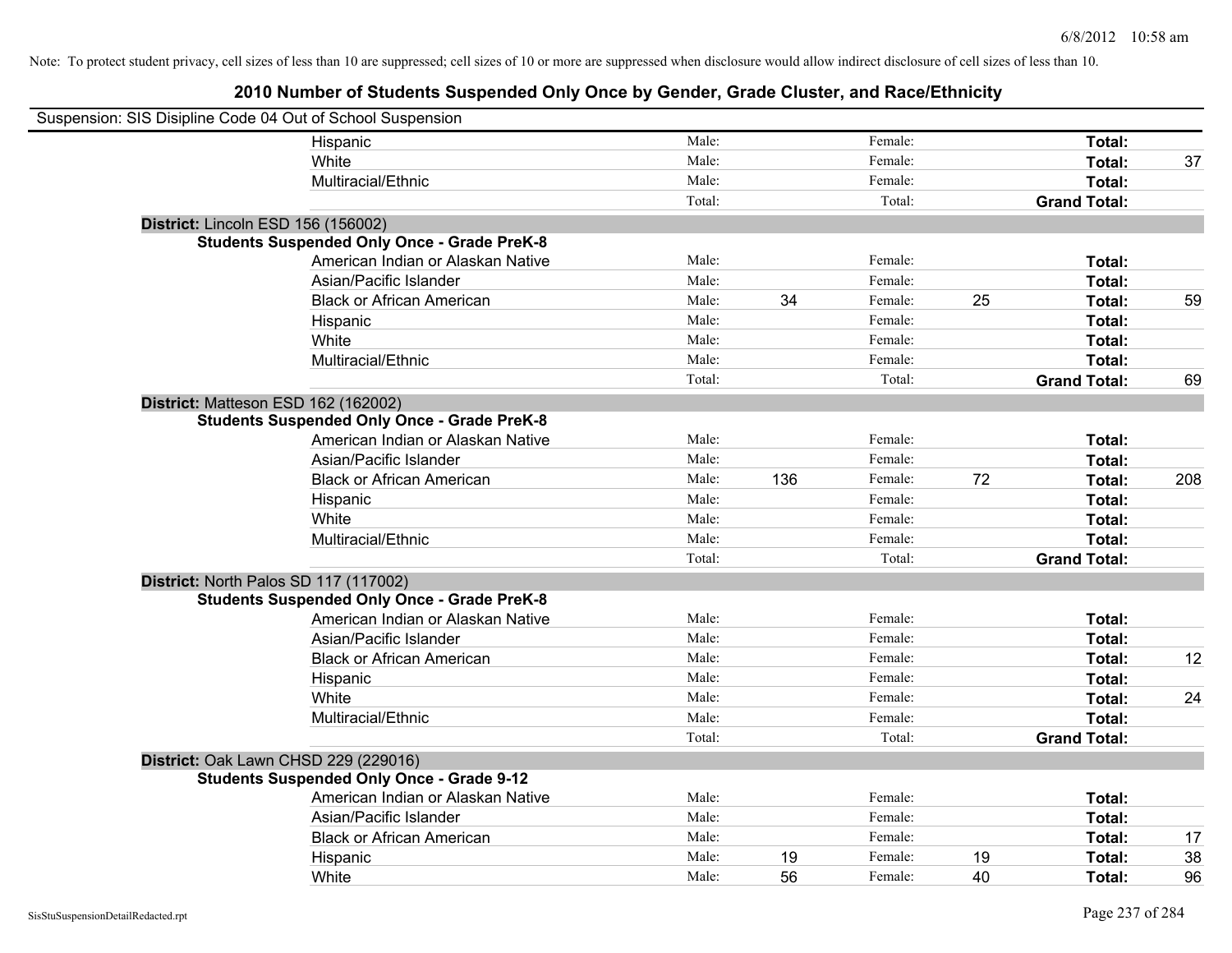| Suspension: SIS Disipline Code 04 Out of School Suspension |                                                    |        |    |         |    |                     |    |
|------------------------------------------------------------|----------------------------------------------------|--------|----|---------|----|---------------------|----|
|                                                            | Multiracial/Ethnic                                 | Male:  |    | Female: |    | Total:              |    |
|                                                            |                                                    | Total: |    | Total:  |    | <b>Grand Total:</b> |    |
|                                                            | District: Oak Lawn-Hometown SD 123 (123002)        |        |    |         |    |                     |    |
|                                                            | <b>Students Suspended Only Once - Grade PreK-8</b> |        |    |         |    |                     |    |
|                                                            | American Indian or Alaskan Native                  | Male:  |    | Female: |    | Total:              |    |
|                                                            | Asian/Pacific Islander                             | Male:  |    | Female: |    | Total:              |    |
|                                                            | <b>Black or African American</b>                   | Male:  |    | Female: |    | Total:              |    |
|                                                            | Hispanic                                           | Male:  |    | Female: |    | Total:              | 15 |
|                                                            | White                                              | Male:  |    | Female: |    | Total:              | 15 |
|                                                            | Multiracial/Ethnic                                 | Male:  |    | Female: |    | Total:              |    |
|                                                            |                                                    | Total: |    | Total:  |    | <b>Grand Total:</b> |    |
| District: Orland SD 135 (135002)                           |                                                    |        |    |         |    |                     |    |
|                                                            | <b>Students Suspended Only Once - Grade PreK-8</b> |        |    |         |    |                     |    |
|                                                            | American Indian or Alaskan Native                  | Male:  |    | Female: |    | Total:              |    |
|                                                            | Asian/Pacific Islander                             | Male:  |    | Female: |    | Total:              |    |
|                                                            | <b>Black or African American</b>                   | Male:  |    | Female: |    | Total:              | 12 |
|                                                            | Hispanic                                           | Male:  |    | Female: |    | Total:              |    |
|                                                            | White                                              | Male:  | 40 | Female: | 11 | Total:              | 51 |
|                                                            | Multiracial/Ethnic                                 | Male:  |    | Female: |    | Total:              |    |
|                                                            |                                                    | Total: |    | Total:  |    | <b>Grand Total:</b> |    |
| District: Palos CCSD 118 (118004)                          |                                                    |        |    |         |    |                     |    |
|                                                            | <b>Students Suspended Only Once - Grade PreK-8</b> |        |    |         |    |                     |    |
|                                                            | American Indian or Alaskan Native                  | Male:  |    | Female: |    | Total:              |    |
|                                                            | Asian/Pacific Islander                             | Male:  |    | Female: |    | Total:              |    |
|                                                            | <b>Black or African American</b>                   | Male:  |    | Female: |    | Total:              |    |
|                                                            | Hispanic                                           | Male:  |    | Female: |    | Total:              |    |
|                                                            | White                                              | Male:  |    | Female: |    | Total:              | 13 |
|                                                            | Multiracial/Ethnic                                 | Male:  |    | Female: |    | Total:              |    |
|                                                            |                                                    | Total: |    | Total:  |    | <b>Grand Total:</b> |    |
| District: Palos Heights SD 128 (128002)                    |                                                    |        |    |         |    |                     |    |
|                                                            | <b>Students Suspended Only Once - Grade PreK-8</b> |        |    |         |    |                     |    |
|                                                            | American Indian or Alaskan Native                  | Male:  |    | Female: |    | Total:              |    |
|                                                            | Asian/Pacific Islander                             | Male:  |    | Female: |    | Total:              |    |
|                                                            | <b>Black or African American</b>                   | Male:  |    | Female: |    | Total:              |    |
|                                                            | Hispanic                                           | Male:  |    | Female: |    | Total:              |    |
|                                                            | White                                              | Male:  |    | Female: |    | Total:              |    |
|                                                            | Multiracial/Ethnic                                 | Male:  |    | Female: |    | Total:              |    |
|                                                            |                                                    | Total: |    | Total:  |    | <b>Grand Total:</b> |    |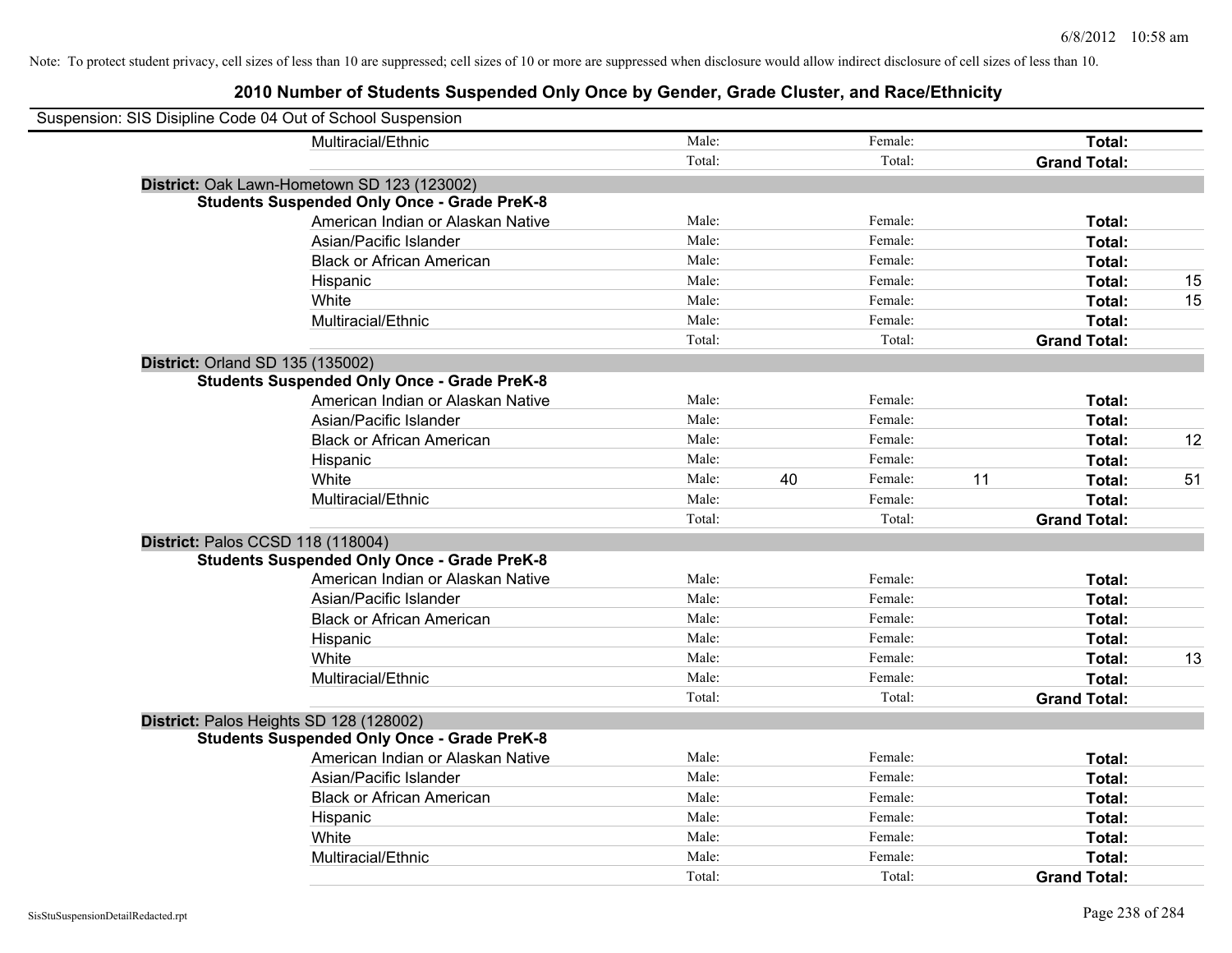# **2010 Number of Students Suspended Only Once by Gender, Grade Cluster, and Race/Ethnicity**

| Suspension: SIS Disipline Code 04 Out of School Suspension |        |     |         |     |                     |     |
|------------------------------------------------------------|--------|-----|---------|-----|---------------------|-----|
| District: Park Forest SD 163 (163002)                      |        |     |         |     |                     |     |
| <b>Students Suspended Only Once - Grade PreK-8</b>         |        |     |         |     |                     |     |
| American Indian or Alaskan Native                          | Male:  |     | Female: |     | Total:              |     |
| Asian/Pacific Islander                                     | Male:  |     | Female: |     | Total:              |     |
| <b>Black or African American</b>                           | Male:  | 93  | Female: | 52  | Total:              | 145 |
| Hispanic                                                   | Male:  |     | Female: |     | Total:              |     |
| White                                                      | Male:  |     | Female: |     | Total:              |     |
| Multiracial/Ethnic                                         | Male:  |     | Female: |     | Total:              |     |
|                                                            | Total: |     | Total:  |     | <b>Grand Total:</b> | 160 |
| District: Posen-Robbins ESD 143-5 (143502)                 |        |     |         |     |                     |     |
| <b>Students Suspended Only Once - Grade PreK-8</b>         |        |     |         |     |                     |     |
| American Indian or Alaskan Native                          | Male:  |     | Female: |     | Total:              |     |
| Asian/Pacific Islander                                     | Male:  |     | Female: |     | Total:              |     |
| <b>Black or African American</b>                           | Male:  |     | Female: |     | Total:              | 31  |
| Hispanic                                                   | Male:  |     | Female: |     | Total:              | 10  |
| White                                                      | Male:  |     | Female: |     | Total:              |     |
| Multiracial/Ethnic                                         | Male:  |     | Female: |     | Total:              |     |
|                                                            | Total: |     | Total:  |     | <b>Grand Total:</b> |     |
| District: Prairie-Hills ESD 144 (144002)                   |        |     |         |     |                     |     |
| <b>Students Suspended Only Once - Grade PreK-8</b>         |        |     |         |     |                     |     |
| American Indian or Alaskan Native                          | Male:  |     | Female: |     | Total:              |     |
| Asian/Pacific Islander                                     | Male:  |     | Female: |     | Total:              |     |
| <b>Black or African American</b>                           | Male:  | 181 | Female: | 112 | Total:              | 293 |
| Hispanic                                                   | Male:  |     | Female: |     | Total:              |     |
| White                                                      | Male:  |     | Female: |     | Total:              |     |
| Multiracial/Ethnic                                         | Male:  |     | Female: |     | Total:              |     |
|                                                            | Total: |     | Total:  |     | <b>Grand Total:</b> | 307 |
| District: Reavis Twp HSD 220 (220017)                      |        |     |         |     |                     |     |
| <b>Students Suspended Only Once - Grade 9-12</b>           |        |     |         |     |                     |     |
| American Indian or Alaskan Native                          | Male:  |     | Female: |     | Total:              |     |
| Asian/Pacific Islander                                     | Male:  |     | Female: |     | Total:              |     |
| <b>Black or African American</b>                           | Male:  |     | Female: |     | Total:              |     |
| Hispanic                                                   | Male:  | 34  | Female: | 16  | Total:              | 50  |
| White                                                      | Male:  | 33  | Female: | 18  | Total:              | 51  |
| Multiracial/Ethnic                                         | Male:  |     | Female: |     | Total:              |     |
|                                                            | Total: |     | Total:  |     | <b>Grand Total:</b> |     |
| <b>District: Rich Twp HSD 227 (227017)</b>                 |        |     |         |     |                     |     |

**Students Suspended Only Once - Grade 9-12**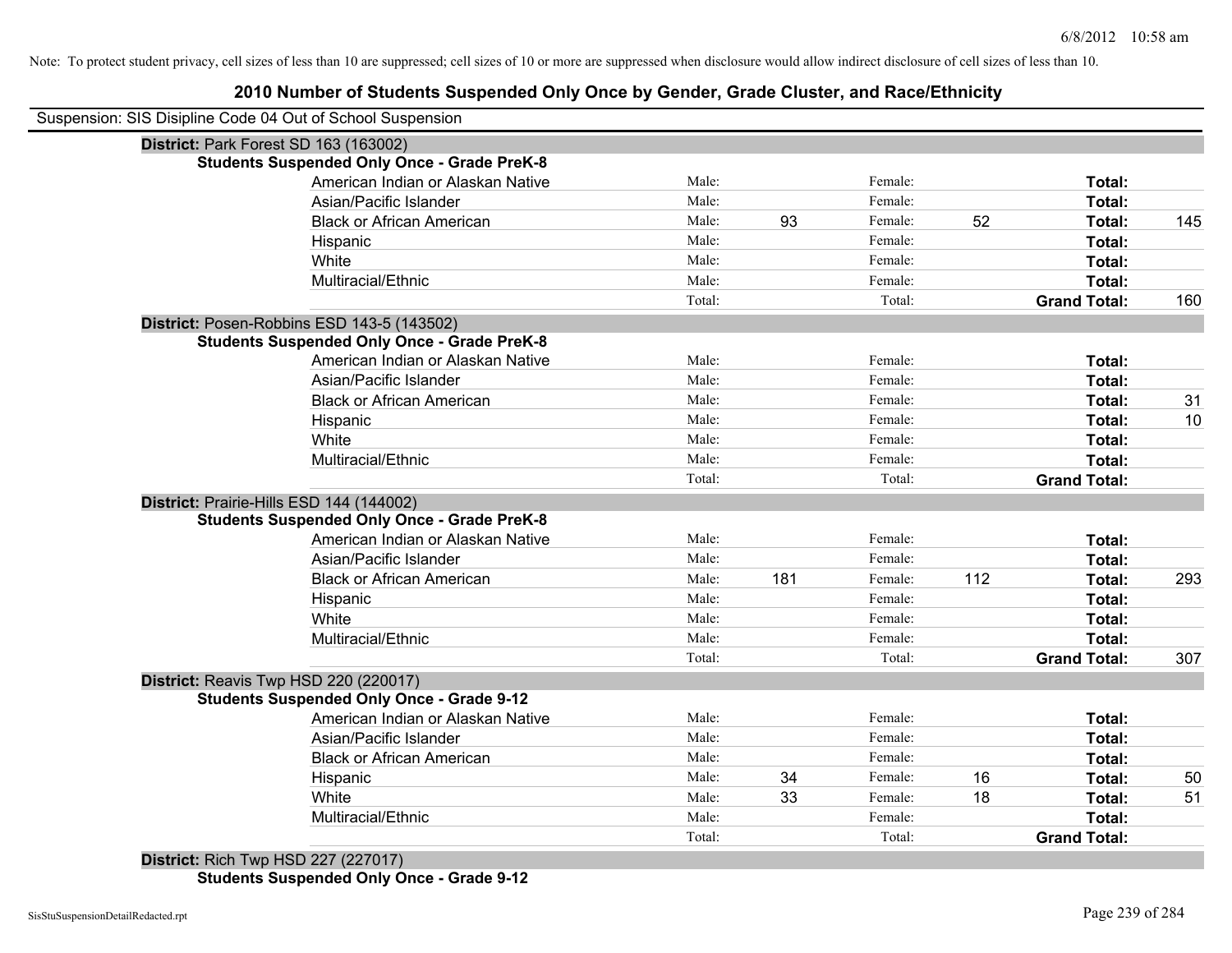| Suspension: SIS Disipline Code 04 Out of School Suspension                                                                     |        |     |         |     |                     |     |
|--------------------------------------------------------------------------------------------------------------------------------|--------|-----|---------|-----|---------------------|-----|
| American Indian or Alaskan Native                                                                                              | Male:  |     | Female: |     | Total:              |     |
| Asian/Pacific Islander                                                                                                         | Male:  |     | Female: |     | Total:              |     |
| <b>Black or African American</b>                                                                                               | Male:  | 250 | Female: | 191 | Total:              | 441 |
| Hispanic                                                                                                                       | Male:  |     | Female: |     | Total:              |     |
| White                                                                                                                          | Male:  |     | Female: |     | Total:              | 12  |
| Multiracial/Ethnic                                                                                                             | Male:  |     | Female: |     | Total:              | 15  |
|                                                                                                                                | Total: |     | Total:  |     | <b>Grand Total:</b> |     |
| District: Ridgeland SD 122 (122002)                                                                                            |        |     |         |     |                     |     |
| <b>Students Suspended Only Once - Grade PreK-8</b>                                                                             |        |     |         |     |                     |     |
| American Indian or Alaskan Native                                                                                              | Male:  |     | Female: |     | Total:              |     |
| Asian/Pacific Islander                                                                                                         | Male:  |     | Female: |     | Total:              |     |
| <b>Black or African American</b>                                                                                               | Male:  |     | Female: |     | Total:              |     |
| Hispanic                                                                                                                       | Male:  |     | Female: |     | Total:              |     |
| White                                                                                                                          | Male:  |     | Female: |     | Total:              |     |
| Multiracial/Ethnic                                                                                                             | Male:  |     | Female: |     | Total:              |     |
|                                                                                                                                | Total: |     | Total:  |     | <b>Grand Total:</b> |     |
| District: Sandridge SD 172 (172002)<br><b>Students Suspended Only Once - Grade PreK-8</b><br>American Indian or Alaskan Native | Male:  |     | Female: |     | Total:              |     |
|                                                                                                                                | Male:  |     | Female: |     |                     |     |
| Asian/Pacific Islander<br><b>Black or African American</b>                                                                     | Male:  |     | Female: |     | Total:<br>Total:    |     |
|                                                                                                                                | Male:  |     | Female: |     |                     |     |
| Hispanic<br>White                                                                                                              | Male:  |     | Female: |     | Total:              |     |
| Multiracial/Ethnic                                                                                                             | Male:  |     | Female: |     | Total:<br>Total:    |     |
|                                                                                                                                | Total: |     | Total:  |     | <b>Grand Total:</b> |     |
|                                                                                                                                |        |     |         |     |                     | 15  |
| District: South Holland SD 150 (150002)<br><b>Students Suspended Only Once - Grade PreK-8</b>                                  |        |     |         |     |                     |     |
| American Indian or Alaskan Native                                                                                              | Male:  |     | Female: |     | Total:              |     |
| Asian/Pacific Islander                                                                                                         | Male:  |     | Female: |     | Total:              |     |
| <b>Black or African American</b>                                                                                               | Male:  | 56  | Female: | 20  | Total:              | 76  |
| Hispanic                                                                                                                       | Male:  |     | Female: |     | Total:              |     |
| White                                                                                                                          | Male:  |     | Female: |     | Total:              |     |
| Multiracial/Ethnic                                                                                                             | Male:  |     | Female: |     | Total:              |     |
|                                                                                                                                | Total: |     | Total:  |     | <b>Grand Total:</b> |     |
|                                                                                                                                |        |     |         |     |                     |     |
| District: South Holland SD 151 (151002)<br><b>Students Suspended Only Once - Grade PreK-8</b>                                  |        |     |         |     |                     |     |
| American Indian or Alaskan Native                                                                                              | Male:  |     | Female: |     | Total:              |     |
| Asian/Pacific Islander                                                                                                         | Male:  |     | Female: |     | Total:              |     |
|                                                                                                                                |        |     |         |     |                     |     |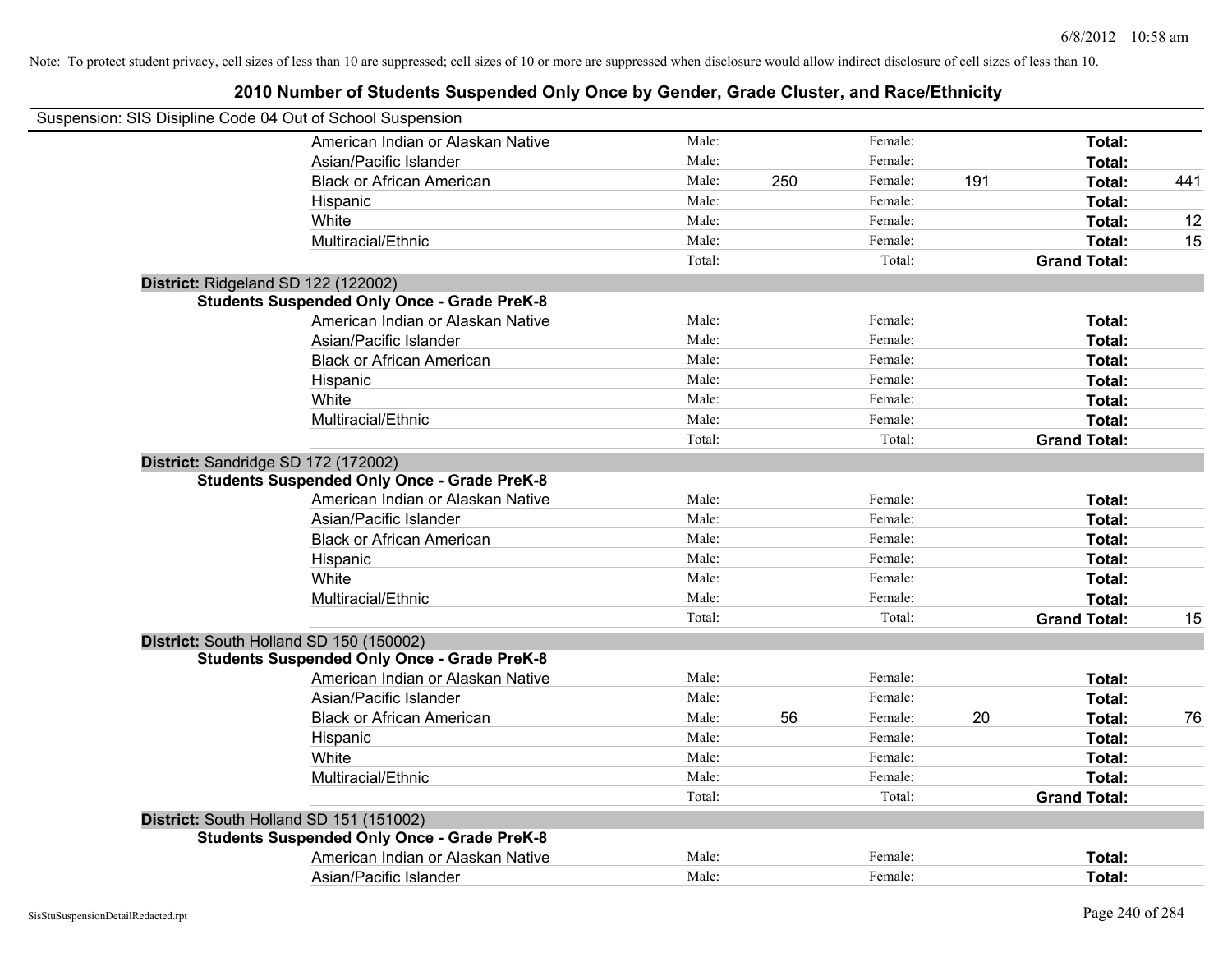| Suspension: SIS Disipline Code 04 Out of School Suspension |        |    |         |    |                     |    |
|------------------------------------------------------------|--------|----|---------|----|---------------------|----|
| <b>Black or African American</b>                           | Male:  | 67 | Female: | 28 | Total:              | 95 |
| Hispanic                                                   | Male:  |    | Female: |    | Total:              | 13 |
| White                                                      | Male:  |    | Female: |    | Total:              |    |
| Multiracial/Ethnic                                         | Male:  |    | Female: |    | Total:              |    |
|                                                            | Total: |    | Total:  |    | <b>Grand Total:</b> |    |
| District: Southwest Cook Coop Spec Ed (142061)             |        |    |         |    |                     |    |
| <b>Students Suspended Only Once - Grade PreK-8</b>         |        |    |         |    |                     |    |
| American Indian or Alaskan Native                          | Male:  |    | Female: |    | Total:              |    |
| Asian/Pacific Islander                                     | Male:  |    | Female: |    | Total:              |    |
| <b>Black or African American</b>                           | Male:  |    | Female: |    | Total:              |    |
| Hispanic                                                   | Male:  |    | Female: |    | Total:              |    |
| White                                                      | Male:  |    | Female: |    | Total:              |    |
| Multiracial/Ethnic                                         | Male:  |    | Female: |    | Total:              |    |
|                                                            | Total: |    | Total:  |    | <b>Grand Total:</b> |    |
| District: Speed SEJA #802 (802060)                         |        |    |         |    |                     |    |
| <b>Students Suspended Only Once - Grade PreK-8</b>         |        |    |         |    |                     |    |
| American Indian or Alaskan Native                          | Male:  |    | Female: |    | Total:              |    |
| Asian/Pacific Islander                                     | Male:  |    | Female: |    | Total:              |    |
| <b>Black or African American</b>                           | Male:  |    | Female: |    | Total:              |    |
| Hispanic                                                   | Male:  |    | Female: |    | Total:              |    |
| White                                                      | Male:  |    | Female: |    | Total:              |    |
| Multiracial/Ethnic                                         | Male:  |    | Female: |    | Total:              |    |
|                                                            | Total: |    | Total:  |    | <b>Grand Total:</b> |    |
| District: Steger SD 194 (194002)                           |        |    |         |    |                     |    |
| <b>Students Suspended Only Once - Grade PreK-8</b>         |        |    |         |    |                     |    |
| American Indian or Alaskan Native                          | Male:  |    | Female: |    | Total:              |    |
| Asian/Pacific Islander                                     | Male:  |    | Female: |    | Total:              |    |
| <b>Black or African American</b>                           | Male:  |    | Female: |    | Total:              | 23 |
| Hispanic                                                   | Male:  |    | Female: |    | Total:              | 11 |
| White                                                      | Male:  |    | Female: |    | Total:              | 34 |
| Multiracial/Ethnic                                         | Male:  |    | Female: |    | Total:              | 10 |
|                                                            | Total: |    | Total:  |    | <b>Grand Total:</b> |    |
| <b>District: Summit SD 104 (104002)</b>                    |        |    |         |    |                     |    |
| <b>Students Suspended Only Once - Grade PreK-8</b>         |        |    |         |    |                     |    |
| American Indian or Alaskan Native                          | Male:  |    | Female: |    | Total:              |    |
| Asian/Pacific Islander                                     | Male:  |    | Female: |    | Total:              |    |
| <b>Black or African American</b>                           | Male:  |    | Female: |    | Total:              |    |
| Hispanic                                                   | Male:  |    | Female: |    | Total:              | 20 |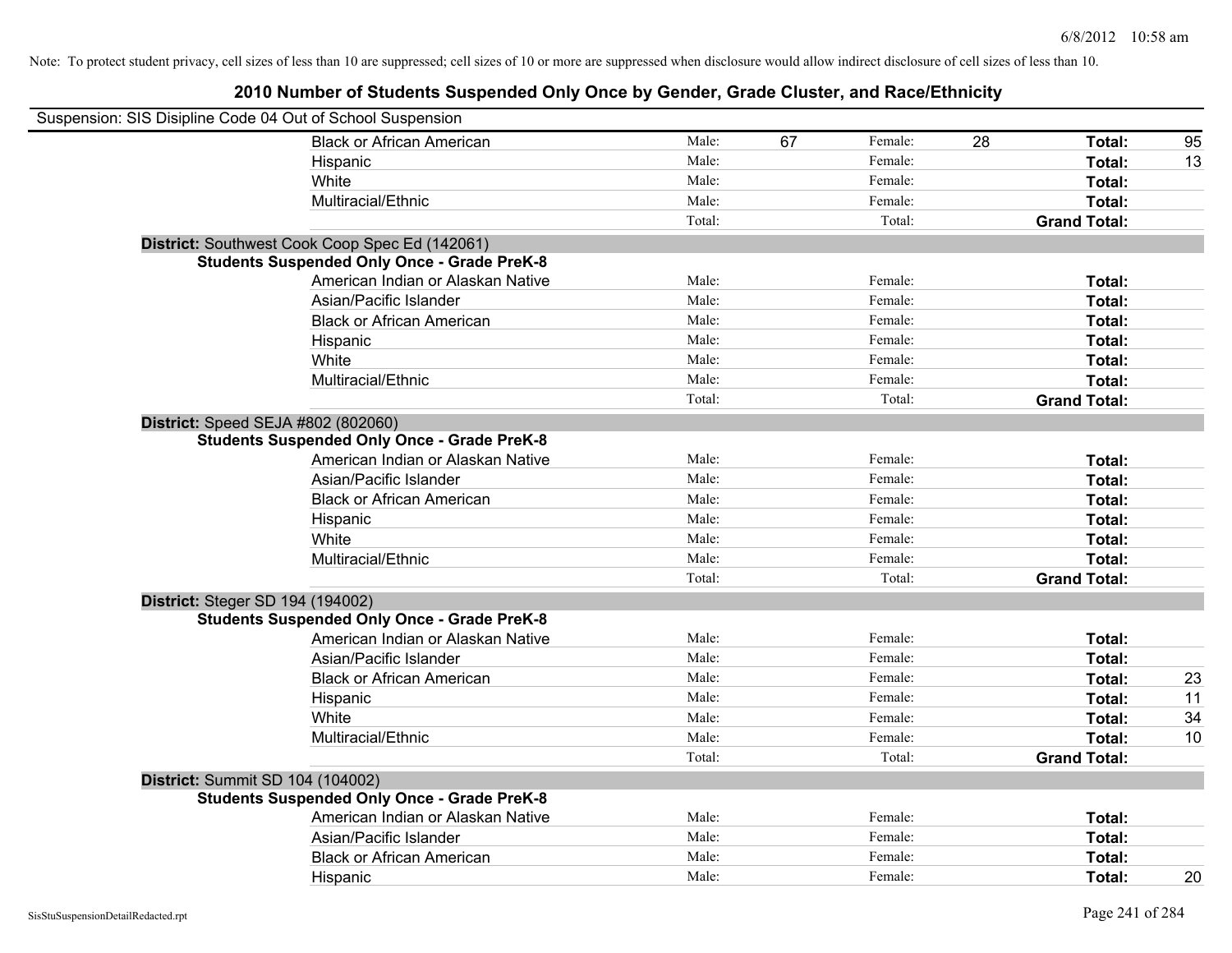| Suspension: SIS Disipline Code 04 Out of School Suspension |                                                    |        |     |         |     |                     |     |
|------------------------------------------------------------|----------------------------------------------------|--------|-----|---------|-----|---------------------|-----|
|                                                            | White                                              | Male:  |     | Female: |     | Total:              |     |
|                                                            | Multiracial/Ethnic                                 | Male:  |     | Female: |     | Total:              |     |
|                                                            |                                                    | Total: |     | Total:  |     | <b>Grand Total:</b> |     |
|                                                            | District: Thornton Fractional Twp HSD 215 (215017) |        |     |         |     |                     |     |
|                                                            | <b>Students Suspended Only Once - Grade 9-12</b>   |        |     |         |     |                     |     |
|                                                            | American Indian or Alaskan Native                  | Male:  |     | Female: |     | Total:              |     |
|                                                            | Asian/Pacific Islander                             | Male:  |     | Female: |     | Total:              |     |
|                                                            | <b>Black or African American</b>                   | Male:  | 206 | Female: | 193 | Total:              | 399 |
|                                                            | Hispanic                                           | Male:  | 30  | Female: | 19  | Total:              | 49  |
|                                                            | White                                              | Male:  | 22  | Female: | 17  | Total:              | 39  |
|                                                            | Multiracial/Ethnic                                 | Male:  |     | Female: |     | Total:              | 12  |
|                                                            |                                                    | Total: |     | Total:  |     | <b>Grand Total:</b> |     |
| District: Thornton SD 154 (154002)                         |                                                    |        |     |         |     |                     |     |
|                                                            | <b>Students Suspended Only Once - Grade PreK-8</b> |        |     |         |     |                     |     |
|                                                            | American Indian or Alaskan Native                  | Male:  |     | Female: |     | Total:              |     |
|                                                            | Asian/Pacific Islander                             | Male:  |     | Female: |     | Total:              |     |
|                                                            | <b>Black or African American</b>                   | Male:  |     | Female: |     | Total:              | 11  |
|                                                            | Hispanic                                           | Male:  |     | Female: |     | Total:              |     |
|                                                            | White                                              | Male:  |     | Female: |     | Total:              |     |
|                                                            | Multiracial/Ethnic                                 | Male:  |     | Female: |     | Total:              |     |
|                                                            |                                                    | Total: |     | Total:  |     | <b>Grand Total:</b> | 22  |
| District: Thornton Twp HSD 205 (205017)                    |                                                    |        |     |         |     |                     |     |
|                                                            | <b>Students Suspended Only Once - Grade 9-12</b>   |        |     |         |     |                     |     |
|                                                            | American Indian or Alaskan Native                  | Male:  |     | Female: |     | Total:              |     |
|                                                            | Asian/Pacific Islander                             | Male:  |     | Female: |     | Total:              |     |
|                                                            | <b>Black or African American</b>                   | Male:  | 305 | Female: | 326 | Total:              | 631 |
|                                                            | Hispanic                                           | Male:  | 21  | Female: | 22  | Total:              | 43  |
|                                                            | White                                              | Male:  |     | Female: |     | Total:              |     |
|                                                            | Multiracial/Ethnic                                 | Male:  |     | Female: |     | Total:              |     |
|                                                            |                                                    | Total: |     | Total:  |     | <b>Grand Total:</b> |     |
| District: Tinley Park CCSD 146 (146004)                    |                                                    |        |     |         |     |                     |     |
|                                                            | <b>Students Suspended Only Once - Grade PreK-8</b> |        |     |         |     |                     |     |
|                                                            | American Indian or Alaskan Native                  | Male:  |     | Female: |     | Total:              |     |
|                                                            | Asian/Pacific Islander                             | Male:  |     | Female: |     | Total:              |     |
|                                                            | <b>Black or African American</b>                   | Male:  |     | Female: |     | Total:              |     |
|                                                            | Hispanic                                           | Male:  |     | Female: |     | Total:              |     |
|                                                            | White                                              | Male:  |     | Female: |     | Total:              | 36  |
|                                                            | Multiracial/Ethnic                                 | Male:  |     | Female: |     | Total:              |     |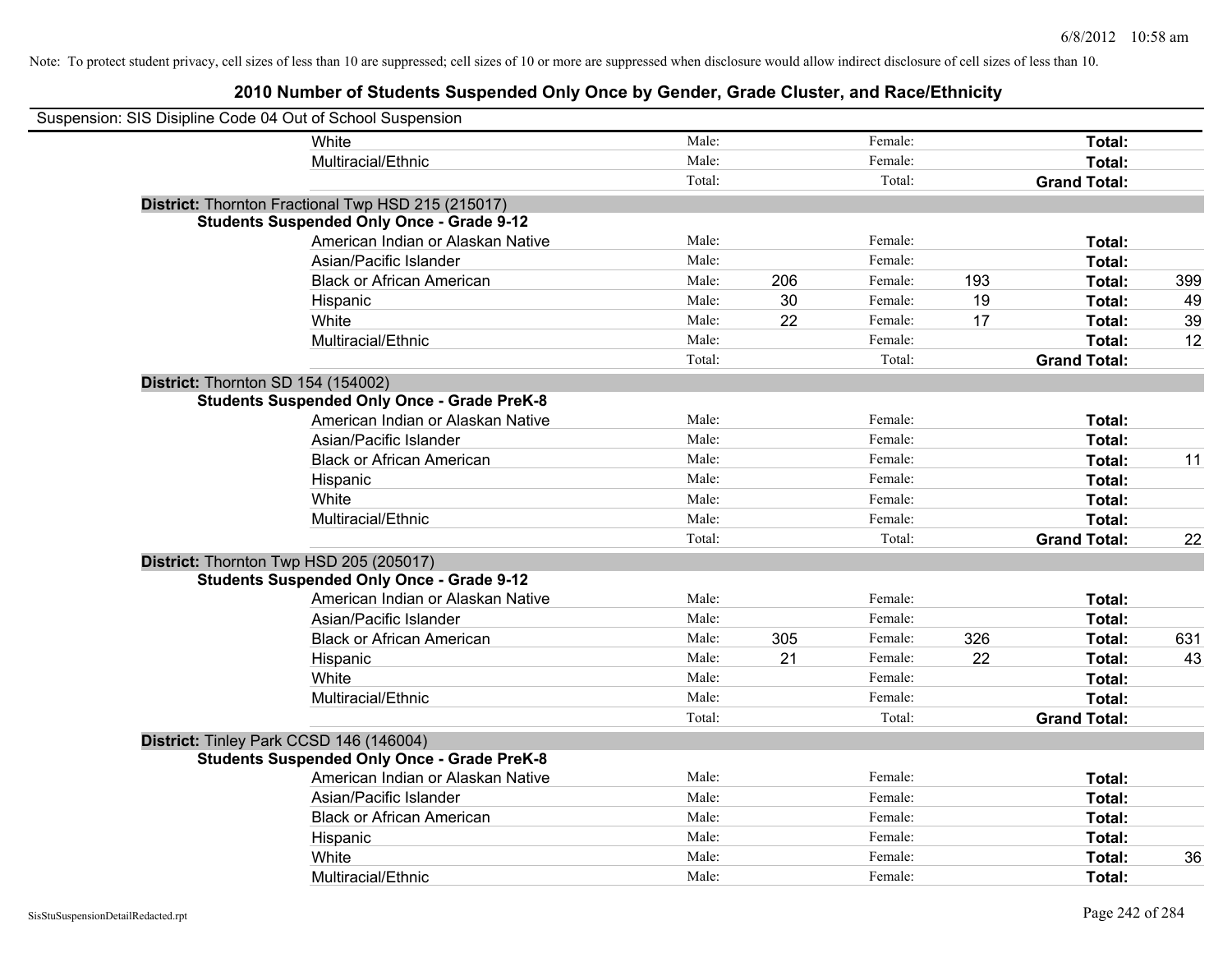| Suspension: SIS Disipline Code 04 Out of School Suspension |        |    |         |    |                     |    |
|------------------------------------------------------------|--------|----|---------|----|---------------------|----|
|                                                            | Total: | 41 | Total:  | 14 | <b>Grand Total:</b> | 55 |
| District: W Harvey-Dixmoor PSD 147 (147002)                |        |    |         |    |                     |    |
| <b>Students Suspended Only Once - Grade PreK-8</b>         |        |    |         |    |                     |    |
| American Indian or Alaskan Native                          | Male:  |    | Female: |    | Total:              |    |
| Asian/Pacific Islander                                     | Male:  |    | Female: |    | <b>Total:</b>       |    |
| <b>Black or African American</b>                           | Male:  | 51 | Female: | 31 | Total:              | 82 |
| Hispanic                                                   | Male:  |    | Female: |    | Total:              |    |
| White                                                      | Male:  |    | Female: |    | Total:              |    |
| Multiracial/Ethnic                                         | Male:  |    | Female: |    | Total:              |    |
|                                                            | Total: |    | Total:  |    | <b>Grand Total:</b> |    |
| District: Willow Springs SD 108 (108002)                   |        |    |         |    |                     |    |
| <b>Students Suspended Only Once - Grade PreK-8</b>         |        |    |         |    |                     |    |
| American Indian or Alaskan Native                          | Male:  |    | Female: |    | Total:              |    |
| Asian/Pacific Islander                                     | Male:  |    | Female: |    | Total:              |    |
| <b>Black or African American</b>                           | Male:  |    | Female: |    | Total:              |    |
| Hispanic                                                   | Male:  |    | Female: |    | Total:              |    |
| White                                                      | Male:  |    | Female: |    | Total:              |    |
| Multiracial/Ethnic                                         | Male:  |    | Female: |    | Total:              |    |
|                                                            | Total: |    | Total:  |    | <b>Grand Total:</b> |    |
| District: Worth SD 127 (127002)                            |        |    |         |    |                     |    |
| <b>Students Suspended Only Once - Grade PreK-8</b>         |        |    |         |    |                     |    |
| American Indian or Alaskan Native                          | Male:  |    | Female: |    | Total:              |    |
| Asian/Pacific Islander                                     | Male:  |    | Female: |    | Total:              |    |
| <b>Black or African American</b>                           | Male:  |    | Female: |    | Total:              |    |
| Hispanic                                                   | Male:  |    | Female: |    | Total:              |    |
| White                                                      | Male:  |    | Female: |    | Total:              |    |
| Multiracial/Ethnic                                         | Male:  |    | Female: |    | Total:              |    |
|                                                            | Total: |    | Total:  |    | <b>Grand Total:</b> | 13 |
| County: Non-Public School (000)                            |        |    |         |    |                     |    |
| District: Region 07 South Cook ISC 4 (000000)              |        |    |         |    |                     |    |
| <b>Students Suspended Only Once - Grade 9-12</b>           |        |    |         |    |                     |    |
| American Indian or Alaskan Native                          | Male:  |    | Female: |    | Total:              |    |
| Asian/Pacific Islander                                     | Male:  |    | Female: |    | Total:              |    |
| <b>Black or African American</b>                           | Male:  |    | Female: |    | Total:              |    |
| Hispanic                                                   | Male:  |    | Female: |    | Total:              |    |
| White                                                      | Male:  |    | Female: |    | Total:              |    |
| Multiracial/Ethnic                                         | Male:  |    | Female: |    | Total:              |    |
|                                                            | Total: |    | Total:  |    | <b>Grand Total:</b> |    |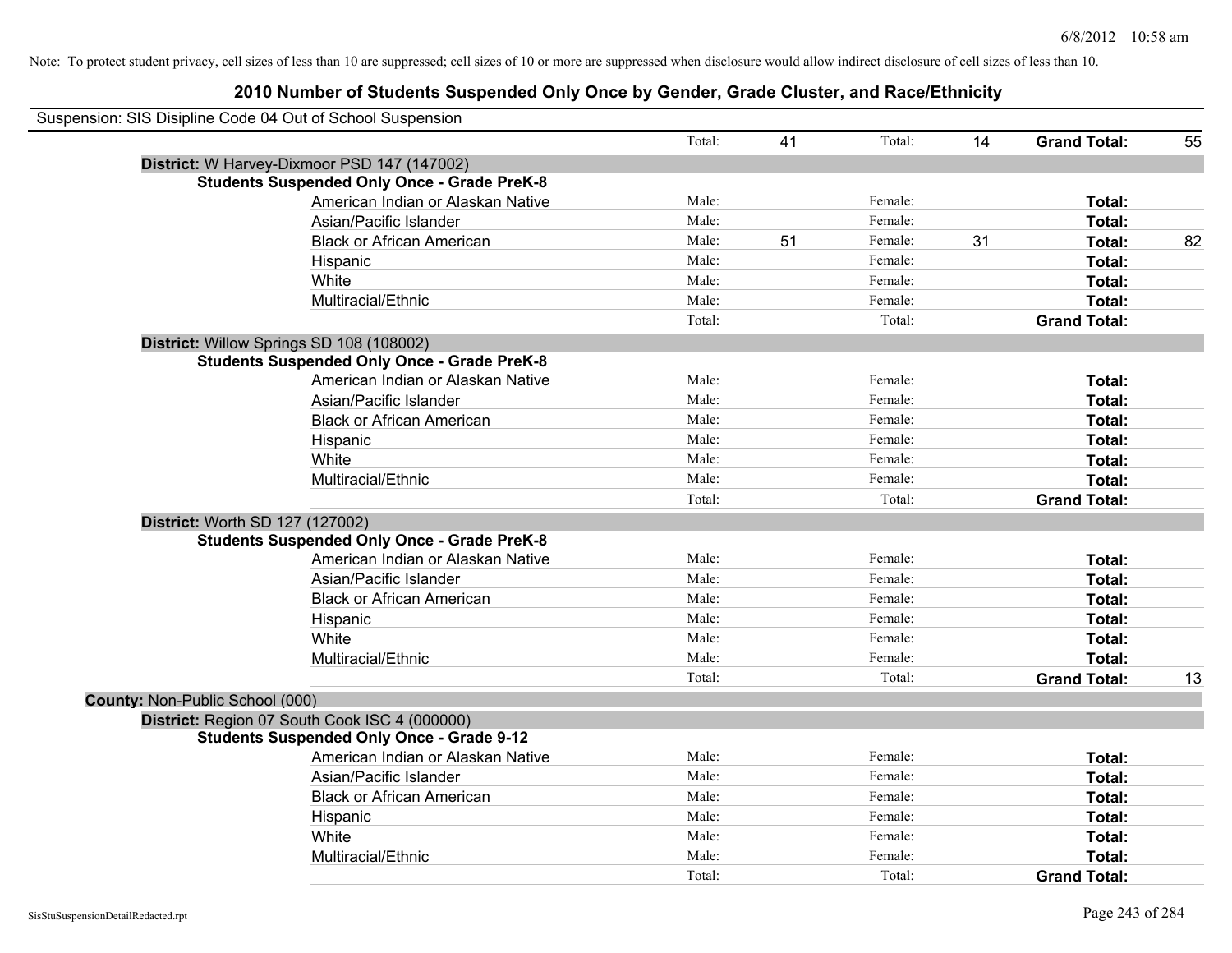## **2010 Number of Students Suspended Only Once by Gender, Grade Cluster, and Race/Ethnicity**

Suspension: SIS Disipline Code 04 Out of School Suspension

| Region: Rock Island ROE (49) |                                                    |        |    |         |    |                     |    |
|------------------------------|----------------------------------------------------|--------|----|---------|----|---------------------|----|
| County: Rock Island (081)    |                                                    |        |    |         |    |                     |    |
|                              | District: Carbon Cliff-Barstow SD 36 (036002)      |        |    |         |    |                     |    |
|                              | <b>Students Suspended Only Once - Grade PreK-8</b> |        |    |         |    |                     |    |
|                              | American Indian or Alaskan Native                  | Male:  |    | Female: |    | Total:              |    |
|                              | Asian/Pacific Islander                             | Male:  |    | Female: |    | Total:              |    |
|                              | <b>Black or African American</b>                   | Male:  |    | Female: |    | Total:              | 11 |
|                              | Hispanic                                           | Male:  |    | Female: |    | Total:              |    |
|                              | White                                              | Male:  |    | Female: |    | Total:              | 19 |
|                              | Multiracial/Ethnic                                 | Male:  |    | Female: |    | Total:              |    |
|                              |                                                    | Total: |    | Total:  |    | <b>Grand Total:</b> |    |
|                              | District: East Moline SD 37 (037002)               |        |    |         |    |                     |    |
|                              | <b>Students Suspended Only Once - Grade PreK-8</b> |        |    |         |    |                     |    |
|                              | American Indian or Alaskan Native                  | Male:  |    | Female: |    | Total:              |    |
|                              | Asian/Pacific Islander                             | Male:  |    | Female: |    | Total:              |    |
|                              | <b>Black or African American</b>                   | Male:  |    | Female: |    | Total:              | 25 |
|                              | Hispanic                                           | Male:  |    | Female: |    | Total:              | 20 |
|                              | White                                              | Male:  | 37 | Female: | 14 | Total:              | 51 |
|                              | Multiracial/Ethnic                                 | Male:  |    | Female: |    | Total:              |    |
|                              |                                                    | Total: |    | Total:  |    | <b>Grand Total:</b> |    |
|                              | District: Hampton SD 29 (029002)                   |        |    |         |    |                     |    |
|                              | <b>Students Suspended Only Once - Grade PreK-8</b> |        |    |         |    |                     |    |
|                              | American Indian or Alaskan Native                  | Male:  |    | Female: |    | Total:              |    |
|                              | Asian/Pacific Islander                             | Male:  |    | Female: |    | Total:              |    |
|                              | <b>Black or African American</b>                   | Male:  |    | Female: |    | Total:              |    |
|                              | Hispanic                                           | Male:  |    | Female: |    | Total:              |    |
|                              | White                                              | Male:  |    | Female: |    | Total:              |    |
|                              | Multiracial/Ethnic                                 | Male:  |    | Female: |    | Total:              |    |
|                              |                                                    | Total: |    | Total:  |    | <b>Grand Total:</b> |    |
|                              | District: Moline USD 40 (040022)                   |        |    |         |    |                     |    |
|                              | <b>Students Suspended Only Once - Grade PreK-8</b> |        |    |         |    |                     |    |
|                              | American Indian or Alaskan Native                  | Male:  |    | Female: |    | Total:              |    |
|                              | Asian/Pacific Islander                             | Male:  |    | Female: |    | Total:              |    |
|                              | <b>Black or African American</b>                   | Male:  |    | Female: |    | Total:              | 25 |
|                              | Hispanic                                           | Male:  |    | Female: |    | Total:              | 25 |
|                              | White                                              | Male:  |    | Female: |    | Total:              | 47 |
|                              | Multiracial/Ethnic                                 | Male:  |    | Female: |    | Total:              |    |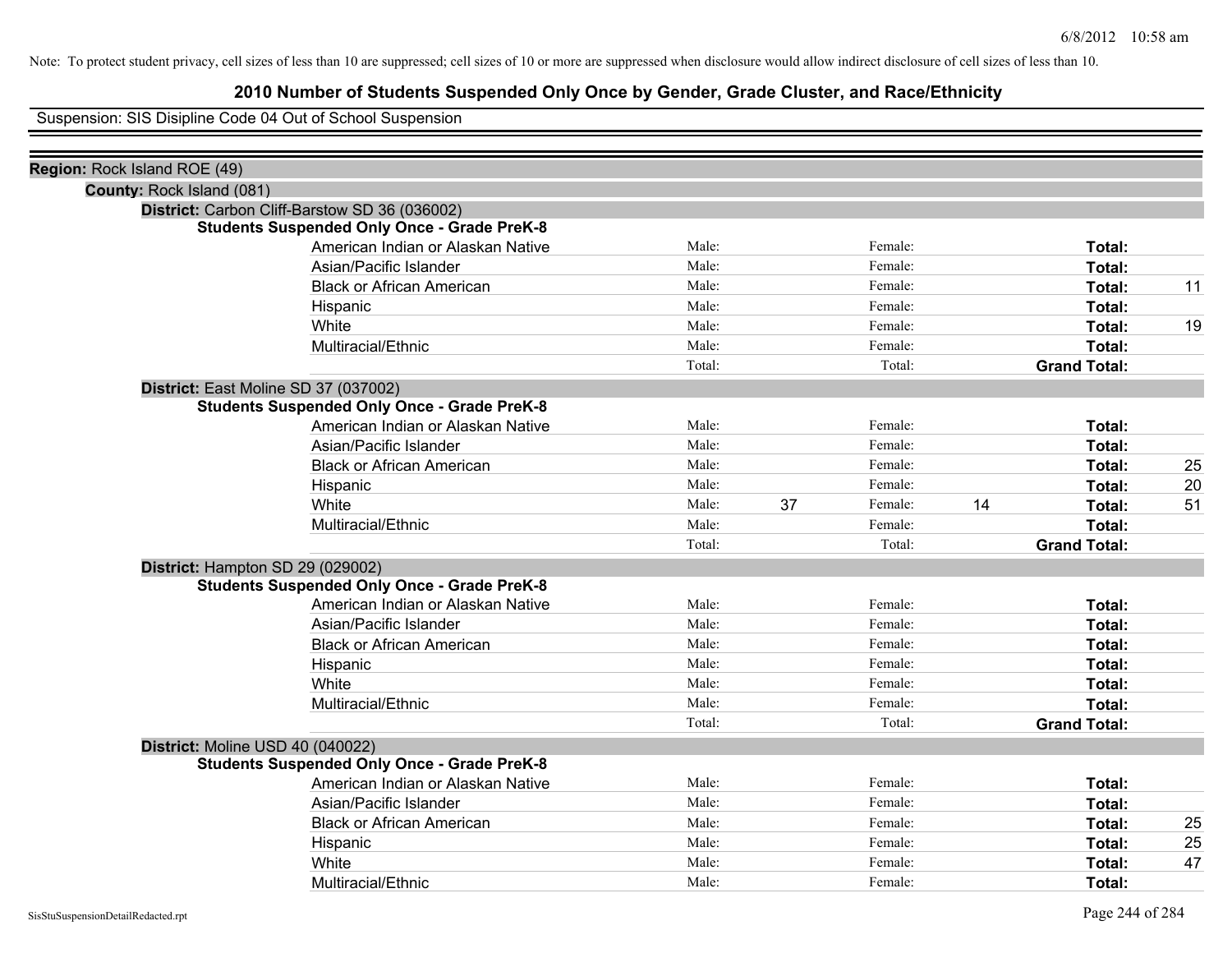| Suspension: SIS Disipline Code 04 Out of School Suspension |                                                    |        |    |         |    |                     |     |
|------------------------------------------------------------|----------------------------------------------------|--------|----|---------|----|---------------------|-----|
|                                                            |                                                    | Total: |    | Total:  |    | <b>Grand Total:</b> |     |
|                                                            | <b>Students Suspended Only Once - Grade 9-12</b>   |        |    |         |    |                     |     |
|                                                            | American Indian or Alaskan Native                  | Male:  |    | Female: |    | Total:              |     |
|                                                            | Asian/Pacific Islander                             | Male:  |    | Female: |    | Total:              |     |
|                                                            | <b>Black or African American</b>                   | Male:  | 15 | Female: | 11 | Total:              | 26  |
|                                                            | Hispanic                                           | Male:  | 20 | Female: | 13 | Total:              | 33  |
|                                                            | White                                              | Male:  | 52 | Female: | 37 | Total:              | 89  |
|                                                            | Multiracial/Ethnic                                 | Male:  |    | Female: |    | Total:              |     |
|                                                            |                                                    | Total: |    | Total:  |    | <b>Grand Total:</b> |     |
|                                                            | District: Riverdale CUSD 100 (100026)              |        |    |         |    |                     |     |
|                                                            | <b>Students Suspended Only Once - Grade PreK-8</b> |        |    |         |    |                     |     |
|                                                            | American Indian or Alaskan Native                  | Male:  |    | Female: |    | Total:              |     |
|                                                            | Asian/Pacific Islander                             | Male:  |    | Female: |    | Total:              |     |
|                                                            | <b>Black or African American</b>                   | Male:  |    | Female: |    | Total:              |     |
|                                                            | Hispanic                                           | Male:  |    | Female: |    | Total:              |     |
|                                                            | White                                              | Male:  |    | Female: |    | Total:              |     |
|                                                            | Multiracial/Ethnic                                 | Male:  |    | Female: |    | Total:              |     |
|                                                            |                                                    | Total: |    | Total:  |    | <b>Grand Total:</b> |     |
|                                                            | <b>Students Suspended Only Once - Grade 9-12</b>   |        |    |         |    |                     |     |
|                                                            | American Indian or Alaskan Native                  | Male:  |    | Female: |    | Total:              |     |
|                                                            | Asian/Pacific Islander                             | Male:  |    | Female: |    | Total:              |     |
|                                                            | <b>Black or African American</b>                   | Male:  |    | Female: |    | Total:              |     |
|                                                            | Hispanic                                           | Male:  |    | Female: |    | Total:              |     |
|                                                            | White                                              | Male:  |    | Female: |    | Total:              |     |
|                                                            | Multiracial/Ethnic                                 | Male:  |    | Female: |    | Total:              |     |
|                                                            |                                                    | Total: |    | Total:  |    | <b>Grand Total:</b> |     |
|                                                            | District: Rock Island SD 41 (041025)               |        |    |         |    |                     |     |
|                                                            | <b>Students Suspended Only Once - Grade PreK-8</b> |        |    |         |    |                     |     |
|                                                            | American Indian or Alaskan Native                  | Male:  |    | Female: |    | Total:              |     |
|                                                            | Asian/Pacific Islander                             | Male:  |    | Female: |    | Total:              |     |
|                                                            | <b>Black or African American</b>                   | Male:  | 76 | Female: | 30 | Total:              | 106 |
|                                                            | Hispanic                                           | Male:  |    | Female: |    | Total:              | 12  |
|                                                            | White                                              | Male:  | 44 | Female: | 14 | Total:              | 58  |
|                                                            | Multiracial/Ethnic                                 | Male:  |    | Female: |    | Total:              | 18  |
|                                                            |                                                    | Total: |    | Total:  |    | <b>Grand Total:</b> |     |
|                                                            | <b>Students Suspended Only Once - Grade 9-12</b>   |        |    |         |    |                     |     |
|                                                            | American Indian or Alaskan Native                  | Male:  |    | Female: |    | Total:              |     |
|                                                            | Asian/Pacific Islander                             | Male:  |    | Female: |    | Total:              |     |
|                                                            | <b>Black or African American</b>                   | Male:  | 47 | Female: | 37 | Total:              | 84  |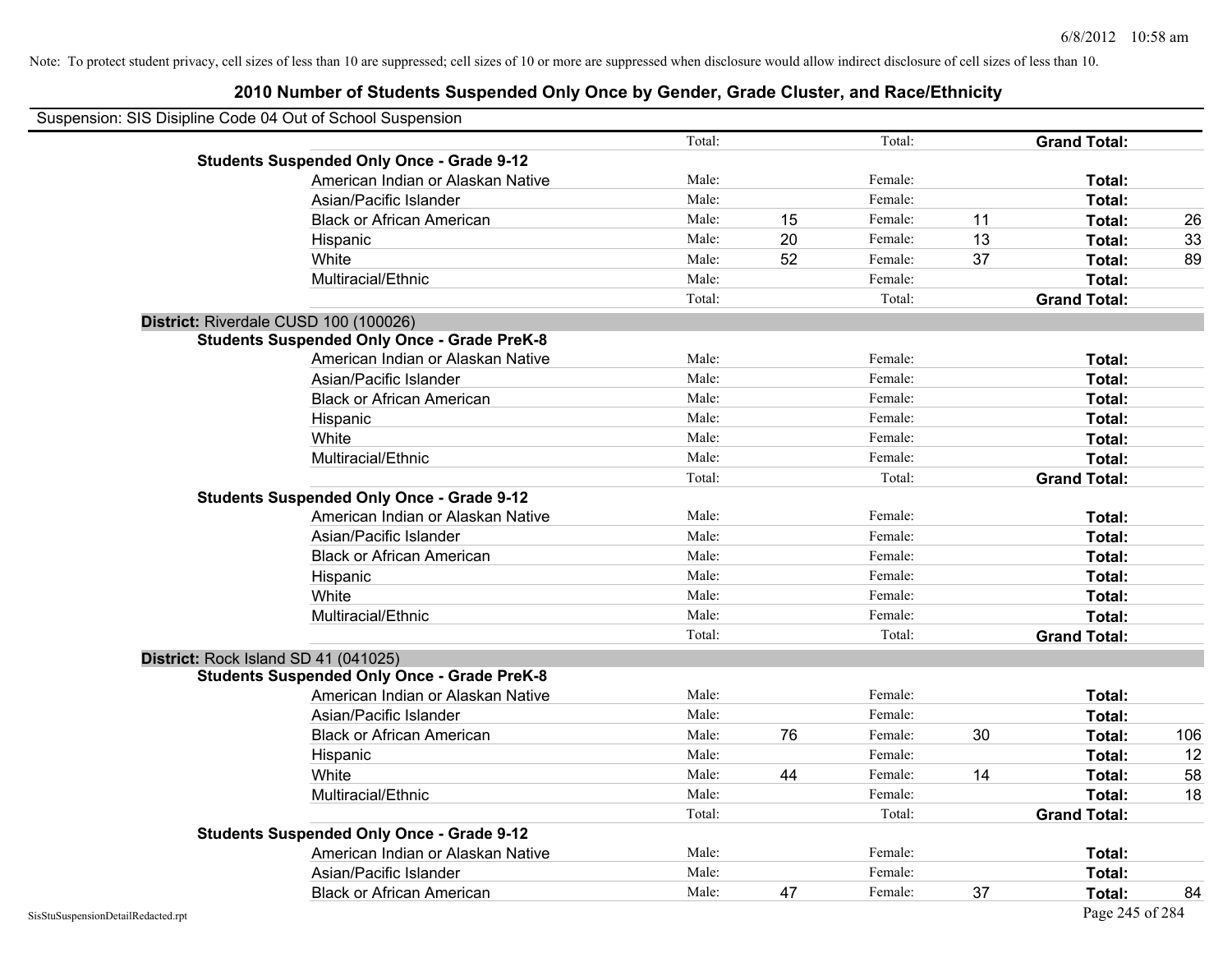| Suspension: SIS Disipline Code 04 Out of School Suspension |                                                    |        |    |         |    |                     |    |
|------------------------------------------------------------|----------------------------------------------------|--------|----|---------|----|---------------------|----|
|                                                            | Hispanic                                           | Male:  |    | Female: |    | Total:              | 13 |
|                                                            | White                                              | Male:  | 37 | Female: | 21 | Total:              | 58 |
|                                                            | Multiracial/Ethnic                                 | Male:  |    | Female: |    | Total:              | 18 |
|                                                            |                                                    | Total: |    | Total:  |    | <b>Grand Total:</b> |    |
| District: Rockridge CUSD 300 (300026)                      |                                                    |        |    |         |    |                     |    |
|                                                            | <b>Students Suspended Only Once - Grade PreK-8</b> |        |    |         |    |                     |    |
|                                                            | American Indian or Alaskan Native                  | Male:  |    | Female: |    | Total:              |    |
|                                                            | Asian/Pacific Islander                             | Male:  |    | Female: |    | Total:              |    |
|                                                            | <b>Black or African American</b>                   | Male:  |    | Female: |    | Total:              |    |
|                                                            | Hispanic                                           | Male:  |    | Female: |    | Total:              |    |
|                                                            | White                                              | Male:  |    | Female: |    | Total:              |    |
|                                                            | Multiracial/Ethnic                                 | Male:  |    | Female: |    | Total:              |    |
|                                                            |                                                    | Total: |    | Total:  |    | <b>Grand Total:</b> |    |
|                                                            | <b>Students Suspended Only Once - Grade 9-12</b>   |        |    |         |    |                     |    |
|                                                            | American Indian or Alaskan Native                  | Male:  |    | Female: |    | Total:              |    |
|                                                            | Asian/Pacific Islander                             | Male:  |    | Female: |    | Total:              |    |
|                                                            | <b>Black or African American</b>                   | Male:  |    | Female: |    | Total:              |    |
|                                                            | Hispanic                                           | Male:  |    | Female: |    | Total:              |    |
|                                                            | White                                              | Male:  |    | Female: |    | Total:              | 32 |
|                                                            | Multiracial/Ethnic                                 | Male:  |    | Female: |    | Total:              |    |
|                                                            |                                                    | Total: |    | Total:  |    | <b>Grand Total:</b> |    |
| District: Sherrard CUSD 200 (200026)                       |                                                    |        |    |         |    |                     |    |
|                                                            | <b>Students Suspended Only Once - Grade PreK-8</b> |        |    |         |    |                     |    |
|                                                            | American Indian or Alaskan Native                  | Male:  |    | Female: |    | Total:              |    |
|                                                            | Asian/Pacific Islander                             | Male:  |    | Female: |    | Total:              |    |
|                                                            | <b>Black or African American</b>                   | Male:  |    | Female: |    | Total:              |    |
|                                                            | Hispanic                                           | Male:  |    | Female: |    | Total:              |    |
|                                                            | White                                              | Male:  |    | Female: |    | Total:              | 18 |
|                                                            | Multiracial/Ethnic                                 | Male:  |    | Female: |    | Total:              |    |
|                                                            |                                                    | Total: |    | Total:  |    | <b>Grand Total:</b> |    |
|                                                            | <b>Students Suspended Only Once - Grade 9-12</b>   |        |    |         |    |                     |    |
|                                                            | American Indian or Alaskan Native                  | Male:  |    | Female: |    | Total:              |    |
|                                                            | Asian/Pacific Islander                             | Male:  |    | Female: |    | Total:              |    |
|                                                            | <b>Black or African American</b>                   | Male:  |    | Female: |    | Total:              |    |
|                                                            | Hispanic                                           | Male:  |    | Female: |    | Total:              |    |
|                                                            | White                                              | Male:  |    | Female: |    | Total:              | 14 |
|                                                            | Multiracial/Ethnic                                 | Male:  |    | Female: |    | Total:              |    |
|                                                            |                                                    | Total: |    | Total:  |    | <b>Grand Total:</b> |    |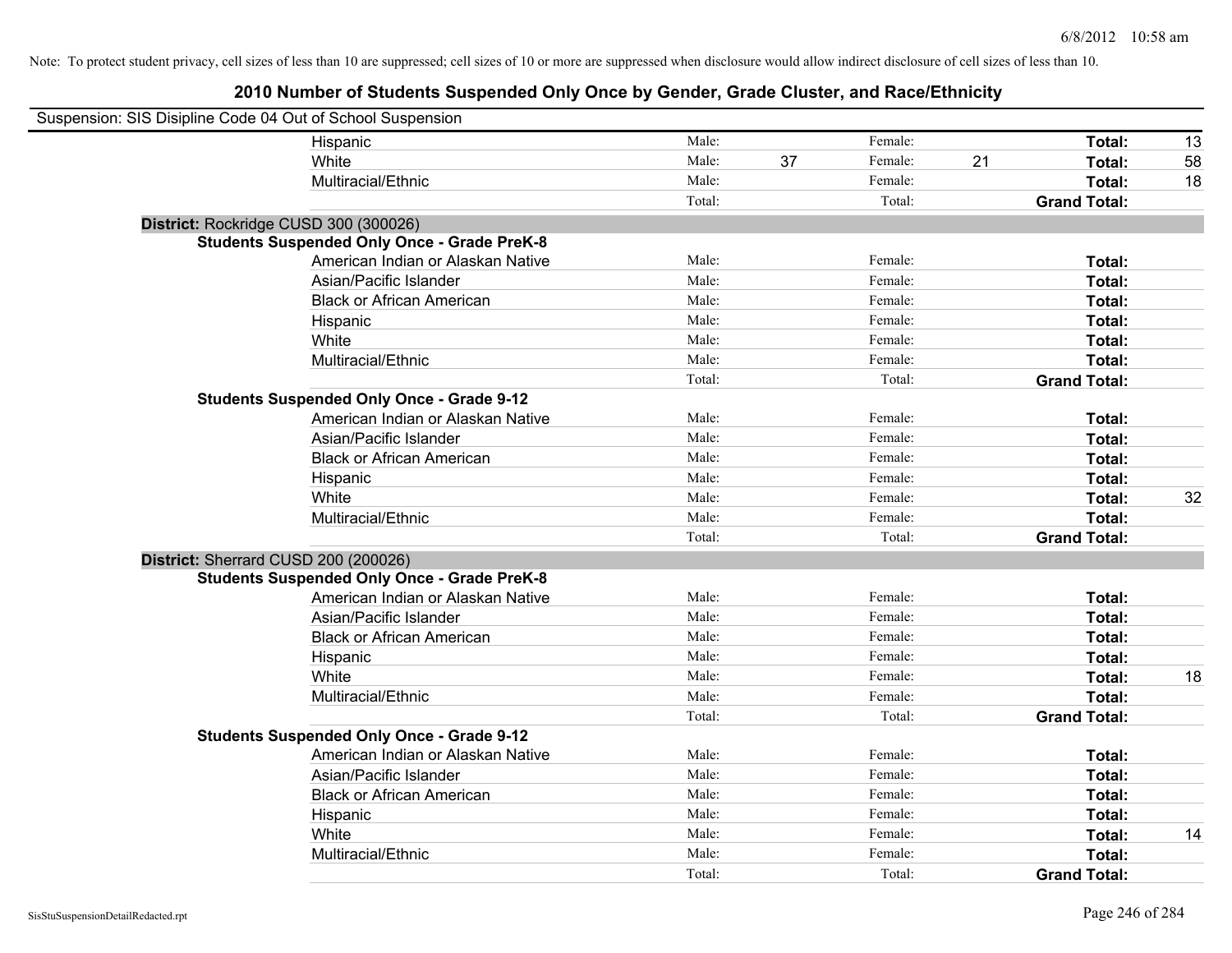|                                 | Suspension: SIS Disipline Code 04 Out of School Suspension |        |    |         |    |                     |    |
|---------------------------------|------------------------------------------------------------|--------|----|---------|----|---------------------|----|
|                                 | <b>District: Silvis SD 34 (034002)</b>                     |        |    |         |    |                     |    |
|                                 | <b>Students Suspended Only Once - Grade PreK-8</b>         |        |    |         |    |                     |    |
|                                 | American Indian or Alaskan Native                          | Male:  |    | Female: |    | Total:              |    |
|                                 | Asian/Pacific Islander                                     | Male:  |    | Female: |    | Total:              |    |
|                                 | <b>Black or African American</b>                           | Male:  |    | Female: |    | Total:              |    |
|                                 | Hispanic                                                   | Male:  |    | Female: |    | Total:              |    |
|                                 | White                                                      | Male:  |    | Female: |    | Total:              |    |
|                                 | Multiracial/Ethnic                                         | Male:  |    | Female: |    | Total:              |    |
|                                 |                                                            | Total: |    | Total:  |    | <b>Grand Total:</b> |    |
|                                 | District: United Twp HSD 30 (030017)                       |        |    |         |    |                     |    |
|                                 | <b>Students Suspended Only Once - Grade 9-12</b>           |        |    |         |    |                     |    |
|                                 | American Indian or Alaskan Native                          | Male:  |    | Female: |    | Total:              |    |
|                                 | Asian/Pacific Islander                                     | Male:  |    | Female: |    | Total:              |    |
|                                 | <b>Black or African American</b>                           | Male:  |    | Female: |    | Total:              | 15 |
|                                 | Hispanic                                                   | Male:  | 21 | Female: | 14 | Total:              | 35 |
|                                 | White                                                      | Male:  | 47 | Female: | 31 | Total:              | 78 |
|                                 | Multiracial/Ethnic                                         | Male:  | 13 | Female: | 12 | Total:              | 25 |
|                                 |                                                            | Total: |    | Total:  |    | <b>Grand Total:</b> |    |
|                                 |                                                            |        |    |         |    |                     |    |
| Region: Sangamon ROE (51)       |                                                            |        |    |         |    |                     |    |
| County: Non-Public School (000) |                                                            |        |    |         |    |                     |    |
|                                 | District: Sangamon ROE (000000)                            |        |    |         |    |                     |    |
|                                 | <b>Students Suspended Only Once - Grade 9-12</b>           |        |    |         |    |                     |    |
|                                 | American Indian or Alaskan Native                          | Male:  |    | Female: |    | Total:              |    |
|                                 | Asian/Pacific Islander                                     | Male:  |    | Female: |    | Total:              |    |
|                                 | <b>Black or African American</b>                           | Male:  |    | Female: |    | Total:              |    |
|                                 | Hispanic                                                   | Male:  |    | Female: |    | Total:              |    |
|                                 | White                                                      | Male:  |    | Female: |    | Total:              |    |
|                                 | Multiracial/Ethnic                                         | Male:  |    | Female: |    | Total:              |    |
|                                 |                                                            | Total: |    | Total:  |    | <b>Grand Total:</b> |    |
| County: Sangamon (084)          |                                                            |        |    |         |    |                     |    |
|                                 | District: Auburn CUSD 10 (010026)                          |        |    |         |    |                     |    |
|                                 | <b>Students Suspended Only Once - Grade PreK-8</b>         |        |    |         |    |                     |    |
|                                 | American Indian or Alaskan Native                          | Male:  |    | Female: |    | Total:              |    |
|                                 | Asian/Pacific Islander                                     | Male:  |    | Female: |    | Total:              |    |
|                                 | <b>Black or African American</b>                           | Male:  |    | Female: |    | Total:              |    |
|                                 | Hispanic                                                   | Male:  |    | Female: |    | Total:              |    |
|                                 | White                                                      | Male:  |    | Female: |    | Total:              | 23 |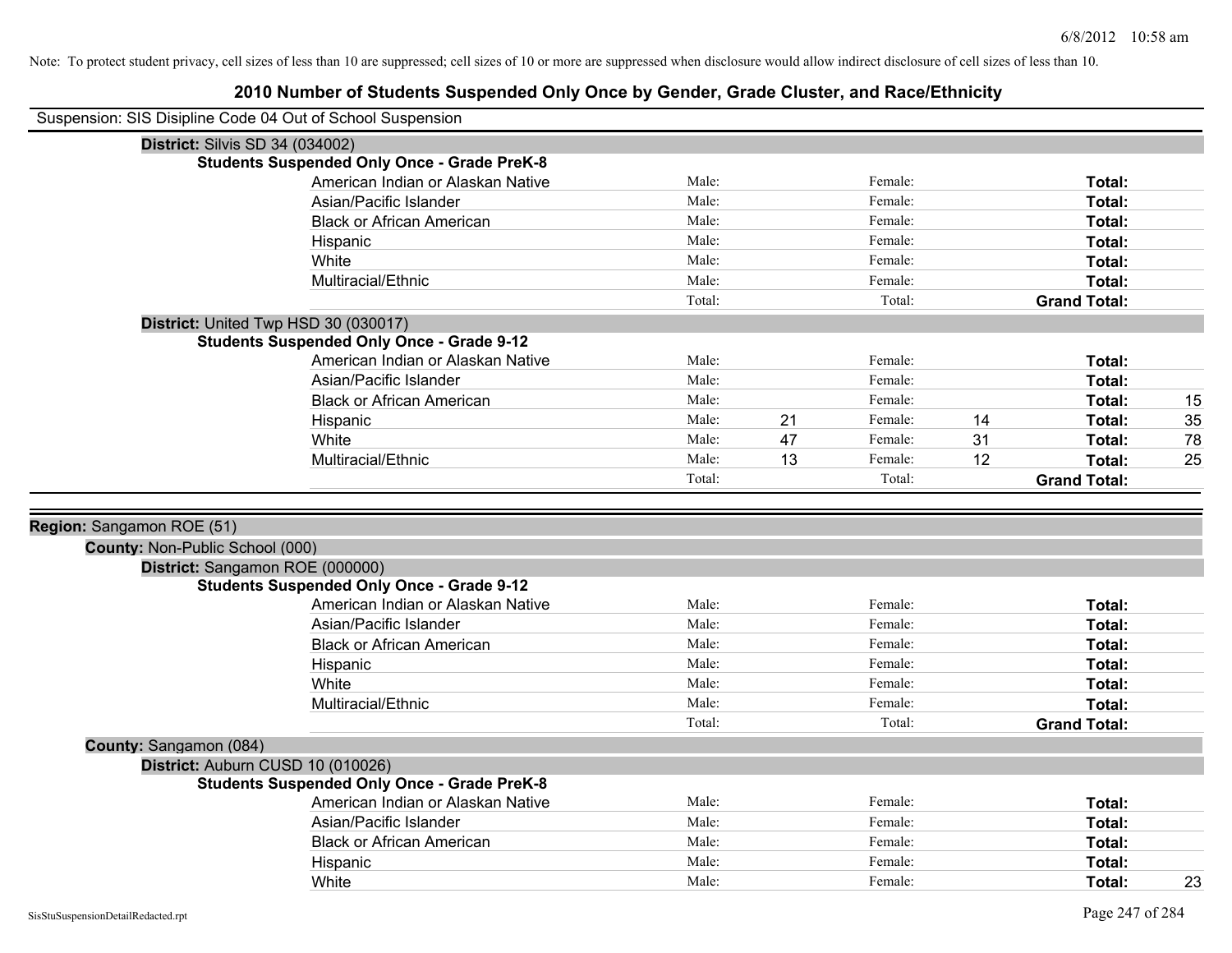| Suspension: SIS Disipline Code 04 Out of School Suspension |                                                    |        |         |                     |    |
|------------------------------------------------------------|----------------------------------------------------|--------|---------|---------------------|----|
|                                                            | Multiracial/Ethnic                                 | Male:  | Female: | Total:              |    |
|                                                            |                                                    | Total: | Total:  | <b>Grand Total:</b> |    |
|                                                            | <b>Students Suspended Only Once - Grade 9-12</b>   |        |         |                     |    |
|                                                            | American Indian or Alaskan Native                  | Male:  | Female: | Total:              |    |
|                                                            | Asian/Pacific Islander                             | Male:  | Female: | Total:              |    |
|                                                            | <b>Black or African American</b>                   | Male:  | Female: | Total:              |    |
|                                                            | Hispanic                                           | Male:  | Female: | Total:              |    |
|                                                            | White                                              | Male:  | Female: | Total:              |    |
|                                                            | Multiracial/Ethnic                                 | Male:  | Female: | Total:              |    |
|                                                            |                                                    | Total: | Total:  | <b>Grand Total:</b> |    |
| District: Ball Chatham CUSD 5 (005026)                     |                                                    |        |         |                     |    |
|                                                            | <b>Students Suspended Only Once - Grade PreK-8</b> |        |         |                     |    |
|                                                            | American Indian or Alaskan Native                  | Male:  | Female: | Total:              |    |
|                                                            | Asian/Pacific Islander                             | Male:  | Female: | Total:              |    |
|                                                            | <b>Black or African American</b>                   | Male:  | Female: | Total:              |    |
|                                                            | Hispanic                                           | Male:  | Female: | Total:              |    |
|                                                            | White                                              | Male:  | Female: | Total:              | 21 |
|                                                            | Multiracial/Ethnic                                 | Male:  | Female: | Total:              |    |
|                                                            |                                                    | Total: | Total:  | <b>Grand Total:</b> |    |
|                                                            | <b>Students Suspended Only Once - Grade 9-12</b>   |        |         |                     |    |
|                                                            | American Indian or Alaskan Native                  | Male:  | Female: | Total:              |    |
|                                                            | Asian/Pacific Islander                             | Male:  | Female: | Total:              |    |
|                                                            | <b>Black or African American</b>                   | Male:  | Female: | Total:              |    |
|                                                            | Hispanic                                           | Male:  | Female: | Total:              |    |
|                                                            | White                                              | Male:  | Female: | Total:              | 37 |
|                                                            | Multiracial/Ethnic                                 | Male:  | Female: | Total:              |    |
|                                                            |                                                    | Total: | Total:  | <b>Grand Total:</b> |    |
| District: Pawnee CUSD 11 (011026)                          |                                                    |        |         |                     |    |
|                                                            | <b>Students Suspended Only Once - Grade PreK-8</b> |        |         |                     |    |
|                                                            | American Indian or Alaskan Native                  | Male:  | Female: | Total:              |    |
|                                                            | Asian/Pacific Islander                             | Male:  | Female: | Total:              |    |
|                                                            | <b>Black or African American</b>                   | Male:  | Female: | Total:              |    |
|                                                            | Hispanic                                           | Male:  | Female: | Total:              |    |
|                                                            | White                                              | Male:  | Female: | Total:              | 14 |
|                                                            | Multiracial/Ethnic                                 | Male:  | Female: | Total:              |    |
|                                                            |                                                    | Total: | Total:  | <b>Grand Total:</b> |    |
|                                                            | <b>Students Suspended Only Once - Grade 9-12</b>   |        |         |                     |    |
|                                                            | American Indian or Alaskan Native                  | Male:  | Female: | Total:              |    |
|                                                            | Asian/Pacific Islander                             | Male:  | Female: | Total:              |    |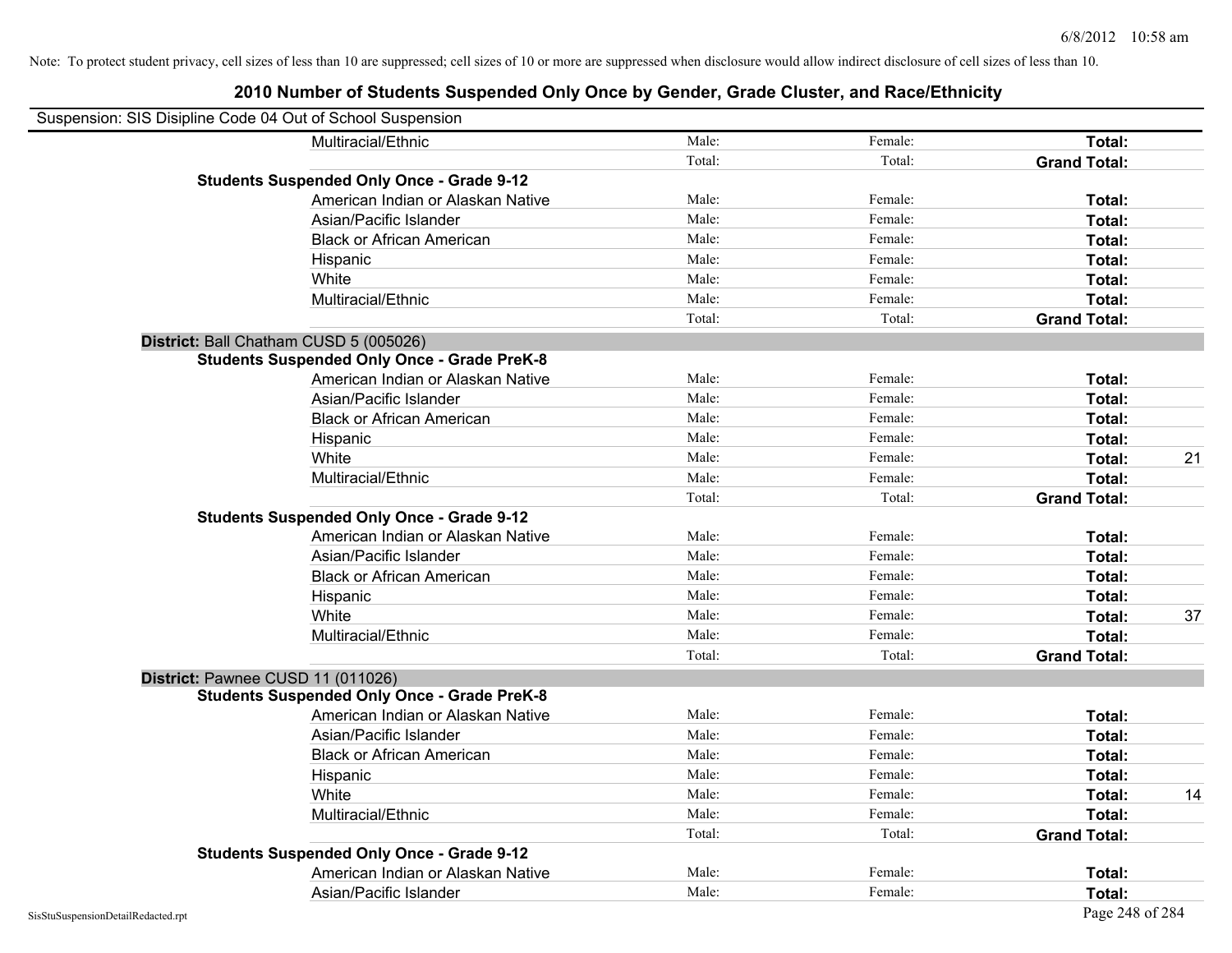| Suspension: SIS Disipline Code 04 Out of School Suspension |                                                    |        |    |         |    |                     |    |
|------------------------------------------------------------|----------------------------------------------------|--------|----|---------|----|---------------------|----|
|                                                            | <b>Black or African American</b>                   | Male:  |    | Female: |    | Total:              |    |
|                                                            | Hispanic                                           | Male:  |    | Female: |    | Total:              |    |
|                                                            | White                                              | Male:  |    | Female: |    | Total:              |    |
|                                                            | Multiracial/Ethnic                                 | Male:  |    | Female: |    | Total:              |    |
|                                                            |                                                    | Total: |    | Total:  |    | <b>Grand Total:</b> |    |
| District: Pleasant Plains CUSD 8 (008026)                  |                                                    |        |    |         |    |                     |    |
|                                                            | <b>Students Suspended Only Once - Grade PreK-8</b> |        |    |         |    |                     |    |
|                                                            | American Indian or Alaskan Native                  | Male:  |    | Female: |    | Total:              |    |
|                                                            | Asian/Pacific Islander                             | Male:  |    | Female: |    | Total:              |    |
|                                                            | <b>Black or African American</b>                   | Male:  |    | Female: |    | Total:              |    |
|                                                            | Hispanic                                           | Male:  |    | Female: |    | Total:              |    |
|                                                            | White                                              | Male:  |    | Female: |    | Total:              |    |
|                                                            | Multiracial/Ethnic                                 | Male:  |    | Female: |    | Total:              |    |
|                                                            |                                                    | Total: |    | Total:  |    | <b>Grand Total:</b> |    |
|                                                            | <b>Students Suspended Only Once - Grade 9-12</b>   |        |    |         |    |                     |    |
|                                                            | American Indian or Alaskan Native                  | Male:  |    | Female: |    | Total:              |    |
|                                                            | Asian/Pacific Islander                             | Male:  |    | Female: |    | Total:              |    |
|                                                            | <b>Black or African American</b>                   | Male:  |    | Female: |    | Total:              |    |
|                                                            | Hispanic                                           | Male:  |    | Female: |    | Total:              |    |
|                                                            | White                                              | Male:  |    | Female: |    | Total:              | 18 |
|                                                            | Multiracial/Ethnic                                 | Male:  |    | Female: |    | Total:              |    |
|                                                            |                                                    | Total: |    | Total:  |    | <b>Grand Total:</b> |    |
| District: Riverton CUSD 14 (014026)                        |                                                    |        |    |         |    |                     |    |
|                                                            | <b>Students Suspended Only Once - Grade PreK-8</b> |        |    |         |    |                     |    |
|                                                            | American Indian or Alaskan Native                  | Male:  |    | Female: |    | Total:              |    |
|                                                            | Asian/Pacific Islander                             | Male:  |    | Female: |    | Total:              |    |
|                                                            | <b>Black or African American</b>                   | Male:  |    | Female: |    | Total:              |    |
|                                                            | Hispanic                                           | Male:  |    | Female: |    | Total:              |    |
|                                                            | White                                              | Male:  |    | Female: |    | Total:              | 19 |
|                                                            | Multiracial/Ethnic                                 | Male:  |    | Female: |    | Total:              |    |
|                                                            |                                                    | Total: |    | Total:  |    | <b>Grand Total:</b> |    |
|                                                            | <b>Students Suspended Only Once - Grade 9-12</b>   |        |    |         |    |                     |    |
|                                                            | American Indian or Alaskan Native                  | Male:  |    | Female: |    | Total:              |    |
|                                                            | Asian/Pacific Islander                             | Male:  |    | Female: |    | Total:              |    |
|                                                            | <b>Black or African American</b>                   | Male:  |    | Female: |    | Total:              |    |
|                                                            | Hispanic                                           | Male:  |    | Female: |    | Total:              |    |
|                                                            | White                                              | Male:  | 20 | Female: | 10 | Total:              | 30 |
|                                                            | Multiracial/Ethnic                                 | Male:  |    | Female: |    | Total:              |    |
|                                                            |                                                    | Total: |    | Total:  |    | <b>Grand Total:</b> |    |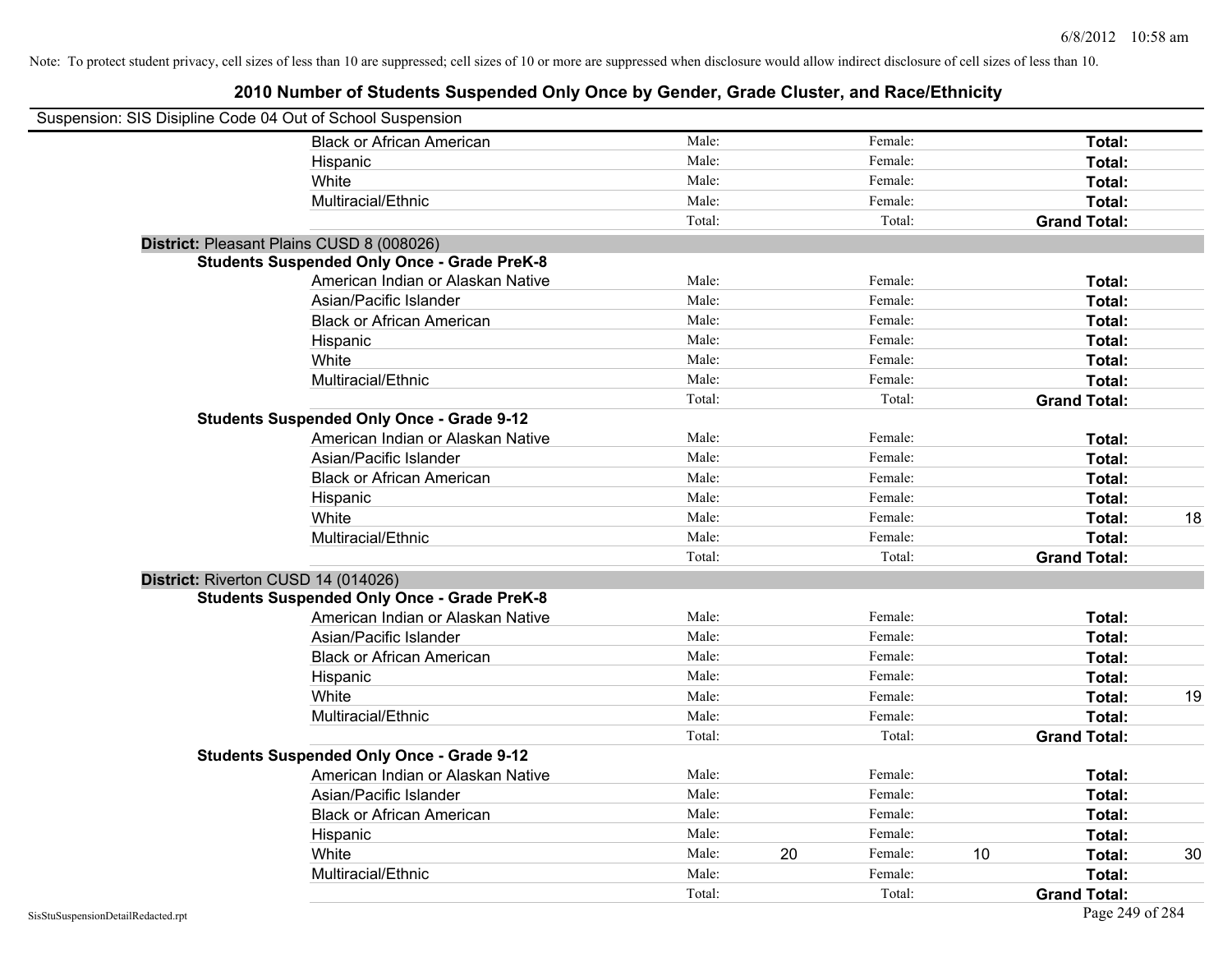| Suspension: SIS Disipline Code 04 Out of School Suspension |        |         |                     |    |
|------------------------------------------------------------|--------|---------|---------------------|----|
| District: Rochester CUSD 3A (003A26)                       |        |         |                     |    |
| <b>Students Suspended Only Once - Grade PreK-8</b>         |        |         |                     |    |
| American Indian or Alaskan Native                          | Male:  | Female: | Total:              |    |
| Asian/Pacific Islander                                     | Male:  | Female: | Total:              |    |
| <b>Black or African American</b>                           | Male:  | Female: | Total:              |    |
| Hispanic                                                   | Male:  | Female: | Total:              |    |
| White                                                      | Male:  | Female: | Total:              | 12 |
| Multiracial/Ethnic                                         | Male:  | Female: | Total:              |    |
|                                                            | Total: | Total:  | <b>Grand Total:</b> |    |
| <b>Students Suspended Only Once - Grade 9-12</b>           |        |         |                     |    |
| American Indian or Alaskan Native                          | Male:  | Female: | Total:              |    |
| Asian/Pacific Islander                                     | Male:  | Female: | Total:              |    |
| <b>Black or African American</b>                           | Male:  | Female: | Total:              |    |
| Hispanic                                                   | Male:  | Female: | Total:              |    |
| White                                                      | Male:  | Female: | Total:              | 19 |
| Multiracial/Ethnic                                         | Male:  | Female: | Total:              |    |
|                                                            | Total: | Total:  | <b>Grand Total:</b> |    |
| District: Sangamon Area Spec Ed Dist (010061)              |        |         |                     |    |
| <b>Students Suspended Only Once - Grade 9-12</b>           |        |         |                     |    |
| American Indian or Alaskan Native                          | Male:  | Female: | Total:              |    |
| Asian/Pacific Islander                                     | Male:  | Female: | Total:              |    |
| <b>Black or African American</b>                           | Male:  | Female: | Total:              |    |
| Hispanic                                                   | Male:  | Female: | Total:              |    |
| White                                                      | Male:  | Female: | Total:              |    |
| Multiracial/Ethnic                                         | Male:  | Female: | Total:              |    |
|                                                            | Total: | Total:  | <b>Grand Total:</b> |    |
| District: Spfld Diocese Catholic Charities (020400)        |        |         |                     |    |
| <b>Students Suspended Only Once - Grade PreK-8</b>         |        |         |                     |    |
| American Indian or Alaskan Native                          | Male:  | Female: | Total:              |    |
| Asian/Pacific Islander                                     | Male:  | Female: | Total:              |    |
| <b>Black or African American</b>                           | Male:  | Female: | Total:              |    |
| Hispanic                                                   | Male:  | Female: | Total:              |    |
| White                                                      | Male:  | Female: | Total:              |    |
| Multiracial/Ethnic                                         | Male:  | Female: | Total:              |    |
|                                                            | Total: | Total:  | <b>Grand Total:</b> |    |
| <b>Students Suspended Only Once - Grade 9-12</b>           |        |         |                     |    |
| American Indian or Alaskan Native                          | Male:  | Female: | Total:              |    |
| Asian/Pacific Islander                                     | Male:  | Female: | Total:              |    |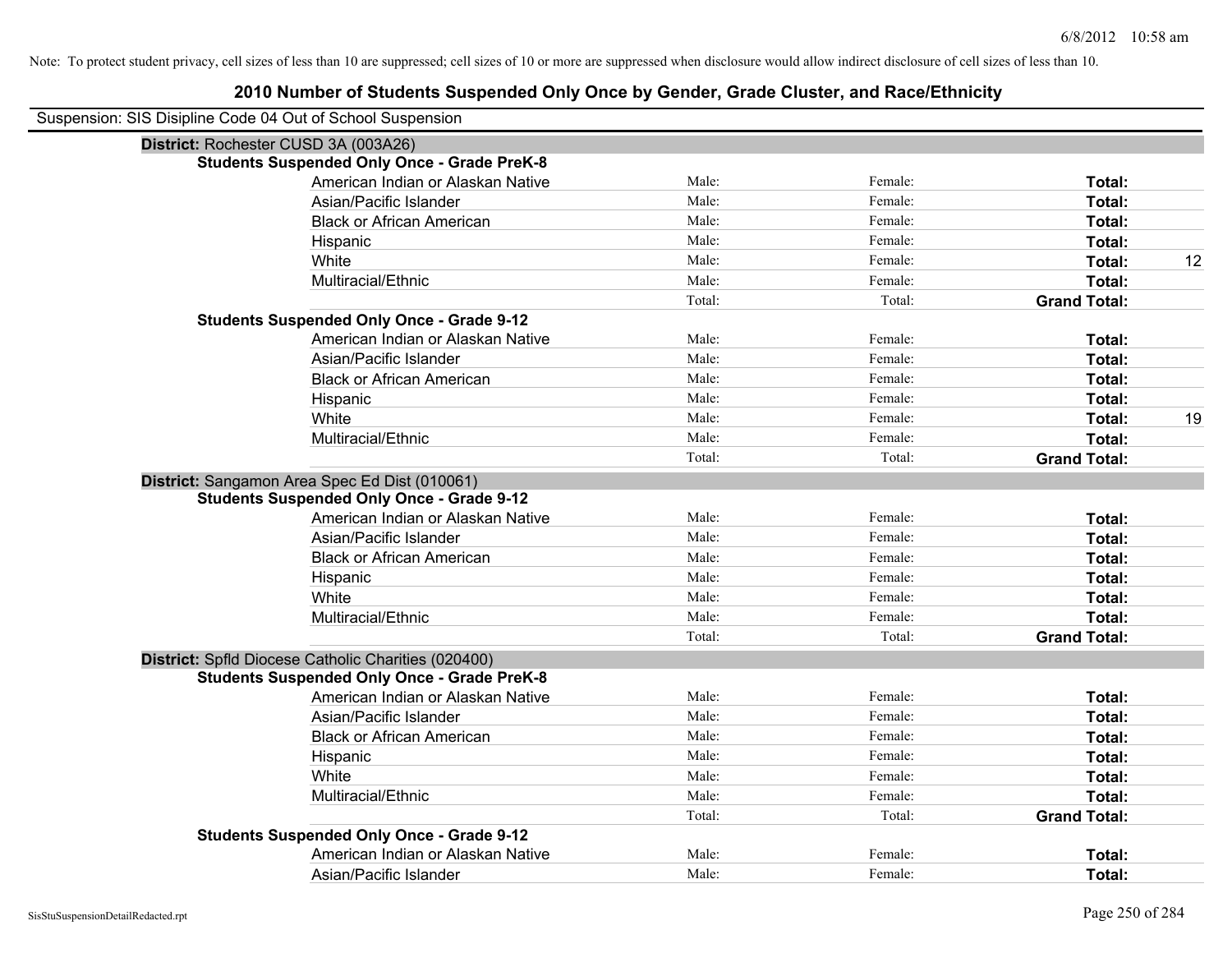| Suspension: SIS Disipline Code 04 Out of School Suspension |                                                    |        |     |         |     |                     |     |
|------------------------------------------------------------|----------------------------------------------------|--------|-----|---------|-----|---------------------|-----|
|                                                            | <b>Black or African American</b>                   | Male:  |     | Female: |     | Total:              |     |
|                                                            | Hispanic                                           | Male:  |     | Female: |     | Total:              |     |
|                                                            | White                                              | Male:  |     | Female: |     | Total:              |     |
|                                                            | Multiracial/Ethnic                                 | Male:  |     | Female: |     | Total:              |     |
|                                                            |                                                    | Total: |     | Total:  |     | <b>Grand Total:</b> |     |
| District: Springfield SD 186 (186025)                      |                                                    |        |     |         |     |                     |     |
|                                                            | <b>Students Suspended Only Once - Grade PreK-8</b> |        |     |         |     |                     |     |
|                                                            | American Indian or Alaskan Native                  | Male:  |     | Female: |     | Total:              |     |
|                                                            | Asian/Pacific Islander                             | Male:  |     | Female: |     | Total:              |     |
|                                                            | <b>Black or African American</b>                   | Male:  | 266 | Female: | 166 | Total:              | 432 |
|                                                            | Hispanic                                           | Male:  |     | Female: |     | Total:              | 11  |
|                                                            | White                                              | Male:  | 166 | Female: | 72  | Total:              | 238 |
|                                                            | Multiracial/Ethnic                                 | Male:  | 61  | Female: | 18  | Total:              | 79  |
|                                                            |                                                    | Total: |     | Total:  |     | <b>Grand Total:</b> |     |
|                                                            | <b>Students Suspended Only Once - Grade 9-12</b>   |        |     |         |     |                     |     |
|                                                            | American Indian or Alaskan Native                  | Male:  |     | Female: |     | Total:              |     |
|                                                            | Asian/Pacific Islander                             | Male:  |     | Female: |     | Total:              |     |
|                                                            | <b>Black or African American</b>                   | Male:  | 148 | Female: | 135 | Total:              | 283 |
|                                                            | Hispanic                                           | Male:  |     | Female: |     | Total:              |     |
|                                                            | White                                              | Male:  | 125 | Female: | 101 | Total:              | 226 |
|                                                            | Multiracial/Ethnic                                 | Male:  |     | Female: |     | Total:              | 19  |
|                                                            |                                                    | Total: | 292 | Total:  | 248 | <b>Grand Total:</b> | 540 |
| District: Williamsville CUSD 15 (015026)                   |                                                    |        |     |         |     |                     |     |
|                                                            | <b>Students Suspended Only Once - Grade PreK-8</b> |        |     |         |     |                     |     |
|                                                            | American Indian or Alaskan Native                  | Male:  |     | Female: |     | Total:              |     |
|                                                            | Asian/Pacific Islander                             | Male:  |     | Female: |     | Total:              |     |
|                                                            | <b>Black or African American</b>                   | Male:  |     | Female: |     | Total:              |     |
|                                                            | Hispanic                                           | Male:  |     | Female: |     | Total:              |     |
|                                                            | White                                              | Male:  |     | Female: |     | Total:              |     |
|                                                            | Multiracial/Ethnic                                 | Male:  |     | Female: |     | Total:              |     |
|                                                            |                                                    | Total: |     | Total:  |     | <b>Grand Total:</b> | 10  |
|                                                            | <b>Students Suspended Only Once - Grade 9-12</b>   |        |     |         |     |                     |     |
|                                                            | American Indian or Alaskan Native                  | Male:  |     | Female: |     | Total:              |     |
|                                                            | Asian/Pacific Islander                             | Male:  |     | Female: |     | Total:              |     |
|                                                            | <b>Black or African American</b>                   | Male:  |     | Female: |     | Total:              |     |
|                                                            | Hispanic                                           | Male:  |     | Female: |     | Total:              |     |
|                                                            | White                                              | Male:  |     | Female: |     | Total:              | 11  |
|                                                            | Multiracial/Ethnic                                 | Male:  |     | Female: |     | Total:              |     |
|                                                            |                                                    | Total: |     | Total:  |     | <b>Grand Total:</b> |     |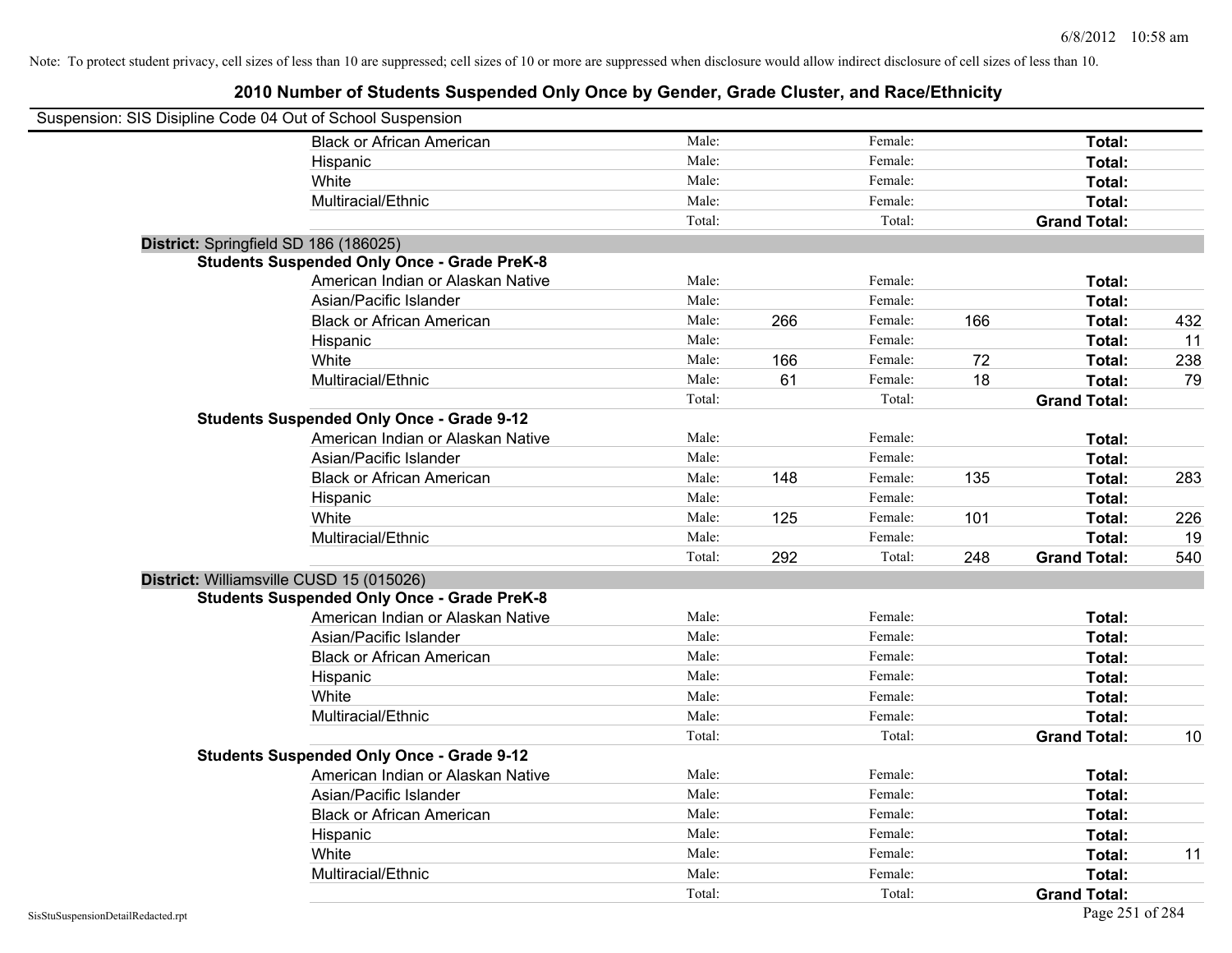## **2010 Number of Students Suspended Only Once by Gender, Grade Cluster, and Race/Ethnicity**

Suspension: SIS Disipline Code 04 Out of School Suspension

| Region: St Clair ROE (50)                           |        |         |                     |    |
|-----------------------------------------------------|--------|---------|---------------------|----|
| County: Saint clair (082)                           |        |         |                     |    |
| District: Belle Valley SD 119 (119002)              |        |         |                     |    |
| <b>Students Suspended Only Once - Grade PreK-8</b>  |        |         |                     |    |
| American Indian or Alaskan Native                   | Male:  | Female: | Total:              |    |
| Asian/Pacific Islander                              | Male:  | Female: | Total:              |    |
| <b>Black or African American</b>                    | Male:  | Female: | Total:              |    |
| Hispanic                                            | Male:  | Female: | Total:              |    |
| White                                               | Male:  | Female: | Total:              |    |
| Multiracial/Ethnic                                  | Male:  | Female: | Total:              |    |
|                                                     | Total: | Total:  | <b>Grand Total:</b> | 13 |
| District: Belleville Area Special Services (801060) |        |         |                     |    |
| <b>Students Suspended Only Once - Grade PreK-8</b>  |        |         |                     |    |
| American Indian or Alaskan Native                   | Male:  | Female: | Total:              |    |
| Asian/Pacific Islander                              | Male:  | Female: | Total:              |    |
| <b>Black or African American</b>                    | Male:  | Female: | Total:              |    |
| Hispanic                                            | Male:  | Female: | Total:              |    |
| White                                               | Male:  | Female: | Total:              |    |
| Multiracial/Ethnic                                  | Male:  | Female: | Total:              |    |
|                                                     | Total: | Total:  | <b>Grand Total:</b> |    |
| <b>Students Suspended Only Once - Grade 9-12</b>    |        |         |                     |    |
| American Indian or Alaskan Native                   | Male:  | Female: | Total:              |    |
| Asian/Pacific Islander                              | Male:  | Female: | Total:              |    |
| <b>Black or African American</b>                    | Male:  | Female: | Total:              |    |
| Hispanic                                            | Male:  | Female: | Total:              |    |
| White                                               | Male:  | Female: | Total:              |    |
| Multiracial/Ethnic                                  | Male:  | Female: | Total:              |    |
|                                                     | Total: | Total:  | <b>Grand Total:</b> |    |
| District: Belleville SD 118 (118002)                |        |         |                     |    |
| <b>Students Suspended Only Once - Grade PreK-8</b>  |        |         |                     |    |
| American Indian or Alaskan Native                   | Male:  | Female: | Total:              |    |
| Asian/Pacific Islander                              | Male:  | Female: | Total:              |    |
| <b>Black or African American</b>                    | Male:  | Female: | Total:              | 23 |
| Hispanic                                            | Male:  | Female: | Total:              |    |
| White                                               | Male:  | Female: | Total:              | 14 |
| Multiracial/Ethnic                                  | Male:  | Female: | <b>Total:</b>       |    |
|                                                     | Total: | Total:  | <b>Grand Total:</b> |    |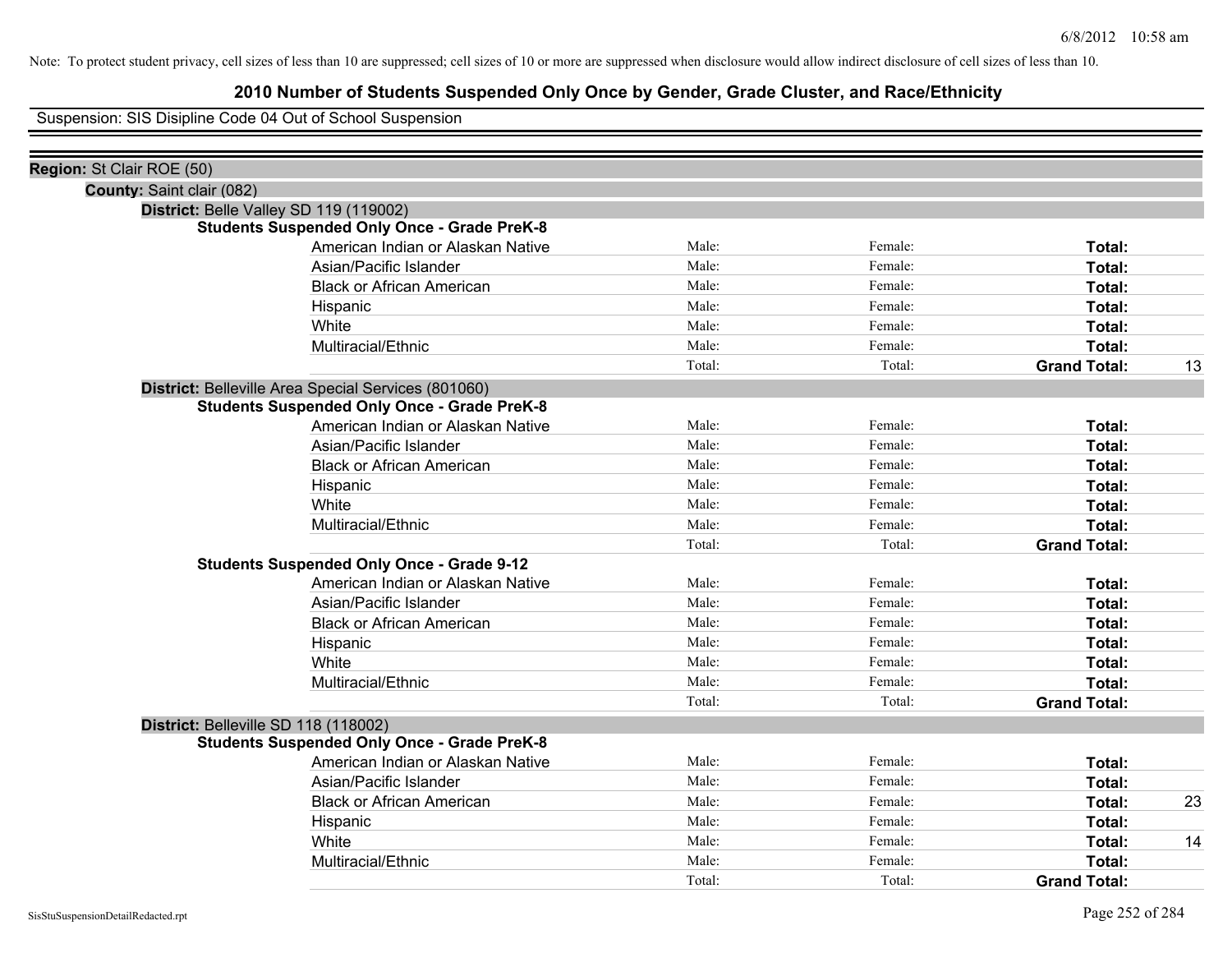| Suspension: SIS Disipline Code 04 Out of School Suspension |                                                    |        |     |         |     |                     |     |
|------------------------------------------------------------|----------------------------------------------------|--------|-----|---------|-----|---------------------|-----|
| District: Belleville Twp HSD 201 (201017)                  |                                                    |        |     |         |     |                     |     |
|                                                            | <b>Students Suspended Only Once - Grade 9-12</b>   |        |     |         |     |                     |     |
|                                                            | American Indian or Alaskan Native                  | Male:  |     | Female: |     | Total:              |     |
|                                                            | Asian/Pacific Islander                             | Male:  |     | Female: |     | Total:              |     |
|                                                            | <b>Black or African American</b>                   | Male:  | 152 | Female: | 115 | Total:              | 267 |
|                                                            | Hispanic                                           | Male:  |     | Female: |     | Total:              | 13  |
|                                                            | White                                              | Male:  | 101 | Female: | 58  | Total:              | 159 |
|                                                            | Multiracial/Ethnic                                 | Male:  | 13  | Female: | 12  | Total:              | 25  |
|                                                            |                                                    | Total: |     | Total:  |     | <b>Grand Total:</b> |     |
| District: Brooklyn UD 188 (188022)                         |                                                    |        |     |         |     |                     |     |
|                                                            | <b>Students Suspended Only Once - Grade PreK-8</b> |        |     |         |     |                     |     |
|                                                            | American Indian or Alaskan Native                  | Male:  |     | Female: |     | Total:              |     |
|                                                            | Asian/Pacific Islander                             | Male:  |     | Female: |     | Total:              |     |
|                                                            | <b>Black or African American</b>                   | Male:  |     | Female: |     | Total:              | 12  |
|                                                            | Hispanic                                           | Male:  |     | Female: |     | Total:              |     |
|                                                            | White                                              | Male:  |     | Female: |     | Total:              |     |
|                                                            | Multiracial/Ethnic                                 | Male:  |     | Female: |     | Total:              |     |
|                                                            |                                                    | Total: |     | Total:  |     | <b>Grand Total:</b> |     |
|                                                            | <b>Students Suspended Only Once - Grade 9-12</b>   |        |     |         |     |                     |     |
|                                                            | American Indian or Alaskan Native                  | Male:  |     | Female: |     | Total:              |     |
|                                                            | Asian/Pacific Islander                             | Male:  |     | Female: |     | Total:              |     |
|                                                            | <b>Black or African American</b>                   | Male:  |     | Female: |     | Total:              |     |
|                                                            | Hispanic                                           | Male:  |     | Female: |     | Total:              |     |
|                                                            | White                                              | Male:  |     | Female: |     | Total:              |     |
|                                                            | Multiracial/Ethnic                                 | Male:  |     | Female: |     | Total:              |     |
|                                                            |                                                    | Total: |     | Total:  |     | <b>Grand Total:</b> |     |
| District: Cahokia CUSD 187 (187026)                        |                                                    |        |     |         |     |                     |     |
|                                                            | <b>Students Suspended Only Once - Grade PreK-8</b> |        |     |         |     |                     |     |
|                                                            | American Indian or Alaskan Native                  | Male:  |     | Female: |     | Total:              |     |
|                                                            | Asian/Pacific Islander                             | Male:  |     | Female: |     | Total:              |     |
|                                                            | <b>Black or African American</b>                   | Male:  | 252 | Female: | 219 | Total:              | 471 |
|                                                            | Hispanic                                           | Male:  |     | Female: |     | Total:              |     |
|                                                            | White                                              | Male:  |     | Female: |     | Total:              | 21  |
|                                                            | Multiracial/Ethnic                                 | Male:  |     | Female: |     | Total:              |     |
|                                                            |                                                    | Total: |     | Total:  |     | <b>Grand Total:</b> |     |
|                                                            | <b>Students Suspended Only Once - Grade 9-12</b>   |        |     |         |     |                     |     |
|                                                            | American Indian or Alaskan Native                  | Male:  |     | Female: |     | Total:              |     |
|                                                            | Asian/Pacific Islander                             | Male:  |     | Female: |     | Total:              |     |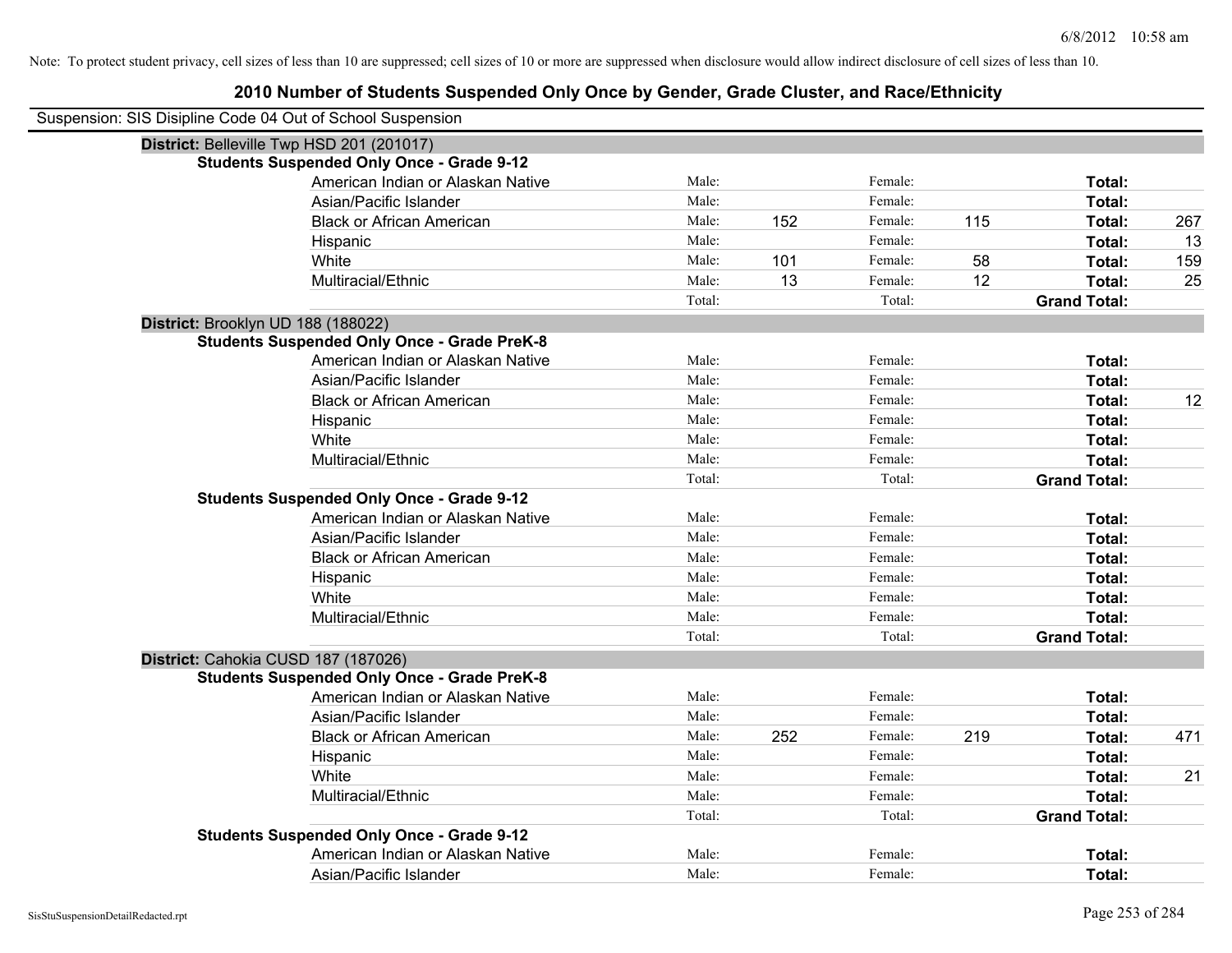| Suspension: SIS Disipline Code 04 Out of School Suspension |                                                    |        |    |         |     |                     |     |
|------------------------------------------------------------|----------------------------------------------------|--------|----|---------|-----|---------------------|-----|
|                                                            | <b>Black or African American</b>                   | Male:  | 95 | Female: | 106 | Total:              | 201 |
|                                                            | Hispanic                                           | Male:  |    | Female: |     | Total:              |     |
|                                                            | White                                              | Male:  |    | Female: |     | Total:              | 14  |
|                                                            | Multiracial/Ethnic                                 | Male:  |    | Female: |     | Total:              |     |
|                                                            |                                                    | Total: |    | Total:  |     | <b>Grand Total:</b> |     |
| <b>District: Central SD 104 (104002)</b>                   |                                                    |        |    |         |     |                     |     |
|                                                            | <b>Students Suspended Only Once - Grade PreK-8</b> |        |    |         |     |                     |     |
|                                                            | American Indian or Alaskan Native                  | Male:  |    | Female: |     | Total:              |     |
|                                                            | Asian/Pacific Islander                             | Male:  |    | Female: |     | Total:              |     |
|                                                            | <b>Black or African American</b>                   | Male:  |    | Female: |     | Total:              |     |
|                                                            | Hispanic                                           | Male:  |    | Female: |     | Total:              |     |
|                                                            | White                                              | Male:  |    | Female: |     | Total:              |     |
|                                                            | Multiracial/Ethnic                                 | Male:  |    | Female: |     | Total:              |     |
|                                                            |                                                    | Total: |    | Total:  |     | <b>Grand Total:</b> | 19  |
| District: Childrens Center for BD (004700)                 |                                                    |        |    |         |     |                     |     |
|                                                            | <b>Students Suspended Only Once - Grade PreK-8</b> |        |    |         |     |                     |     |
|                                                            | American Indian or Alaskan Native                  | Male:  |    | Female: |     | Total:              |     |
|                                                            | Asian/Pacific Islander                             | Male:  |    | Female: |     | Total:              |     |
|                                                            | <b>Black or African American</b>                   | Male:  |    | Female: |     | Total:              |     |
|                                                            | Hispanic                                           | Male:  |    | Female: |     | Total:              |     |
|                                                            | White                                              | Male:  |    | Female: |     | Total:              |     |
|                                                            | Multiracial/Ethnic                                 | Male:  |    | Female: |     | Total:              |     |
|                                                            |                                                    | Total: |    | Total:  |     | <b>Grand Total:</b> |     |
|                                                            | <b>Students Suspended Only Once - Grade 9-12</b>   |        |    |         |     |                     |     |
|                                                            | American Indian or Alaskan Native                  | Male:  |    | Female: |     | Total:              |     |
|                                                            | Asian/Pacific Islander                             | Male:  |    | Female: |     | Total:              |     |
|                                                            | <b>Black or African American</b>                   | Male:  |    | Female: |     | Total:              |     |
|                                                            | Hispanic                                           | Male:  |    | Female: |     | Total:              |     |
|                                                            | White                                              | Male:  |    | Female: |     | Total:              |     |
|                                                            | Multiracial/Ethnic                                 | Male:  |    | Female: |     | Total:              |     |
|                                                            |                                                    | Total: |    | Total:  |     | <b>Grand Total:</b> |     |
| District: Dupo CUSD 196 (196026)                           |                                                    |        |    |         |     |                     |     |
|                                                            | <b>Students Suspended Only Once - Grade PreK-8</b> |        |    |         |     |                     |     |
|                                                            | American Indian or Alaskan Native                  | Male:  |    | Female: |     | Total:              |     |
|                                                            | Asian/Pacific Islander                             | Male:  |    | Female: |     | Total:              |     |
|                                                            | <b>Black or African American</b>                   | Male:  |    | Female: |     | Total:              |     |
|                                                            | Hispanic                                           | Male:  |    | Female: |     | Total:              |     |
|                                                            | White                                              | Male:  | 10 | Female: | 15  | Total:              | 25  |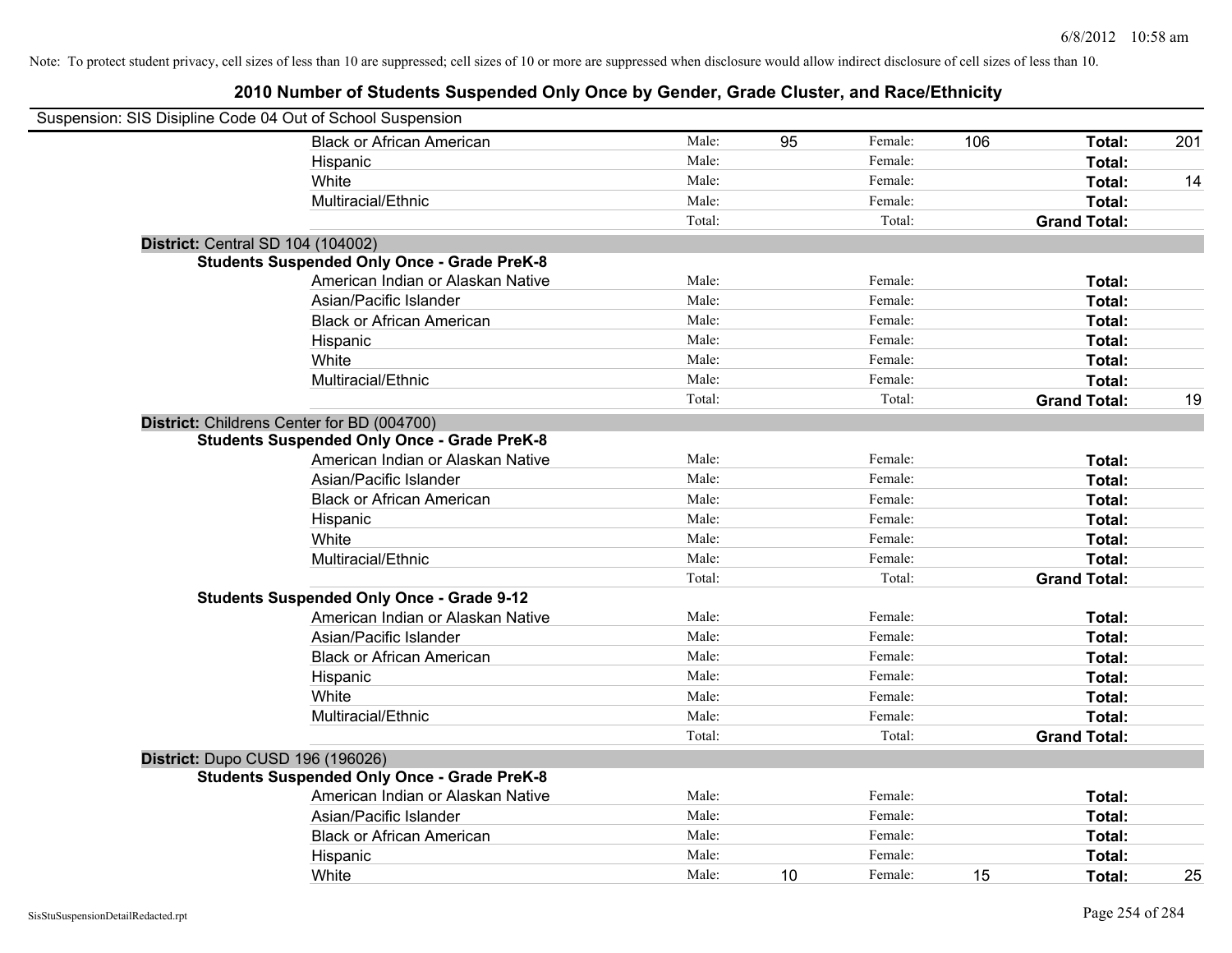|                                         | Suspension: SIS Disipline Code 04 Out of School Suspension |        |     |         |     |                     |     |
|-----------------------------------------|------------------------------------------------------------|--------|-----|---------|-----|---------------------|-----|
|                                         | Multiracial/Ethnic                                         | Male:  |     | Female: |     | Total:              |     |
|                                         |                                                            | Total: |     | Total:  |     | <b>Grand Total:</b> |     |
|                                         | <b>Students Suspended Only Once - Grade 9-12</b>           |        |     |         |     |                     |     |
|                                         | American Indian or Alaskan Native                          | Male:  |     | Female: |     | Total:              |     |
|                                         | Asian/Pacific Islander                                     | Male:  |     | Female: |     | Total:              |     |
|                                         | <b>Black or African American</b>                           | Male:  |     | Female: |     | Total:              |     |
|                                         | Hispanic                                                   | Male:  |     | Female: |     | Total:              |     |
|                                         | White                                                      | Male:  | 23  | Female: | 16  | Total:              | 39  |
|                                         | Multiracial/Ethnic                                         | Male:  |     | Female: |     | Total:              |     |
|                                         |                                                            | Total: |     | Total:  |     | <b>Grand Total:</b> |     |
| District: East St Louis SD 189 (189022) |                                                            |        |     |         |     |                     |     |
|                                         | <b>Students Suspended Only Once - Grade PreK-8</b>         |        |     |         |     |                     |     |
|                                         | American Indian or Alaskan Native                          | Male:  |     | Female: |     | Total:              |     |
|                                         | Asian/Pacific Islander                                     | Male:  |     | Female: |     | Total:              |     |
|                                         | <b>Black or African American</b>                           | Male:  | 313 | Female: | 276 | Total:              | 589 |
|                                         | Hispanic                                                   | Male:  |     | Female: |     | Total:              |     |
|                                         | White                                                      | Male:  |     | Female: |     | Total:              |     |
|                                         | Multiracial/Ethnic                                         | Male:  |     | Female: |     | Total:              |     |
|                                         |                                                            | Total: |     | Total:  |     | <b>Grand Total:</b> |     |
|                                         | <b>Students Suspended Only Once - Grade 9-12</b>           |        |     |         |     |                     |     |
|                                         | American Indian or Alaskan Native                          | Male:  |     | Female: |     | Total:              |     |
|                                         | Asian/Pacific Islander                                     | Male:  |     | Female: |     | Total:              |     |
|                                         | <b>Black or African American</b>                           | Male:  | 189 | Female: | 181 | Total:              | 370 |
|                                         | Hispanic                                                   | Male:  |     | Female: |     | Total:              |     |
|                                         | White                                                      | Male:  |     | Female: |     | Total:              |     |
|                                         | Multiracial/Ethnic                                         | Male:  |     | Female: |     | Total:              |     |
|                                         |                                                            | Total: |     | Total:  |     | <b>Grand Total:</b> |     |
| District: Freeburg CHSD 77 (077016)     |                                                            |        |     |         |     |                     |     |
|                                         | <b>Students Suspended Only Once - Grade 9-12</b>           |        |     |         |     |                     |     |
|                                         | American Indian or Alaskan Native                          | Male:  |     | Female: |     | Total:              |     |
|                                         | Asian/Pacific Islander                                     | Male:  |     | Female: |     | Total:              |     |
|                                         | <b>Black or African American</b>                           | Male:  |     | Female: |     | Total:              |     |
|                                         | Hispanic                                                   | Male:  |     | Female: |     | Total:              |     |
|                                         | White                                                      | Male:  |     | Female: |     | Total:              | 20  |
|                                         | Multiracial/Ethnic                                         | Male:  |     | Female: |     | Total:              |     |
|                                         |                                                            | Total: |     | Total:  |     | <b>Grand Total:</b> |     |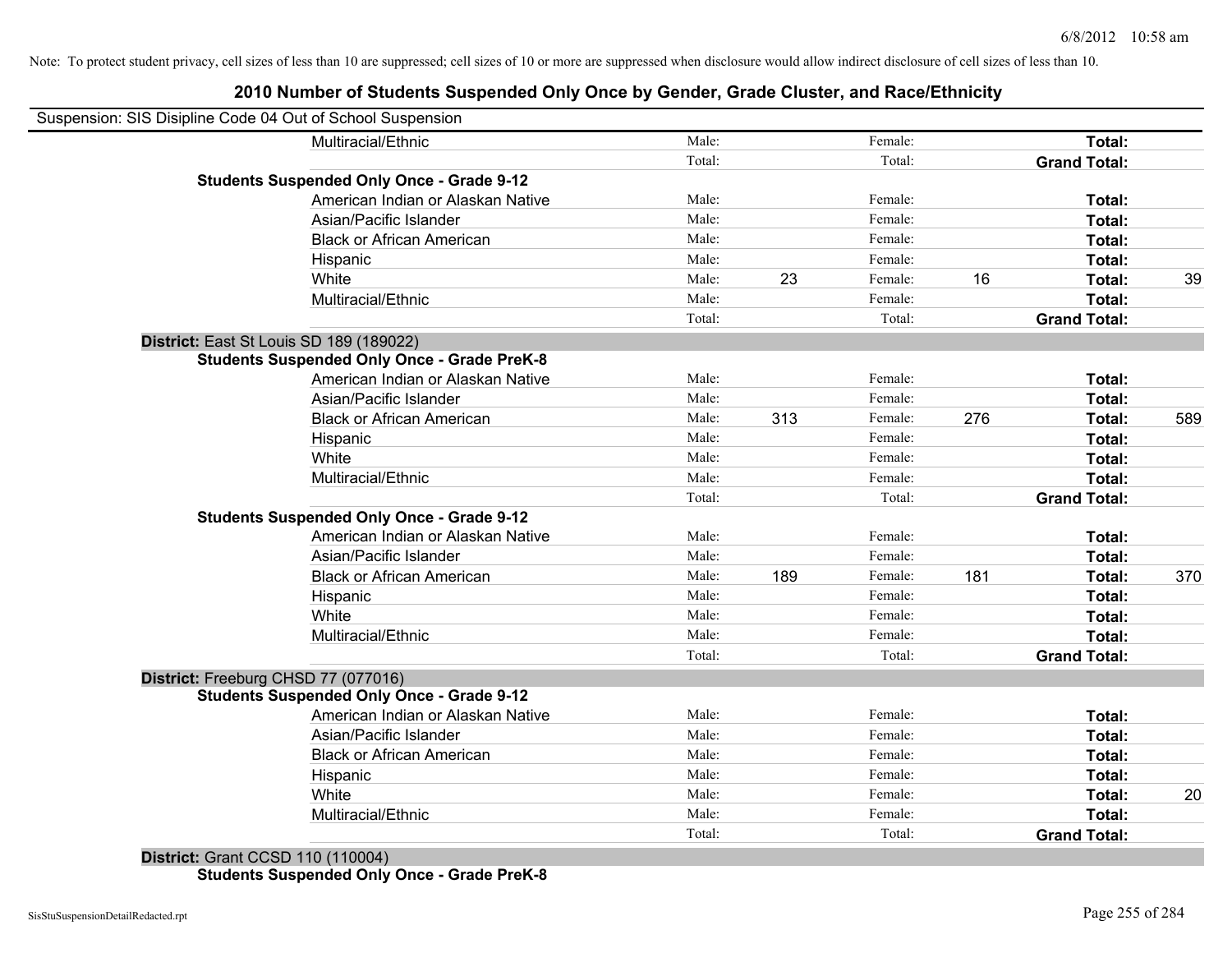| Suspension: SIS Disipline Code 04 Out of School Suspension |        |         |                     |    |
|------------------------------------------------------------|--------|---------|---------------------|----|
| American Indian or Alaskan Native                          | Male:  | Female: | Total:              |    |
| Asian/Pacific Islander                                     | Male:  | Female: | Total:              |    |
| <b>Black or African American</b>                           | Male:  | Female: | Total:              |    |
| Hispanic                                                   | Male:  | Female: | Total:              |    |
| White                                                      | Male:  | Female: | Total:              | 16 |
| Multiracial/Ethnic                                         | Male:  | Female: | Total:              |    |
|                                                            | Total: | Total:  | <b>Grand Total:</b> | 27 |
| District: Harmony Emge SD 175 (175002)                     |        |         |                     |    |
| <b>Students Suspended Only Once - Grade PreK-8</b>         |        |         |                     |    |
| American Indian or Alaskan Native                          | Male:  | Female: | Total:              |    |
| Asian/Pacific Islander                                     | Male:  | Female: | Total:              |    |
| <b>Black or African American</b>                           | Male:  | Female: | Total:              |    |
| Hispanic                                                   | Male:  | Female: | Total:              |    |
| White                                                      | Male:  | Female: | Total:              |    |
| Multiracial/Ethnic                                         | Male:  | Female: | Total:              |    |
|                                                            | Total: | Total:  | <b>Grand Total:</b> | 21 |
| District: High Mount SD 116 (116002)                       |        |         |                     |    |
| <b>Students Suspended Only Once - Grade PreK-8</b>         |        |         |                     |    |
| American Indian or Alaskan Native                          | Male:  | Female: | Total:              |    |
| Asian/Pacific Islander                                     | Male:  | Female: | Total:              |    |
| <b>Black or African American</b>                           | Male:  | Female: | Total:              | 11 |
| Hispanic                                                   | Male:  | Female: | Total:              |    |
| White                                                      | Male:  | Female: | Total:              |    |
| Multiracial/Ethnic                                         | Male:  | Female: | Total:              |    |
|                                                            | Total: | Total:  | <b>Grand Total:</b> |    |
| District: Illinois Center for Autism (025400)              |        |         |                     |    |
| <b>Students Suspended Only Once - Grade PreK-8</b>         |        |         |                     |    |
| American Indian or Alaskan Native                          | Male:  | Female: | Total:              |    |
| Asian/Pacific Islander                                     | Male:  | Female: | Total:              |    |
| <b>Black or African American</b>                           | Male:  | Female: | Total:              |    |
| Hispanic                                                   | Male:  | Female: | Total:              |    |
| White                                                      | Male:  | Female: | Total:              |    |
| Multiracial/Ethnic                                         | Male:  | Female: | Total:              |    |
|                                                            | Total: | Total:  | <b>Grand Total:</b> |    |
| <b>Students Suspended Only Once - Grade 9-12</b>           |        |         |                     |    |
| American Indian or Alaskan Native                          | Male:  | Female: | Total:              |    |
| Asian/Pacific Islander                                     | Male:  | Female: | Total:              |    |
| <b>Black or African American</b>                           | Male:  | Female: | Total:              |    |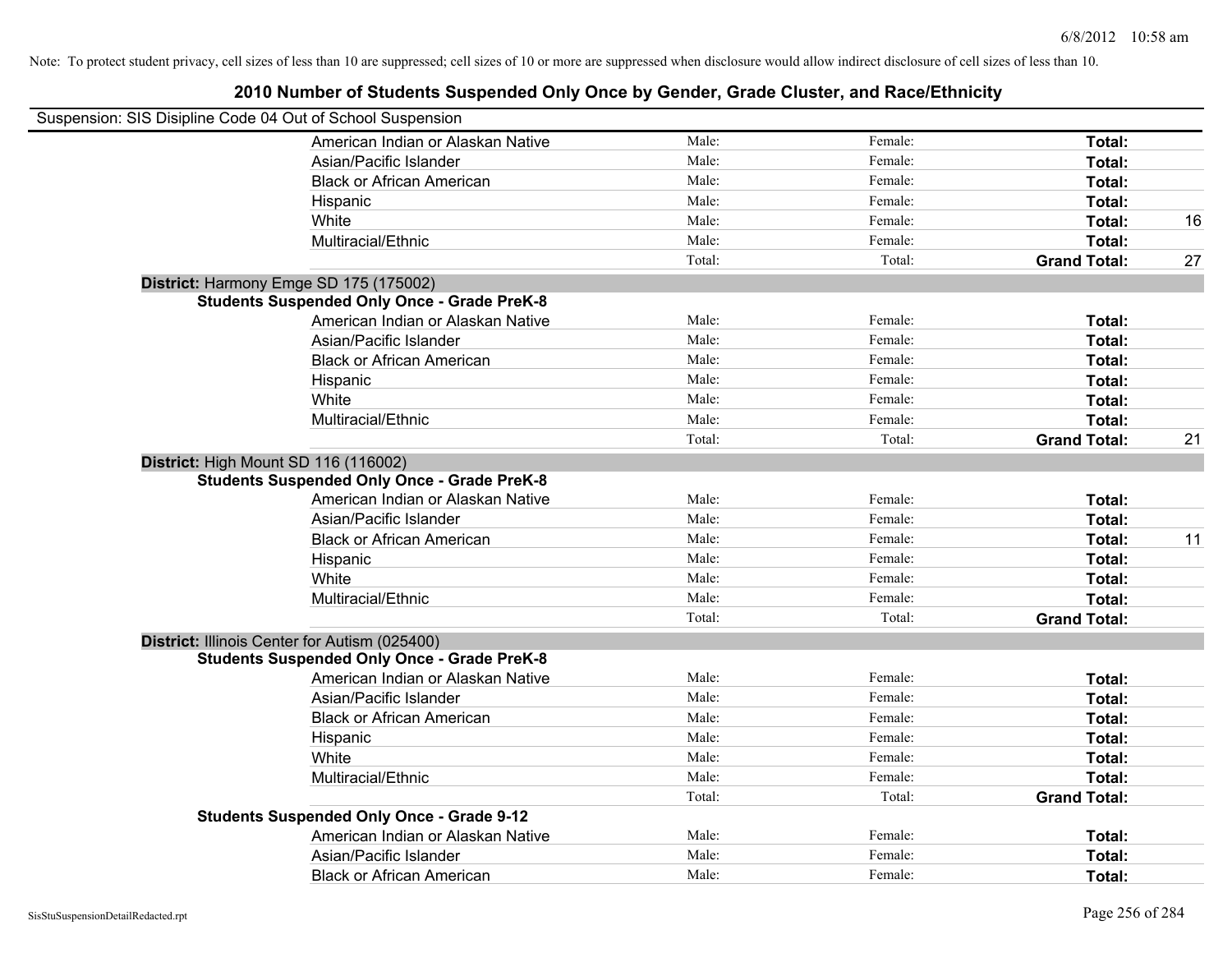| Suspension: SIS Disipline Code 04 Out of School Suspension |                                                    |        |         |                     |
|------------------------------------------------------------|----------------------------------------------------|--------|---------|---------------------|
|                                                            | Hispanic                                           | Male:  | Female: | Total:              |
|                                                            | White                                              | Male:  | Female: | Total:              |
|                                                            | Multiracial/Ethnic                                 | Male:  | Female: | Total:              |
|                                                            |                                                    | Total: | Total:  | <b>Grand Total:</b> |
| District: Lebanon CUSD 9 (009026)                          |                                                    |        |         |                     |
|                                                            | <b>Students Suspended Only Once - Grade PreK-8</b> |        |         |                     |
|                                                            | American Indian or Alaskan Native                  | Male:  | Female: | Total:              |
|                                                            | Asian/Pacific Islander                             | Male:  | Female: | Total:              |
|                                                            | <b>Black or African American</b>                   | Male:  | Female: | Total:              |
|                                                            | Hispanic                                           | Male:  | Female: | Total:              |
|                                                            | White                                              | Male:  | Female: | Total:              |
|                                                            | Multiracial/Ethnic                                 | Male:  | Female: | Total:              |
|                                                            |                                                    | Total: | Total:  | <b>Grand Total:</b> |
|                                                            | <b>Students Suspended Only Once - Grade 9-12</b>   |        |         |                     |
|                                                            | American Indian or Alaskan Native                  | Male:  | Female: | Total:              |
|                                                            | Asian/Pacific Islander                             | Male:  | Female: | Total:              |
|                                                            | <b>Black or African American</b>                   | Male:  | Female: | Total:              |
|                                                            | Hispanic                                           | Male:  | Female: | Total:              |
|                                                            | White                                              | Male:  | Female: | Total:              |
|                                                            | Multiracial/Ethnic                                 | Male:  | Female: | Total:              |
|                                                            |                                                    | Total: | Total:  | <b>Grand Total:</b> |
| District: Marissa CUSD 40 (040026)                         |                                                    |        |         |                     |
|                                                            | <b>Students Suspended Only Once - Grade PreK-8</b> |        |         |                     |
|                                                            | American Indian or Alaskan Native                  | Male:  | Female: | Total:              |
|                                                            | Asian/Pacific Islander                             | Male:  | Female: | Total:              |
|                                                            | <b>Black or African American</b>                   | Male:  | Female: | Total:              |
|                                                            | Hispanic                                           | Male:  | Female: | Total:              |
|                                                            | White                                              | Male:  | Female: | Total:<br>19        |
|                                                            | Multiracial/Ethnic                                 | Male:  | Female: | Total:              |
|                                                            |                                                    | Total: | Total:  | <b>Grand Total:</b> |
|                                                            | <b>Students Suspended Only Once - Grade 9-12</b>   |        |         |                     |
|                                                            | American Indian or Alaskan Native                  | Male:  | Female: | Total:              |
|                                                            | Asian/Pacific Islander                             | Male:  | Female: | Total:              |
|                                                            | <b>Black or African American</b>                   | Male:  | Female: | Total:              |
|                                                            | Hispanic                                           | Male:  | Female: | Total:              |
|                                                            | White                                              | Male:  | Female: | Total:              |
|                                                            | Multiracial/Ethnic                                 | Male:  | Female: | Total:              |
|                                                            |                                                    | Total: | Total:  | <b>Grand Total:</b> |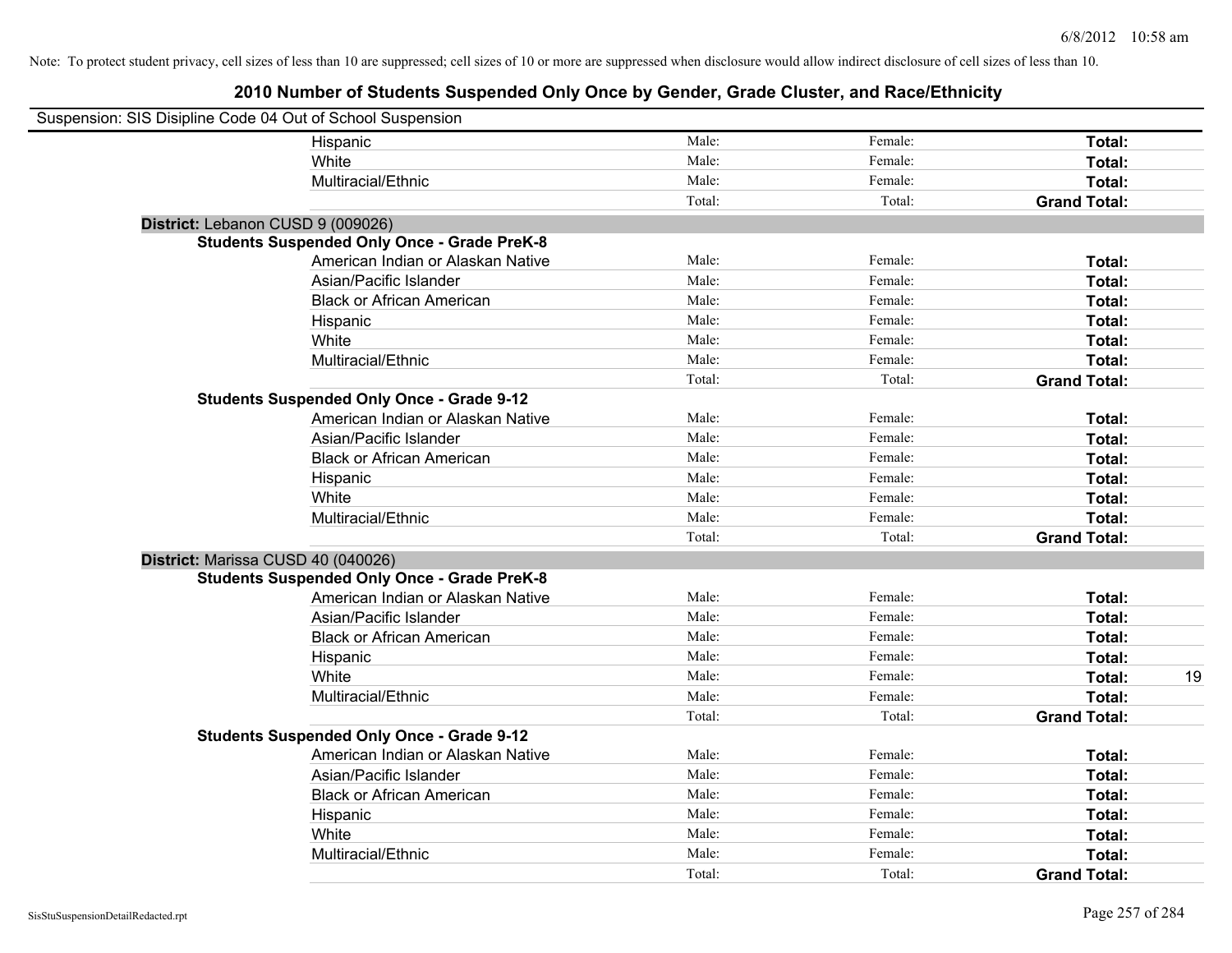| Suspension: SIS Disipline Code 04 Out of School Suspension |                                                    |        |    |         |    |                     |    |
|------------------------------------------------------------|----------------------------------------------------|--------|----|---------|----|---------------------|----|
|                                                            | District: Mascoutah CUD 19 (019026)                |        |    |         |    |                     |    |
|                                                            | <b>Students Suspended Only Once - Grade PreK-8</b> |        |    |         |    |                     |    |
|                                                            | American Indian or Alaskan Native                  | Male:  |    | Female: |    | Total:              |    |
|                                                            | Asian/Pacific Islander                             | Male:  |    | Female: |    | Total:              |    |
|                                                            | <b>Black or African American</b>                   | Male:  |    | Female: |    | Total:              |    |
|                                                            | Hispanic                                           | Male:  |    | Female: |    | Total:              |    |
|                                                            | White                                              | Male:  |    | Female: |    | Total:              | 18 |
|                                                            | Multiracial/Ethnic                                 | Male:  |    | Female: |    | Total:              |    |
|                                                            |                                                    | Total: |    | Total:  |    | <b>Grand Total:</b> |    |
|                                                            | <b>Students Suspended Only Once - Grade 9-12</b>   |        |    |         |    |                     |    |
|                                                            | American Indian or Alaskan Native                  | Male:  |    | Female: |    | Total:              |    |
|                                                            | Asian/Pacific Islander                             | Male:  |    | Female: |    | Total:              |    |
|                                                            | <b>Black or African American</b>                   | Male:  |    | Female: |    | Total:              | 19 |
|                                                            | Hispanic                                           | Male:  |    | Female: |    | Total:              |    |
|                                                            | White                                              | Male:  | 31 | Female: | 23 | Total:              | 54 |
|                                                            | Multiracial/Ethnic                                 | Male:  |    | Female: |    | Total:              |    |
|                                                            |                                                    | Total: | 47 | Total:  | 39 | <b>Grand Total:</b> | 86 |
|                                                            | District: Millstadt CCSD 160 (160004)              |        |    |         |    |                     |    |
|                                                            | <b>Students Suspended Only Once - Grade PreK-8</b> |        |    |         |    |                     |    |
|                                                            | American Indian or Alaskan Native                  | Male:  |    | Female: |    | Total:              |    |
|                                                            | Asian/Pacific Islander                             | Male:  |    | Female: |    | Total:              |    |
|                                                            | <b>Black or African American</b>                   | Male:  |    | Female: |    | Total:              |    |
|                                                            | Hispanic                                           | Male:  |    | Female: |    | Total:              |    |
|                                                            | White                                              | Male:  |    | Female: |    | Total:              |    |
|                                                            | Multiracial/Ethnic                                 | Male:  |    | Female: |    | Total:              |    |
|                                                            |                                                    | Total: |    | Total:  |    | <b>Grand Total:</b> |    |
|                                                            | District: New Athens CUSD 60 (060026)              |        |    |         |    |                     |    |
|                                                            | <b>Students Suspended Only Once - Grade PreK-8</b> |        |    |         |    |                     |    |
|                                                            | American Indian or Alaskan Native                  | Male:  |    | Female: |    | Total:              |    |
|                                                            | Asian/Pacific Islander                             | Male:  |    | Female: |    | Total:              |    |
|                                                            | <b>Black or African American</b>                   | Male:  |    | Female: |    | Total:              |    |
|                                                            | Hispanic                                           | Male:  |    | Female: |    | Total:              |    |
|                                                            | White                                              | Male:  |    | Female: |    | Total:              |    |
|                                                            | Multiracial/Ethnic                                 | Male:  |    | Female: |    | Total:              |    |
|                                                            |                                                    | Total: |    | Total:  |    | <b>Grand Total:</b> |    |
|                                                            | <b>Students Suspended Only Once - Grade 9-12</b>   |        |    |         |    |                     |    |
|                                                            | American Indian or Alaskan Native                  | Male:  |    | Female: |    | <b>Total:</b>       |    |
|                                                            | Asian/Pacific Islander                             | Male:  |    | Female: |    | Total:              |    |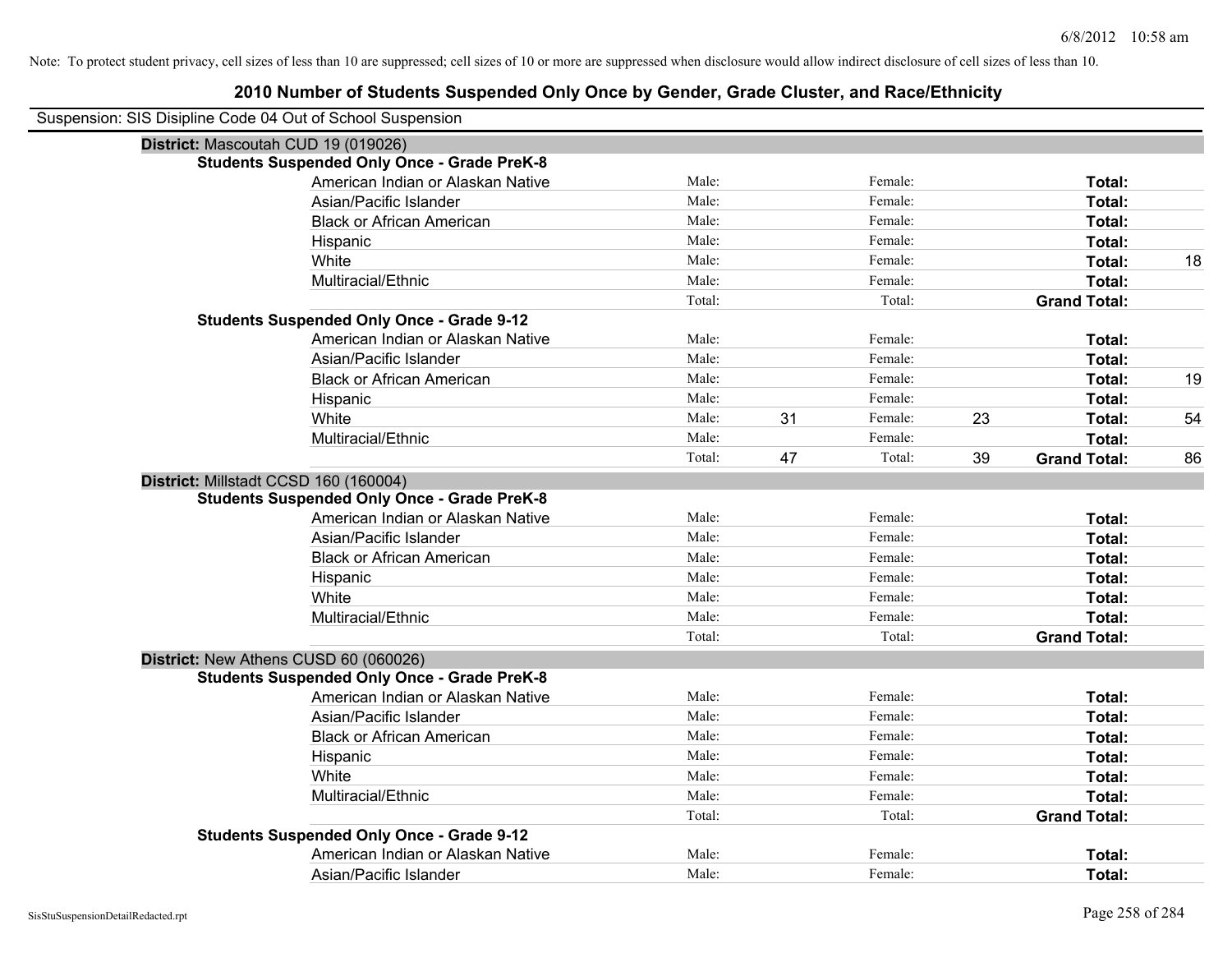| Suspension: SIS Disipline Code 04 Out of School Suspension |        |    |         |    |                     |    |
|------------------------------------------------------------|--------|----|---------|----|---------------------|----|
| <b>Black or African American</b>                           | Male:  |    | Female: |    | Total:              |    |
| Hispanic                                                   | Male:  |    | Female: |    | Total:              |    |
| White                                                      | Male:  |    | Female: |    | Total:              |    |
| Multiracial/Ethnic                                         | Male:  |    | Female: |    | Total:              |    |
|                                                            | Total: |    | Total:  |    | <b>Grand Total:</b> |    |
| District: Non-Public School (063S)                         |        |    |         |    |                     |    |
| <b>Students Suspended Only Once - Grade 9-12</b>           |        |    |         |    |                     |    |
| American Indian or Alaskan Native                          | Male:  |    | Female: |    | Total:              |    |
| Asian/Pacific Islander                                     | Male:  |    | Female: |    | Total:              |    |
| <b>Black or African American</b>                           | Male:  |    | Female: |    | Total:              |    |
| Hispanic                                                   | Male:  |    | Female: |    | Total:              |    |
| White                                                      | Male:  |    | Female: |    | Total:              |    |
| Multiracial/Ethnic                                         | Male:  |    | Female: |    | Total:              |    |
|                                                            | Total: |    | Total:  |    | <b>Grand Total:</b> |    |
| District: O Fallon CCSD 90 (090004)                        |        |    |         |    |                     |    |
| <b>Students Suspended Only Once - Grade PreK-8</b>         |        |    |         |    |                     |    |
| American Indian or Alaskan Native                          | Male:  |    | Female: |    | Total:              |    |
| Asian/Pacific Islander                                     | Male:  |    | Female: |    | Total:              |    |
| <b>Black or African American</b>                           | Male:  |    | Female: |    | Total:              | 19 |
| Hispanic                                                   | Male:  |    | Female: |    | Total:              |    |
| White                                                      | Male:  |    | Female: |    | Total:              | 30 |
| Multiracial/Ethnic                                         | Male:  |    | Female: |    | Total:              |    |
|                                                            | Total: |    | Total:  |    | <b>Grand Total:</b> |    |
| District: O Fallon Twp HSD 203 (203017)                    |        |    |         |    |                     |    |
| <b>Students Suspended Only Once - Grade 9-12</b>           |        |    |         |    |                     |    |
| American Indian or Alaskan Native                          | Male:  |    | Female: |    | Total:              |    |
| Asian/Pacific Islander                                     | Male:  |    | Female: |    | Total:              |    |
| <b>Black or African American</b>                           | Male:  | 20 | Female: | 23 | Total:              | 43 |
| Hispanic                                                   | Male:  |    | Female: |    | Total:              |    |
| White                                                      | Male:  | 25 | Female: | 18 | Total:              | 43 |
| Multiracial/Ethnic                                         | Male:  |    | Female: |    | Total:              |    |
|                                                            | Total: |    | Total:  |    | <b>Grand Total:</b> |    |
| District: Pontiac-W Holliday SD 105 (105002)               |        |    |         |    |                     |    |
| <b>Students Suspended Only Once - Grade PreK-8</b>         |        |    |         |    |                     |    |
| American Indian or Alaskan Native                          | Male:  |    | Female: |    | Total:              |    |
| Asian/Pacific Islander                                     | Male:  |    | Female: |    | Total:              |    |
| <b>Black or African American</b>                           | Male:  |    | Female: |    | Total:              |    |
| Hispanic                                                   | Male:  |    | Female: |    | Total:              |    |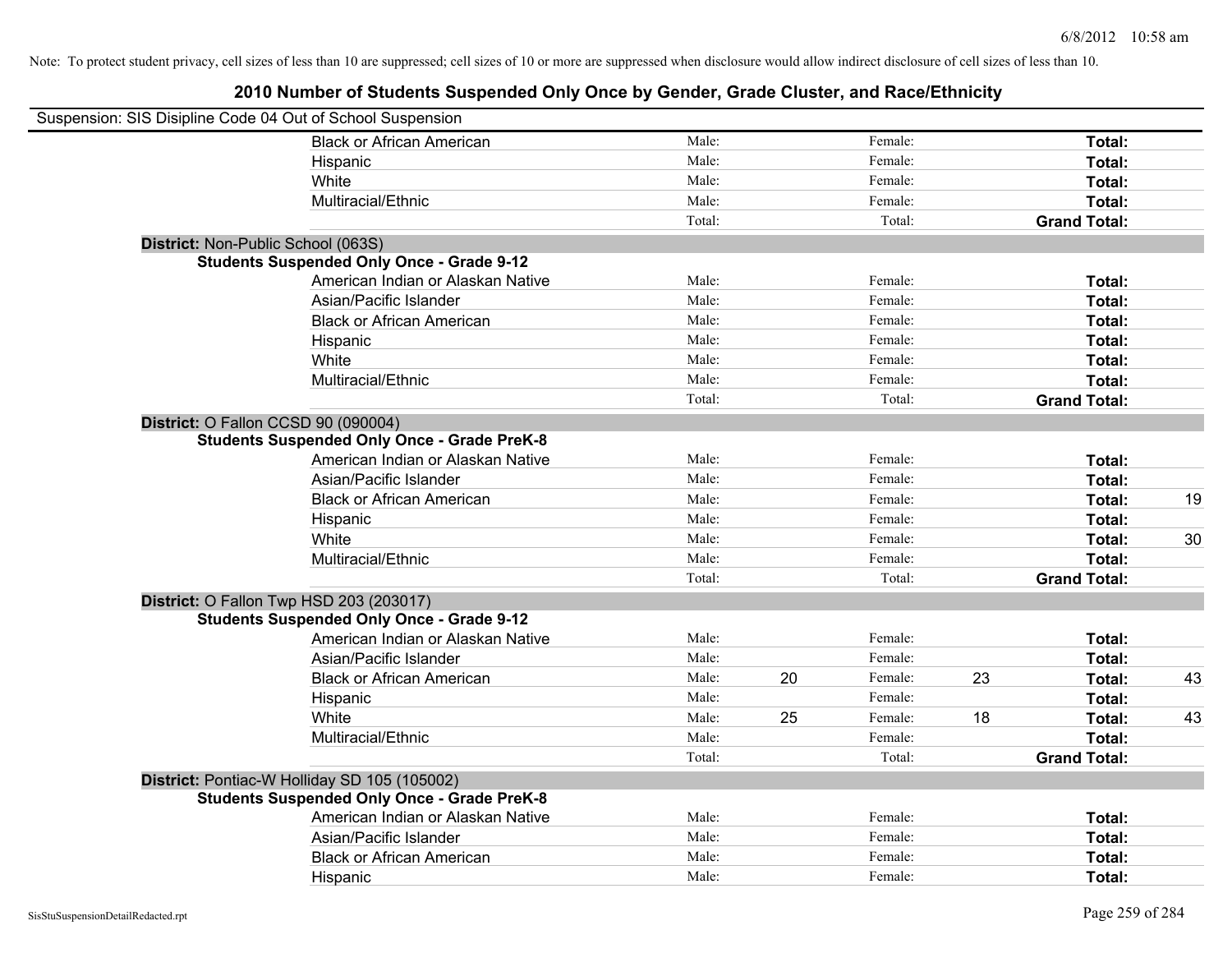| Suspension: SIS Disipline Code 04 Out of School Suspension |                                                    |        |         |                     |    |
|------------------------------------------------------------|----------------------------------------------------|--------|---------|---------------------|----|
|                                                            | White                                              | Male:  | Female: | Total:              |    |
|                                                            | Multiracial/Ethnic                                 | Male:  | Female: | Total:              |    |
|                                                            |                                                    | Total: | Total:  | <b>Grand Total:</b> |    |
| District: Shiloh Village SD 85 (085002)                    |                                                    |        |         |                     |    |
|                                                            | <b>Students Suspended Only Once - Grade PreK-8</b> |        |         |                     |    |
|                                                            | American Indian or Alaskan Native                  | Male:  | Female: | Total:              |    |
|                                                            | Asian/Pacific Islander                             | Male:  | Female: | Total:              |    |
|                                                            | <b>Black or African American</b>                   | Male:  | Female: | Total:              |    |
|                                                            | Hispanic                                           | Male:  | Female: | Total:              |    |
|                                                            | White                                              | Male:  | Female: | Total:              | 11 |
|                                                            | Multiracial/Ethnic                                 | Male:  | Female: | Total:              |    |
|                                                            |                                                    | Total: | Total:  | <b>Grand Total:</b> |    |
| District: Signal Hill SD 181 (181002)                      |                                                    |        |         |                     |    |
|                                                            | <b>Students Suspended Only Once - Grade PreK-8</b> |        |         |                     |    |
|                                                            | American Indian or Alaskan Native                  | Male:  | Female: | Total:              |    |
|                                                            | Asian/Pacific Islander                             | Male:  | Female: | Total:              |    |
|                                                            | <b>Black or African American</b>                   | Male:  | Female: | Total:              | 14 |
|                                                            | Hispanic                                           | Male:  | Female: | Total:              |    |
|                                                            | White                                              | Male:  | Female: | Total:              |    |
|                                                            | Multiracial/Ethnic                                 | Male:  | Female: | Total:              |    |
|                                                            |                                                    | Total: | Total:  | <b>Grand Total:</b> |    |
| District: Smithton CCSD 130 (130004)                       |                                                    |        |         |                     |    |
|                                                            | <b>Students Suspended Only Once - Grade PreK-8</b> |        |         |                     |    |
|                                                            | American Indian or Alaskan Native                  | Male:  | Female: | Total:              |    |
|                                                            | Asian/Pacific Islander                             | Male:  | Female: | Total:              |    |
|                                                            | <b>Black or African American</b>                   | Male:  | Female: | Total:              |    |
|                                                            | Hispanic                                           | Male:  | Female: | Total:              |    |
|                                                            | White                                              | Male:  | Female: | Total:              |    |
|                                                            | Multiracial/Ethnic                                 | Male:  | Female: | Total:              |    |
|                                                            |                                                    | Total: | Total:  | <b>Grand Total:</b> |    |
| District: Whiteside SD 115 (115002)                        |                                                    |        |         |                     |    |
|                                                            | <b>Students Suspended Only Once - Grade PreK-8</b> |        |         |                     |    |
|                                                            | American Indian or Alaskan Native                  | Male:  | Female: | Total:              |    |
|                                                            | Asian/Pacific Islander                             | Male:  | Female: | Total:              |    |
|                                                            | <b>Black or African American</b>                   | Male:  | Female: | Total:              |    |
|                                                            | Hispanic                                           | Male:  | Female: | Total:              |    |
|                                                            | White                                              | Male:  | Female: | Total:              |    |
|                                                            | Multiracial/Ethnic                                 | Male:  | Female: | Total:              |    |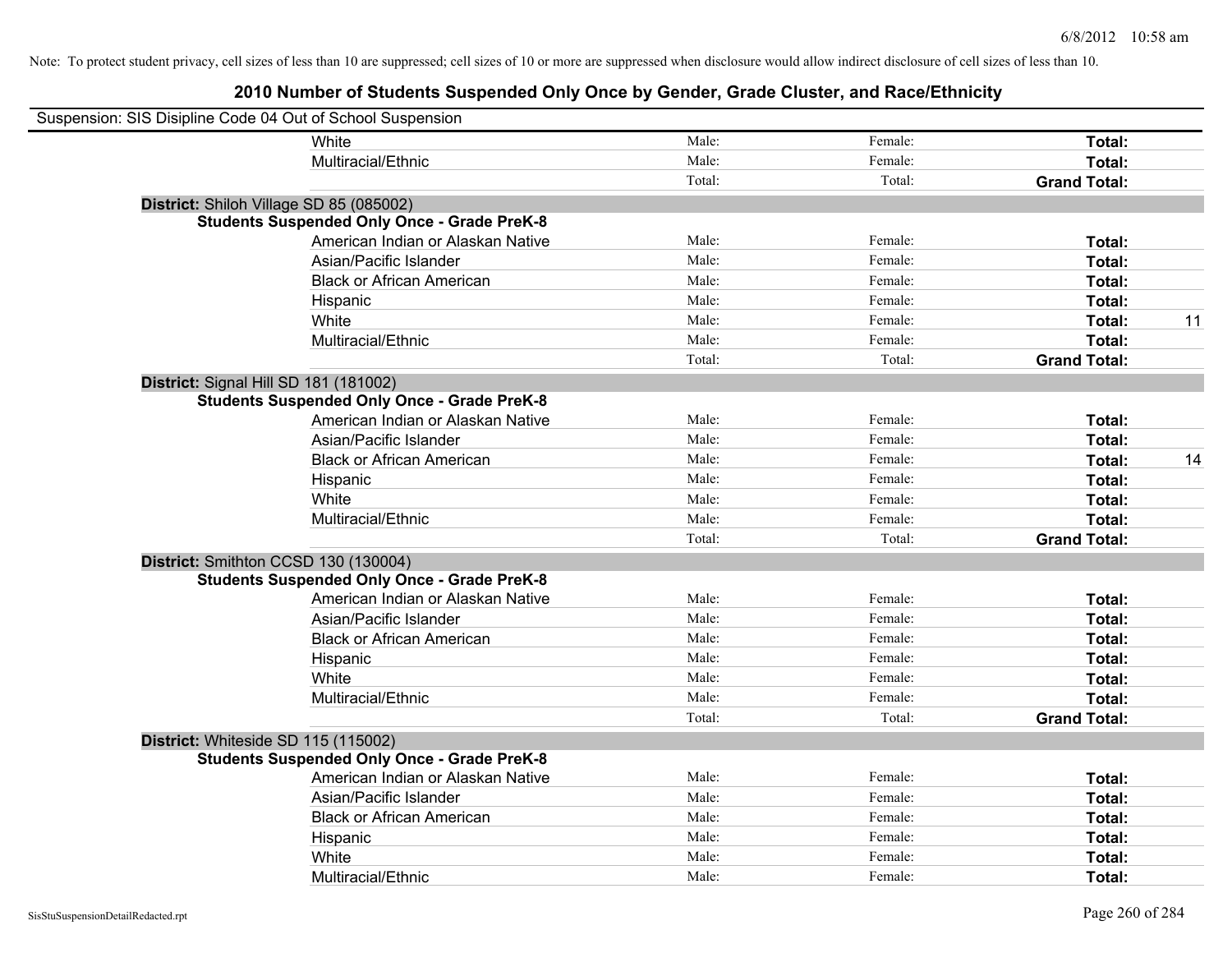| Suspension: SIS Disipline Code 04 Out of School Suspension |                                                    |        |         |                     |    |
|------------------------------------------------------------|----------------------------------------------------|--------|---------|---------------------|----|
|                                                            |                                                    | Total: | Total:  | <b>Grand Total:</b> |    |
|                                                            | District: Wolf Branch SD 113 (113002)              |        |         |                     |    |
|                                                            | <b>Students Suspended Only Once - Grade PreK-8</b> |        |         |                     |    |
|                                                            | American Indian or Alaskan Native                  | Male:  | Female: | Total:              |    |
|                                                            | Asian/Pacific Islander                             | Male:  | Female: | Total:              |    |
|                                                            | <b>Black or African American</b>                   | Male:  | Female: | <b>Total:</b>       |    |
|                                                            | Hispanic                                           | Male:  | Female: | <b>Total:</b>       |    |
|                                                            | White                                              | Male:  | Female: | Total:              |    |
|                                                            | Multiracial/Ethnic                                 | Male:  | Female: | Total:              |    |
|                                                            |                                                    | Total: | Total:  | <b>Grand Total:</b> |    |
| Region: State of ILlinois (65)                             |                                                    |        |         |                     |    |
| County: State Of II (108)                                  |                                                    |        |         |                     |    |
|                                                            | District: Non-Public School (9030)                 |        |         |                     |    |
|                                                            | <b>Students Suspended Only Once - Grade 9-12</b>   |        |         |                     |    |
|                                                            | American Indian or Alaskan Native                  | Male:  | Female: | Total:              |    |
|                                                            | Asian/Pacific Islander                             | Male:  | Female: | <b>Total:</b>       | 25 |
|                                                            | <b>Black or African American</b>                   | Male:  | Female: | <b>Total:</b>       |    |
|                                                            | Hispanic                                           | Male:  | Female: | <b>Total:</b>       |    |
|                                                            | White                                              | Male:  | Female: | <b>Total:</b>       | 16 |
|                                                            | Multiracial/Ethnic                                 | Male:  | Female: | Total:              |    |
|                                                            |                                                    | Total: | Total:  | <b>Grand Total:</b> |    |
| Region: Tazewell ROE (53)                                  |                                                    |        |         |                     |    |
| County: Tazewell (090)                                     |                                                    |        |         |                     |    |
| District: Central SD 51 (051002)                           |                                                    |        |         |                     |    |
|                                                            | <b>Students Suspended Only Once - Grade PreK-8</b> |        |         |                     |    |
|                                                            | American Indian or Alaskan Native                  | Male:  | Female: | <b>Total:</b>       |    |
|                                                            | Asian/Pacific Islander                             | Male:  | Female: | <b>Total:</b>       |    |
|                                                            | <b>Black or African American</b>                   | Male:  | Female: | Total:              |    |
|                                                            | Hispanic                                           | Male:  | Female: | Total:              |    |
|                                                            | White                                              | Male:  | Female: | Total:              |    |
|                                                            | Multiracial/Ethnic                                 | Male:  | Female: | Total:              |    |
|                                                            |                                                    | Total: | Total:  | <b>Grand Total:</b> |    |
|                                                            | District: Creve Coeur SD 76 (076002)               |        |         |                     |    |
|                                                            | <b>Students Suspended Only Once - Grade PreK-8</b> |        |         |                     |    |
|                                                            | American Indian or Alaskan Native                  | Male:  | Female: | <b>Total:</b>       |    |
|                                                            | Asian/Pacific Islander                             | Male:  | Female: | <b>Total:</b>       |    |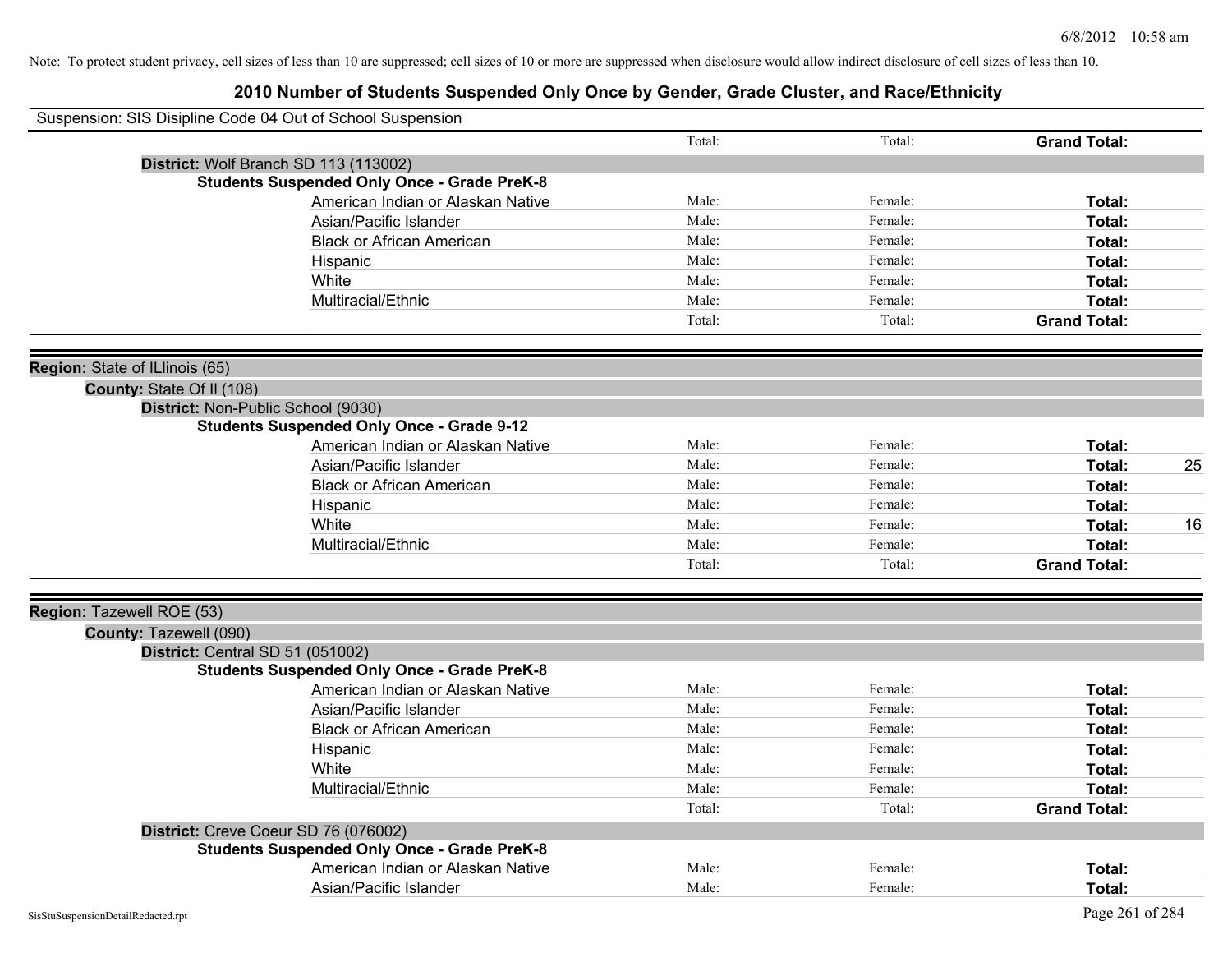| Suspension: SIS Disipline Code 04 Out of School Suspension |                                                    |        |    |         |    |                     |    |
|------------------------------------------------------------|----------------------------------------------------|--------|----|---------|----|---------------------|----|
|                                                            | <b>Black or African American</b>                   | Male:  |    | Female: |    | Total:              |    |
|                                                            | Hispanic                                           | Male:  |    | Female: |    | Total:              |    |
|                                                            | White                                              | Male:  | 16 | Female: | 10 | Total:              | 26 |
|                                                            | Multiracial/Ethnic                                 | Male:  |    | Female: |    | Total:              |    |
|                                                            |                                                    | Total: |    | Total:  |    | <b>Grand Total:</b> |    |
|                                                            | District: Deer Creek-Mackinaw CUSD 701 (701026)    |        |    |         |    |                     |    |
|                                                            | <b>Students Suspended Only Once - Grade PreK-8</b> |        |    |         |    |                     |    |
|                                                            | American Indian or Alaskan Native                  | Male:  |    | Female: |    | Total:              |    |
|                                                            | Asian/Pacific Islander                             | Male:  |    | Female: |    | Total:              |    |
|                                                            | <b>Black or African American</b>                   | Male:  |    | Female: |    | Total:              |    |
|                                                            | Hispanic                                           | Male:  |    | Female: |    | Total:              |    |
|                                                            | White                                              | Male:  |    | Female: |    | Total:              |    |
|                                                            | Multiracial/Ethnic                                 | Male:  |    | Female: |    | Total:              |    |
|                                                            |                                                    | Total: |    | Total:  |    | <b>Grand Total:</b> |    |
|                                                            | <b>Students Suspended Only Once - Grade 9-12</b>   |        |    |         |    |                     |    |
|                                                            | American Indian or Alaskan Native                  | Male:  |    | Female: |    | Total:              |    |
|                                                            | Asian/Pacific Islander                             | Male:  |    | Female: |    | Total:              |    |
|                                                            | <b>Black or African American</b>                   | Male:  |    | Female: |    | Total:              |    |
|                                                            | Hispanic                                           | Male:  |    | Female: |    | Total:              |    |
|                                                            | White                                              | Male:  |    | Female: |    | Total:              |    |
|                                                            | Multiracial/Ethnic                                 | Male:  |    | Female: |    | Total:              |    |
|                                                            |                                                    | Total: |    | Total:  |    | <b>Grand Total:</b> |    |
| District: Delavan CUSD 703 (703026)                        |                                                    |        |    |         |    |                     |    |
|                                                            | <b>Students Suspended Only Once - Grade PreK-8</b> |        |    |         |    |                     |    |
|                                                            | American Indian or Alaskan Native                  | Male:  |    | Female: |    | Total:              |    |
|                                                            | Asian/Pacific Islander                             | Male:  |    | Female: |    | Total:              |    |
|                                                            | <b>Black or African American</b>                   | Male:  |    | Female: |    | Total:              |    |
|                                                            | Hispanic                                           | Male:  |    | Female: |    | Total:              |    |
|                                                            | White                                              | Male:  |    | Female: |    | Total:              |    |
|                                                            | Multiracial/Ethnic                                 | Male:  |    | Female: |    | Total:              |    |
|                                                            |                                                    | Total: |    | Total:  |    | <b>Grand Total:</b> |    |
|                                                            | <b>Students Suspended Only Once - Grade 9-12</b>   |        |    |         |    |                     |    |
|                                                            | American Indian or Alaskan Native                  | Male:  |    | Female: |    | Total:              |    |
|                                                            | Asian/Pacific Islander                             | Male:  |    | Female: |    | Total:              |    |
|                                                            | <b>Black or African American</b>                   | Male:  |    | Female: |    | Total:              |    |
|                                                            | Hispanic                                           | Male:  |    | Female: |    | Total:              |    |
|                                                            | White                                              | Male:  |    | Female: |    | Total:              | 11 |
|                                                            | Multiracial/Ethnic                                 | Male:  |    | Female: |    | Total:              |    |
|                                                            |                                                    | Total: |    | Total:  |    | <b>Grand Total:</b> |    |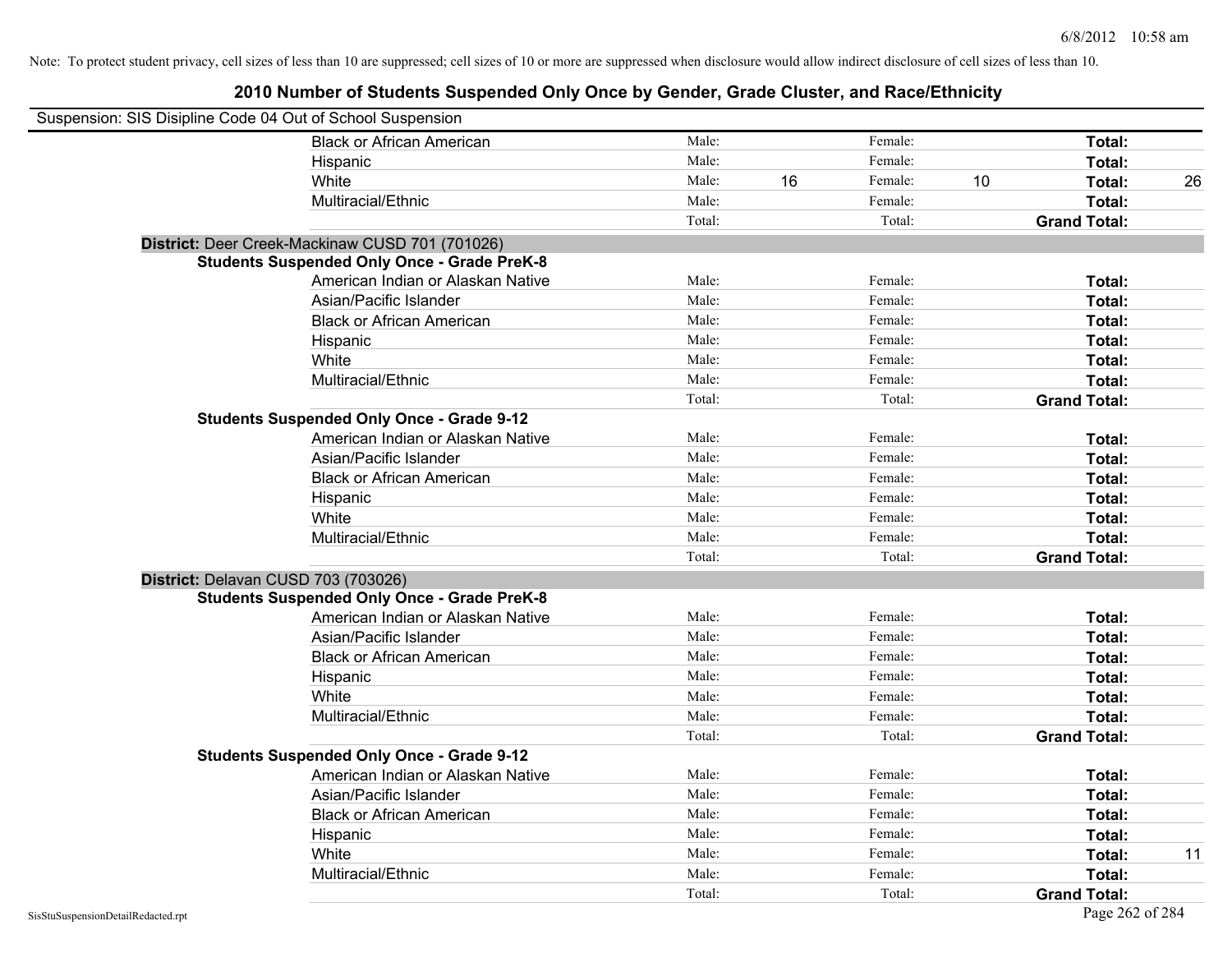| Suspension: SIS Disipline Code 04 Out of School Suspension |        |    |         |    |                     |     |
|------------------------------------------------------------|--------|----|---------|----|---------------------|-----|
| District: District 50 Schools (050002)                     |        |    |         |    |                     |     |
| <b>Students Suspended Only Once - Grade PreK-8</b>         |        |    |         |    |                     |     |
| American Indian or Alaskan Native                          | Male:  |    | Female: |    | Total:              |     |
| Asian/Pacific Islander                                     | Male:  |    | Female: |    | Total:              |     |
| <b>Black or African American</b>                           | Male:  |    | Female: |    | Total:              |     |
| Hispanic                                                   | Male:  |    | Female: |    | Total:              |     |
| White                                                      | Male:  |    | Female: |    | Total:              | 18  |
| Multiracial/Ethnic                                         | Male:  |    | Female: |    | Total:              |     |
|                                                            | Total: |    | Total:  |    | <b>Grand Total:</b> |     |
| District: East Peoria CHSD 309 (309016)                    |        |    |         |    |                     |     |
| <b>Students Suspended Only Once - Grade 9-12</b>           |        |    |         |    |                     |     |
| American Indian or Alaskan Native                          | Male:  |    | Female: |    | Total:              |     |
| Asian/Pacific Islander                                     | Male:  |    | Female: |    | Total:              |     |
| <b>Black or African American</b>                           | Male:  |    | Female: |    | Total:              |     |
| Hispanic                                                   | Male:  |    | Female: |    | Total:              |     |
| White                                                      | Male:  | 80 | Female: | 49 | Total:              | 129 |
| Multiracial/Ethnic                                         | Male:  |    | Female: |    | Total:              |     |
|                                                            | Total: |    | Total:  |    | <b>Grand Total:</b> |     |
| District: East Peoria SD 86 (086002)                       |        |    |         |    |                     |     |
| <b>Students Suspended Only Once - Grade PreK-8</b>         |        |    |         |    |                     |     |
| American Indian or Alaskan Native                          | Male:  |    | Female: |    | Total:              |     |
| Asian/Pacific Islander                                     | Male:  |    | Female: |    | Total:              |     |
| <b>Black or African American</b>                           | Male:  |    | Female: |    | Total:              |     |
| Hispanic                                                   | Male:  |    | Female: |    | Total:              |     |
| White                                                      | Male:  |    | Female: |    | Total:              | 28  |
| Multiracial/Ethnic                                         | Male:  |    | Female: |    | Total:              |     |
|                                                            | Total: |    | Total:  |    | <b>Grand Total:</b> |     |
| District: Morton CUSD 709 (709026)                         |        |    |         |    |                     |     |
| <b>Students Suspended Only Once - Grade PreK-8</b>         |        |    |         |    |                     |     |
| American Indian or Alaskan Native                          | Male:  |    | Female: |    | Total:              |     |
| Asian/Pacific Islander                                     | Male:  |    | Female: |    | Total:              |     |
| <b>Black or African American</b>                           | Male:  |    | Female: |    | Total:              |     |
| Hispanic                                                   | Male:  |    | Female: |    | Total:              |     |
| White                                                      | Male:  |    | Female: |    | Total:              | 10  |
| Multiracial/Ethnic                                         | Male:  |    | Female: |    | Total:              |     |
|                                                            | Total: |    | Total:  |    | <b>Grand Total:</b> |     |
| <b>Students Suspended Only Once - Grade 9-12</b>           |        |    |         |    |                     |     |
| American Indian or Alaskan Native                          | Male:  |    | Female: |    | Total:              |     |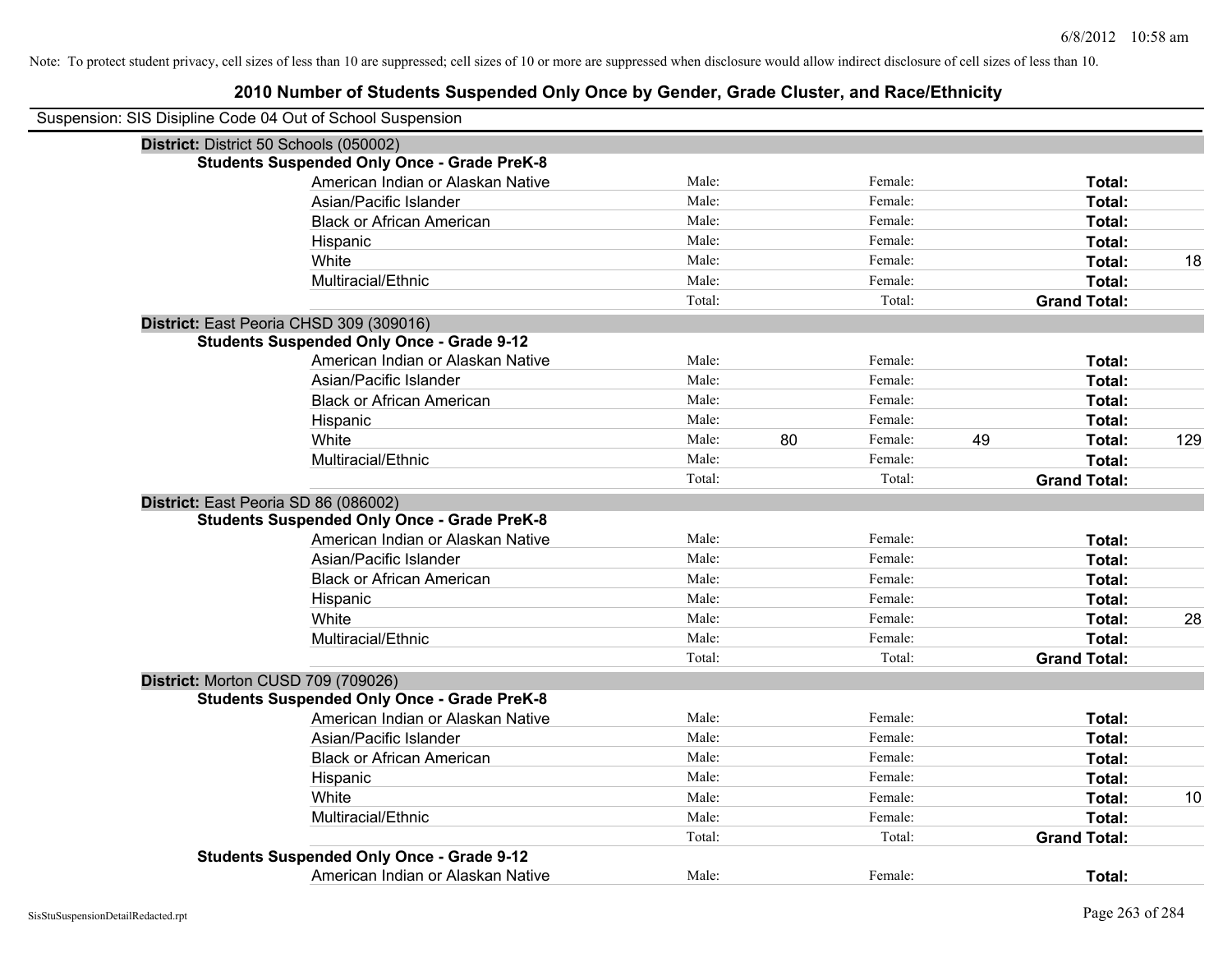| Suspension: SIS Disipline Code 04 Out of School Suspension |                                                    |        |     |         |    |                     |     |
|------------------------------------------------------------|----------------------------------------------------|--------|-----|---------|----|---------------------|-----|
|                                                            | Asian/Pacific Islander                             | Male:  |     | Female: |    | Total:              |     |
|                                                            | <b>Black or African American</b>                   | Male:  |     | Female: |    | Total:              |     |
|                                                            | Hispanic                                           | Male:  |     | Female: |    | Total:              |     |
|                                                            | White                                              | Male:  |     | Female: |    | Total:              | 17  |
|                                                            | Multiracial/Ethnic                                 | Male:  |     | Female: |    | Total:              |     |
|                                                            |                                                    | Total: |     | Total:  |    | <b>Grand Total:</b> |     |
|                                                            | District: N Pekin & Marquette Hght SD 102 (102002) |        |     |         |    |                     |     |
|                                                            | <b>Students Suspended Only Once - Grade PreK-8</b> |        |     |         |    |                     |     |
|                                                            | American Indian or Alaskan Native                  | Male:  |     | Female: |    | Total:              |     |
|                                                            | Asian/Pacific Islander                             | Male:  |     | Female: |    | Total:              |     |
|                                                            | <b>Black or African American</b>                   | Male:  |     | Female: |    | Total:              |     |
|                                                            | Hispanic                                           | Male:  |     | Female: |    | Total:              |     |
|                                                            | White                                              | Male:  |     | Female: |    | Total:              | 14  |
|                                                            | Multiracial/Ethnic                                 | Male:  |     | Female: |    | Total:              |     |
|                                                            |                                                    | Total: |     | Total:  |    | <b>Grand Total:</b> |     |
| District: Pekin CSD 303 (303016)                           |                                                    |        |     |         |    |                     |     |
|                                                            | <b>Students Suspended Only Once - Grade 9-12</b>   |        |     |         |    |                     |     |
|                                                            | American Indian or Alaskan Native                  | Male:  |     | Female: |    | Total:              |     |
|                                                            | Asian/Pacific Islander                             | Male:  |     | Female: |    | Total:              |     |
|                                                            | <b>Black or African American</b>                   | Male:  |     | Female: |    | Total:              |     |
|                                                            | Hispanic                                           | Male:  |     | Female: |    | Total:              |     |
|                                                            | White                                              | Male:  | 116 | Female: | 75 | Total:              | 191 |
|                                                            | Multiracial/Ethnic                                 | Male:  |     | Female: |    | Total:              |     |
|                                                            |                                                    | Total: |     | Total:  |    | <b>Grand Total:</b> |     |
| District: Pekin PSD 108 (108002)                           |                                                    |        |     |         |    |                     |     |
|                                                            | <b>Students Suspended Only Once - Grade PreK-8</b> |        |     |         |    |                     |     |
|                                                            | American Indian or Alaskan Native                  | Male:  |     | Female: |    | Total:              |     |
|                                                            | Asian/Pacific Islander                             | Male:  |     | Female: |    | Total:              |     |
|                                                            | <b>Black or African American</b>                   | Male:  |     | Female: |    | Total:              |     |
|                                                            | Hispanic                                           | Male:  |     | Female: |    | Total:              |     |
|                                                            | White                                              | Male:  | 46  | Female: | 16 | Total:              | 62  |
|                                                            | Multiracial/Ethnic                                 | Male:  |     | Female: |    | Total:              |     |
|                                                            |                                                    | Total: |     | Total:  |    | <b>Grand Total:</b> |     |
|                                                            | <b>Students Suspended Only Once - Grade 9-12</b>   |        |     |         |    |                     |     |
|                                                            | American Indian or Alaskan Native                  | Male:  |     | Female: |    | Total:              |     |
|                                                            | Asian/Pacific Islander                             | Male:  |     | Female: |    | Total:              |     |
|                                                            | <b>Black or African American</b>                   | Male:  |     | Female: |    | Total:              |     |
|                                                            | Hispanic                                           | Male:  |     | Female: |    | Total:              |     |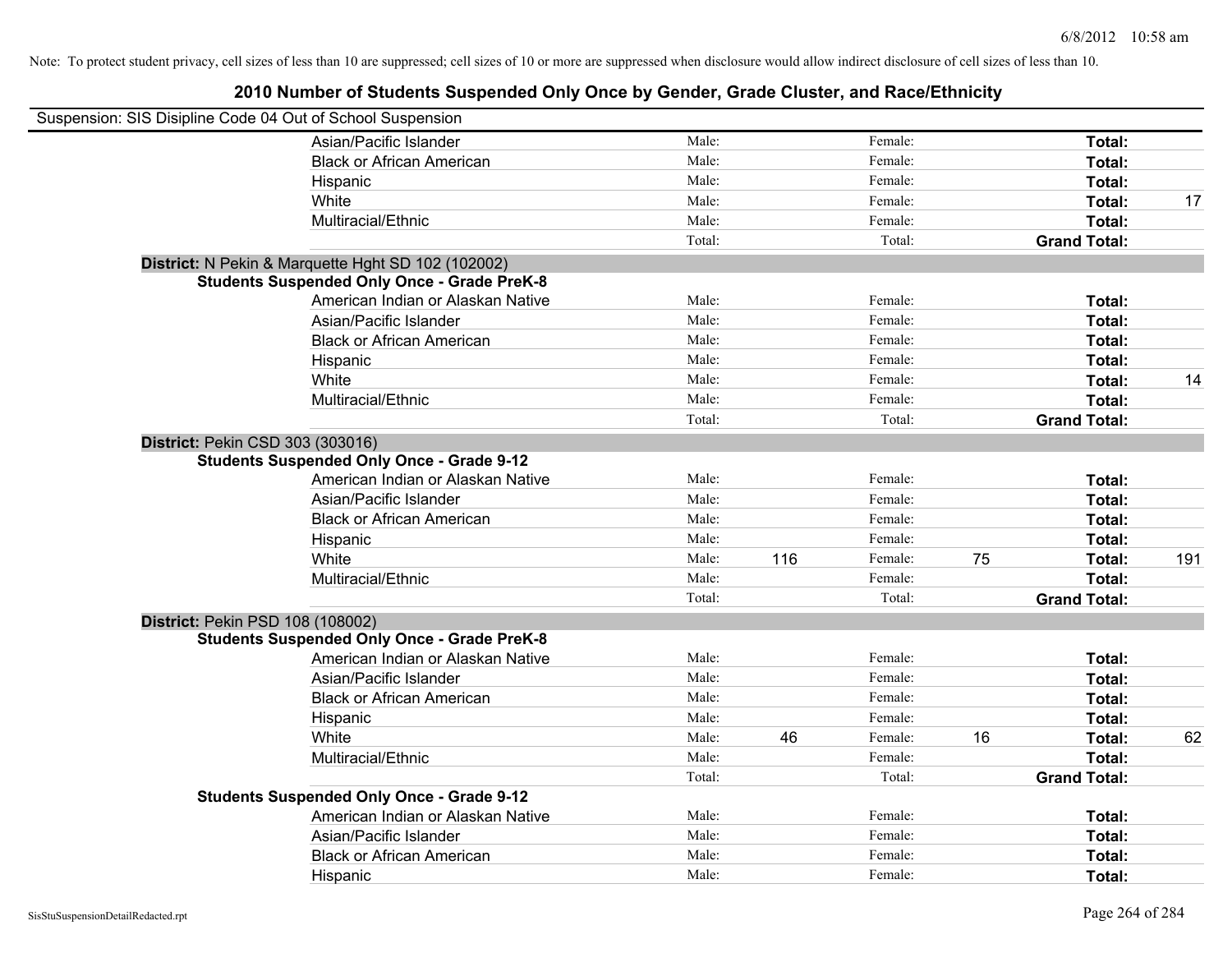| Suspension: SIS Disipline Code 04 Out of School Suspension |                                                    |        |         |                     |    |
|------------------------------------------------------------|----------------------------------------------------|--------|---------|---------------------|----|
|                                                            | White                                              | Male:  | Female: | Total:              |    |
|                                                            | Multiracial/Ethnic                                 | Male:  | Female: | Total:              |    |
|                                                            |                                                    | Total: | Total:  | <b>Grand Total:</b> |    |
|                                                            | District: Rankin CSD 98 (098002)                   |        |         |                     |    |
|                                                            | <b>Students Suspended Only Once - Grade PreK-8</b> |        |         |                     |    |
|                                                            | American Indian or Alaskan Native                  | Male:  | Female: | Total:              |    |
|                                                            | Asian/Pacific Islander                             | Male:  | Female: | Total:              |    |
|                                                            | <b>Black or African American</b>                   | Male:  | Female: | Total:              |    |
|                                                            | Hispanic                                           | Male:  | Female: | Total:              |    |
|                                                            | White                                              | Male:  | Female: | Total:              |    |
|                                                            | Multiracial/Ethnic                                 | Male:  | Female: | Total:              |    |
|                                                            |                                                    | Total: | Total:  | <b>Grand Total:</b> |    |
|                                                            | District: Robein SD 85 (085002)                    |        |         |                     |    |
|                                                            | <b>Students Suspended Only Once - Grade PreK-8</b> |        |         |                     |    |
|                                                            | American Indian or Alaskan Native                  | Male:  | Female: | Total:              |    |
|                                                            | Asian/Pacific Islander                             | Male:  | Female: | Total:              |    |
|                                                            | <b>Black or African American</b>                   | Male:  | Female: | Total:              |    |
|                                                            | Hispanic                                           | Male:  | Female: | Total:              |    |
|                                                            | White                                              | Male:  | Female: | Total:              | 12 |
|                                                            | Multiracial/Ethnic                                 | Male:  | Female: | Total:              |    |
|                                                            |                                                    | Total: | Total:  | <b>Grand Total:</b> |    |
|                                                            | District: South Pekin SD 137 (137002)              |        |         |                     |    |
|                                                            | <b>Students Suspended Only Once - Grade PreK-8</b> |        |         |                     |    |
|                                                            | American Indian or Alaskan Native                  | Male:  | Female: | Total:              |    |
|                                                            | Asian/Pacific Islander                             | Male:  | Female: | Total:              |    |
|                                                            | <b>Black or African American</b>                   | Male:  | Female: | Total:              |    |
|                                                            | Hispanic                                           | Male:  | Female: | Total:              |    |
|                                                            | White                                              | Male:  | Female: | Total:              |    |
|                                                            | Multiracial/Ethnic                                 | Male:  | Female: | Total:              |    |
|                                                            |                                                    | Total: | Total:  | <b>Grand Total:</b> |    |
|                                                            | District: Spring Lake CCSD 606 (606004)            |        |         |                     |    |
|                                                            | <b>Students Suspended Only Once - Grade PreK-8</b> |        |         |                     |    |
|                                                            | American Indian or Alaskan Native                  | Male:  | Female: | Total:              |    |
|                                                            | Asian/Pacific Islander                             | Male:  | Female: | Total:              |    |
|                                                            | <b>Black or African American</b>                   | Male:  | Female: | Total:              |    |
|                                                            | Hispanic                                           | Male:  | Female: | Total:              |    |
|                                                            | White                                              | Male:  | Female: | Total:              |    |
|                                                            | Multiracial/Ethnic                                 | Male:  | Female: | Total:              |    |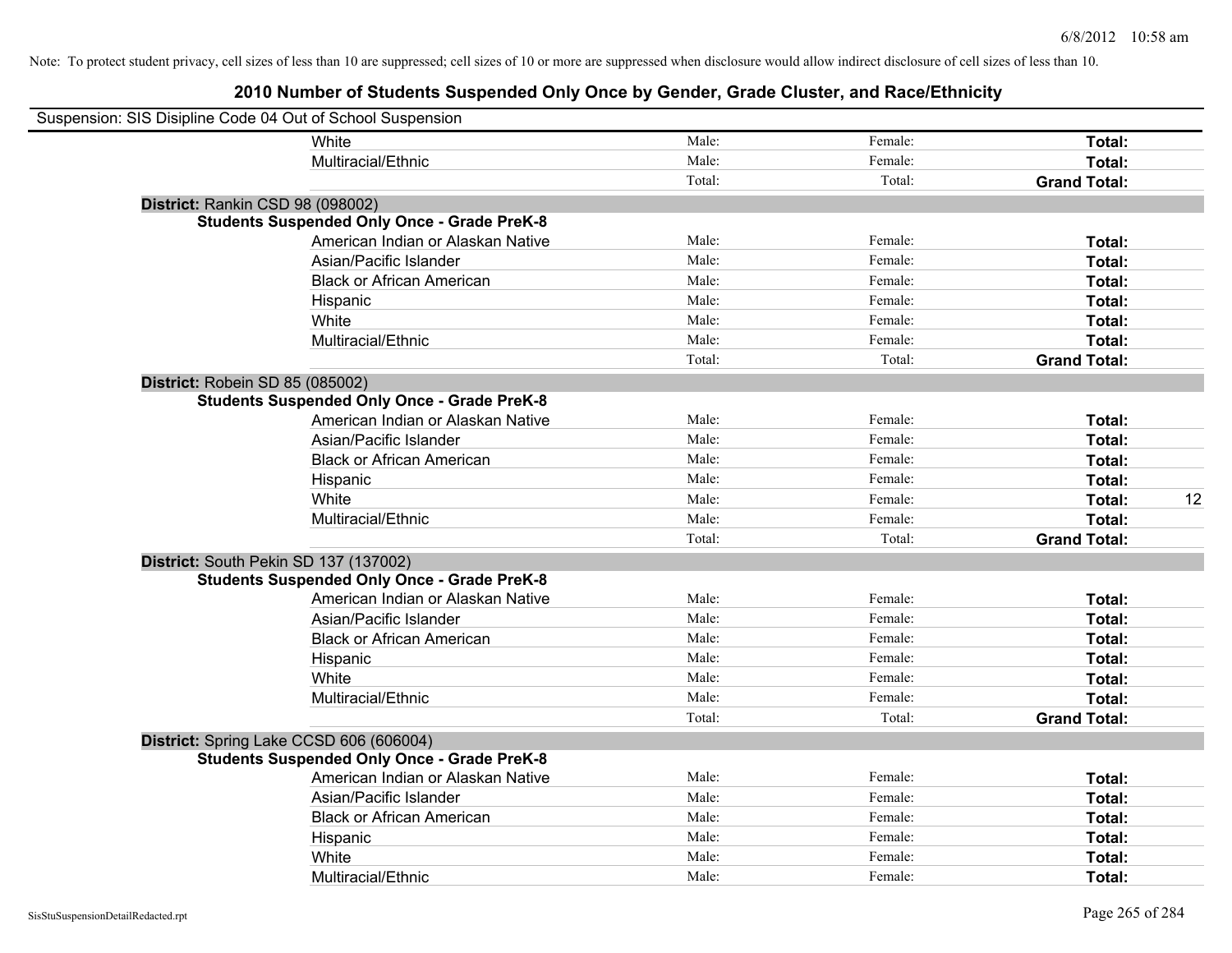| Suspension: SIS Disipline Code 04 Out of School Suspension |                                                    |        |    |         |    |                     |    |
|------------------------------------------------------------|----------------------------------------------------|--------|----|---------|----|---------------------|----|
|                                                            |                                                    | Total: |    | Total:  |    | <b>Grand Total:</b> |    |
|                                                            | District: Tremont CUSD 702 (702026)                |        |    |         |    |                     |    |
|                                                            | <b>Students Suspended Only Once - Grade 9-12</b>   |        |    |         |    |                     |    |
|                                                            | American Indian or Alaskan Native                  | Male:  |    | Female: |    | Total:              |    |
|                                                            | Asian/Pacific Islander                             | Male:  |    | Female: |    | Total:              |    |
|                                                            | <b>Black or African American</b>                   | Male:  |    | Female: |    | Total:              |    |
|                                                            | Hispanic                                           | Male:  |    | Female: |    | Total:              |    |
|                                                            | White                                              | Male:  |    | Female: |    | Total:              |    |
|                                                            | Multiracial/Ethnic                                 | Male:  |    | Female: |    | Total:              |    |
|                                                            |                                                    | Total: |    | Total:  |    | <b>Grand Total:</b> |    |
|                                                            | District: Washington CHSD 308 (308016)             |        |    |         |    |                     |    |
|                                                            | <b>Students Suspended Only Once - Grade 9-12</b>   |        |    |         |    |                     |    |
|                                                            | American Indian or Alaskan Native                  | Male:  |    | Female: |    | Total:              |    |
|                                                            | Asian/Pacific Islander                             | Male:  |    | Female: |    | Total:              |    |
|                                                            | <b>Black or African American</b>                   | Male:  |    | Female: |    | Total:              |    |
|                                                            | Hispanic                                           | Male:  |    | Female: |    | Total:              |    |
|                                                            | White                                              | Male:  | 38 | Female: | 21 | Total:              | 59 |
|                                                            | Multiracial/Ethnic                                 | Male:  |    | Female: |    | Total:              |    |
|                                                            |                                                    | Total: |    | Total:  |    | <b>Grand Total:</b> |    |
|                                                            | District: Washington SD 52 (052002)                |        |    |         |    |                     |    |
|                                                            | <b>Students Suspended Only Once - Grade PreK-8</b> |        |    |         |    |                     |    |
|                                                            | American Indian or Alaskan Native                  | Male:  |    | Female: |    | Total:              |    |
|                                                            | Asian/Pacific Islander                             | Male:  |    | Female: |    | Total:              |    |
|                                                            | <b>Black or African American</b>                   | Male:  |    | Female: |    | Total:              |    |
|                                                            | Hispanic                                           | Male:  |    | Female: |    | Total:              |    |
|                                                            | White                                              | Male:  |    | Female: |    | Total:              |    |
|                                                            | Multiracial/Ethnic                                 | Male:  |    | Female: |    | Total:              |    |
|                                                            |                                                    | Total: |    | Total:  |    | <b>Grand Total:</b> |    |
|                                                            |                                                    |        |    |         |    |                     |    |
| Region: Vermilion ROE (54)                                 |                                                    |        |    |         |    |                     |    |
| County: Vermilion (092)                                    |                                                    |        |    |         |    |                     |    |
|                                                            | District: Armstrong Twp HSD 225 (225017)           |        |    |         |    |                     |    |
|                                                            | <b>Students Suspended Only Once - Grade 9-12</b>   |        |    |         |    |                     |    |
|                                                            | American Indian or Alaskan Native                  | Male:  |    | Female: |    | Total:              |    |
|                                                            | Asian/Pacific Islander                             | Male:  |    | Female: |    | Total:              |    |
|                                                            | <b>Black or African American</b>                   | Male:  |    | Female: |    | Total:              |    |
|                                                            | Hispanic                                           | Male:  |    | Female: |    | Total:              |    |
|                                                            | White                                              | Male:  |    | Female: |    | Total:              | 11 |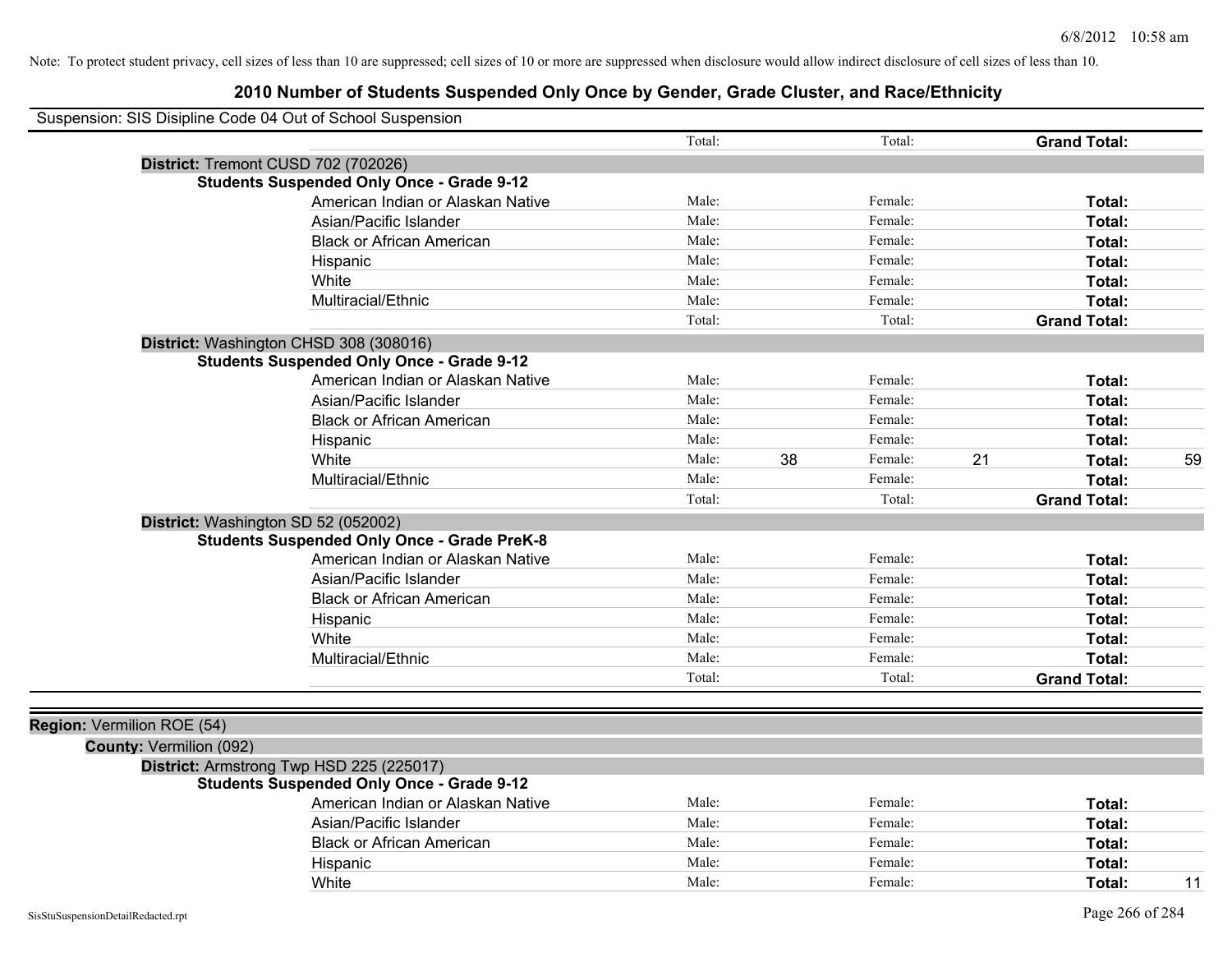## **2010 Number of Students Suspended Only Once by Gender, Grade Cluster, and Race/Ethnicity**

| Suspension: SIS Disipline Code 04 Out of School Suspension |                                                    |        |         |                     |    |
|------------------------------------------------------------|----------------------------------------------------|--------|---------|---------------------|----|
|                                                            | Multiracial/Ethnic                                 | Male:  | Female: | Total:              |    |
|                                                            |                                                    | Total: | Total:  | <b>Grand Total:</b> |    |
|                                                            | District: Armstrong-Ellis Cons SD 61 (061003)      |        |         |                     |    |
|                                                            | <b>Students Suspended Only Once - Grade PreK-8</b> |        |         |                     |    |
|                                                            | American Indian or Alaskan Native                  | Male:  | Female: | Total:              |    |
|                                                            | Asian/Pacific Islander                             | Male:  | Female: | Total:              |    |
|                                                            | <b>Black or African American</b>                   | Male:  | Female: | Total:              |    |
|                                                            | Hispanic                                           | Male:  | Female: | Total:              |    |
|                                                            | White                                              | Male:  | Female: | Total:              |    |
|                                                            | Multiracial/Ethnic                                 | Male:  | Female: | Total:              |    |
|                                                            |                                                    | Total: | Total:  | <b>Grand Total:</b> |    |
| District: Bismarck Henning CUSD (001026)                   |                                                    |        |         |                     |    |
|                                                            | <b>Students Suspended Only Once - Grade 9-12</b>   |        |         |                     |    |
|                                                            | American Indian or Alaskan Native                  | Male:  | Female: | Total:              |    |
|                                                            | Asian/Pacific Islander                             | Male:  | Female: | Total:              |    |
|                                                            | <b>Black or African American</b>                   | Male:  | Female: | Total:              |    |
|                                                            | Hispanic                                           | Male:  | Female: | Total:              |    |
|                                                            | White                                              | Male:  | Female: | Total:              | 20 |
|                                                            | Multiracial/Ethnic                                 | Male:  | Female: | Total:              |    |
|                                                            |                                                    | Total: | Total:  | <b>Grand Total:</b> |    |
| District: Catlin CUSD 5 (005026)                           |                                                    |        |         |                     |    |
|                                                            | <b>Students Suspended Only Once - Grade PreK-8</b> |        |         |                     |    |
|                                                            | American Indian or Alaskan Native                  | Male:  | Female: | Total:              |    |
|                                                            | Asian/Pacific Islander                             | Male:  | Female: | Total:              |    |
|                                                            | <b>Black or African American</b>                   | Male:  | Female: | Total:              |    |
|                                                            | Hispanic                                           | Male:  | Female: | Total:              |    |
|                                                            | White                                              | Male:  | Female: | Total:              | 15 |
|                                                            | Multiracial/Ethnic                                 | Male:  | Female: | Total:              |    |
|                                                            |                                                    | Total: | Total:  | <b>Grand Total:</b> |    |
|                                                            | <b>Students Suspended Only Once - Grade 9-12</b>   |        |         |                     |    |
|                                                            | American Indian or Alaskan Native                  | Male:  | Female: | Total:              |    |
|                                                            | Asian/Pacific Islander                             | Male:  | Female: | Total:              |    |
|                                                            | <b>Black or African American</b>                   | Male:  | Female: | Total:              |    |
|                                                            | Hispanic                                           | Male:  | Female: | Total:              |    |
|                                                            | White                                              | Male:  | Female: | Total:              |    |
|                                                            | Multiracial/Ethnic                                 | Male:  | Female: | Total:              |    |
|                                                            |                                                    | Total: | Total:  | <b>Grand Total:</b> |    |

### **District:** Danville CCSD 118 (118024)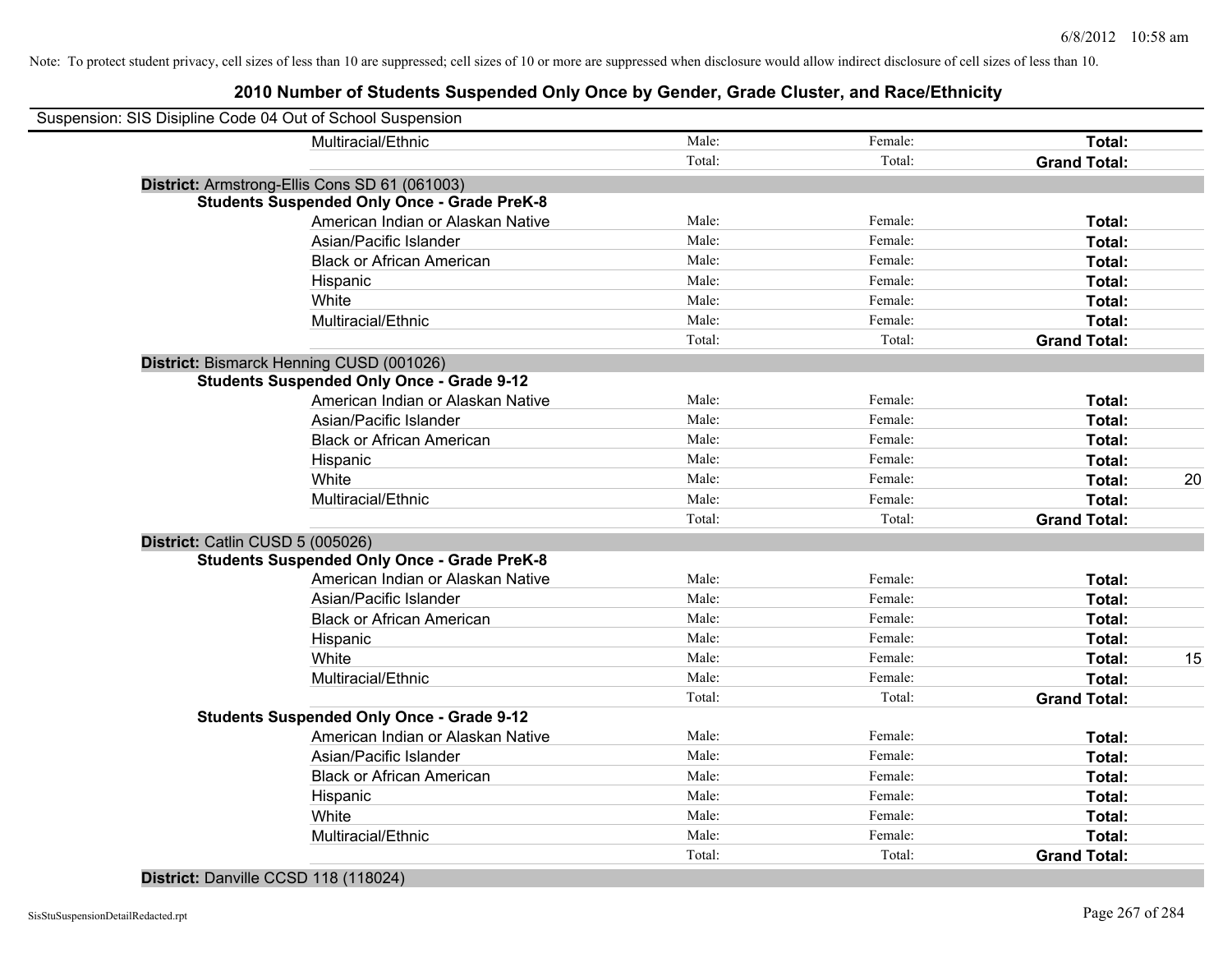|                                    | 2010 Number of Students Suspended Only Once by Gender, Grade Cluster, and Race/Ethnicity |        |     |         |    |                     |     |
|------------------------------------|------------------------------------------------------------------------------------------|--------|-----|---------|----|---------------------|-----|
|                                    | Suspension: SIS Disipline Code 04 Out of School Suspension                               |        |     |         |    |                     |     |
|                                    | <b>Students Suspended Only Once - Grade PreK-8</b>                                       |        |     |         |    |                     |     |
|                                    | American Indian or Alaskan Native                                                        | Male:  |     | Female: |    | Total:              |     |
|                                    | Asian/Pacific Islander                                                                   | Male:  |     | Female: |    | Total:              |     |
|                                    | <b>Black or African American</b>                                                         | Male:  | 125 | Female: | 63 | Total:              | 188 |
|                                    | Hispanic                                                                                 | Male:  |     | Female: |    | Total:              | 21  |
|                                    | White                                                                                    | Male:  | 77  | Female: | 22 | Total:              | 99  |
|                                    | Multiracial/Ethnic                                                                       | Male:  |     | Female: |    | Total:              |     |
|                                    |                                                                                          | Total: |     | Total:  |    | <b>Grand Total:</b> | 319 |
|                                    | <b>Students Suspended Only Once - Grade 9-12</b>                                         |        |     |         |    |                     |     |
|                                    | American Indian or Alaskan Native                                                        | Male:  |     | Female: |    | Total:              |     |
|                                    | Asian/Pacific Islander                                                                   | Male:  |     | Female: |    | Total:              |     |
|                                    | <b>Black or African American</b>                                                         | Male:  | 59  | Female: | 65 | Total:              | 124 |
|                                    | Hispanic                                                                                 | Male:  |     | Female: |    | Total:              |     |
|                                    | White                                                                                    | Male:  | 39  | Female: | 35 | Total:              | 74  |
|                                    | Multiracial/Ethnic                                                                       | Male:  |     | Female: |    | Total:              |     |
|                                    |                                                                                          | Total: |     | Total:  |    | <b>Grand Total:</b> |     |
|                                    | District: Georgetown-Ridge Farm CUD 4 (004026)                                           |        |     |         |    |                     |     |
|                                    | <b>Students Suspended Only Once - Grade PreK-8</b>                                       |        |     |         |    |                     |     |
|                                    | American Indian or Alaskan Native                                                        | Male:  |     | Female: |    | Total:              |     |
|                                    | Asian/Pacific Islander                                                                   | Male:  |     | Female: |    | Total:              |     |
|                                    | <b>Black or African American</b>                                                         | Male:  |     | Female: |    | Total:              |     |
|                                    | Hispanic                                                                                 | Male:  |     | Female: |    | Total:              |     |
|                                    | White                                                                                    | Male:  |     | Female: |    | Total:              | 29  |
|                                    | Multiracial/Ethnic                                                                       | Male:  |     | Female: |    | Total:              |     |
|                                    |                                                                                          | Total: |     | Total:  |    | <b>Grand Total:</b> |     |
|                                    | <b>Students Suspended Only Once - Grade 9-12</b>                                         |        |     |         |    |                     |     |
|                                    | American Indian or Alaskan Native                                                        | Male:  |     | Female: |    | Total:              |     |
|                                    | Asian/Pacific Islander                                                                   | Male:  |     | Female: |    | Total:              |     |
|                                    | <b>Black or African American</b>                                                         | Male:  |     | Female: |    | Total:              |     |
|                                    | Hispanic                                                                                 | Male:  |     | Female: |    | Total:              |     |
|                                    | White                                                                                    | Male:  |     | Female: |    | Total:              | 24  |
|                                    | Multiracial/Ethnic                                                                       | Male:  |     | Female: |    | Total:              |     |
|                                    |                                                                                          | Total: |     | Total:  |    | <b>Grand Total:</b> |     |
|                                    | District: Hoopeston Area CUSD 11 (011026)                                                |        |     |         |    |                     |     |
|                                    | <b>Students Suspended Only Once - Grade PreK-8</b>                                       |        |     |         |    |                     |     |
|                                    | American Indian or Alaskan Native                                                        | Male:  |     | Female: |    | Total:              |     |
|                                    | Asian/Pacific Islander                                                                   | Male:  |     | Female: |    | Total:              |     |
|                                    | <b>Black or African American</b>                                                         | Male:  |     | Female: |    | Total:              |     |
|                                    | Hispanic                                                                                 | Male:  |     | Female: |    | Total:              |     |
| SisStuSuspensionDetailRedacted.rpt |                                                                                          |        |     |         |    | Page 268 of 284     |     |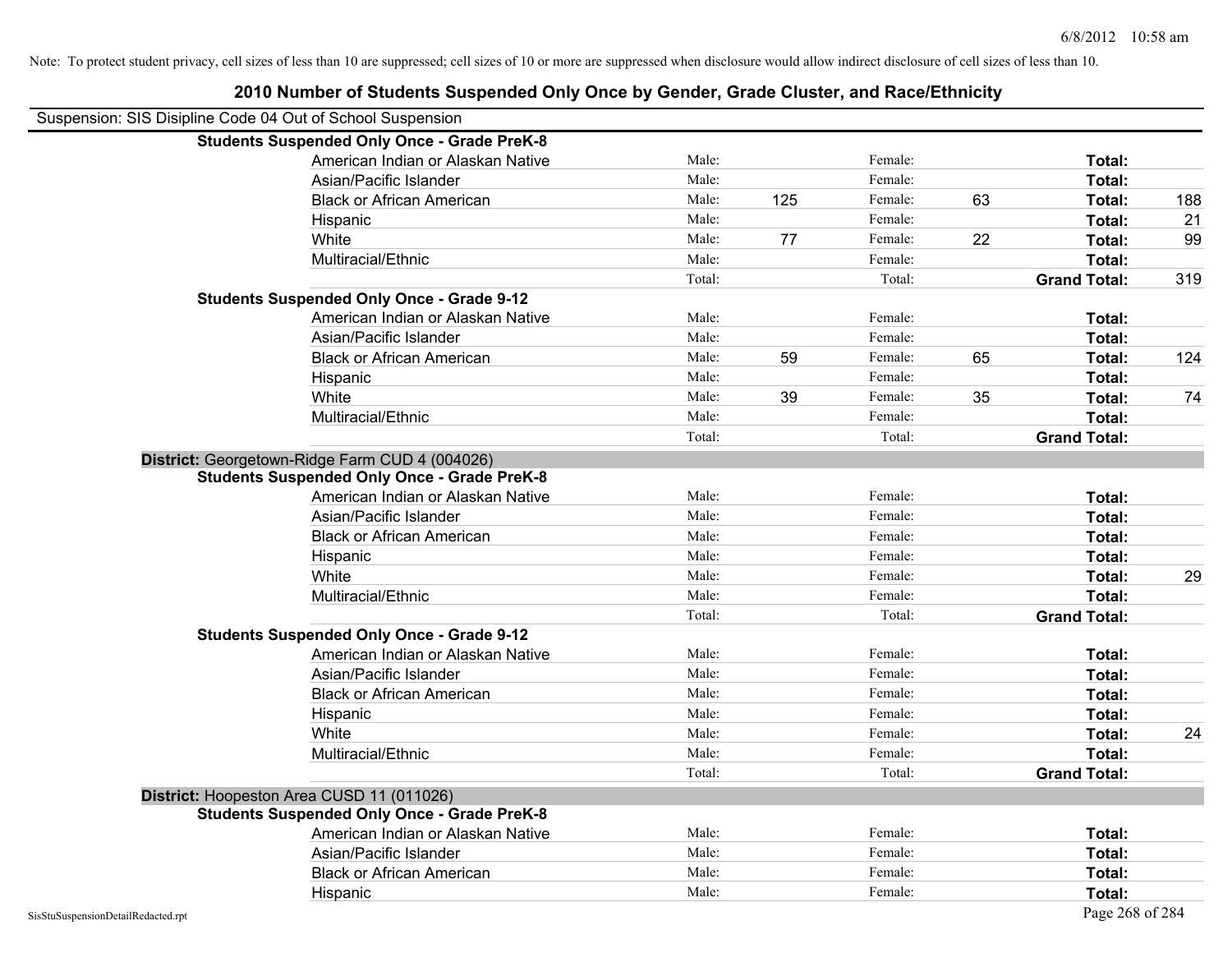| Suspension: SIS Disipline Code 04 Out of School Suspension |                                                    |        |    |         |    |                     |    |
|------------------------------------------------------------|----------------------------------------------------|--------|----|---------|----|---------------------|----|
|                                                            | <b>White</b>                                       | Male:  |    | Female: |    | Total:              | 16 |
|                                                            | Multiracial/Ethnic                                 | Male:  |    | Female: |    | Total:              |    |
|                                                            |                                                    | Total: |    | Total:  |    | <b>Grand Total:</b> |    |
|                                                            | <b>Students Suspended Only Once - Grade 9-12</b>   |        |    |         |    |                     |    |
|                                                            | American Indian or Alaskan Native                  | Male:  |    | Female: |    | Total:              |    |
|                                                            | Asian/Pacific Islander                             | Male:  |    | Female: |    | Total:              |    |
|                                                            | <b>Black or African American</b>                   | Male:  |    | Female: |    | Total:              |    |
|                                                            | Hispanic                                           | Male:  |    | Female: |    | Total:              |    |
|                                                            | White                                              | Male:  | 28 | Female: | 12 | Total:              | 40 |
|                                                            | Multiracial/Ethnic                                 | Male:  |    | Female: |    | Total:              |    |
|                                                            |                                                    | Total: |    | Total:  |    | <b>Grand Total:</b> |    |
| District: Jamaica CUSD 12 (012026)                         |                                                    |        |    |         |    |                     |    |
|                                                            | <b>Students Suspended Only Once - Grade PreK-8</b> |        |    |         |    |                     |    |
|                                                            | American Indian or Alaskan Native                  | Male:  |    | Female: |    | Total:              |    |
|                                                            | Asian/Pacific Islander                             | Male:  |    | Female: |    | Total:              |    |
|                                                            | <b>Black or African American</b>                   | Male:  |    | Female: |    | Total:              |    |
|                                                            | Hispanic                                           | Male:  |    | Female: |    | Total:              |    |
|                                                            | White                                              | Male:  |    | Female: |    | Total:              |    |
|                                                            | Multiracial/Ethnic                                 | Male:  |    | Female: |    | Total:              |    |
|                                                            |                                                    | Total: |    | Total:  |    | <b>Grand Total:</b> |    |
|                                                            | <b>Students Suspended Only Once - Grade 9-12</b>   |        |    |         |    |                     |    |
|                                                            | American Indian or Alaskan Native                  | Male:  |    | Female: |    | Total:              |    |
|                                                            | Asian/Pacific Islander                             | Male:  |    | Female: |    | Total:              |    |
|                                                            | <b>Black or African American</b>                   | Male:  |    | Female: |    | Total:              |    |
|                                                            | Hispanic                                           | Male:  |    | Female: |    | Total:              |    |
|                                                            | White                                              | Male:  |    | Female: |    | Total:              |    |
|                                                            | Multiracial/Ethnic                                 | Male:  |    | Female: |    | Total:              |    |
|                                                            |                                                    | Total: |    | Total:  |    | <b>Grand Total:</b> |    |
|                                                            | District: Oakwood CUSD 76 (076026)                 |        |    |         |    |                     |    |
|                                                            | <b>Students Suspended Only Once - Grade PreK-8</b> |        |    |         |    |                     |    |
|                                                            | American Indian or Alaskan Native                  | Male:  |    | Female: |    | Total:              |    |
|                                                            | Asian/Pacific Islander                             | Male:  |    | Female: |    | Total:              |    |
|                                                            | <b>Black or African American</b>                   | Male:  |    | Female: |    | Total:              |    |
|                                                            | Hispanic                                           | Male:  |    | Female: |    | Total:              |    |
|                                                            | White                                              | Male:  |    | Female: |    | Total:              | 14 |
|                                                            | Multiracial/Ethnic                                 | Male:  |    | Female: |    | Total:              |    |
|                                                            |                                                    | Total: |    | Total:  |    | <b>Grand Total:</b> |    |
|                                                            | <b>Students Suspended Only Once - Grade 9-12</b>   |        |    |         |    |                     |    |
|                                                            | American Indian or Alaskan Native                  | Male:  |    | Female: |    | Total:              |    |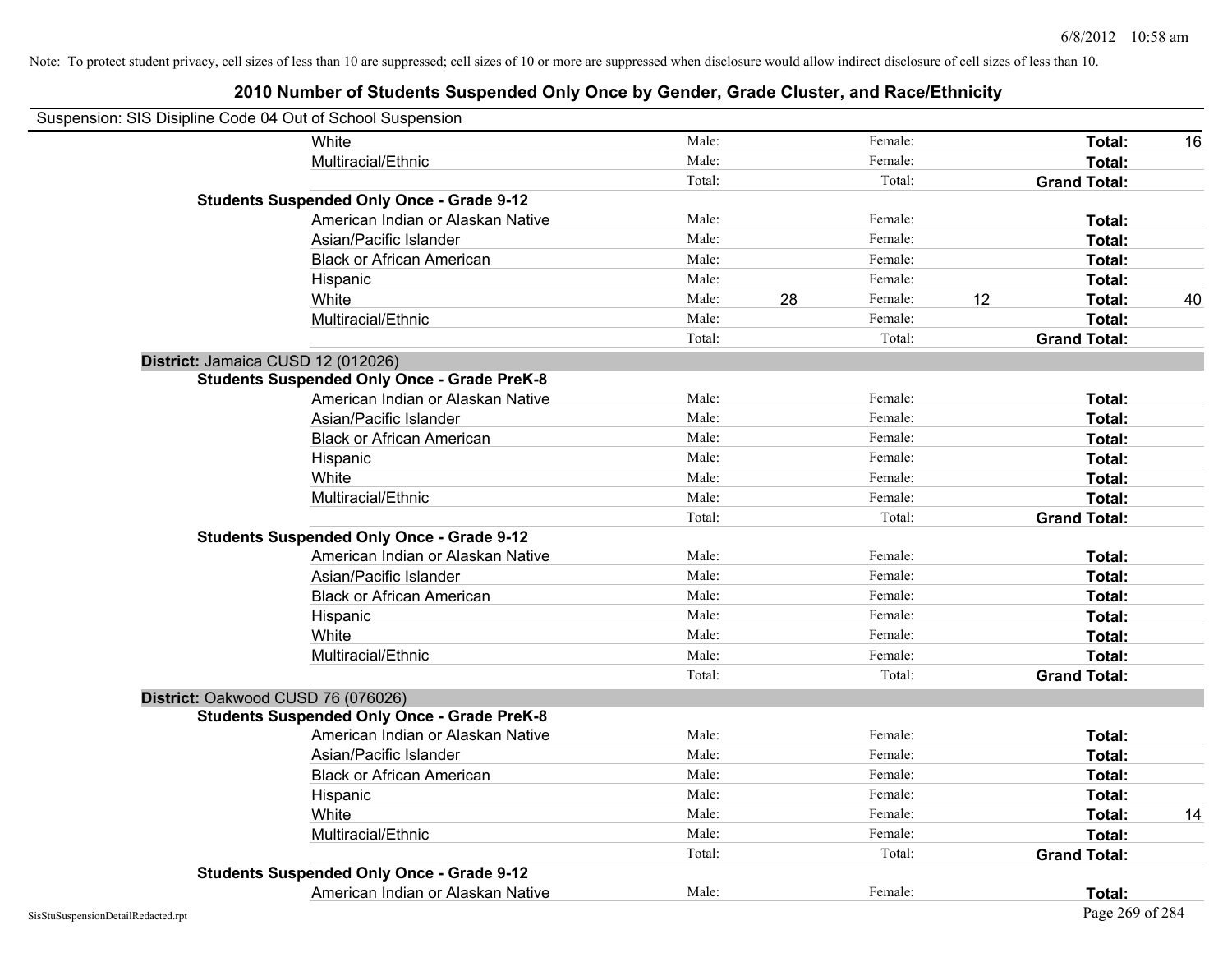| Suspension: SIS Disipline Code 04 Out of School Suspension |                                                    |        |         |                     |    |
|------------------------------------------------------------|----------------------------------------------------|--------|---------|---------------------|----|
|                                                            | Asian/Pacific Islander                             | Male:  | Female: | Total:              |    |
|                                                            | <b>Black or African American</b>                   | Male:  | Female: | Total:              |    |
|                                                            | Hispanic                                           | Male:  | Female: | Total:              |    |
|                                                            | White                                              | Male:  | Female: | Total:              | 24 |
|                                                            | Multiracial/Ethnic                                 | Male:  | Female: | Total:              |    |
|                                                            |                                                    | Total: | Total:  | <b>Grand Total:</b> |    |
| District: Potomac CUSD 10 (010026)                         |                                                    |        |         |                     |    |
|                                                            | <b>Students Suspended Only Once - Grade PreK-8</b> |        |         |                     |    |
|                                                            | American Indian or Alaskan Native                  | Male:  | Female: | Total:              |    |
|                                                            | Asian/Pacific Islander                             | Male:  | Female: | Total:              |    |
|                                                            | <b>Black or African American</b>                   | Male:  | Female: | Total:              |    |
|                                                            | Hispanic                                           | Male:  | Female: | Total:              |    |
|                                                            | White                                              | Male:  | Female: | Total:              |    |
|                                                            | Multiracial/Ethnic                                 | Male:  | Female: | Total:              |    |
|                                                            |                                                    | Total: | Total:  | <b>Grand Total:</b> |    |
| District: Rossville-Alvin CUSD 7 (007026)                  |                                                    |        |         |                     |    |
|                                                            | <b>Students Suspended Only Once - Grade PreK-8</b> |        |         |                     |    |
|                                                            | American Indian or Alaskan Native                  | Male:  | Female: | Total:              |    |
|                                                            | Asian/Pacific Islander                             | Male:  | Female: | Total:              |    |
|                                                            | <b>Black or African American</b>                   | Male:  | Female: | Total:              |    |
|                                                            | Hispanic                                           | Male:  | Female: | Total:              |    |
|                                                            | White                                              | Male:  | Female: | Total:              |    |
|                                                            | Multiracial/Ethnic                                 | Male:  | Female: | Total:              |    |
|                                                            |                                                    | Total: | Total:  | <b>Grand Total:</b> |    |
| District: Westville CUSD 2 (002026)                        |                                                    |        |         |                     |    |
|                                                            | <b>Students Suspended Only Once - Grade PreK-8</b> |        |         |                     |    |
|                                                            | American Indian or Alaskan Native                  | Male:  | Female: | Total:              |    |
|                                                            | Asian/Pacific Islander                             | Male:  | Female: | Total:              |    |
|                                                            | <b>Black or African American</b>                   | Male:  | Female: | Total:              |    |
|                                                            | Hispanic                                           | Male:  | Female: | Total:              |    |
|                                                            | White                                              | Male:  | Female: | Total:              | 14 |
|                                                            | Multiracial/Ethnic                                 | Male:  | Female: | Total:              |    |
|                                                            |                                                    | Total: | Total:  | <b>Grand Total:</b> |    |
|                                                            | <b>Students Suspended Only Once - Grade 9-12</b>   |        |         |                     |    |
|                                                            | American Indian or Alaskan Native                  | Male:  | Female: | Total:              |    |
|                                                            | Asian/Pacific Islander                             | Male:  | Female: | Total:              |    |
|                                                            | <b>Black or African American</b>                   | Male:  | Female: | Total:              |    |
|                                                            | Hispanic                                           | Male:  | Female: | Total:              |    |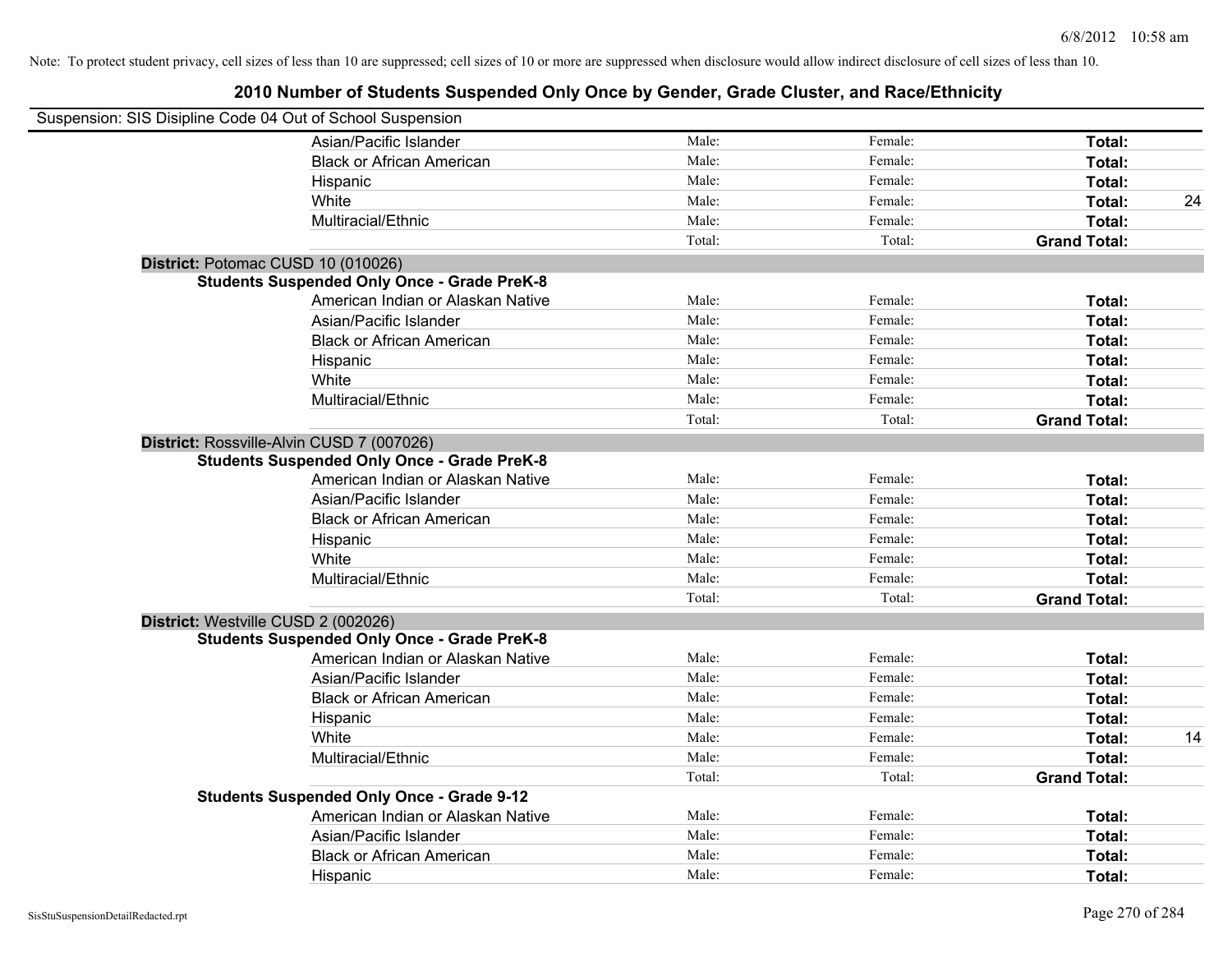| Suspension: SIS Disipline Code 04 Out of School Suspension |                                                                                                    |        |    |         |    |                               |    |
|------------------------------------------------------------|----------------------------------------------------------------------------------------------------|--------|----|---------|----|-------------------------------|----|
|                                                            | <b>White</b>                                                                                       | Male:  | 20 | Female: | 13 | Total:                        | 33 |
|                                                            | Multiracial/Ethnic                                                                                 | Male:  |    | Female: |    | Total:                        |    |
|                                                            |                                                                                                    | Total: |    | Total:  |    | <b>Grand Total:</b>           |    |
|                                                            |                                                                                                    |        |    |         |    |                               |    |
| Region: Whiteside ROE (55)                                 |                                                                                                    |        |    |         |    |                               |    |
| County: Non-Public School (000)                            |                                                                                                    |        |    |         |    |                               |    |
|                                                            | District: Whiteside ROE (000000)<br><b>Students Suspended Only Once - Grade 9-12</b>               |        |    |         |    |                               |    |
|                                                            | American Indian or Alaskan Native                                                                  | Male:  |    | Female: |    | Total:                        |    |
|                                                            | Asian/Pacific Islander                                                                             | Male:  |    | Female: |    | Total:                        |    |
|                                                            | <b>Black or African American</b>                                                                   | Male:  |    | Female: |    | Total:                        |    |
|                                                            |                                                                                                    | Male:  |    | Female: |    | Total:                        |    |
|                                                            | Hispanic<br>White                                                                                  | Male:  |    | Female: |    | Total:                        |    |
|                                                            | Multiracial/Ethnic                                                                                 | Male:  |    | Female: |    | Total:                        |    |
|                                                            |                                                                                                    | Total: |    | Total:  |    | <b>Grand Total:</b>           |    |
|                                                            |                                                                                                    |        |    |         |    |                               |    |
| County: Whiteside (098)                                    |                                                                                                    |        |    |         |    |                               |    |
|                                                            | District: Bi-County Special Educ Coop (000061)<br><b>Students Suspended Only Once - Grade 9-12</b> |        |    |         |    |                               |    |
|                                                            | American Indian or Alaskan Native                                                                  | Male:  |    | Female: |    | Total:                        |    |
|                                                            | Asian/Pacific Islander                                                                             | Male:  |    | Female: |    | Total:                        |    |
|                                                            | <b>Black or African American</b>                                                                   | Male:  |    | Female: |    | Total:                        |    |
|                                                            |                                                                                                    | Male:  |    | Female: |    | Total:                        |    |
|                                                            | Hispanic<br>White                                                                                  | Male:  |    | Female: |    |                               |    |
|                                                            | Multiracial/Ethnic                                                                                 | Male:  |    | Female: |    | Total:                        |    |
|                                                            |                                                                                                    | Total: |    | Total:  |    | Total:<br><b>Grand Total:</b> |    |
|                                                            |                                                                                                    |        |    |         |    |                               |    |
|                                                            | District: East Coloma SD 12 (012002)<br><b>Students Suspended Only Once - Grade PreK-8</b>         |        |    |         |    |                               |    |
|                                                            | American Indian or Alaskan Native                                                                  | Male:  |    | Female: |    | Total:                        |    |
|                                                            | Asian/Pacific Islander                                                                             | Male:  |    | Female: |    | Total:                        |    |
|                                                            | <b>Black or African American</b>                                                                   | Male:  |    | Female: |    | Total:                        |    |
|                                                            |                                                                                                    | Male:  |    | Female: |    | Total:                        |    |
|                                                            | Hispanic<br>White                                                                                  | Male:  |    | Female: |    | Total:                        |    |
|                                                            | Multiracial/Ethnic                                                                                 | Male:  |    | Female: |    | Total:                        |    |
|                                                            |                                                                                                    | Total: |    | Total:  |    | <b>Grand Total:</b>           |    |
|                                                            |                                                                                                    |        |    |         |    |                               |    |
| District: Erie CUSD 1 (001026)                             |                                                                                                    |        |    |         |    |                               |    |
|                                                            | <b>Students Suspended Only Once - Grade 9-12</b><br>American Indian or Alaskan Native              | Male:  |    | Female: |    |                               |    |
|                                                            |                                                                                                    |        |    |         |    | Total:                        |    |
|                                                            | Asian/Pacific Islander                                                                             | Male:  |    | Female: |    | Total:                        |    |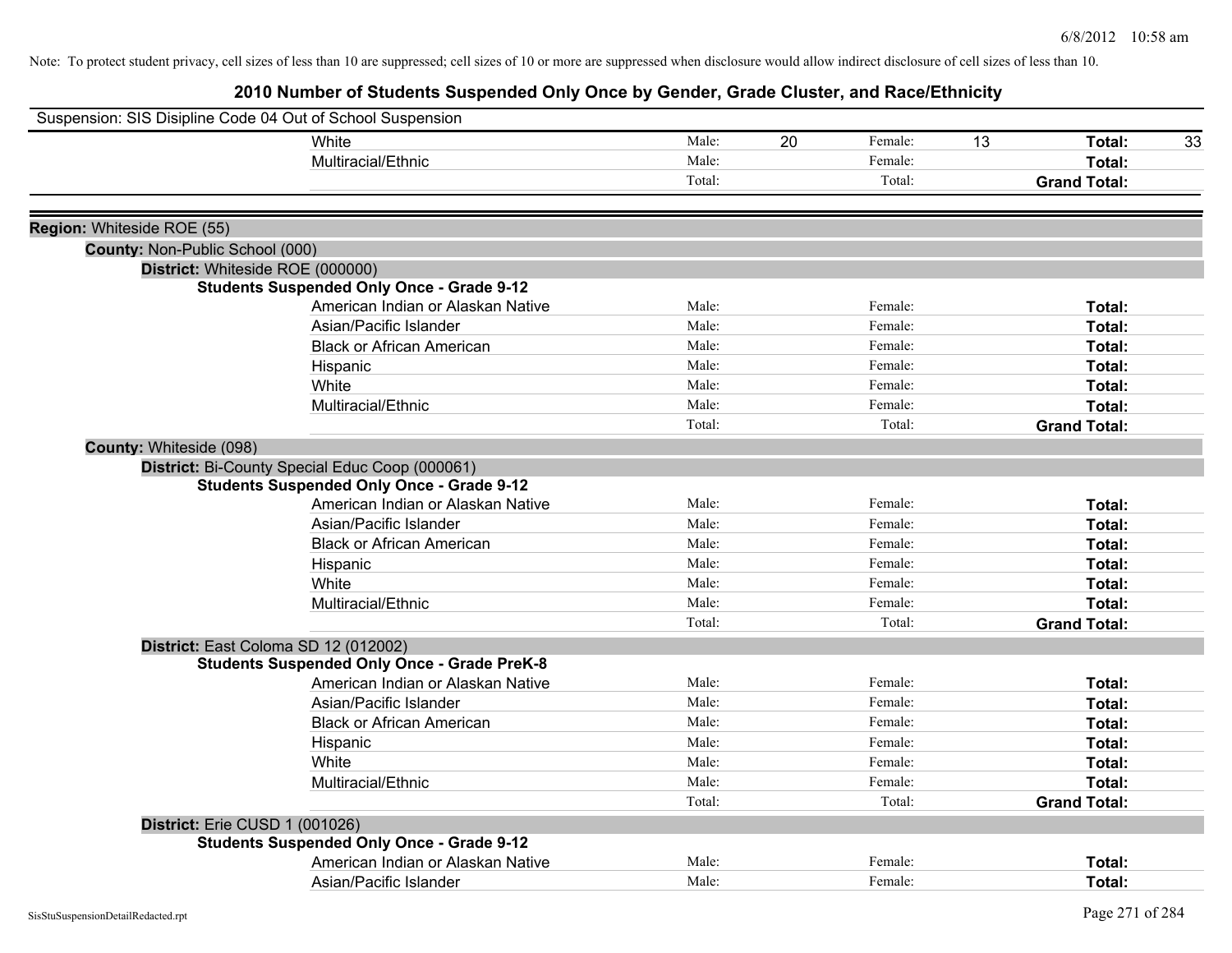| Suspension: SIS Disipline Code 04 Out of School Suspension |                                                    |        |         |                     |
|------------------------------------------------------------|----------------------------------------------------|--------|---------|---------------------|
|                                                            | <b>Black or African American</b>                   | Male:  | Female: | Total:              |
|                                                            | Hispanic                                           | Male:  | Female: | Total:              |
|                                                            | White                                              | Male:  | Female: | Total:              |
|                                                            | Multiracial/Ethnic                                 | Male:  | Female: | Total:              |
|                                                            |                                                    | Total: | Total:  | <b>Grand Total:</b> |
|                                                            | District: Montmorency CCSD 145 (145004)            |        |         |                     |
|                                                            | <b>Students Suspended Only Once - Grade PreK-8</b> |        |         |                     |
|                                                            | American Indian or Alaskan Native                  | Male:  | Female: | Total:              |
|                                                            | Asian/Pacific Islander                             | Male:  | Female: | Total:              |
|                                                            | <b>Black or African American</b>                   | Male:  | Female: | Total:              |
|                                                            | Hispanic                                           | Male:  | Female: | Total:              |
|                                                            | White                                              | Male:  | Female: | Total:              |
|                                                            | Multiracial/Ethnic                                 | Male:  | Female: | Total:              |
|                                                            |                                                    | Total: | Total:  | <b>Grand Total:</b> |
| District: Morrison CUSD 6 (006026)                         |                                                    |        |         |                     |
|                                                            | <b>Students Suspended Only Once - Grade PreK-8</b> |        |         |                     |
|                                                            | American Indian or Alaskan Native                  | Male:  | Female: | Total:              |
|                                                            | Asian/Pacific Islander                             | Male:  | Female: | Total:              |
|                                                            | <b>Black or African American</b>                   | Male:  | Female: | Total:              |
|                                                            | Hispanic                                           | Male:  | Female: | Total:              |
|                                                            | White                                              | Male:  | Female: | Total:              |
|                                                            | Multiracial/Ethnic                                 | Male:  | Female: | Total:              |
|                                                            |                                                    | Total: | Total:  | <b>Grand Total:</b> |
|                                                            | <b>Students Suspended Only Once - Grade 9-12</b>   |        |         |                     |
|                                                            | American Indian or Alaskan Native                  | Male:  | Female: | Total:              |
|                                                            | Asian/Pacific Islander                             | Male:  | Female: | Total:              |
|                                                            | <b>Black or African American</b>                   | Male:  | Female: | Total:              |
|                                                            | Hispanic                                           | Male:  | Female: | Total:              |
|                                                            | White                                              | Male:  | Female: | Total:<br>21        |
|                                                            | Multiracial/Ethnic                                 | Male:  | Female: | Total:              |
|                                                            |                                                    | Total: | Total:  | <b>Grand Total:</b> |
| District: Non-Public School (0050)                         |                                                    |        |         |                     |
|                                                            | <b>Students Suspended Only Once - Grade 9-12</b>   |        |         |                     |
|                                                            | American Indian or Alaskan Native                  | Male:  | Female: | Total:              |
|                                                            | Asian/Pacific Islander                             | Male:  | Female: | Total:              |
|                                                            | <b>Black or African American</b>                   | Male:  | Female: | Total:              |
|                                                            | Hispanic                                           | Male:  | Female: | Total:              |
|                                                            | White                                              | Male:  | Female: | Total:              |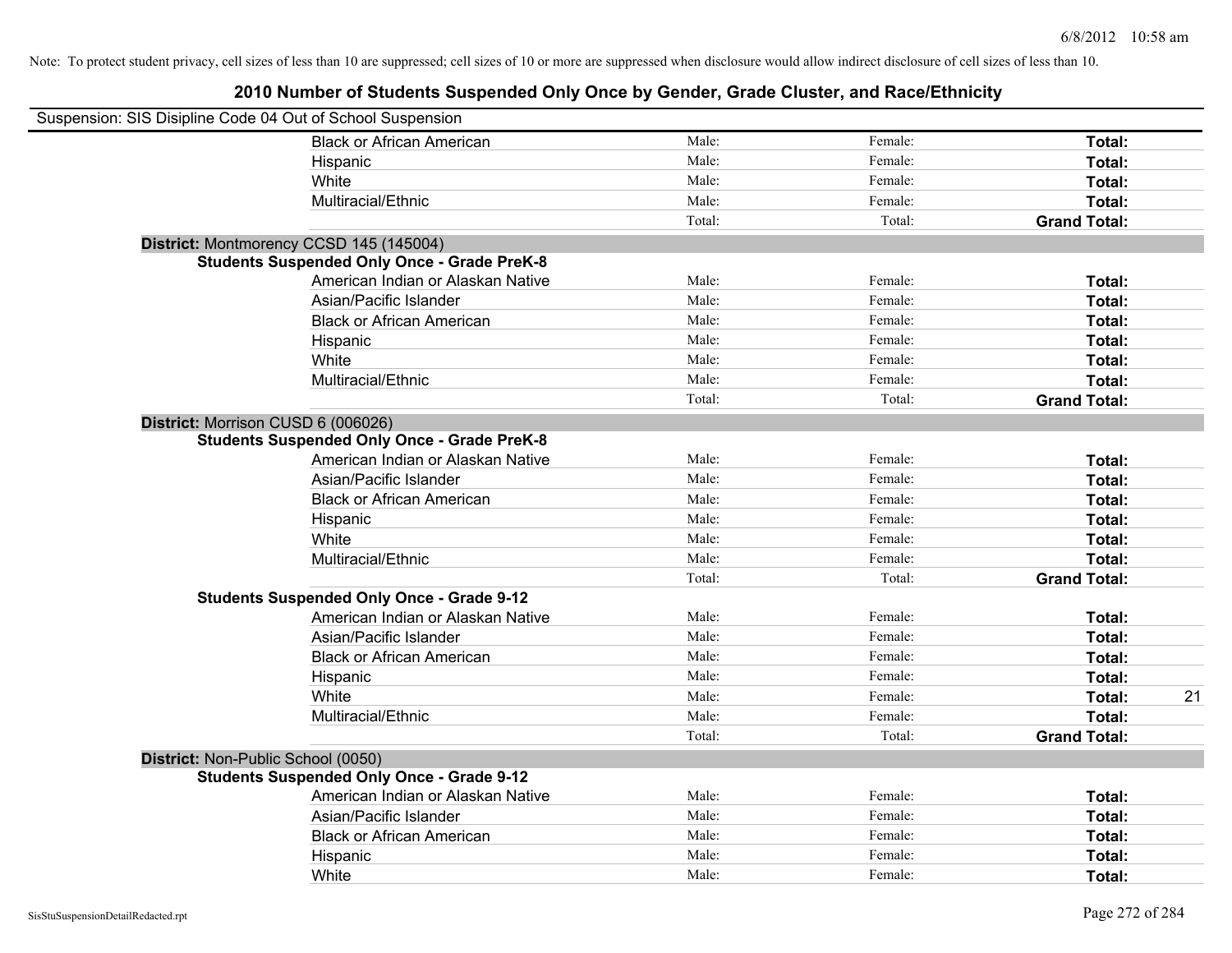| Suspension: SIS Disipline Code 04 Out of School Suspension |                                                      |        |         |                     |    |
|------------------------------------------------------------|------------------------------------------------------|--------|---------|---------------------|----|
|                                                            | Multiracial/Ethnic                                   | Male:  | Female: | Total:              |    |
|                                                            |                                                      | Total: | Total:  | <b>Grand Total:</b> |    |
|                                                            | District: Prophetstown-Lyndon-Tampico CUSD3 (003026) |        |         |                     |    |
|                                                            | <b>Students Suspended Only Once - Grade PreK-8</b>   |        |         |                     |    |
|                                                            | American Indian or Alaskan Native                    | Male:  | Female: | Total:              |    |
|                                                            | Asian/Pacific Islander                               | Male:  | Female: | Total:              |    |
|                                                            | <b>Black or African American</b>                     | Male:  | Female: | Total:              |    |
|                                                            | Hispanic                                             | Male:  | Female: | Total:              |    |
|                                                            | White                                                | Male:  | Female: | Total:              |    |
|                                                            | Multiracial/Ethnic                                   | Male:  | Female: | Total:              |    |
|                                                            |                                                      | Total: | Total:  | <b>Grand Total:</b> | 11 |
|                                                            | <b>Students Suspended Only Once - Grade 9-12</b>     |        |         |                     |    |
|                                                            | American Indian or Alaskan Native                    | Male:  | Female: | Total:              |    |
|                                                            | Asian/Pacific Islander                               | Male:  | Female: | Total:              |    |
|                                                            | <b>Black or African American</b>                     | Male:  | Female: | Total:              |    |
|                                                            | Hispanic                                             | Male:  | Female: | Total:              |    |
|                                                            | White                                                | Male:  | Female: | Total:              |    |
|                                                            | Multiracial/Ethnic                                   | Male:  | Female: | Total:              |    |
|                                                            |                                                      | Total: | Total:  | <b>Grand Total:</b> |    |
| District: River Bend CUSD 2 (002026)                       |                                                      |        |         |                     |    |
|                                                            | <b>Students Suspended Only Once - Grade PreK-8</b>   |        |         |                     |    |
|                                                            | American Indian or Alaskan Native                    | Male:  | Female: | Total:              |    |
|                                                            | Asian/Pacific Islander                               | Male:  | Female: | Total:              |    |
|                                                            | <b>Black or African American</b>                     | Male:  | Female: | Total:              |    |
|                                                            | Hispanic                                             | Male:  | Female: | Total:              |    |
|                                                            | White                                                | Male:  | Female: | Total:              | 23 |
|                                                            | Multiracial/Ethnic                                   | Male:  | Female: | Total:              |    |
|                                                            |                                                      | Total: | Total:  | <b>Grand Total:</b> |    |
|                                                            | <b>Students Suspended Only Once - Grade 9-12</b>     |        |         |                     |    |
|                                                            | American Indian or Alaskan Native                    | Male:  | Female: | Total:              |    |
|                                                            | Asian/Pacific Islander                               | Male:  | Female: | Total:              |    |
|                                                            | <b>Black or African American</b>                     | Male:  | Female: | Total:              |    |
|                                                            | Hispanic                                             | Male:  | Female: | Total:              |    |
|                                                            | White                                                | Male:  | Female: | Total:              | 22 |
|                                                            | Multiracial/Ethnic                                   | Male:  | Female: | Total:              |    |
|                                                            |                                                      | Total: | Total:  | <b>Grand Total:</b> |    |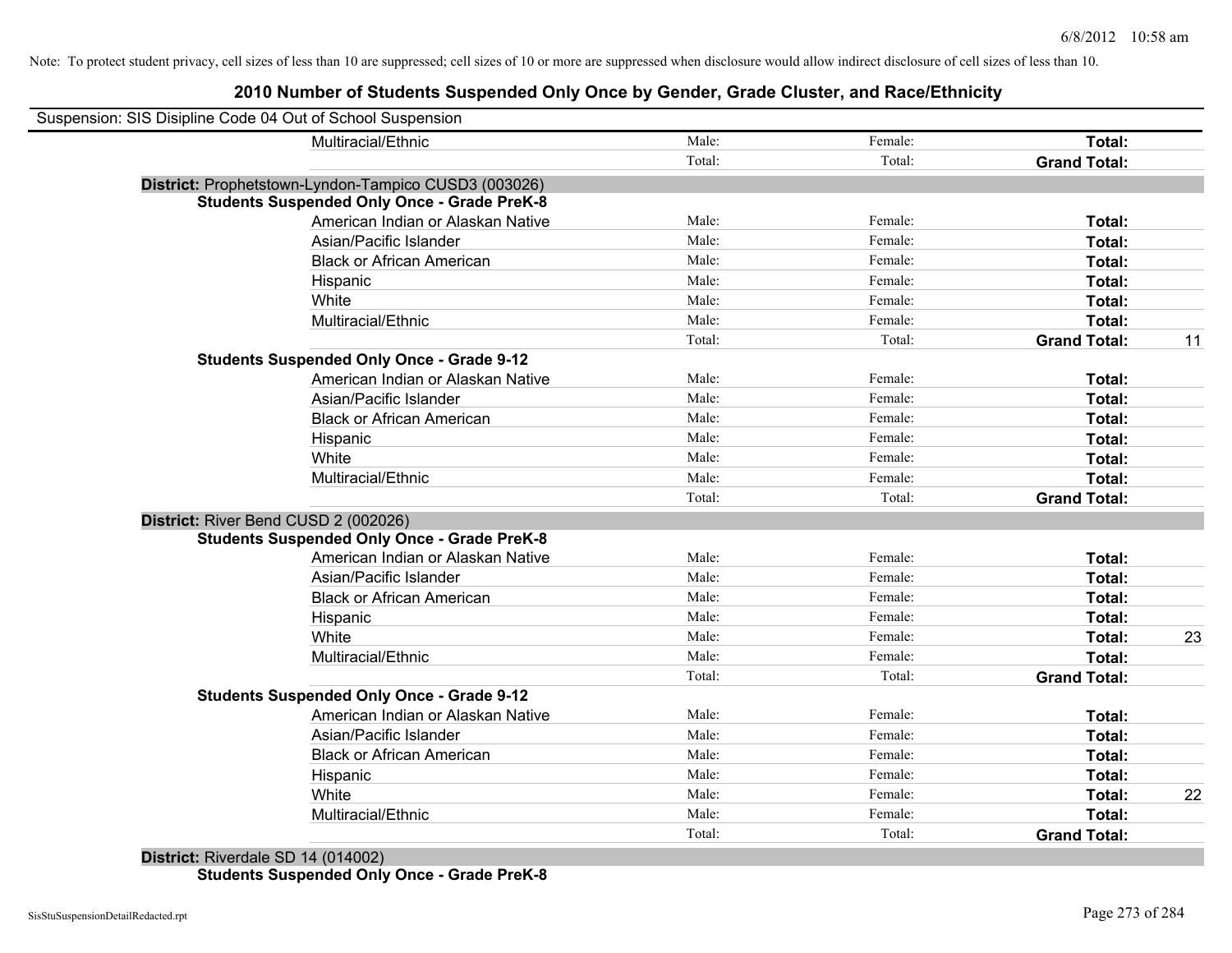| Suspension: SIS Disipline Code 04 Out of School Suspension |        |               |    |                     |    |
|------------------------------------------------------------|--------|---------------|----|---------------------|----|
| American Indian or Alaskan Native                          | Male:  | Female:       |    | Total:              |    |
| Asian/Pacific Islander                                     | Male:  | Female:       |    | Total:              |    |
| <b>Black or African American</b>                           | Male:  | Female:       |    | Total:              |    |
| Hispanic                                                   | Male:  | Female:       |    | Total:              |    |
| White                                                      | Male:  | Female:       |    | Total:              |    |
| Multiracial/Ethnic                                         | Male:  | Female:       |    | Total:              |    |
|                                                            | Total: | Total:        |    | <b>Grand Total:</b> |    |
| District: Rock Falls ESD 13 (013002)                       |        |               |    |                     |    |
| <b>Students Suspended Only Once - Grade PreK-8</b>         |        |               |    |                     |    |
| American Indian or Alaskan Native                          | Male:  | Female:       |    | Total:              |    |
| Asian/Pacific Islander                                     | Male:  | Female:       |    | Total:              |    |
| <b>Black or African American</b>                           | Male:  | Female:       |    | Total:              |    |
| Hispanic                                                   | Male:  | Female:       |    | Total:              |    |
| White                                                      | Male:  | Female:       |    | Total:              |    |
| Multiracial/Ethnic                                         | Male:  | Female:       |    | Total:              |    |
|                                                            | Total: | Total:        |    | <b>Grand Total:</b> | 14 |
| District: Rock Falls Twp HSD 301 (301017)                  |        |               |    |                     |    |
| <b>Students Suspended Only Once - Grade 9-12</b>           |        |               |    |                     |    |
| American Indian or Alaskan Native                          | Male:  | Female:       |    | Total:              |    |
| Asian/Pacific Islander                                     | Male:  | Female:       |    | Total:              |    |
| <b>Black or African American</b>                           | Male:  | Female:       |    | Total:              |    |
| Hispanic                                                   | Male:  | Female:       |    | Total:              |    |
| White                                                      | Male:  | 14<br>Female: | 10 | Total:              | 24 |
| Multiracial/Ethnic                                         | Male:  | Female:       |    | Total:              |    |
|                                                            | Total: | Total:        |    | <b>Grand Total:</b> | 38 |
| District: Sterling CUSD 5 (005026)                         |        |               |    |                     |    |
| <b>Students Suspended Only Once - Grade PreK-8</b>         |        |               |    |                     |    |
| American Indian or Alaskan Native                          | Male:  | Female:       |    | Total:              |    |
| Asian/Pacific Islander                                     | Male:  | Female:       |    | Total:              |    |
| <b>Black or African American</b>                           | Male:  | Female:       |    | Total:              |    |
| Hispanic                                                   | Male:  | Female:       |    | Total:              | 16 |
| White                                                      | Male:  | Female:       |    | Total:              | 37 |
| Multiracial/Ethnic                                         | Male:  | Female:       |    | Total:              | 12 |
|                                                            | Total: | Total:        |    | <b>Grand Total:</b> |    |
| <b>Students Suspended Only Once - Grade 9-12</b>           |        |               |    |                     |    |
| American Indian or Alaskan Native                          | Male:  | Female:       |    | Total:              |    |
| Asian/Pacific Islander                                     | Male:  | Female:       |    | Total:              |    |
| <b>Black or African American</b>                           | Male:  | Female:       |    | Total:              |    |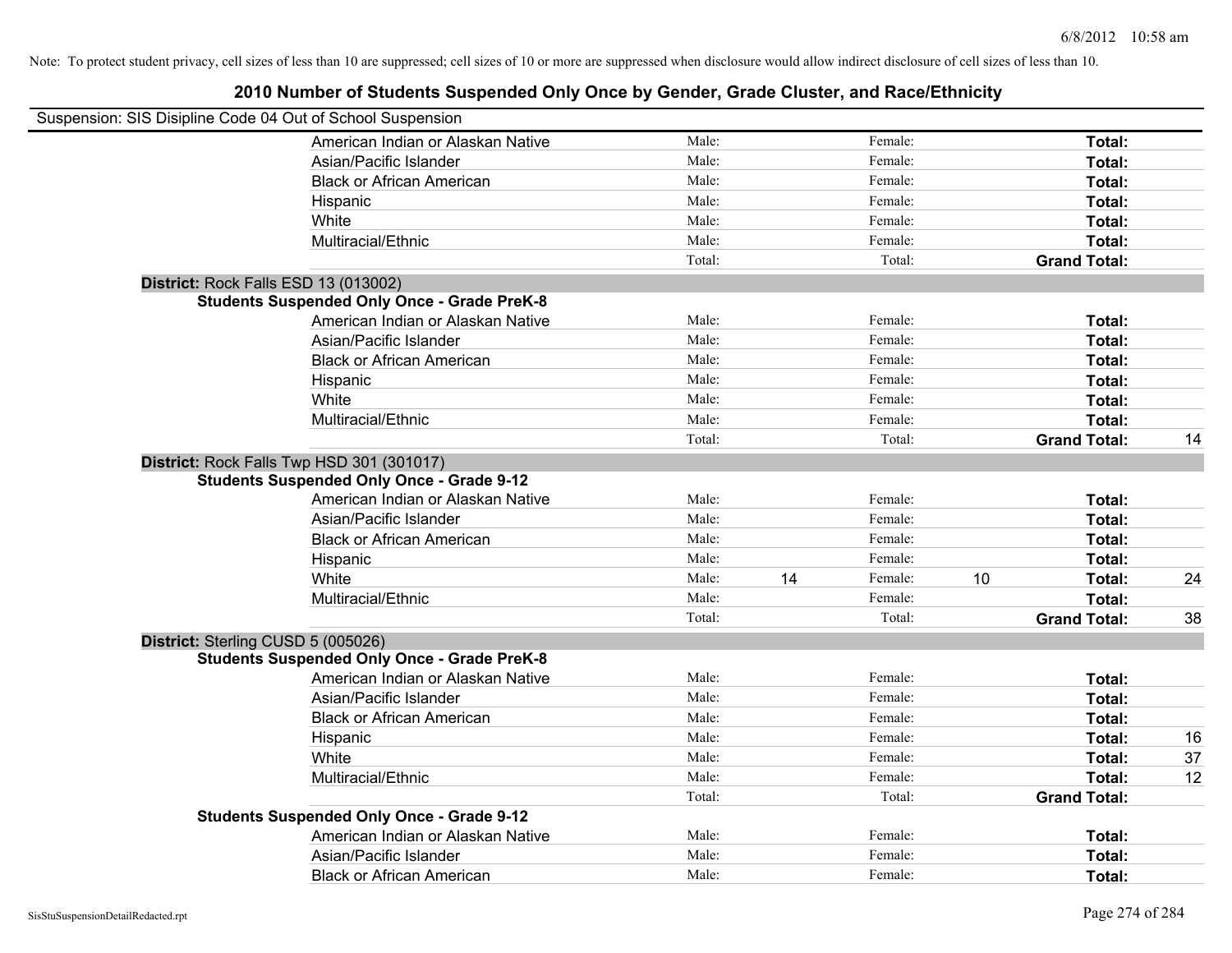|                                 | Suspension: SIS Disipline Code 04 Out of School Suspension |        |    |         |    |                     |    |
|---------------------------------|------------------------------------------------------------|--------|----|---------|----|---------------------|----|
|                                 | Hispanic                                                   | Male:  |    | Female: |    | Total:              | 11 |
|                                 | White                                                      | Male:  | 20 | Female: | 10 | Total:              | 30 |
|                                 | Multiracial/Ethnic                                         | Male:  |    | Female: |    | Total:              |    |
|                                 |                                                            | Total: |    | Total:  |    | <b>Grand Total:</b> | 53 |
|                                 |                                                            |        |    |         |    |                     |    |
| Region: Will ROE (56)           |                                                            |        |    |         |    |                     |    |
| County: Non-Public School (000) |                                                            |        |    |         |    |                     |    |
|                                 | District: Will ROE (000000)                                |        |    |         |    |                     |    |
|                                 | <b>Students Suspended Only Once - Grade 9-12</b>           |        |    |         |    |                     |    |
|                                 | American Indian or Alaskan Native                          | Male:  |    | Female: |    | Total:              |    |
|                                 | Asian/Pacific Islander                                     | Male:  |    | Female: |    | Total:              |    |
|                                 | <b>Black or African American</b>                           | Male:  |    | Female: |    | Total:              | 17 |
|                                 | Hispanic                                                   | Male:  |    | Female: |    | Total:              | 13 |
|                                 | White                                                      | Male:  |    | Female: |    | Total:              |    |
|                                 | Multiracial/Ethnic                                         | Male:  |    | Female: |    | Total:              |    |
|                                 |                                                            | Total: |    | Total:  |    | <b>Grand Total:</b> |    |
| <b>County: Will (099)</b>       |                                                            |        |    |         |    |                     |    |
|                                 | District: Beecher CUSD 200U (200U26)                       |        |    |         |    |                     |    |
|                                 | <b>Students Suspended Only Once - Grade PreK-8</b>         |        |    |         |    |                     |    |
|                                 | American Indian or Alaskan Native                          | Male:  |    | Female: |    | Total:              |    |
|                                 | Asian/Pacific Islander                                     | Male:  |    | Female: |    | Total:              |    |
|                                 | <b>Black or African American</b>                           | Male:  |    | Female: |    | Total:              |    |
|                                 | Hispanic                                                   | Male:  |    | Female: |    | Total:              |    |
|                                 | White                                                      | Male:  |    | Female: |    | Total:              | 10 |
|                                 | Multiracial/Ethnic                                         | Male:  |    | Female: |    | Total:              |    |
|                                 |                                                            | Total: |    | Total:  |    | <b>Grand Total:</b> |    |
|                                 | <b>Students Suspended Only Once - Grade 9-12</b>           |        |    |         |    |                     |    |
|                                 | American Indian or Alaskan Native                          | Male:  |    | Female: |    | Total:              |    |
|                                 | Asian/Pacific Islander                                     | Male:  |    | Female: |    | Total:              |    |
|                                 | <b>Black or African American</b>                           | Male:  |    | Female: |    | Total:              |    |
|                                 | Hispanic                                                   | Male:  |    | Female: |    | Total:              |    |
|                                 | White                                                      | Male:  |    | Female: |    | Total:              | 11 |
|                                 | Multiracial/Ethnic                                         | Male:  |    | Female: |    | Total:              |    |
|                                 |                                                            | Total: |    | Total:  |    | <b>Grand Total:</b> |    |
|                                 | District: Chaney-Monge SD 88 (088002)                      |        |    |         |    |                     |    |
|                                 | <b>Students Suspended Only Once - Grade PreK-8</b>         |        |    |         |    |                     |    |
|                                 | American Indian or Alaskan Native                          | Male:  |    | Female: |    | Total:              |    |
|                                 | Asian/Pacific Islander                                     | Male:  |    | Female: |    | Total:              |    |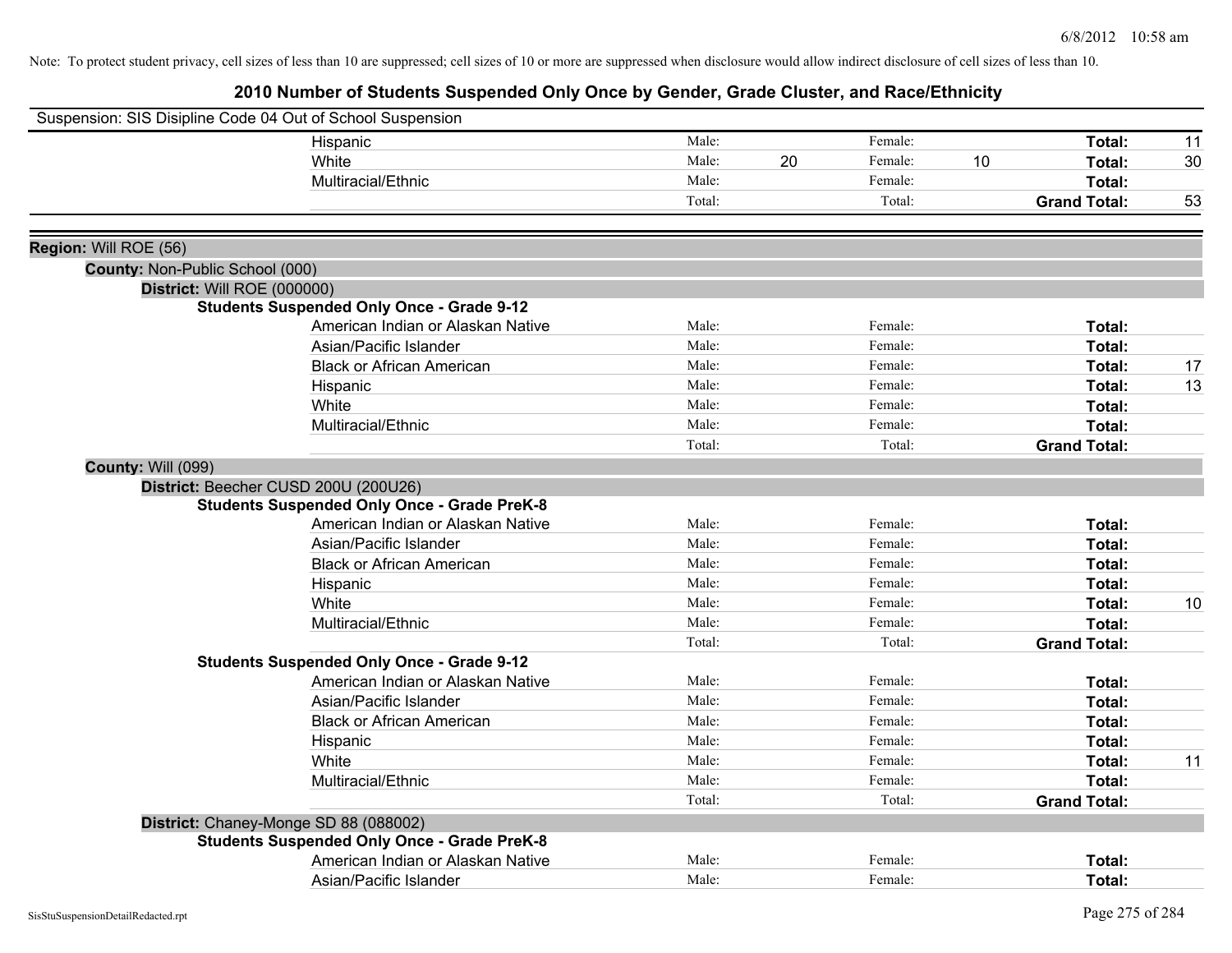| Suspension: SIS Disipline Code 04 Out of School Suspension |                                                    |        |     |         |     |                     |     |
|------------------------------------------------------------|----------------------------------------------------|--------|-----|---------|-----|---------------------|-----|
|                                                            | <b>Black or African American</b>                   | Male:  |     | Female: |     | Total:              |     |
|                                                            | Hispanic                                           | Male:  |     | Female: |     | Total:              |     |
|                                                            | White                                              | Male:  |     | Female: |     | Total:              |     |
|                                                            | Multiracial/Ethnic                                 | Male:  |     | Female: |     | Total:              |     |
|                                                            |                                                    | Total: |     | Total:  |     | <b>Grand Total:</b> |     |
| District: Channahon SD 17 (017002)                         |                                                    |        |     |         |     |                     |     |
|                                                            | <b>Students Suspended Only Once - Grade PreK-8</b> |        |     |         |     |                     |     |
|                                                            | American Indian or Alaskan Native                  | Male:  |     | Female: |     | Total:              |     |
|                                                            | Asian/Pacific Islander                             | Male:  |     | Female: |     | Total:              |     |
|                                                            | <b>Black or African American</b>                   | Male:  |     | Female: |     | Total:              |     |
|                                                            | Hispanic                                           | Male:  |     | Female: |     | Total:              |     |
|                                                            | White                                              | Male:  |     | Female: |     | Total:              |     |
|                                                            | Multiracial/Ethnic                                 | Male:  |     | Female: |     | Total:              |     |
|                                                            |                                                    | Total: |     | Total:  |     | <b>Grand Total:</b> |     |
|                                                            | District: Crete Monee CUSD 201U (201U26)           |        |     |         |     |                     |     |
|                                                            | <b>Students Suspended Only Once - Grade PreK-8</b> |        |     |         |     |                     |     |
|                                                            | American Indian or Alaskan Native                  | Male:  |     | Female: |     | Total:              |     |
|                                                            | Asian/Pacific Islander                             | Male:  |     | Female: |     | Total:              |     |
|                                                            | <b>Black or African American</b>                   | Male:  | 131 | Female: | 66  | Total:              | 197 |
|                                                            | Hispanic                                           | Male:  |     | Female: |     | Total:              | 11  |
|                                                            | White                                              | Male:  | 35  | Female: | 10  | Total:              | 45  |
|                                                            | Multiracial/Ethnic                                 | Male:  |     | Female: |     | Total:              | 10  |
|                                                            |                                                    | Total: |     | Total:  |     | <b>Grand Total:</b> |     |
|                                                            | <b>Students Suspended Only Once - Grade 9-12</b>   |        |     |         |     |                     |     |
|                                                            | American Indian or Alaskan Native                  | Male:  |     | Female: |     | Total:              |     |
|                                                            | Asian/Pacific Islander                             | Male:  |     | Female: |     | Total:              |     |
|                                                            | <b>Black or African American</b>                   | Male:  | 119 | Female: | 100 | Total:              | 219 |
|                                                            | Hispanic                                           | Male:  |     | Female: |     | Total:              | 14  |
|                                                            | White                                              | Male:  | 19  | Female: | 16  | Total:              | 35  |
|                                                            | Multiracial/Ethnic                                 | Male:  |     | Female: |     | Total:              |     |
|                                                            |                                                    | Total: |     | Total:  |     | <b>Grand Total:</b> |     |
| District: Elwood CCSD 203 (203004)                         |                                                    |        |     |         |     |                     |     |
|                                                            | <b>Students Suspended Only Once - Grade PreK-8</b> |        |     |         |     |                     |     |
|                                                            | American Indian or Alaskan Native                  | Male:  |     | Female: |     | Total:              |     |
|                                                            | Asian/Pacific Islander                             | Male:  |     | Female: |     | Total:              |     |
|                                                            | <b>Black or African American</b>                   | Male:  |     | Female: |     | Total:              |     |
|                                                            | Hispanic                                           | Male:  |     | Female: |     | <b>Total:</b>       |     |
|                                                            | White                                              | Male:  |     | Female: |     | Total:              |     |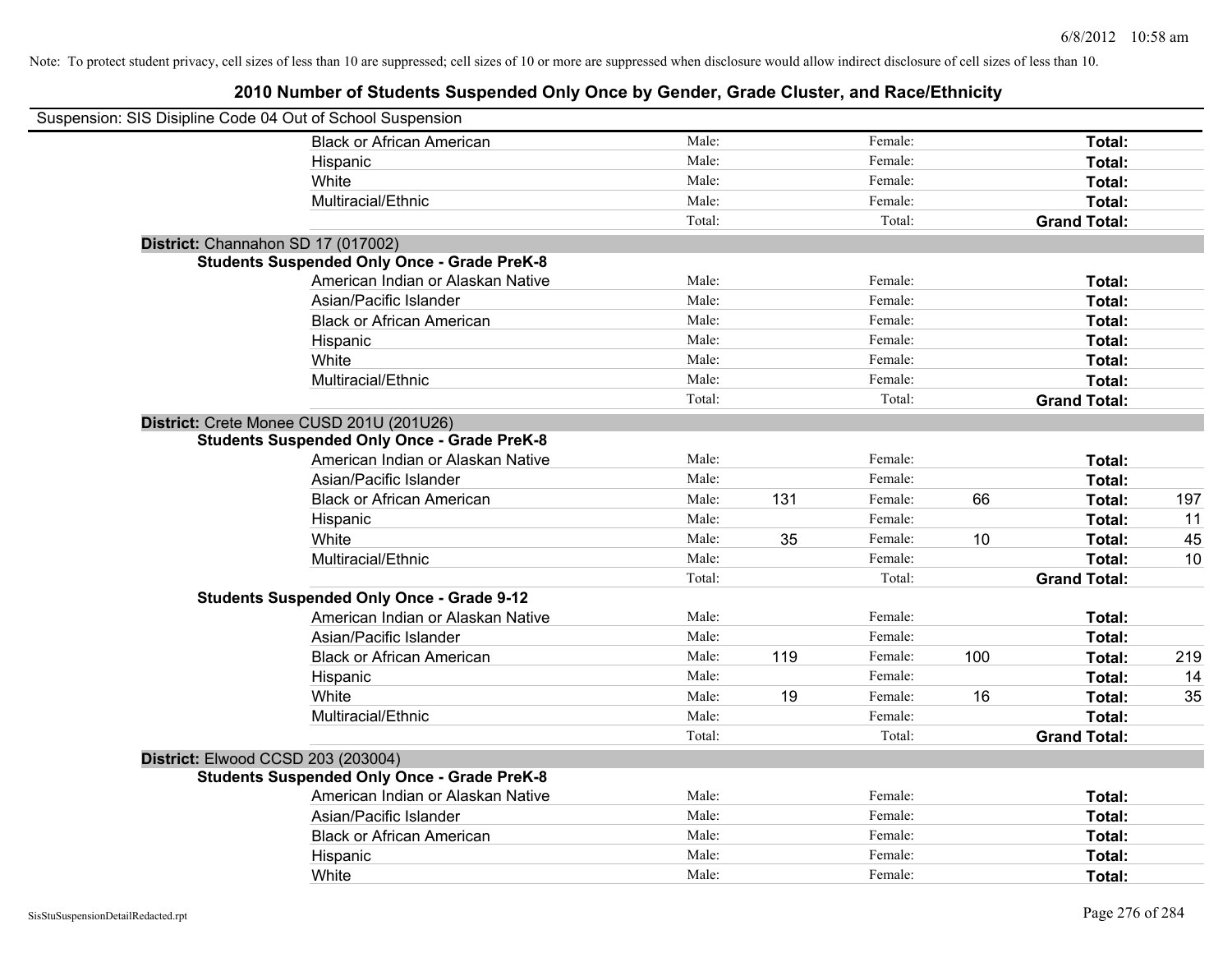| Suspension: SIS Disipline Code 04 Out of School Suspension |                                                      |        |    |         |    |                     |    |
|------------------------------------------------------------|------------------------------------------------------|--------|----|---------|----|---------------------|----|
|                                                            | Multiracial/Ethnic                                   | Male:  |    | Female: |    | Total:              |    |
|                                                            |                                                      | Total: |    | Total:  |    | <b>Grand Total:</b> |    |
| District: Fairmont SD 89 (089002)                          |                                                      |        |    |         |    |                     |    |
|                                                            | <b>Students Suspended Only Once - Grade PreK-8</b>   |        |    |         |    |                     |    |
|                                                            | American Indian or Alaskan Native                    | Male:  |    | Female: |    | Total:              |    |
|                                                            | Asian/Pacific Islander                               | Male:  |    | Female: |    | Total:              |    |
|                                                            | <b>Black or African American</b>                     | Male:  |    | Female: |    | Total:              | 11 |
|                                                            | Hispanic                                             | Male:  |    | Female: |    | Total:              |    |
|                                                            | White                                                | Male:  |    | Female: |    | Total:              |    |
|                                                            | Multiracial/Ethnic                                   | Male:  |    | Female: |    | Total:              |    |
|                                                            |                                                      | Total: |    | Total:  |    | <b>Grand Total:</b> |    |
| District: Frankfort CCSD 157C (157C04)                     |                                                      |        |    |         |    |                     |    |
|                                                            | <b>Students Suspended Only Once - Grade PreK-8</b>   |        |    |         |    |                     |    |
|                                                            | American Indian or Alaskan Native                    | Male:  |    | Female: |    | Total:              |    |
|                                                            | Asian/Pacific Islander                               | Male:  |    | Female: |    | Total:              |    |
|                                                            | <b>Black or African American</b>                     | Male:  |    | Female: |    | Total:              |    |
|                                                            | Hispanic                                             | Male:  |    | Female: |    | Total:              |    |
|                                                            | White                                                | Male:  |    | Female: |    | Total:              | 14 |
|                                                            | Multiracial/Ethnic                                   | Male:  |    | Female: |    | Total:              |    |
|                                                            |                                                      | Total: |    | Total:  |    | <b>Grand Total:</b> |    |
|                                                            | District: Guardian Angel Community Services (009900) |        |    |         |    |                     |    |
|                                                            | <b>Students Suspended Only Once - Grade 9-12</b>     |        |    |         |    |                     |    |
|                                                            | American Indian or Alaskan Native                    | Male:  |    | Female: |    | Total:              |    |
|                                                            | Asian/Pacific Islander                               | Male:  |    | Female: |    | Total:              |    |
|                                                            | <b>Black or African American</b>                     | Male:  |    | Female: |    | Total:              |    |
|                                                            | Hispanic                                             | Male:  |    | Female: |    | Total:              |    |
|                                                            | White                                                | Male:  |    | Female: |    | Total:              |    |
|                                                            | Multiracial/Ethnic                                   | Male:  |    | Female: |    | Total:              |    |
|                                                            |                                                      | Total: |    | Total:  |    | <b>Grand Total:</b> |    |
| District: Homer CCSD 33C (033C04)                          |                                                      |        |    |         |    |                     |    |
|                                                            | <b>Students Suspended Only Once - Grade PreK-8</b>   |        |    |         |    |                     |    |
|                                                            | American Indian or Alaskan Native                    | Male:  |    | Female: |    | Total:              |    |
|                                                            | Asian/Pacific Islander                               | Male:  |    | Female: |    | Total:              |    |
|                                                            | <b>Black or African American</b>                     | Male:  |    | Female: |    | Total:              |    |
|                                                            | Hispanic                                             | Male:  |    | Female: |    | Total:              |    |
|                                                            | White                                                | Male:  |    | Female: |    | Total:              | 69 |
|                                                            | Multiracial/Ethnic                                   | Male:  |    | Female: |    | Total:              |    |
|                                                            |                                                      | Total: | 70 | Total:  | 12 | <b>Grand Total:</b> | 82 |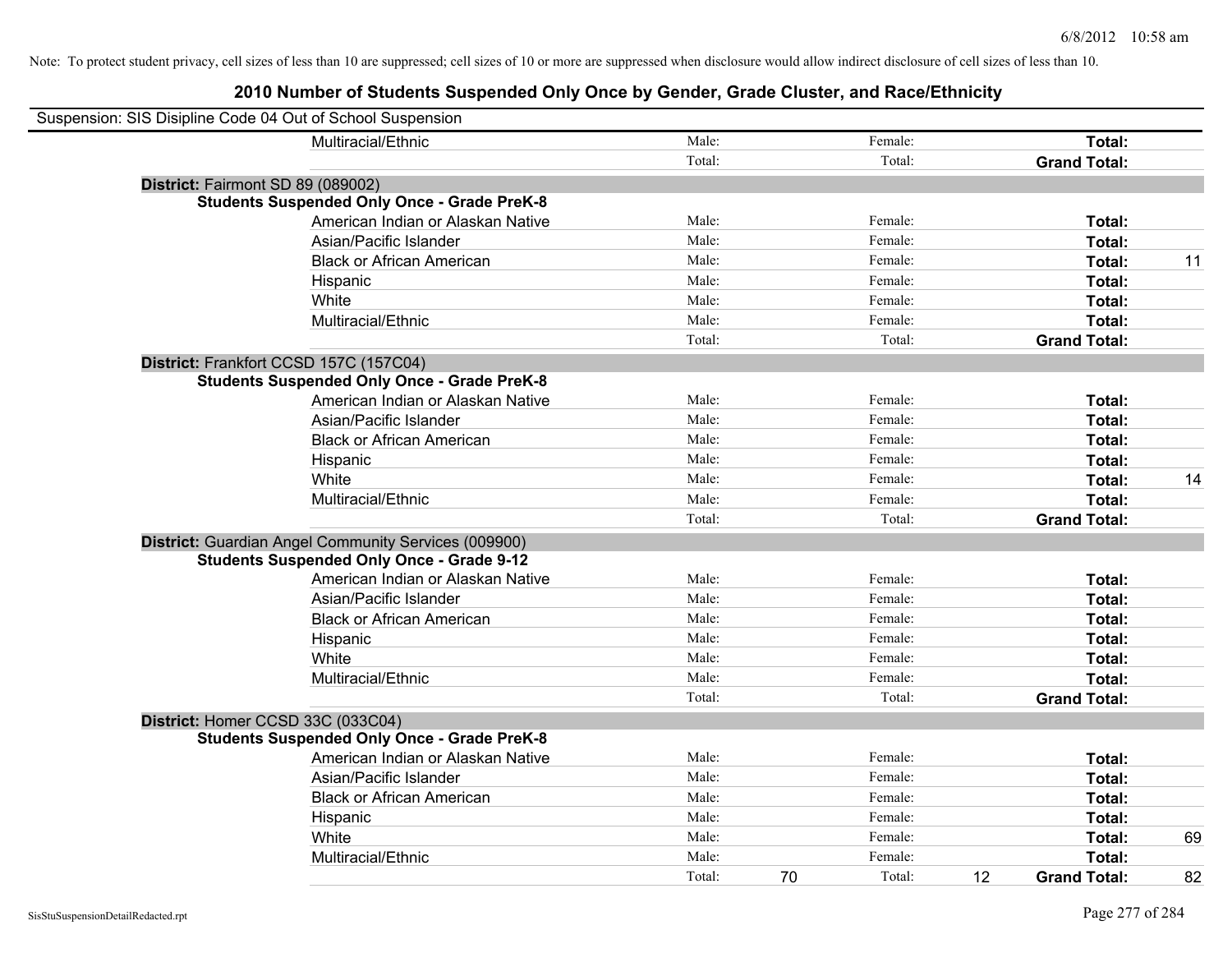## **2010 Number of Students Suspended Only Once by Gender, Grade Cluster, and Race/Ethnicity**

| Suspension: SIS Disipline Code 04 Out of School Suspension |        |     |         |     |                     |     |
|------------------------------------------------------------|--------|-----|---------|-----|---------------------|-----|
| District: Joliet PSD 86 (086005)                           |        |     |         |     |                     |     |
| <b>Students Suspended Only Once - Grade PreK-8</b>         |        |     |         |     |                     |     |
| American Indian or Alaskan Native                          | Male:  |     | Female: |     | Total:              |     |
| Asian/Pacific Islander                                     | Male:  |     | Female: |     | Total:              |     |
| <b>Black or African American</b>                           | Male:  | 148 | Female: | 62  | Total:              | 210 |
| Hispanic                                                   | Male:  | 93  | Female: | 50  | Total:              | 143 |
| White                                                      | Male:  | 43  | Female: | 23  | Total:              | 66  |
| Multiracial/Ethnic                                         | Male:  |     | Female: |     | Total:              | 30  |
|                                                            | Total: |     | Total:  |     | <b>Grand Total:</b> |     |
| District: Joliet Twp HSD 204 (204017)                      |        |     |         |     |                     |     |
| <b>Students Suspended Only Once - Grade 9-12</b>           |        |     |         |     |                     |     |
| American Indian or Alaskan Native                          | Male:  |     | Female: |     | Total:              |     |
| Asian/Pacific Islander                                     | Male:  |     | Female: |     | Total:              |     |
| <b>Black or African American</b>                           | Male:  | 129 | Female: | 106 | Total:              | 235 |
| Hispanic                                                   | Male:  | 81  | Female: | 45  | Total:              | 126 |
| White                                                      | Male:  | 67  | Female: | 21  | Total:              | 88  |
| Multiracial/Ethnic                                         | Male:  |     | Female: |     | Total:              | 10  |
|                                                            | Total: |     | Total:  |     | <b>Grand Total:</b> |     |
| District: Laraway CCSD 70C (070C04)                        |        |     |         |     |                     |     |
| <b>Students Suspended Only Once - Grade PreK-8</b>         |        |     |         |     |                     |     |
| American Indian or Alaskan Native                          | Male:  |     | Female: |     | Total:              |     |
| Asian/Pacific Islander                                     | Male:  |     | Female: |     | Total:              |     |
| <b>Black or African American</b>                           | Male:  |     | Female: |     | Total:              | 10  |
| Hispanic                                                   | Male:  |     | Female: |     | Total:              |     |
| White                                                      | Male:  |     | Female: |     | Total:              |     |
| Multiracial/Ethnic                                         | Male:  |     | Female: |     | Total:              |     |
|                                                            | Total: |     | Total:  |     | <b>Grand Total:</b> |     |
| District: Lincoln Way CHSD 210 (210016)                    |        |     |         |     |                     |     |
| <b>Students Suspended Only Once - Grade 9-12</b>           |        |     |         |     |                     |     |
| American Indian or Alaskan Native                          | Male:  |     | Female: |     | Total:              |     |
| Asian/Pacific Islander                                     | Male:  |     | Female: |     | Total:              |     |
| <b>Black or African American</b>                           | Male:  |     | Female: |     | Total:              |     |
| Hispanic                                                   | Male:  |     | Female: |     | Total:              |     |
| White                                                      | Male:  | 51  | Female: | 10  | Total:              | 61  |
| Multiracial/Ethnic                                         | Male:  |     | Female: |     | Total:              |     |
|                                                            | Total: |     | Total:  |     | <b>Grand Total:</b> | 72  |
| District: Lockport SD 91 (091002)                          |        |     |         |     |                     |     |

**Students Suspended Only Once - Grade PreK-8**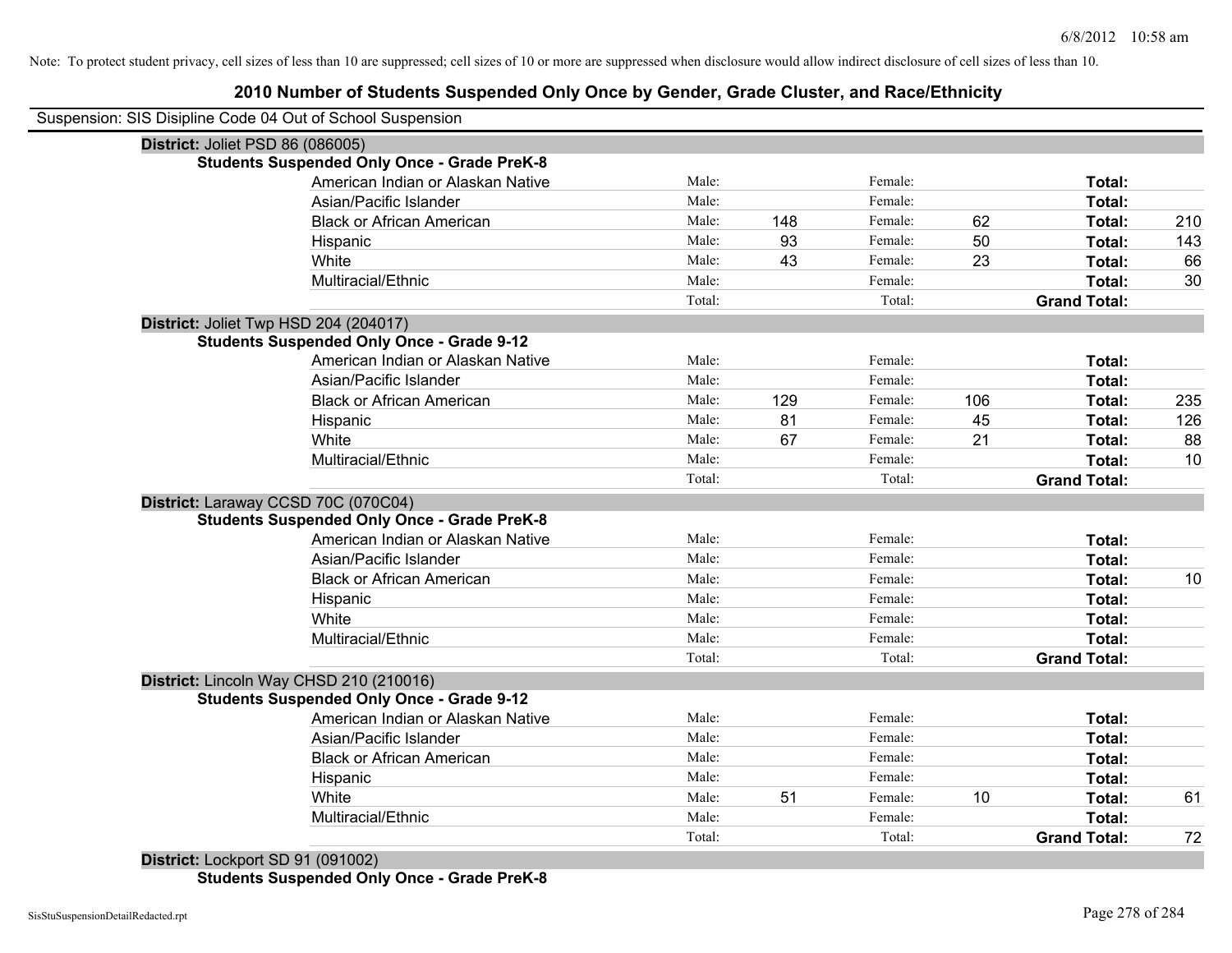| Suspension: SIS Disipline Code 04 Out of School Suspension                                |        |     |         |    |                     |     |
|-------------------------------------------------------------------------------------------|--------|-----|---------|----|---------------------|-----|
| American Indian or Alaskan Native                                                         | Male:  |     | Female: |    | Total:              |     |
| Asian/Pacific Islander                                                                    | Male:  |     | Female: |    | Total:              |     |
| <b>Black or African American</b>                                                          | Male:  |     | Female: |    | Total:              |     |
| Hispanic                                                                                  | Male:  |     | Female: |    | Total:              |     |
| White                                                                                     | Male:  |     | Female: |    | Total:              |     |
| Multiracial/Ethnic                                                                        | Male:  |     | Female: |    | Total:              |     |
|                                                                                           | Total: |     | Total:  |    | <b>Grand Total:</b> | 11  |
| District: Lockport Twp HSD 205 (205017)                                                   |        |     |         |    |                     |     |
| <b>Students Suspended Only Once - Grade 9-12</b>                                          |        |     |         |    |                     |     |
| American Indian or Alaskan Native                                                         | Male:  |     | Female: |    | Total:              |     |
| Asian/Pacific Islander                                                                    | Male:  |     | Female: |    | Total:              |     |
| <b>Black or African American</b>                                                          | Male:  | 18  | Female: | 20 | Total:              | 38  |
| Hispanic                                                                                  | Male:  | 28  | Female: | 11 | Total:              | 39  |
| White                                                                                     | Male:  | 117 | Female: | 58 | Total:              | 175 |
| Multiracial/Ethnic                                                                        | Male:  |     | Female: |    | Total:              | 12  |
|                                                                                           | Total: |     | Total:  |    | <b>Grand Total:</b> |     |
| District: Manhattan SD 114 (114002)<br><b>Students Suspended Only Once - Grade PreK-8</b> |        |     |         |    |                     |     |
| American Indian or Alaskan Native                                                         | Male:  |     | Female: |    | Total:              |     |
| Asian/Pacific Islander                                                                    | Male:  |     | Female: |    | Total:              |     |
| <b>Black or African American</b>                                                          | Male:  |     | Female: |    | Total:              |     |
| Hispanic                                                                                  | Male:  |     | Female: |    | Total:              |     |
| White                                                                                     | Male:  |     | Female: |    | Total:              |     |
| Multiracial/Ethnic                                                                        | Male:  |     | Female: |    | Total:              |     |
|                                                                                           | Total: |     | Total:  |    | <b>Grand Total:</b> |     |
| District: Mokena SD 159 (159002)<br><b>Students Suspended Only Once - Grade PreK-8</b>    |        |     |         |    |                     |     |
| American Indian or Alaskan Native                                                         | Male:  |     | Female: |    | Total:              |     |
| Asian/Pacific Islander                                                                    | Male:  |     | Female: |    | Total:              |     |
| <b>Black or African American</b>                                                          | Male:  |     | Female: |    | Total:              |     |
| Hispanic                                                                                  | Male:  |     | Female: |    | Total:              |     |
| White                                                                                     | Male:  |     | Female: |    | Total:              | 18  |
| Multiracial/Ethnic                                                                        | Male:  |     | Female: |    | Total:              |     |
|                                                                                           | Total: |     | Total:  |    | <b>Grand Total:</b> |     |
| District: New Lenox SD 122 (122002)                                                       |        |     |         |    |                     |     |
| <b>Students Suspended Only Once - Grade PreK-8</b>                                        |        |     |         |    |                     |     |
| American Indian or Alaskan Native                                                         | Male:  |     | Female: |    | <b>Total:</b>       |     |
| Asian/Pacific Islander                                                                    | Male:  |     | Female: |    | Total:              |     |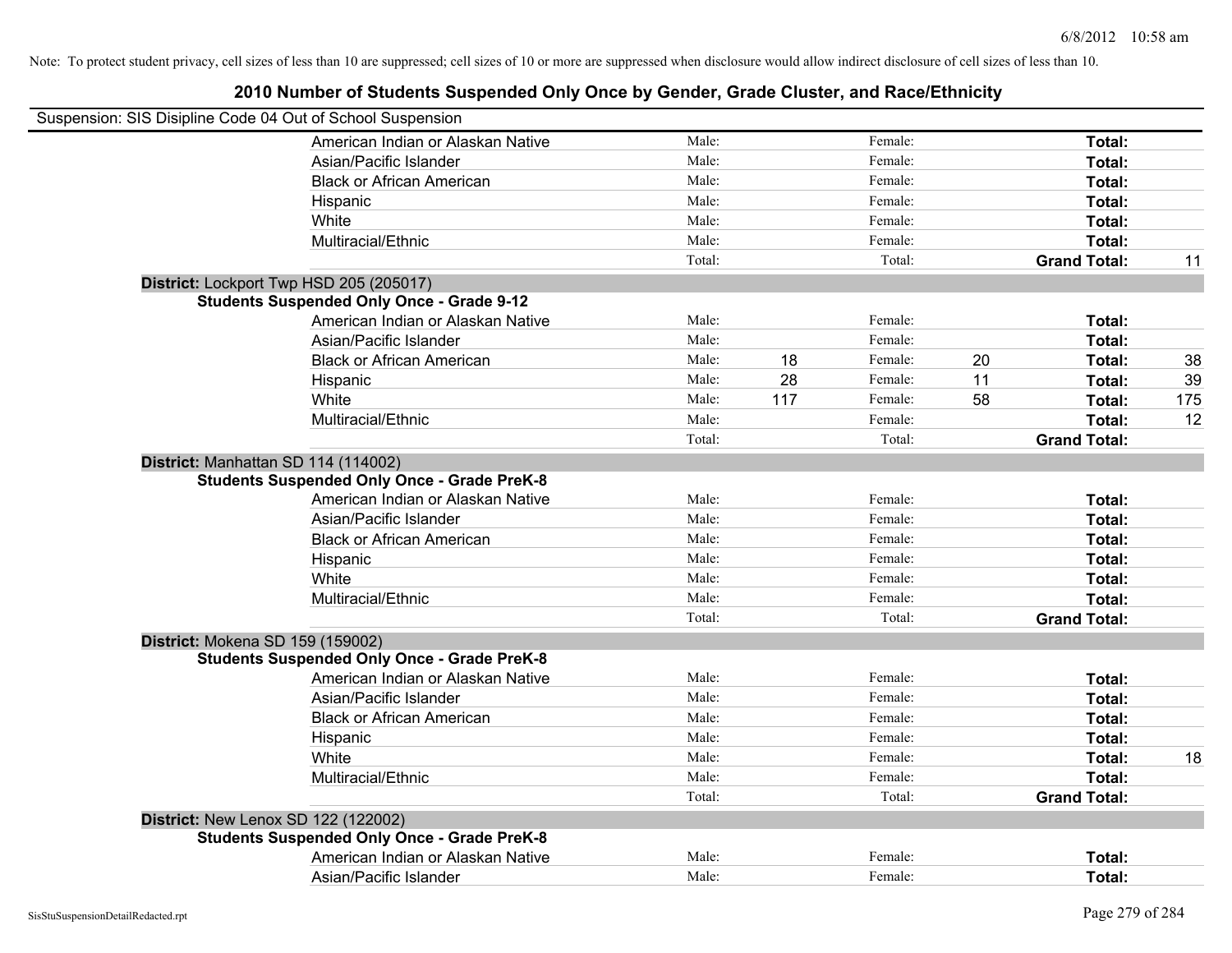| Suspension: SIS Disipline Code 04 Out of School Suspension |                                                    |        |     |         |    |                     |     |
|------------------------------------------------------------|----------------------------------------------------|--------|-----|---------|----|---------------------|-----|
|                                                            | <b>Black or African American</b>                   | Male:  |     | Female: |    | Total:              |     |
|                                                            | Hispanic                                           | Male:  |     | Female: |    | Total:              |     |
|                                                            | White                                              | Male:  |     | Female: |    | Total:              | 25  |
|                                                            | Multiracial/Ethnic                                 | Male:  |     | Female: |    | Total:              |     |
|                                                            |                                                    | Total: |     | Total:  |    | <b>Grand Total:</b> |     |
| District: Peotone CUSD 207U (207U26)                       |                                                    |        |     |         |    |                     |     |
|                                                            | <b>Students Suspended Only Once - Grade PreK-8</b> |        |     |         |    |                     |     |
|                                                            | American Indian or Alaskan Native                  | Male:  |     | Female: |    | Total:              |     |
|                                                            | Asian/Pacific Islander                             | Male:  |     | Female: |    | Total:              |     |
|                                                            | <b>Black or African American</b>                   | Male:  |     | Female: |    | Total:              |     |
|                                                            | Hispanic                                           | Male:  |     | Female: |    | Total:              |     |
|                                                            | White                                              | Male:  |     | Female: |    | Total:              |     |
|                                                            | Multiracial/Ethnic                                 | Male:  |     | Female: |    | Total:              |     |
|                                                            |                                                    | Total: |     | Total:  |    | <b>Grand Total:</b> |     |
|                                                            | <b>Students Suspended Only Once - Grade 9-12</b>   |        |     |         |    |                     |     |
|                                                            | American Indian or Alaskan Native                  | Male:  |     | Female: |    | Total:              |     |
|                                                            | Asian/Pacific Islander                             | Male:  |     | Female: |    | Total:              |     |
|                                                            | <b>Black or African American</b>                   | Male:  |     | Female: |    | Total:              |     |
|                                                            | Hispanic                                           | Male:  |     | Female: |    | Total:              |     |
|                                                            | White                                              | Male:  |     | Female: |    | Total:              | 15  |
|                                                            | Multiracial/Ethnic                                 | Male:  |     | Female: |    | Total:              |     |
|                                                            |                                                    | Total: |     | Total:  |    | <b>Grand Total:</b> |     |
| District: Plainfield SD 202 (202022)                       |                                                    |        |     |         |    |                     |     |
|                                                            | <b>Students Suspended Only Once - Grade PreK-8</b> |        |     |         |    |                     |     |
|                                                            | American Indian or Alaskan Native                  | Male:  |     | Female: |    | Total:              |     |
|                                                            | Asian/Pacific Islander                             | Male:  |     | Female: |    | Total:              | 19  |
|                                                            | <b>Black or African American</b>                   | Male:  | 52  | Female: | 17 | Total:              | 69  |
|                                                            | Hispanic                                           | Male:  | 70  | Female: | 27 | Total:              | 97  |
|                                                            | White                                              | Male:  | 151 | Female: | 29 | Total:              | 180 |
|                                                            | Multiracial/Ethnic                                 | Male:  |     | Female: |    | Total:              | 31  |
|                                                            |                                                    | Total: |     | Total:  |    | <b>Grand Total:</b> |     |
|                                                            | <b>Students Suspended Only Once - Grade 9-12</b>   |        |     |         |    |                     |     |
|                                                            | American Indian or Alaskan Native                  | Male:  |     | Female: |    | Total:              |     |
|                                                            | Asian/Pacific Islander                             | Male:  |     | Female: |    | Total:              |     |
|                                                            | <b>Black or African American</b>                   | Male:  | 42  | Female: | 18 | Total:              | 60  |
|                                                            | Hispanic                                           | Male:  | 61  | Female: | 30 | Total:              | 91  |
|                                                            | White                                              | Male:  | 128 | Female: | 52 | Total:              | 180 |
|                                                            | Multiracial/Ethnic                                 | Male:  |     | Female: |    | Total:              |     |
|                                                            |                                                    | Total: |     | Total:  |    | <b>Grand Total:</b> | 346 |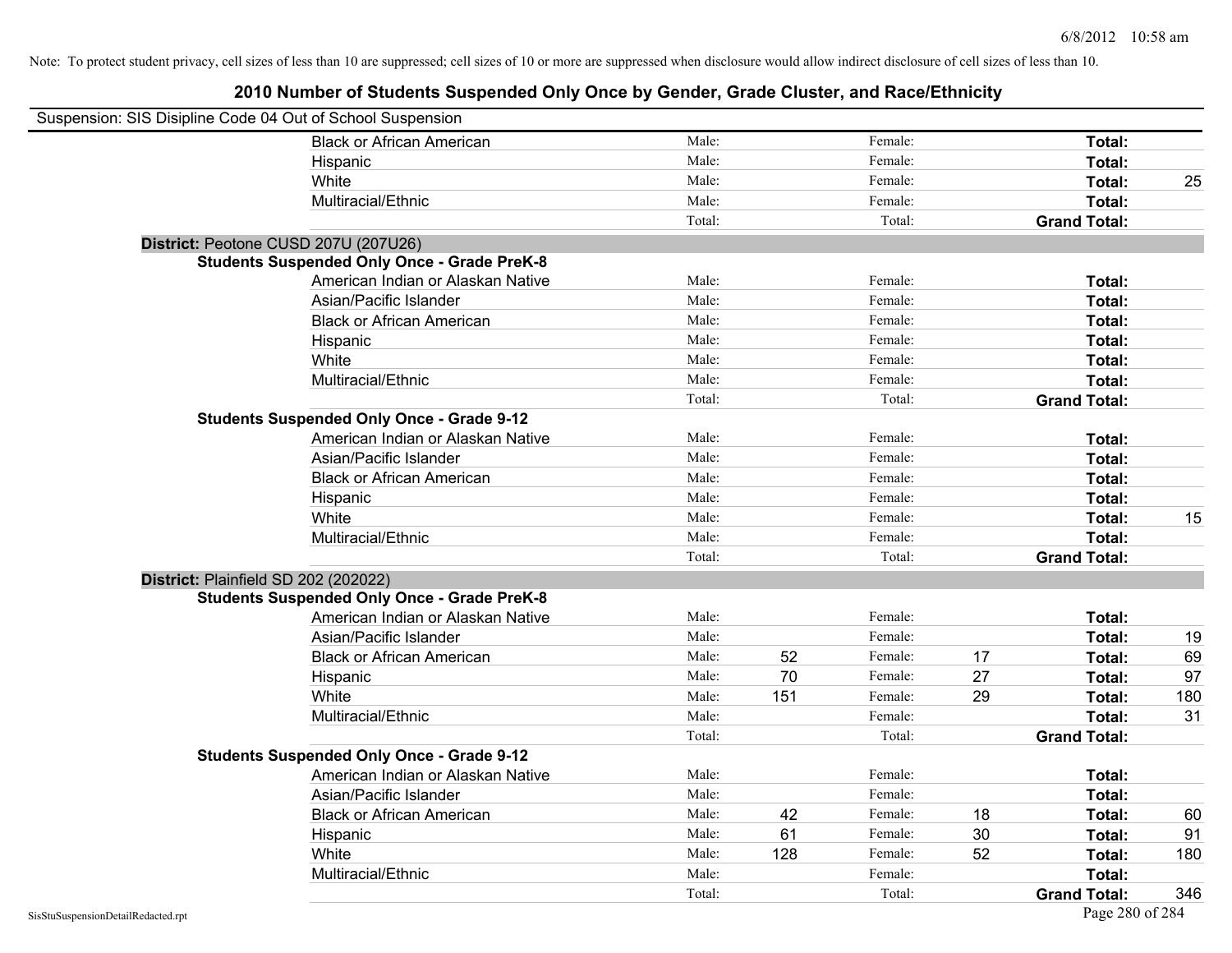| Suspension: SIS Disipline Code 04 Out of School Suspension |                                                    |        |    |         |    |                     |    |
|------------------------------------------------------------|----------------------------------------------------|--------|----|---------|----|---------------------|----|
|                                                            | District: Reed Custer CUSD 255U (255U26)           |        |    |         |    |                     |    |
|                                                            | <b>Students Suspended Only Once - Grade PreK-8</b> |        |    |         |    |                     |    |
|                                                            | American Indian or Alaskan Native                  | Male:  |    | Female: |    | Total:              |    |
|                                                            | Asian/Pacific Islander                             | Male:  |    | Female: |    | Total:              |    |
|                                                            | <b>Black or African American</b>                   | Male:  |    | Female: |    | Total:              |    |
|                                                            | Hispanic                                           | Male:  |    | Female: |    | Total:              |    |
|                                                            | White                                              | Male:  |    | Female: |    | Total:              | 15 |
|                                                            | Multiracial/Ethnic                                 | Male:  |    | Female: |    | Total:              |    |
|                                                            |                                                    | Total: |    | Total:  |    | <b>Grand Total:</b> |    |
|                                                            | <b>Students Suspended Only Once - Grade 9-12</b>   |        |    |         |    |                     |    |
|                                                            | American Indian or Alaskan Native                  | Male:  |    | Female: |    | Total:              |    |
|                                                            | Asian/Pacific Islander                             | Male:  |    | Female: |    | Total:              |    |
|                                                            | <b>Black or African American</b>                   | Male:  |    | Female: |    | Total:              |    |
|                                                            | Hispanic                                           | Male:  |    | Female: |    | Total:              |    |
|                                                            | White                                              | Male:  | 24 | Female: | 14 | Total:              | 38 |
|                                                            | Multiracial/Ethnic                                 | Male:  |    | Female: |    | Total:              |    |
|                                                            |                                                    | Total: |    | Total:  |    | <b>Grand Total:</b> |    |
| District: Richland GSD 88A (088A02)                        |                                                    |        |    |         |    |                     |    |
|                                                            | <b>Students Suspended Only Once - Grade PreK-8</b> |        |    |         |    |                     |    |
|                                                            | American Indian or Alaskan Native                  | Male:  |    | Female: |    | Total:              |    |
|                                                            | Asian/Pacific Islander                             | Male:  |    | Female: |    | Total:              |    |
|                                                            | <b>Black or African American</b>                   | Male:  |    | Female: |    | Total:              |    |
|                                                            | Hispanic                                           | Male:  |    | Female: |    | Total:              |    |
|                                                            | White                                              | Male:  |    | Female: |    | Total:              |    |
|                                                            | Multiracial/Ethnic                                 | Male:  |    | Female: |    | Total:              |    |
|                                                            |                                                    | Total: |    | Total:  |    | <b>Grand Total:</b> | 17 |
| District: Rockdale SD 84 (084002)                          |                                                    |        |    |         |    |                     |    |
|                                                            | <b>Students Suspended Only Once - Grade PreK-8</b> |        |    |         |    |                     |    |
|                                                            | American Indian or Alaskan Native                  | Male:  |    | Female: |    | Total:              |    |
|                                                            | Asian/Pacific Islander                             | Male:  |    | Female: |    | Total:              |    |
|                                                            | <b>Black or African American</b>                   | Male:  |    | Female: |    | Total:              |    |
|                                                            | Hispanic                                           | Male:  |    | Female: |    | Total:              |    |
|                                                            | White                                              | Male:  |    | Female: |    | Total:              |    |
|                                                            | Multiracial/Ethnic                                 | Male:  |    | Female: |    | Total:              |    |
|                                                            |                                                    | Total: |    | Total:  |    | <b>Grand Total:</b> |    |
|                                                            | District: S Will Co Coop for Spec Ed (255U61)      |        |    |         |    |                     |    |
|                                                            | <b>Students Suspended Only Once - Grade 9-12</b>   |        |    |         |    |                     |    |
|                                                            | American Indian or Alaskan Native                  | Male:  |    | Female: |    | Total:              |    |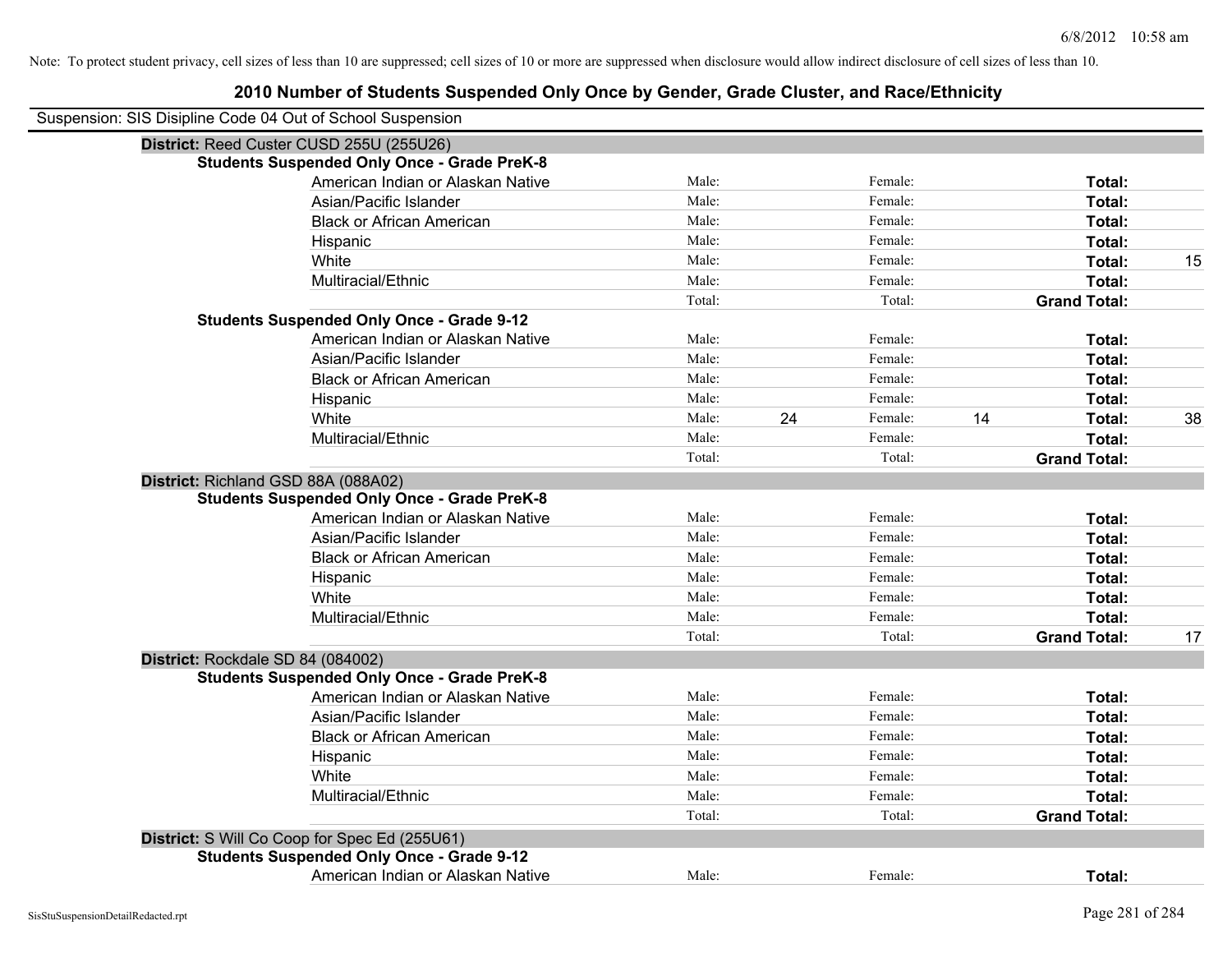| Suspension: SIS Disipline Code 04 Out of School Suspension |                                                    |        |              |                           |    |
|------------------------------------------------------------|----------------------------------------------------|--------|--------------|---------------------------|----|
|                                                            | Asian/Pacific Islander                             | Male:  | Female:      | Total:                    |    |
|                                                            | <b>Black or African American</b>                   | Male:  | Female:      | Total:                    |    |
|                                                            | Hispanic                                           | Male:  | Female:      | Total:                    |    |
|                                                            | White                                              | Male:  | Female:      | Total:                    |    |
|                                                            | Multiracial/Ethnic                                 | Male:  | Female:      | Total:                    |    |
|                                                            |                                                    | Total: | Total:       | <b>Grand Total:</b>       |    |
| District: Summit Hill SD 161 (161002)                      |                                                    |        |              |                           |    |
|                                                            | <b>Students Suspended Only Once - Grade PreK-8</b> |        |              |                           |    |
|                                                            | American Indian or Alaskan Native                  | Male:  | Female:      | Total:                    |    |
|                                                            | Asian/Pacific Islander                             | Male:  | Female:      | Total:                    |    |
|                                                            | <b>Black or African American</b>                   | Male:  | Female:      | Total:                    |    |
|                                                            | Hispanic                                           | Male:  | Female:      | Total:                    |    |
|                                                            | White                                              | Male:  | Female:      | Total:                    | 49 |
|                                                            | Multiracial/Ethnic                                 | Male:  | Female:      | Total:                    |    |
|                                                            |                                                    | Total: | 52<br>Total: | 11<br><b>Grand Total:</b> | 63 |
| District: Taft SD 90 (090002)                              |                                                    |        |              |                           |    |
|                                                            | <b>Students Suspended Only Once - Grade PreK-8</b> |        |              |                           |    |
|                                                            | American Indian or Alaskan Native                  | Male:  | Female:      | Total:                    |    |
|                                                            | Asian/Pacific Islander                             | Male:  | Female:      | Total:                    |    |
|                                                            | <b>Black or African American</b>                   | Male:  | Female:      | Total:                    |    |
|                                                            | Hispanic                                           | Male:  | Female:      | Total:                    |    |
|                                                            | White                                              | Male:  | Female:      | Total:                    | 15 |
|                                                            | Multiracial/Ethnic                                 | Male:  | Female:      | Total:                    |    |
|                                                            |                                                    | Total: | Total:       | <b>Grand Total:</b>       |    |
| District: Troy CCSD 30C (030C04)                           |                                                    |        |              |                           |    |
|                                                            | <b>Students Suspended Only Once - Grade PreK-8</b> |        |              |                           |    |
|                                                            | American Indian or Alaskan Native                  | Male:  | Female:      | Total:                    |    |
|                                                            | Asian/Pacific Islander                             | Male:  | Female:      | Total:                    |    |
|                                                            | <b>Black or African American</b>                   | Male:  | Female:      | Total:                    | 11 |
|                                                            | Hispanic                                           | Male:  | Female:      | Total:                    | 10 |
|                                                            | White                                              | Male:  | Female:      | Total:                    | 24 |
|                                                            | Multiracial/Ethnic                                 | Male:  | Female:      | Total:                    |    |
|                                                            |                                                    | Total: | Total:       | <b>Grand Total:</b>       |    |
| District: Union SD 81 (081002)                             |                                                    |        |              |                           |    |
|                                                            | <b>Students Suspended Only Once - Grade PreK-8</b> |        |              |                           |    |
|                                                            | American Indian or Alaskan Native                  | Male:  | Female:      | Total:                    |    |
|                                                            | Asian/Pacific Islander                             | Male:  | Female:      | Total:                    |    |
|                                                            | <b>Black or African American</b>                   | Male:  | Female:      | Total:                    |    |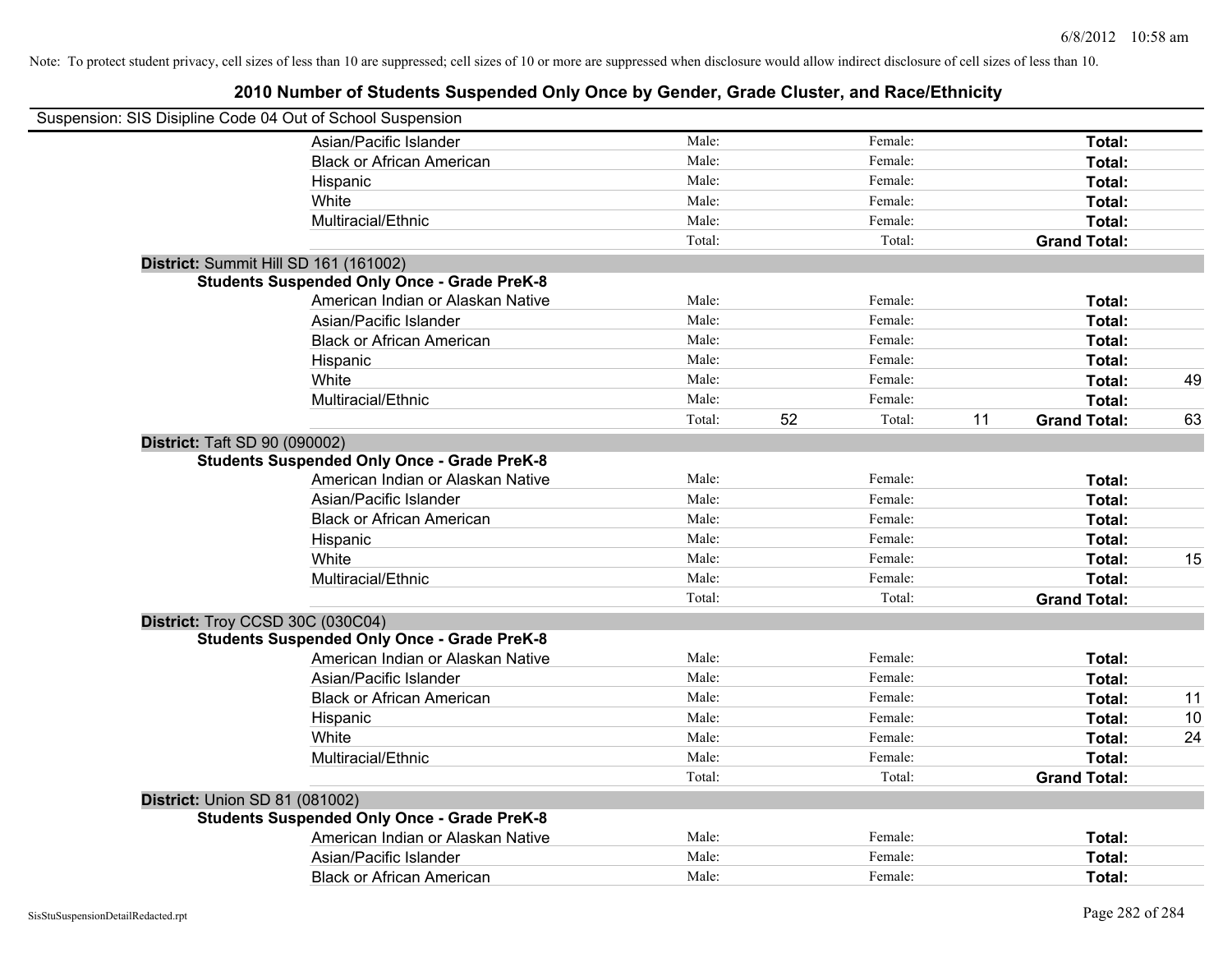| Suspension: SIS Disipline Code 04 Out of School Suspension |                                                    |        |    |         |    |                     |     |
|------------------------------------------------------------|----------------------------------------------------|--------|----|---------|----|---------------------|-----|
|                                                            | Hispanic                                           | Male:  |    | Female: |    | Total:              |     |
|                                                            | White                                              | Male:  |    | Female: |    | Total:              |     |
|                                                            | Multiracial/Ethnic                                 | Male:  |    | Female: |    | Total:              |     |
|                                                            |                                                    | Total: |    | Total:  |    | <b>Grand Total:</b> |     |
|                                                            | District: Valley View CUSD 365U (365U26)           |        |    |         |    |                     |     |
|                                                            | <b>Students Suspended Only Once - Grade PreK-8</b> |        |    |         |    |                     |     |
|                                                            | American Indian or Alaskan Native                  | Male:  |    | Female: |    | Total:              |     |
|                                                            | Asian/Pacific Islander                             | Male:  |    | Female: |    | Total:              |     |
|                                                            | <b>Black or African American</b>                   | Male:  | 83 | Female: | 53 | Total:              | 136 |
|                                                            | Hispanic                                           | Male:  | 80 | Female: | 45 | Total:              | 125 |
|                                                            | White                                              | Male:  | 63 | Female: | 23 | Total:              | 86  |
|                                                            | Multiracial/Ethnic                                 | Male:  |    | Female: |    | Total:              |     |
|                                                            |                                                    | Total: |    | Total:  |    | <b>Grand Total:</b> | 361 |
|                                                            | <b>Students Suspended Only Once - Grade 9-12</b>   |        |    |         |    |                     |     |
|                                                            | American Indian or Alaskan Native                  | Male:  |    | Female: |    | Total:              |     |
|                                                            | Asian/Pacific Islander                             | Male:  |    | Female: |    | Total:              |     |
|                                                            | <b>Black or African American</b>                   | Male:  | 74 | Female: | 51 | Total:              | 125 |
|                                                            | Hispanic                                           | Male:  | 87 | Female: | 47 | Total:              | 134 |
|                                                            | White                                              | Male:  | 38 | Female: | 15 | Total:              | 53  |
|                                                            | Multiracial/Ethnic                                 | Male:  |    | Female: |    | Total:              | 10  |
|                                                            |                                                    | Total: |    | Total:  |    | <b>Grand Total:</b> |     |
| District: Will County SD 92 (092002)                       |                                                    |        |    |         |    |                     |     |
|                                                            | <b>Students Suspended Only Once - Grade PreK-8</b> |        |    |         |    |                     |     |
|                                                            | American Indian or Alaskan Native                  | Male:  |    | Female: |    | Total:              |     |
|                                                            | Asian/Pacific Islander                             | Male:  |    | Female: |    | Total:              |     |
|                                                            | <b>Black or African American</b>                   | Male:  |    | Female: |    | Total:              |     |
|                                                            | Hispanic                                           | Male:  |    | Female: |    | Total:              |     |
|                                                            | White                                              | Male:  |    | Female: |    | Total:              |     |
|                                                            | Multiracial/Ethnic                                 | Male:  |    | Female: |    | Total:              |     |
|                                                            |                                                    | Total: |    | Total:  |    | <b>Grand Total:</b> | 12  |
|                                                            | District: Wilmington CUSD 209U (209U26)            |        |    |         |    |                     |     |
|                                                            | <b>Students Suspended Only Once - Grade PreK-8</b> |        |    |         |    |                     |     |
|                                                            | American Indian or Alaskan Native                  | Male:  |    | Female: |    | Total:              |     |
|                                                            | Asian/Pacific Islander                             | Male:  |    | Female: |    | Total:              |     |
|                                                            | <b>Black or African American</b>                   | Male:  |    | Female: |    | Total:              |     |
|                                                            | Hispanic                                           | Male:  |    | Female: |    | Total:              |     |
|                                                            | White                                              | Male:  |    | Female: |    | <b>Total:</b>       | 17  |
|                                                            | Multiracial/Ethnic                                 | Male:  |    | Female: |    | Total:              |     |